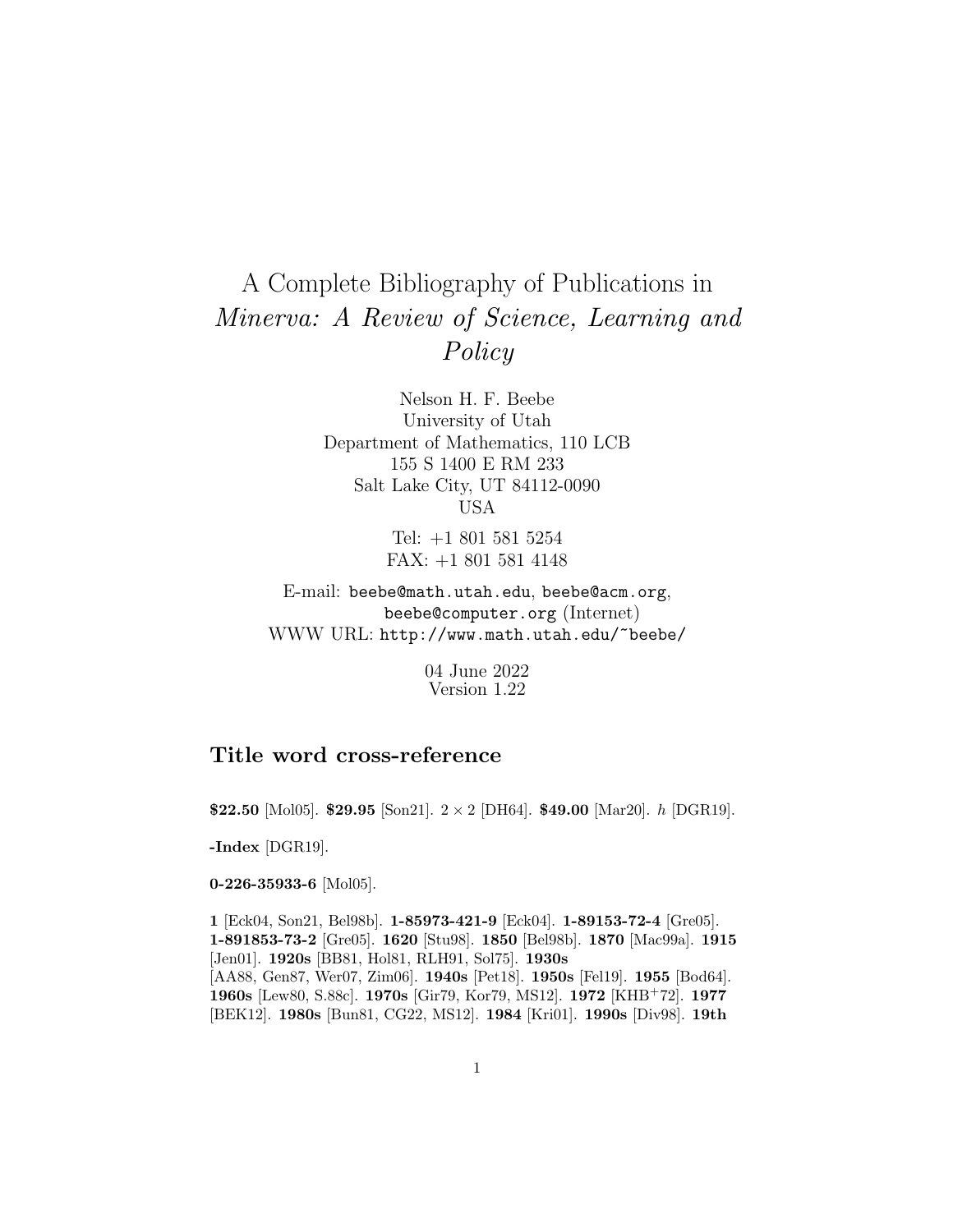[Lub02, Von73, Waa15].

**2** [Fle20]. **21st** [Pra12]. **21st-Century** [Pra12].

**3-16-147557-7** [Bre04].

**47/1** [Wei09a]. **47/3** [Wei09b].

**5** [Hen21, KHB<sup>+</sup>72].

**'60s** [Fel19].

**9** [Eck04]. **978** [Fle20, Hen21, Son21]. **978-0-262-53687-5** [Hen21]. **978-0-691-20205-1** [Son21]. **978-0-7456-6578-8** [Bro20]. **978-1-5261-2005-2** [Fle20].

**=** [DH64].

**A.** [Sta08]. **Abby** [Bra15]. **Abduction** [Ano67a]. **abeyance** [Hoo84]. **ABM** [Dot72]. **Abortion** [Woo09]. **Above** [SV14]. **Abraham** [Thi04]. **Abroad** [SJPA14, Xu08, Lak73, MR95, MRC95]. **absorptive** [Koi95]. **abuse** [Kem06, Sad91]. **Academe** [Kog99, Ash96]. **Academia** [AR20, KBK13, LK22, SV10, Vel18, P´et95]. **Academic** [AKW70, Ano66a, Ano67b, Ano80a, Ano94, Bau20, BGB18, Ben13, Bét81, BGS16, Blo97, Boz75, Can11, CSKF85, Con77, DCJ22, ESC<sup>+</sup>88, EK98, EV12, FD04, Fel09, Fin07, Gei88, GL22, HR15, Har10, HvL11, Hoo03, HS99, Hun85, Jac09, Joh85, Joh09, Kaa11, Kai13, KP02, KE01, Ker89, Kor20, Law81, MT19, Maz05, Mic78, MTE15, Mos08, MK19, MB12, Nov17, Orl86, OCW20, OT20, PJLP16, Pri98, Rey21, Rim98, Rou19, Rus94, S.71a, STH<sup>+</sup>77, STK<sup>+</sup>91, Sch05, Sch07, Sco07, Shi95, Smi07, Str64, THM17, TMP10, Tel22, TP14, VSR14, Waa15, Whi09, WHF18, ZJE10, Ama70, Ano69c, Ano68l, Ano69-32, Ano70a, Ano71c, Ano73c, Ano74b, Ano76d, Ano83d, Ano86d, Ano90d, Ano90e, AA66, Ash69, Aus80, Bis73, Cra67b, Cra67a, DK74, Etz83]. **academic** [EP91, Etz94, Etz96, Eus95, Gil69, Gil72, Hoo84, Hun81, Hut72, Joh72a, Kie85, LP79, Lob84a, MLS91, Mel66, Mom83, Mon95, Moo96, Muc85, Nol83, O'B66, PP68, Pét96a, Pra67, Puc72, Rie83, Ros72, Rue83, Rüe86, S.70c, S.74b, S.77, SJ77, S.83, S.88a, Sha73, Sha89b, Shi69, Shi75, Shi94b, SH07, Tha80, Ula83, Wan95, Was88, Web77, Wil83b]. **Academic-** [Hoo03]. **Academicians** [RYI13]. **Academics** [AR20, N¨as21]. **Acad´emie** [Cro81, Cro86]. **Academy** [Ano65b, Cao98, Cro78, FAGH01, For92, Har04, Her21, Küh84, Lan87, NW04, Thi04, Win94, Cha68, Hav66, Kön04, Lew77. **Academy/Industry/State** [FAGH01]. **accelerator** [Gib70]. **accelerators** [MI81]. **Access** [FBF<sup>+</sup>21, Tau21, Tro00]. **Accidents** [Tur10]. **accommodations** [Kor62]. **Account** [Fis07]. **Accountability**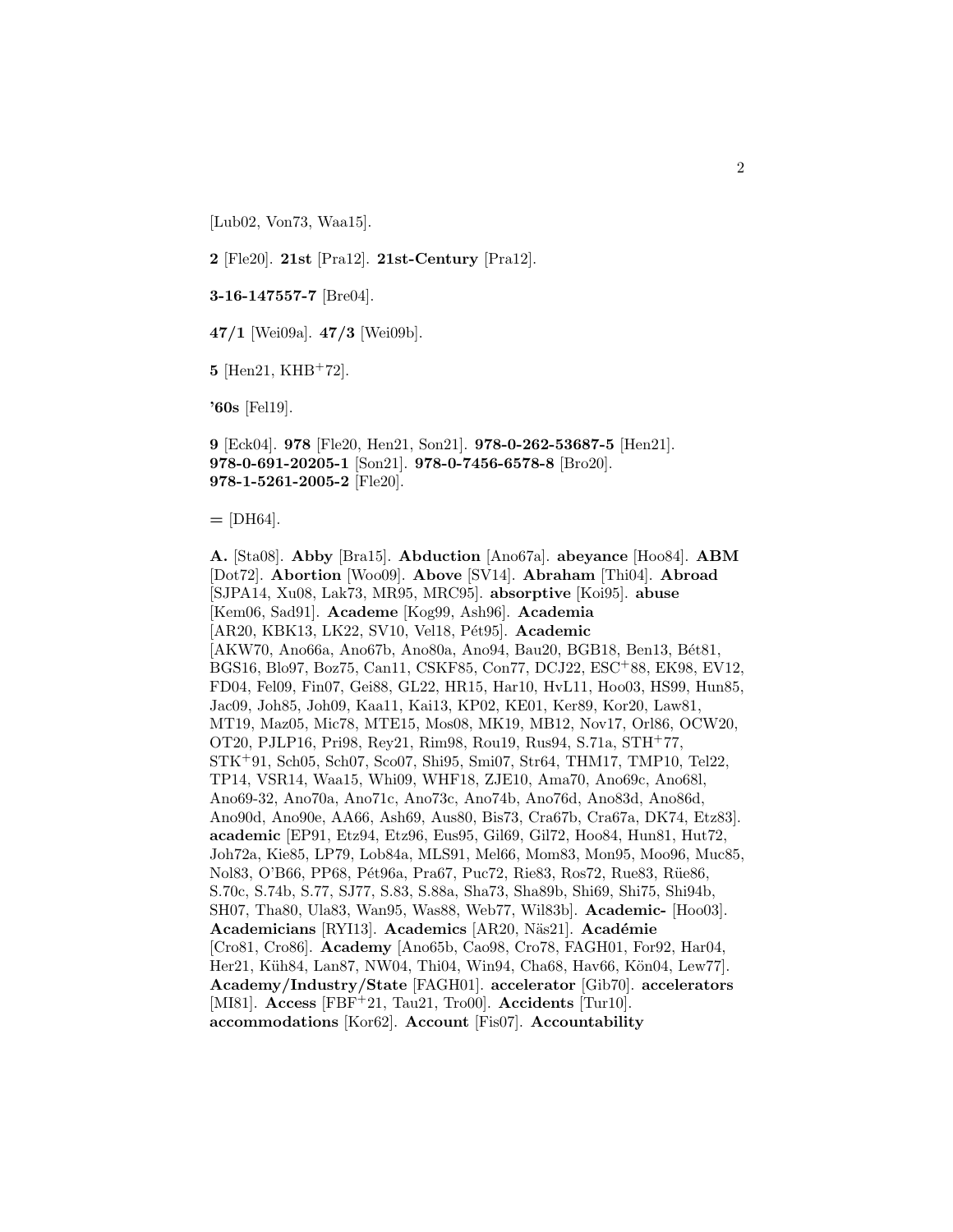[SK00, ML83, Nic77, Smi96]. **Accounting** [RdR15, Sto66, SSG68]. **Accounts** [Bel68b, Bow67a, Jam68, Ano67x, oC68]. **Accreditation** [Far01, MBG<sup>+</sup>92, OS21, Orl92, SV14, SAJ92]. **Accumulate** [HFSdR19]. **Accumulation** [BC20]. **achievement** [Ano71g, Rue83]. **Across** [GFM21, JM19, KS01]. **Act** [Ano66j, OS21, Ros72, SH18, Ano65p]. **acting** [Ano67-40, Ber11]. **Action** [Ano69n, Bun81, CACC20, Par02, Woo09, Ano69-46, Ano88a, Ano90c, BCL76, Lit07, MBG<sup>+</sup>92, S.88b, SAJ92]. **actions** [Ano69p]. **Activism** [MKK22]. **Activity** [BFGS14, CG22, GMY73]. **Actorhood** [Whi12]. **Actors** [SDvL19, Sta02b]. **Ad** [Ano83e, Mor85]. **Adair** [Fle20]. **Adair-Toteff** [Fle20]. **Adamant** [Ano68k]. **Adams** [Ano67m, Ano67l, Dup90]. **adaptability** [Phi78, Ron79]. **Adaptation** [De 97, TC05, Bus63, Ric65]. **Added** [Tob19]. **Address** [Ano64a, Ano65a, Ano66b, Ano67c, Ano67-39, Ano65u, Ano67-40]. **Administration** [Ano62a, Ano62b, WM20]. **Administrative** [Som92]. **admission** [Mer79]. **Admissions** [Orl99]. **ado** [Lit07]. **Adolf** [Tru06]. **Adrian** [Bel97]. **Advanced** [Nel21]. **Advancement** [BPM84, Koh78, Shi92c]. **Advantage** [Tro00]. **Advent** [End09, Mor82]. **adventure** [Kol78]. **adventurous** [Wet85]. **Adversity** [Cue97]. **Advice** [Bri06, FM10, McG79, Cla74, Dot72, Ezr80, MA69, Rav78]. **adviser** [Jon72, Mis73]. **Advisers** [Two99, Abe65, Bro65, Mor92, Nic72]. **Advising** [CG02]. **Advisor** [PK09]. **Advisory** [GP77, Het90, KHB<sup>+</sup>72, Som92]. **Advocacy** [MS12, Orl76]. **Aeronautics** [Het90]. **affair** [Ano65m, Ano69-43, Doe70, SNSB<sup>+</sup>80]. **Affairs** [Fox97, Wei12b, Wei15]. **Affect** [Wei15]. **Affective** [vdB19]. **Affinities** [Tra05]. **Affirmative** [Ano88a, Bun81, S.88b, Ano90c, MBG<sup>+</sup>92, SAJ92]. **Affordances** [FSHdR18]. **Africa** [Ano69c, Ano71d, Ano86c, Ano88b, AA66, Boz75, Cou79, Cra66, Cra67b, Cra67a, ED91, HBW<sup>+</sup>18, Hys64, Kah16, Lee07, MT67, Mel63, O'B66, PvR16, Pra67, Rot86, S.86, Sub66]. **African** [Cha68, Aic63, Ano89, Bio63, CS63, GF02, Per71, Ric65]. **Africans** [FG20]. After [Pet08b, Ano69m, Gei97, Häf97, Hoo66, Mor66b, S.88c, Spa66, Sto65b]. **Aftermath** [Guo13, Ano67d, Ano68a, Ano68g, Rei07, Sei88]. **against** [Ano66u, Gro85]. **Age** [Aro12, BPM84, Pei84, Rad19, Tyf12, Waa15, Koh93]. **Agencies** [SV14, Gra66, Per71]. **Agency** [FH13, Nel21, VS20, Ano67h, Ano67i]. **Agency-Energy** [Nel21]. **Agenda** [CÁCC20, Fra22, LT16, MBS14, VS20]. **Agendas** [Lev98]. **agents** [Sch87b]. **ages** [SSG68]. **aggressive** [Ano69p]. **agitation** [Ano66c, Ano66d, Ano66n, Ano69-29, ESC<sup>+</sup>88]. **agitprop** [DF96]. **ago** [Ano68i]. **Agreement** [Zim05]. **Agreements** [SSK21]. **Agricultural** [Cam81, Cas05, DeJ93, Fin07, Hei06, KBD75, Per71, Sch83, Ves94]. **aid** [Ano88b]. **aims** [Bic74]. **Air** [Het91, SJ77, Web77]. **Akademgorodok** [Gel00]. **Alan** [Sch03a, Sol03]. **Albert** [Hol81]. **Alchemy** [Abb09]. **Alexander** [Ano66b, Ano67-39]. **Alignment** [MBS14, For74]. **All-Knowing** [Mat08]. **Allegations** [Maz89, GDHH85]. **Allen** [Bel97]. **Allied** [Mac99b, Ric88]. **Allison** [Bel97, Gus94]. **allocation** [Mon88]. **Alternative**

3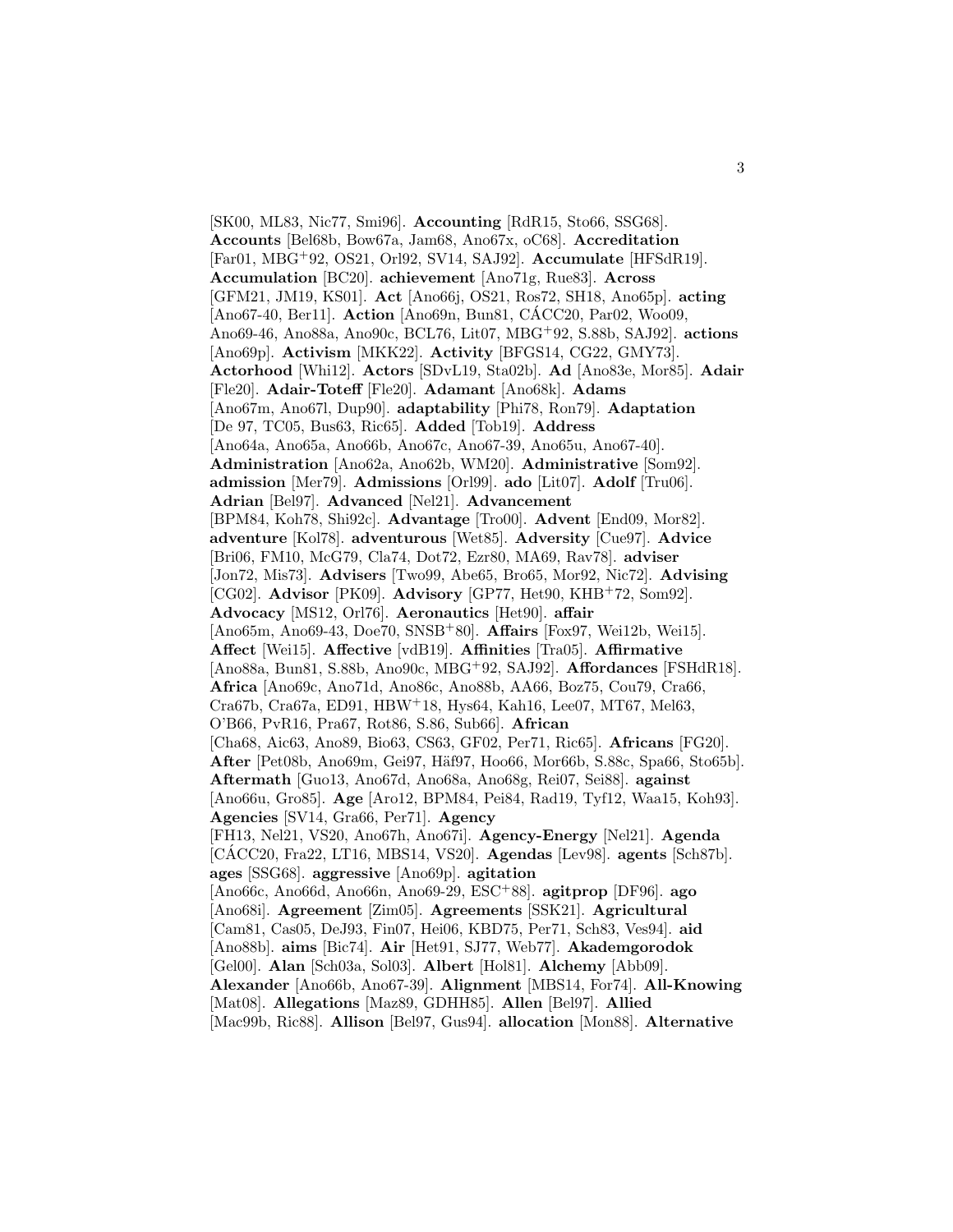[Rad19, Wil20]. **Alternatives** [Roy84, S.75a]. **Althoff** [Bro91]. **Ambiguities** [Mad18]. **Ambitions** [Ban14]. **America** [Ano67b, Ano69r, Ber05, Bra92, Car88, Eng99, Hug06, KL94, Mar20, Orl76, Par02, Sch86, Ves88]. **American** [Mar06, Van15, Ano67e, Ano68-29, Ano75f, Ano76d, Ano86c, Ass93, BW70, BK70, BBSS03, Bow67b, Bri05, Cas05, Cue97, Etz83, Fel09, Fox97, Gei88, Gro82, Hol81, Hoo87, Kam09, KK81, KE01, KOT14, KV19, Lad70, Lag87, Lak73, Lev98, Mac00a, Maz89, McC76, Mor82, Orl92, PP68, POSC07, PJLP16, Rei97, S.75b, S.83, S.84b, Sap71, ST96, Sch03a, Sha92a, Shi73, Shi70, Smi79, SK00, Sör06, Ste74, Tro00, Tsv14, Tur87b, Two99, Wil71, ZC75]. **Among**

[CT13, FG20, HL10, Lau05, RYI13, THM17, Tau21, TSL19, Jor70, Mac99b]. **AMP** [Woo75]. **Analysis** [ACGG14, CT13, GFM21, Kaa11, Lem20, LBP10, Pan11, Pei11, Rob21, WR15, vR10, Lin81]. **Ancient** [BH15]. **and/or** [MSD21]. **Angelina** [Ban15]. **Anglo** [Mar06]. **animal** [LM94]. **Ann** [Bel97]. **Anne** [Joh15]. **anniversary** [Ano69a]. **anonymity** [Ano75a]. **Anti** [Ano66c, S.71b, SVMN15, Ano68y]. **Anti-Nuclear** [SVMN15]. **anti-parliamentary** [Ano68y]. **Anti-science** [S.71b]. **Anti-Walloon** [Ano66c]. **Anticipating** [Gus12]. **antidote** [Hey87]. **antigens** [Löw87]. **anxieties** [Lub07]. **Apart** [Roz05, SRTC10]. **Apollo** [Het97, Het97, Vol21b]. **applicable** [SH02]. **Application**

[Log09, Gib70, Hod80, Muk64, Nay67, ST93, Sne83]. **Applications** [HvL11]. **Applied** [Ort16, Pal90, Ves84, Wei65b]. **Applying** [Ort16]. **Appointment** [Con77, STH<sup>+</sup>77, Ano66z, Ano71c, Ano76d, Ano83d, Ano90d, Ano90e, S.71a, S.77]. **Appointments**

[Ano83f, Hoo66, Mor66b, Spa66, Ano83e, CSKF85, Sto65b]. **Appraisal** [Näs21]. **Approach** [CHJZSG20, OPBCM15, OT20, TMP10, GP77, Het91]. **Approaches** [S¨or06, Wil20]. **AQUAMETH** [LBP10]. **Arab**

[Nou11, Oky70, Waa70, Zah70, Zah06]. **Arabia** [Maz05]. **Arabian** [KV19]. **arcadia** [Aus75]. **Archaeological** [Ano89]. **Archaeologists** [Ano89]. **Archive** [Ano93a]. **Arena** [Can11]. **Argentina**

[BGB18, Bek13, Fel19, KL03]. **Argentine** [Ano66y, Ano67d]. **argument** [SG72]. **Armed** [Sel08]. **arms** [Wei87a]. **Aron** [Wei64a]. **Arons** [Ano80a].

**Arrangements** [GV18]. **Arrow** [Goo99]. **Art**

[Ano69b, R¨od17, Rou19, Ano69-40]. **Artefactual** [MTE15]. **article**

[Bla67, Ric65, Wei69]. **Arts** [OT20, Win94]. **ARWU** [CT13]. **ascendancy**

[Shi78]. **ASEAN** [Sto11]. **Ashby** [Ahm89]. **Ashok** [Ban15]. **Asia**

[Ano63k, Fis63, S.86, Sil64]. **Asian** [Aic63, Lev98]. **Ask** [Vel18]. **aspect** [Cou79]. **Aspects**

[Gro80, Aga92, Ano64r, Aro64, Joh72c, Kid83, Psa71, Psa72, Sco71, Sei81]. **Asquith** [Ahm89]. **Assessing** [Chr08, SRTC10]. **Assessment**

[Cop02, Cro86, AA88, Ano75a, Ano90d, Ano90e, Cro81, RR71, Tri71a].

**Assessments** [Weh15]. **assistance** [Mor64]. **associates** [Mac94].

**Associations** [DRC<sup>+</sup>14, Lew84, Var81]. **Astronautics** [Ano65b].

**Astronomy** [Hei17, Tau21, Bar15]. **Astrophysics** [Hei11]. **Atom** [JK09].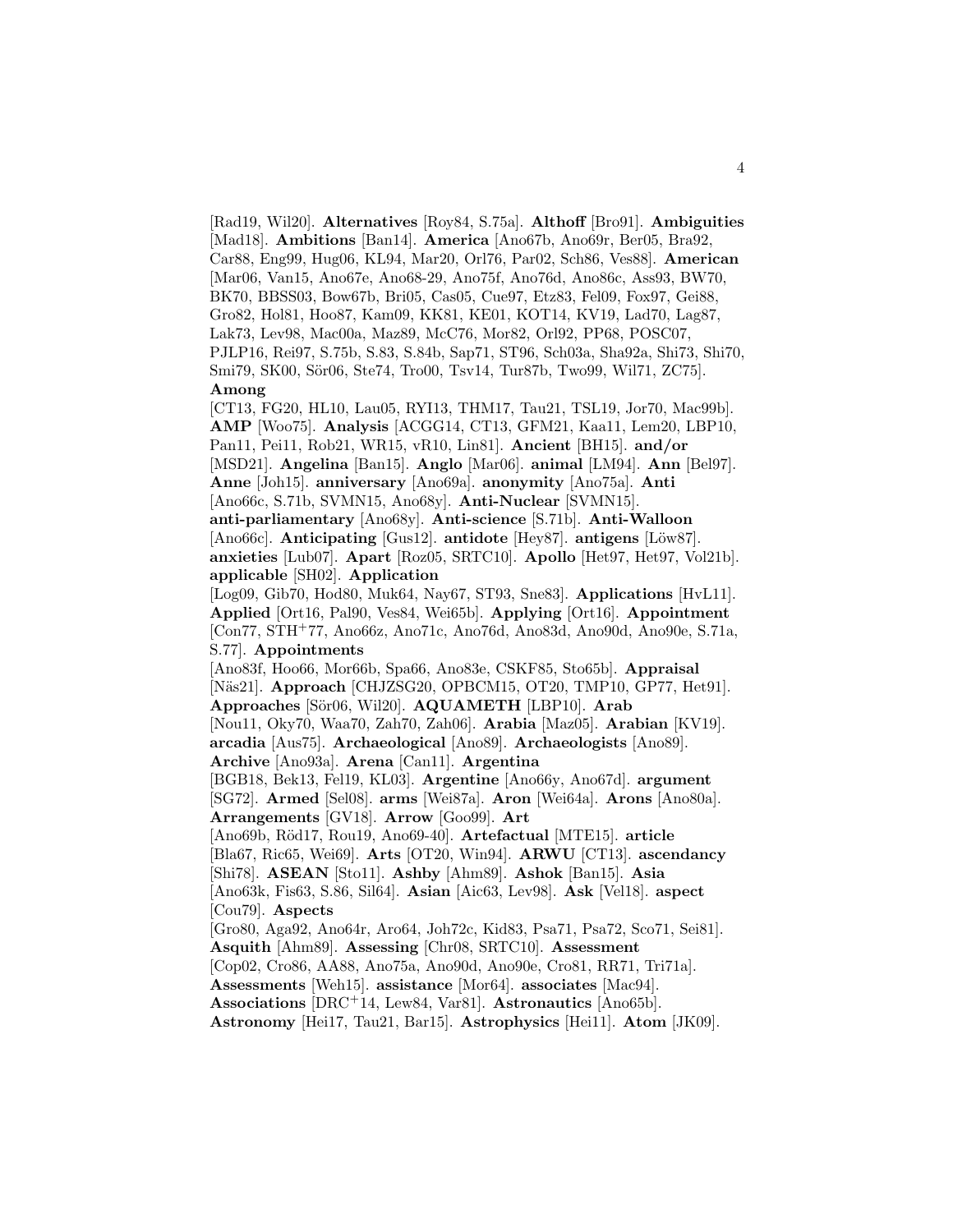**Atomic** [BPM84, Pei84, Ste74]. **atomist** [Shi80]. **Atoms** [PFC18]. **atque** [Mac07a]. **Attempt** [Pui05]. **Attempts** [Bar98, Aue80]. **attrition** [Ano88b]. **audiences** [Dub63]. **Augustus** [Gli05]. **Australia** [Ano66k, Enc71, Fra91, Kuk11, TIC02, WV17]. **Australian** [CA06, Enc00, KP02, Lin81, Phi78, Ron79, WC18]. **Austrian** [HN77, McL99]. **Authoritarian** [Puc72]. **Authoritarianism** [KV19]. **Authority** [CCSM18, Lub04, Rog13, Whi11, WGL18, Dei79]. **Authors** [Ano00c, Ano01d, Ano02c, Ano08, Tau21, YB16]. **Authorship** [JM19]. **Autobiographical** [Sti12]. **autobiographies** [Arm07]. **Autobiography** [Bel97, Bra07b]. **Autonomy** [AA66, CCSM18, Gam97, Nic77, O'B66, Pri78, Pri98, SV14, Ano66y,

Ano66-27, Ano96k, Dra84, K¨uh84, Mic78, Muc85, RLH91, S.71a, ST93]. **Ave** [Mac07a]. **Averted** [JL19]. **Aviation** [Dow17, Dow18].

**B** [Goo99, Hop11]. **Bacon** [Ans03]. **balance** [Mil72, Pry71]. **Balancing** [Sto72]. **Balfour** [Mac08]. **Banaras** [Ano66g]. **Bandola** [Fra22]. **Bandola-Gill** [Fra22]. **Bangladesh** [MJ78]. **Bank** [Sul91]. **Barbara** [Smi08]. **Barcelona** [Sal05]. **Barriers** [CHJZSG20]. **Barthe** [Ber11]. **Based** [FFL<sup>+</sup>15, GP04, Etz93]. **Basic** [Ano65b, Cal04, Kay66a, Pie12, Sap17, Sch14, Woo84, Joh65b, Joh71b, Nic77, Rot66, Sha84, Tou67, Wei65b, Wei71]. **Battles** [Xie21]. **Bayh** [Val11]. **Bayley** [Mac99a]. **be** [Col98, Des09, ED91, ML86, Sch78, SB13]. **Beardsley** [BB81]. **Became** [Ben13]. **Bee** [Rod12]. **Before** [CG22]. **Begin** [GCS00]. **Beginning** [Kra06, Ano69m, Rei07]. **Behavior** [MEM20, Pan11]. **Behaviour** [NM16]. **Behind** [Kra18]. **belated** [Ano69w]. **Belgium** [Ano66c, PD17]. **beliefs** [Orl96]. **Bell** [Hod80]. **Belle** [Pan93]. **Ben** [Fre87, S.87, Sch93, Shi87]. **Ben-David** [Fre87, S.87, Sch93, Shi87]. **Benchmarking** [Bru09]. **Benefits** [WR15, Joh71b, Wei71]. **Benno** [Ano68g]. **Benoˆıt** [Wil20]. **Berg** [Eck04]. **Berkeley** [Ada09, S.73b]. **Berkeleys** [Bre95, Rot04]. **Berlin** [Ano80a, DF75, Pla99, S.72c, SNSB<sup>+</sup>80]. **Berman** [Ben13]. **Berne** [Rue83]. **better** [Mon95, Wil83a]. **Between** [DCJ22, EV12, FG20, HJ16, HBW+18, Hoo08, Jac08, Küh84, MS13, RG21, VV12, Vav98, Vol21b, vR10, Ano77e, Ano94, Ash66, Aue65, Blo97, CMR95, CH85, Cro94, Daa74, Hut72, Kid66, Kön07, LP79, Maz73, Pan93, Ped77, Rai96, Rob94, Spe85, Wei93b, Wil07, dGBM<sup>+</sup>21]. **Beyond** [BA20, DT12, GS05, Kra18, Lyn03, SL22, Val11, WG97, Eis87]. **bias** [SS79, Wil20]. **Bibliometrics** [Rey21]. **Big** [Col00, Ras02, Raž94, Doe70]. **Bigger** [Ras02]. **bill** [Ano69-31]. **binary** [Tom96]. **Biochemistry** [Tru06]. **Bioethics** [Sel08, Bal99]. **Biographical** [AA04, vR10]. **Biographies** [McL99, Arm07]. **Bioinformatics** [LBA16]. **Biological** [Bal02, GF02, Lit07]. **Biol´ogicas** [SM97]. **Biologists** [Ros02]. **Biology** [KL03, Ros02, Jud80, Koh76, Mul72]. **Biomedical** [ALH09, Bra93, Lai19, MKK22, Pol05, Ras02, RdR15, SM97, Gra66, Löw87, Rei80, Wei65al. **Biomedicine** [HSR19]. **Biosciences** [McG16]. **Biotechnologies** [FP17].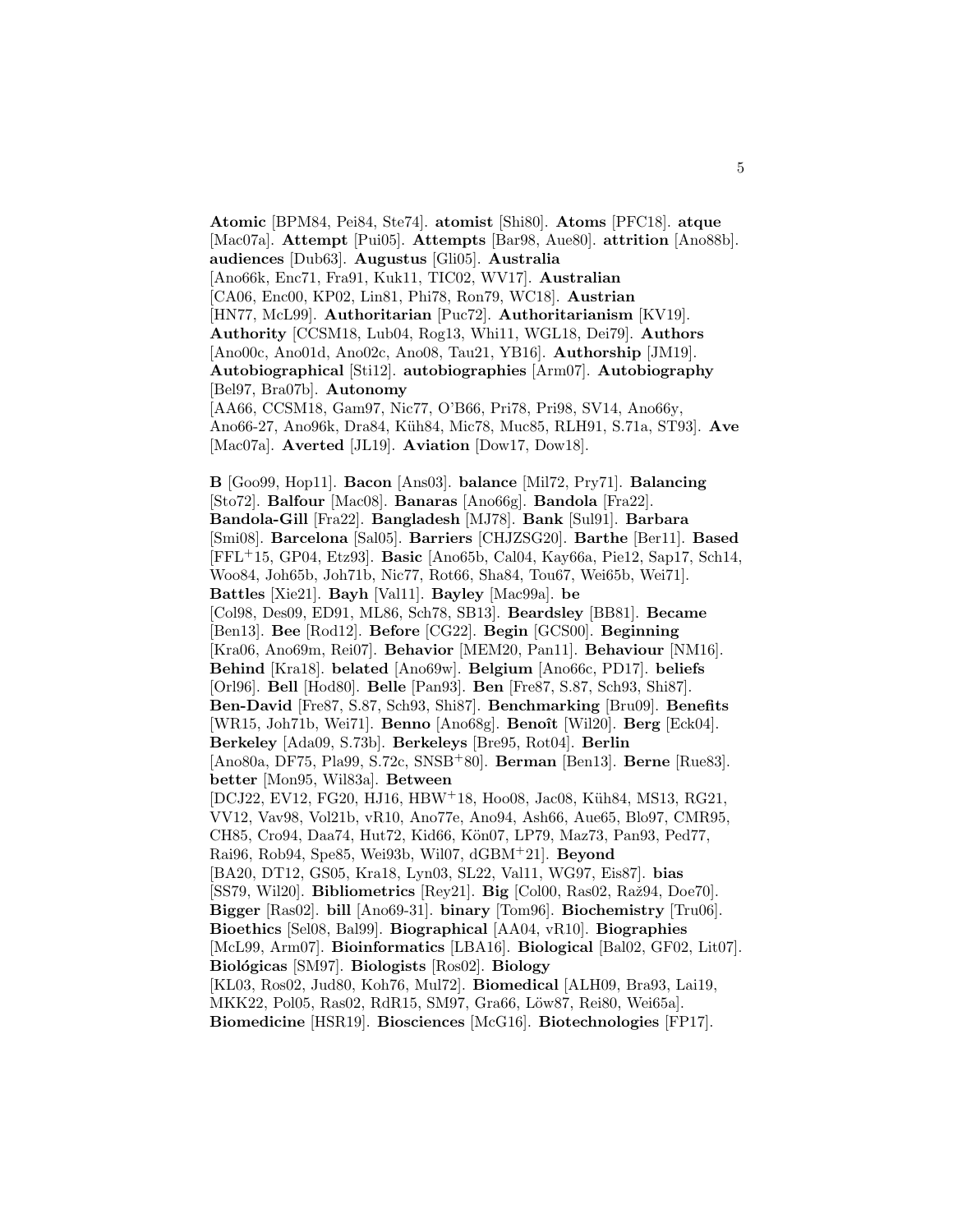**Biotechnology** [NB02, Hen21]. **Birth** [Bos05, Het97, KL03, NBGT05, Bal99]. **Black** [And97, CBKN17, Gam97]. **Blindness** [Wil20]. **Blockbuster** [Ras06]. **Board** [Koh85, Kro03, KHB<sup>+</sup>72, Plo75]. **bodies** [Lim95]. **Body** [Mon98, Ano69-32]. **Boffins** [Rol08]. **Bohm** [For08]. **Bok** [Orl99]. **Bologna** [GL22]. **bolshevisation** [Con96]. **bomb** [Gro96b, Gis04]. **Bombay** [Alt70, Don71, Par71a]. **Book** [Abb09, AE77, ATIS70, Ano82a, Ano96a, Ano96b, Ano96c, AWZ79, AOT81, AS13, Bal99, Ban15, BBZA73, BM94, Bel97, Bel98a, BDK77, Ben98, Ben13, Ber11, Bro20, BPM84, BMSC87, BWW90, Cap98, Coh98, CGTPM72, CSGZ<sup>+</sup>74, CBJ95, DBL<sup>+</sup>92, Div98, DBDM77, Dup84, End09, Eus97, Fle20, FSH88, FHE94, FSMH75, FGT80, FS81, Fra22, FFML95, FW94, GG73, Goo99, GPM73, Gra12, Gre05, GNNBD84, GT89, GC91, Gro99, HRKZ71, HCRG88, Ham93, HD93, HR90, HC71, Hop11, Jen97, Joh15, Jos90, KKF95, Kel80, KZP<sup>+</sup>74, Kri97, KBD72, LWZB83, LZ87, LC72, LJ93, Mar20, MDG95, MP78, MR79, MPM<sup>+</sup>76, MM88, MZP75, MA75, MDH94, MJSB85, MNS75, NGZG74, Orl91, Orl99, PCW79, PSNB80, Pei84, PPF89, PHA83, PK85, Pra12, RBM73, RH89, Rim98, RSR<sup>+</sup>70, Rob98, Rog13, RC88, RAV76]. **Book** [RH90, SZL81, SCJP71, SGM92, SRM92, Smi08, Son21, SS77, SH78, Stu98, SSS<sup>+</sup>71, TKMB72, TRGN74, TGGS83, TSH86, TK86, Vol21a, VMD<sup>+</sup>91, VLJG93, Wal10, Weh15, WKC<sup>+</sup>70, WGN80, Wei78c, WG85, Whi09, WS91, Wil20, Wil85, ZWJK78, Zim98, ZJ81, ZLD<sup>+</sup>76, pHPP<sup>+</sup>79]. **Books** [Dan67, Har02, Het97]. **Borderless** [Ano01b, Dav01, Far01, Fie01, Mid01]. **Borders** [KS01]. **born** [Sch78]. **bottleneck** [Mor89]. **Boundaries** [FP17, Ole13, RG21, KL94]. **Boundary** [ALH09, R¨od17, Sap17, Vuo15, vR10]. **Boundary-Work** [ALH09, Sap17]. **Bounding** [VV12]. **Bounds** [WG97]. **Bourdieu** [AK11, Cam11, Hes11, McG16]. **Bowen** [Orl99]. **Box** [CBKN17]. **Boyd** [Smi99]. **Bragg** [Jen01]. **Brain** [Shi18, Fri69, Gru68, Gru76, Joh65a, Joh66, Kid65, Mui69, Psa71, Psa72, Sco71, Smi79, Tho69, WG74]. **Branco** [Ano65c, Ano67-41]. **Brazil** [Ano67-41, DV98, PS01, Sá05, Sch78, Sch94]. **Brazilian** [Ano65c]. **Breakdown** [Bus63]. **Breakers** [Cai02]. **breeder** [Wei78b]. **breeding** [Pal90]. **Bridges** [Sol03]. **Bridging** [Elz12]. **brief** [Ano69x]. **Briefen** [Bre04]. **Bringing** [AK11]. **Britain** [Rob98, Ano68x, Ano69s, Arn00, AA66, Bra07a, Bra93, Div94, Dra84, Fis78, Gis04, Gun67, Hut70b, Kei81, Kin97, Lee98, Mac70, Mac71, Maz97, Moo99, O'B66, Pal90, Ric88, Ros67b, ST93, Var70, Von73, Wal96, Wal98, Woo09]. **British** [Ann82, Ano63g, Ano63l, Ano63m, Bal02, Bel67, Bel94, Blu69, BBSS03, CW64, Coo67b, Cox94, Div91, Fis07, Goo02, GP77, Hab73, JS65, Kam09, Ked93a, Ked93b, Kol85, Mac00b, Mac94, Mos78, Pau67, Pri78, Shi94a, Var81, Wil97, Wil66, WB65, Zim06]. **broadcasters** [Rot90]. **broadens** [Ano67-35]. **Broker** [Bro08]. **Brokerage** [dGBM<sup>+</sup>21]. **Brown** [Hop11]. **Bruce** [Bel97, KHB<sup>+</sup>72]. **Buckminster** [Ank07a]. **budgets** [BK70, Orl71b]. **Buffer** [Mon98]. **Building** [Gel00, LS21, Sol03, RSS97].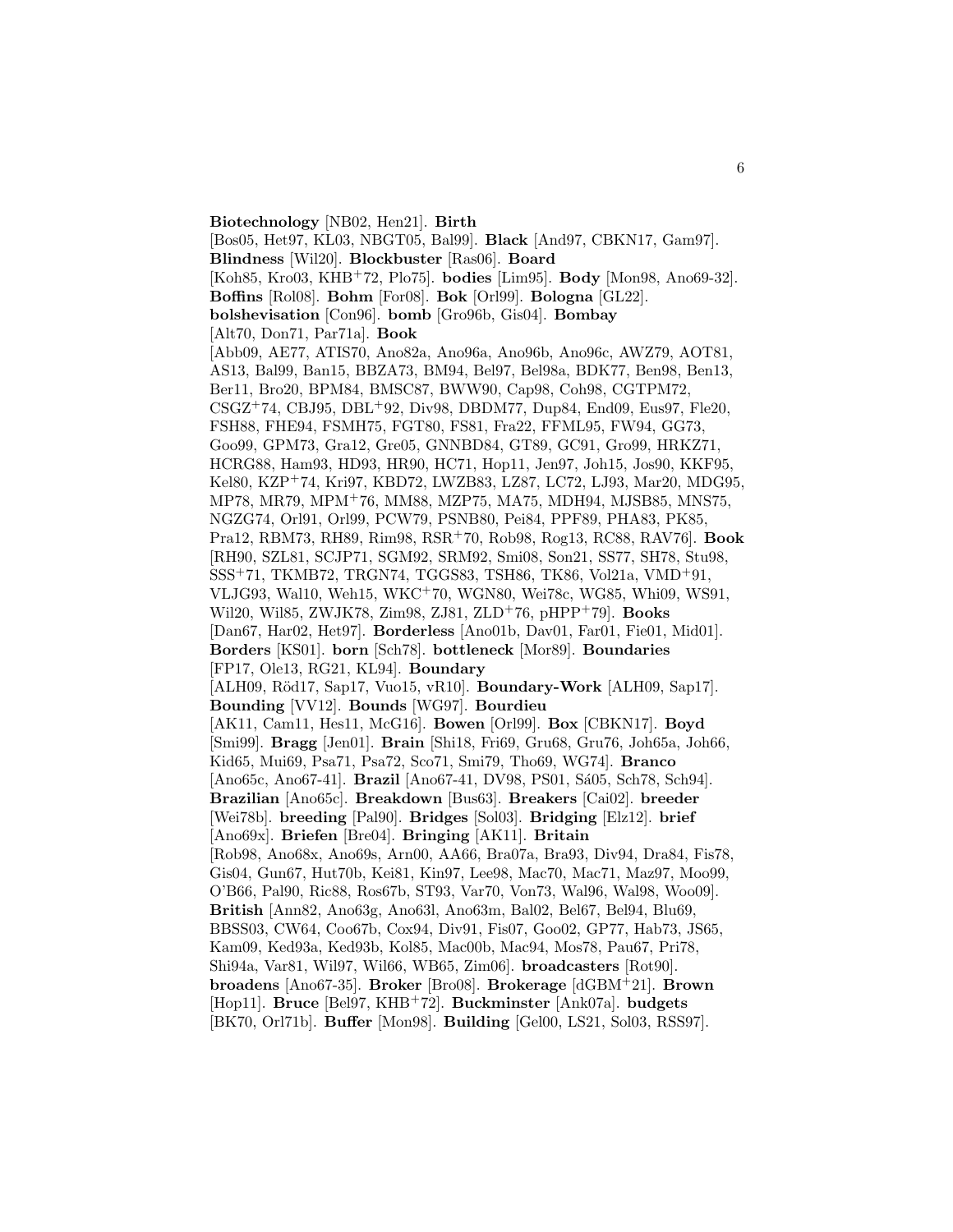**Buildings** [CS15, Ano90a, Gol90]. **Built** [Mol05]. **Burden** [Fos97]. **bureau** [Dev80]. **Bureaucratic** [HS99]. **Bureaucratisation** [GKL98]. **Bureaucratization** [Coc09]. **Bureaucrats** [Whi98]. **Burgers** [Som08b]. **Burning** [Mos08]. **Bus** [Ano67f]. **Business** [Met10, Ras02, Rya01, Tri94, Ano69-45]. **Busy** [Rod12]. **Butenandt** [Tru06]. **Buzzwords** [CÁCC20].

**C** [Bal99, Gem03, Het97, Mac99a, Mar20]. **Caesar** [S.72b]. **Calculative** [HdRW17]. **California** [Rai01, Ano67-33, Inn92, Mel79, Som92, SC04]. **Call** [AR20, Ham08]. **Callahan** [Ban15]. **Calling** [Fle20, Ano73c, FV79]. **Callon** [Ber11]. **Cambridge** [Bel98b, Bro20, Hen21, Ano69-45, Ano75g, Cah05, HJ07, HJ08, Wal98, Wan95, Wil97, Zim63]. **Came** [Het97]. **campaign** [Rot86]. **Campbell** [Pra12]. **Campinas** [DV98]. **campus** [Ano68-29]. **campuses** [Ano68b]. **Can** [Col98, Dot72, Dow17, Dow18, ED91, Pei11, Ros02]. **Canada** [Bis73, Doe70, FAGH01, Joh72a, Lem20, Ros72, SSK21]. **Canadian** [Ano73a, Aue80, CG22, FF90, Glo76, Gro71, Hal75, Joh65a, Law81, Por70]. **Canal** [Maz84]. **Cancer** [CBKN17]. **candidates** [Cro86]. **Canton** [Rue83]. **Capabilities** [TP16]. **Capacity** [HBW<sup>+</sup>18, TP16, Koi95]. **Capital** [Bau20, BC20, Bro11, BBMR17, MARMSG20, Pan11, Joh67, Sco67, Tho67, Tho68]. **Capitalism** [Sch07]. **Captain** [Ank07a]. **Carayannis** [Pra12]. **carbuncles** [Ano69-32]. **care** [Ano70j]. **Career** [BGP14, Kor20, Lau17, MK19, Näs21, Waa15, Bét90, Cro75]. **Careers** [BL16, MK19, SL22, WHF18]. **Carl** [Bjö01]. **Carnation** [PFC18]. **Carnegie** [BPM84, Lag87, Par00]. **Cartesian** [Dub63]. **Cartography** [HH20b]. **Case** [And97, BBU19, BK18, HJ16, Hei11, Hei17, HH20a, Hes13, Léc05, LAN14, MS11, MB10, Mül14, MB12, Rim98, Tob19, Ano65o, Ano67g, Ano68o, AM74, BK70, DK74, Dot72, Enc70, Gib70, Gis69, Gis70, Gru70, Hal75, Hod80, Joh65a, Joh70, Joh73a, Löw87, Mel79, Mic78, Mon95, Mor92, Rey87, Ros67a, ST93, Sko69, Wal96, Woo72]. **case-study** [Hod80]. **Castelo** [Ano65c, Ano67-41]. **Catalonia** [Sal05]. **Categories** [PW09]. **Catherine** [Ben98]. **Catholic** [Ano67b]. **cause** [Ano69-34, Bak78]. **Causes** [BPM84]. **Cautious** [HH20c]. **CBW** [SH02]. **CBW-applicable** [SH02]. **CEEPAT** [Sul95]. **celebrate** [S.92]. **Census** [LB13]. **centenary** [S.92]. **Centennial** [Lin01]. **Center** [Het97, MK19, OCW20, Ano93a, Het97]. **Centers** [MEM20]. **Central** [DA93, Dup63, McG79, Pag02, GP77, Ano67h, Ano67i, Tom98, Wei93b]. **centralised** [Sch83]. **Centre** [Ash96, Ros68, Von73, Ano70i, BD70, Cla70b, Cro70, Hun80, Rai96, RC67, Ros67a, Shi91]. **Centres** [EK98, KB99, Cha94, FAGH01]. **Centricity** [RvDG20]. **Centro** [SM97]. **Century** [And07, Bel98b, Cap98, Lub02, Pra12, Waa15, Ano68i, Ash67, Cro78, Cro79, Cro86, Gre87, Gro92, Hah75, LP79, Mor82, Par68, PK80, RSS97, R¨ue92, S.92, Sha92a, Sha92b, Shi92b, Shi92c, Szc68, Tur87b, Von73,

Wei87b, Fox97, Guo13, Neh06, Sut98]. **CERN** [Gib70]. **certain**

[Ano64r, Seg85]. **cessation** [Ano67p]. **Ceylon** [Ano66j, Ano66-27, Pie64].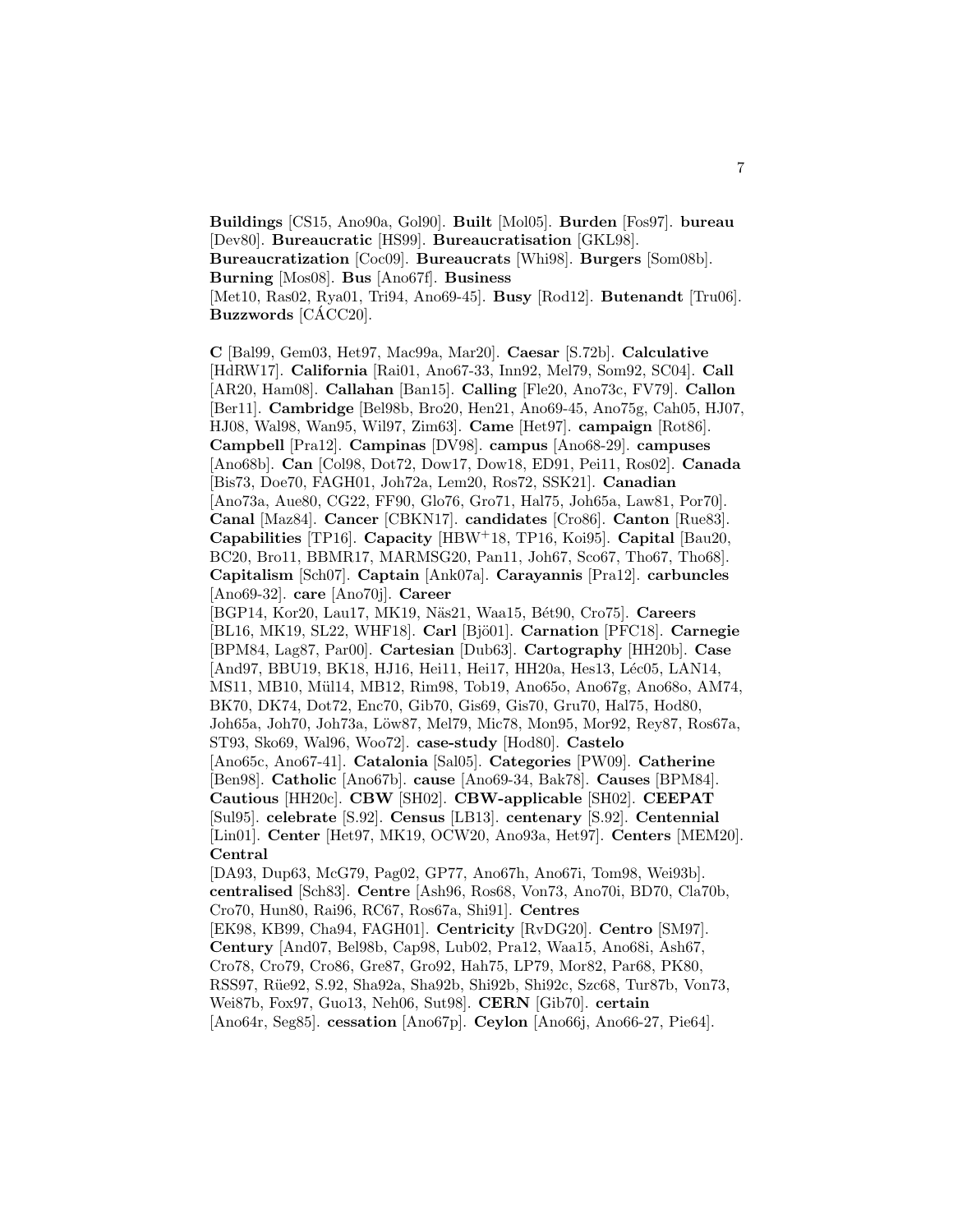**Chain** [BPM84, Pei84]. **Chairman** [Pas78]. **Challenge**

[Gar01, HH20a, TP16, Smi08]. **Challenges**

[BDG10, Far01, Kal18a, Kay12, Kru04, Mid01, H¨af74, Fra22]. **Challenging** [FP17, Pei11]. **Chamber** [Sal05]. **Chancellor** [Ano63s, Ano64a, Ano65a, Ano65u, Ano66b, Ano67c, Ano67-39, Ano67-40, Enc07]. **Chancellors** [Cla95]. **chancellorship** [Ano67-42]. **Change** [Aag17, BFGS14, BBU19, BDG10, Goo02, Kri97, KBK13, MT19, McG16, VS20, Wei99, WC18, KPL<sup>+</sup>89]. **Changer** [Rey21]. **Changes** [Ash00, FAGH01, Kru04, M¨ul14, Ano66x]. **Changing** [Ban14, Bel98a, Bja01, CACC20, End09, Ged95, Gib00, GV18, ´ Kal18b, Lub02, Moo07, Rog13, Whi11, WGL18, Xu08, Car78, ST96, KKK10]. **Chapman** [Sta08]. **chapter** [Kol83, Mos78]. **Chapters** [Wei93a]. **Characteristics** [BZ21]. **Charging** [BM18]. **Charles** [Bak87]. **Charmed** [DT12]. **Charrette** [HR09]. **Chemical** [GF02, Joh02, Mac00b, Tra05, AA88, Cra66, Div94, Joh85, LP79, Maz90, Sub66]. **chemicals** [Hab73]. **Chemistry** [HvL11, Log11, MB12, VSR14, LP79, Shi80, Abb09]. **Chest** [VL17]. **Chicago** [Mol05, Ano75f, Ano86d, Bul80, Din75, S.92]. **Chile** [Bar15, BBU19, BK18, KBWA21]. **China** [Ano66f, Ano67p, Cao14, DM73, Guo13, Sut97, Sut98, THM17, WBL15, Xu08]. **Chinese** [Ano67p, Cao98, Cao04, Hay93, Hay94, Kim82, Küh84, SSF15, XOR21].

**Choice** [HJ12, Mad64, Wei00, Zim00a, AM74, Dub65, Gil77, Kay66b, Mac76, MI81, Orl72, Roy84, Sne83, Tou64, Tou66b, Tou66a, Wei63, Wei64b, Wei65b, Wei65a, Wei66, Wei69, Wei84, WE72, Zim87]. **Choose** [CL22]. **Christopher** [Fle20]. **Chronicle** [Ano62d, Ano63a, Ano63b, Ano63c, Ano64b, Ano64c, Ano64d, Ano64e, Ano65d, Ano65e, Ari63]. **Chunyan** [Cai20]. **Churchill** [Wal98]. **Chutzpah** [Wil07]. **Chymistry** [Abb09]. **Chymists** [Abb09]. **circle** [Sch86, DT12]. **Circulation** [MS13, Joh67, Sco67, Tho67, Tho68]. **Citations** [Woe13]. **Citizen** [AD21, Jas03, S.76]. **citizenship** [Lob84a, Rue83, Wei78a]. **City** [Bre95, Bro00, Ano66-28, Ano69d]. **Civic** [Ano69c]. **Civil** [Ano68b, Bun81, MA69, McG72, Cla70a, Hut69]. **Civilian** [Two99, WBJ<sup>+</sup>77]. **Civility** [Mac16]. **Claim** [God14]. **claims** [Moo96]. **Clark** [Rot95, SC04]. **class** [Hut70a, Jon71, Lub07, Var71]. **Classic** [HJ12]. **classical** [Eis87]. **cleansing** [Ano68c]. **Cleft** [Cam11]. **Client** [TIC02]. **Climate** [BBU19, Gra12, KB99, MH16, Mey11, Nol99a, Rad19, Röd17, Wei99]. **Clinical** [CBKN17]. **Clinician** [ALH09, HSR19, dGBM<sup>+</sup>21]. **Closing** [K¨on07, OT20]. **cloth** [Gre05]. **Cluster** [CBB20]. **Co** [And22, LNST20, Var81, YB16, Hun80]. **Co-Authors** [YB16]. **Co-existing** [LNST20]. **co-operation** [Hun80]. **Co-operative** [Var81]. **Co-production** [And22]. **Coalitions** [Wei99]. **coast** [Ano69-27]. **Code** [Cai02, CM76]. **Codes** [And22, SH02]. **Codespeak** [LS21]. **Coefficients** [HL10]. **Cognitive** [Hei11, MS13]. **Cohen** [Sta08]. **Cold** [AS13, Rim98, Ben07a, Aro12, Ber05, Bor21, Elz12, Fel19, Gro96b, Lyn03, Som08a]. **Collaboration** [Ash66, Ban15, BA20, HR09, Hei11, Kid66, Ros67a]. **Collaborations** [CBB20, GCS00, Ole13, Sku19, Thu10]. **Collaborative** [MEM20].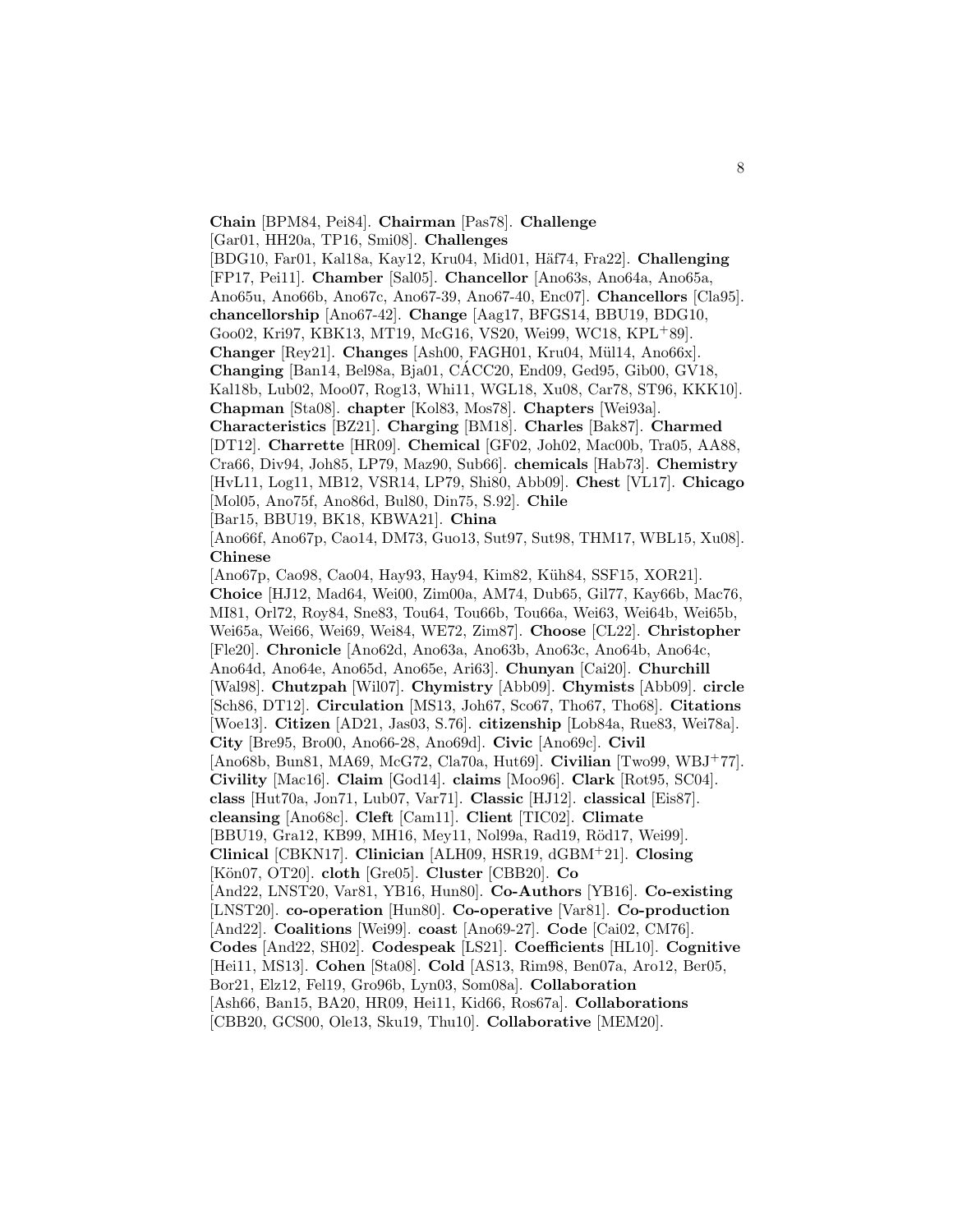**Collaborators** [YB16]. **Collective** [Jac08, BCL76]. **Collectives** [For08]. **Collectivisation** [EK98, Loc89]. **College** [Ano67n, Lea98, Orl99, Wal98, Ano66a, Zim63, Par71a, Wal96, Wer07]. **Colleges** [And97, Car88, KKK10, Alt70, Ano76d, Don71, Lim95, S.83]. **Collider** [HK00]. **colonial** [Rai96]. **Colonialism** [Mel66]. **Columbia** [Ano69f, Ano68p, McG72, Wal92]. **Come** [Cas96]. **Coming** [Gar01, Sch86, Waa15, Hol81]. **Commandos** [Cai02]. **comment** [Eus95, Fra78, Fre67, Pas78, Plo75]. **Commentary** [Zim00a]. **Comments** [BBD<sup>+</sup>92, BMR<sup>+</sup>92, DKM<sup>+</sup>92, Joh71a, Hun80, WE72]. **Commercial** [SSF15, Kei81]. **Commercialization** [Col07, KOT14, Nov17, Ren08, Sjö07]. **Commission** [Ano62g, Ano64n, Bod64, Bun81, Coh98, Gus94, Ano65i, MTS20, Pas78]. **Commissions** [Ano68z, Ano65n, Ano66l]. **commitment** [Etz96]. **Committee** [Ano65q, Ano83e, Ash68, Bel68b, Bjö01, Bow67a, Bul80, Het90, Hut75, Jam68, Kin97, MA69, Sha87, Ano64r, Ano65p, Ano86d, Mor85, S.90, oC68, Ano65b, Ano83f, Cla95, Rai64]. **committees** [Som92]. **Commodification** [Jac09]. **Commonalities** [Kog97]. **Commonwealth** [Lee06]. **commotion** [Ano69-37]. **Communication** [Mac99a, VV12, Mel79, S.84b, Woo75]. **communist** [Jor70, Pét93, RLH91]. **Communists** [Hoo87]. **Communities** [HD22, KBWA21, Sto11, Hun80, Mac76]. **Community** [Bul80, HBW<sup>+</sup>18, Hol81, Mac16, Pig68, Zim77, Doe70, Dub63, Enc70, Mad64, Pan93, Sch91, Sch78, SB80, Sko69, Ves84, Von73]. **Comparability** [LB13]. **Comparative** [SSK21, WBW18, Gra66]. **Comparing** [FSHdR18, MT19, PD17, SL18]. **Comparison** [Ash00, GM03b, HvL11, Kor20, KB99, VSR14, Div94]. **compensation** [Sch06]. **Competing** [OCW20, Ste74]. **Competition** [Bjö01, Can11, FFM16, Gar01, Vol21b, Gas71, Pol72]. **Competitive** [BGP14]. **Competitiveness** [Bru09, WO16]. **Complementarity** [Bon10, Jac08, Tau21]. **Complementary** [SRTC10]. **Completed** [KKK10]. **Complex** [Cao04]. **complexity** [Kay66b, Tou64, Tou66b, Tou66a, Wei66]. **Computer** [Gra12]. **Computing** [HBW<sup>+</sup>18]. **Concentration** [BC17]. **Concept** [HJ12, PJLP16, Ray09, Eam85]. **Conceptions** [Som08a]. **Concepts** [Fel19, FP18]. **Conceptual** [EKB22]. **Conceptualizing** [FH13, MO17]. **concerning** [Dub63]. **concert** [Ano69q]. **concession** [Ano69w]. **Concordia** [Mon95]. **condemnation** [Ano67-27]. **Condition** [EK01, FV79, S.84a, Sch79]. **Conditions** [EKB22, Whi12, Ano68l, BD65, PK80]. **Condon** [Mar20]. **Conference** [AD21, Ano69n, Ano67n, Hal63, Ano63s]. **Conferences** [Ano65n, Ano66l]. **confidentiality** [Ano75a, Ano90d, Ano90e]. **Configurational** [Pei11]. **conflagration** [Ano69d]. **Conflict** [FG20, Hei17, KOT14, Sel08]. **Conflicting** [Hay94]. **Conflicts** [Etz96, YB16]. **confrontation** [Ano69b]. **Congestion** [BM18]. **Congregation** [Ano65a, Ano64a, Ano66b, Ano67c, Ano67-39]. **congress**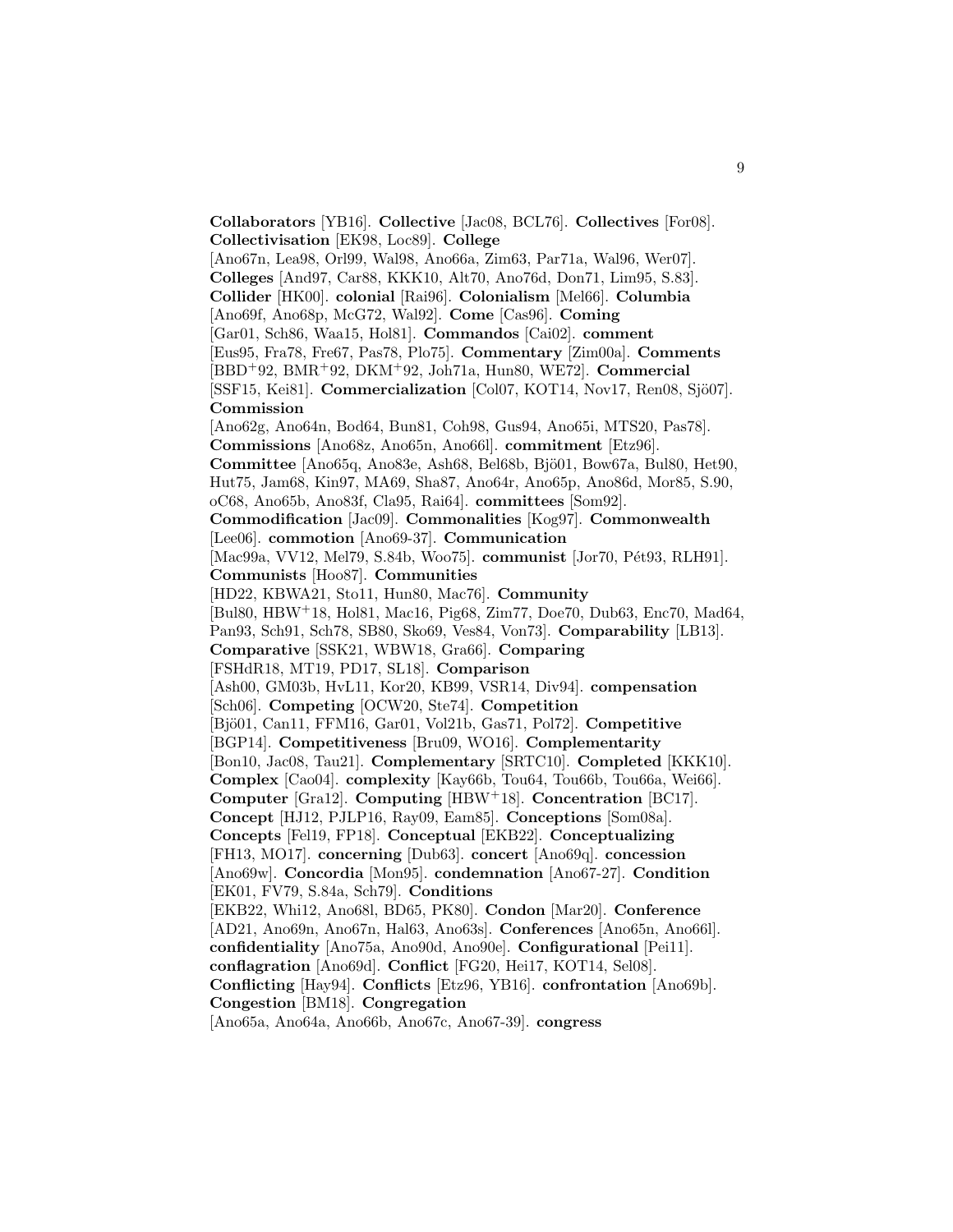[PK80, Ano89, Aro12]. **Congressional** [MS12]. **Congressmen** [Gus94]. **CONICET** [Bek13]. **Connecting** [Met10]. **connection** [Ben07b]. **Conor** [Ano64a, Ano65a]. **Conquest** [Gla08]. **Conrad** [Ano94, Eus95]. **Consensus** [Mac16]. **Consequences** [Fra22, MARMSG20, Orl99, Rog13, Ano74b]. **Conservation** [Cam81, Kro03]. **conservative** [Wet85]. **Considerations** [PP68]. **Considering** [Orl99]. **Constituting** [RvDG20]. **constitution** [S.83]. **constitutional** [Hun81]. **Constraints** [FSHdR18, SV14]. **Constructing** [Rai01]. **Construction** [LB13, SKS13]. **Constructivism** [Hoo08]. **Consultants** [SV10, WM20]. **Consultation** [AA71]. **Contagious** [Woo09]. **Containing** [JK09]. **Contamination** [Col07]. **Contemporary** [BT19, Bor04, DRC+14, HI06, Mül14, PJLP16, S.88a, Sha89b, Shi92a, Was88]. **Contents** [Ano01a, Ano02a]. **Contest** [Guo13]. **Context** [ACGG14, CHJZSG20, LNST20, Tom98, Cha94, Ezr80, Pap96]. **Context-specific** [LNST20]. **Contexts** [Ban14]. **Continental** [Dav01]. **Continued** [Ano67j, Ano67l]. **continues** [Ano67-28, Ano67-30]. **Continuing** [Ano66d, Ano69y, BC17]. **Continuity** [BEK12, For92]. **contra** [McG72]. **Contract** [Jen97, Vav98]. **contracting** [Ano62h, Rey87]. **Contraction** [Bek13, Hay88]. **Contradiction** [KOT14]. **Contradictions** [Woo03]. **Contributing** [Kaa11]. **Contribution** [God10, Roy84, Sch93]. **Contributions** [PD17, Ano96i, Bak78]. **Contributors** [Ano62e, Ano63d, Ano63e, Ano63f, Ano64f, Ano64g, Ano64h, Ano64i, Ano65f, Ano65g, Ano65h, Ano66e, Ano67k, Ano68d, Ano68e, Ano68f, Ano69e, Ano69z, Ano70b, Ano70c, Ano70d, Ano71a, Ano71b, Ano72a, Ano72b, Ano74a, Ano75b, Ano75c, Ano75d, Ano75e, Ano76a, Ano76b, Ano76c, Ano77a, Ano77b, Ano77c, Ano77d, Ano78a, Ano78b, Ano78c, Ano78d, Ano79a, Ano79b, Ano79c, Ano79d, Ano80b, Ano80c, Ano80d, Ano80e, Ano81a, Ano81b, Ano82b, Ano83a, Ano83b, Ano83c, Ano84a, Ano84b, Ano85a, Ano85b, Ano85c, Ano86a, Ano86b, Ano87a, Ano95a, Ano95b, Ano95c, Ano96d, Ano96e, Ano96f, Ano96g, Ano97, Ano98a, Ano99a, Ano99b, Ano99c, Ano00a]. **Contributorship** [YB16]. **Control** [Gam97, RR71, Sch83, Tri71a, Wei87a, BPM84]. **Controlling** [Mac88, P´et96a, Rei80]. **Controls** [EV12]. **Controversies** [Fra22]. **Controversy** [Jac06, Sol75, Vuo15, Xie21, Ano65k, Cla74, Inn92, PK80, Shi80]. **Convention** [Hoo08]. **Conventional** [Des09]. **Convergence** [GFM21]. **Conversational** [Win20]. **convocation** [Ano65u]. **Cooperation** [Pap04, SSK21, Vol21b, WBL15, Aug63, Hut72]. **Cooperative** [LAN14, Mar20]. **Coordination** [Hes13]. **Coping** [ETMT70]. **Coproducing** [Pfi15]. **Coproduction** [Win20]. **Coral** [Nef14]. **C´ordoba** [Ano69a, Ano69r]. **Core** [OT20]. **Cornford** [Wil97]. **Corporate** [Rya01, VW95]. **Corporation** [Kei81, Lag87, LAN14, Par00]. **correctness** [Cox94]. **Correspondence** [BW71, Ber71, ET67, Mel71, MBJ67, Par71b, Tri71b]. **Cosmopolitan** [Pan93]. **cost** [Gau73]. **Costs** [WO16]. **Cottle** [Goo99]. **Council** [Ano63r, Ano65q, Bek13, DeJ93, Elz12, FM10, GP77, Kol83, ST93, Ano66t,

10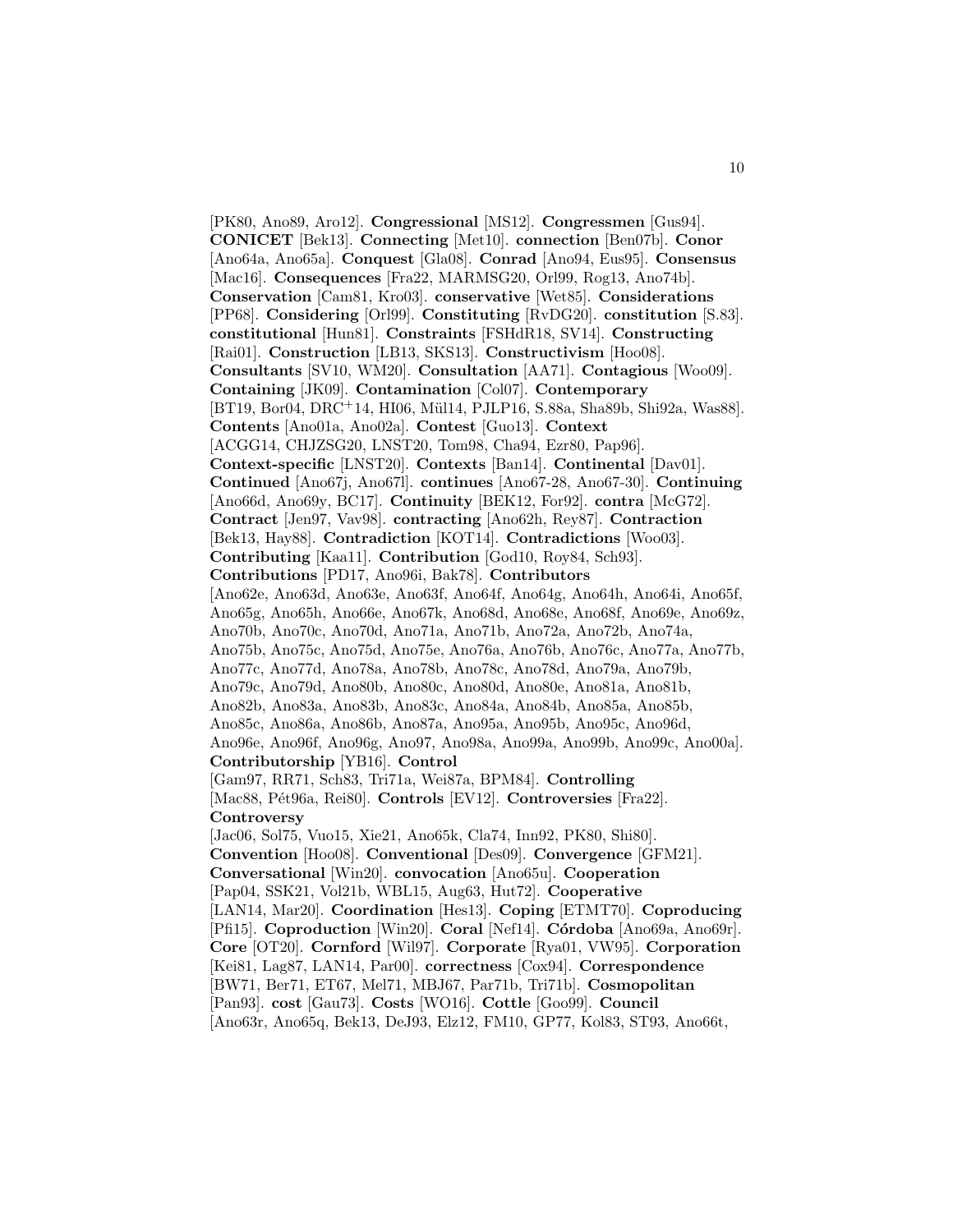Ano67-32, Ano62f, Kin97]. **Councils** [Sha89a]. **counsellors** [SM72]. **count** [Ben07b]. **Countering** [Tob19]. **Countries** [Nol99a, Til00, TC05, WW12, Ano71h, AA66, Ded63, Gra66, Jor70, Lip64, Mor64, Mor66a, Osb71, Qua71, Sal66, Sch87a, Zim71]. **country** [And69, Bas67, Coo67a, Nay67, Nay73, Sch80a]. **Counts** [Har08]. **Course** [Enc06]. **Courses** [BL16]. **Court** [S.83]. **courts** [Maz77, Mer79]. **Coverage** [Lai19]. **Create** [YB16]. **created** [Kel84]. **Creating** [Bri05, Kin97, Ben13]. **Creation** [CHJZSG20, FAGH01, Hug06, Lem20, Ass93, Wid07]. **Creativity** [Lin01]. **credentials** [Cro81]. **Credibility** [HvL11, HFSdR19]. **Crisis** [Bro20, Enc00, JE97, SLL19, SK00, Tyf12, Ano65v, Ano66-28, Ano67-33, Ano70e, Aro64]. **Criteria** [Con77, Des09, Dub65, FFL<sup>+</sup>15, Gib70, Orl72, STH<sup>+</sup>77, Wei63, Wei64b, Wei00, Zim00a, Ano71c, Ano76d, Ano83d, Gil77, MI81, S.77]. **criterion** [SL89, Sne83, Wei84]. **Critical** [GM09, Weh15, Bun81, Wil20]. **Critique** [JL19, Sha17, Lin81]. **Croatia** [Ano67y]. **Crop** [Kam09]. **Crops** [Bra15]. **Crosland** [Rob98]. **Cross** [BA20, HH20a, McG16]. **Cross-Disciplinary** [BA20]. **Cross-Field** [McG16]. **Cross-Sectoral** [HH20a]. **Crossed** [RG21]. **Crossing** [Ole13]. **Crossroads** [KBWA21, Rou07, Hus77]. **Cruise** [Ano64a, Ano65a]. **Culminations** [MEM20]. **cultivation** [Ano71d]. **Cultural** [Aro12, BL16, Gem03, Gui06, M¨ul14, Rou07, Tyf12, Ano66f]. **Culture** [Bel98a, FD04, Hay98, Her13, Kog99, LBA16, Log09, Rob98, Tou66b, Zim98, Cum90, Kel85, Kim82, KPL<sup>+</sup>89, Mol05]. **Cultures** [Hei17, HFSdR19, Lin01, XOR21, RLL84, Wan95, Wei64b]. **Curious** [Whi09]. **Currents** [Lau05]. **Curtis** [Goo99]. **Curzon** [Gho88]. **cybernetics** [Kol78]. **Cycle** [WV17, BCL76]. **cyclic** [Woo75]. **Czech** [Win94]. **Czechoslovakia** [Fre68, NZ68].

**D** [BPM84, Het97, Vol21a]. **Dale** [O'S01]. **Damrosch** [Bel98a]. **danger** [McG72, Ula83]. **dangers** [Rei80]. **Danish** [Ano77e, Kam09, Ped77, PJLP16, SH18]. **Dar** [Ano67n]. **Darsee** [Mor85]. **Daston** [Sha17]. **Data** [Gra12, SDvL19]. **Database** [LBP10]. **David** [Bal99, Bel98a, Pra12, For08, Fre87, S.87, Sch93, Shi87, Son21]. **Davis** [Som92]. **day** [Ano67-40]. **days** [Sha87]. **DC** [Gre05, Gre05]. **De-Facto** [MN13]. **De-scribing** [FF10]. **deal** [Aue65]. **dealing** [Ano85d]. **Death** [Bal99, KL03, Ano68g]. **debate** [Dre71, Etz94, Sho72]. **debates** [Rav78]. **Debray** [Ano67g]. **decade** [S.72a]. **Decentralised** [Nay73]. **Deceptive** [JE97]. **Decision** [KHB+72, Kön07, Log09, Rey87, Gil67, Ros67a, S.83]. **Decision-Making** [K¨on07, Rey87, Gil67, Ros67a]. **Decisions** [Ano65i, DS16, Hau17]. **declaration** [Ano69a]. **declares** [Ano90c]. **Decline** [BH15, Ano96k, BD70, Cla70b, Cro70, Muc85]. **declining** [Bét90]. **Decoupling** [HP19, SD08]. **Dedisciplining** [FB12]. **Deepening** [Ano68g, MARMSG20]. **Defence** [Bal02, Two99]. **Defending** [Kri07]. **Defense** [Wei87a]. **Defining** [Sjö07]. **Degrees** [HJ07, HJ08]. **Delaware** [Ano91]. **Deliberation** [HI06, MTS20]. **Deliberative** [TD10]. **demand**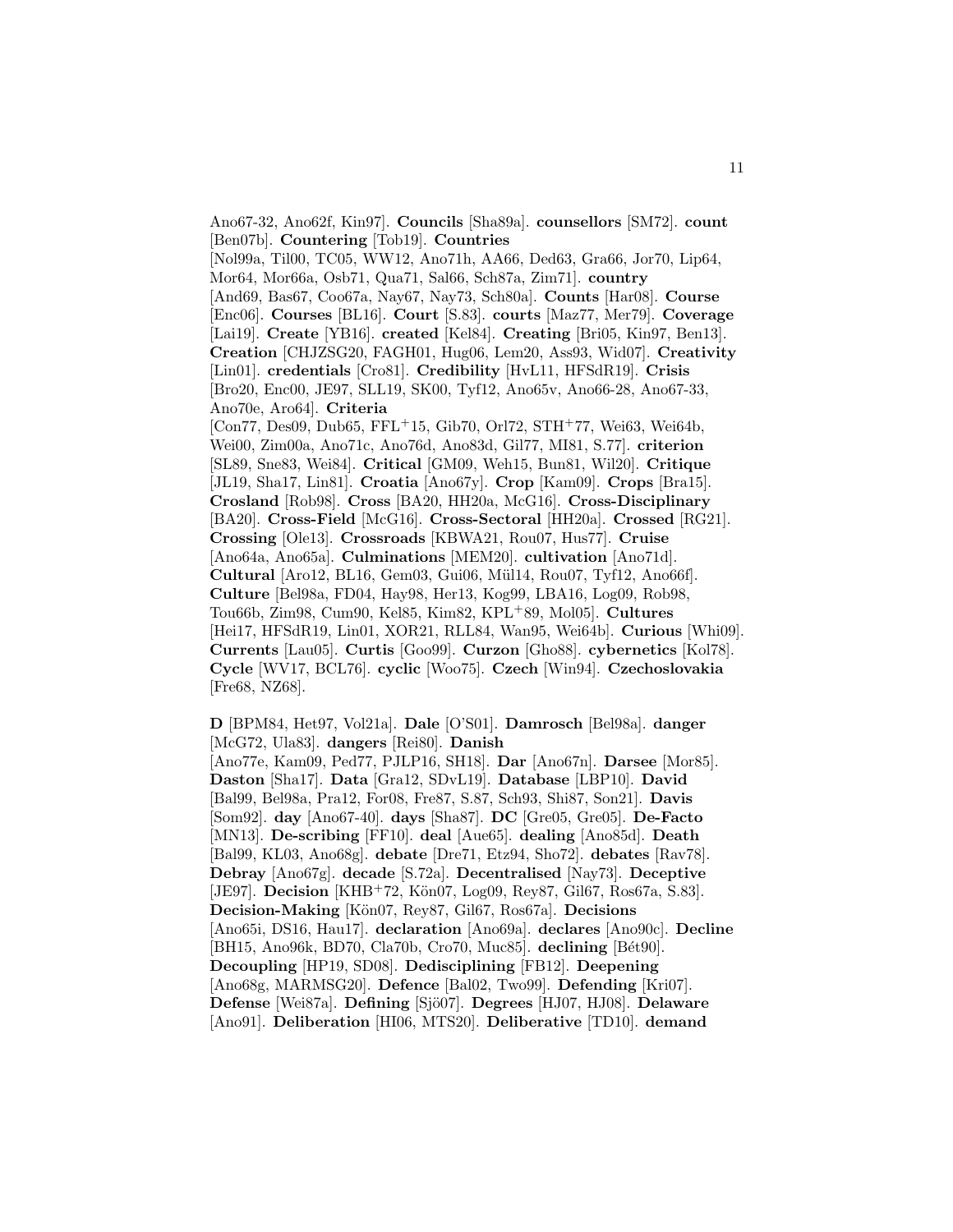[Gis69, Gis70, Gru70, Joh70, Woo72]. **Demands** [Fal21, Ano68k, Ano69q, Mic78, R¨ue92]. **Demise** [Elz12, Kol83]. **Democracy** [Est04, Hop11, Lan05, Lyn03, Mac97, MK17, Pra12, Sal00, TD10, Daa74, Hal75, Jon76, Jos94, Mac73, Shi89, Wei90, Ber11]. **Democratic** [Bro13, Gro99, H¨af97, Hav66, Kar97, Pes09, Ano66p]. **democratisation** [Por70]. **Democratizing** [Kön07]. **demographic** [Sto66, SSG68]. **demonstrations** [Ano67f, Ano69v]. **Demos** [Tho10]. **Denmark** [LH19, Sch80a, Sch87a]. **Dennis** [Hen21]. **Department** [Din75, Kal18b, Wal92, Bar98, Cla95, Eis13]. **Departments** [Kor20, Mah00, MB12, OT20]. **departure** [Shi92a, Shi92b]. **Dependence** [Har02]. **Dependencies** [Nef14, SL18]. **Dependency** [Lai20]. **Dependent** [TMP10]. **Derangement** [Ano69-27]. **Derek** [Orl99]. **Describing** [Str03]. **Design** [HR09, LB13, Div91]. **desire** [SH07]. **destruction** [Ano81c]. **determinants** [Zim81]. **Dethoff** [Het97]. **deutsch** [Bre04]. **deutsch-englische** [Bre04]. **Deutscher** [CG02]. **Developed** [WW12]. **Developing** [HD22, Til00, TC05, Lin81, Mor66a, Nay73, Osb71, Qua71, Sal66, Zim71]. **Development** [And97, BGB18, BGS16, Bow02, BPM84, FAGH01, GS05, GL22, MK19, Tau12, Tur98, Zap22, Ahm89, Ama70, Ano62h, Ano62f, Ano65j, Ano65r, Ano65s, Ano65t, Ano67-32, Ano73b, Bau77, Bie67, Bor67, Cou79, Cro75, Deb69, Dob66, Etz93, Fis78, Fre67, Fre68, FF90, Gra71, Hay94, Hun80, Joh74b, Kei81, Koi95, Lim74, MA69, Mul72, NZ68, Pav76, Per71, RD93, Sal91, Sil64, Tom96, Ano63j, Pra12]. **developmental** [Col86]. **Developments** [Tom98, WBL15, Sul95]. **Devices** [HdRW17, N¨as21]. **Dialogue** [Gui06]. **Diary** [Het97]. **Dictating** [Gli05]. **Dictator** [Gli05]. **Dictatorship** [Bek13]. **Did** [Tur98]. **Diego** [Rai01]. **Differences** [BZ21, Kog97, THM17]. **Different** [FSHdR18, Moo96]. **Differentiation** [Waa15]. **Diffusion** [Bra12]. **digging** [Ano68m]. **digging-in** [Ano68m]. **Digital** [TC05]. **dignity** [Ano73c]. **Dike** [Ano67c]. **Dilemma** [Lag87, Woe15, AM74, S.74f, Wil71]. **Dilemmas** [FHS09, Gam97, Hay98, KE01, Sel08, Wil97]. **dilution** [Bis73, Joh72a, Ros72]. **Dimension** [Joh15]. **Dip** [MS11]. **Dip-Pen** [MS11]. **Diplomacy** [SSK21, Sto11]. **Diplomat** [Gem03]. **direct** [Wil86]. **Directed** [Kim08]. **Direction** [Bri05]. **Directions** [DT12, Xu08, Cra86]. **Disciplinary** [BA20, GAL22, God14, GL22, VV12]. **Discipline** [Bey06, Bru09, Fox06, Hro13, Joh09, SM97, Din75, Mor82, Tha80]. **Disciplines** [GL22, Mah00, Tel22, FV79]. **disciplining** [MK19]. **Disconnect** [MBS14]. **Discontents** [Mac97]. **Discontinuity** [BEK12]. **Discourse** [Kal18a, PJLP16, Rod12]. **Discourses** [Sto11]. **Discovery** [O'S01, Gas71, Pol72, Ben98]. **Discrimination** [Ack08, Tob88]. **Discursive** [KV19, Lem20]. **Discussion** [Des09, Eus95, KPL<sup>+</sup>89]. **discussions** [Ano72c, Gro92]. **Disease** [Woo09]. **dishonesty** [Maz89]. **disintegrating** [Ker89]. **disintegration** [Ano68s]. **disjunction** [For92]. **dismissal** [Ano80a]. **dismissed** [Ano65l]. **disorder** [Ano67-30, Ano67-31, Ano68r, Ano69y,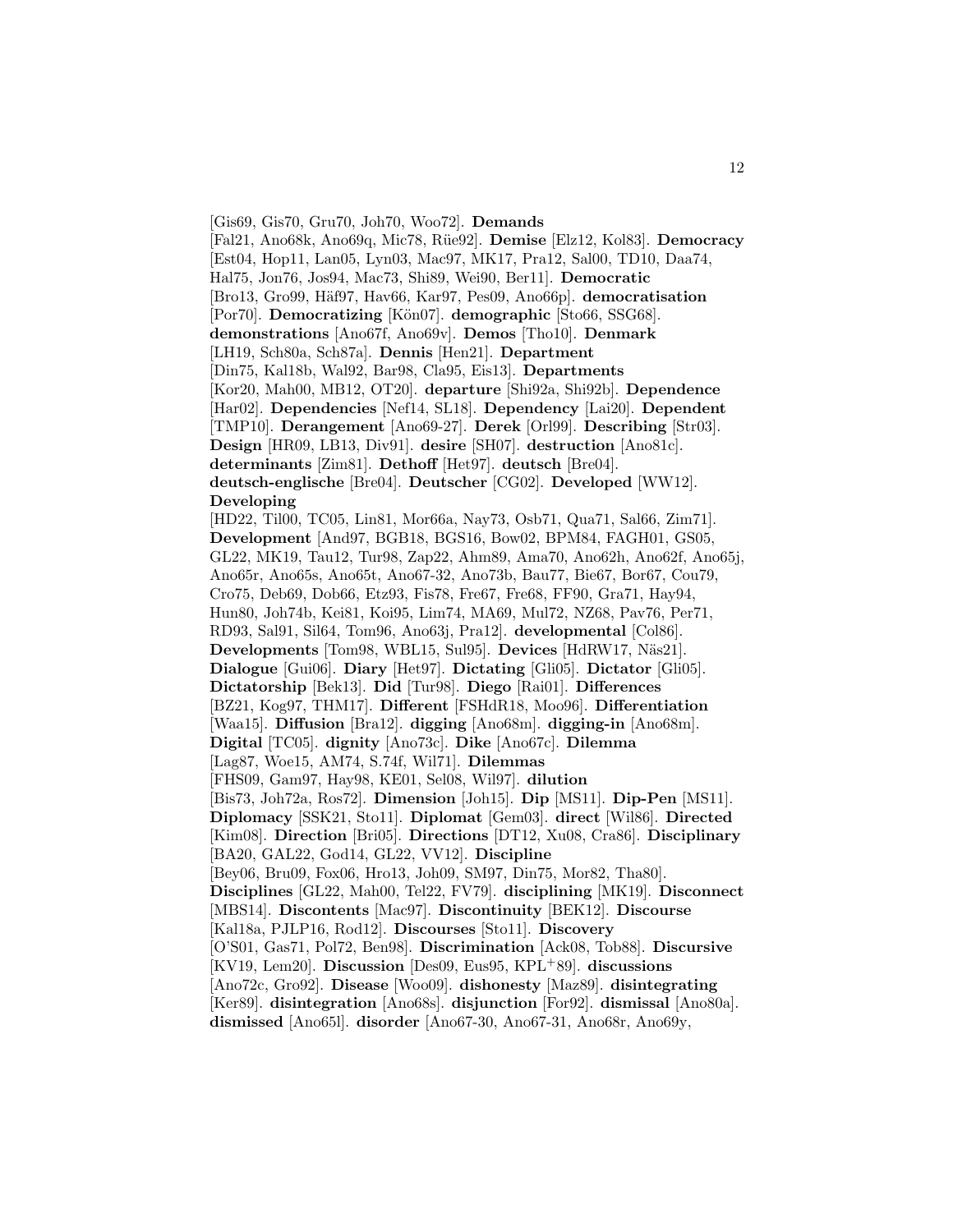Ano69-39, Ano69-44, Ano74b, ETMT70, Sch72]. **disorganisation** [Mel74]. **Dispersion** [BC17, Jos94]. **Displacement** [Aag17, Ano69i]. **Disputes** [Maz73]. **disregarded** [Ano69w]. **disruption** [AKW70, Ano69f]. **disruptions** [Ano90a, Gol90]. **Disruptive** [CBKN17]. **Dissent** [Har06, Pla99]. **Dissonance** [FG20]. **distinctiveness** [Elk77]. **Distressing** [Bal02]. **distribution** [Car63]. **Disturbances** [Ano66g, Ano69g, S.88c, Sei88]. **diverse** [Car78]. **Diversification** [Kog97]. **Diversity** [FH13, MBG<sup>+</sup>92, Orl92, Phi78, Ron79, SAJ92]. **divestment** [Ano86c, Rot86]. **Divide** [TC05]. **Divided** [Pos04]. **Divining** [Col00]. **division** [Tom96]. **Divisions** [Sch03a]. **DNA** [AA04, Col07]. **Do** [Ano82e, DCJ22, Enc00, Kor20, Shi94b, Wei15, ZJE10, Bra12, HSR19, Lau17, Léc05]. **Docility** [BRWB19]. **Doctoral** [BA20, FFM16, MBS14, Tor18, Thu10]. **Does** [Ano90e, AR20, Col98, CBB20, Gel00, Ano90d]. **dogmatism** [RLH91]. **Dokumenten** [Bre04]. **Dole** [Val11]. **Domains** [JM19]. **dominance** [Cam85]. **Dominique** [Wil20]. **Dons** [Tuc00]. **Don't** [Ham08]. **Doomed** [SB13]. **down** [Ano90d, Ano90e]. **Dr** [Ano66b, Ano67c, Ano67-39, Mor85]. **Dr.** [Ano64a, Ano65a, Ano67m, Ano67l, Des65, Par65]. **Draft** [Ano67n]. **drain** [Fri69, Gru68, Gru76, Joh65a, Joh66, Kid65, Mui69, Psa71, Psa72, Sco71, Smi79, Tho69, WG74]. **Drawbacks** [FSHdR18]. **Drift** [Fin07, Har10, Kai13]. **Drug** [Ras06]. **DSIR** [Hut70a, Var70]. **Dual** [DPB<sup>+</sup>20]. **Dueling** [YB16]. **Duress** [Ked93a, Ked93b]. **During** [Ada09, Bek13, Har04, Bey06, Dev80, McG79, NW04, Par02]. **Durkheim** [Wei76]. **Dutch** [Ben98, Ban14, CH85, Daa74, HvL11, Loc89, Sne83, Sta02a]. **dva** [DH64]. **dvazhcy** [DH64]. **dyestuffs** [Hab73, LP79]. **Dynamic** [CT13]. **Dynamics** [Bon08, GL22, Har10, WC18]. **Dysfunctional** [Lai20]. **dziady** [Ano68a].

**Early** [Abb09, Ben98, For08, N¨as21, RR05, Yeo02, Bra07a, Bul80, DF96, Hut70a, Mis73, Mos78, RLH91, Var70, Wei87b]. **Earth** [Ank07a]. **Earthquake** [Mar11]. **East** [Hys64, Tom98, Hay94, And22, Ano63k, Bor21, Cha68, Cou79, Cra66, Cra67a, De 97, Fis63, Gui06, HBW<sup>+</sup>18, Hav66, Lev98, MT67, Oky70, Ole13, Pla99, Ree75, SL18, Sil64, Spe85, Sub66, Waa70, Zah70]. **Eastern** [Wei93b, Jor70, Kol04, TMP10]. **Eaves** [Goo99]. **école** [Shi84]. **Ecology** [BPM84, CH85, Duf66, Str64, BPM84]. **Economic** [Bec73, Ben13, Ful00, GS05, Joh74a, MBS14, Mis74, Pla99, Pol00, TMP10, WV17, Zim00b, Ano64o, Ano65s, Etz93, FF90, Glo76, Gro82, Hun80, Joh65b, Joh71b, Joh72c, MA69, Rud68, Wei71, Wil64]. **Economically** [WW12]. **Economics** [Ano69-29, MS12, Sco71, Ano67z, Ano69-36, Att73, Cra86, Joh65a, Joh66, Joh73a, Kid65, P´et96a, Psa71, Psa72, Sch80b, Ano67m, Ano67l]. **Economies**

[AGF09, Sá05]. **Economists** [Cam81, Gre05, Kor20]. **Economy** [Bor04, Gro99, Met10, Sca03, Sco05, Tyf12, Woe13, Zap22, CW64, Pal90, Rot81]. **Ecosystem** [SDvL19]. **ed** [Abb09, Eck04]. **Eddington** [Sta08]. **edited** [Bal99, Bel97, Coh98, Goo99, Gro99, Het97]. **Edition** [Cai20, Pos04].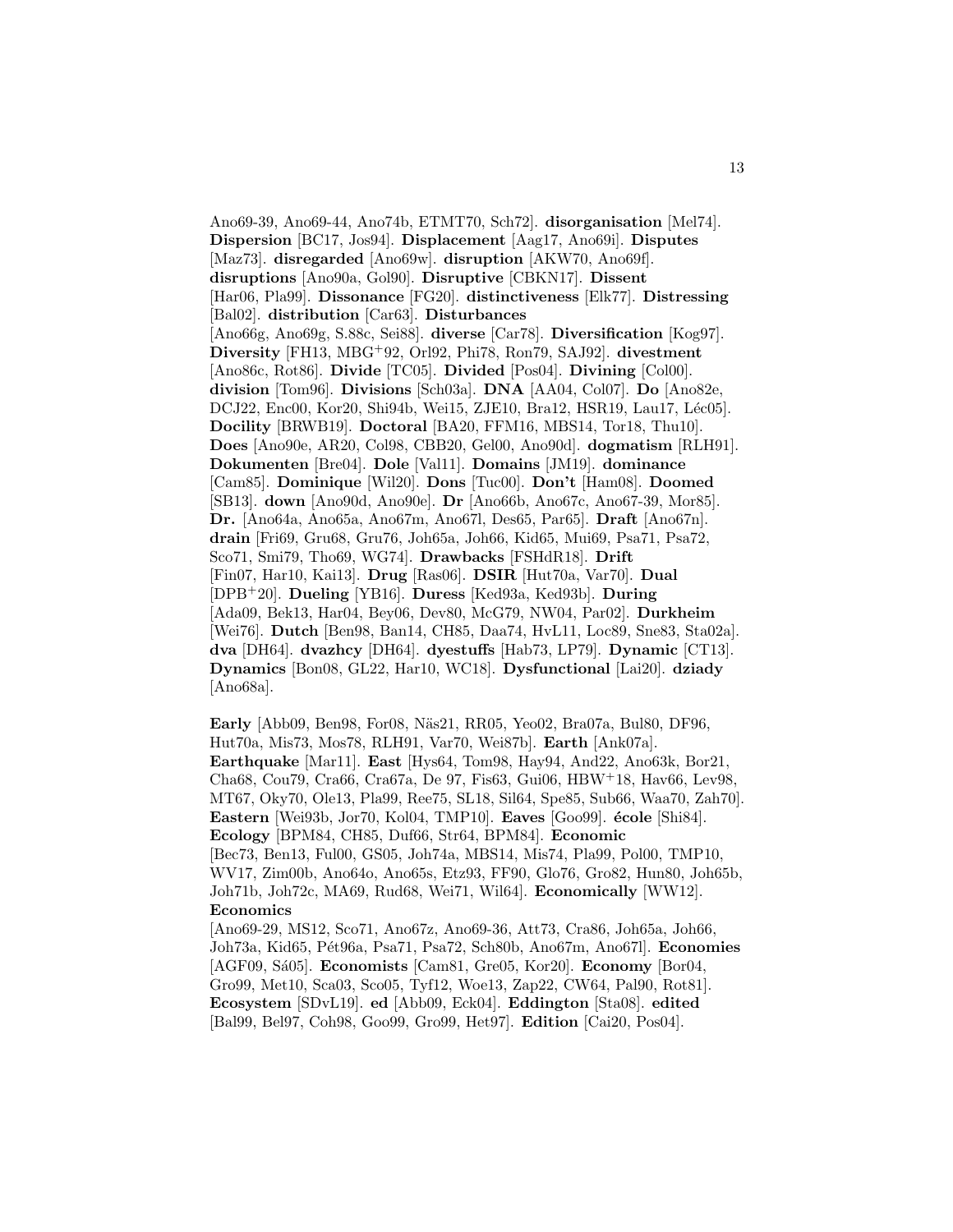**Editorial** [HH20c, Sha00, Wei08, Wei09a, Wei09b, WT12]. **eds** [AS13, End09, Fle20, Gre05, Mul20, Rog13, Smi08, Wal10, Weh15, Wil20]. **Educated** [Rou19]. **Educating** [Ski06]. **Education** [Ano63j, Ano65j, Ano66j, Ano73e, Ano01b, BBSS03, Bow02, BEK12, Bro11, BZ21, Bul02, Dav01, De 97, Div98, Far01, Fie01, Fin07, FH13, Gar01, Har10, JS65, KSC<sup>+</sup>64, KV19, Kog97, Koh85, Kol83, KBK13, LBP10, LB13, Lev98, Met08, Mid01, MSD21, Moo07, Nou11, OB17, Opi04, Pou07, RBB13, Rya01, SC12, SRTC10, Sco01, SD08, Str64, Sut98, Til00, Tom98, Tro00, TIC02, Umu86, Wal98, Wil97, Ahm89, Ann82, Ano66k, Ano69-31, Ano70g, Ano70h, Ano71f, Ano72c, Ano81d, Att73, Bic74, BCL76, Bow67b, Bro91, Cou79, DA93, Das64, Div94, Duf66, Gaj68, Gua88, Hus83, Kin63, Lay73, Lev73, Lew80, Lin81, Mat69, Mil72, Orl92, PH80, Pry71, Psa88, PS65b, PS65a, RLL84, Rat65, Rüe75, S.71c, S.74c, S74e, S.82, S.84a, Sad91, Sal91]. **education** [ST96, Sha89a, Sul95, Tom96, Tri94, Tro76, Wal96, Wei79, Wil86, Woo72, WB65, dGdMS<sup>+</sup>69, Cla95, Goo99]. **Educational** [Bla67, Dou03, Hus83, SH02, Wan95, Ano66u, Ano69-38, Ano69-45, Ano84c, Hun80, Mot64, RG73, Sto65a, Sto66, Wil71]. **Edward** [Ano96l, Ben98, Fle20, Ano96h, Ano96i, Bul96, Hal00, Mac16, Mar20, Orl96, Sha95, Wei96]. **Edwards** [Gra12]. **Effect** [MKK22, Nov17, SH18, Ben07a]. **Effective** [NM16, Woe13, Cum90]. **Effects** [McG16, Tal09, Vol21b]. **Efficiency** [Psa88]. **effort** [Car63]. **egalitarianism** [RG73]. **ego** [Aus75]. **Eight** [BC20]. **eighteenth** [Hah75]. **eighteenth-century** [Hah75]. **Einstein** [GR06, Hol81, Low01]. **Election** [Cao98, Cro81, Cro86]. **electrical** [Div94]. **electron** [MI81]. **Electronics** [L´ec05]. **eleven** [Lob84b]. **Elias** [Pra12]. **Elite** [Cao98, HL10, Hei11, Lau05, Wei87b, Con96, Tro76]. **Elites** [Kar97, Kor20, Tri79]. **Elitism** [S74a]. **Elizabeth** [Ben13]. **Ellen** [BPM84, Fra22]. **Elusive** [HL10]. **Emergence** [Lau17, Tom96, Vel18]. **Emergent** [FG92, Smi79]. **Emerging** [CHJZSG20, Gus12, Rob21, Sá05, SMaR21, Sla11, Bra92]. **Emigration** [Gis69, Gis70, Gru70, Joh70, Ano63g, Ano63h, Wil66]. **Emile ´** [Wei76]. **Eminent** [HdRW17, Kor20]. **Emory** [Mor85]. **Empire** [Far05, SJ05, Mac99a]. **Empirical** [CL22, GFM21, LBP10, RYI13]. **Empiricism** [Nye07, LM94, Ric07]. **Employers** [Div91, RBB13, Div94]. **Employment** [Can11, Kin63]. **Emulation** [POSC07]. **Enacting** [PvR16]. **Encyclopedic** [Dol05]. **End** [SH18, Bak87, S.88c]. **endangered** [Tro76]. **Endless** [Ano98b]. **endowment** [Mac71]. **Ends** [HP19, Ano69o]. **enemies** [Ano94, Rob94, S.74b]. **Energy** [Hei17, Nel21, PFC18, Pui05, SVMN15, FG92, Häf74, HN77, MI81, Ste74, WBJ<sup>+</sup>77, Eis13]. **Engagement** [AD21, FF10, HH20b, Sta08]. **Engaging** [BM18, HI06]. **Engine** [TMP10, Ben13]. **Engineer** [Mac00b]. **Engineering** [Ada09, BL16, Eis13, Joh09, Kal18b, Kön04, Kri01, MBS14, PD17, ST93, bre06, Div91, Gua88, RLL84, Bal99]. **Engineers** [Mac00b, Mac94, THM17, Div94, Koh93]. **England** [Div98, Gre87, KKK10, Lim95, Lub02]. **englische** [Bre04]. **English**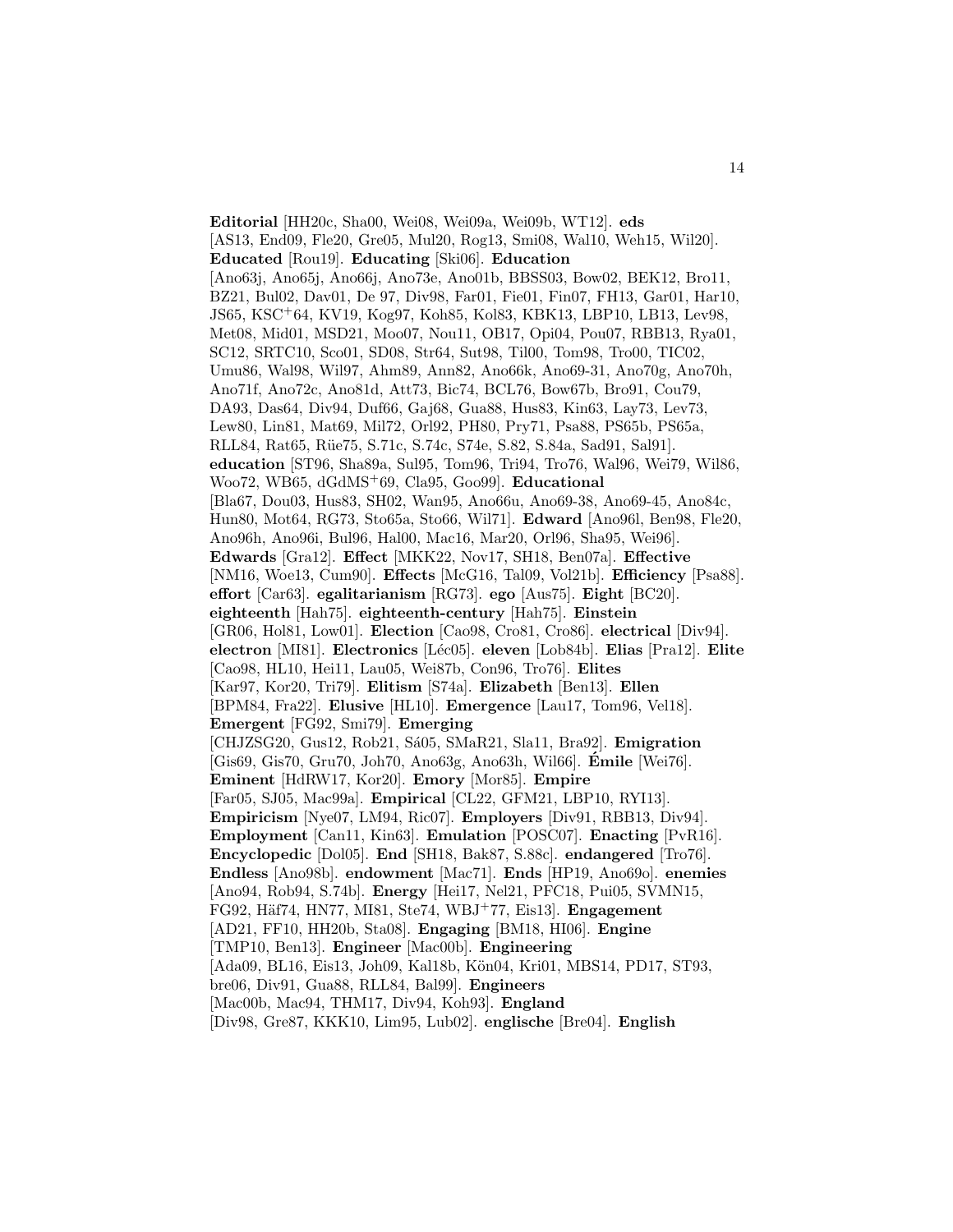[Ano65k, Ano67o, Ano68h, Ano69i, AA66, Gar01, ML86]. **English-speaking** [AA66]. **Engwall** [Rog13]. **Enhance** [CBB20]. **Enhancing** [WW19]. **Enigma** [Eis13]. **Enlightened** [bre06]. **Enlightenment** [Som08a, DF96, Rob98]. **Ennobling** [Eis13]. **Enoch** [Ano69-35]. **enterprise** [Fox73, Woo84]. **Enterprises** [Etz93, Mar11]. **enthusiasm** [Ano69m, Hey87]. **Entraide** [Gui06]. **Entrepreneur** [Gem03, Shi18]. **Entrepreneurial** [DCJ22, Etz83, SB13]. **Entrepreneurship** [Kah16, Pra12, Cai20]. **entry** [Hod80]. **Environment** [BPM84, Neh06, Sör06, Coo72, PD71, ST96]. **Environmental** [Ank07b, Chr08, Gre05, HR09, Low05, Maz97, Mel72, MK19, Rae06, Rit71, Roz04]. **Environments** [BA20]. **Epidemic** [Kah16]. **episode** [Aue65, Wei79]. **Epistemic** [Dav20, Fal21, FSHdR18, Hei17, HFSdR19, Kai13, Pfi15, WM20]. **Epistemological** [Mad18, MTE15]. **´epoque** [Pan93]. **EPSRC's** [MPW16]. **Equality** [Dha84, KKK10, Lev73, B´et81]. **Equity** [HK11, Sla11, Psa88]. **Era** [BH15, BZ21, Kri00]. **Erika** [Mul20]. **Ernst** [Het97]. **Erratum** [Ano05a, Dow18]. **Erwin** [McL99]. **Esha** [vdB19]. **especially** [ML81]. **Essay** [Ber11, Chr08]. **essays** [Ked93a, Ked93b]. **Establish** [Bar98]. **Establishing** [Mel63]. **Establishment** [Pet08b, SM97, Wal98, Ano66p, BD65, Bul80, L´ec87, Mor82]. **Esteve** [RR05]. **Estimating** [Pou07]. **Estonian** [Tom96]. **ETH** [Kru08]. **Ethic** [Ker89, Hoo84, Kie85, Lob84a, Nol83, Rie83, Ula83, Wil83b]. **Ethical** [SH02, Seg85]. **Ethics** [Bal99, NB02, SDvL19, SD08, Tal09, Mon95]. **Ethos** [BT19, Wei87a, R¨ue86, Shi75]. **Etzkowitz** [Cai20]. **EU** [K¨on07, Tal09, TD10]. **EUR** [Bre04]. **Europe** [Aug63, BD65, Ber05, Bro00, Bux03, Cra86, DA93, Dav01, HI06, Kra06, Kru04, Orl76, Pag02, Rai96, SLL19, TMP10, Wei93b, Yeo02]. **European** [Ano68i, Ban14, CACC20, Fox06, Geu98, GP04, Hau17, Jor70, Kol04, LB13, ´ MTS20, Nol99a, Nol99b, Pap04, Pfi15, Pig68, RvDG20, Sör06, Spe85, Sta03, Tom98]. **Européenne** [Gui06]. **evaluate** [Mor85]. **Evaluating** [SRTC10]. **Evaluation** [ACGG14, BGS16, BS11, Dem17, DS16, End09, GM03b, Hau17, Her21, HH20c, OS21, Tob19, MI81, Mor71a, Sto72, ZM71]. **Evaluative** [FFM16]. **Evangelism** [RG73]. **Evaporation** [Ano69m]. **Evelyn** [Gro99]. **Events** [PvR16, Wal98]. **everything** [ML86]. **Evidence** [Joh19, FG07]. **Evolution** [Aag17, DR12, Har02, Kim08, Kit10, Vol21b, EP91, Tur87b, JL19]. **Evolutionary** [Kim08]. **Examination** [DGR19]. **Examinations** [Ano69-28]. **Examining** [OB17]. **example** [CG02, Jon66, SSG68]. **Excellence** [FP18, HJ16, HK11, Kit10, LH19, Mul20, Rot95, FAGH01, WO16]. **Excellent** [HdRW17]. **Exchange** [Pan11, Ano67p, MR95, MRC95]. **exchanges** [Rai96]. **Exclusion** [WO16]. **Executive** [Gre05, Alb63]. **Exhibition** [Lin01]. **existing** [LNST20]. **Expansion** [BGB18, Bek13, BBSS03, Hei06, Zap22, Gau73, Pri78, Wei64a]. **expect** [Wil64, Wil86]. **Expectations** [Lem20, Rob21]. **Expected** [HSR19]. **Expenditures** [Bor67, Pou07, Fre67]. **Experience** [BL16, CA06, Koh76, Mis73, Mon88, Pap96, Sin62]. **Experiences** [AR20].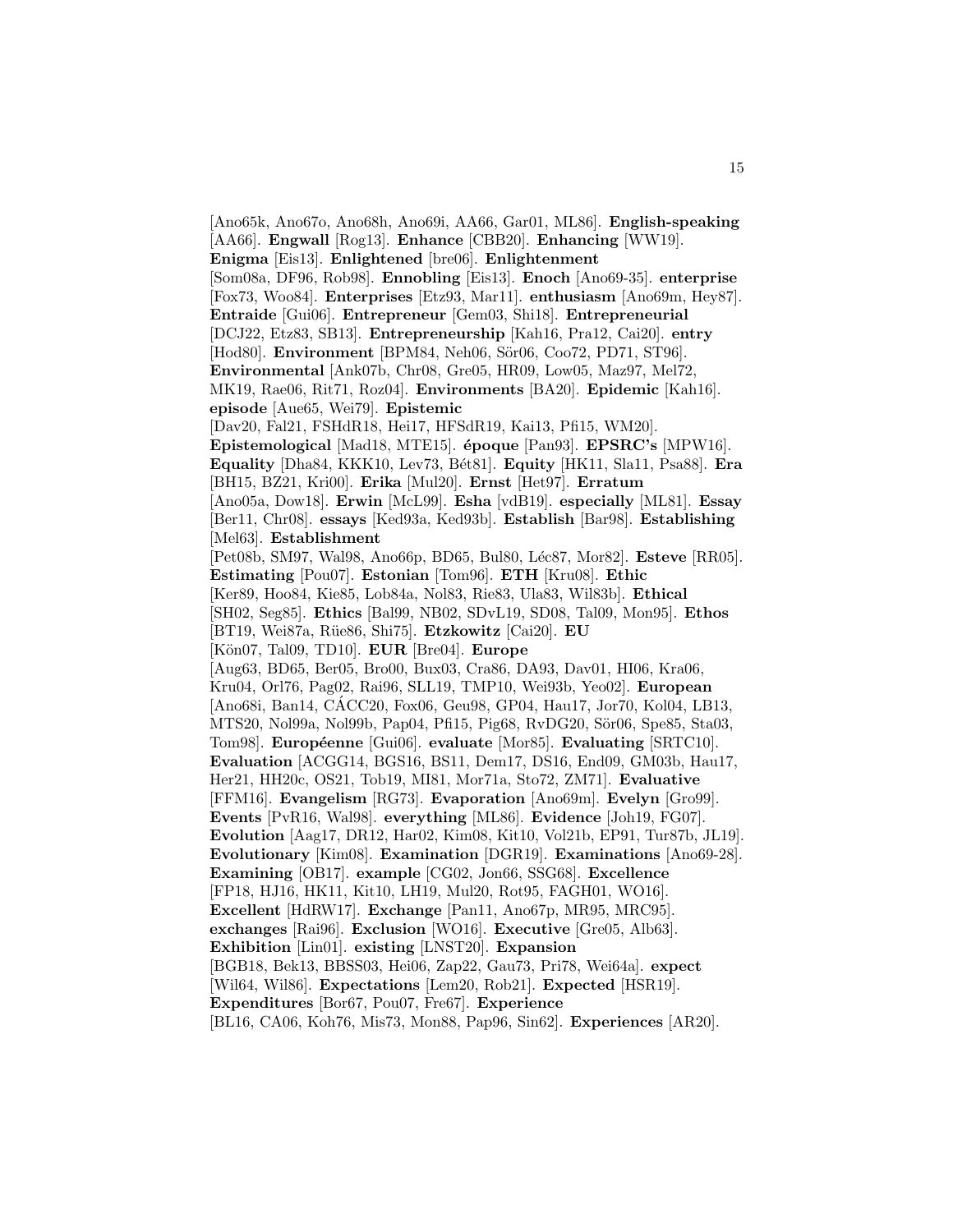**experiment** [Wil74]. **Experimental** [Kim08, Hey87]. **Experiments** [GCS00, Sti12]. **Expert** [Cla74, Tob19, Mor73, Mor92, Rav78]. **Expertise** [CBKN17, Dem17, Gru17, Hop11, LS21, SL22, Tur10, Arn07, Pap96, Bro20]. **Experts** [BM18, LS21, vR10, Maz73, Rot90]. **Exploiting** [Low92]. **Exploration** [Kim08, Gas07]. **Exploring** [DS16, Joh15]. **Export** [EV12]. **Exporting** [Kru05]. **expression** [Ano90a, Gol90]. **Expulsion** [Ano67p, Sch06]. **external** [Ano94, Rob94, Sha92b]. **Eyal** [Bro20]. **Eyewitness** [Fis07].

**F** [God10, Gre05, Pra12]. **Fabrikant** [Mon95]. **face** [R¨ue92]. **faced** [Bra07a]. **facilities** [Ano63k]. **factions** [Ano68t]. **Facto** [MN13]. **Factor** [RdR15]. **Factors** [BC20, CCSM18]. **Factory** [Col07]. **Facts** [Rad19]. **Faculty** [Ano90b, CBB20, Ano85d, Nye75, S.90]. **Failed** [Vav98]. **Failures** [Mey11]. **Fair** [EG06]. **Faith** [Lub04, Ano71e]. **Fall** [PK09]. **Familiengeschichte** [Bre04]. **Family** [Bre04]. **Famine** [JL19]. **Far** [WG97, Ros67b, And22, Spe85]. **fares** [Ano67f, Ano69t]. **Fashioning** [Fox06]. **Fate** [Bjö01, vdW01]. **Fathoming** [Gre07b]. **Fear** [Rad19]. **Fecundity** [Rei97]. **Federal** [Ano92, Nol82, SB92, Het90, Klo71, S.71a, Ano65i, BC85, Bri06, FG92, Fin77, Joh65b, MLS91, Mer79, Nol83]. **Federation** [Ano63l, Ano63m, Pet08b]. **fees** [Ano67r, Ano67s, Ano67t]. **fellowships** [Ass93, Cob76]. **Female** [BL16]. **Feminism** [Gro99]. **Fermi** [Hol74]. **Fictions** [Rad19]. **Fiducial** [HS99]. **Field** [ALH09, Bau20, BGB18, Bek13, HJ16, HBW<sup>+</sup>18, Mad18, McG16, MB12, Pan11, Pfi15, WV17, Pét96a, RD93]. **Fields** [HvL11, Ort16, Tor18, Wil71]. **fifteen** [Gra66]. **Fifty** [Ban15, God02]. **figure** [Bro91]. **financed** [Kei81]. **Financial** [WR15, Ano64s, Ano70j, For74, Mon88]. **Financialization** [Hen21]. **Finding** [Gel00, HK88]. **Findings** [FFL<sup>+</sup>15]. **finds** [Ano69-34]. **Finland** [Kaa11]. **Finnish** [Vuo15]. **Fire** [LS21, Mos08]. **First** [Ano69-45, Bar98, KL03, LBP10, WG97, Gro92, Rüe92, S.92, Sha92a, Sha92b, Shi92b, Shi92c, Wan95, Pan93]. **Fish** [SV10]. **FIT** [Yan20]. **Five** [Ano65l]. **fixer** [Wei93a]. **Flash** [Rae08]. **Fleck** [For08, Pei11]. **Flesh** [Lub02]. **flicker** [Ano68j]. **Flood** [Ano69h]. **Flow** [MKK22, Mac88]. **Foetal** [Ted95]. **Follow** [Ada09]. **Following** [PJLP16]. **Fondation** [Gui06]. **Food** [Hut72, Kön07]. **For-Profit** [Met08]. **Fordist** [Tho10]. **Foreign** [Par02, Smi79, Ves94, Ano67p, Sin62]. **forerunner** [Het90]. **Foreword** [Ano96j]. **Forgotten** [Thi04]. **Form** [Ack08, Est04, Rei97, Ano69-40, Mel72, Rit71, Tur87b]. **Formalization** [Woe15, NM16]. **Formation** [GCS00, GP77, Hol81, Mac73, SJ90]. **Formed** [Kai13]. **Former** [Häf97, Raž94]. **Forms** [Bon10, Pes09]. **formula** [Mon88]. **formulation** [WE72]. **Forschungsrat** [CG02]. **fortunes** [Car78]. **Forty** [BPM84, Pei84, Pei84]. **Forward** [SR12]. **Foundation** [BPM84, Cob76, KK81, MS12, Sch03a, Lag87, Pfe70, AA88, Bux03, Cra86, Fis78, Gli05, Koh76, Koh78, KS01, Mac89, Pag02, Par02, Ric90b, Sch03a, Sch83, Sta95, Ves94, Wei93b, Wei97, Xie21]. **Foundations** [BPM84, Bul02, Fox97, Gei88, MTE15, BC85, Coi81, Gro82, SS79, Sei81].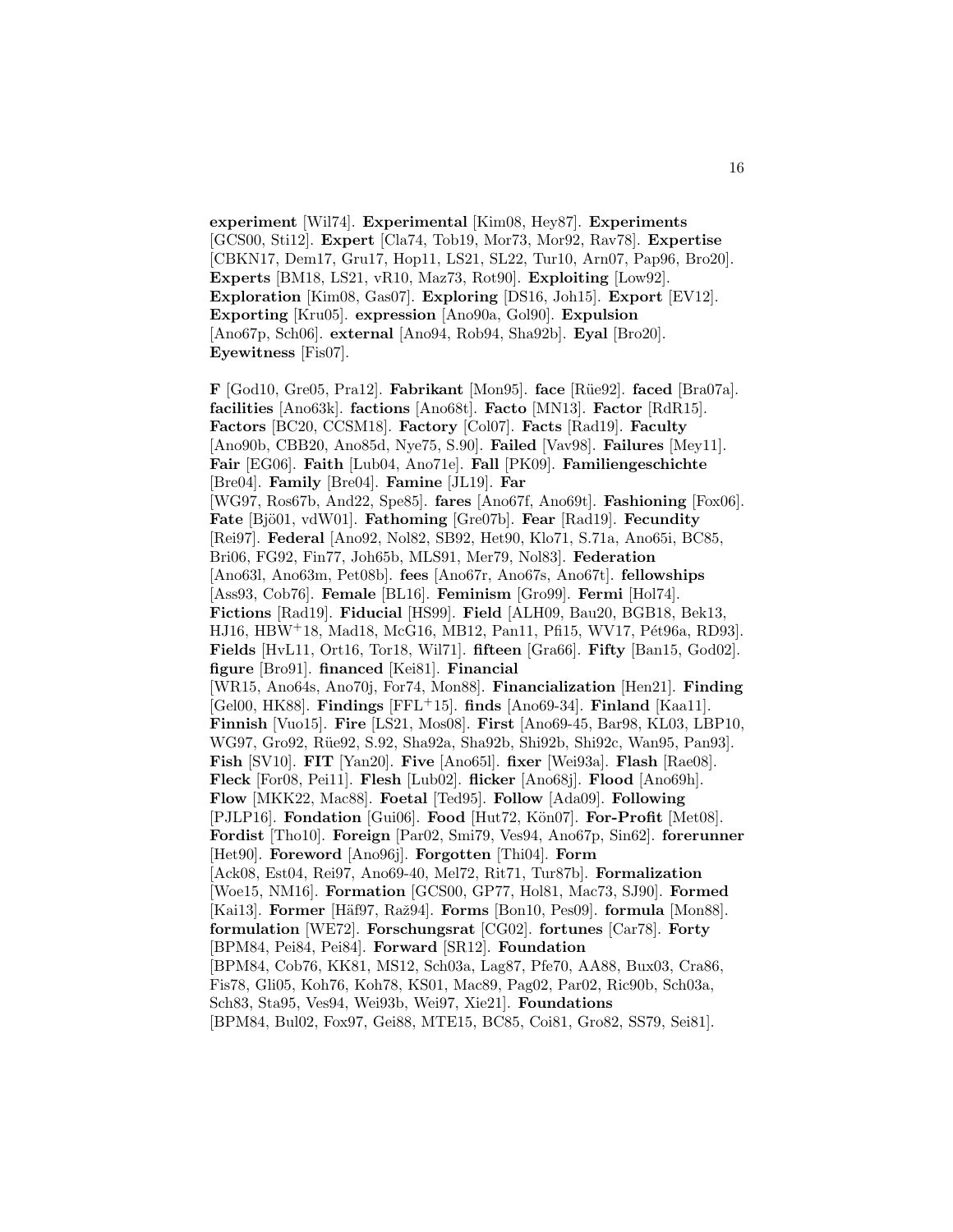**Founding** [BZ21, Kin97]. **Four** [Har02, HFSdR19, Nol99a, WE72]. **Fourth** [Ano63o, Ano63p, Ano63q]. **Fox** [Gro99]. **Fractured** [GL22]. **fragile** [SB80]. **Framework** [Hes13, LNST20, RR71]. **frameworks** [Tri71a]. **France** [Rob98, Stu98, Ano63o, Ano63p, Ano63q, Ano66h, Ano66u, Ano67-36, Ano70f, BD70, BBV11, CMR95, Cas05, Cla70b, Cro70, Cro75, Cro79, Cro86, DGR19, Fox73, Gir79, Kor79, Kra18, Lab08, Léc87, LP79, Nye75, Pap73, Pap88, Pav76, PD17, Sch03b, SJ90, Tri79, Von73, Wei87b]. **Franco** [RR05]. **Frank** [Son21]. **Franklin** [KHB<sup>+</sup>72]. **fraud** [Ano85d, Ano86d, GDHH85]. **Fraudulent** [MO17]. **Frederic** [Gem03]. **Frederick** [Gus12]. **Free** [Ano66i, Ano68k, DF75, Ham05, Ano66r, Sch87b, SNSB<sup>+</sup>80]. **Freedom** [Ano90a, Ano94, Blo97, EV12, Gol90, KP02, Pri98, Rus94, Smi07, AKW70, Ano66a, Ano67b, Ano69c, Ano68l, Ano78f, Ano80a, AA66, Bak78, Boz75, CSKF85, Cox94, Cra67b, Cra67a, ESC<sup>+</sup>88, Eus95, Hun81, McG78, Mel66, Moo96, O'B66, Pra67, S.70c, S.73a, S.74b, S.84b, STK<sup>+</sup>91, Shi94b, Shi95, Aro12]. **French** [Aro64, Bri77, Cro78, Cro81, Gau73, Pap96, Sco01, Shi80, Wei76, Wei79]. **fresh** [CH85]. **fresh-water** [CH85]. **Friedrich** [Bro91]. **friend** [Ano96l]. **Friends** [Mac99b]. **Friendships** [Gui06]. **Frontier** [FP18, HK00, Kro03]. Frontières. [Sco01]. Frontiers [Ano01b, DR12, Hab73]. fruitful [Hut72]. **Frustrated** [GR06]. **Fukushima** [SLL19]. **full** [Sch86]. **Fuller** [Ank07a]. **fumbling** [Ano69j]. **Function** [Rei97, Woo03]. **Functional** [Sei81]. **functions** [Sha92a, ZM71]. **fund** [DK74, Lan87]. **Fundamental** [Div91, Sch80a, Hod80, Mor64]. **Funded** [Rou19]. **Funders** [Kru04, WBW18]. **Funding** [Aag17, CCSM18, FSHdR18, GM03b, GV18, HBW<sup>+</sup>18, HH20a, HK11, Kin97, Lai20, Tor18, Tur98, VS20, WGL18, Xie21]. **Funds** [S´a05]. **Further** [Ano69i, Ano69-29, Ron79, Ano68m, Fra78]. **Future** [Bri05, Gel00, Kru08, Mos08, Pap04, Rob03, WW12, Ano70f, Ash67, Par68, Szc68, Gro99]. **Futures** [Dou03].

**G** [Ben98, BPM84, Orl99, Pei84, Pra12]. **G7** [Joh19]. **gains** [Sto72]. **Galison** [Sha17, Zim98]. **Game** [Kam09, Rey21]. **gap** [Bro72, Nel71]. **Gaps** [K¨on07, vR13]. **Garland** [Het97]. **Gatekeeping** [Can11]. **Gathering** [Mac99a]. **Gaza** [Sul91]. **Gender** [EK01, FvSA01, KKK10, PS01, THM17, VL17]. **Gene** [Guo13, vdB19]. **general** [Plo75]. **Generals** [Ano68n]. **generation** [Hoc87]. **Generations** [MT19]. **genesis** [Gho88]. **Genetic** [Bal99, SSF15]. **Genetics** [Die05, Pan11]. **genome** [HK88, Lem20]. **Genovese** [Ano65m]. **geographies** [KL94]. **Geohistorical** [THE08]. **Geology** [Tur87b]. **German** [Ano92, Eck04, Hav66, Klo71, MLS91, Mer79, Pas78, SB92, Aic63, Ano74b, Ano78e, Bus63, De 97, DPB<sup>+</sup>20, Fin07, Häf97, Hav66, Hen77, Kal18b, KBK13, Lew80, Lob84b, Mac89, MT19, MB12, Nol82, OS21, Rai64, Rei07, Rüe75, S.82, Sch72, Sch05, Sei81, SV14, Sta95, Tsv14, Tur87a, VSR14, Waa15]. **Germany** [Ano62f, Ano63r, Ano66t, Ano67a, Ano67-32, Ano68y, Ano70l, Ano73c, AR20, Ash00, BD69, Bes68, BC85, Bra07a, Bri06, Bro91, CG02,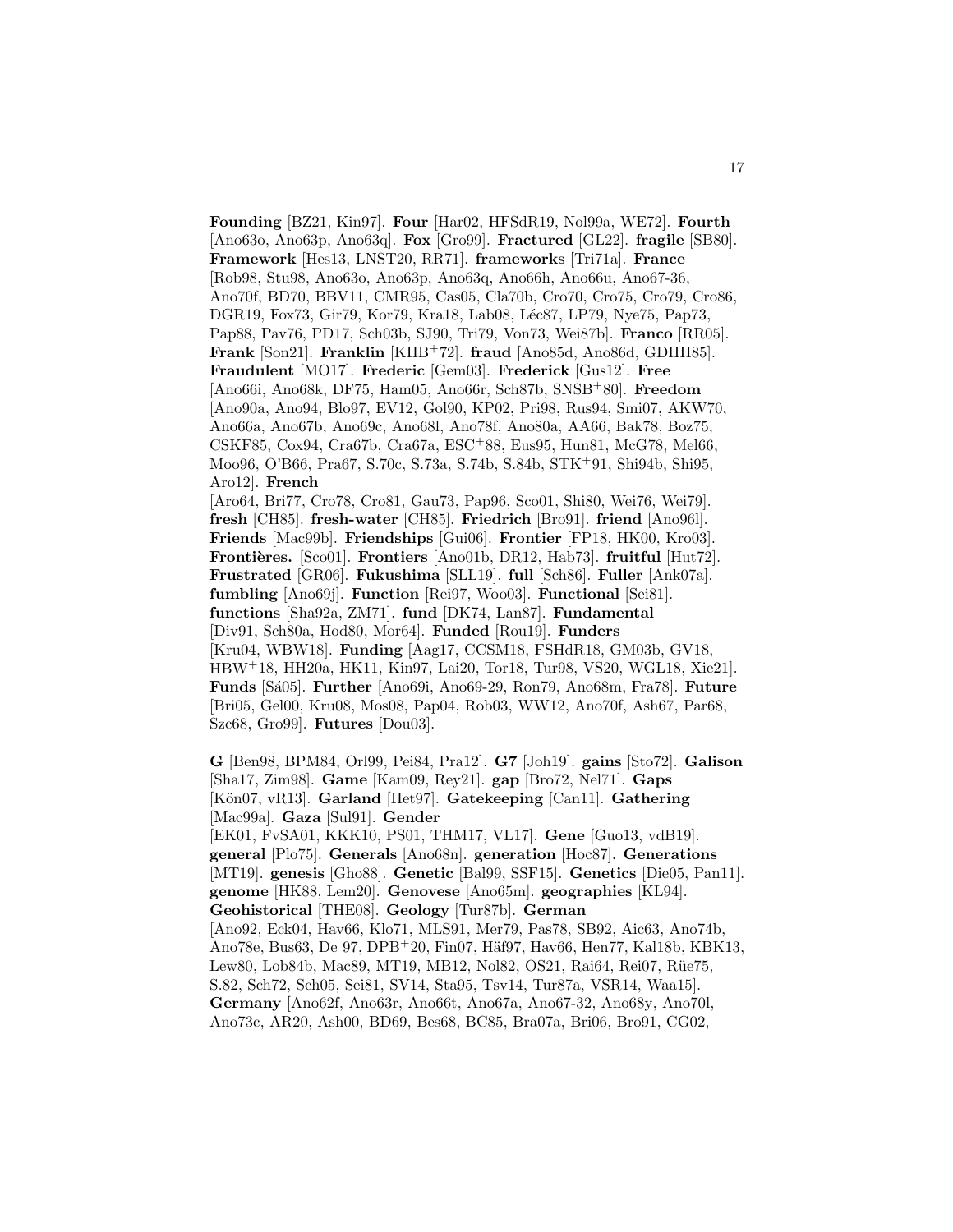Dei79, FG92, For74, FvSA01, Gil78, Hei06, Joh85, Klo68, Neh06, Nol83, Pfe70, Pos04, PD17, Pri98, Ric90a, Ric90b, Rie69, SG72, SL18, Von73]. **Getting** [Rou19, vR13, vR14, Wal92]. **GeV** [Gib70]. **Ghana** [Ano64a, Ano65a, Ano66b, Ano67-39, Ano69-43, Aus75, Wil74]. **Giant** [HH20c]. **Gift** [K¨on04]. **Gil** [Bro20]. **gilded** [Koh93]. **Gill** [Fra22]. **Gillispie** [Bak87]. **Gini** [HL10]. **given** [Ano67-40]. **Giving** [KS01]. **Gläser** [End09, Rog13]. **Glennan** [Het97]. **Global** [Bra15, BZ21, CT13, D'S06, Gra12, Mah00, Mar06, Mul20, Nol99a, Nou11, Son21, Zap22, Sch94]. **globalisation** [Sch91]. **Globalism** [Par00, Par02]. **Globality** [Sch91]. **Go** [FHS09, Gre05, Ros67b]. **goals** [Ano65b, Kay66a]. **Godin** [Wil20]. **Goes** [Guo13]. **gold** [Aus80, Hol74]. **Good** [BPM84, LNST20, Yan20]. **Google** [DGR19]. **Governance** [BEK12, End09, Fel09, GM09, HI06, Jac09, Kön07, PW09, Rim98, SDvL19, SSF15, TP14, Whi11, WW19, Woe13, Woe15, Woo09, Bro07a]. **Governing** [Jas03, SDvL19, Tal09, Woe15, Lim95]. **Government** [Ano98b, Ash68, Bel68b, Bru09, Cai20, CW64, Cra67a, DV98, Doe70, Dup63, Hab73, Jam68, Kay12, Kro03, Lai20, Lew77, MT67, Mon98, Pes09, Sap71, Shi79, Thu10, Ano62h, Ano63n, Ano64o, Ano65i, Ano69t, Ano70i, Ash66, Aue65, BW70, BK70, Bow67a, Cro94, De 78, Ged95, Gil78, Hal63, Hun85, Hut70b, Hut72, Kid66, Mac70, Puc72, Rot81, Rue83, S.71a, S.83, SG72, Var70, Wal88, oC68]. **Governmental** [Pat85, Pav76, Het90, Het91, Mic78, PK80, Rit66, RS77]. **Governmentalisation** [Wei96]. **Governmentally** [Phi78, Kei81]. **Governments** [SS79, Vav98, Pay80]. **Gown** [Bro00]. **Graduate** [WHF18, Joh73a]. **graduates** [Smi79]. **graduation** [Ano67-40]. **Grand** [Kal18a]. **Grant** [Rob21, Vel18]. **Grants** [Ano64r, Ash68, BGP14, Hut75, Sha87, Ano93a, Cro79]. **Great** [Joh02, Bro91, S.76, Sho72, Tur87a, Ano68x, Ano69s, Bra07a, Bra93, Dra84, Fis78, Hut70b, Kei81, Mac70, Mac71, Pal90, Ric88, ST93, Var70, Von73]. **greatness** [Gre87]. **Greece** [Ano68n, Ano84c, BH15, Han65, Han68, Hol68, Sio69]. **Greek** [Ano68c, Ano70k, Psa88]. **Green** [Gre05, Log11, Tau21, JL19]. **Gregg** [Sch03a, Sol03]. **Gribbe** [AS13]. **Grip** [LK22, vR14]. **Groping** [Gen87]. **Grosart** [Joh71a]. **Gross** [Sel08]. **ground** [Ano69h]. **Group** [Ano90b, Cao98, Hol74, Mul72, S.90]. **Groups** [HFSdR19, Etz92, Ted95]. **Growing** [LM04]. **Growth** [Bar15, FFM16, Ano64o, Bec73, BD64, BD69, CW64, Joh74a, Klo71, Kol85, Lan87, Mis74, Pol67, Rie69, Rot81, Rud68, Wei67, Wil64]. **Grudging** [Bor21]. **guarantee** [Ano90d, Ano90e]. **Guenther** [Bre04]. **Guide** [Lim95]. **Guidebooks** [Kea13]. **Gulbenkian** [Coh98]. **Gunnar** [Lag87].

**H** [BPM84, Gis04, KHB<sup>+</sup>72, Kri97]. **H-Bomb** [Gis04]. **Habitus** [MT19]. **Hacettepe** [Ree75]. **Halfway** [Wil07]. **Hall** [Ano67-40]. **Halting** [Ano69-30]. **Hamburg** [Gil78]. **handbook** [Deb69]. **Handelshochschule** [Tri94]. **Handful** [Het97]. **Handling** [MO17]. **Hands** [Bel68a, Elv68]. **Hansen**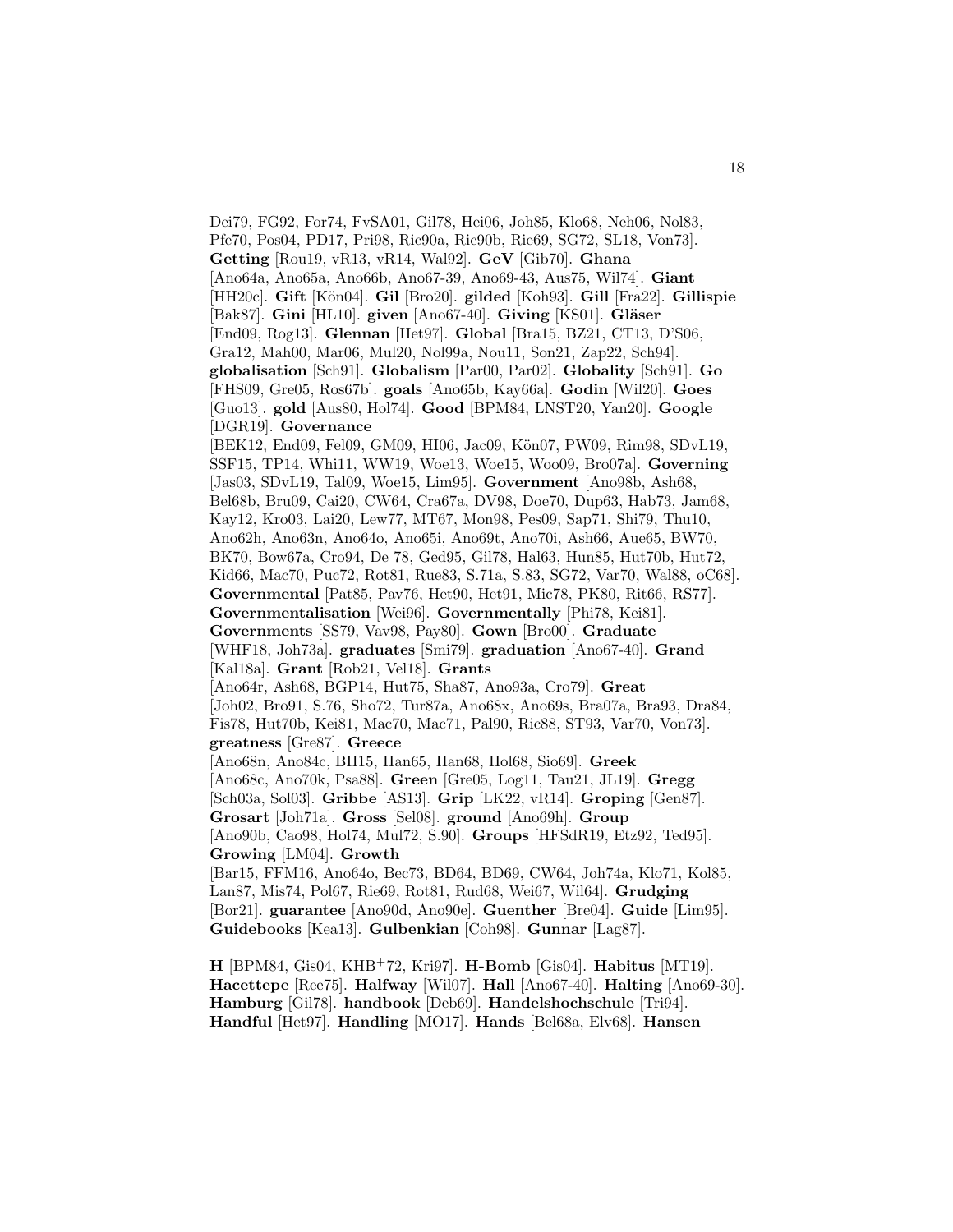[Het97]. **Happened** [Gei97]. **Hard** [Tal09]. **hardcover** [Mar20]. **Harding** [Gro99]. **Harness** [GS05]. **Harris** [Ano67-40]. **Harrison** [BPM84]. **Harvard** [Ano70e, Ano83f, Sha84]. **Havemann** [Hav66]. **Haven** [Vol21a]. **Hazard** [Col07]. **hazards** [Maz90]. **Heads** [ZJE10]. **Health** [ALH09, Fox97, MKK22, PD17, Wei97, Wei93b]. **Hebrew** [Bar98, Mac08]. **heels** [Ano68m]. **Heidelberg** [Car78]. **Helen** [Gro99]. **Helix** [Ano98b, Cai20, CL22, HP19, MS11, Pra12, Thu10]. **Heller** [Stu98]. **Help** [Ros02]. **Henry** [Het97, Stu98, Cai20, Jon66, O'S01]. **Heretical** [Wei64a]. **heritage** [Lew80]. **Hermann** [Het97]. **Heterogeneity** [BGB18, Nov17]. **Heterogeneous** [Kri01]. **Heyday** [Rol08]. **Heyworth** [Kin97]. **Hidden** [LBA16]. **HidroAysén** [BK18]. **Hierarchy** [Lew84, Lom79]. **High** [Hei17, Kri97, Mar06, Ano69h, Mac88, MI81]. **high-energy** [MI81]. **high-technology** [Mac88]. **Higher** [Ano63j, Ano66k, Ano70g, Ano70h, Ano73e, BBSS03, Bow02, BEK12, BZ21, Bul02, Cla95, Dav01, De 97, Far01, FH13, Gar01, Gua88, Har10, KSC<sup>+</sup>64, Kin63, KV19, Kog97, Kol83, KBK13, LBP10, LB13, Lev98, Met08, Mid01, MSD21, Moo07, Nou11, Pou07, PS65b, PS65a, RYI13, Rat65, RBB13, Rya01, Sad91, SC12, SRTC10, Sco01, Sha89a, Str64, Sut98, Til00, Tom98, Tro00, TIC02, Umu86, Wal96, Wil97, Ahm89, Ann82, Ano66u, Ano69-31, Ano71f, Ano72c, Ano84c, Att73, BCL76, Bow67b, Bro91, Cou79, DA93, Das64, Duf66, Gaj68, Hay94, Lay73, Lew80, Mat69, Orl92, PH80, Psa88, Rüe75, S.71c, S.74c, S74e, S.82, ST96, Sul95, Tom96, Tro76, Wil86, Wil71, Woo72, dGdMS<sup>+</sup>69, Ano66j]. **Hinder** [Lau17]. **Hindi** [Ano65k, Ano67o, Ano68h]. **Hindu** [Ano66g]. **Hippocrates** [Rei80]. **Hippocratic** [Ash69]. **Hiring** [CBB20]. **Historical** [Dou03, Eck04, Kai13, Kim08, Kri80, Mac97, Rot99, Sch14]. **Historically** [And97]. **Historiographic** [Kay97]. **historiography** [Jud80]. **History** [Abb09, Arn00, Bel98b, BEK12, BPM84, Cap98, For08, Fox06, Het97, Kar06, Kor06, Kuk11, Lea98, Mon98, Ort16, PFC18, Pet08a, Som08a, VV12, Vol21a, WV17, vdB19, Coi81, HK88, Kim82, Kol83, Mom83, Mos78, Tha80, Var70]. **HIV** [Kah16]. **Hl´avka** [Win94]. **Hoc** [Ano83e, Mor85]. **Holders** [TSL19]. **hole** [Ano70i]. **holidays** [Ano69-42]. **home** [Lak73]. **Honest** [Bro08, Her21]. **honesty** [Hoo89]. **Hong** [SJPA14]. **Honorary** [HJ08, HJ07]. **hope** [Ano68j, Ano88b]. **Hopkins** [FD04, Rim98]. **Hopping** [WHF18]. **Horizon** [Dou03]. **horses** [S.73c]. **Horton** [Elk77]. **Hospitals** [Gam97]. **Hot** [DR12]. **House** [Ano65b, Gre05, Ren08]. **housing** [Ano68l]. **Hughes** [Mol05]. **Hull** [Hay88]. **human** [Ano78f, Gau73, HK88, Joh67, Löw87, Pat85, Sco67, Tho67, Tho68, RvDG20, Mol05]. **Human-** [RvDG20]. **Humanism** [Kri78]. **humanistic** [FV79, S.84a]. **Humanities** [Bux03, CA06, Har04, XOR21, Thi04]. **humanity** [Dub63]. **Humboldtian** [Kru05]. **Humility** [Jas03]. **hundred** [RLL84]. **Hungarian** [Pét93]. **Hungary** [P´et96a]. **Hunley** [Het97]. **Hurricane** [Mar11]. **husbandry** [LM94]. **Hybrid** [Kai13]. **hybridisation** [Cha94]. **Hygiene** [Sch03b]. **Hyper** [FFM16]. **Hyper-Competition** [FFM16]. **Hypothesis** [BH15]. **Hypotheticality** [Häf74].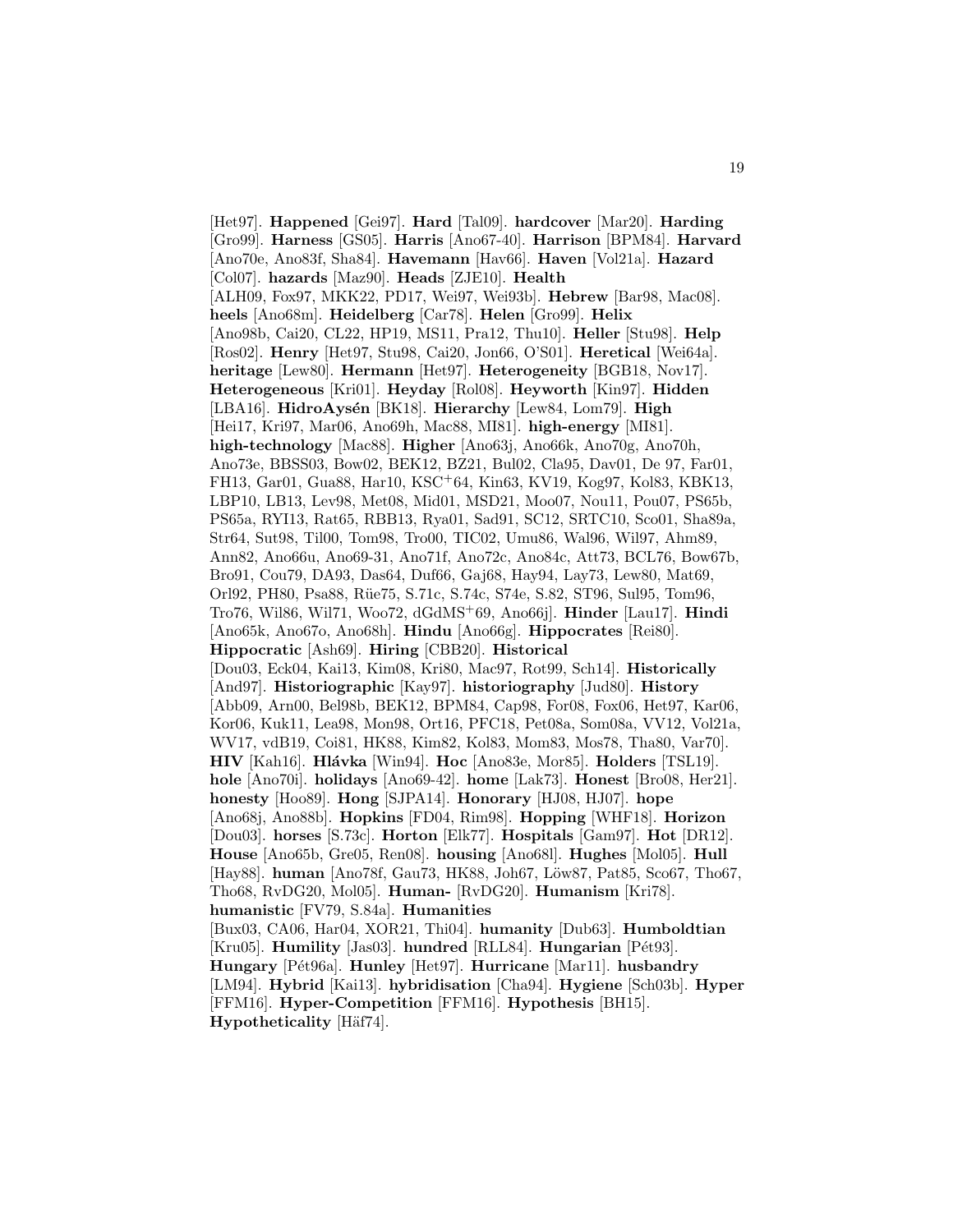**Ibadan** [Ano67c, Ano67-40]. **ICSPS** [Elz12]. **Idea** [Cal04, Ash67, Col86, Cou79, Kol83, Par68, Row64, Shi92a, Szc68]. **Ideal** [AGF09]. **ideals** [Ano69q, Pan93]. **Ideas** [Har07, Hay94, Mul20, Cha94, Hoc87, Wal10]. **Identities** [Deu07]. **Identity** [Kal18a, KOT14, MSD21, PvR16, S.74c, dGBM<sup>+</sup>21]. **Idle** [Ank07b]. **II** [Ano66m, Ano67i, Ano67s, Ano67u, Ano68h, Ano68v, Ano69s, Ano69u, Ano70h, Ano82e, Ano85d, Ano90b, Ano90e, Ano93c, DDS<sup>+</sup>87, Dub65, Eps86, GMY73, Jon72, MR74, MT67, Maz73, Mor73, PH80, Pet08b, Plo75, Rob94, S.82, Sch83, Sei88, Tou66b, Ula83, Wei64b, dGdMS<sup>+</sup>69]. **III** [Bel98b, Ano67t, Ano67v]. **I'll** [Win20]. **Image** [Zim98]. **Imaginaries** [JK09, SL18]. **Imagined** [KL94, Ray09]. **Immanuel** [Coh98]. **Immersion** [HH20a]. **Immiseration** [VW95]. **Impact** [BC20, BGP14, CBB20, DS16, EKB22, Fra22, Kal18b, MTE15, Par02, RdR15, WGL18, Law81, L¨ow87, Sin62]. **Impacts** [KW11, XOR21]. **Impediment** [Mar11]. **Imperative** [SH02]. **imperial** [Ano73c, Joh85, Pfe70, Mac94, Pfe70]. **implantation** [Eis79]. **Implanting** [Joh09]. **Implementing** [HP19, VS20]. **Implications** [DR12, TIC02, CMR95, Mom83]. **Impressions** [Hal63, KP02]. **improve** [Dot72]. **Improved** [Col98, ED91, Mon95]. **improvement** [Kar65, Mor66a, Umu86]. **Improving** [Bal99]. **in-and-between** [dGBM<sup>+</sup>21]. **In-house** [Ren08]. **Inauguration** [Mac08]. **Inbreeding** [TSL19]. **Incentives** [XOR21]. **Incentivized** [SMaR21]. **Incidence** [Joh19]. **Inclusivity** [WW19]. **Incommensurability** [Pei11]. **Increased** [Ano67r, Ano67s, Ano67t]. **Increasing** [BC17, HL10]. **Indefinite** [Bru09, Mor92]. **Independence** [BA20, GAL22]. **Index** [Ano97, Ano00b, Ano01c, Ano02b, Ano03, Ano04, Ano05b, DGR19, Bre04]. **India** [Mac99a, Ano66n, Ano67-31, AM74, Bha79, Das64, Gil69, Kar63, KSC<sup>+</sup>64, Rai96, SSK21, Shi69, SB80]. **Indian** [AR92, Ano64j, Ano64k, Ano64l, Ano64m, Ano67u, Ano67v, Ano67w, Ano73b, Bét81, Des65, Dha84, Edu66, Gaj68, Gil72, Kar65, Mah64, Muk64, Par65, Sha73, Sin62, Sin92, Woo72]. **indicators** [FG07]. **Indies** [Pay80]. **Indirect** [Ack08, Wil86]. **indiscipline** [Ano67z]. **Individual** [Etz92, Jac08, WO16, MLS91]. **individuals** [Wil71]. **Indonesia** [Ano66d, Ano66o]. **Indonesian** [Ano66o, Ano66x]. **Industrial** [Ano63l, Ano65q, Bon08, Kra18, Mat08, Ren08, SVMN15, DK74, Hod80, Koi95, Kor62, Nay67, Pap73, Pav76, Teu83, VW95, Wil86, Woo84]. **industrialisation** [Ama70]. **Industries** [Ano63l, Ano63m]. **Industry** [Ano63m, Ano98b, Cai20, CA06, DV98, Far05, FAGH01, Gib00, Léc05, Mar20, MB10, Ren08, Sal05, Thu10, WBW18, Ano63l, LP79, Lew84, Shi70, Tou66b, Var81]. **Inequality** [BC17, EK01, HL10, WW19]. **inferior** [Hut70a, Jon71, Var71]. **Influence** [BBSS03, HJ08, RG21, Bha79, HJ07, ML83]. **Influences** [BL16, Ste74]. **Influential** [Gui06]. **Informal** [Sto11, Woo75]. **Information** [Ano08, HN77, Mac99a, Mac99b, Shi18, TD10, Ano63n, Dan67, Mac88, Mel79, Ric88, Vic63].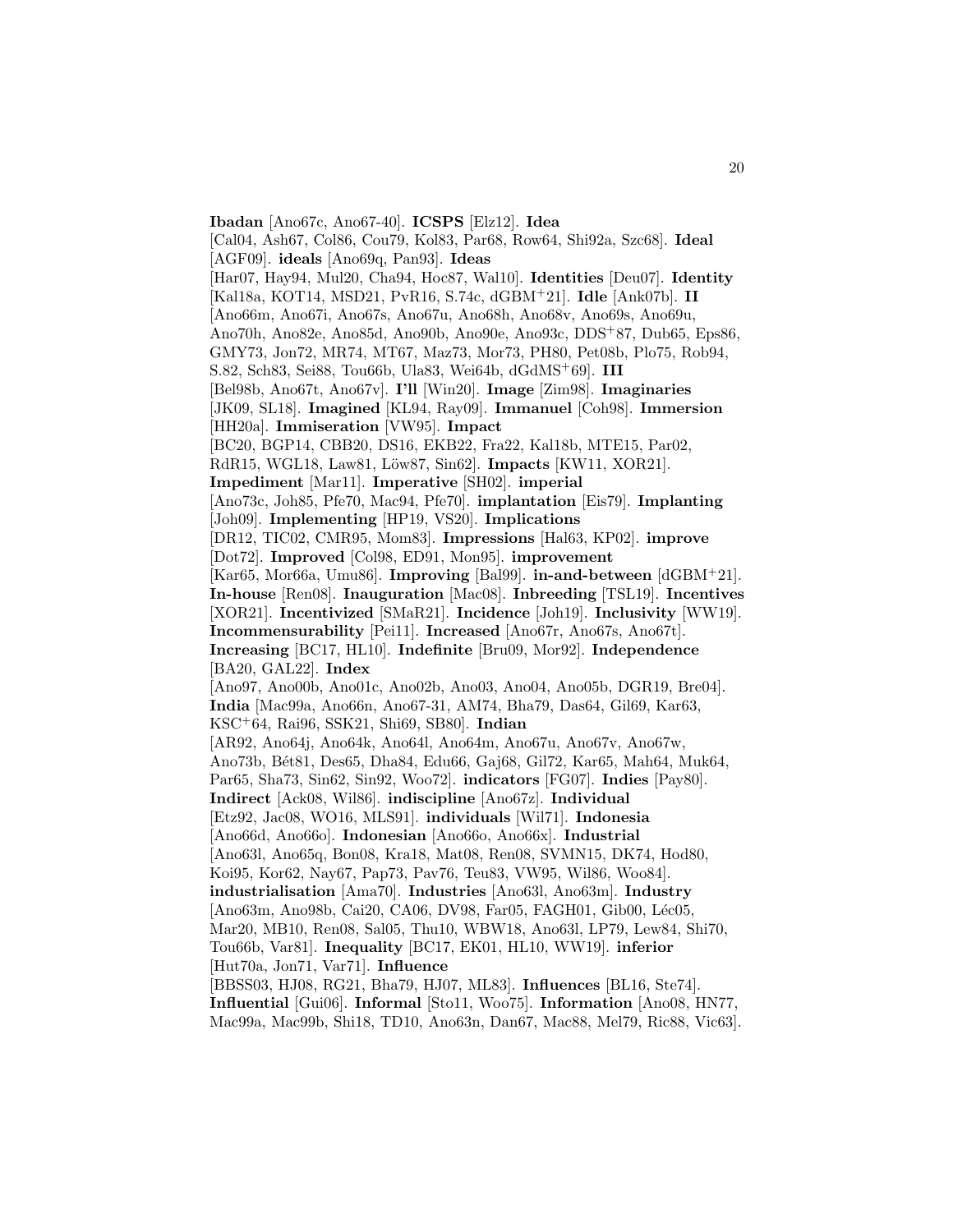**Information-Transmission** [TD10]. **Infrastructures** [Pap04, Pfi15]. **ING** [Doe70]. **Ingram** [Goo99]. **Initiative** [AS13, BBV11, Wei87a]. **initiatives** [Ano92, SB92]. **Innovation** [Cai20, CL22, Cob76, De 97, DT12, FSHdR18, God08, God10, Har02, Hen21, Kah16, Kay12, LM04, LAN14, Mar20, MKK22, MPW16, Pei11, Pra12, Tyf12, Val11, VS20, WW12, WW19, Wil20, vR14, Hun80, KBD75, Lew84, Maz75, RD93, S.82, Shi80, Wil86, Cai20, God12, God14, Rog13]. **Innovations** [WGL18, EP91, Rav78]. **Innovativeness** [Fal21]. **Innovaton** [POSC07]. **Innovator** [HH20c]. **Input** [Sto66]. **Input-output** [Sto66]. **Inquiry** [RYI13]. **Ins** [SB13, TC05]. **Inscribing** [FF10]. **Insights** [Sch14]. **Inspecting** [Ano67x]. **Instalment** [Ans03]. **Institute** [And91, DPB<sup>+</sup>20, Etz94, Log09, Lom79, Pfe70, Sap17, Sch03b, Ano66h, GR06, Smi99]. **Institutes** [Kra18, PD17]. **Instituting** [Aro12]. **Institution** [Häf97, Mac00b, RBB13, Dev80, MT67, RSS97, Wei72a, Rai01]. **institution-building** [RSS97]. **Institutional** [AA04, BGB18, BZ21, CHJZSG20, CT13, Fel19, FSHdR18, FH13, Har10, MT19, MTE15, MB12, RBB13, SV14, SB13, WO16, Bul80, Léc87, Mel72, Rit71]. **Institutionalisation** [BFGS14, ZM71]. **Institutionalising** [MH16]. **Institutionalization** [Vel18]. **Institutionalized** [Bul02]. **Institutions** [Ano62f, Coc09, GP04, Hop11, Jos94, Kay97, LBP10, LB13, PJLP16, RYI13, Ray09, Rei97, Str64, SJ05, Wei74, Ano67-32, Ano84c, DM73]. **Instructed** [Mac94]. **instruction** [Ano67o, Ano68h, Gaj68]. **Instructions** [Ano00c, Ano01d, Ano02c]. **Instrument** [BGS16, Kay12, Shi70]. **Instrumental** [Log11]. **Integrating** [H¨af97]. **Integration** [De 97, Pfi15, Pay80, Per71, Sch87a]. **Integrative** [HR09]. **Integrity** [PF21]. **intellect** [S.72c]. **Intellectual** [Ber05, Far01, Fox06, Hay98, Isr08, Lan05, Rog13, Mor73, Rüe75]. **Intellectuals** [Mor92, Lub07]. **Intellectuelle** [Gui06]. **Intelligence** [Ano67h, Ano67i, Mac99a, Mac99b, Jon76]. **Inter** [Kol83, Smi99]. **Inter-War** [Smi99]. **Interaction** [GL22]. **Interactional** [MTE15]. **Interactional-Institutional** [MTE15]. **Interactions** [BM18]. **Interdisciplinarity** [BH15, LH19, Mad18, OB17, SMaR21, Shi18]. **Interdisciplinary** [CS15, GAL22, HR09, LH19, MEM20, MK19, Pan11, Pfi15, WV17, AA88]. **Interest** [Etz96, Roz04, Ted95, Ves88]. **Interests** [Bar03, BS07, DeJ93]. **Intermediaries** [KW11]. **Intermediary** [Hes13]. **Internal** [Con96, MI81, Ano94, Rob94, Sha92b]. **Internally** [SMaR21]. **International** [And91, Ano01e, Ban15, Bau20, Can11, Dav20, DCJ22, GM03b, Kal18b, Koh85, Nol99a, Ole13, Roz05, Sal64, Wei12b, Wei15, Xu08, XOR21, Zim77, CH85, Hus83, Joh67, Kid83, MR95, MRC95, Ros67a, Sch87a, Sco67, Tho67, Tho68, Von73, Elz12]. **Internationalisation** [Ack08, Geu98, Jos94]. **Internationalised** [Lev98]. **Internationalism** [Roz04, Wid95]. **Internationality** [Som08a, Ric90b]. **Internationalization** [TIC02]. **Internationalizing** [KBWA21]. **Internet** [MK17]. **Interpersonal** [DCJ22].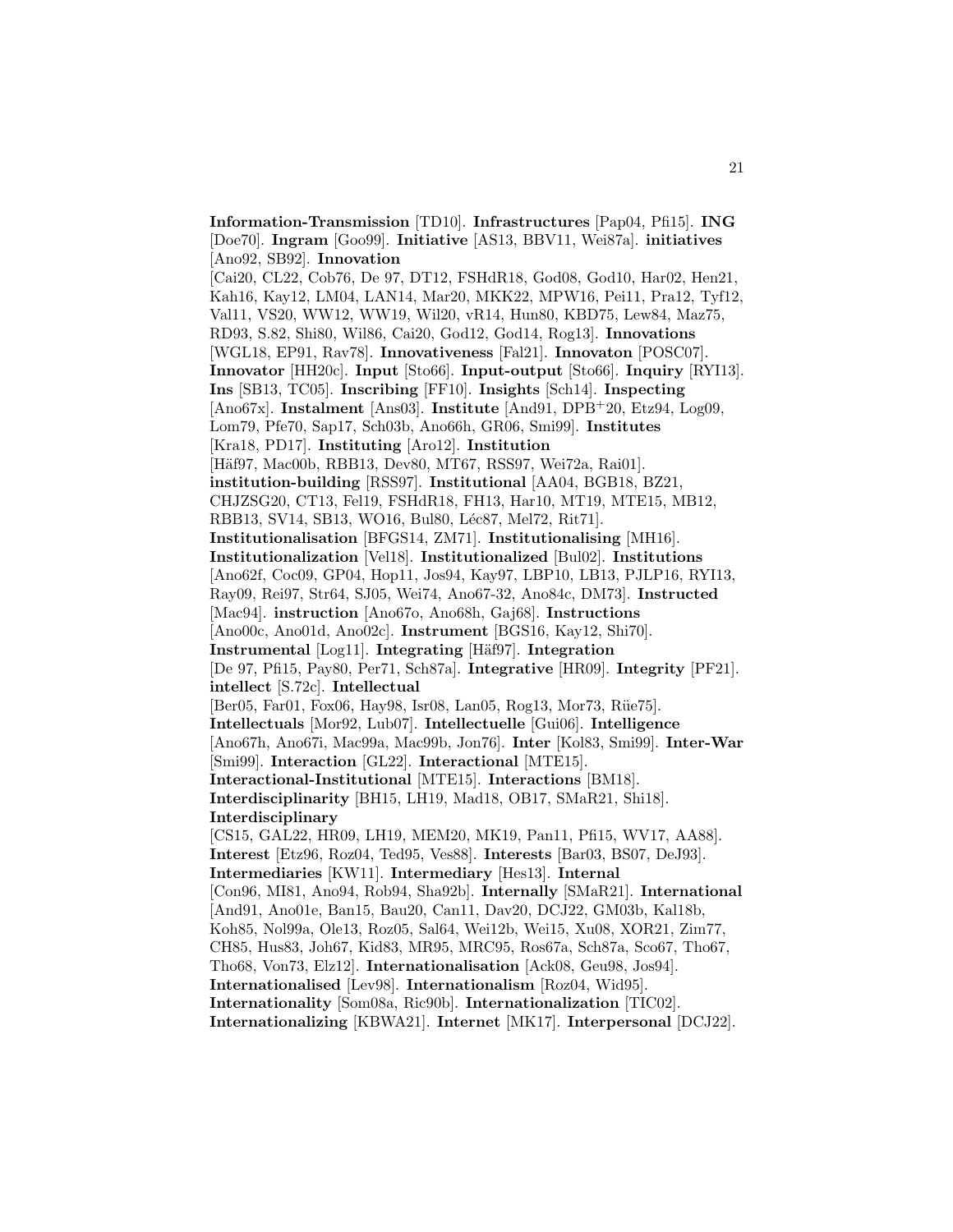**Interplay** [Kah16, KBK13, Vol21b]. **Interpretive** [Sto11]. **Interprofessional** [OB17]. **intervention** [Hab73]. **Interview** [FHS09, Ano82e]. **Interwar** [Eng99, Kra18]. **Intra** [CT13]. **Intra-Institutional** [CT13]. **Introducing** [Pet18]. **Introduction** [BDG10, BM18, Cas05, Dem17, GM03a, GV18, GP04, HNW04, NSG03, Pes09, Pét96b, Pet08a, Wid01, Wid07, Zan02, Het97, Mom83]. **invent** [Fal21]. **Invented** [Die05]. **Invention** [Ben98, God12, SL18, Kel85]. **Inventions** [Kei81, SH18]. **Investigaciones** [SM97]. **investigation** [Pat85]. **investigations** [Dot72]. **investigators** [Etz92]. **Investment** [DR12]. **Invisible** [Ben98]. **invitation** [S.72b]. **involvement** [Ano70j]. **Irish** [Gis69, Gis70, Gru70, Joh70]. **Irreconcilables** [Ano69j]. **irreconciliables** [Ano69-28]. **ISBN** [Bre04, Bro20, Eck04, Fle20, Gre05, Hen21, Mol05, Son21]. **ISIS** [Sto11]. **Islamic** [Deu07]. **Island** [Maz84]. **Isolation** [KE01, Sal66, Ves84]. **Isomorphic** [WC18]. **Israel** [Ano67-38, KBD75, MSD21, Sch87a, Teu83]. **Israeli** [Shi65]. **Issue** [Dem17, GV18, Wei09a, Wei09b, Chu85, Orl92]. **Issues** [AD21, LB13, Maz97, Joh65b, ST96]. **Italian** [Ano68t, Cam85, Pan93]. **Italy** [Ano64p, Ano64q, BFGS14, Gua88, Hol74, Woo03]. **Itches** [Ano69-32]. **itself** [Ano90c]. **IV** [Cap98, Ano67w]. **Ivan** [RLH91]. **Ivory** [Aus81, CG22].

**J** [Bal99, Goo99, Het97, Pra12]. **J.** [Lan87]. **James** [Het97]. **Jan** [Som08b]. **January** [KHB<sup>+</sup>72]. **Janze** [Eck04]. **Japan** [Ano70m, Cum90, ETMT70, Hay98, KKK10, Koi95, Low01, Low05, Suz01]. **Japanese** [Ano69y, Ano73e, Cum73, Kak69, Kuw01, Lon69, Mat08]. **Jason** [Gre05]. **Jennifer** [Het97]. **Jensen** [Tur06]. **Jerusalem** [Mac08]. **Jetliners** [Dow17, Dow18]. **Jochen** [End09, Rog13]. **Johan** [AS13]. **John** [Mor85, Son21, Ano67-40, Ban15, Bux03, Dup90, Smi99]. **Johns** [Rim98, FD04]. **Johnson** [Het97]. **Joint** [Pet08b]. **Jones** [BH15]. **Josef** [Win94]. **Joseph** [Fre87, S.87, Sch93, Shi87, Sta03]. **Journal** [HH20c, RdR15, Ano66q]. **Journalist** [Lai19]. **Journalists** [Rot90, Maz84]. **Jr** [Bro08]. **judgement** [Mar88, S.75a, Wil83b, Whi09]. **Junior** [Rou19, Ano69-45]. **Just** [Ham08]. **justifying** [Moo96]. **Justyna** [Fra22].

**Kaiser** [Bey06, Sch06]. **Kaiserreich** [Pos04]. **Kantian** [Sha17]. **Karachi** [Ano65u]. **Karve** [Des65, Par65]. **Katherine** [Fra22]. **Kedourie** [Ked93a, Ked93b]. **Keith** [Het97]. **Keller** [Gro99]. **Kenneth** [Goo99]. **Kenya** [Eis79]. **Kerala** [Ano66n]. **Kerr** [Rot95, SC04]. **Key** [FFL<sup>+</sup>15, NM16]. **Killing** [Bal02]. **Kinchy** [Bra15]. **Kinds** [Rou07]. **Kingdom** [Ano63h, Ano67m, Ano67l, Hut72, Lee06, Mah00, McG79, Pri98, WG97]. **Kitcher** [Bro13]. **Klaus** [Ano82e]. **Knopfelmacher** [Ano65o, Hoo66, Mor66b, Spa66, Sto65b]. **Know** [Dow17, Dow18]. **Knowing** [Mat08, Ray09]. **Knowledge** [And22, BDG10, BK18, Bul02, CA06, DCJ22, EKB22, Etz94, FP17, GM09,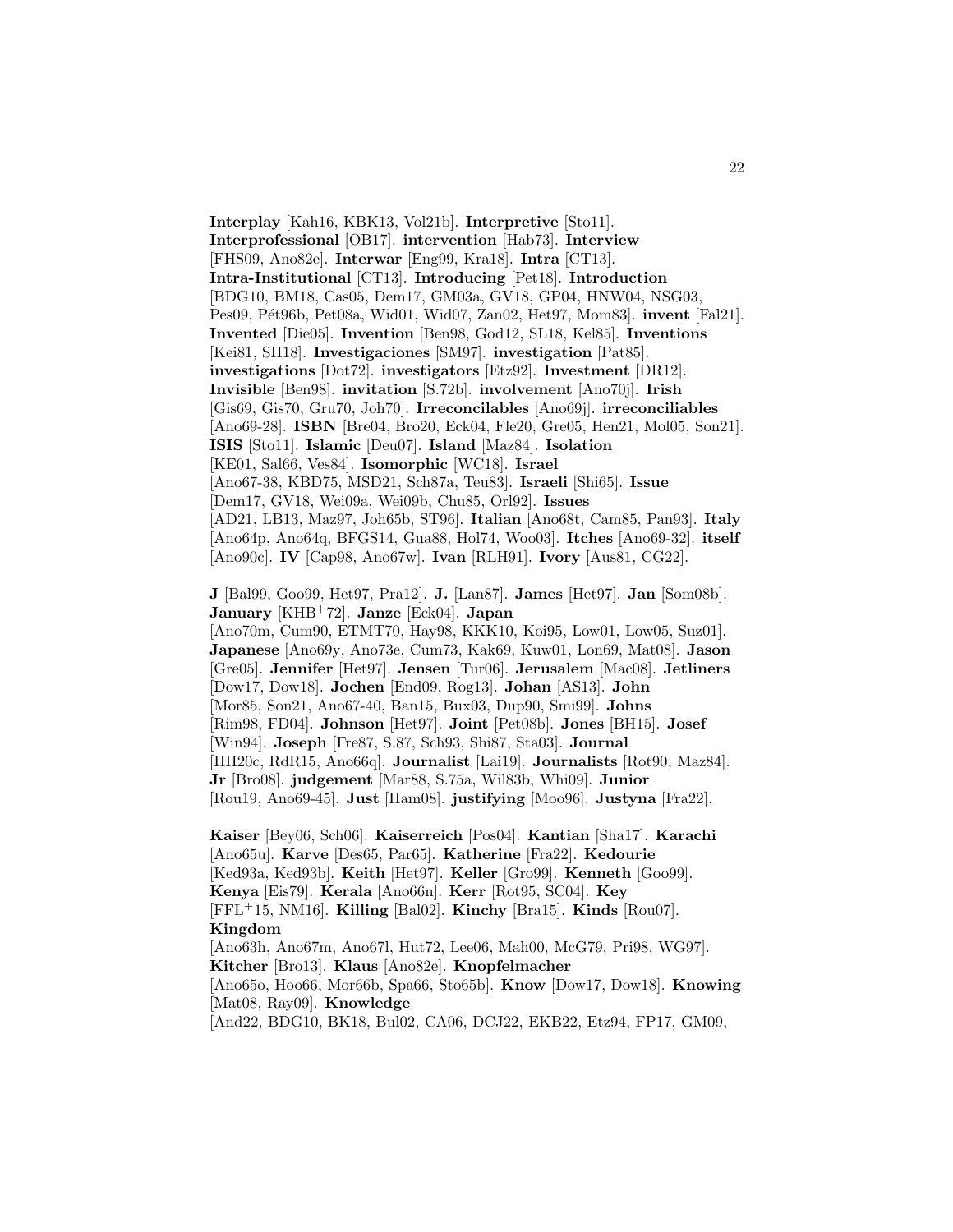GV18, GP04, Gru17, GL04, Hau17, HS99, Jon76, Kal18b, Kay97, MEM20, Met10, MK17, NSG03, OB17, Par02, Pes03, POSC07, Pra12, RYI13, Ray09, Rog13, Rou07, Sca03, Sco05, Sco07, Ski06, Son21, Woe15, WM20, Yeo02, Zah06, Zap22, Zim05, vR13, vR14, DF96, Eam85, Eis87, EP91, Fre87, KL94, Kid83, Kim82, Lan87, Rav78, Ric90a, Sch93, SH07, dlM03]. **Knowledge-Based** [GP04]. **known** [Lub07]. **Kong** [SJPA14]. **Korea** [JK09, SJPA14, Shi18]. **Korean** [Ano67a, KHCJ19]. **Kraemer** [Mul20]. **Kraemer-Mbula** [Mul20]. **Krige** [Ban15]. **Krippendorff** [Ano68o]. **Kurt** [Bar98]. **Kushner** [Bal99]. **Kwapong** [Ano66b, Ano67-39]. **Kyoto** [Nol99b]. **L** [Bel97, Mul20, Sel08]. **Labor** [OCW20]. **Laboratories** [Hod80, KV19, vR13, Ash66, Dei79, Kid66, Rit66, VW95]. **Laboratory** [CS15, Hut69, KL03, Mos78, And70, Cla70a, PK80, Swa70, TL77]. **Labour** [Tho10, Mac88, Stu98]. **Lack** [NM16, Ano82e]. **Laden** [Som08b]. **Lagemann** [BPM84]. **Lagos** [Ano65v]. **Lambright** [Het97]. **Lamont** [Whi09]. **Lancaster** [Rey87]. **Landscape** [BDG10, BZ21, Rai01]. **Lane** [Gem03]. **Langley** [Het97]. **Language** [Cal04]. **Lanka** [Aus81, De 78]. **Large** [H¨af97, Rav78, SB80, TL77]. **Lars** [Rog13]. **Lascoumes** [Ber11]. **Lassman** [Mar20]. **Last** [Ans03, Sha87]. **Late** [Ano68r, Gir79, Kor79, Mor82]. **Later** [BPM84, Pei84]. **Latest** [Bek13]. **Latin** [Ano69r, Cue97, Lev98, Sch86, Ves88]. **Lattimore** [Rim98]. **Launius** [Het97, Vol21a]. **Laura** [BB81]. **Law** [Bou08, BEK12, BBMR17, FP17, WC18, Ano67d, Ano84c, dGdMS<sup>+</sup>69]. **Lawrence** [Jen01, Lan87, Abb09]. **Laxen** [BPM84]. **Layered** [Edq03]. **Layering** [Aag17]. **Lead** [BPM84]. **Leaders** [Lee07]. **leadership** [Bro72, Nel71, Gem03]. **Leading** [Wal98]. **League** [Wei97]. **Learn** [Pei11]. **Learning** [BL16, Bja01, Bor04, BA20, D'S06, Har02, Joh75, Lub02, Lub04, RYI13, Ric90b, RG21, Rot99, SL22, Zim06, Ano66m, Ano66s, Ano70j, Ano71d, Aus75, Coi81, Hay94, ML89, Shi78, Shi92c, Wil74]. **Legacy** [Coe06, Dup90, Cro79, P´et95, Sch06]. **Legal** [Kra18, RR71, Tri71a, Sei81]. **Legendary** [Hoo03]. **legislation** [Muc85]. **Legislative** [Tom98]. **legislator** [Hen77]. **Legitimacy** [Ole13, SV14]. **Leibniz** [Pos04]. **Lending** [Wil74]. **Lens** [OB17]. **Leo** [Ano80a]. **Leone** [Ano70j]. **Less** [WW12]. **Lessons** [HK88, Inn92, Mar11, Ort16, POSC07, Rya01, TP14, Tru06, Mon95, Pap96]. Letter<sup>[Arn00].</sup> leucocyte<sup>[Low87]</sup>. Level] [BA20, HP19, Sku19, Yli14, Ano63k]. **Lewin** [Bar98]. **Lewis** [Rim98]. **Liberal** [OT20, Pes09, Shi89]. **Liberalism** [KV19]. **Libraries** [Dan67, Joh75]. **Library** [Mos08, Mos08]. **lie** [Ula83]. **Life** [FFM16, Mül14, Rou19, SD08, Sut97, Tru06, WV17, Kol78, MJ78, SJ77, Shi91, Web77, Wei93a]. **life-time** [Kol78, MJ78]. **Lifelong** [SL22]. **Light** [Wil20, Das64]. **Limitations** [RS77, Nol82]. **Line** [Two99]. **Lines** [Lau17]. **Linguistic** [Ano67y]. **Links** [Sku19, CH85]. **Lionel** [Rim98]. **Lise** [McL99]. **Lists** [Kea13]. **Literature** [Bar06, GM09, Rou07]. **little** [Ano71e, Lit07]. **lived** [BBV11]. **Lives** [FFM16, Ras06]. **Livestock** [Woo09]. **Livin** [Mir08].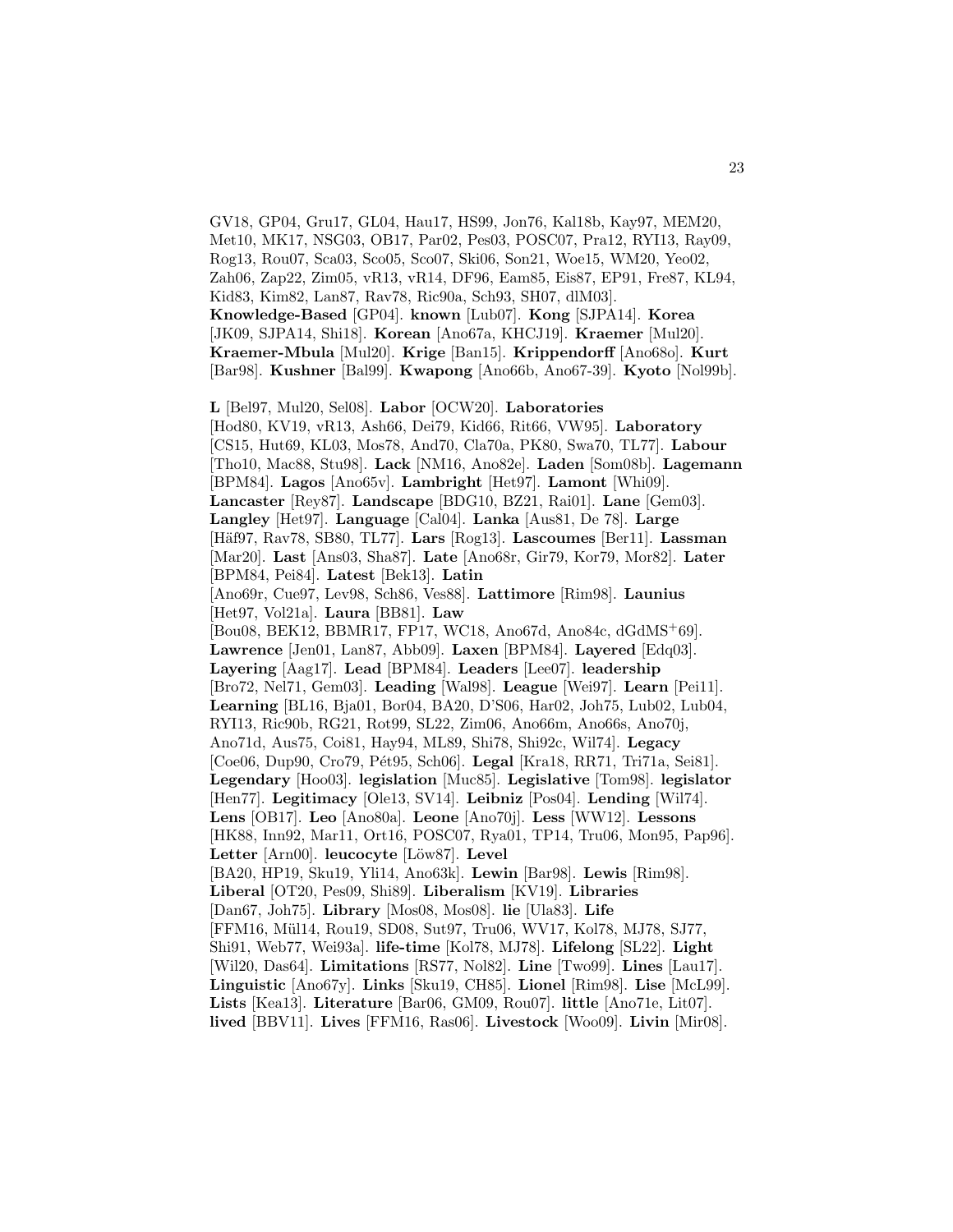**Living** [Dav20, Wil83a]. **Lobbies** [SVMN15]. **Local** [Bul80, Dav20, Rae06, Hun80]. **Locally** [MSD21]. **location** [Str64]. **Lock** [SB13]. **Lock-Ins** [SB13]. **loco** [Ano67q]. **Logic** [Zim98]. **Logical** [Ric07]. **Logics** [BZ21, MBS14]. **London** [Vol21a, Ano67m, Ano67l, Ano67z, Ano69-29, Ano69-36]. **Long** [Ban15, Kaa11, Orl99]. **Long-Term** [Kaa11, Orl99]. **Longino** [Gro99]. **Look** [SR12, Win20, Att73]. **Looks** [Xu08]. **Lorraine** [Sha17]. **losses** [Sto72]. **Louvain** [Ano66c, Ano68s]. **Love** [Maz84]. **Loyalty** [Lan05, Inn92]. **Lubricants** [Win20]. **Ludwik** [For08, Pei11]. **Luigi** [Weh15]. **Lund** [Blo97]. **Lundin** [AS13]. **Lutter** [Gre05]. **Luxembourg** [PD17].

**M** [Abb09, BPM84]. **MA** [Hen21]. **Maasen** [Smi08]. **Machinations** [Het97]. **Machine** [Gra12, RvDG20]. **Machine-Centricity** [RvDG20]. **Machineries** [FF10]. **Machinery** [Het97]. **Macintyre** [Kuk11]. **Mackenzie** [Bel97]. **Maclaurin** [God08]. **Macro** [Sku19]. **Macro-Meso-Micro-Level** [Sku19]. **Made** [RG21]. **Madrid** [GR06]. **Magnets** [Mah00]. **Maharaj** [Ban15]. **Mainstreaming** [WW19]. **maintain** [Pri78]. **Maintaining** [Bey06]. **Maintenance** [Kar97, Dev80]. **major** [Ano69-33]. **Make** [OPBCM15, RvDG20, ZJE10]. **Makers** [God02]. **Making** [Ben07b, Bro08, FF10, Kön07, Log09, Lub02, MN13, PC02, PK80, RdR15, Tsv14, Van15, WG97, Gil67, Gus94, Hus83, Rey87, Ros67a]. **Malaria** [BH15]. **Malawi** [Mic78]. **Malaysia** [Lim74, SJPA14]. **Malign** [LJ84]. **Malta** [Ano81c]. **Management** [GL22, Sch05, SL18, Smi99, Ano70j, Daa74, Div94, Koh76, Lak68, Mon95, Nay73, SH07, SV10]. **Managerial** [KBK13]. **Managerialism** [SC12]. **Managing** [Ano96k, Bja01, Bro07a, Chr08, SC04, Suz01, Yeo02]. **Manchester** [Fle20, Wal96]. **mandatory** [Mor92]. **manifestation** [Hey87]. **Manifesto** [Ano66p, HR15, Ano69r]. **Mannheim** [Tri94]. **manpower** [Ano63i, Gis69, Gis70, Gru70, Joh70, Kin63]. **manufacturing** [Ano63l]. **manuscript** [Cro86]. **many** [Fin77, Pay80, S.70a]. **Mao** [Sut97]. **Map** [Rot99]. **Mapping** [BS11, BBMR17, Sla11, THE08, HK88]. **March** [Kor20]. **Marcovich** [Joh15]. **Margins** [Bro06]. **Margit** [Eck04]. **Marine** [Kor06, Roz04]. **Marja** [Weh15]. **MARK** [Wal06, Hen21, Hop11, Xie21]. **Market** [Ben13, Dou03, Hen21, Sjö07]. **Markets** [Bou08, Fie01, Kaa11]. **Marshall** [Bux03]. **Marxism** [Sta08]. **Mass** [Tro00]. **Massachusetts** [Etz94, Gil77]. **Masses** [Var12]. **Material** [Zim98]. **Materials** [BBV11, CS15, Eis13]. **Mathematics** [Kel85, Kid07, PD17, Sch80a, Sch87a, Tau21]. **Matter** [Enc00, Tel22, Tur98, KHB<sup>+</sup>72]. **Matters** [Kar06, MN13, PF21]. **Matthew** [Mul20]. **Maurice** [Rob98]. **Max** [Bre04, Kem08]. **May** [S.90]. **Mbula** [Mul20]. **McCarthy** [Hoo87]. **McCarthyism** [Bad00]. **McCurdy** [Kri97]. **McLean** [Mul20]. **McNamara** [Two99]. **Meanings** [DR12]. **Means** [ACGG14, HP19, Mil07, SH18]. **Measurement** [Fel09, ML89]. **Measuring** [VFMGEE13]. **mechanical** [Div94, Kel85]. **Mechanics** [For08, Kel85].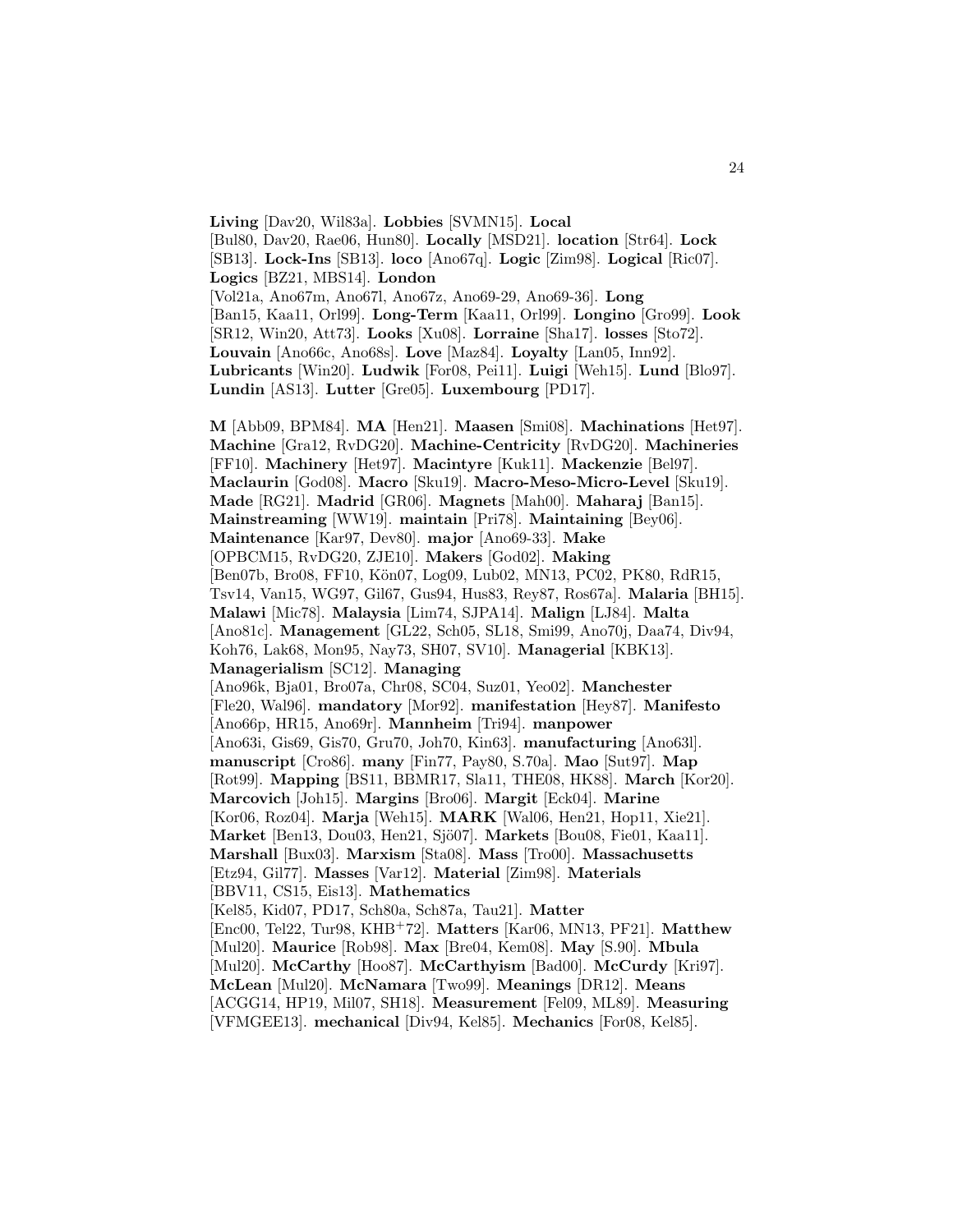**Media** [SDvL19, Lay73]. **Mediate** [DCJ22]. **Mediating** [TD10]. **Medical** [Bro11, Cue97, Sch03a, Gil77, Gis69, Gis70, Gru70, Joh70, Löw87, Mil72, Pry71, Rei07, Smi79, Wei87b]. **Medicine** [Hen21, Mat08, Pic07, Rou07, Sel08, Fis78, LM94, Bjö01]. Medicines [Hau17]. **Medieval** [Geu98]. **Mediocrity** [Her13]. **medium** [Ano67o, Ano68h, Gaj68]. **Meer** [Fra22]. **Meeting** [Ano63i, Röd17]. **meetings** [Ano90a, Gol90]. **Megalomania** [Wil07]. **Meitner** [McL99]. **Mellanby** [BPM84]. **Member** [Alb63]. **Members** [Ano90b, Ano69-45, Lim95, S.90]. **Membership** [Mac00b]. **memoir** [Shi87]. **Memorandum** [Ano63j]. **memorial** [BB81]. **Memory** [Woe13]. **Men** [Die05, HdRW17, Het97, Ras02, Ano71e, Mac94]. **Merely** [Het97]. **Merit** [HJ12, Sne83]. **Merton** [Lea98]. **Meso** [Sku19]. **messenger** [Woo75]. **Metaphor** [Col07]. **Methodological** [LB13]. **Methodology** [McG16]. **Methods** [Rot99, Tur98, Lak68]. **Metrics** [Ack08]. **Mexican** [Lom79, Sch79]. **Mexico** [Ano66-28, Ano67f, Ano69d, FFL<sup>+</sup>15, LM94, PvR16]. **Meyer** [Son21]. **Michael** [Bal99, Div98, Bak78, Gus12, S.76, Sel08]. **Michel** [Ber11]. **Michele** [Whi09]. **Micro** [MB10, Sku19, Yli14]. **Micro-** [MB10]. **Micro-Level** [Yli14]. **Micronesia** [Kro03]. **Microphysics** [Zim98]. **Microscope** [Ben98, Ben98]. **Middle** [LBA16, Oky70, Ole13, Waa70, Zah70, Bor21, Ree75]. **Migrate** [Bra12]. **Migration** [Hoc87, Lau05, Wal10]. **Mihajlov** [Ano66q, Ano67-27]. **Milan** [Gua88]. **Mile** [Maz84]. **Militants** [Ano69k]. **Military** [Bek13, NB02, Ano70k, WBJ<sup>+</sup>77]. **millennium** [Cas96]. **millstones** [Ano77e, Ped77]. **Mind** [Gem03, Hen21]. **minds** [Cla08]. **Minerva** [Ano62c, Ano96i, Aro12, Mac16, S.72a, Tau12, Wei00, Wei12a]. **Mines** [Mac94]. **Mining** [Lab08, Mac94]. **Minister** [Ano63j]. **minor** [Gla74]. **Minority** [Ano90b, S.90]. **miscellany** [Ano69l]. **Misconduct** [Ano85e, Ano91, Chu85]. **Missing** [Div98, Var12]. **Mission** [ACGG14, KKK10, Mac08, MSD21]. **Missions** [Het97, Wei65b]. **Mississippi** [And97]. **Mitigating** [Kah16]. **Mix** [LBP10]. **Mobile** [PC02, Shi70]. **Mobilisation** [Par00]. **Mobility** [Ack08, Bau20, Can11, Dav20, DCJ22, HH20a, Bri77, CMR95]. **Mobilization** [BK18]. **Mode** [GL04, HJ16, NSG03, Pra12]. **Model** [Ano65p, Bra12, CL22, HP19, Sch03a, Sto65a]. **Modeling** [Tob19]. **Modelling** [KB99, MH16]. **Models** [Fel19, Gra12, MO17, Ged95]. **moderates** [Ano69k]. **Moderating** [MARMSG20]. **Modern** [Abb09, Ben98, Bos05, Mar20, Pol05, Rot95, THE08, Yeo02, Shi89]. **Modernity** [Bra07a, Bro06, Pui05]. **Modernizer** [Bor21]. **modest** [Mor71b]. **Mohr** [Bre04]. **Molecular** [KL03, Jud80, Koh76, Mul72]. **Money** [Ada09, FHS09]. **Montreal** [RLL84]. **Montyon** [Cro79]. **Moon** [Vol21a]. **Moral** [AGF09, Cla08, Sel08]. **morality** [Ano87b, Ano87c, DDS<sup>+</sup>87, Eps86, Gro96a, S.85]. **morning** [Ano69m]. **morphology** [AA88]. **Most** [Kor20]. **Motifs** [Lai19]. **Motivation** [OS21]. **Motor** [Het97]. **movement**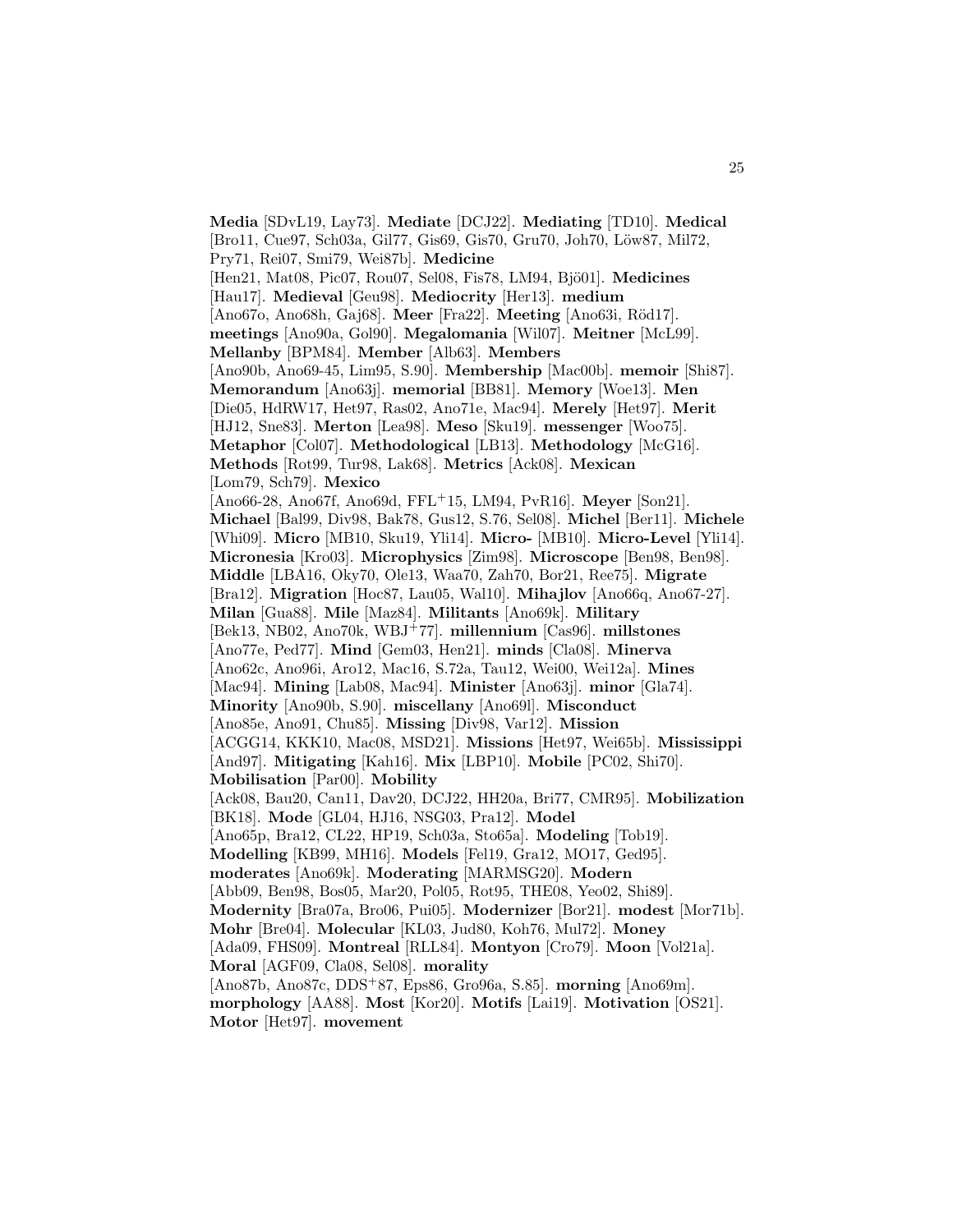[Ano66r, Ano68l, Ano69-34, Kid83, Mac71, Ric90a, Sch93]. **Movements** [Pfi15, SVMN15, Ano67-36, Ano69-30]. **Moving** [WR15]. **Mr.** [Ano69-35]. **MTA** [Mir08]. **Much** [Lit07]. **muckrakers** [Wei69]. **Multi** [Kit10]. **Multi-Scalar** [Kit10]. **Multidisciplinarity** [MARMSG20]. **Multidisciplinary** [BA20]. **Multiple** [WC18]. **Municipal** [Wal96]. **Muting** [S.73b]. **My** [Ano96l]. **Myrdal** [Lag87]. **Mysore** [Woo72]. **Mysticism** [Sta08]. **Myth** [JL19, Pla99, Gro80].

**N** [Gra12]. **names** [Fin77]. **Nanobiotechnology** [Kim08]. **Nanolithography** [MS11]. **Nanomedicine** [Sla11]. **Nanoscale** [Joh15]. **Nanotechnology** [Eis13, FFL<sup>+</sup>15, Kea13, MB10]. **Narrowing** [FFM16]. **NASA** [Het97, Kri97, Ban15, Het97]. **Nasar** [Fra22]. **Nascent** [HBW<sup>+</sup>18]. **Nation** [Kri07, MH16]. **National** [Aag17, Ano69n, Bek13, BBV11, BPM84, CBB20, DT12, EV12, FM10, Gra66, Gre87, Hut69, Kei81, Lau17, MBS14, MS12, Mos78, Nol99a, Nou11, Ric90a, Roz04, Sch03b, Whi12, Woo72, Xie21, Ano65b, Ano69-39, Ano69-42, Bro72, Cla70a, CH85, DA93, DK74, Dei79, Han65, Kay66a, Mac89, Nel71, Por70, Ric90b, Sha84, TL77, Ves88, Ano65b, Ano65i, Bey06, Car78, Het90, Lan87, Log09]. **Nationalism** [Ano73a, SKS13, Glo76]. **nationality** [Pan93]. **Nations** [CP99, GFM21, Wei97]. **NATO** [Kri00]. **Natural** [Cam81, Kim82, Pri88]. **Nature** [Bal99, Bja01, Gla08, GL04, Eam85]. **Naukovedenie** [Rab76]. **Navigating** [N¨as21]. **Nazi** [Gil78, Hei06]. **Necessity** [Roz04]. **need** [Por70, Shi94b]. **needs** [Ano63i, Hun80]. **neglect** [LJ84]. **neglected** [S.70b]. **Negotiated** [LT16]. **Negro** [Ano67-34, Ano69g, Ano68v]. **Nejedl´y** [Win94]. **Neo** [Sha17]. **Neo-Kantian** [Sha17]. **Neoliberal** [Bru09, Smi08]. **Neoliberalism** [Weh15]. **Netherlands** [BD67, Jul67, RdR15, Som08b]. **Network** [Gui06, Hei11, Kit10, MS12, SDvL19, Sto11]. **Networks** [CBKN17, DCJ22, FAGH01, KBWA21, RG21, THE08, VV12, VFMGEE13]. **Neuberg** [Bjö01]. **Neuroscience** [Hen21]. **Neuroscientific** [Smi08]. **Neutrality** [Teu83, Wid95]. **New-Public-Management** [GL22]. **Newton** [Far05]. **next** [S.72a]. **Nigeria** [Ahm89, Ano65i, Ano65t, Ano65v, Aus80, Eis79]. **Nigerian** [Kol85]. **Niklas** [AS13]. **Nine** [Mos08]. **Nineteenth** [Bel98b, Ash67, Cro78, Cro79, Cro86, LP79, Mor82, Par68, Szc68, Tur87b, Wei87b]. **Nineteenth-Century** [Bel98b, Cro86, LP79, Tur87b]. **Nixon** [Orl86]. **No** [S.71c, Ano67d]. **Nobel** [Jen01, Kri01, Bjö01, Cao04, Cao14, Lin01, Low01, McL99, O'S01, Wid95]. **Nomos** [Pet18]. **Non** [Met08, Var12, WHF18]. **Non-Academic** [WHF18]. **Non-Publics** [Var12]. **Non-Traditional** [Met08]. **Nonprofit** [WBW18]. **Noordung** [Het97]. **Normal** [Tur10]. **Normalizing** [SLL19]. **Normative** [SH02]. **Norms** [M¨ul14, EP91]. **North** [Aue80, Sku19]. **Northern** [Ano65r]. **Northwestern** [ESC<sup>+</sup>88]. **Norway** [Ben07b, GL04, SSK21]. **Norwegian** [Ano69-41, Enc70, Sko69]. **Note** [Sti12]. **Notes** [Sal91]. **Notions** [LNST20]. **November** [dGdMS<sup>+</sup>69]. **Nuclear**

[Arn00, BPM84, Bul01, FG92, JK09, Joh09, Maz90, Pei84, PFC18, Pui05,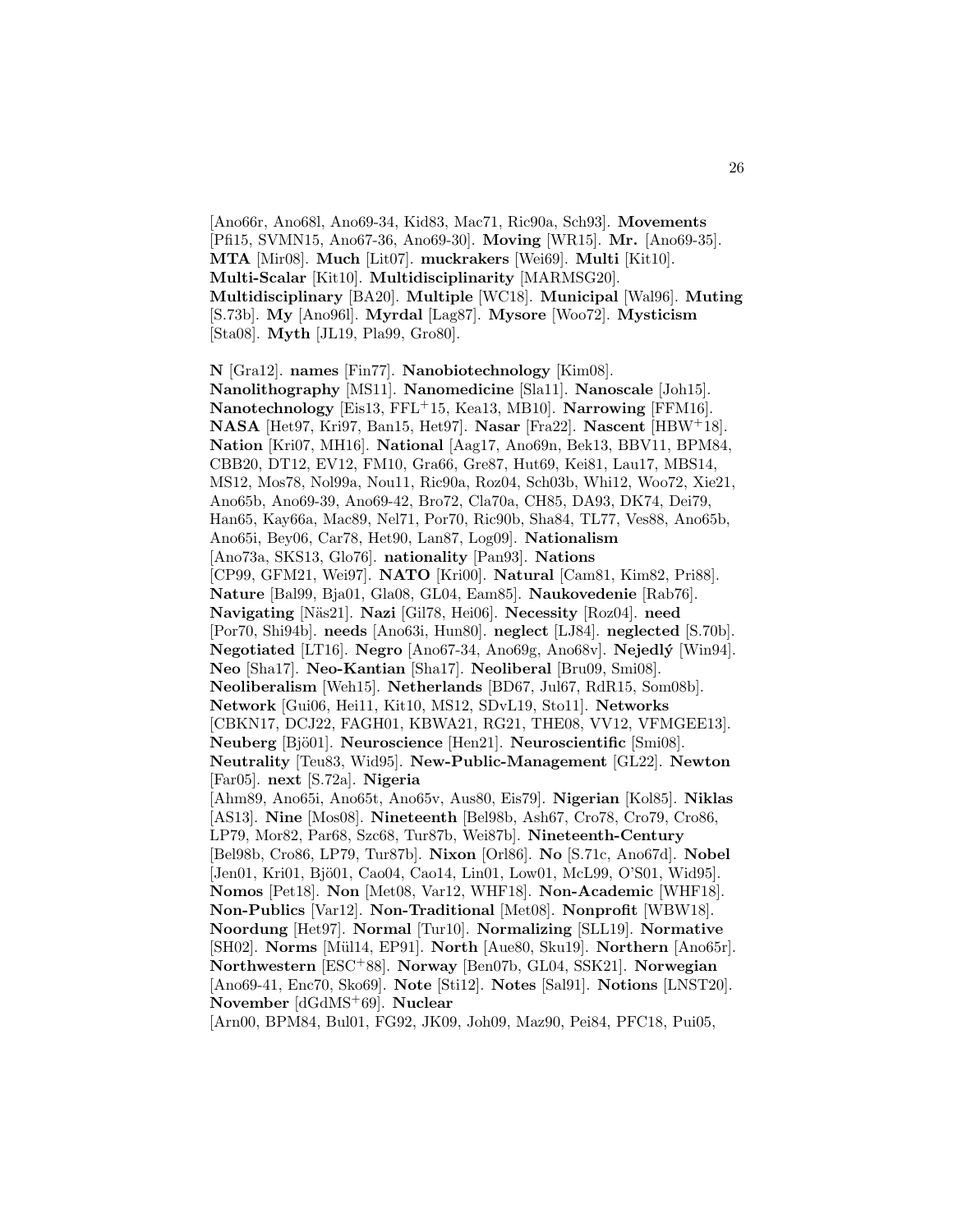Sal05, SVMN15, Cam85, Häf74, HN77, WBJ<sup>+</sup>77]. **nullity** [Raž94]. **Numbers** [God02, PW09]. **Nursing** [Vuo15, VL17]. **Nutrition** [FHS09].

**O** [Ano67c]. **oath** [Ash69, Inn92]. **Obama** [WM20]. **object** [SH07]. **Objective** [Yan20]. **Objectivity** [Sha17]. **Objects** [R¨od17]. **obligation** [Hoo89]. **Obligations** [Seg85, Ano82c, Ano82d, SM72, Wei78a]. **O'Brien** [Ano64a, Ano65a]. **obscure** [Ano69d, SH07]. **observation** [Kem06]. **Observations** [Bie67, Joh74b, Sei88]. **Observatory** [Dev80]. **Obstacles** [Shi92a]. **occupation** [Ano68p, Ano69-36, Hah75]. **Occupational** [KBK13, Nov17]. **Occupied** [HR15]. **Ocean** [Gre07b]. **Oceanography** [Ben07a]. **Oceans** [Roz05]. **O'clock** [Mos08]. **Odds** [Ano69o]. **OECD** [Ben07b, DT12, FFL<sup>+</sup>15, Hal63]. **Off** [CHJZSG20, Enc06, Bel68a, Elv68, NB02, WHF18]. **Office** [Gre05, McG72]. **Officer** [Sch03a]. **officers** [Ano67-37]. **Official** [Des09, God02, Sal05]. **officials** [Cob76]. **Offs** [TMP10, ZJE10]. **Ogburn** [God10]. **Ohnesorg** [Ano68g]. **Old** [Ano92, SB92, Vav98, Bak87]. **Olkin** [Goo99]. **One** [Pay80, RLL84, Vav98, Ano66w]. **one-party** [Ano66w]. **Ontario** [MR74, Mon88, Mon98]. **Ontological** [OB17]. **Open** [Tau21, Coh98]. **Opening** [CBKN17, Ano68r]. **Opennes** [OPBCM15]. **openness** [Eam85, S.74c]. **operation** [Hun80]. **Operational** [Lak68]. **operations** [Mis73]. **operative** [Var81]. **Opinion** [Par00, Es77, Pie64, Rot90]. **Opinions** [Wer07]. **Opportunities** [Kay12, Shi92a]. **opportunity** [Low92]. **Opposition** [Maz75, Ano68y, HN77, Lad70, McC76]. **optical** [Dev80]. **Optimal** [Yan20]. **optimum** [Sut73]. **options** [Zim81]. **Oracle** [Col00]. **ordeal** [Ano67-29]. **order** [Shi78]. **organic** [Hab73]. **Organisation** [Dup63, Lom79, McG79, Wei97, And70, Ano62a, Ano62b, Div94, Hun80, Muk64, Pfe70, Swa70, Wil72]. **Organisational** [BFGS14, EP91, TP16, Whi12]. **Organisations** [CCSM18, Kit10, Kor62]. **organised** [Hut70b, Mac70, Var70]. **Organising** [Gun67, Ros67b, LH19]. **Organization** [Elz12, Hes13]. **Organizational** [BZ21, CT13, Kra18, Kri97, KBK13, Ole13, SMaR21, Sap17, TP14, MSD21]. **Organizations** [CHJZSG20, FvSA01, Kai13, MSD21]. **Organizing** [NM16]. **Oriented** [ACGG14]. **origin** [Ano69d]. **Origins** [Mac16, And91, DeJ93, Eam85, Etz93, Gil72, Hut75, Kei81, Kel85, Mos78, Mul72, Ves94]. **Orr** [Smi99]. **Orthodoxy** [Shi80]. **Osmania** [Ano67-42]. **Other** [Roz04, Xie21, Fin77]. **Otto** [Dev80]. **Outcome** [Nel21]. **Outline** [GAL22]. **outlook** [Hun80]. **Outpost** [HK00]. **Output** [BC17, CBB20, Sto66]. **Overcoming** [KE01]. **overcrowding** [Ano68r]. **Overeducation** [Joh19]. **overheads** [Tou66b]. **Overlapping** [Lev98]. **Overseas** [Kol83, Lee98, Ano67r, Ano67s, Ano67t]. **owe** [Léc05]. **Own** [FD04]. **Oxford** [Bel98b, Cap98, Eck04, And07, Ano72c, Arn00, HJ07, HJ08, Lea98, Zim63, Cap98]. **Oxford/New** [Eck04].

**P** [BPM84, Mol05, Lub07]. **p-p-p-prigs** [Lub07]. **Pace** [Val11]. **Pacific**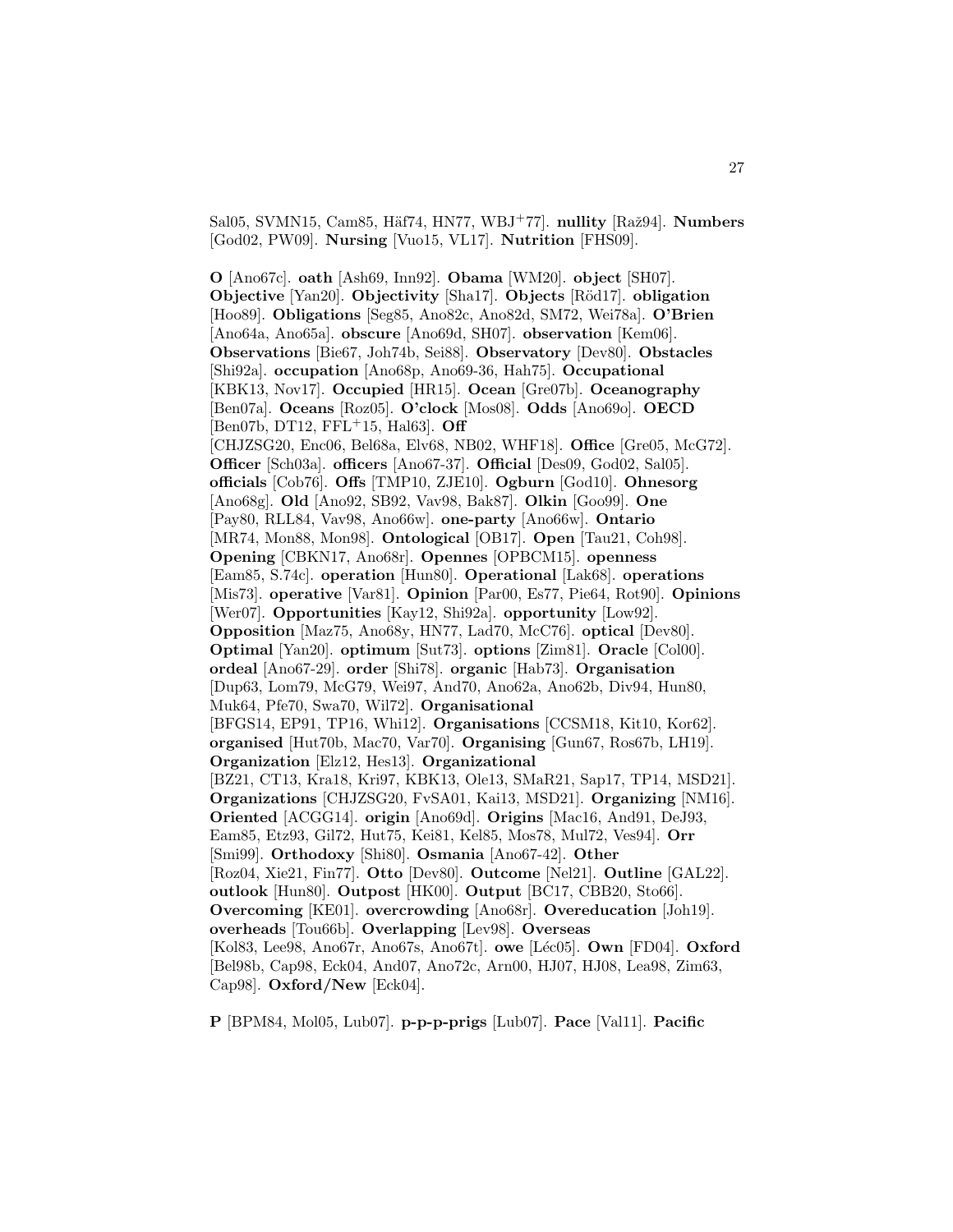[Kro03]. **Painting** [Gre05]. **Pakistan** [Ano62g, Ano69x, Ano69-38]. **Palestine** [Mac08]. **Palestinian** [Sul91, Sul95]. **Pandemic** [Lai19]. **Panels** [DS16]. **paper** [Gre05, Joh71a]. **paperback** [Son21]. **Paradigms** [Lyn03]. **Paradox** [Dow17, Dow18, Woe13]. **Paragraphs** [Rot07]. **parentis** [Ano67q]. **Paris** [Hah75]. **Parliament** [Alb63, Boy66]. **Parliamentary** [Bha79, Ano68y]. **Parliaments** [Cop02]. **Parsons** [Van15]. **Part** [Bel98b, Ano70g, Ano70h, Ano93c]. **Participation** [Hag04, Jas03, MTS20, Nov17, Tho10, Ano69-45]. **Participative** [Est04]. **participatory** [Hal75]. **Particle** [NBGT05, HK88]. **particularism** [Ano67y]. **Partisanship** [Wil83b]. **Partnership** [Jen01, RvDG20, Woo09]. **Partnerships** [CA06, LAN14]. **party** [Ano66w]. **Passionate** [Nye07]. **Past** [Kru08, Pap04, Rob03, S.72a]. **Pasteur** [Ano66h]. **patent** [Etz94]. **Patenting** [BFGS14, CG22, Kaa11, SH18]. **patents** [Kei81]. **Path** [Col00, Har02, Lai20, Nef14, SL18, TMP10]. **Path-Dependent** [TMP10]. **pathfinder** [H¨af74]. **Pathways** [Isr08]. **Patronage** [Cra86, MS12, Cob76, Fin77, Fox73, Lan87, Low92, Sta95, Tur87b]. **Pattern** [Ano63m, Ano63r, Lin81]. **Patterning** [MEM20]. **Patterns** [Bux03, Gib00, LBP10, Mor71a, ZM71, Tur87a, Zim71]. **Paul** [Gra12, Thi04]. **Pavlov** [RLH91]. **pbk** [Bro20]. **Peer** [Col98, DS16, FB12, HH20c, OS21]. **Peers** [Bel97, Ano90d, Ano90e, Cro86, Roy84, S.75a]. **Pellizzoni** [Weh15]. **Pen** [MS11]. **Peng** [Bra07b]. **Peninsula** [KV19]. **Pennsylvania** [CS15]. **People** [Kor06, Bro07b, Rue83]. **Perceived** [BC20]. **Perception** [JM19]. **Perceptions** [ALH09]. **Perfect** [Rot07]. **Performance** [BGP14, Fel09, SRTC10]. **Performing** [LS21, Yan20]. **Period** [Smi99, Bra93, DF96]. **Periodical** [Bro05]. **Peripherality** [Lom79]. **peripheries** [Cha94]. **Periphery** [BGB18, DV98, OT20, Pui05, SM97, Ash96, Nye75, Shi91, Von73]. **permanent** [Ano66z, CSKF85, Shi95]. **Perpetual** [Ano69-37]. **persistence** [Kak69]. **persisting** [Lew80]. **Personal** [Ray09, SDvL19, VFMGEE13, Ann82, Ash96, Rie83, Sei88, Zim81]. **Personnel** [Zap22]. **persons** [ML81]. **Perspective** [Dou03, For08, GP04, HD22, MPW16, RBB13, SSK21, VL17, Yli14, Hus83]. **Perspectives** [AA04, Ano01e, BL16, Eck04, GAL22, Kai13, Nou11]. **Peter** [Zim98, Sha17]. **Ph.D.** [Rud68]. **phage** [Mul72]. **phantasm** [Ano68q]. **Pharmaceuticals** [Sjö07]. **phase** [Ano67-28]. **PhD** [FBF+21, TSL19]. **Philanthropic** [Bul02, KK81, Lag87, BPM84]. **Philanthropy** [And97, BB81, Cue97, Gam97, Kar97, Kay97, Ric90b, RSS97, Sch03b, Wei97, Koh85]. **Philip** [Bro13]. **Philosophers** [Ros02]. **Philosophic** [Hro13]. **Philosophical** [Aga92, Kri80]. **Philosophy** [Ben98, Bro04, Har08, HH20b, Pet08a, Ros02, Hey87, Ric07]. **Physical** [Hut69, Mos78, Cla70a]. **physicist** [ML83]. **Physicists** [McL99, For74, Gro96b]. **physico** [AA88]. **physico-chemical** [AA88]. **Physics** [And07, Cah05, Gas71, Gli05, Hei17, Kri01, NBGT05, Pfe70, Cam85, HK88, Hol74, Hol81, Mac89, MI81, Pol72, Jen01]. **PIAAC** [Joh19]. **Pielke**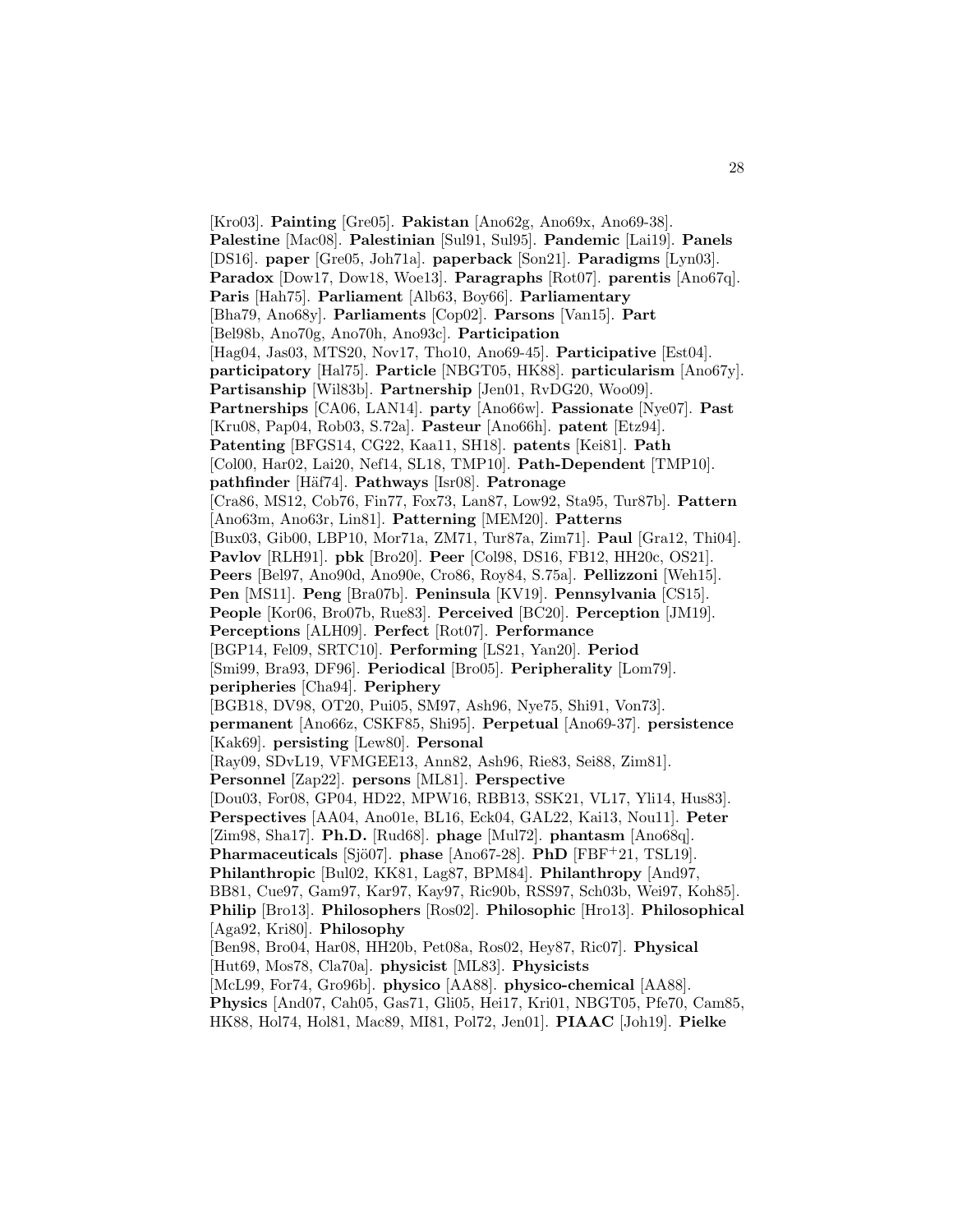[Bro08]. **Pierre** [Ber11, AK11]. **Pillars** [DPB<sup>+</sup>20]. **pioneering** [Ano82e]. **Pioneers** [KL03]. **Pipeline** [SL22, vdW01]. **Pitfall** [Nef14]. **pitfalls** [BCL76]. **Pittsburgh** [Mar20]. **Place** [CS15, BC85, Hol74]. **plan** [Ano63o, Ano63p, Ano63q]. **Planning** [Mat69, And69, Bla67, GP77, Joh74b, Küh84, Lim74, McG78, Sto66, Wei74, Woo72, BPM84. **Plans** [CACC20]. **Plant** [Kam09, Pal90]. **plants** [Zim81]. **Platforms** [MB10, Pol05]. **Play** [Kam09]. **plea** [Ded66, Sch83]. **Pliable** [Tsv14]. **Plugs** [vR13]. **Point** [Two99, Tom96]. **Points** [R¨od17, Shi92a, Shi92b]. **Poland** [BT19, Bie67, Bor67, Con96, Fre67, Muc85]. **Polanyi** [Bak78, Gus12, Ray09, S.76]. **poles** [Spe85]. **polices** [Fri69]. **Policies** [Edq03, GS05, GDHH85, Lai20, MTS20, Nou11, Pla99, Ano69t, Che71, Gru68, Mui69, Orl71a, Rat65, Tho69]. **Policy** [ACGG14, Ano64s, Ano85d, Bod64, BS11, Bri06, BM18, Bro04, Bro08, CG02, DR12, EKB22, Elz12, Fel19, Fox97, Gre05, GP77, HJ16, Ham05, HM21, HS99, Kak69, Kal18a, Kay12, Kra06, Kru04, Lem20, Lon69, McG16, MN13, MKK22, Muk64, MPW16, Nol99a, Nol99b, Par02, RR05, Sá05, SSK21, Shi18, Sjö07, SD08, Sti12, Tau12, Tho10, Tom98, TC05, Two99, WR15, WG97, WM20, dlM03, vR10, Alb63, Ano64j, Ano64k, Ano64l, Ano64m, Ano64o, Ano64p, Ano64q, Ano66v, Ano69-38, Ano69-41, Ano71g, Ano86c, Ano91, BD67, BS07, Bha79, Boy66, Bra92, Bri77, Bro91, Bro72, Cam85, CW64, Chu85, DH64, Don72, Dup90, Enc71, Etz94, FG92, Gee74, Gen87, Gil67, Gil77, Glo76, Gro71, Gus94, Han65, HK88, Hei06, HN77, Hus83]. **policy** [Jos88, Jul67, Kap66a, Kap66b, Koh78, Lak73, Lis67, Mac73, Mah64, Mos78, Nel71, Nic65, Pap88, Pfe70, Pig68, PK80, Rah65, Rak65, Ron79, S.70b, Sal64, Sap71, Sch94, Shi65, Sho72, Smi73, Sne83, Ste74, Teu83, Tra67, Wil71]. **Policy-Relevant** [HJ16]. **Policymaking** [EKB22, FP18]. **Polish** [Mat69]. **Political** [Ano70j, Bro04, Ful00, Het97, LB13, Mad18, Pes03, Pie12, JL19, Pol00, Sta08, Sut97, Tyf12, Zim00b, Ano66x, DF96, Ezr80, For74, Mac76, MT67, MJ78, Pal90, Rad83, Rei07, S.70c, Wei93b, Cox94, Xie21]. **politicians** [Ano67-37, Ste74]. **Politicised** [Lee98]. **Politicization** [Zim06]. **politicl** [Tob88]. **Politics** [Ank07b, Ano66m, Ano66s, Aus75, Bar03, Bra15, Fel19, Gra12, HJ08, KW11, Kor06, KB99, Lob84a, Mac00a, Moo99, Neh06, Pet08a, Rae06, Ras03, Smi08, Som08b, Tho10, Wei99, Hal75, HJ07, Kak69, Lip64, Lon69, Pay80, Pie64, Pri88, PS65b, PS65a, S.72c, S.88a, Sch80b, Sha89b, Was88, Bro08]. **Politics/Policy** [Fel19]. **Polity** [Bro20]. **Pollution** [BPM84, Sto72]. **Polyphasia** [FG20]. **polytechnique** [Shi84]. **Pondering** [Ank07b]. **Pooling** [Kit10]. **Poor** [Kuk11]. **Pop** [Ano69q]. **Popp** [Ben13]. **Popular** [Bro05]. **Popularization** [Sta08]. **Portfolio** [WR15]. **Portrait** [Bre04]. **Portugal** [PFC18, TSL19]. **Portuguese** [SC12]. **posed** [ST96]. **Position** [CT13]. **Positioning** [FH13]. **Positions** [Waa15]. **Positive** [Ano88b, Psa71, Psa72, Sco71]. **possibilities** [Nol82]. **possibility** [Ano68q]. **Post** [CG02, Hoo03, Kri00, Kro03, SLL19, Sut97, Tho10]. **Post-Academic** [Hoo03]. **Post-Fordist** [Tho10]. **Post-Fukushima** [SLL19]. **Post-Mao**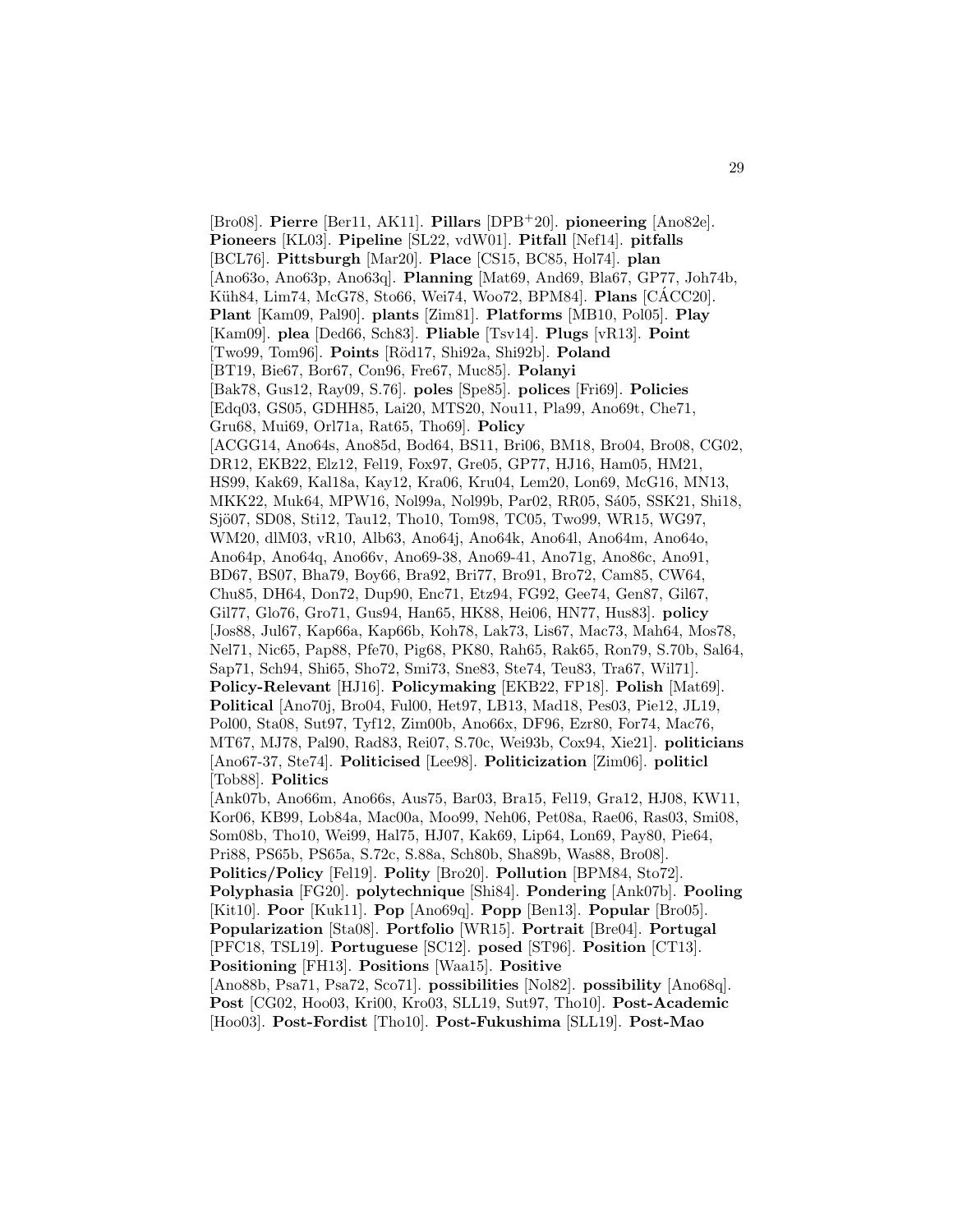[Sut97]. **Post-Sputnik** [Kri00]. **Post-War** [CG02, Kro03]. **Postcolonial** [Lee07]. **Postdoctoral** [FFM16, Mül14, Ass93]. **Postgraduate** [Wal98]. **Postwar** [Rai01, KL94]. **potent** [Gro80]. **Potential** [FG20, Nef14, NB02, WBJ<sup>+</sup>77]. **Pour** [Gui06]. **Powell** [Ano69-35]. **Power** [BBMR17, BPM84, Har07, JK09, Kay97, OB17, Sal05, Vuo15, Woo03, Ano67z, Ano69r, Ano69x, Ano73c, Ano73d, AA71, BS07, Bis73, Het91, Joh72a, Jon76, Klo71, Maz90, Ros72]. **Powering** [Het97]. **powers** [BD72, Zim73]. **pp** [Bre04, Bro20, BPM84, Eck04, Fle20, Gre05, Hen21, Mar20, Mol05, Pei84, Son21]. **pp.** [Vol21a]. **Practical** [HvL11, OT20, Smi99, DeJ93, Mor66a, Nic72, Row64]. **Practice** [Cal04, Dav20, Kön07, MK19, PC02, SH18, SD08, THE08, dGBM+21, Chu85, Löw87, Pav76]. **Practices** [Fal21, Kal18b, KOT14, Näs21, Vel18]. **Pragmatic** [AGF09, Ezr80]. **Prague** [Ano68l]. **praxis** [Ano67-29]. **Pre** [BEK12, Aue65, Mos78, Tha80]. **Pre-History** [BEK12, Mos78, Tha80]. **pre-war** [Aue65]. **Predicting** [Dob66]. **Prediction** [MH16, Mar11]. **Preface** [Mac01, Mac02, Mac03, Mac04a, Mac04b, Mac05, Mac06a, Mac06b, Mac07b, Mac07c, McL03, PW09]. **Prehistory** [Tob88]. **Preliminaries** [Bal02]. Prelude [Ano68r, Pét93]. Preparation [Mor82]. Preparedness [Mar11]. **Presence** [Lee98]. **Present** [Kru08, Mac97, Rob03, Waa15, Wil97, Gru76]. **preserving** [Ano96k]. **presidency** [Orl86]. **president** [Ano62h, Lob84b, Abe65, Ano90b, Bro65, Gre05, PK09]. **Presidents** [BW70]. **Press** [Bro20, Fle20, Gre05, Hen21, Mar20, Mol05, Son21, Vol21a]. **pressures** [Ama70]. **Prestige** [DGR19, MS12]. **pride** [Ano71e]. **prigs** [Lub07]. **Primary** [BRWB19]. **Princeton** [Son21, KL94]. **Principals** [Cla95]. **Principe** [Abb09]. **Principles** [Kön07, Ano69-31]. **Prioritization** [Nef14]. **priority** [Gas71, Pol72]. **privatdozent** [Bus63]. **Private** [AD21, Cue97, Cum73, Fra91, Gar01, KK81, Kra18, Kru04, Lan87, POSC07, RvDG20, BC85, Nol82, S.82, Shi73, BPM84]. **Privilege** [Pet18]. **Prize** [Bjö01, Jen01, Cao04, Cao14, Kri01, Lin01, Low01, O'S01]. **Prizes** [Kay12, Cro79, Wid95]. **Pro** [Wil20]. **Problem** [BBSS03, Gru17, Het97, Kay97, Ano69-35, Bri77, S.70b, Zim87]. **Problems** [Fri69, Gil67, Gru68, Kim82, Lai20, Mui69, NM16, Tho69, Vic63, vR13, Enc70, Nic72, Rei80, Seg85, Sko69, WE72]. **Procedural** [FM10]. **Procedures** [Bjö01, OS21]. **Process** [Nol99b, Ano83f]. **Processes** [SSK21]. **processing** [Raˇz94]. **Production** [BK18, DPB<sup>+</sup>20, GV18, GFM21, GL04, Kal18b, KV19, MTS20, NSG03, Pes03, PD17, Pra12, Rog13, TP14, VFMGEE13, vR14, And22, Lew84]. **Productive** [RG21]. **Productivity** [CP99, JS65, SJPA14, THM17, TSL19, WB65, Ano68-27, Bla68, Sch87a, Sch80b]. **Prof** [Hav66]. **Profession** [Maz05, Nov17, Sch05, Sco07, Ano70a, Ash69, BD72, Bét90, Gil69, Gil72, Gua88, Joh85, Ker89, S.88a, Sha73, Sha89b, Shi69, Was88, Zim73]. **Professional** [Div94, Har10, SV14, Cro75, Kin63]. **Professionalism** [RR05]. **Professionalizable** [HSR19]. **Professionalization** [Waa15]. **Professionals** [GF02]. **Professions** [Lub02, Gla74, Wei79]. **Professor**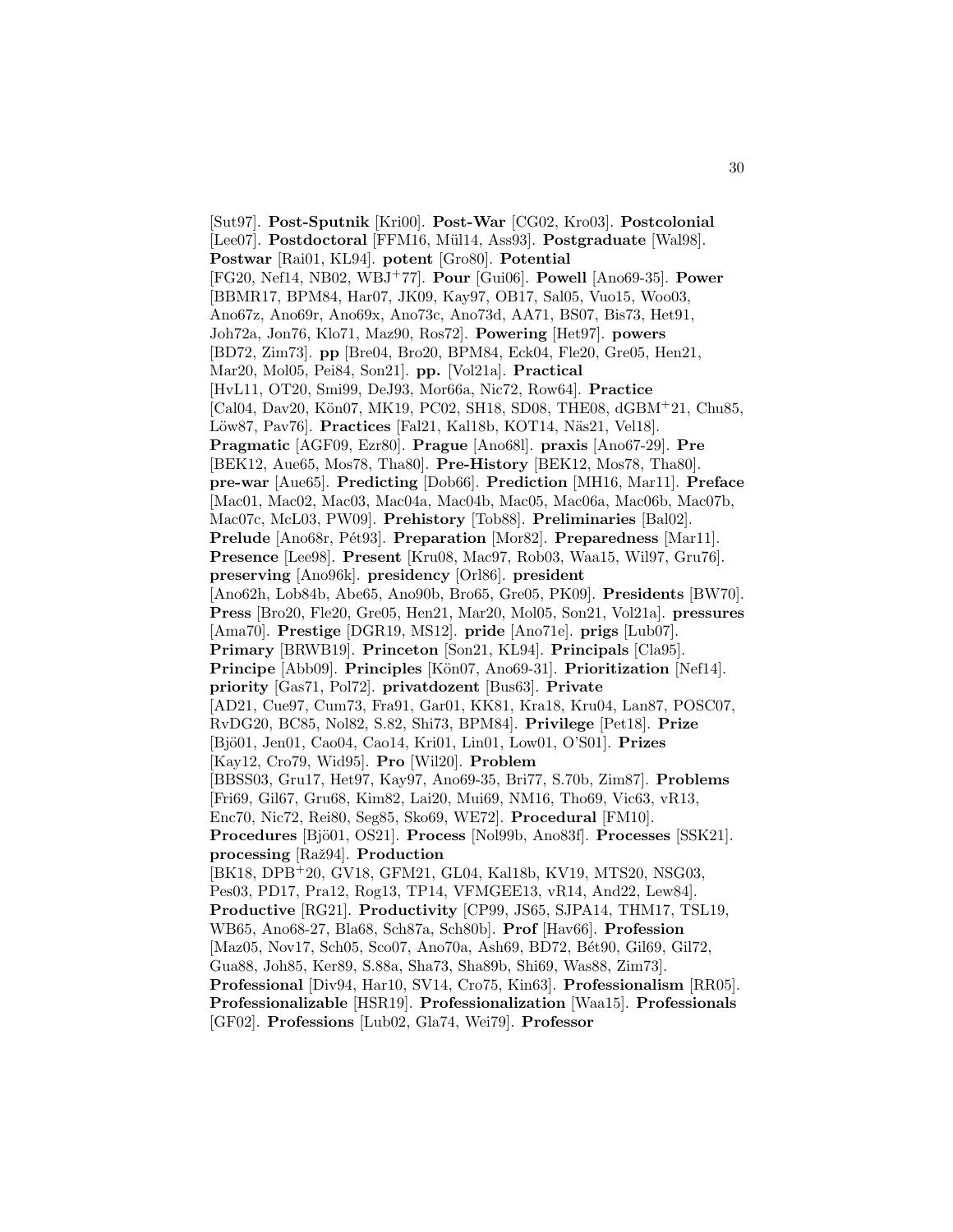[OS21, Pet18, Ano82e, Ano94, Bak87, Elk77, Ked93a, Ked93b, KHB<sup>+</sup>72, Sco07, Tsv14, Wei64a]. **Professoriate** [Maz05]. **Professors** [BBMR17, CG22, Rue83, Whi09, Ano65l, Ano67-37, Ano68n, BW70]. **Profiles** [Sco07]. **Profiling** [Mac00b]. **Profit** [Met08]. **Profiting** [EP91]. **Program** [Ban14, KPL<sup>+</sup>89, Kri97]. **Programme** [GF02, LH19, Sta03, Ano73b, Ded66, Koh76, Sul95, Bal02]. **Programmes** [Eng99, Joh73a]. **Programs** [OT20]. **Progress** [Ano68s, Ano90c, MBG<sup>+</sup>92, SAJ92, Ted95]. **Prohibitions** [SH02]. **Project** [FSHdR18, Vol21b]. **Projectification** [Tor18]. **Projects** [Nel21]. **Proliferating** [FBF<sup>+</sup>21]. **Promise** [JE97, Sut98]. **Promises** [Nel21]. **Promote** [Lau17]. **Promoting** [KKK10, Nay67]. **promotion** [Bri77, Coi81, FF90, ML81, Osb71, Teu83]. **Proof** [Fos97]. **proper** [Bic74, Dub63, Rot81]. **Property** [Far01, Isr08, Etz94]. **prophetic** [Ano71g]. **Proposal** [Nol99b]. **Proposals** [Ano66h, Ano69-38, Rob21, KPL<sup>+</sup>89, Mor71b]. **prospect** [Ano75g]. **Prospects** [GAL22, Pap04, Nol83, Vic63]. **Protecting** [Sap17]. **Protection** [BPM84, Zim06]. **Prussian** [Har04, NW04, Thi04]. **pseudoscience** [Gro85]. **psychological** [GMY73]. **Psychology** [Bar98]. **Public** [AD21, And97, Bek13, Bel68b, Bow67a, BS11, BPM84, Coc09, CCSM18, FF10, GL22, Hag04, HI06, HR15, Ham05, Jam68, Kra18, Kru04, Lan05, LM04, MTS20, Mey11, Nel21, PvR16, POSC07, RvDG20, SVMN15, Sch05, Sjö07, Sla11, TC05, Val11, Wei93b, WBW18, Whi11, Woe15, Xie21, Yan20, vR10, Arn07, Bel67, Coo67b, Dub63, Eam85, Es77, KK81, Kar63, Koh93, Mel79, Pau67, Pie64, Rot90, S.74d, SG72, Woo72, oC68]. **Publication** [THM17]. **Publications** [Bel97, Woe13, XOR21, Cro81]. **Publics** [FF10, Var12]. **published** [ML86]. **Publishing** [Kal18b, VSR14]. **Pumpkin** [Gus12]. **Pure** [DeJ93, Sap17]. **Purity** [Sap17]. **purse** [Bel67, Coo67b, Pau67]. Pursuit [Cao14, LT16, Bét81, Cha84, Rot95].

**Quadruple** [CL22, MS11, Pra12]. **qualifications** [Cro81]. **Quality** [Des09, LNST20, RBB13, SRTC10, TP14, Ano90d, Ano90e, ED91, ML89]. **quantity** [Maz90]. **Quantum** [For08, Rob21, Hod80]. **Quasi** [Var12]. **Quasi-Publics** [Var12]. **Quest** [Aro12, SV14, Gas07]. **questions** [Gun67]. **Quincy** [Dup90].

**R** [Bel97, BPM84, Het97, Mor85]. **R&D** [Nay73, Pou07]. **Race** [Orl99, Vol21a]. **Racial** [Gro99]. **Radiation** [Raˇz94]. **Radicalism** [Enc03, Ano68g]. **Radiotherapy** [Gil77]. **Radium** [Ren08]. **Raffaella** [Wal10]. **Ramanujan** [Shi91]. **ramifications** [Ano69a]. **Rampant** [Ano67-30, Ano67-31]. **Rancorous** [Ano69-39]. **Randall** [Gre05]. **Rank** [MSD21]. **Rankings** [HdRW17]. **rapid** [Ama70]. **rashes** [Ano69-32]. **rate** [Rud68]. **Rather** [Rey21]. **rationalism** [Ezr80]. **Rationality** [Aga92, Est04, FM10, Gro85, FG92]. **Rationalization** [KHCJ19]. **Rationalizing** [Gre05, WBW18]. **ray** [Ano88b]. **Re**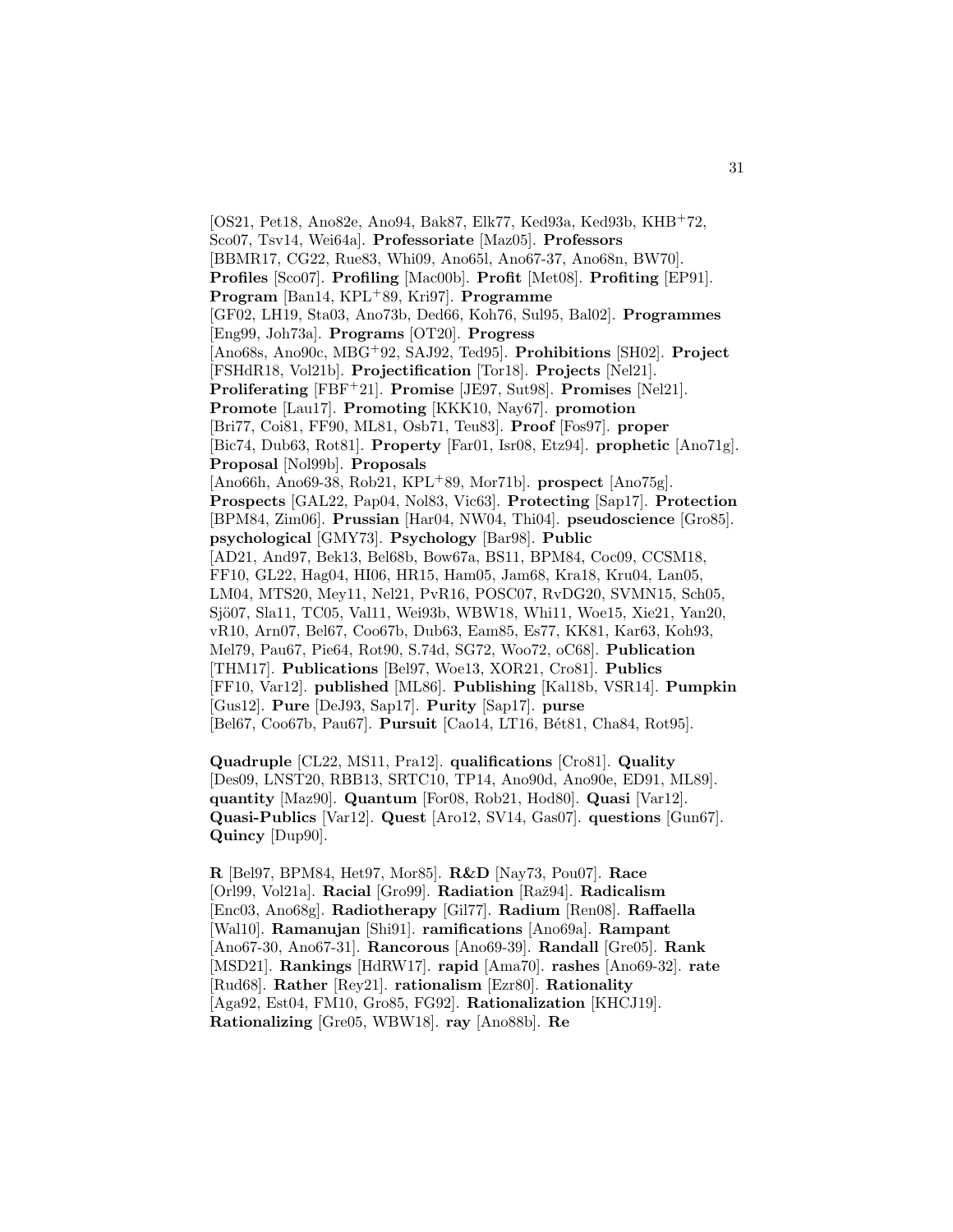[Fal21, Kem08, MK19, Str03, dlM03, Smi79]. **Re-Describing** [Str03]. **Re-disciplining** [MK19]. **re-emergent** [Smi79]. **Re-invent** [Fal21]. **Re-Reading** [Kem08]. **Re-Thinking** [dlM03]. **reach** [Ano69h]. **Reaching** [Bar15, Vol21a]. **Reaction** [BPM84, Pei84]. **Reactionary** [Shi84, Shi16]. **reactor** [Wei78b]. **Reactors** [Dow17, Dow18]. **Readers** [Tau21]. **Reading** [Kem08, Pes03]. **reaffirmed** [Ano88a, S.88b]. **Real** [Des09]. **Reality** [Kra18, Rad19]. **Really** [Léc05]. **reappraisal** [Sch86]. **rearguard** [Ano69-46]. **Rebellion** [Ano69-40]. **Rebels** [Ano68t]. **recapture** [Hol74]. **Recapturing** [Sta02a]. **Reception** [Pui05]. **recherche** [SJ90]. **Recognition** [MB12, Arn07]. **Recollections** [Hoo84]. **Recombinant** [Col07]. **Recommendations** [Ano62f, Ano66t, Ano67-32, Ano69-41, Ano67n, ML81]. **Reconceiving** [HS99]. **Reconfigure** [MB10]. **Reconfiguring** [Rai96, Rog13]. **Reconsideration** [Pag02, McC76]. **reconsidered** [Kol78, MJ78]. **Record** [Cro81]. **recovery** [Dra84]. **Recruitment** [Ano90b, OCW20, Rey21, Bus63, S.90]. **Red** [Wer07]. **Redbrick** [Bel97]. **redemptive** [Ano73d]. **redirection** [TL77]. **Rediscovering** [Fle20]. **redistribution** [Dei79]. **reduction** [Fri69, Gru68, Mui69, Tho69]. **Redux** [End06]. **Reef** [Nef14]. **referee** [ZM71]. **Reflecting** [Wei12a]. **Reflections** [Bak87, Bau77, Das64, Dre71, Dub63, Elk77, FM10, Gru76, Hoo89, Jud80, Kin63, Lob84b, Mac97, Sch05, Shi91, Wil97, Ash96, S.88c]. **Reflexive** [Hes11]. **Reflux** [WG74]. **Reform** [Ano67w, GL22, JE97, Lee07, Lev98, Sca03, Tom98, Woo03, Yli14, Ahm89, Ano66h, Ano66u, Ano67u, Ano67v, Ano69m, Ano68q, Ano69-30, Ano70l, Ano70m, Ano73e, Bes68, Edu66, Gho88, Klo68, RG73, Wei79]. **reformers** [Ano69j, Ano68u]. **reforms** [Ano69-28, PH80, Wan95]. **refusals** [Ano68k]. **Regal** [Tuc00]. **Regime** [Bey06, Kin97, RR05, Tor18, Ano70k, Bak87, Ano65c]. **Regimes** [AD21, Bon08, Pes03]. **Region** [Nou11, Sto11]. **Regional** [Nou11, Pay80, Etz93, Hun80]. **R´egis** [Ano67g]. **Regulated** [Hag04]. **Regulating** [SDvL19]. **Regulation** [Far01, FP17, LS21, WM20, Aue80, Joh85, Pat85]. **Regulatory** [CBKN17, Dem17, Hau17]. **Reich** [Eck04, NW04]. **Reimagining** [MKK22]. **Reiss** [Bal99]. **rejection** [RC67, Ros67a, Ros68]. **Relate** [Par02]. **related** [Ano69v]. **Relation** [Kuk11]. **Relational** [McG16]. **Relations** [Ano98b, CACC20, DV98, FAGH01, Gib00, Mat08, MB10, Met10, Mon98, ´ Roz05, Whi11, Woo03, Aue65, Jor70, LP79]. **Relationship** [DCJ22, HBW<sup>+</sup>18, Mac99b, VFMGEE13]. **Relationships** [Rog13, WGL18]. **Relentless** [Ano68u]. **Relevance** [Kit10, Mul20, Mis73, SL89]. **Relevant** [HJ16, MSD21, Gun67]. **reliable** [FG07]. **Religion** [FG20, Lub04, Top02]. **Reluctant** [Ano68u]. **Remarks** [Coi81, ML81, Dub65, Wei64a]. **remedy** [Gru76]. **Renaissance** [Bar06]. **Renewal** [De 97, Ano83e]. **Renewed** [Ano67-33]. **Rentier** [Maz05]. **reorganisation** [Ano66t, S74e, Umu86]. **Repertoires** [FFM16]. **reply** [Rus94]. **Report** [Ano62h, Ano62g, Ano63k, Ano64n, Ano64r, Ano65p, Ano65r, Ano65q,

32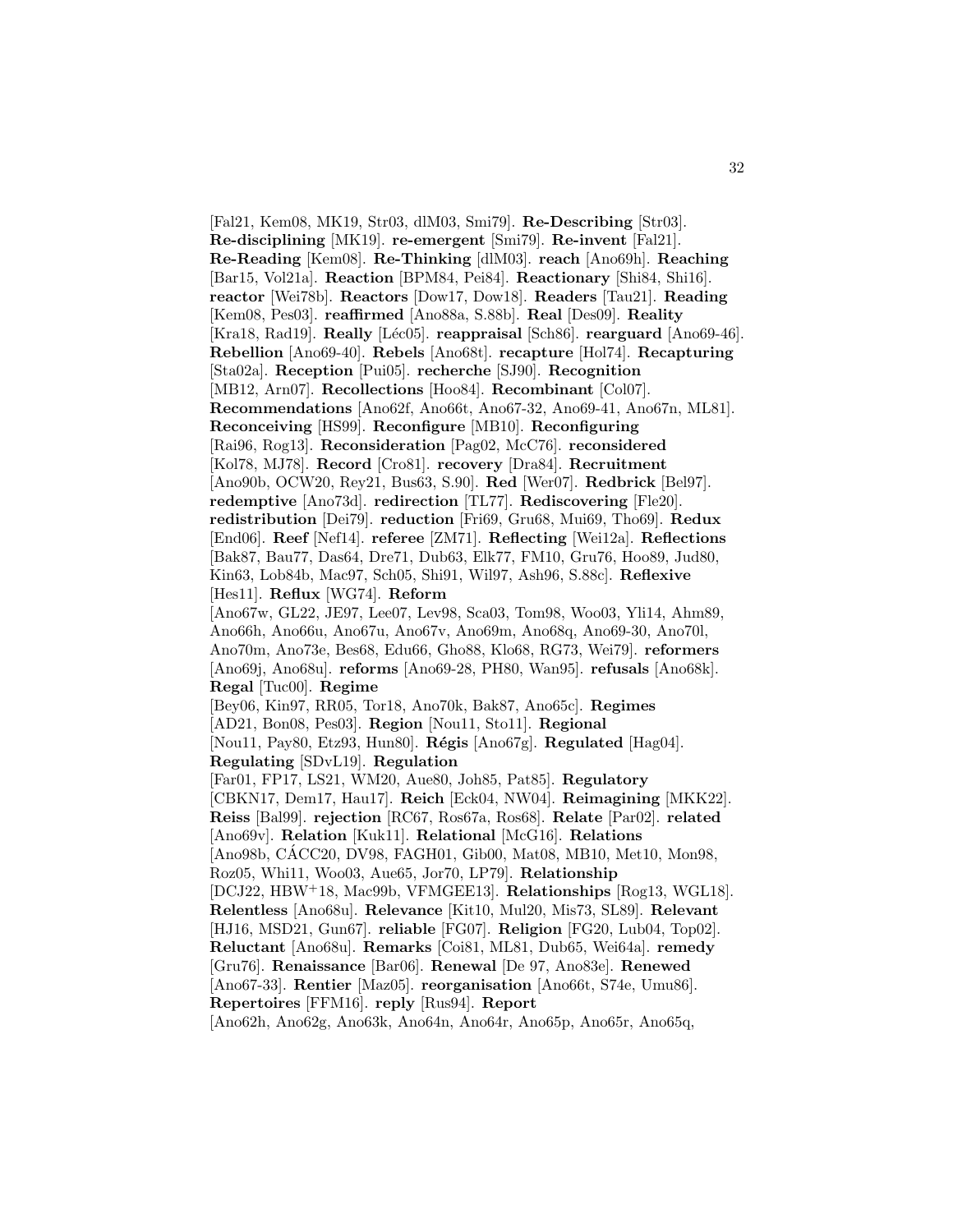Ano78e, Ano83e, Ano83f, Ano86d, Coh98, Gro92, Mor85, S.90, Ano65b, Ano65i, Ano69-45, MLS91, Plo75, Rai64, Sch83, WE72, Das64]. **Reporting** [Maz84, Maz97, Nel21, Maz90]. **Reports** [Ano63l, Ano63m, Cro86, Lin81]. **Representation** [Hop11]. **Representations** [BBU19]. **Representatives** [Ano65b]. **Republic** [Ano65i, Ben98, BC85, Bri06, FG92, Nol83, dlM03, S.76, Wei72a, Wei78a, Zim78, Ano92, Bar03, Ful00, Häf97, Har04, Hav66, MLS91, Mer79, Nol82, Pol62, Pol00, SB92, SJ05, Zim00b]. **Republicanism** [Col00]. **reputation** [ML89]. **Research** [Aag17, ALH09, ACGG14, And91, Ano63o, Ano63p, Ano63q, Ano65q, Bas67, Bek13, BBV11, BRWB19, BBU19, BGP14, Blu69, Bri06, Bri05, BC17, Cal04, CBKN17, Cas05, CS15, Coc09, Coo67a, CCSM18, Cue97, CBB20, DeJ93, DR12, Don72, DPB<sup>+</sup>20, End09, EK98, FM10, FP18, FFM16, FSHdR18, Fre68, Gei97, GS05, GM03b, GAL22, Goo99, HJ16, HR09, HBW<sup>+</sup>18, HFSdR19, Het97, HK11, HD22, Jac09, KW11, Kin97, Kra18, Kra06, Kru04, LNST20, LM04, Lau17, Lem20, LH19, LAN14, Lom79, LT16, MA69, Mac99b, MEM20, MS13, Mar11, MARMSG20, MTE15, MKK22, MK19, Mul20, Nef14, NZ68, Nel21, NM16, NB02, Nol99a, Nol99b, Nov17, Ole13, OPBCM15, Opi04, OCW20, Pap04, Pie12, PD17, Ras02, Ren08, Rit66, Ros68, RdR15, Sá05, SMaR21]. Research [ST93, SDvL19, Sap17, Sch14, Sch07, SH18, Sha89a, SJPA14, Shi18, SH02, Sku19, Smi99, SK00, SC04, TSL19, TP14, Tor18, Tur98, Tyf12, VS20, VL17, WR15, WBW18, Wil64, Woe13, WV17, XOR21, Zap22, dGBM<sup>+</sup>21, AA88, Ama70, Ano62a, Ano62b, Ano62h, Ano63l, Ano63m, Ano65b, Ano65s, Ano66z, Ano69-41, Ano70f, Ano82e, Ano85d, Ano85e, Ano91, Ano93a, Ass93, Aue80, BS07, Ben07b, BK70, BC85, Bor67, Bra93, Bul80, Che71, Chu85, CH85, Cra86, Cra66, Cro79, DA93, Dan67, DK74, Deb69, ED91, Etz92, Fox73, Fre67, Gir79, Gra71, Gra66, GDHH85, Gro82, Hah75, Hei06, Het90, Het91, Hun80, Hus77, Hus83, Hut70b, Hut72, Joh65b, Joh71b, KBD75, Kay66a, Kei81, Kor79, Kor62, Lak68, Low92, Löw87, Mac70, Mac71, MLS91]. **research** [MR95, MRC95, MI81, Maz89, Mel74, Mil72, Mis73, Mor85, Mor64, Nay67, Nic77, Orl71b, Orl71a, Orl72, Pal90, Pat85, Pav76, Per71, Pry71, Rab76, RC67, Ros67a, Rot66, S.73a, SS79, Sch80a, ST96, Sch80b, Sch83, Sch86, Sei81, SJ90, SL89, Sub66, Ted95, Tou67, Var70, Var81, Ves84, Ves88, Wei71, Wei74, Wet85, Woo75, Woo84, WE72, Zim71, Zim81, BEK12]. **Researcher** [LT16]. **Researchers** [Kaa11, OPBCM15]. **Reshape** [Fal21]. **Reshaping** [Häf97, Rot99]. **Resistance** [Ano66u, Ano67<sub>1</sub>, Ano67-41]. **Resolving** [FG20]. **Resources** [Cam81, Kit10, BS07, Sha92a]. **Respiration** [MS13]. **Respond** [SD08, Tor18]. **responding** [GDHH85]. **response** [Cla95]. **Responses** [Ano69p, Hay88, ST96]. **responsibilities** [Ver81]. **Responsibility** [Bad04, Ano69c, Orl80, Rad83]. **Responsible** [MPW16]. **restless** [Per68]. **restoration** [Cro94]. **Restructuring** [Coh98, SMaR21]. **Results** [CBB20]. **Retention** [Ano90b, S.90]. **Rethinking** [Kay97, Ray09]. **retirement** [Mor92]. **Retractions** [MO17]. **retrospect** [Ann82]. **Return** [Geu98]. **Returnees** [SJPA14]. **Returns** [Joh19, WR15]. **Reunification** [Häf97]. **Revelle** [Rai01]. **Review** [Abb09, AS13, Bal99, Ban15, Bel97,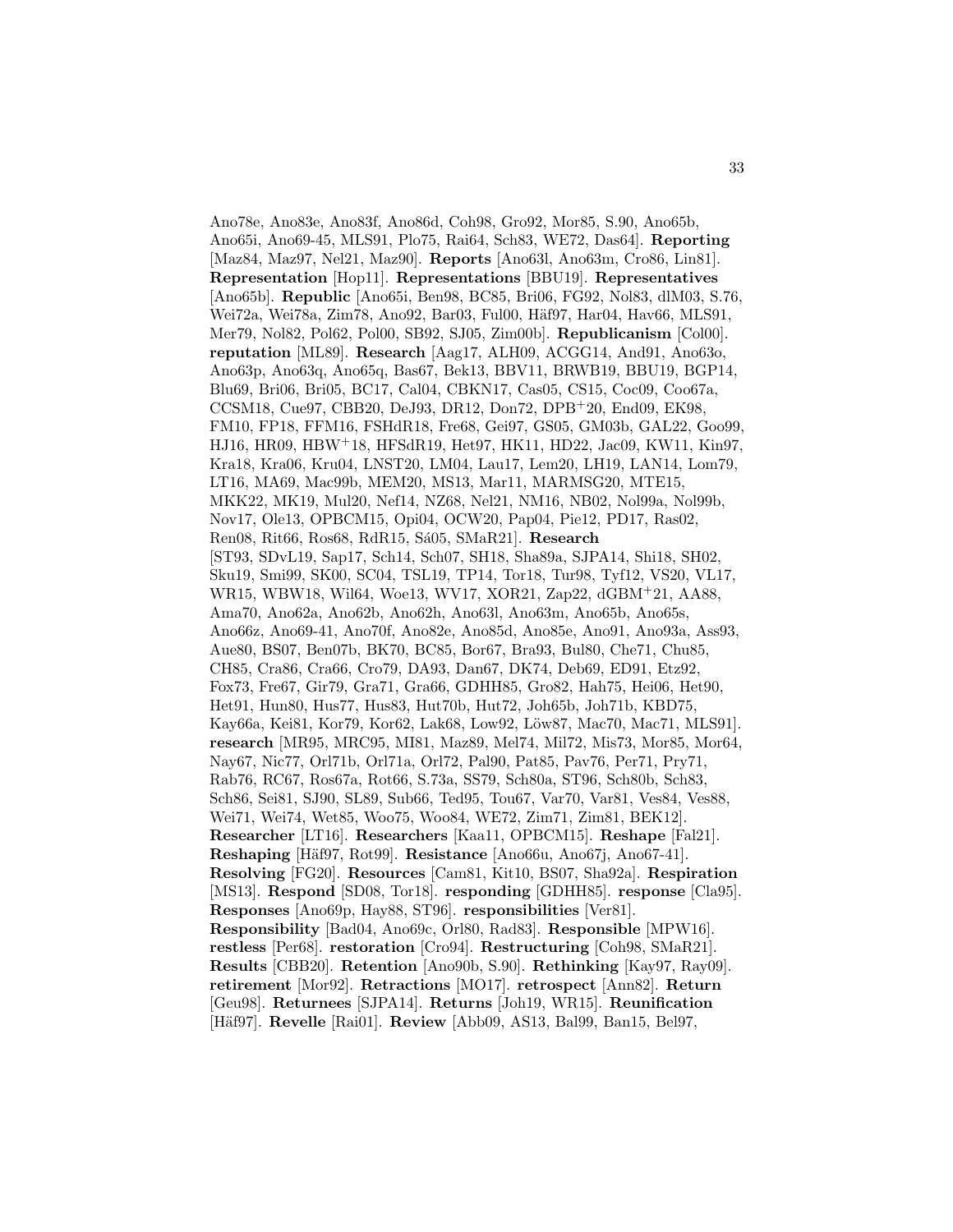Bel98a, Ben98, Ben13, Ber11, Bla67, Bro08, Bro20, BPM84, Cai20, Cap98, Chr08, Coh98, Col98, DS16, Div98, End09, Eus97, Fle20, Fra22, FB12, GM09, GAL22, Goo99, Gra12, Gre05, Gro99, Har02, Hen21, Hop11, HH20c, Jen97, Joh15, Kem08, Kri97, Kru08, Mar20, Mul20, Orl99, Pra12, Ric65, Rim98, Rob98, Rog13, Smi08, Son21, Stu98, Vol21a, Wal10, Weh15, Wei69, Whi09, Wil20, Xie21, Zim98, Bun81, Ham93, LJ93, Orl91, Roy84, Wil85, Cla95]. **Reviewers** [OS21]. **Reviewing** [Ano65q]. **Reviews** [Ano96c, KZP<sup>+</sup>74, TGGS83, AE77, ATIS70, Ano82a, Ano96a, Ano96b, AWZ79, AOT81, BBZA73, BM94, BDK77, BPM84, BMSC87, BWW90, CGTPM72, CSGZ $+74$ , CBJ95, DBL $+92$ , DBDM77, Dup84, FSH88, FHE94, FSMH75, FGT80, FS81, FFML95, FW94, GG73, GPM73, GNNBD84, GT89, GC91, HRKZ71, HCRG88, HD93, HR90, HC71, Jos90, KKF95, Kel80, KBD72, LWZB83, LZ87, LC72, MDG95, MP78, MR79, MPM<sup>+</sup>76, MM88, MZP75, MA75, MDH94, MJSB85, MNS75, NGZG74, PCW79, PSNB80, Pei84, PPF89, PHA83, PK85, RBM73, RH89, RSR<sup>+</sup>70, RC88, RAV76, RH90, SZL81, SCJP71, SGM92, SRM92, SS77, SH78, SSS<sup>+</sup>71, TKMB72, TRGN74, TSH86, TK86, VMD<sup>+</sup>91, VLJG93, WKC<sup>+</sup>70, WGN80, Wei78c, WG85, WS91, ZWJK78, ZJ81, ZLD<sup>+</sup>76, pHPP<sup>+</sup>79]. **Revised** [HM21]. **Revisionism** [Bul01]. **Revisited** [Bel97, NSG03, Wer07, Gro96a]. **Revisiting** [BH15, HJ12, Mac00a, Zap22]. **Revolution** [Het97, Ort16, Ano66f, Ano68q, JL19]. **revolutionaries** [Ano68u]. **Reward** [LBA16]. **RFF** [Gre05]. **Rhetorical** [Lai19, Tob19]. **Rhetorics** [SC12]. **Rhodesia** [Ano65r, Ano66a]. **Rice** [And91]. **Richard** [Fra22, Goo99, End09, Rog13]. **Riddle** [Gei08]. **right** [Ano75f, Mer79, S.75b]. **Rights** [Bun81, Far01, POSC07, Ano68b, Ano70k, Ano78f, McG72]. **Riots** [Ano67-34, Ano68v]. **Rise** [Ada09, Elz12, HL10, HBW<sup>+</sup>18, Par00, Par02, PK09, THE08, BD70, Cla70b, Cro70, Lew77]. **Rising** [SV14]. **Risk** [Dem17, DR12, Fos97, Lai19, Mar88, Gro85]. **Risks** [Chr08, Jon72]. **Rituals** [PvR16]. **River** [Orl99]. **Robbins** [Ano64r, Das64, Rai64]. **Robert** [BPM84, Mul20, Pei84]. **Roberto** [Wal10]. **Roberts** [BPM84]. **Robin** [Elk77]. **Robinson** [Hen21]. **Robots** [RvDG20]. **Rockefeller** [AA88, Ano93a, BB81, Bux03, Cra86, Fis78, Gli05, Koh76, Koh78, KS01, Mac89, Pag02, Par02, Ric90b, Sch03a, Sch83, Sta95, Sta03, Ves94, Wei93b, Wei97]. **Rocket** [Het97]. **Roger** [Bal99, Het97, Bro08, Rai01, Vol21a]. **Role** [BBMR17, EKB22, EK98, FHS09, GF02, LM04, Lem20, MARMSG20, Sal05, SH02, Ano66x, Ano67n, BD65, Cam81, Coi81, Häf74, Hei06, Joh74b, Léc87, Lim74, RD93, Rot81, Ted95, Wil86]. **Roles** [DRC<sup>+</sup>14, KKK10, Lub02, Cha94]. **Roman** [Ano69-42]. **Romania** [Sad91]. **Rome** [Ano66-29]. **Roots** [Geu98]. **rose** [Fin77, Koh85]. **Roth** [Bre04]. **Rothschild** [WE72]. **Routines** [Tau21]. **Rowett** [Smi99]. **Royal** [K¨on04, Mac94]. **Ruestow** [Ben98]. **Ruml** [BB81]. **Rupert** [God08]. **rural** [Sol75]. **Russell** [Ano94, Eus95]. **Russia** [KS01, Sol03]. **Russian** [For92, Jos94, Tom98].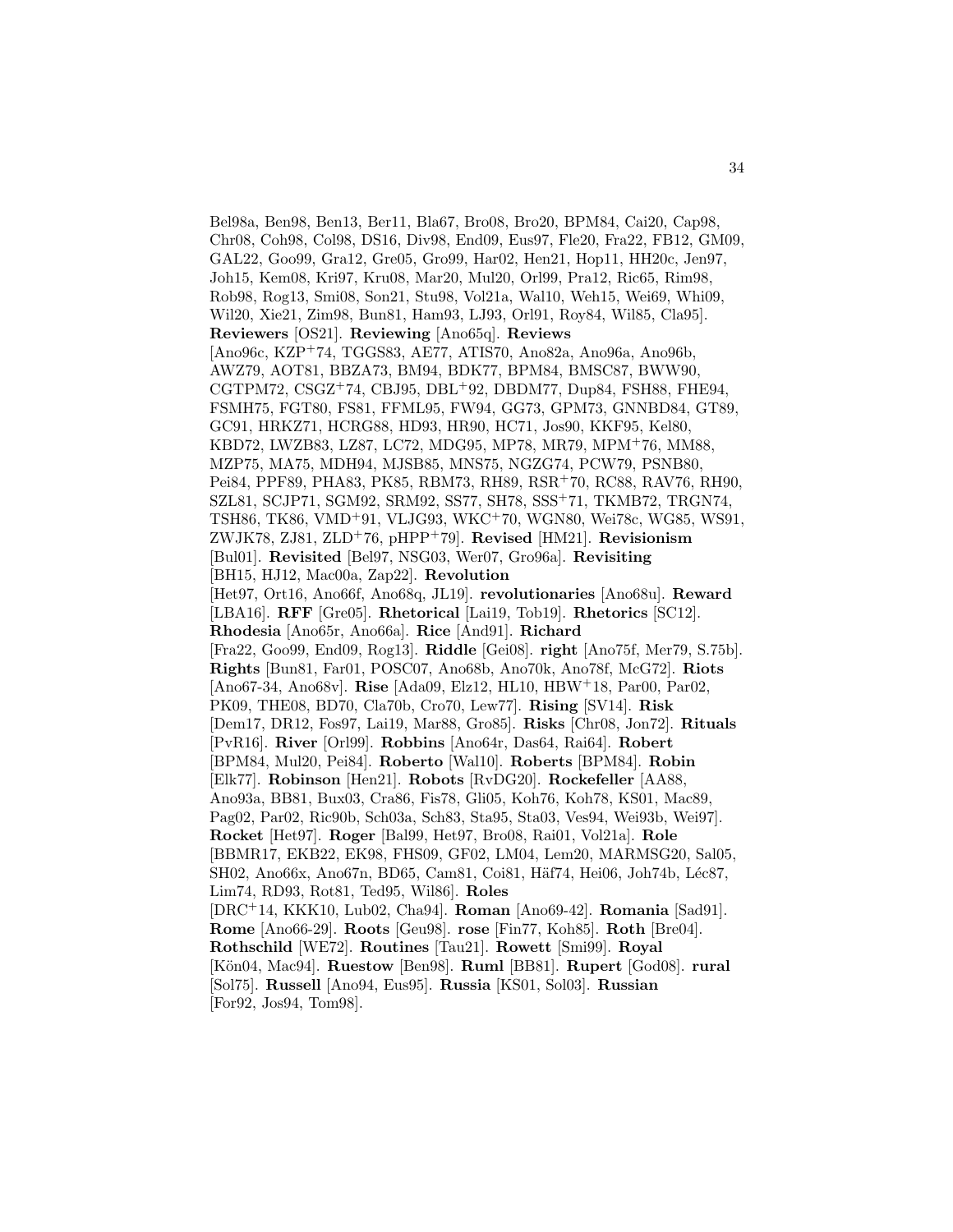**S** [Bro08, Rim98, Sta08]. **S.** [Shi91]. **Sabine** [Smi08]. **saccharin** [PK80]. **Sachs** [BPM84, Pei84]. **safeguards** [Rav74]. **Safety** [Kön07, LS21, Rav74]. **Sake** [FD04, Ano69-40]. **Salaam** [Ano67n]. **salvation** [S.71c]. **San** [Rai01]. **Sanderson** [Div98]. **Sandra** [Gro99]. **Sanitarians** [Koh93]. **sans** [Sco01]. **Saudi** [Maz05]. **Saving** [Gre07a]. **Scalar** [Kit10]. **Scale** [DS16, Ano69-39, Ano69-42]. **Scanning** [Dou03]. **scarcity** [Bra93]. **Scazzieri** [Wal10]. **Scholar** [Thi04, DGR19]. **Scholarly** [Ano78f, BA20, KBWA21]. **Scholars** [Bel98a, HD22, MT19, MN13, Rou19, MR95, MRC95, Pét93, Sch87b]. **Scholarship** [Eng99, Mat08, Kri80]. **School** [Ano67m, Ano67l, Ano69-29, Div98, Mac94, Ano67z, Ano69-36, SSG68]. **Schools** [Smi79, WC18, Gla74]. **Schrödinger** [McL99]. **Schumpeter** [God08]. **Science** [AR92, ALH09, AK11, Ano63n, Ano63r, Ano64o, Ano65b, Ano71h, Ano73b, Ano01e, Aro12, AGF09, Bad00, Bad04, Bal99, Bar06, Bar03, Ben13, BT19, BBSS03, Bon08, Bon10, Bor21, Bos05, Bou08, BS11, Bra15, Bro05, BM18, Bro04, Bro08, Bro13, Cam11, Cao04, Cao14, CG02, CS15, Col00, CÁCC20, Cue97, DF96, DRC<sup>+</sup>14, Dem17, DR12, Dup90, DPB<sup>+</sup>20, Eck04, Edq03, Eis13, Elz12, EK98, EK01, EG06, FG20, Fel19, FG07, Fel09, FM10, FP18, FFM16, Fos97, Fox06, FvSA01, Ful00, Gei88, GR06, God02, Gre07a, Gre87, Gro80, Gro85, Gro99, Hag04, HI06, Hal63, Ham05, Ham08, Har08, Har06, Hes11, Hes13, HM21, Hoo03, HS99, Jas03, Jen97, Joh72b, Jos88, JE97, Kal18a, KE01, Kin97, KKK10, Koe07, Koh85, Kor06, Kra06]. **Science** [Kri00, Kro03, KB99, Kuw01, Lab08, Lai20, Lem20, Log09, Low05, Lyn03, Mac00a, Mac94, Mac97, Mac08, MTS20, Mah00, MBS14, Mar20, MS12, Mat08, Maz77, McG16, MB10, Mey11, MN13, Mül14, Nef14, Nou11, Oky70, Ort16, Pan11, Pap88, PW09, Pet08a, PK09, PS01, Pol00, Pol05, PD17, Pui05, Qua71, Rad83, Rai01, Ras02, Ras03, Ren08, Rob98, RR05, R¨od17, Rou07, Roz04, SSK21, Sal00, Sap71, Sch94, Shi16, Sin92, Som08a, Som08b, Sta02a, Sta02b, Sta08, Sti12, Stu98, Sut97, Suz01, SJ05, Tau12, THE08, Tho10, TD10, Top02, VV12, Vuo15, Waa70, WBL15, WR15, Wei72b, Wei99, Wei12a, WBW18, Wei12b, Wei15, WG97, Wid95, Wid07, Xie21, Xu08, Zah70, Zim00b, Zim06, vR10, vdW01, Abe65, Ano63i, Ano66m, Ano66s]. **science** [Ano66t, Ano67-32, Ano71g, Ano73a, Ano73d, Arm07, Aue65, Bak78, Bar87, BD69, BD72, Bha79, Bie67, Bri77, Bro65, Bro72, Bul80, BB81, Cam85, Cha84, Che71, Chu85, Cob76, Con96, Cou79, Cro75, Cum90, DK74, DeJ93, Ded63, Ded66, Div91, Dob66, Doe70, Dub63, Eam85, Eis79, Elk77, Enc71, Es77, Etz83, Etz93, Etz96, Gas07, Gee74, Gen87, Gil67, Glo76, Gro71, GP77, Gun67, Gus94, Hab73, Hod80, Hol74, Hut72, Joh72c, Kak69, Kel84, Kim82, Koh76, Koh78, Koh93, Kol78, Lak73, Lew84, LM94, Lon69, Mac71, Mac73, McG78, Mor66a, Mor71a, MJ78, Mos78, Mot64, Muk64, Nel71, Orl71a, Orl72, Orl76, Osb71, OO64, Pét93, Pfe70, Phi78, Pol62, Pol67, Raž94, Rei80, Ric07, Rie69, Ron79, Ros67b, RLH91, Rot81, RS77]. **science** [S.70b, S.71b, S.74d, S.76, S.84b, Sal91, ST93, Sch79, Sch93, SG72, Sha84, Shi91, Shi80, Sho72, Smi73, Smi96, Sne83, Sol75, Teu83, Tha80, Tur87a,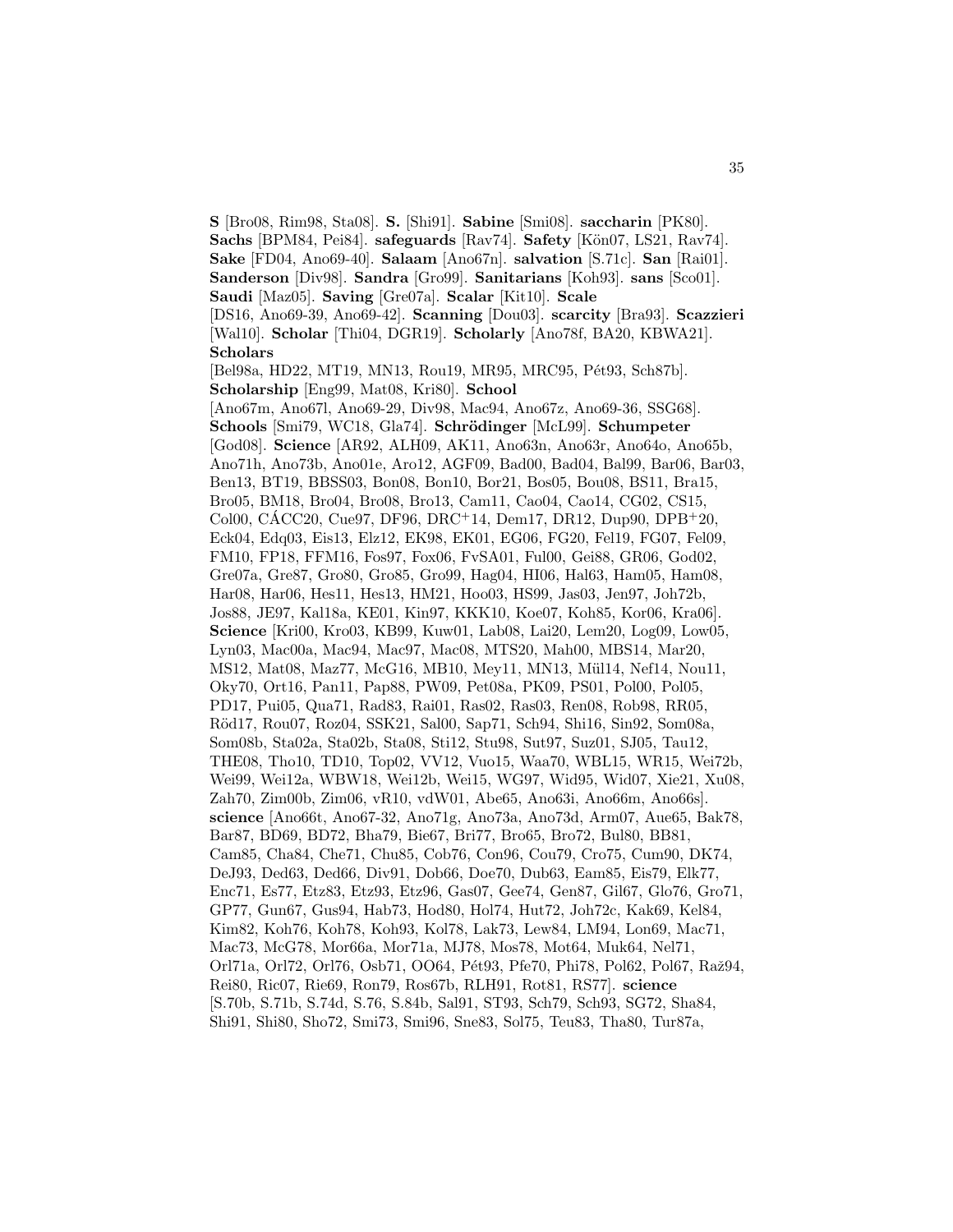Ves94, Wan95, Wei65b, Wei65a, Wei67, Wei72a, Wei78a, Wei84, Wei96, Wil71, Zim73, Zim78, ZM71, ZC75, Ano62f, AS13, Eck04, Hop11]. **science-based** [Etz93]. **science-production** [Lew84]. **Sciences** [Coh98, Eis13, End09, Kön04, Kuk11, Mil07, MK19, Rog13, Roz04, Sta03, Thi04, Whi11, Win94, Woe15, Xie21, XOR21, Hay93, Lew77, Nye75, Pri88, S.73b, Sho72, SL89, Ano65b, Cao98, Cro78, For92, Har04, Küh84, Lan87, Lew77, NW04, Cro81, Cro86, Coh98]. **Scientific** [Ano62g, Ano62f, Ano63o, Ano63p, Ano63q, Ano64p, Ano64q, Ano65q, Ano65s, Ano66v, Ash00, Aue80, Aug63, BC20, BGB18, Bek13, BD64, BD67, BRWB19, BBU19, BC17, Bro11, BBMR17, BPM84, CP99, Cro81, Dav20, DM73, DRC<sup>+</sup>14, Dup63, EKB22, Fos97, Fox73, FvSA01, GCS00, GV18, GP04, GFM21, GP77, Häf97, Hah75, HJ12, JM19, Jor70, Jos94, Jul67, Kap66a, Kap66b, KBD75, Lau05, Lis67, MA69, Mac99b, MS13, McG79, Nic65, Ort16, Pan11, Pap04, PF21, Pet08b, Pfe70, Pig68, Pla99, Rah65, Rak65, Rav78, Rod12, SSK21, SM97, Sch87a, Som08b, THE08, Ted95, Tra67, VV12, Vic63, VFMGEE13, Wei65b, Wei65a, Wei69, Wei00, WGL18, Zim77, Zim00a, Alb63, Ano64j, Ano64k, Ano64l, Ano64m, Ano67-32, Ano70f, Ass93]. **scientific** [BD65, BD70, CMR95, Car63, CW64, Cha94, Cla70b, CH85, Cro70, Cro79, DH64, Dev80, Doe70, Dot72, Dub63, Dub65, ED91, Enc70, Ezr80, Fis78, Fre87, Gir79, GMY73, Han65, Het90, Het91, Hoc87, Jon72, Kay66b, Kid83, Kor79, Lak68, Low92, Mad64, Mah64, Mar88, MI81, Mel74, Mel79, Mul72, Nye75, Pan93, Pap96, PK80, Rab76, Rai96, RD93, Ric88, Ric90a, Ros67a, Rot90, Row64, Roy84, Sal64, ST93, Sch91, Sch93, Sch78, Shi65, Sko69, Sne83, Tou64, Tou66b, Tou66a, Ves84, Ves88, Von73, Wei63, Wei64b, Wei66, Wei84, Wet85, Wid95, BEK12]. **Scientism** [Bak87]. **Scientist** [ALH09, Bal02, FFM16, Nov17, Sha17, Two99, vdB19, CM76, Mis73, Nic72, Rei80, Sal66, Shi70]. **scientist-advisers** [Nic72]. **Scientists** [Aue65, Bra12, Cao98, Cla70a, DGR19, FHS09, HSR19, Hut69, Hut70b, Hut70a, Jon66, Jon71, Kam09, KP02, Mac70, MN13, Mül14, SD08, Ste74, THM17, Var70, Var71, Wer07, dGBM<sup>+</sup>21, Ano63g, Ano63h, Ano87b, Ano87c, Bri77, DDS<sup>+</sup>87, Eps86, Etz83, Gro96a, Gus94, Kid83, MLS91, MR95, MRC95, Orl80, Orl86, Pap73, RD93, S.70a, SM72, S.85, Sch87b, SB80, VW95, Ver81, Ves94, Wil66, P´et93]. **Scopus** [DGR19]. **Screening** [Rey21]. **scribing** [FF10]. **Scripps** [Rai01]. **Script** [HM21]. **Scrutiny** [MS12]. **Scuole** [Gua88]. **SDS** [Ano69-44]. **Search** [Bon08, GL04, Han65, Mel72, Rit71, Umu86, Ves84]. **Searching** [Sku19]. **Second** [Cai20, Hug06, Wer07, Woo75, Dev80, Het91, McG79, Ras02, Rei07]. **Secrecy** [S.84b, Sha84]. **Secretiveness** [Gas71, Pol72]. **Secrets** [Mac99b, Eam85]. **Sector** [BZ21, LM04, Pou07, Sá05]. **Sectoral** [HH20a]. **Security** [EV12, Sha84]. **Seeds** [Bra15]. **Segmentation** [CT13]. **seismology** [Mel79]. **self** [Hun85, Joh85, S.83, SG72]. **self-government** [Hun85, S.83, SG72]. **self-regulation** [Joh85]. **Selling** [POSC07]. **Selves** [Smi08]. **Semantics** [Sch14]. **Semiconductor** [LAN14]. **Senator** [Joh71a]. **Sense** [Bro08]. **sequencing** [HK88]. **servants** [Cla70a, Hut69]. **Service**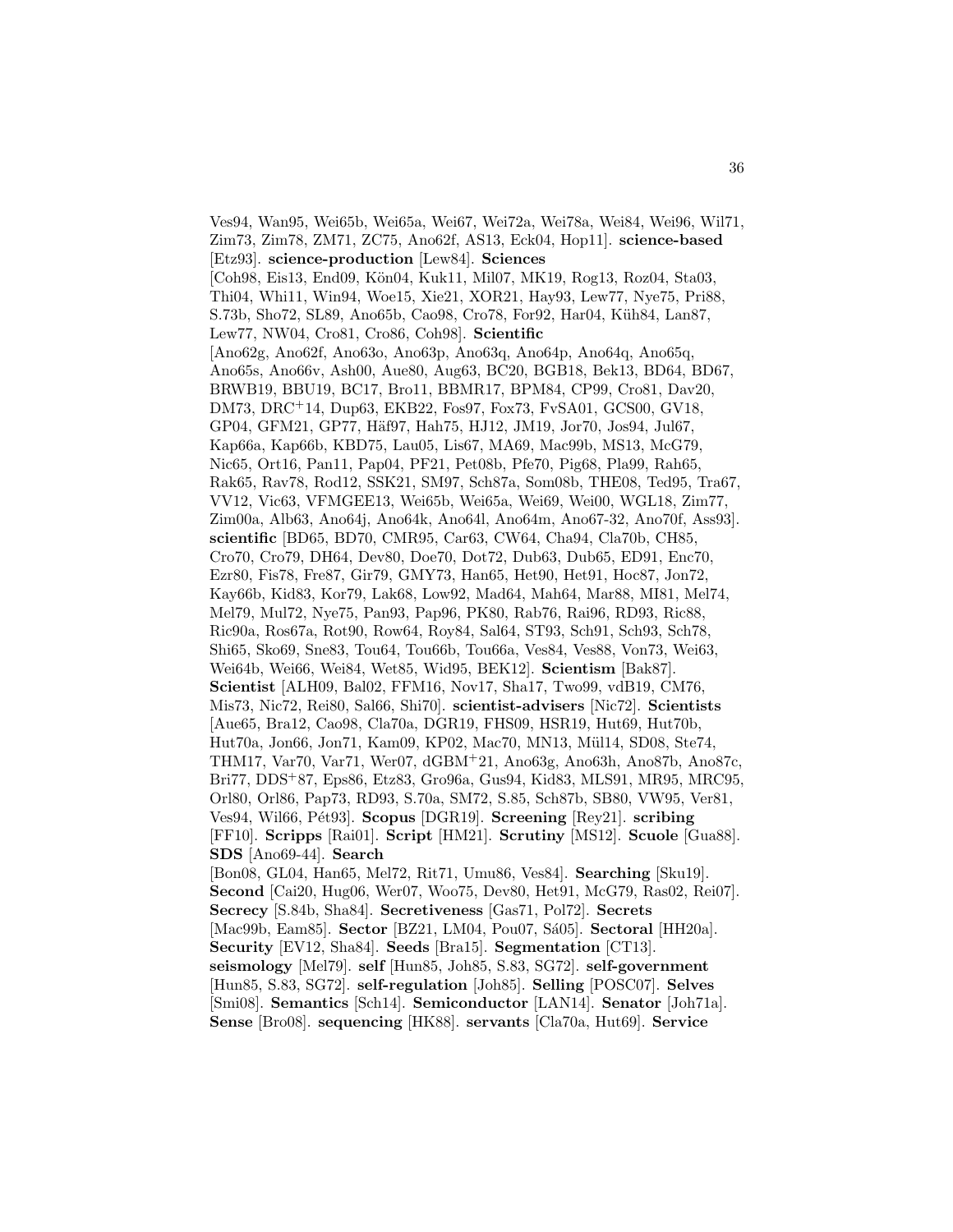[Mac99b, Ano71d, Mil72, Pry71, Shi92c]. **Serving** [Lab08]. **setting** [Sch72]. **Seventeenth** [Cap98, Gre87]. **Seventeenth-Century** [Cap98, Gre87]. **Shadow** [God08]. **Shah** [Ano68g, vdB19]. **Shake** [EG06]. **Shape** [MN13, Orl99]. **Shapes** [dGBM<sup>+</sup>21]. **Shaping** [BS07, Ben98, Hen21, Lem20, Nol99a, Rob21, Shi18, Gei97]. **share** [Kol85]. **Sharing** [RYI13]. **Shifting** [Bux03, Hei11, Rod12]. **Shils** [Ano96h, Ano96i, Bul96, Fle20, Hal00, Mac16, Orl96, Sha95, Wei96]. **Shinn** [Joh15]. **Shirakawa** [Low01]. **Shogren** [Gre05]. **Short** [BBV11, BCL76, Vol21a]. **Short-cycle** [BCL76]. **Short-lived** [BBV11]. **Should** [ML86, MN13, Wil64, Wil86]. **Side** [VL17]. **Siebeck** [Bre04]. **siege** [Ano88b, Ash62]. **Sierra** [Ano70j]. **Signature** [Mil07]. **Significance** [Bro11, Shi91]. **Silicon** [Ada09]. **Similarities** [THM17]. **Simili** [Wal10]. **Since** [Rob98]. **Singapore** [Puc72, PS65b, PS65a, Rat65]. **Siren** [Ano69-43]. **Sisyphus** [Mac88, Pos04]. **Site** [MKK22]. **siting** [Ass93]. **Situated** [Kal18b]. **Situation** [Sch05, Ano66o, Han68, Hol68, Ric65, Rüe75, Shi92b, Sio69]. **size** [Sut73]. **Skills** [HD22, PJLP16]. **Skirmishes** [Ano68w]. **Sleepy** [HH20c]. **Small** [Ras02, AM74, Enc70, Sch80a, Sch87a, Sko69]. **Smith** [Fra22, Lan87]. **Snowbird** [HR09]. **Social** [ALH09, Ano63j, Bad04, Bau20, BBU19, Bor21, BBMR17, Che71, Coh98, DGR19, Es77, Fle20, Gee74, Gei88, Hei11, Jen97, Kah16, KP02, Kin97, Kuk11, Mac99a, MARMSG20, MS12, MTE15, Orl71a, Pes03, Pic07, Rob21, SDvL19, Sne83, Sta03, SJ05, Vav98, Xie21, XOR21, dGBM<sup>+</sup>21, Aga92, And70, Ano73a, Bul80, BB81, Con96, Cou79, DF96, Hay93, Joh73b, Orl72, Orl76, Orl86, Pat85, Pri88, RS77, S.73b, Sho72, SL89, Sol75, Swa70, Tur87a, Zim81, PJLP16, Xie21]. Socialism [Ric90a, Mac89, Pét95, Car78]. **socialist** [Ano67n, Ano69q, Ric90b, Bey06]. **Socialization** [MBS14]. **Socialize** [MN13]. **Societal** [DS16, Tel22, WR15]. **Societies** [Bor04, Gru17, Pes09, Zah06, Ano90a, Gol90, Shi92a]. **Society** [Bro13, BPM84, CA06, CACC20, Eng99, GP04, HH20b, McG78, Pes03, Shi18, ´ Ski06, Str03, SSF15, Tel22, TD10, Vav98, Wei12a, Zim06, Ano71d, Léc87, Orl96, Pol67, Shi92c, Wei67, Bey06, Sch06, Son21]. **Socio** [BL16, LB13, WW19]. **Socio-Political** [LB13]. **Socio-technical** [WW19]. **Sociocultural** [HD22]. **Sociological** [KBWA21, BD64, GMY73]. **Sociologist** [Kor20, Bul96]. **Sociology** [Cam11, Din75, End09, Fis07, Hal00, Hes11, Sta95, TSL19, Tur98, VSR14, Wal92, Eis87, Fre87, Mor82, Orl96]. **Sociotechnical** [JK09]. **Soddy** [Gus12]. **Soft** [Tal09]. **soil** [SJ77, Web77]. **Solid** [L´ec05]. **Solidarity** [Zim78]. **solids** [Hod80]. **Solovey** [Xie21]. **Solve** [YB16]. **Some** [Aro64, Ash96, Dub65, Gun67, Joh65b, Joh72c, Kid83, Mon95, Mor66a, Mor71b, Nic72, Rie83, S.88c, Sei88, Psa71, Psa72, Sco71, Pap96]. **Sometimes** [YB16]. **sophisticated** [Teu83]. **Soul** [Gre07a]. **Source** [HvL11]. **South** [Ano86c, Ano88b, Ano89, Boz75, GF02, Kah16, Rot86, Sal91, Ano63k, Ano67a, FG20, Fis63, JK09, PvR16, Sil64, Sku19, Mul20]. **South-East** [Ano63k, Fis63, Sil64]. **Soviet** [Ama70, Ano67p, DF96, Eng99, For92, Gil67, Gra71, Gro96b, Jos88, Kol78,

37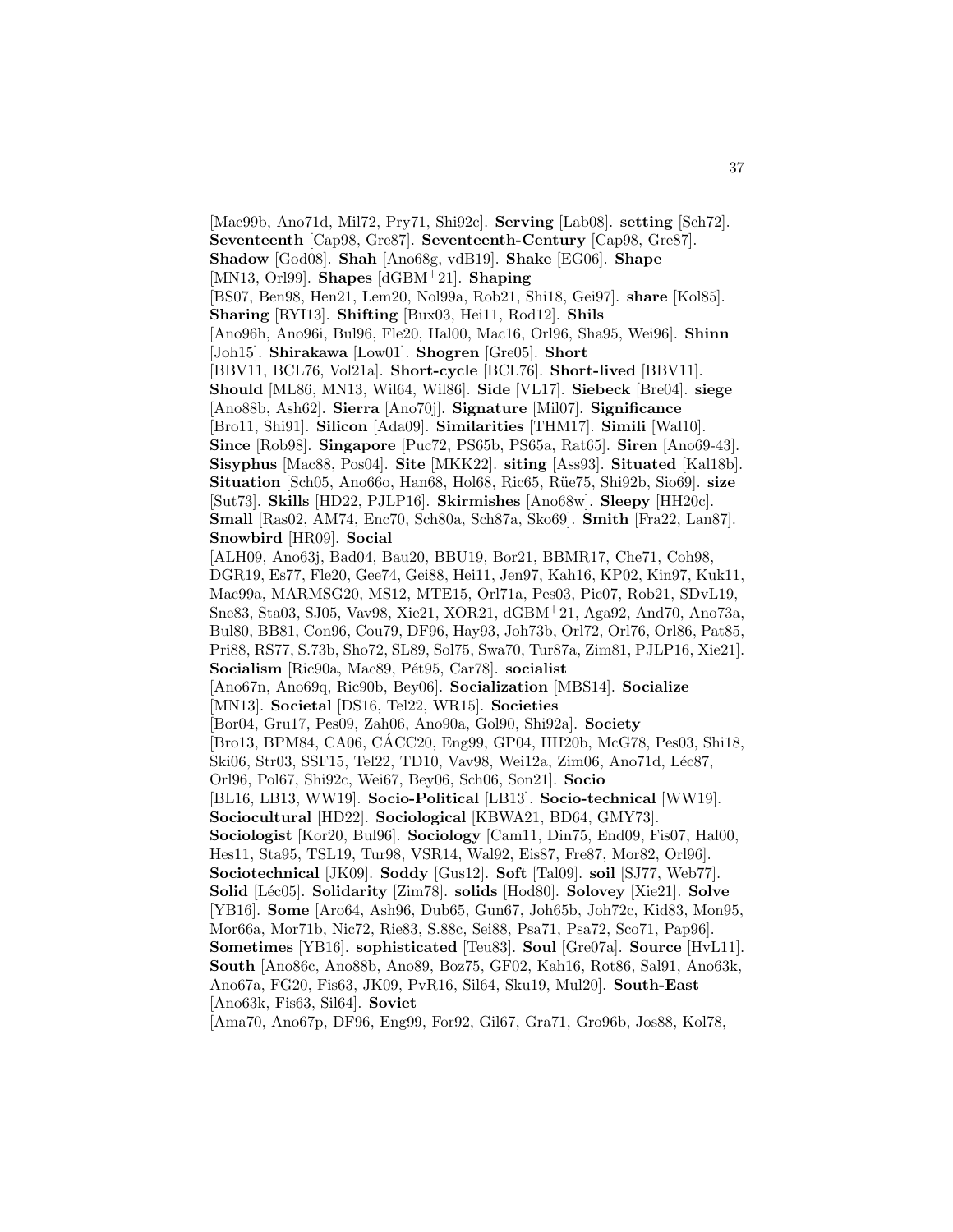Lew77, Lew84, Mac88, MJ78, Rab76, RLH91, Sol75, Sol03, Tsv14]. **Sovietization** [Kol04]. **Soyuz** [Vol21b]. **Space** [Ban14, HSR19, Het97, Kri97, LT16, SJ05, Vol21a, WG97, Ban15]. **Spaceflights** [Het97]. **Spaces** [AD21, Dav20]. **Spaceship** [Ank07a]. **Spain** [Ano65s, Ano66i, Ano66p, Ano66r, Ano67j, Ano67-35, Ano70g, Ano70h, DGR19, Gli05, NBGT05, SVMN15, SM97]. **Spanish** [Pui05]. **speak** [Ano75f, S.75b]. **speaking** [AA66]. **Special** [Dem17, GV18, Mac99b, Ano83f, Ted95]. **Specialty** [God12, Mul72]. **species** [Tro76]. **specific** [LNST20]. **Specs** [Het97]. **Spectre** [Sch07]. **speech** [Cox94]. **Spelman** [BB81]. **Sphere** [SVMN15, KK81]. **Spheres** [MS13, S.72c]. **Spin** [CHJZSG20, NB02, TMP10, ZJE10]. **Spin-Off** [CHJZSG20, NB02]. **Spin-Offs** [TMP10, ZJE10]. **Sponsored** [BK70, Orl71b]. **Sponsorship** [Nol99b]. **Sputnik** [Het97, Gei97, Kri00, Pla99]. **Sri** [Aus81, De 78]. **SSH** [HH20a]. **stabilisation** [Wei93b]. **Stable** [BC17]. **staff** [Tom96]. **Staffing** [CS63]. **Staffs** [Ano66t]. **Stakes** [Val11]. **Staking** [God14]. **Stalin** [Gro96b]. **Stalinist** [Con96]. **standard** [Aus80]. **Standardisation** [And22]. **Standardization** [BK18]. **Standards** [Log09, Bét81, Bic74]. **Stanford** [Ada09, KL94, KHB<sup>+</sup>72, KPL<sup>+</sup>89, Léc05, Low92, S.72c]. **Stars** [Bar15]. **Starting** [Wal92]. **State** [And97, AS13, Blo97, Car88, FAGH01, GS05, HP19, Lab08, Léc05, Mat08, Maz05, MKK22, S.83, Sap71, Ano66w, Ano69-44, Ano73c, Ano75g, Bel94, Dub63, Gee74, Gir79, Gru76, Kin63, Kor79, Nol83, P´et95]. **Statecraft** [Yan20]. **Statement** [Ano64r, Ano69-31, Ano90b, Bun81]. **Statements** [MSD21]. **States** [BPM84, McG72, Rad19, S.86, Ano62h, Ano67-33, Ano69-27, Ano70i, AR20, Aue65, BD69, Bra93, Bun81, CMR95, Che71, Cla74, Cum90, Dup63, Dup90, Etz96, Fin77, Gei97, Gen87, Hun81, Hun85, JK09, Kid83, Kor62, Lai20, Mac88, Maz97, Moo99, Orl71a, Par00, PK09, Ras02, Rie69, Rit66, RS77, S.83, S.84a, Shi78, Shi79, Smi73, Smi07, Spe85, Tha80, Tri79, VW95]. **statesmen** [Jon66, Ste74]. **statistician** [Léc87]. **Statistics** [Des09, God02, Deb69, L´ec87]. **Stature** [McL99]. **Status** [CT13, Lee06, Hun81, MLS91]. **steady** [Ano69-44, Ano75g]. **STEM** [SL22, FBF<sup>+</sup>21]. **Stenl˚as** [AS13]. **Stephen** [Fle20]. **Steps** [Col00, Ano69i]. **Stewart** [Fra22]. **Sticky** [Lai20]. **Still** [AR20, Gas07, Ros67b, Shi94b]. **Stimulates** [OPBCM15]. **Stockholm** [BM18, STK<sup>+</sup>91]. **stocktaking** [Tou64]. **Stories** [Bos05, Lai19]. **STP** [MN13]. **strain** [Shi75]. **Strains** [Kor62, Ano92, SB92]. **Strategic** [FH13, TP16, Wei87a, BS07]. **Strategically** [LH19]. **Strategies** [FG20, Tob19, Wei74]. **Strategy** [Mac08]. **Stratification** [CT13]. **Stratum** [Div98]. **Straughan** [Bal99]. **Strengthening** [Kri00]. **Stress** [SLL19]. **Stress-Testing** [SLL19]. **Stretching** [FP17]. **strike** [Ano67-38]. **Striking** [Hol74]. **Strip** [Sul91]. **Structural** [BGB18, Yli14]. **Structure** [CCSM18, Hei11, Woo03, Rai96, ZM71]. **Structures** [Hei11]. **Structuring** [NM16]. **Struggle**

[Bra15, Ano67-35, Cla70a, Hut69, Pri78, Shi84]. **Struggles** [MB12].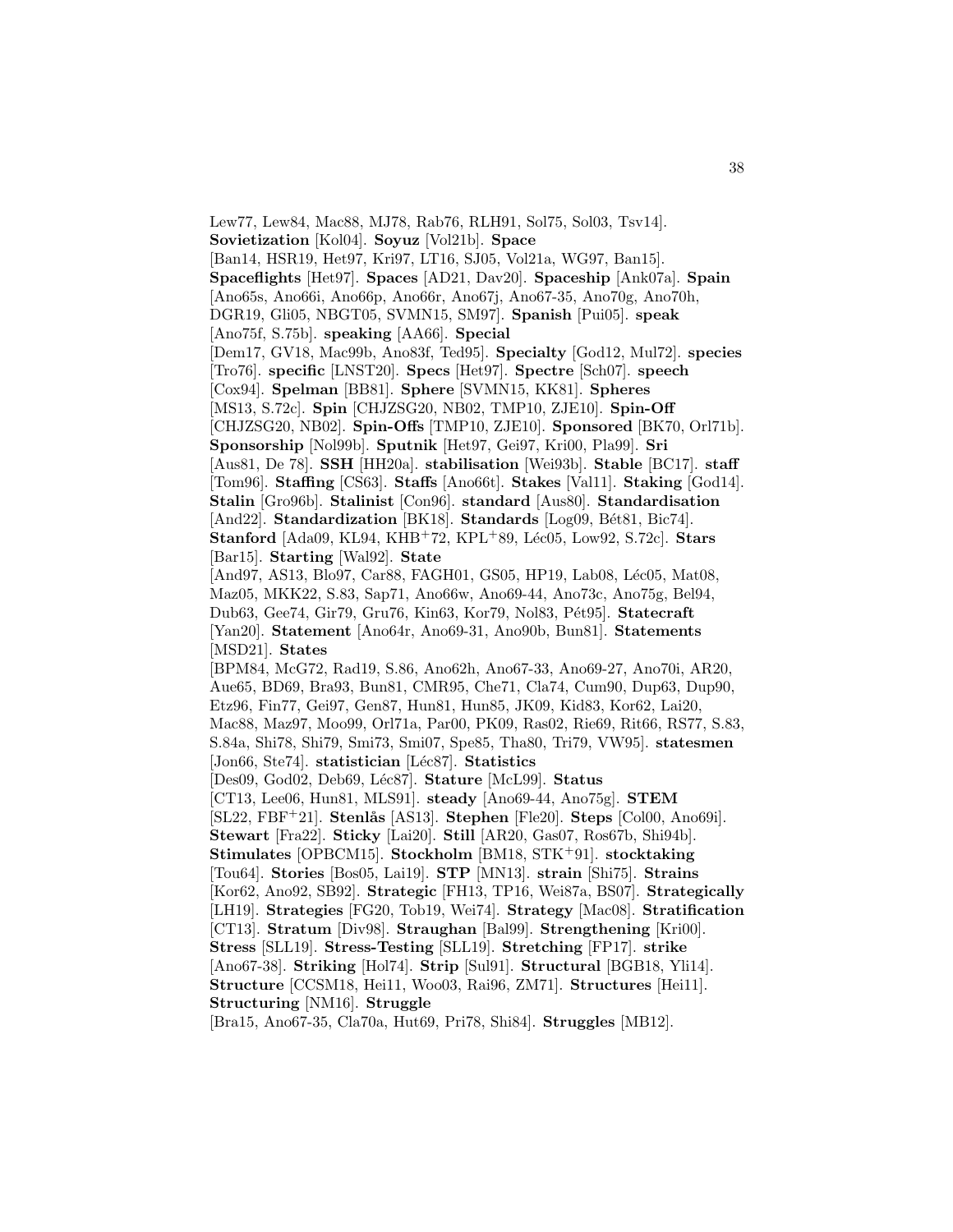**Struggling** [Sch78]. **Struve** [Dev80]. **STS** [MN13, Rad19, Roz05, WHF18]. **Stuart** [Kuk11]. **Student** [Ano66x, Ano67z, Ano67-36, Ano67-38, Ano69q, Ano69r, Ano68z, Ano70k, BL16, Enc03, Lee06, MBS14, Moo99, AKW70, Ano66d, Ano66i, Ano66n, Ano66r, Ano67f, Ano67j, Ano67p, Ano68k, Ano69p, Ano69x, Ano69-35, Ano69-33, Ano90a, ETMT70, Fis63, Gol90, Per68]. **Students** [Ano66w, Ano67-37, Ano69n, Ano68y, Ano68x, Ano69s, Lee98, Lee06, Thu10, WHF18, Aic63, Ano64s, Ano67a, Ano67e, Ano67p, Ano67r, Ano67s, Ano67t, Ano69b, Ano69g, Ano69t, Ano81d, Lip64]. **Studiengruppe** [Bri06, Coe06, Kra06]. **Studies** [Abb09, AK11, Aro12, CL22, DT12, Elz12, Eng99, God12, God14, Hes11, Kin97, Mad18, MO17, Ort16, Pfi15, Sku19, Tau12, VV12, WW12, Wil20, Bio63, Div91, L¨ow87, Mel72, Rit71, Sol75, Rob98]. **Study** [Ano83f, BBU19, CBB20, FHS09, God08, God10, Hei11, Hes13, LNST20, LAN14, Mül14, Pic07, Rou19, SJPA14, THE08, VS20, WBW18, BK70, DK74, Gib70, Gra66, GMY73, Hal75, Hod80, Kim82, MJ78, Rab76, Ros67a, ST93, Sin62, Tha80]. **Stuhlinger** [Het97]. **styles** [Wet85]. **Subject** [LBP10, Sha17, vdB19, Mom83]. **Subjects** [OB17, Sta02b, Pat85]. **subordination** [Gil72]. **subservience** [Puc72]. **such** [Lub07]. **Suddenly** [Het97]. **suggested** [Gru76]. **Suggestions** [Ano63r, Mor66a]. **Super** [HK00]. **Superconducting** [HK00]. **supersonic** [Cla74]. **Supervision** [Mül14]. **supply** [Gis69, Gis70, Gru70, Joh70]. **Support** [Bux03, Gli05, Ano64s, BC85, Blu69, Cro79, DK74, Enc71, For74, Gro82, Het90, Het91, Joh65b, Mac71, Mon88, Pav76, SG72, Sei81, SL89, Wil71]. **supported** [Phi78]. **Supreme** [S.83]. **Survey** [Hro13, Tur87b]. **surveys** [MLS91]. **Surviving** [Goo02]. **Suspension** [Ano66y]. **Sustainability** [Log11]. **Sutter** [Smi08]. **Sweden** [Blo97, BEK12, HJ16, Hal63, Pet18, S74e, Sjö07, Wid95, AS13]. **Swedish** [Bod64, Ano64s, BS07, Bod64, Hus77, MK19, PH80]. **Sydney** [Enc03]. **Symbiosis** [FBF<sup>+</sup>21]. **Symbol** [Pie12]. **Symbolic** [Rou19]. **symposium** [S.92]. **Synergy** [MS13]. **Synthetic** [LP79, Hab73]. **System** [Aag17, Cas05, FH13, Hes13, Kah16, Kim08, NM16, Pla99, Ama70, Gra71, Klo71, PP68, Por70, Sto65a, Zim63, ZM71]. **Systemforschung** [Bri06, Coe06, Kra06]. **Systemic** [BC20]. **Systems** [Bri06, DT12, End09, Lai20, LM04, Lau17, Pra12, Ano96k, DA93]. **Szöllösi** [Eck04]. **Sz¨oll¨osi-Janze** [Eck04].

**T** [BPM84, Het97]. **Tacit** [Ray09]. **takeover** [P´et93]. **Taking** [KS01]. **Tale** [Rot04]. **talented** [Ano81d, ML81]. **Talking** [Ort16]. **Tanzania** [Ano67n]. **Targeting** [WW19]. **Teacher** [Tob19, Bus63]. **teachers** [Ano67a, Ano82c, Ano82d, Kay84, Ker89, Lad70, McC76, Mor92, Seg85]. **Teaching** [Ano66t, Ano66z, Bja01, Wei12b, Ano93b, Ano93c, Cra66, Mil72, Mom83, Pry71, S.73a, S.93, Sub66, BPM84]. **Team** [Smi99]. **Technical** [Ber11, Div98, Har10, Mac76, McG79, Mor64, Ree75, Ano70f, Jor70, WW19]. **technician** [Ano63k]. **Techno** [SKS13]. **Techno-Nationalism** [SKS13].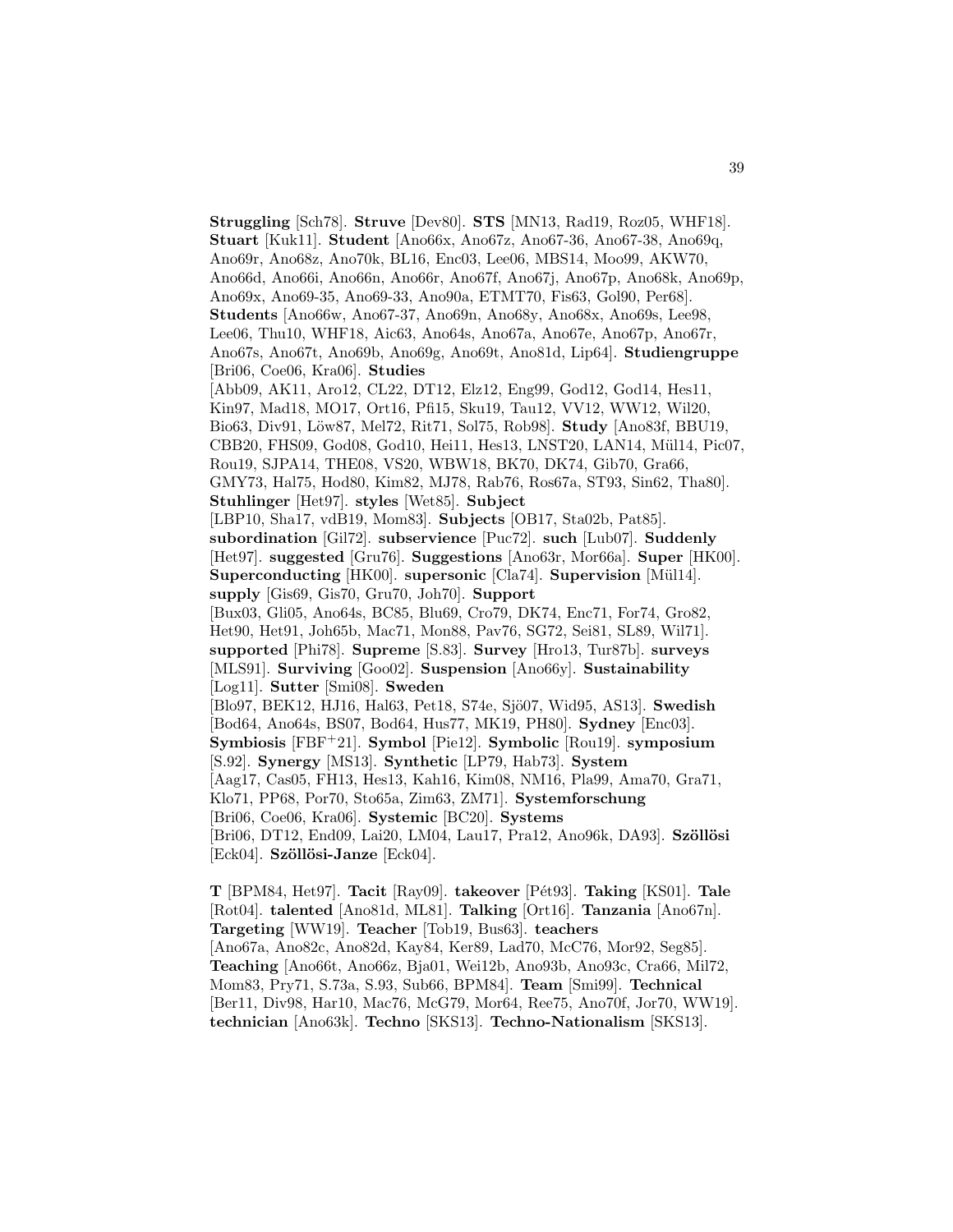**Technocracy** [RR05]. **Technological** [Ano63o, Ano63p, Ano63q, Bek13, God08, God10, GP04, MB10, SJ90, Tri79, Wal98, AM74, Bro72, Dan67, FG92, Lew77, Lew84, Maz75, Nel71, Rav78, Wal96, Wei93a]. **Technologies** [CBKN17, Gus12, Jas03, PW09, Rob21]. **technologists** [S.70a, Shi84]. **Technology** [AK11, AS13, BBSS03, Bro07b, Bru09, Cop02, Dem17, Eis13, FD04, GS05, God02, HI06, Kaa11, Kor06, Kri97, Kuw01, MTS20, Mah00, Mat08, Mol05, PS01, Pol05, PD17, RLL84, SKS13, Sal00, Stu98, Suz01, TC05, VV12, Wal96, Wei90, Wei12b, Wei15, Ano63i, Ano73b, Bau77, Bra07a, Bra92, Gro80, Kel84, Koi95, LM94, Mac88, Maz84, Pap88, Rad83, RR71, Rud68, Sal91, Sch94, Spe85, Teu83, Tri71a, Wil83a, Etz94, Log09, Pfe70]. **Technoscience** [Var12, Weh15]. **Technoscientific** [Deu07]. **Telephone** [Hod80]. **Temptations** [Jon72]. **Tendencies** [Pap04]. **Tension** [HJ16, RG21]. **Tensions** [BDG10, EV12, HJ12, SMaR21]. **Tenure** [WHF18, Ano83e, CSKF85, Mor92, Shi95]. **Term** [Kaa11, Orl99]. **Terradas** [RR05]. **Territory** [Tel22]. **Terry** [Joh15]. **Tertiary** [Opi04, Lin81, Tou66b]. **Test** [Vol21b]. **Testimony** [Fos97, MLS91]. **Testing** [SLL19, SSF15]. **Their** [BGP14, DGR19, KKK10, Lee98, OPBCM15, Rog13, VFMGEE13, Whi12, Ano94, Coi81, Etz92, Maz89, Pri78, Rob94]. **Theme** [Kol04, Bak87, Dub63]. **themselves** [Ula83]. **Theoretical** [Hes13, VL17]. **Theory** [CHJZSG20, Ful00, Pav76, Pol00, PC02, Zim00b, Hod80, Roy84]. **Therapeutic** [Vuo15]. **There** [SK00, Kie85, Ros67b, Sut73]. **Think** [Mol05, Whi09]. **Thinking** [Par02, Rot07, Top02, dlM03]. **Third** [Ano65q, Ano67-27, Eck04, NW04, Vol21b, Bau77, Eck04]. **Thomas** [Mar20, Mol05]. **Thomasine** [Bal99]. **Thomasma** [Bal99]. **Thorn** [VL17]. **Those** [Tuc00]. **Thought** [Fle20, For08, Kri80]. **Thought-Collectives** [For08]. **Thoughts** [Ano94, Cra66, Hoo66, Jon76, Mor66b, Nol83, Spa66, Sto65b, Sub66, Rie83, Ron79]. **threats** [Sha92b]. **Three** [Aue80, HvL11, Zim71, Ano96k, Lin81, Maz84]. **tickets** [Ano69q]. **Tide** [Mar06]. **Tiger** [Gus12]. **Tijssen** [Mul20]. **Time** [CT13, Kol78, MJ78]. **Time-Dynamic** [CT13]. **times** [DH64]. **Timing** [Nol99b]. **tissue** [Ted95]. **Tizard** [Jon66]. **TNO** [vR13]. **Tobit** [CT13]. **Today** [Mid01, Pes09]. **Tomorrow** [Het97, Mid01]. **Tool** [Rey21, Tal09, Sto66, BGS16]. **Tools** [KW11, PW09]. **Top** [TP14]. **Toronto** [Ros72]. **Toteff** [Fle20]. **Touch** [Vuo15]. **Toulouse** [Nye75]. **Tower** [CG22]. **Towers** [Aus81]. **Town** [Bro00]. **Track** [WHF18]. **tractor** [AM74]. **Trade** [KW11, Law81, Kay84, S.83]. **Trading** [MPW16]. **Tradition** [Fox06, Ahm89, Ama70, Gil72, Kak69, Mat69, Shi91]. **Traditional** [Met08, Kim82]. **traditions** [Rei07, Rüe92]. **Training** [FBF+21, Thu10, Tor18, Ano63k, Con96, ED91, MR95, MRC95, Pap73, Rit66, SJ90]. **Trajectories** [Kor20]. **Trajectory** [Joh09]. **trans** [Joh72b, Wei72b]. **trans-science** [Joh72b, Wei72b]. **Transatlantic** [Ban14]. **Transcendentalism** [Hoo08]. **Transfer** [FD04, GS05, GM09, SKS13]. **Transformation** [Cas05, DA93, De 97, SB13, Sut98]. **Transformations** [SJ05, Tsv14]. **Transformative** [Aag17, DR12, RG21]. **Transforming**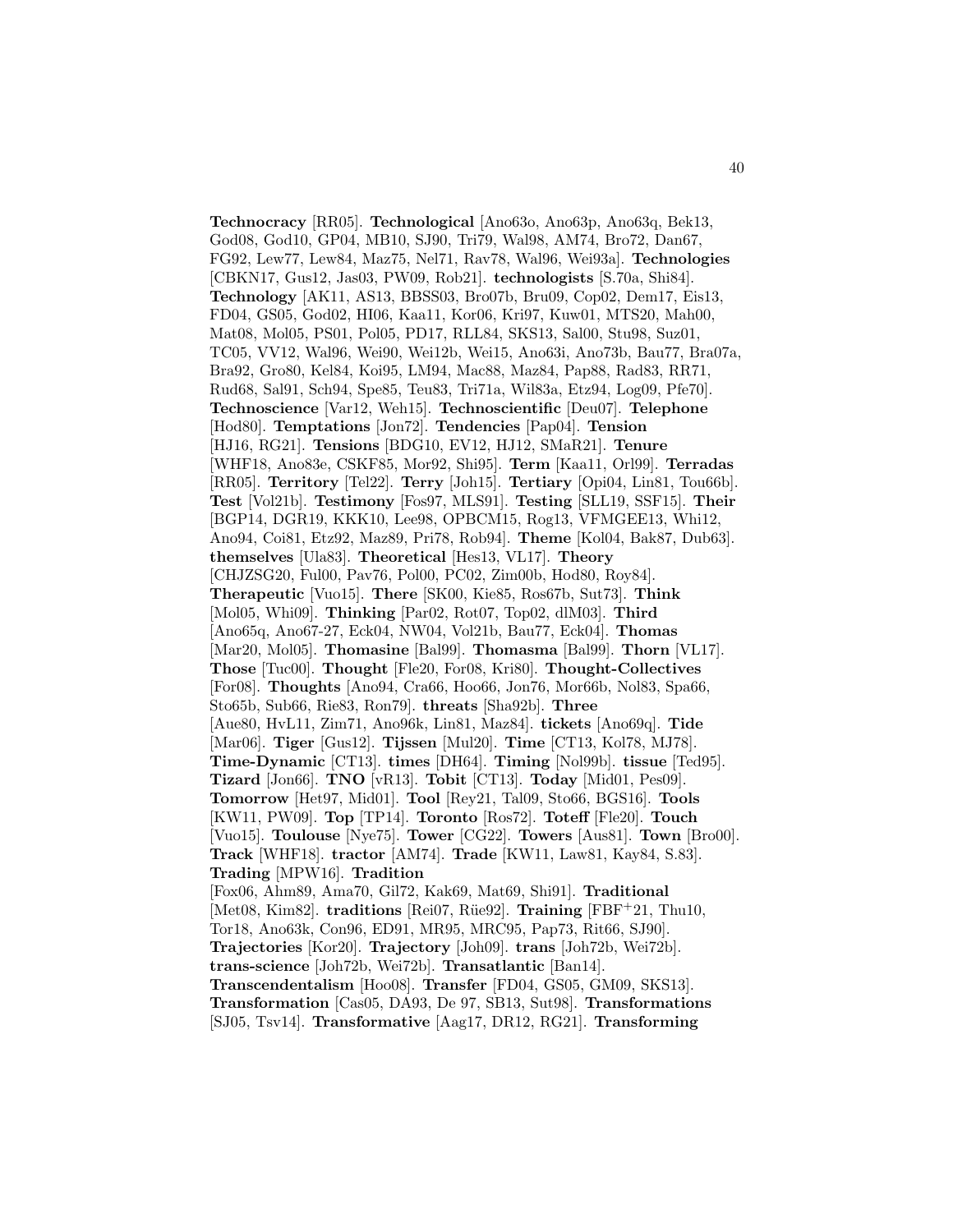[Kal18a, Whi12, Mul20]. **Transgenic** [Bra15]. **Transition** [Ano98b, PvR16, TMP10, Küh84, Tur87a]. **Translational** [HSR19, Hen21]. **Transmission** [TD10]. **Transnational** [And22, CBKN17, Can11]. **transplantation** [Ted95]. **Transport** [Ano69t, Cla74]. **Trash** [Rae08]. **Travel** [Het97, Ano93a]. **Travelling** [FP18, PJLP16]. **Treasure** [VL17]. **treatment** [Maz89]. **Trenchard** [Ano67-40]. **Trends** [JS65, Tom96, WB65]. **Trial** [Fos97, Ano67-27]. **Tribe** [God14]. **tribulation** [Shi94a]. **tribulations** [Ano69l, DF75]. **Trip** [Bor21]. **Triple** [Ano98b, Cai20, CL22, HP19, MS11, Thu10]. **triumph** [Ano69x]. **Trojan** [S.73c]. **Tropical** [AA66]. **Trowbridge** [Gli05]. **Truscot** [Bel97]. **Trust** [Bar87, Cro94]. **Truth** [FD04]. **T¨ubingen** [Bre04]. **turbulence** [Ano69o]. **Turin** [Gua88]. **Turkey** [Coh68, Ged95, Mar69, Oky68, Ozd68, Ree75, Umu86]. **Turmoil** [Sut98]. **Turn** [KBK13]. **turned** [Ano90d, Ano90e]. **Turner** [Fle20]. **Turning** [Two99]. **twentieth** [RSS97, Fox97, Neh06, Sut98]. **Twentieth-Century** [Fox97, Neh06, Sut98]. **twenty** [Gro92, R¨ue92, S.92, Sha92a, Sha92b, Shi92b, Shi92c]. **twenty-first** [Gro92, R¨ue92, S.92, Sha92a, Sha92b, Shi92b, Shi92c]. **Two** [Die05, Gir79, Ked93a, Ked93b, Kor79, MT19, McL99, Rot04, Rou07, TP14, VSR14, Bre95, DH64, MLS91, RLL84, Spe85, Wan95, Wei64b, Wei93b]. **Types** [FSHdR18, Rou07]. **Typhoon** [And22]. **Typology** [Kam09, DF96]. **U.S** [Ano65b, Kri97]. **U.S.** [BC17, CT13, CBB20, FBF<sup>+</sup>21, Ren08, THM17, TP14, WBL15]. **U.S.S.R.** [Ano66v, Kap66a, Kap66b, Kin63]. **UC** [Ada09]. **UK** [Bro20, Bro11, Joh09, KW11, MH16, SSK21, TD10]. **Ukrainian** [JE97].

**ultimate** [Mor89]. **Uncertain** [Ber11]. **Uncertainty** [N¨as21, Tob19, Mar88, PK80]. **Unclear** [LH19]. **Undefined** [HSR19]. **Underdeveloped**

[Ded63, And69, Ano71h, Bas67, Coo67a, Lip64, Mor64, Nay67]. **undergraduates** [Ano93b, Ano93c, S.93]. **Understand** [McG16, Ros02]. **Understanding** [EKB22, Hag04, Har10, Pes09, Rou07, S.74d, Sch93]. **Understandings** [LNST20]. **uneasy** [Joh73a]. **Unemployed** [Rod12]. **UNESCO** [Pet08b]. **Uneven** [KOT14]. **'Unfashionable** [Kem06]. **Union** [Ano69n, Nol99a, Jos88, Kol78, Lew77, Mac88, Nol99b, Rab76, RLH91]. **Unions** [Ano68z, Law81, Ano66i, Ano66r, Ano68k, Kay84, S.83]. **Unique** [Jen01]. **United** [BPM84, Ano62h, Ano63h, Ano67m, Ano67l, Ano67-33, Ano69-27, Ano70i, AR20, Aue65, BD69, Bra93, Bun81, CMR95, Che71, Cla74, Cum90, Dup63, Dup90, Etz96, Fin77, Gei97, Gen87, Hun81, Hun85, Hut72, JK09, Kid83, Kor62, Lai20, Lee06, Mac88, Mah00, Maz97, McG72, McG79, Moo99, Orl71a, Par00, PK09, Pri98, Ras02, Rie69, Rit66, RS77, S.83, S.84a, Shi78, Shi79, Smi73, Smi07, Spe85, Tha80, Tri79, VW95, WG97]. **Unity** [Eis13, Wei84, DH64]. **Universal**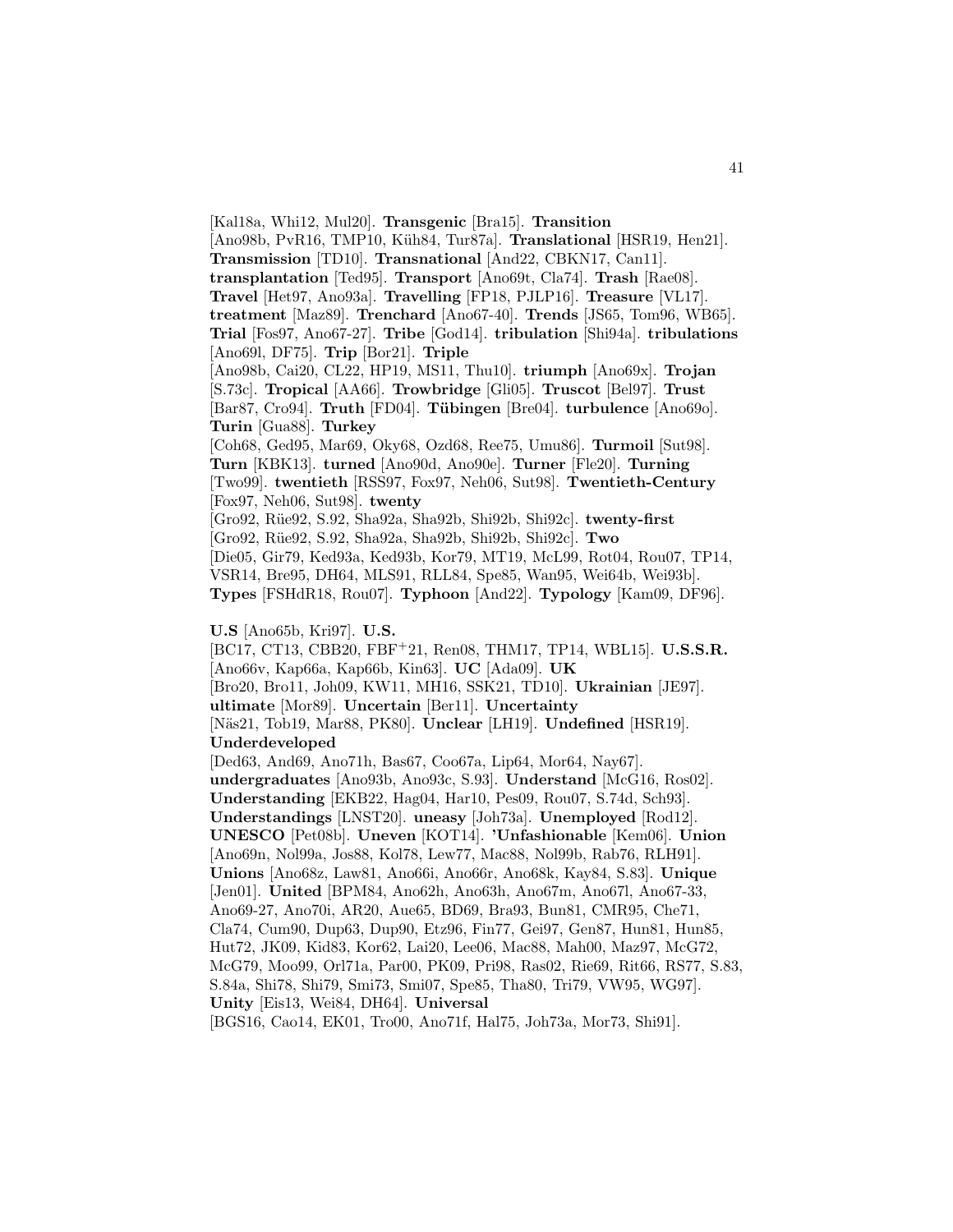**Universalism** [Som08a]. **universality** [Elk77]. **Universities** [AR92, Aic63, Ano65i, Ano68v, Ano68-27, Ano69y, Ano74b, Ano75f, Ano75g, Ano78e, Ano86c, Ano88b, Ano92, Arn07, Aro64, Ash62, Aus80, Bek13, Bel68b, Bel94, Blo97, BDG10, Bri05, BC17, CT13, Coh68, Cox94, CBB20, Des65, Div91, Enc00, Fra91, FF90, Geu98, Goo02, GKL98, HL10, Hal00, HdRW17, HJ08, Hun80, Ked93a, Ked93b, KHCJ19, Kit10, KOT14, Kol04, Léc05, Mar69, Maz89, McG72, Oky68, Ozd68, Par65, Pas78, Pie64, POSC07, PD17, Ree75, Rie69, Rob03, S.75b, S.86, SB92, Sch07, Sco05, Shi94a, SB13, Sul91, TP14, TP16, Tsv14, Vav98, Whi12, Ano63r, Ano64n, Ano65c, Ano65p, Ano67h, Ano67i, Ano67-34, Ano68c, Ano68i, Ano69k, Ano68t, Ano68x, Ano69s, Ano68-28, Ano69u, Ano76d, Ano94, Ash66, Ash68, Bel67, Bel68a]. **universities** [BD69, Bla68, Blu69, Bow67a, CS63, Coo67b, Cra67a, Cro94, Daa74, Dan67, De 78, Elv68, Etz83, Fin77, Gir79, Han68, Hay93, HJ07, Hol68, Hoo87, Jam68, Kar63, Kar65, Kid66, Kol85, Kor79, Lim95, Loc89, MR74, MT67, Mer79, Mon95, Mor82, MJ78, Nol83, Pau67, Por70, Pri78, Ric65, Rob94, Rot86, S.83, S.88c, Sch72, ST96, Shi78, Shi79, Shi92b, Sil64, Sin92, Sio69, Ula83, Ves88, Wei76, Wei79, Wil71, oC68, Aus81, Bod64]. **University** [And69, Ano64a, Ano65r, Ano65t, Ano66t, Ano66-27, Ano67b, Ano67w, Ano67-41, Ano70l, Ano70m, Ano98b, Bel97, Bel98b, Ben13, Bes68, B´et81, Blo97, Bre95, Cai20, CHJZSG20, Cap98, DV98, Dha84, DPB<sup>+</sup>20, Fle20, Gei97, GM03b, Gib00, Gil78, HdRW17, Hay94, JS65, Kaa11, Kay84, Klo68, Law81, Lip64, Lob84b, Mac08, Mar20, Met10, Mid01, Mol05, Muc85, Nov17, Orl99, PvR16, Pet18, Rey87, Rot95, SNSB<sup>+</sup>80, Sca03, Son21, SC04, Thu10, Vol21a, Wil72, Yli14, vR14, And70, Ano66a, Ano66o, Ano66p, Ano66y, Ano66z, Ano66-28, Ano67e, Ano67x, Ano67u, Ano67v, Ano67-33, Ano68b, Ano69t, Ano69-30, Ano69-45, Ano77e, Ano82c, Ano82d, Ano90a, Ano90d, Ano90e, Ano96k, Ash67, BW70, BK70, Bic74, Bio63, Boy66, Bus63, Cas96, Col86, Coo72]. **university** [Dra84, Edu66, Fis63, Ged95, Gho88, Gol90, Gro92, Hen77, Hoo66, Hoo89, Hus77, Joh73b, Ker89, Kol83, Lad70, Lim74, MT67, McC76, Mel63, Mor66b, Nol82, Orl71b, Par68, Pay80, Ped77, R¨ue92, S.70c, S.71a, S.82, S.92, Sad91, Sch87b, Sch86, Sha92b, Shi73, Shi89, Shi92a, Spa66, Sto65b, Sut73, Swa70, Wei64a, Wei79, WB65, And07, Ano64r, Ano64s, Ano65a, Ano65u, Ano65v, Ano66b, Ano66g, Ano66-29, Ano67c, Ano67n, Ano67-39, Ano67-40, Ano67-42, Ano69f, Ano68l, Ano68p, Ano68s, Ano69-43, Ano69-45, Ano70i, Ano75f, Ano80a, Ano81c, Ano83e, Ano83f, Ano86d, Ano91, Ash68, BFGS14, Bar98, BBSS03, Bod64, Bro00, Bul80, Car78, CS15, CG22, Cum73, DV98, Din75, DF75, Enc03, Enc06, ESC<sup>+</sup>88, FD04, Gau73, GS05, GM09, HR15, Hay88, Hoo84, Hut75]. **University** [Hys64, Inn92, Joh74b, KHB<sup>+</sup>72, KPL<sup>+</sup>89, Klo71, Kol83, Kru05, Lee07, Low92, Lub02, Lub04, LT16, Mar06, McG72, Mon95, Mon98, Mor85, Mül14, MB12, NM16, NB02, PD71, PC02, Puc72, Rai01, Rey87, Ros72, S.75b, STK<sup>+</sup>91, S.92, SKS13, Seg85, Sha92a, Sha87, Sha84, SK00, Som92, Son21, SC04, Szc68, Wal92, Wal88, Wan95, Wei87a, Woo03, Bel98a, Goo99, Van15]. **University-Government** [Mon98]. **Unpacking** [Mad18]. **unpersuasive**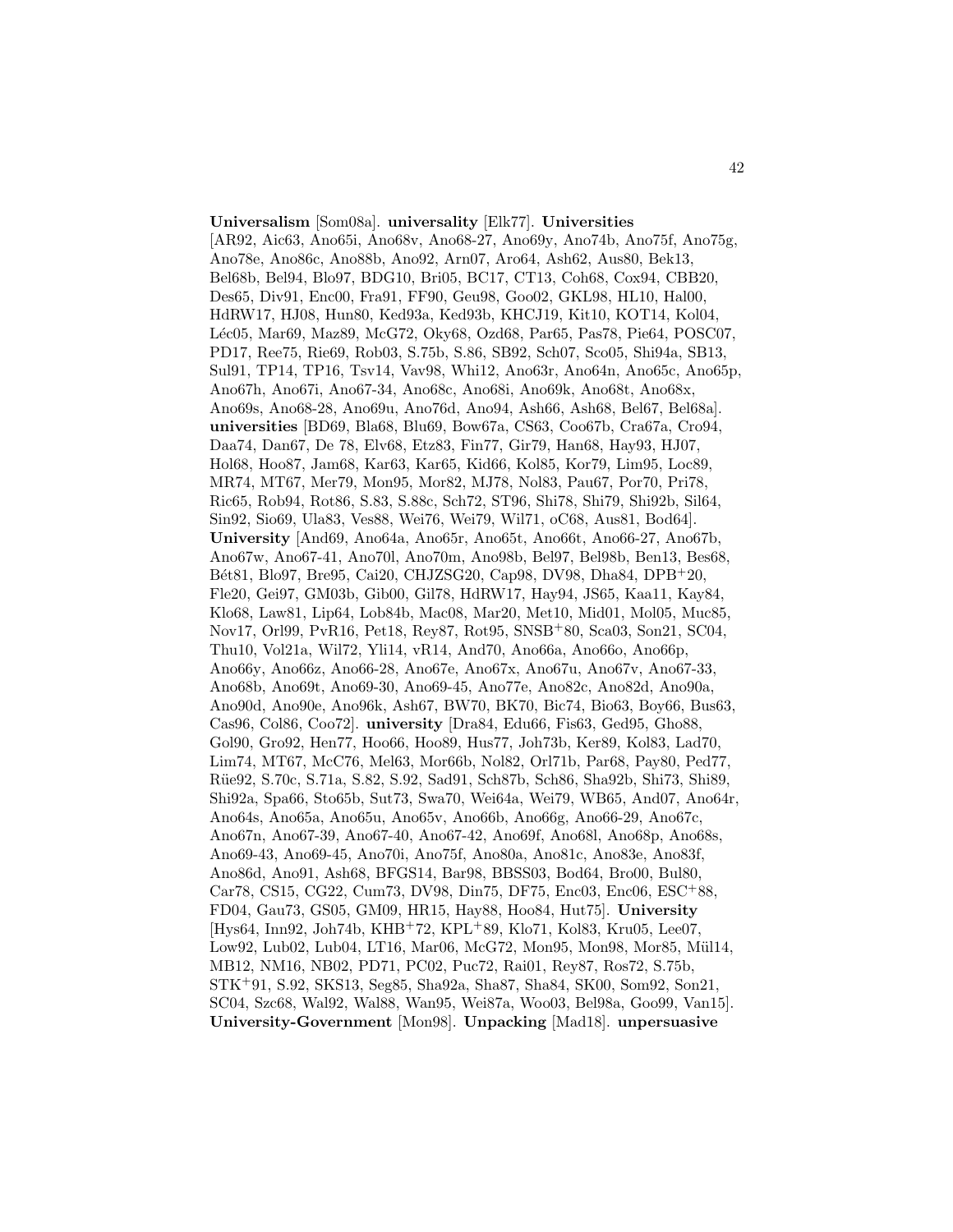[Sch83]. **unresolved** [S.74f]. **Unsustainable** [FFM16]. **Unwelcome** [Kön04]. **Uppsala** [Blo97]. **upside** [Ano90d, Ano90e]. **Urban** [PD71, THE08, Coo72]. **USA** [Joh09]. **Usable** [OPBCM15]. **Use** [Col07, Kay12, SSK21, SDvL19, Smi99, Kem06, Osb71, Row64, RS77, Sad91, Wei78b]. **useful** [KL94, Wei72a]. **Using** [ACGG14, DGR19, LBP10, McG16, MI81]. **USSR** [Lis67, Tra67]. **Utility** [HJ16]. **Utopia** [LK22]. **Utopian** [Ezr80].

**Vale** [Mac07a]. **valiant** [Ano69-46]. **validity** [Shi91]. **Valley** [Gei08, Ada09]. **Valparaíso** [KBWA21]. **Valuation** [HFSdR19, Log11]. **Value** [BS11, LBA16, Nel21, Sla11, Som08b, Tob19, Mot64, Wid07]. **Value-Laden** [Som08b]. **Values** [Cao14, DGR19, Mey11, Tal09, Val11, Wei84, Hay94, Wil72]. **Vanderbilt** [Ano83e]. **Variables** [Nov17]. **Variation** [Dav20, HFSdR19]. **Variations** [Kol04]. **Varied** [Whi12]. **Varieties** [FP17]. **Vast** [Gra12]. **Venezuela** [Ves84, Ves94]. **versus** [Bro07b, Div91, Gam97, Koi95, Mor73, Pét93, Wil71]. **Veterinary** [LM94]. **VI** [Bel98b]. **via** [HD22]. **Vice** [Cla95, Ano67-42, Ano63s, Ano64a, Ano65a, Ano65u, Ano66b, Ano67c, Ano67-39, Ano67-40, Enc07]. **Vice-Chancellor** [Ano63s, Ano64a, Ano65a, Ano65u, Ano66b, Ano67c, Ano67-39, Ano67-40, Enc07]. **Vice-Chancellors** [Cla95]. **vice-chancellorship** [Ano67-42]. **Vicissitudes** [Enc07, Bus63, Lak73]. **Victims** [KL03]. **Victorian** [Bro05, Mac71]. **victory** [Ano69-33]. **Vietnam** [Ano67e, Ano68-28, Ano69u, Ano69v, HD22, Lad70, McC76, NM16]. **Vietnamese** [Ano68-29]. **view** [BD64, Phi78, Rai64, Tom96]. **Views** [SRTC10, Gir79, Kor79]. **Vinck** [Wil20]. **Violence** [Ano66-29, Rou19]. **Virology** [vR10]. **Virtual** [PC02]. **Virtue** [BRWB19, Ham05]. **Virtue-Free** [Ham05]. **Viruses** [MO17]. **vis** [Smi08]. **vis-à-vis** [Smi08]. **Visibility** [KKK10]. **Visible** [Wer07]. **Vision** [Mac16, Mar20]. **Visions** [Dol05]. **visit** [Ano68g]. **Visualising** [WV17]. **Vito** [Pan93]. **Vol** [Bel97]. **Volterra** [Pan93]. **Volume** [Ano97, Ano00b, Ano01a, Ano01c, Ano02a, Ano02b, Ano03, Ano05b, Bel98b, Cap98, Ano04]. **voting** [AA71]. **vs** [DPB<sup>+</sup>20, SVMN15]. **Vulnerability** [Fox97].

**W** [Goo99, Het97, Son21]. **W.** [God08]. **Wales** [Lim95]. **WALKER** [Wal06]. **Wallace** [Mul20, End06]. **Wallerstein** [Coh98]. **Walloon** [Ano66c]. **Walpurgisnacht** [Hoo84]. **Wanted** [Deb69]. **War** [AS13, CG02, Guo13, Joh02, Kro03, Pet08b, Rim98, Sch03b, Sel08, Smi99, Wan95, Ano67e, Ano68-28, Ano69u, Ano68-29, Aue65, Ben07a, Lad70, McC76, Aro12, Bor21, Dev80, Elz12, Fel19, Gro96b, Het91, Lyn03, McG79, Pan93, Ras02, Rei07, Som08a]. **Warfare** [AS13, Bal02, GF02, Joh02]. **Warming** [Gra12]. **Warning** [And22]. **warrants** [Rot66, Tou67]. **Warren** [Koh76]. **Wars** [Koe07, Wei93b, Ber05]. **Wartime** [Tru06]. **was** [Lee98]. **Washington** [Gre05, Gre05]. **Water** [Jac06, SV10, CH85]. **Watermeyer** [Fra22]. **waters** [Ano69h]. **Way** [RvDG20, Vel18, Wal92]. **weapons** [Lit07]. **Weaver** [Koh76].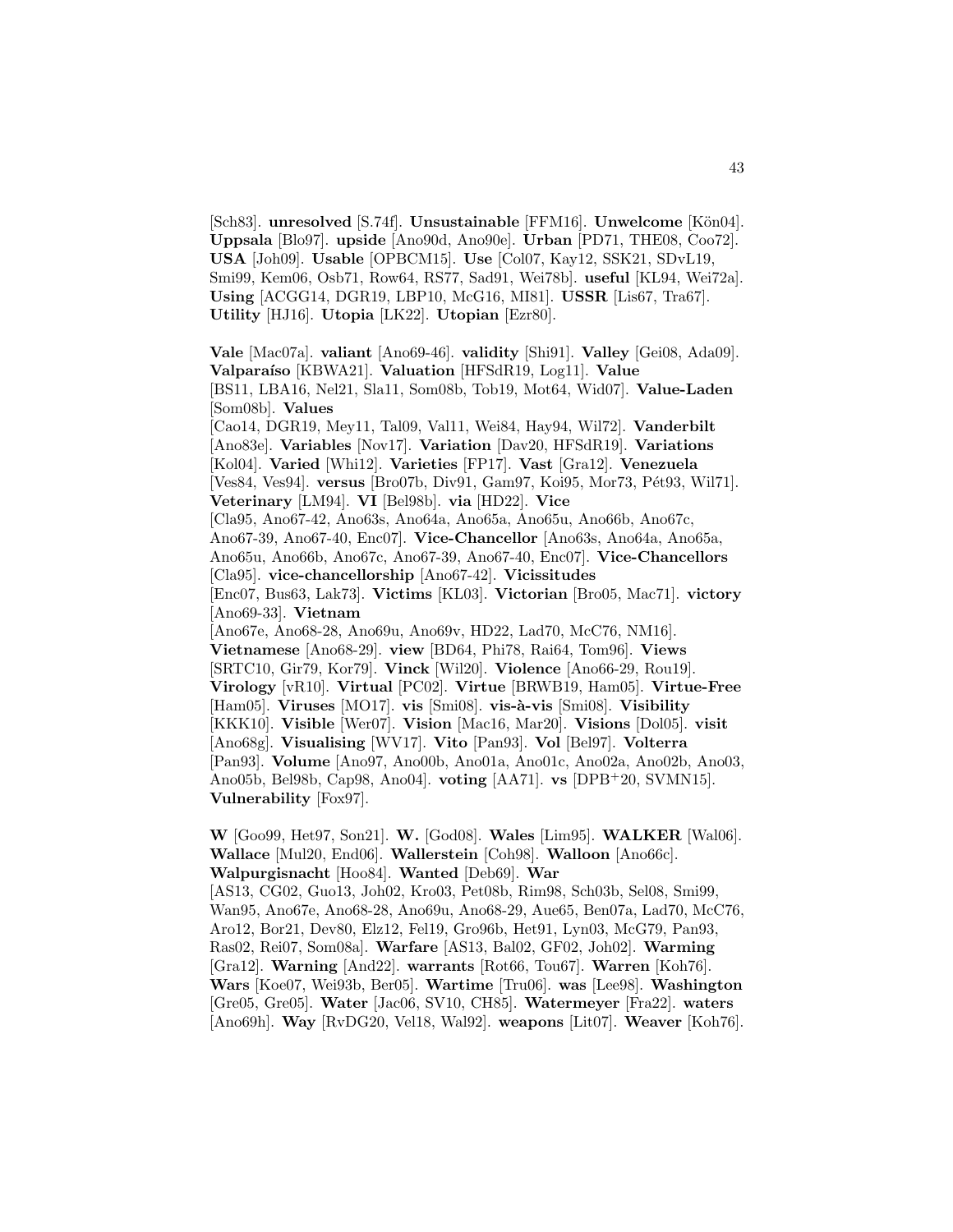#### *REFERENCES* 44

**Webb** [Het97]. **Weber** [Bre04, Kem06, Kem08]. **Webers** [Bre04]. **Weimar** [For74, Har04, SG72, SJ05]. **Weinberg** [Gib70, HJ12]. **Weissermel** [Ano82e]. **Welfare** [AS13, Lee06, PJLP16, Bec73, Joh73b, Joh74a, Mis74]. **Well** [Mos08]. **west** [Hay94, Aic63, Ano67a, Ano68y, Ano71d, Bes68, CG02, Gui06, Klo68, Klo71, Lew80, Met08, Pay80, SL18, Sul91]. **Western** [Ano62f, Ano63r, Ano66t, Ano67-32, Aug63, Bau77, Dei79, KPL<sup>+</sup>89, Kri00]. **Where** [FHS09, Var12, Cas96]. **Which** [CL22]. **White** [Gam97, Gre05]. **Whitley** [End09, Rog13]. **Who** [Die05, Sha17, vdB19, RC67, Ros67a, Ros68]. **Wickliffe** [Koh85]. **Wider** [Gas07, Mel79, Sch72]. **Wild** [Met08, Met08]. **Wilhelm** [Bey06, Sch06]. **Wilhelmine** [SJ05]. **Will** [Koi95]. **William** [Orl99, God10, Jen01]. **Willing** [Smi08]. **Willits** [Sta03]. **Wilson** [Ben98, Orl86]. **Winning** [O'S01]. **Wissenschaft** [SJ05]. **Wissenschaftsrat** [ML81]. **Within** [Tom98, Ula83, Zim78]. **Without** [Bal02, God10, Enc71]. **Wolf** [LK22]. **Women** [Ano01e, EG06, Kid07, Kuw01, Sta02b, ZC75, vdW01, KE01, KKK10]. **wonderful** [Low92]. **Word** [God10]. **words** [Lub02]. **Work** [ALH09, Col98, Fle20, FFM16, Gel00, HSR19, Kal18a, Mül14, PC02, Pos04, R¨od17, Rod12, Sap17, Smi99, Vuo15, Ano69-44, Elk77, Lag87]. **Worker** [Ano68z, Sco07]. **Workers** [Pet08b, Thu10]. **Working** [PC02]. **World** [Ano89, Ban15, Ben98, Ber11, Dev80, Het91, Lee06, McG79, MSD21, Mol05, Pan93, Pet08b, Ras02, Rei07, Rya01, Wan95, Wei97, Whi09, Ano66m, Ano66s, Ano90d, Ano90e, Bau77, Deb69, ML89, Sch91, Sch94, Wei93b, Bro72, Nel71]. **World-Rank** [MSD21]. **Worlds** [Hag04, SRTC10, VSR14]. **Worldwide** [Zap22]. **Worth** [FFM16]. **Writing** [Arm07, Vel18]. **Wrong** [Ort16].

**XII** [Eck04]. **XL** [Ano02b]. **XLI** [Ano03]. **XLII** [Ano04]. **XXXIX** [Ano01c]. **XXXV** [Ano97]. **XXXVII** [Ano00b].

**Yale** [Ano90b, Vol21a, Ano66z, Ano90c, S.75b, S.90]. **Yannick** [Ber11]. **Yearbook** [End09]. **Years** [Ban15, BPM84, God02, Pei84, RR05, Wei12a, Bra07a, Bre95, Hut70a, Lob84b, Mos78, RLL84]. **Yerkes** [Dev80]. **Ylönen** [Weh15]. **Yoke** [Bra07b]. **York** [Eck04, Hoo84]. **young** [MR95, MRC95, RD93]. **younger** [Kid83]. **Yourself** [Fal21]. **Youth** [RD93]. **Yugoslavia** [Ano66q, Ano69q, Nic65, Rah65, Rak65, Raž94].

**Zambia** [Ano65r]. **Zdenek** [Win94]. **Zealand** [Opi04]. **Zhou** [Cai20]. **Zipfel** [SNSB<sup>+</sup>80]. **Zone** [vR10]. **Zones** [MPW16]. **Zurich** [Kru08].

# **References**

**Ashby:1966:AAF**

[AA66] Eric Ashby and Mary Anderson. Autonomy and academic freedom in Britain and in English-speaking countries of Trop-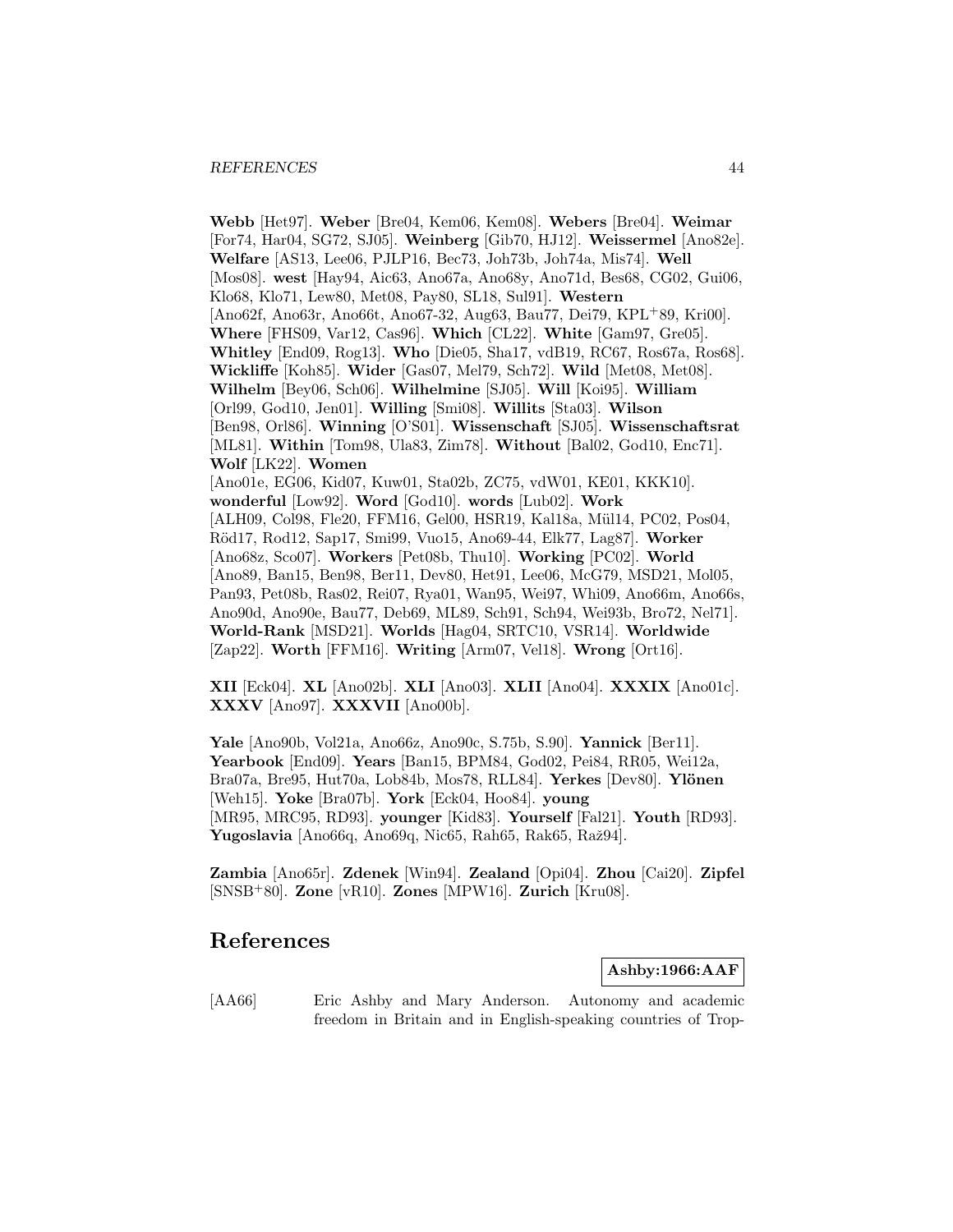ical Africa. Minerva, 4(3):317–364, Spring 1966. CODEN MINEFY. ISSN 0026-4695 (print), 1573-1871 (electronic). URL http://link.springer.com/accesspage/article/10.1007/ BF01584631.

# **Ashby:1971:CVP**

[AA71] Eric Ashby and Mary Anderson. Consultation or voting power. Minerva, 9(3):400–406, July 1971. CODEN MINEFY. ISSN 0026-4695 (print), 1573-1871 (electronic). URL http://link. springer.com/accesspage/article/10.1007/BF01553363.

# **Abir-Am:1988:AIR**

[AA88] Pnina G. Abir-Am. The assessment of interdisciplinary research in the 1930s: The Rockefeller Foundation and physico-chemical morphology. Minerva, 26(2):153–176, Summer 1988. CO-DEN MINEFY. ISSN 0026-4695 (print), 1573-1871 (electronic). URL http://link.springer.com/accesspage/article/10. 1007/BF01096694.

# **Abir-Am:2004:DIB**

[AA04] Pnina G. Abir-Am. DNA at 50: Institutional and biographical perspectives. Minerva, 42(2):191–213, ???? 2004. CO-DEN MINEFY. ISSN 0026-4695 (print), 1573-1871 (electronic). URL http://link.springer.com/accesspage/article/10. 1023/B%3AMINE.0000030022.66674.ac.

# **Aagaard:2017:ENR**

[Aag17] Kaare Aagaard. The evolution of a national research funding system: Transformative change through layering and displacement. Minerva, 55(3):279–297, September 2017. CODEN MINEFY. ISSN 0026-4695 (print), 1573-1871 (electronic). URL http:// link.springer.com/article/10.1007/s11024-017-9317-1.

# **Abbri:2009:BRL**

[Abb09] Ferdinando Abbri. Book review: Lawrence M. Principe (ed.), Chymists and Chymistry. Studies in the History of Alchemy and Early Modern Chemistry. Minerva, 47(1):115–118, March 2009. CODEN MINEFY. ISSN 0026-4695 (print), 1573-1871 (electronic). URL http://link.springer.com/accesspage/ article/10.1007/s11024-009-9116-4.

# **Abelson:1965:PSA**

[Abe65] Philip H. Abelson. The President's science advisers. Minerva, 3 (2):149–158, Winter 1965. CODEN MINEFY. ISSN 0026-4695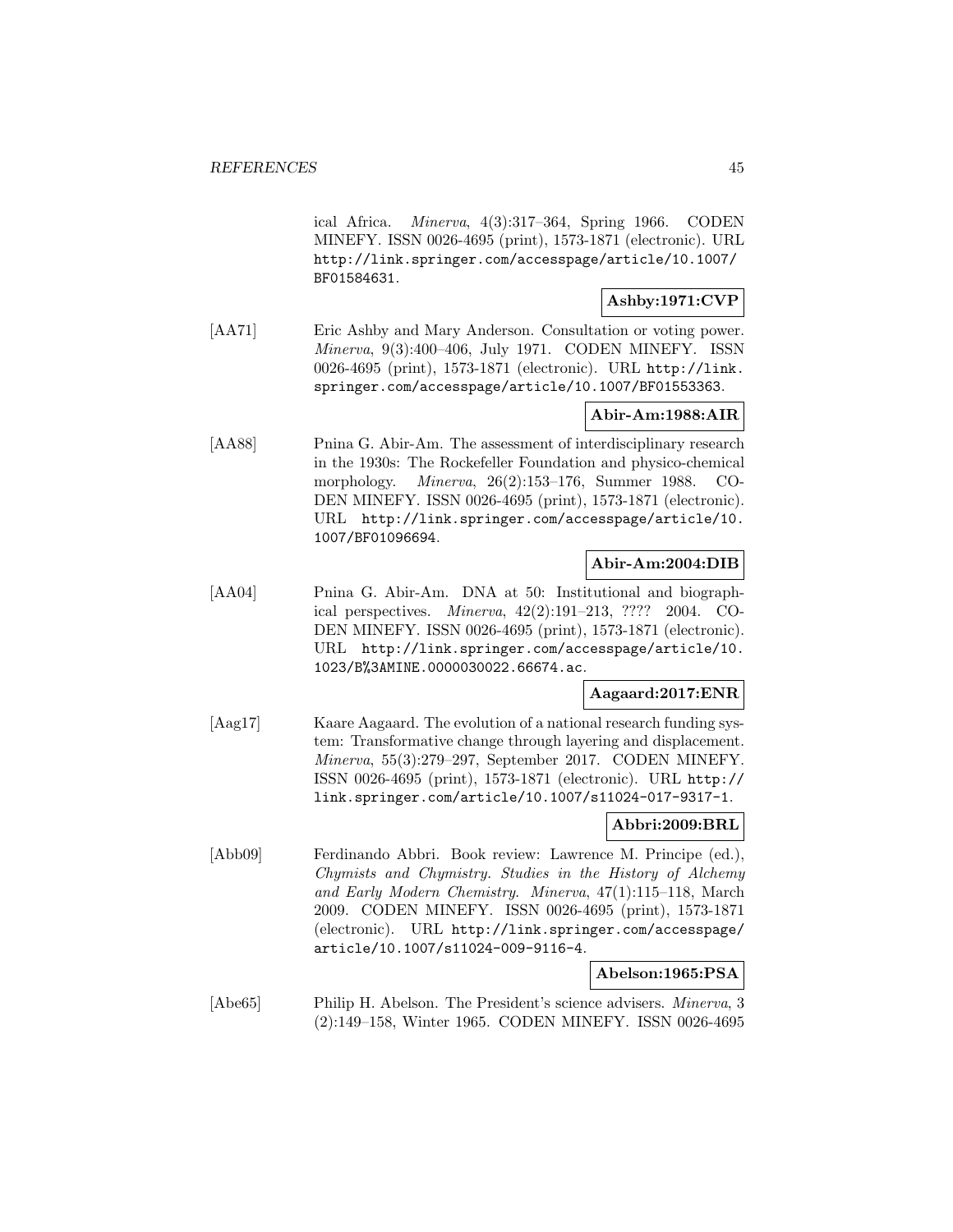(print), 1573-1871 (electronic). URL http://link.springer. com/accesspage/article/10.1007/BF01096331.

### **Amanatidou:2014:UER**

[ACGG14] Effie Amanatidou, Paul Cunningham, Abdullah Gök, and Ioanna Garefi. Using evaluation research as a means for policy analysis in a 'new' mission–oriented policy context. Minerva, 52(4):419–438, December 2014. CODEN MINEFY. ISSN 0026-4695 (print), 1573-1871 (electronic). URL http:// link.springer.com/accesspage/article/10.1007/s11024- 014-9258-x.

# **Ackers:2008:IMM**

[Ack08] Louise Ackers. Internationalisation, mobility and metrics: A new form of indirect discrimination? Minerva, 46(4):411-435, December 2008. CODEN MINEFY. ISSN 0026-4695 (print), 1573-1871 (electronic). URL http://link.springer. com/accesspage/article/10.1007/s11024-008-9110-2.

# **Aceros:2021:PIP**

[AD21] Juan C. Aceros and Miquel Domènech. Private issues in public spaces: Regimes of engagement at a citizen conference. Minerva, 59(2):195–215, June 2021. CODEN MINEFY. ISSN 0026-4695 (print), 1573-1871 (electronic). URL https://link.springer. com/article/10.1007/s11024-020-09423-4.

# **Adams:2009:FME**

[Ada09] Stephen B. Adams. Follow the money: Engineering at Stanford and UC Berkeley during the rise of Silicon Valley. Minerva, 47(4):367–390, December 2009. CODEN MINEFY. ISSN 0026-4695 (print), 1573-1871 (electronic). URL http:// link.springer.com/accesspage/article/10.1007/s11024- 009-9138-y.

# **Albu:1976:BR**

[AE77] Austen Albu and Yaron Ezrahi. Book reviews. Minerva, 14(4): 575–585, Winter 1976–1977. CODEN MINEFY. ISSN 0026-4695 (print), 1573-1871 (electronic). URL http://link.springer. com/accesspage/article/10.1007/BF01097640.

# **Agassi:1992:RPS**

[Aga92] Joseph Agassi. Rationality: Philosophical and social aspects. Minerva, 30(3):366–390, Autumn 1992. CODEN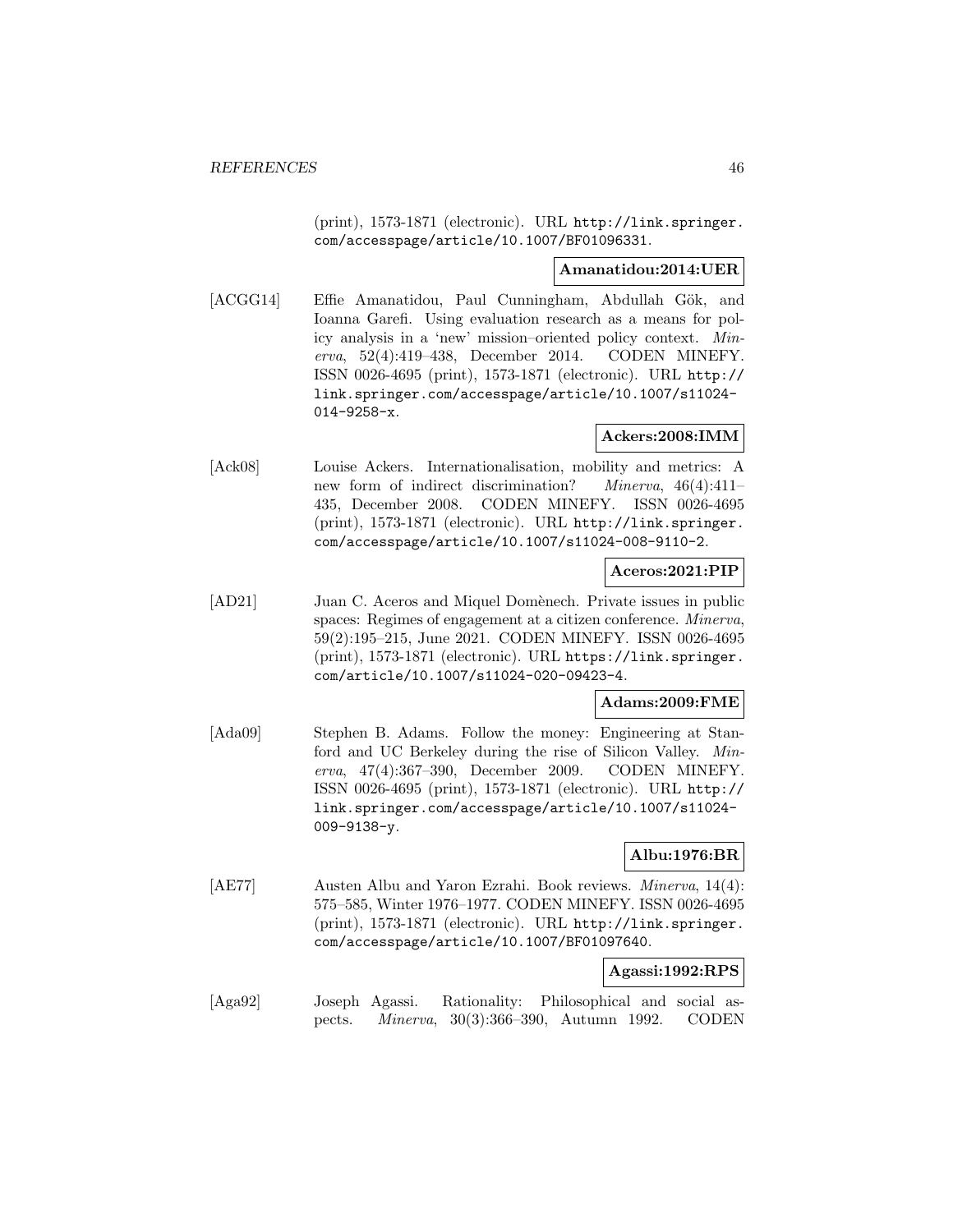MINEFY. ISSN 0026-4695 (print), 1573-1871 (electronic). URL http://link.springer.com/accesspage/article/10.1007/ BF01097644.

# **Atkinson-Grosjean:2009:MES**

[AGF09] Janet Atkinson-Grosjean and Cory Fairley. Moral economies in science: From ideal to pragmatic. *Minerva*,  $47(2)$ :147-170, June 2009. CODEN MINEFY. ISSN 0026-4695 (print), 1573-1871 (electronic). URL http://link.springer.com/accesspage/ article/10.1007/s11024-009-9121-7.

# **Ahmed:1989:ATA**

[Ahm89] Ajuji Ahmed. The Asquith tradition, the Ashby reform, and the development of higher education in Nigeria. Minerva, 27 (1):1–20, Spring 1989. CODEN MINEFY. ISSN 0026-4695 (print), 1573-1871 (electronic). URL http://link.springer. com/accesspage/article/10.1007/BF01096712.

# **Aich:1963:AAS**

[Aic63] Prodosh Aich. Asian and African students in West German universities. Minerva, 1(4):439–452, Summer 1963. CODEN MINEFY. ISSN 0026-4695 (print), 1573-1871 (electronic). URL http://link.springer.com/accesspage/article/10.1007/ BF01107187.

# **Albert:2011:BPB**

[AK11] Mathieu Albert and Daniel Lee Kleinman. Bringing Pierre Bourdieu to science and technology studies. *Minerva*, 49(3): ??, September 2011. CODEN MINEFY. ISSN 0026-4695 (print), 1573-1871 (electronic). URL http://link.springer. com/accesspage/article/10.1007/s11024-011-9174-2.

# **Ackner:1970:AFS**

[AKW70] Q. C. Desmond Ackner, G. W. Keeton, and H. W. R. Wade. Academic freedom and student disruption. *Minerva*,  $8(1-4)$ : 100–110, January 1970. CODEN MINEFY. ISSN 0026-4695 (print), 1573-1871 (electronic). URL http://link.springer. com/accesspage/article/10.1007/BF01553201.

# **Albu:1963:MPE**

[Alb63] Austen Albu. The member of Parliament, the executive and scientific policy. Minerva, 2(1):1–20, Autumn 1963. CODEN MINEFY. ISSN 0026-4695 (print), 1573-1871 (electronic). URL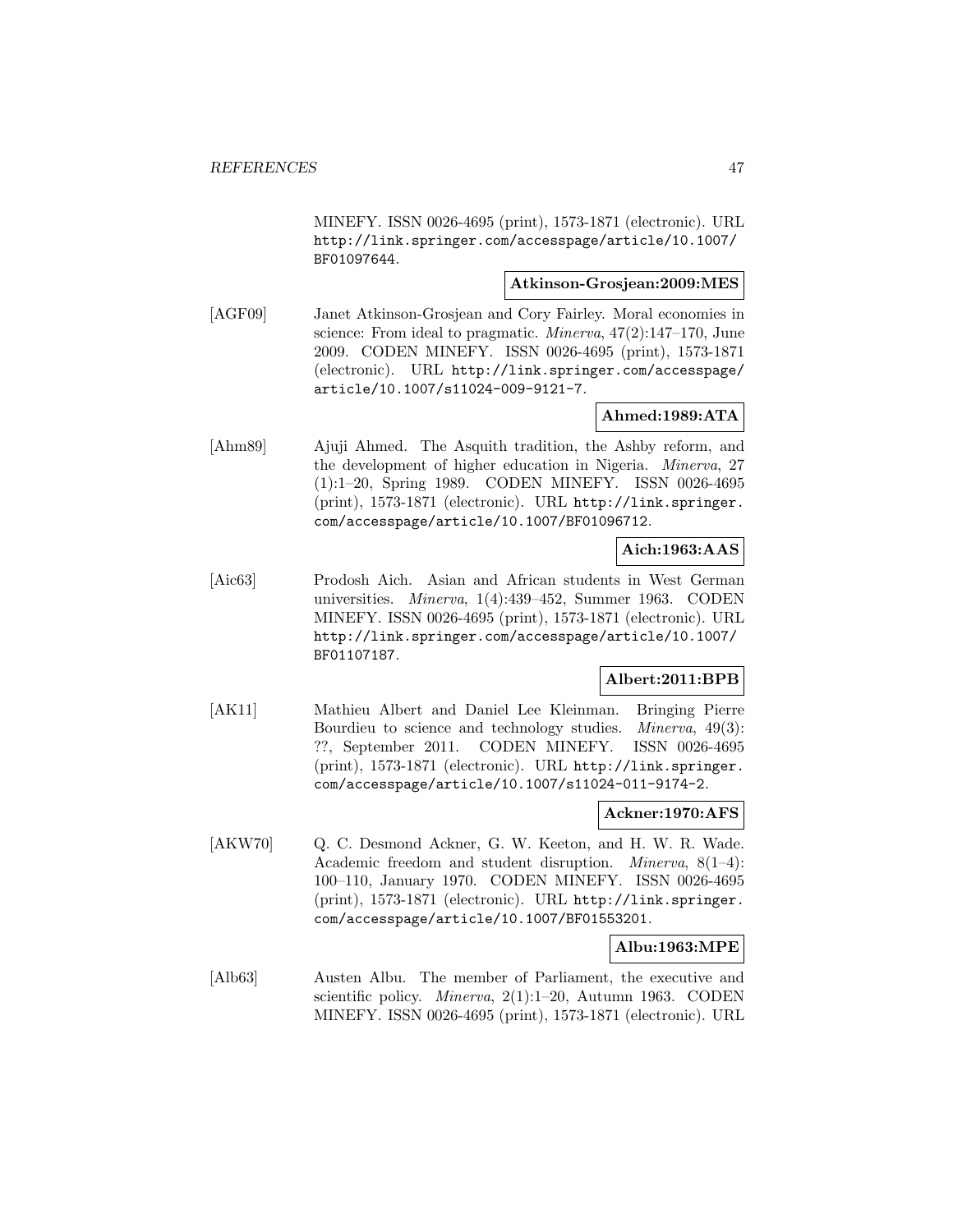http://link.springer.com/accesspage/article/10.1007/ BF01100777.

# **Albert:2009:BWH**

[ALH09] Mathieu Albert, Suzanne Laberge, and Brian D. Hodges. Boundary-work in the health research field: Biomedical and clinician scientists' perceptions of social science research. Minerva, 47(2):171–194, June 2009. CODEN MINEFY. ISSN 0026-4695 (print), 1573-1871 (electronic). URL http://link.springer. com/accesspage/article/10.1007/s11024-009-9120-8.

# **Altbach:1970:BC**

[Alt70] Philip G. Altbach. Bombay colleges. Minerva, 8(1–4):520– 541, January 1970. CODEN MINEFY. ISSN 0026-4695 (print), 1573-1871 (electronic). URL http://link.springer. com/accesspage/article/10.1007/BF01553237; http:// link.springer.com/article/10.1007/BF01553237.

# **Aurora:1974:DTC**

[AM74] G. S. Aurora and Ward Morehouse. The dilemma of technological choice in India: The case of the small tractor. Minerva, 12 (4):433–458, October 1974. CODEN MINEFY. ISSN 0026-4695 (print), 1573-1871 (electronic). URL http://link.springer. com/accesspage/article/10.1007/BF01557639.

# **Amann:1970:SRD**

[Ama70] Ronald Amann. The Soviet research and development system: The pressures of academic tradition and rapid industrialisation. Minerva, 8(1–4):217–241, January 1970. CODEN MINEFY. ISSN 0026-4695 (print), 1573-1871 (electronic). URL http://link.springer.com/accesspage/article/10.1007/ BF01553213.

# **Anderson:1968:UPU**

[And69] C. Arnold Anderson. University planning in an underdeveloped country. Minerva, 7(1–2):36–51, Autumn–Winter 1968– 1969. CODEN MINEFY. ISSN 0026-4695 (print), 1573-1871 (electronic). URL http://link.springer.com/accesspage/ article/10.1007/BF01096807.

#### **Anderson:1970:SOU**

[And70] Robert S. Anderson. The social organisation of a university laboratory. Minerva, 8(1–4):297–299, January 1970. CO-DEN MINEFY. ISSN 0026-4695 (print), 1573-1871 (electronic).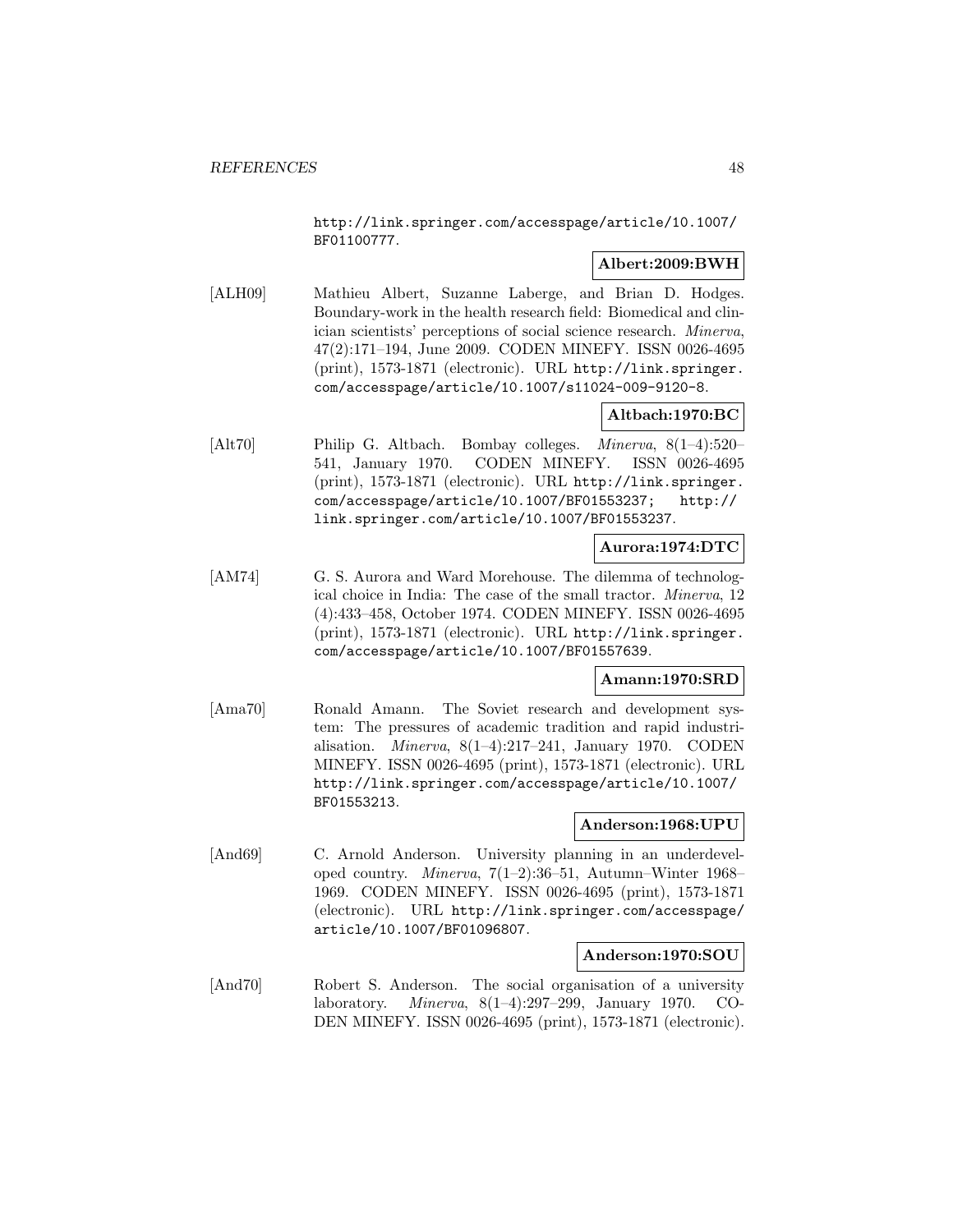URL http://link.springer.com/accesspage/article/10. 1007/BF01553218; http://link.springer.com/article/ 10.1007/BF01553218.

### **Anderson:1991:OIR**

[And91] Robert S. Anderson. The origins of the international Rice research institute. Minerva, 29(1):61–89, Spring 1991. CO-DEN MINEFY. ISSN 0026-4695 (print), 1573-1871 (electronic). URL http://link.springer.com/accesspage/article/10. 1007/BF01096298.

# **Anderson:1997:PSD**

[And97] James D. Anderson. Philanthropy, the state and the development of historically black public colleges: The case of Mississippi. Minerva, 35(3):295–309, September 1997. CODEN MINEFY. ISSN 0026-4695 (print), 1573-1871 (electronic). URL http://link.springer.com/accesspage/article/10.1023/ A%3A1004277916909.

# **Anderson:2007:OUC**

[And07] R. G. W. Anderson. Oxford University: A century of physics. Minerva, 45(2):217–221, June 2007. CODEN MINEFY. ISSN 0026-4695 (print), 1573-1871 (electronic). URL http:// link.springer.com/accesspage/article/10.1007/s11024- 007-9032-4.

# **Anduaga:2022:TCP**

[And22] Aitor Anduaga. Transnational co-production of knowledge: The standardisation of typhoon warning codes in the Far East, 1900– 1939. Minerva, 60(2):301–323, June 2022. CODEN MINEFY. ISSN 0026-4695 (print), 1573-1871 (electronic). URL https:// link.springer.com/article/10.1007/s11024-021-09457-2.

# **Anker:2007:BFC**

[Ank07a] Peder Anker. Buckminster Fuller as Captain of spaceship Earth. Minerva, 45(4):417–434, December 2007. CODEN MINEFY. ISSN 0026-4695 (print), 1573-1871 (electronic). URL http:// link.springer.com/accesspage/article/10.1007/s11024- 007-9066-7.

# **Anker:2007:IPA**

[Ank07b] Peder Anker. Idle pondering about environmental politics. Minerva, 45(1):93–95, March 2007. CODEN MINEFY. ISSN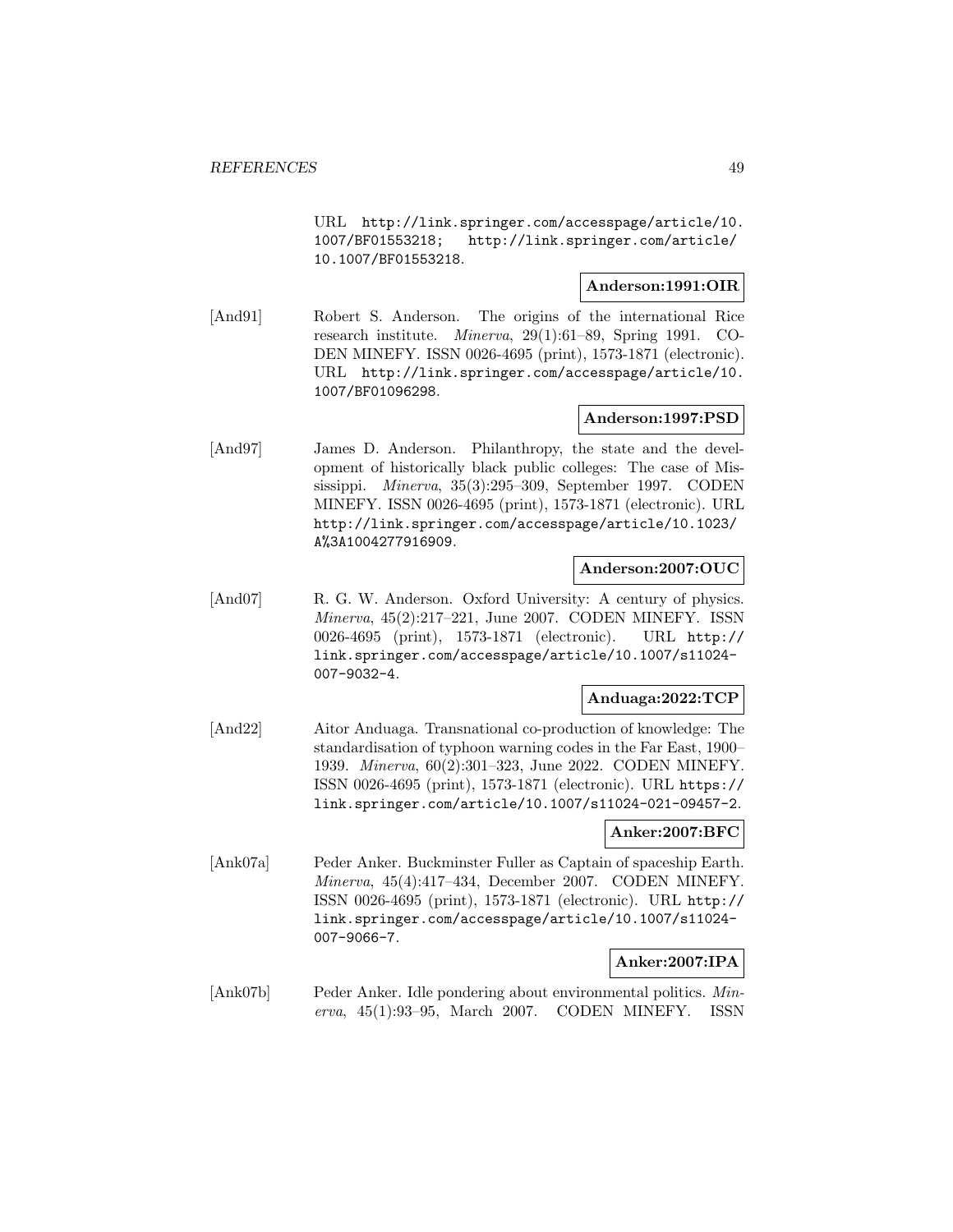0026-4695 (print), 1573-1871 (electronic). URL http:// link.springer.com/accesspage/article/10.1007/s11024- 006-9024-9.

### **Annan:1982:BHE**

[Ann82] Lord Annan. British higher education, 1960–80: A personal retrospect. Minerva, 20(1–2):1–24, Spring–Summer 1982. CODEN MINEFY. ISSN 0026-4695 (print), 1573-1871 (electronic). URL http://link.springer.com/accesspage/ article/10.1007/BF01098188.

# **Anonymous:1962:AORa**

[Ano62a] Anonymous. Administration and organisation of research. Minerva, 1(1):117–123, Autumn 1962. CODEN MINEFY. ISSN 0026-4695 (print), 1573-1871 (electronic). URL http://link. springer.com/accesspage/article/10.1007/BF01101457.

### **Anonymous:1962:AORb**

[Ano62b] Anonymous. Administration and organisation of research. Minerva, 1(1):123–131, Autumn 1962. CODEN MINEFY. ISSN 0026-4695 (print), 1573-1871 (electronic). URL http://link. springer.com/accesspage/article/10.1007/BF01101458.

# **Anonymous:1962:M**

[Ano62c] Anonymous. Minerva. Minerva, 1(1):5–17, Autumn 1962. CO-DEN MINEFY. ISSN 0026-4695 (print), 1573-1871 (electronic). URL http://link.springer.com/accesspage/article/10. 1007/BF01101449.

# **Anonymous:1962:Ca**

[Ano62d] Anonymous. Chronicle. Minerva, 1(1):132–138, Autumn 1962. CODEN MINEFY. ISSN 0026-4695 (print), 1573-1871 (electronic). URL http://link.springer.com/accesspage/ article/10.1007/BF01101459.

#### **Anonymous:1962:Cb**

[Ano62e] Anonymous. Contributors. Minerva, 1(1):138, Autumn 1962. CODEN MINEFY. ISSN 0026-4695 (print), 1573-1871 (electronic). URL http://link.springer.com/accesspage/ article/10.1007/BF01101460.

# **Anonymous:1962:RSCb**

[Ano62f] Anonymous. Recommendations of the Science Council for the development of scientific institutions in Western Germany. Min-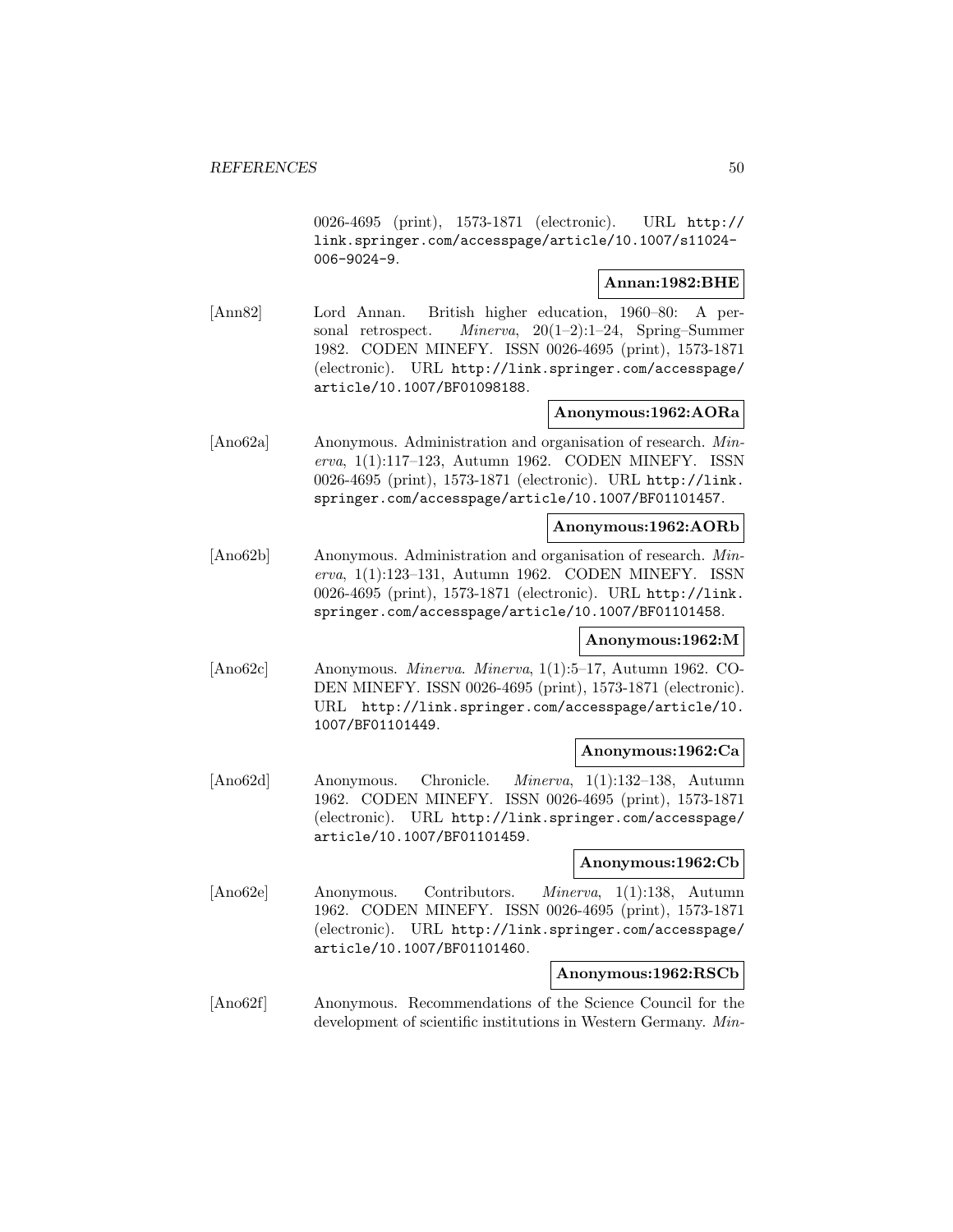erva, 1(1):87–105, Autumn 1962. CODEN MINEFY. ISSN 0026-4695 (print), 1573-1871 (electronic). URL http://link. springer.com/accesspage/article/10.1007/BF01101455.

### **Anonymous:1962:RSCa**

[Ano62g] Anonymous. Report of the scientific commission of Pakistan. Minerva, 1(1):74–86, Autumn 1962. CODEN MINEFY. ISSN 0026-4695 (print), 1573-1871 (electronic). URL http://link. springer.com/accesspage/article/10.1007/BF01101454.

### **Anonymous:1962:RPU**

[Ano62h] Anonymous. Report to the president of the United States on government contracting for research and development. Minerva, 1 (1):106–116, Autumn 1962. CODEN MINEFY. ISSN 0026-4695 (print), 1573-1871 (electronic). URL http://link.springer. com/accesspage/article/10.1007/BF01101456.

### **Anonymous:1963:Ca**

[Ano63a] Anonymous. Chronicle. Minerva, 1(2):246–254, Winter 1963. CODEN MINEFY. ISSN 0026-4695 (print), 1573-1871 (electronic). URL http://link.springer.com/accesspage/ article/10.1007/BF01096257.

# **Anonymous:1963:Cc**

[Ano63b] Anonymous. Chronicle. Minerva, 1(3):392–397, Spring 1963. CODEN MINEFY. ISSN 0026-4695 (print), 1573-1871 (electronic). URL http://link.springer.com/accesspage/ article/10.1007/BF02251991.

# **Anonymous:1963:Cd**

[Ano63c] Anonymous. Chronicle. Minerva, 1(4):522–529, Summer 1963. CODEN MINEFY. ISSN 0026-4695 (print), 1573-1871 (electronic). URL http://link.springer.com/accesspage/ article/10.1007/BF01107192.

### **Anonymous:1963:Cb**

[Ano63d] Anonymous. Contributors. Minerva, 1(2):255, Winter 1963. CO-DEN MINEFY. ISSN 0026-4695 (print), 1573-1871 (electronic). URL http://link.springer.com/accesspage/article/10. 1007/BF01096258.

# **Anonymous:1963:Ce**

[Ano63e] Anonymous. Contributors. Minerva, 1(4):530, Summer 1963. CODEN MINEFY. ISSN 0026-4695 (print), 1573-1871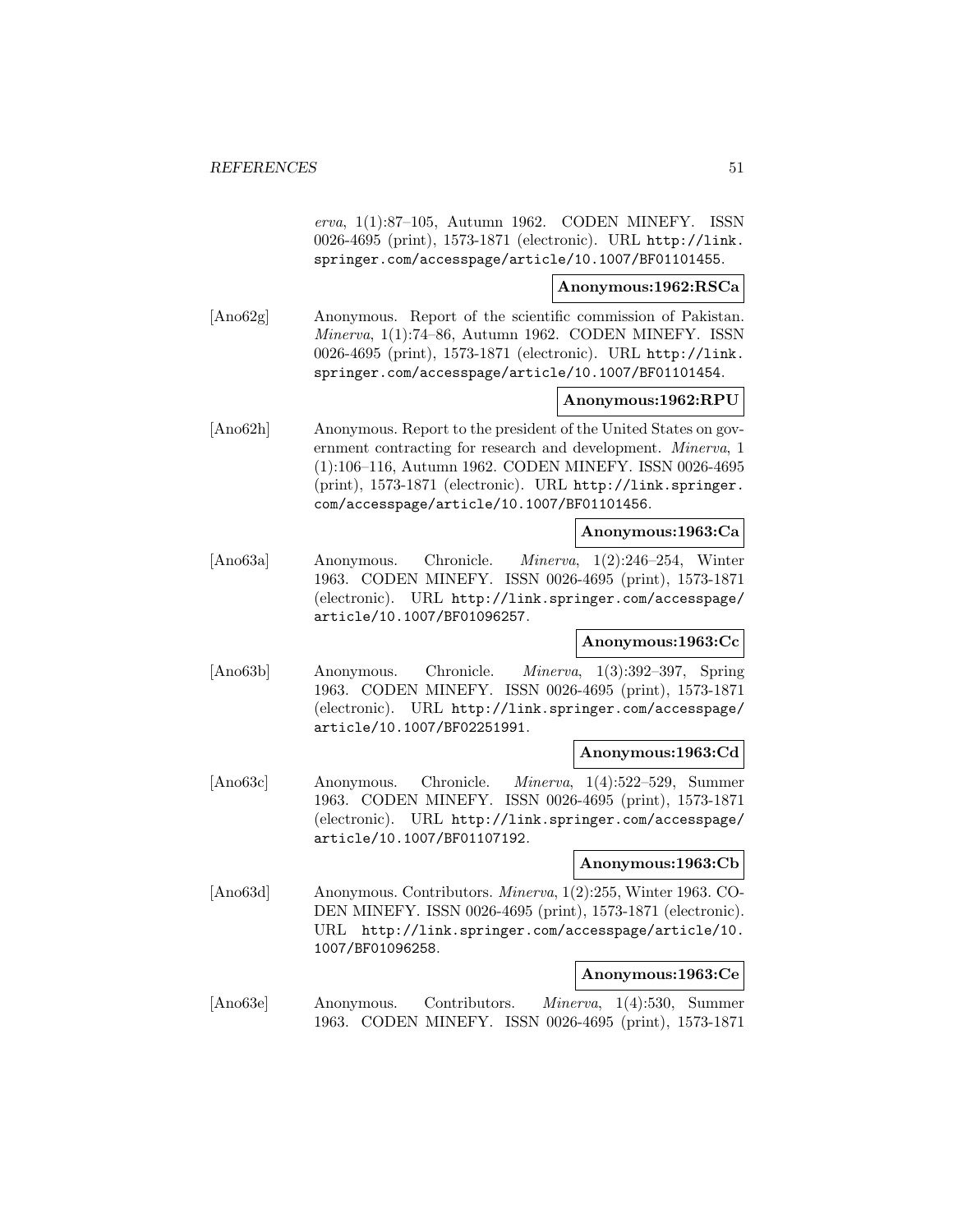(electronic). URL http://link.springer.com/accesspage/ article/10.1007/BF01107193.

# **Anonymous:1963:Cf**

[Ano63f] Anonymous. Contributors. Minerva, 2(1):130–131, Autumn 1963. CODEN MINEFY. ISSN 0026-4695 (print), 1573-1871 (electronic). URL http://link.springer.com/accesspage/ article/10.1007/BF01100785.

#### **Anonymous:1963:EBS**

[Ano63g] Anonymous. The emigration of British scientists. *Minerva*, 1 (3):342–357, Spring 1963. CODEN MINEFY. ISSN 0026-4695 (print), 1573-1871 (electronic). URL http://link.springer. com/accesspage/article/10.1007/BF02251988.

# **Anonymous:1963:ESU**

[Ano63h] Anonymous. The emigration of scientists from the United Kingdom. Minerva, 1(3):358–380, Spring 1963. CODEN MINEFY. ISSN 0026-4695 (print), 1573-1871 (electronic). URL http://link.springer.com/accesspage/article/10.1007/ BF02251989.

# **Anonymous:1963:MMN**

[Ano63i] Anonymous. Meeting manpower needs in science and technology. Minerva, 1(3):381–391, Spring 1963. CODEN MINEFY. ISSN 0026-4695 (print), 1573-1871 (electronic). URL http://link. springer.com/accesspage/article/10.1007/BF02251990.

# **Anonymous:1963:MME**

[Ano63j] Anonymous. Memorandum by the Minister of Education and Social Development on higher education. Minerva, 2(1): 82–90, Autumn 1963. CODEN MINEFY. ISSN 0026-4695 (print), 1573-1871 (electronic). URL http://link.springer. com/accesspage/article/10.1007/BF01100782.

# **Anonymous:1963:RTF**

[Ano63k] Anonymous. Report on training facilities at the technician level in South and South-East Asia. Minerva, 1(2):241–245, Winter 1963. CODEN MINEFY. ISSN 0026-4695 (print), 1573-1871 (electronic). URL http://link.springer.com/accesspage/ article/10.1007/BF01096256.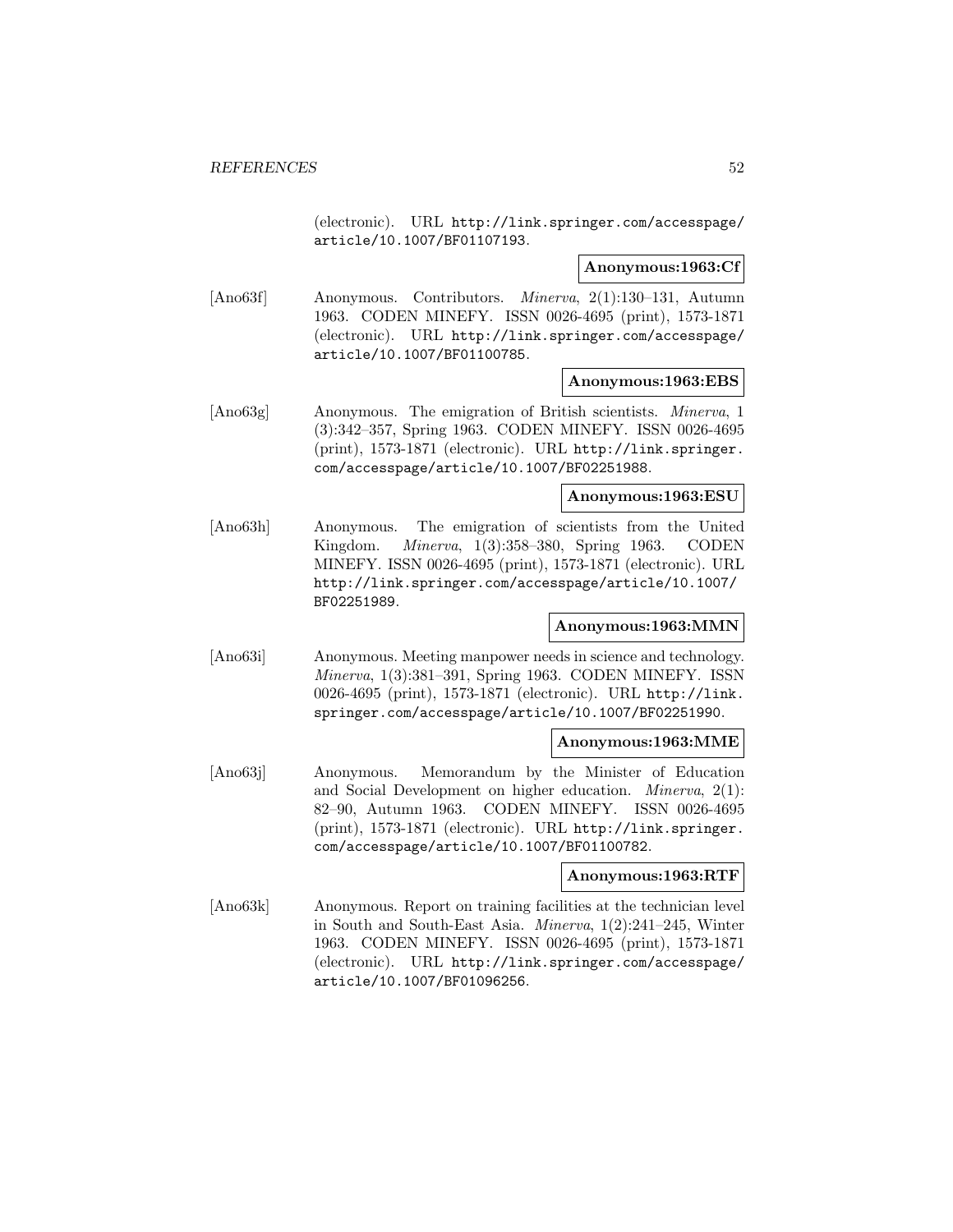#### **Anonymous:1963:RFBa**

[Ano63l] Anonymous. Reports of the federation of British industries on industrial research in manufacturing industry 1959–60. Minerva, 1(2):226–231, Winter 1963. CODEN MINEFY. ISSN 0026-4695 (print), 1573-1871 (electronic). URL http://link.springer. com/accesspage/article/10.1007/BF01096254.

# **Anonymous:1963:RFBb**

[Ano63m] Anonymous. Reports of the federation of British industries on pattern of research in British industry. Minerva, 1(2): 232–240, Winter 1963. CODEN MINEFY. ISSN 0026-4695 (print), 1573-1871 (electronic). URL http://link.springer. com/accesspage/article/10.1007/BF01096255.

#### **Anonymous:1963:SGI**

[Ano63n] Anonymous. Science, government and information. Minerva, 2 (1):91–117, Autumn 1963. CODEN MINEFY. ISSN 0026-4695 (print), 1573-1871 (electronic). URL http://link.springer. com/accesspage/article/10.1007/BF01100783.

# **Anonymous:1963:STRa**

[Ano63o] Anonymous. Scientific and technological research in France: Fourth plan 1962–1965. Minerva, 1(4):470–492, Summer 1963. CODEN MINEFY. ISSN 0026-4695 (print), 1573-1871 (electronic). URL http://link.springer.com/accesspage/ article/10.1007/BF01107189.

# **Anonymous:1963:STRb**

[Ano63p] Anonymous. Scientific and technological research in France: Fourth plan 1962–1965. Minerva, 1(4):493–507, Summer 1963. CODEN MINEFY. ISSN 0026-4695 (print), 1573-1871 (electronic). URL http://link.springer.com/accesspage/ article/10.1007/BF01107190.

# **Anonymous:1963:STRc**

[Ano63q] Anonymous. Scientific and technological research in France: Fourth plan 1962–1965. Minerva, 1(4):508–521, Summer 1963. CODEN MINEFY. ISSN 0026-4695 (print), 1573-1871 (electronic). URL http://link.springer.com/accesspage/ article/10.1007/BF01107191.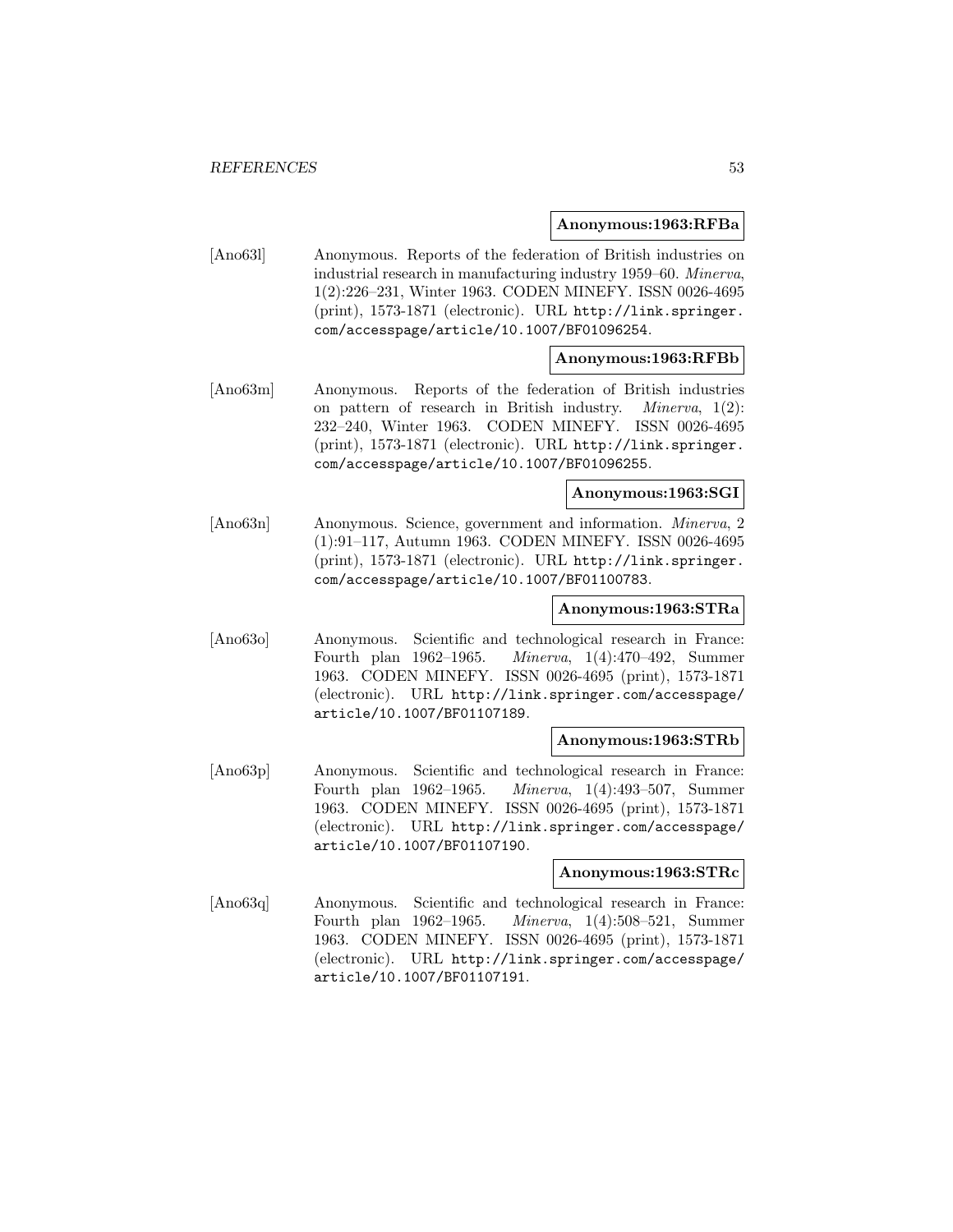#### **Anonymous:1963:SSC**

[Ano63r] Anonymous. Suggestions of the science council on the pattern of new universities in Western Germany. Minerva, 1(2): 217–225, Winter 1963. CODEN MINEFY. ISSN 0026-4695 (print), 1573-1871 (electronic). URL http://link.springer. com/accesspage/article/10.1007/BF01096253.

# **Anonymous:1963:VCC**

[Ano63s] Anonymous. Vice-Chancellors' Conference, 1961. Minerva, 1 (2):209–216, Winter 1963. CODEN MINEFY. ISSN 0026-4695 (print), 1573-1871 (electronic). URL http://link.springer. com/accesspage/article/10.1007/BF01096252.

### **Anonymous:1964:AVC**

[Ano64a] Anonymous. Address by the Vice-Chancellor, Dr. Conor Cruise O'Brien, to congregation of The University of Ghana. Minerva, 2 (4):484–491, Summer 1964. CODEN MINEFY. ISSN 0026-4695 (print), 1573-1871 (electronic). URL http://link.springer. com/accesspage/article/10.1007/BF01097540.

### **Anonymous:1964:Ca**

[Ano64b] Anonymous. Chronicle. Minerva, 2(2):263–273, Winter 1964. CODEN MINEFY. ISSN 0026-4695 (print), 1573-1871 (electronic). URL http://link.springer.com/accesspage/ article/10.1007/BF01096602.

#### **Anonymous:1964:Cd**

[Ano64c] Anonymous. Chronicle. Minerva, 2(3):389–402, Spring 1964. CODEN MINEFY. ISSN 0026-4695 (print), 1573-1871 (electronic). URL http://link.springer.com/accesspage/ article/10.1007/BF01097326.

# **Anonymous:1964:Cf**

[Ano64d] Anonymous. Chronicle. Minerva, 2(4):531–547, Summer 1964. CODEN MINEFY. ISSN 0026-4695 (print), 1573-1871 (electronic). URL http://link.springer.com/accesspage/ article/10.1007/BF01097543.

#### **Anonymous:1964:Ch**

[Ano64e] Anonymous. Chronicle. Minerva, 3(1):131–145, Autumn 1964. CODEN MINEFY. ISSN 0026-4695 (print), 1573-1871 (electronic). URL http://link.springer.com/accesspage/ article/10.1007/BF01630156.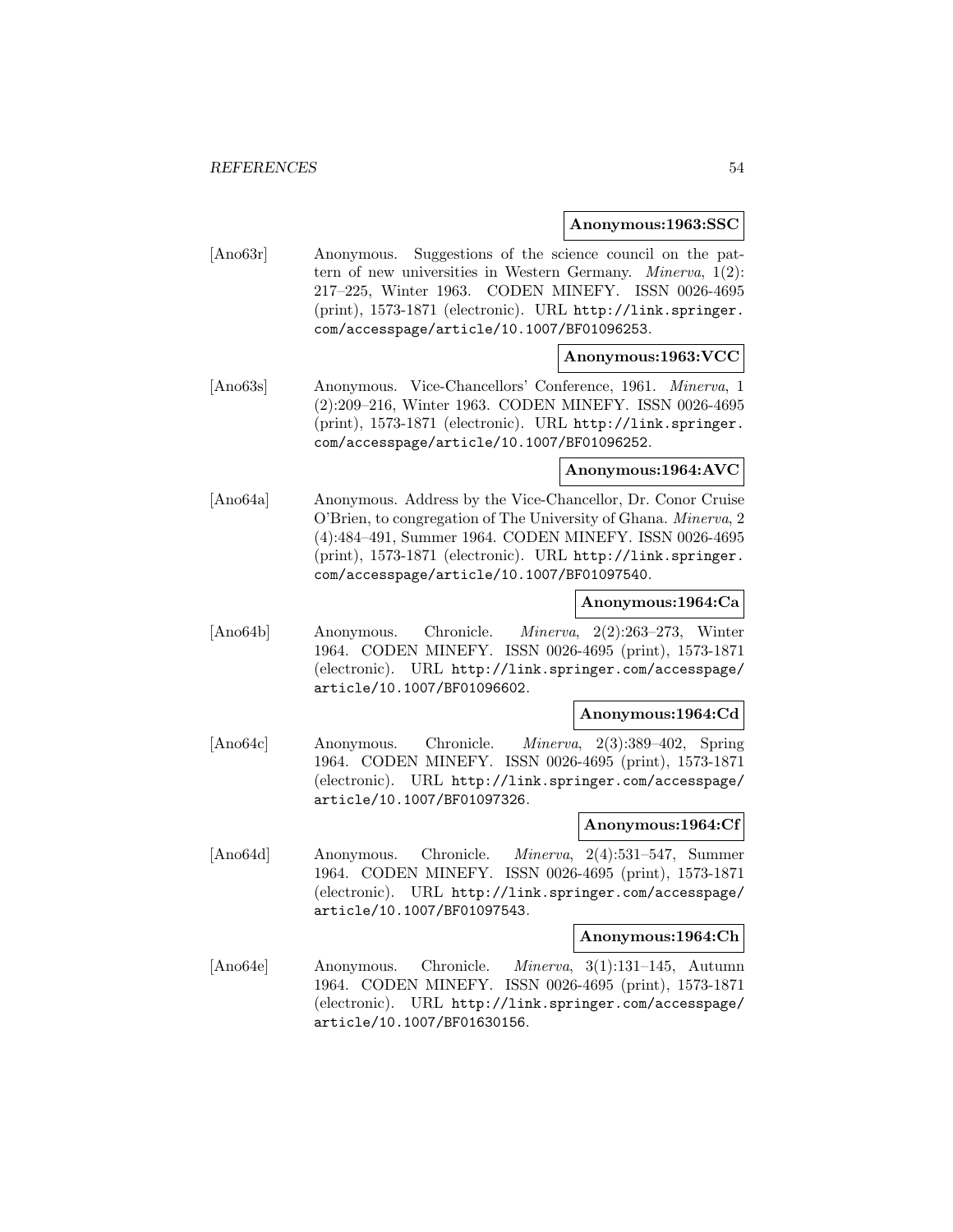### **Anonymous:1964:Cb**

[Ano64f] Anonymous. Contributors. Minerva, 2(2):274, Winter 1964. CO-DEN MINEFY. ISSN 0026-4695 (print), 1573-1871 (electronic). URL http://link.springer.com/accesspage/article/10. 1007/BF01096603.

# **Anonymous:1964:Ce**

[Ano64g] Anonymous. Contributors. Minerva, 2(3):403–404, Spring 1964. CODEN MINEFY. ISSN 0026-4695 (print), 1573-1871 (electronic). URL http://link.springer.com/accesspage/ article/10.1007/BF01097327.

# **Anonymous:1964:Cg**

[Ano64h] Anonymous. Contributors. Minerva, 2(4):548, Summer 1964. CODEN MINEFY. ISSN 0026-4695 (print), 1573-1871 (electronic). URL http://link.springer.com/accesspage/ article/10.1007/BF01097544.

### **Anonymous:1964:Ci**

[Ano64i] Anonymous. Contributors. Minerva, 3(1):146, Autumn 1964. CODEN MINEFY. ISSN 0026-4695 (print), 1573-1871 (electronic). URL http://link.springer.com/accesspage/ article/10.1007/BF01630157.

#### **Anonymous:1964:ISPa**

[Ano64j] Anonymous. Indian scientific policy. Minerva, 2(2):243–244, Winter 1964. CODEN MINEFY. ISSN 0026-4695 (print), 1573-1871 (electronic). URL http://link.springer.com/ accesspage/article/10.1007/BF01096598.

#### **Anonymous:1964:ISPb**

[Ano64k] Anonymous. Indian scientific policy. Minerva, 2(2):245–246, Winter 1964. CODEN MINEFY. ISSN 0026-4695 (print), 1573-1871 (electronic). URL http://link.springer.com/ accesspage/article/10.1007/BF01096599.

#### **Anonymous:1964:ISPc**

[Ano64l] Anonymous. Indian scientific policy. Minerva, 2(2):247–256, Winter 1964. CODEN MINEFY. ISSN 0026-4695 (print), 1573-1871 (electronic). URL http://link.springer.com/ accesspage/article/10.1007/BF01096600.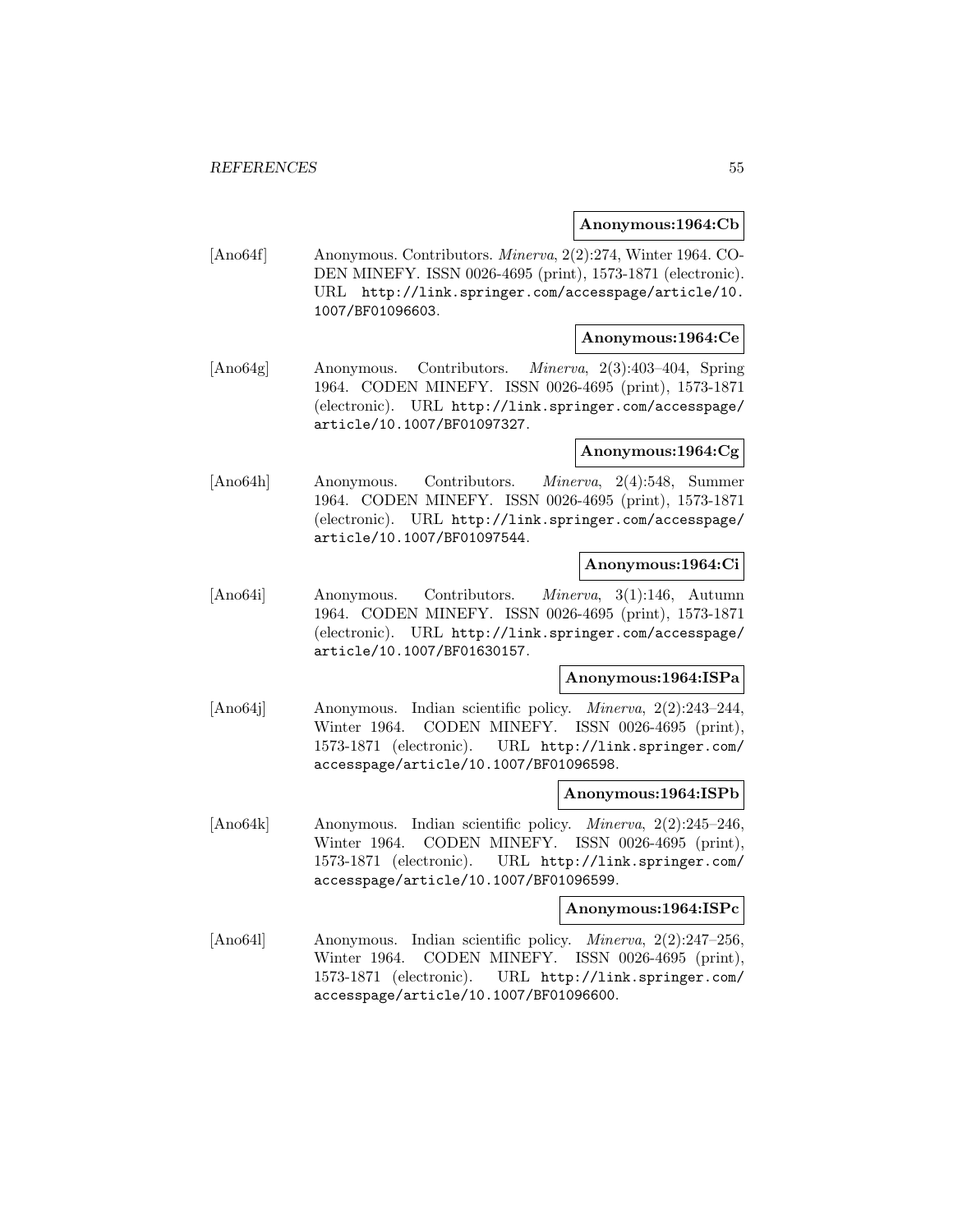#### **Anonymous:1964:ISPd**

[Ano64m] Anonymous. Indian scientific policy. Minerva, 2(4):519– 530, Summer 1964. CODEN MINEFY. ISSN 0026-4695 (print), 1573-1871 (electronic). URL http://link.springer. com/accesspage/article/10.1007/BF01097542.

# **Anonymous:1964:RUC**

[Ano64n] Anonymous. Report of the universities commission 1962. Minerva, 2(4):492–518, Summer 1964. CODEN MINEFY. ISSN 0026-4695 (print), 1573-1871 (electronic). URL http://link. springer.com/accesspage/article/10.1007/BF01097541.

#### **Anonymous:1964:SEG**

[Ano64o] Anonymous. Science, economic growth and government policy. Minerva, 2(2):232–242, Winter 1964. CODEN MINEFY. ISSN 0026-4695 (print), 1573-1871 (electronic). URL http://link. springer.com/accesspage/article/10.1007/BF01096597.

# **Anonymous:1964:SPIa**

[Ano64p] Anonymous. Scientific policy in Italy. Minerva, 2(2):210– 224, Winter 1964. CODEN MINEFY. ISSN 0026-4695 (print), 1573-1871 (electronic). URL http://link.springer. com/accesspage/article/10.1007/BF01096595.

#### **Anonymous:1964:SPIb**

[Ano64q] Anonymous. Scientific policy in Italy. Minerva, 2(2):225– 231, Winter 1964. CODEN MINEFY. ISSN 0026-4695 (print), 1573-1871 (electronic). URL http://link.springer. com/accesspage/article/10.1007/BF01096596.

### **Anonymous:1964:SUG**

[Ano64r] Anonymous. Statement to the University grants committee on certain aspects of the Robbins report. Minerva, 2(2): 257–262, Winter 1964. CODEN MINEFY. ISSN 0026-4695 (print), 1573-1871 (electronic). URL http://link.springer. com/accesspage/article/10.1007/BF01096601.

#### **Anonymous:1964:SUP**

[Ano64s] Anonymous. Swedish University policy: The financial support of University students. Minerva, 3(1):91–98, Autumn 1964. CODEN MINEFY. ISSN 0026-4695 (print), 1573-1871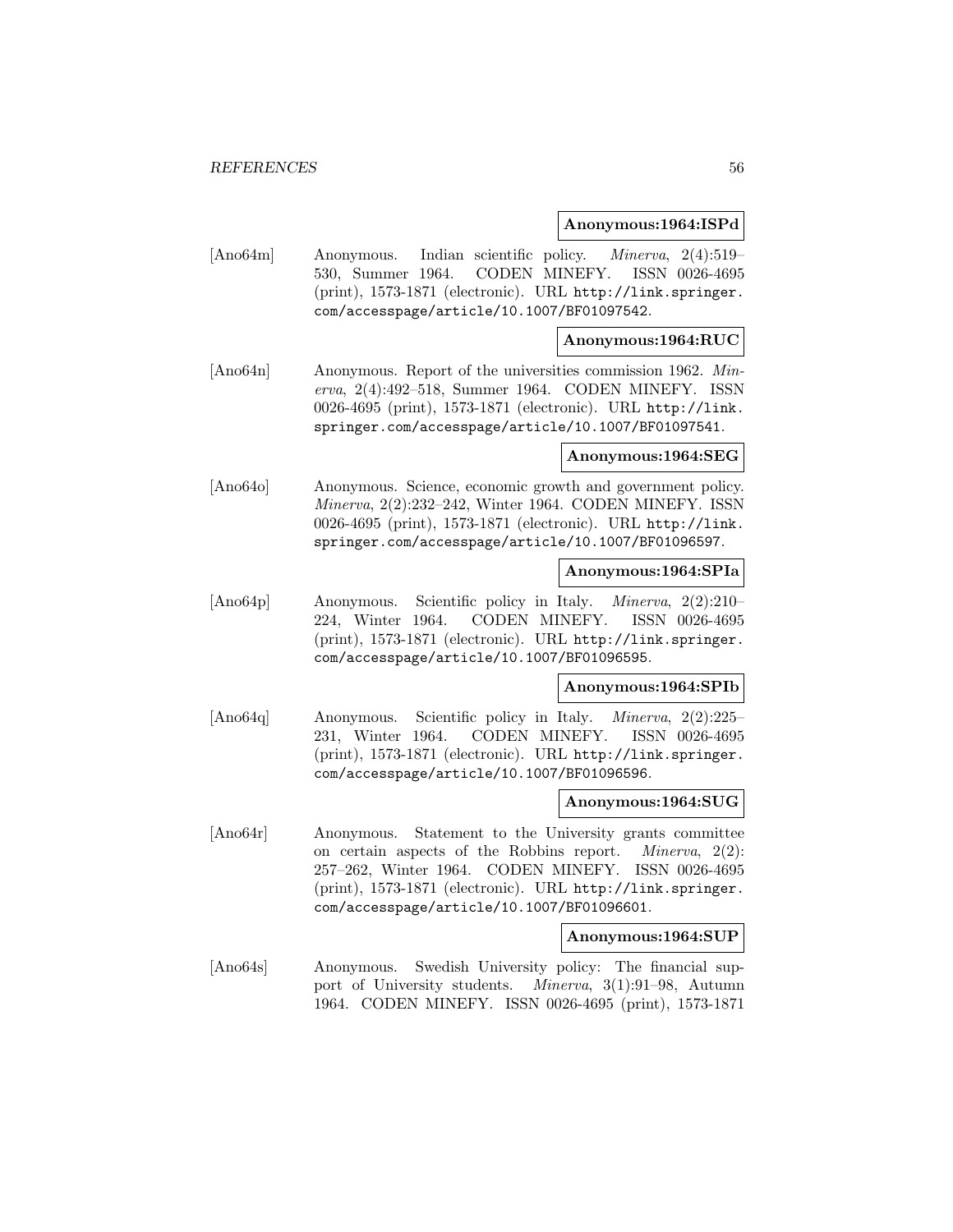(electronic). URL http://link.springer.com/accesspage/ article/10.1007/BF01630152.

#### **Anonymous:1965:AVC**

[Ano65a] Anonymous. Address by the Vice-Chancellor, Dr. Conor Cruise O'Brien, to congregation of the University of Ghana. Minerva, 3(3):343–355, Spring 1965. CODEN MINEFY. ISSN 0026-4695 (print), 1573-1871 (electronic). URL http://link.springer. com/accesspage/article/10.1007/BF01099960.

### **Anonymous:1965:BRN**

[Ano65b] Anonymous. Basic research and national goals: A report to the Committee on Science and Astronautics, U.S. House of Representatives, by the National Academy of Sciences. Minerva, 3(4):499, Summer 1965. CODEN MINEFY. ISSN 0026-4695 (print), 1573-1871 (electronic). URL http://link.springer. com/accesspage/article/10.1007/BF01099413.

### **Anonymous:1965:BUU**

[Ano65c] Anonymous. The Brazilian universities under the Castelo Branco Regime. Minerva, 3(4):555–560, Summer 1965. CO-DEN MINEFY. ISSN 0026-4695 (print), 1573-1871 (electronic). URL http://link.springer.com/accesspage/article/10. 1007/BF01099419.

#### **Anonymous:1965:Ca**

[Ano65d] Anonymous. Chronicle. Minerva, 3(2):265–291, Winter 1965. CODEN MINEFY. ISSN 0026-4695 (print), 1573-1871 (electronic). URL http://link.springer.com/accesspage/ article/10.1007/BF01096340.

#### **Anonymous:1965:Cc**

[Ano65e] Anonymous. Chronicle. Minerva, 3(3):408–431, Spring 1965. CODEN MINEFY. ISSN 0026-4695 (print), 1573-1871 (electronic). URL http://link.springer.com/accesspage/ article/10.1007/BF01099967.

### **Anonymous:1965:Cb**

[Ano65f] Anonymous. Contributors. Minerva, 3(2):292, Winter 1965. CO-DEN MINEFY. ISSN 0026-4695 (print), 1573-1871 (electronic). URL http://link.springer.com/accesspage/article/10. 1007/BF01096341.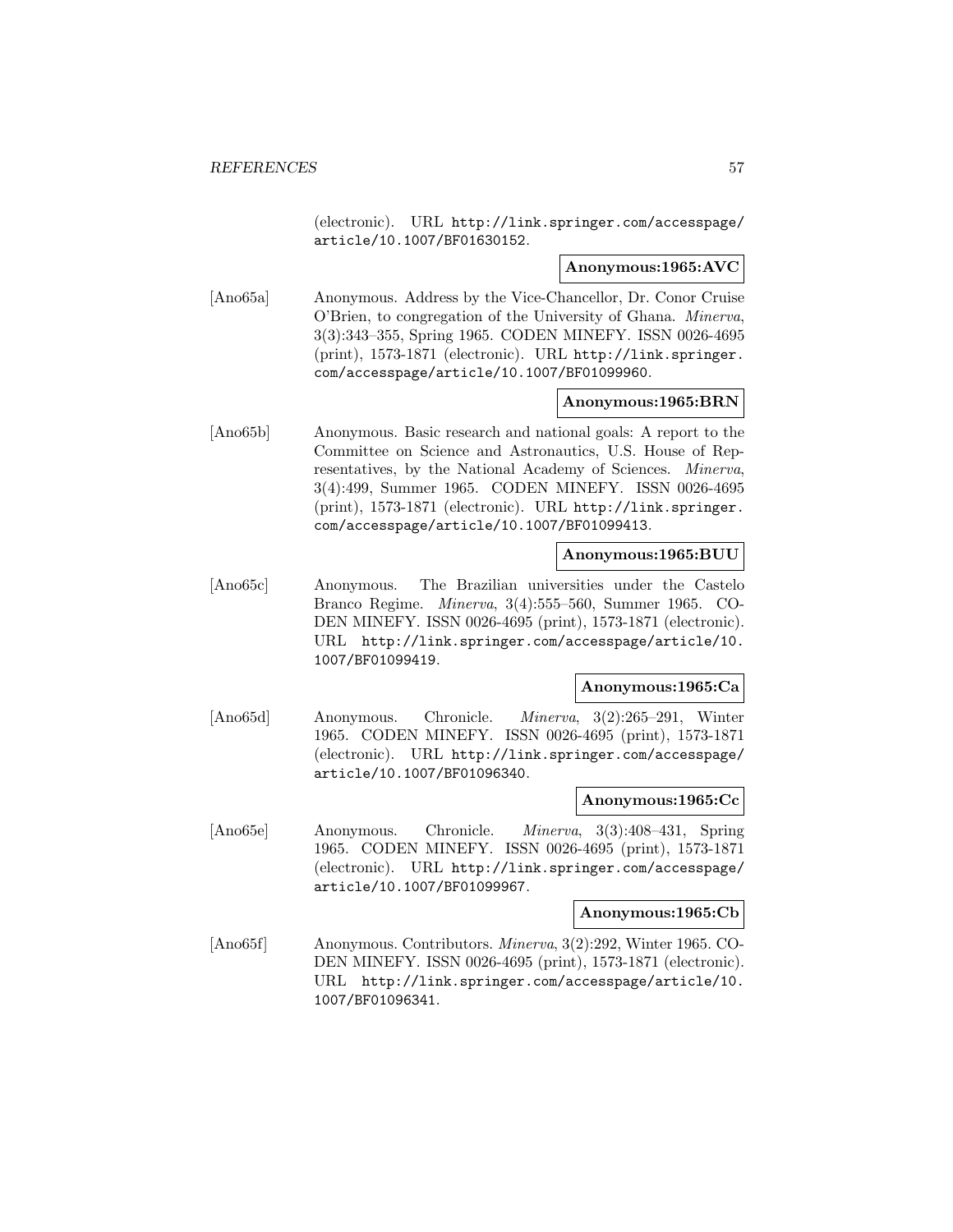### **Anonymous:1965:Cd**

[Ano65g] Anonymous. Contributors. Minerva, 3(3):432–433, Spring 1965. CODEN MINEFY. ISSN 0026-4695 (print), 1573-1871 (electronic). URL http://link.springer.com/accesspage/ article/10.1007/BF01099968.

# **Anonymous:1965:Ce**

[Ano65h] Anonymous. Contributors. Minerva, 3(4):610, Summer 1965. CODEN MINEFY. ISSN 0026-4695 (print), 1573-1871 (electronic). URL http://link.springer.com/accesspage/ article/10.1007/BF01099422.

### **Anonymous:1965:DGF**

[Ano65i] Anonymous. Decisions of the government of the Federal Republic of Nigeria on the report of the National Universities Commission. Minerva, 3(2):229–232, Winter 1965. CODEN MINEFY. ISSN 0026-4695 (print), 1573-1871 (electronic). URL http://link. springer.com/accesspage/article/10.1007/BF01096336.

### **Anonymous:1965:ED**

[Ano65j] Anonymous. Education for development. *Minerva*, 3(2): 233–244, Winter 1965. CODEN MINEFY. ISSN 0026-4695 (print), 1573-1871 (electronic). URL http://link.springer. com/accesspage/article/10.1007/BF01096337.

#### **Anonymous:1965:EHC**

[Ano65k] Anonymous. The English–Hindi controversy. *Minerva*, 3(4): 560–591, Summer 1965. CODEN MINEFY. ISSN 0026-4695 (print), 1573-1871 (electronic). URL http://link.springer. com/accesspage/article/10.1007/BF01099420.

#### **Anonymous:1965:FPD**

[Ano65l] Anonymous. Five professors dismissed. Minerva, 4(1):135– 145, Autumn 1965. CODEN MINEFY. ISSN 0026-4695 (print), 1573-1871 (electronic). URL http://link.springer. com/accesspage/article/10.1007/BF01585991.

# **Anonymous:1965:GA**

[Ano65m] Anonymous. The genovese affair. Minerva, 4(1):145–149, Autumn 1965. CODEN MINEFY. ISSN 0026-4695 (print), 1573-1871 (electronic). URL http://link.springer.com/ accesspage/article/10.1007/BF01585992.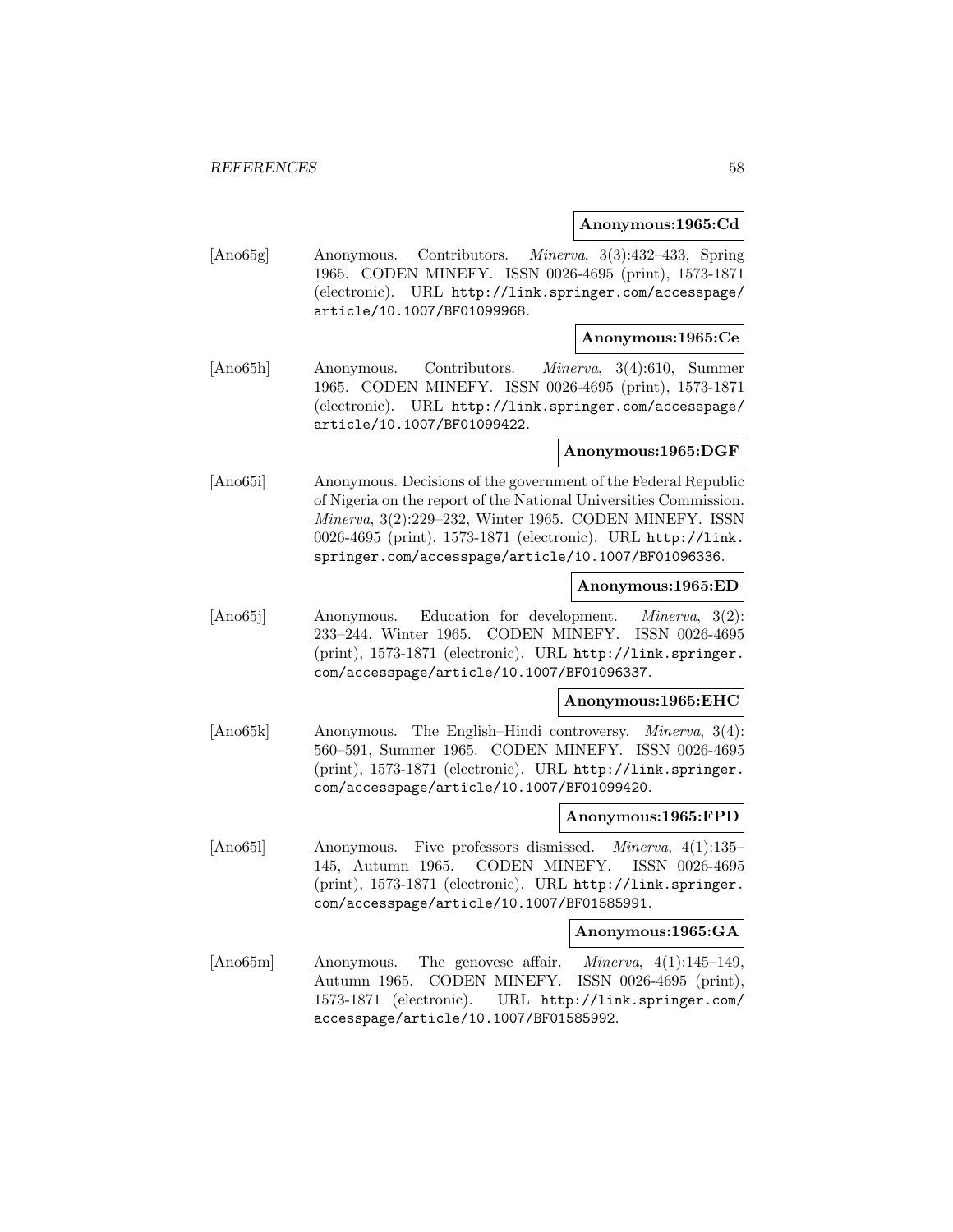### **Anonymous:1965:CCa**

[Ano65n] Anonymous. I conferences and commissions. Minerva, 4(1): 111–135, Autumn 1965. CODEN MINEFY. ISSN 0026-4695 (print), 1573-1871 (electronic). URL http://link.springer. com/accesspage/article/10.1007/BF01585990.

### **Anonymous:1965:KC**

[Ano65o] Anonymous. The Knopfelmacher case. Minerva, 3(4):530– 555, Summer 1965. CODEN MINEFY. ISSN 0026-4695 (print), 1573-1871 (electronic). URL http://link.springer. com/accesspage/article/10.1007/BF01099418.

### **Anonymous:1965:RCM**

[Ano65p] Anonymous. Report of the committee on a "model act for universities". Minerva, 4(1):80–94, Autumn 1965. CODEN MINEFY. ISSN 0026-4695 (print), 1573-1871 (electronic). URL http://link.springer.com/accesspage/article/10.1007/ BF01585986.

# **Anonymous:1965:RTR**

[Ano65q] Anonymous. Report of the third reviewing committee of the council of scientific and industrial research. Minerva, 3(3): 356–384, Spring 1965. CODEN MINEFY. ISSN 0026-4695 (print), 1573-1871 (electronic). URL http://link.springer. com/accesspage/article/10.1007/BF01099961.

# **Anonymous:1965:RDU**

[Ano65r] Anonymous. Report on the development of a university in Northern Rhodesia [Zambia] 1963. Minerva, 3(2):245–260, Winter 1965. CODEN MINEFY. ISSN 0026-4695 (print), 1573-1871 (electronic). URL http://link.springer.com/accesspage/ article/10.1007/BF01096338.

### **Anonymous:1965:SRE**

[Ano65s] Anonymous. Scientific research and economic development in Spain. Minerva, 3(3):385–391, Spring 1965. CODEN MINEFY. ISSN 0026-4695 (print), 1573-1871 (electronic). URL http://link.springer.com/accesspage/article/10.1007/ BF01099962.

#### **Anonymous:1965:UDN**

[Ano65t] Anonymous. University development in Nigeria. Minerva, 3 (2):210–228, Winter 1965. CODEN MINEFY. ISSN 0026-4695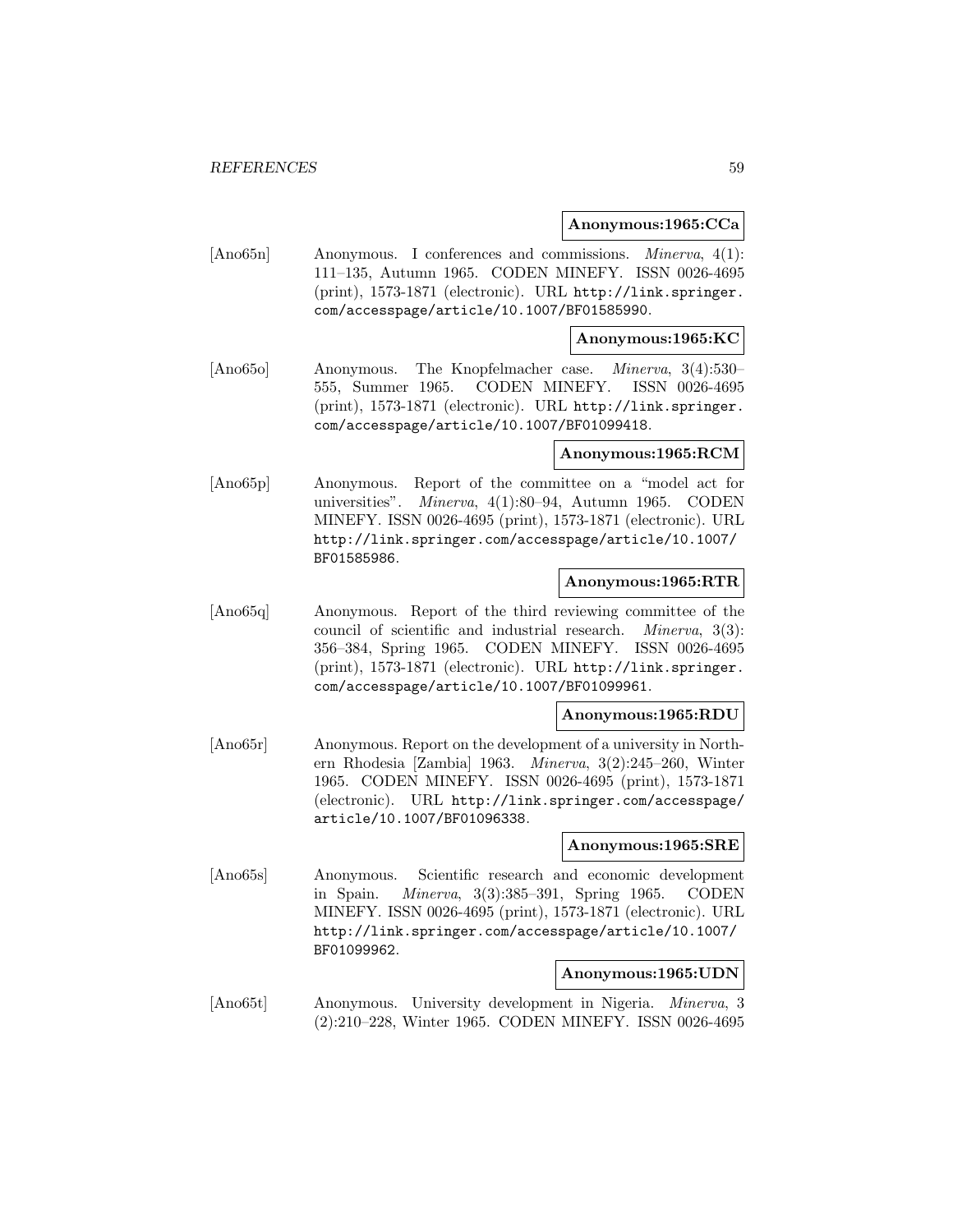(print), 1573-1871 (electronic). URL http://link.springer. com/accesspage/article/10.1007/BF01096335.

#### **Anonymous:1965:UKC**

[Ano65u] Anonymous. University of Karachi convocation 1965 address by the Vice-Chancellor. Minerva, 4(1):73–79, Autumn 1965. CODEN MINEFY. ISSN 0026-4695 (print), 1573-1871 (electronic). URL http://link.springer.com/accesspage/ article/10.1007/BF01585985.

### **Anonymous:1965:ULC**

[Ano65v] Anonymous. The University of Lagos crisis, Nigeria. Minerva, 3 (4):592–609, Summer 1965. CODEN MINEFY. ISSN 0026-4695 (print), 1573-1871 (electronic). URL http://link.springer. com/accesspage/article/10.1007/BF01099421.

### **Anonymous:1966:AFU**

[Ano66a] Anonymous. Academic freedom at university college, Rhodesia. Minerva, 5(1):123–148, Autumn 1966. CODEN MINEFY. ISSN 0026-4695 (print), 1573-1871 (electronic). URL http://link. springer.com/accesspage/article/10.1007/BF02389801.

# **Anonymous:1966:AVC**

[Ano66b] Anonymous. Address by the Vice-Chancellor, Dr. Alexander Kwapong, to congregation of the University of Ghana. Minerva, 4(4):542–554, Summer 1966. CODEN MINEFY. ISSN 0026-4695 (print), 1573-1871 (electronic). URL http://link. springer.com/accesspage/article/10.1007/BF02207982.

### **Anonymous:1966:AWA**

[Ano66c] Anonymous. Anti-Walloon agitation at Louvain, Belgium. Minerva, 5(1):100–102, Autumn 1966. CODEN MINEFY. ISSN 0026-4695 (print), 1573-1871 (electronic). URL http://link. springer.com/accesspage/article/10.1007/BF02389797.

#### **Anonymous:1966:CSA**

[Ano66d] Anonymous. Continuing student agitation in Indonesia. Minerva, 5(1):116–123, Autumn 1966. CODEN MINEFY. ISSN 0026-4695 (print), 1573-1871 (electronic). URL http://link. springer.com/accesspage/article/10.1007/BF02389800.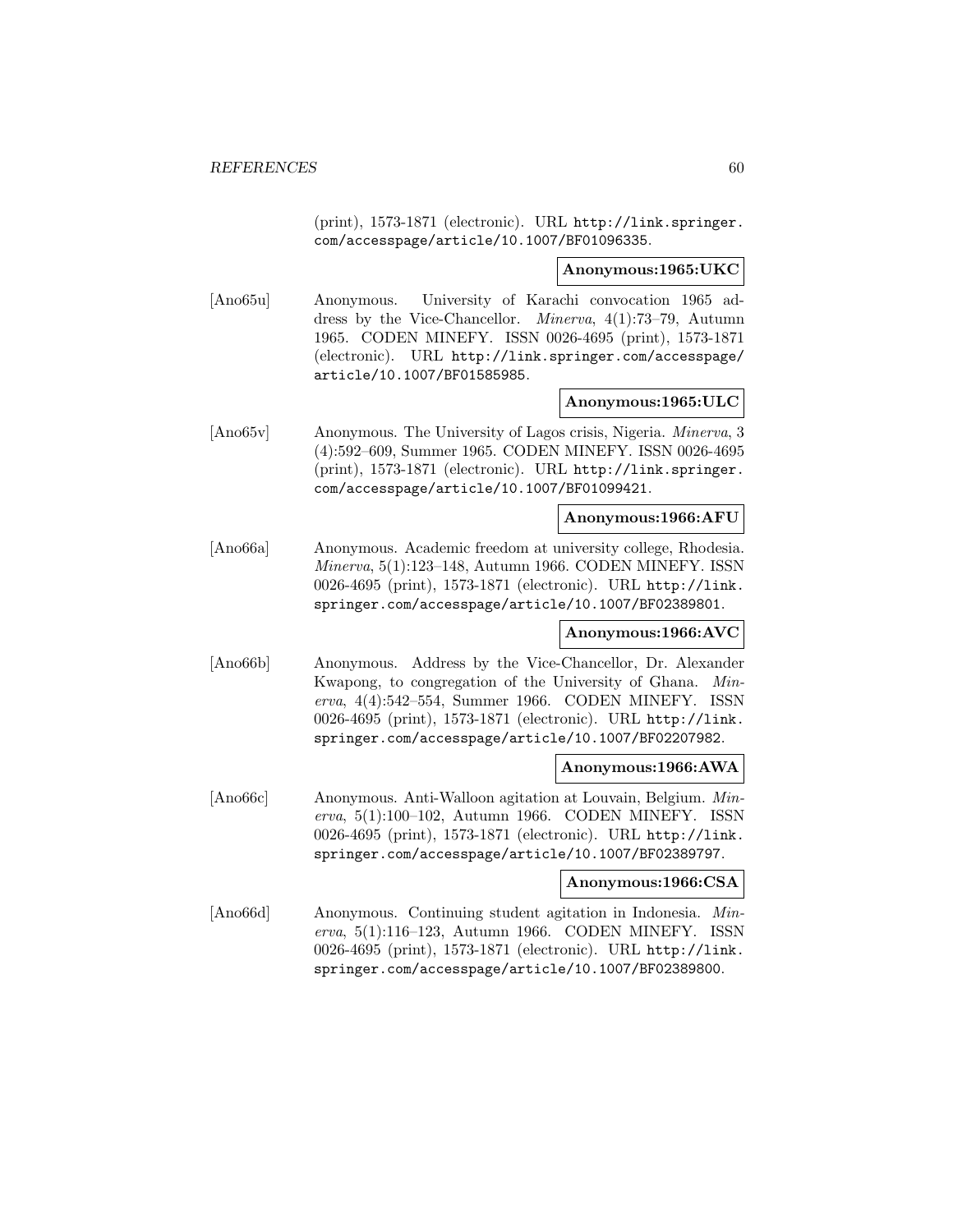#### **Anonymous:1966:C**

[Ano66e] Anonymous. Contributors. Minerva, 5(1):159, Autumn 1966. CODEN MINEFY. ISSN 0026-4695 (print), 1573-1871 (electronic). URL http://link.springer.com/accesspage/ article/10.1007/BF02389804.

# **Anonymous:1966:CRC**

[Ano66f] Anonymous. The cultural revolution, China. Minerva, 5(1): 112–116, Autumn 1966. CODEN MINEFY. ISSN 0026-4695 (print), 1573-1871 (electronic). URL http://link.springer. com/accesspage/article/10.1007/BF02389799.

### **Anonymous:1966:DBH**

[Ano66g] Anonymous. Disturbances at the Banaras Hindu University. Minerva, 4(3):429–433, Spring 1966. CODEN MINEFY. ISSN 0026-4695 (print), 1573-1871 (electronic). URL http://link. springer.com/accesspage/article/10.1007/BF01584642.

# **Anonymous:1966:FPI**

[Ano66h] Anonymous. France: The Pasteur Institute: Proposals for reform. Minerva, 4(3):408–419, Spring 1966. CODEN MINEFY. ISSN 0026-4695 (print), 1573-1871 (electronic). URL http://link.springer.com/accesspage/article/10.1007/ BF01584639.

### **Anonymous:1966:FSU**

[Ano66i] Anonymous. Free students' unions in Spain. *Minerva*, 4(4): 597–604, Summer 1966. CODEN MINEFY. ISSN 0026-4695 (print), 1573-1871 (electronic). URL http://link.springer. com/accesspage/article/10.1007/BF02207994.

#### **Anonymous:1966:HEAb**

[Ano66j] Anonymous. The Higher Education Act, Ceylon. Minerva, 5 (1):102–111, Autumn 1966. CODEN MINEFY. ISSN 0026-4695 (print), 1573-1871 (electronic). URL http://link.springer. com/accesspage/article/10.1007/BF02389798.

# **Anonymous:1966:HEAa**

[Ano66k] Anonymous. Higher education in Australia. Minerva, 4(4): 505–541, Summer 1966. CODEN MINEFY. ISSN 0026-4695 (print), 1573-1871 (electronic). URL http://link.springer. com/accesspage/article/10.1007/BF02207981.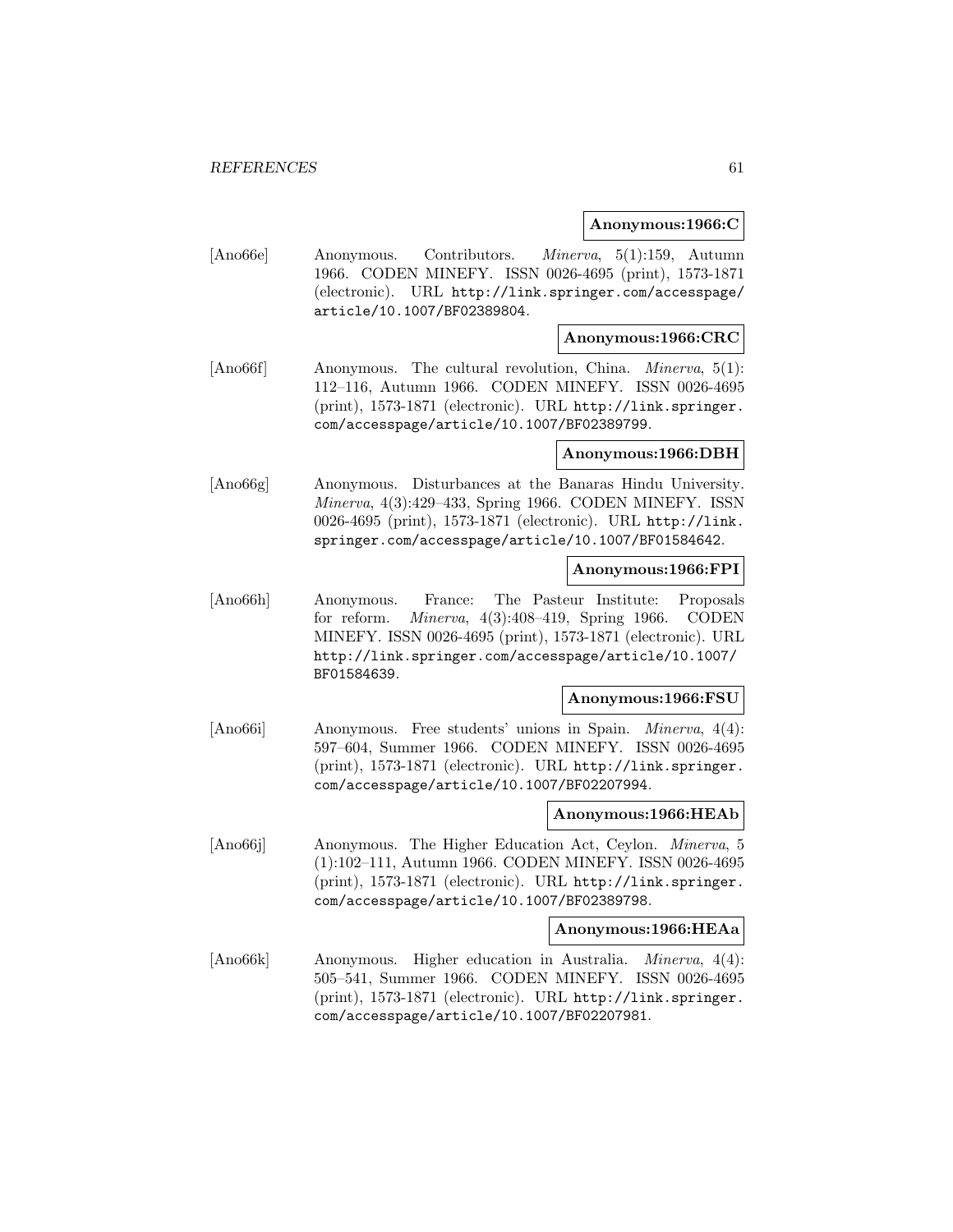### **Anonymous:1966:CC**

[Ano66l] Anonymous. I conferences and commissions. *Minerva*, 4(2): 286–287, Winter 1966. CODEN MINEFY. ISSN 0026-4695 (print), 1573-1871 (electronic). URL http://link.springer. com/accesspage/article/10.1007/BF01584865.

### **Anonymous:1966:IPW**

[Ano66m] Anonymous. II politics in the world of science and learning. Minerva, 4(2):287–311, Winter 1966. CODEN MINEFY. ISSN 0026-4695 (print), 1573-1871 (electronic). URL http://link. springer.com/accesspage/article/10.1007/BF01584866.

#### **Anonymous:1966:ISA**

[Ano66n] Anonymous. India students' agitation in Kerala. Minerva, 4 (3):424–429, Spring 1966. CODEN MINEFY. ISSN 0026-4695 (print), 1573-1871 (electronic). URL http://link.springer. com/accesspage/article/10.1007/BF01584641.

### **Anonymous:1966:IIU**

[Ano66o] Anonymous. Indonesia the Indonesian university situation. Minerva, 4(3):433–451, Spring 1966. CODEN MINEFY. ISSN 0026-4695 (print), 1573-1871 (electronic). URL http://link. springer.com/accesspage/article/10.1007/BF01584643.

#### **Anonymous:1966:MED**

[Ano66p] Anonymous. Manifesto for the establishment of a democratic university in Spain. Minerva, 5(1):82–88, Autumn 1966. CODEN MINEFY. ISSN 0026-4695 (print), 1573-1871 (electronic). URL http://link.springer.com/accesspage/ article/10.1007/BF02389794.

### **Anonymous:1966:MJY**

[Ano66q] Anonymous. Mihajlov's journal, Yugoslavia. Minerva, 5(1): 154–158, Autumn 1966. CODEN MINEFY. ISSN 0026-4695 (print), 1573-1871 (electronic). URL http://link.springer. com/accesspage/article/10.1007/BF02389803.

#### **Anonymous:1966:MFS**

[Ano66r] Anonymous. The movement for free student unions, Spain. Minerva, 5(1):148–154, Autumn 1966. CODEN MINEFY. ISSN 0026-4695 (print), 1573-1871 (electronic). URL http://link. springer.com/accesspage/article/10.1007/BF02389802.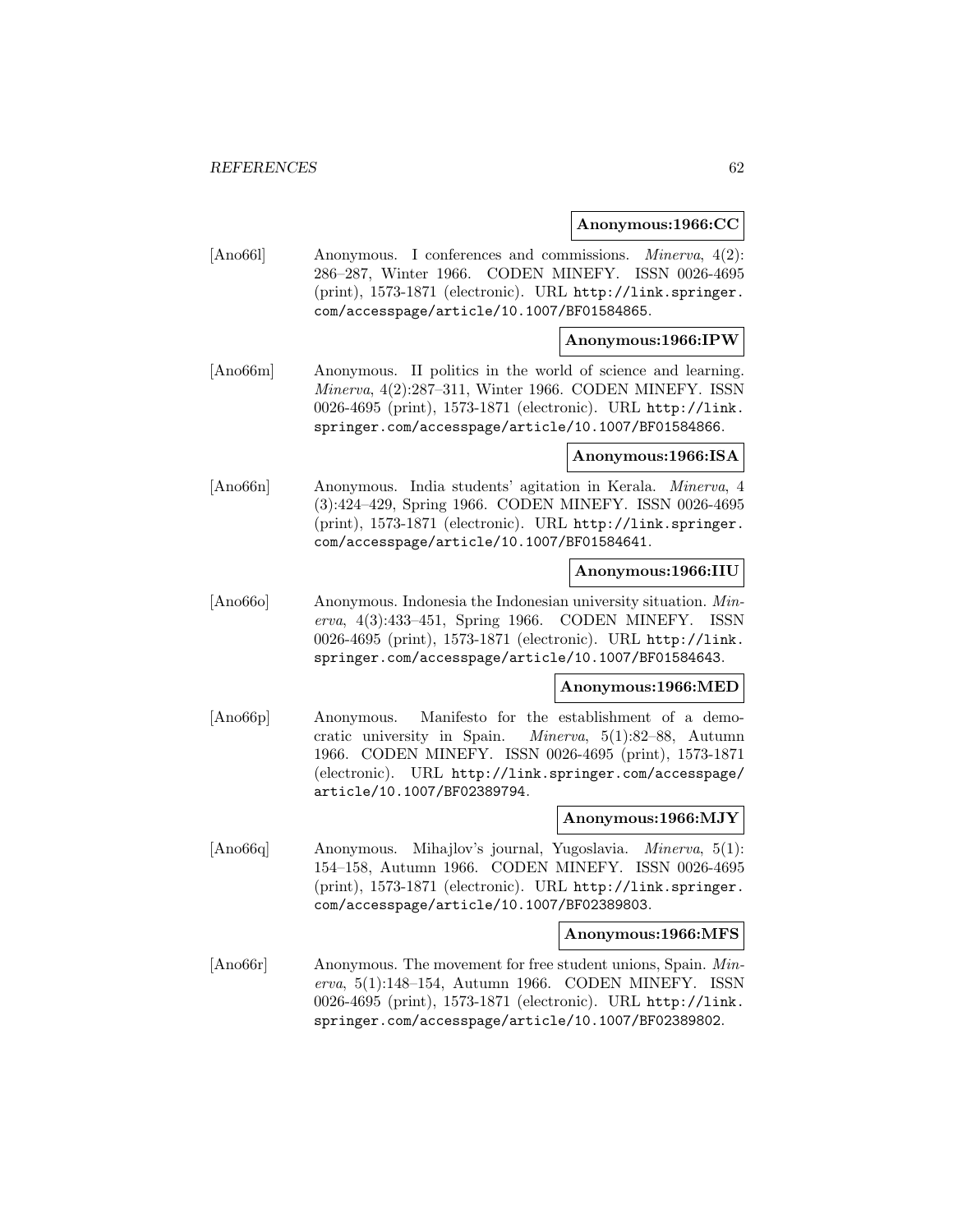### **Anonymous:1966:PWS**

[Ano66s] Anonymous. Politics in the world of science and learning. Minerva, 4(4):566–568, Summer 1966. CODEN MINEFY. ISSN 0026-4695 (print), 1573-1871 (electronic). URL http://link. springer.com/accesspage/article/10.1007/BF02207987.

### **Anonymous:1966:RSC**

[Ano66t] Anonymous. Recommendations of the science council on the reorganisation of university teaching staffs in Western Germany. Minerva, 4(2):246–253, Winter 1966. CODEN MINEFY. ISSN 0026-4695 (print), 1573-1871 (electronic). URL http://link. springer.com/accesspage/article/10.1007/BF01584859.

### **Anonymous:1966:RAH**

[Ano66u] Anonymous. Resistance against higher educational reform in France. Minerva, 4(4):579–584, Summer 1966. CODEN MINEFY. ISSN 0026-4695 (print), 1573-1871 (electronic). URL http://link.springer.com/accesspage/article/10.1007/ BF02207989.

# **Anonymous:1966:SPU**

[Ano66v] Anonymous. Scientific policy in the U.S.S.R. *Minerva*, 4(2): 215–218, Winter 1966. CODEN MINEFY. ISSN 0026-4695 (print), 1573-1871 (electronic). URL http://link.springer. com/accesspage/article/10.1007/BF01584856.

#### **Anonymous:1966:SOP**

[Ano66w] Anonymous. Students and the one-party state. *Minerva*, 4(4): 595–597, Summer 1966. CODEN MINEFY. ISSN 0026-4695 (print), 1573-1871 (electronic). URL http://link.springer. com/accesspage/article/10.1007/BF02207993.

#### **Anonymous:1966:SRI**

[Ano66x] Anonymous. Students' role in Indonesian political changes. Minerva, 4(4):584–585, Summer 1966. CODEN MINEFY. ISSN 0026-4695 (print), 1573-1871 (electronic). URL http://link. springer.com/accesspage/article/10.1007/BF02207990.

#### **Anonymous:1966:SUA**

[Ano66y] Anonymous. Suspension of university autonomy, Argentine. Minerva, 5(1):93–100, Autumn 1966. CODEN MINEFY. ISSN 0026-4695 (print), 1573-1871 (electronic). URL http://link. springer.com/accesspage/article/10.1007/BF02389796.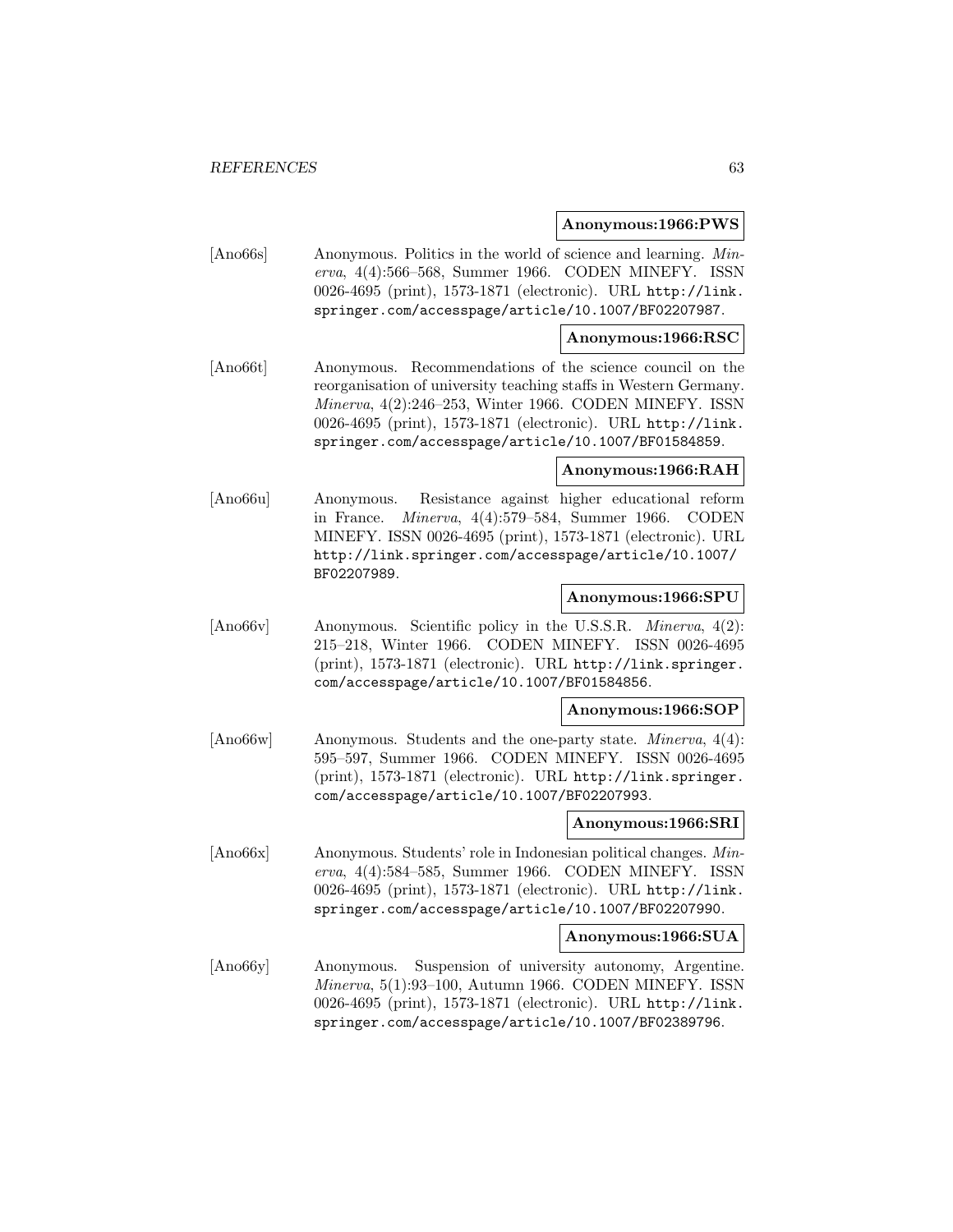### **Anonymous:1966:TRP**

[Ano66z] Anonymous. Teaching, research and permanent appointment at Yale university. Minerva, 4(2):231–245, Winter 1966. CODEN MINEFY. ISSN 0026-4695 (print), 1573-1871 (electronic). URL http://link.springer.com/accesspage/ article/10.1007/BF01584858.

#### **Anonymous:1966:UAC**

[Ano66-27] Anonymous. University autonomy in Ceylon. *Minerva*, 4(4): 568–579, Summer 1966. CODEN MINEFY. ISSN 0026-4695 (print), 1573-1871 (electronic). URL http://link.springer. com/accesspage/article/10.1007/BF02207988.

# **Anonymous:1966:UCM**

[Ano66-28] Anonymous. The university crisis in Mexico City. Minerva, 4 (4):588–595, Summer 1966. CODEN MINEFY. ISSN 0026-4695 (print), 1573-1871 (electronic). URL http://link.springer. com/accesspage/article/10.1007/BF02207992.

# **Anonymous:1966:VUR**

[Ano66-29] Anonymous. Violence at the University of Rome. Minerva, 4 (4):585–588, Summer 1966. CODEN MINEFY. ISSN 0026-4695 (print), 1573-1871 (electronic). URL http://link.springer. com/accesspage/article/10.1007/BF02207991.

# **Anonymous:1967:ASK**

[Ano67a] Anonymous. Abduction of South Korean students and teachers from West Germany. Minerva, 6(1):144–147, Autumn 1967. CODEN MINEFY. ISSN 0026-4695 (print), 1573-1871 (electronic). URL http://link.springer.com/accesspage/ article/10.1007/BF01101619.

# **Anonymous:1967:AFC**

[Ano67b] Anonymous. Academic freedom in the Catholic University of America. Minerva, 5(4):621–623, Summer 1967. CODEN MINEFY. ISSN 0026-4695 (print), 1573-1871 (electronic). URL http://link.springer.com/accesspage/article/10. 1007/BF01096801; http://link.springer.com/article/ 10.1007/BF01096801.

# **Anonymous:1967:AVC**

[Ano67c] Anonymous. Address by the Vice-Chancellor, Dr. K. O. Dike, to congregation of the University of Ibadan. Minerva, 5(4):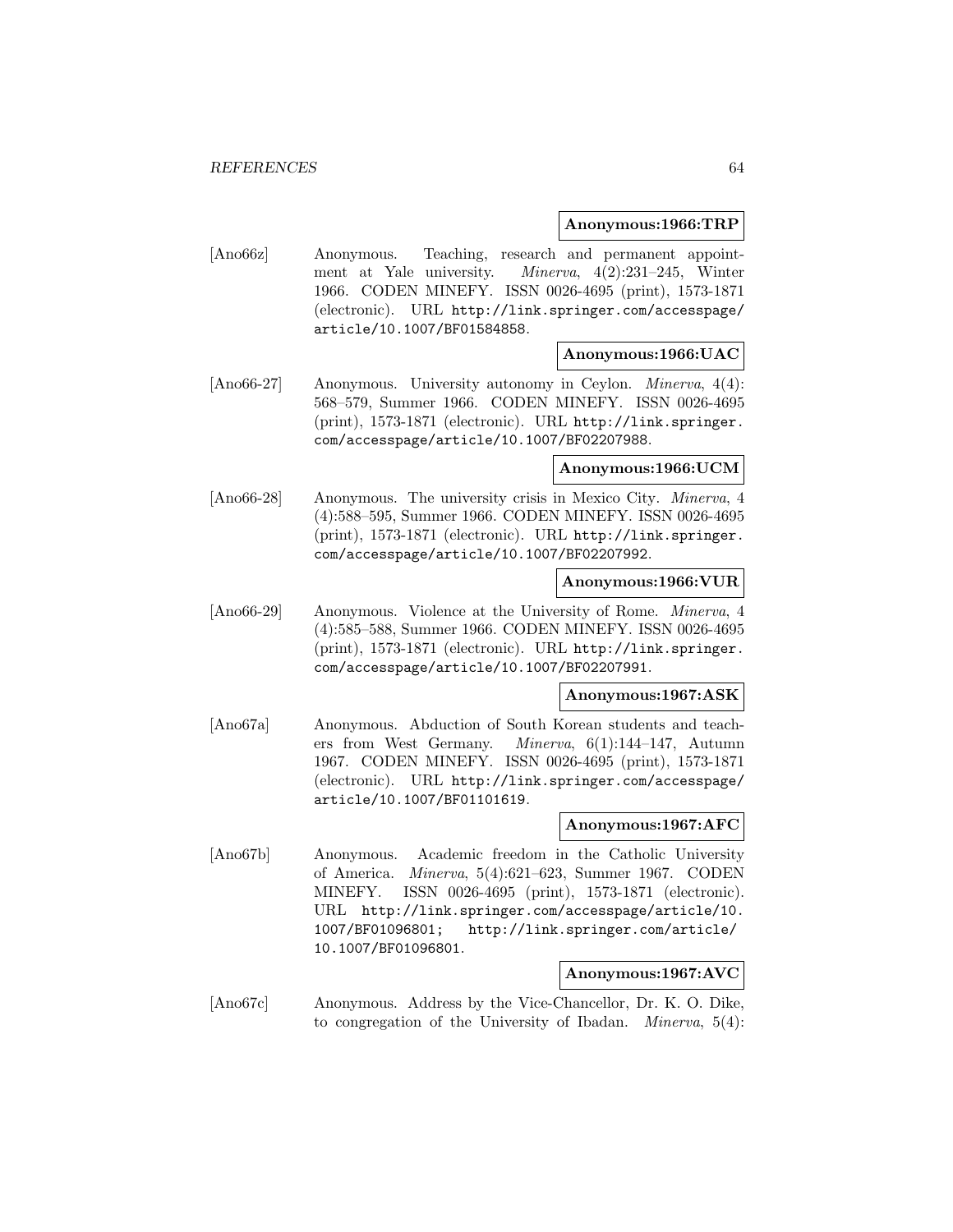553–557, Summer 1967. CODEN MINEFY. ISSN 0026-4695 (print), 1573-1871 (electronic). URL http://link.springer. com/accesspage/article/10.1007/BF01096784.

**Anonymous:1967:ALN**

[Ano67d] Anonymous. The aftermath of law no. 16912, Argentine. Minerva, 5(2):274–278, Winter 1967. CODEN MINEFY. ISSN 0026-4695 (print), 1573-1871 (electronic). URL http://link. springer.com/accesspage/article/10.1007/BF02388529.

# **Anonymous:1967:AUS**

[Ano67e] Anonymous. American university students and the war in Vietnam. Minerva, 5(3):465–469, Spring 1967. CODEN MINEFY. ISSN 0026-4695 (print), 1573-1871 (electronic). URL http://link.springer.com/accesspage/article/10.1007/ BF02388587.

### **Anonymous:1967:BFS**

[Ano67f] Anonymous. Bus fares and student demonstrations, Mexico. Minerva, 5(2):301–307, Winter 1967. CODEN MINEFY. ISSN 0026-4695 (print), 1573-1871 (electronic). URL http://link. springer.com/accesspage/article/10.1007/BF02388533.

#### **Anonymous:1967:CRD**

[Ano67g] Anonymous. The case of Régis Debray. *Minerva*, 5(4):588– 590, Summer 1967. CODEN MINEFY. ISSN 0026-4695 (print), 1573-1871 (electronic). URL http://link.springer. com/accesspage/article/10.1007/BF01096792.

#### **Anonymous:1967:CIAa**

[Ano67h] Anonymous. The Central Intelligence Agency and the universities. Minerva, 5(3):469–471, Spring 1967. CODEN MINEFY. ISSN 0026-4695 (print), 1573-1871 (electronic). URL http://link.springer.com/accesspage/article/10.1007/ BF02388588.

#### **Anonymous:1967:CIAb**

[Ano67i] Anonymous. The Central Intelligence Agency and the universities II 23. Minerva, 5(4):614–620, Summer 1967. CO-DEN MINEFY. ISSN 0026-4695 (print), 1573-1871 (electronic). URL http://link.springer.com/accesspage/article/10. 1007/BF01096799; http://link.springer.com/article/ 10.1007/BF01096799.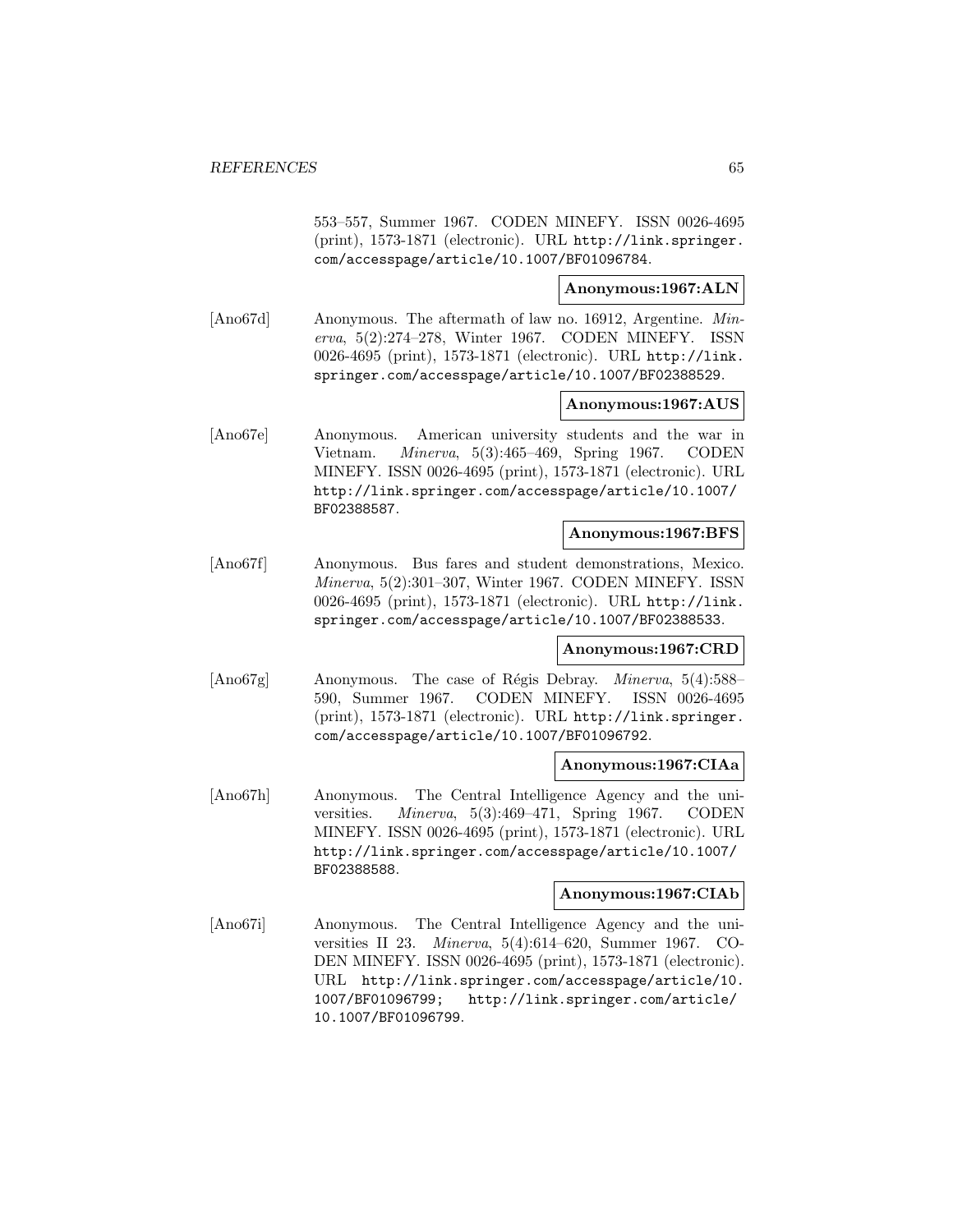#### **Anonymous:1967:CSR**

[Ano67j] Anonymous. Continued student resistance in Spain. Minerva, 5 (2):308–312, Winter 1967. CODEN MINEFY. ISSN 0026-4695 (print), 1573-1871 (electronic). URL http://link.springer. com/accesspage/article/10.1007/BF02388534.

# **Anonymous:1967:C**

[Ano67k] Anonymous. Contributors. Minerva, 5(4):628–629, Summer 1967. CODEN MINEFY. ISSN 0026-4695 (print), 1573-1871 (electronic). URL http://link.springer.com/accesspage/ article/10.1007/BF01096805; http://link.springer.com/ article/10.1007/BF01096805.

# **Anonymous:1967:DALb**

[Ano67l] Anonymous. Dr. Adams and the London School of Economics, continued, United Kingdom. Minerva, 5(3):455–458, Spring 1967. CODEN MINEFY. ISSN 0026-4695 (print), 1573-1871 (electronic). URL http://link.springer.com/accesspage/ article/10.1007/BF02388584.

### **Anonymous:1967:DALa**

[Ano67m] Anonymous. Dr. Adams and the London School of Economics, United Kingdom. Minerva, 5(2):312–315, Winter 1967. CODEN MINEFY. ISSN 0026-4695 (print), 1573-1871 (electronic). URL http://link.springer.com/accesspage/ article/10.1007/BF02388535.

#### **Anonymous:1967:DRC**

[Ano67n] Anonymous. Draft recommendations of the conference on the role of the University College, Dar Es Salaam, in a socialist Tanzania. Minerva, 5(4):558–570, Summer 1967. CO-DEN MINEFY. ISSN 0026-4695 (print), 1573-1871 (electronic). URL http://link.springer.com/accesspage/article/10. 1007/BF01096785.

#### **Anonymous:1967:EHM**

[Ano67o] Anonymous. English, Hindi and the medium of instruction. Minerva, 6(1):123–131, Autumn 1967. CODEN MINEFY. ISSN 0026-4695 (print), 1573-1871 (electronic). URL http://link. springer.com/accesspage/article/10.1007/BF01101616.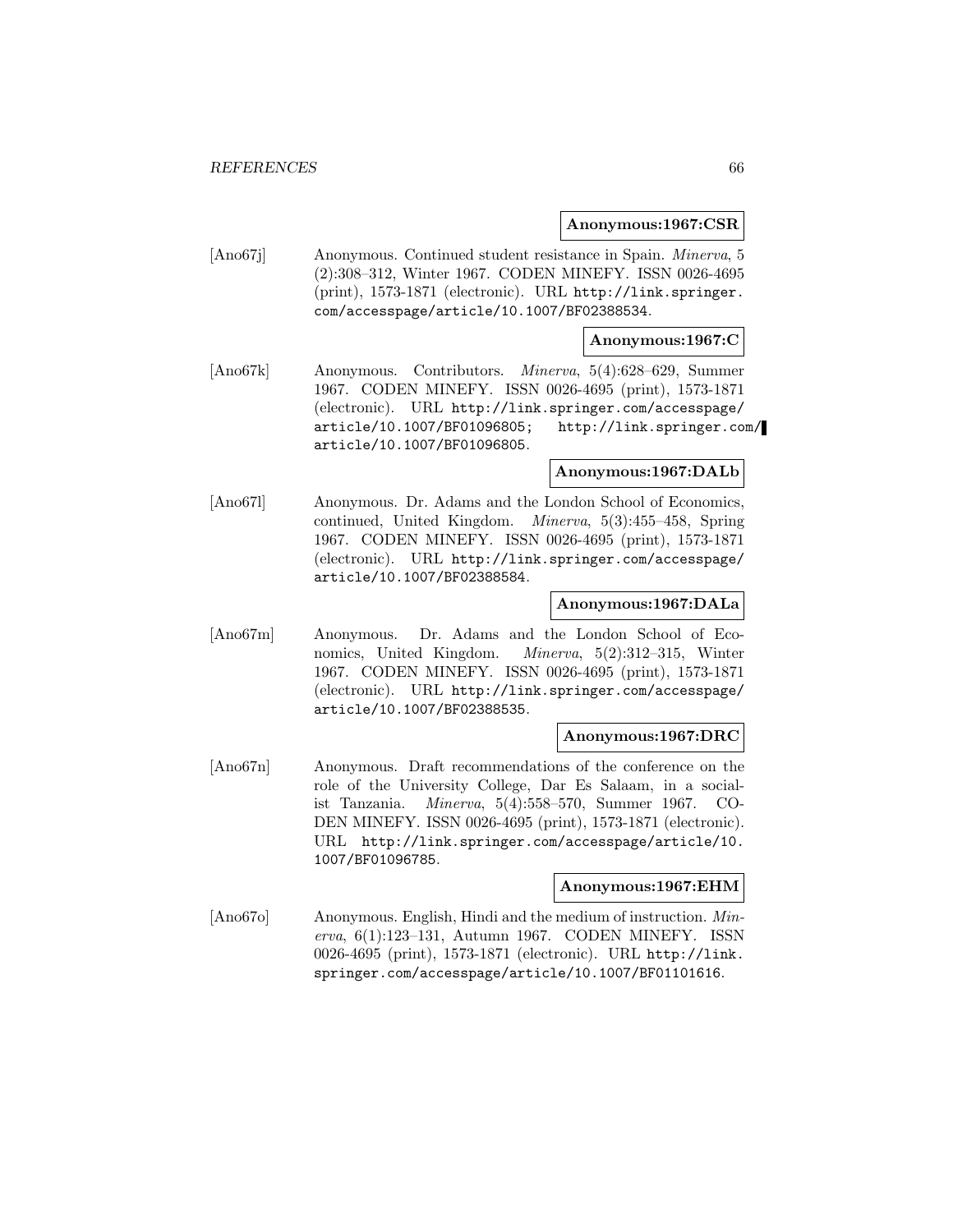#### **Anonymous:1967:EFS**

[Ano67p] Anonymous. Expulsion of foreign students from China and cessation of Chinese–Soviet student exchange, China. Minerva, 5 (2):282–284, Winter 1967. CODEN MINEFY. ISSN 0026-4695 (print), 1573-1871 (electronic). URL http://link.springer. com/accesspage/article/10.1007/BF02388531.

### **Anonymous:1967:LP**

[Ano67q] Anonymous. In loco parentis? Minerva, 5(4):593–595, Summer 1967. CODEN MINEFY. ISSN 0026-4695 (print), 1573-1871 (electronic). URL http://link.springer.com/accesspage/ article/10.1007/BF01096794.

# **Anonymous:1967:IFOa**

[Ano67r] Anonymous. Increased fees for overseas students. Minerva, 5 (3):458–462, Spring 1967. CODEN MINEFY. ISSN 0026-4695 (print), 1573-1871 (electronic). URL http://link.springer. com/accesspage/article/10.1007/BF02388585.

# **Anonymous:1967:IFOb**

[Ano67s] Anonymous. Increased fees for overseas students II. Minerva, 5 (4):604–610, Summer 1967. CODEN MINEFY. ISSN 0026-4695 (print), 1573-1871 (electronic). URL http://link.springer. com/accesspage/article/10.1007/BF01096797.

**Anonymous:1967:IFOc**

[Ano67t] Anonymous. Increased fees for overseas students III. Minerva, 6 (1):147–149, Autumn 1967. CODEN MINEFY. ISSN 0026-4695 (print), 1573-1871 (electronic). URL http://link.springer. com/accesspage/article/10.1007/BF01101620.

# **Anonymous:1967:IURa**

[Ano67u] Anonymous. Indian university reform II. Minerva, 5(2): 242–264, Winter 1967. CODEN MINEFY. ISSN 0026-4695 (print), 1573-1871 (electronic). URL http://link.springer. com/accesspage/article/10.1007/BF02388527.

#### **Anonymous:1967:IURb**

[Ano67v] Anonymous. Indian university reform III. *Minerva*, 5(3): 391–412, Spring 1967. CODEN MINEFY. ISSN 0026-4695 (print), 1573-1871 (electronic). URL http://link.springer. com/accesspage/article/10.1007/BF02388579.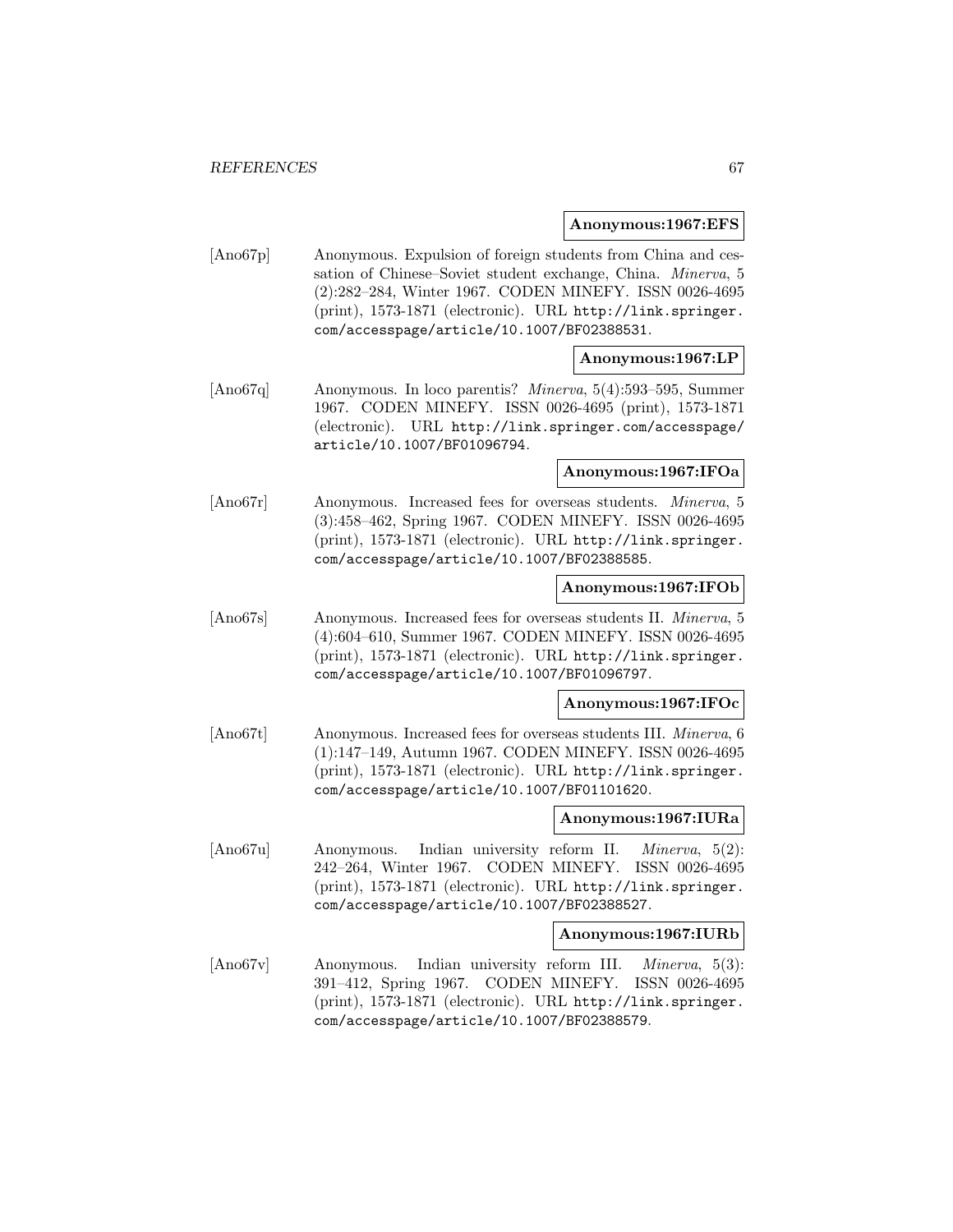#### **Anonymous:1967:IURc**

[Ano67w] Anonymous. Indian university reform IV. Minerva, 6(1): 48–80, Autumn 1967. CODEN MINEFY. ISSN 0026-4695 (print), 1573-1871 (electronic). URL http://link.springer. com/accesspage/article/10.1007/BF01101606.

# **Anonymous:1967:IUA**

[Ano67x] Anonymous. Inspecting university accounts. *Minerva*, 6(1): 149–152, Autumn 1967. CODEN MINEFY. ISSN 0026-4695 (print), 1573-1871 (electronic). URL http://link.springer. com/accesspage/article/10.1007/BF01101621.

### **Anonymous:1967:LPC**

[Ano67y] Anonymous. Linguistic particularism in Croatia. Minerva, 5(4): 623–624, Summer 1967. CODEN MINEFY. ISSN 0026-4695 (print), 1573-1871 (electronic). URL http://link.springer. com/accesspage/article/10.1007/BF01096802; http:// link.springer.com/article/10.1007/BF01096802.

### **Anonymous:1967:LSE**

[Ano67z] Anonymous. The London school of economics: Student power and indiscipline. Minerva, 5(4):610–614, Summer 1967. CODEN MINEFY. ISSN 0026-4695 (print), 1573-1871 (electronic). URL http://link.springer.com/accesspage/ article/10.1007/BF01096798.

# **Anonymous:1967:MTT**

[Ano67-27] Anonymous. Mihajlov: Third trial and condemnation. *Minerva*, 5(4):624, Summer 1967. CODEN MINEFY. ISSN 0026-4695 (print), 1573-1871 (electronic). URL http://link.springer. com/accesspage/article/10.1007/BF01096803; http:// link.springer.com/article/10.1007/BF01096803.

#### **Anonymous:1967:NPC**

[Ano67-28] Anonymous. The new phase continues. Minerva, 5(4):601– 604, Summer 1967. CODEN MINEFY. ISSN 0026-4695 (print), 1573-1871 (electronic). URL http://link.springer. com/accesspage/article/10.1007/BF01096796.

#### **Anonymous:1967:OP**

[Ano67-29] Anonymous. The ordeal of praxis. Minerva, 5(4):625– 627, Summer 1967. CODEN MINEFY. ISSN 0026-4695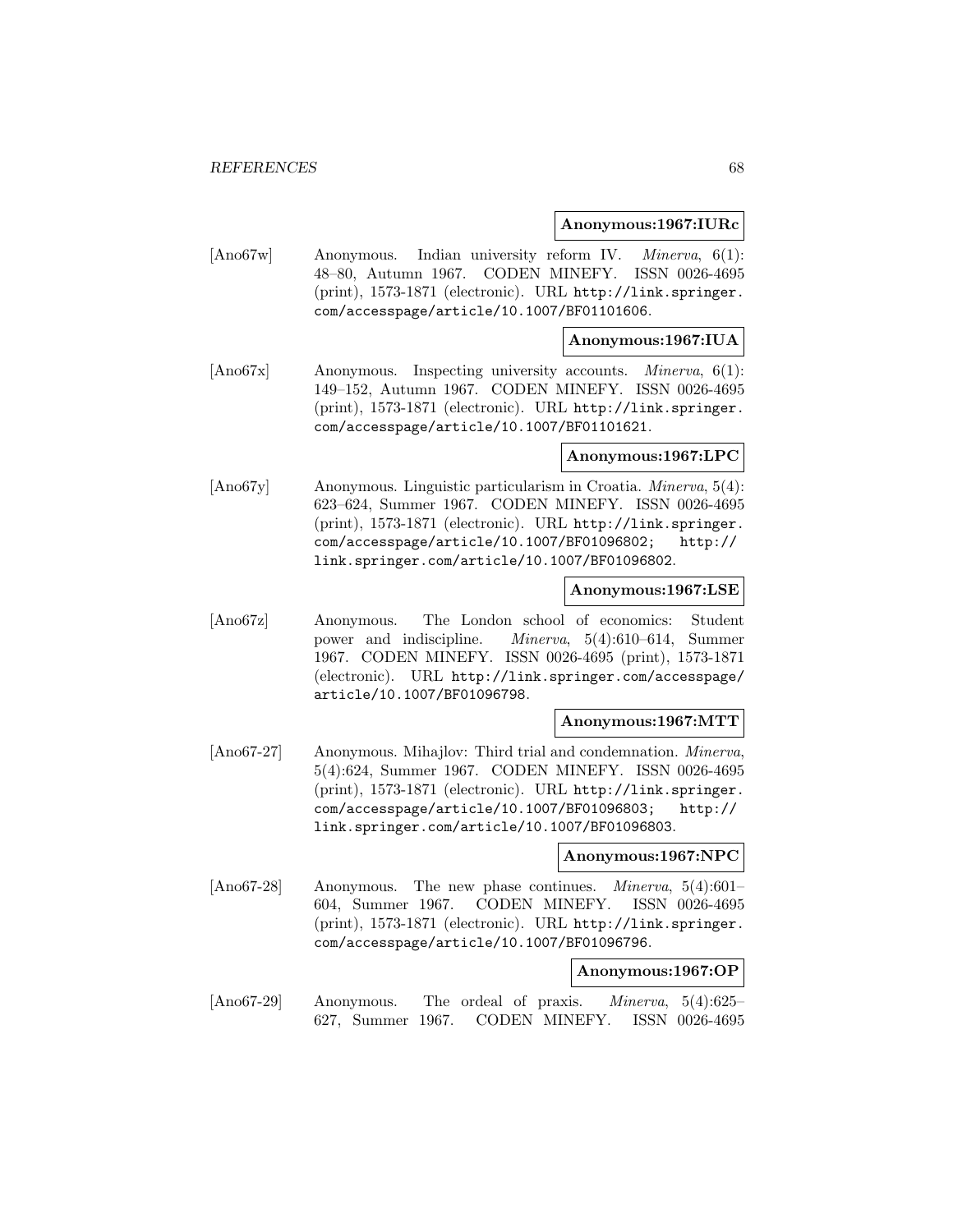(print), 1573-1871 (electronic). URL http://link.springer. com/accesspage/article/10.1007/BF01096804; http:// link.springer.com/article/10.1007/BF01096804.

**Anonymous:1967:RDC**

[Ano67-30] Anonymous. Rampant disorder continues. Minerva, 6(1): 131–140, Autumn 1967. CODEN MINEFY. ISSN 0026-4695 (print), 1573-1871 (electronic). URL http://link.springer. com/accesspage/article/10.1007/BF01101617.

# **Anonymous:1967:RDI**

[Ano67-31] Anonymous. Rampant disorder, India. Minerva, 5(2):284– 301, Winter 1967. CODEN MINEFY. ISSN 0026-4695 (print), 1573-1871 (electronic). URL http://link.springer. com/accesspage/article/10.1007/BF02388532.

# **Anonymous:1967:RSC**

[Ano67-32] Anonymous. Recommendations of the science council for the development of scientific institutions in Western Germany. Minerva, 5(3):413–428, Spring 1967. CODEN MINEFY. ISSN 0026-4695 (print), 1573-1871 (electronic). URL http://link. springer.com/accesspage/article/10.1007/BF02388580.

# **Anonymous:1967:RCU**

[Ano67-33] Anonymous. Renewed crisis at the university of California, United States. Minerva, 5(3):462–465, Spring 1967. CODEN MINEFY. ISSN 0026-4695 (print), 1573-1871 (electronic). URL http://link.springer.com/accesspage/article/10.1007/ BF02388586.

# **Anonymous:1967:RNU**

[Ano67-34] Anonymous. Riots at Negro universities. *Minerva*, 5(4): 620–621, Summer 1967. CODEN MINEFY. ISSN 0026-4695 (print), 1573-1871 (electronic). URL http://link.springer. com/accesspage/article/10.1007/BF01096800; http:// link.springer.com/article/10.1007/BF01096800.

### **Anonymous:1967:SBS**

[Ano67-35] Anonymous. The struggle broadens, Spain. *Minerva*, 5(3): 447–455, Spring 1967. CODEN MINEFY. ISSN 0026-4695 (print), 1573-1871 (electronic). URL http://link.springer. com/accesspage/article/10.1007/BF02388583.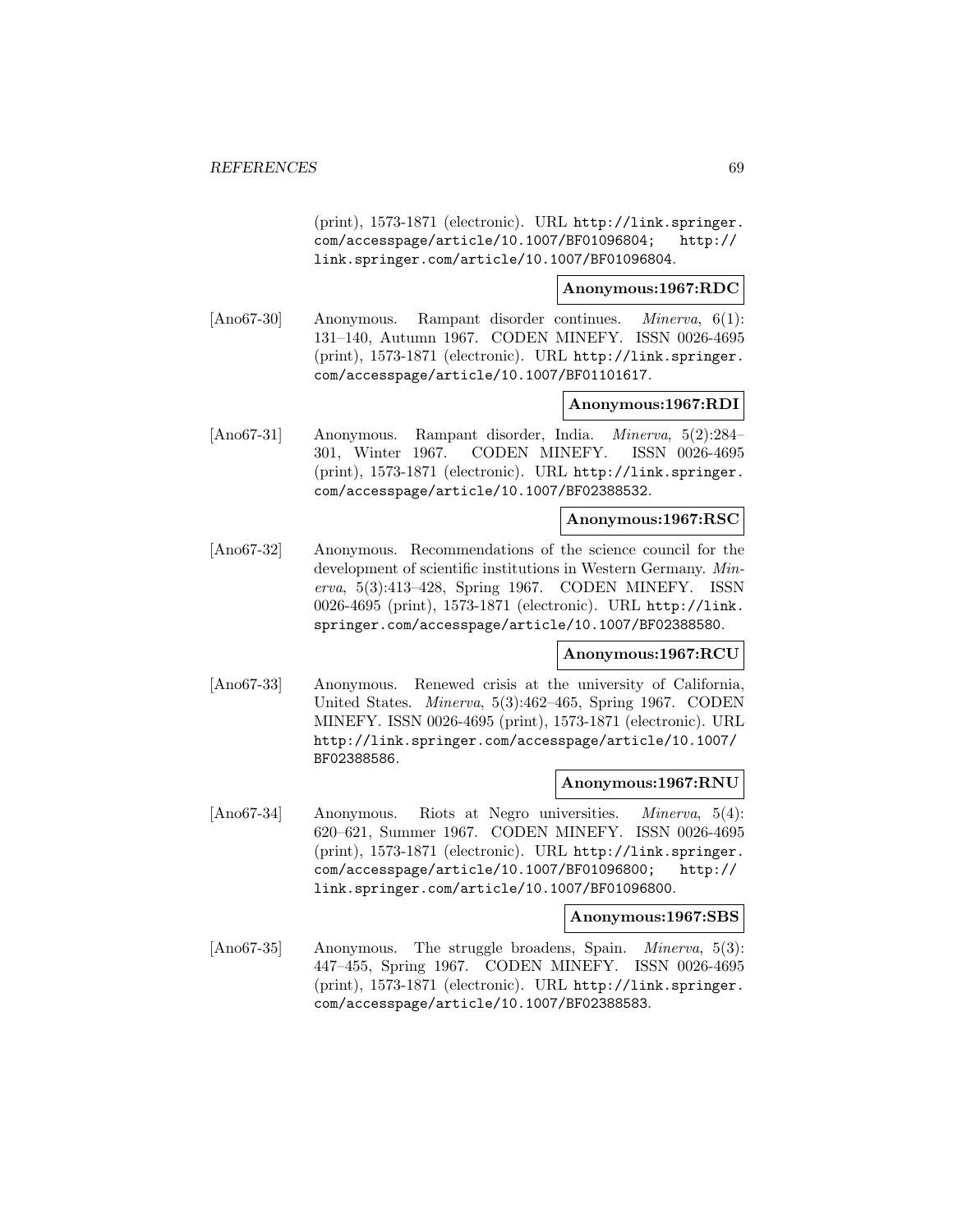#### **Anonymous:1967:SMF**

[Ano67-36] Anonymous. Student movements in France. *Minerva*, 5(4): 590–593, Summer 1967. CODEN MINEFY. ISSN 0026-4695 (print), 1573-1871 (electronic). URL http://link.springer. com/accesspage/article/10.1007/BF01096793.

### **Anonymous:1967:SPP**

[Ano67-37] Anonymous. Students, politicians, professors and officers. Minerva, 5(4):595–601, Summer 1967. CODEN MINEFY. ISSN 0026-4695 (print), 1573-1871 (electronic). URL http://link. springer.com/accesspage/article/10.1007/BF01096795.

#### **Anonymous:1967:SSI**

[Ano67-38] Anonymous. Students' strike, Israel. Minerva, 5(3):435–447, Spring 1967. CODEN MINEFY. ISSN 0026-4695 (print), 1573-1871 (electronic). URL http://link.springer.com/ accesspage/article/10.1007/BF02388582.

# **Anonymous:1967:UGA**

[Ano67-39] Anonymous. University of Ghana: Address by the Vice-Chancellor, Dr. Alexander Kwapong, to congregation. Minerva, 6(1):87–98, Autumn 1967. CODEN MINEFY. ISSN 0026-4695 (print), 1573-1871 (electronic). URL http://link.springer. com/accesspage/article/10.1007/BF01101608.

#### **Anonymous:1967:UIA**

[Ano67-40] Anonymous. University of Ibadan: An address by John Harris, acting Vice-Chancellor, given in Trenchard Hall on graduation day. Minerva, 6(1):81–86, Autumn 1967. CODEN MINEFY. ISSN 0026-4695 (print), 1573-1871 (electronic). URL http://link.springer.com/accesspage/article/10.1007/ BF01101607.

# **Anonymous:1967:URC**

[Ano67-41] Anonymous. University resistance to Castelo Branco, Brazil. Minerva, 5(2):278–282, Winter 1967. CODEN MINEFY. ISSN 0026-4695 (print), 1573-1871 (electronic). URL http://link. springer.com/accesspage/article/10.1007/BF02388530.

# **Anonymous:1967:VCO**

[Ano67-42] Anonymous. The vice-chancellorship of the osmania University. Minerva, 6(1):140–144, Autumn 1967. CODEN MINEFY. ISSN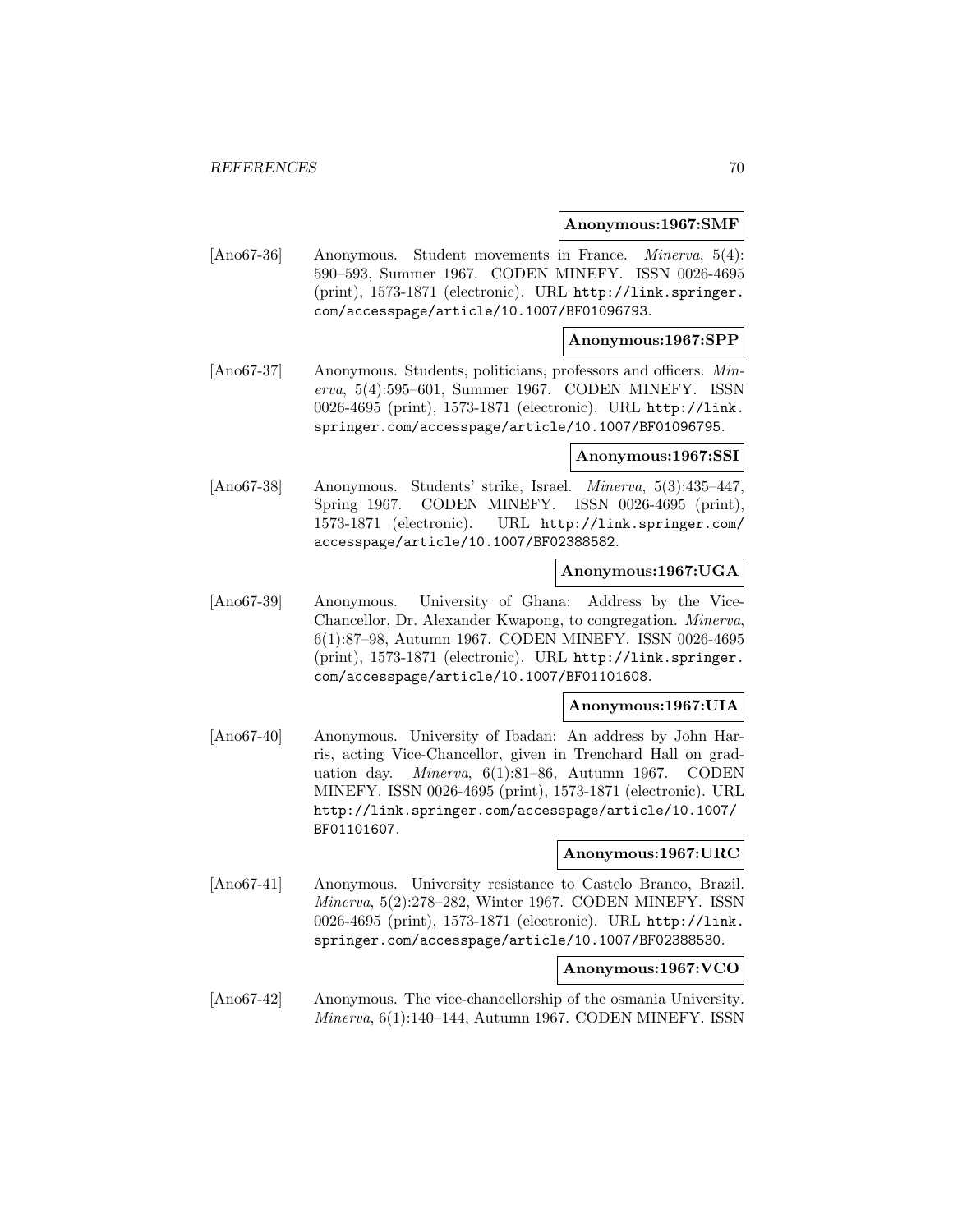0026-4695 (print), 1573-1871 (electronic). URL http://link. springer.com/accesspage/article/10.1007/BF01101618.

#### **Anonymous:1968:AD**

[Ano68a] Anonymous. The aftermath of dziady. Minerva, 6(4):759– 772, Summer 1968. CODEN MINEFY. ISSN 0026-4695 (print), 1573-1871 (electronic). URL http://link.springer. com/accesspage/article/10.1007/BF01096562.

### **Anonymous:1968:CRU**

[Ano68b] Anonymous. Civil rights on university campuses. Minerva, 6(3):474, Spring 1968. CODEN MINEFY. ISSN 0026-4695 (print), 1573-1871 (electronic). URL http://link.springer. com/accesspage/article/10.1007/BF01096437.

#### **Anonymous:1968:CGU**

[Ano68c] Anonymous. The "cleansing" of the Greek universities. Minerva, 6(4):577–597, Summer 1968. CODEN MINEFY. ISSN 0026-4695 (print), 1573-1871 (electronic). URL http://link. springer.com/accesspage/article/10.1007/BF01096550.

# **Anonymous:1968:Ca**

[Ano68d] Anonymous. Contributors. Minerva, 6(2):317, Winter 1968. CO-DEN MINEFY. ISSN 0026-4695 (print), 1573-1871 (electronic). URL http://link.springer.com/accesspage/article/10. 1007/BF01097273.

#### **Anonymous:1968:Cb**

[Ano68e] Anonymous. Contributors. Minerva, 6(3):479, Spring 1968. CO-DEN MINEFY. ISSN 0026-4695 (print), 1573-1871 (electronic). URL http://link.springer.com/accesspage/article/10. 1007/BF01096439.

#### **Anonymous:1968:Cc**

[Ano68f] Anonymous. Contributors. Minerva, 6(4):794, Summer 1968. CODEN MINEFY. ISSN 0026-4695 (print), 1573-1871 (electronic). URL http://link.springer.com/accesspage/ article/10.1007/BF01096565; http://link.springer.com/ article/10.1007/BF01096565.

# **Anonymous:1968:DRA**

[Ano68g] Anonymous. Deepening radicalism: The aftermath of the Shah's visit and the death of Benno Ohnesorg. Minerva, 6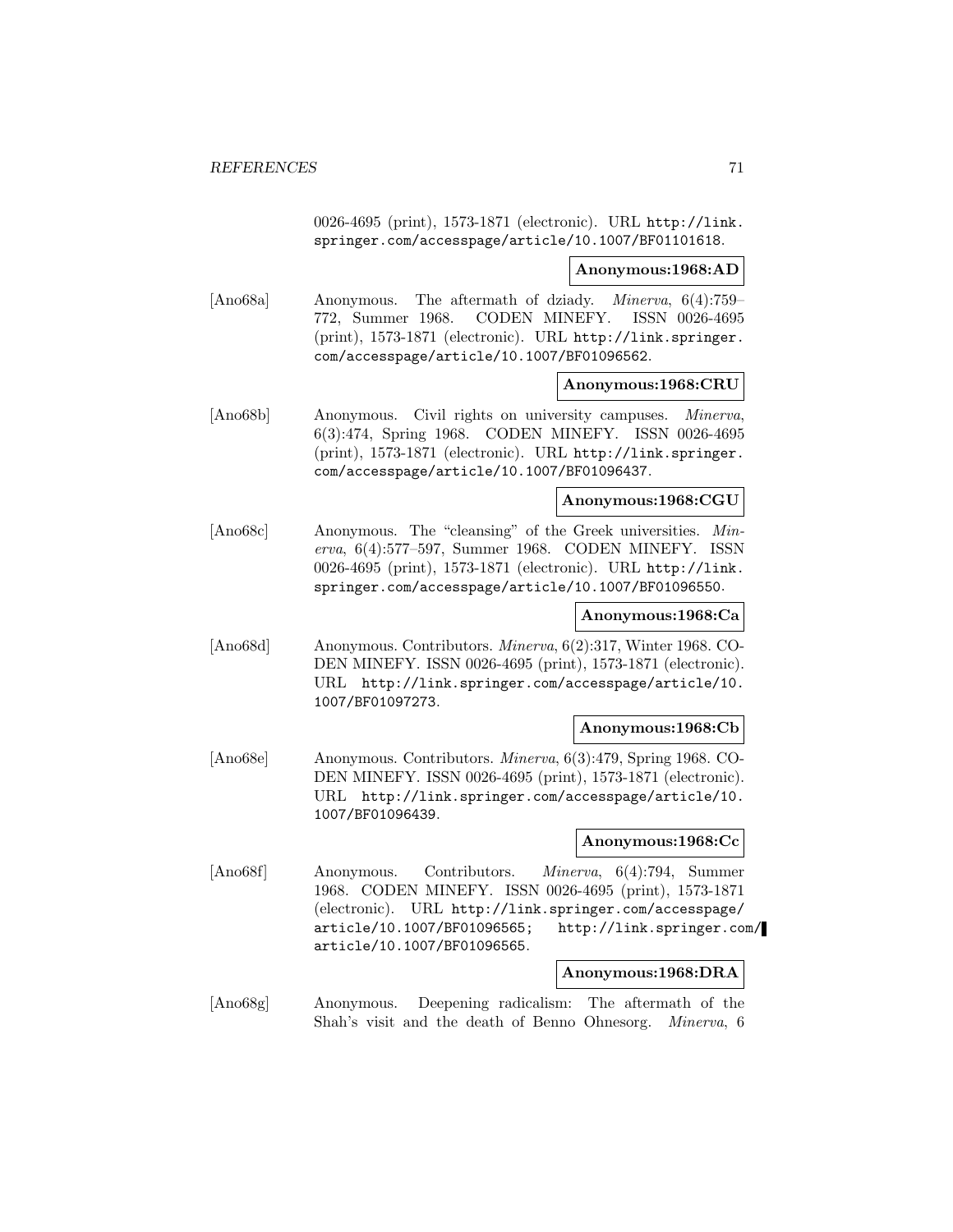(2):283–287, Winter 1968. CODEN MINEFY. ISSN 0026-4695 (print), 1573-1871 (electronic). URL http://link.springer. com/accesspage/article/10.1007/BF01097268.

# **Anonymous:1968:EHM**

[Ano68h] Anonymous. English, Hindi and the medium of instruction II. Minerva, 6(2):287–305, Winter 1968. CODEN MINEFY. ISSN 0026-4695 (print), 1573-1871 (electronic). URL http://link. springer.com/accesspage/article/10.1007/BF01097269.

# **Anonymous:1968:EUC**

[Ano68i] Anonymous. European universities a century ago. Minerva, 6 (4):561–576, Summer 1968. CODEN MINEFY. ISSN 0026-4695 (print), 1573-1871 (electronic). URL http://link.springer. com/accesspage/article/10.1007/BF01096549.

### **Anonymous:1968:FH**

[Ano68j] Anonymous. A flicker of hope. Minerva, 6(4):618–629, Summer 1968. CODEN MINEFY. ISSN 0026-4695 (print), 1573-1871 (electronic). URL http://link.springer.com/accesspage/ article/10.1007/BF01096558.

# **Anonymous:1968:FSU**

[Ano68k] Anonymous. Free student unions: Adamant demands, adamant refusals. Minerva, 6(3):463–474, Spring 1968. CODEN MINEFY. ISSN 0026-4695 (print), 1573-1871 (electronic). URL http://link.springer.com/accesspage/article/10.1007/ BF01096436.

# **Anonymous:1968:HCA**

[Ano68l] Anonymous. From housing conditions to academic freedom: The movement at Prague University. Minerva, 6(3):440–441, Spring 1968. CODEN MINEFY. ISSN 0026-4695 (print), 1573-1871 (electronic). URL http://link.springer.com/accesspage/ article/10.1007/BF01096432.

#### **Anonymous:1968:FDH**

[Ano68m] Anonymous. A further digging-in of heels. *Minerva*, 6(4): 772–788, Summer 1968. CODEN MINEFY. ISSN 0026-4695 (print), 1573-1871 (electronic). URL http://link.springer. com/accesspage/article/10.1007/BF01096563.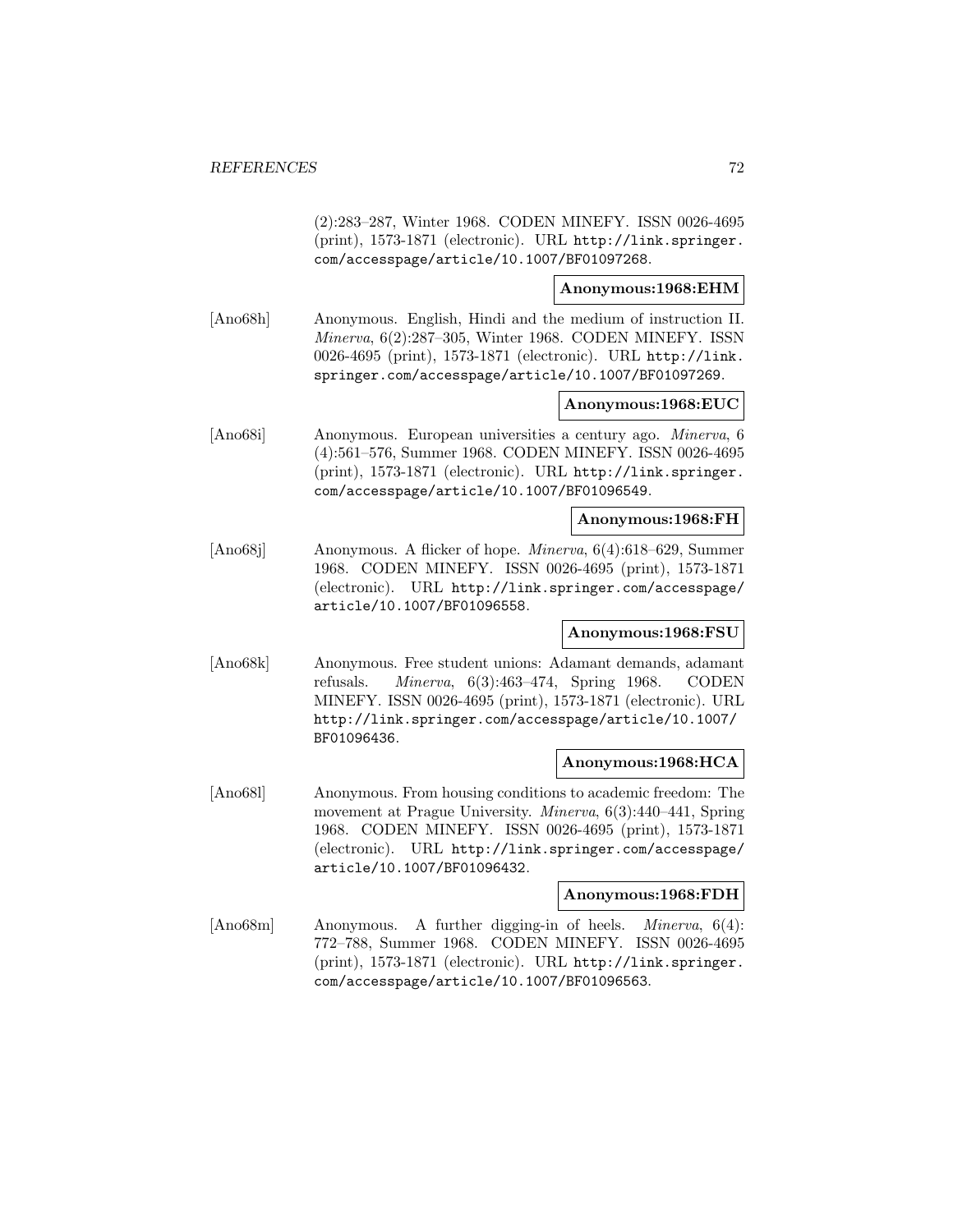### **Anonymous:1968:GPG**

[Ano68n] Anonymous. Generals and professors in Greece. Minerva, 6 (3):457–463, Spring 1968. CODEN MINEFY. ISSN 0026-4695 (print), 1573-1871 (electronic). URL http://link.springer. com/accesspage/article/10.1007/BF01096435.

## **Anonymous:1968:KC**

[Ano68o] Anonymous. The Krippendorff case. Minerva, 6(2):272–281, Winter 1968. CODEN MINEFY. ISSN 0026-4695 (print), 1573-1871 (electronic). URL http://link.springer.com/ accesspage/article/10.1007/BF01097266.

### **Anonymous:1968:OCU**

[Ano68p] Anonymous. The occupation of Columbia University. Minerva, 6 (4):788–793, Summer 1968. CODEN MINEFY. ISSN 0026-4695 (print), 1573-1871 (electronic). URL http://link.springer. com/accesspage/article/10.1007/BF01096564; http:// link.springer.com/article/10.1007/BF01096564.

### **Anonymous:1968:PRP**

[Ano68q] Anonymous. A phantasm of revolution and the possibility of reform. Minerva, 6(4):630–689, Summer 1968. CODEN MINEFY. ISSN 0026-4695 (print), 1573-1871 (electronic). URL http://link.springer.com/accesspage/article/10.1007/ BF01096559.

# **Anonymous:1968:PDLb**

[Ano68r] Anonymous. Prelude to disorder: Late opening and overcrowding. Minerva, 6(3):441–448, Spring 1968. CODEN MINEFY. ISSN 0026-4695 (print), 1573-1871 (electronic). URL http://link.springer.com/accesspage/article/10.1007/ BF01096433.

## **Anonymous:1968:PDLa**

[Ano68s] Anonymous. Progress in the disintegration of Louvain University. Minerva, 6(3):436–440, Spring 1968. CODEN MINEFY. ISSN 0026-4695 (print), 1573-1871 (electronic). URL http://link.springer.com/accesspage/article/10.1007/ BF01096431.

# **Anonymous:1968:RFI**

[Ano68t] Anonymous. Rebels and factions in Italian universities. Minerva, 6(4):740–759, Summer 1968. CODEN MINEFY. ISSN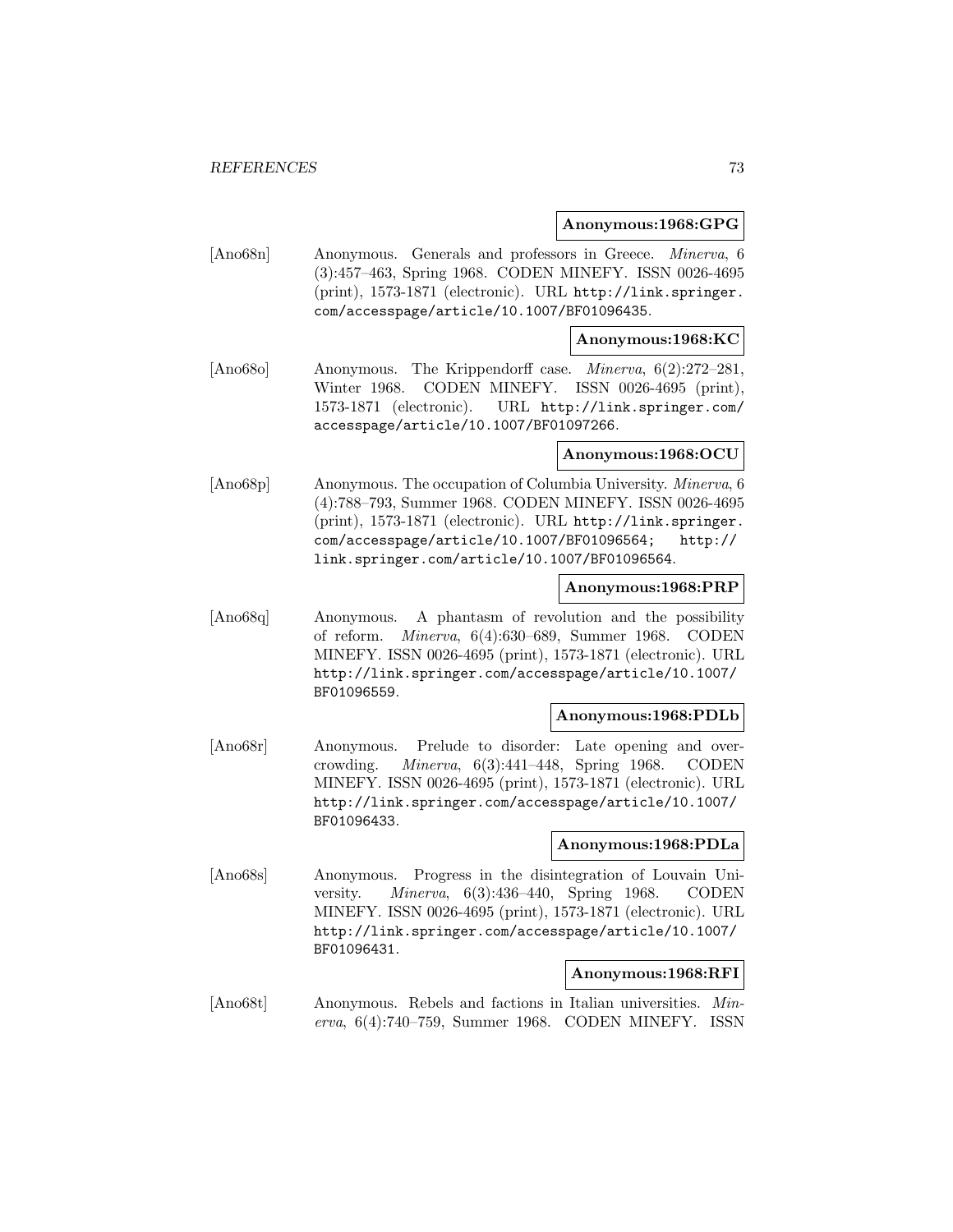0026-4695 (print), 1573-1871 (electronic). URL http://link. springer.com/accesspage/article/10.1007/BF01096561.

#### **Anonymous:1968:RRR**

[Ano68u] Anonymous. Relentless revolutionaries: Reluctant reformers. Minerva, 6(4):690–740, Summer 1968. CODEN MINEFY. ISSN 0026-4695 (print), 1573-1871 (electronic). URL http://link. springer.com/accesspage/article/10.1007/BF01096560.

### **Anonymous:1968:RNU**

[Ano68v] Anonymous. Riots at Negro universities II. Minerva, 6(2): 314–316, Winter 1968. CODEN MINEFY. ISSN 0026-4695 (print), 1573-1871 (electronic). URL http://link.springer. com/accesspage/article/10.1007/BF01097272.

#### **Anonymous:1968:S**

[Ano68w] Anonymous. Skirmishes. Minerva, 6(2):281–283, Winter 1968. CODEN MINEFY. ISSN 0026-4695 (print), 1573-1871 (electronic). URL http://link.springer.com/accesspage/ article/10.1007/BF01097267.

### **Anonymous:1968:SUGa**

[Ano68x] Anonymous. Students and universities in Great Britain. Minerva, 6(4):559–560, Summer 1968. CODEN MINEFY. ISSN 0026-4695 (print), 1573-1871 (electronic). URL http://link. springer.com/accesspage/article/10.1007/BF01096548.

### **Anonymous:1968:SAP**

[Ano68y] Anonymous. Students as an anti-parliamentary opposition in West Germany. Minerva, 6(3):448–457, Spring 1968. CO-DEN MINEFY. ISSN 0026-4695 (print), 1573-1871 (electronic). URL http://link.springer.com/accesspage/article/10. 1007/BF01096434.

### **Anonymous:1968:SUW**

[Ano68z] Anonymous. Students' unions and workers' commissions. Minerva, 6(2):305–309, Winter 1968. CODEN MINEFY. ISSN 0026-4695 (print), 1573-1871 (electronic). URL http://link. springer.com/accesspage/article/10.1007/BF01097270.

# **Anonymous:1968:UP**

[Ano68-27] Anonymous. Universities and productivity. *Minerva*, 6(3): 432–436, Spring 1968. CODEN MINEFY. ISSN 0026-4695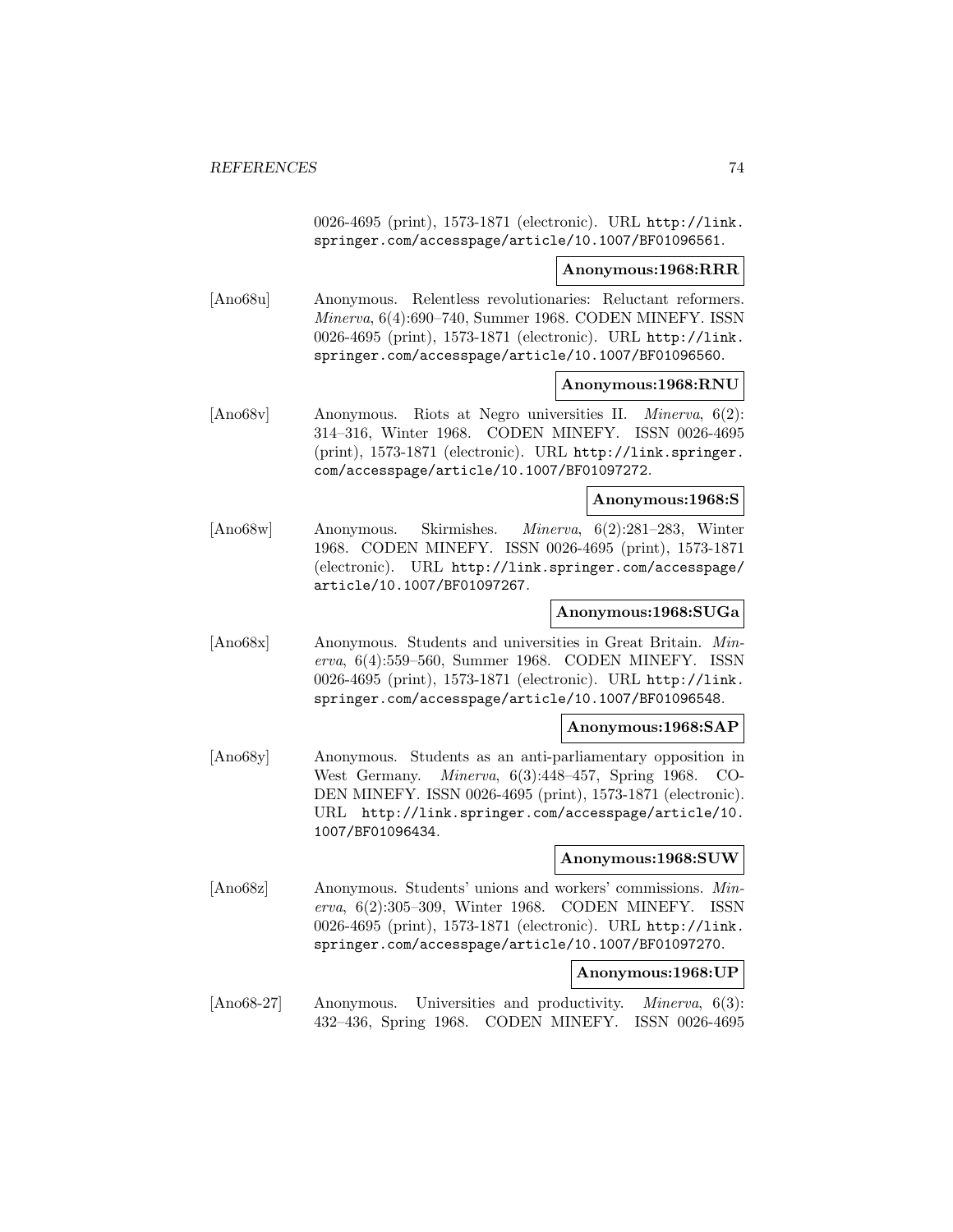(print), 1573-1871 (electronic). URL http://link.springer. com/accesspage/article/10.1007/BF01096430.

**Anonymous:1968:UWVa**

[Ano68-28] Anonymous. The universities and the war in Vietnam. Minerva, 6(3):474–478, Spring 1968. CODEN MINEFY. ISSN 0026-4695 (print), 1573-1871 (electronic). URL http://link.springer. com/accesspage/article/10.1007/BF01096438.

### **Anonymous:1968:VWA**

[Ano68-29] Anonymous. The Vietnamese war on the American campus. Minerva, 6(2):309–314, Winter 1968. CODEN MINEFY. ISSN 0026-4695 (print), 1573-1871 (electronic). URL http://link. springer.com/accesspage/article/10.1007/BF01097271.

#### **Anonymous:1968:ACD**

[Ano69a] Anonymous. The anniversary of the Córdoba declaration and its ramifications. Minerva, 7(1–2):95–112, Autumn–Winter 1968– 1969. CODEN MINEFY. ISSN 0026-4695 (print), 1573-1871 (electronic). URL http://link.springer.com/accesspage/ article/10.1007/BF01096816.

## **Anonymous:1968:ASC**

 $[Ano69b]$  Anonymous. Art students in confrontation. *Minerva*,  $7(1-2)$ : 300–305, Autumn–Winter 1968–1969. CODEN MINEFY. ISSN 0026-4695 (print), 1573-1871 (electronic). URL http://link. springer.com/accesspage/article/10.1007/BF01096826; http://link.springer.com/article/10.1007/BF01096826.

## **Anonymous:1968:CRA**

[Ano69c] Anonymous. Civic responsibility and academic freedom in Africa. Minerva, 7(1–2):73–81, Autumn–Winter 1968–1969. CO-DEN MINEFY. ISSN 0026-4695 (print), 1573-1871 (electronic). URL http://link.springer.com/accesspage/article/10. 1007/BF01096811.

# **Anonymous:1968:COO**

[Ano69d] Anonymous. A conflagration of obscure origin in Mexico City. Minerva, 7(1–2):256–268, Autumn–Winter 1968– 1969. CODEN MINEFY. ISSN 0026-4695 (print), 1573-1871 (electronic). URL http://link.springer.com/accesspage/ article/10.1007/BF01096821.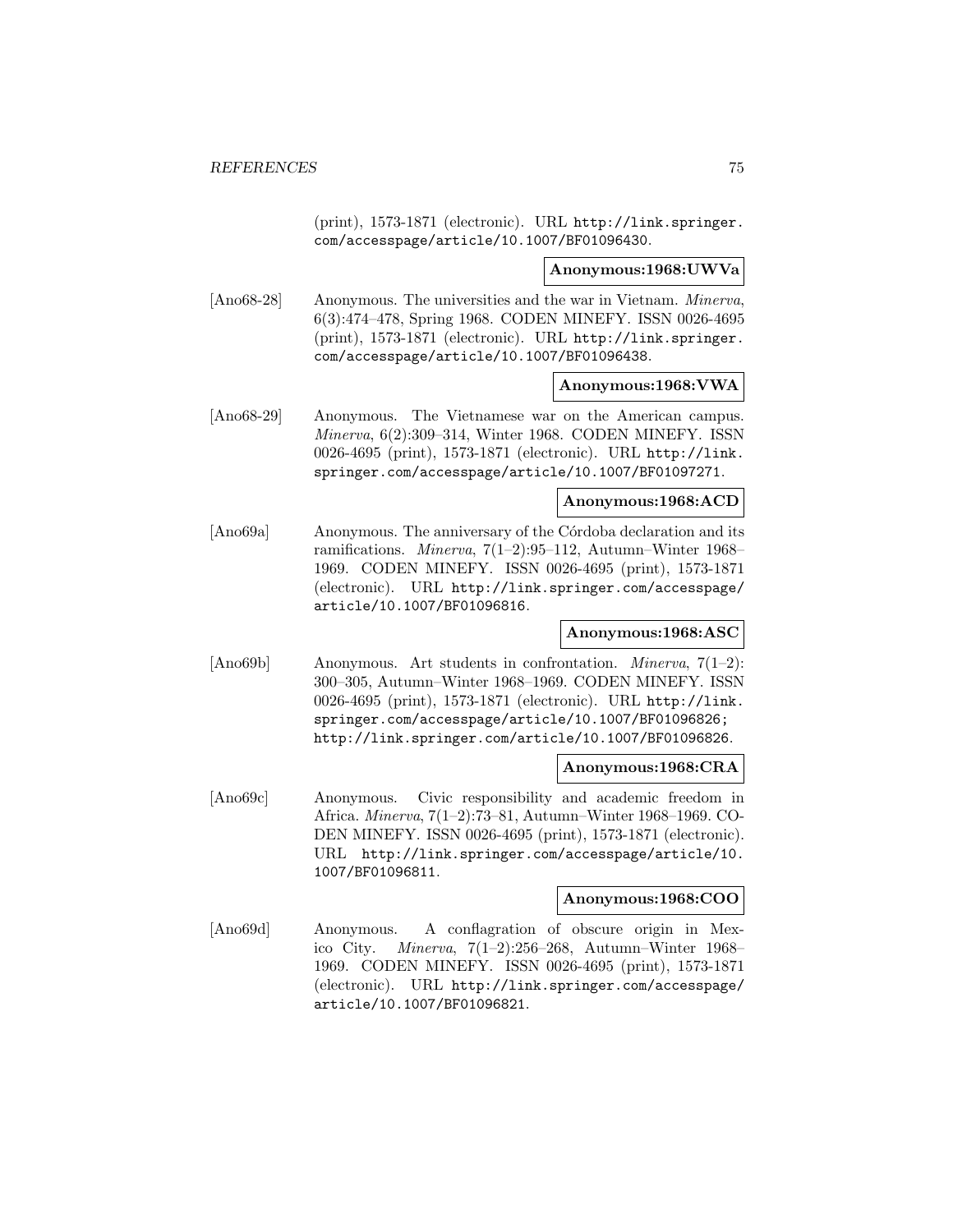### **Anonymous:1968:Cd**

[Ano69e] Anonymous. Contributors. Minerva, 7(1–2):342, Autumn– Winter 1968–1969. CODEN MINEFY. ISSN 0026-4695 (print), 1573-1871 (electronic). URL http://link.springer. com/accesspage/article/10.1007/BF01096834; http:// link.springer.com/article/10.1007/BF01096834.

# **Anonymous:1968:DCU**

[Ano69f] Anonymous. The disruption of Columbia University. Minerva, 7(1–2):310–319, Autumn–Winter 1968–1969. CODEN MINEFY. ISSN 0026-4695 (print), 1573-1871 (electronic). URL http://link.springer.com/accesspage/article/10. 1007/BF01096828; http://link.springer.com/article/ 10.1007/BF01096828.

### **Anonymous:1968:DAN**

[Ano69g] Anonymous. Disturbances by and about Negro students. Minerva, 7(1–2):319–325, Autumn–Winter 1968–1969. CODEN MINEFY. ISSN 0026-4695 (print), 1573-1871 (electronic). URL http://link.springer.com/accesspage/article/10. 1007/BF01096829; http://link.springer.com/article/ 10.1007/BF01096829.

#### **Anonymous:1968:FWR**

[Ano69h] Anonymous. Flood waters reach high ground. *Minerva*, 7(1–2): 268–279, Autumn–Winter 1968–1969. CODEN MINEFY. ISSN 0026-4695 (print), 1573-1871 (electronic). URL http://link. springer.com/accesspage/article/10.1007/BF01096822.

## **Anonymous:1968:FST**

[Ano69i] Anonymous. Further steps towards the displacement of English. Minerva, 7(1–2):178–234, Autumn–Winter 1968– 1969. CODEN MINEFY. ISSN 0026-4695 (print), 1573-1871 (electronic). URL http://link.springer.com/accesspage/ article/10.1007/BF01096819.

## **Anonymous:1968:IFR**

[Ano69] Anonymous. Irreconcilables and fumbling reformers. Minerva, 7(1–2):153–178, Autumn–Winter 1968–1969. CODEN MINEFY. ISSN 0026-4695 (print), 1573-1871 (electronic). URL http://link.springer.com/accesspage/article/10.1007/ BF01096818.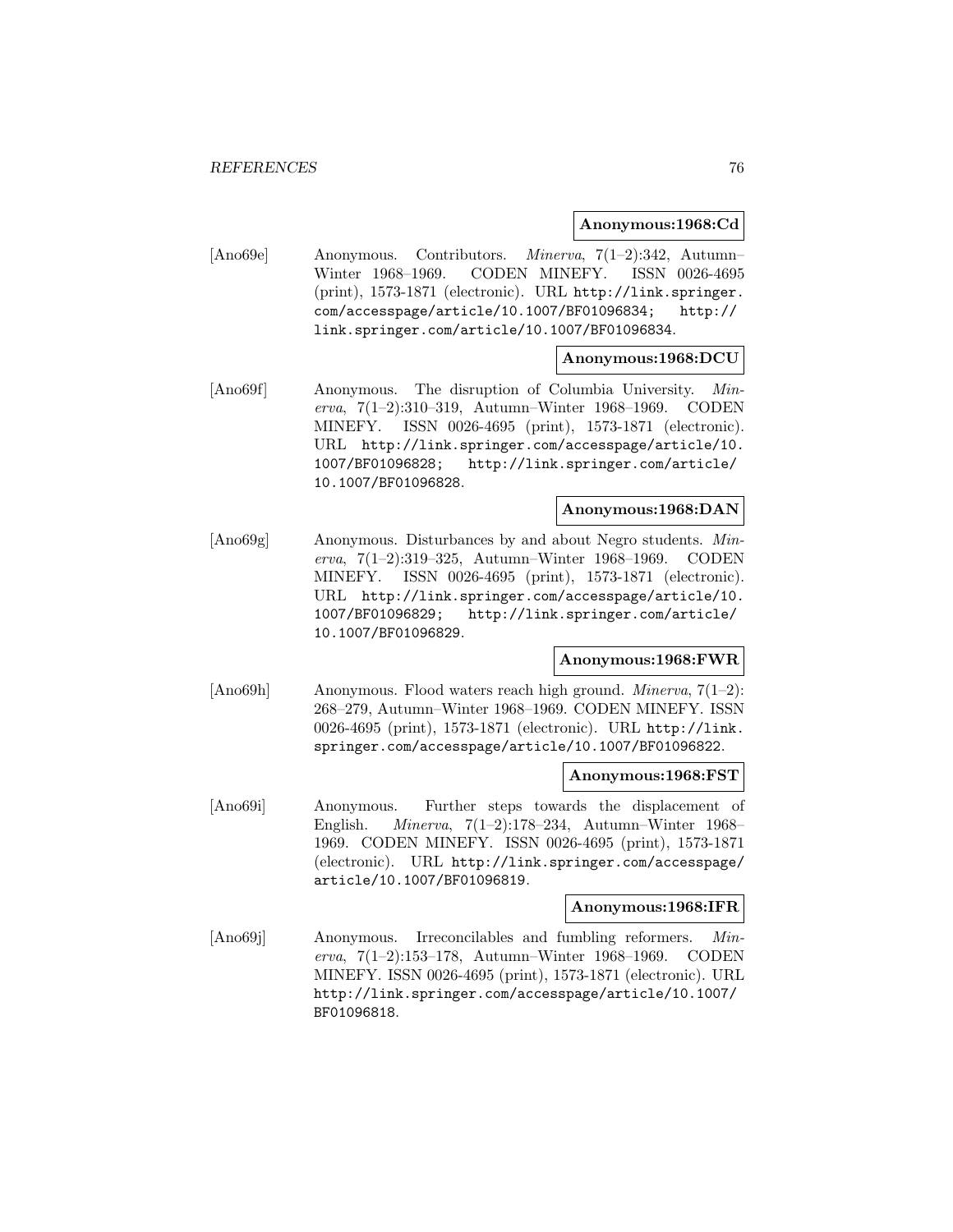**Anonymous:1968:MMU**

[Ano69k] Anonymous. Militants and moderates in the universities. Minerva, 7(1–2):284–300, Autumn–Winter 1968–1969. CODEN MINEFY. ISSN 0026-4695 (print), 1573-1871 (electronic). URL http://link.springer.com/accesspage/article/10.1007/ BF01096825.

# **Anonymous:1968:MT**

[Ano691] Anonymous. A miscellany of tribulations. *Minerva*, 7(1–2): 235–256, Autumn–Winter 1968–1969. CODEN MINEFY. ISSN 0026-4695 (print), 1573-1871 (electronic). URL http://link. springer.com/accesspage/article/10.1007/BF01096820.

## **Anonymous:1968:MAE**

[Ano69m] Anonymous. The morning after: Evaporation of enthusiasm and the beginning of reform. *Minerva*,  $7(1-2):113-153$ , Autumn-Winter 1968–1969. CODEN MINEFY. ISSN 0026-4695 (print), 1573-1871 (electronic). URL http://link.springer.com/ accesspage/article/10.1007/BF01096817.

### **Anonymous:1968:NUS**

[Ano69n] Anonymous. National union of students in action and in conference. Minerva, 7(1–2):279–282, Autumn–Winter 1968– 1969. CODEN MINEFY. ISSN 0026-4695 (print), 1573-1871 (electronic). URL http://link.springer.com/accesspage/ article/10.1007/BF01096823.

### **Anonymous:1968:OET**

[Ano69o] Anonymous. Odds and ends of turbulence. Minerva, 7(1–2): 328–333, Autumn–Winter 1968–1969. CODEN MINEFY. ISSN 0026-4695 (print), 1573-1871 (electronic). URL http://link. springer.com/accesspage/article/10.1007/BF01096831; http://link.springer.com/article/10.1007/BF01096831.

# **Anonymous:1968:RAS**

[Ano69p] Anonymous. Responses to aggressive student actions. Minerva, 7(1–2):305–310, Autumn–Winter 1968–1969. CODEN MINEFY. ISSN 0026-4695 (print), 1573-1871 (electronic). URL http://link.springer.com/accesspage/article/10. 1007/BF01096827; http://link.springer.com/article/ 10.1007/BF01096827.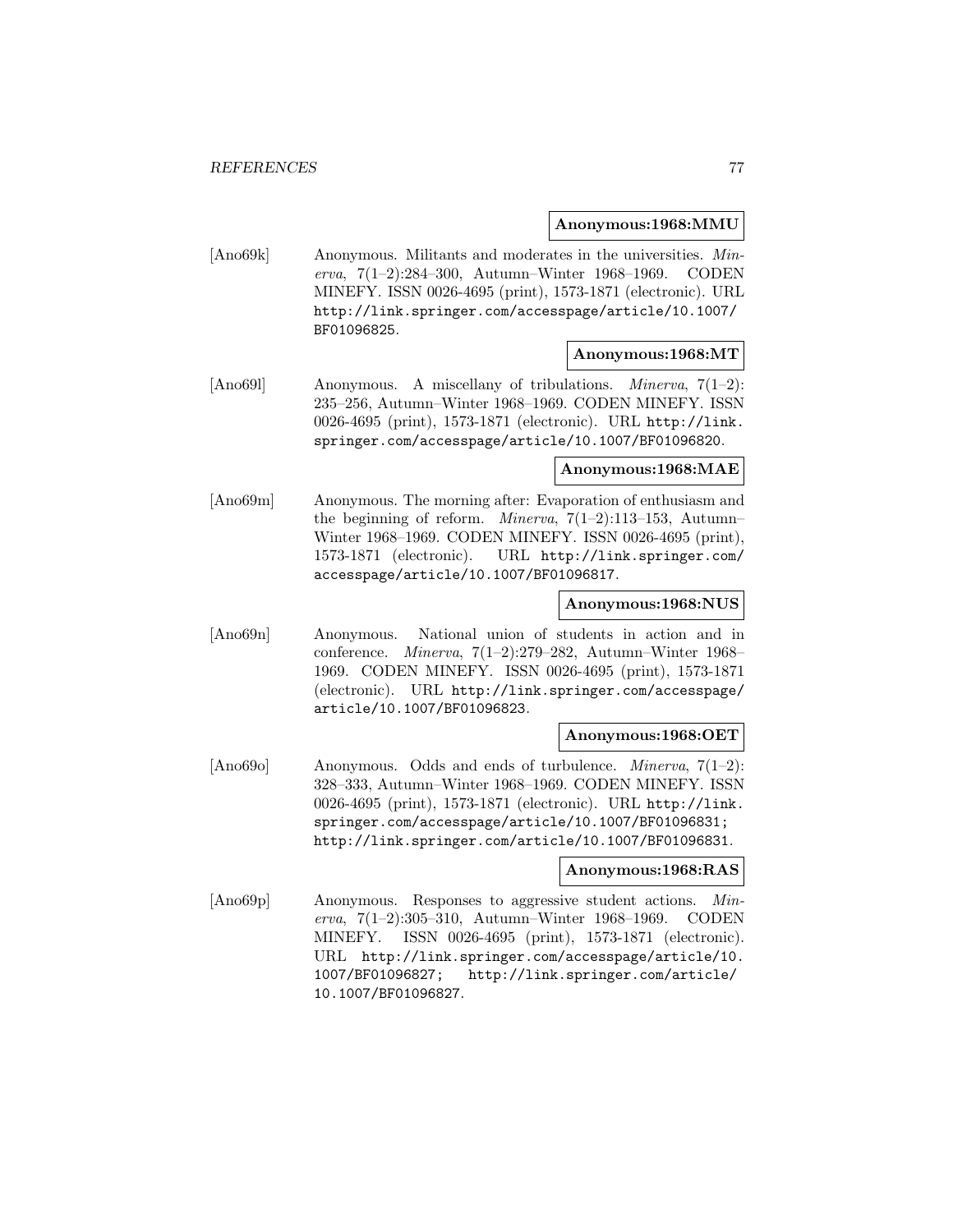### **Anonymous:1968:SDY**

[Ano69q] Anonymous. Student demands in Yugoslavia: Pop concert tickets and socialist ideals. Minerva, 7(1–2):336–341, Autumn– Winter 1968–1969. CODEN MINEFY. ISSN 0026-4695 (print), 1573-1871 (electronic). URL http://link.springer. com/accesspage/article/10.1007/BF01096833; http:// link.springer.com/article/10.1007/BF01096833.

## **Anonymous:1968:SPL**

[Ano69r] Anonymous. Student power in Latin America: The Córdoba Manifesto. Minerva, 7(1–2):82–87, Autumn–Winter 1968– 1969. CODEN MINEFY. ISSN 0026-4695 (print), 1573-1871 (electronic). URL http://link.springer.com/accesspage/ article/10.1007/BF01096812.

### **Anonymous:1968:SUGb**

[Ano69s] Anonymous. Students and universities in Great Britain. II. Minerva, 7(1–2):67–72, Autumn–Winter 1968–1969. CODEN MINEFY. ISSN 0026-4695 (print), 1573-1871 (electronic). URL http://link.springer.com/accesspage/article/10.1007/ BF01096810.

## **Anonymous:1968:TFU**

[Ano69t] Anonymous. Transport fares, university students and government policies. Minerva, 7(1–2):333–336, Autumn–Winter 1968– 1969. CODEN MINEFY. ISSN 0026-4695 (print), 1573-1871 (electronic). URL http://link.springer.com/accesspage/ article/10.1007/BF01096832; http://link.springer.com/ article/10.1007/BF01096832.

### **Anonymous:1968:UWVb**

[Ano69u] Anonymous. The universities and the war in Vietnam. II. Minerva, 7(1–2):325–328, Autumn–Winter 1968–1969. CO-DEN MINEFY. ISSN 0026-4695 (print), 1573-1871 (electronic). URL http://link.springer.com/accesspage/article/10. 1007/BF01096830; http://link.springer.com/article/ 10.1007/BF01096830.

### **Anonymous:1968:VRD**

[Ano69v] Anonymous. Vietnam and related demonstrations. Minerva, 7(1–2):282–284, Autumn–Winter 1968–1969. CODEN MINEFY. ISSN 0026-4695 (print), 1573-1871 (electronic). URL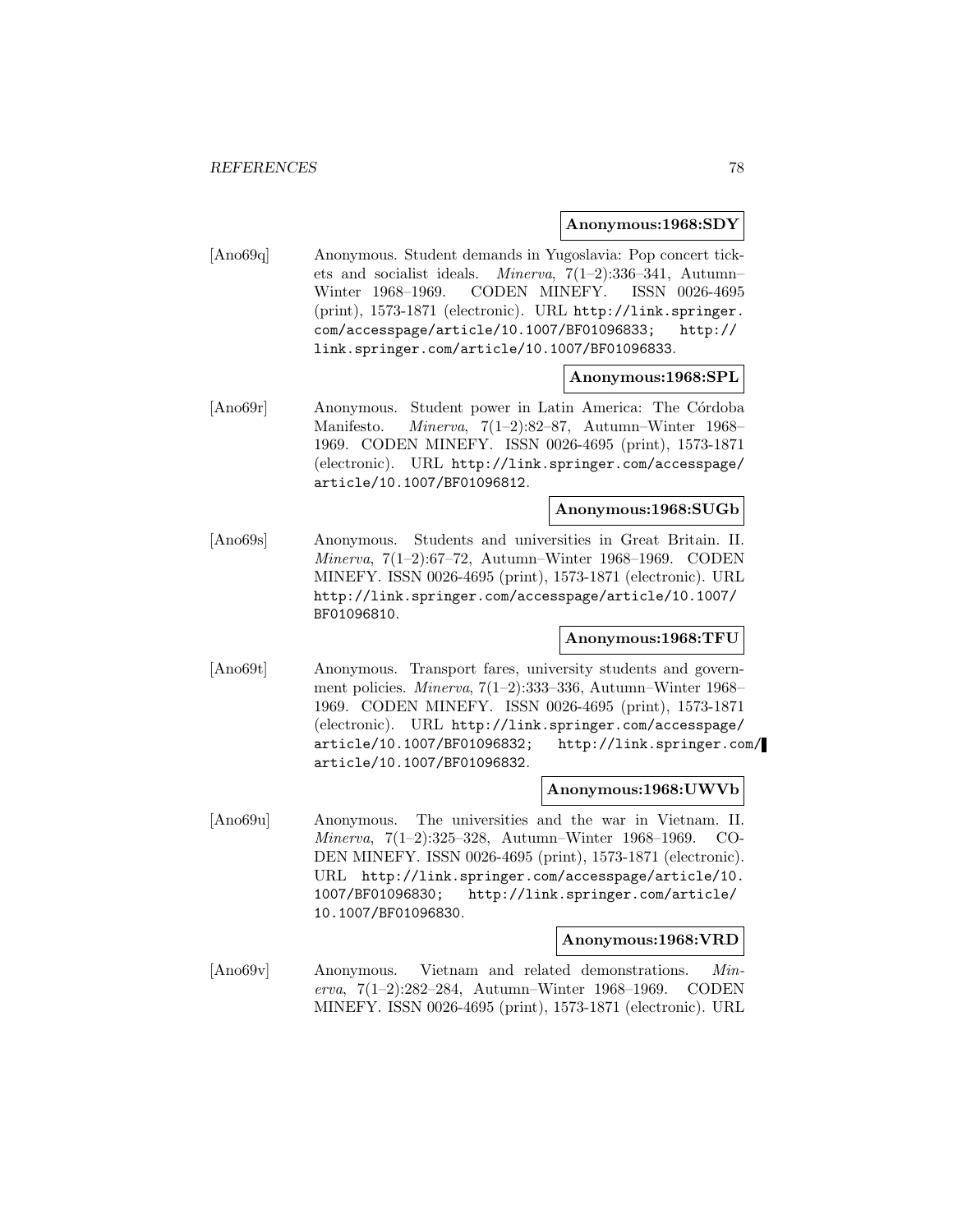http://link.springer.com/accesspage/article/10.1007/ BF01096824.

## **Anonymous:1969:BDC**

[Ano69w] Anonymous. A belated and disregarded concession. Minerva, 7 (3):579–584, Spring 1969. CODEN MINEFY. ISSN 0026-4695 (print), 1573-1871 (electronic). URL http://link.springer. com/accesspage/article/10.1007/BF01103282.

## **Anonymous:1969:BTS**

[Ano69x] Anonymous. A brief triumph for student power in Pakistan. Minerva, 7(4):783–812, Summer 1969. CODEN MINEFY. ISSN 0026-4695 (print), 1573-1871 (electronic). URL http://link. springer.com/accesspage/article/10.1007/BF01099551.

### **Anonymous:1969:CDJ**

[Ano69y] Anonymous. Continuing disorder in Japanese universities. Minerva, 7(4):778–783, Summer 1969. CODEN MINEFY. ISSN 0026-4695 (print), 1573-1871 (electronic). URL http://link. springer.com/accesspage/article/10.1007/BF01099550.

#### **Anonymous:1969:C**

[Ano69z] Anonymous. Contributors. Minerva, 7(3):611, Spring 1969. CO-DEN MINEFY. ISSN 0026-4695 (print), 1573-1871 (electronic). URL http://link.springer.com/accesspage/article/10. 1007/BF01103288; http://link.springer.com/article/ 10.1007/BF01103288.

## **Anonymous:1969:DCC**

[Ano69-27] Anonymous. Derangement from coast to coast in the United States. Minerva, 7(4):822–863, Summer 1969. CODEN MINEFY. ISSN 0026-4695 (print), 1573-1871 (electronic). URL http://link.springer.com/accesspage/article/10.1007/ BF01099553.

## **Anonymous:1969:ERI**

[Ano69-28] Anonymous. Examinations, reforms and irreconciliables. Minerva, 7(3):507–527, Spring 1969. CODEN MINEFY. ISSN 0026-4695 (print), 1573-1871 (electronic). URL http://link. springer.com/accesspage/article/10.1007/BF01103275.

# **Anonymous:1969:FAL**

[Ano69-29] Anonymous. Further agitation at the London school of economics. Minerva, 7(4):812–822, Summer 1969. CODEN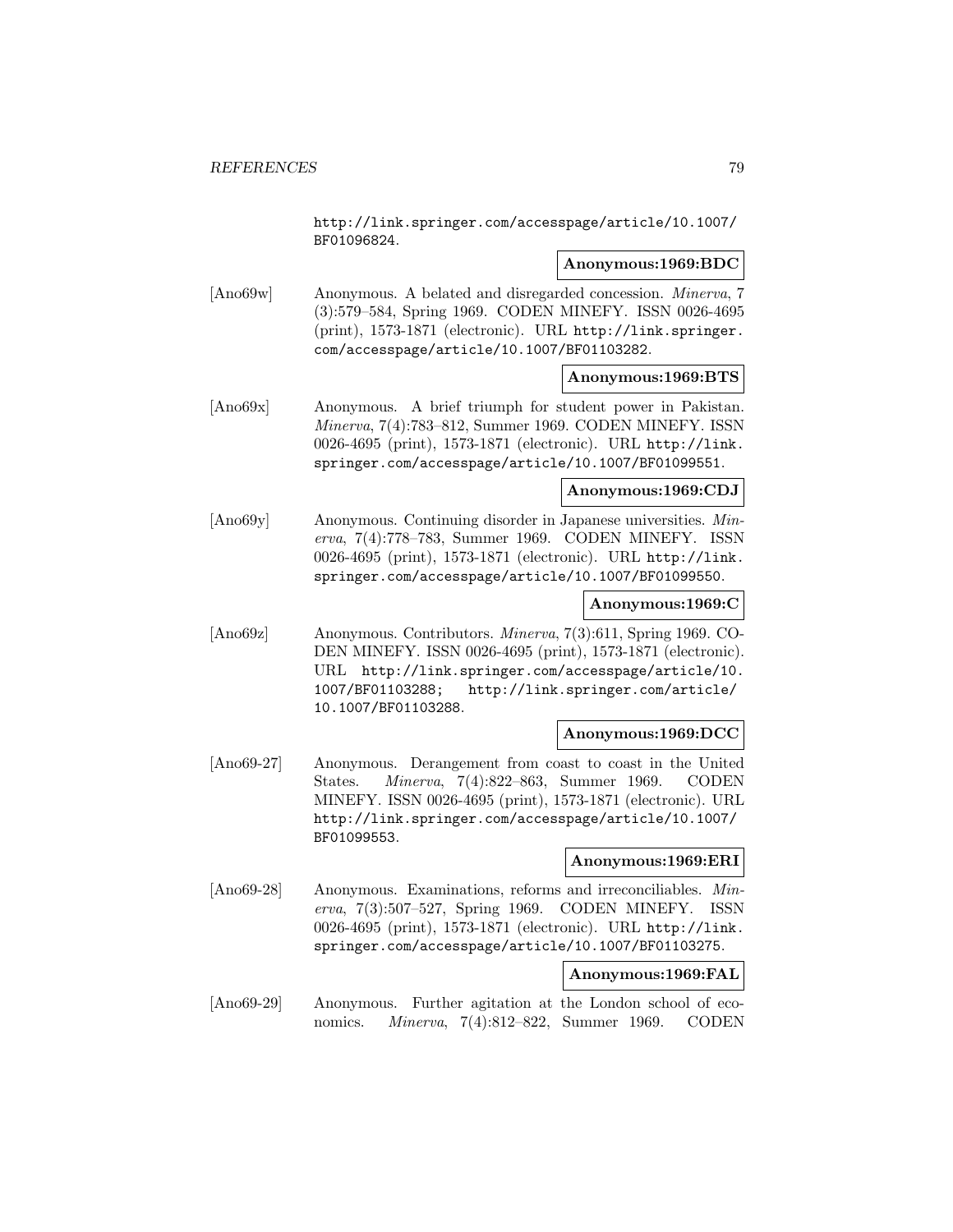MINEFY. ISSN 0026-4695 (print), 1573-1871 (electronic). URL http://link.springer.com/accesspage/article/10.1007/ BF01099552.

### **Anonymous:1969:HMT**

[Ano69-30] Anonymous. Halting movements towards university reform. Minerva, 7(3):527–533, Spring 1969. CODEN MINEFY. ISSN 0026-4695 (print), 1573-1871 (electronic). URL http://link. springer.com/accesspage/article/10.1007/BF01103276.

# **Anonymous:1969:SPH**

[Ano69-31] Anonymous. I statement of principles of the higher education bill. Minerva, 7(4):706–712, Summer 1969. CODEN MINEFY. ISSN 0026-4695 (print), 1573-1871 (electronic). URL http://link.springer.com/accesspage/article/10.1007/ BF01099542.

## **Anonymous:1969:IRC**

[Ano69-32] Anonymous. Itches, rashes and carbuncles on the academic body. Minerva, 7(3):587–590, Spring 1969. CODEN MINEFY. ISSN 0026-4695 (print), 1573-1871 (electronic). URL http://link.springer.com/accesspage/article/10.1007/ BF01103284.

#### **Anonymous:1969:MSV**

[Ano69-33] Anonymous. A major student victory. Minerva, 7(3):569– 579, Spring 1969. CODEN MINEFY. ISSN 0026-4695 (print), 1573-1871 (electronic). URL http://link.springer.com/ accesspage/article/10.1007/BF01103281.

## **Anonymous:1969:MFC**

[Ano69-34] Anonymous. The movement finds a cause. *Minerva*, 7(3): 563–569, Spring 1969. CODEN MINEFY. ISSN 0026-4695 (print), 1573-1871 (electronic). URL http://link.springer. com/accesspage/article/10.1007/BF01103280.

#### **Anonymous:1969:MEP**

[Ano69-35] Anonymous. Mr. Enoch Powell as a student problem. Minerva, 7(3):590–591, Spring 1969. CODEN MINEFY. ISSN 0026-4695 (print), 1573-1871 (electronic). URL http://link.springer. com/accesspage/article/10.1007/BF01103285.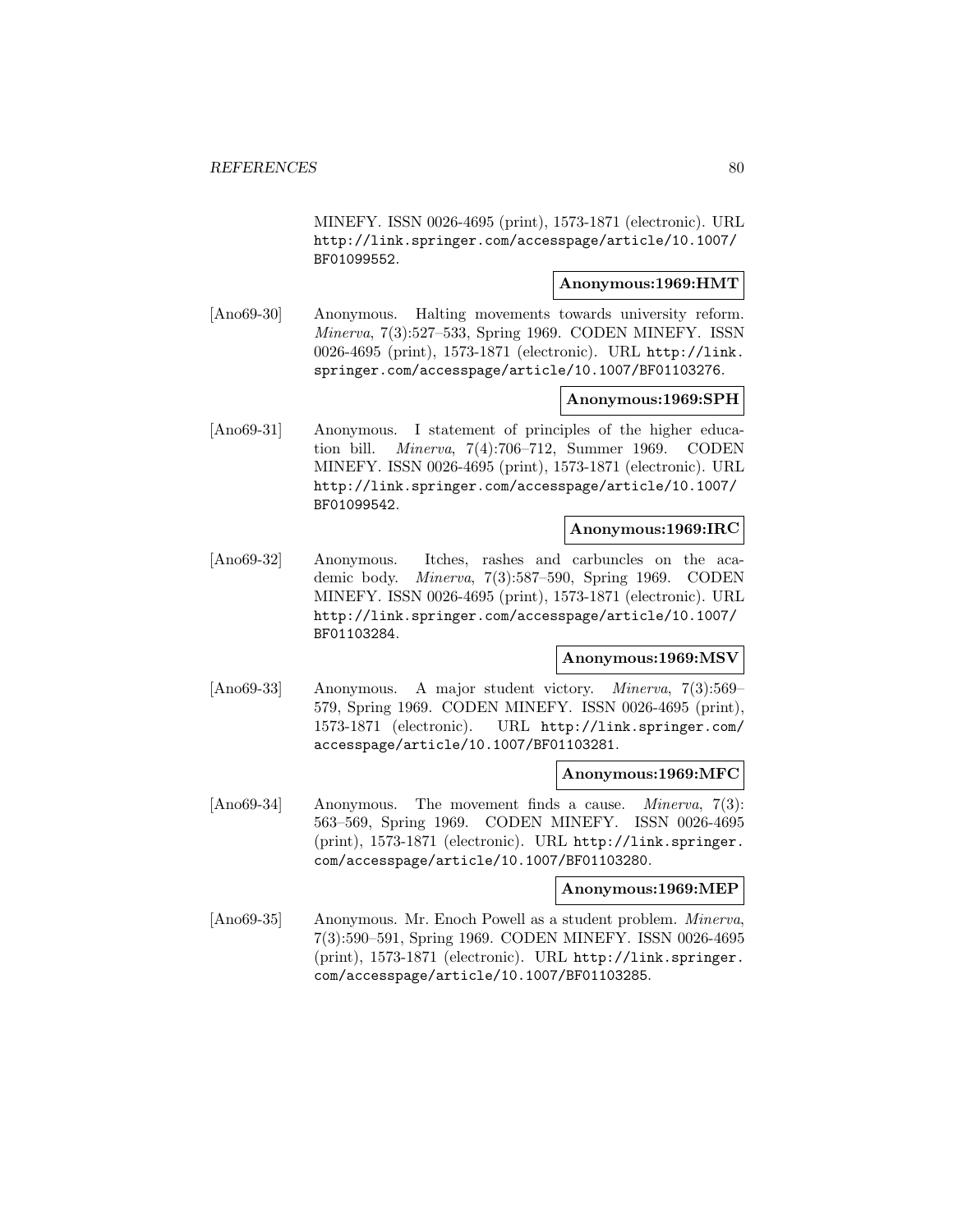### **Anonymous:1969:OLS**

[Ano69-36] Anonymous. The occupation of the London school of economics. Minerva, 7(3):584–587, Spring 1969. CODEN MINEFY. ISSN 0026-4695 (print), 1573-1871 (electronic). URL http://link. springer.com/accesspage/article/10.1007/BF01103283.

### **Anonymous:1969:PC**

[Ano69-37] Anonymous. Perpetual commotion. Minerva, 7(3):545–561, Spring 1969. CODEN MINEFY. ISSN 0026-4695 (print), 1573-1871 (electronic). URL http://link.springer.com/ accesspage/article/10.1007/BF01103278.

#### **Anonymous:1969:PNE**

[Ano69-38] Anonymous. Proposals for a new educational policy in Pakistan. Minerva, 7(4):728–750, Summer 1969. CODEN MINEFY. ISSN 0026-4695 (print), 1573-1871 (electronic). URL http://link. springer.com/accesspage/article/10.1007/BF01099544.

### **Anonymous:1969:RDN**

[Ano69-39] Anonymous. Rancorous disorder on a national scale. Minerva, 7(3):595–610, Spring 1969. CODEN MINEFY. ISSN 0026-4695 (print), 1573-1871 (electronic). URL http://link.springer. com/accesspage/article/10.1007/BF01103287; http:// link.springer.com/article/10.1007/BF01103287.

#### **Anonymous:1969:RFA**

[Ano69-40] Anonymous. Rebellion as a form of art for art's sake. *Minerva*, 7(3):591–595, Spring 1969. CODEN MINEFY. ISSN 0026-4695 (print), 1573-1871 (electronic). URL http://link.springer. com/accesspage/article/10.1007/BF01103286; http:// link.springer.com/article/10.1007/BF01103286.

#### **Anonymous:1969:RNR**

[Ano69-41] Anonymous. Recommendations for a Norwegian research policy. Minerva, 7(3):465–489, Spring 1969. CODEN MINEFY. ISSN 0026-4695 (print), 1573-1871 (electronic). URL http://link. springer.com/accesspage/article/10.1007/BF01103271.

#### **Anonymous:1969:RHN**

[Ano69-42] Anonymous. Roman holidays on a national scale. Minerva, 7 (3):561–563, Spring 1969. CODEN MINEFY. ISSN 0026-4695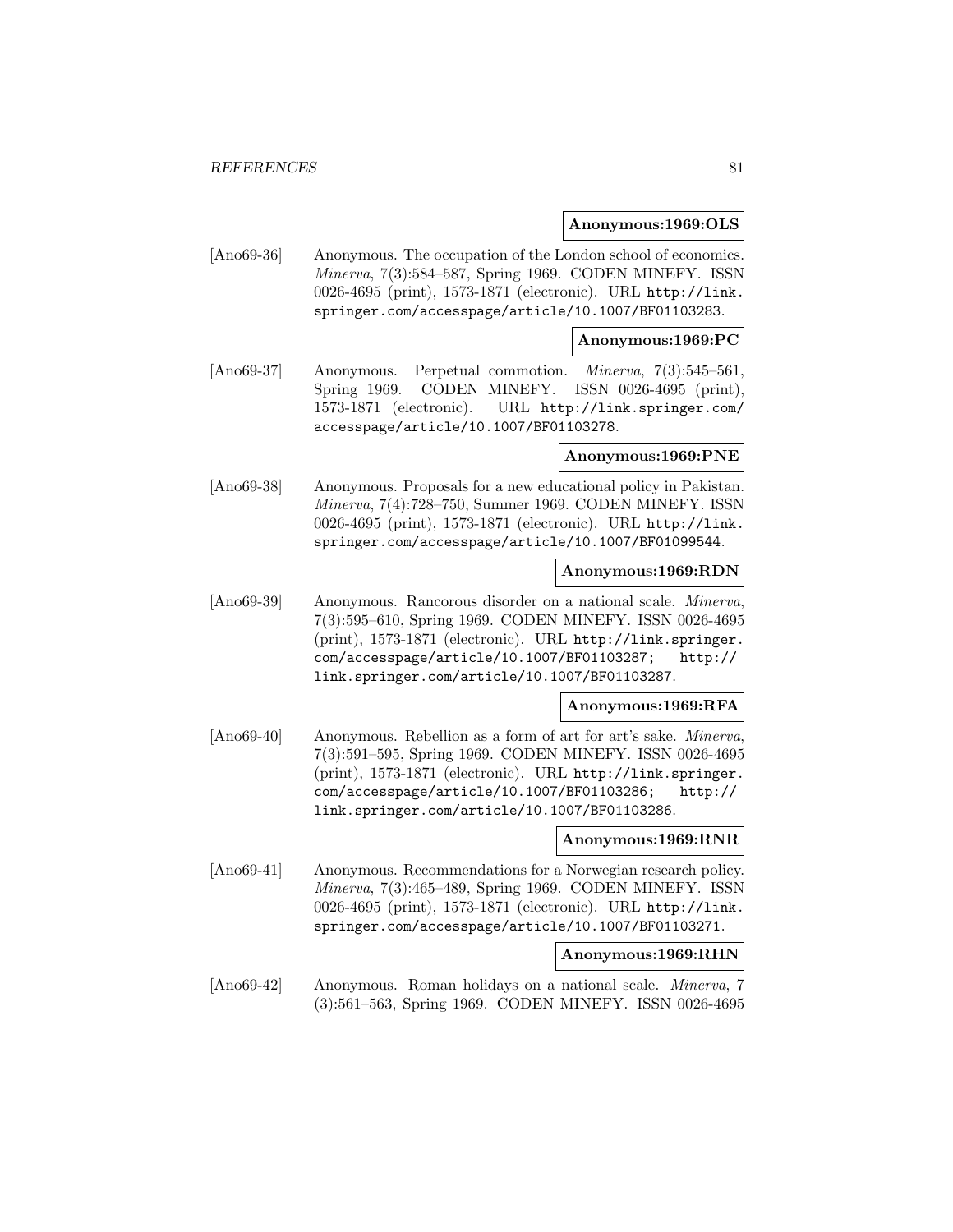(print), 1573-1871 (electronic). URL http://link.springer. com/accesspage/article/10.1007/BF01103279.

## **Anonymous:1969:SAU**

[Ano69-43] Anonymous. The Siren affair and the University of Ghana. Minerva, 7(4):762–778, Summer 1969. CODEN MINEFY. ISSN 0026-4695 (print), 1573-1871 (electronic). URL http://link. springer.com/accesspage/article/10.1007/BF01099549.

#### **Anonymous:1969:SSD**

[Ano69-44] Anonymous. A steady state of disorder: The SDS at work. Minerva, 7(3):533–545, Spring 1969. CODEN MINEFY. ISSN 0026-4695 (print), 1573-1871 (electronic). URL http://link. springer.com/accesspage/article/10.1007/BF01103277.

## **Anonymous:1969:UCF**

[Ano69-45] Anonymous. University of Cambridge: First report on participation by junior members in the educational business of the university. Minerva, 7(3):454–464, Spring 1969. CODEN MINEFY. ISSN 0026-4695 (print), 1573-1871 (electronic). URL http://link.springer.com/accesspage/article/10.1007/ BF01103270.

## **Anonymous:1969:VRA**

[Ano69-46] Anonymous. A valiant rearguard action. Minerva, 7(3): 499–507, Spring 1969. CODEN MINEFY. ISSN 0026-4695 (print), 1573-1871 (electronic). URL http://link.springer. com/accesspage/article/10.1007/BF01103274.

### **Anonymous:1970:AP**

[Ano70a] Anonymous. The academic profession. Minerva, 8(1–4): 90–99, January 1970. CODEN MINEFY. ISSN 0026-4695 (print), 1573-1871 (electronic). URL http://link.springer. com/accesspage/article/10.1007/BF01553200.

## **Anonymous:1970:Ca**

[Ano70b] Anonymous. Contributors. Minerva, 8(1–4):151, January 1970. CODEN MINEFY. ISSN 0026-4695 (print), 1573-1871 (electronic). URL http://link.springer.com/accesspage/ article/10.1007/BF01553208.

#### **Anonymous:1970:Cb**

[Ano70c] Anonymous. Contributors. Minerva, 8(1–4):316, January 1970. CODEN MINEFY. ISSN 0026-4695 (print), 1573-1871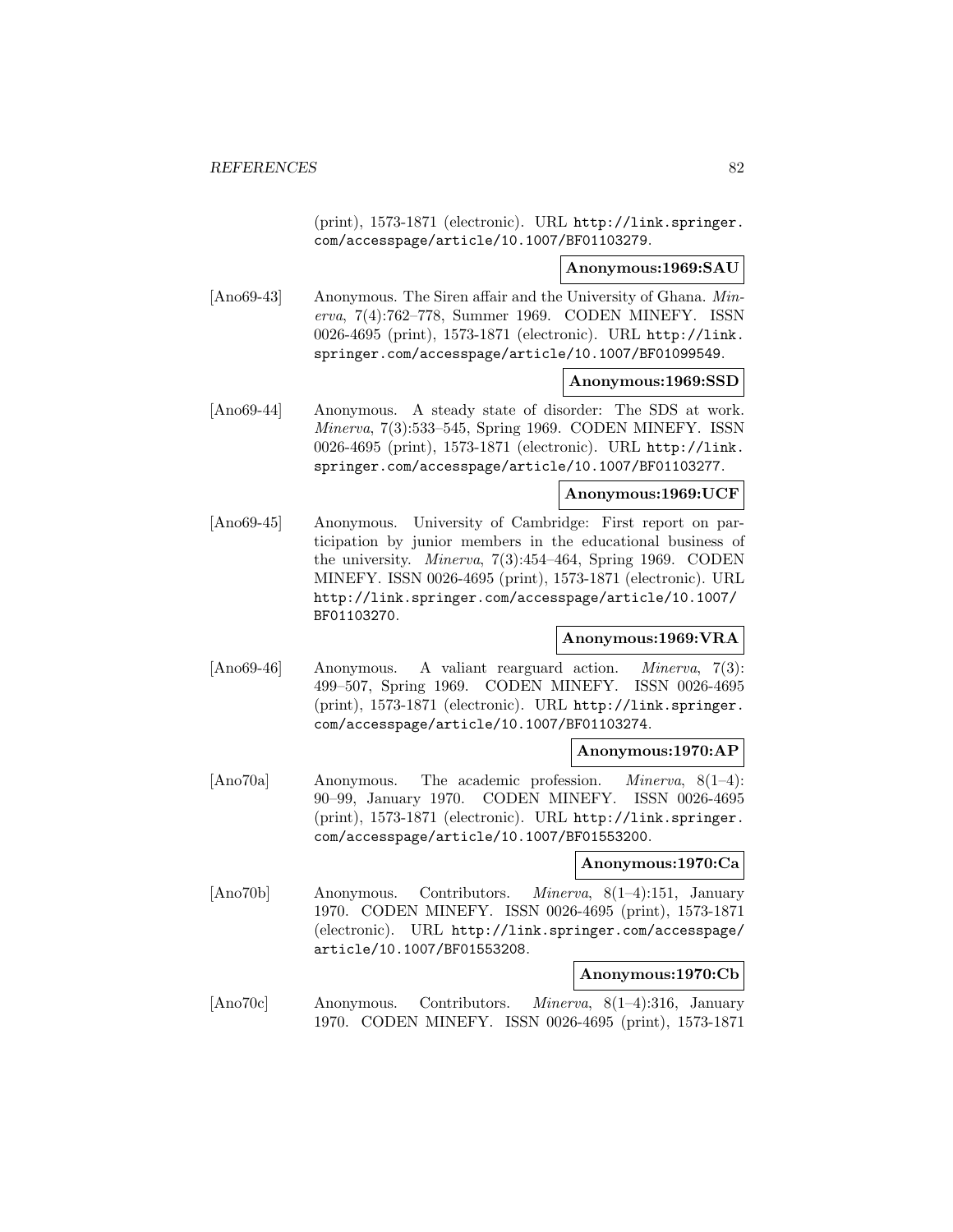(electronic). URL http://link.springer.com/accesspage/ article/10.1007/BF01553220; http://link.springer.com/ article/10.1007/BF01553220.

### **Anonymous:1970:Cc**

[Ano70d] Anonymous. Contributors. Minerva, 8(1–4):474, January 1970. CODEN MINEFY. ISSN 0026-4695 (print), 1573-1871 (electronic). URL http://link.springer.com/accesspage/ article/10.1007/BF01553234; http://link.springer.com/ article/10.1007/BF01553234.

## **Anonymous:1970:CH**

[Ano70e] Anonymous. The crisis at Harvard. Minerva, 8(1–4):136– 143, January 1970. CODEN MINEFY. ISSN 0026-4695 (print), 1573-1871 (electronic). URL http://link.springer. com/accesspage/article/10.1007/BF01553204.

# **Anonymous:1970:FST**

[Ano70f] Anonymous. The future of scientific and technical research in France. Minerva, 8(1–4):412–427, January 1970. CODEN MINEFY. ISSN 0026-4695 (print), 1573-1871 (electronic). URL http://link.springer.com/accesspage/article/10. 1007/BF01553226; http://link.springer.com/article/ 10.1007/BF01553226.

#### **Anonymous:1970:HESa**

[Ano70g] Anonymous. Higher education in Spain: Part I. Minerva, 8(1– 4):268–283, January 1970. CODEN MINEFY. ISSN 0026-4695 (print), 1573-1871 (electronic). URL http://link.springer. com/accesspage/article/10.1007/BF01553215.

#### **Anonymous:1970:HESb**

[Ano70h] Anonymous. Higher education in Spain: Part II. Minerva, 8(1– 4):428–439, January 1970. CODEN MINEFY. ISSN 0026-4695 (print), 1573-1871 (electronic). URL http://link.springer. com/accesspage/article/10.1007/BF01553227; http:// link.springer.com/article/10.1007/BF01553227.

#### **Anonymous:1970:HCU**

[Ano70i] Anonymous. The hole in the centre: University government in the United States. *Minerva*,  $8(1-4):1-7$ , January 1970. CODEN MINEFY. ISSN 0026-4695 (print), 1573-1871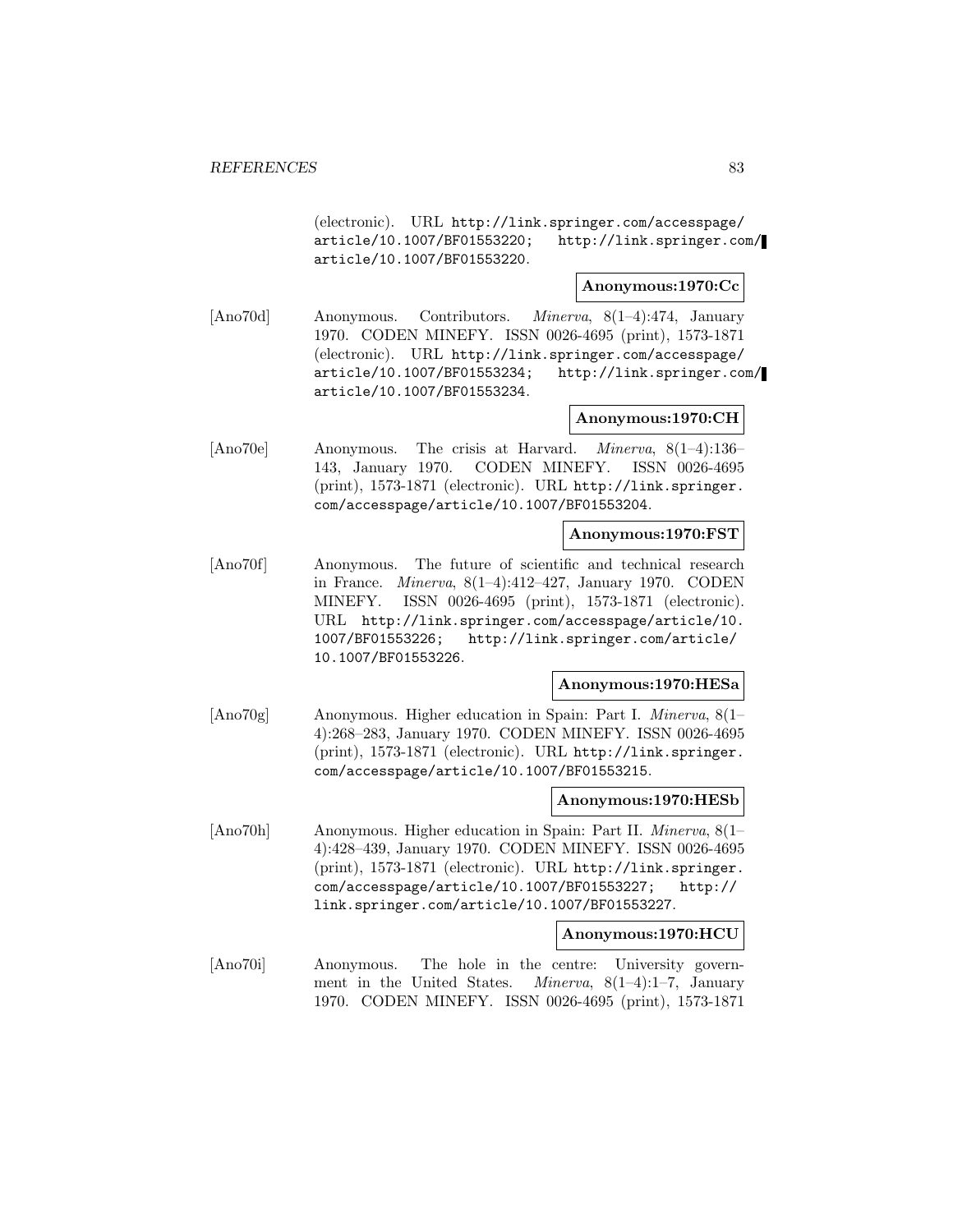(electronic). URL http://link.springer.com/accesspage/ article/10.1007/BF01553196.

## **Anonymous:1970:PIF**

[Ano70j] Anonymous. Political involvement, financial management and the care of learning in Sierra Leone. Minerva, 8(1–4):284– 294, January 1970. CODEN MINEFY. ISSN 0026-4695 (print), 1573-1871 (electronic). URL http://link.springer. com/accesspage/article/10.1007/BF01553216; http:// link.springer.com/article/10.1007/BF01553216.

## **Anonymous:1970:SRU**

[Ano70k] Anonymous. Student rights under the Greek military regime. Minerva, 8(1–4):111–115, January 1970. CODEN MINEFY. ISSN 0026-4695 (print), 1573-1871 (electronic). URL http://link.springer.com/accesspage/article/10.1007/ BF01553202.

# **Anonymous:1970:URG**

[Ano70l] Anonymous. University reform in Germany. Minerva, 8(1–4): 242–267, January 1970. CODEN MINEFY. ISSN 0026-4695 (print), 1573-1871 (electronic). URL http://link.springer. com/accesspage/article/10.1007/BF01553214.

# **Anonymous:1970:URJ**

[Ano70m] Anonymous. University reform in Japan. Minerva, 8(1–4): 581–593, January 1970. CODEN MINEFY. ISSN 0026-4695 (print), 1573-1871 (electronic). URL http://link.springer. com/accesspage/article/10.1007/BF01553240; http:// link.springer.com/article/10.1007/BF01553240.

#### **Anonymous:1971:Ca**

[Ano71a] Anonymous. Contributors. Minerva, 9(1):159–160, January 1971. CODEN MINEFY. ISSN 0026-4695 (print), 1573-1871 (electronic). URL http://link.springer.com/accesspage/ article/10.1007/BF01553195.

### **Anonymous:1971:Cb**

[Ano71b] Anonymous. Contributors. Minerva, 9(3):438, July 1971. CO-DEN MINEFY. ISSN 0026-4695 (print), 1573-1871 (electronic). URL http://link.springer.com/accesspage/article/10. 1007/BF01553370.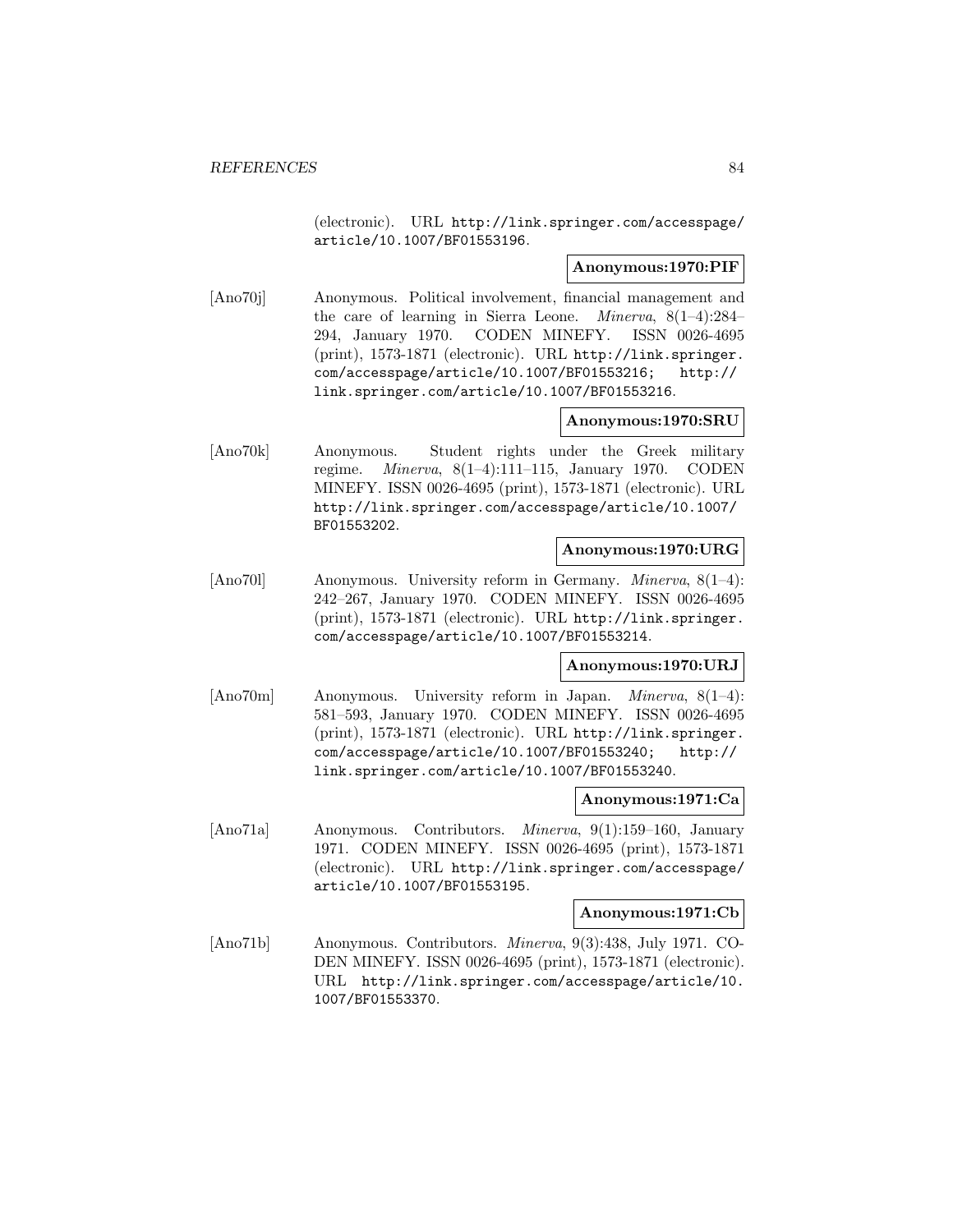## **Anonymous:1971:CAA**

[Ano71c] Anonymous. The criteria of academic appointment. Minerva, 9(2):272–290, April 1971. CODEN MINEFY. ISSN 0026-4695 (print), 1573-1871 (electronic). URL http://link.springer. com/accesspage/article/10.1007/BF01553160.

### **Anonymous:1971:CLS**

[Ano71d] Anonymous. The cultivation of learning and the service of society in West Africa. Minerva, 9(1):122–128, January 1971. CODEN MINEFY. ISSN 0026-4695 (print), 1573-1871 (electronic). URL http://link.springer.com/accesspage/ article/10.1007/BF01553190.

## **Anonymous:1971:PML**

[Ano71e] Anonymous. Of pride and men of little faith. Minerva, 9 (1):1–6, January 1971. CODEN MINEFY. ISSN 0026-4695 (print), 1573-1871 (electronic). URL http://link.springer. com/accesspage/article/10.1007/BF01553182.

## **Anonymous:1971:UHE**

[Ano71f] Anonymous. On universal higher education. *Minerva*, 9(2): 256–271, April 1971. CODEN MINEFY. ISSN 0026-4695 (print), 1573-1871 (electronic). URL http://link.springer. com/accesspage/article/10.1007/BF01553159.

#### **Anonymous:1971:PAS**

[Ano71g] Anonymous. A prophetic achievement in science policy. Minerva, 9(4):528–538, October 1971. CODEN MINEFY. ISSN 0026-4695 (print), 1573-1871 (electronic). URL http://link. springer.com/accesspage/article/10.1007/BF01558023.

# **Anonymous:1971:SUC**

[Ano71h] Anonymous. Science in underdeveloped countries. Minerva, 9 (1):101–121, January 1971. CODEN MINEFY. ISSN 0026-4695 (print), 1573-1871 (electronic). URL http://link.springer. com/accesspage/article/10.1007/BF01553189.

#### **Anonymous:1972:Ca**

[Ano72a] Anonymous. Contributors. Minerva, 10(2):348, April 1972. CO-DEN MINEFY. ISSN 0026-4695 (print), 1573-1871 (electronic). URL http://link.springer.com/accesspage/article/10. 1007/BF01682428.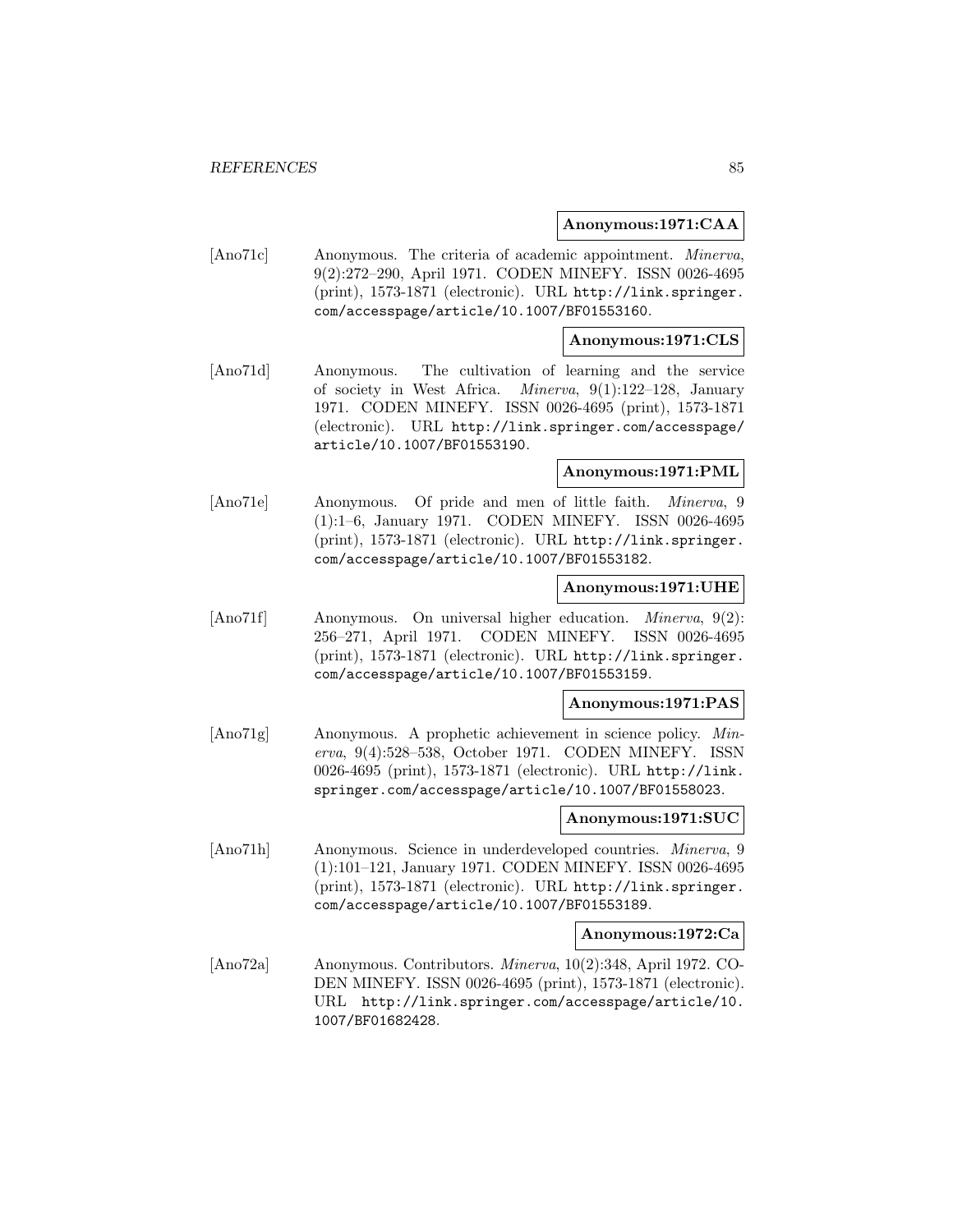### **Anonymous:1972:Cb**

[Ano72b] Anonymous. Contributors. Minerva, 10(4):639, October 1972. CODEN MINEFY. ISSN 0026-4695 (print), 1573-1871 (electronic). URL http://link.springer.com/accesspage/ article/10.1007/BF01695910.

# **Anonymous:1972:ODH**

[Ano72c] Anonymous. Oxford discussions on higher education. Minerva, 10(2):295–318, April 1972. CODEN MINEFY. ISSN 0026-4695 (print), 1573-1871 (electronic). URL http://link.springer. com/accesspage/article/10.1007/BF01682423.

### **Anonymous:1973:NCS**

[Ano73a] Anonymous. I nationalism in Canadian social science. Minerva, 11(1):113–120, January 1973. CODEN MINEFY. ISSN 0026-4695 (print), 1573-1871 (electronic). URL http://link. springer.com/accesspage/article/10.1007/BF01544981.

# **Anonymous:1973:NIP**

[Ano73b] Anonymous. A new Indian programme: Science and technology for development. Minerva, 11(4):537–570, October 1973. CODEN MINEFY. ISSN 0026-4695 (print), 1573-1871 (electronic). URL http://link.springer.com/accesspage/ article/10.1007/BF01557801.

## **Anonymous:1973:PSD**

[Ano73c] Anonymous. The power of the state and the dignity of the academic calling in imperial Germany. Minerva, 11(4):571– 632, October 1973. CODEN MINEFY. ISSN 0026-4695 (print), 1573-1871 (electronic). URL http://link.springer. com/accesspage/article/10.1007/BF01557802.

## **Anonymous:1973:RPS**

[Ano73d] Anonymous. The redemptive power of science. *Minerva*, 11 (1):1–5, January 1973. CODEN MINEFY. ISSN 0026-4695 (print), 1573-1871 (electronic). URL http://link.springer. com/accesspage/article/10.1007/BF01544974.

#### **Anonymous:1973:RJH**

[Ano73e] Anonymous. The reform of Japanese higher education. *Minerva*, 11(3):387–414, July 1973. CODEN MINEFY. ISSN 0026-4695 (print), 1573-1871 (electronic). URL http://link.springer. com/accesspage/article/10.1007/BF01557691.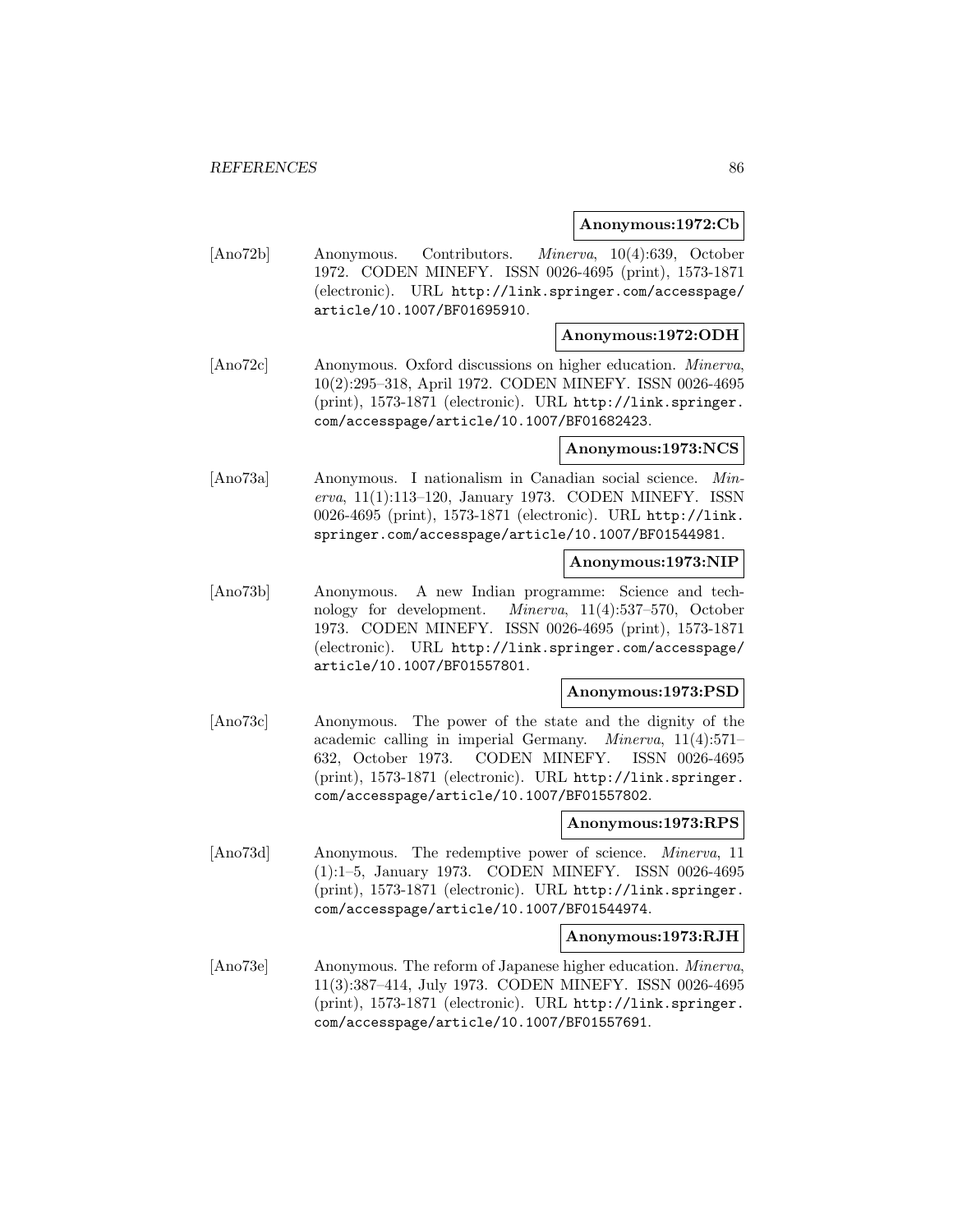## **Anonymous:1974:C**

[Ano74a] Anonymous. Contributors. Minerva, 12(3):401, July 1974. CO-DEN MINEFY. ISSN 0026-4695 (print), 1573-1871 (electronic). URL http://link.springer.com/accesspage/article/10. 1007/BF01102532.

## **Anonymous:1974:ACD**

[Ano74b] Anonymous. I the academic consequences of disorder in the German universities. Minerva, 12(4):510–514, October 1974. CODEN MINEFY. ISSN 0026-4695 (print), 1573-1871 (electronic). URL http://link.springer.com/accesspage/ article/10.1007/BF01557642.

# **Anonymous:1975:CAA**

[Ano75a] Anonymous. The confidentiality and anonymity of assessment. Minerva, 13(2):135–151, Summer 1975. CODEN MINEFY. ISSN 0026-4695 (print), 1573-1871 (electronic). URL http://link.springer.com/accesspage/article/10.1007/ BF01097792.

## **Anonymous:1975:Ca**

[Ano75b] Anonymous. Contributors. Minerva, 13(1):131, Spring 1975. CODEN MINEFY. ISSN 0026-4695 (print), 1573-1871 (electronic). URL http://link.springer.com/accesspage/ article/10.1007/BF01096246.

## **Anonymous:1975:Cb**

[Ano75c] Anonymous. Contributors. Minerva, 13(2):337, Summer 1975. CODEN MINEFY. ISSN 0026-4695 (print), 1573-1871 (electronic). URL http://link.springer.com/accesspage/ article/10.1007/BF01097802.

## **Anonymous:1975:Cc**

[Ano75d] Anonymous. Contributors. Minerva, 13(3):497, Autumn 1975. CODEN MINEFY. ISSN 0026-4695 (print), 1573-1871 (electronic). URL http://link.springer.com/accesspage/ article/10.1007/BF01097851.

#### **Anonymous:1975:Cd**

[Ano75e] Anonymous. Contributors. Minerva, 13(4):645, Winter 1975. CODEN MINEFY. ISSN 0026-4695 (print), 1573-1871 (electronic). URL http://link.springer.com/accesspage/ article/10.1007/BF01096181.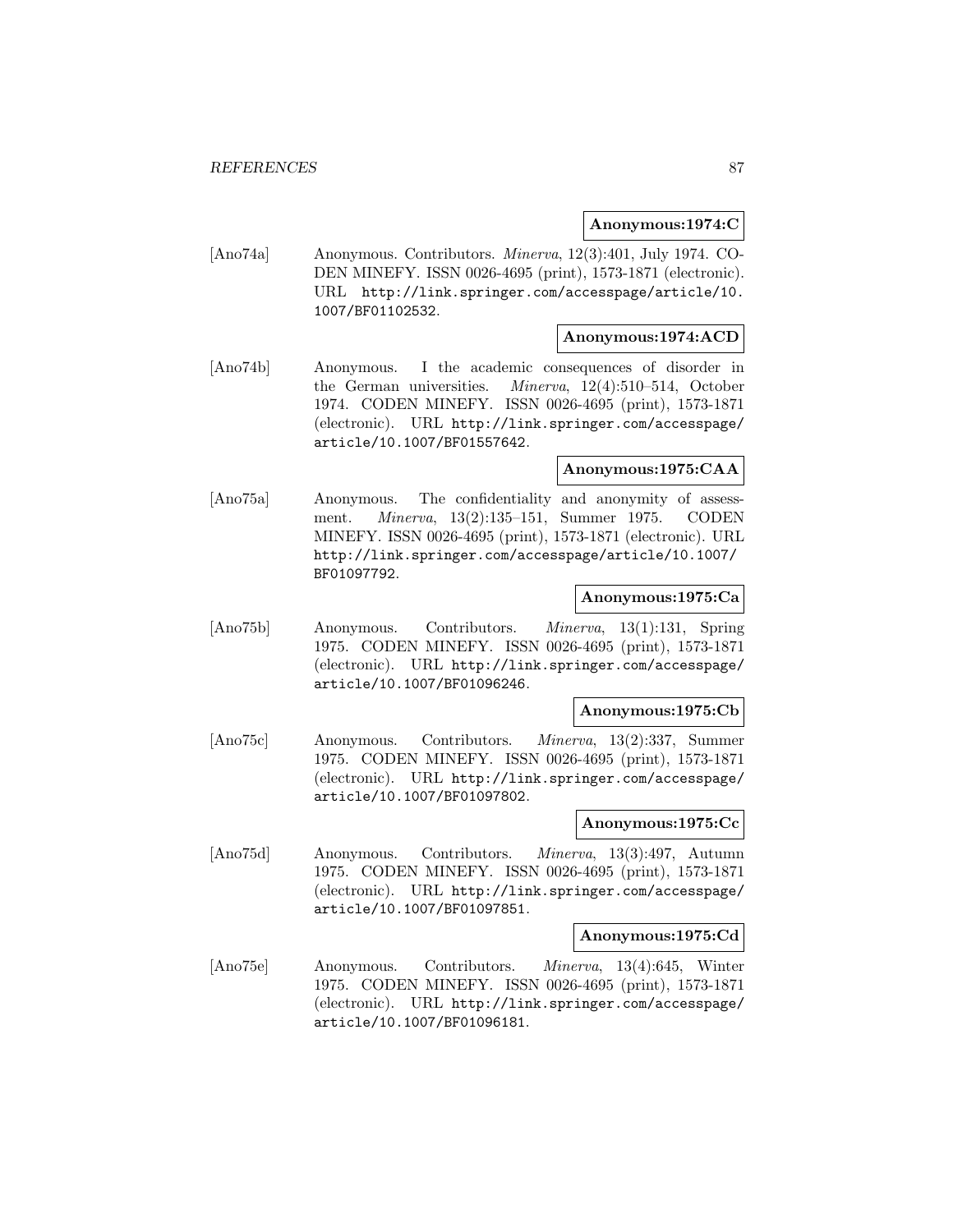### **Anonymous:1975:RSA**

[Ano75f] Anonymous. The right to speak in American universities: The University of Chicago. Minerva, 13(2):303–305, Summer 1975. CODEN MINEFY. ISSN 0026-4695 (print), 1573-1871 (electronic). URL http://link.springer.com/accesspage/ article/10.1007/BF01097799.

#### **Anonymous:1975:USS**

[Ano75g] Anonymous. The universities in a steady state: The prospect from Cambridge. Minerva, 13(2):270–296, Summer 1975. CO-DEN MINEFY. ISSN 0026-4695 (print), 1573-1871 (electronic). URL http://link.springer.com/accesspage/article/10. 1007/BF01097797.

# **Anonymous:1976:Ca**

[Ano76a] Anonymous. Contributors. Minerva, 14(1):166, Spring 1976. CODEN MINEFY. ISSN 0026-4695 (print), 1573-1871 (electronic). URL http://link.springer.com/accesspage/ article/10.1007/BF01096218.

#### **Anonymous:1976:Cb**

[Ano76b] Anonymous. Contributors. Minerva, 14(2):275, Summer 1976. CODEN MINEFY. ISSN 0026-4695 (print), 1573-1871 (electronic). URL http://link.springer.com/accesspage/ article/10.1007/BF01107890.

#### **Anonymous:1976:Cc**

[Ano76c] Anonymous. Contributors. Minerva, 14(3):404, Autumn 1976. CODEN MINEFY. ISSN 0026-4695 (print), 1573-1871 (electronic). URL http://link.springer.com/accesspage/ article/10.1007/BF01096280.

## **Anonymous:1976:CAA**

[Ano76d] Anonymous. The criteria of academic appointment in American universities and colleges. Minerva, 14(1):97–117, Spring 1976. CODEN MINEFY. ISSN 0026-4695 (print), 1573-1871 (electronic). URL http://link.springer.com/accesspage/ article/10.1007/BF01096216.

### **Anonymous:1976:Cd**

[Ano77a] Anonymous. Contributors. Minerva, 14(4):586, Winter 1976– 1977. CODEN MINEFY. ISSN 0026-4695 (print), 1573-1871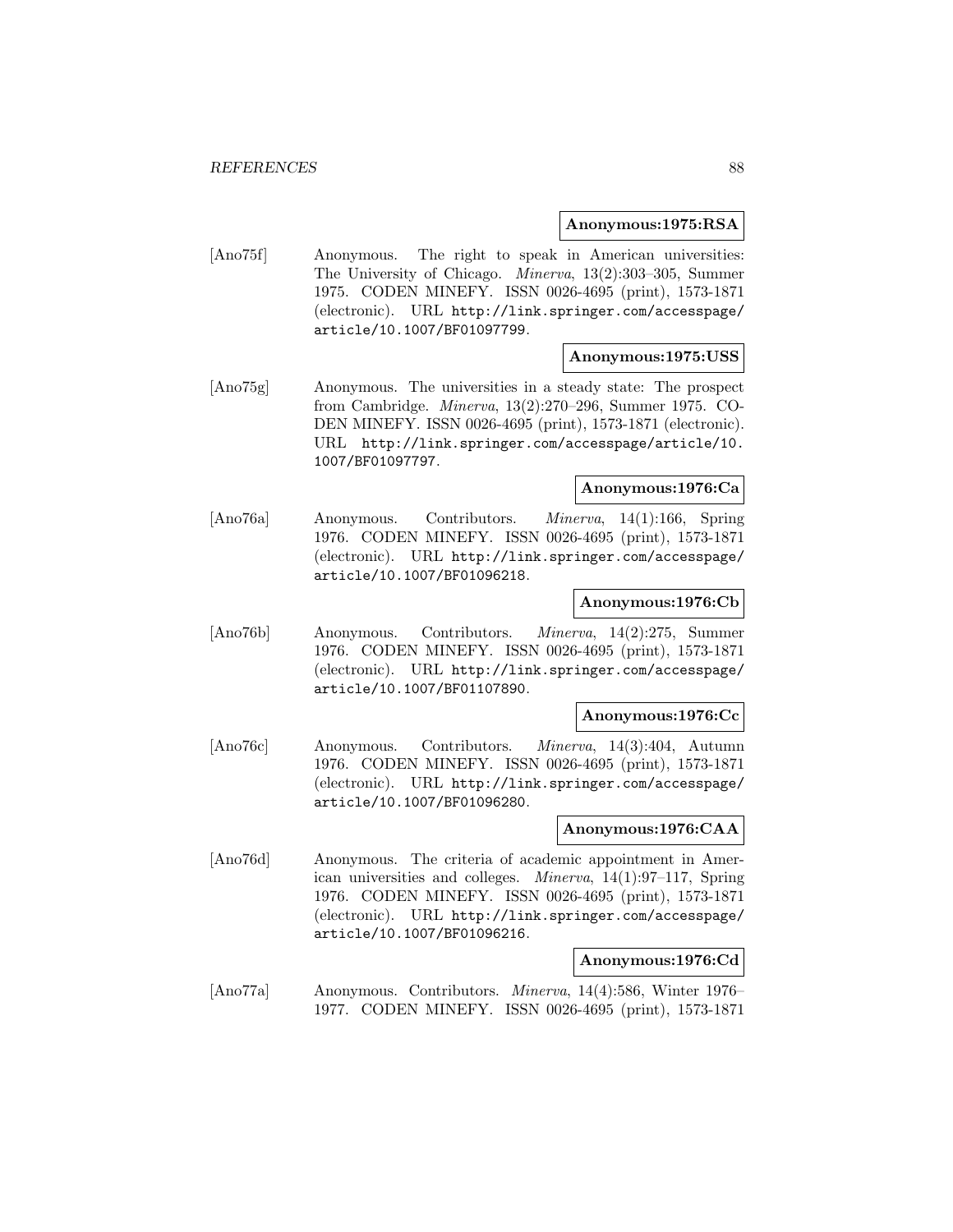(electronic). URL http://link.springer.com/accesspage/ article/10.1007/BF01097641.

### **Anonymous:1977:Ca**

[Ano77b] Anonymous. Contributors. Minerva, 15(1):115, Spring 1977. CODEN MINEFY. ISSN 0026-4695 (print), 1573-1871 (electronic). URL http://link.springer.com/accesspage/ article/10.1007/BF01096323.

### **Anonymous:1977:Cb**

[Ano77c] Anonymous. Contributors. Minerva, 15(2):270, Summer 1977. CODEN MINEFY. ISSN 0026-4695 (print), 1573-1871 (electronic). URL http://link.springer.com/accesspage/ article/10.1007/BF01096680.

# **Anonymous:1977:Cc**

[Ano77d] Anonymous. Contributors. Minerva, 15(3–4):562, Autumn– Winter 1977. CODEN MINEFY. ISSN 0026-4695 (print), 1573-1871 (electronic). URL http://link.springer.com/ accesspage/article/10.1007/BF01096732.

## **Anonymous:1977:DUB**

[Ano77e] Anonymous. The Danish university between the millstones. Minerva, 15(3–4):377–386, Autumn–Winter 1977. CODEN MINEFY. ISSN 0026-4695 (print), 1573-1871 (electronic). URL http://link.springer.com/accesspage/article/10.1007/ BF01096729.

#### **Anonymous:1978:Ca**

[Ano78a] Anonymous. Contributors. Minerva, 16(1):156, Spring 1978. CODEN MINEFY. ISSN 0026-4695 (print), 1573-1871 (electronic). URL http://link.springer.com/accesspage/ article/10.1007/BF01102187.

## **Anonymous:1978:Cb**

[Ano78b] Anonymous. Contributors. Minerva, 16(2):354, Summer 1978. CODEN MINEFY. ISSN 0026-4695 (print), 1573-1871 (electronic). URL http://link.springer.com/accesspage/ article/10.1007/BF01096020.

## **Anonymous:1978:Cc**

[Ano78c] Anonymous. Contributors. Minerva, 16(3):461, Autumn 1978. CODEN MINEFY. ISSN 0026-4695 (print), 1573-1871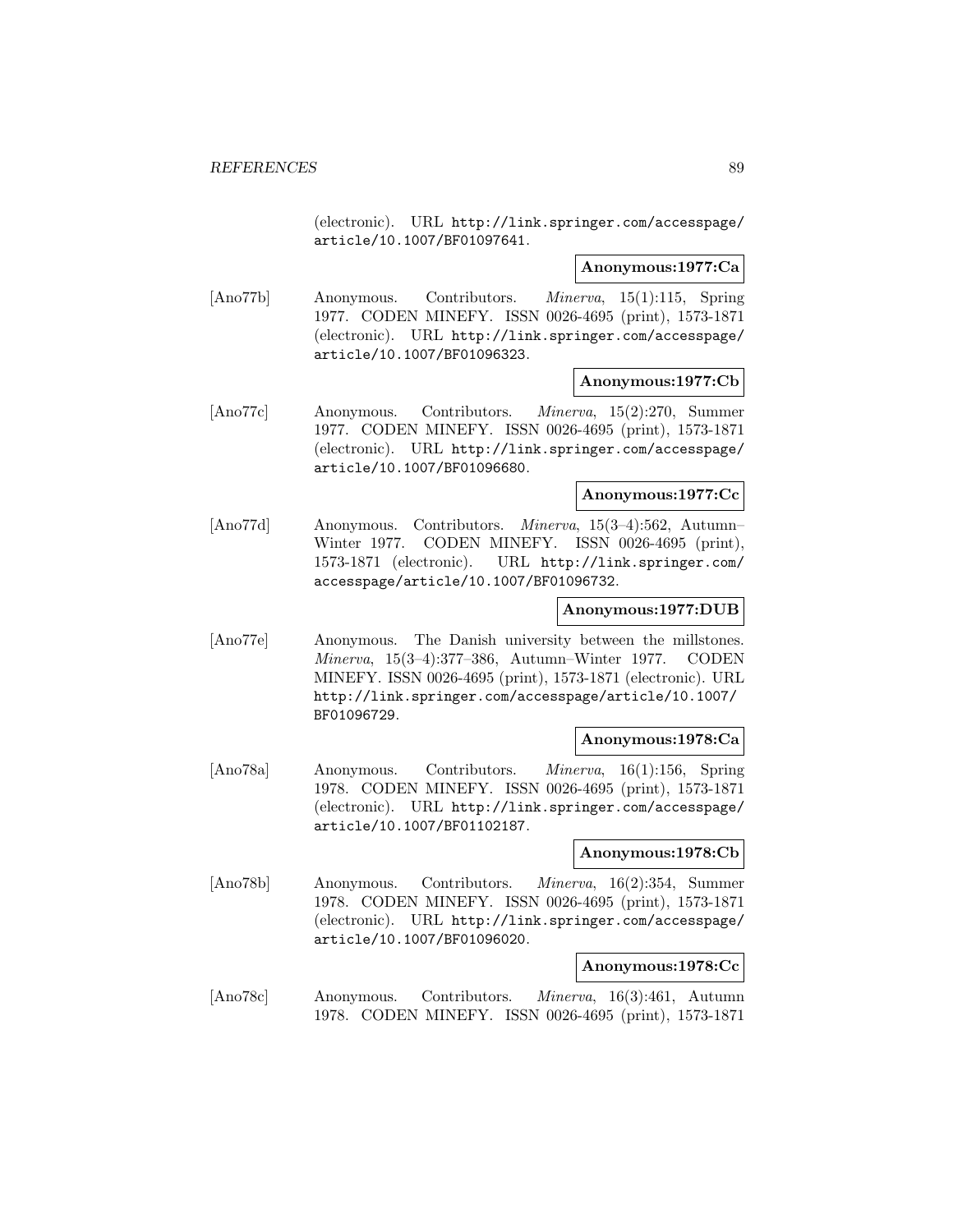(electronic). URL http://link.springer.com/accesspage/ article/10.1007/BF01096672.

## **Anonymous:1978:Cd**

[Ano78d] Anonymous. Contributors. Minerva, 16(4):606, Winter 1978. CODEN MINEFY. ISSN 0026-4695 (print), 1573-1871 (electronic). URL http://link.springer.com/accesspage/ article/10.1007/BF01100336.

### **Anonymous:1978:RGU**

[Ano78e] Anonymous. Report on the German universities. Minerva, 16 (1):103–138, Spring 1978. CODEN MINEFY. ISSN 0026-4695 (print), 1573-1871 (electronic). URL http://link.springer. com/accesspage/article/10.1007/BF01102183.

### **Anonymous:1978:SFH**

[Ano78f] Anonymous. Scholarly freedom and human rights. Minerva, 16 (2):283–326, Summer 1978. CODEN MINEFY. ISSN 0026-4695 (print), 1573-1871 (electronic). URL http://link.springer. com/accesspage/article/10.1007/BF01096018.

### **Anonymous:1979:Ca**

[Ano79a] Anonymous. Contributors. Minerva, 17(1):193, Spring 1979. CODEN MINEFY. ISSN 0026-4695 (print), 1573-1871 (electronic). URL http://link.springer.com/accesspage/ article/10.1007/BF01096265.

# **Anonymous:1979:Cb**

[Ano79b] Anonymous. Contributors. Minerva, 17(2):328, Summer 1979. CODEN MINEFY. ISSN 0026-4695 (print), 1573-1871 (electronic). URL http://link.springer.com/accesspage/ article/10.1007/BF01096287.

## **Anonymous:1979:Cc**

[Ano79c] Anonymous. Contributors. Minerva, 17(3):480, Autumn 1979. CODEN MINEFY. ISSN 0026-4695 (print), 1573-1871 (electronic). URL http://link.springer.com/accesspage/ article/10.1007/BF01096226.

## **Anonymous:1979:Cd**

[Ano79d] Anonymous. Contributors. Minerva, 17(4):574, Winter 1979. CODEN MINEFY. ISSN 0026-4695 (print), 1573-1871 (electronic). URL http://link.springer.com/accesspage/ article/10.1007/BF01101905.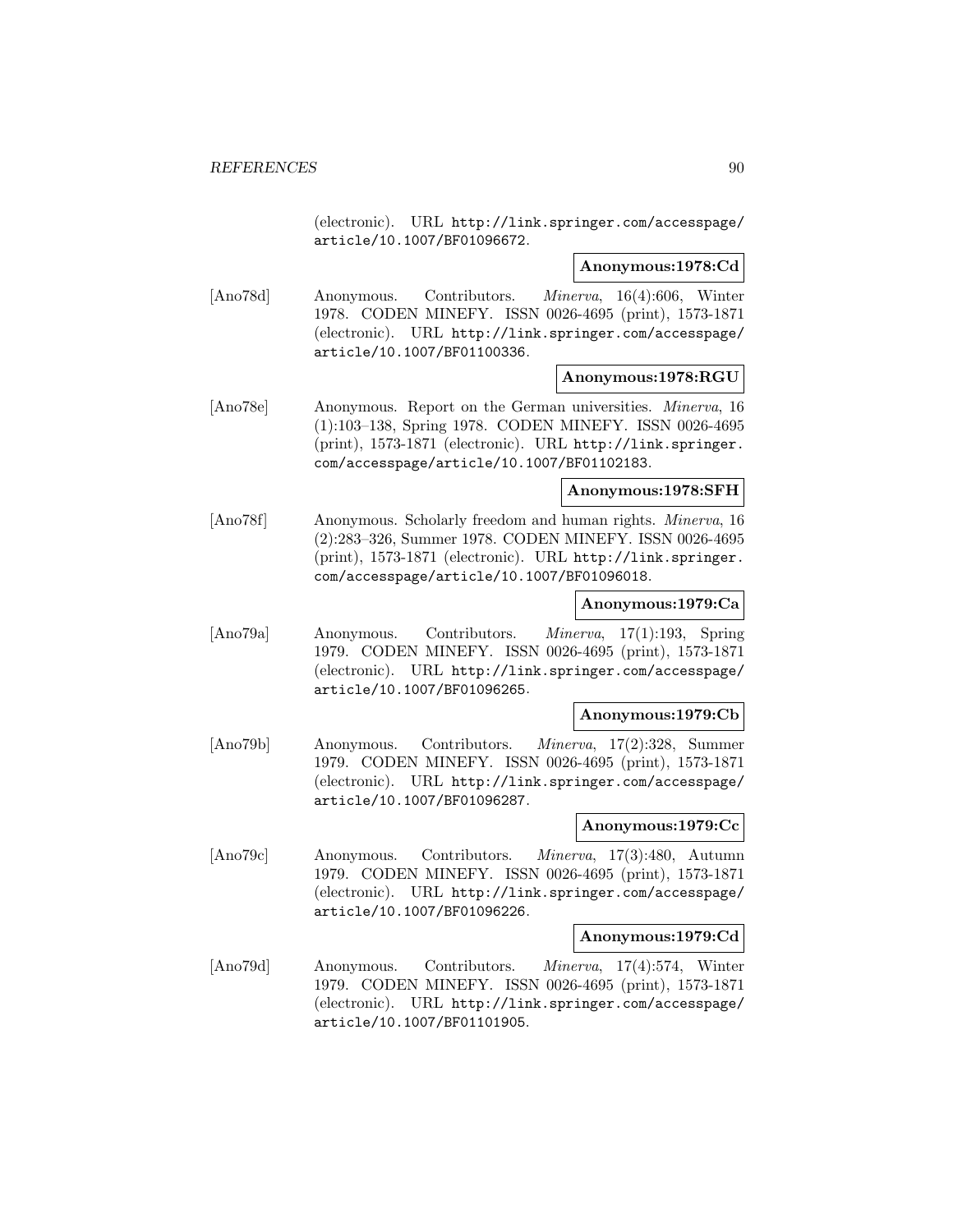### **Anonymous:1980:AFT**

[Ano80a] Anonymous. Academic freedom then and now: The dismissal of Leo Arons from the University of Berlin. Minerva, 18(3): 499–520, Autumn 1980. CODEN MINEFY. ISSN 0026-4695 (print), 1573-1871 (electronic). URL http://link.springer. com/accesspage/article/10.1007/BF01096954.

## **Anonymous:1980:Ca**

[Ano80b] Anonymous. Contributors. Minerva, 18(1):196, Spring 1980. CODEN MINEFY. ISSN 0026-4695 (print), 1573-1871 (electronic). URL http://link.springer.com/accesspage/ article/10.1007/BF01096665.

# **Anonymous:1980:Cb**

[Ano80c] Anonymous. Contributors. Minerva, 18(2):364, Summer 1980. CODEN MINEFY. ISSN 0026-4695 (print), 1573-1871 (electronic). URL http://link.springer.com/accesspage/ article/10.1007/BF01100254.

#### **Anonymous:1980:Cc**

[Ano80d] Anonymous. Contributors. Minerva, 18(3):538, Autumn 1980. CODEN MINEFY. ISSN 0026-4695 (print), 1573-1871 (electronic). URL http://link.springer.com/accesspage/ article/10.1007/BF01096957.

### **Anonymous:1980:Cd**

[Ano80e] Anonymous. Contributors. Minerva, 18(4):672, Winter 1980. CODEN MINEFY. ISSN 0026-4695 (print), 1573-1871 (electronic). URL http://link.springer.com/accesspage/ article/10.1007/BF01096130.

### **Anonymous:1981:Ca**

[Ano81a] Anonymous. Contributors. Minerva, 19(2):340, Summer 1981. CODEN MINEFY. ISSN 0026-4695 (print), 1573-1871 (electronic). URL http://link.springer.com/accesspage/ article/10.1007/BF01096572.

### **Anonymous:1981:Cb**

[Ano81b] Anonymous. Contributors. Minerva, 19(4):652, Winter 1981. CODEN MINEFY. ISSN 0026-4695 (print), 1573-1871 (electronic). URL http://link.springer.com/accesspage/ article/10.1007/BF01096198.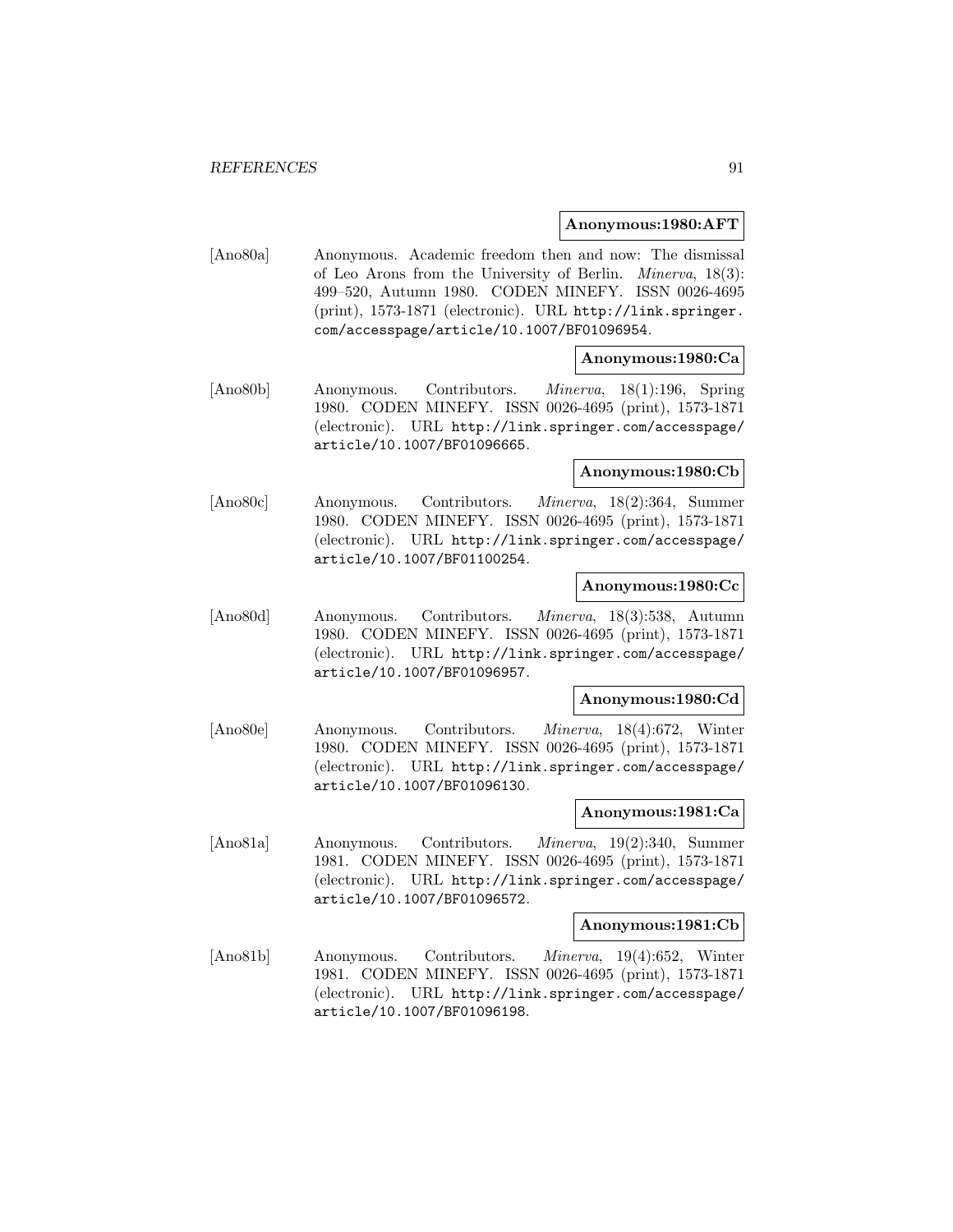### **Anonymous:1981:DUM**

[Ano81c] Anonymous. The destruction of the University of Malta. Minerva, 19(1):123–164, Spring 1981. CODEN MINEFY. ISSN 0026-4695 (print), 1573-1871 (electronic). URL http://link. springer.com/accesspage/article/10.1007/BF02192551.

### **Anonymous:1981:ETS**

[Ano81d] Anonymous. The education of talented students. Minerva, 19 (3):480–497, Autumn 1981. CODEN MINEFY. ISSN 0026-4695 (print), 1573-1871 (electronic). URL http://link.springer. com/accesspage/article/10.1007/BF02192826.

#### **Anonymous:1982:BR**

[Ano82a] Anonymous. Book reviews. Minerva, 20(1–2):230–250, Spring– Summer 1982. CODEN MINEFY. ISSN 0026-4695 (print), 1573-1871 (electronic). URL http://link.springer.com/ accesspage/article/10.1007/BF01098197.

### **Anonymous:1982:C**

[Ano82b] Anonymous. Contributors. Minerva, 20(1–2):251, Spring– Summer 1982. CODEN MINEFY. ISSN 0026-4695 (print), 1573-1871 (electronic). URL http://link.springer.com/ accesspage/article/10.1007/BF01098198.

### **Anonymous:1982:OUTa**

[Ano82c] Anonymous. I the obligations of university teachers. *Minerva*, 20 (1–2):105–208, Spring–Summer 1982. CODEN MINEFY. ISSN 0026-4695 (print), 1573-1871 (electronic). URL http://link. springer.com/accesspage/article/10.1007/BF01098192.

#### **Anonymous:1982:OUTb**

[Ano82d] Anonymous. I the obligations of university teachers. Minerva, 20 (1–2):209–212, Spring–Summer 1982. CODEN MINEFY. ISSN 0026-4695 (print), 1573-1871 (electronic). URL http://link. springer.com/accesspage/article/10.1007/BF01098193.

#### **Anonymous:1982:IDW**

[Ano82e] Anonymous. II. do we lack pioneering research? An interview with Professor Klaus Weissermel. Minerva, 20(1–2):226– 229, Spring–Summer 1982. CODEN MINEFY. ISSN 0026-4695 (print), 1573-1871 (electronic). URL http://link.springer. com/accesspage/article/10.1007/BF01098196.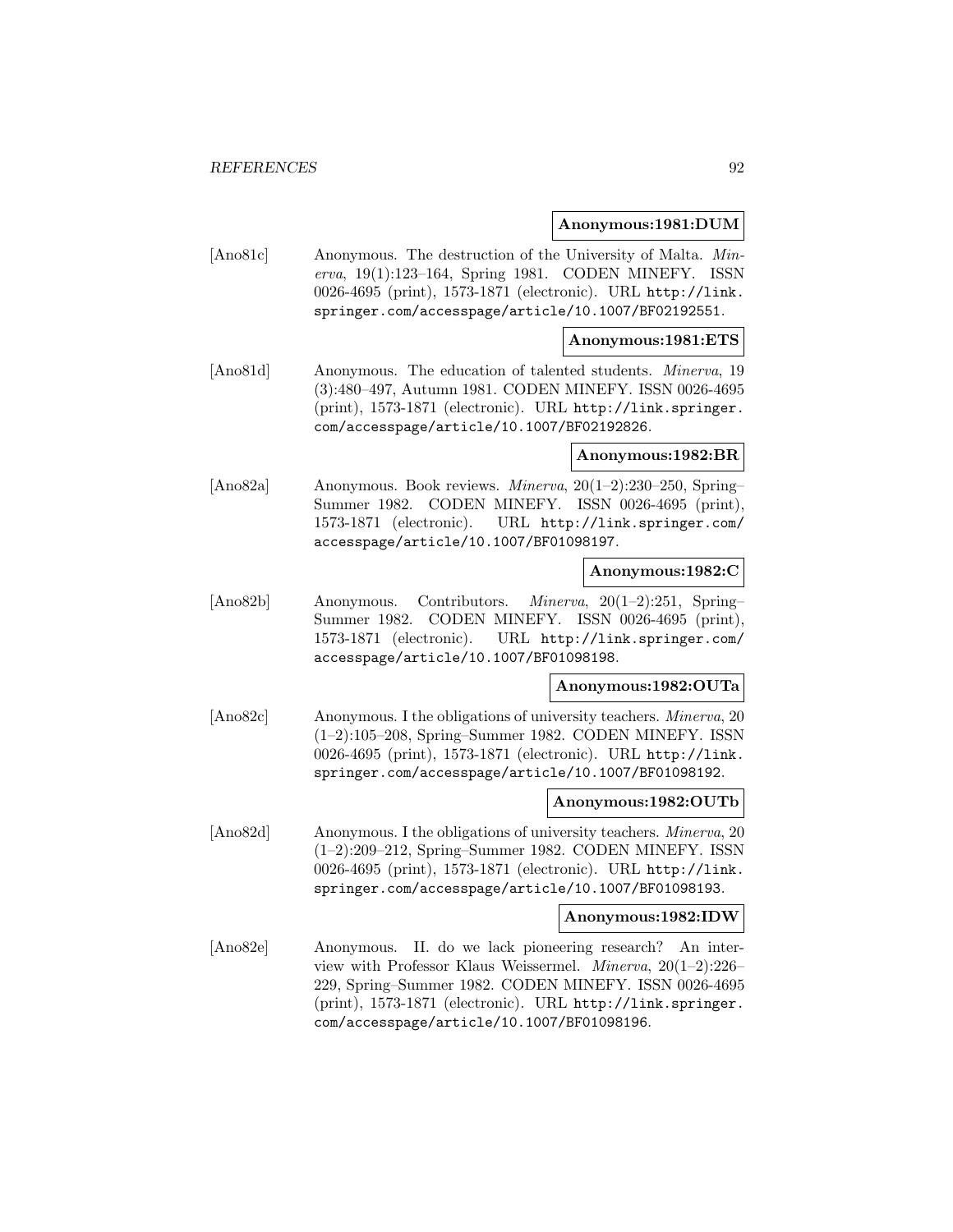### **Anonymous:1983:Ca**

[Ano83a] Anonymous. Contributors. Minerva, 21(1):155, Spring 1983. CODEN MINEFY. ISSN 0026-4695 (print), 1573-1871 (electronic). URL http://link.springer.com/accesspage/ article/10.1007/BF01099508.

### **Anonymous:1983:Cb**

[Ano83b] Anonymous. Contributors. Minerva, 21(2–3):348, Summer– Autumn 1983. CODEN MINEFY. ISSN 0026-4695 (print), 1573-1871 (electronic). URL http://link.springer.com/ accesspage/article/10.1007/BF01097971.

### **Anonymous:1983:Cc**

[Ano83c] Anonymous. Contributors. Minerva, 21(4):477, Winter 1983. CODEN MINEFY. ISSN 0026-4695 (print), 1573-1871 (electronic). URL http://link.springer.com/accesspage/ article/10.1007/BF01096529.

#### **Anonymous:1983:CAA**

[Ano83d] Anonymous. On the criteria of academic appointment. *Minerva*, 21(4):410–414, Winter 1983. CODEN MINEFY. ISSN 0026-4695 (print), 1573-1871 (electronic). URL http://link.springer. com/accesspage/article/10.1007/BF01096525.

## **Anonymous:1983:RAH**

[Ano83e] Anonymous. Report of the ad hoc University committee on appointments, renewal and tenure at Vanderbilt University. Minerva, 21(4):415–443, Winter 1983. CODEN MINEFY. ISSN 0026-4695 (print), 1573-1871 (electronic). URL http://link. springer.com/accesspage/article/10.1007/BF01096526.

### **Anonymous:1983:RSC**

[Ano83f] Anonymous. Report of the special Committee to Study the Appointments Process at Harvard University. Minerva, 21(4): 444–455, Winter 1983. CODEN MINEFY. ISSN 0026-4695 (print), 1573-1871 (electronic). URL http://link.springer. com/accesspage/article/10.1007/BF01096527.

#### **Anonymous:1984:Ca**

[Ano84a] Anonymous. Contributors. Minerva, 22(1):128, Spring 1984. CODEN MINEFY. ISSN 0026-4695 (print), 1573-1871 (electronic). URL http://link.springer.com/accesspage/ article/10.1007/BF02207560.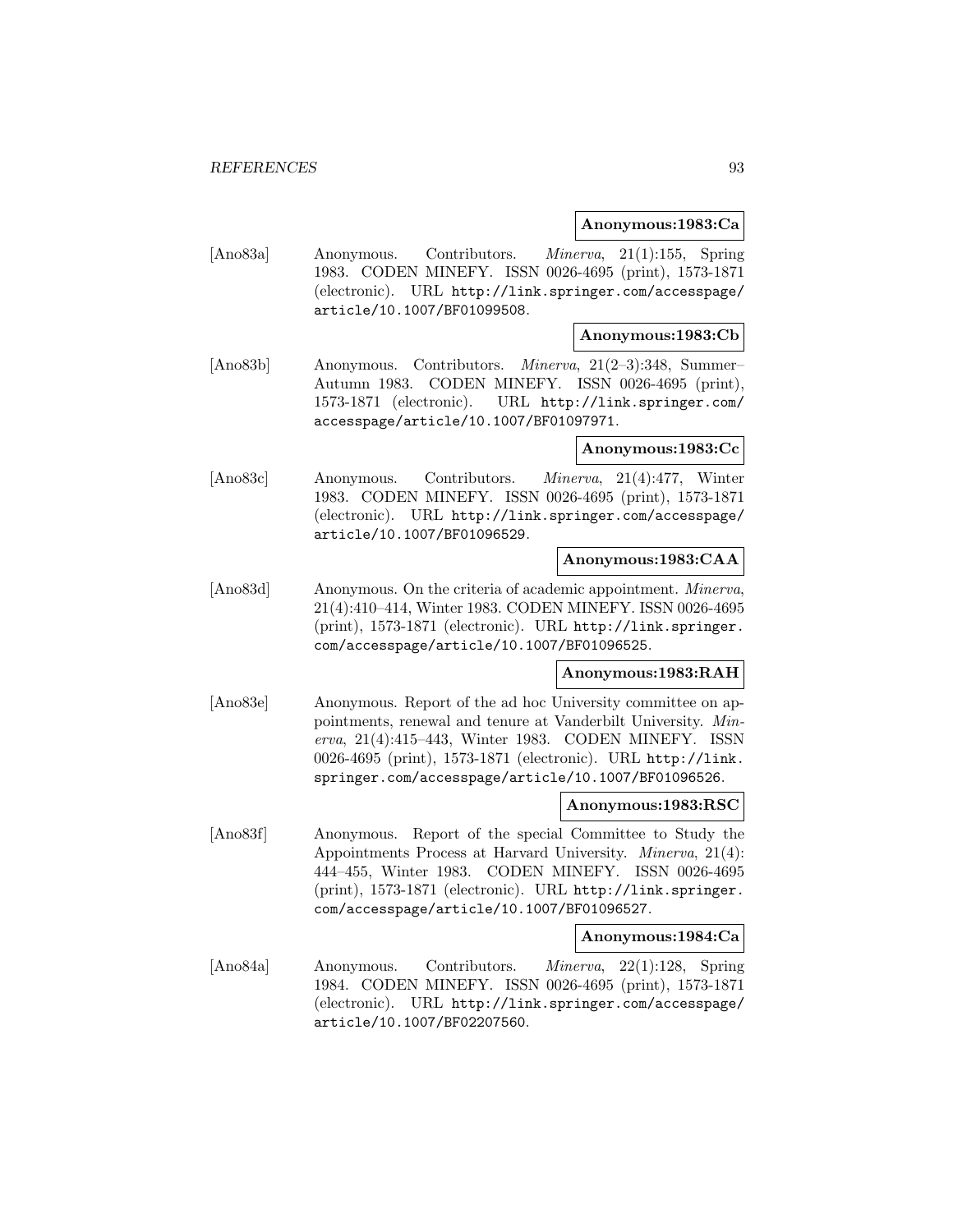### **Anonymous:1984:Cb**

[Ano84b] Anonymous. Contributors. Minerva, 22(2):295, Summer 1984. CODEN MINEFY. ISSN 0026-4695 (print), 1573-1871 (electronic). URL http://link.springer.com/accesspage/ article/10.1007/BF02207953.

# **Anonymous:1984:NLH**

[Ano84c] Anonymous. A new law for higher educational institutions in Greece. Minerva, 22(2):245–275, Summer 1984. CODEN MINEFY. ISSN 0026-4695 (print), 1573-1871 (electronic). URL http://link.springer.com/accesspage/article/10.1007/ BF02207951.

## **Anonymous:1985:Ca**

[Ano85a] Anonymous. Contributors. Minerva, 23(1):173, Spring 1985. CODEN MINEFY. ISSN 0026-4695 (print), 1573-1871 (electronic). URL http://link.springer.com/accesspage/ article/10.1007/BF01097844.

### **Anonymous:1985:Cb**

[Ano85b] Anonymous. Contributors. Minerva, 23(2):319, Summer 1985. CODEN MINEFY. ISSN 0026-4695 (print), 1573-1871 (electronic). URL http://link.springer.com/accesspage/ article/10.1007/BF01099949.

## **Anonymous:1985:Cc**

[Ano85c] Anonymous. Contributors. Minerva, 23(3):441, Autumn 1985. CODEN MINEFY. ISSN 0026-4695 (print), 1573-1871 (electronic). URL http://link.springer.com/accesspage/ article/10.1007/BF01096448.

#### **Anonymous:1985:IPD**

[Ano85d] Anonymous. II policy for dealing with faculty fraud in research. Minerva, 23(2):305–308, Summer 1985. CODEN MINEFY. ISSN 0026-4695 (print), 1573-1871 (electronic). URL http://link.springer.com/accesspage/article/10.1007/ BF01099947.

#### **Anonymous:1985:MR**

[Ano85e] Anonymous. Misconduct in research. Minerva, 23(3):423– 432, Autumn 1985. CODEN MINEFY. ISSN 0026-4695 (print), 1573-1871 (electronic). URL http://link.springer. com/accesspage/article/10.1007/BF01096446.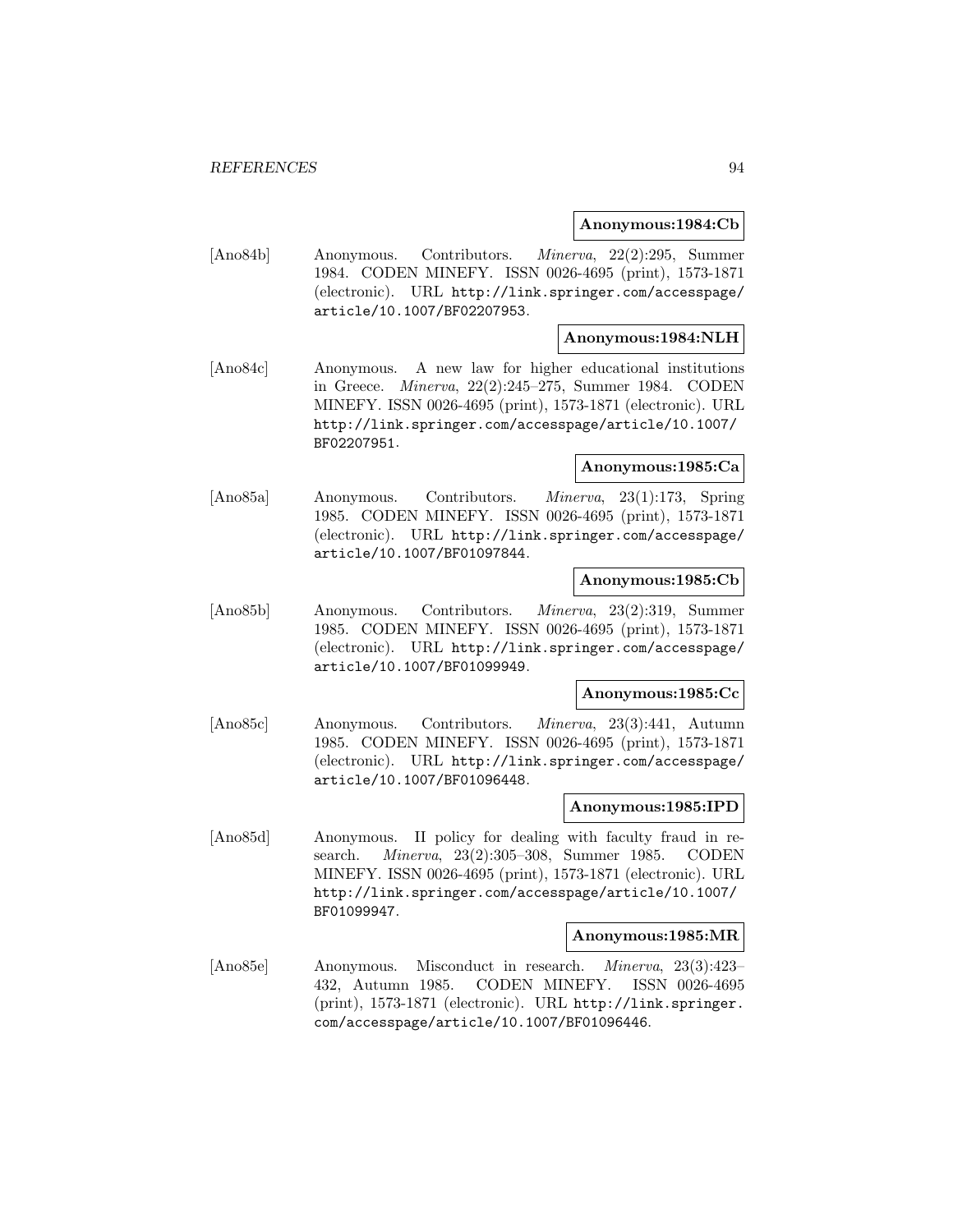### **Anonymous:1986:Ca**

[Ano86a] Anonymous. Contributors. Minerva, 24(2–3):390, Summer– Autumn 1986. CODEN MINEFY. ISSN 0026-4695 (print), 1573-1871 (electronic). URL http://link.springer.com/ accesspage/article/10.1007/BF01096618.

### **Anonymous:1986:Cb**

[Ano86b] Anonymous. Contributors. Minerva, 24(4):510, Winter 1986. CODEN MINEFY. ISSN 0026-4695 (print), 1573-1871 (electronic). URL http://link.springer.com/accesspage/ article/10.1007/BF01096711.

### **Anonymous:1986:PAU**

[Ano86c] Anonymous. I the policy of American universities towards divestment in south Africa. Minerva, 24(2–3):246–343, Summer– Autumn 1986. CODEN MINEFY. ISSN 0026-4695 (print), 1573-1871 (electronic). URL http://link.springer.com/ accesspage/article/10.1007/BF01096614.

## **Anonymous:1986:RCA**

[Ano86d] Anonymous. Report of the committee on academic fraud the University of Chicago. Minerva, 24(2–3):347–358, Summer– Autumn 1986. CODEN MINEFY. ISSN 0026-4695 (print), 1573-1871 (electronic). URL http://link.springer.com/ accesspage/article/10.1007/BF01096616.

### **Anonymous:1987:C**

[Ano87a] Anonymous. Contributors. Minerva, 25(3):208, Autumn 1987. CODEN MINEFY. ISSN 0026-4695 (print), 1573-1871 (electronic). URL http://link.springer.com/accesspage/ article/10.1007/BF01097791.

#### **Anonymous:1987:MSa**

[Ano87b] Anonymous. The morality of scientists. Minerva, 25(4): 502–503, Winter 1987. CODEN MINEFY. ISSN 0026-4695 (print), 1573-1871 (electronic). URL http://link.springer. com/accesspage/article/10.1007/BF01099445.

#### **Anonymous:1987:MSb**

[Ano87c] Anonymous. The morality of scientists. *Minerva*, 25(4): 504–512, Winter 1987. CODEN MINEFY. ISSN 0026-4695 (print), 1573-1871 (electronic). URL http://link.springer. com/accesspage/article/10.1007/BF01099446.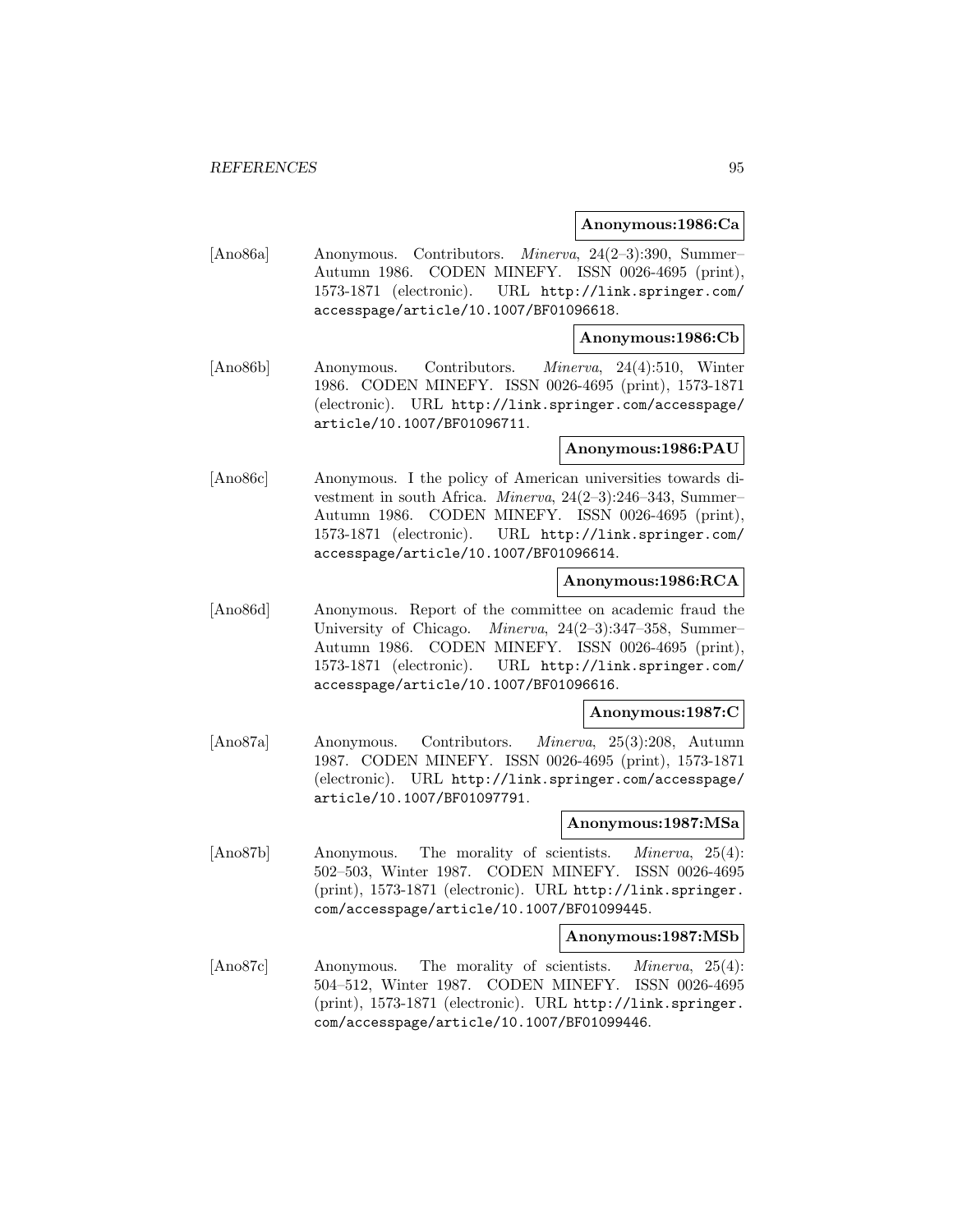### **Anonymous:1988:AAR**

[Ano88a] Anonymous. Affirmative action reaffirmed. Minerva, 26(4): 600–610, Winter 1988. CODEN MINEFY. ISSN 0026-4695 (print), 1573-1871 (electronic). URL http://link.springer. com/accesspage/article/10.1007/BF01096502.

## **Anonymous:1988:ASA**

[Ano88b] Anonymous. The attrition of south Africa's universities under siege: Positive aid a ray of hope. Minerva, 26(4):579–587, Winter 1988. CODEN MINEFY. ISSN 0026-4695 (print), 1573-1871 (electronic). URL http://link.springer.com/accesspage/ article/10.1007/BF01096499.

### **Anonymous:1989:WAC**

[Ano89] Anonymous. The world archaeological Congress and the south African archaeologists. Minerva, 27(1):87–125, Spring 1989. CODEN MINEFY. ISSN 0026-4695 (print), 1573-1871 (electronic). URL http://link.springer.com/accesspage/ article/10.1007/BF01096716.

#### **Anonymous:1990:FED**

[Ano90a] Anonymous. Freedom of expression and disruptions at meetings of student societies in university buildings. Minerva, 28 (1):91–96, Spring 1990. CODEN MINEFY. ISSN 0026-4695 (print), 1573-1871 (electronic). URL http://link.springer. com/accesspage/article/10.1007/BF01096328.

## **Anonymous:1990:IPS**

[Ano90b] Anonymous. II: President's statement on the "Recruitment and Retention of Minority Group Members on the Faculty at Yale". Minerva, 28(2):242–247, Summer 1990. CODEN MINEFY. ISSN 0026-4695 (print), 1573-1871 (electronic). URL http://link.springer.com/accesspage/article/10.1007/ BF02219660.

#### **Anonymous:1990:PAA**

[Ano90c] Anonymous. The progress of "affirmative action": Yale declares itself. Minerva, 28(2):217–220, Summer 1990. CO-DEN MINEFY. ISSN 0026-4695 (print), 1573-1871 (electronic). URL http://link.springer.com/accesspage/article/10. 1007/BF02219658.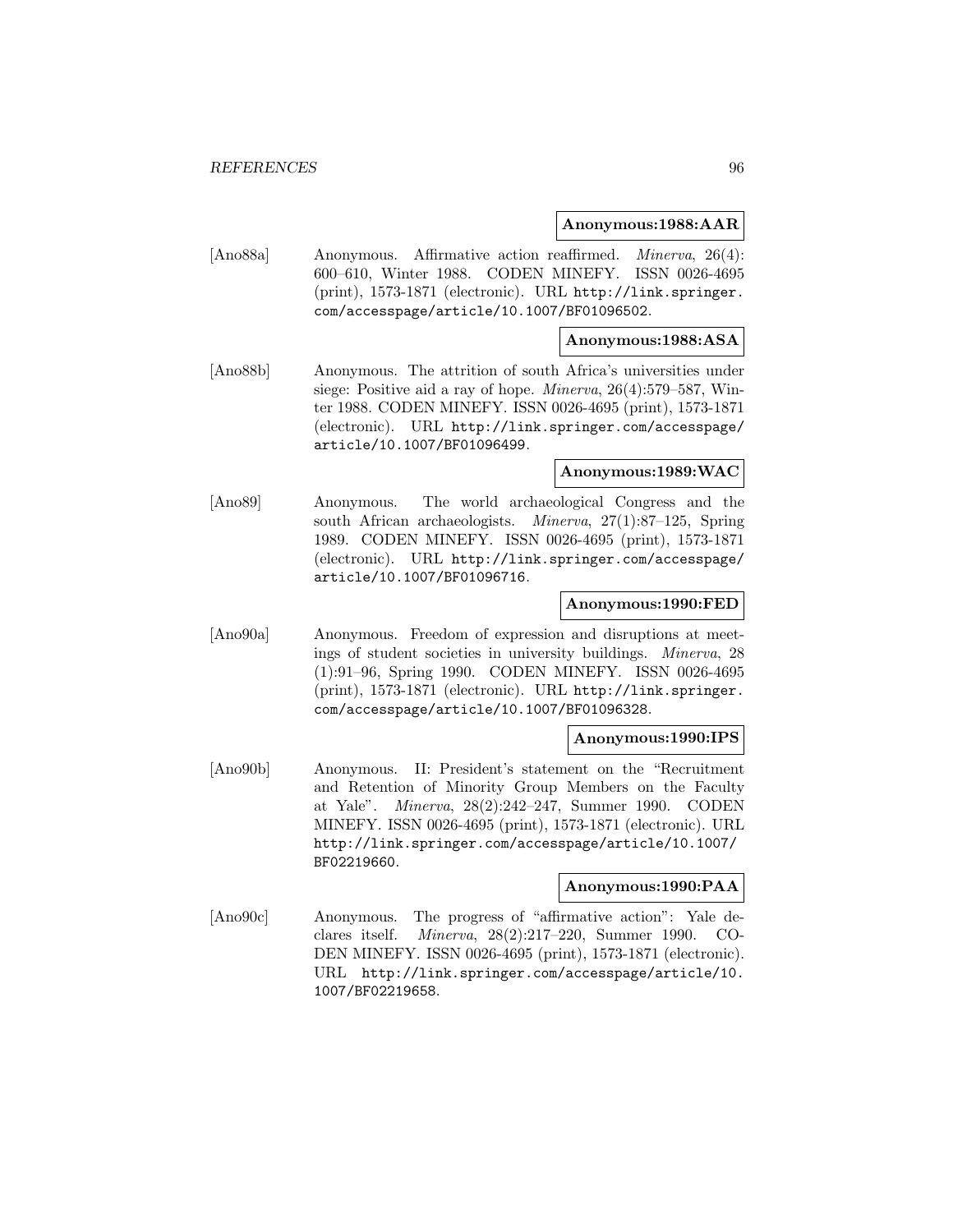### **Anonymous:1990:UWTa**

[Ano90d] Anonymous. The university world turned upside down: does confidentiality of assessment by peers guarantee the quality of academic appointment? Minerva, 28(3):324–385, Autumn 1990. CODEN MINEFY. ISSN 0026-4695 (print), 1573-1871 (electronic). URL http://link.springer.com/accesspage/ article/10.1007/BF01096294.

### **Anonymous:1990:UWTb**

[Ano90e] Anonymous. The university world turned upside down: Does confidentiality of assessment by peers guarantee the quality of academic appointment? II. Minerva, 28(4):469–539, Winter 1990. CODEN MINEFY. ISSN 0026-4695 (print), 1573-1871 (electronic). URL http://link.springer.com/accesspage/ article/10.1007/BF01096652.

#### **Anonymous:1991:MRP**

[Ano91] Anonymous. Misconduct in research: The policy of the University of Delaware. Minerva, 29(2):226–230, Summer 1991. CODEN MINEFY. ISSN 0026-4695 (print), 1573-1871 (electronic). URL http://link.springer.com/accesspage/ article/10.1007/BF01096409.

### **Anonymous:1992:OSN**

[Ano92] Anonymous. Old strains and new initiatives in the universities of The Federal German Republic. Minerva, 30(3):430– 431, Autumn 1992. CODEN MINEFY. ISSN 0026-4695 (print), 1573-1871 (electronic). URL http://link.springer. com/accesspage/article/10.1007/BF01097647.

### **Anonymous:1993:RAC**

[Ano93a] Anonymous. Rockefeller Archive Center grants for travel and research. Minerva, 31(2):260, Summer 1993. CODEN MINEFY. ISSN 0026-4695 (print), 1573-1871 (electronic). URL http://link.springer.com/accesspage/article/10.1007/ BF01125438.

## **Anonymous:1993:TU**

[Ano93b] Anonymous. The teaching of undergraduates. Minerva, 31(2): 228–241, Summer 1993. CODEN MINEFY. ISSN 0026-4695 (print), 1573-1871 (electronic). URL http://link.springer. com/accesspage/article/10.1007/BF01125436.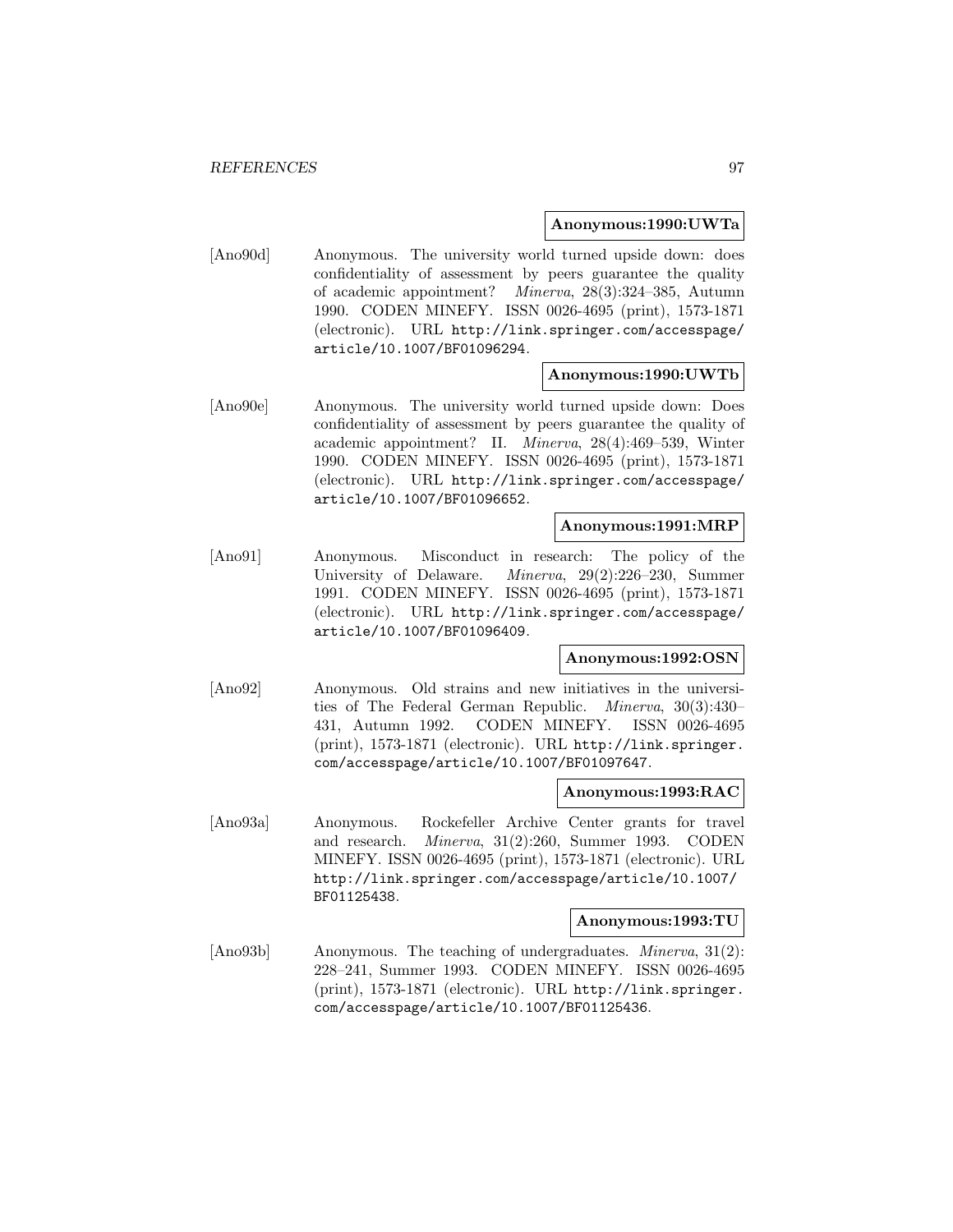## **Anonymous:1993:TUP**

[Ano93c] Anonymous. The teaching of undergraduates: Part II. Minerva, 31(3):361–374, Autumn 1993. CODEN MINEFY. ISSN 0026-4695 (print), 1573-1871 (electronic). URL http://link. springer.com/accesspage/article/10.1007/BF01098627.

### **Anonymous:1994:UBT**

[Ano94] Anonymous. The universities between their internal and external enemies: Thoughts on Professor Conrad Russell's academic freedom. Minerva, 32(2):186–187, Summer 1994. CO-DEN MINEFY. ISSN 0026-4695 (print), 1573-1871 (electronic). URL http://link.springer.com/accesspage/article/10. 1007/BF01103357.

# **Anonymous:1995:Ca**

[Ano95a] Anonymous. Contributors. Minerva, 33(2):209, Summer 1995. CODEN MINEFY. ISSN 0026-4695 (print), 1573-1871 (electronic). URL http://link.springer.com/accesspage/ article/10.1007/BF01097913.

# **Anonymous:1995:Cb**

[Ano95b] Anonymous. Contributors. Minerva, 33(3):303, Autumn 1995. CODEN MINEFY. ISSN 0026-4695 (print), 1573-1871 (electronic). URL http://link.springer.com/accesspage/ article/10.1007/BF01117506.

#### **Anonymous:1995:Cc**

[Ano95c] Anonymous. Contributors. Minerva, 33(4):406, Winter 1995. CODEN MINEFY. ISSN 0026-4695 (print), 1573-1871 (electronic). URL http://link.springer.com/accesspage/ article/10.1007/BF01096521.

### **Anonymous:1996:BRa**

[Ano96a] Anonymous. Book reviews. *Minerva*, 34(2):189–217, ???? 1996. CODEN MINEFY. ISSN 0026-4695 (print), 1573-1871 (electronic). URL http://link.springer.com/accesspage/ article/10.1007/BF00122901.

#### **Anonymous:1996:BRb**

[Ano96b] Anonymous. Book reviews. Minerva, 34(3):309–318, ???? 1996. CODEN MINEFY. ISSN 0026-4695 (print), 1573-1871 (electronic). URL http://link.springer.com/accesspage/ article/10.1007/BF00120330.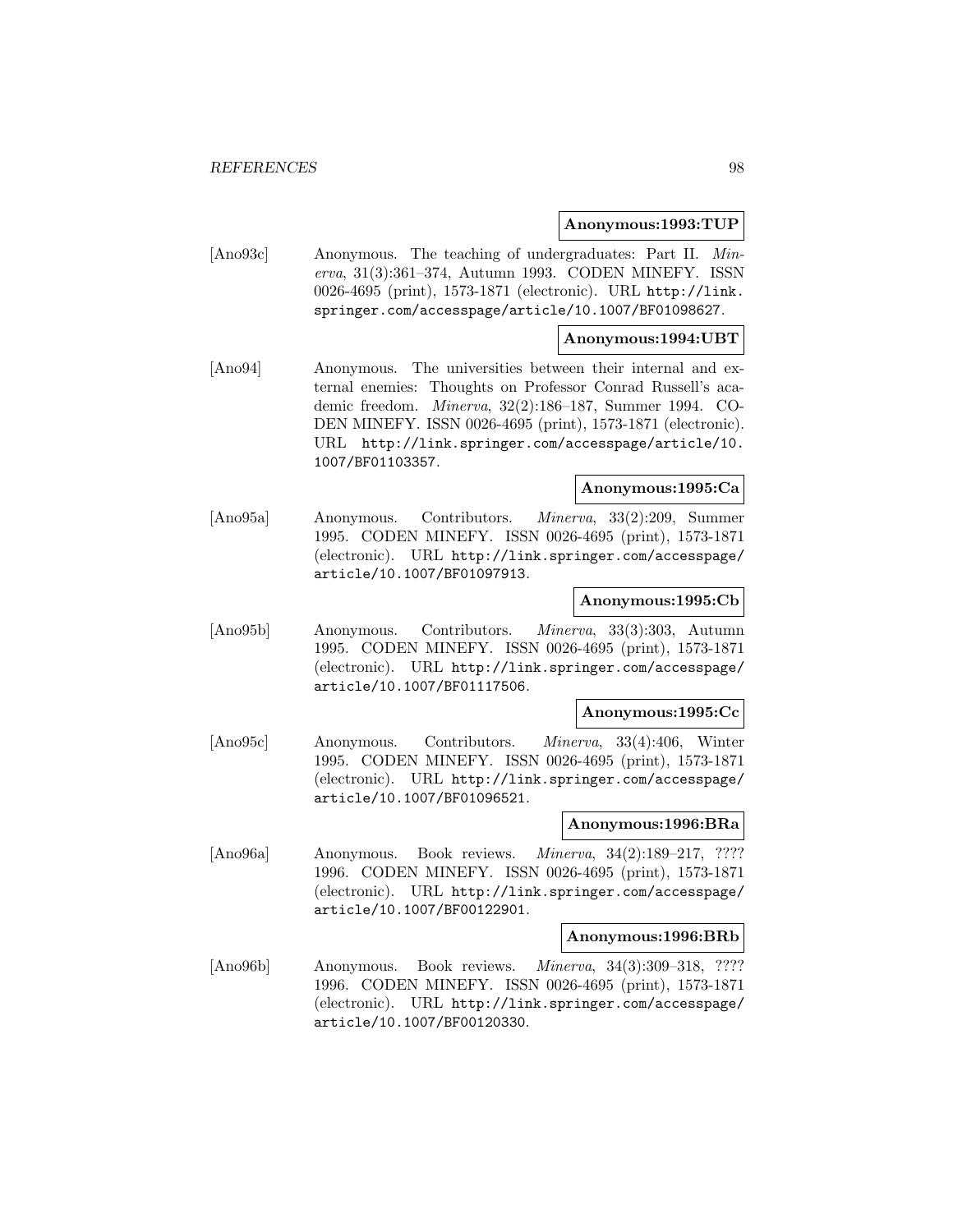### **Anonymous:1996:BRc**

[Ano96c] Anonymous. Book reviews. *Minerva*, 34(4):393-401, ???? 1996. CODEN MINEFY. ISSN 0026-4695 (print), 1573-1871 (electronic). URL http://link.springer.com/accesspage/ article/10.1007/BF00127074.

## **Anonymous:1996:Ca**

[Ano96d] Anonymous. Contributors. Minerva, 34(1):129, ???? 1996. CO-DEN MINEFY. ISSN 0026-4695 (print), 1573-1871 (electronic). URL http://link.springer.com/accesspage/article/10. 1007/BF00124207.

## **Anonymous:1996:Cb**

[Ano96e] Anonymous. Contributors. Minerva, 34(2):218, ???? 1996. CO-DEN MINEFY. ISSN 0026-4695 (print), 1573-1871 (electronic). URL http://link.springer.com/accesspage/article/10. 1007/BF00122902.

## **Anonymous:1996:Cc**

[Ano96f] Anonymous. Contributors. Minerva, 34(3):319, ???? 1996. CO-DEN MINEFY. ISSN 0026-4695 (print), 1573-1871 (electronic). URL http://link.springer.com/accesspage/article/10. 1007/BF00120331.

## **Anonymous:1996:Cd**

[Ano96g] Anonymous. Contributors. Minerva, 34(4):402, ???? 1996. CO-DEN MINEFY. ISSN 0026-4695 (print), 1573-1871 (electronic). URL http://link.springer.com/accesspage/article/10. 1007/BF00127075.

#### **Anonymous:1996:ES**

[Ano96h] Anonymous. Edward Shils (1910–1995). Minerva, 34(1): 85–93, ???? 1996. CODEN MINEFY. ISSN 0026-4695 (print), 1573-1871 (electronic). URL http://link.springer. com/accesspage/article/10.1007/BF00124203.

### **Anonymous:1996:ESC**

[Ano96i] Anonymous. Edward Shils' contributions to Minerva. Minerva, 34(1):125–127, ???? 1996. CODEN MINEFY. ISSN 0026-4695 (print), 1573-1871 (electronic). URL http://link.springer. com/accesspage/article/10.1007/BF00124206.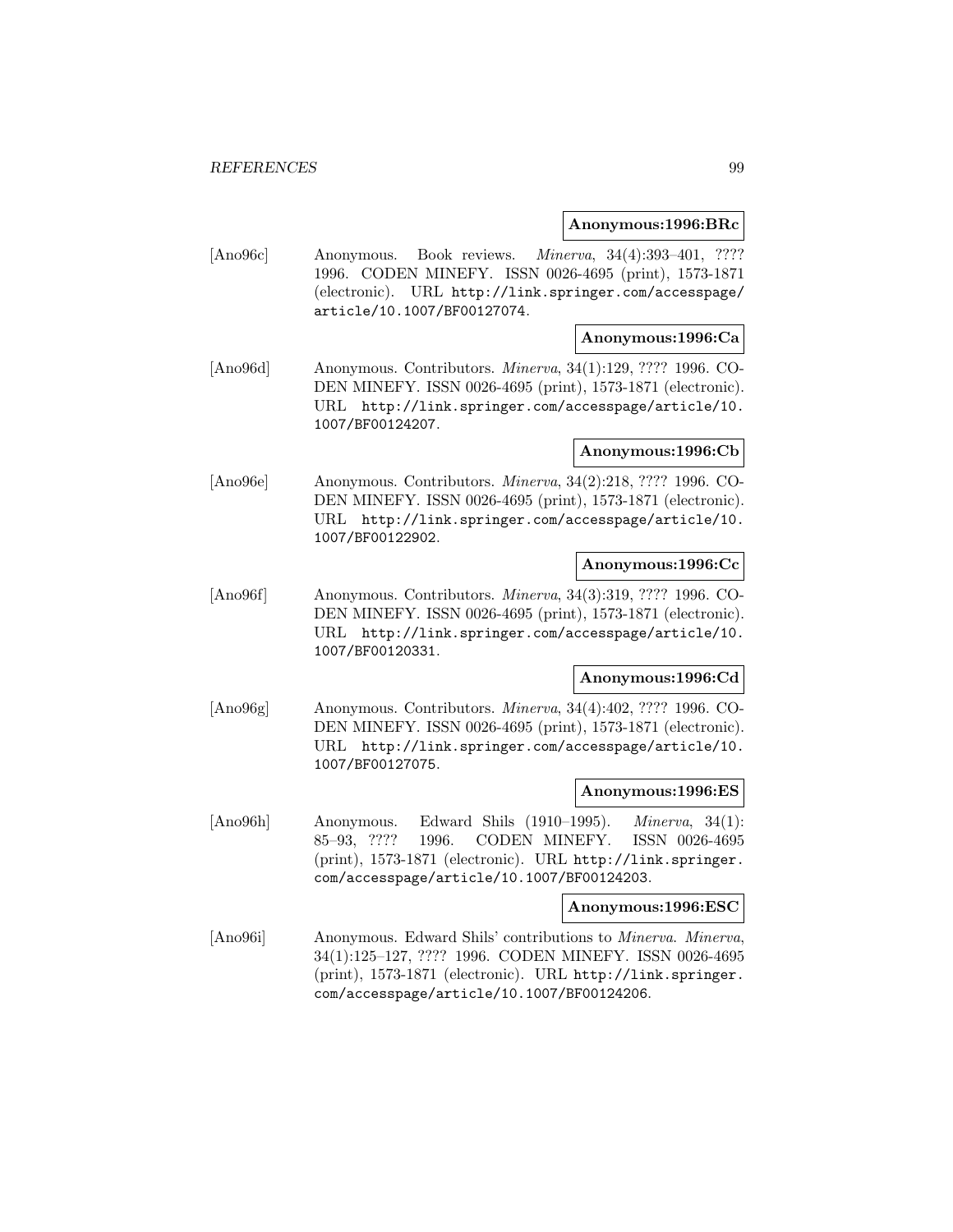### **Anonymous:1996:F**

[Ano96j] Anonymous. Foreword. Minerva, 34(1):1–5, ???? 1996. CO-DEN MINEFY. ISSN 0026-4695 (print), 1573-1871 (electronic). URL http://link.springer.com/accesspage/article/10. 1007/BF00124196.

## **Anonymous:1996:MDP**

[Ano96k] Anonymous. Managing decline and preserving autonomy in three university systems. Minerva, 34(2):177–187, ???? 1996. CODEN MINEFY. ISSN 0026-4695 (print), 1573-1871 (electronic). URL http://link.springer.com/accesspage/ article/10.1007/BF00122900.

## **Anonymous:1996:MFE**

[Ano961] Anonymous. My friend edward. *Minerva*, 34(1):103–123, ???? 1996. CODEN MINEFY. ISSN 0026-4695 (print), 1573-1871 (electronic). URL http://link.springer.com/accesspage/ article/10.1007/BF00124205.

## **Anonymous:1997:CIV**

[Ano97] Anonymous. Contributors & index to volume XXXV. Minerva, 35(4):400–404, December 1997. CODEN MINEFY. ISSN 0026-4695 (print), 1573-1871 (electronic). URL http://link. springer.com/accesspage/article/10.1023/A%3A1017128500736.

#### **Anonymous:1998:C**

[Ano98a] Anonymous. Contributors. Minerva, 36(3):1–2, September 1998. CODEN MINEFY. ISSN 0026-4695 (print), 1573-1871 (electronic). URL http://link.springer.com/accesspage/ article/10.1023/A%3A1017177614249.

#### **Anonymous:1998:ETT**

[Ano98b] Anonymous. The endless transition: A "triple helix" of university–industry–government relations. Minerva, 36(3):203– 208, September 1998. CODEN MINEFY. ISSN 0026-4695 (print), 1573-1871 (electronic). URL http://link.springer. com/accesspage/article/10.1023/A%3A1017159001649.

#### **Anonymous:1999:Ca**

[Ano99a] Anonymous. Contributors. Minerva, 37(1):102, March 1999. CODEN MINEFY. ISSN 0026-4695 (print), 1573-1871 (electronic). URL http://link.springer.com/accesspage/ article/10.1023/A%3A1017259215813.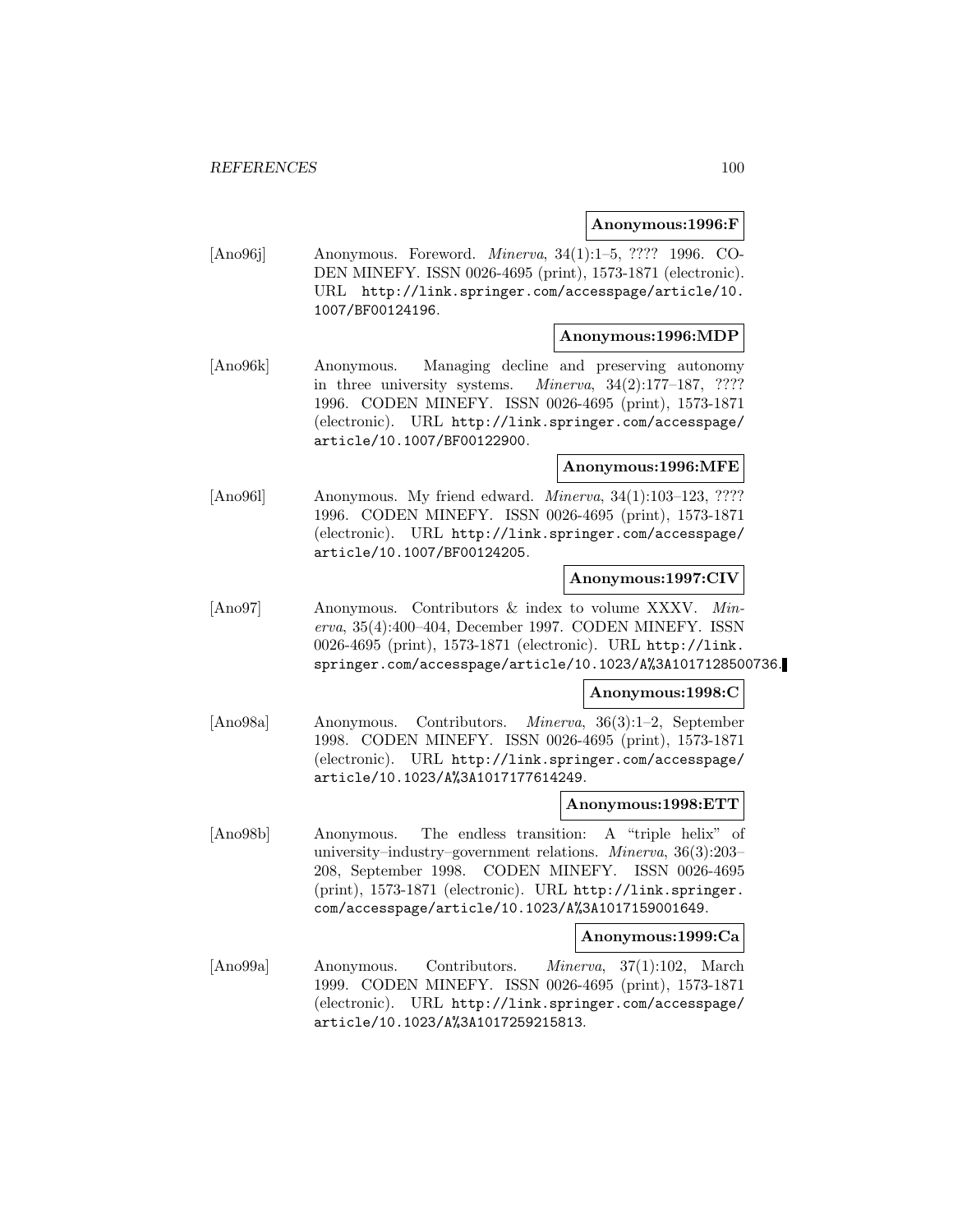### **Anonymous:1999:Cb**

[Ano99b] Anonymous. Contributors. Minerva, 37(2):199, June 1999. CO-DEN MINEFY. ISSN 0026-4695 (print), 1573-1871 (electronic). URL http://link.springer.com/accesspage/article/10. 1023/A%3A1017163232101.

### **Anonymous:1999:Cc**

[Ano99c] Anonymous. Contributors. Minerva, 37(3):300, September 1999. CODEN MINEFY. ISSN 0026-4695 (print), 1573-1871 (electronic). URL http://link.springer.com/accesspage/ article/10.1023/A%3A1017223424274.

## **Anonymous:2000:C**

[Ano00a] Anonymous. Contributors. Minerva, 37(4):416, December 2000. CODEN MINEFY. ISSN 0026-4695 (print), 1573-1871 (electronic). URL http://link.springer.com/accesspage/ article/10.1023/A%3A1017148201150.

## **Anonymous:2000:IVX**

[Ano00b] Anonymous. Index to volume XXXVII. Minerva, 37(4):417– 420, December 2000. CODEN MINEFY. ISSN 0026-4695 (print), 1573-1871 (electronic). URL http://link.springer. com/accesspage/article/10.1023/A%3A1017156517988.

## **Anonymous:2000:IA**

[Ano00c] Anonymous. Instructions for authors. Minerva, 38(1):121– 127, ???? 2000. CODEN MINEFY. ISSN 0026-4695 (print), 1573-1871 (electronic). URL http://link.springer.com/ accesspage/article/10.1023/A%3A1026440025364.

### **Anonymous:2001:CV**

[Ano01a] Anonymous. Contents of volume 39. Minerva, 39(4):466– 467, ???? 2001. CODEN MINEFY. ISSN 0026-4695 (print), 1573-1871 (electronic). URL http://link.springer.com/ accesspage/article/10.1023/A%3A1017380631757.

#### **Anonymous:2001:FBE**

[Ano01b] Anonymous. The frontiers of borderless education. Minerva, 39(1):1, ???? 2001. CODEN MINEFY. ISSN 0026-4695 (print), 1573-1871 (electronic). URL http://link.springer. com/accesspage/article/10.1023/A%3A1017369916964.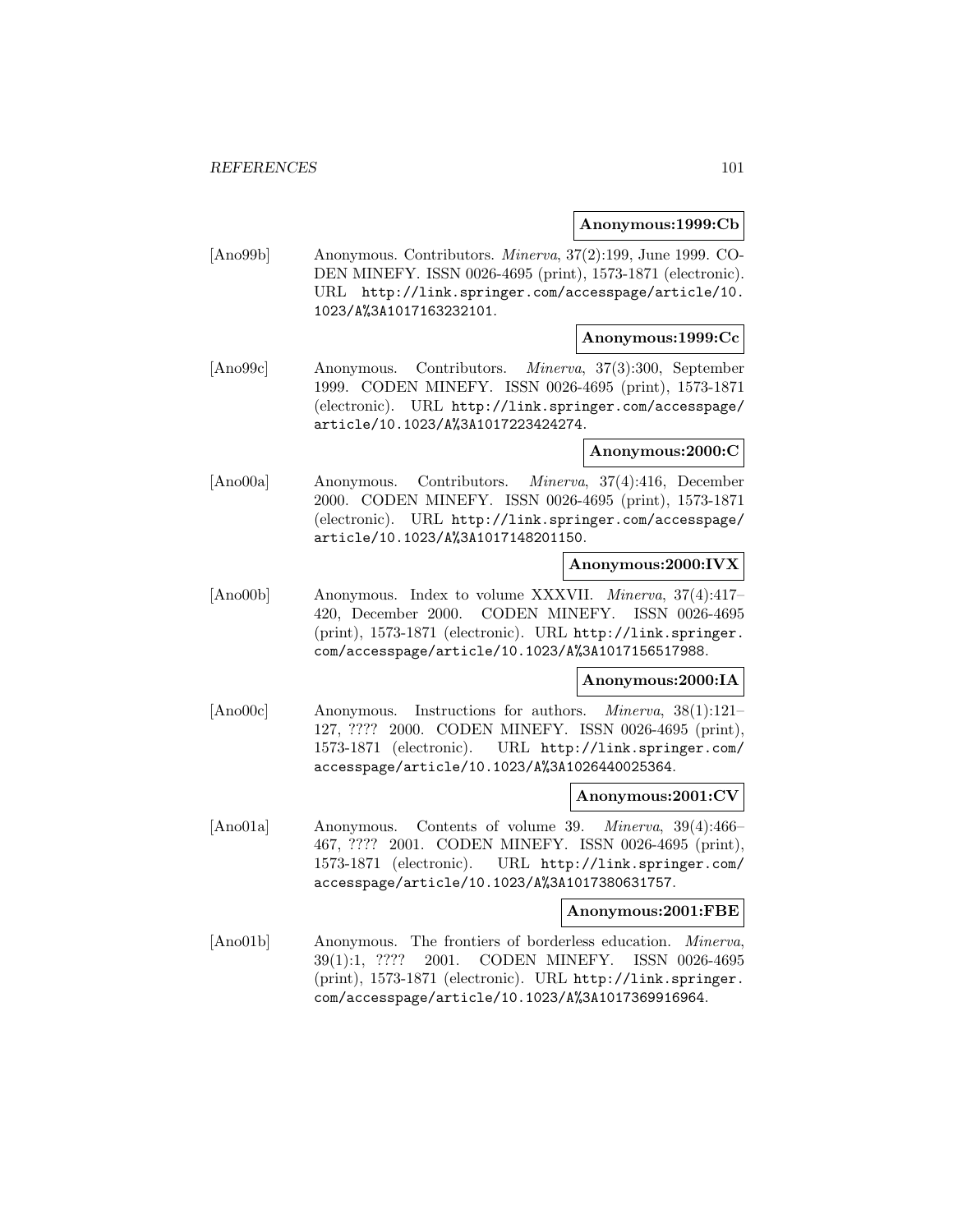### **Anonymous:2001:IVX**

[Ano01c] Anonymous. Index to volume XXXIX. Minerva, 39(4): 465–466, ???? 2001. CODEN MINEFY. ISSN 0026-4695 (print), 1573-1871 (electronic). URL http://link.springer. com/accesspage/article/10.1023/A%3A1017450020900.

### **Anonymous:2001:IA**

[Ano01d] Anonymous. Instructions for authors. Minerva, 39(1):143– 149, ???? 2001. CODEN MINEFY. ISSN 0026-4695 (print), 1573-1871 (electronic). URL http://link.springer.com/ accesspage/article/10.1023/A%3A1017374327296.

#### **Anonymous:2001:WSI**

[Ano01e] Anonymous. Women in science: International perspectives. Minerva, 39(2):151, ???? 2001. CODEN MINEFY. ISSN 0026-4695 (print), 1573-1871 (electronic). URL http://link.springer. com/accesspage/article/10.1023/A%3A1017357724049.

## **Anonymous:2002:CV**

[Ano02a] Anonymous. Contents of volume 40. Minerva, 40(4):427– 429, ???? 2002. CODEN MINEFY. ISSN 0026-4695 (print), 1573-1871 (electronic). URL http://link.springer.com/ accesspage/article/10.1023/A%3A1020950028344.

#### **Anonymous:2002:IVX**

[Ano02b] Anonymous. Index to volume XL. *Minerva*, 40(4):425–426, ???? 2002. CODEN MINEFY. ISSN 0026-4695 (print), 1573-1871 (electronic). URL http://link.springer.com/accesspage/ article/10.1023/A%3A1020916608778.

#### **Anonymous:2002:IA**

[Ano02c] Anonymous. Instructions for authors. Minerva, 40(1):107– 113, ???? 2002. CODEN MINEFY. ISSN 0026-4695 (print), 1573-1871 (electronic). URL http://link.springer.com/ accesspage/article/10.1023/A%3A1017425806054.

#### **Anonymous:2003:IVX**

[Ano03] Anonymous. Index to volume XLI. *Minerva*, 41(4):421–422, ???? 2003. CODEN MINEFY. ISSN 0026-4695 (print), 1573-1871 (electronic). URL http://link.springer.com/accesspage/ article/10.1023/B%3AMINE.0000005279.73279.9b.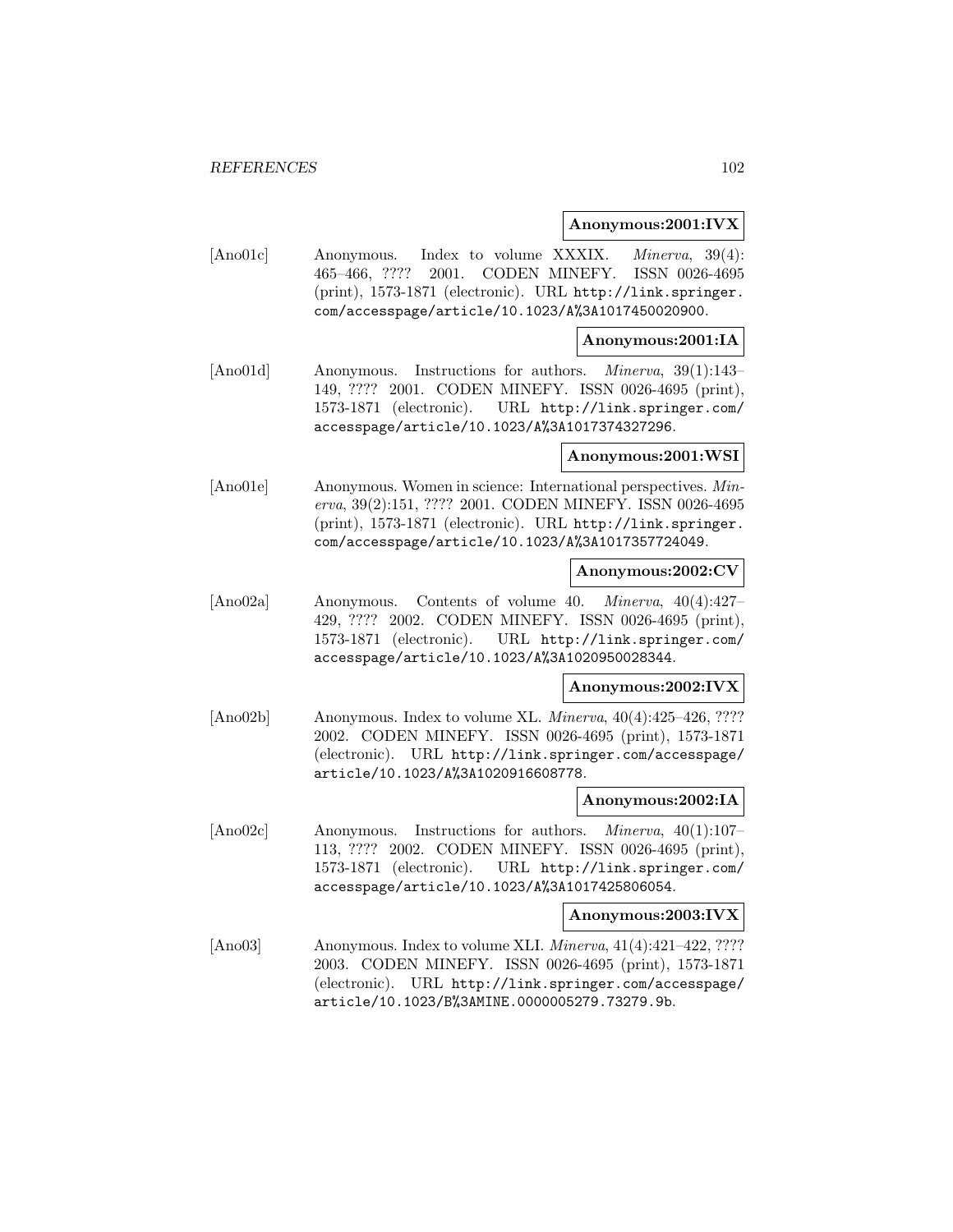### **Anonymous:2004:IVX**

[Ano04] Anonymous. Index to volume XLII. Minerva, 42(4):455– 456, ???? 2004. CODEN MINEFY. ISSN 0026-4695 (print), 1573-1871 (electronic). URL http://link.springer.com/ accesspage/article/10.1007/s11024-004-3451-2.

### **Anonymous:2005:E**

[Ano05a] Anonymous. Erratum. Minerva, 43(2):219, June 2005. CO-DEN MINEFY. ISSN 0026-4695 (print), 1573-1871 (electronic). URL http://link.springer.com/accesspage/article/10. 1007/s11024-005-7351-x.

### **Anonymous:2005:IV**

[Ano05b] Anonymous. Index to volume 43, 2005. Minerva, 43(4):449– 450, December 2005. CODEN MINEFY. ISSN 0026-4695 (print), 1573-1871 (electronic). URL http://link.springer. com/accesspage/article/10.1007/s11024-005-5042-2.

## **Anonymous:2008:IA**

[Ano08] Anonymous. Information for authors. Minerva, 46(4):495– 499, December 2008. CODEN MINEFY. ISSN 0026-4695 (print), 1573-1871 (electronic). URL http://link.springer. com/accesspage/article/10.1007/s11024-008-9112-0.

## **Anstey:2003:BLI**

[Ans03] Peter Anstey. Bacon's last instalment. Minerva, 41(1):89– 92, ???? 2003. CODEN MINEFY. ISSN 0026-4695 (print), 1573-1871 (electronic). URL http://link.springer.com/ accesspage/article/10.1023/A%3A1022240203736.

#### **Ashby:1981:BR**

[AOT81] Lord Ashby, Harold Orlans, and Wilhelm Treue. Book reviews. Minerva, 19(4):640–651, Winter 1981. CODEN MINEFY. ISSN 0026-4695 (print), 1573-1871 (electronic). URL http://link. springer.com/accesspage/article/10.1007/BF01096197.

### **Ahmed:1992:SIU**

[AR92] Rais Ahmed and Madhulika Rakesh. Science in the Indian universities. Minerva, 30(1):62–100, Spring 1992. CODEN MINEFY. ISSN 0026-4695 (print), 1573-1871 (electronic). URL http://link.springer.com/accesspage/article/10.1007/ BF01096397.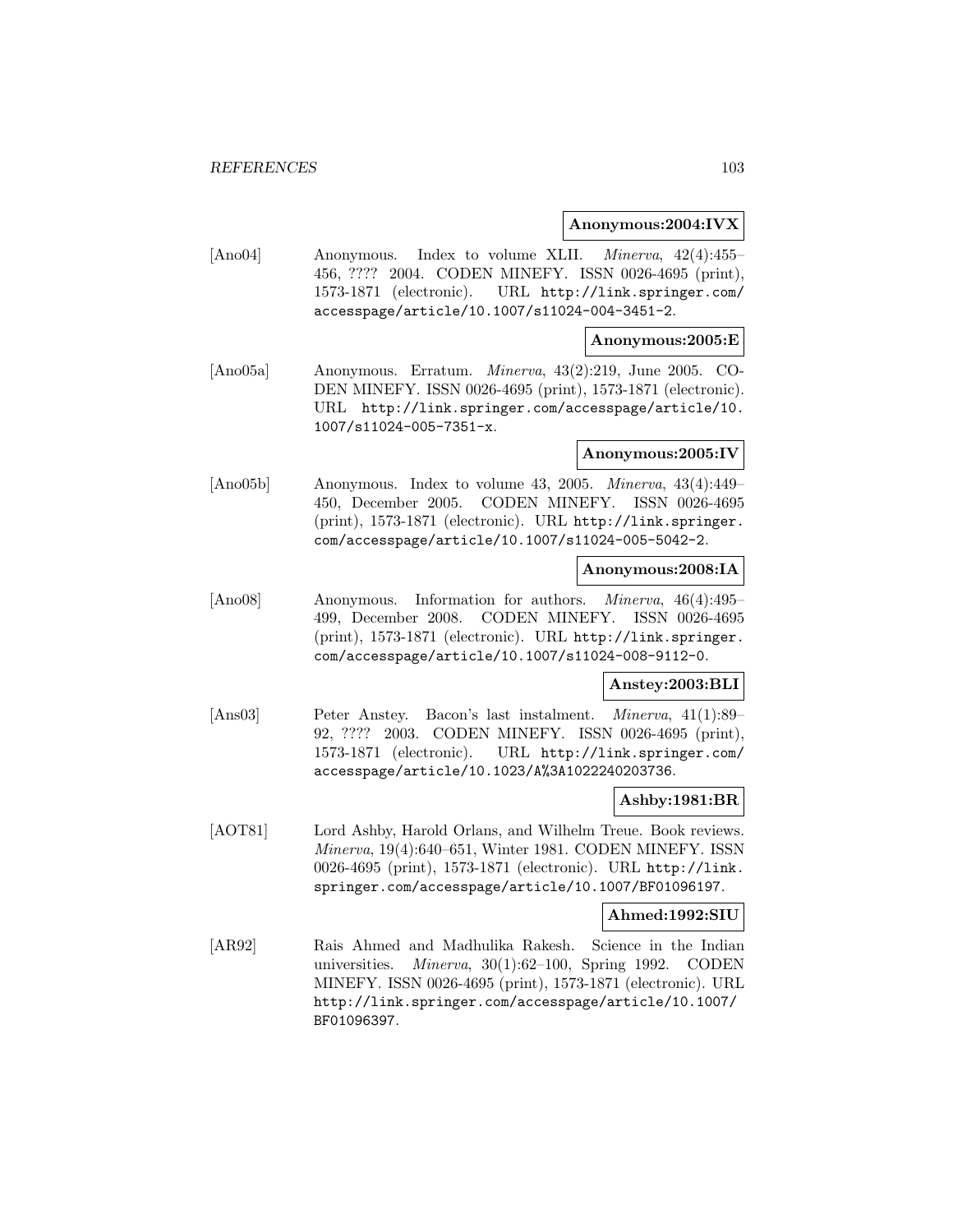# **Antal:2020:DAS**

[AR20] Ariane Berthoin Antal and Jan-Christoph Rogge. Does academia still call? Experiences of academics in Germany and the United States. Minerva, 58(2):187–210, June 2020. CODEN MINEFY. ISSN 0026-4695 (print), 1573-1871 (electronic). URL http:// link.springer.com/article/10.1007/s11024-019-09391-4.

# **Arikpo:1963:C**

[Ari63] Okoi Arikpo. Chronicle. Minerva, 2(1):118–129, Autumn 1963. CODEN MINEFY. ISSN 0026-4695 (print), 1573-1871 (electronic). URL http://link.springer.com/accesspage/ article/10.1007/BF01100784.

# **Armon:2007:WBA**

[Arm07] Rony Armon. Writing biographies and autobiographies of science. Minerva, 45(3):295–304, September 2007. CODEN MINEFY. ISSN 0026-4695 (print), 1573-1871 (electronic). URL http://link.springer.com/accesspage/article/10.1007/ s11024-007-9043-1.

# **Arnold:2000:LOH**

[Arn00] Lorna Arnold. A letter from Oxford: The history of nuclear history in Britain. Minerva, 38(2):201–219, ???? 2000. CO-DEN MINEFY. ISSN 0026-4695 (print), 1573-1871 (electronic). URL http://link.springer.com/accesspage/article/10. 1023/A%3A1026553128414.

## **Arnoldi:2007:UPR**

[Arn07] Jakob Arnoldi. Universities and the public recognition of expertise. Minerva, 45(1):49–61, March 2007. CODEN MINEFY. ISSN 0026-4695 (print), 1573-1871 (electronic). URL http:// link.springer.com/accesspage/article/10.1007/s11024- 006-9028-5.

# **Aron:1964:SAC**

[Aro64] Raymond Aron. Some aspects of the crisis in the French universities. Minerva, 2(3):279–285, Spring 1964. CODEN MINEFY. ISSN 0026-4695 (print), 1573-1871 (electronic). URL http://link.springer.com/accesspage/article/10.1007/ BF01097317.

# **Aronova:2012:CCF**

[Aro12] Elena Aronova. The Congress for Cultural Freedom, Minerva, and the quest for instituting "science studies" in the age of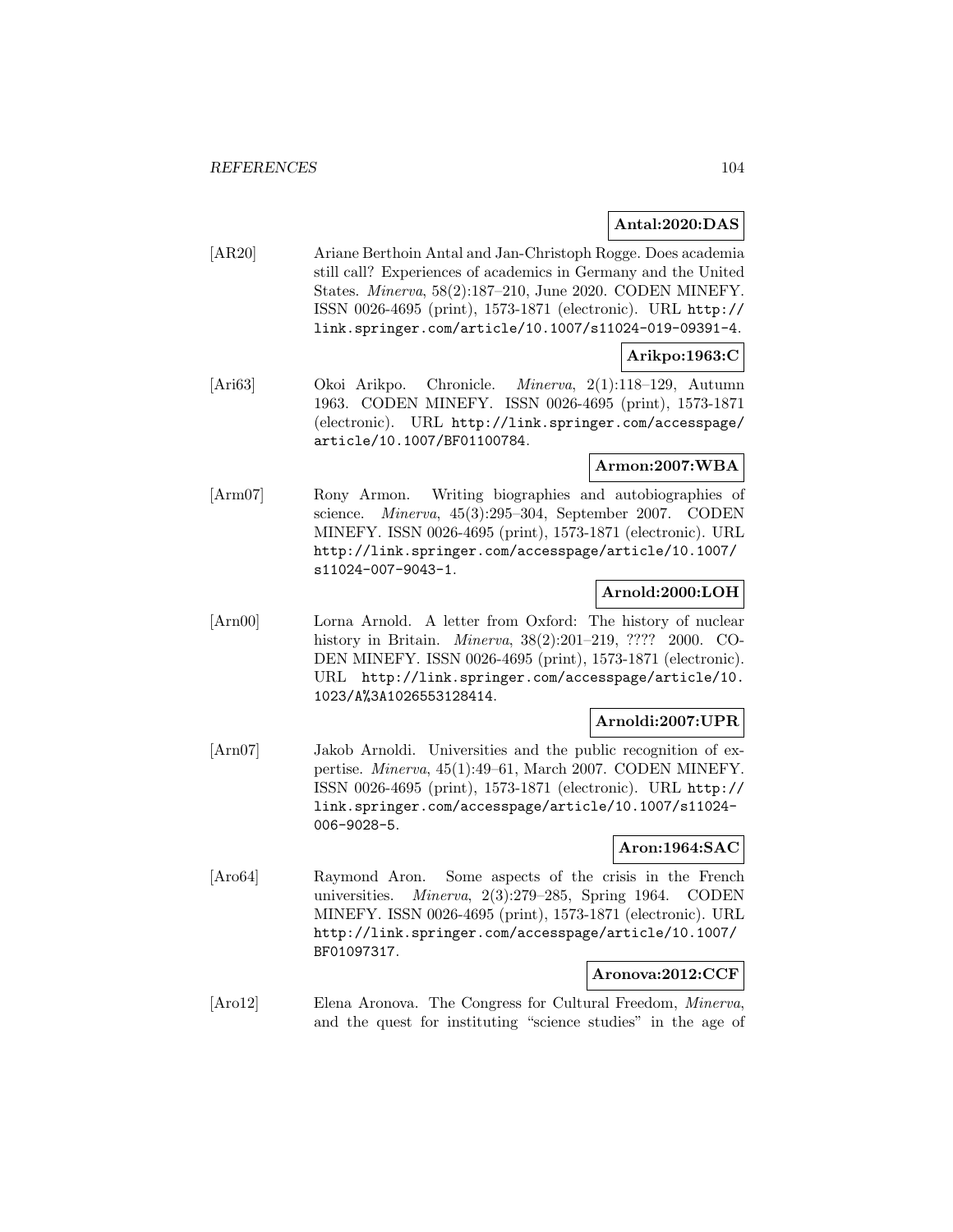Cold War. Minerva, 50(3):307–337, September 2012. CO-DEN MINEFY. ISSN 0026-4695 (print), 1573-1871 (electronic). URL http://link.springer.com/accesspage/article/10. 1007/s11024-012-9206-6.

### **Autio-Sarasmo:2013:BRP**

[AS13] Sari Autio-Sarasmo. Book review: Per Lundin, Niklas Stenlås and Johan Gribbe (eds.), Science for Welfare and Warfare: Technology and State Initiative in Cold War Sweden. Minerva, 51(1):123–126, March 2013. CODEN MINEFY. ISSN 0026-4695 (print), 1573-1871 (electronic). URL http://link.springer. com/accesspage/article/10.1007/s11024-013-9223-0.

**Ashby:1962:UUS**

[Ash62] Eric Ashby. Universities under siege. Minerva, 1(1):18–29, Autumn 1962. CODEN MINEFY. ISSN 0026-4695 (print), 1573-1871 (electronic). URL http://link.springer.com/ accesspage/article/10.1007/BF01101450.

## **Ashby:1966:CBU**

[Ash66] Eric Ashby. Collaboration between universities and government laboratories. Minerva, 4(3):406–407, Spring 1966. CO-DEN MINEFY. ISSN 0026-4695 (print), 1573-1871 (electronic). URL http://link.springer.com/accesspage/article/10. 1007/BF01584638.

## **Ashby:1967:FNC**

[Ash67] Eric Ashby. The future of the nineteenth century idea of a university. *Minerva*,  $6(1):3-17$ , Autumn 1967. CODEN MINEFY. ISSN 0026-4695 (print), 1573-1871 (electronic). URL http://link.springer.com/accesspage/article/10.1007/ BF01101602.

## **Ashby:1968:GUG**

[Ash68] Eric Ashby. Government, the University grants committee and the universities. Minerva, 6(2):244–256, Winter 1968. CODEN MINEFY. ISSN 0026-4695 (print), 1573-1871 (electronic). URL http://link.springer.com/accesspage/ article/10.1007/BF01097260.

# **Ashby:1968:HOA**

[Ash69] Eric Ashby. A Hippocratic oath for the academic profession. Minerva, 7(1–2):64–66, Autumn–Winter 1968–1969. CODEN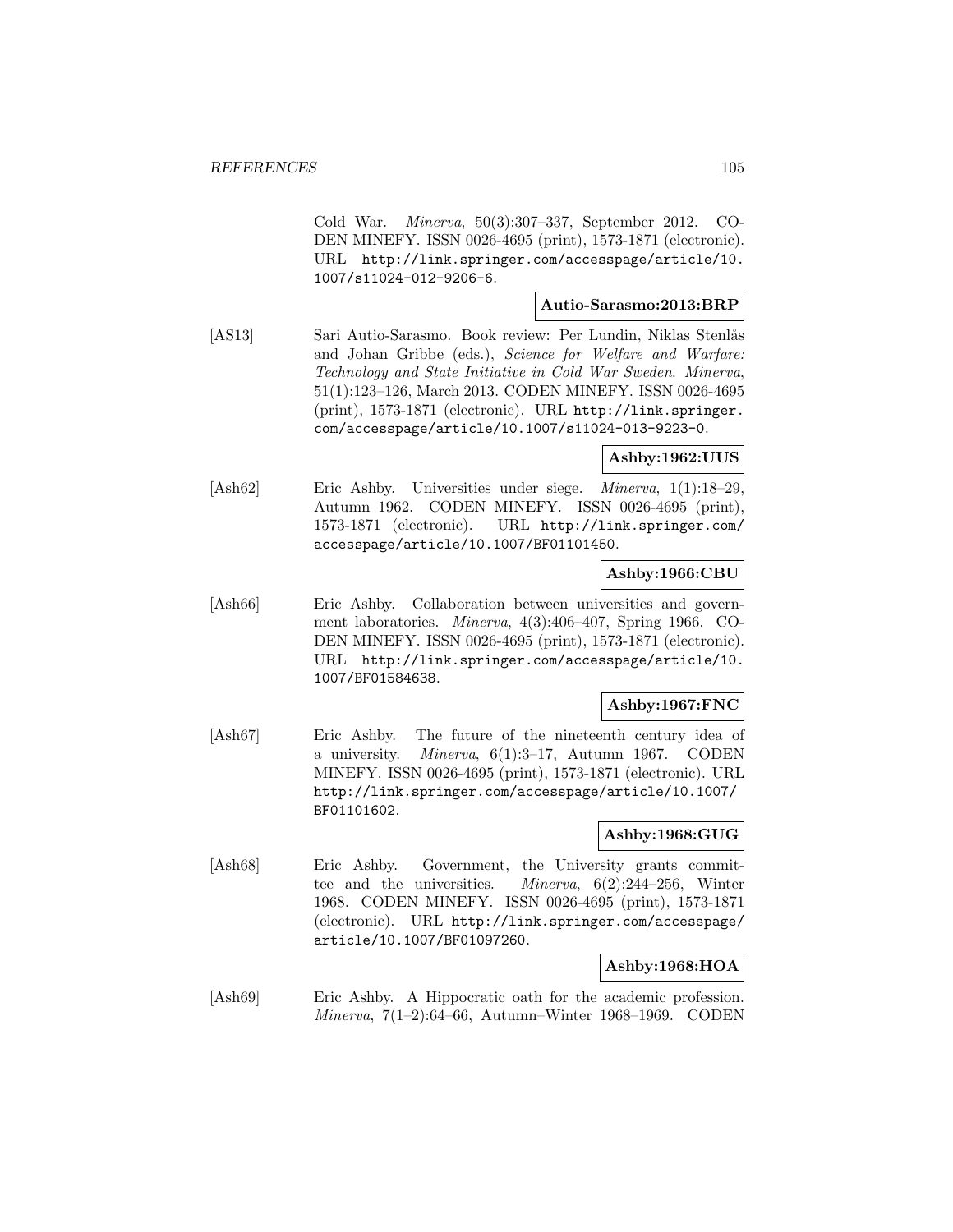MINEFY. ISSN 0026-4695 (print), 1573-1871 (electronic). URL http://link.springer.com/accesspage/article/10.1007/ BF01096809.

# **Ashby:1996:CPA**

[Ash96] Lord Ashby. Centre and periphery in academe: Some personal reflections. Minerva, 34(1):95–101, ???? 1996. CO-DEN MINEFY. ISSN 0026-4695 (print), 1573-1871 (electronic). URL http://link.springer.com/accesspage/article/10. 1007/BF00124204.

# **Ash:2000:SCG**

[Ash00] Mitchell G. Ash. Scientific changes in Germany 1933, 1945, 1990: Towards a comparison. Minerva, 37(4):329–354, December 2000. CODEN MINEFY. ISSN 0026-4695 (print), 1573-1871 (electronic). URL http://link.springer.com/accesspage/ article/10.1023/A%3A1004745805047.

# **Assmus:1993:CPF**

[Ass93] Alexi Assmus. The creation of postdoctoral fellowships and the siting of American scientific research. Minerva, 31(2): 151–183, Summer 1993. CODEN MINEFY. ISSN 0026-4695 (print), 1573-1871 (electronic). URL http://link.springer. com/accesspage/article/10.1007/BF01125433.

# **AlbuMP:1970:BR**

[ATIS70] Austen Albu, M.P., Hugh Thomas, Edmund Ions, and Edward Shils. Book reviews. Minerva, 8(1–4):602–623, January 1970. CODEN MINEFY. ISSN 0026-4695 (print), 1573-1871 (electronic). URL http://link.springer.com/accesspage/ article/10.1007/BF01553244; http://link.springer.com/ article/10.1007/BF01553244.

## **Attiyeh:1973:NLE**

[Att73] Richard Attiyeh. A new look at the economics of higher education. Minerva, 11(3):335–347, July 1973. CODEN MINEFY. ISSN 0026-4695 (print), 1573-1871 (electronic). URL http://link.springer.com/accesspage/article/10.1007/ BF01557688.

## **Auerbach:1965:SND**

[Aue65] Lewis E. Auerbach. Scientists in the new deal: A prewar episode in the relations between science and government in the United States. Minerva, 3(4):457–482, Summer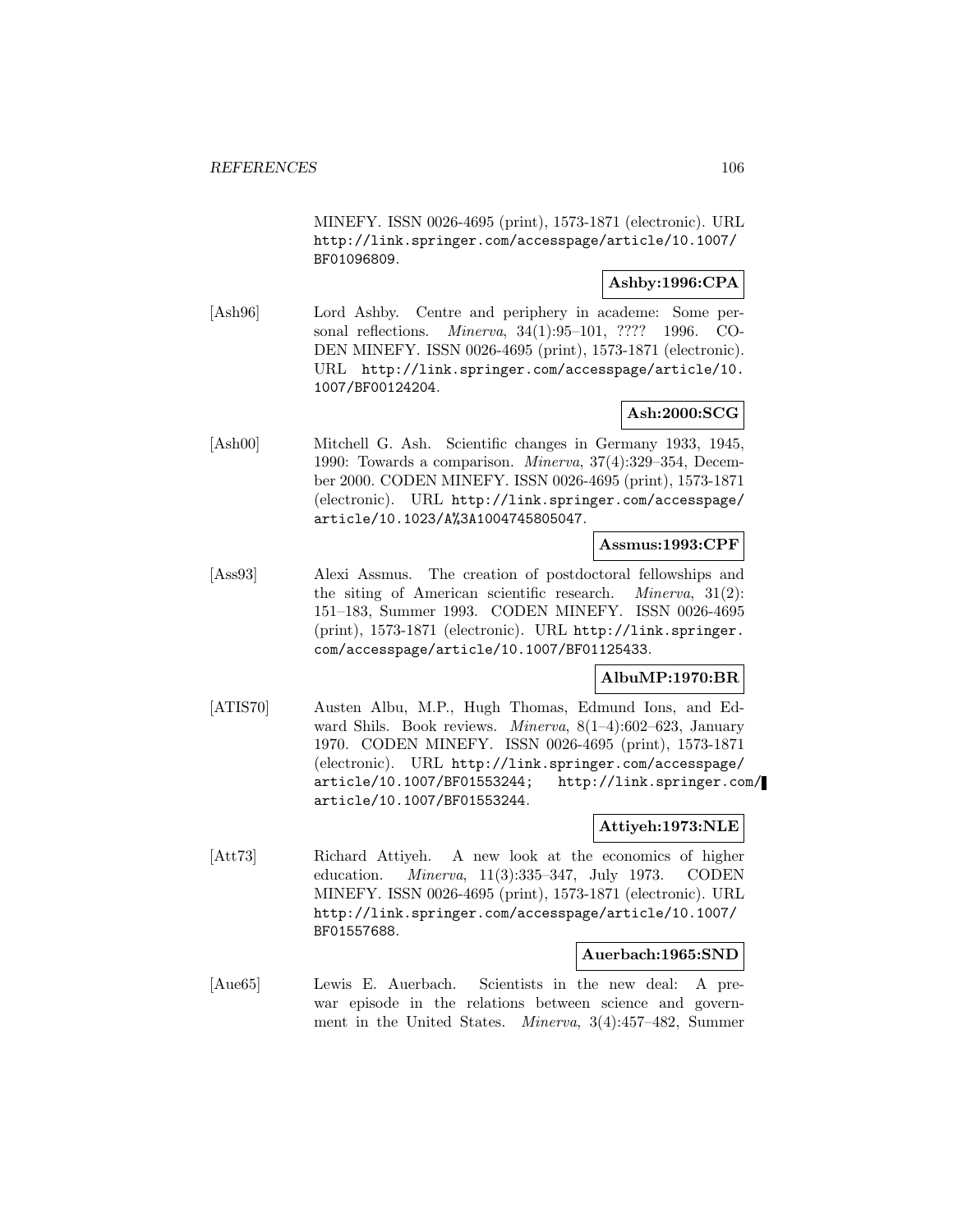1965. CODEN MINEFY. ISSN 0026-4695 (print), 1573-1871 (electronic). URL http://link.springer.com/accesspage/ article/10.1007/BF01099411.

## **Auerbach:1980:SRC**

[Aue80] Lewis Auerbach. Scientific research in the Canadian North: Three recent attempts at regulation. Minerva, 18(2):284– 292, Summer 1980. CODEN MINEFY. ISSN 0026-4695 (print), 1573-1871 (electronic). URL http://link.springer. com/accesspage/article/10.1007/BF01100249.

## **Auger:1963:SCW**

[Aug63] Pierre Auger. Scientific cooperation in Western Europe. Minerva, 1(4):428–438, Summer 1963. CODEN MINEFY. ISSN 0026-4695 (print), 1573-1871 (electronic). URL http://link. springer.com/accesspage/article/10.1007/BF01107186.

## **Austin:1975:AEP**

[Aus75] Dennis Austin. Et in arcadia ego: Politics and learning in Ghana. Minerva, 13(2):236–269, Summer 1975. CODEN MINEFY. ISSN 0026-4695 (print), 1573-1871 (electronic). URL http://link.springer.com/accesspage/article/10.1007/ BF01097796.

# **Austin:1980:UAG**

[Aus80] Dennis Austin. Universities and the academic gold standard in Nigeria. Minerva, 18(2):201–242, Summer 1980. CODEN MINEFY. ISSN 0026-4695 (print), 1573-1871 (electronic). URL http://link.springer.com/accesspage/article/10.1007/ BF01100247.

# **Austin:1981:ITU**

[Aus81] Dennis Austin. Ivory towers? Universities in Sri Lanka. Minerva, 19(2):203–235, Summer 1981. CODEN MINEFY. ISSN 0026-4695 (print), 1573-1871 (electronic). URL http://link. springer.com/accesspage/article/10.1007/BF01096566.

## **Ashby:1979:BR**

[AWZ79] Eric Ashby, J. W. N. Watkins, and John Ziman. Book reviews. Minerva, 17(2):313–327, Summer 1979. CODEN MINEFY. ISSN 0026-4695 (print), 1573-1871 (electronic). URL http://link.springer.com/accesspage/article/10.1007/ BF01096286.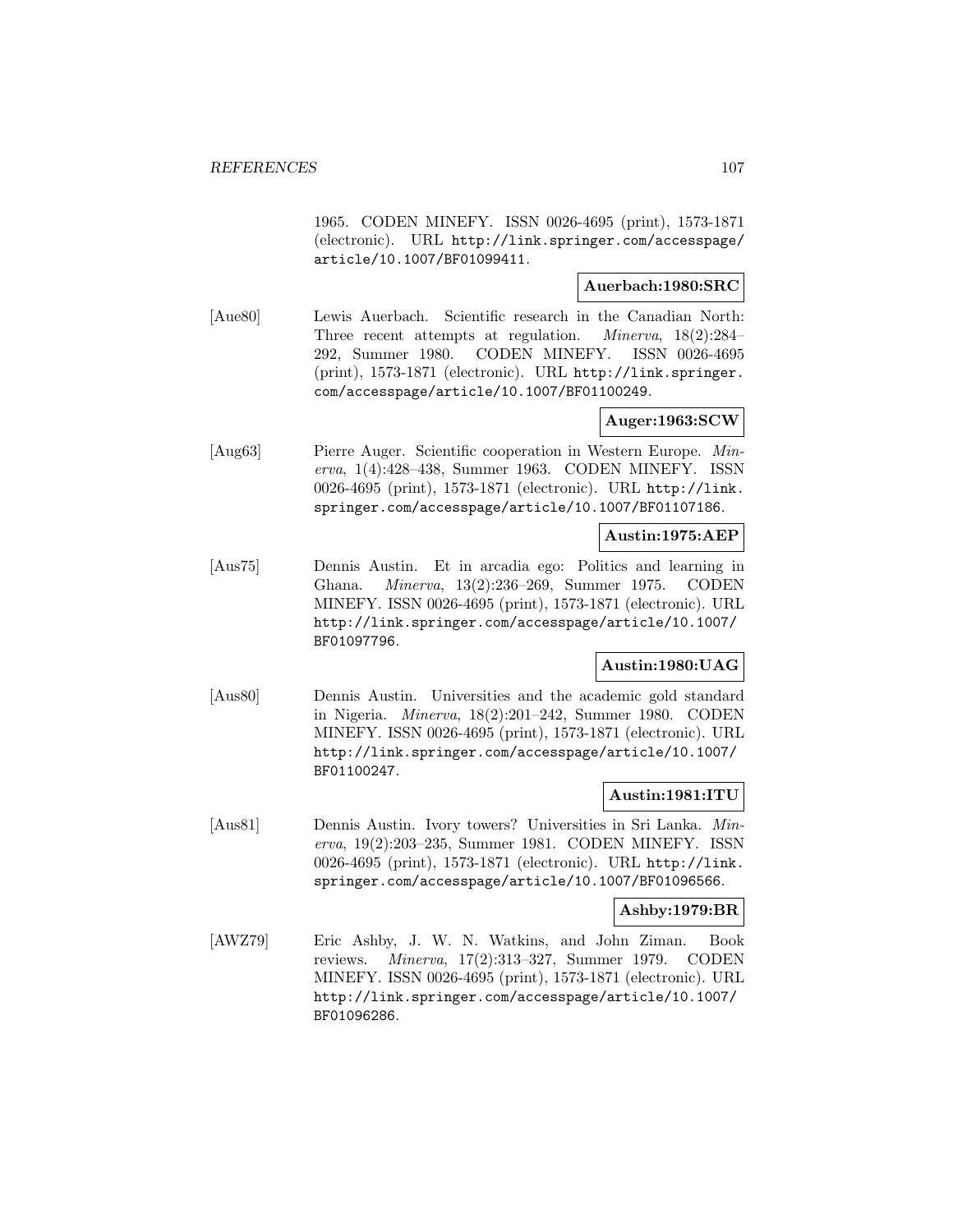#### **Brodin:2020:CDC**

[BA20] Eva M. Brodin and Helen Avery. Cross-disciplinary collaboration and scholarly independence in multidisciplinary learning environments at doctoral level and beyond. Minerva, 58(3):409–433, September 2020. CODEN MINEFY. ISSN 0026-4695 (print), 1573-1871 (electronic). URL http:/ /link.springer.com/article/10.1007/s11024-020-09397- 3; http://link.springer.com/content/pdf/10.1007/s11024- 020-09397-3.pdf.

# **Badash:2000:SM**

[Bad00] Lawrence Badash. Science and McCarthyism. Minerva, 38 (1):53–80, ???? 2000. CODEN MINEFY. ISSN 0026-4695 (print), 1573-1871 (electronic). URL http://link.springer. com/accesspage/article/10.1023/A%3A1026516820931.

### **Badash:2004:SSR**

[Bad04] Lawrence Badash. Science and social responsibility. Minerva, 42(3):285–298, ???? 2004. CODEN MINEFY. ISSN 0026-4695 (print), 1573-1871 (electronic). URL http://link.springer. com/accesspage/article/10.1023/B%3AMINE.0000038308.46951. ed.

## **Baker:1978:MPC**

[Bak78] John R. Baker. Michael Polanyi's contributions to the cause of freedom in science. Minerva, 16(3):382–396, Autumn 1978. CODEN MINEFY. ISSN 0026-4695 (print), 1573-1871 (electronic). URL http://link.springer.com/accesspage/ article/10.1007/BF01096667.

## **Baker:1987:SEO**

[Bak87] Keith Michael Baker. Scientism at the end of the old regime: Reflections on a theme of Professor Charles Gillispie. Minerva, 25(1–2):21–34, Spring–Summer 1987. CODEN MINEFY. ISSN 0026-4695 (print), 1573-1871 (electronic). URL http://link. springer.com/accesspage/article/10.1007/BF01096854.

# **Balmer:1999:BRI**

[Bal99] Brian Balmer. Book review: Improving Nature? The Science and Ethics of Genetic Engineering, by Michael J. Reiss and Roger Straughan; Birth to Death: Science and Bioethics, edited by David C. Thomasma and Thomasine Kushner. Minerva, 37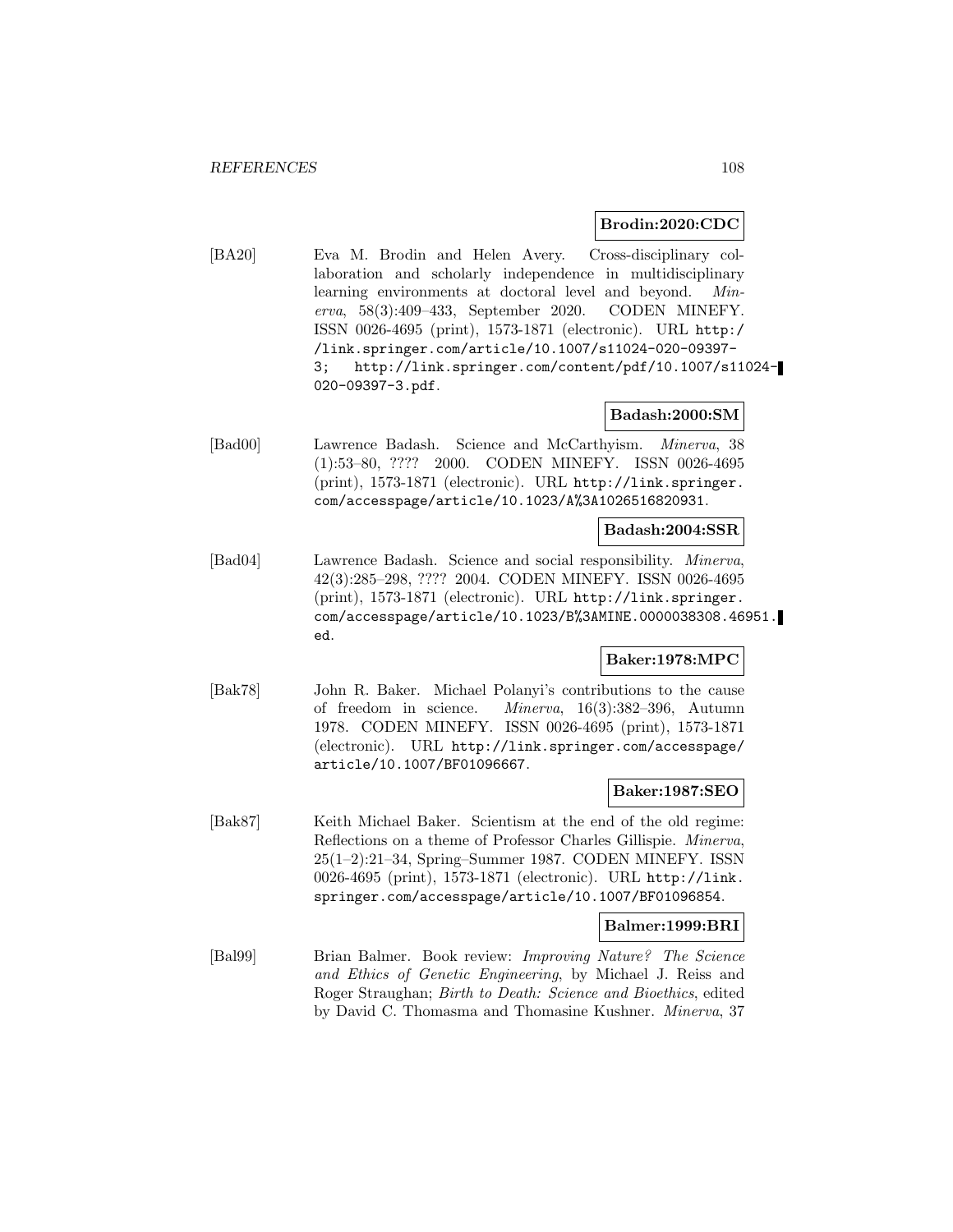(1):95–97, March 1999. CODEN MINEFY. ISSN 0026-4695 (print), 1573-1871 (electronic). URL http://link.springer. com/accesspage/article/10.1023/A%3A1004544424534.

# **Balmer:2002:KDP**

[Bal02] Brian Balmer. Killing 'without the distressing preliminaries': Scientists' defence of the British Biological Warfare Programme. Minerva, 40(1):57–75, ???? 2002. CODEN MINEFY. ISSN 0026-4695 (print), 1573-1871 (electronic). URL http://link.springer.com/accesspage/article/10.1023/ A%3A1015009613250.

# **Baneke:2014:SAD**

[Ban14] David M. Baneke. Space for ambitions: The Dutch space program in changing European and transatlantic contexts. Minerva, 52(1):119–140, March 2014. CODEN MINEFY. ISSN 0026-4695 (print), 1573-1871 (electronic). URL http://link.springer. com/accesspage/article/10.1007/s11024-014-9244-3.

# **Baneke:2015:BRJ**

[Ban15] David Baneke. Book review: John Krige, Angelina Long Callahan and Ashok Maharaj, NASA in the World: Fifty Years of International Collaboration in Space. Minerva, 53(3):303– 305, September 2015. CODEN MINEFY. ISSN 0026-4695 (print), 1573-1871 (electronic). URL http://link.springer. com/accesspage/article/10.1007/s11024-015-9277-2.

# **Barber:1987:TS**

[Bar87] Bernard Barber. Trust in science. Minerva, 25(1–2):123–134, Spring–Summer 1987. CODEN MINEFY. ISSN 0026-4695 (print), 1573-1871 (electronic). URL http://link.springer. com/accesspage/article/10.1007/BF01096860.

# **Bargal:1998:KLF**

[Bar98] David Bargal. Kurt Lewin and the first attempts to establish a Department of Psychology at the Hebrew University. Minerva, 36(1):49–68, March 1998. CODEN MINEFY. ISSN 0026-4695 (print), 1573-1871 (electronic). URL http://link.springer. com/accesspage/article/10.1023/A%3A1004334520382.

# **Barke:2003:PIR**

[Bar03] Richard P. Barke. Politics and interests in the Republic of science. Minerva, 41(4):305–325, ???? 2003. CODEN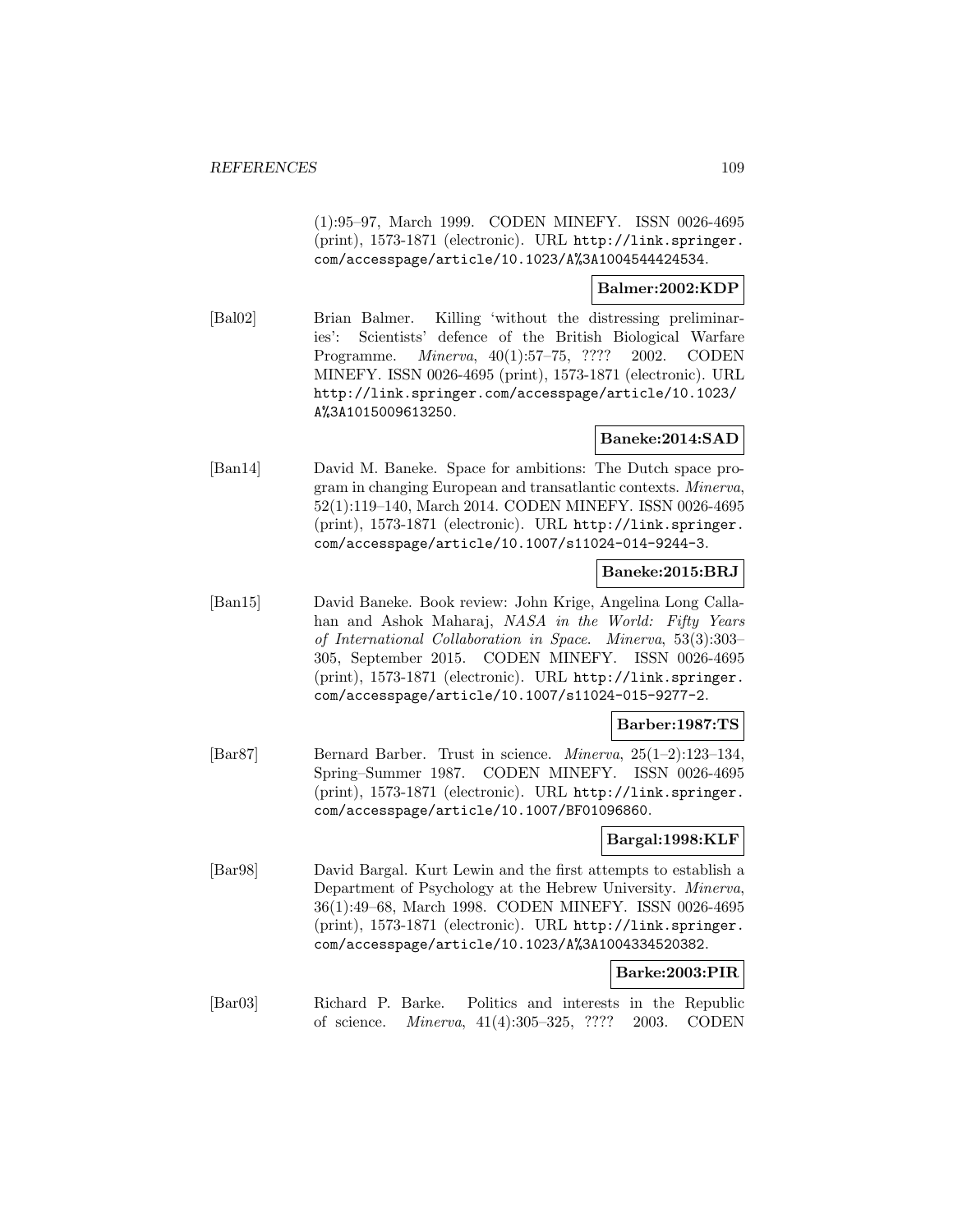MINEFY. ISSN 0026-4695 (print), 1573-1871 (electronic). URL http://link.springer.com/accesspage/article/10.1023/ B%3AMINE.0000005153.03357.48.

# **Barbour:2006:RSL**

[Bar06] Reid Barbour. Renaissance science and literature. *Minerva*, 44 (1):113–117, March 2006. CODEN MINEFY. ISSN 0026-4695 (print), 1573-1871 (electronic). URL http://link.springer. com/accesspage/article/10.1007/s11024-005-5398-3.

# **Barandiaran:2015:RSA**

[Bar15] Javiera Barandiaran. Reaching for the stars? Astronomy and growth in Chile. Minerva, 53(2):141–164, June 2015. CODEN MINEFY. ISSN 0026-4695 (print), 1573-1871 (electronic). URL http://link.springer.com/accesspage/ article/10.1007/s11024-015-9272-7.

#### **Bass:1967:RUC**

[Bas67] Lawrence W. Bass. Research in an underdeveloped country. Minerva, 5(4):581–585, Summer 1967. CODEN MINEFY. ISSN 0026-4695 (print), 1573-1871 (electronic). URL http://link. springer.com/accesspage/article/10.1007/BF01096790.

# **Bauer:1977:RWT**

[Bau77] Peter Bauer. Reflections on Western technology and "third world" development. Minerva, 15(2):144–154, Summer 1977. CODEN MINEFY. ISSN 0026-4695 (print), 1573-1871 (electronic). URL http://link.springer.com/accesspage/ article/10.1007/BF01096674.

# **Bauder:2020:IMS**

[Bau20] Harald Bauder. International mobility and social capital in the academic field. Minerva, 58(3):367–387, September 2020. CO-DEN MINEFY. ISSN 0026-4695 (print), 1573-1871 (electronic). URL http://link.springer.com/article/10.1007/s11024- 020-09401-w.

# **Bulmer:1981:PSS**

[BB81] Martin Bulmer and Joan Bulmer. Philanthropy and social science in the 1920s: Beardsley Ruml and the Laura Spelman Rockefeller memorial, 1922–29. Minerva, 19(3):347–407, Autumn 1981. CODEN MINEFY. ISSN 0026-4695 (print), 1573-1871 (electronic). URL http://link.springer.com/accesspage/ article/10.1007/BF02192822.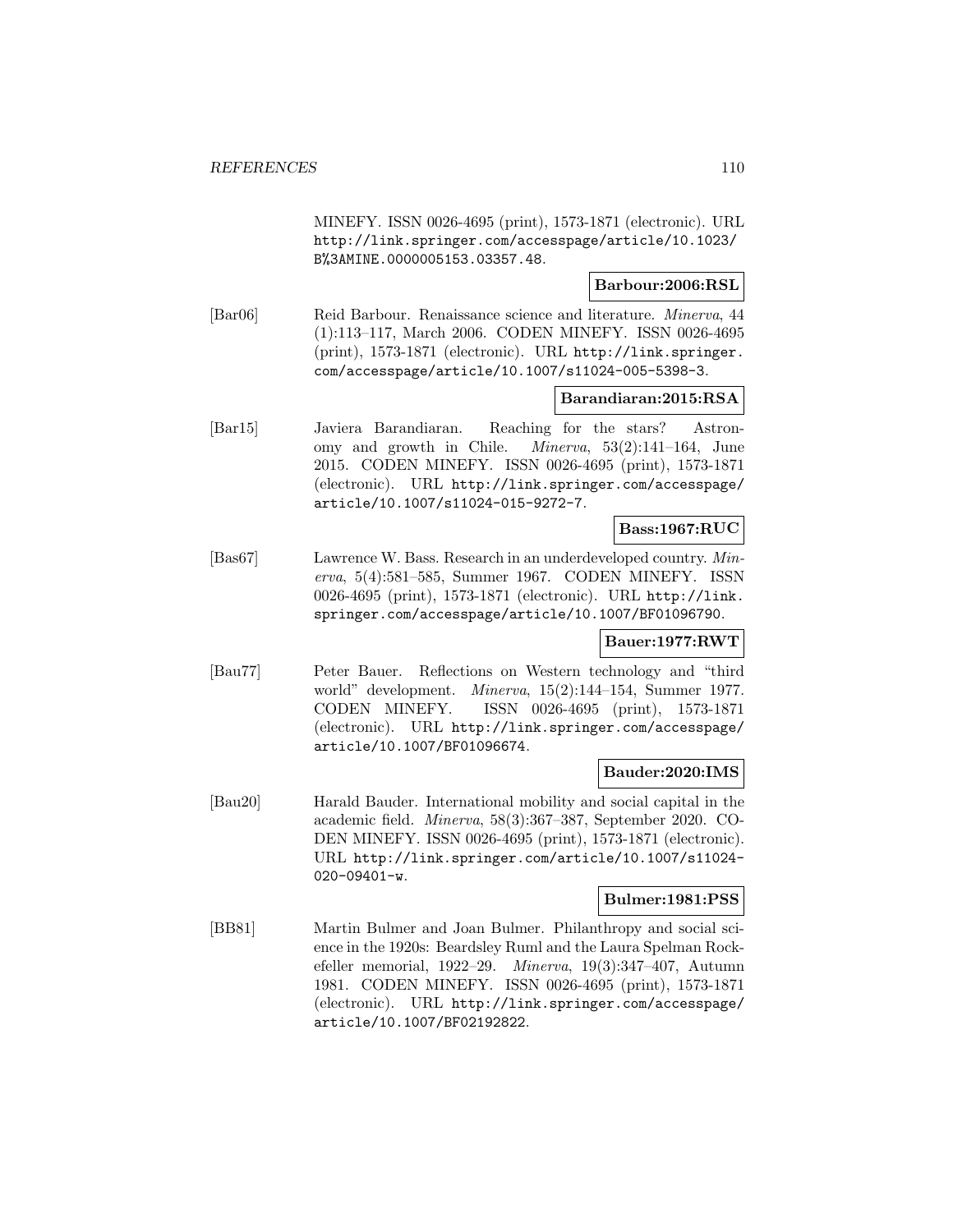# **Beteille:1992:C**

[BBD<sup>+</sup>92] André Beteille, Asa Briggs, Hans Daalder, Michèle Gendreau-Massaloux, Patricia Albjerg Graham, Heinz Maier-Leibnitz, Amrik Singh, Wang Gungwu, and Anthony C. Yu. Comments. Minerva, 30(2):206–241, Summer 1992. CODEN MINEFY. ISSN 0026-4695 (print), 1573-1871 (electronic). URL http://link.springer.com/accesspage/article/10.1007/ BF01096883.

# **Buhlmann:2017:MPL**

[BBMR17] Felix Bühlmann, Pierre Benz, André Mach, and Thierry Rossier. Mapping the power of law professors: The role of scientific and social capital. Minerva, 55(4):509–531, December 2017. CO-DEN MINEFY. ISSN 0026-4695 (print), 1573-1871 (electronic). URL http://link.springer.com/article/10.1007/s11024- 017-9333-1.

# **Bocock:2003:AIB**

[BBSS03] Jean Bocock, Lewis Baston, Peter Scott, and David Smith. American influence on British higher education: Science, technology, and the problem of University expansion, 1945– 1963. Minerva, 41(4):327–346, ???? 2003. CODEN MINEFY. ISSN 0026-4695 (print), 1573-1871 (electronic). URL http://link.springer.com/accesspage/article/10.1023/ B%3AMINE.0000005154.25610.b2.

# **Billi:2019:WLS**

[BBU19] Marco Billi, Gustavo Blanco, and Anahí Urquiza. What is the 'social' in climate change research? A case study on scientific representations from Chile. Minerva, 57(3):293–315, September 2019. CODEN MINEFY. ISSN 0026-4695 (print), 1573-1871 (electronic). URL http://link.springer.com/article/10. 1007/s11024-019-09369-2; http://link.springer.com/ content/pdf/10.1007/s11024-019-09369-2.pdf.

# **Bertrand:2011:MRF**

[BBV11] Emanuel Bertrand and Bernadette Bensaude-Vincent. Materials research in France: A short-lived national initiative (1982– 1994). Minerva, 49(2):191–214, June 2011. CODEN MINEFY. ISSN 0026-4695 (print), 1573-1871 (electronic). URL http:// link.springer.com/accesspage/article/10.1007/s11024- 011-9168-0.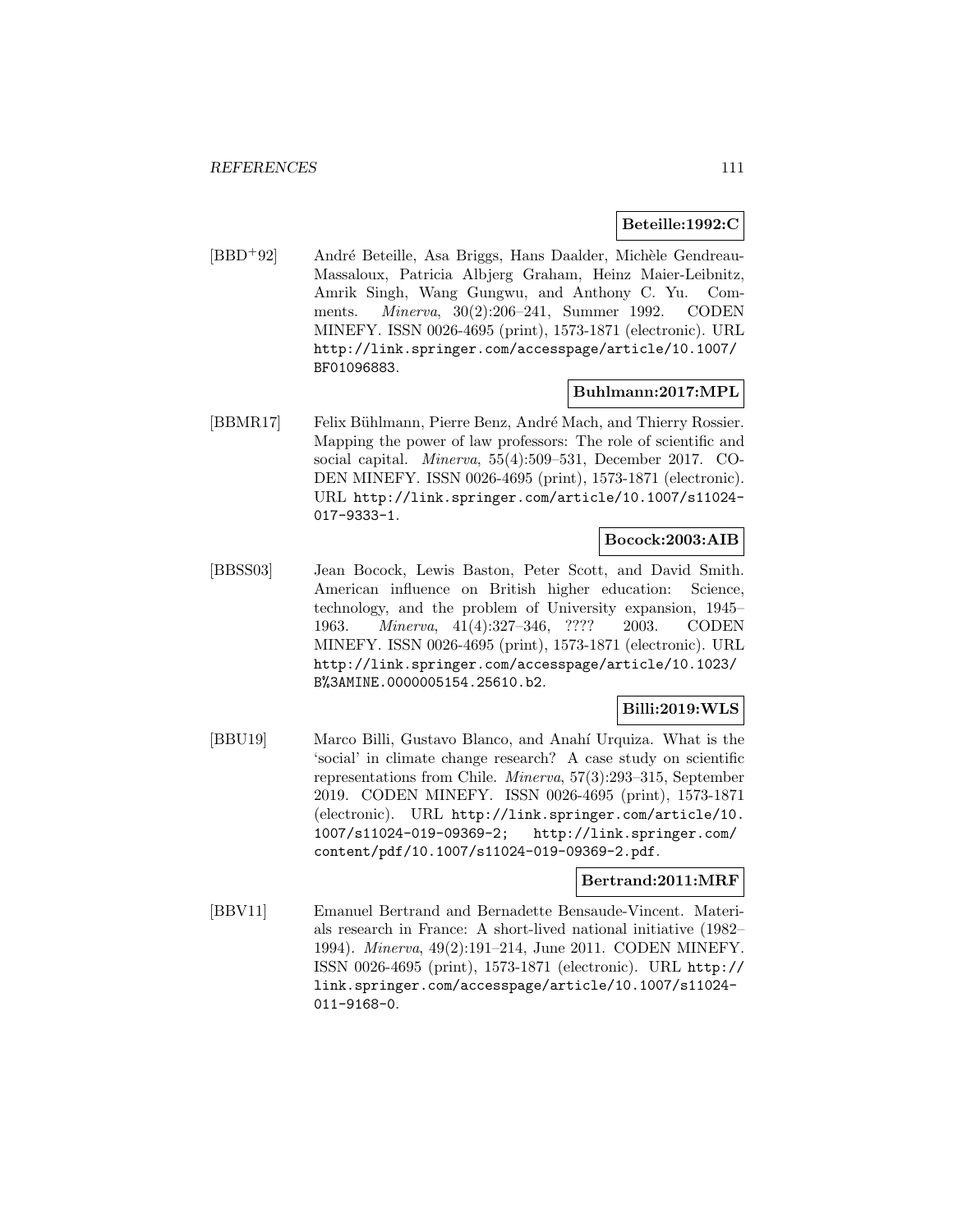# **Barber:1973:BR**

[BBZA73] Bernard Barber, Harvey Brooks, John Ziman, and Mary Anderson. Book reviews. *Minerva*, 11(3):415–429, July 1973. CODEN MINEFY. ISSN 0026-4695 (print), 1573-1871 (electronic). URL http://link.springer.com/accesspage/ article/10.1007/BF01557692.

#### **Birrenbach:1985:PPF**

[BC85] Kurt Birrenbach and Helmut T. Coing. The place of private foundations in the support of research in the Federal Republic of Germany. Minerva, 23(3):383–422, Autumn 1985. CODEN MINEFY. ISSN 0026-4695 (print), 1573-1871 (electronic). URL http://link.springer.com/accesspage/ article/10.1007/BF01096445.

# **Brint:2017:SRO**

[BC17] Steven Brint and Cynthia E. Carr. The scientific research output of U.S. research universities, 1980–2010: Continuing dispersion, increasing concentration, or stable inequality? *Minerva*, 55(4): 435–457, December 2017. CODEN MINEFY. ISSN 0026-4695 (print), 1573-1871 (electronic). URL http://link.springer. com/article/10.1007/s11024-017-9330-4.

# **Begin-Caouette:2020:PIE**

[BC20] Olivier Bégin-Caouette. The perceived impact of eight systemic factors on scientific capital accumulation. Minerva, 58 (2):163–185, June 2020. CODEN MINEFY. ISSN 0026-4695 (print), 1573-1871 (electronic). URL http://link.springer. com/article/10.1007/s11024-019-09390-5.

#### **Boudon:1976:SCH**

[BCL76] Raymond Boudon, Philippe Cibois, and Janina Lagneau. Shortcycle higher education and the pitfalls of collective action. Minerva,  $14(1):33-60$ , Spring 1976. CODEN MINEFY. ISSN 0026-4695 (print), 1573-1871 (electronic). URL http://link. springer.com/accesspage/article/10.1007/BF01096213.

# **Ben-David:1964:SGS**

[BD64] Joseph Ben-David. Scientific growth: A sociological view. Minerva, 2(4):455–476, Summer 1964. CODEN MINEFY. ISSN 0026-4695 (print), 1573-1871 (electronic). URL http://link. springer.com/accesspage/article/10.1007/BF01097538.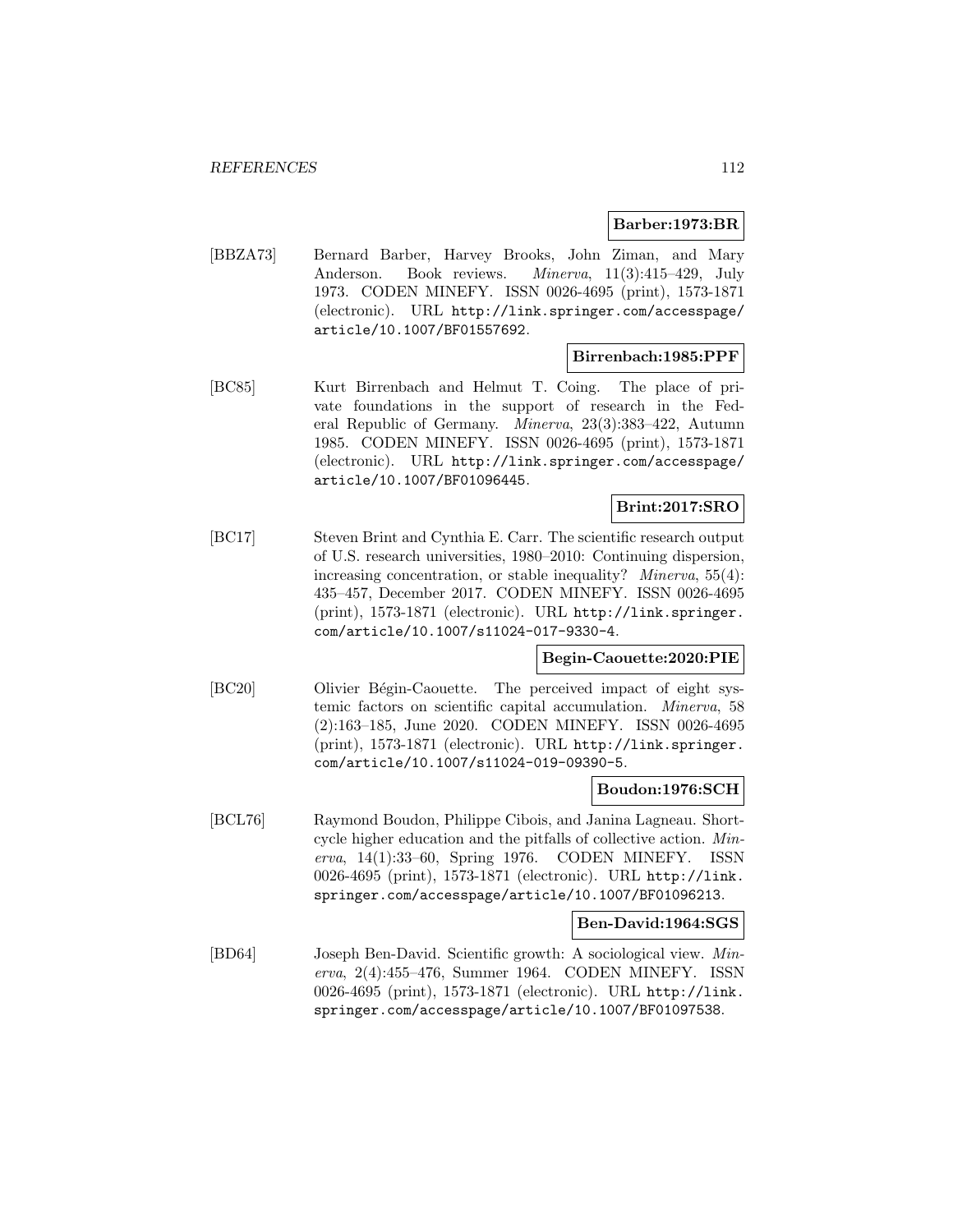#### **Ben-David:1965:SRC**

[BD65] Joseph Ben-David. The scientific role: The conditions of its establishment in Europe. Minerva, 4(1):15–54, Autumn 1965. CODEN MINEFY. ISSN 0026-4695 (print), 1573-1871 (electronic). URL http://link.springer.com/accesspage/ article/10.1007/BF01585983.

#### **Ben-David:1967:SPN**

[BD67] Joseph Ben-David. Scientific policy in the Netherlands. Minerva, 6(1):118–121, Autumn 1967. CODEN MINEFY. ISSN 0026-4695 (print), 1573-1871 (electronic). URL http://link. springer.com/accesspage/article/10.1007/BF01101614.

#### **Ben-David:1968:UGS**

[BD69] Joseph Ben-David. The universities and the growth of science in Germany and the United States. *Minerva*,  $7(1-2)$ : 1–35, Autumn–Winter 1968–1969. CODEN MINEFY. ISSN 0026-4695 (print), 1573-1871 (electronic). URL http://link. springer.com/accesspage/article/10.1007/BF01096806.

# **Ben-David:1970:RDF**

[BD70] Joseph Ben-David. The rise and decline of France as a scientific centre. Minerva, 8(1–4):160–179, January 1970. CO-DEN MINEFY. ISSN 0026-4695 (print), 1573-1871 (electronic). URL http://link.springer.com/accesspage/article/10. 1007/BF01553210.

#### **Ben-David:1972:PSP**

[BD72] Joseph Ben-David. The profession of science and its powers. Minerva, 10(3):362–383, July 1972. CODEN MINEFY. ISSN 0026-4695 (print), 1573-1871 (electronic). URL http://link. springer.com/accesspage/article/10.1007/BF01556920.

#### **Bonaccorsi:2010:UNK**

[BDG10] Andrea Bonaccorsi, Cinzia Daraio, and Aldo Geuna. Universities in the new knowledge landscape: Tensions, challenges, change — an introduction. *Minerva*,  $48(1):1-4$ , March 2010. CODEN MINEFY. ISSN 0026-4695 (print), 1573-1871 (electronic). URL http://link.springer.com/accesspage/ article/10.1007/s11024-010-9144-0.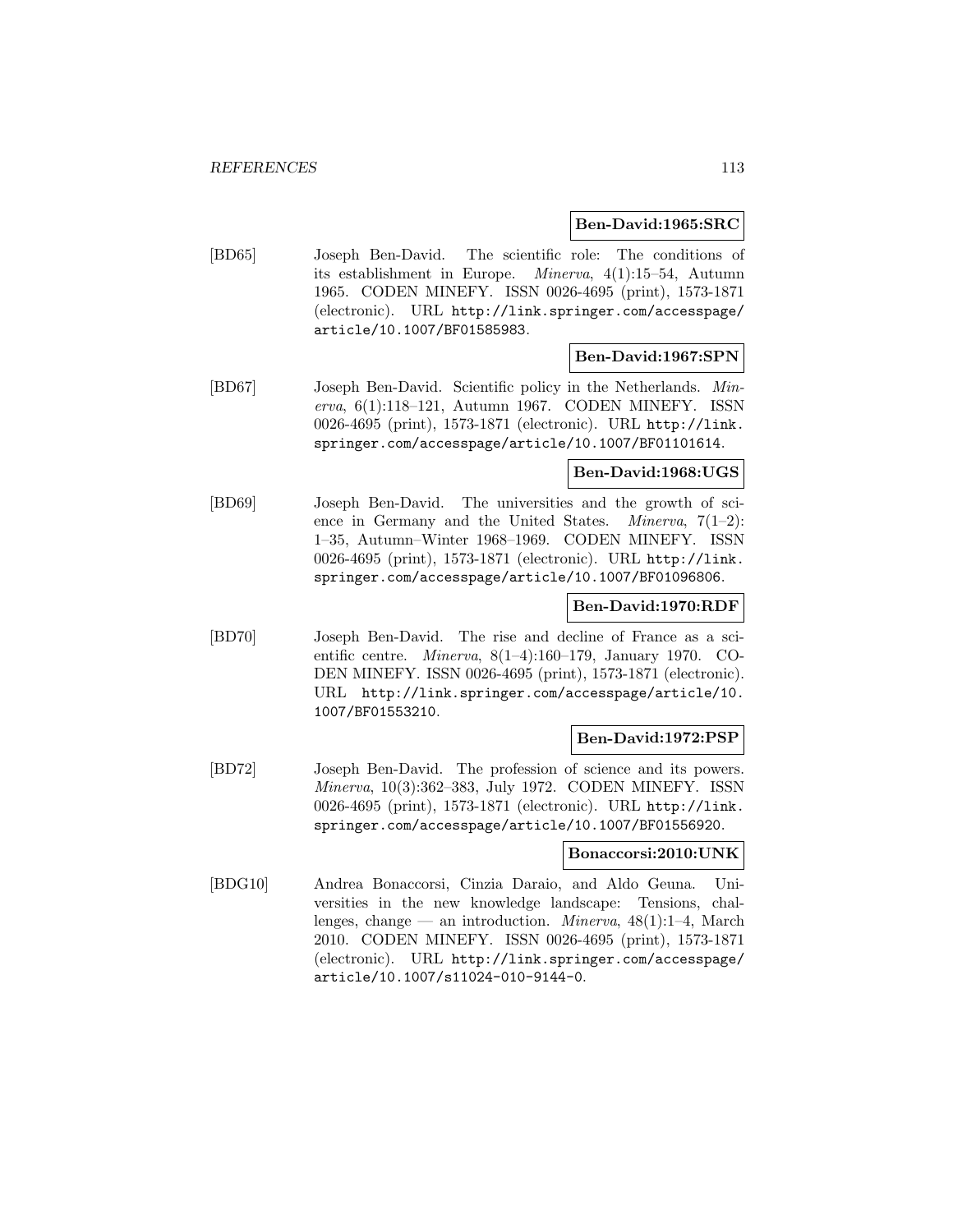#### **Ben-David:1977:BR**

[BDK77] Joseph Ben-David and C. P. Kindleberger. Book reviews. Minerva, 15(3–4):539–561, Autumn–Winter 1977. CODEN MINEFY. ISSN 0026-4695 (print), 1573-1871 (electronic). URL http://link.springer.com/accesspage/article/10.1007/ BF01096731.

#### **Beckerman:1973:EGW**

[Bec73] Wilfred Beckerman. Economic growth and welfare. Minerva, 11 (4):495–515, October 1973. CODEN MINEFY. ISSN 0026-4695 (print), 1573-1871 (electronic). URL http://link.springer. com/accesspage/article/10.1007/BF01557799.

# **Bragesjo:2012:CDS**

[BEK12] Fredrik Bragesjö, Aant Elzinga, and Dick Kasperowski. Continuity or discontinuity? Scientific governance in the pre-history of the 1977 Law of Higher Education and Research in Sweden. Minerva, 50(1):65–96, March 2012. CODEN MINEFY. ISSN 0026-4695 (print), 1573-1871 (electronic). URL http:// link.springer.com/accesspage/article/10.1007/s11024- 012-9188-4.

#### **Bekerman:2013:SFD**

[Bek13] Fabiana Bekerman. The scientific field during Argentina's latest military dictatorship (1976–1983): Contraction of public universities and expansion of the national council for scientific and technological research (CONICET). Minerva, 51(2): 253–269, June 2013. CODEN MINEFY. ISSN 0026-4695 (print), 1573-1871 (electronic). URL http://link.springer. com/accesspage/article/10.1007/s11024-013-9227-9.

# **Beloff:1967:BUP**

[Bel67] Max Beloff. British universities and the public purse. Minerva, 5 (4):520–532, Summer 1967. CODEN MINEFY. ISSN 0026-4695 (print), 1573-1871 (electronic). URL http://link.springer. com/accesspage/article/10.1007/BF01096781.

# **Beloff:1968:HU**

[Bel68a] Max Beloff. Hands off the universities? Minerva, 6(4): 601–603, Summer 1968. CODEN MINEFY. ISSN 0026-4695 (print), 1573-1871 (electronic). URL http://link.springer. com/accesspage/article/10.1007/BF01096552.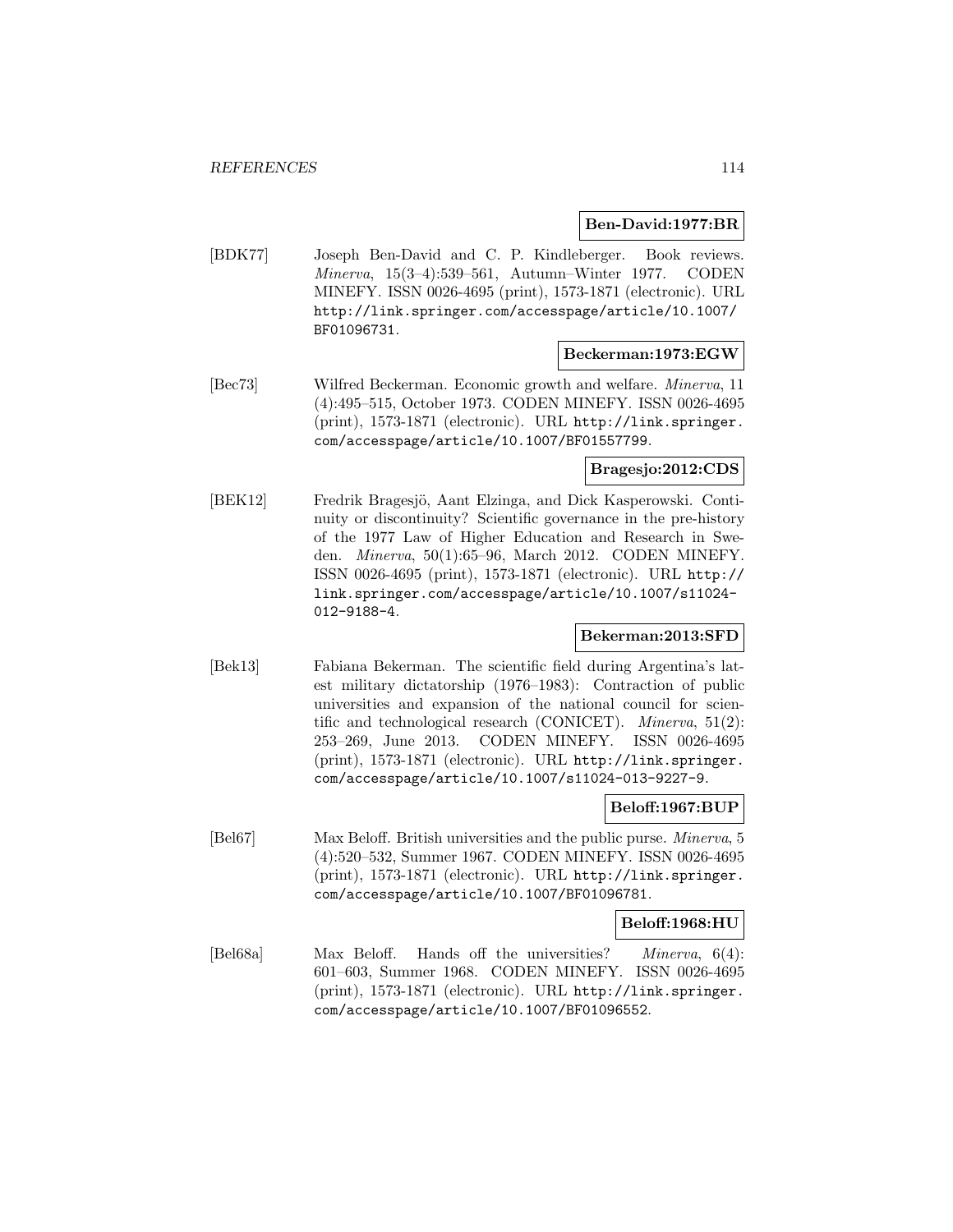#### **Beloff:1968:UGP**

[Bel68b] Max Beloff. The universities, the government and the public accounts committee. Minerva, 6(2):264–265, Winter 1968. CO-DEN MINEFY. ISSN 0026-4695 (print), 1573-1871 (electronic). URL http://link.springer.com/accesspage/article/10. 1007/BF01097263.

# **Beloff:1994:BUS**

[Bel94] Max Beloff. The British universities and the state. Minerva, 32 (2):188–193, Summer 1994. CODEN MINEFY. ISSN 0026-4695 (print), 1573-1871 (electronic). URL http://link.springer. com/accesspage/article/10.1007/BF01103358.

# **Beloff:1997:BRR**

[Bel97] Max Beloff. Book review: Redbrick University Revisited: The Autobiography of "Bruce Truscot" (E. Allison Peers Publications, Vol. I), edited by Ann L. Mackenzie and Adrian R. Allen. Minerva, 35(4):385–386, December 1997. CODEN MINEFY. ISSN 0026-4695 (print), 1573-1871 (electronic). URL http://link.springer.com/accesspage/article/10.1023/ A%3A1004383405587.

# **Beloff:1998:BRW**

[Bel98a] Max Beloff. Book review: We Scholars: Changing the Culture of the University, by David Damrosch. Minerva, 36(1): 90–91, March 1998. CODEN MINEFY. ISSN 0026-4695 (print), 1573-1871 (electronic). URL http://link.springer. com/accesspage/article/10.1023/A%3A1004350924016.

# **Beloff:1998:HUO**

[Bel98b] Max Beloff. The History of the University of Oxford. Volume VI: Nineteenth-Century Oxford, Part 1; A History of the University of Cambridge. Volume III: 1750–1850. Minerva, 36(4): 387–391, December 1998. CODEN MINEFY. ISSN 0026-4695 (print), 1573-1871 (electronic). URL http://link.springer. com/accesspage/article/10.1023/A%3A1004479032065.

# **Bennett:1998:BRI**

[Ben98] J. A. Bennett. Book review: The Invisible World: Early Modern Philosophy and the Invention of the Microscope, by Catherine Wilson; The Microscope in the Dutch Republic: The Shaping of Discovery, by Edward G. Ruestow. Minerva, 36(1):84–85, March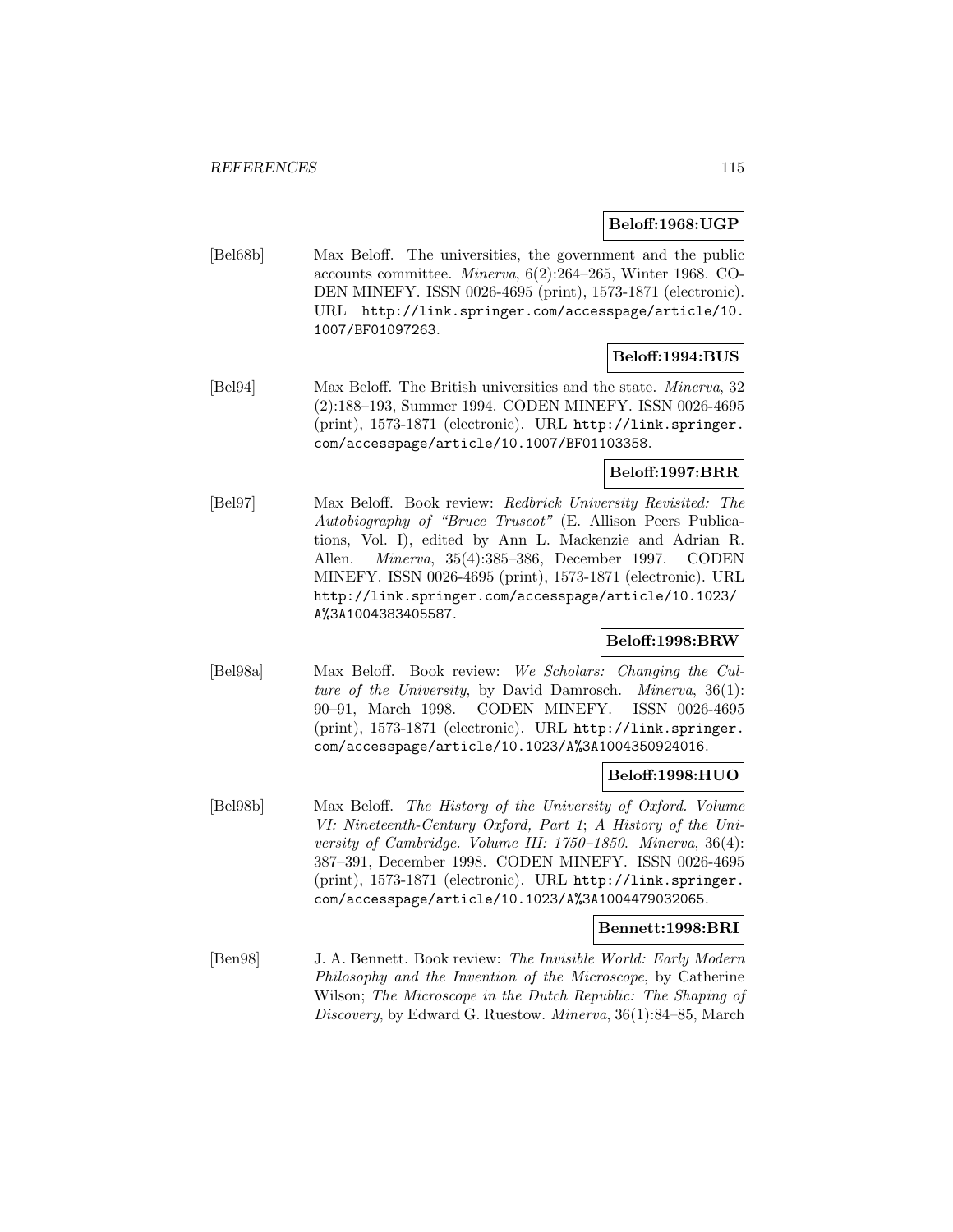1998. CODEN MINEFY. ISSN 0026-4695 (print), 1573-1871 (electronic). URL http://link.springer.com/accesspage/ article/10.1023/A%3A1004394723108.

# **Benson:2007:OCW**

[Ben07a] Keith R. Benson. Oceanography and the cold war effect. Minerva, 45(2):223–224, June 2007. CODEN MINEFY. ISSN 0026-4695 (print), 1573-1871 (electronic). URL http:// link.springer.com/accesspage/article/10.1007/s11024- 007-9033-3.

# **Benum:2007:MRC**

[Ben07b] Edgeir Benum. Making research count: Norway and the OECD connection 1965–1980. Minerva, 45(4):365–387, December 2007. CODEN MINEFY. ISSN 0026-4695 (print), 1573-1871 (electronic). URL http://link.springer.com/accesspage/ article/10.1007/s11024-007-9064-9.

# **Benneworth:2013:BRE**

[Ben13] Paul Benneworth. Book review: Elizabeth Popp Berman, Creating the Market University: How Academic Science Became an Economic Engine. Minerva, 51(4):521–527, December 2013. CODEN MINEFY. ISSN 0026-4695 (print), 1573-1871 (electronic). URL http://link.springer.com/accesspage/ article/10.1007/s11024-013-9236-8.

# **Berry:1971:C**

[Ber71] R. Stephen Berry. Correspondence. Minerva, 9(4):565–567, October 1971. CODEN MINEFY. ISSN 0026-4695 (print), 1573-1871 (electronic). URL http://link.springer.com/ accesspage/article/10.1007/BF01558033.

#### **Berghahn:2005:AIC**

[Ber05] Volker R. Berghahn. America and the intellectual Cold Wars in Europe. Minerva, 43(1):103–107, ???? 2005. CODEN MINEFY. ISSN 0026-4695 (print), 1573-1871 (electronic). URL http:// link.springer.com/accesspage/article/10.1007/s11024- 004-6642-y.

#### **Berker:2011:BRM**

[Ber11] Thomas Berker. Book review: Michel Callon, Pierre Lascoumes and Yannick Barthe, Acting in an Uncertain World: An Essay on Technical Democracy. Minerva, 49(4):509–511, December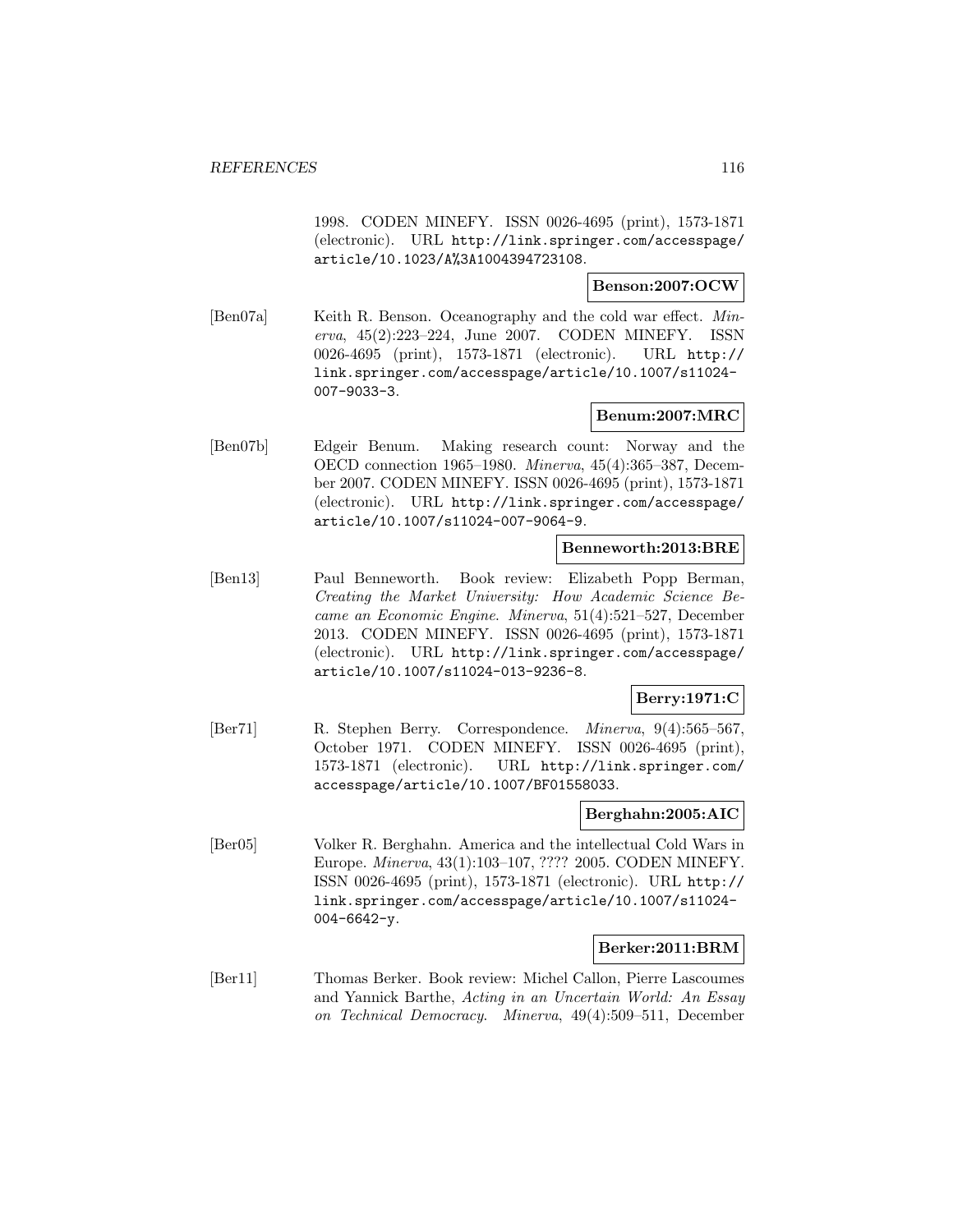2011. CODEN MINEFY. ISSN 0026-4695 (print), 1573-1871 (electronic). URL http://link.springer.com/accesspage/ article/10.1007/s11024-011-9186-y.

# **Besson:1968:URW**

[Bes68] Waldemar Besson. University reform in West Germany. Minerva, 6(4):614–617, Summer 1968. CODEN MINEFY. ISSN 0026-4695 (print), 1573-1871 (electronic). URL http://link. springer.com/accesspage/article/10.1007/BF01096557.

# **Beteille:1981:IUA**

[Bét81] André Béteille. The Indian university: Academic standards and the pursuit of equality. Minerva, 19(2):282–310, Summer 1981. CODEN MINEFY. ISSN 0026-4695 (print), 1573-1871 (electronic). URL http://link.springer.com/accesspage/ article/10.1007/BF01096569.

#### **Beteille:1990:CDP**

[Bét90] André Béteille. A career in a declining profession. *Minerva*, 28(1):1–20, Spring 1990. CODEN MINEFY. ISSN 0026-4695 (print), 1573-1871 (electronic). URL http://link.springer. com/accesspage/article/10.1007/BF01096324.

# **Beyler:2006:MDK**

[Bey06] Richard H. Beyler. Maintaining discipline in the Kaiser Wilhelm Society during the National Socialist regime. *Minerva*, 44 (3):251–266, June 2006. CODEN MINEFY. ISSN 0026-4695 (print), 1573-1871 (electronic). URL http://link.springer. com/accesspage/article/10.1007/s11024-006-9001-3.

# **Baldini:2014:OCI**

[BFGS14] Nicola Baldini, Riccardo Fini, Rosa Grimaldi, and Maurizio Sobrero. Organisational change and the institutionalisation of University patenting activity in Italy. Minerva, 52(1):27–53, March 2014. CODEN MINEFY. ISSN 0026-4695 (print), 1573-1871 (electronic). URL http://link.springer.com/accesspage/ article/10.1007/s11024-013-9243-9.

#### **Beigel:2018:IES**

[BGB18] Fernanda Beigel, Osvaldo Gallardo, and Fabiana Bekerman. Institutional expansion and scientific development in the periphery: The structural heterogeneity of Argentina's academic field. Minerva, 56(3):305–331, September 2018. CODEN MINEFY.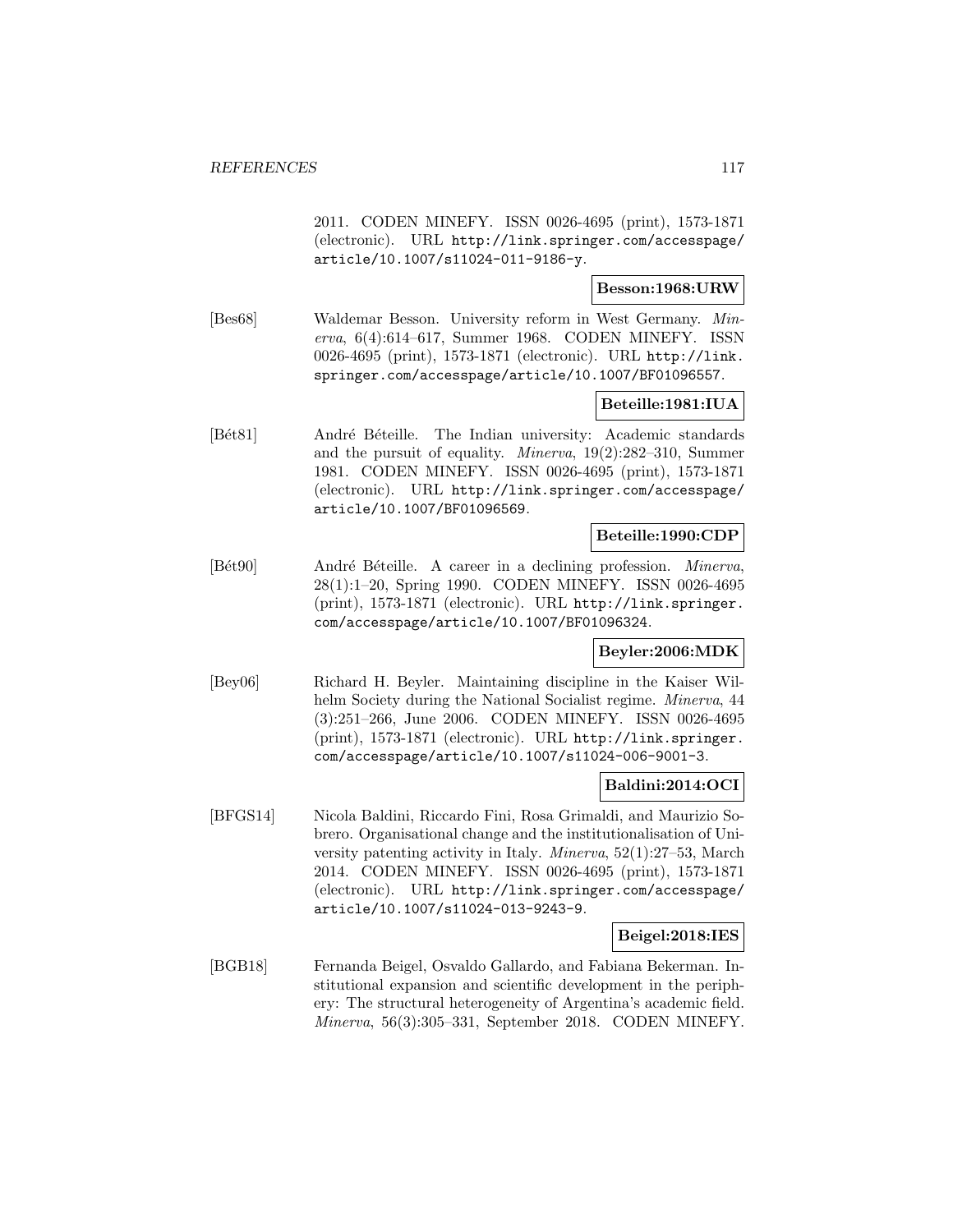ISSN 0026-4695 (print), 1573-1871 (electronic). URL http:// link.springer.com/article/10.1007/s11024-017-9340-2.

# **Bloch:2014:CRG**

[BGP14] Carter Bloch, Ebbe Krogh Graversen, and Heidi Skovgaard Pedersen. Competitive research grants and their impact on career performance. Minerva, 52(1):77–96, March 2014. CO-DEN MINEFY. ISSN 0026-4695 (print), 1573-1871 (electronic). URL http://link.springer.com/accesspage/article/10. 1007/s11024-014-9247-0.

# **Bianco:2016:AEU**

[BGS16] Mariela Bianco, Natalia Gras, and Judith Sutz. Academic evaluation: Universal instrument? Tool for development? Minerva, 54(4):399–421, December 2016. CODEN MINEFY. ISSN 0026-4695 (print), 1573-1871 (electronic). URL http:// link.springer.com/accesspage/article/10.1007/s11024- 016-9306-9.

# **Baron:2015:MDA**

[BH15] Christopher Baron and Christopher Hamlin. Malaria and the decline of ancient Greece: Revisiting the Jones hypothesis in an era of interdisciplinarity. Minerva, 53(4):327–358, December 2015. CODEN MINEFY. ISSN 0026-4695 (print), 1573-1871 (electronic). URL http://link.springer.com/accesspage/ article/10.1007/s11024-015-9280-7.

# **Bhaneja:1979:PIS**

[Bha79] Balwant Bhaneja. Parliamentary influence on science policy in India. Minerva, 17(1):70–97, Spring 1979. CODEN MINEFY. ISSN 0026-4695 (print), 1573-1871 (electronic). URL http://link.springer.com/accesspage/article/10.1007/ BF01096261.

# **Bickel:1974:AEP**

[Bic74] Alexander M. Bickel. The aims of education and the proper standards of the university. Minerva, 12(2):199–206, April 1974. CODEN MINEFY. ISSN 0026-4695 (print), 1573-1871 (electronic). URL http://link.springer.com/accesspage/ article/10.1007/BF01553177.

# **Biernacki:1967:ODS**

[Bie67] Andrzej Biernacki. Observations on the development of science in Poland. Minerva, 6(1):18–27, Autumn 1967. CO-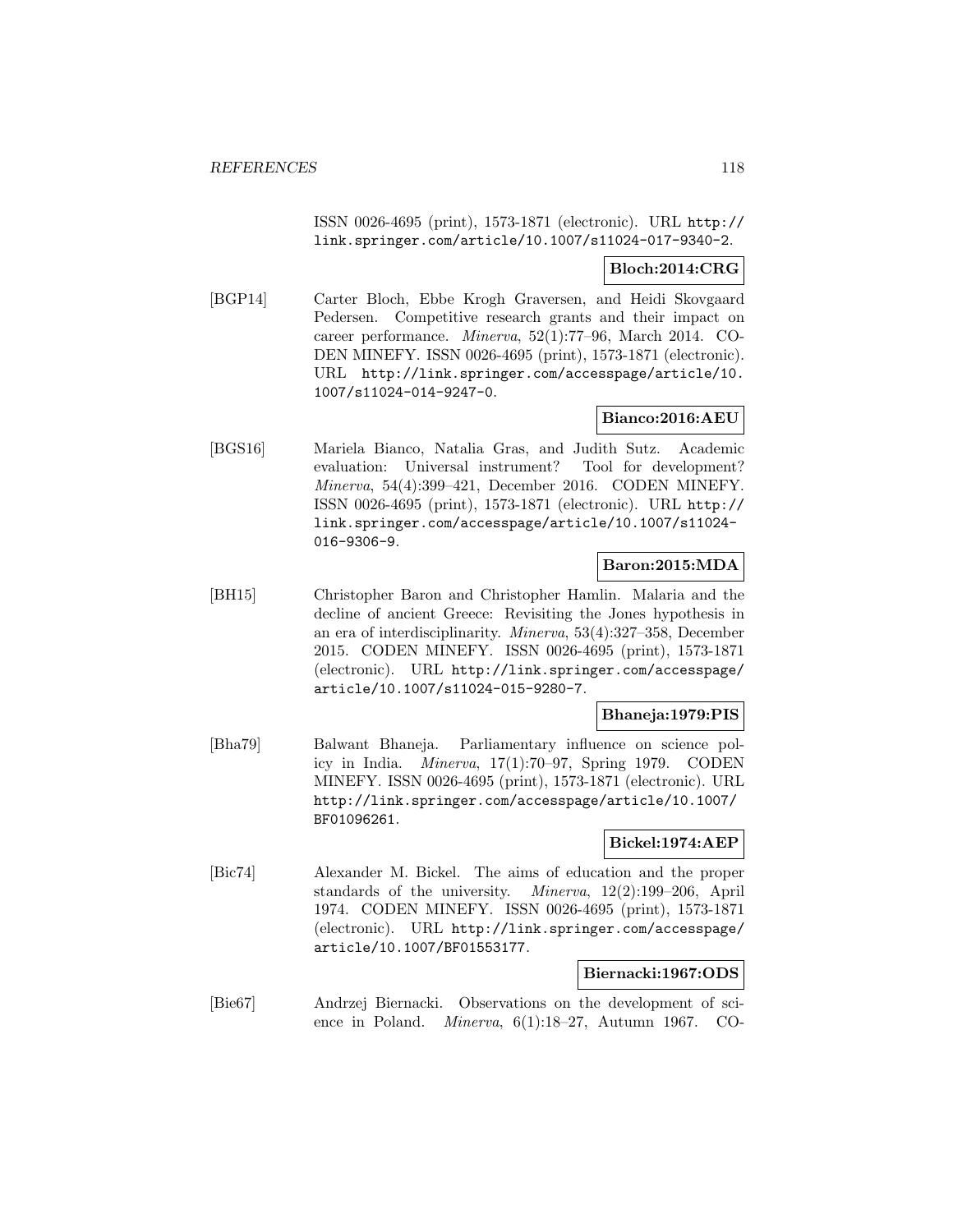DEN MINEFY. ISSN 0026-4695 (print), 1573-1871 (electronic). URL http://link.springer.com/accesspage/article/10. 1007/BF01101603.

#### **Biobaku:1963:ASA**

[Bio63] Saburi Biobaku. African studies in an African university. Minerva, 1(3):285–301, Spring 1963. CODEN MINEFY. ISSN 0026-4695 (print), 1573-1871 (electronic). URL http://link. springer.com/accesspage/article/10.1007/BF02251985.

# **Bissell:1973:DAP**

[Bis73] Claude T. Bissell. The dilution of academic power in Canada. Minerva, 11(1):130–133, January 1973. CODEN MINEFY. ISSN 0026-4695 (print), 1573-1871 (electronic). URL http://link.springer.com/accesspage/article/10.1007/ BF01544983.

#### **Bjarnason:2001:MCN**

[Bja01] Svava Bjarnason. Managing the changing nature of teaching and learning. Minerva, 39(1):85–98, ???? 2001. CO-DEN MINEFY. ISSN 0026-4695 (print), 1573-1871 (electronic). URL http://link.springer.com/accesspage/article/10. 1023/A%3A1010378403760.

# **Bjork:2001:INC**

[Bjö01] Ragnar Björk. Inside the Nobel Committee on Medicine: Prize competition procedures 1901–1950 and the fate of Carl Neuberg. Minerva, 39(4):393–408, ???? 2001. CODEN MINEFY. ISSN 0026-4695 (print), 1573-1871 (electronic). URL http://link.springer.com/accesspage/article/10.1023/ A%3A1012767418228.

# **Betz:1970:SRU**

[BK70] Frederick Betz and Carlos Kruytbosch. Sponsored research and university budgets: A case study in American university government. Minerva, 8(1–4):492–519, January 1970. CO-DEN MINEFY. ISSN 0026-4695 (print), 1573-1871 (electronic). URL http://link.springer.com/accesspage/article/10. 1007/BF01553236; http://link.springer.com/article/ 10.1007/BF01553236.

# **Broitman:2018:KPM**

[BK18] Claudio Broitman and Pablo Kreimer. Knowledge production, mobilization and standardization in Chile's HidroAysen case.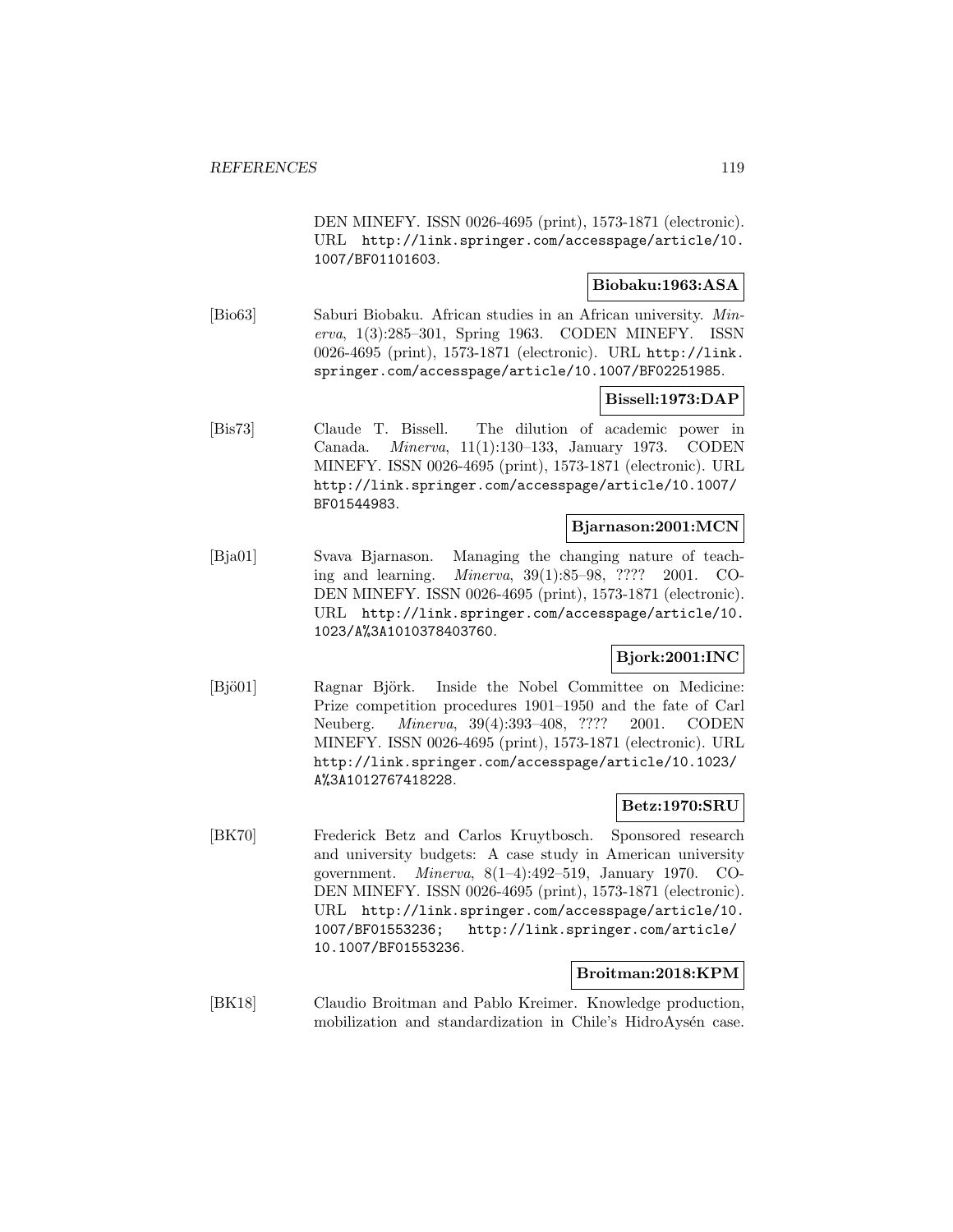Minerva, 56(2):209–229, June 2018. CODEN MINEFY. ISSN 0026-4695 (print), 1573-1871 (electronic). URL http://link. springer.com/article/10.1007/s11024-017-9335-z.

# **Balakrishnan:2016:LES**

[BL16] Balamuralithara Balakrishnan and Foon Siang Low. Learning experience and socio–cultural influences on female engineering students' perspectives on engineering courses and careers. Minerva, 54(2):219–239, June 2016. CODEN MINEFY. ISSN 0026-4695 (print), 1573-1871 (electronic). URL http:// link.springer.com/accesspage/article/10.1007/s11024- 016-9295-8.

# **Blaug:1967:EPR**

[Bla67] Mark Blaug. Educational planning: Review article. Minerva, 6 (1):43–47, Autumn 1967. CODEN MINEFY. ISSN 0026-4695 (print), 1573-1871 (electronic). URL http://link.springer. com/accesspage/article/10.1007/BF01101605.

# **Blaug:1968:PU**

[Bla68] Mark Blaug. The productivity of universities. Minerva, 6(3): 398–407, Spring 1968. CODEN MINEFY. ISSN 0026-4695 (print), 1573-1871 (electronic). URL http://link.springer. com/accesspage/article/10.1007/BF01096425.

# **Blomqvist:1997:SUA**

[Blo97] Göran Blomqvist. State, university and academic freedom in Sweden: The universities of Uppsala and Lund between 1820 and 1920. Minerva, 35(2):171–194, June 1997. CO-DEN MINEFY. ISSN 0026-4695 (print), 1573-1871 (electronic). URL http://link.springer.com/accesspage/article/10. 1023/A%3A1004246928195.

# **Blume:1969:RSB**

[Blu69] Stuart Blume. Research support in British universities. Minerva, 7(4):649–667, Summer 1969. CODEN MINEFY. ISSN 0026-4695 (print), 1573-1871 (electronic). URL http://link. springer.com/accesspage/article/10.1007/BF01099539.

# **Beloff:1994:BR**

[BM94] Max Beloff and David B. McLay. Book reviews. Minerva, 32 (3):344–356, Autumn 1994. CODEN MINEFY. ISSN 0026-4695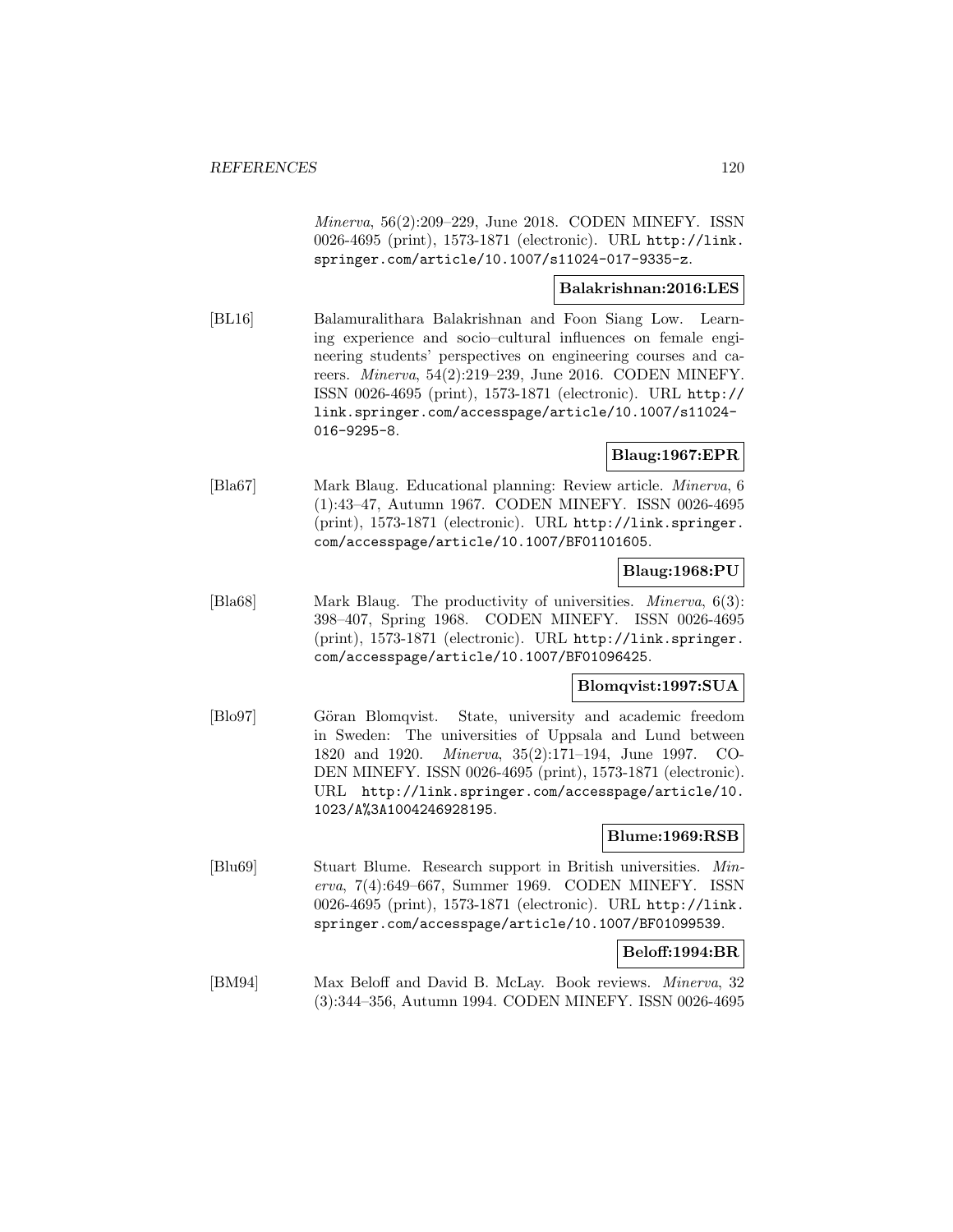(print), 1573-1871 (electronic). URL http://link.springer. com/accesspage/article/10.1007/BF01098668.

#### **Brostrom:2018:EES**

[BM18] Anders Broström and Maureen McKelvey. Engaging experts: Science–policy interactions and the introduction of congestion charging in Stockholm. Minerva, 56(2):183–207, June 2018. CO-DEN MINEFY. ISSN 0026-4695 (print), 1573-1871 (electronic). URL http://link.springer.com/article/10.1007/s11024- 017-9331-3; http://link.springer.com/content/pdf/10. 1007/s11024-017-9331-3.pdf.

# **Bowen:1992:C**

[BMR<sup>+</sup>92] William G. Bowen, William Massy, William C. Richardson, Henry Rosovsky, and George Stigler. Comments. Minerva, 30 (2):175–188, Summer 1992. CODEN MINEFY. ISSN 0026-4695 (print), 1573-1871 (electronic). URL http://link.springer. com/accesspage/article/10.1007/BF01096881.

# **Bulmer:1987:BR**

[BMSC87] Martin Bulmer, Michael J. Moravcsik, Barnett Singer, and Arye Carmon. Book reviews. Minerva, 25(3):362–394, Autumn 1987. CODEN MINEFY. ISSN 0026-4695 (print), 1573-1871 (electronic). URL http://link.springer.com/accesspage/ article/10.1007/BF01097790.

# **Bodstrom:1964:SUP**

[Bod64] L. Bodström. Swedish University policy: The 1955 Commission on the Swedish Universities. Minerva, 3(1):83–90, Autumn 1964. CODEN MINEFY. ISSN 0026-4695 (print), 1573-1871 (electronic). URL http://link.springer.com/accesspage/ article/10.1007/BF01630151.

#### **Bonaccorsi:2008:SRI**

[Bon08] Andrea Bonaccorsi. Search regimes and the industrial dynamics of science. Minerva, 46(3):??, September 2008. CO-DEN MINEFY. ISSN 0026-4695 (print), 1573-1871 (electronic). URL http://link.springer.com/accesspage/article/10. 1007/s11024-008-9101-3.

#### **Bonaccorsi:2010:NFC**

[Bon10] Andrea Bonaccorsi. New forms of complementarity in science. Minerva, 48(4):355–387, December 2010. CODEN MINEFY.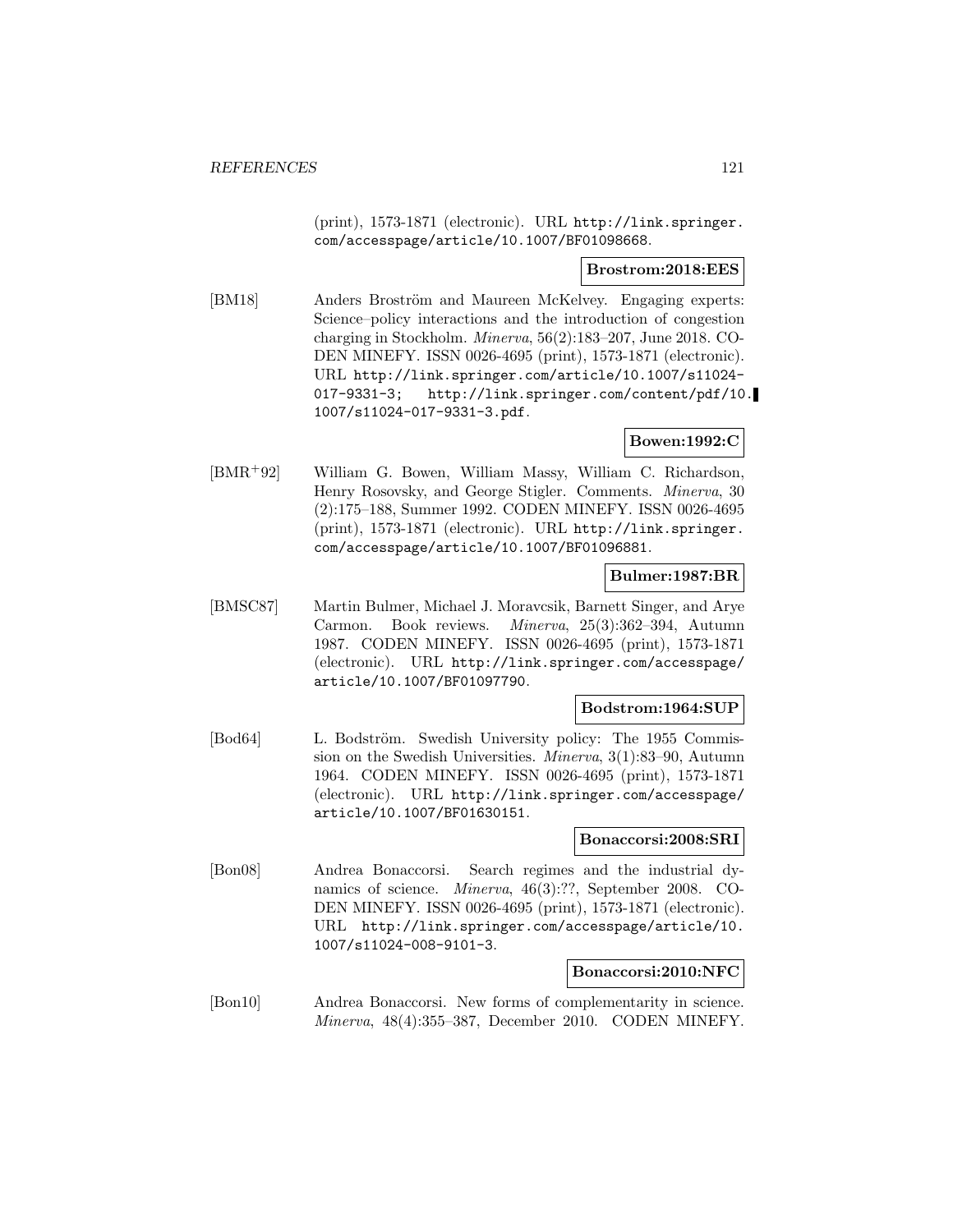ISSN 0026-4695 (print), 1573-1871 (electronic). URL http:// link.springer.com/accesspage/article/10.1007/s11024- 010-9159-6.

#### **Borowy:1967:ERD**

[Bor67] Michael Borowy. Expenditures on research and development in Poland: 1961 to 1965. Minerva, 5(3):357–371, Spring 1967. CODEN MINEFY. ISSN 0026-4695 (print), 1573-1871 (electronic). URL http://link.springer.com/accesspage/ article/10.1007/BF02388574.

# **Borras:2004:LEC**

[Bor04] Susana Borrás. The 'learning' economy in contemporary societies. Minerva, 42(1):97–100, ???? 2004. CODEN MINEFY. ISSN 0026-4695 (print), 1573-1871 (electronic). URL http://link.springer.com/accesspage/article/10.1023/ B%3AMINE.0000017836.97412.45.

# **Bortolini:2021:GMT**

[Bor21] Matteo Bortolini. The grudging modernizer: a trip to the Middle East and Cold War social science. Minerva, 59(2):261–284, June 2021. CODEN MINEFY. ISSN 0026-4695 (print), 1573-1871 (electronic). URL https://link.springer.com/article/10. 1007/s11024-020-09413-6.

# **Boschiero:2005:SAB**

[Bos05] Luciano Boschiero. Stories about the birth of modern science. Minerva, 43(3):311–318, ???? 2005. CODEN MINEFY. ISSN 0026-4695 (print), 1573-1871 (electronic). URL http:// link.springer.com/accesspage/article/10.1007/s11024- 005-6511-3.

#### **Bouchard:2008:SML**

[Bou08] Julie Bouchard. Science, markets, and the law. Minerva, 46 (1):143–146, March 2008. CODEN MINEFY. ISSN 0026-4695 (print), 1573-1871 (electronic). URL http://link.springer. com/accesspage/article/10.1007/s11024-007-9079-2.

#### **Bowden:1967:UGP**

[Bow67a] Lord Bowden. The universities, the government and the public accounts committee. Minerva, 6(1):28–42, Autumn 1967. CODEN MINEFY. ISSN 0026-4695 (print), 1573-1871 (electronic). URL http://link.springer.com/accesspage/ article/10.1007/BF01101604.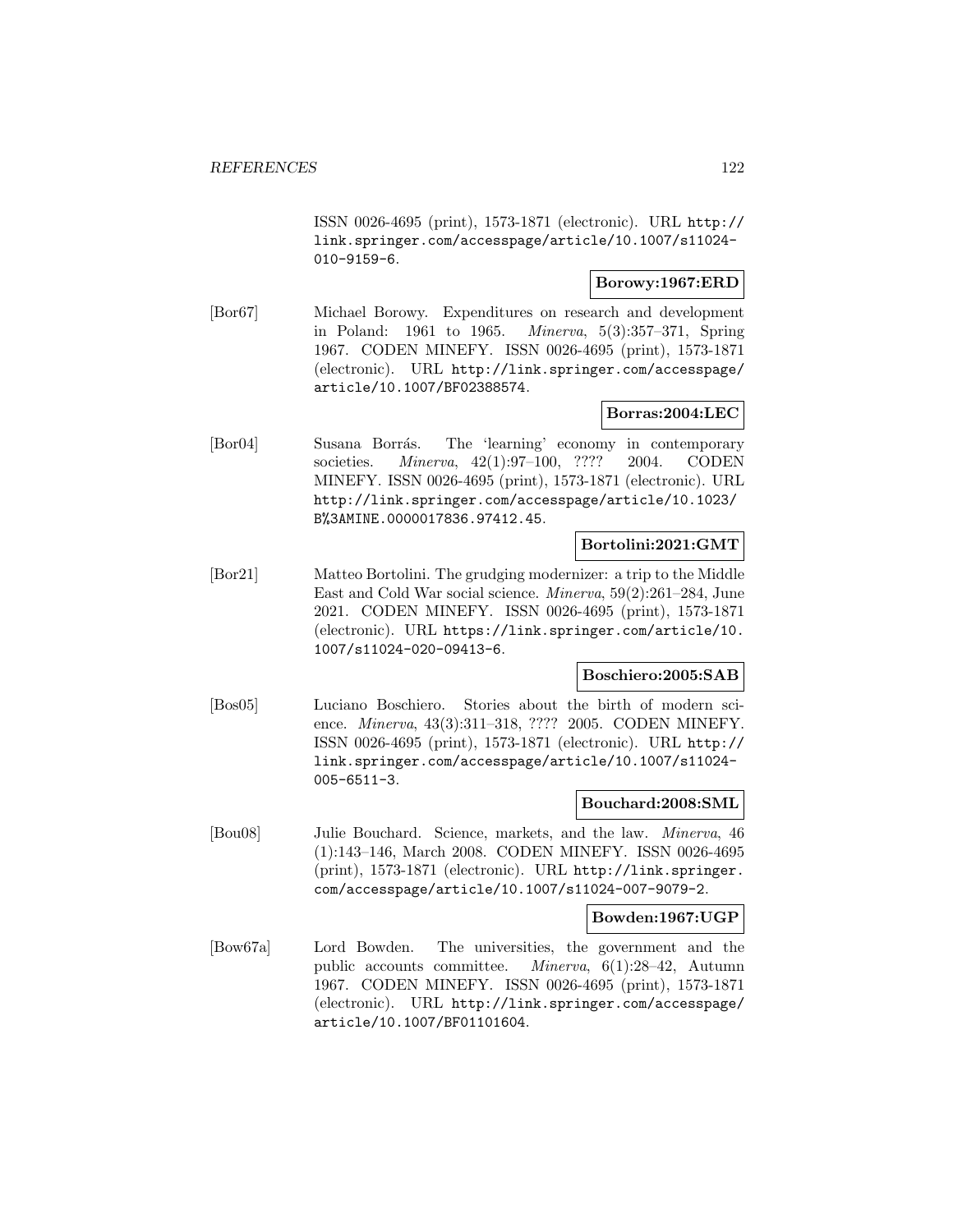#### **Bowles:1967:AHE**

[Bow67b] Frank Bowles. American higher education in 1990. Minerva, 5 (2):227–241, Winter 1967. CODEN MINEFY. ISSN 0026-4695 (print), 1573-1871 (electronic). URL http://link.springer. com/accesspage/article/10.1007/BF02388526.

# **Bown:2002:HED**

[Bow02] Lalage Bown. Higher education and development. Minerva, 40 (4):417–420, ???? 2002. CODEN MINEFY. ISSN 0026-4695 (print), 1573-1871 (electronic). URL http://link.springer. com/accesspage/article/10.1023/A%3A1020947219635.

# **Boyle:1966:PUP**

[Boy66] Edward Boyle. Parliament and university policy. Minerva, 5 (1):3–19, Autumn 1966. CODEN MINEFY. ISSN 0026-4695 (print), 1573-1871 (electronic). URL http://link.springer. com/accesspage/article/10.1007/BF02389789.

#### **Bozzli:1975:AFS**

[Boz75] G. R. Bozzli. Academic freedom in south Africa. Minerva, 13 (3):428–465, Autumn 1975. CODEN MINEFY. ISSN 0026-4695 (print), 1573-1871 (electronic). URL http://link.springer. com/accesspage/article/10.1007/BF01097849.

# **Bulmer:1984:BRP**

[BPM84] Martin Bulmer, Rudolf Peierls, and Kenneth Mellanby. Book reviews: Philanthropic Foundations and the Development of a National Society in the United States (pp. 276–285). Private Power for the Public Good: A History of the Carnegie Foundation for the Advancement of Teaching by Ellen Lagemann. Review by: Martin Bulmer. Forty Years into the Atomic Age (pp. 285–291). The Nuclear Chain Reaction Forty Years Later by Robert G. Sachs. Review by: Rudolf Peierls. Scientific Ecology and the Protection of the Environment (pp. 291– 293). Planning and Ecology by R. D. Roberts, T. M. Roberts; Lead Pollution: Causes and Control by R. M. Harrison, D. P. H. Laxen. Review by: Kenneth Mellanby. Minerva, 22(2): 276–293, Summer 1984. CODEN MINEFY. ISSN 0026-4695 (print), 1573-1871 (electronic). URL http://link.springer. com/accesspage/article/10.1007/BF02207952; http:// www.jstor.org/stable/41820566; http://www.jstor.org/ stable/41820567; http://www.jstor.org/stable/41820568.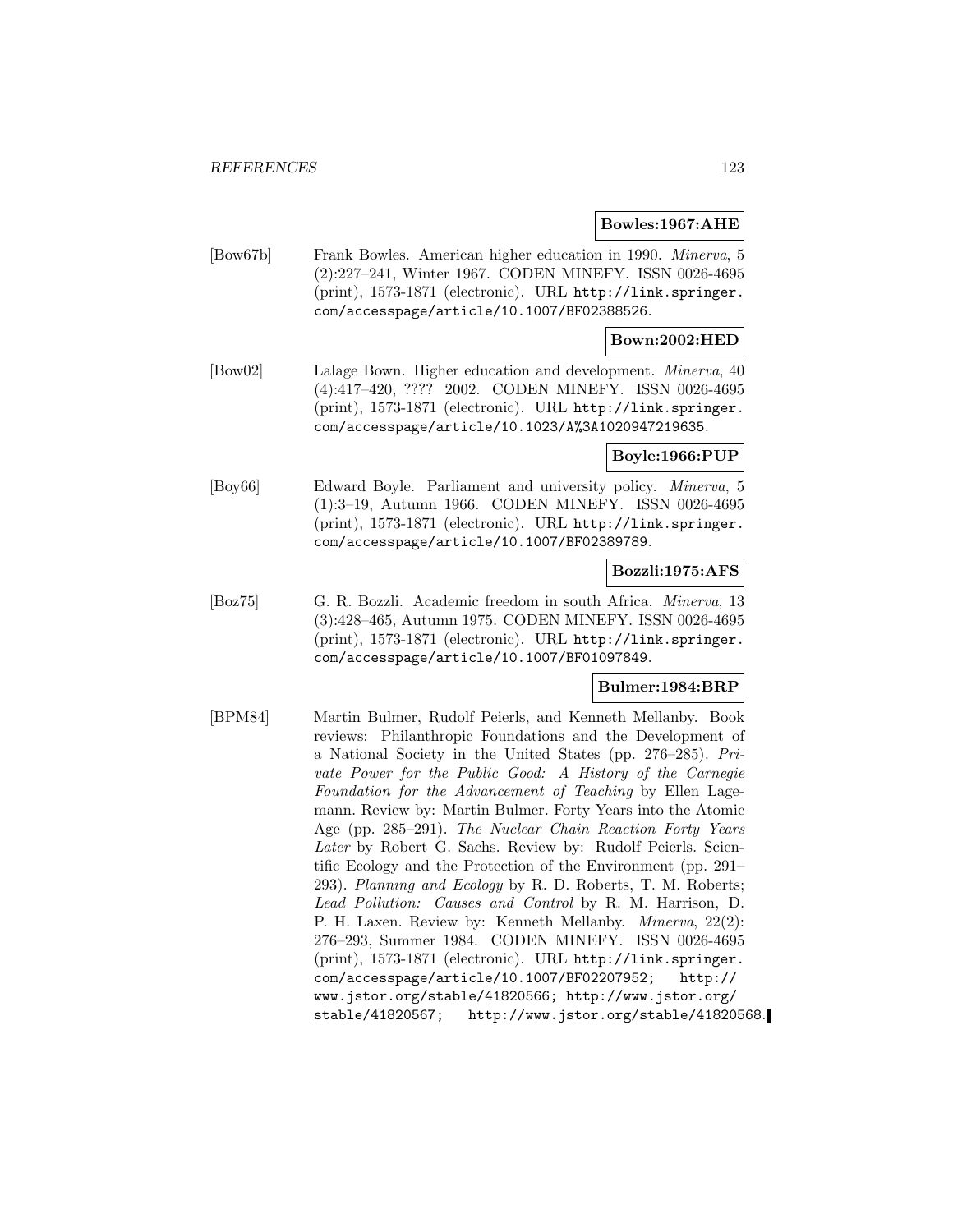#### **Branscomb:1992:AET**

[Bra92] Lewis M. Branscomb. America's emerging technology policy. Minerva, 30(3):317–336, Autumn 1992. CODEN MINEFY. ISSN 0026-4695 (print), 1573-1871 (electronic). URL http://link.springer.com/accesspage/article/10.1007/ BF01097642.

# **Braun:1993:BRP**

[Bra93] Dietmar Braun. Biomedical research in a period of scarcity: The United States and Great Britain. Minerva, 31(3):268– 290, Autumn 1993. CODEN MINEFY. ISSN 0026-4695 (print), 1573-1871 (electronic). URL http://link.springer. com/accesspage/article/10.1007/BF01098624.

# **Brain:2007:MHG**

[Bra07a] Robert M. Brain. Modernity: How Germany and Great Britain faced the early years of technology. *Minerva*, 45(3): 331–335, September 2007. CODEN MINEFY. ISSN 0026-4695 (print), 1573-1871 (electronic). URL http://link.springer. com/accesspage/article/10.1007/s11024-007-9051-1.

# **Bray:2007:PYA**

[Bra07b] Francesca Bray. Ho Peng Yoke: An autobiography. Minerva, 45(3):337–340, September 2007. CODEN MINEFY. ISSN 0026-4695 (print), 1573-1871 (electronic). URL http:// link.springer.com/accesspage/article/10.1007/s11024- 007-9050-2.

# **Braun:2012:WDS**

[Bra12] Dietmar Braun. Why do scientists migrate? A diffusion model. Minerva, 50(4):471–491, December 2012. CODEN MINEFY. ISSN 0026-4695 (print), 1573-1871 (electronic). URL http:// link.springer.com/accesspage/article/10.1007/s11024- 012-9214-6.

# **Brandl:2015:AKS**

[Bra15] Barbara Brandl. Abby Kinchy, seeds, science, and struggle: The global politics of transgenic crops. Minerva, 53(2):189–192, June 2015. CODEN MINEFY. ISSN 0026-4695 (print), 1573-1871 (electronic). URL http://link.springer.com/accesspage/ article/10.1007/s11024-015-9267-4.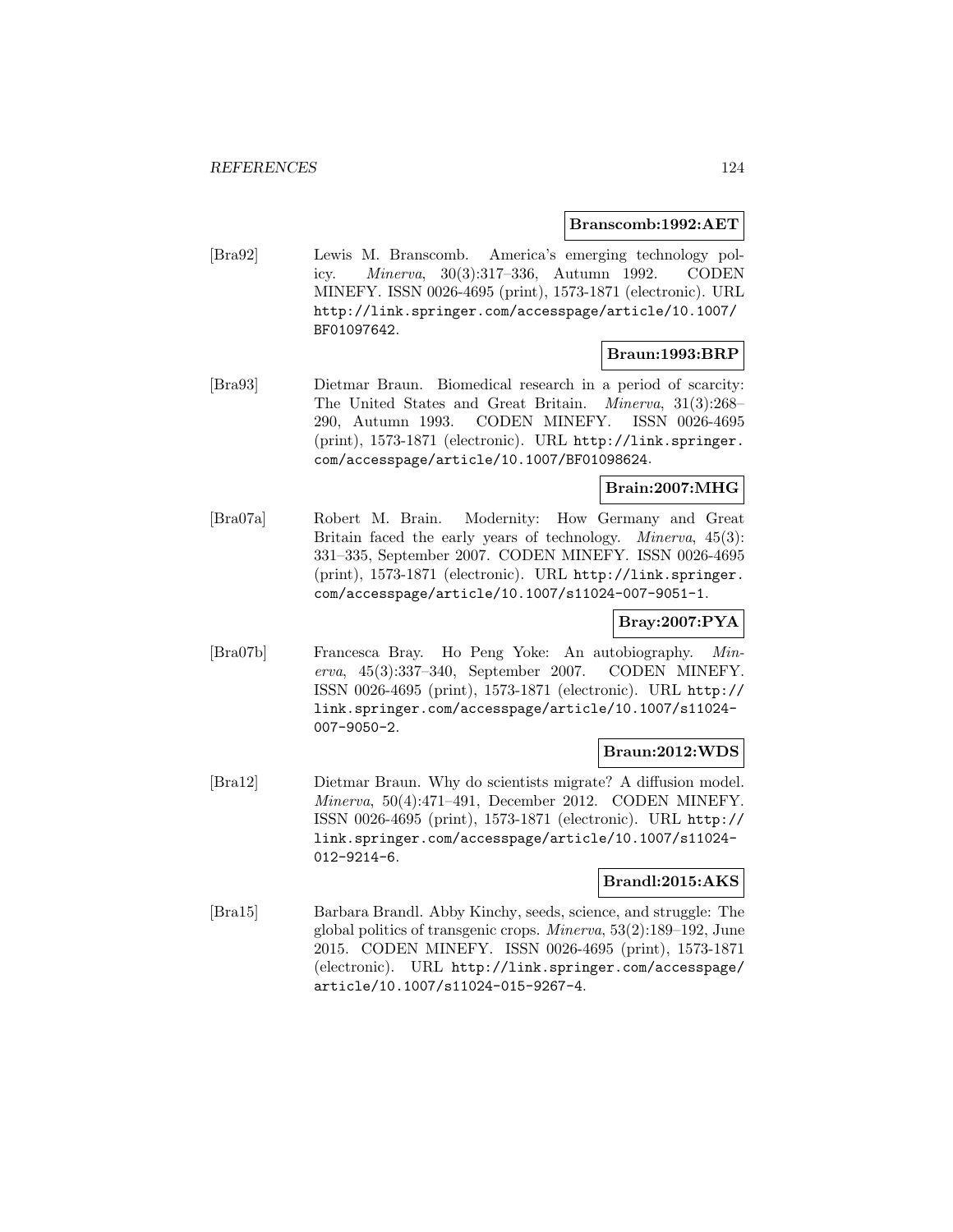#### **Brentano:1995:TBC**

[Bre95] Carroll Brentano. The two Berkeleys: City and university through 125 years. Minerva, 33(4):361–371, Winter 1995. CODEN MINEFY. ISSN 0026-4695 (print), 1573-1871 (electronic). URL http://link.springer.com/accesspage/ article/10.1007/BF01096518.

# **Brechtken:2004:MWF**

[Bre04] Magnus Brechtken. Max Weber: A Family Portrait: Guenther Roth, Max Webers deutsch-englische Familiengeschichte 1800– 1950, mit Briefen und Dokumenten (Tübingen: Mohr Siebeck, 2001), 721 pp. + index, ISBN: 3-16-147557-7, 84 EUR. Minerva, 42(4):445–450, ???? 2004. CODEN MINEFY. ISSN 0026-4695 (print), 1573-1871 (electronic). URL http://link.springer. com/accesspage/article/10.1007/s11024-004-2998-2.

#### **bret:2006:EE**

[bre06] Patrice bret. Enlightened engineering. Minerva, 44(4):439– 446, December 2006. CODEN MINEFY. ISSN 0026-4695 (print), 1573-1871 (electronic). URL http://link.springer. com/accesspage/article/10.1007/s11024-006-9010-2.

# **Brickman:1977:PMS**

[Bri77] Ronald Brickman. The promotion of mobility of scientists: A problem of French science policy. Minerva, 15(1):62–82, Spring 1977. CODEN MINEFY. ISSN 0026-4695 (print), 1573-1871 (electronic). URL http://link.springer.com/accesspage/ article/10.1007/BF01096320.

#### **Brint:2005:CFN**

[Bri05] Steven Brint. Creating the future: 'new directions' in American research universities. *Minerva*, 43(1):23–50, ???? 2005. CODEN MINEFY. ISSN 0026-4695 (print), 1573-1871 (electronic). URL http://link.springer.com/accesspage/ article/10.1007/s11024-004-6620-4.

#### **Brinckmann:2006:SSS**

[Bri06] Andrea Brinckmann. The studiengruppe Für systemforschung: Systems research and policy advice in the Federal Republic of Germany, 1958–1975. Minerva, 44(2):149–166, June 2006. CODEN MINEFY. ISSN 0026-4695 (print), 1573-1871 (electronic). URL http://link.springer.com/accesspage/ article/10.1007/s11024-006-0004-x.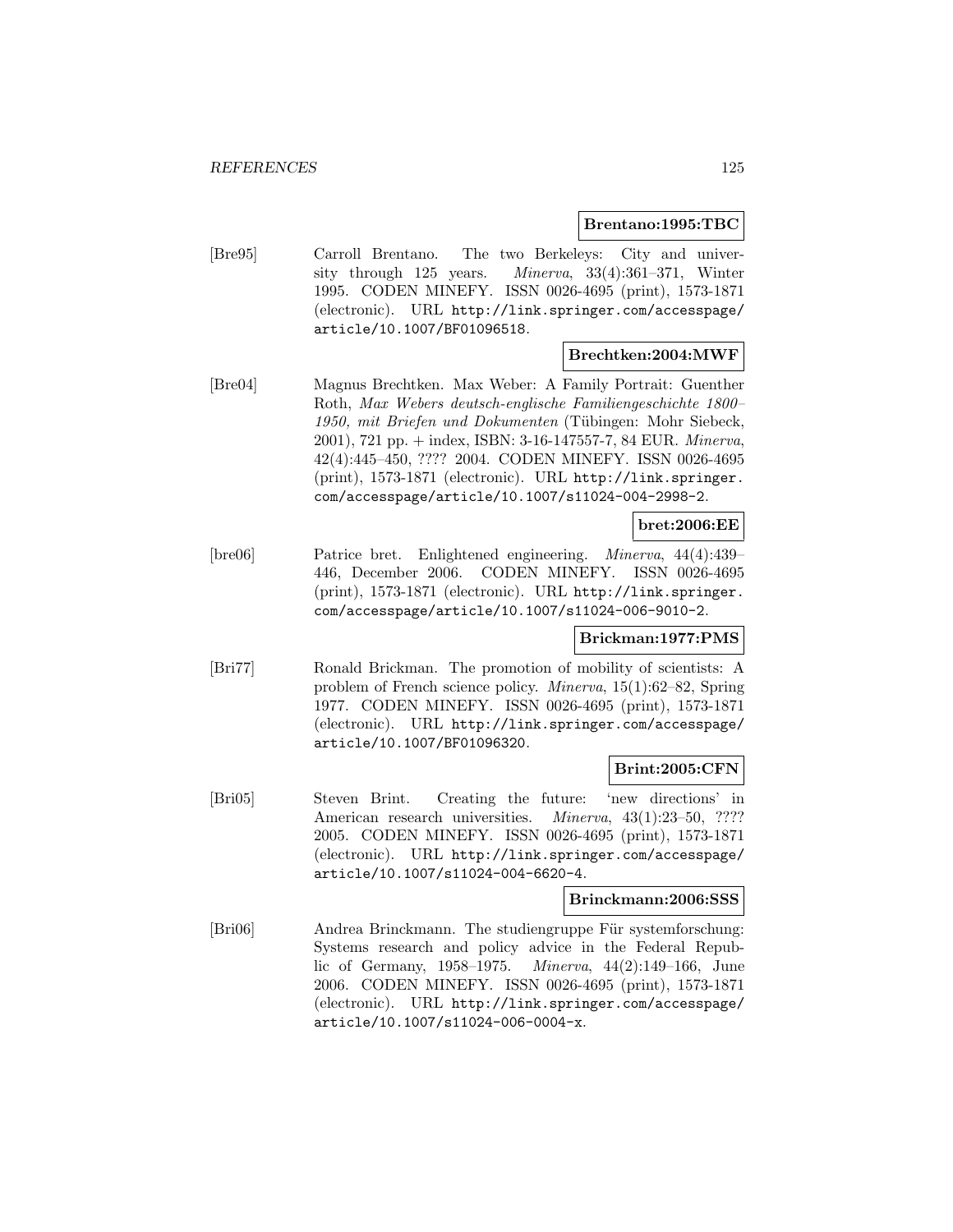#### **Brooks:1965:PSA**

[Bro65] Harvey Brooks. The President's science advisers. Minerva, 3 (3):392–398, Spring 1965. CODEN MINEFY. ISSN 0026-4695 (print), 1573-1871 (electronic). URL http://link.springer. com/accesspage/article/10.1007/BF01099963.

# **Brooks:1972:WLT**

[Bro72] Harvey Brooks. "World leadership", the "technological gap" and national science policy. Minerva, 10(2):323–329, April 1972. CODEN MINEFY. ISSN 0026-4695 (print), 1573-1871 (electronic). URL http://link.springer.com/accesspage/ article/10.1007/BF01682425.

# **Brocke:1991:FAG**

[Bro91] Bernhard Vom Brocke. Friedrich Althoff: A great figure in higher education policy in Germany. Minerva, 29(3):269–293, Autumn 1991. CODEN MINEFY. ISSN 0026-4695 (print), 1573-1871 (electronic). URL http://link.springer.com/accesspage/ article/10.1007/BF01097879.

#### **Brockliss:2000:GTU**

[Bro00] Laurence Brockliss. Gown and Town: The University and the city in Europe, 1200–2000. Minerva, 38(2):147–170, ???? 2000. CODEN MINEFY. ISSN 0026-4695 (print), 1573-1871 (electronic). URL http://link.springer.com/accesspage/ article/10.1023/A%3A1026596910667.

# **Brown:2004:PPS**

[Bro04] Mark B. Brown. The political philosophy of science policy. Minerva, 42(1):77–95, ???? 2004. CODEN MINEFY. ISSN 0026-4695 (print), 1573-1871 (electronic). URL http://link. springer.com/accesspage/article/10.1023/B%3AMINE.0000017701. 73799.42.

# **Brock:2005:PSV**

[Bro05] W. H. Brock. Popular science in the Victorian periodical. Minerva, 43(3):319–323, ???? 2005. CODEN MINEFY. ISSN 0026-4695 (print), 1573-1871 (electronic). URL http:// link.springer.com/accesspage/article/10.1007/s11024- 005-6512-2.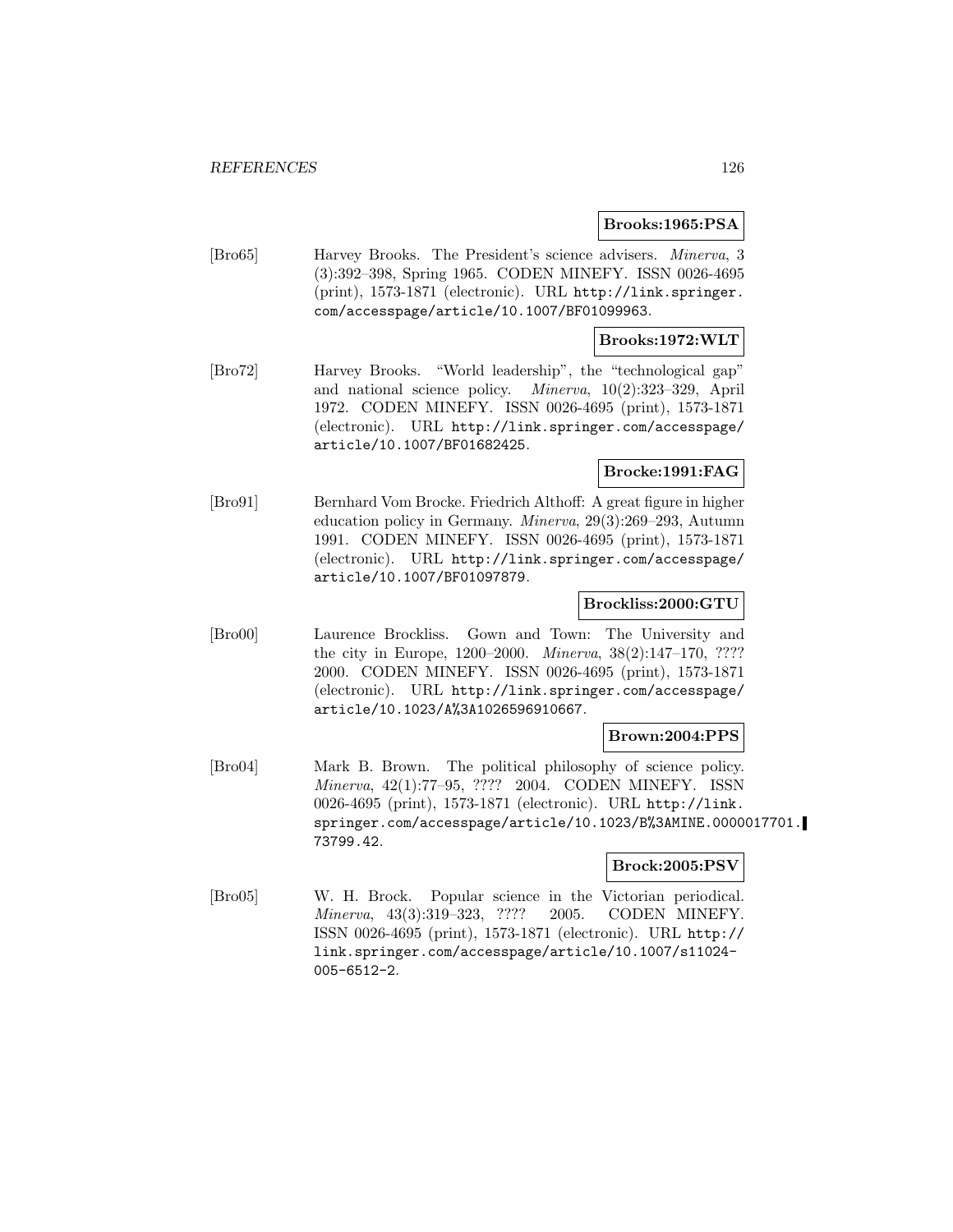#### **Brooke:2006:MM**

[Bro06] John Hedley Brooke. Modernity at the margins. Minerva, 44(4): 463–467, December 2006. CODEN MINEFY. ISSN 0026-4695 (print), 1573-1871 (electronic). URL http://link.springer. com/accesspage/article/10.1007/s11024-006-9009-8.

# **Brown:2007:MG**

[Bro07a] Gavin Brown. Managing governance. Minerva, 45(4):499– 503, December 2007. CODEN MINEFY. ISSN 0026-4695 (print), 1573-1871 (electronic). URL http://link.springer. com/accesspage/article/10.1007/s11024-007-9057-8.

#### **Brown:2007:TVP**

[Bro07b] Gavin Brown. Technology versus the people. Minerva, 45 (2):225–229, June 2007. CODEN MINEFY. ISSN 0026-4695 (print), 1573-1871 (electronic). URL http://link.springer. com/accesspage/article/10.1007/s11024-007-9035-1.

# **Brown:2008:RRP**

[Bro08] Mark B. Brown. Review of Roger S. Pielke, Jr., The Honest Broker: Making Sense of Science in Policy and Politics. Minerva, 46(4):485–489, December 2008. CODEN MINEFY. ISSN 0026-4695 (print), 1573-1871 (electronic). URL http:// link.springer.com/accesspage/article/10.1007/s11024- 008-9106-y.

#### **Brosnan:2011:SSC**

[Bro11] Caragh Brosnan. The significance of scientific capital in UK medical education. Minerva, 49(3):??, September 2011. CO-DEN MINEFY. ISSN 0026-4695 (print), 1573-1871 (electronic). URL http://link.springer.com/accesspage/article/10. 1007/s11024-011-9177-z.

# **Brown:2013:PKS**

[Bro13] Mark B. Brown. Philip Kitcher, science in a democratic society. Minerva, 51(3):389–397, September 2013. CODEN MINEFY. ISSN 0026-4695 (print), 1573-1871 (electronic). URL http:// link.springer.com/accesspage/article/10.1007/s11024- 013-9233-y.

# **Brown:2020:BRG**

[Bro20] Mark B. Brown. Book review: Gil Eyal, The Crisis of Expertise. Polity Press, Cambridge, UK, 2019, 190 pp, ISBN: 978-0-7456-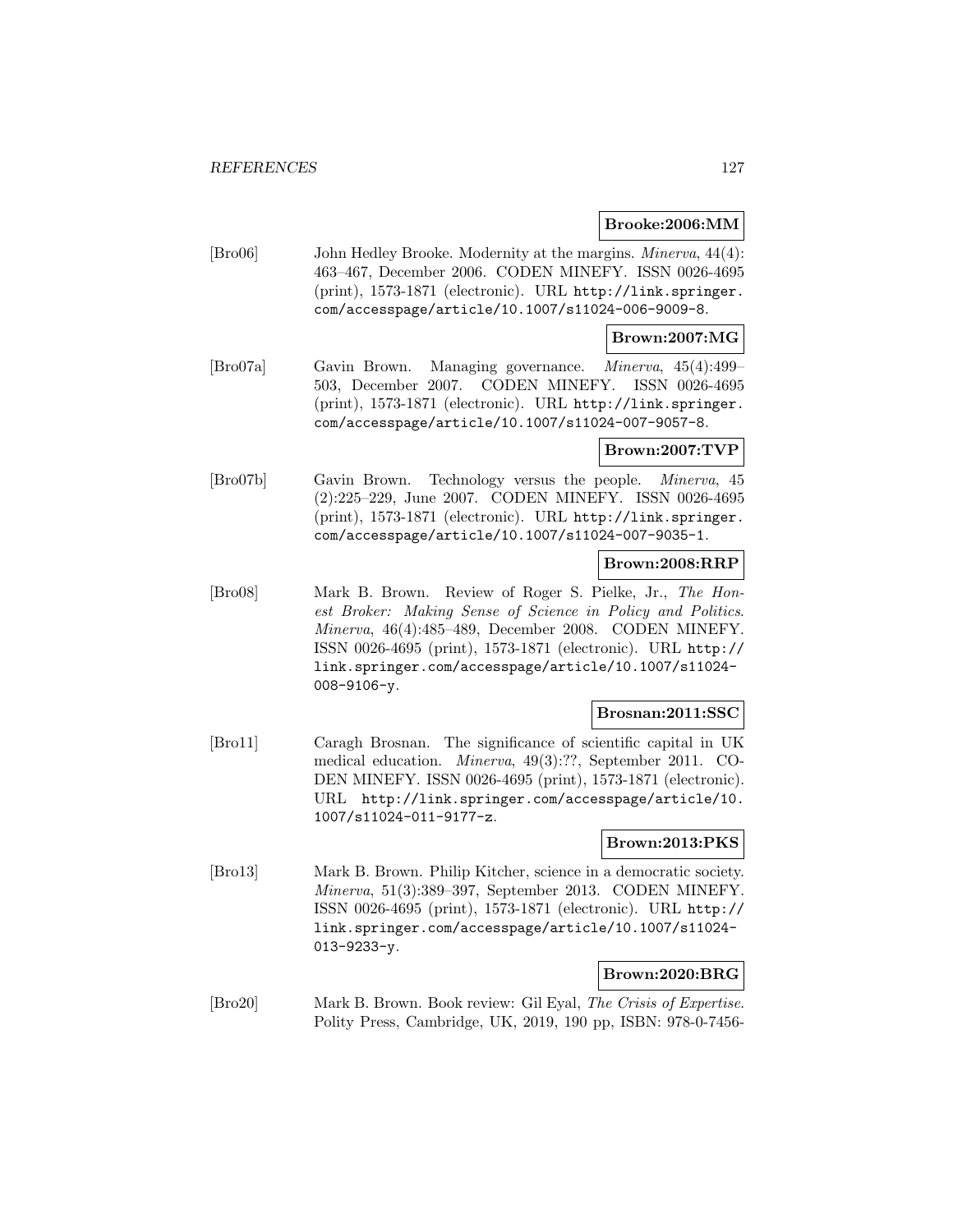6578-8 (pbk). Minerva, 58(4):657–660, December 2020. CO-DEN MINEFY. ISSN 0026-4695 (print), 1573-1871 (electronic). URL http://link.springer.com/article/10.1007/s11024- 020-09417-2; http://link.springer.com/content/pdf/ 10.1007/s11024-020-09417-2.pdf.

# **Bruno:2009:IDC**

[Bru09] Isabelle Bruno. The "indefinite discipline" of competitiveness benchmarking as a neoliberal technology of government. Minerva, 47(3):??, September 2009. CODEN MINEFY. ISSN 0026-4695 (print), 1573-1871 (electronic). URL http:// link.springer.com/accesspage/article/10.1007/s11024- 009-9128-0.

# **Bezuidenhout:2019:DPV**

[BRWB19] Louise Bezuidenhout, Emanuele Ratti, Nathaniel Warne, and Dori Beeler. Docility as a primary virtue in scientific research. Minerva, 57(1):67–84, March 2019. CODEN MINEFY. ISSN 0026-4695 (print), 1573-1871 (electronic). URL http:// link.springer.com/article/10.1007/s11024-018-9356-2; http://link.springer.com/content/pdf/10.1007/s11024- 018-9356-2.pdf.

# **Benner:2007:SSR**

[BS07] Mats Benner and Sverker Sörlin. Shaping strategic research: power, resources, and interests in Swedish research policy. Minerva, 45(1):31–48, March 2007. CODEN MINEFY. ISSN 0026-4695 (print), 1573-1871 (electronic). URL http:// link.springer.com/accesspage/article/10.1007/s11024- 006-9019-6.

# **Bozeman:2011:PVM**

[BS11] Barry Bozeman and Daniel Sarewitz. Public value mapping and science policy evaluation. Minerva, 49(1):1–23, March 2011. CODEN MINEFY. ISSN 0026-4695 (print), 1573-1871 (electronic). URL http://link.springer.com/accesspage/ article/10.1007/s11024-011-9161-7.

**Bielinski:2019:ESC**

[BT19] Jacek Bieliński and Aldona Tomczyńska. The ethos of science in contemporary Poland. Minerva, 57(2):151–173, June 2019. CO-DEN MINEFY. ISSN 0026-4695 (print), 1573-1871 (electronic).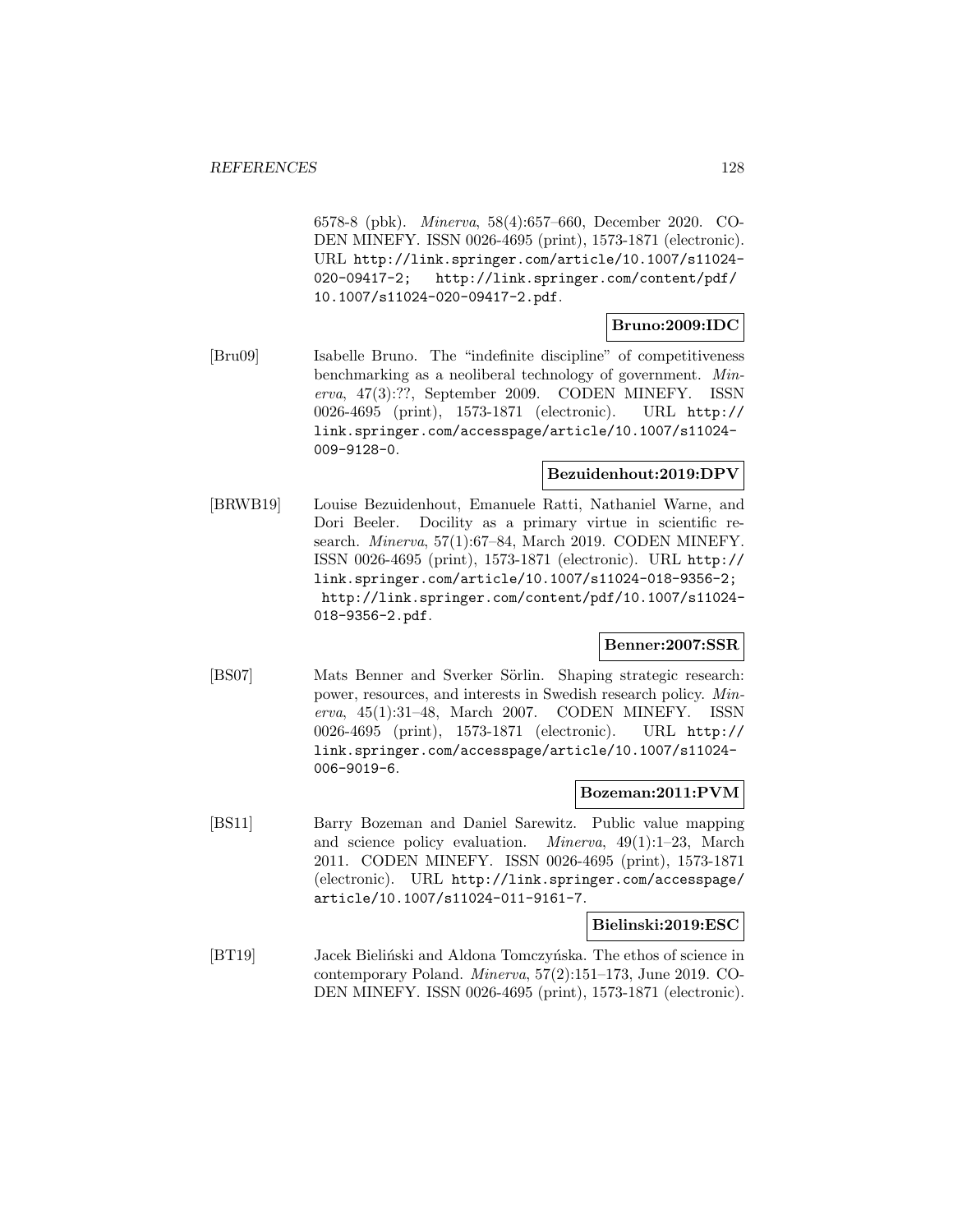URL http://link.springer.com/article/10.1007/s11024- 018-9365-1; http://link.springer.com/content/pdf/10. 1007/s11024-018-9365-1.pdf.

# **Bulmer:1980:EIE**

[Bul80] Martin Bulmer. The early institutional establishment of social science research: The local community research committee at the University of Chicago, 1923–30. Minerva, 18(1):51–110, Spring 1980. CODEN MINEFY. ISSN 0026-4695 (print), 1573-1871 (electronic). URL http://link.springer.com/accesspage/ article/10.1007/BF01096661.

# **Bulmer:1996:ESS**

[Bul96] Martin Bulmer. Edward Shils as a sociologist. Minerva, 34 (1):7–21, ???? 1996. CODEN MINEFY. ISSN 0026-4695 (print), 1573-1871 (electronic). URL http://link.springer. com/accesspage/article/10.1007/BF00124197.

# **Bulmer:2001:NR**

[Bul01] Sue Rabbitt Bulmer. Nuclear revisionism. Minerva, 39(2): 259–264, ???? 2001. CODEN MINEFY. ISSN 0026-4695 (print), 1573-1871 (electronic). URL http://link.springer. com/accesspage/article/10.1023/A%3A1010396913647.

# **Bulmer:2002:KIH**

[Bul02] Martin Bulmer. Knowledge institutionalized: Higher education and philanthropic foundations. Minerva, 40(2):189–201, ???? 2002. CODEN MINEFY. ISSN 0026-4695 (print), 1573-1871 (electronic). URL http://link.springer.com/accesspage/ article/10.1023/A%3A1015790930231.

# **Bunzel:1981:CRS**

[Bun81] John H. Bunzel. A critical review of the statement of affirmative action in the 1980s of the United States commission on civil rights. Minerva, 19(2):311–328, Summer 1981. CODEN MINEFY. ISSN 0026-4695 (print), 1573-1871 (electronic). URL http://link.springer.com/accesspage/ article/10.1007/BF01096570.

# **Busch:1963:VPB**

[Bus63] Alexander Busch. The vicissitudes of the privatdozent: Breakdown and adaptation in the recruitment of the German university teacher. Minerva, 1(3):319–341, Spring 1963. CO-DEN MINEFY. ISSN 0026-4695 (print), 1573-1871 (electronic).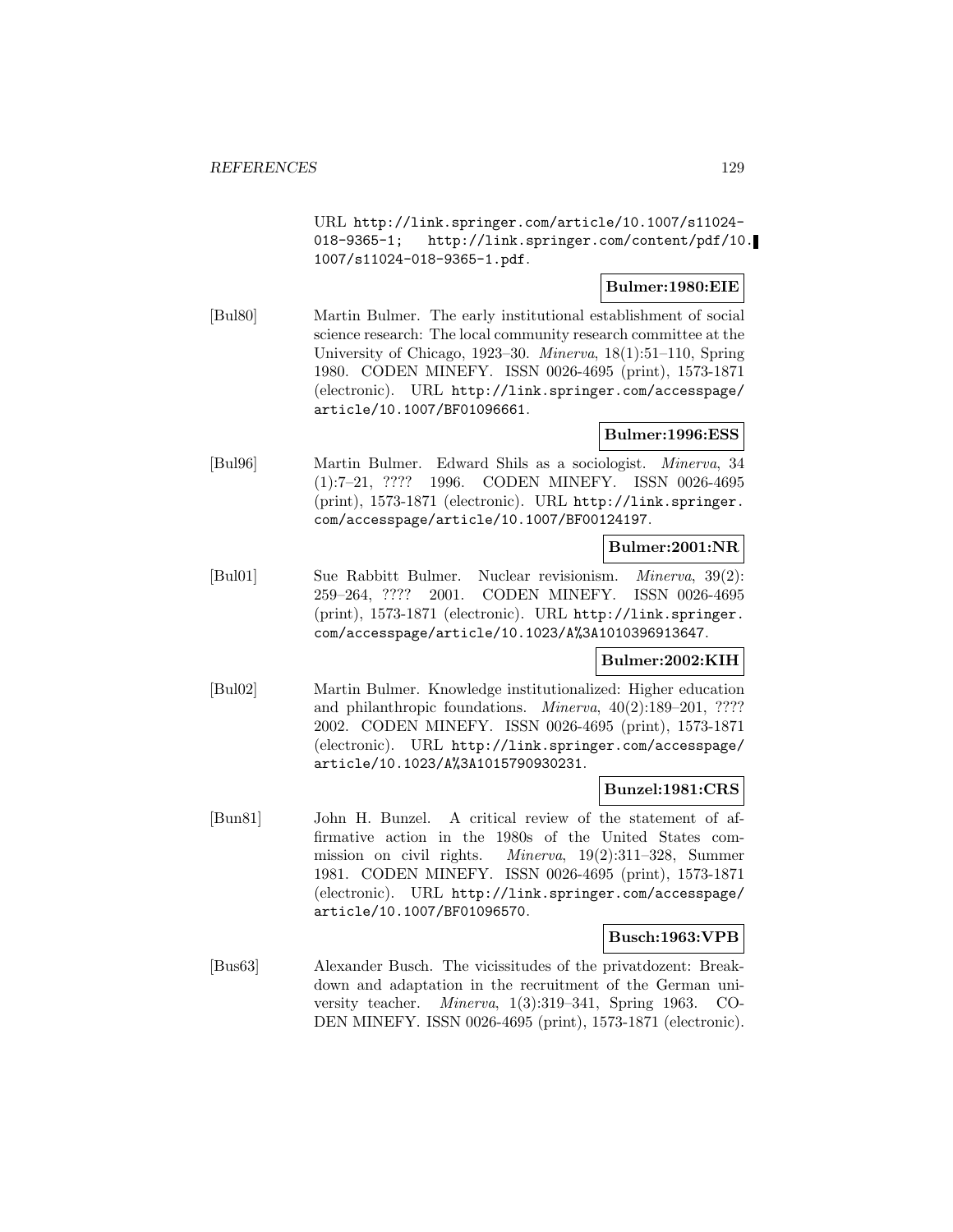URL http://link.springer.com/accesspage/article/10. 1007/BF02251987.

# **Buxton:2003:JMH**

[Bux03] William J. Buxton. John Marshall and the humanities in Europe: Shifting patterns of Rockefeller Foundation support. Minerva, 41(2):133–153, ???? 2003. CODEN MINEFY. ISSN 0026-4695 (print), 1573-1871 (electronic). URL http://link.springer. com/accesspage/article/10.1023/A%3A1023606814200.

# **Bell:1970:PPA**

[BW70] Mr. Laird Bell and Leonard D. White. Presidents and professors in American university government. Minerva, 8(1–4): 440–448, January 1970. CODEN MINEFY. ISSN 0026-4695 (print), 1573-1871 (electronic). URL http://link.springer. com/accesspage/article/10.1007/BF01553228; http:// link.springer.com/article/10.1007/BF01553228.

# **Balderston:1971:C**

[BW71] F. E. Balderston and Thomas Walsh. Correspondence. Minerva, 9(3):414–417, July 1971. CODEN MINEFY. ISSN 0026-4695 (print), 1573-1871 (electronic). URL http://link.springer. com/accesspage/article/10.1007/BF01553366.

# **Bulmer:1990:BR**

[BWW90] Martin Bulmer, Alvin M. Weinberg, and George Weisz. Book reviews. Minerva, 28(1):98–113, Spring 1990. CODEN MINEFY. ISSN 0026-4695 (print), 1573-1871 (electronic). URL http://link.springer.com/accesspage/article/10.1007/ BF01096330.

# **Buckner:2021:ILG**

[BZ21] Elizabeth Buckner and Mike Zapp. Institutional logics in the global higher education landscape: Differences in organizational characteristics by sector and founding era. Minerva, 59(1):27–51, March 2021. CODEN MINEFY. ISSN 0026-4695 (print), 1573- 1871 (electronic). URL http://link.springer.com/article/ 10.1007/s11024-020-09416-3.

# **Cassity:2006:HIP**

[CA06] Elizabeth Cassity and Ien Ang. Humanities–industry partnerships and the 'knowledge society': The Australian experience. Minerva, 44(1):47–63, March 2006. CODEN MINEFY.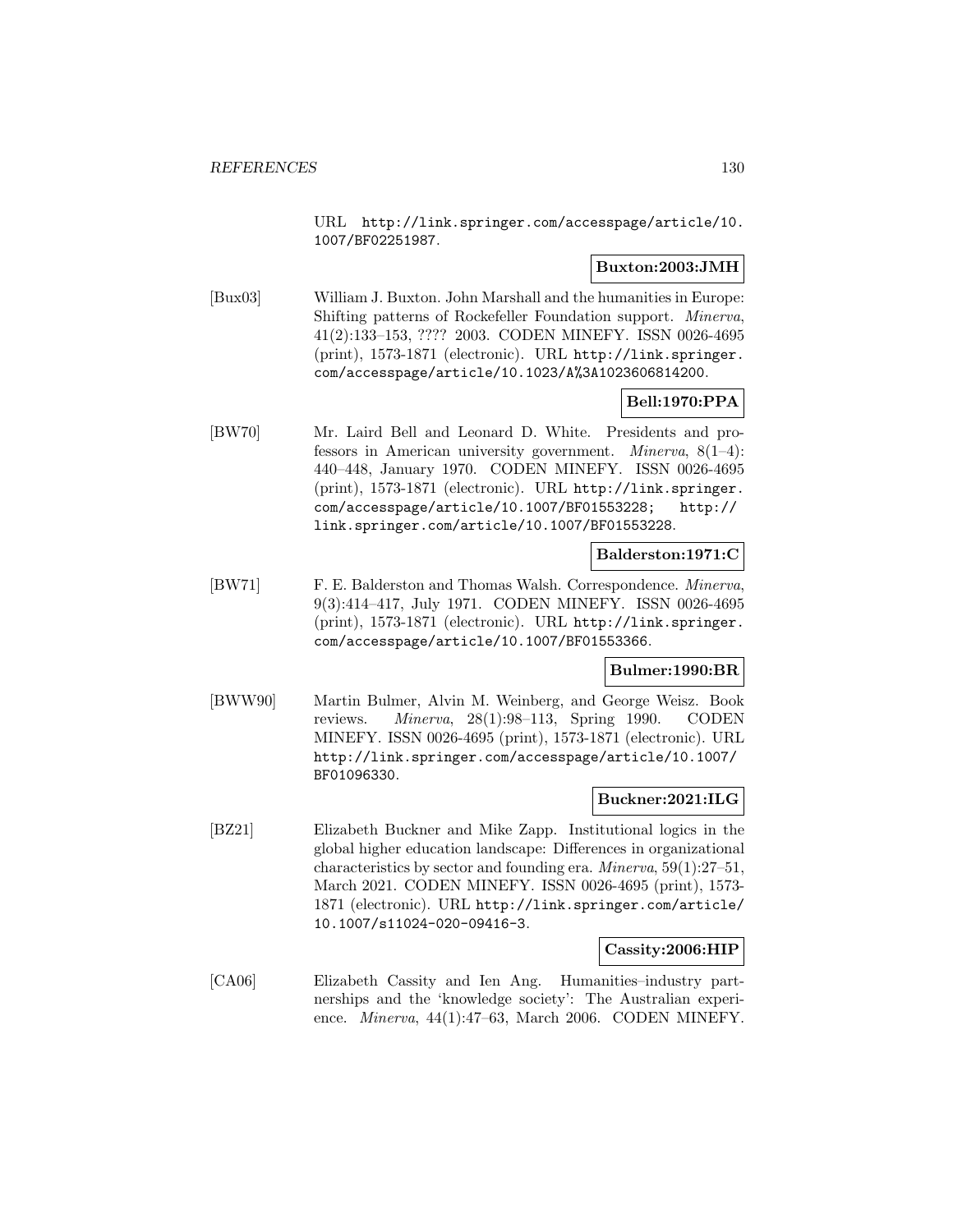ISSN 0026-4695 (print), 1573-1871 (electronic). URL http:// link.springer.com/accesspage/article/10.1007/s11024- 005-5412-9.

# **Conceicao:2020:EAP**

 $[C\angle ACC20]$  Cristina Palma Conceição, Patrícia Ávila, Ana Rita Coelho, and António Firmino Costa. European action plans for sciencesociety relations: Changing buzzwords, changing the agenda. Minerva, 58(1):1–24, March 2020. CODEN MINEFY. ISSN 0026-4695 (print), 1573-1871 (electronic). URL http://link. springer.com/article/10.1007/s11024-019-09380-7.

# **Cahn:2005:CP**

[Cah05] Robert Cahn. Cambridge physics. Minerva, 43(3):325–329, ???? 2005. CODEN MINEFY. ISSN 0026-4695 (print), 1573-1871 (electronic). URL http://link.springer.com/accesspage/ article/10.1007/s11024-005-6513-1.

# **Cain:2002:CBC**

[Cai02] Frank Cain. Code breakers and commandos. Minerva, 40 (3):315–325, ???? 2002. CODEN MINEFY. ISSN 0026-4695 (print), 1573-1871 (electronic). URL http://link.springer. com/accesspage/article/10.1023/A%3A1019514607410.

# **Cai:2020:IIR**

[Cai20] Yuzhuo Cai. 'Innovation in innovation': A review of Henry Etzkowitz and Chunyan Zhou, The Triple Helix: University– Industry–Government Innovation and Entrepreneurship (Second Edition). Minerva, 58(4):651–656, December 2020. CO-DEN MINEFY. ISSN 0026-4695 (print), 1573-1871 (electronic). URL http://link.springer.com/article/10.1007/s11024- 020-09418-1.

# **Calvert:2004:IBR**

[Cal04] Jane Calvert. The idea of 'basic research' in language and practice. Minerva, 42(3):251–268, ???? 2004. CODEN MINEFY. ISSN 0026-4695 (print), 1573-1871 (electronic). URL http://link.springer.com/accesspage/article/10.1023/ B%3AMINE.0000038307.58765.b4.

# **Campbell:1981:RAE**

[Cam81] Keith O. Campbell. The role of agricultural economists in the conservation of natural resources. Minerva, 19(4):632–639, Winter 1981. CODEN MINEFY. ISSN 0026-4695 (print), 1573-1871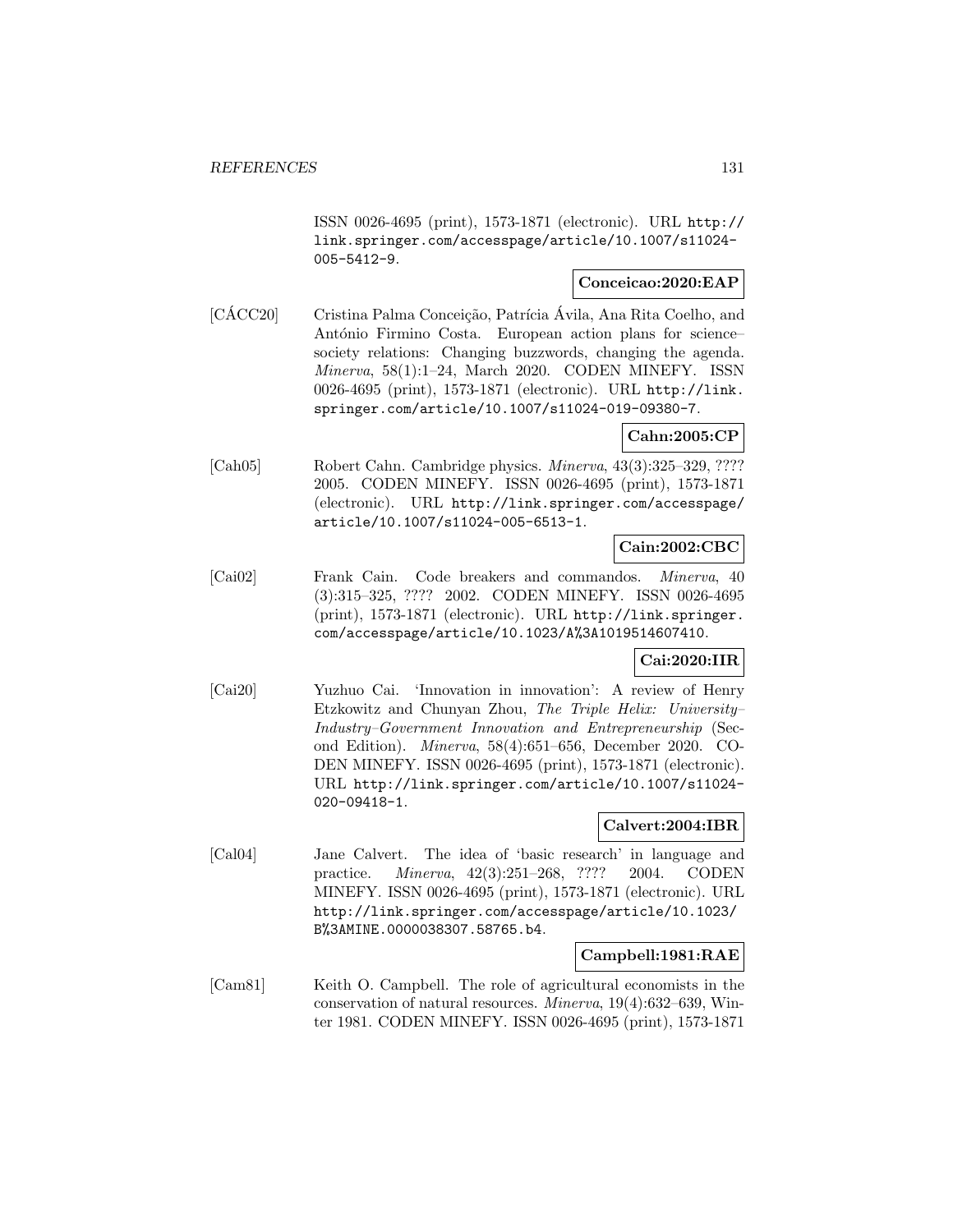(electronic). URL http://link.springer.com/accesspage/ article/10.1007/BF01096196.

#### **Camrosio:1985:DNP**

[Cam85] Alberto Camrosio. The dominance of nuclear physics in Italian science policy. Minerva, 23(4):464–484, Winter 1985. CO-DEN MINEFY. ISSN 0026-4695 (print), 1573-1871 (electronic). URL http://link.springer.com/accesspage/article/10. 1007/BF01098701.

# **Camic:2011:BCS**

[Cam11] Charles Camic. Bourdieu's cleft sociology of science. Minerva, 49(3):??, September 2011. CODEN MINEFY. ISSN 0026-4695 (print), 1573-1871 (electronic). URL http://link.springer. com/accesspage/article/10.1007/s11024-011-9176-0.

# **Cantwell:2011:TMI**

[Can11] Brendan Cantwell. Transnational mobility and international academic employment: Gatekeeping in an academic competition arena. Minerva, 49(4):425–445, December 2011. CO-DEN MINEFY. ISSN 0026-4695 (print), 1573-1871 (electronic). URL http://link.springer.com/accesspage/article/10. 1007/s11024-011-9181-3.

# **Cao:1998:CAS**

[Cao98] Cong Cao. The Chinese Academy of Sciences: The election of scientists into the elite group. *Minerva*, 36(4):323-346, December 1998. CODEN MINEFY. ISSN 0026-4695 (print), 1573-1871 (electronic). URL http://link.springer.com/accesspage/ article/10.1023/A%3A1004421406141.

# **Cao:2004:CSN**

[Cao04] Cong Cao. Chinese science and the 'Nobel Prize complex'. Minerva, 42(2):151–172, ???? 2004. CODEN MINEFY. ISSN 0026-4695 (print), 1573-1871 (electronic). URL http://link.springer.com/accesspage/article/10.1023/ B%3AMINE.0000030020.28625.7e.

# **Cao:2014:UVS**

[Cao14] Cong Cao. The universal values of science and China's Nobel Prize pursuit. Minerva, 52(2):141–160, June 2014. CO-DEN MINEFY. ISSN 0026-4695 (print), 1573-1871 (electronic). URL http://link.springer.com/accesspage/article/10. 1007/s11024-014-9249-y.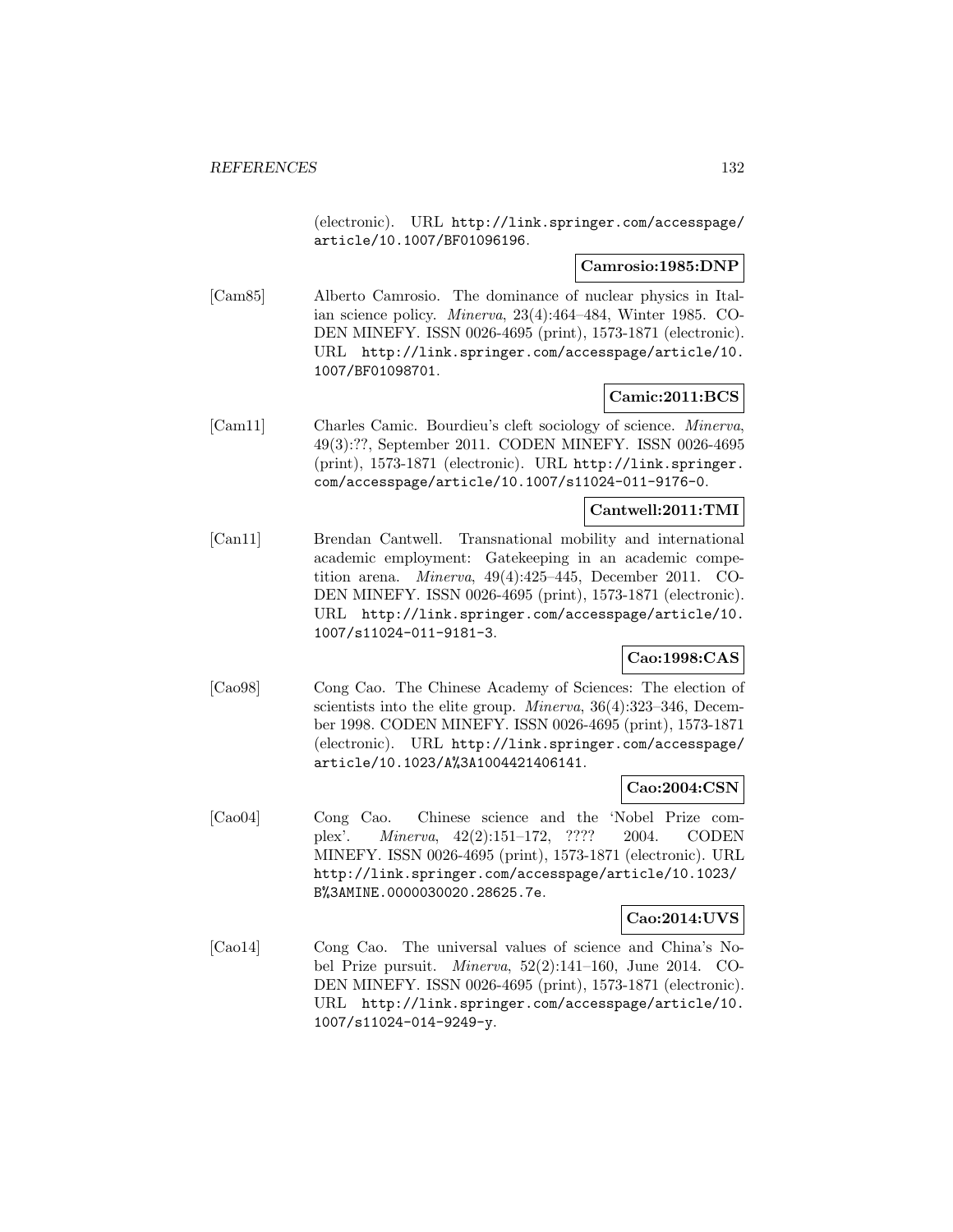# **Capp:1998:BRH**

[Cap98] Bernard Capp. Book review: The History of the University of Oxford. Volume IV: Seventeenth-Century Oxford. Minerva, 36(4):381–386, December 1998. CODEN MINEFY. ISSN 0026-4695 (print), 1573-1871 (electronic). URL http://link. springer.com/accesspage/article/10.1023/A%3A1004462513409.

#### **Carter:1963:DSE**

[Car63] C. F. Carter. The distribution of scientific effort. Minerva, 1 (2):172–181, Winter 1963. CODEN MINEFY. ISSN 0026-4695 (print), 1573-1871 (electronic). URL http://link.springer. com/accesspage/article/10.1007/BF01096249.

# **Carmon:1978:DCF**

[Car78] Arye Carmon. The diverse and changing fortunes of the University of Heidelberg under National Socialism. Minerva, 16 (4):516–544, Winter 1978. CODEN MINEFY. ISSN 0026-4695 (print), 1573-1871 (electronic). URL http://link.springer. com/accesspage/article/10.1007/BF01100331.

# **Cardozier:1988:ASC**

[Car88] V. R. Cardozier. America's state colleges. Minerva, 26(4): 549–574, Winter 1988. CODEN MINEFY. ISSN 0026-4695 (print), 1573-1871 (electronic). URL http://link.springer. com/accesspage/article/10.1007/BF01096497.

# **Casper:1996:CMW**

[Cas96] Gerhard Casper. Come the millennium, where the university? Minerva, 34(1):69–83, ???? 1996. CODEN MINEFY. ISSN 0026-4695 (print), 1573-1871 (electronic). URL http://link. springer.com/accesspage/article/10.1007/BF00124202.

# **Castonguay:2005:TAR**

[Cas05] Stéphane Castonguay. The transformation of agricultural research in France: The introduction of the American system. Minerva, 43(3):265–287, ???? 2005. CODEN MINEFY. ISSN 0026-4695 (print), 1573-1871 (electronic). URL http:// link.springer.com/accesspage/article/10.1007/s11024- 005-6508-y.

# **Curran:2020:DCH**

[CBB20] Michaela Curran, Quinn Bloom, and Steven Brint. Does cluster hiring enhance faculty research output, collaborations, and im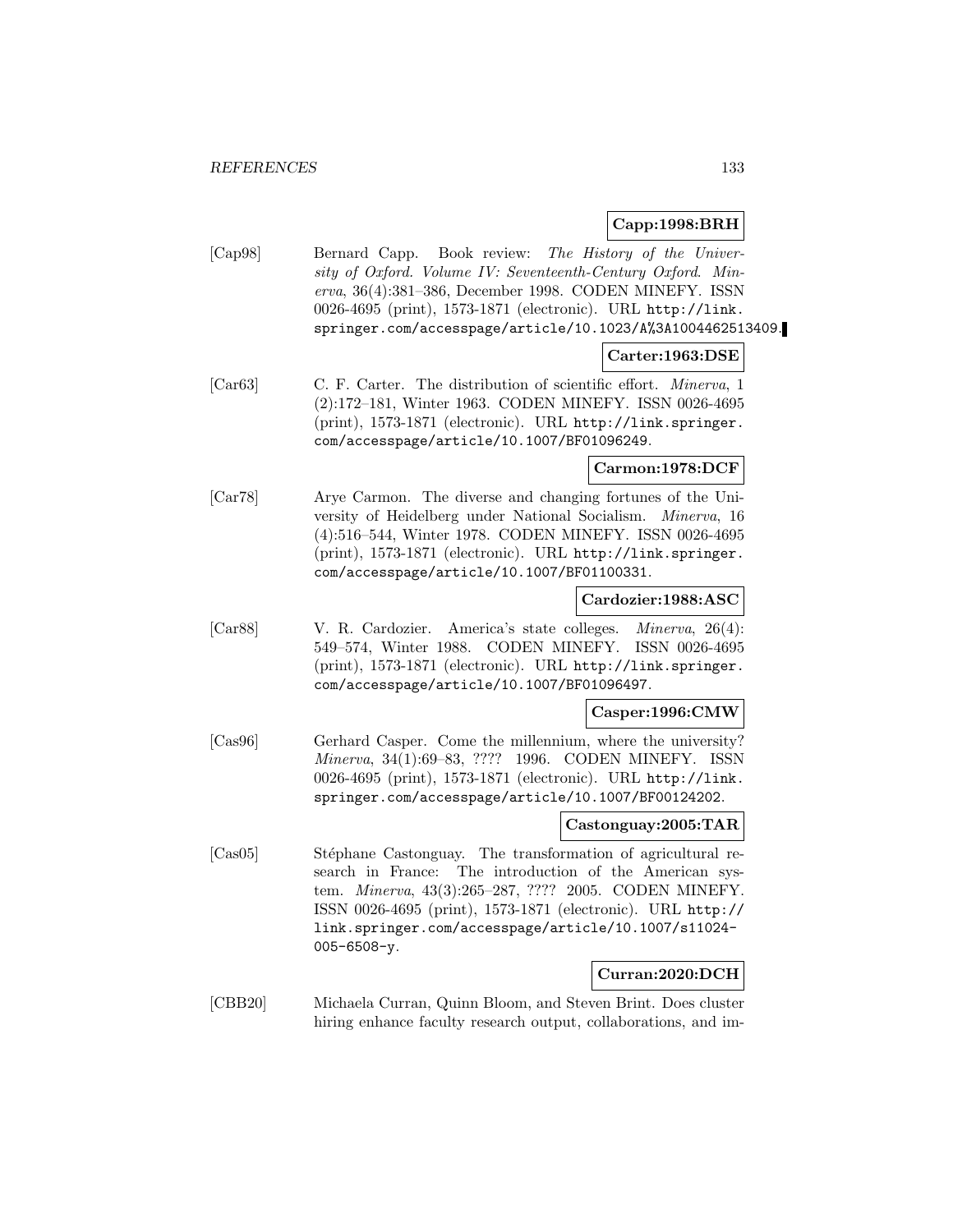pact? Results from a national study of U.S. research universities. Minerva, 58(4):585–605, December 2020. CODEN MINEFY. ISSN 0026-4695 (print), 1573-1871 (electronic). URL http:// link.springer.com/article/10.1007/s11024-020-09408-3.

# **Cumpsty:1995:BR**

[CBJ95] N. A. Cumpsty, Harvey Brooks, and Paul Josephson. Book reviews. Minerva, 33(2):193–208, Summer 1995. CODEN MINEFY. ISSN 0026-4695 (print), 1573-1871 (electronic). URL http://link.springer.com/accesspage/article/10.1007/ BF01097912.

# **Cambrosio:2017:ORB**

[CBKN17] Alberto Cambrosio, Pascale Bourret, Peter Keating, and Nicole Nelson. Opening the regulatory black box of clinical cancer research: Transnational expertise networks and "disruptive" technologies. Minerva, 55(2):161–185, June 2017. CODEN MINEFY. ISSN 0026-4695 (print), 1573-1871 (electronic).

# **Cruz-Castro:2018:AAP**

[CCSM18] Laura Cruz-Castro and Luis Sanz-Menéndez. Autonomy and authority in public research organisations: Structure and funding factors. Minerva, 56(2):135–160, June 2018. CODEN MINEFY. ISSN 0026-4695 (print), 1573-1871 (electronic). URL http:// link.springer.com/article/10.1007/s11024-018-9349-1; http://link.springer.com/content/pdf/10.1007/s11024- 018-9349-1.pdf.

# **Carson:2002:SAS**

[CG02] Cathryn Carson and Michael Gubser. Science advising and science policy in post-war West Germany: The example of the Deutscher Forschungsrat. Minerva, 40(2):147–179, ???? 2002. CODEN MINEFY. ISSN 0026-4695 (print), 1573-1871 (electronic). URL http://link.springer.com/accesspage/ article/10.1023/A%3A1015708903590.

#### **Colleret:2022:ITP**

[CG22] Maxime Colleret and Yves Gingras. Out of the Ivory Tower: The patenting activity of Canadian University professors before the 1980s. Minerva, 60(2):281–300, June 2022. CODEN MINEFY. ISSN 0026-4695 (print), 1573-1871 (electronic). URL https:// link.springer.com/article/10.1007/s11024-021-09458-1.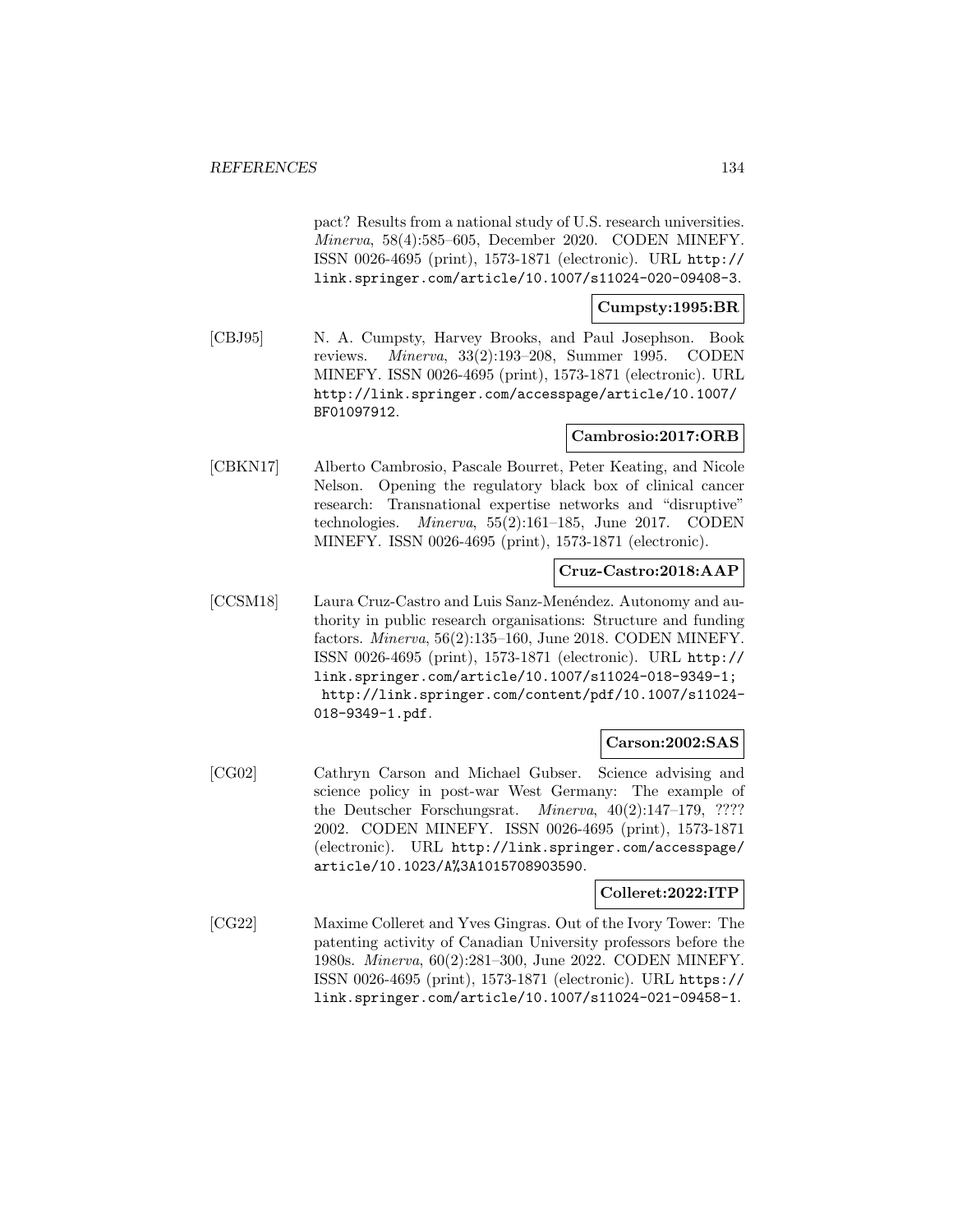# **Cooper:1972:BR**

[CGTPM72] William Mansfield Cooper, June Goodfield-Toulmin, H. C. Perejra, and Peter Mathias. Book reviews. *Minerva*, 10(2): 332–347, April 1972. CODEN MINEFY. ISSN 0026-4695 (print), 1573-1871 (electronic). URL http://link.springer. com/accesspage/article/10.1007/BF01682427.

# **Cramer:1985:DFW**

[CH85] Jacqueline Cramer and Rob Hagendijk. Dutch fresh-water ecology: The links between national and international scientific research. Minerva, 23(4):485–503, Winter 1985. CO-DEN MINEFY. ISSN 0026-4695 (print), 1573-1871 (electronic). URL http://link.springer.com/accesspage/article/10. 1007/BF01098702.

# **Chagula:1968:EAA**

[Cha68] W. K. Chagula. The East African Academy. Minerva, 6(3): 408–418, Spring 1968. CODEN MINEFY. ISSN 0026-4695 (print), 1573-1871 (electronic). URL http://link.springer. com/accesspage/article/10.1007/BF01096426.

# **Chandrasekhar:1984:PS**

[Cha84] S. Chandrasekhar. The pursuit of science. Minerva, 22(3–4):410– 420, Autumn–Winter 1984. CODEN MINEFY. ISSN 0026-4695 (print), 1573-1871 (electronic). URL http://link.springer. com/accesspage/article/10.1007/BF02207374.

# **Chayut:1994:HSR**

[Cha94] Michael Chayut. The hybridisation of scientific roles and ideas in the context of centres and peripheries. Minerva, 32(3): 297–308, Autumn 1994. CODEN MINEFY. ISSN 0026-4695 (print), 1573-1871 (electronic). URL http://link.springer. com/accesspage/article/10.1007/BF01098664.

#### **Cherns:1971:SSR**

[Che71] A. B. Cherns. Social science research policies in the United States. Minerva, 9(4):550–553, October 1971. CODEN MINEFY. ISSN 0026-4695 (print), 1573-1871 (electronic). URL http://link.springer.com/accesspage/article/10.1007/ BF01558027.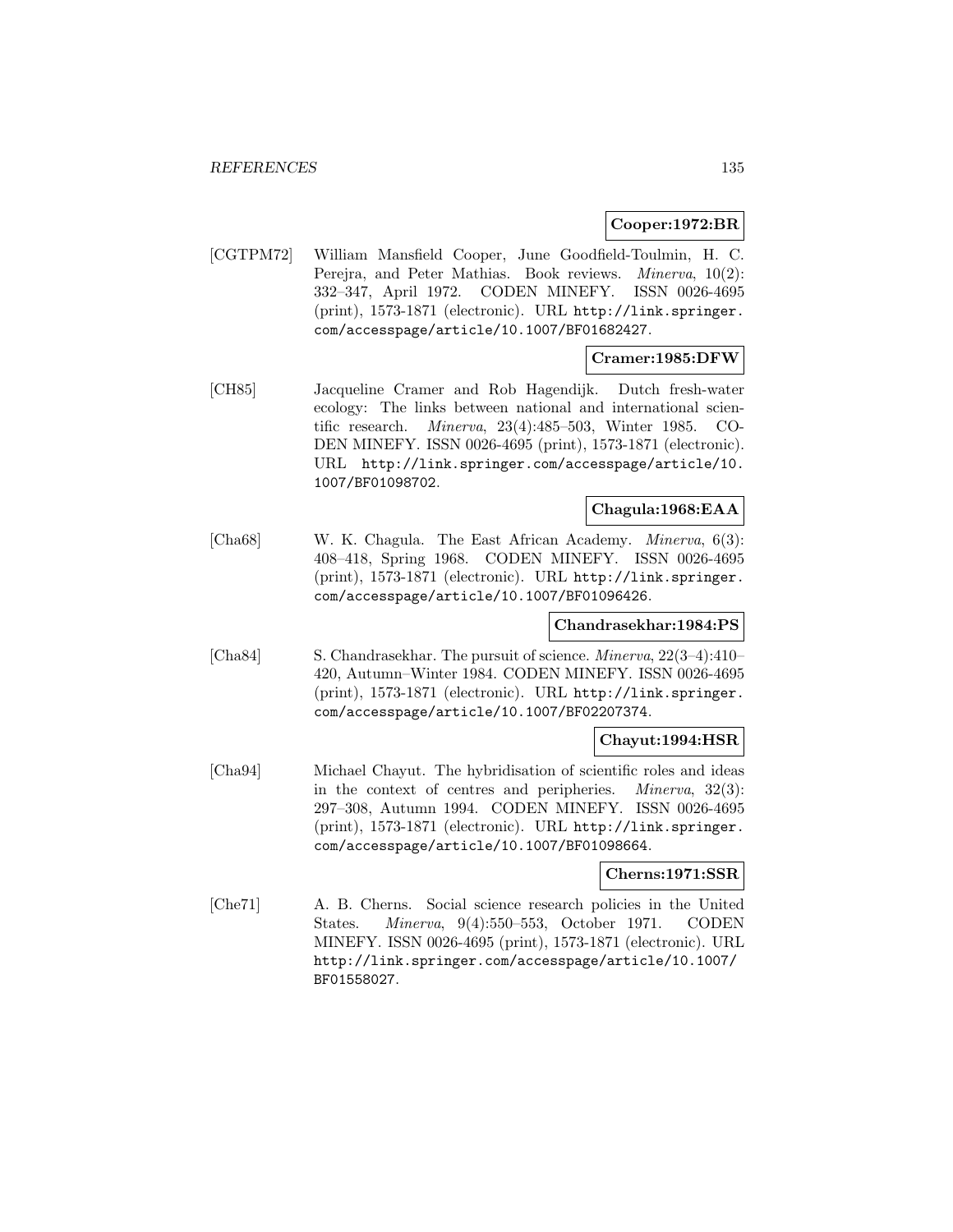#### **Calderon-Hernandez:2020:BUS**

[CHJZSG20] Gregorio Calderón-Hernández, Yudy Andrea Jiménez-Zapata, and Héctor Mauricio Serna-Gomez. Barriers to university spinoff creation in an emerging context: an institutional theory of organizations approach. Minerva, 58(4):625–650, December 2020. CODEN MINEFY. ISSN 0026-4695 (print), 1573-1871 (electronic). URL http://link.springer.com/article/10.1007/ s11024-020-09407-4.

# **Christian:2008:ERA**

[Chr08] Rochelle Christian. Essay review: Assessing and managing environmental risks. Minerva, 46(2):275–283, June 2008. CODEN MINEFY. ISSN 0026-4695 (print), 1573-1871 (electronic). URL http://link.springer.com/accesspage/ article/10.1007/s11024-008-9099-6.

# **Chubin:1985:MRI**

[Chu85] Daryl E. Chubin. Misconduct in research: An issue of science policy and practice. Minerva, 23(2):175–202, Summer 1985. CODEN MINEFY. ISSN 0026-4695 (print), 1573-1871 (electronic). URL http://link.springer.com/accesspage/ article/10.1007/BF01099941.

# **Cai:2022:THQ**

[CL22] Yuzhuo Cai and Annina Lattu. Triple helix or quadruple helix: Which model of innovation to choose for empirical studies? Minerva, 60(2):257–280, June 2022. CODEN MINEFY. ISSN 0026-4695 (print), 1573-1871 (electronic). URL https://link. springer.com/article/10.1007/s11024-021-09453-6.

# **Clark:1970:SCS**

[Cla70a] Ronalde W. Clark. Scientists and civil servants: The struggle over the national physical laboratory in 1918. Minerva, 8(1–4): 148–150, January 1970. CODEN MINEFY. ISSN 0026-4695 (print), 1573-1871 (electronic). URL http://link.springer. com/accesspage/article/10.1007/BF01553207.

# **Clark:1970:RDF**

[Cla70b] Terry N. Clark. The rise and decline of France as a scientific centre. Minerva, 8(1–4):599–601, January 1970. CO-DEN MINEFY. ISSN 0026-4695 (print), 1573-1871 (electronic).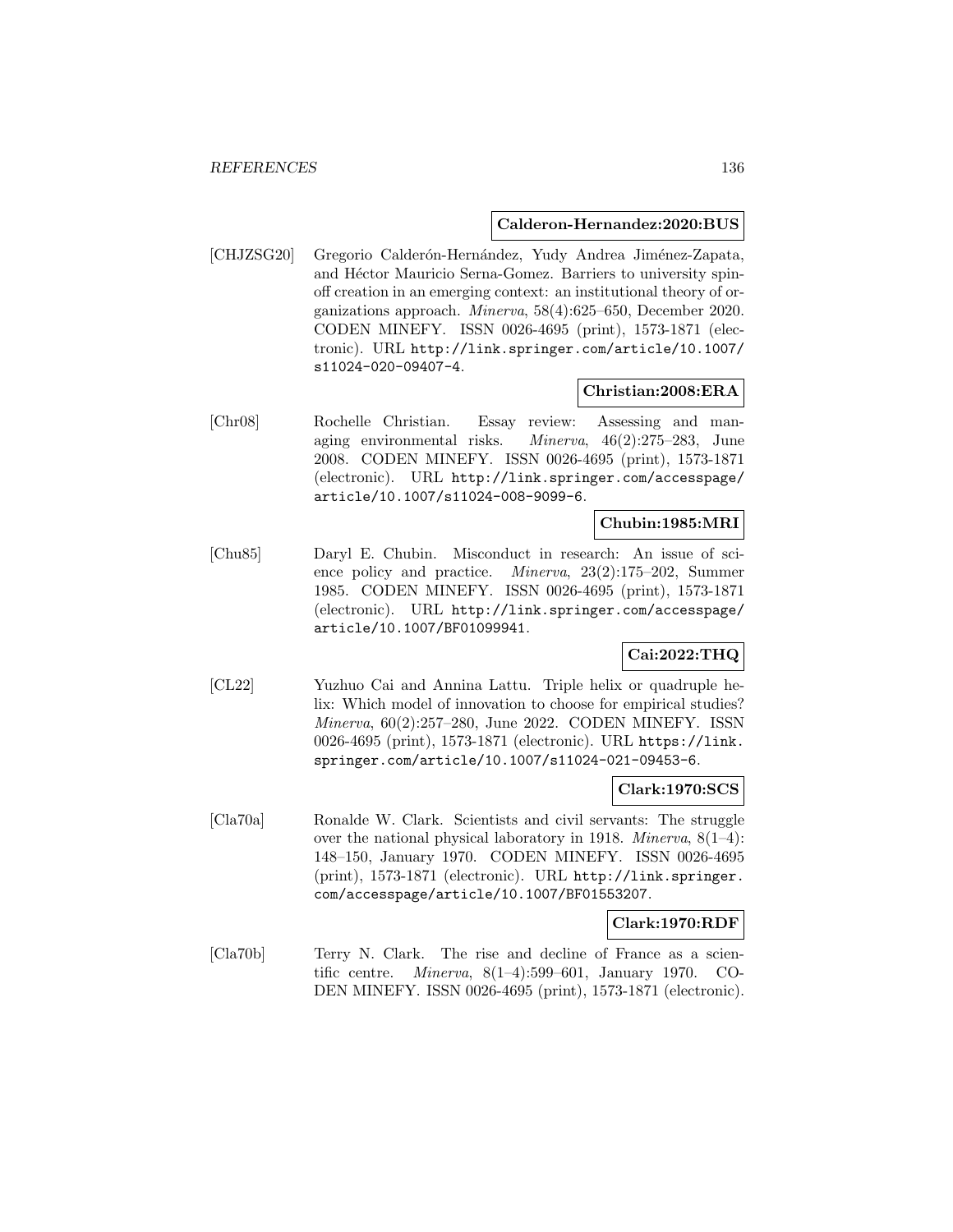URL http://link.springer.com/accesspage/article/10. 1007/BF01553243; http://link.springer.com/article/ 10.1007/BF01553243.

# **Clark:1974:EAC**

[Cla74] Ian D. Clark. Expert advice in the controversy about supersonic transport in the United States. Minerva, 12(4):416–432, October 1974. CODEN MINEFY. ISSN 0026-4695 (print), 1573-1871 (electronic). URL http://link.springer.com/accesspage/ article/10.1007/BF01557638.

# **Clark:1995:RCV**

[Cla95] C. A. Clark. The response of the Committee of Vice-Chancellors and Principals to the Department for Education's Review of Higher Education. Minerva, 33(3):279–289, Autumn 1995. CODEN MINEFY. ISSN 0026-4695 (print), 1573-1871 (electronic). URL http://link.springer.com/accesspage/ article/10.1007/BF01117504.

# **Clarke:2008:MM**

[Cla08] Steve Clarke. Moral minds. Minerva, 46(1):147–150, March 2008. CODEN MINEFY. ISSN 0026-4695 (print), 1573-1871 (electronic). URL http://link.springer.com/accesspage/ article/10.1007/s11024-007-9080-9.

# **Cournand:1976:SC**

[CM76] André Cournand and Michael Meyer. The scientist's code. Minerva, 14(1):79–96, Spring 1976. CODEN MINEFY. ISSN 0026-4695 (print), 1573-1871 (electronic). URL http://link. springer.com/accesspage/article/10.1007/BF01096215.

#### **Carlson:1995:ISM**

[CMR95] Timothy Carlson and Dominique Martin-Rovet. The implications of scientific mobility between France and the United States. Minerva, 33(3):211–250, Autumn 1995. CODEN MINEFY. ISSN 0026-4695 (print), 1573-1871 (electronic). URL http://link.springer.com/accesspage/article/10.1007/ BF01117501.

# **Coben:1976:FOF**

[Cob76] Stanley Coben. Foundation officials and fellowships: Innovation in the patronage of science. Minerva, 14(2):225–240, Summer 1976. CODEN MINEFY. ISSN 0026-4695 (print), 1573-1871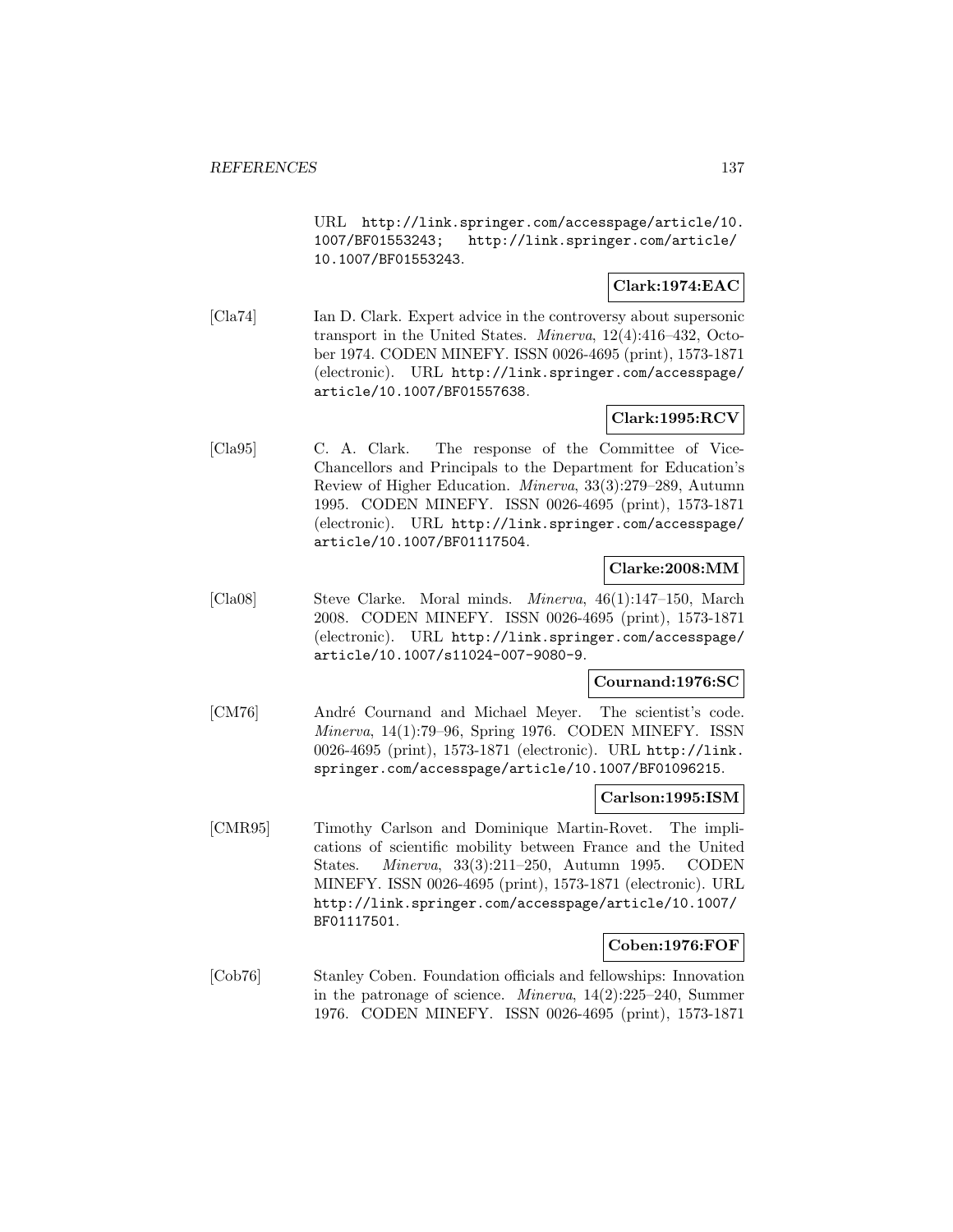(electronic). URL http://link.springer.com/accesspage/ article/10.1007/BF01107887.

# **Coccia:2009:BPR**

[Coc09] Mario Coccia. Bureaucratization in public research institutions. Minerva, 47(1):31–50, March 2009. CODEN MINEFY. ISSN 0026-4695 (print), 1573-1871 (electronic). URL http://link.springer.com/content/pdf/10.1007/s11024- 008-9113-z.pdf.

# **Coenen:2006:LSS**

[Coe06] Reinhard Coenen. The legacy of the studiengruppe Für systemforschung. Minerva, 44(2):143–148, June 2006. CODEN MINEFY. ISSN 0026-4695 (print), 1573-1871 (electronic). URL http://link.springer.com/accesspage/article/10.1007/ s11024-006-0003-y.

# **Cohn:1968:UT**

[Coh68] Edwin J. Cohn. Universities in Turkey. Minerva, 6(4):607– 609, Summer 1968. CODEN MINEFY. ISSN 0026-4695 (print), 1573-1871 (electronic). URL http://link.springer. com/accesspage/article/10.1007/BF01096554.

# **Cohen:1998:BRO**

[Coh98] Robin Cohen. Book review: Open the Social Sciences: Report of the Gulbenkian Commission on the Restructuring of the Social Sciences, edited by Immanuel Wallerstein. Minerva, 36 (2):198–200, June 1998. CODEN MINEFY. ISSN 0026-4695 (print), 1573-1871 (electronic). URL http://link.springer. com/accesspage/article/10.1023/A%3A1004352221670.

#### **Coing:1981:RHF**

[Coi81] Helmut Coing. Remarks on the history of foundations and their role in the promotion of learning. Minerva, 19(2):271–281, Summer 1981. CODEN MINEFY. ISSN 0026-4695 (print), 1573-1871 (electronic). URL http://link.springer.com/accesspage/ article/10.1007/BF01096568.

#### **Coleman:1986:IDU**

[Col86] James S. Coleman. The idea of the developmental university. Minerva, 24(4):476–494, Winter 1986. CODEN MINEFY. ISSN 0026-4695 (print), 1573-1871 (electronic). URL http://link. springer.com/accesspage/article/10.1007/BF01096709.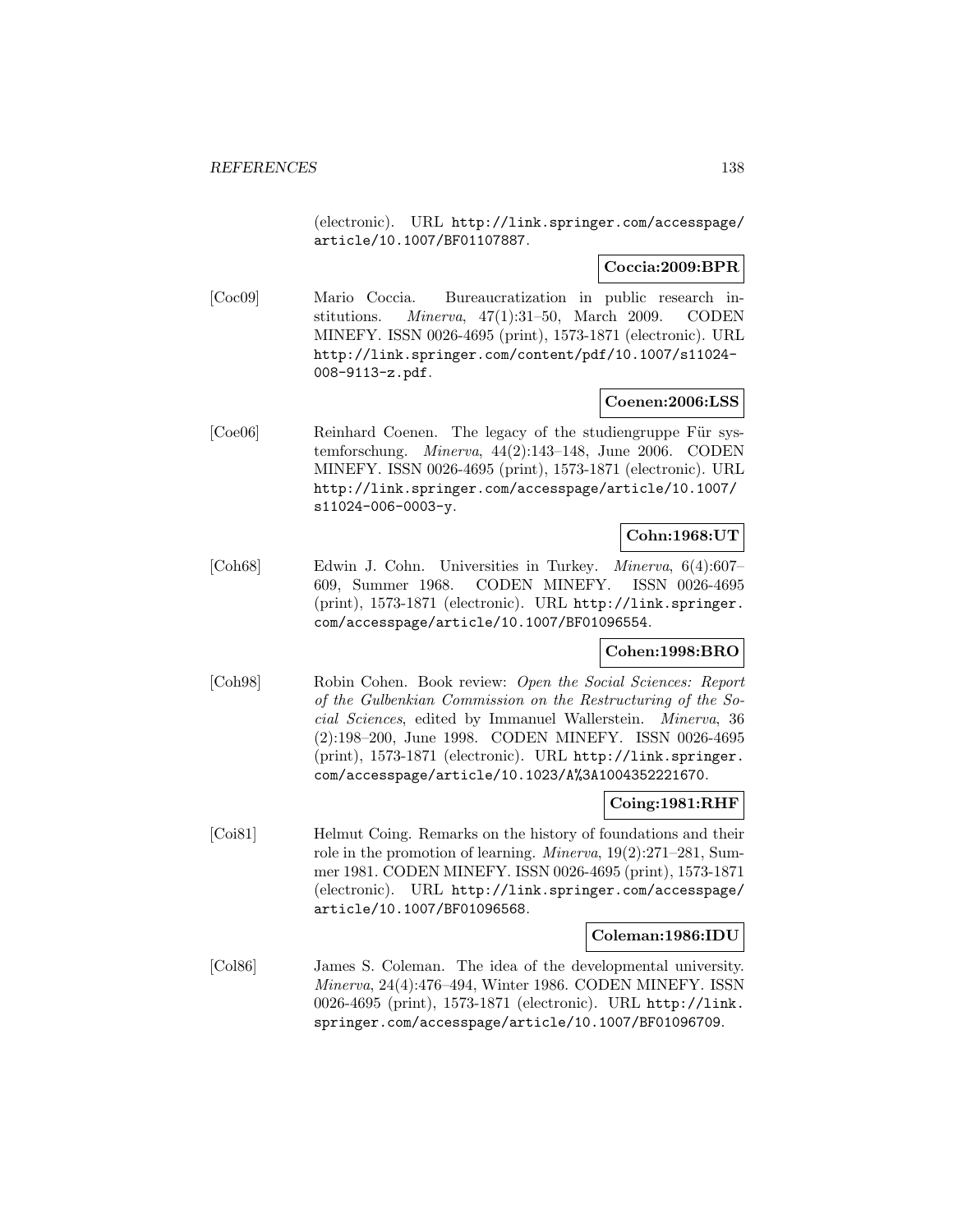# **Cole:1998:HDP**

[Col98] Stephen Cole. How does peer review work and can it be improved? Minerva, 36(2):179–189, June 1998. CODEN MINEFY. ISSN 0026-4695 (print), 1573-1871 (electronic). URL http://link.springer.com/accesspage/article/10.1023/ A%3A1004348103015.

# **Collier:2000:DOB**

[Col00] James H. Collier. Divining the oracle of big science: Steps on the path to a new republicanism. *Minerva*,  $38(1):109-120$ , ???? 2000. CODEN MINEFY. ISSN 0026-4695 (print), 1573-1871 (electronic). URL http://link.springer.com/accesspage/ article/10.1023/A%3A1026553810453.

# **Colyvas:2007:FHC**

[Col07] Jeannette A. Colyvas. Factory, hazard, and contamination: The use of metaphor in the commercialization of recombinant DNA. Minerva, 45(2):143–159, June 2007. CODEN MINEFY. ISSN 0026-4695 (print), 1573-1871 (electronic). URL http:// link.springer.com/accesspage/article/10.1007/s11024- 007-9036-0.

# **Conia:1976:CAA**

[Con77] Jean-Marie Conia. Criteria of academic appointment. Minerva, 14(4):570–574, Winter 1976–1977. CODEN MINEFY. ISSN 0026-4695 (print), 1573-1871 (electronic). URL http://link. springer.com/accesspage/article/10.1007/BF01097639.

# **Connelly:1996:IBE**

[Con96] John Connelly. Internal bolshevisation? Elite social science training in Stalinist Poland. Minerva, 34(4):323–346, ???? 1996. CODEN MINEFY. ISSN 0026-4695 (print), 1573-1871 (electronic). URL http://link.springer.com/accesspage/ article/10.1007/BF00127070.

# **Cooper:1967:RUC**

[Coo67a] C. M. Cooper. Research in an underdeveloped country. Minerva, 5(4):585–587, Summer 1967. CODEN MINEFY. ISSN 0026-4695 (print), 1573-1871 (electronic). URL http://link. springer.com/accesspage/article/10.1007/BF01096791.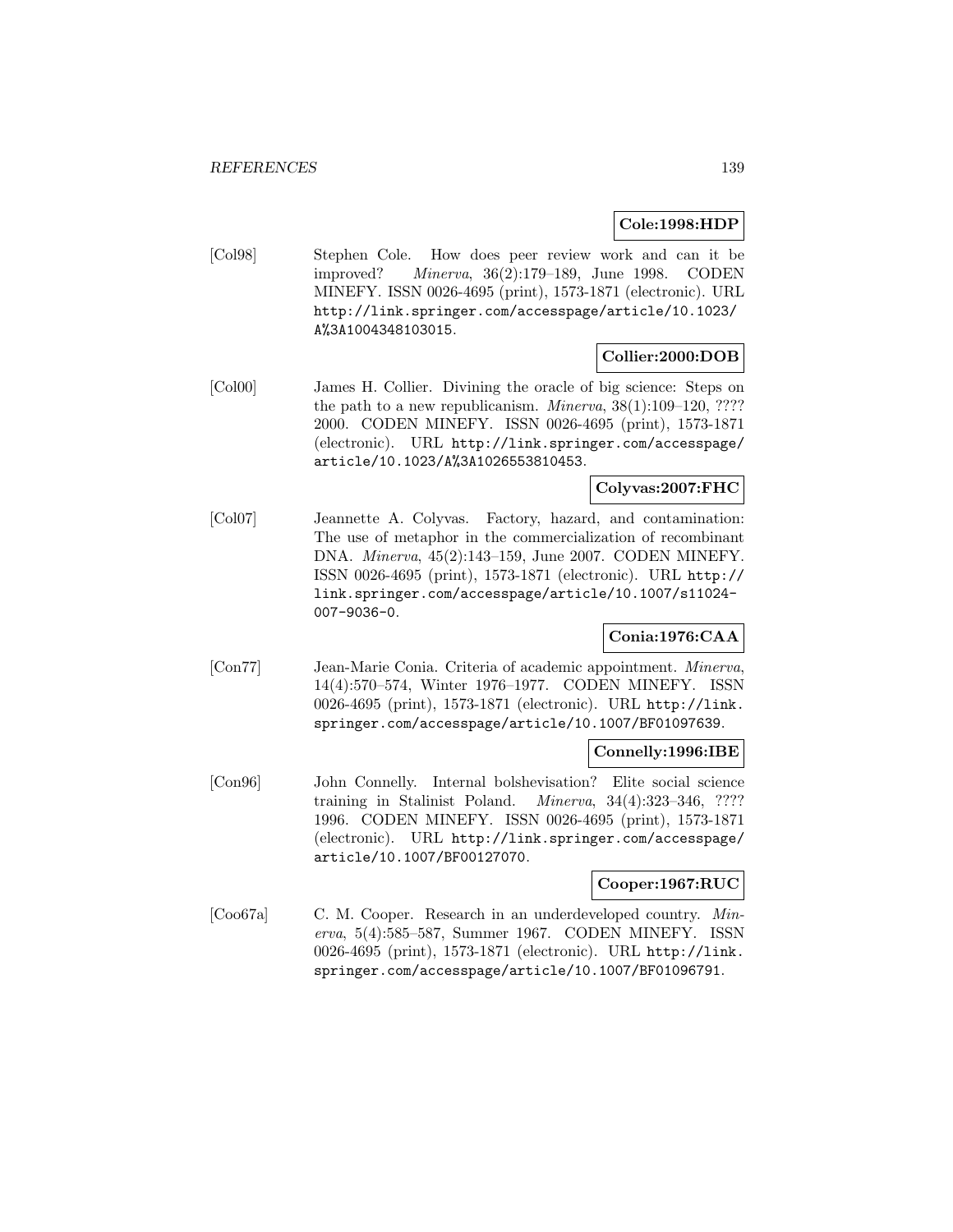# **Cooper:1967:BUP**

[Coo67b] W. Mansfield Cooper. British universities and the public purse. Minerva, 6(1):99–102, Autumn 1967. CODEN MINEFY. ISSN 0026-4695 (print), 1573-1871 (electronic). URL http://link. springer.com/accesspage/article/10.1007/BF01101609.

# **Cooper:1972:UUU**

[Coo72] William Mansfield Cooper. The urban university and its urban environment. Minerva, 10(1):158–160, January 1972. CO-DEN MINEFY. ISSN 0026-4695 (print), 1573-1871 (electronic). URL http://link.springer.com/accesspage/article/10. 1007/BF01881393.

# **Cope:2002:PTA**

[Cop02] David Cope. Parliaments and technology assessment. Minerva, 40(4):421–424, ???? 2002. CODEN MINEFY. ISSN 0026-4695 (print), 1573-1871 (electronic). URL http://link.springer. com/accesspage/article/10.1023/A%3A1020969503706.

# **Court:1979:ISS**

[Cou79] David Court. The idea of social science in East Africa: An aspect of the development of higher education. Minerva, 17(2): 244–282, Summer 1979. CODEN MINEFY. ISSN 0026-4695 (print), 1573-1871 (electronic). URL http://link.springer. com/accesspage/article/10.1007/BF01096283.

# **Cox:1994:PCF**

[Cox94] Caroline Cox. "Political correctness" and freedom of speech in British universities. Minerva, 32(2):193–195, Summer 1994. CODEN MINEFY. ISSN 0026-4695 (print), 1573-1871 (electronic). URL http://link.springer.com/accesspage/ article/10.1007/BF01103359.

# **Cole:1999:SPN**

[CP99] Stephen Cole and Thomas J. Phelan. The scientific productivity of nations. Minerva, 37(1):1–23, March 1999. CO-DEN MINEFY. ISSN 0026-4695 (print), 1573-1871 (electronic). URL http://link.springer.com/accesspage/article/10. 1023/A%3A1004591413630.

# **Crawford:1966:TCR**

[Cra66] Malcolm Crawford. Thoughts on chemical research and teaching in East Africa. Minerva, 4(2):170–185, Winter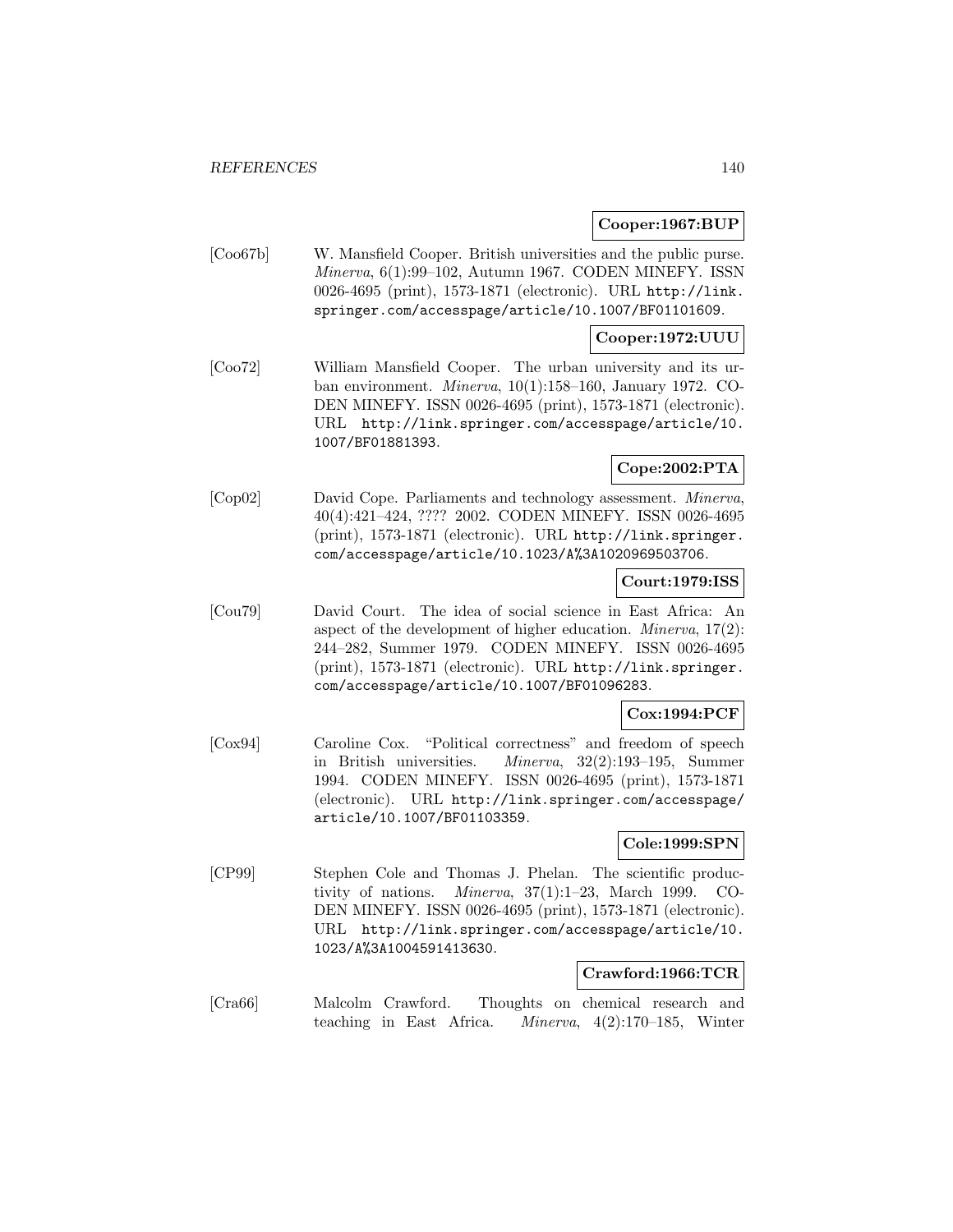1966. CODEN MINEFY. ISSN 0026-4695 (print), 1573-1871 (electronic). URL http://link.springer.com/accesspage/ article/10.1007/BF01584853.

#### **Crawford:1967:GUE**

[Cra67a] Malcolm Crawford. Government and the universities in East Africa: I — on academic freedom in Africa. *Minerva*,  $5(3)$ : 376–381, Spring 1967. CODEN MINEFY. ISSN 0026-4695 (print), 1573-1871 (electronic). URL http://link.springer. com/accesspage/article/10.1007/BF02388576.

# **Crawford:1967:AFA**

[Cra67b] Malcolm Crawford. On academic freedom in Africa. Minerva, 6 (1):116–118, Autumn 1967. CODEN MINEFY. ISSN 0026-4695 (print), 1573-1871 (electronic). URL http://link.springer. com/accesspage/article/10.1007/BF01101613.

# **Craver:1986:PDR**

[Cra86] Earlene Craver. Patronage and the directions of research in economics: The Rockefeller Foundation in Europe, 1924–1938. Minerva, 24(2–3):205–222, Summer–Autumn 1986. CODEN MINEFY. ISSN 0026-4695 (print), 1573-1871 (electronic). URL http://link.springer.com/accesspage/article/10.1007/ BF01096611.

# **Crosland:1970:RDF**

[Cro70] Maurice Crosland. The rise and decline of France as a scientific centre. Minerva, 8(1–4):453–454, January 1970. CO-DEN MINEFY. ISSN 0026-4695 (print), 1573-1871 (electronic). URL http://link.springer.com/accesspage/article/10. 1007/BF01553231; http://link.springer.com/article/ 10.1007/BF01553231.

# **Crosland:1975:DPC**

[Cro75] Maurice Crosland. The development of a professional career in science in France. Minerva, 13(1):38–57, Spring 1975. CODEN MINEFY. ISSN 0026-4695 (print), 1573-1871 (electronic). URL http://link.springer.com/accesspage/ article/10.1007/BF01096241.

# **Crosland:1978:FAS**

[Cro78] Maurice Crosland. The French Academy of Sciences in the nineteenth century. Minerva, 16(1):73–102, Spring 1978. CO-DEN MINEFY. ISSN 0026-4695 (print), 1573-1871 (electronic).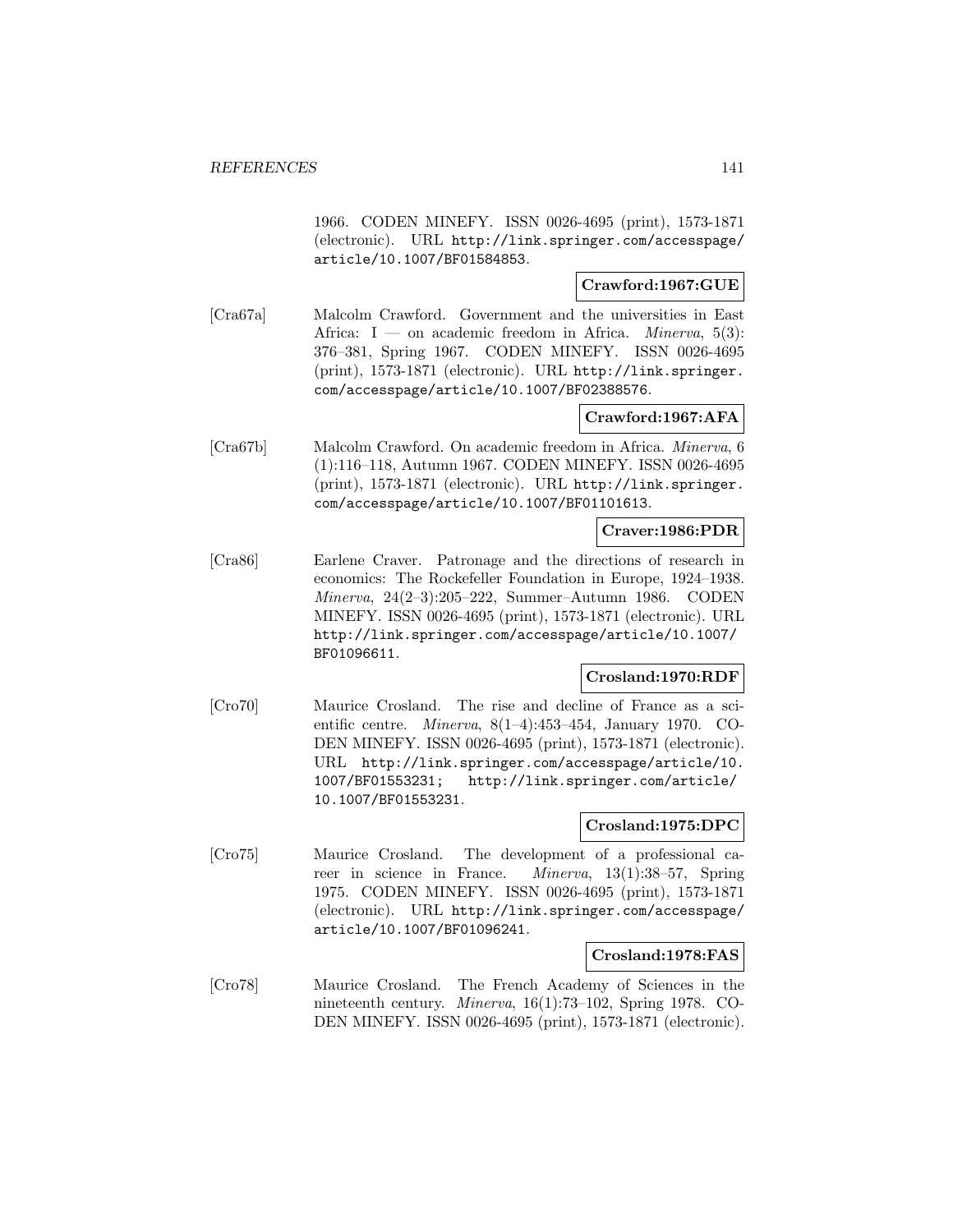URL http://link.springer.com/accesspage/article/10. 1007/BF01102182.

# **Crosland:1979:PGS**

[Cro79] Maurice Crosland. From prizes to grants in the support of scientific research in France in the nineteenth century: The Montyon legacy. Minerva, 17(3):355–380, Autumn 1979. CO-DEN MINEFY. ISSN 0026-4695 (print), 1573-1871 (electronic). URL http://link.springer.com/accesspage/article/10. 1007/BF01096220.

# **Crosland:1981:SCR**

[Cro81] Maurice Crosland. Scientific credentials: Record of publications in the assessment of qualifications for election to the French Académie des sciences. Minerva, 19(4):605–631, Winter 1981. CODEN MINEFY. ISSN 0026-4695 (print), 1573-1871 (electronic). URL http://link.springer.com/accesspage/ article/10.1007/BF01096195.

# **Crosland:1986:APN**

[Cro86] Maurice Crosland. Assessment by peers in nineteenth-century France: The manuscript reports on candidates for election to the Académie des sciences. *Minerva*,  $24(4):413-432$ , Winter 1986. CODEN MINEFY. ISSN 0026-4695 (print), 1573-1871 (electronic). URL http://link.springer.com/accesspage/ article/10.1007/BF01096705.

# **Croham:1994:RTB**

[Cro94] Douglas Croham. The restoration of trust between government and universities. Minerva, 32(2):196–200, Summer 1994. CODEN MINEFY. ISSN 0026-4695 (print), 1573-1871 (electronic). URL http://link.springer.com/accesspage/ article/10.1007/BF01103360.

# **Carr-Saunders:1963:SAU**

[CS63] A. M. Carr-Saunders. Staffing African universities. Minerva, 1 (3):302–318, Spring 1963. CODEN MINEFY. ISSN 0026-4695 (print), 1573-1871 (electronic). URL http://link.springer. com/accesspage/article/10.1007/BF02251986.

# **Choi:2015:PMS**

[CS15] Hyungsub Choi and Brit Shields. A place for materials science: Laboratory buildings and interdisciplinary research at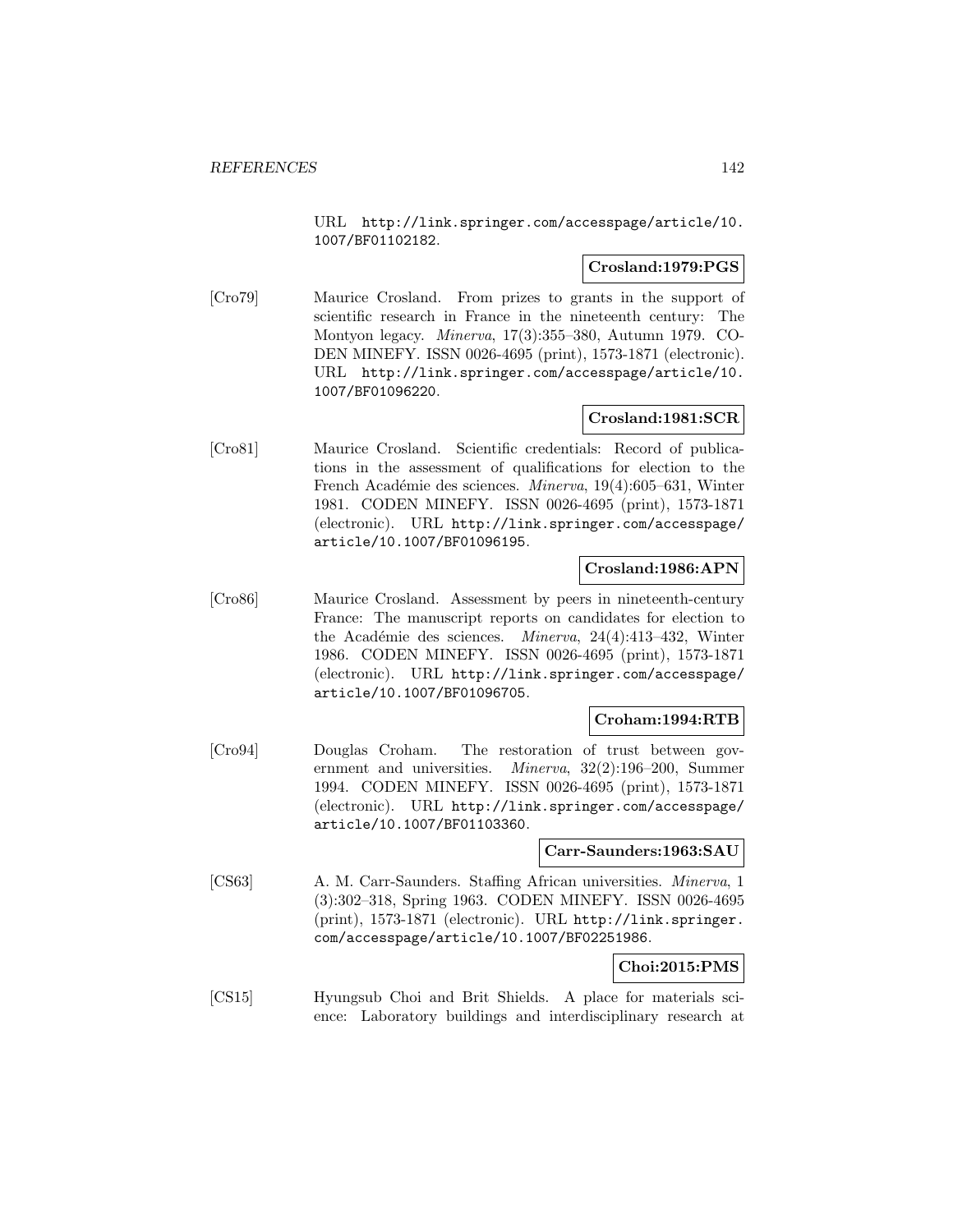the University of Pennsylvania. Minerva, 53(1):21–42, March 2015. CODEN MINEFY. ISSN 0026-4695 (print), 1573-1871 (electronic). URL http://link.springer.com/accesspage/ article/10.1007/s11024-015-9265-6.

# **Cooper:1974:BR**

[CSGZ<sup>+</sup>74] William Mansfield Cooper, Brigitte Schroeder-Gudehus, Harriet Zuckerman, Richard Mayne, F. R. Jevons, and Yehuda Elkana. Book reviews. Minerva, 12(1):124–149, January 1974. CODEN MINEFY. ISSN 0026-4695 (print), 1573-1871 (electronic). URL http://link.springer.com/accesspage/ article/10.1007/BF01558545.

# **Caston:1985:AFP**

[CSKF85] Geoffrey Caston, E. S., Keith, and S. G. Fleet. Academic freedom and permanent tenure in academic appointments. Minerva, 23(1):96–150, Spring 1985. CODEN MINEFY. ISSN 0026-4695 (print), 1573-1871 (electronic). URL http://link.springer. com/accesspage/article/10.1007/BF01097842.

#### **Cantwell:2013:GSI**

[CT13] Brendan Cantwell and Barrett J. Taylor. Global status, intrainstitutional stratification and organizational segmentation: A time-dynamic tobit analysis of ARWU position among U.S. universities. *Minerva*,  $51(2):195-223$ , June 2013. CODEN MINEFY. ISSN 0026-4695 (print), 1573-1871 (electronic). URL http://link.springer.com/accesspage/article/10.1007/ s11024-013-9228-8.

# **Cueto:1997:SUA**

[Cue97] Marcos Cueto. Science under adversity: Latin American medical research and American private philanthropy, 1920– 1960. Minerva, 35(3):233–245, September 1997. CODEN MINEFY. ISSN 0026-4695 (print), 1573-1871 (electronic). URL http://link.springer.com/accesspage/article/10.1023/ A%3A1004230000979.

# **Cummings:1973:JPU**

[Cum73] William K. Cummings. The Japanese private University. Minerva, 11(3):348–371, July 1973. CODEN MINEFY. ISSN 0026-4695 (print), 1573-1871 (electronic). URL http://link. springer.com/accesspage/article/10.1007/BF01557689.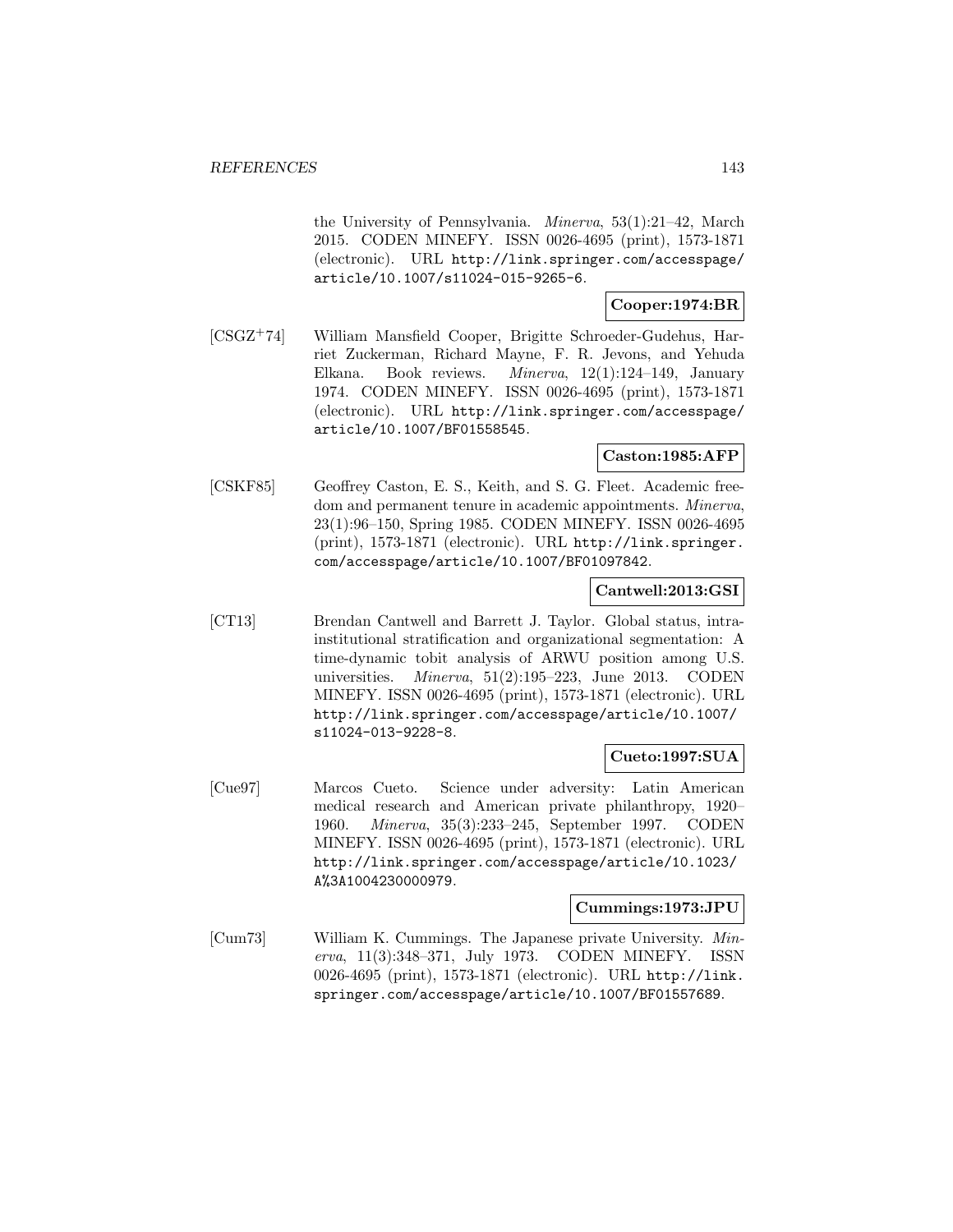#### **Cummings:1990:CES**

[Cum90] William K. Cummings. The culture of effective science: Japan and the United States. Minerva, 28(4):426–445, Winter 1990. CODEN MINEFY. ISSN 0026-4695 (print), 1573-1871 (electronic). URL http://link.springer.com/accesspage/ article/10.1007/BF01096650.

# **Carter:1964:GSP**

[CW64] C. F. Carter and B. R. Williams. Government scientific policy and the growth of the British economy. Minerva, 3(1): 114–125, Autumn 1964. CODEN MINEFY. ISSN 0026-4695 (print), 1573-1871 (electronic). URL http://link.springer. com/accesspage/article/10.1007/BF01630154.

# **Dahrendorf:1993:TNH**

[DA93] Ralf Dahrendorf and Stefan Amsterdamski. Transformation of the national higher education and research systems of central Europe. Minerva, 31(4):504–522, Winter 1993. CODEN MINEFY. ISSN 0026-4695 (print), 1573-1871 (electronic). URL http://link.springer.com/accesspage/article/10.1007/ BF01096452.

# **Daalder:1974:DUB**

[Daa74] Hans Daalder. The Dutch universities between the "new democracy" and the "new management". Minerva, 12(2): 221–257, April 1974. CODEN MINEFY. ISSN 0026-4695 (print), 1573-1871 (electronic). URL http://link.springer. com/accesspage/article/10.1007/BF01553179.

# **Dannatt:1967:BIR**

[Dan67] R. J. Dannatt. Books, information and research: Libraries for technological universities. Minerva, 5(2):209–226, Winter 1967. CODEN MINEFY. ISSN 0026-4695 (print), 1573-1871 (electronic). URL http://link.springer.com/accesspage/ article/10.1007/BF02388525.

#### **DasGupta:1964:RHE**

[Das64] A. K. Das Gupta. Reflections on higher education in India in the light of the Robbins Report. Minerva, 2(2):160–168, Winter 1964. CODEN MINEFY. ISSN 0026-4695 (print), 1573-1871 (electronic). URL http://link.springer.com/accesspage/ article/10.1007/BF01096592.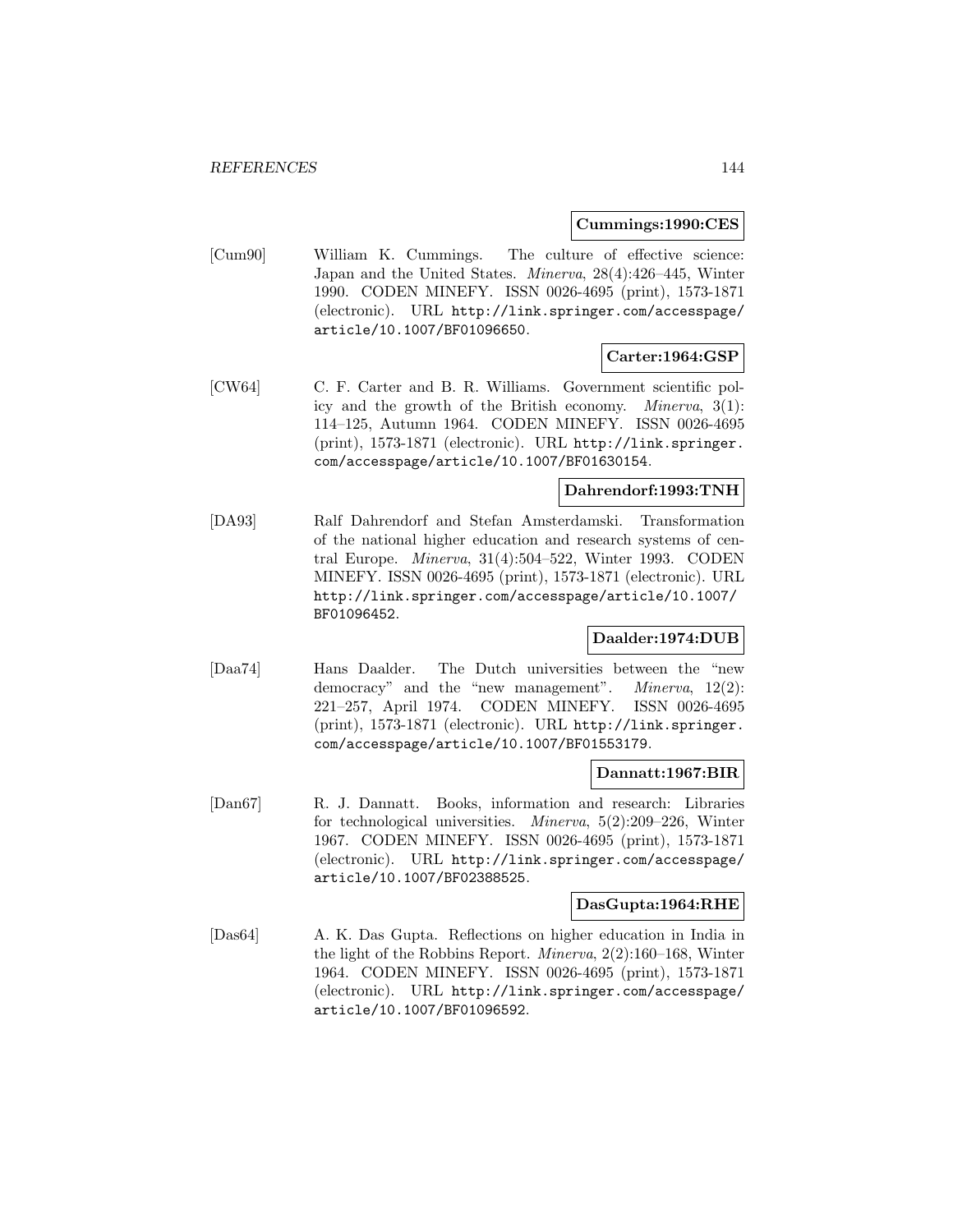**Davies:2001:BHE**

[Dav01] John L. Davies. Borderless higher education in continental Europe. Minerva, 39(1):27–48, ???? 2001. CODEN MINEFY. ISSN 0026-4695 (print), 1573-1871 (electronic). URL http://link.springer.com/accesspage/article/10.1023/ A%3A1010370201943.

# **Davies:2020:ELS**

[Dav20] Sarah R. Davies. Epistemic living spaces, international mobility, and local variation in scientific practice. Minerva, 58(1):97–114, March 2020. CODEN MINEFY. ISSN 0026-4695 (print), 1573- 1871 (electronic). URL http://link.springer.com/article/ 10.1007/s11024-019-09387-0.

# **Dupree:1977:BR**

[DBDM77] A. Hunter Dupree, Joseph Ben-Dravid, and P. B. Medawar. Book reviews. Minerva, 15(1):94–114, Spring 1977. CODEN MINEFY. ISSN 0026-4695 (print), 1573-1871 (electronic). URL http://link.springer.com/accesspage/article/10.1007/ BF01096322.

# **Davis:1992:BR**

[DBL<sup>+</sup>92] Bernard D. Davis, Jack N. Barkenbus, Grahame Lock, Roy Porter, Malcolm Richardson, and Norriss S. Hetherington. Book reviews. Minerva, 30(1):101–126, Spring 1992. CO-DEN MINEFY. ISSN 0026-4695 (print), 1573-1871 (electronic). URL http://link.springer.com/accesspage/article/10. 1007/BF01096398.

# **DeMoortel:2022:DIN**

[DCJ22] Kevin De Moortel, Thomas Crispeels, and Qiaosong Jing. Do interpersonal networks mediate the relationship between international academic mobility and entrepreneurial knowledge? Minerva, 60(1):29–55, March 2022. CODEN MINEFY. ISSN 0026-4695 (print), 1573-1871 (electronic). URL https://link. springer.com/article/10.1007/s11024-021-09448-3.

# **D:1987:IMS**

[DDS<sup>+</sup>87] Wolfgang Epstein M. D., Harry Fozzard M. D., Bernard Roizman Sc.D., E. H. Uhlenhuth M. D., and Christopher Zarins M. D. II the morality of scientists. Minerva, 25(3):358–361, Autumn 1987. CODEN MINEFY. ISSN 0026-4695 (print), 1573-1871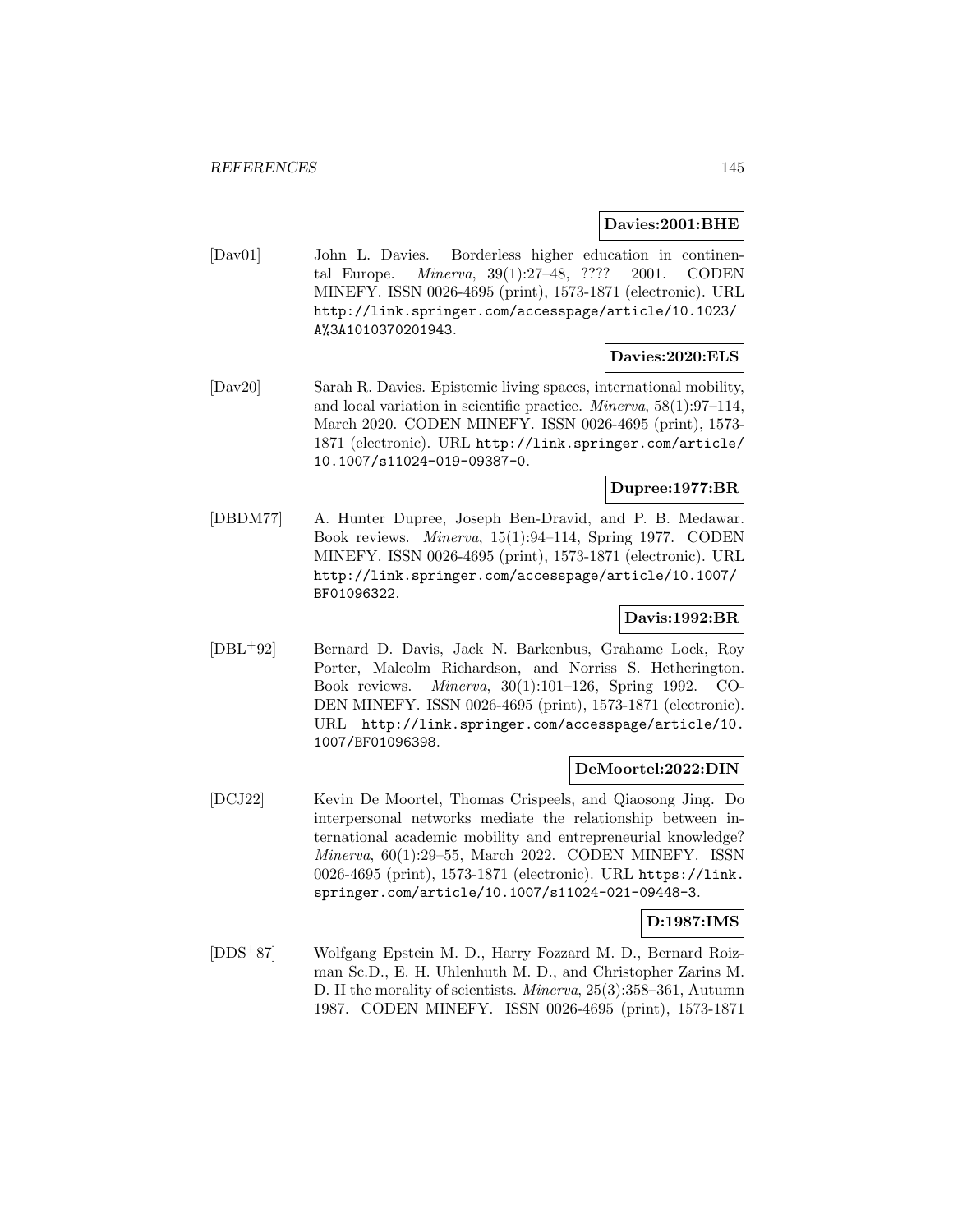(electronic). URL http://link.springer.com/accesspage/ article/10.1007/BF01097789.

# **DeSilva:1978:UGS**

[De 78] Kingsley De Silva. The universities and the government in Sri Lanka. Minerva, 16(2):251–272, Summer 1978. CODEN MINEFY. ISSN 0026-4695 (print), 1573-1871 (electronic). URL http://link.springer.com/accesspage/article/10.1007/ BF01096016.

# **DeRudder:1997:TEG**

[De 97] Helmut De Rudder. The transformation of East German higher education: Renewal as adaptation, integration and innovation. Minerva, 35(2):99–125, June 1997. CODEN MINEFY. ISSN 0026-4695 (print), 1573-1871 (electronic). URL http://link.springer.com/accesspage/article/10.1023/ A%3A1004228410448.

# **Debiter:1968:WWH**

[Deb69] Stevan Debiter. Wanted: A world handbook of research and development statistics. Minerva, 7(1–2):88–91, Autumn– Winter 1968–1969. CODEN MINEFY. ISSN 0026-4695 (print), 1573-1871 (electronic). URL http://link.springer.com/ accesspage/article/10.1007/BF01096813.

# **Dedijer:1963:USU**

[Ded63] Stevan Dedijer. Underdeveloped science in underdeveloped countries. Minerva, 2(1):61–81, Autumn 1963. CODEN MINEFY. ISSN 0026-4695 (print), 1573-1871 (electronic). URL http://link.springer.com/accesspage/article/10.1007/ BF01100781.

# **Dedijer:1966:SSP**

[Ded66] Stevan Dedijer. The science of science: A programme and a plea. Minerva, 4(4):489–504, Summer 1966. CODEN MINEFY. ISSN 0026-4695 (print), 1573-1871 (electronic). URL http://link. springer.com/accesspage/article/10.1007/BF02207980.

# **Deich:1979:RAN**

[Dei79] Ingrid Deich. The redistribution of authority in national laboratories in Western Germany. Minerva, 17(3):413–444, Autumn 1979. CODEN MINEFY. ISSN 0026-4695 (print), 1573-1871 (electronic). URL http://link.springer.com/accesspage/ article/10.1007/BF01096222.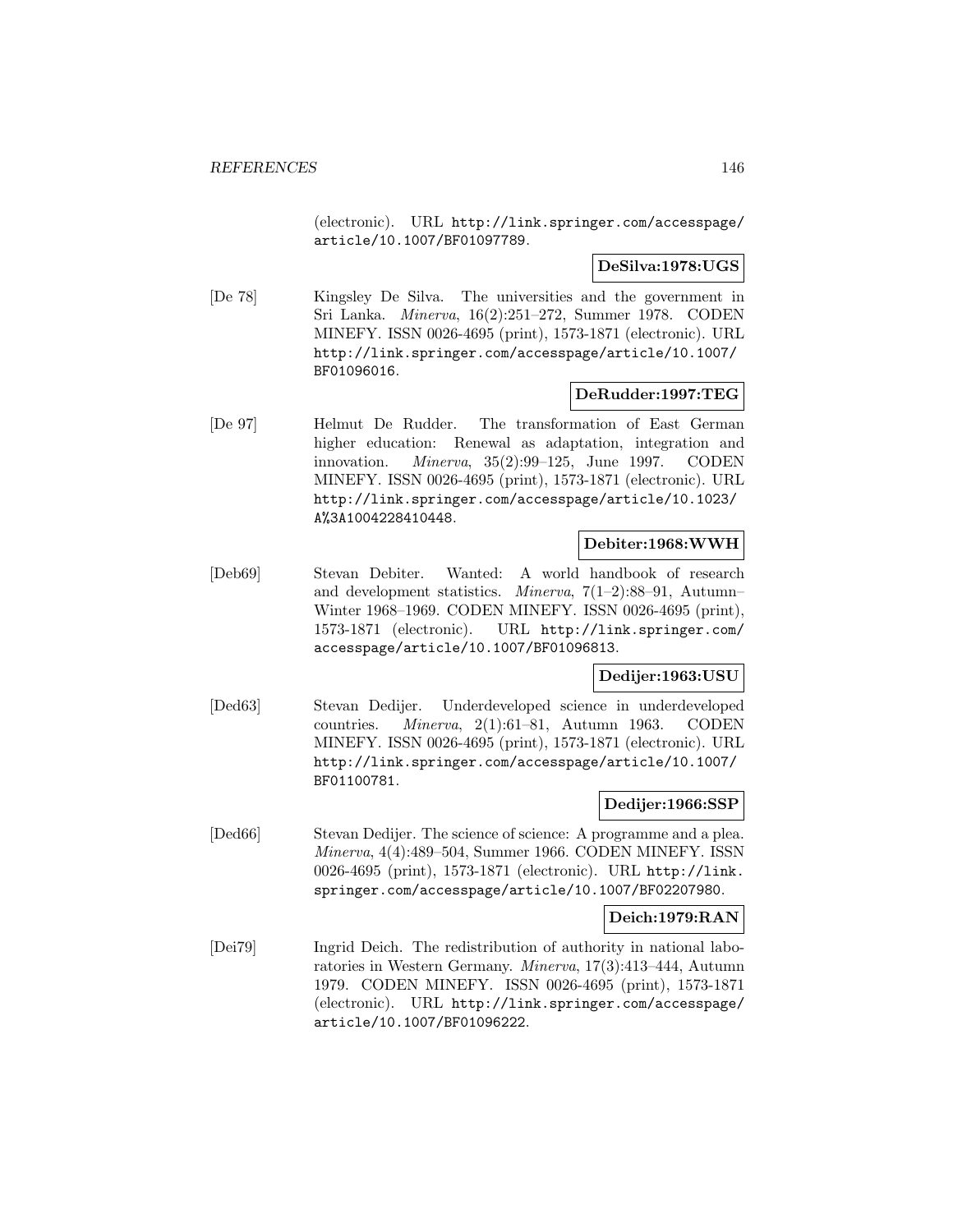#### **DeJager:1993:PSP**

[DeJ93] Timothy DeJager. Pure science and practical interests: The origins of the agricultural research council, 1930–1937. Minerva, 31 (2):129–150, Summer 1993. CODEN MINEFY. ISSN 0026-4695 (print), 1573-1871 (electronic). URL http://link.springer. com/accesspage/article/10.1007/BF01125432.

# **Demortain:2017:ERS**

[Dem17] David Demortain. Expertise, regulatory science and the evaluation of technology and risk: Introduction to the special issue. Minerva, 55(2):139–159, June 2017. CODEN MINEFY. ISSN 0026-4695 (print), 1573-1871 (electronic).

# **Deshmukh:1965:DKI**

[Des65] C. D. Deshmukh. Dr. karve and the Indian universities. Minerva, 3(3):398–401, Spring 1965. CODEN MINEFY. ISSN 0026-4695 (print), 1573-1871 (electronic). URL http://link.springer. com/accesspage/article/10.1007/BF01099964.

# **Desrosieres:2009:HRC**

[Des09] Alain Desrosières. How to be real and conventional: A discussion of the quality criteria of official statistics. Minerva, 47 (3):??, September 2009. CODEN MINEFY. ISSN 0026-4695 (print), 1573-1871 (electronic). URL http://link.springer. com/accesspage/article/10.1007/s11024-009-9125-3.

# **Deuraseh:2007:ITI**

[Deu07] Nurdeen Deuraseh. Islamic–technoscientific identities. Minerva, 45(1):97–99, March 2007. CODEN MINEFY. ISSN 0026-4695 (print), 1573-1871 (electronic). URL http://link.springer. com/accesspage/article/10.1007/s11024-006-9025-8.

# **Devorkin:1980:MSI**

[Dev80] David H. Devorkin. The maintenance of a scientific institution: Otto Struve, the Yerkes Observatory, and its optical bureau during the Second World War. Minerva, 18(4):595–623, Winter 1980. CODEN MINEFY. ISSN 0026-4695 (print), 1573-1871 (electronic). URL http://link.springer.com/accesspage/ article/10.1007/BF01096126.

#### **Domes:1975:TFU**

[DF75] Jürgen Domes and Armin Paul Frank. The tribulations of the free University of Berlin. Minerva, 13(2):183–199, Summer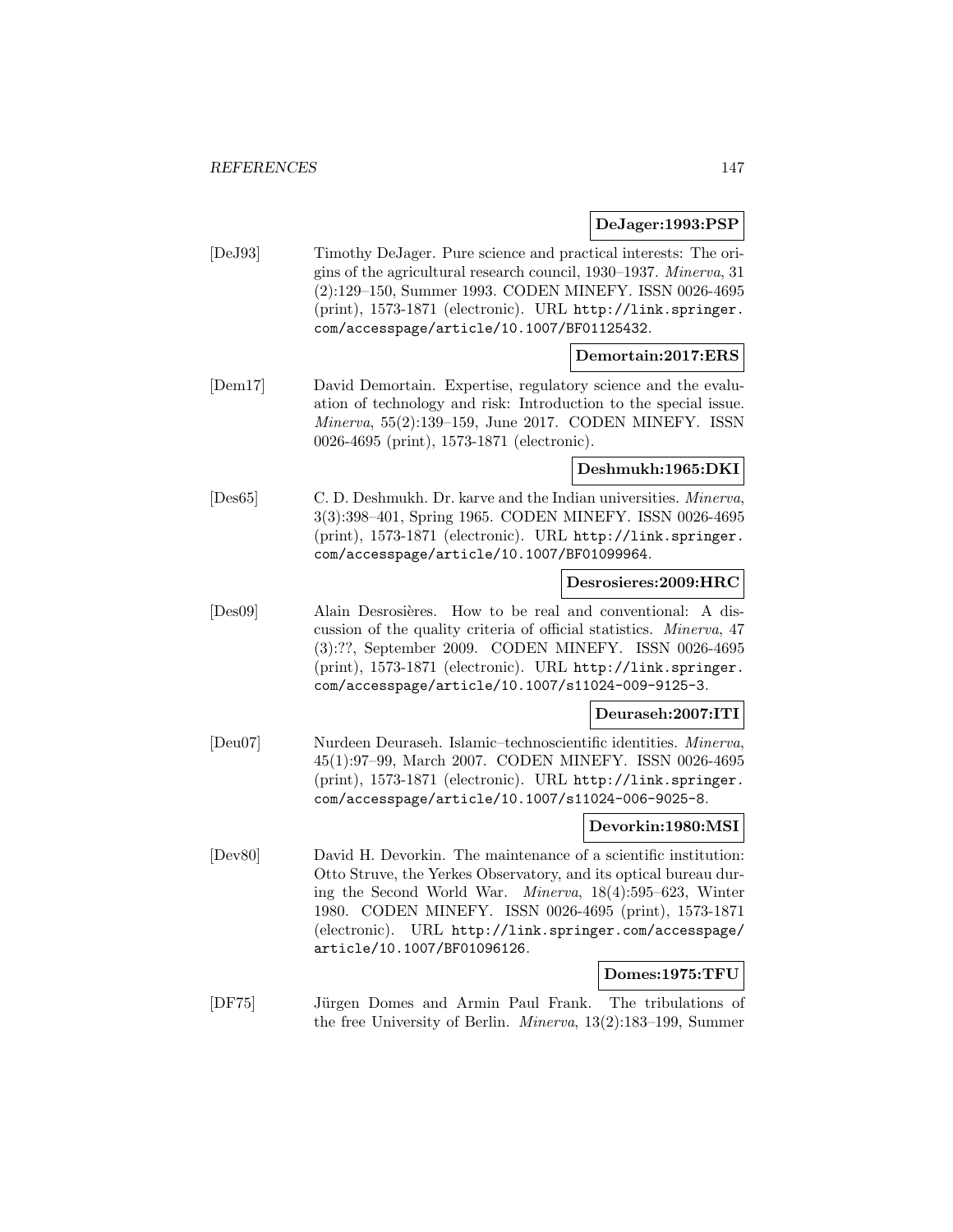1975. CODEN MINEFY. ISSN 0026-4695 (print), 1573-1871 (electronic). URL http://link.springer.com/accesspage/ article/10.1007/BF01097794.

# **David-Fox:1996:SPE**

[DF96] Michael David-Fox. Science, political enlightenment and agitprop: On the typology of social knowledge in the early Soviet period. Minerva, 34(4):347–366, ???? 1996. CODEN MINEFY. ISSN 0026-4695 (print), 1573-1871 (electronic). URL http://link.springer.com/accesspage/article/10.1007/ BF00127071.

# **deGroot:2021:CSB**

[dGBM<sup>+</sup>21] Esther de Groot, Yvette Baggen, Nienke Moolenaar, Diede Stevens, Jan van Tartwijk, Roger Damoiseaux, and Manon Kluijtmans. Clinician–scientists in-and-between research and practice: How social identity shapes brokerage. Minerva, 59(1):123–137, March 2021. CODEN MINEFY. ISSN 0026-4695 (print), 1573-1871 (electronic). URL http:/ /link.springer.com/article/10.1007/s11024-020-09420- 7; http://link.springer.com/content/pdf/10.1007/s11024- 020-09420-7.pdf.

# **deGaulle:1969:IHE**

[dGdMS<sup>+</sup>69] Charles de Gaulle, Maurice Couve de Murville, Maurice Schumann, François Ortoli, Edgar Faure, and Robert Galley. II the higher education law of 12 November, 1968. Minerva, 7(4): 712–727, Summer 1969. CODEN MINEFY. ISSN 0026-4695 (print), 1573-1871 (electronic). URL http://link.springer. com/accesspage/article/10.1007/BF01099543.

# **Dabos:2019:PSS**

[DGR19] Marcelo P. Dabós, Ernesto R. Gantman, and Carlos J. Fernández Rodríguez. The prestige of social scientists in Spain and France: An examination of their h-index values using Scopus and Google Scholar. Minerva, 57(1):47–66, March 2019. CODEN MINEFY. ISSN 0026-4695 (print), 1573-1871 (electronic). URL http:// link.springer.com/article/10.1007/s11024-018-9358-0.

#### **Dedijer:1964:USP**

[DH64] Stevan Dedijer and Guy Hunter. The unity of scientific policy: dvazhcy dva = two times two =  $2 \times 2$ . Minerva, 3(1): 126–130, Autumn 1964. CODEN MINEFY. ISSN 0026-4695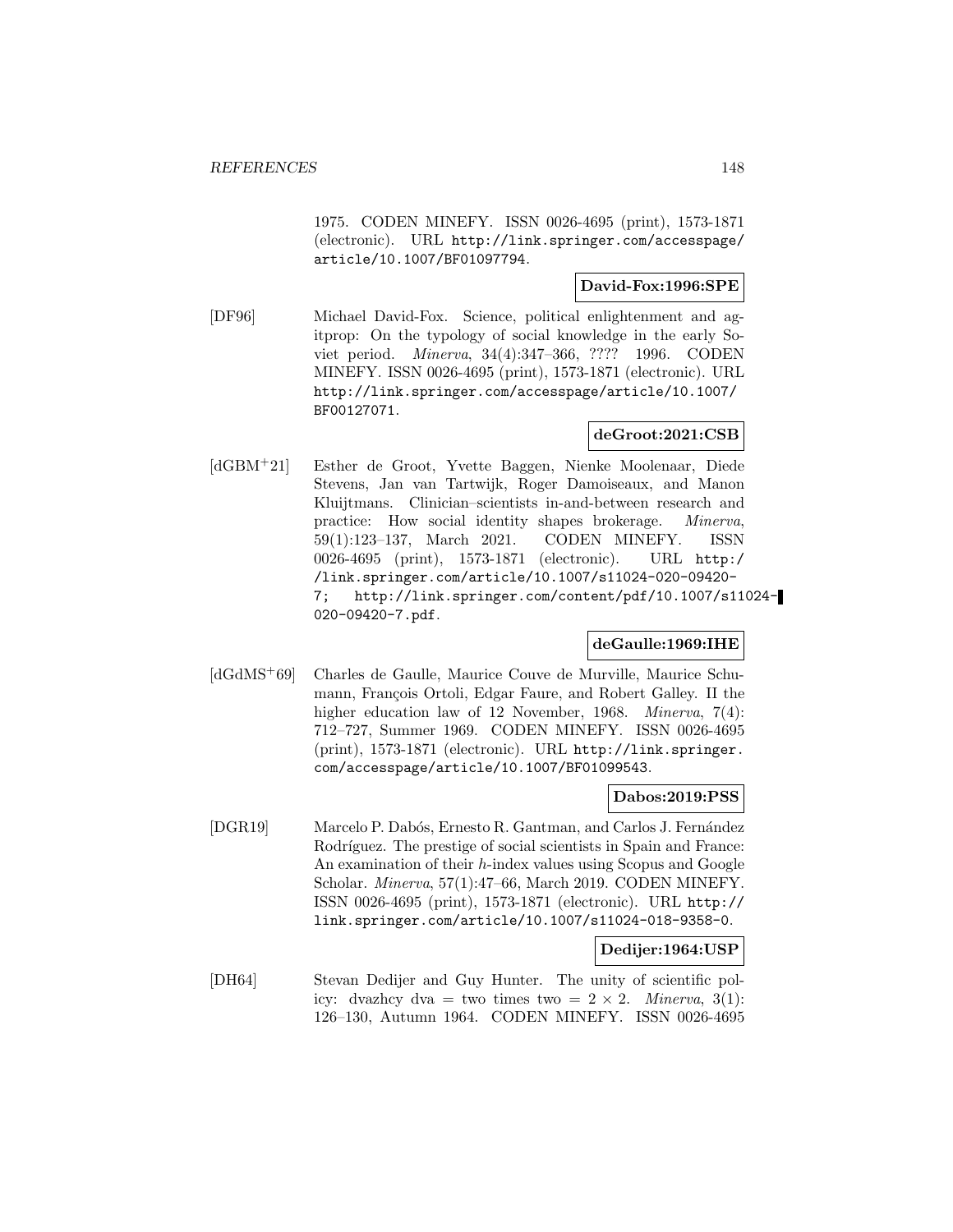(print), 1573-1871 (electronic). URL http://link.springer. com/accesspage/article/10.1007/BF01630155.

**Dhanagare:1984:EIU**

[Dha84] D. N. Dhanagare. Equality in the Indian university. Minerva, 22 (3–4):388–403, Autumn–Winter 1984. CODEN MINEFY. ISSN 0026-4695 (print), 1573-1871 (electronic). URL http://link. springer.com/accesspage/article/10.1007/BF02207371.

#### **Dietrich:2005:TMW**

[Die05] Michael R. Dietrich. Two men who invented genetics. Minerva, 43(4):429–433, December 2005. CODEN MINEFY. ISSN 0026-4695 (print), 1573-1871 (electronic). URL http:// link.springer.com/accesspage/article/10.1007/s11024- 005-2468-5.

# **Diner:1975:DDD**

[Din75] Steven J. Diner. Department and discipline: The department of sociology at the University of Chicago, 1892–1920. Minerva, 13 (4):514–553, Winter 1975. CODEN MINEFY. ISSN 0026-4695 (print), 1573-1871 (electronic). URL http://link.springer. com/accesspage/article/10.1007/BF01096176.

#### **Divall:1991:FSV**

[Div91] Colin Divall. Fundamental science versus design: Employers and engineering studies in British universities, 1935–1976. Minerva, 29(2):167–194, Summer 1991. CODEN MINEFY. ISSN 0026-4695 (print), 1573-1871 (electronic). URL http://link. springer.com/accesspage/article/10.1007/BF01096407.

# **Divall:1994:POE**

[Div94] Colin Divall. Professional organisation, employers and the education of engineers for management: A comparison of mechanical, electrical and chemical engineers in Britain, 1897–1977. Minerva, 32(3):241–266, Autumn 1994. CODEN MINEFY. ISSN 0026-4695 (print), 1573-1871 (electronic). URL http://link. springer.com/accesspage/article/10.1007/BF01098662.

# **Divall:1998:BRM**

[Div98] Colin Divall. Book review: The Missing Stratum: Technical School Education in England, 1900–1990s, by Michael Sanderson. Minerva, 36(1):91–98, March 1998. CODEN MINEFY. ISSN 0026-4695 (print), 1573-1871 (electronic). URL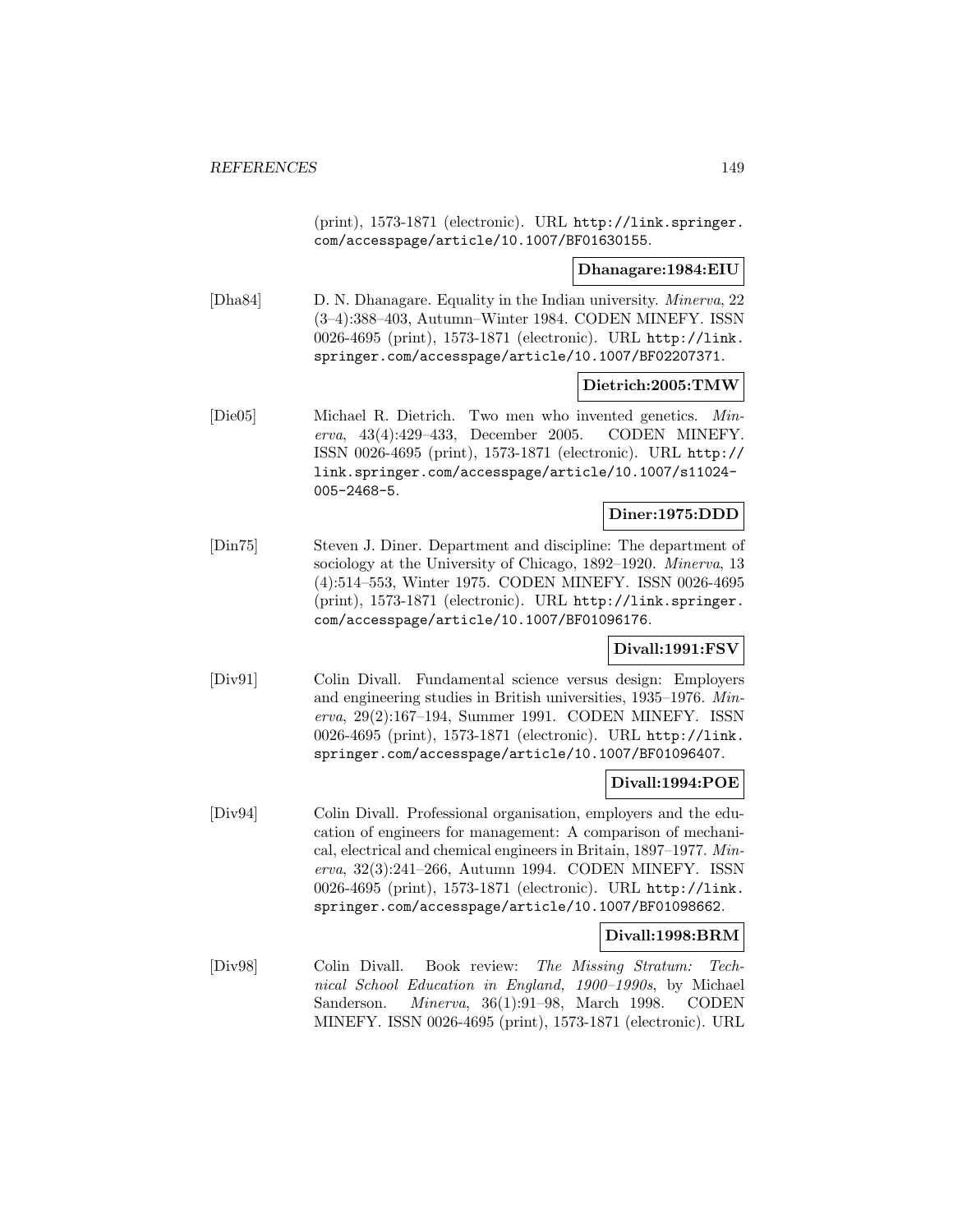http://link.springer.com/accesspage/article/10.1023/ A%3A1004303108087.

# **Davis:1974:NRF**

[DK74] Lance E. Davis and Daniel J. Kevles. The national research fund: A case study in the industrial support of academic science. Minerva, 12(2):207–220, April 1974. CODEN MINEFY. ISSN 0026-4695 (print), 1573-1871 (electronic). URL http://link. springer.com/accesspage/article/10.1007/BF01553178.

#### **Dresselhaus:1992:C**

[DKM<sup>+</sup>92] M. S. Dresselhaus, Clark Kerr, Walter E. Massey, John Roberts, and Charles H. Townes. Comments. Minerva, 30(2):148– 162, Summer 1992. CODEN MINEFY. ISSN 0026-4695 (print), 1573-1871 (electronic). URL http://link.springer. com/accesspage/article/10.1007/BF01096879.

# **delaMothe:2003:RTP**

[dlM03] John de la Mothe. Re-thinking policy in the New Republic of Knowledge. Minerva, 41(3):195–205, ???? 2003. CO-DEN MINEFY. ISSN 0026-4695 (print), 1573-1871 (electronic). URL http://link.springer.com/accesspage/article/10. 1023/A%3A1025561613229.

# **Dean:1973:SIC**

[DM73] Genevieve Dean and Manfredo Macioti. Scientific institutions in China. Minerva, 11(3):318–334, July 1973. CODEN MINEFY. ISSN 0026-4695 (print), 1573-1871 (electronic). URL http://link.springer.com/accesspage/article/10.1007/ BF01557687.

# **Dobrov:1966:PDS**

[Dob66] G. M. Dobrov. Predicting the development of science. *Minerva*, 4(2):218–230, Winter 1966. CODEN MINEFY. ISSN 0026-4695 (print), 1573-1871 (electronic). URL http://link.springer. com/accesspage/article/10.1007/BF01584857.

# **Doern:1970:BSG**

[Doe70] G. Bruce Doern. "Big science", government and the scientific community in Canada: The ING affair. Minerva, 8(1–4): 357–375, January 1970. CODEN MINEFY. ISSN 0026-4695 (print), 1573-1871 (electronic). URL http://link.springer. com/accesspage/article/10.1007/BF01553223; http:// link.springer.com/article/10.1007/BF01553223.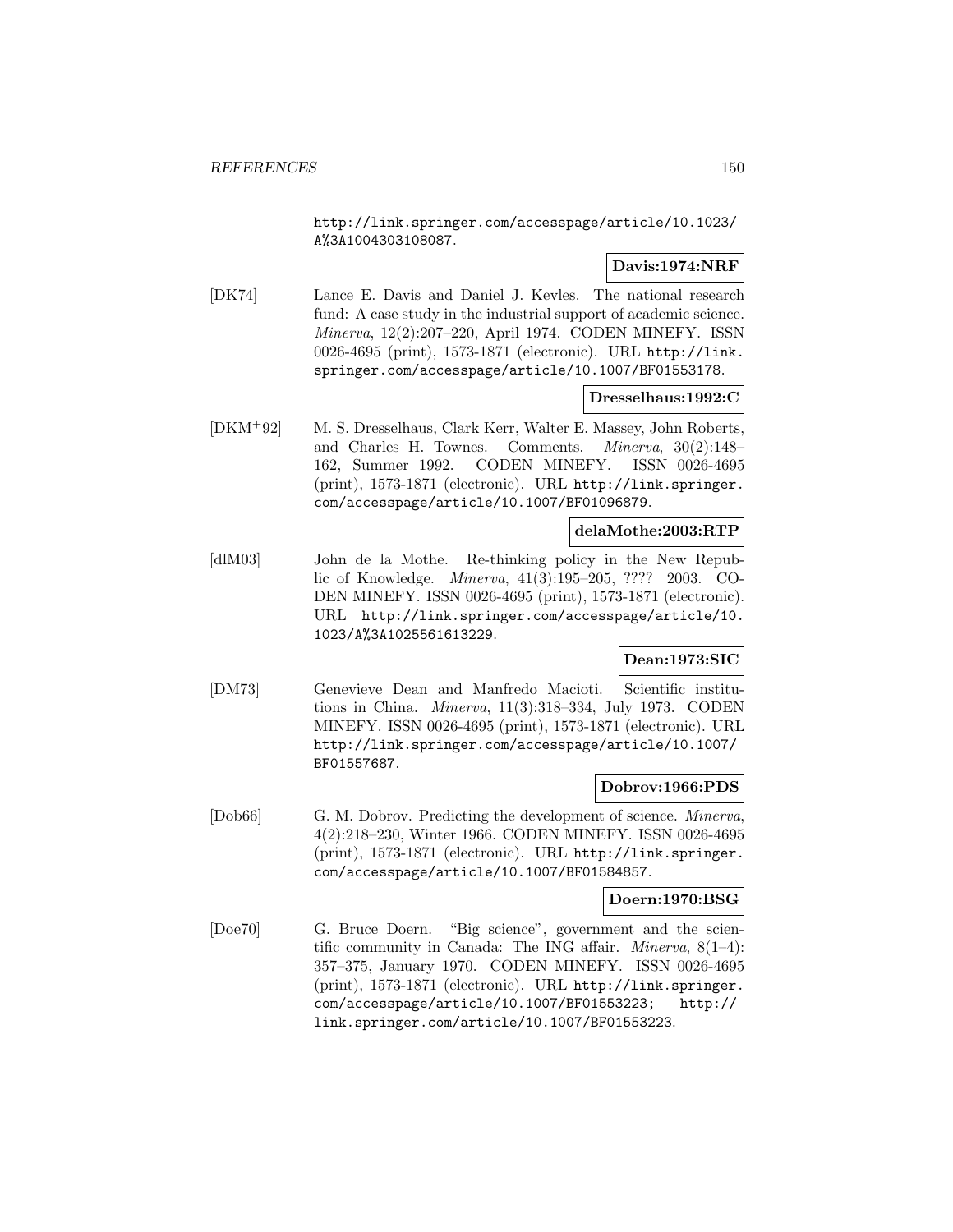# **Dolan:2005:EV**

[Dol05] Brian Dolan. Encyclopedic visions. Minerva, 43(1):87–98, ???? 2005. CODEN MINEFY. ISSN 0026-4695 (print), 1573-1871 (electronic). URL http://link.springer.com/accesspage/ article/10.1007/s11024-004-6631-1.

# **Dongerkery:1971:BC**

[Don71] S. R. Dongerkery. Bombay colleges. Minerva, 9(2):294–297, April 1971. CODEN MINEFY. ISSN 0026-4695 (print), 1573-1871 (electronic). URL http://link.springer.com/ accesspage/article/10.1007/BF01553163.

# **Donnison:1972:RP**

[Don72] David Donnison. Research for policy. Minerva, 10(4):519– 536, October 1972. CODEN MINEFY. ISSN 0026-4695 (print), 1573-1871 (electronic). URL http://link.springer. com/accesspage/article/10.1007/BF01695904.

# **Doty:1972:CII**

[Dot72] Paul Doty. Can investigations improve scientific advice? The case of the ABM. Minerva, 10(2):280–294, April 1972. CO-DEN MINEFY. ISSN 0026-4695 (print), 1573-1871 (electronic). URL http://link.springer.com/accesspage/article/10. 1007/BF01682422.

# **Douglass:2003:SMH**

[Dou03] John Aubrey Douglass. Scanning the market horizon: Educational futures in historical perspective. Minerva, 41(4):381– 395, ???? 2003. CODEN MINEFY. ISSN 0026-4695 (print), 1573-1871 (electronic). URL http://link.springer.com/ accesspage/article/10.1023/B%3AMINE.0000005160.65307. 59.

# **Downer:2017:APW**

[Dow17] John Downer. The aviation paradox: Why we can 'know' jetliners but not reactors. Minerva, 55(2):229–248, June 2017. CO-DEN MINEFY. ISSN 0026-4695 (print), 1573-1871 (electronic). See erratum [Dow18].

#### **Downer:2018:EAP**

[Dow18] John Downer. Erratum to: The aviation paradox: Why we can 'know' jetliners but not reactors. Minerva, 56(2):259, June 2018.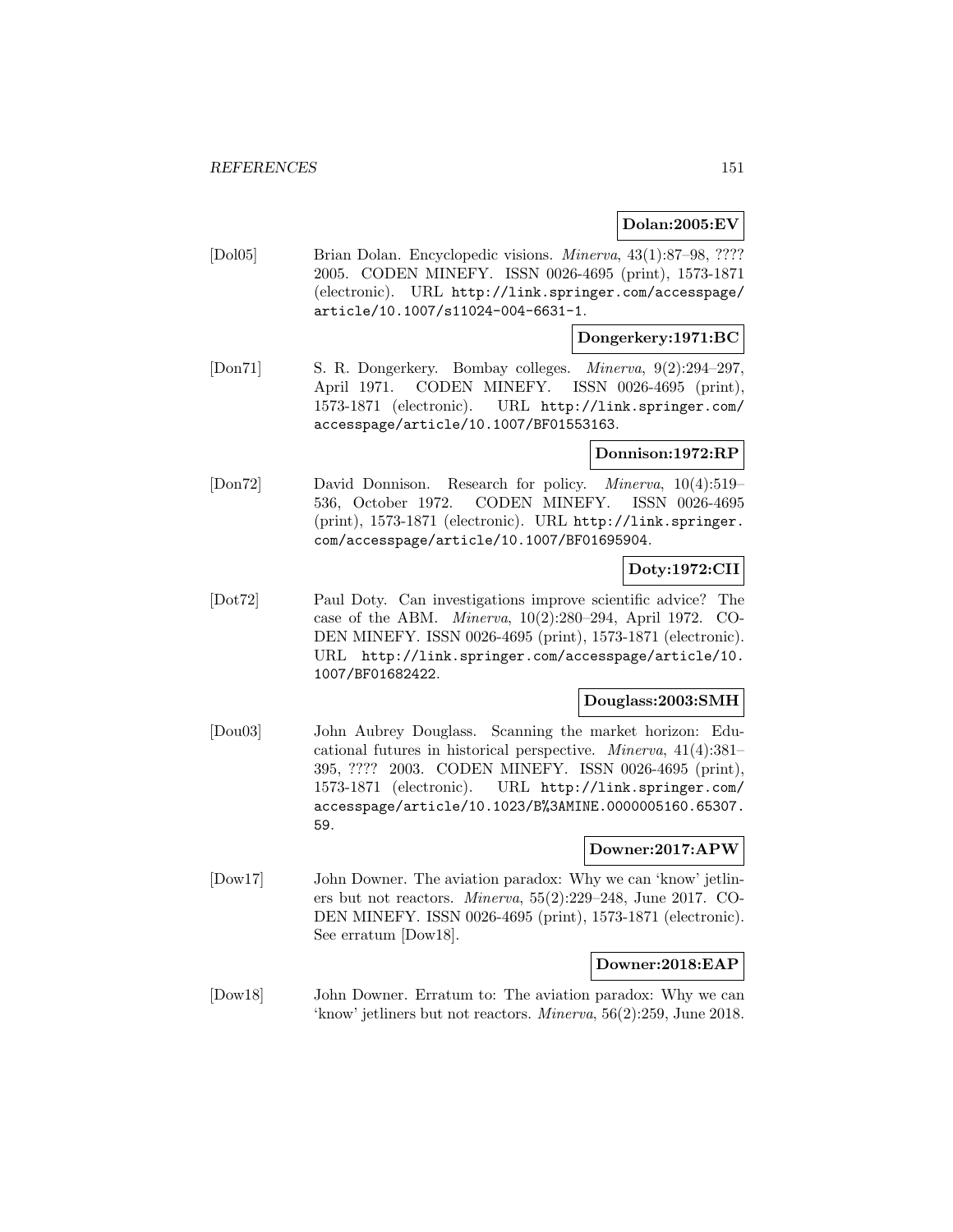CODEN MINEFY. ISSN 0026-4695 (print), 1573-1871 (electronic). URL http://link.springer.com/article/10.1007/ s11024-017-9334-0; http://link.springer.com/content/ pdf/10.1007/s11024-017-9334-0.pdf. See [Dow17].

# **Dusdal:2020:UVR**

[DPB<sup>+</sup>20] Jennifer Dusdal, Justin J. W. Powell, David P. Baker, Yuan Chih Fu, Yahya Shamekhi, and Manfred Stock. University vs. research institute? the dual pillars of German science production, 1950–2010. Minerva, 58(3):319–342, September 2020. CO-DEN MINEFY. ISSN 0026-4695 (print), 1573-1871 (electronic). URL http://link.springer.com/article/10.1007/s11024- 019-09393-2; http://link.springer.com/content/pdf/ 10.1007/s11024-019-09393-2.pdf.

# **Dietz:2012:MPI**

[DR12] James S. Dietz and Juan D. Rogers. Meanings and policy implications of "transformative research": Frontiers, hot science, evolution, and investment risk. Minerva, 50(1):21–44, March 2012. CODEN MINEFY. ISSN 0026-4695 (print), 1573-1871 (electronic). URL http://link.springer.com/accesspage/ article/10.1007/s11024-012-9190-x.

# **Drake:1984:RUA**

[Dra84] Keith Drake. The recovery of university autonomy in Great Britain. Minerva, 22(3–4):346–364, Autumn–Winter 1984. CO-DEN MINEFY. ISSN 0026-4695 (print), 1573-1871 (electronic). URL http://link.springer.com/accesspage/article/10. 1007/BF02207369.

# **Delicado:2014:WRS**

[DRC+14] Ana Delicado, Raquel Rego, Cristina Palma Conceição, Inês Pereira, and Luís Junqueira. What roles for scientific associations in contemporary science? Minerva, 52(4):439–465, December 2014. CODEN MINEFY. ISSN 0026-4695 (print), 1573-1871 (electronic). URL http://link.springer.com/accesspage/ article/10.1007/s11024-014-9260-3.

# **Drever:1971:RD**

[Dre71] James Drever. Reflections on a debate. Minerva, 9(3): 406–410, July 1971. CODEN MINEFY. ISSN 0026-4695 (print), 1573-1871 (electronic). URL http://link.springer. com/accesspage/article/10.1007/BF01553364.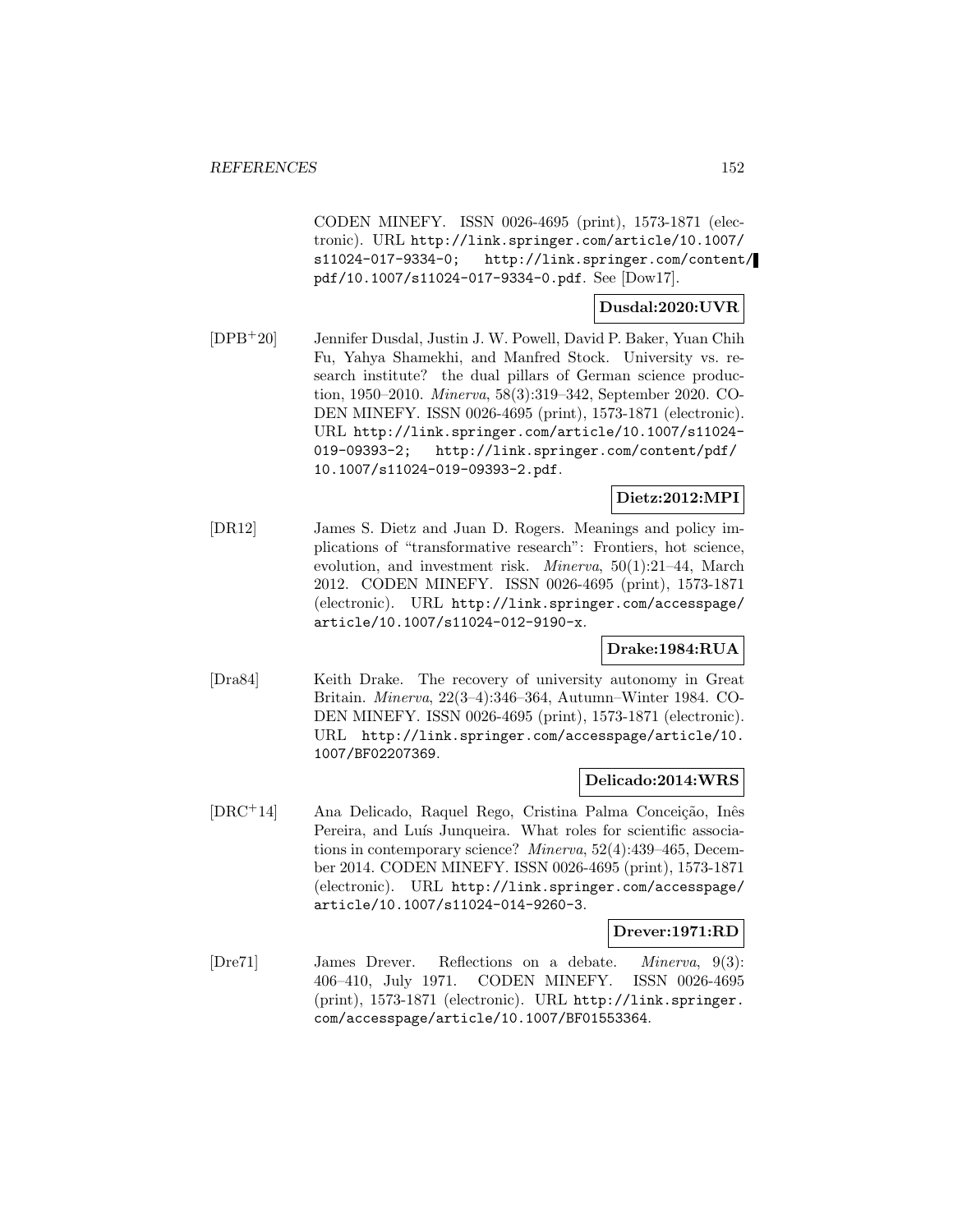# **DSouza:2006:GL**

[D'S06] Rohan D'Souza. Global learning. Minerva, 44(2):235–237, June 2006. CODEN MINEFY. ISSN 0026-4695 (print), 1573-1871 (electronic). URL http://link.springer.com/accesspage/ article/10.1007/s11024-006-0009-5.

# **Derrick:2016:ESE**

[DS16] Gemma E. Derrick and Gabrielle N. Samuel. The evaluation scale: Exploring decisions about societal impact in peer review panels. Minerva, 54(1):75–97, March 2016. CO-DEN MINEFY. ISSN 0026-4695 (print), 1573-1871 (electronic). URL http://link.springer.com/content/pdf/10. 1007/s11024-016-9290-0.pdf.

# **Delvenne:2012:BCC**

[DT12] Pierre Delvenne and François Thoreau. Beyond the "charmed" Circle" of OECD: New directions for studies of national innovation systems. Minerva, 50(2):205–219, June 2012. CO-DEN MINEFY. ISSN 0026-4695 (print), 1573-1871 (electronic). URL http://link.springer.com/accesspage/article/10. 1007/s11024-012-9195-5.

# **Dubarle:1963:PPS**

[Dub63] D. Dubarle. The proper public of science: Reflections on a Cartesian theme concerning humanity and the state as audiences of the scientific community. Minerva, 1(4):405–427, Summer 1963. CODEN MINEFY. ISSN 0026-4695 (print), 1573-1871 (electronic). URL http://link.springer.com/accesspage/ article/10.1007/BF01107185.

# **Dubarle:1965:SRC**

[Dub65] D. Dubarle. Some remarks on "criteria for scientific choice: II". Minerva, 3(2):261–264, Winter 1965. CODEN MINEFY. ISSN 0026-4695 (print), 1573-1871 (electronic). URL http://link. springer.com/accesspage/article/10.1007/BF01096339.

#### **Duff:1966:EHE**

[Duf66] James Duff. The ecology of higher education. Minerva, 5(1): 39–46, Autumn 1966. CODEN MINEFY. ISSN 0026-4695 (print), 1573-1871 (electronic). URL http://link.springer. com/accesspage/article/10.1007/BF02389792.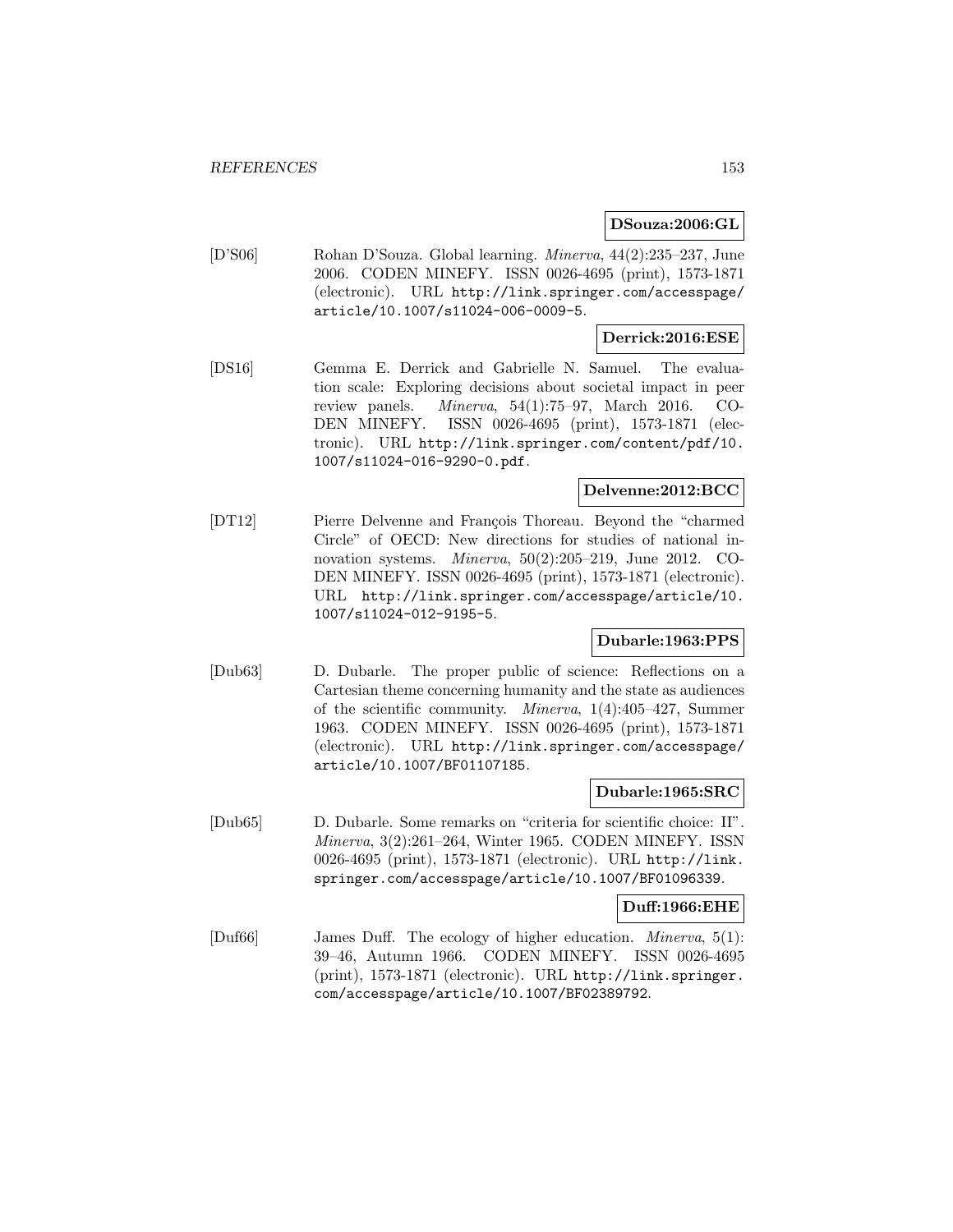# **Dupree:1963:CSO**

[Dup63] A. Hunter Dupree. Central scientific organisation in the United States government. Minerva, 1(4):453–469, Summer 1963. CODEN MINEFY. ISSN 0026-4695 (print), 1573-1871 (electronic). URL http://link.springer.com/accesspage/ article/10.1007/BF01107188.

# **Dupree:1984:BR**

[Dup84] A. Hunter Dupree. Book reviews. Minerva, 22(1):116–127, Spring 1984. CODEN MINEFY. ISSN 0026-4695 (print), 1573-1871 (electronic). URL http://link.springer.com/ accesspage/article/10.1007/BF02207559.

# **Dupree:1990:SPU**

[Dup90] A. Hunter Dupree. Science policy in the United States: The legacy of John Quincy Adams. Minerva, 28(3):259–271, Autumn 1990. CODEN MINEFY. ISSN 0026-4695 (print), 1573-1871 (electronic). URL http://link.springer.com/accesspage/ article/10.1007/BF01096291.

# **Dagnino:1998:UIG**

[DV98] Renato Dagnino and L´ea Velho. University–industry–government relations on the periphery: The University of Campinas, Brazil. Minerva, 36(3):229–251, September 1998. CODEN MINEFY. ISSN 0026-4695 (print), 1573-1871 (electronic). URL http://link.springer.com/accesspage/article/10.1023/ A%3A1004335804375.

# **Eamon:1985:SNP**

[Eam85] William Eamon. From the secrets of nature to public knowledge: The origins of the concept of openness in science. Minerva, 23 (3):321–347, Autumn 1985. CODEN MINEFY. ISSN 0026-4695 (print), 1573-1871 (electronic). URL http://link.springer. com/accesspage/article/10.1007/BF01096442.

# **Eckart:2004:STR**

[Eck04] Wolfgang Uwe Eckart. Science in the Third Reich: Margit Szöllösi-Janze (ed.), Science in the Third Reich (German Historical Perspectives, XII) (Oxford/New York: Berg, 2001), 289 pp., ISBN: 1-85973-421-9. Minerva, 42(4):451–454, ???? 2004. CODEN MINEFY. ISSN 0026-4695 (print), 1573-1871 (electronic). URL http://link.springer.com/accesspage/ article/10.1007/s11024-004-3002-x.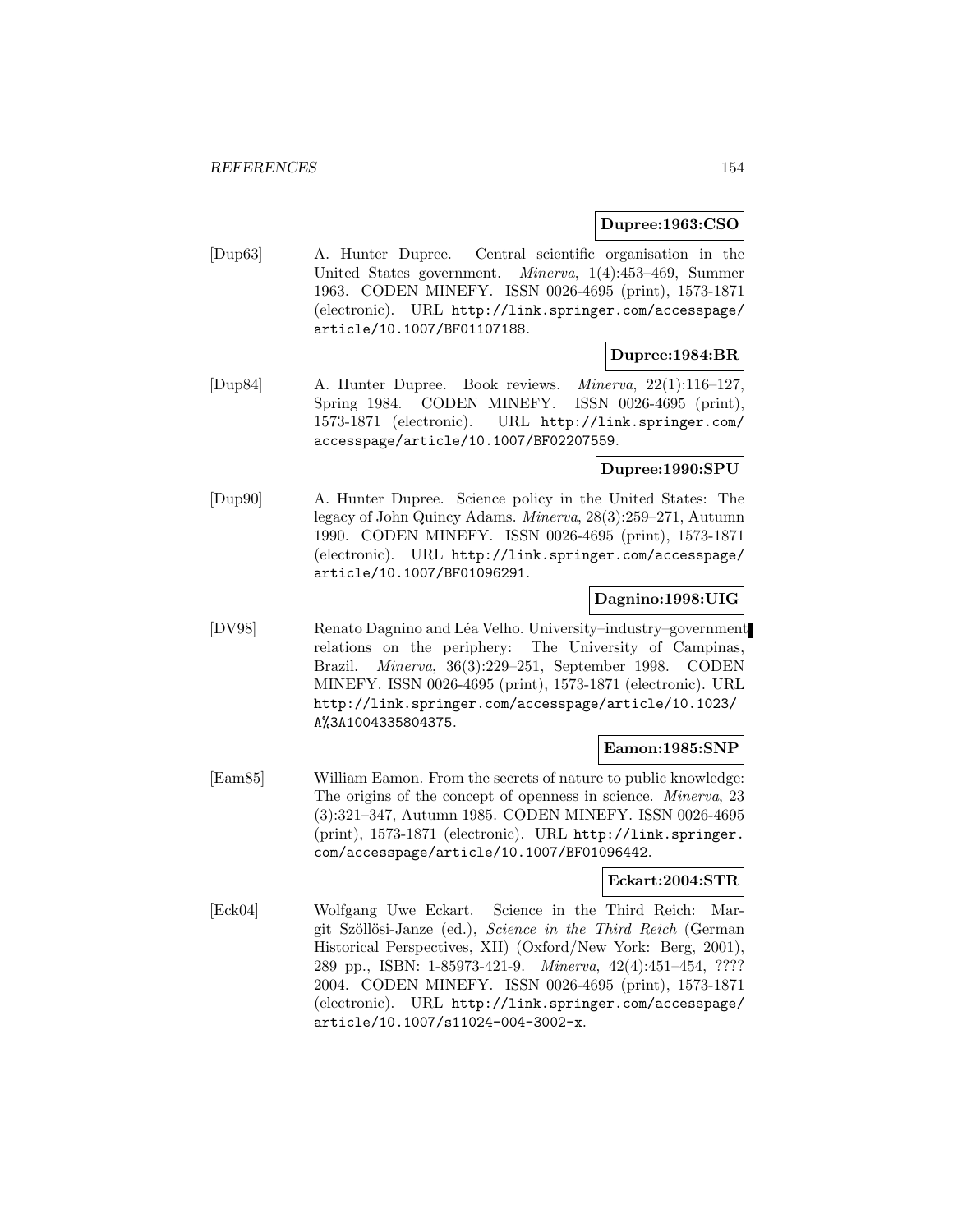#### **Eisemon:1991:CQS**

[ED91] Thomas O. Eisemon and Charles H. Davis. Can the quality of scientific training and research in Africa be improved? Minerva, 29(1):1–26, Spring 1991. CODEN MINEFY. ISSN 0026-4695 (print), 1573-1871 (electronic). URL http://link.springer. com/accesspage/article/10.1007/BF01096296.

# **Edqvist:2003:LSS**

[Edq03] Olle Edqvist. Layered science and science policies. Minerva, 41 (3):207–221, ???? 2003. CODEN MINEFY. ISSN 0026-4695 (print), 1573-1871 (electronic). URL http://link.springer. com/accesspage/article/10.1023/A%3A1025509629159.

# **Education:1966:IUR**

[Edu66] Higher Education. Indian university reform. Minerva, 5(1): 47–81, Autumn 1966. CODEN MINEFY. ISSN 0026-4695 (print), 1573-1871 (electronic). URL http://link.springer. com/accesspage/article/10.1007/BF02389793.

#### **Etzkowitz:2006:WSF**

[EG06] Henry Etzkowitz and Namrata Gupta. Women in science: A fair shake? Minerva, 44(2):185–199, June 2006. CODEN MINEFY. ISSN 0026-4695 (print), 1573-1871 (electronic). URL http:// link.springer.com/accesspage/article/10.1007/s11024- 006-0007-7.

#### **Eisemon:1979:ISN**

[Eis79] Thomas Owen Eisemon. The implantation of science in Nigeria and Kenya. Minerva, 17(4):504–526, Winter 1979. CO-DEN MINEFY. ISSN 0026-4695 (print), 1573-1871 (electronic). URL http://link.springer.com/accesspage/article/10. 1007/BF01101901.

#### **Eisenstadt:1987:CSK**

[Eis87] S. N. Eisenstadt. The classical sociology of knowledge and beyond. Minerva, 25(1–2):77–91, Spring–Summer 1987. CO-DEN MINEFY. ISSN 0026-4695 (print), 1573-1871 (electronic). URL http://link.springer.com/accesspage/article/10. 1007/BF01096857.

# **Eisler:2013:EUS**

[Eis13] Matthew N. Eisler. "The ennobling unity of science and technology": Materials sciences and engineering, the Department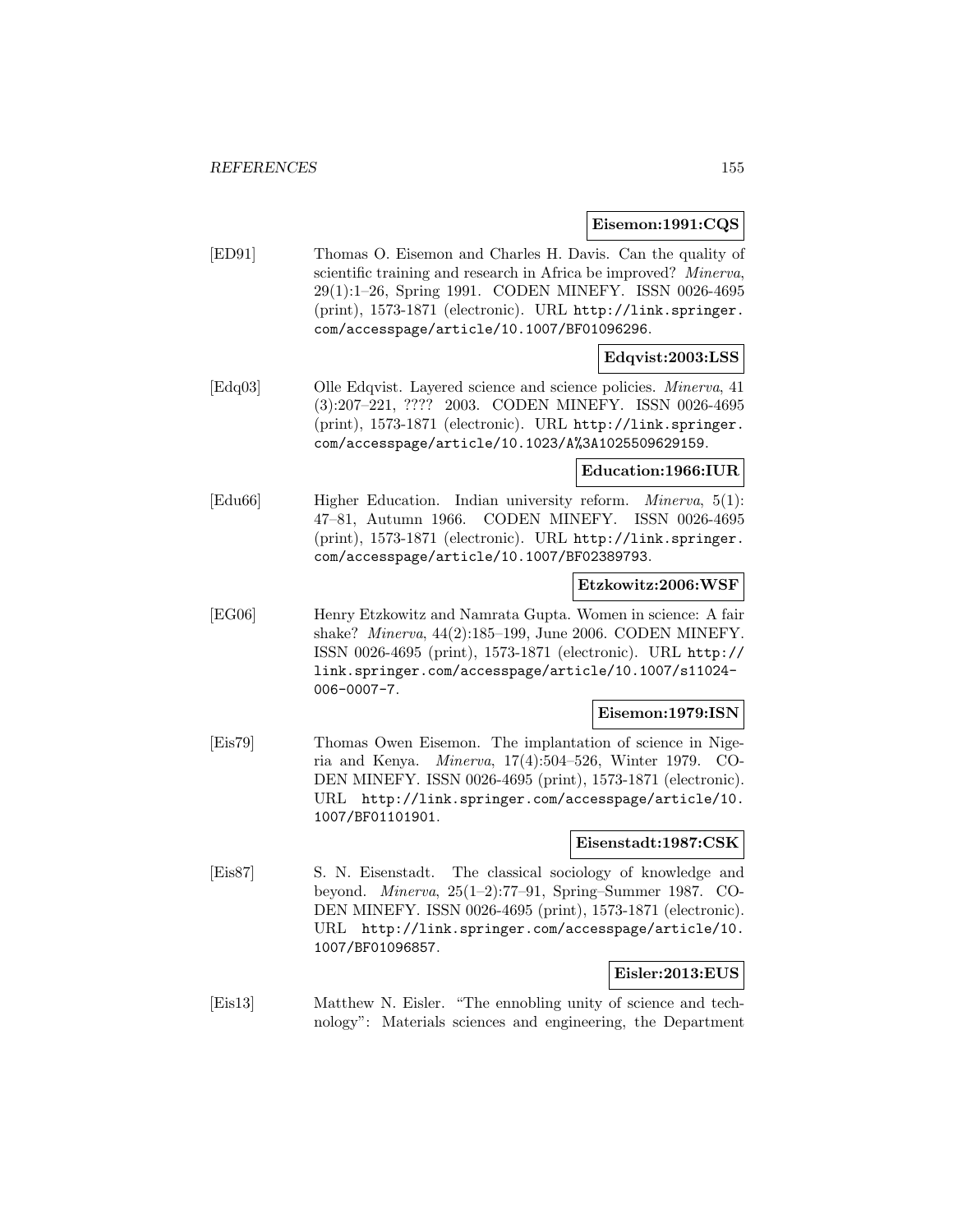of Energy, and the nanotechnology enigma. *Minerva*,  $51(2)$ : 225–251, June 2013. CODEN MINEFY. ISSN 0026-4695 (print), 1573-1871 (electronic). URL http://link.springer. com/accesspage/article/10.1007/s11024-013-9224-z.

# **Etzkowitz:1998:RRC**

[EK98] Henry Etzkowitz and Carol Kemelgor. The role of research centres in the collectivisation of academic science. Minerva, 36(3): 271–288, September 1998. CODEN MINEFY. ISSN 0026-4695 (print), 1573-1871 (electronic). URL http://link.springer. com/accesspage/article/10.1023/A%3A1004348123030.

#### **Etzkowitz:2001:GIS**

[EK01] Henry Etzkowitz and Carol Kemelgor. Gender inequality in science: A universal condition? *Minerva*,  $39(2):239-257, ????$ 2001. CODEN MINEFY. ISSN 0026-4695 (print), 1573-1871 (electronic). URL http://link.springer.com/accesspage/ article/10.1023/A%3A1010337925943.

# **Edler:2022:UCI**

[EKB22] Jakob Edler, Maria Karaulova, and Katharine Barker. Understanding conceptual impact of scientific knowledge on policy: The role of policymaking conditions. Minerva, 60(2):209– 233, June 2022. CODEN MINEFY. ISSN 0026-4695 (print), 1573-1871 (electronic). URL https://link.springer.com/ article/10.1007/s11024-022-09459-8.

# **Elkana:1977:DUS**

[Elk77] Yehuda Elkana. The distinctiveness and universality of science: Reflections on the work of Professor Robin Horton. Minerva, 15 (2):155–173, Summer 1977. CODEN MINEFY. ISSN 0026-4695 (print), 1573-1871 (electronic). URL http://link.springer. com/accesspage/article/10.1007/BF01096675.

#### **Elvin:1968:HU**

[Elv68] Lionel Elvin. Hands off the universities? Minerva, 6(4): 603–607, Summer 1968. CODEN MINEFY. ISSN 0026-4695 (print), 1573-1871 (electronic). URL http://link.springer. com/accesspage/article/10.1007/BF01096553.

# **Elzinga:2012:RDI**

[Elz12] Aant Elzinga. The rise and demise of the International Council for Science Policy Studies (ICSPS) as a Cold War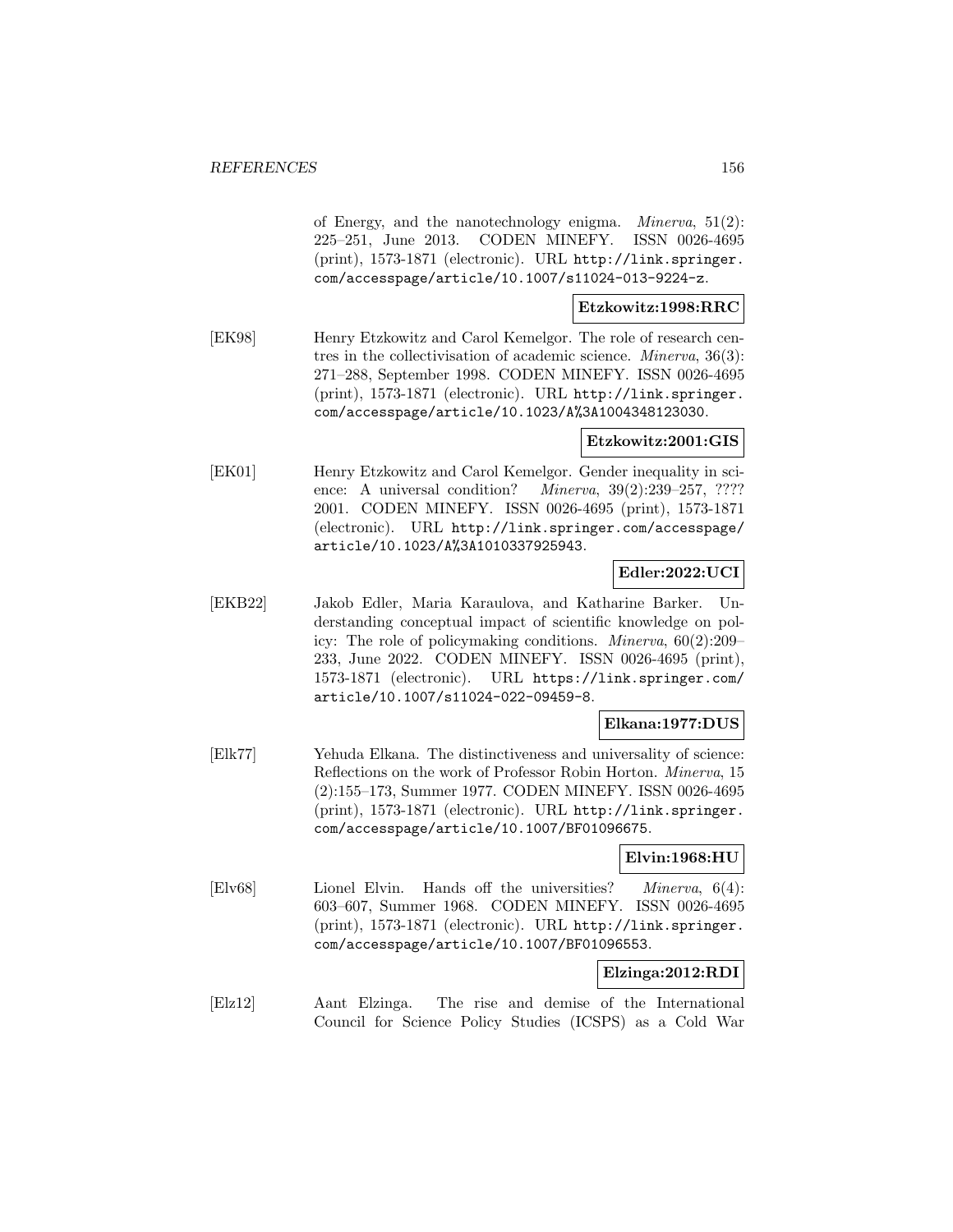bridging organization. Minerva, 50(3):277–305, September 2012. CODEN MINEFY. ISSN 0026-4695 (print), 1573-1871 (electronic). URL http://link.springer.com/accesspage/ article/10.1007/s11024-012-9205-7.

#### **Encel:1970:PSS**

[Enc70] Sol Encel. The problems of a small scientific community: The Norwegian case. Minerva, 8(1–4):295–297, January 1970. CO-DEN MINEFY. ISSN 0026-4695 (print), 1573-1871 (electronic). URL http://link.springer.com/accesspage/article/10. 1007/BF01553217; http://link.springer.com/article/ 10.1007/BF01553217.

# **Encel:1971:SSS**

[Enc71] S. Encel. The support of science without science policy in Australia. Minerva, 9(3):349–360, July 1971. CODEN MINEFY. ISSN 0026-4695 (print), 1573-1871 (electronic). URL http://link.springer.com/accesspage/article/10.1007/ BF01553360.

# **Encel:2000:UDM**

[Enc00] Sol Encel. Universities do matter: Australian universities in crisis. Minerva, 38(2):241–251, ???? 2000. CODEN MINEFY. ISSN 0026-4695 (print), 1573-1871 (electronic). URL http://link.springer.com/accesspage/article/10.1023/ A%3A1026509413392.

# **Encel:2003:SRU**

[Enc03] Sol Encel. Student radicalism at the University of Sydney. *Minerva*, 41(4):415–419, ???? 2003. CODEN MINEFY. ISSN 0026-4695 (print), 1573-1871 (electronic). URL http://link.springer.com/accesspage/article/10.1023/ B%3AMINE.0000005289.45571.4a.

#### **Encel:2006:UC**

[Enc06] Sol Encel. A University off course? Minerva, 44(2):201– 208, June 2006. CODEN MINEFY. ISSN 0026-4695 (print), 1573-1871 (electronic). URL http://link.springer.com/ accesspage/article/10.1007/s11024-006-0005-9.

# **Encel:2007:VVC**

[Enc07] Sol Encel. Vicissitudes of a Vice-Chancellor. *Minerva*, 45(4): 475–479, December 2007. CODEN MINEFY. ISSN 0026-4695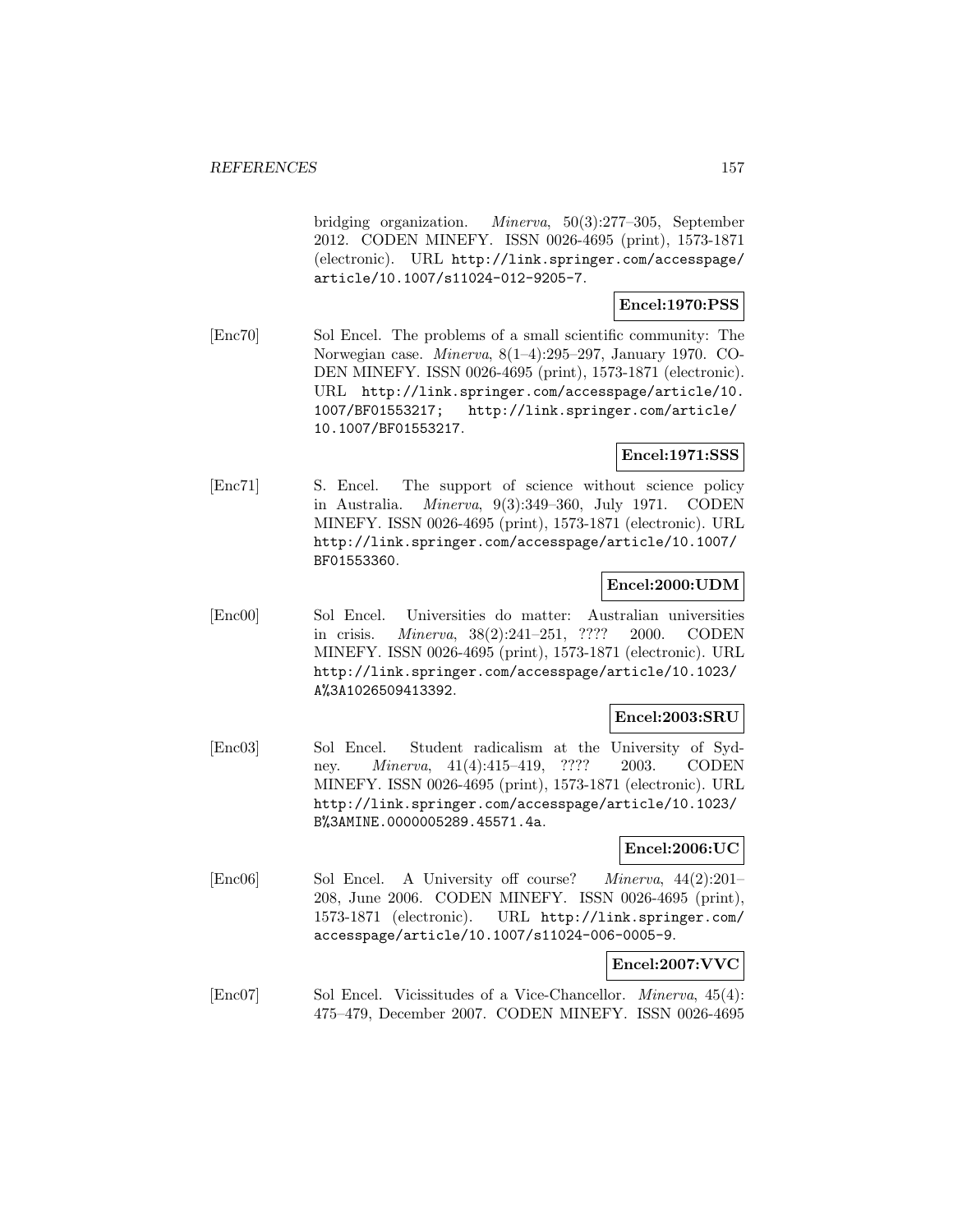(print), 1573-1871 (electronic). URL http://link.springer. com/accesspage/article/10.1007/s11024-007-9063-x.

#### **Endersby:2006:WR**

[End06] Jim Endersby. Wallace redux? Minerva, 44(2):209–218, June 2006. CODEN MINEFY. ISSN 0026-4695 (print), 1573-1871 (electronic). URL http://link.springer.com/accesspage/ article/10.1007/s11024-006-0006-8.

# **Enders:2009:BRR**

[End09] Jürgen Enders. Book review: Richard Whitley, Jochen Gläser (eds.), The Changing Governance of the Sciences. The Advent of Research Evaluation Systems. Sociology of the Sciences Yearbook. Minerva, 47(4):465–468, December 2009. CO-DEN MINEFY. ISSN 0026-4695 (print), 1573-1871 (electronic). URL http://link.springer.com/content/pdf/10. 1007/s11024-009-9132-4.pdf.

#### **Engerman:1999:NSN**

[Eng99] David C. Engerman. New society, new scholarship: Soviet studies programmes in interwar America. Minerva, 37(1): 25–43, March 1999. CODEN MINEFY. ISSN 0026-4695 (print), 1573-1871 (electronic). URL http://link.springer. com/accesspage/article/10.1023/A%3A1004599118173.

#### **Etzkowitz:1991:PKO**

[EP91] Henry Etzkowitz and Lois S. Peters. Profiting from knowledge: Organisational innovations and the evolution of academic norms. Minerva, 29(2):133–166, Summer 1991. CO-DEN MINEFY. ISSN 0026-4695 (print), 1573-1871 (electronic). URL http://link.springer.com/accesspage/article/10. 1007/BF01096406.

# **Epstein:1986:IMS**

[Eps86] Richard A. Epstein. II the morality of scientists. Minerva, 24(2– 3):344–347, Summer–Autumn 1986. CODEN MINEFY. ISSN 0026-4695 (print), 1573-1871 (electronic). URL http://link. springer.com/accesspage/article/10.1007/BF01096615.

#### **Es:1977:SSP**

[Es77] Es. Social science as public opinion. Minerva, 15(3–4):273– 285, Autumn–Winter 1977. CODEN MINEFY. ISSN 0026-4695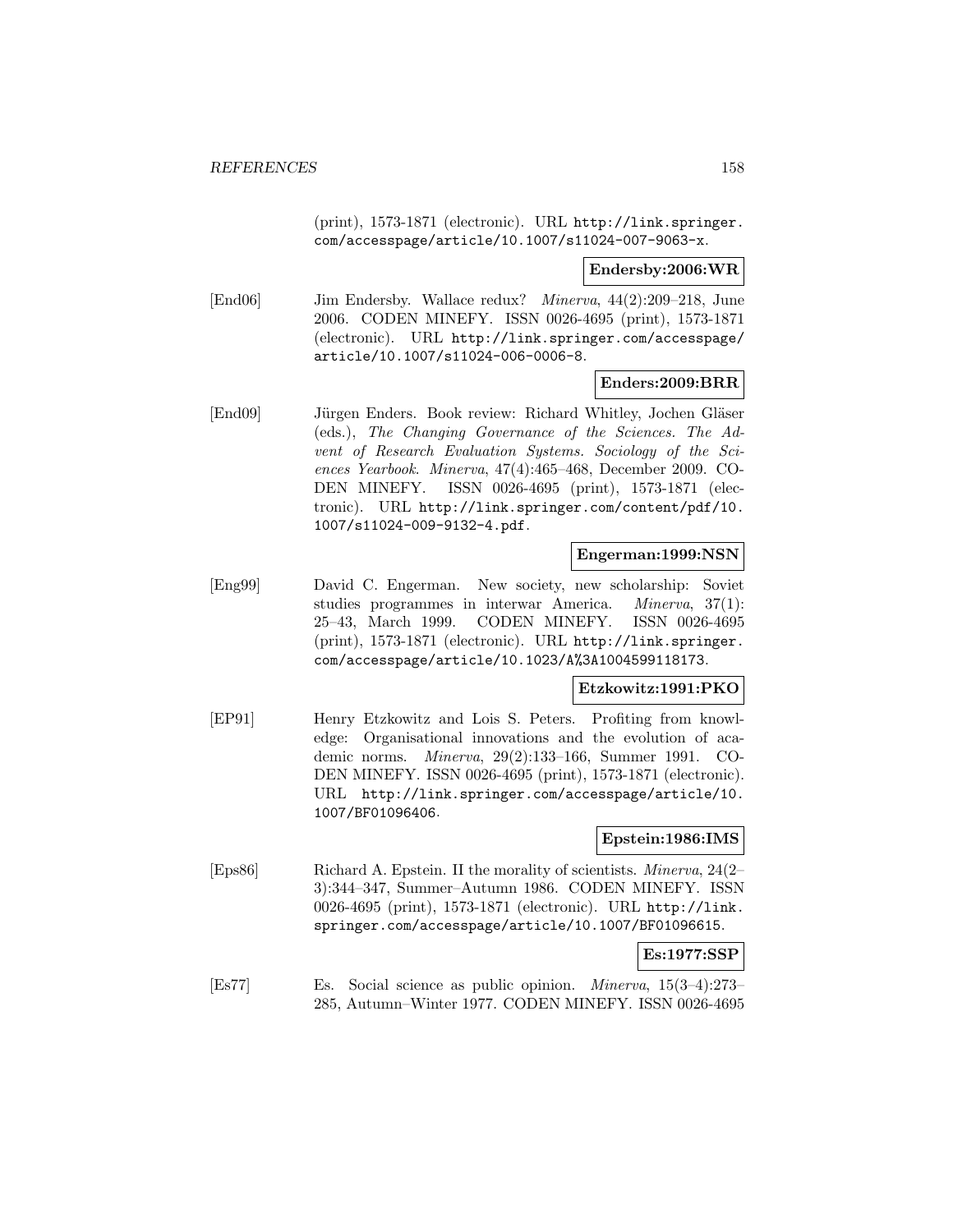(print), 1573-1871 (electronic). URL http://link.springer. com/accesspage/article/10.1007/BF01096725.

#### **Epstein:1988:AFA**

[ESC<sup>+</sup>88] Joseph Epstein, Professor Carol Simpson Stern, Professor Buckley Christ, Jr., Professor Richard Hughes, Professor Ennio Rossi, and Professor Addison Stone. Academic freedom and academic agitation at Northwestern University. Minerva, 26(2): 199–272, Summer 1988. CODEN MINEFY. ISSN 0026-4695 (print), 1573-1871 (electronic). URL http://link.springer. com/accesspage/article/10.1007/BF01096696.

# **Esterle:2004:PDN**

[Est04] Laurence Esterle. Participative democracy: A new form of rationality. Minerva, 42(1):101–104, ???? 2004. CODEN MINEFY. ISSN 0026-4695 (print), 1573-1871 (electronic). URL http://link.springer.com/accesspage/article/10.1023/ B%3AMINE.0000017837.79006.68.

# **Elvin:1967:C**

[ET67] Lionel Elvin and John Turkevich. Correspondence. Minerva, 5 (3):429–434, Spring 1967. CODEN MINEFY. ISSN 0026-4695 (print), 1573-1871 (electronic). URL http://link.springer. com/accesspage/article/10.1007/BF02388581.

# **Eisaku:1970:CSD**

[ETMT70] Satō Eisaku, Fukuda Takeo, Sakata Michita, and Noda Takeo. Coping with student disorder in Japan. *Minerva*,  $8(1-4)$ : 116–135, January 1970. CODEN MINEFY. ISSN 0026-4695 (print), 1573-1871 (electronic). URL http://link.springer. com/accesspage/article/10.1007/BF01553203.

# **Etzkowitz:1983:ESE**

[Etz83] Henry Etzkowitz. Entrepreneurial scientists and entrepreneurial universities in American academic science. Minerva, 21(2–3): 198–233, Summer–Autumn 1983. CODEN MINEFY. ISSN 0026-4695 (print), 1573-1871 (electronic). URL http://link. springer.com/accesspage/article/10.1007/BF01097964.

# **Etzkowitz:1992:IIT**

[Etz92] Henry Etzkowitz. Individual investigators and their research groups. *Minerva*, 30(1):28–50, Spring 1992. CODEN MINEFY. ISSN 0026-4695 (print), 1573-1871 (electronic). URL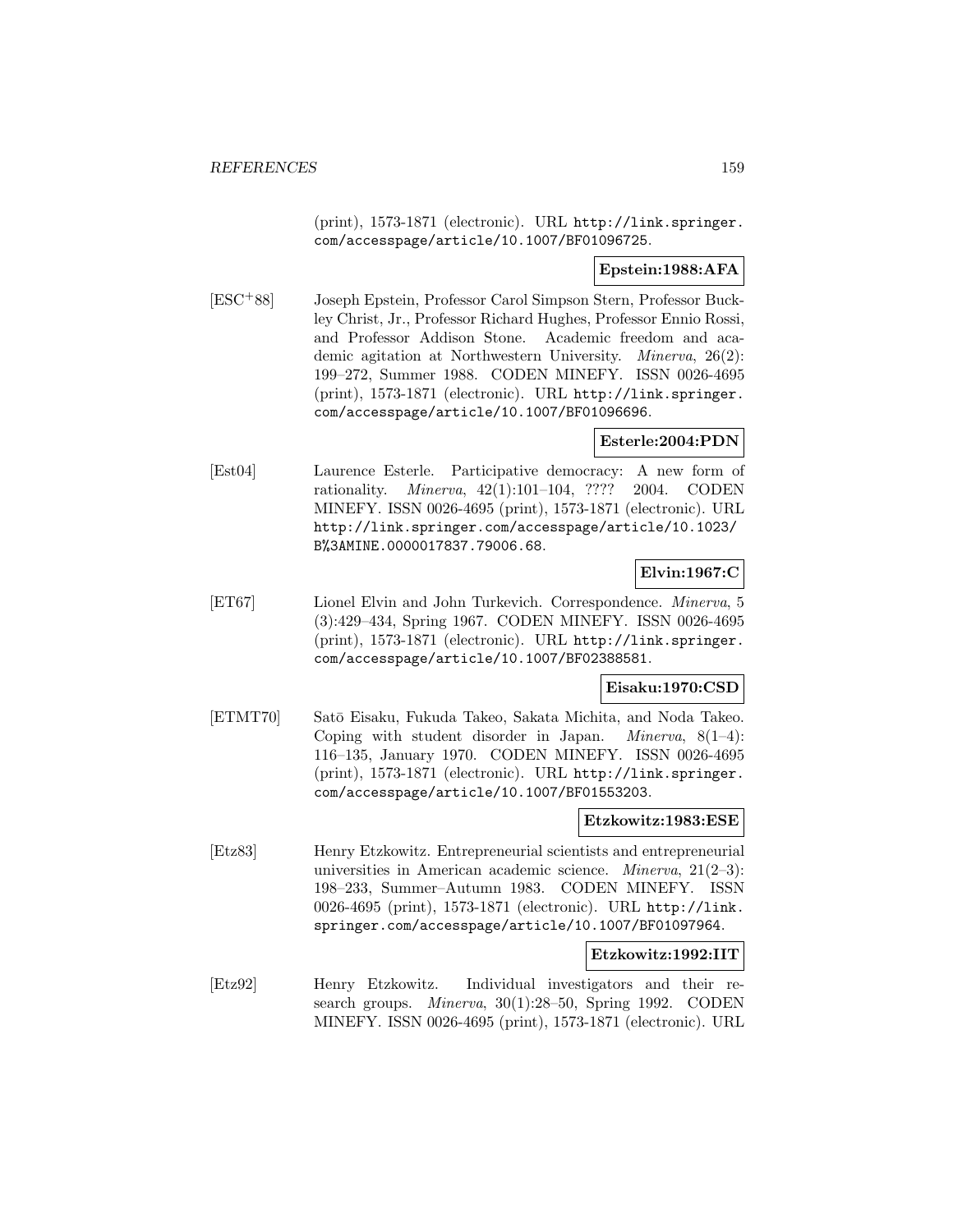http://link.springer.com/accesspage/article/10.1007/ BF01096395.

#### **Etzkowitz:1993:ESO**

[Etz93] Henry Etzkowitz. Enterprises from science: The origins of science-based regional economic development. *Minerva*, 31(3): 326–360, Autumn 1993. CODEN MINEFY. ISSN 0026-4695 (print), 1573-1871 (electronic). URL http://link.springer. com/accesspage/article/10.1007/BF01098626.

# **Etzkowitz:1994:KPM**

[Etz94] Henry Etzkowitz. Knowledge as property: The Massachusetts Institute of Technology and the debate over academic patent policy. Minerva, 32(4):383–421, Winter 1994. CODEN MINEFY. ISSN 0026-4695 (print), 1573-1871 (electronic). URL http://link.springer.com/accesspage/article/10.1007/ BF01098031.

# **Etzkowitz:1996:CIC**

[Etz96] Henry Etzkowitz. Conflicts of interest and commitment in academic science in the United States. Minerva, 34(3):259–277, ???? 1996. CODEN MINEFY. ISSN 0026-4695 (print), 1573-1871 (electronic). URL http://link.springer.com/accesspage/ article/10.1007/BF00120327.

# **Eustace:1995:CDC**

[Eus95] Rowland Eustace. A comment on the discussion of Conrad Russell's academic freedom. Minerva, 33(1):67–73, Spring 1995. CODEN MINEFY. ISSN 0026-4695 (print), 1573-1871 (electronic). URL http://link.springer.com/accesspage/ article/10.1007/BF01098620.

#### **Eustace:1997:BR**

[Eus97] Rowland Eustace. Book review. Minerva, 35(2):195–201, June 1997. CODEN MINEFY. ISSN 0026-4695 (print), 1573-1871 (electronic). URL http://link.springer.com/accesspage/ article/10.1023/A%3A1004258225939.

**Evans:2012:ECT**

[EV12] Samuel A. W. Evans and Walter D. Valdivia. Export controls and the tensions between academic freedom and national security. Minerva, 50(2):169–190, June 2012. CODEN MINEFY.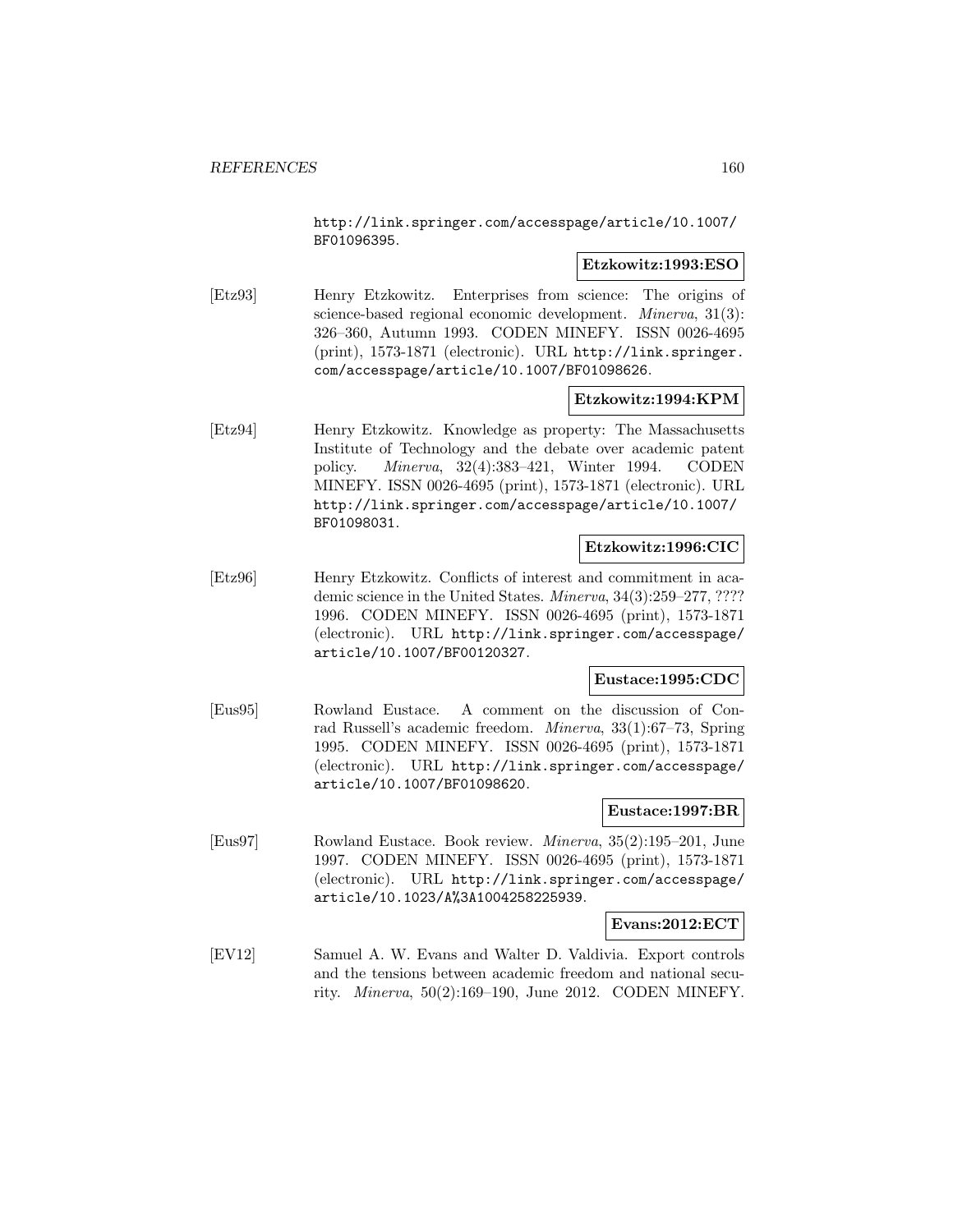ISSN 0026-4695 (print), 1573-1871 (electronic). URL http:// link.springer.com/accesspage/article/10.1007/s11024- 012-9196-4.

# **Ezrahi:1980:UPR**

[Ezr80] Yaron Ezrahi. Utopian and pragmatic rationalism: The political context of scientific advice. Minerva, 18(1):111–131, Spring 1980. CODEN MINEFY. ISSN 0026-4695 (print), 1573-1871 (electronic). URL http://link.springer.com/accesspage/ article/10.1007/BF01096662.

# **Fisher:2001:CAI**

[FAGH01] Donald Fisher, Janet Atkinson-Grosjean, and Dawn House. Changes in academy/industry/state relations in Canada: The creation and development of the networks of Centres of Excellence. Minerva, 39(3):299–325, ???? 2001. CODEN MINEFY. ISSN 0026-4695 (print), 1573-1871 (electronic). URL http://link.springer.com/accesspage/article/10.1023/ A%3A1017924027522.

# **Falkenberg:2021:RIY**

[Fal21] Ruth I. Falkenberg. Re-invent yourself! How demands for innovativeness reshape epistemic practices. Minerva, 59(4):423– 444, December 2021. CODEN MINEFY. ISSN 0026-4695 (print), 1573-1871 (electronic). URL https://link.springer. com/article/10.1007/s11024-021-09447-4.

# **Farrington:2001:BHE**

[Far01] Dennis J. Farrington. Borderless higher education: Challenges to regulation, accreditation and intellectual property rights. Minerva, 39(1):63–84, ???? 2001. CODEN MINEFY. ISSN 0026-4695 (print), 1573-1871 (electronic). URL http://link.springer.com/accesspage/article/10.1023/ A%3A1010322318781.

# **Fara:2005:NIE**

[Far05] Patricia Fara. Newton, industry, and empire. Minerva, 43(4): 435–439, December 2005. CODEN MINEFY. ISSN 0026-4695 (print), 1573-1871 (electronic). URL http://link.springer. com/accesspage/article/10.1007/s11024-005-2465-8.

# **Frodeman:2012:DPR**

[FB12] Robert Frodeman and Adam Briggle. The dedisciplining of peer review. Minerva, 50(1):3–19, March 2012. CODEN MINEFY.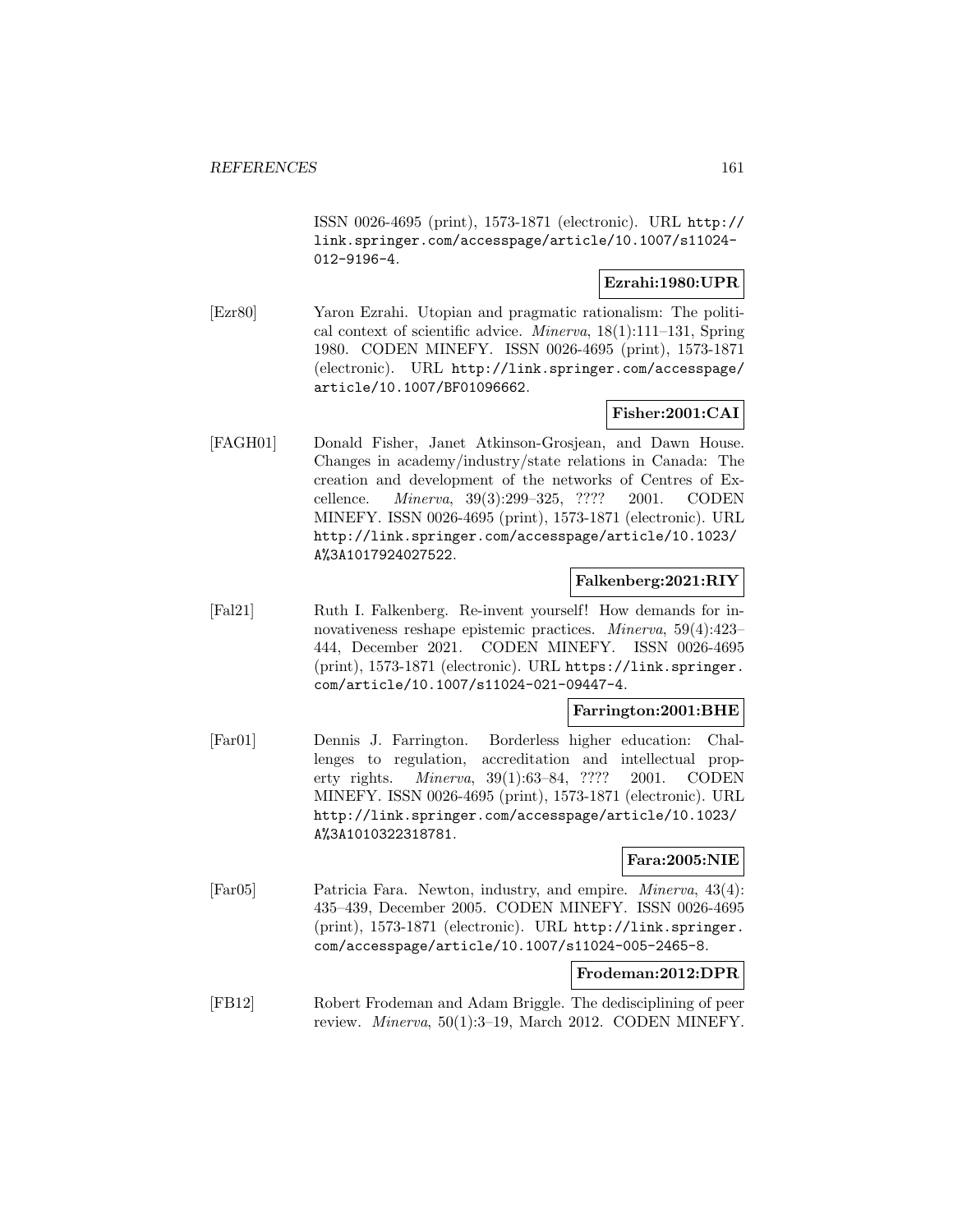ISSN 0026-4695 (print), 1573-1871 (electronic). URL http:// link.springer.com/accesspage/article/10.1007/s11024- 012-9192-8.

# **Fernandez:2021:SAP**

[FBF<sup>+</sup>21] Frank Fernandez, David P. Baker, Yuan-Chih Fu, Ismael G. Muñoz, and Karly Sarita Ford. A symbiosis of access: Proliferating STEM PhD training in the U.S. from 1920–2010. Minerva, 59(1):79–98, March 2021. CODEN MINEFY. ISSN 0026-4695 (print), 1573-1871 (electronic). URL http://link.springer. com/article/10.1007/s11024-020-09422-5.

# **Feldman:2004:TOS**

[FD04] Maryann P. Feldman and Pierre Desrochers. Truth for its own sake: Academic culture and technology transfer at Johns Hopkins University. Minerva, 42(2):105–126, ???? 2004. CODEN MINEFY. ISSN 0026-4695 (print), 1573-1871 (electronic). URL http://link.springer.com/accesspage/ article/10.1023/B%3AMINE.0000030019.99709.a0.

# **Feller:2009:PMG**

[Fel09] Irwin Feller. Performance measurement and the governance of American academic science. Minerva, 47(3):??, September 2009. CODEN MINEFY. ISSN 0026-4695 (print), 1573-1871 (electronic). URL http://link.springer.com/accesspage/ article/10.1007/s11024-009-9129-z.

# **Feld:2019:SPP**

[Fel19] Adriana Feld. Science, politics/policy and the Cold War in Argentina: From concepts to institutional models in the 1950s and '60s. Minerva, 57(4):523–547, December 2019. CODEN MINEFY. ISSN 0026-4695 (print), 1573-1871 (electronic). URL http://link.springer.com/article/10.1007/s11024- 019-09379-0.

#### **Friedman:1990:CUP**

[FF90] Robert S. Friedman and Renee C. Friedman. The Canadian universities and the promotion of economic development. Minerva, 28(3):272–293, Autumn 1990. CODEN MINEFY. ISSN 0026-4695 (print), 1573-1871 (electronic). URL http://link. springer.com/accesspage/article/10.1007/BF01096292.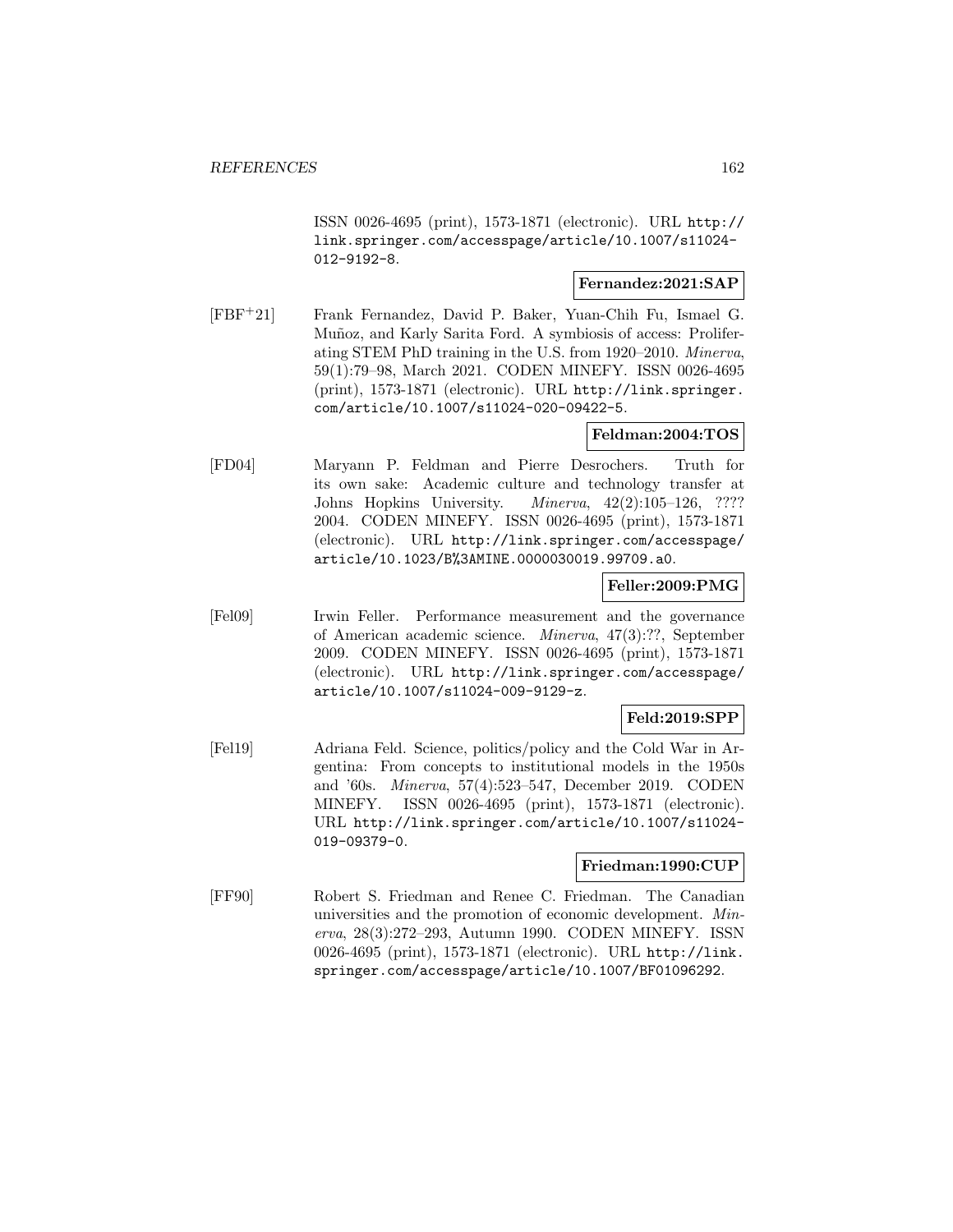# **Felt:2010:MMP**

[FF10] Ulrike Felt and Maximilian Fochler. Machineries for making publics: Inscribing and De-scribing publics in public engagement. Minerva, 48(3):219–238, September 2010. CO-DEN MINEFY. ISSN 0026-4695 (print), 1573-1871 (electronic). URL http://link.springer.com/accesspage/article/10. 1007/s11024-010-9155-x.

#### **Foladori:2015:NMK**

[FFL+15] Guillermo Foladori, Edgar Arteaga Figueroa, Edgar Záyago Lau, Richard Appelbaum, Eduardo Robles-Belmont, Liliana Villa, Rachel Parker, and Vanessa Leos. Nanotechnology in Mexico: Key findings based on OECD criteria. Minerva, 53(3): 279–301, September 2015. CODEN MINEFY. ISSN 0026-4695 (print), 1573-1871 (electronic). URL http://link.springer. com/accesspage/article/10.1007/s11024-015-9281-6.

# **Fochler:2016:UGH**

[FFM16] Maximilian Fochler, Ulrike Felt, and Ruth M¨uller. Unsustainable growth, hyper-competition, and worth in life science research: Narrowing evaluative repertoires in doctoral and postdoctoral scientists' work and lives. Minerva, 54(2):175–200, June 2016. CODEN MINEFY. ISSN 0026-4695 (print), 1573-1871 (electronic). URL http://link.springer.com/content/pdf/ 10.1007/s11024-016-9292-y.pdf.

# **Freeman:1995:BR**

[FFML95] Christopher Freeman, Kenneth R. Foster, and Heinz Maier-Leibnitz. Book reviews. Minerva, 33(4):395–405, Winter 1995. CODEN MINEFY. ISSN 0026-4695 (print), 1573-1871 (electronic). URL http://link.springer.com/accesspage/ article/10.1007/BF01096520.

# **Fach:1992:ERT**

[FG92] Wolfgang Fach and Edgar Grande. Emergent rationality in technological policy: Nuclear energy in the Federal Republic of Germany. Minerva, 30(1):14–27, Spring 1992. CO-DEN MINEFY. ISSN 0026-4695 (print), 1573-1871 (electronic). URL http://link.springer.com/accesspage/article/10. 1007/BF01096394.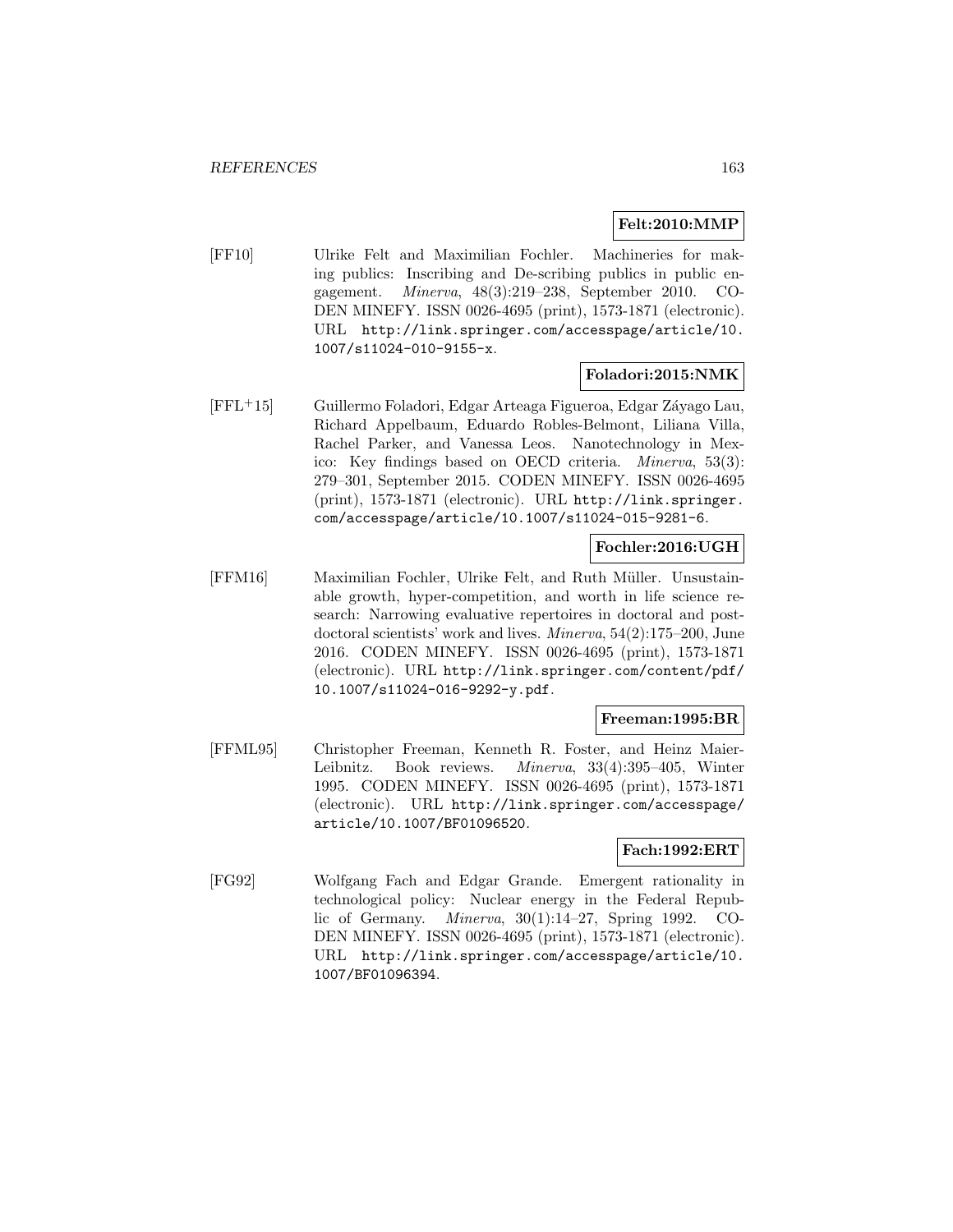# **Feller:2007:SIR**

[FG07] Irwin Feller and George Gamota. Science indicators as reliable evidence. Minerva, 45(1):17–30, March 2007. CODEN MINEFY. ISSN 0026-4695 (print), 1573-1871 (electronic). URL http://link.springer.com/accesspage/article/10.1007/ s11024-006-9017-8.

# **Falade:2020:DPS**

[FG20] Bankole A. Falade and Lars Guenther. Dissonance and polyphasia as strategies for resolving the potential conflict between science and religion among South Africans. Minerva, 58(3):459– 480, September 2020. CODEN MINEFY. ISSN 0026-4695 (print), 1573-1871 (electronic). URL http://link.springer. com/article/10.1007/s11024-020-09403-8.

# **Fox:1980:BR**

[FGT80] Robert Fox, Geoffrey J. Giles, and Ernst Topitsch. Book reviews. Minerva, 18(1):164–195, Spring 1980. CODEN MINEFY. ISSN 0026-4695 (print), 1573-1871 (electronic). URL http://link. springer.com/accesspage/article/10.1007/BF01096664.

# **Fumasoli:2013:SAS**

[FH13] Tatiana Fumasoli and Jeroen Huisman. Strategic agency and system diversity: Conceptualizing institutional positioning in higher education. Minerva, 51(2):155–169, June 2013. CO-DEN MINEFY. ISSN 0026-4695 (print), 1573-1871 (electronic). URL http://link.springer.com/accesspage/article/10. 1007/s11024-013-9225-y.

# **Floud:1994:BR**

[FHE94] Jean Floud, Lillian Hoddeson, and Henry Etzkowitz. Book reviews. Minerva, 32(2):220–237, Summer 1994. CODEN MINEFY. ISSN 0026-4695 (print), 1573-1871 (electronic). URL http://link.springer.com/accesspage/article/10.1007/ BF01103362.

# **Folker:2009:WGW**

[FHS09] Anna Paldam Folker, Lotte Holm, and Peter Sandøe. 'We have to go where the money is'  $-$  dilemmas in the role of nutrition scientists: An interview study. Minerva, 47(2):217–236, June 2009. CODEN MINEFY. ISSN 0026-4695 (print), 1573-1871 (electronic). URL http://link.springer.com/accesspage/ article/10.1007/s11024-009-9122-6.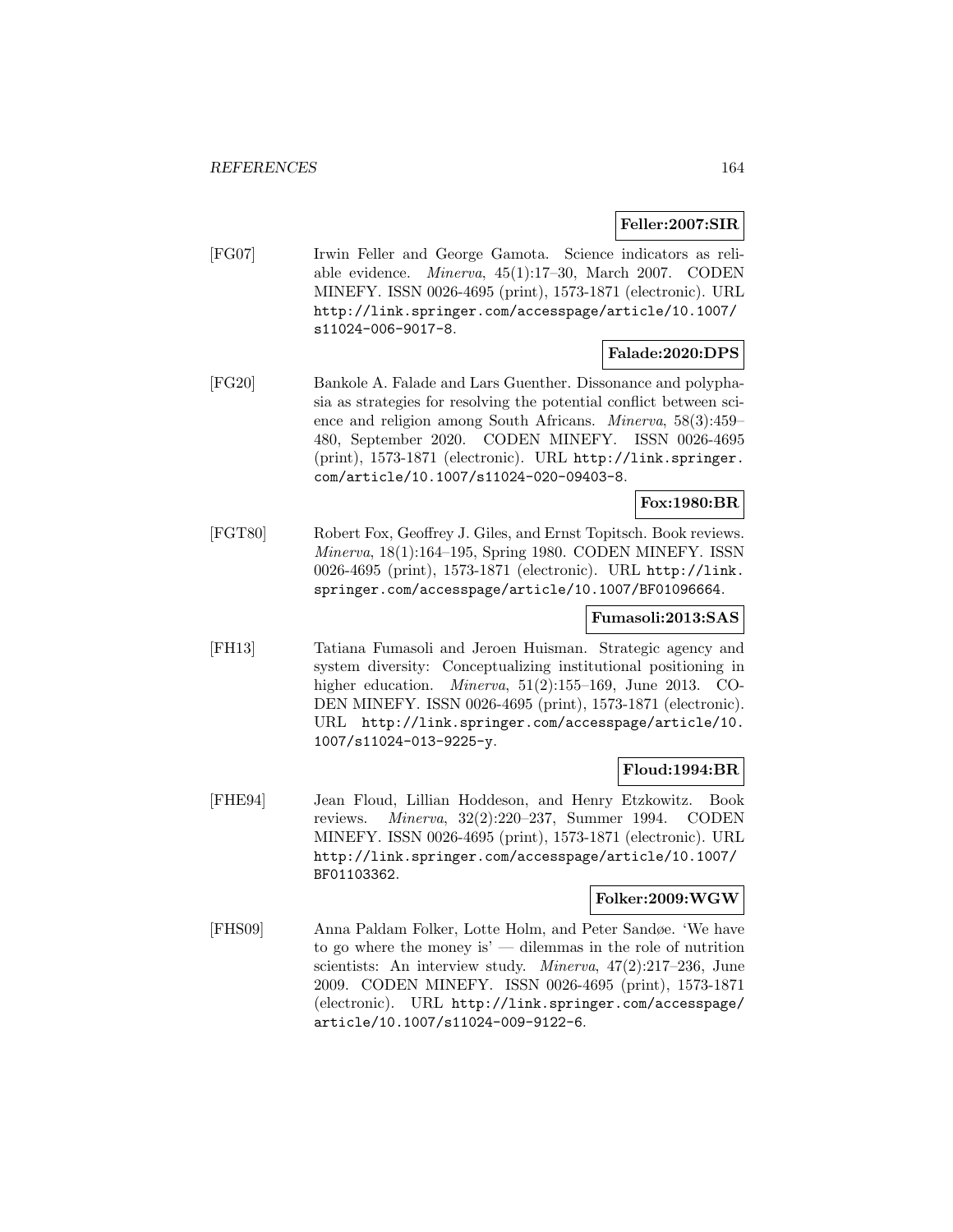#### **Fielden:2001:MBE**

[Fie01] John Fielden. Markets for 'borderless education'. Minerva, 39(1):49–62, ???? 2001. CODEN MINEFY. ISSN 0026-4695 (print), 1573-1871 (electronic). URL http://link.springer. com/accesspage/article/10.1023/A%3A1010374319689.

#### **Finn:1976:FPU**

[Fin77] Chester E. Finn, Jr. Federal patronage of universities in the United States: A rose by many other names? *Minerva*, 14(4): 496–529, Winter 1976–1977. CODEN MINEFY. ISSN 0026-4695 (print), 1573-1871 (electronic). URL http://link.springer. com/accesspage/article/10.1007/BF01097637.

# **Finlay:2007:ADG**

[Fin07] Mark R. Finlay. Academic drift in German agricultural education. Minerva, 45(3):349–352, September 2007. CODEN MINEFY. ISSN 0026-4695 (print), 1573-1871 (electronic). URL http://link.springer.com/accesspage/article/10.1007/ s11024-007-9052-0.

# **Fischer:1963:USS**

[Fis63] Joseph Fischer. The university student in South and South-East Asia. Minerva, 2(1):39–53, Autumn 1963. CODEN MINEFY. ISSN 0026-4695 (print), 1573-1871 (electronic). URL http://link.springer.com/accesspage/article/10.1007/ BF01100779.

# **Fisher:1978:RFD**

[Fis78] Donald Fisher. The Rockefeller Foundation and the development of scientific medicine in Great Britain. Minerva, 16 (1):20–41, Spring 1978. CODEN MINEFY. ISSN 0026-4695 (print), 1573-1871 (electronic). URL http://link.springer. com/accesspage/article/10.1007/BF01102180.

# **Fisher:2007:BSE**

[Fis07] Donald Fisher. British sociology: An eyewitness account. Minerva, 45(2):235–240, June 2007. CODEN MINEFY. ISSN 0026-4695 (print), 1573-1871 (electronic). URL http:// link.springer.com/accesspage/article/10.1007/s11024- 007-9037-z.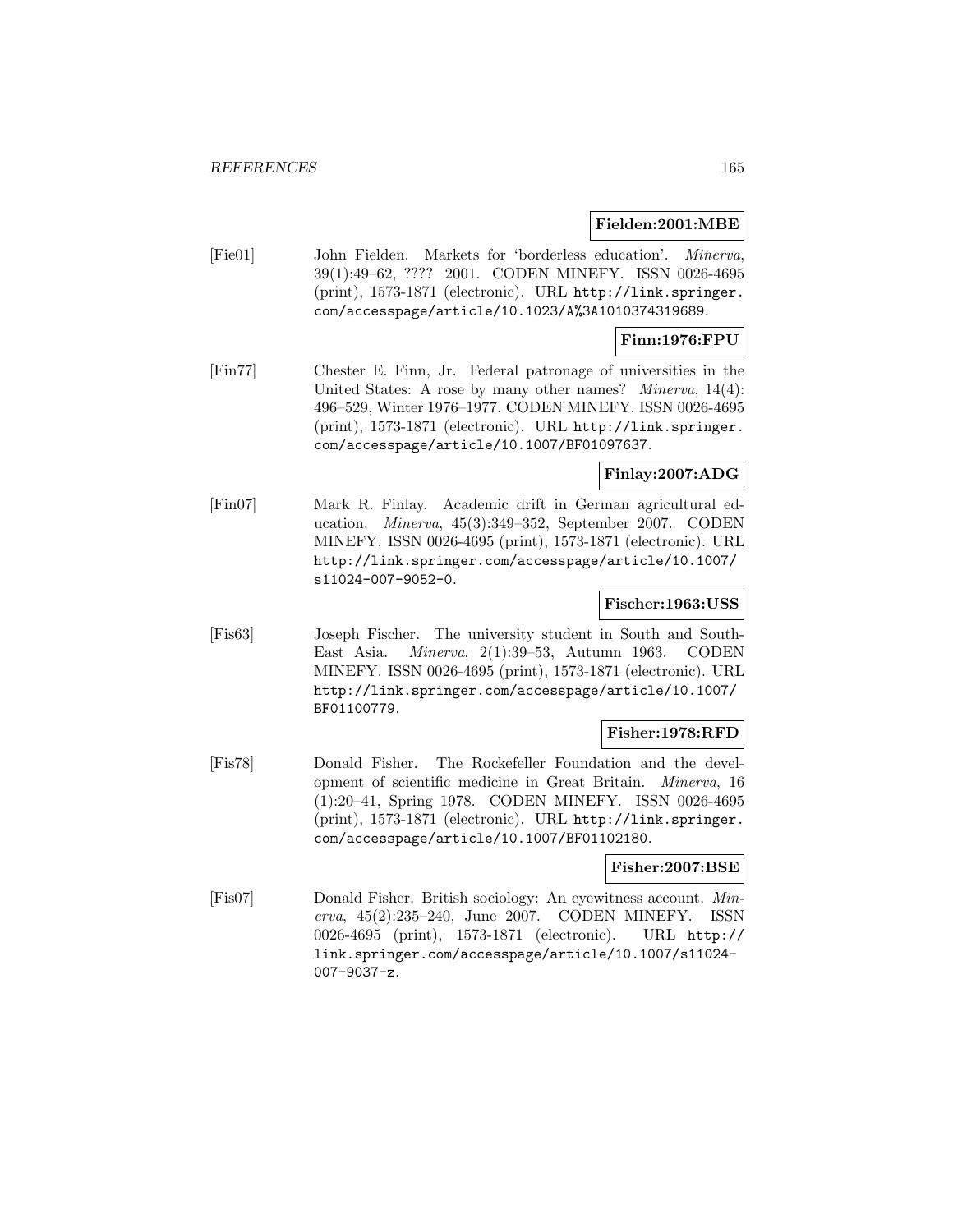# **Fleck:2020:BRC**

[Fle20] Christian Fleck. Book review: Christopher Adair-Toteff and Stephen Turner (eds.), The Calling of Social Thought: Rediscovering the Work of Edward Shils. Manchester University Press, Manchester, 2019, 270 pp., ISBN 978-1-5261-2005-2. Minerva, 58(3):481–483, September 2020. CODEN MINEFY. ISSN 0026-4695 (print), 1573-1871 (electronic). URL http://link. springer.com/article/10.1007/s11024-020-09410-9.

# **Feuer:2010:SAP**

[FM10] Michael J. Feuer and Christina J. Maranto. Science advice as procedural rationality: Reflections on the national research council. Minerva, 48(3):259–275, September 2010. CODEN MINEFY. ISSN 0026-4695 (print), 1573-1871 (electronic). URL http://link.springer.com/accesspage/article/10.1007/ s11024-010-9152-0.

# **Forman:1974:FSP**

[For74] Paul Forman. The financial support and political alignment of physicists in Weimar Germany. Minerva, 12(1):39–66, January 1974. CODEN MINEFY. ISSN 0026-4695 (print), 1573-1871 (electronic). URL http://link.springer.com/accesspage/ article/10.1007/BF01558540.

# **Fortescue:1992:RAS**

[For92] Stephen Fortescue. The Russian Academy of Sciences and the Soviet Academy of Sciences: Continuity or disjunction? Minerva, 30(4):459–478, Winter 1992. CODEN MINEFY. ISSN 0026-4695 (print), 1573-1871 (electronic). URL http://link. springer.com/accesspage/article/10.1007/BF01096573.

#### **Forstner:2008:EHD**

[For08] Christian Forstner. The early history of David Bohm's quantum mechanics through the perspective of Ludwik Fleck's thought-collectives. Minerva, 46(2):215–229, June 2008. CO-DEN MINEFY. ISSN 0026-4695 (print), 1573-1871 (electronic). URL http://link.springer.com/accesspage/article/10. 1007/s11024-008-9090-2.

#### **Foster:1997:RST**

[Fos97] Kennith R. Foster. Risk, scientific testimony and the burden of proof: Science on trial. Minerva, 35(1):73–81, ???? 1997. CODEN MINEFY. ISSN 0026-4695 (print), 1573-1871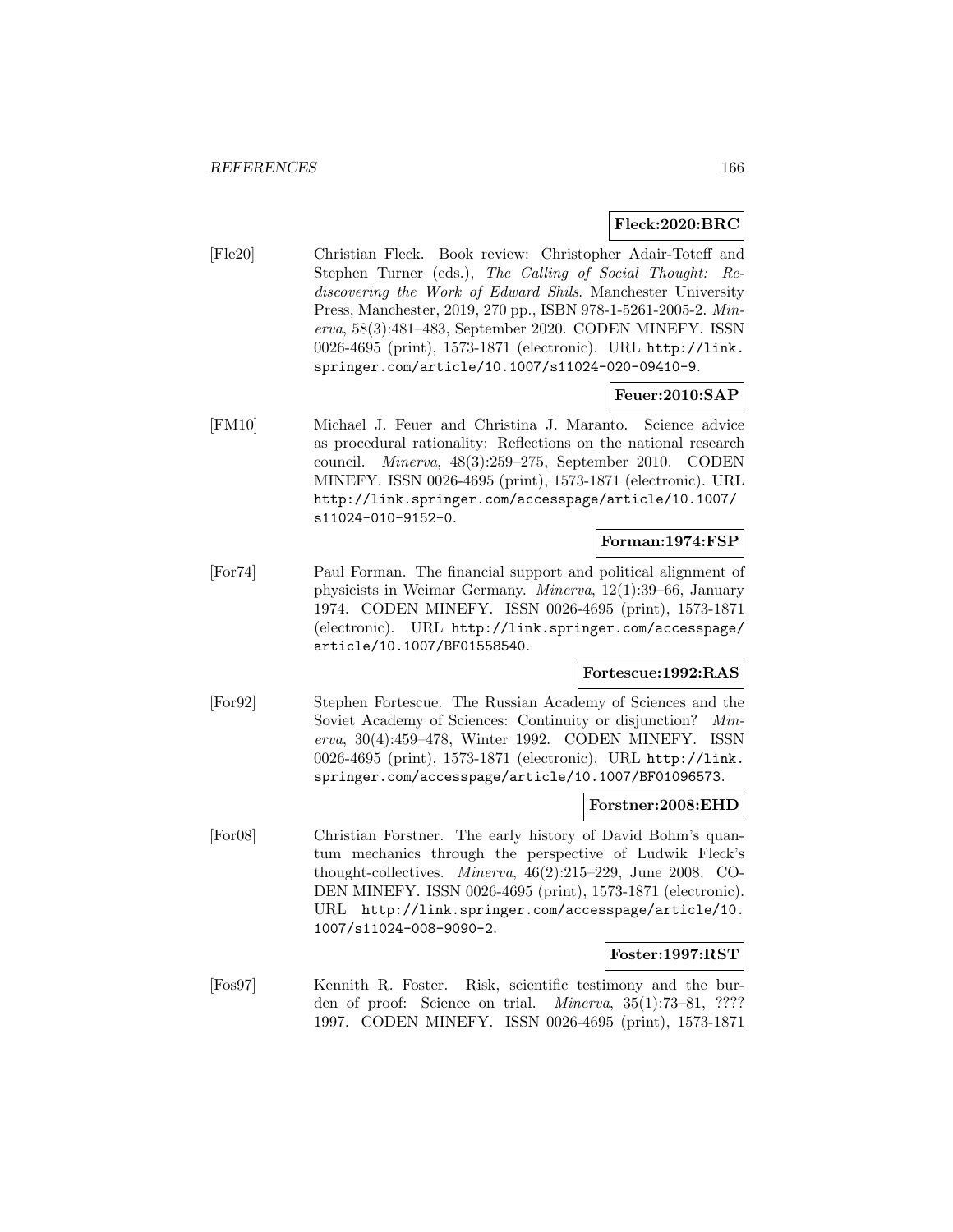(electronic). URL http://link.springer.com/accesspage/ article/10.1023/B%3AMINE.0000019492.15173.65.

# **Fox:1973:SEP**

[Fox73] Robert Fox. Scientific enterprise and the patronage of research in France 1800–70. Minerva, 11(4):442–473, October 1973. CODEN MINEFY. ISSN 0026-4695 (print), 1573-1871 (electronic). URL http://link.springer.com/accesspage/ article/10.1007/BF01557797.

# **Fox:1997:PVA**

[Fox97] Daniel M. Fox. Policy and vulnerability: American foundations in Twentieth-Century health affairs. Minerva, 35(3):311– 319, September 1997. CODEN MINEFY. ISSN 0026-4695 (print), 1573-1871 (electronic). URL http://link.springer. com/accesspage/article/10.1023/A%3A1004282017817.

# **Fox:2006:FDH**

[Fox06] Robert Fox. Fashioning the discipline: History of science in the European intellectual tradition. Minerva, 44(4):410– 432, December 2006. CODEN MINEFY. ISSN 0026-4695 (print), 1573-1871 (electronic). URL http://link.springer. com/accesspage/article/10.1007/s11024-006-9015-x.

# **Faulkner:2017:SCB**

[FP17] Alex Faulkner and Lonneke Poort. Stretching and challenging the boundaries of law: Varieties of knowledge in biotechnologies regulation. Minerva, 55(2):209–228, June 2017. CODEN MINEFY. ISSN 0026-4695 (print), 1573-1871 (electronic).

# **Flink:2018:EFR**

[FP18] Tim Flink and Tobias Peter. Excellence and frontier research as travelling concepts in science policymaking. Minerva, 56(4): 431–452, December 2018. CODEN MINEFY. ISSN 0026-4695 (print), 1573-1871 (electronic). URL http://link.springer. com/article/10.1007/s11024-018-9351-7.

# **Frankel:1978:FC**

[Fra78] Charles Frankel. A further comment. Minerva, 16(1):142– 148, Spring 1978. CODEN MINEFY. ISSN 0026-4695 (print), 1573-1871 (electronic). URL http://link.springer.com/ accesspage/article/10.1007/BF01102185.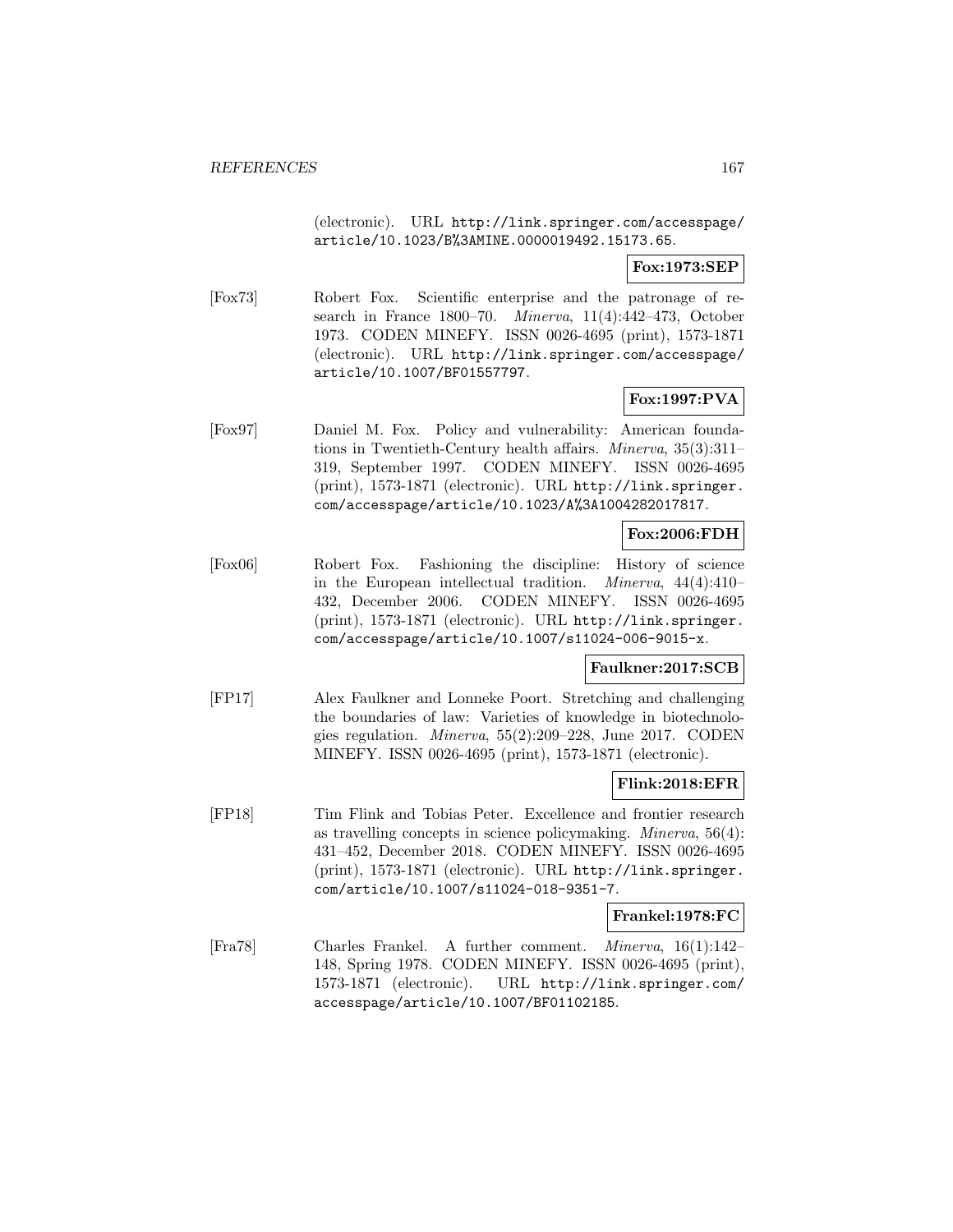# **Franke:1991:PUA**

[Fra91] Ann H. Franke. Private universities in Australia. Minerva, 29 (3):294–320, Autumn 1991. CODEN MINEFY. ISSN 0026-4695 (print), 1573-1871 (electronic). URL http://link.springer. com/accesspage/article/10.1007/BF01097880.

# **Franssen:2022:KSJ**

[Fra22] Thomas Franssen. Book review: Katherine E. Smith, Justyna Bandola-Gill, Nasar Meer, Ellen Stewart and Richard Watermeyer, The Impact Agenda: Controversies, Consequences and Challenges. Minerva, 60(2):325–328, June 2022. CO-DEN MINEFY. ISSN 0026-4695 (print), 1573-1871 (electronic). URL https://link.springer.com/article/10. 1007/s11024-022-09464-x.

# **Freeman:1967:CER**

[Fre67] Christopher Freeman. A comment on "expenditures on research and development in Poland". Minerva, 5(3):371–375, Spring 1967. CODEN MINEFY. ISSN 0026-4695 (print), 1573-1871 (electronic). URL http://link.springer.com/accesspage/ article/10.1007/BF02388575.

# **Freeman:1968:RDC**

[Fre68] Christopher Freeman. Research and development in Czechoslovakia. Minerva, 6(4):598–601, Summer 1968. CODEN MINEFY. ISSN 0026-4695 (print), 1573-1871 (electronic). URL http://link.springer.com/accesspage/article/10.1007/ BF01096551.

# **Freudenthal:1987:JBD**

[Fre87] Gad Freudenthal. Joseph Ben-David's sociology of scientific knowledge. Minerva, 25(1–2):135–149, Spring–Summer 1987. CODEN MINEFY. ISSN 0026-4695 (print), 1573-1871 (electronic). URL http://link.springer.com/accesspage/ article/10.1007/BF01096861.

# **Friborg:1969:RBD**

[Fri69] Göran Friborg. The reduction of the brain drain: Problems and polices. Minerva, 7(4):760–761, Summer 1969. CODEN MINEFY. ISSN 0026-4695 (print), 1573-1871 (electronic). URL http://link.springer.com/accesspage/article/10.1007/ BF01099548.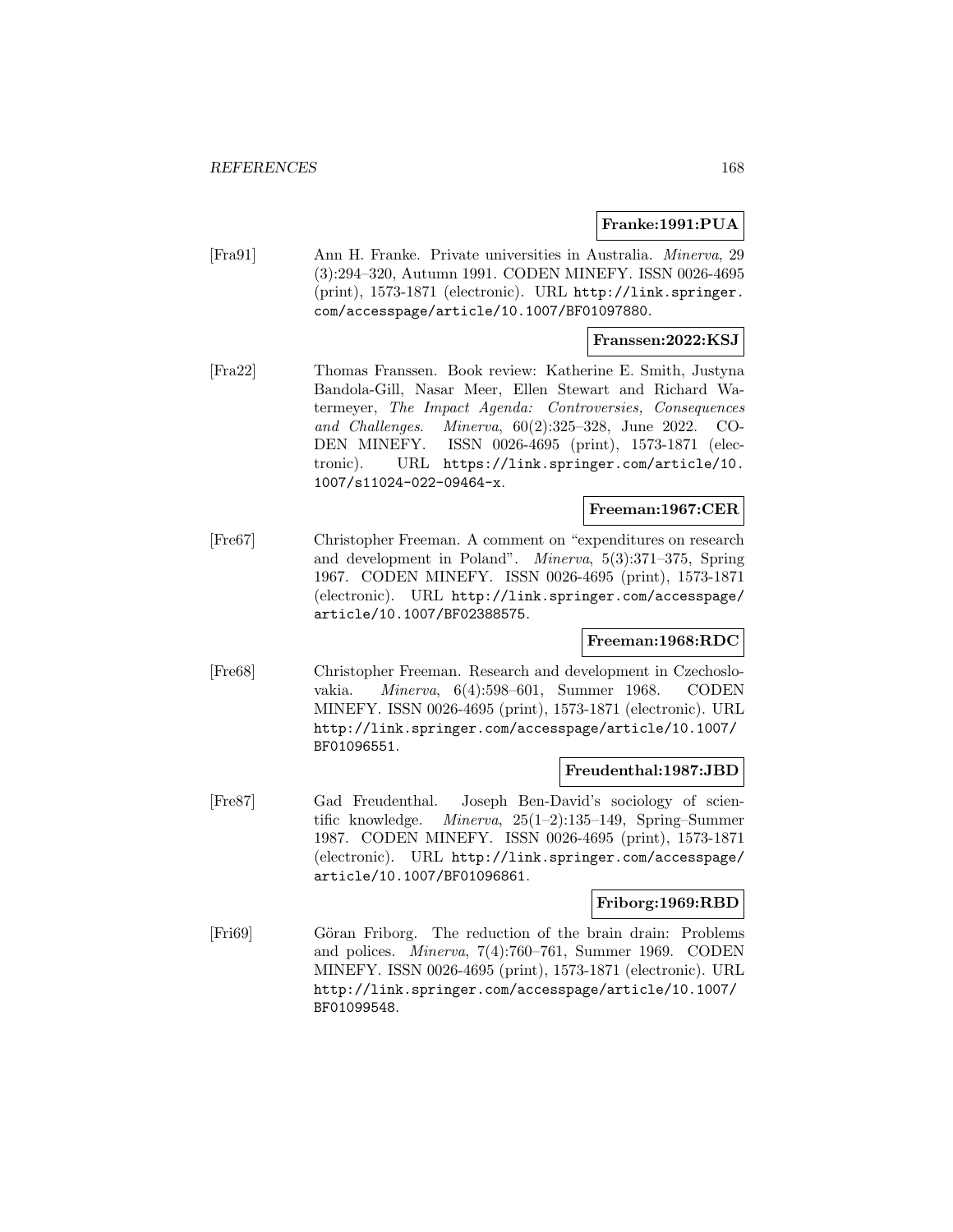# **Fox:1981:BR**

[FS81] Robert Fox and Terry Shinn. Book reviews. Minerva, 19(2): 329–339, Summer 1981. CODEN MINEFY. ISSN 0026-4695 (print), 1573-1871 (electronic). URL http://link.springer. com/accesspage/article/10.1007/BF01096571.

# **Floud:1988:BR**

[FSH88] Jean Floud, Allen Salzman, and Lillian Hoddeson. Book reviews. Minerva, 26(2):273–296, Summer 1988. CODEN MINEFY. ISSN 0026-4695 (print), 1573-1871 (electronic). URL http://link.springer.com/accesspage/article/10.1007/ BF01096697.

# **Franssen:2018:DPF**

[FSHdR18] Thomas Franssen, Wout Scholten, Laurens K. Hessels, and Sarah de Rijcke. The drawbacks of project funding for epistemic innovation: Comparing institutional affordances and constraints of different types of research funding. Minerva, 56(1):11–33, March 2018. CODEN MINEFY. ISSN 0026-4695 (print), 1573-1871 (electronic). URL http:// link.springer.com/article/10.1007/s11024-017-9338-9; http://link.springer.com/content/pdf/10.1007/s11024- 017-9338-9.pdf.

# **Foster:1975:BR**

[FSMH75] Philip Foster, A. B. Shah, Kenneth Mellanby, and Richard G. Hewlett. Book reviews. Minerva, 13(3):466–496, Autumn 1975. CODEN MINEFY. ISSN 0026-4695 (print), 1573-1871 (electronic). URL http://link.springer.com/accesspage/ article/10.1007/BF01097850.

# **Fuller:2000:RSP**

[Ful00] Steve Fuller. The Republic of science: Its political and economic theory. *Minerva*, 38(1):26–32, ???? 2000. CODEN MINEFY. ISSN 0026-4695 (print), 1573-1871 (electronic). URL http://link.springer.com/accesspage/article/10.1023/ A%3A1026548212754.

# **Fabian:1979:CCH**

[FV79] Bernhard Fabian and Rudolf Vierhaus. The calling and condition of the humanistic disciplines. Minerva, 17(4):549–554, Winter 1979. CODEN MINEFY. ISSN 0026-4695 (print), 1573-1871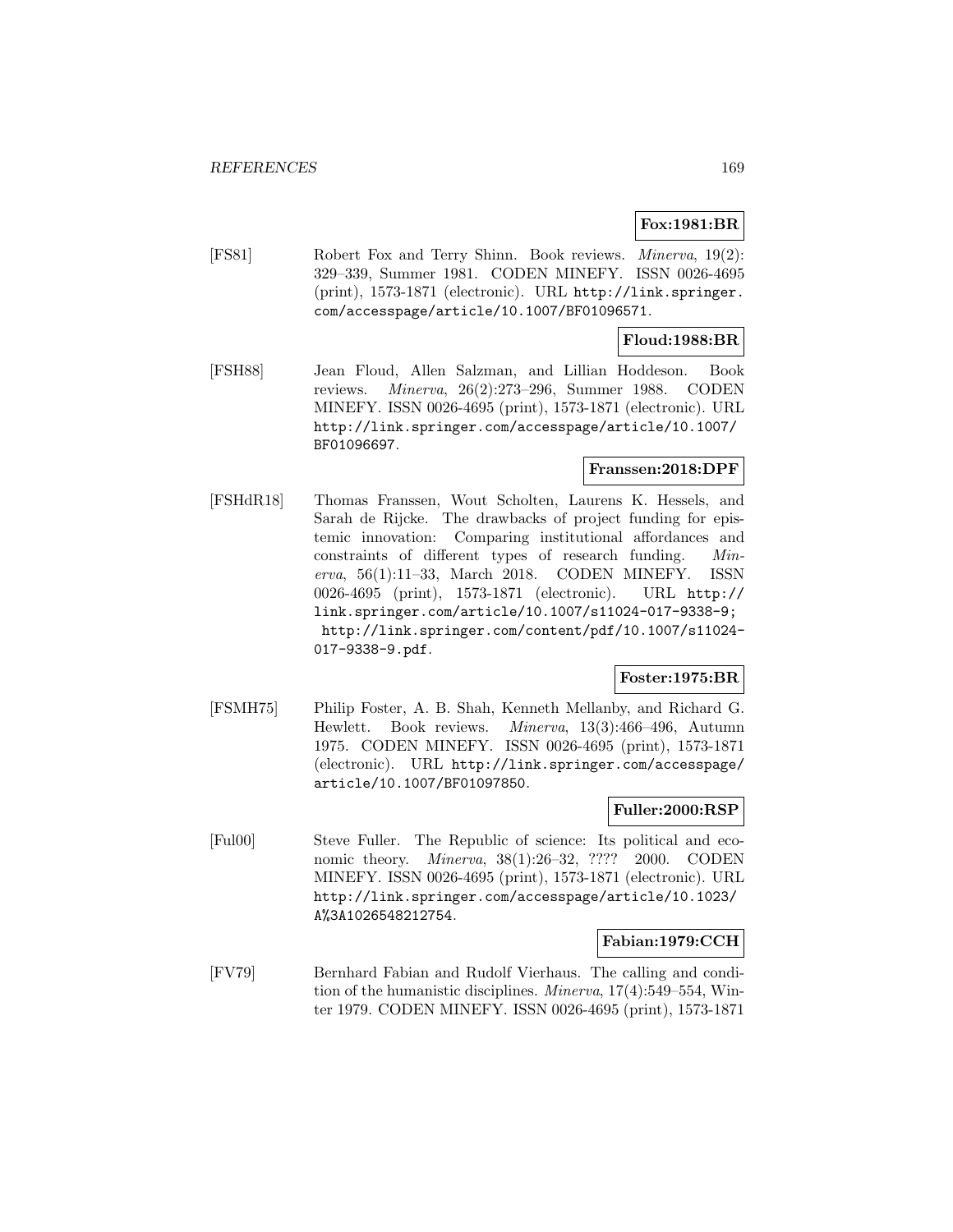(electronic). URL http://link.springer.com/accesspage/ article/10.1007/BF01101903.

# **Fuchs:2001:GSS**

[FvSA01] Stefan Fuchs, Janina von Stebut, and Jutta Allmendinger. Gender, science, and scientific organizations in Germany. Minerva, 39(2):175–201, ???? 2001. CODEN MINEFY. ISSN 0026-4695 (print), 1573-1871 (electronic). URL http://link.springer. com/accesspage/article/10.1023/A%3A1010380510013.

# **Frumkin:1994:BR**

[FW94] Peter Frumkin and George Weisz. Book reviews. Minerva, 32 (4):469–479, Winter 1994. CODEN MINEFY. ISSN 0026-4695 (print), 1573-1871 (electronic). URL http://link.springer. com/accesspage/article/10.1007/BF01098034.

# **Gajendragadkar:1968:MII**

[Gaj68] P. B. Gajendragadkar. The medium of instruction in Indian higher education. *Minerva*, 6(2):257–262, Winter 1968. CO-DEN MINEFY. ISSN 0026-4695 (print), 1573-1871 (electronic). URL http://link.springer.com/accesspage/article/10. 1007/BF01097261.

# **Glaser:2022:IRR**

[GAL22] Jochen Gläser, Mitchell Ash, and Klaus Lieb. The independence of research — a review of disciplinary perspectives and outline of interdisciplinary prospects. Minerva, 60(1):105–138, March 2022. CODEN MINEFY. ISSN 0026-4695 (print), 1573-1871 (electronic). URL https://link.springer.com/article/10. 1007/s11024-021-09451-8.

# **Gamble:1997:BAV**

[Gam97] Vanessa Northington Gamble. Black autonomy versus white control: Black hospitals and the dilemmas of white philanthropy, 1920–1940. Minerva, 35(3):247–267, September 1997. CODEN MINEFY. ISSN 0026-4695 (print), 1573-1871 (electronic). URL http://link.springer.com/accesspage/ article/10.1023/A%3A1004234101887.

#### **Garrett:2001:CCP**

[Gar01] Richard Garrett. The coming challenge:private competition in English higher education. Minerva, 39(1):99–114, ???? 2001. CODEN MINEFY. ISSN 0026-4695 (print), 1573-1871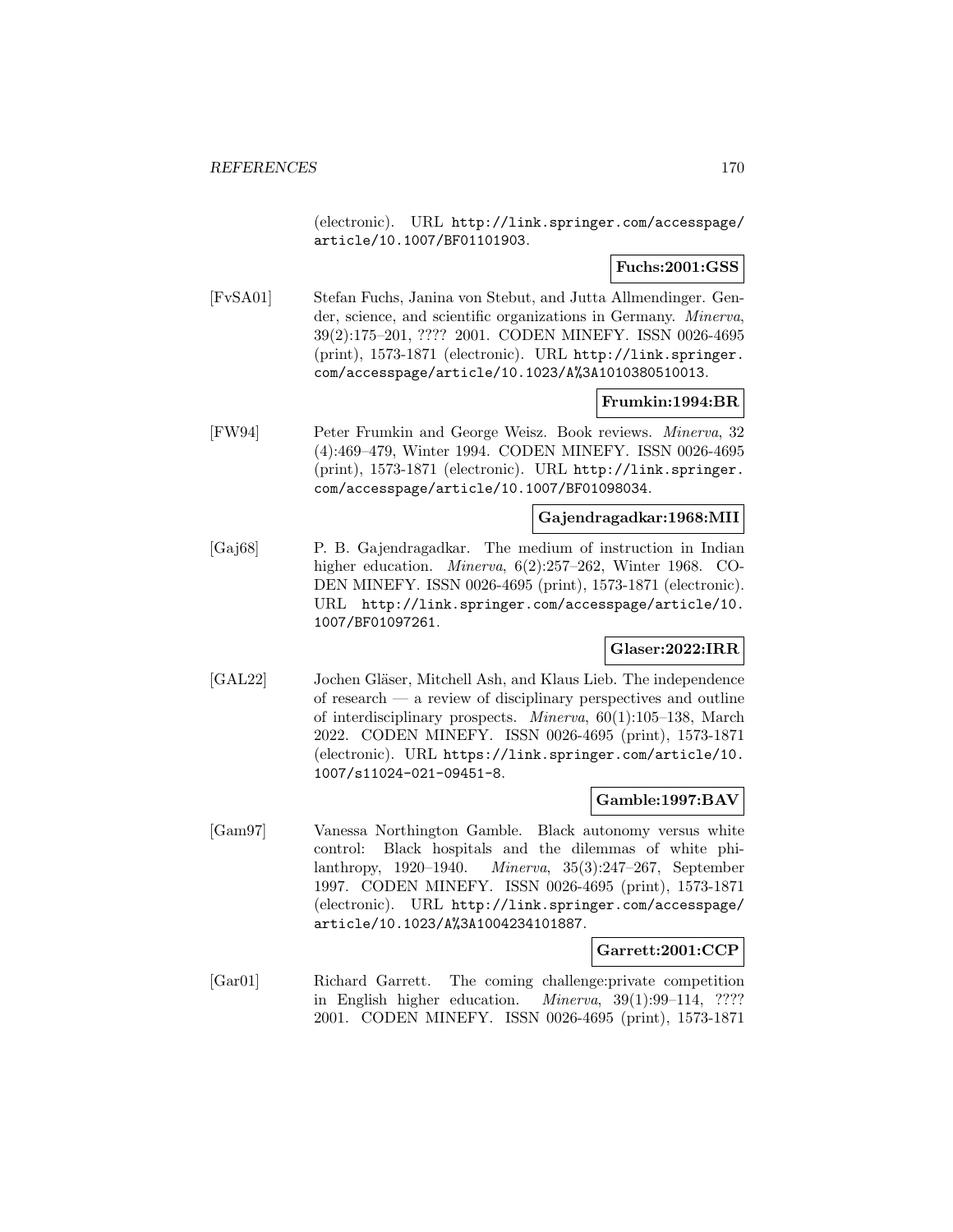(electronic). URL http://link.springer.com/accesspage/ article/10.1023/A%3A1010330504668.

# **Gaston:1971:SCP**

[Gas71] Jerry Gaston. Secretiveness and competition for priority of discovery in physics. Minerva, 9(4):472–492, October 1971. CODEN MINEFY. ISSN 0026-4695 (print), 1573-1871 (electronic). URL http://link.springer.com/accesspage/ article/10.1007/BF01558020.

# **Gascoigne:2007:WSW**

[Gas07] John Gascoigne. Wider still and wider: science and the quest for exploration. Minerva, 45(4):481–483, December 2007. CODEN MINEFY. ISSN 0026-4695 (print), 1573-1871 (electronic). URL http://link.springer.com/accesspage/ article/10.1007/s11024-007-9060-0.

# **Gaussen:1973:HCF**

[Gau73] Frédéric Gaussen. I: The human cost of French University expansion. Minerva, 11(3):372–386, July 1973. CODEN MINEFY. ISSN 0026-4695 (print), 1573-1871 (electronic). URL http://link.springer.com/accesspage/article/10.1007/ BF01557690.

# **Grove:1991:BR**

[GC91] J. W. Grove and R. C. Curtis. Book reviews. Minerva, 29 (1):109–130, Spring 1991. CODEN MINEFY. ISSN 0026-4695 (print), 1573-1871 (electronic). URL http://link.springer. com/accesspage/article/10.1007/BF01096300.

# **Genuth:2000:HEB**

[GCS00] Joel Genuth, Ivan Chompalov, and Wesley Shrum. How experiments begin: The formation of scientific collaborations. Minerva, 38(3):311–348, ???? 2000. CODEN MINEFY. ISSN 0026-4695 (print), 1573-1871 (electronic). URL http://link.springer.com/accesspage/article/10.1023/ A%3A1026573717027.

# **Greene:1985:PRA**

[GDHH85] Penelope J. Greene, Jane S. Durch, Wendy Horwitz, and Valwyn S. Hooper. Policies for responding to allegations of fraud in research. Minerva, 23(2):203–215, Summer 1985. CODEN MINEFY. ISSN 0026-4695 (print), 1573-1871 (electronic). URL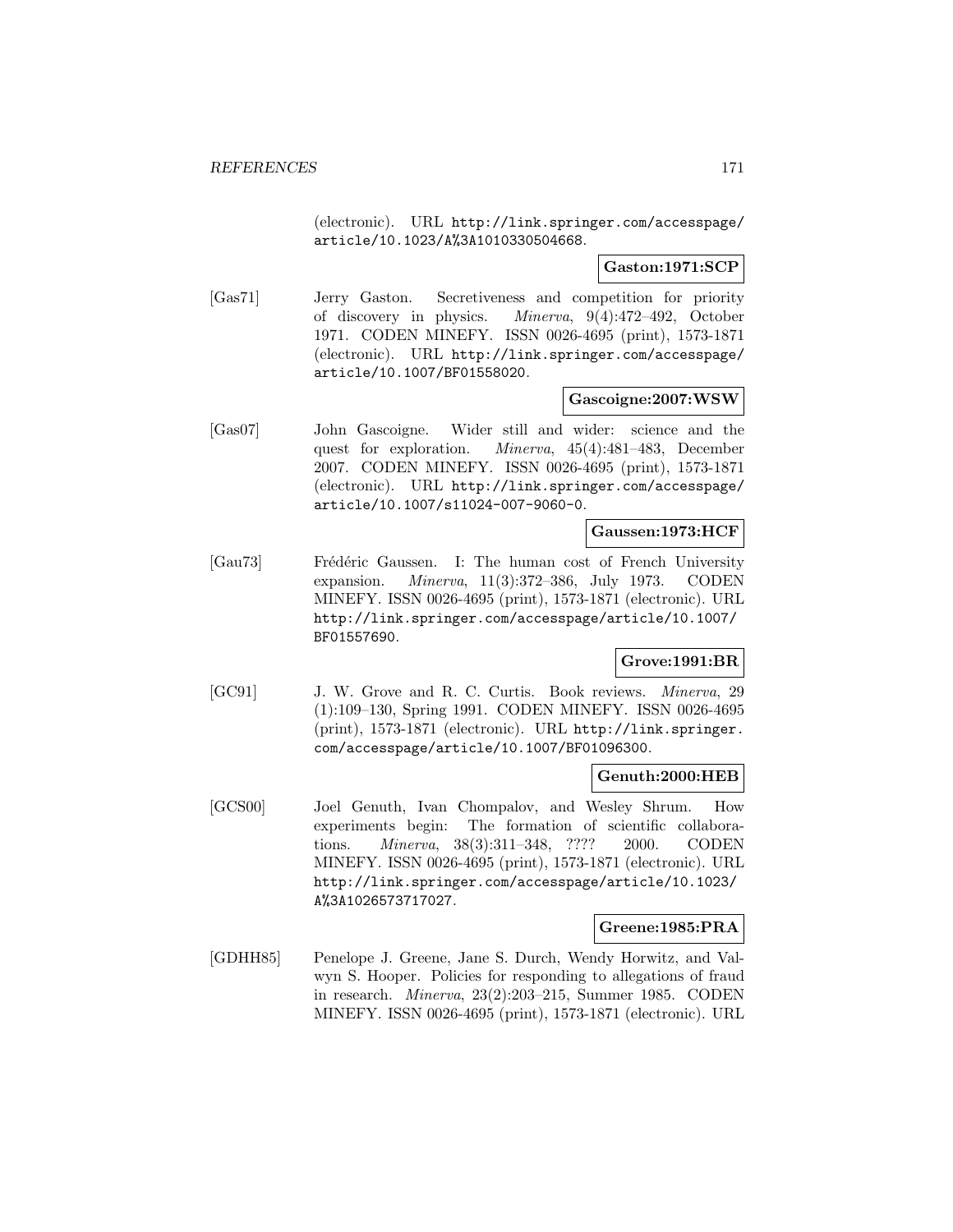http://link.springer.com/accesspage/article/10.1007/ BF01099942.

# **Gedikoglu:1995:CMU**

[Ged95] Tokay Gedikoğlu. Changing models of university government in Turkey. Minerva, 33(2):149–169, Summer 1995. CODEN MINEFY. ISSN 0026-4695 (print), 1573-1871 (electronic). URL http://link.springer.com/accesspage/article/10.1007/ BF01097910.

# **Geertz:1974:SSP**

[Gee74] Clifford Geertz. Social science policy in a new state. Minerva, 12(3):365–381, July 1974. CODEN MINEFY. ISSN 0026-4695 (print), 1573-1871 (electronic). URL http://link.springer. com/accesspage/article/10.1007/BF01102530.

# **Geiger:1988:AFA**

[Gei88] Roger L. Geiger. American foundations and academic social science, 1945–1960. Minerva, 26(3):315–341, Autumn 1988. CODEN MINEFY. ISSN 0026-4695 (print), 1573-1871 (electronic). URL http://link.springer.com/accesspage/ article/10.1007/BF01096400.

# **Geiger:1997:WHA**

[Gei97] Roger L. Geiger. What happened after Sputnik? Shaping university research in the United States. Minerva, 35(4):349– 367, December 1997. CODEN MINEFY. ISSN 0026-4695 (print), 1573-1871 (electronic). URL http://link.springer. com/accesspage/article/10.1023/A%3A1004324331995.

#### **Geiger:2008:RV**

[Gei08] Roger L. Geiger. The riddle of the valley. Minerva, 46(1): 127–132, March 2008. CODEN MINEFY. ISSN 0026-4695 (print), 1573-1871 (electronic). URL http://link.springer. com/accesspage/article/10.1007/s11024-007-9074-7.

#### **Gellert:2000:ABF**

[Gel00] Claudius Gellert. Akademgorodok: Building for the future and finding it does not work. Minerva, 37(4):405–415, December 2000. CODEN MINEFY. ISSN 0026-4695 (print), 1573-1871 (electronic). URL http://link.springer.com/accesspage/ article/10.1023/A%3A1004702029154.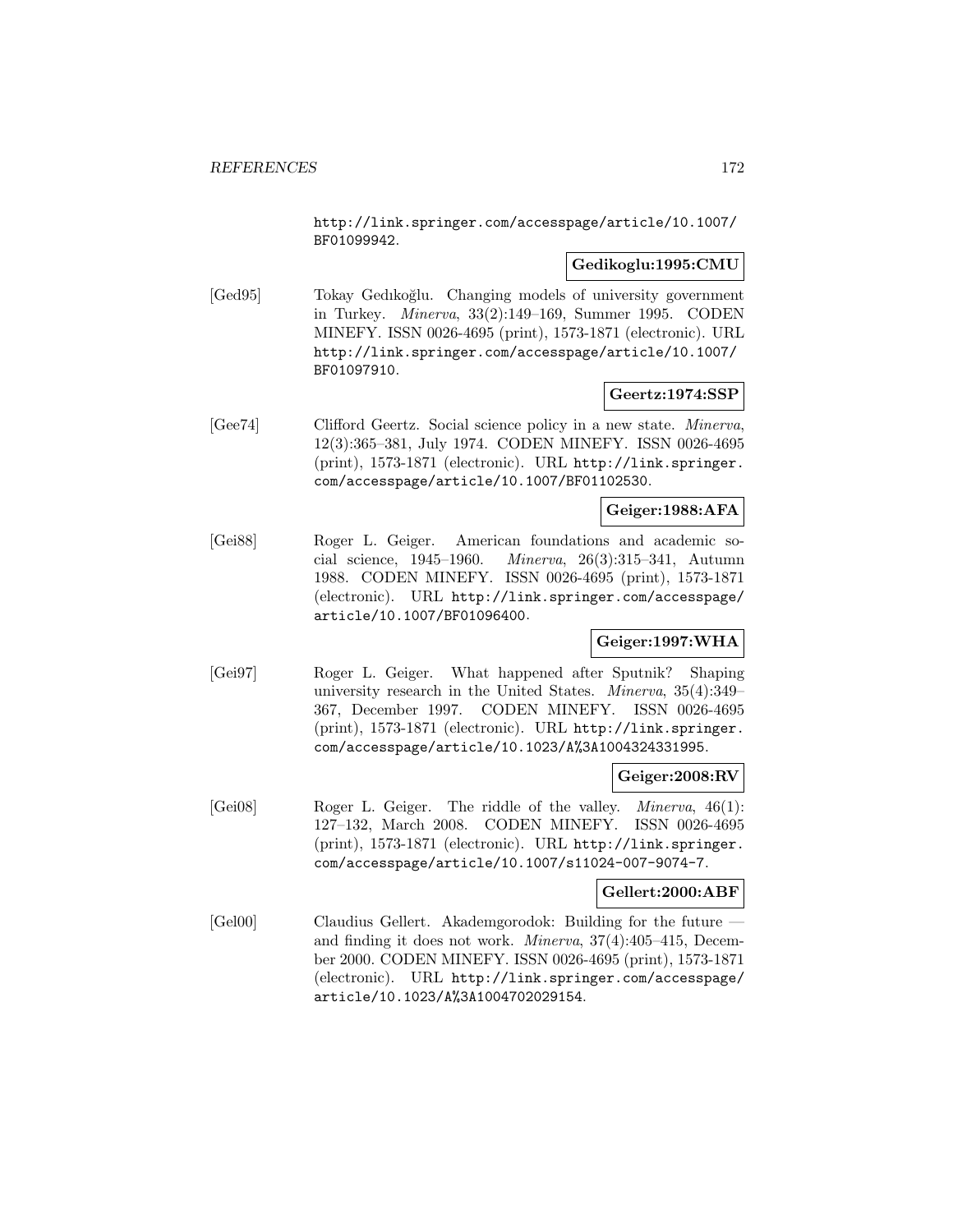#### **Gemelli:2003:LMF**

[Gem03] Giuliana Gemelli. 'Leadership and mind': Frederic C. Lane as cultural entrepreneur and diplomat. Minerva, 41(2):115– 132, ???? 2003. CODEN MINEFY. ISSN 0026-4695 (print), 1573-1871 (electronic). URL http://link.springer.com/ accesspage/article/10.1023/A%3A1023654730130.

# **Genuth:1987:GTS**

[Gen87] Joel Genuth. Groping towards science policy in the United States in the 1930s. Minerva, 25(3):238–268, Autumn 1987. CO-DEN MINEFY. ISSN 0026-4695 (print), 1573-1871 (electronic). URL http://link.springer.com/accesspage/article/10. 1007/BF01097784.

#### **Geuna:1998:IEU**

[Geu98] Aldo Geuna. The internationalisation of European universities: A return to medieval roots. Minerva, 36(3):253–270, September 1998. CODEN MINEFY. ISSN 0026-4695 (print), 1573-1871 (electronic). URL http://link.springer.com/accesspage/ article/10.1023/A%3A1004391922122.

# **Gould:2002:RPS**

[GF02] Chandré Gould and Peter Folb. The role of professionals in the south African chemical and biological warfare programme. Minerva, 40(1):77–91, ???? 2002. CODEN MINEFY. ISSN 0026-4695 (print), 1573-1871 (electronic). URL http://link.springer.com/accesspage/article/10.1023/ A%3A1015061614159.

# **Gonzalez:2021:SPC**

[GFM21] Candelaria Barrios González, Esther Flores, and M. Angeles Martínez. Scientific production convergence: an empirical analysis across nations. Minerva, 59(4):445–467, December 2021. CODEN MINEFY. ISSN 0026-4695 (print), 1573-1871 (electronic). URL https://link.springer.com/article/10. 1007/s11024-021-09443-8.

# **Gilbert:1973:BR**

[GG73] Irene A. Gilbert and Herbert J. Grubel. Book reviews. Minerva, 11(1):140–152, January 1973. CODEN MINEFY. ISSN 0026-4695 (print), 1573-1871 (electronic). URL http://link. springer.com/accesspage/article/10.1007/BF01544986.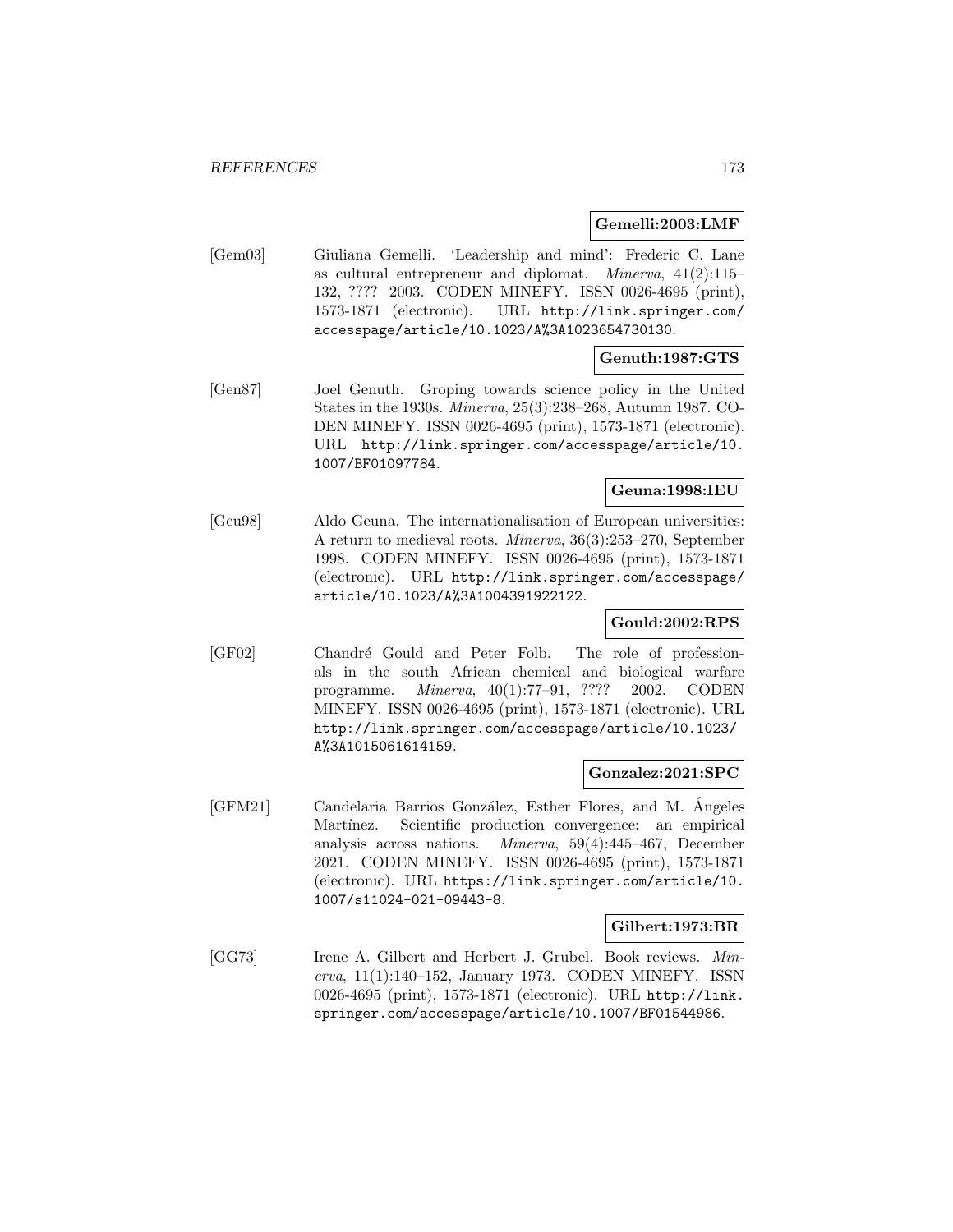#### **Ghosh:1988:GCU**

[Gho88] Suresh Chandra Ghosh. The genesis of Curzon's university reform: 1899–1905. Minerva, 26(4):463–492, Winter 1988. CODEN MINEFY. ISSN 0026-4695 (print), 1573-1871 (electronic). URL http://link.springer.com/accesspage/ article/10.1007/BF01096494.

# **Gibbons:1970:CGA**

[Gib70] Michael Gibbons. The CERN 300 GeV accelerator: A case study in the application of the Weinberg criteria. *Minerva*,  $8(1-4)$ : 180–191, January 1970. CODEN MINEFY. ISSN 0026-4695 (print), 1573-1871 (electronic). URL http://link.springer. com/accesspage/article/10.1007/BF01553211.

#### **Gibbons:2000:CPU**

[Gib00] Michael Gibbons. Changing patterns of university– industry relations. Minerva, 38(3):352–361, ???? 2000. CODEN MINEFY. ISSN 0026-4695 (print), 1573-1871 (electronic). URL http://link.springer.com/accesspage/article/10.1023/ A%3A1026559728608.

# **Gill:1967:PDM**

[Gil67] Richard Rockingham Gill. Problems of decision-making in Soviet science policy. Minerva, 5(2):198–208, Winter 1967. CO-DEN MINEFY. ISSN 0026-4695 (print), 1573-1871 (electronic). URL http://link.springer.com/accesspage/article/10. 1007/BF02388524.

# **Gilbert:1969:API**

[Gil69] Trene Gilbert. The academic profession in India. Minerva, 7 (4):755–758, Summer 1969. CODEN MINEFY. ISSN 0026-4695 (print), 1573-1871 (electronic). URL http://link.springer. com/accesspage/article/10.1007/BF01099546.

# **Gilbert:1972:IAP**

[Gil72] Irene A. Gilbert. The Indian academic profession: The origins of a tradition of subordination. Minerva, 10(3):384–411, July 1972. CODEN MINEFY. ISSN 0026-4695 (print), 1573-1871 (electronic). URL http://link.springer.com/accesspage/ article/10.1007/BF01556921.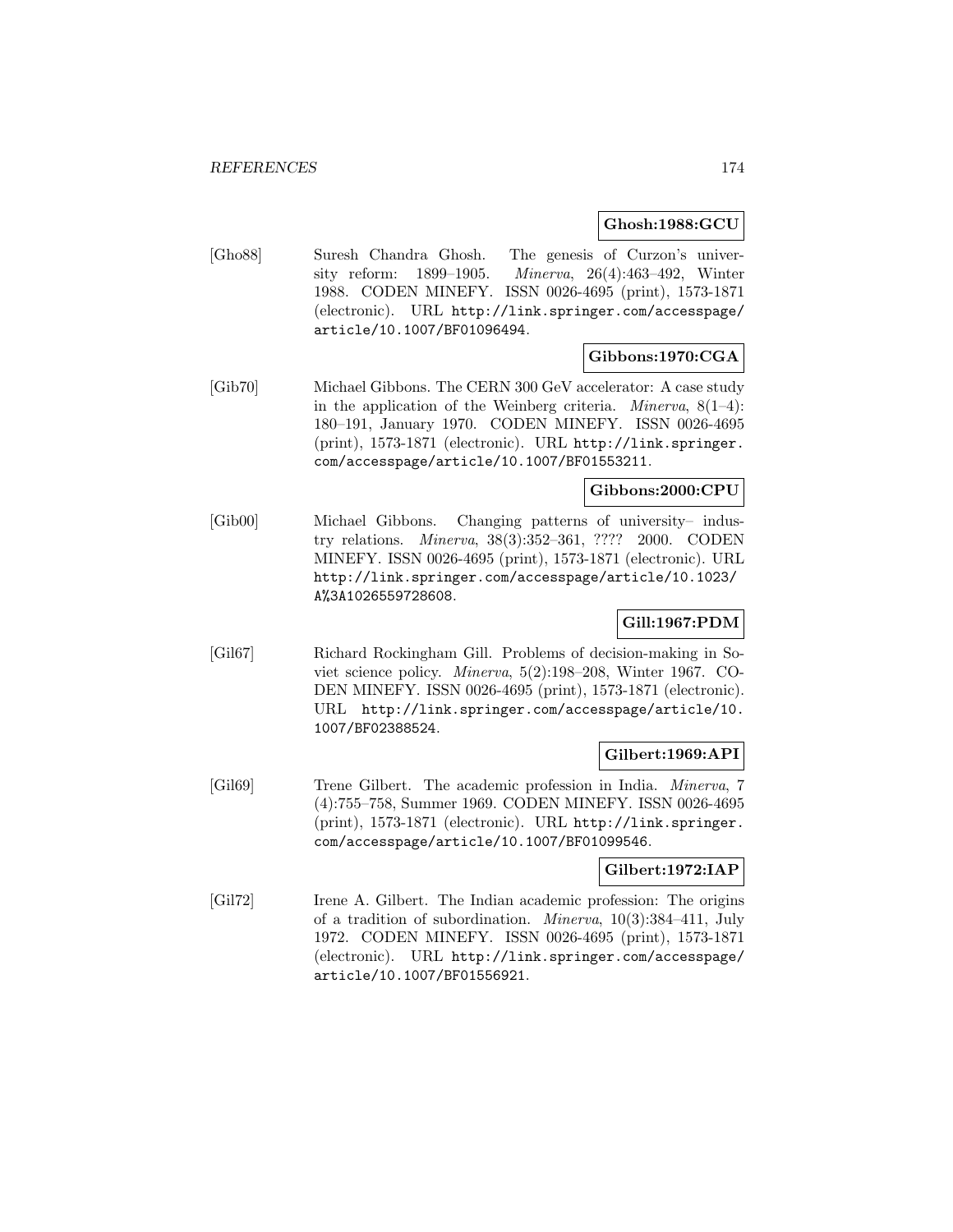# **Gillick:1977:CCM**

[Gil77] Muriel Gillick. The criteria of choice in medical policy: Radiotherapy in Massachusetts. Minerva, 15(1):15–31, Spring 1977. CODEN MINEFY. ISSN 0026-4695 (print), 1573-1871 (electronic). URL http://link.springer.com/accesspage/ article/10.1007/BF01096318.

# **Giles:1978:UGN**

[Gil78] Geoffrey J. Giles. University government in Nazi Germany: Hamburg. Minerva, 16(2):196–221, Summer 1978. CODEN MINEFY. ISSN 0026-4695 (print), 1573-1871 (electronic). URL http://link.springer.com/accesspage/article/10.1007/ BF01096014.

# **GirodDeLain:1979:TVS**

[Gir79] Bertrand Girod De L'ain. Two views of the state of the universities and of scientific research in France in the late 1970s. Minerva, 17(2):283–304, Summer 1979. CODEN MINEFY. ISSN 0026-4695 (print), 1573-1871 (electronic). URL http://link. springer.com/accesspage/article/10.1007/BF01096284.

# **Gish:1969:ESD**

[Gis69] Oscar Gish. Emigration and the supply and demand for medical manpower: The Irish case. Minerva, 7(4):668–679, Summer 1969. CODEN MINEFY. ISSN 0026-4695 (print), 1573-1871 (electronic). URL http://link.springer.com/accesspage/ article/10.1007/BF01099540.

# **Gish:1970:ESD**

[Gis70] Oscar Gish. Emigration and the supply and demand for medical manpower: The Irish case. Minerva, 8(1–4):449– 451, January 1970. CODEN MINEFY. ISSN 0026-4695 (print), 1573-1871 (electronic). URL http://link.springer. com/accesspage/article/10.1007/BF01553229; http:// link.springer.com/article/10.1007/BF01553229.

# **Gissing:2004:BHB**

[Gis04] Philip Gissing. Britain and the h-Bomb. Minerva, 42(3):315– 319, ???? 2004. CODEN MINEFY. ISSN 0026-4695 (print), 1573-1871 (electronic). URL http://link.springer.com/ accesspage/article/10.1023/B%3AMINE.0000038302.42899. 9d.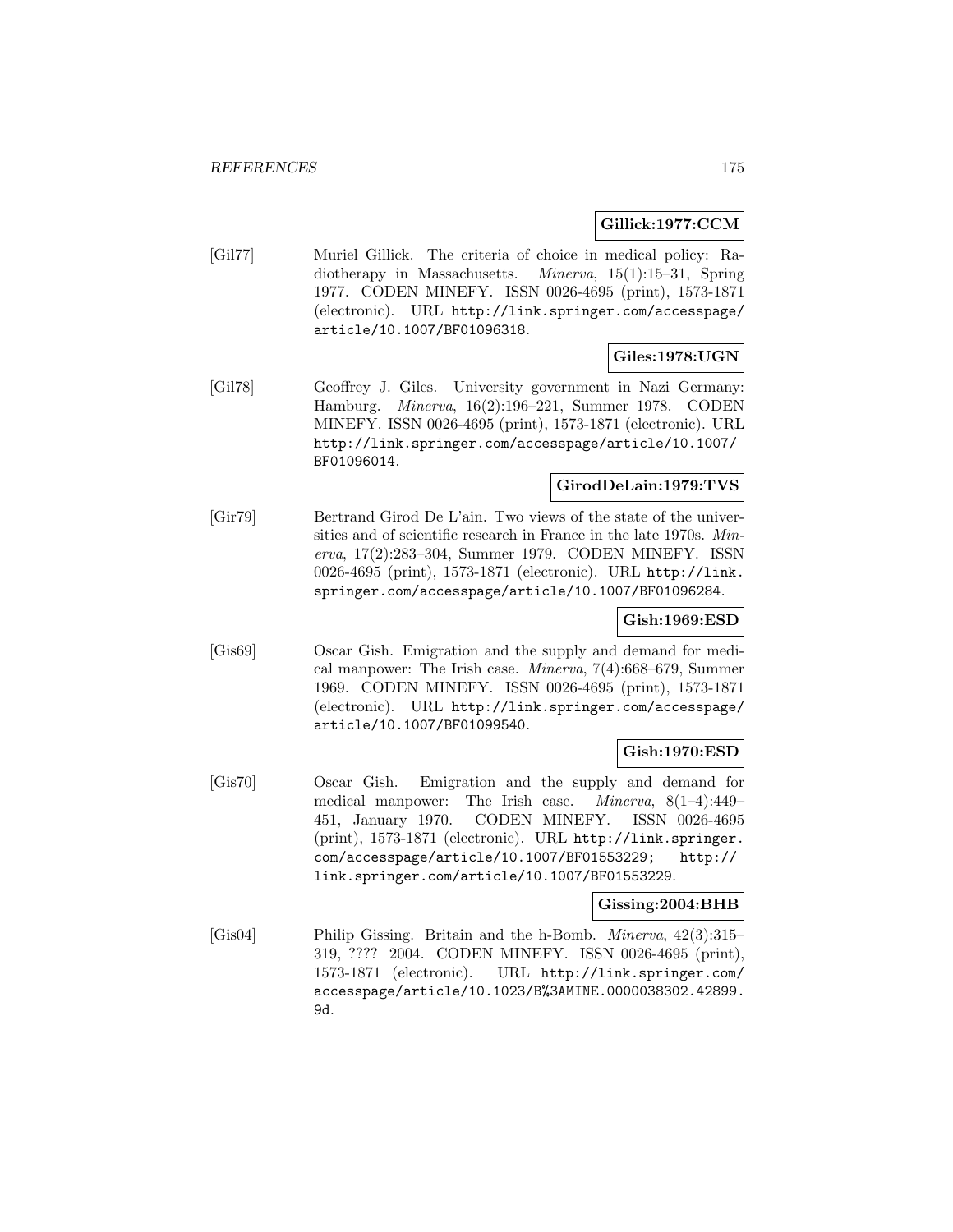#### **Gornitzka:1998:BU**

[GKL98] ••• Åse Gornitzka, Svein Kyvik, and Ingvild Marheim Larsen. The bureaucratisation of universities. Minerva, 36(1):21–47, March 1998. CODEN MINEFY. ISSN 0026-4695 (print), 1573-1871 (electronic). URL http://link.springer.com/accesspage/ article/10.1023/A%3A1004382403543.

# **Gulbrandsen:2004:SMN**

[GL04] Magnus Gulbrandsen and Liv Langfeldt. In search of 'mode 2': the nature of knowledge production in Norway. *Minerva*, 42(3):237-250, ???? 2004. CODEN MINEFY. ISSN 0026-4695 (print), 1573-1871 (electronic). URL http://link.springer.com/accesspage/article/10.1023/ B%3AMINE.0000038305.35138.31.

# **Grunert:2022:ARF**

[GL22] Cathleen Grunert and Katja Ludwig. Academic reform in fractured disciplines — on the interaction of Bologna, new-publicmanagement and the dynamics of disciplinary development. Minerva, 60(1):57–80, March 2022. CODEN MINEFY. ISSN 0026-4695 (print), 1573-1871 (electronic). URL https://link. springer.com/article/10.1007/s11024-021-09452-7.

#### **Glazer:1974:SMP**

[Gla74] Nathan Glazer. The schools of the minor professions. Minerva, 12(3):346–364, July 1974. CODEN MINEFY. ISSN 0026-4695 (print), 1573-1871 (electronic). URL http://link.springer. com/accesspage/article/10.1007/BF01102529.

#### **Glassheim:2008:CN**

[Gla08] Eagle Glassheim. The conquest of nature. Minerva, 46(1): 165–167, March 2008. CODEN MINEFY. ISSN 0026-4695 (print), 1573-1871 (electronic). URL http://link.springer. com/accesspage/article/10.1007/s11024-007-9078-3.

# **Glick:2005:DDA**

[Gli05] Thomas F. Glick. Dictating to the dictator: Augustus Trowbridge, the Rockefeller Foundation, and the support of physics in Spain, 1923–1927. Minerva, 43(2):121–145, June 2005. CODEN MINEFY. ISSN 0026-4695 (print), 1573-1871 (electronic). URL http://link.springer.com/accesspage/ article/10.1007/s11024-005-2327-4.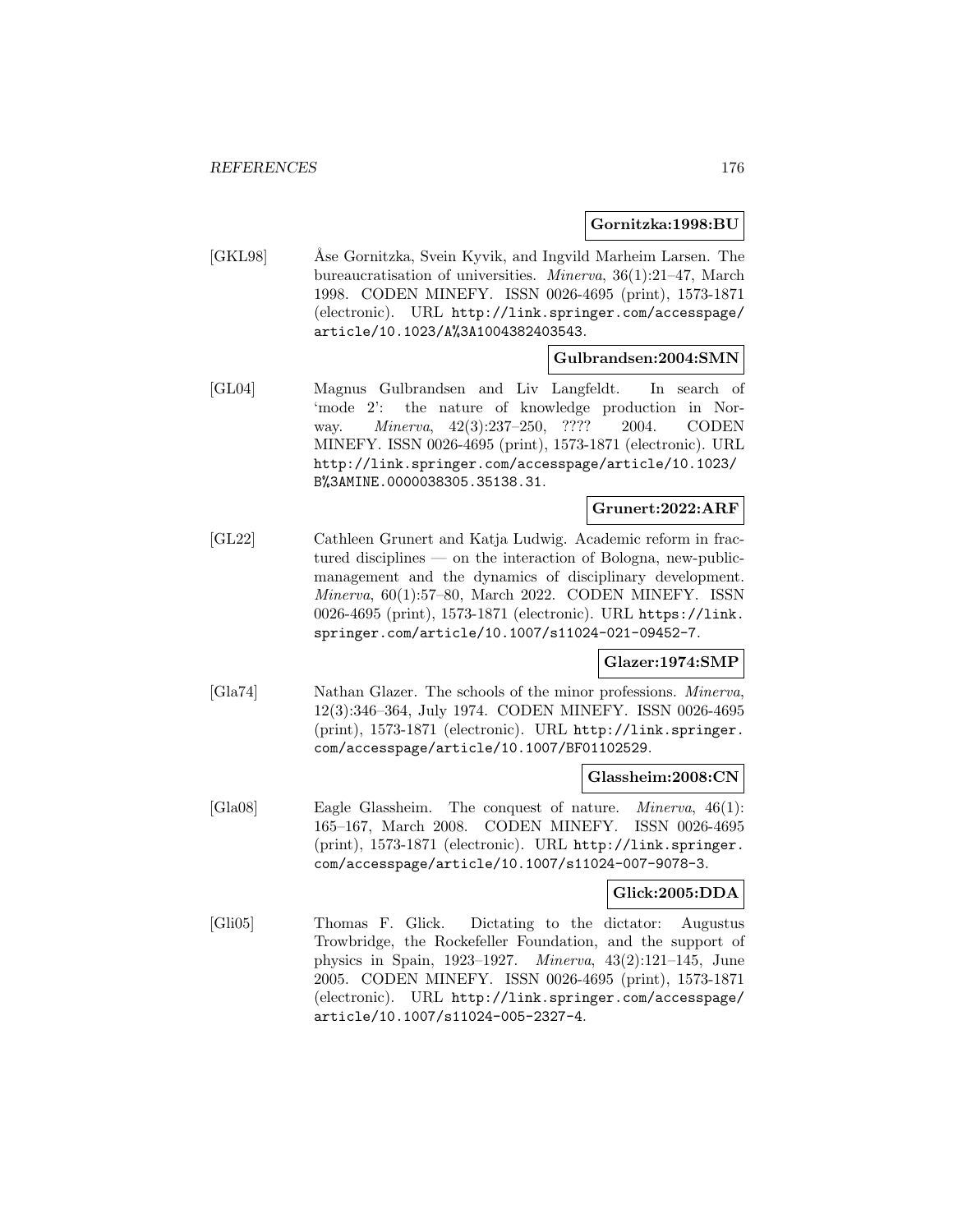#### **Globerman:1976:CSP**

[Glo76] Steven Globerman. Canadian science policy and economic nationalism. Minerva, 14(2):191–208, Summer 1976. CODEN MINEFY. ISSN 0026-4695 (print), 1573-1871 (electronic). URL http://link.springer.com/accesspage/article/10.1007/ BF01107885.

# **Gemelli:2003:I**

[GM03a] Giuliana Gemelli and Roy Macleod. Introduction. Minerva, 41(2):95–99, ???? 2003. CODEN MINEFY. ISSN 0026-4695 (print), 1573-1871 (electronic). URL http://link.springer. com/accesspage/article/10.1023/A%3A1023680029762.

# **Geuna:2003:URE**

[GM03b] Aldo Geuna and Ben R. Martin. University research evaluation and funding: An international comparison. Minerva, 41(4):277– 304, ???? 2003. CODEN MINEFY. ISSN 0026-4695 (print), 1573-1871 (electronic). URL http://link.springer.com/ accesspage/article/10.1023/B%3AMINE.0000005155.70870. bd.

# **Geuna:2009:GUK**

[GM09] Aldo Geuna and Alessandro Muscio. The governance of University knowledge transfer: A critical review of the literature. Minerva, 47(1):93–114, March 2009. CODEN MINEFY. ISSN 0026-4695 (print), 1573-1871 (electronic). URL http:// link.springer.com/accesspage/article/10.1007/s11024- 009-9118-2.

# **Gvishiani:1973:ISP**

[GMY73] D. M. Gvishiani, S. R. Mikulinsky, and M. G. Yaroshevsky. II the sociological and psychological study of scientific activity. Minerva, 11(1):121–129, January 1973. CODEN MINEFY. ISSN 0026-4695 (print), 1573-1871 (electronic). URL http://link. springer.com/accesspage/article/10.1007/BF01544982.

#### **Grove:1984:BR**

[GNNBD84] J. W. Grove, Thomas Nipperdey, Ernst Nolte, and Joseph Ben-David. Book reviews. Minerva, 22(3–4):437–462, Autumn– Winter 1984. CODEN MINEFY. ISSN 0026-4695 (print), 1573-1871 (electronic). URL http://link.springer.com/ accesspage/article/10.1007/BF02207377.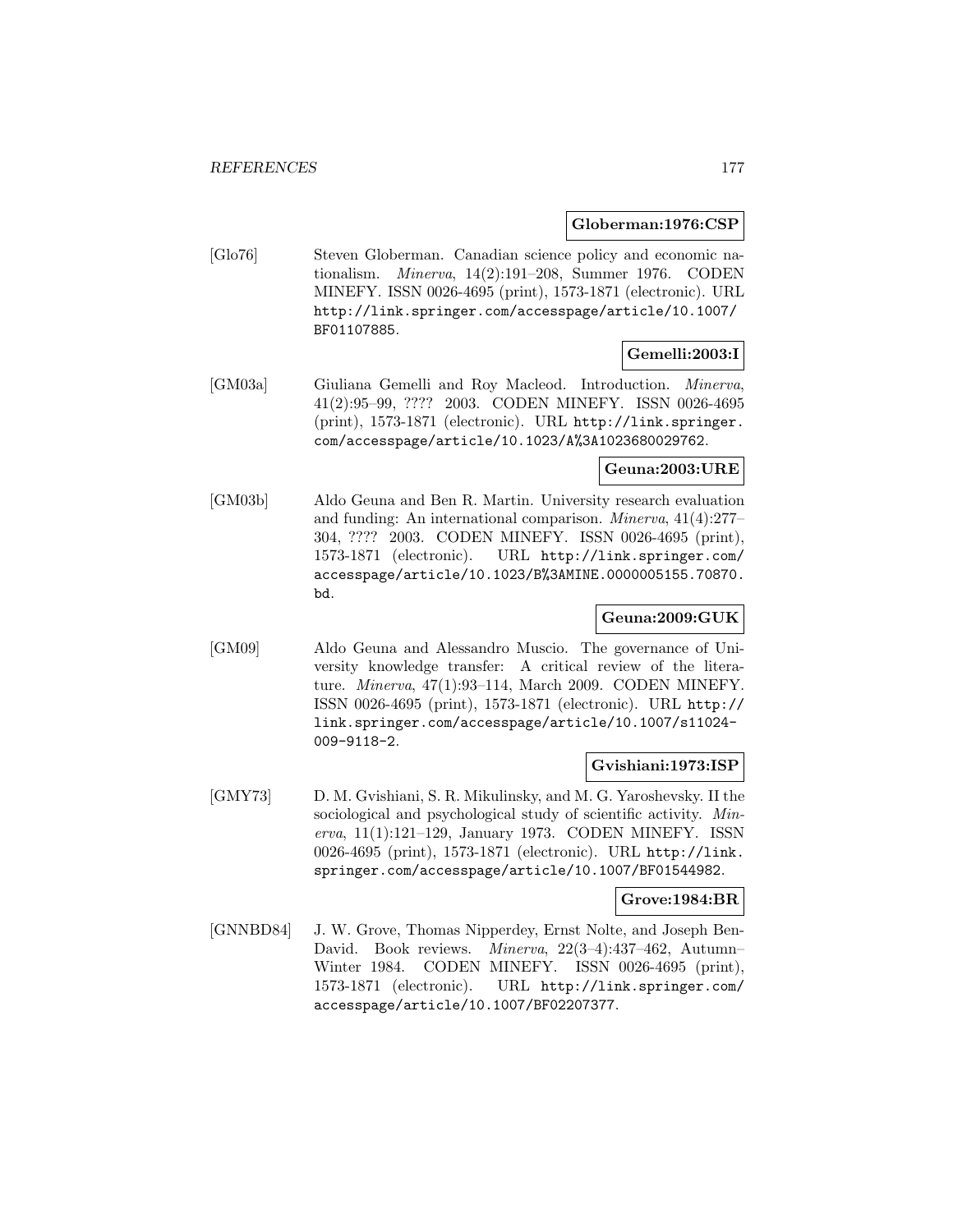**Godin:2002:NMF**

[God02] Benoit Godin. The numbers makers: Fifty years of science and technology official statistics. Minerva, 40(4):375–397, ???? 2002. CODEN MINEFY. ISSN 0026-4695 (print), 1573-1871 (electronic). URL http://link.springer.com/accesspage/ article/10.1023/A%3A1020921620544.

# **Godin:2008:SSW**

[God08] Benoît Godin. In the shadow of Schumpeter: W. Rupert Maclaurin and the study of technological innovation. Minerva, 46(3): 343–360, September 2008. CODEN MINEFY. ISSN 0026-4695 (print), 1573-1871 (electronic). URL http://link.springer. com/accesspage/article/10.1007/s11024-008-9100-4.

#### **Godin:2010:IWW**

[God10] Benoît Godin. Innovation without the word: William F. Ogburn's contribution to the study of technological innovation. Minerva, 48(3):277–307, September 2010. CODEN MINEFY. ISSN 0026-4695 (print), 1573-1871 (electronic). URL http:// link.springer.com/accesspage/article/10.1007/s11024- 010-9151-1.

# **Godin:2012:ISI**

[God12] Benoît Godin. "Innovation studies": The invention of a specialty. Minerva, 50(4):397–421, December 2012. CODEN MINEFY. ISSN 0026-4695 (print), 1573-1871 (electronic). URL http://link.springer.com/accesspage/article/10.1007/ s11024-012-9212-8.

# **Godin:2014:ISS**

[God14] Benoît Godin. "Innovation studies": Staking the claim for a new disciplinary "tribe". Minerva, 52(4):489–495, December 2014. CODEN MINEFY. ISSN 0026-4695 (print), 1573-1871 (electronic). URL http://link.springer.com/accesspage/ article/10.1007/s11024-014-9262-1.

#### **Gold:1990:FED**

[Gol90] Allan R. Gold. Freedom of expression and disruptions at meetings of student societies in university buildings. Minerva, 28 (1):96–97, Spring 1990. CODEN MINEFY. ISSN 0026-4695 (print), 1573-1871 (electronic). URL http://link.springer. com/accesspage/article/10.1007/BF01096329.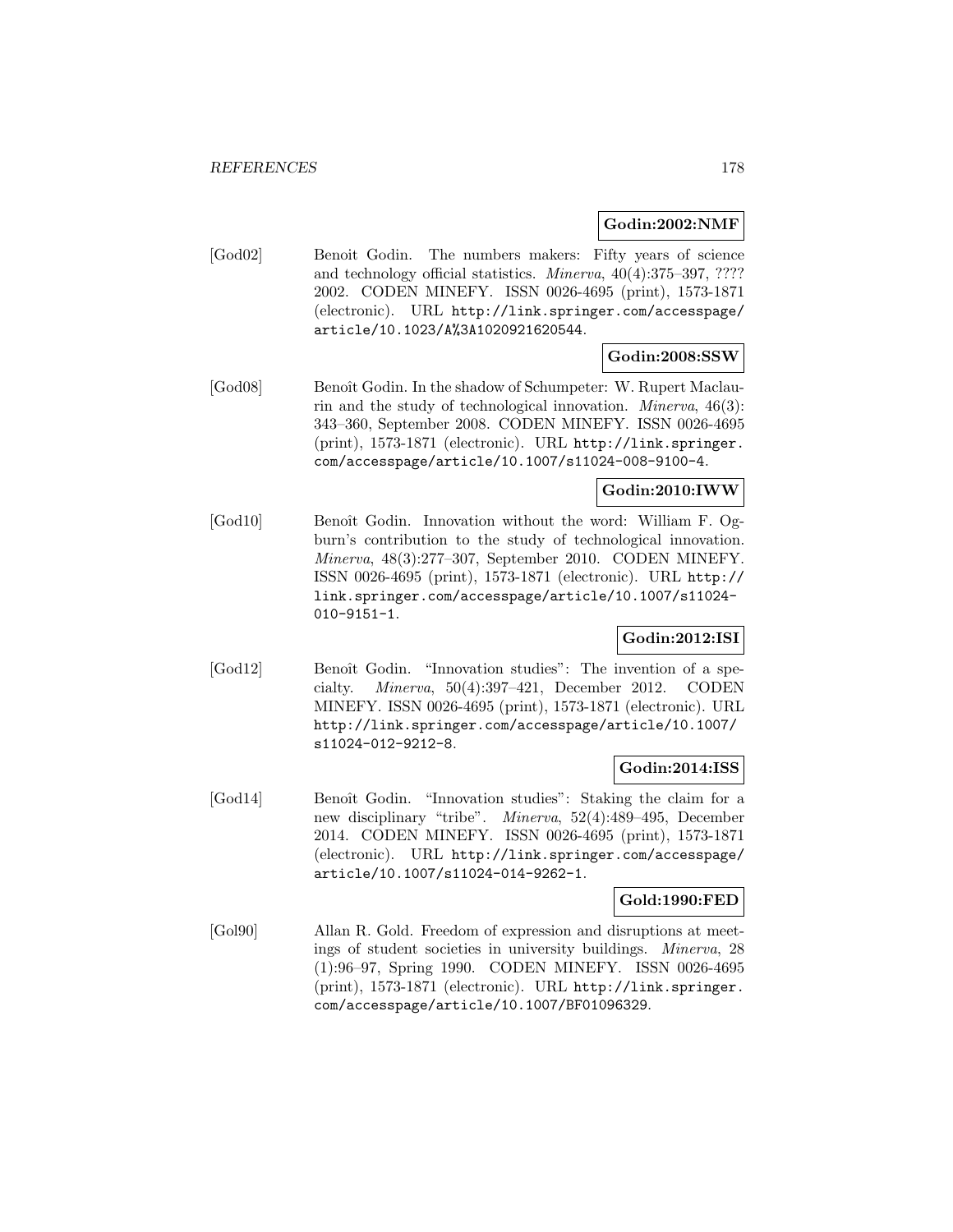# **Goodlad:1999:BRE**

[Goo99] Sinclair Goodlad. Book review: Education in a Research University, edited by Kenneth J. Arrow, Richard W. Cottle, B. Curtis Eaves and Ingram Olkin. Minerva, 37(1):98–101, March 1999. CODEN MINEFY. ISSN 0026-4695 (print), 1573-1871 (electronic). URL http://link.springer.com/accesspage/ article/10.1023/A%3A1004548526351.

# **Goodlad:2002:BUS**

[Goo02] Sinclair Goodlad. The British universities– surviving change. Minerva, 40(4):399–406, ???? 2002. CODEN MINEFY. ISSN 0026-4695 (print), 1573-1871 (electronic). URL http://link. springer.com/accesspage/article/10.1023/A%3A1020973604614.

# **Gummett:1977:ACP**

[GP77] Philip J. Gummett and Geoffrey L. Price. An approach to the central planning of British science: The formation of the advisory council on scientific policy. Minerva, 15(2):119–143, Summer 1977. CODEN MINEFY. ISSN 0026-4695 (print), 1573-1871 (electronic). URL http://link.springer.com/accesspage/ article/10.1007/BF01096673.

# **Goncalves:2004:IST**

[GP04] Maria Eduarda Gonçalves and Pierre Papon. Introduction scientific and technological institutions and the new knowledgebased society: A European perspective. Minerva, 42(1):3–9, ???? 2004. CODEN MINEFY. ISSN 0026-4695 (print), 1573-1871 (electronic). URL http://link.springer.com/accesspage/ article/10.1023/B%3AMINE.0000017696.44267.c5.

# **Gould:1973:BR**

[GPM73] Julius Gould, Keith Pavitt, and Samuel McCracken. Book reviews. Minerva, 11(2):269–281, April 1973. CODEN MINEFY. ISSN 0026-4695 (print), 1573-1871 (electronic). URL http://link.springer.com/accesspage/article/10.1007/ BF01557721.

# **Glick:2006:SFE**

[GR06] Thomas F. Glick and José M. Sánchez Ron. Science frustrated: The 'Einstein Institute' in Madrid. Minerva, 44(4): 355–378, December 2006. CODEN MINEFY. ISSN 0026-4695 (print), 1573-1871 (electronic). URL http://link.springer. com/accesspage/article/10.1007/s11024-006-9013-z.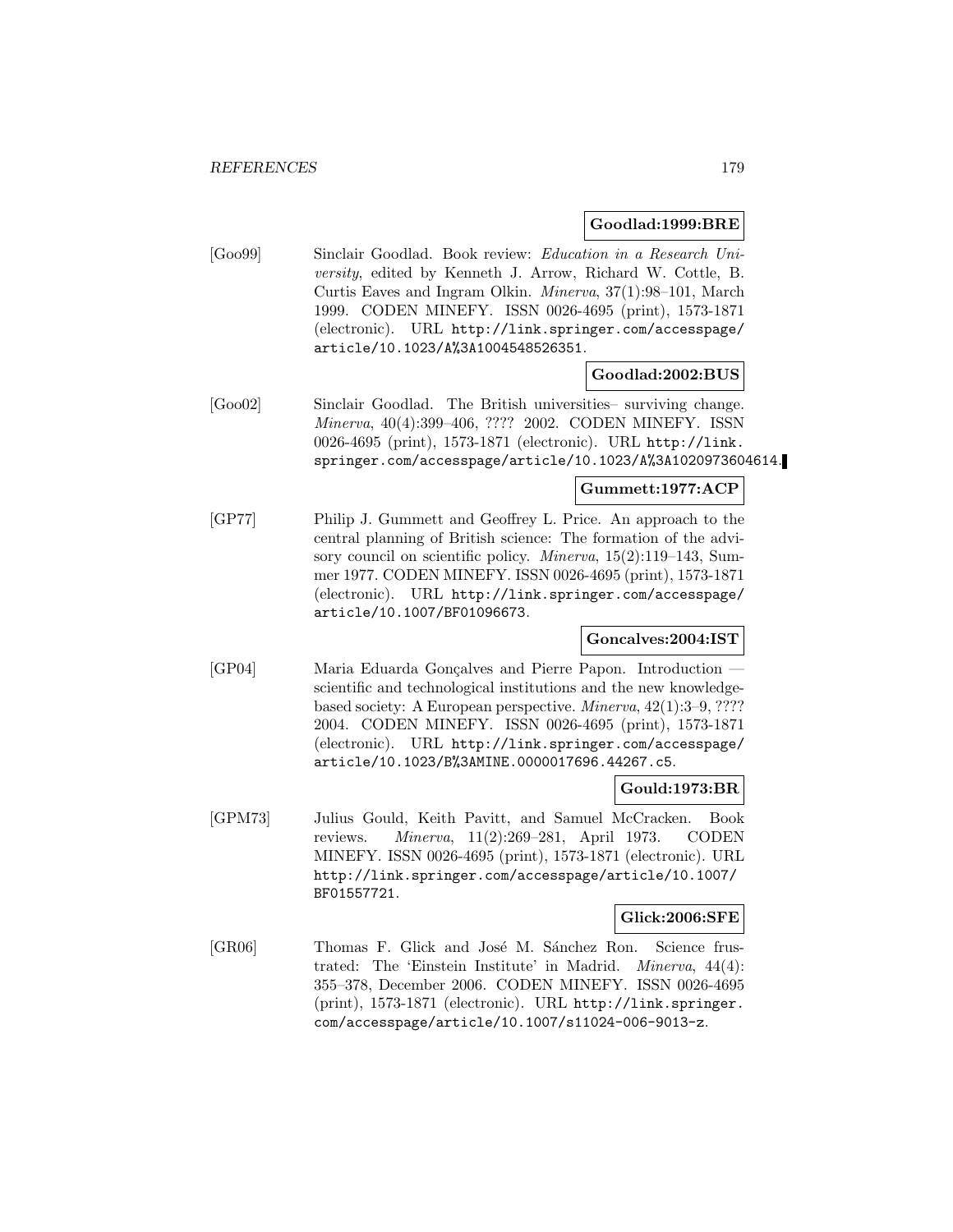#### **Grant:1966:NBR**

[Gra66] Robert P. Grant. National biomedical research agencies: A comparative study of fifteen countries. Minerva, 4(4):466–488, Summer 1966. CODEN MINEFY. ISSN 0026-4695 (print), 1573-1871 (electronic). URL http://link.springer.com/accesspage/ article/10.1007/BF02207979.

#### **Granick:1971:SRD**

[Gra71] David Granick. The Soviet research and development system. Minerva, 9(1):129–132, January 1971. CODEN MINEFY. ISSN 0026-4695 (print), 1573-1871 (electronic). URL http://link. springer.com/accesspage/article/10.1007/BF01553191.

#### **Gramelsberger:2012:BRP**

[Gra12] Gabriele Gramelsberger. Book review: Paul N. Edwards, A Vast Machine: Computer Models, Climate Data, and the Politics of Global Warming. Minerva, 50(4):533–537, December 2012. CODEN MINEFY. ISSN 0026-4695 (print), 1573-1871 (electronic). URL http://link.springer.com/accesspage/ article/10.1007/s11024-012-9216-4.

# **Greenfeld:1987:SNG**

[Gre87] Liah Greenfeld. Science and national greatness in seventeenthcentury England. Minerva, 25(1–2):107–122, Spring–Summer 1987. CODEN MINEFY. ISSN 0026-4695 (print), 1573-1871 (electronic). URL http://link.springer.com/accesspage/ article/10.1007/BF01096859.

#### **Greenberg:2005:BRW**

[Gre05] Daniel Greenberg. Book review: When economists go to Washington, DC: Randall Lutter and Jason F. Shogren (eds.), Painting the White House Green: Rationalizing Environmental Policy inside the Executive Office of the President (Washington, DC: RFF Press, 2004), 201 pp., ISBN 1-891853-73-2 (cloth) and ISBN 1-89153-72-4 (paper). Minerva, 43(1):109–112, ???? 2005. CODEN MINEFY. ISSN 0026-4695 (print), 1573-1871 (electronic). URL http://link.springer.com/accesspage/ article/10.1007/s11024-004-6644-9.

#### **Greenberg:2007:SSS**

[Gre07a] Daniel S. Greenberg. Saving the soul of science. Minerva, 45(4): 485–487, December 2007. CODEN MINEFY. ISSN 0026-4695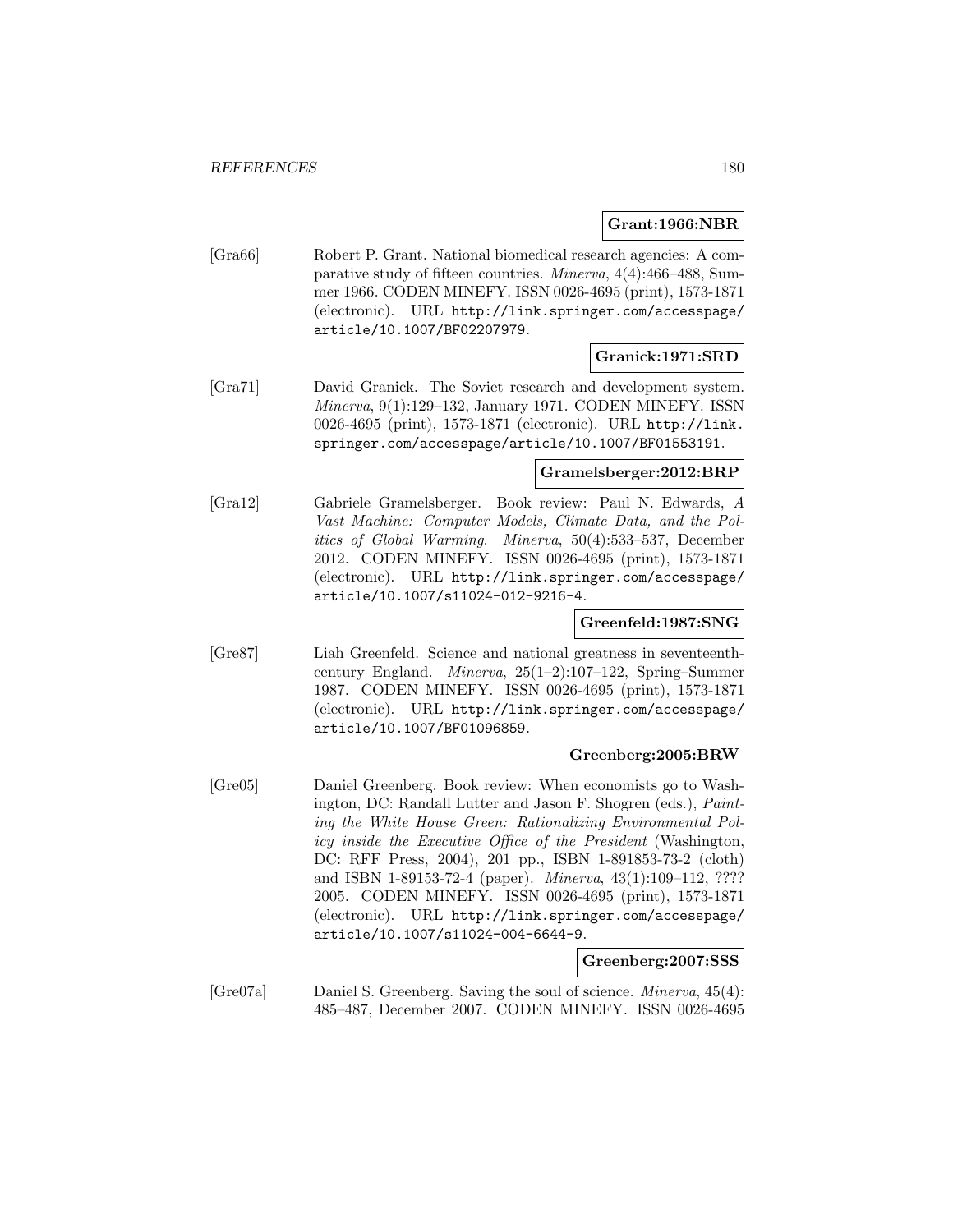(print), 1573-1871 (electronic). URL http://link.springer. com/accesspage/article/10.1007/s11024-007-9061-z.

### **Greene:2007:FO**

[Gre07b] Mott Greene. Fathoming the ocean. Minerva, 45(1):101–103, March 2007. CODEN MINEFY. ISSN 0026-4695 (print), 1573-1871 (electronic). URL http://link.springer.com/ accesspage/article/10.1007/s11024-006-9026-7.

#### **Grosart:1971:CSP**

[Gro71] Allister Grosart. Canadian science policy. Minerva, 9(4): 538–544, October 1971. CODEN MINEFY. ISSN 0026-4695 (print), 1573-1871 (electronic). URL http://link.springer. com/accesspage/article/10.1007/BF01558024.

# **Grove:1980:STA**

[Gro80] J. W. Grove. Science as technology: Aspects of a potent myth. Minerva, 18(2):293–312, Summer 1980. CODEN MINEFY. ISSN 0026-4695 (print), 1573-1871 (electronic). URL http://link.springer.com/accesspage/article/10.1007/ BF01100250.

## **Grossman:1982:AFS**

[Gro82] David M. Grossman. American foundations and the support of economic research, 1913–29. Minerva, 20(1–2):59–82, Spring–Summer 1982. CODEN MINEFY. ISSN 0026-4695 (print), 1573-1871 (electronic). URL http://link.springer. com/accesspage/article/10.1007/BF01098190.

### **Grove:1985:RRS**

[Gro85] J. W. Grove. Rationality at risk: Science against pseudoscience. Minerva, 23(2):216–240, Summer 1985. CODEN MINEFY. ISSN 0026-4695 (print), 1573-1871 (electronic). URL http://link.springer.com/accesspage/article/10.1007/ BF01099943.

#### **Grosby:1992:UTF**

[Gro92] Steven Grosby. "The university of the twenty-first century": Report on the discussions. Minerva, 30(2):269–295, Summer 1992. CODEN MINEFY. ISSN 0026-4695 (print), 1573-1871 (electronic). URL http://link.springer.com/accesspage/ article/10.1007/BF01096885.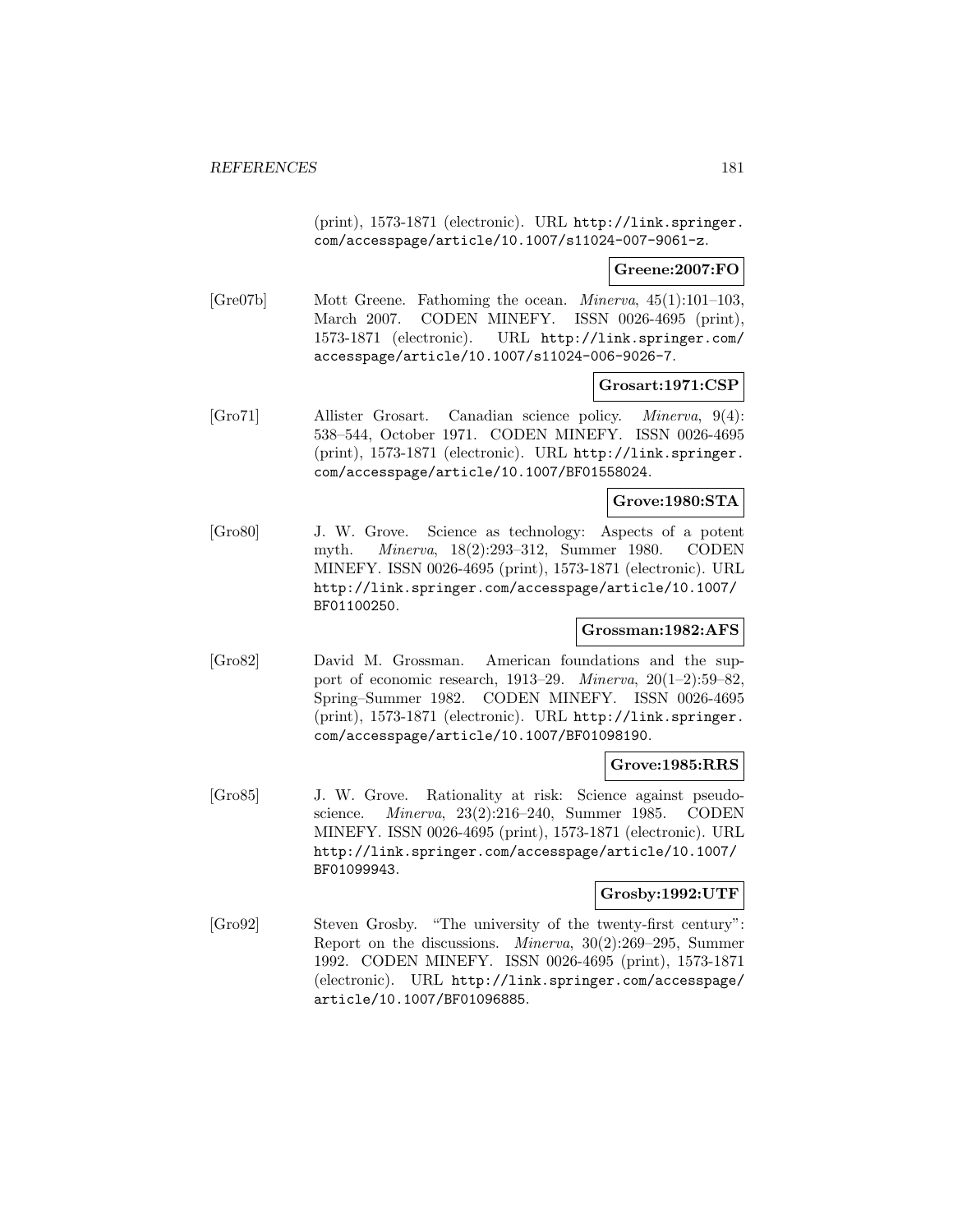#### **Grove:1996:MSR**

[Gro96a] J. W. Grove. The morality of scientists revisited. Minerva, 34(1):57–67, ???? 1996. CODEN MINEFY. ISSN 0026-4695 (print), 1573-1871 (electronic). URL http://link.springer. com/accesspage/article/10.1007/BF00124201.

## **Grove:1996:SBS**

[Gro96b] J. W. Grove. Stalin's bomb: Soviet physicists and the Cold War. Minerva, 34(4):381–392, ???? 1996. CODEN MINEFY. ISSN 0026-4695 (print), 1573-1871 (electronic). URL http://link. springer.com/accesspage/article/10.1007/BF00127073.

## **Grove:1999:BRR**

[Gro99] J. W. Grove. Book review: The Racial Economy of Science: Toward a Democratic Future, edited by Sandra Harding; Feminism and Science, edited by Evelyn Fox Keller and Helen Longino. Minerva, 37(2):191–198, June 1999. CO-DEN MINEFY. ISSN 0026-4695 (print), 1573-1871 (electronic). URL http://link.springer.com/accesspage/article/10. 1023/A%3A1004612723645.

### **Grubel:1968:RBD**

[Gru68] Herbert G. Grubel. The reduction of the brain drain: Problems and policies. Minerva, 6(4):541–558, Summer 1968. CO-DEN MINEFY. ISSN 0026-4695 (print), 1573-1871 (electronic). URL http://link.springer.com/accesspage/article/10. 1007/BF01096547.

### **Grubel:1970:ESD**

[Gru70] Herbert Grubel. Emigration and the supply and demand for medical manpower: The Irish case. Minerva, 8(1–4): 146–148, January 1970. CODEN MINEFY. ISSN 0026-4695 (print), 1573-1871 (electronic). URL http://link.springer. com/accesspage/article/10.1007/BF01553206.

#### **Grubel:1976:RPS**

[Gru76] Herbert G. Grubel. Reflections on the present state of the brain drain and a suggested remedy. Minerva, 14(2):209–224, Summer 1976. CODEN MINEFY. ISSN 0026-4695 (print), 1573-1871 (electronic). URL http://link.springer.com/accesspage/ article/10.1007/BF01107886.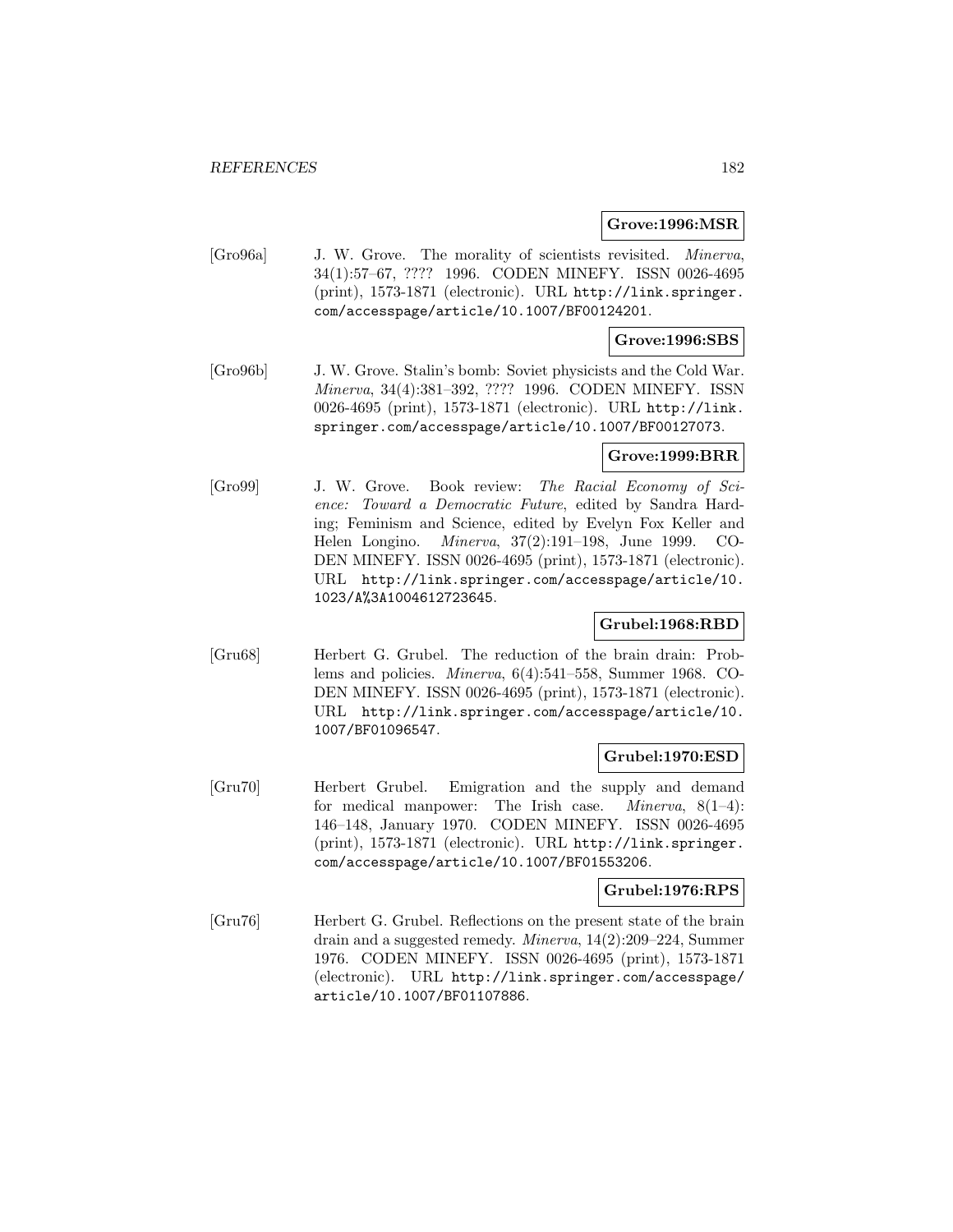### **Grundmann:2017:PEK**

[Gru17] Reiner Grundmann. The problem of expertise in knowledge societies. Minerva, 55(1):25–48, March 2017. CO-DEN MINEFY. ISSN 0026-4695 (print), 1573-1871 (electronic). URL http://link.springer.com/content/pdf/10. 1007/s11024-016-9308-7.pdf.

# **Geiger:2005:BTT**

[GS05] Roger L. Geiger and Creso Sá. Beyond technology transfer: US state policies to harness University research for economic development. Minerva, 43(1):1–21, ???? 2005. CODEN MINEFY. ISSN 0026-4695 (print), 1573-1871 (electronic). URL http:// link.springer.com/accesspage/article/10.1007/s11024- 004-6623-1.

## **Grove:1989:BR**

[GT89] J. W. Grove and R. Steven Turner. Book reviews. Minerva, 27 (4):535–548, Winter 1989. CODEN MINEFY. ISSN 0026-4695 (print), 1573-1871 (electronic). URL http://link.springer. com/accesspage/article/10.1007/BF01096543.

## **Guagnini:1988:HEE**

[Gua88] Anna Guagnini. Higher education and the engineering profession in Italy: The Scuole of Milan and Turin, 1859–1914. Minerva, 26 (4):512–548, Winter 1988. CODEN MINEFY. ISSN 0026-4695 (print), 1573-1871 (electronic). URL http://link.springer. com/accesspage/article/10.1007/BF01096496.

# **Guilhot:2006:NIF**

[Gui06] Nicolas Guilhot. A network of influential friendships: The fondation pour une entraide intellectuelle Européenne and East–West cultural dialogue, 1957–1991. *Minerva*,  $44(4):379-409$ , December 2006. CODEN MINEFY. ISSN 0026-4695 (print), 1573-1871 (electronic). URL http://link.springer.com/accesspage/ article/10.1007/s11024-006-9014-y.

### **Gunn:1967:OSB**

[Gun67] Lewis A. Gunn. Organising for science in Britain: Some relevant questions. Minerva, 5(2):167–197, Winter 1967. CO-DEN MINEFY. ISSN 0026-4695 (print), 1573-1871 (electronic). URL http://link.springer.com/accesspage/article/10. 1007/BF02388523.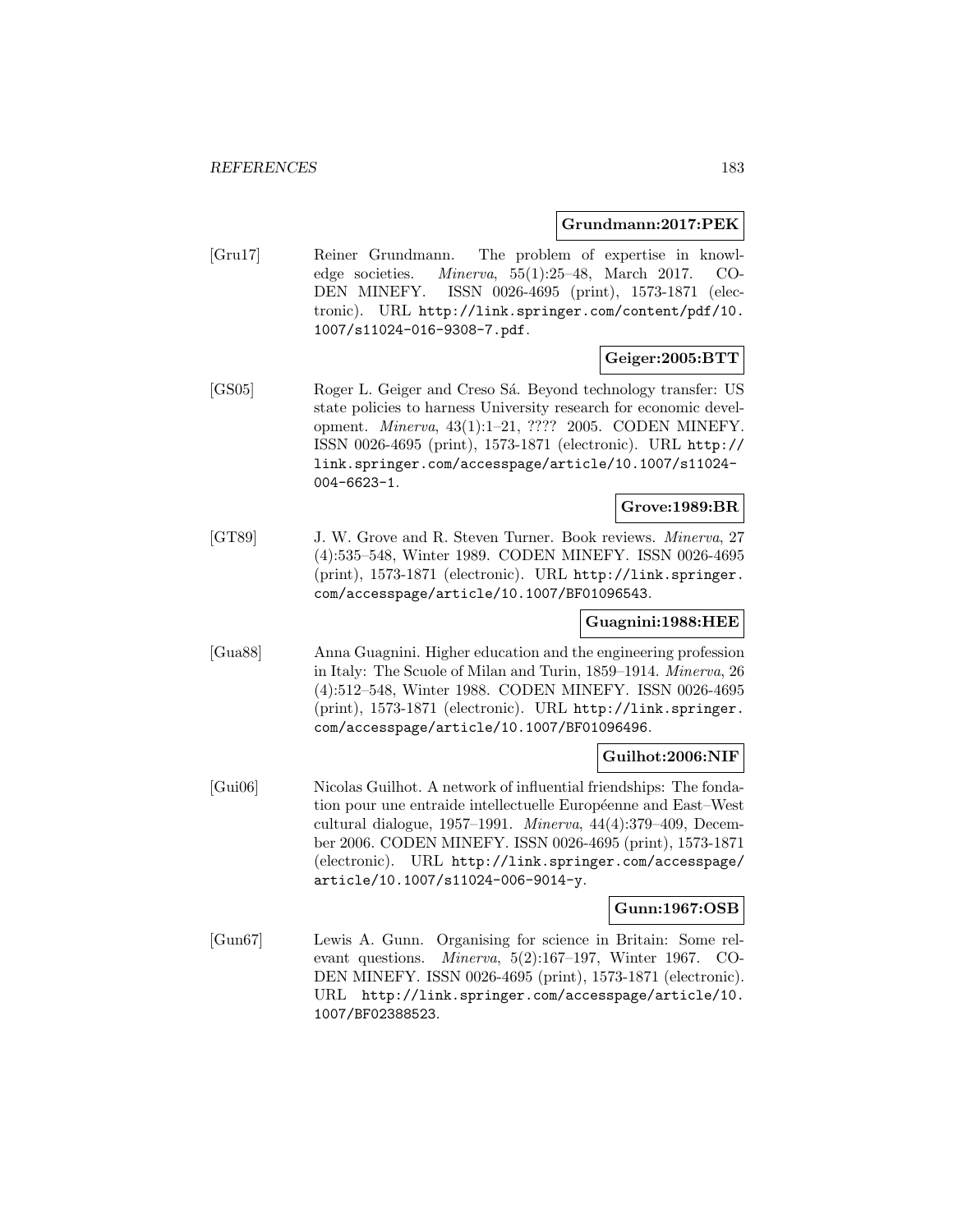## **Guo:2013:CGW**

[Guo13] Sun-Wei Guo. China's "gene war of the Century" and its aftermath: The contest goes on. Minerva, 51(4):485–512, December 2013. CODEN MINEFY. ISSN 0026-4695 (print), 1573-1871 (electronic). URL http://link.springer.com/accesspage/ article/10.1007/s11024-013-9237-7.

#### **Guston:1994:CSM**

[Gus94] David H. Guston. Congressmen and scientists in the making of science policy: The Allison commission, 1884–1886. Minerva, 32(1):25–52, Spring 1994. CODEN MINEFY. ISSN 0026-4695 (print), 1573-1871 (electronic). URL http://link.springer. com/accesspage/article/10.1007/BF01096655.

#### **Guston:2012:PTM**

[Gus12] David H. Guston. The pumpkin or the tiger? Michael Polanyi, Frederick Soddy, and anticipating emerging technologies. Minerva, 50(3):363–379, September 2012. CO-DEN MINEFY. ISSN 0026-4695 (print), 1573-1871 (electronic). URL http://link.springer.com/content/pdf/10. 1007/s11024-012-9204-8.pdf.

### **Glaser:2018:CFA**

[GV18] Jochen Gläser and Kathia Serrano Velarde. Changing funding arrangements and the production of scientific knowledge: Introduction to the special issue. Minerva, 56(1):1–10, March 2018. CODEN MINEFY. ISSN 0026-4695 (print), 1573-1871 (electronic). URL http://link.springer.com/article/10.1007/ s11024-018-9344-6; http://link.springer.com/content/ pdf/10.1007/s11024-018-9344-6.pdf.

# **Haber:1973:GIF**

[Hab73] L. F. Haber. Government intervention at the frontiers of science: British dyestuffs and synthetic organic chemicals 1914–39. Minerva, 11(1):79–94, January 1973. CODEN MINEFY. ISSN 0026-4695 (print), 1573-1871 (electronic). URL http://link. springer.com/accesspage/article/10.1007/BF01544978.

# **Hafele:1974:HNC**

[Häf74] Wolf Häfele. Hypotheticality and the new challenges: The pathfinder role of nuclear energy. Minerva, 12(3):303–322, July 1974. CODEN MINEFY. ISSN 0026-4695 (print), 1573-1871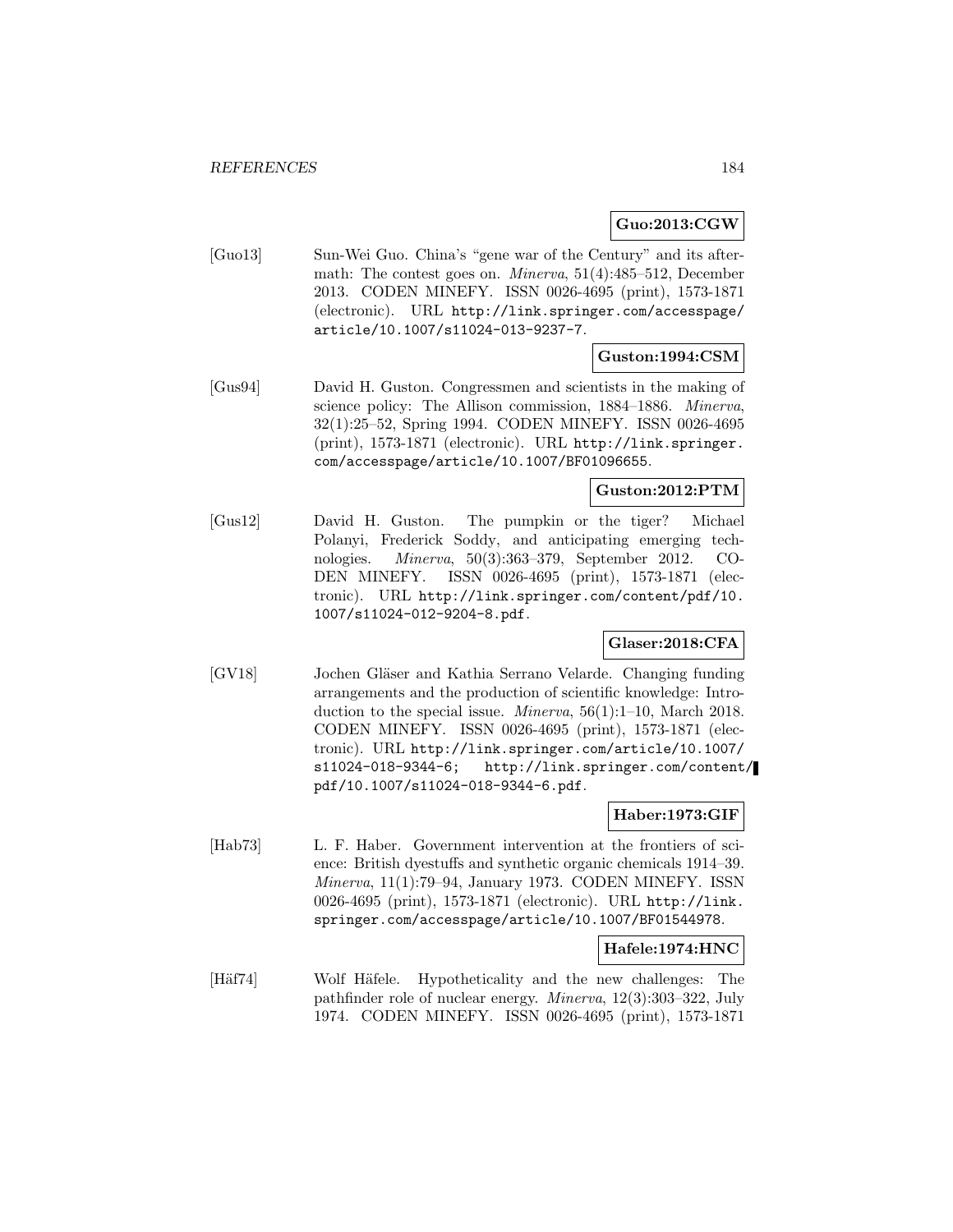(electronic). URL http://link.springer.com/accesspage/ article/10.1007/BF01102526.

# **Hafele:1997:RIL**

[Häf97] Wolf Häfele. Reshaping and integrating a large scientific institution of the former German democratic Republic after reunification. Minerva, 35(2):127–137, June 1997. CODEN MINEFY. ISSN 0026-4695 (print), 1573-1871 (electronic). URL http://link.springer.com/accesspage/article/10.1023/ A%3A1004242827287.

# **Hagendijk:2004:PUS**

[Hag04] R. P. Hagendijk. The public understanding of science and public participation in regulated worlds. Minerva, 42(1):41–59, ???? 2004. CODEN MINEFY. ISSN 0026-4695 (print), 1573-1871 (electronic). URL http://link.springer.com/accesspage/ article/10.1023/B%3AMINE.0000017699.19747.f0.

## **Hahn:1975:SRO**

[Hah75] Roger Hahn. Scientific research as an occupation in eighteenthcentury Paris. Minerva, 13(4):501–513, Winter 1975. CO-DEN MINEFY. ISSN 0026-4695 (print), 1573-1871 (electronic). URL http://link.springer.com/accesspage/article/10. 1007/BF01096175.

# **Halsey:1963:SGS**

[Hal63] A. H. Halsey. Science and government in Sweden: Impressions from an OECD conference. Minerva, 2(1):54–60, Autumn 1963. CODEN MINEFY. ISSN 0026-4695 (print), 1573-1871 (electronic). URL http://link.springer.com/accesspage/ article/10.1007/BF01100780.

## **Halliday:1975:PUP**

[Hal75] Terence C. Halliday. The politics of "universal participatory democracy": A Canadian case study. Minerva, 13(3): 404–427, Autumn 1975. CODEN MINEFY. ISSN 0026-4695 (print), 1573-1871 (electronic). URL http://link.springer. com/accesspage/article/10.1007/BF01097848.

### **Halsey:2000:ESS**

[Hal00] A. H. Halsey. Edward Shils, sociology and universities. Minerva, 37(4):391–404, December 2000. CODEN MINEFY. ISSN 0026-4695 (print), 1573-1871 (electronic). URL http://link. springer.com/accesspage/article/10.1023/A%3A1004782815042.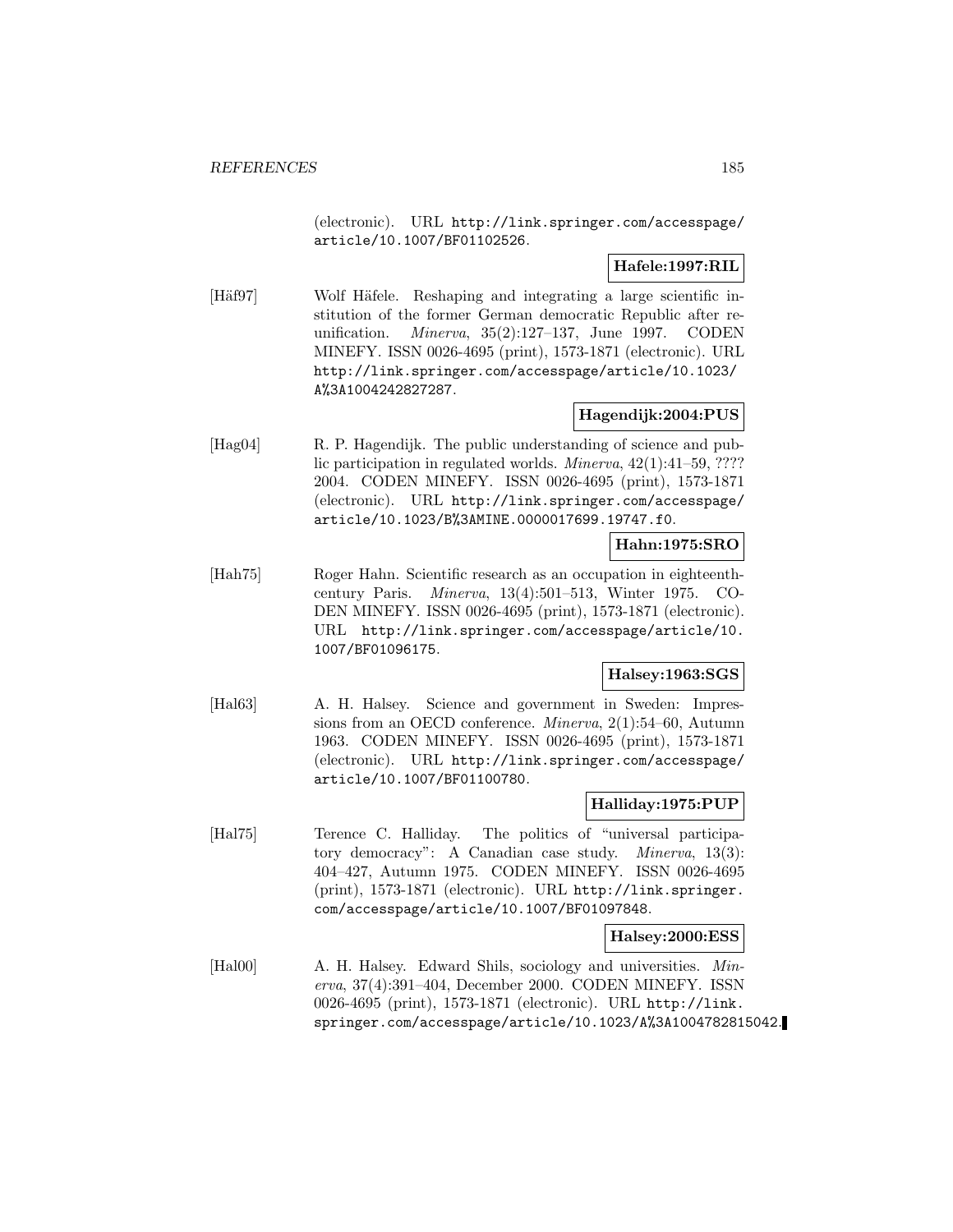#### **Hammerstein:1993:BR**

[Ham93] Notker Hammerstein. Book review. Minerva, 31(4):523–528, Winter 1993. CODEN MINEFY. ISSN 0026-4695 (print), 1573-1871 (electronic). URL http://link.springer.com/ accesspage/article/10.1007/BF01096453.

## **Hamlin:2005:VFS**

[Ham05] Christopher Hamlin. A virtue-free science for public policy? Minerva, 43(4):397–418, December 2005. CODEN MINEFY. ISSN 0026-4695 (print), 1573-1871 (electronic). URL http:// link.springer.com/accesspage/article/10.1007/s11024- 005-2499-y.

### **Hamlin:2008:JDC**

[Ham08] Christopher Hamlin. Just don't call it science. Minerva, 46 (1):99–116, March 2008. CODEN MINEFY. ISSN 0026-4695 (print), 1573-1871 (electronic). URL http://link.springer. com/accesspage/article/10.1007/s11024-007-9071-x.

#### **Haniotis:1965:SNS**

[Han65] George V. Haniotis. The search for a national scientific policy in Greece. Minerva, 3(3):312–320, Spring 1965. CODEN MINEFY. ISSN 0026-4695 (print), 1573-1871 (electronic). URL http://link.springer.com/accesspage/article/10.1007/ BF01099957.

# **Haniotis:1968:SUG**

[Han68] George Haniotis. The situation of the universities in Greece. Minerva, 6(2):163–184, Winter 1968. CODEN MINEFY. ISSN 0026-4695 (print), 1573-1871 (electronic). URL http://link. springer.com/accesspage/article/10.1007/BF01097257.

### **Harding:2002:EPD**

[Har02] Rebecca Harding. Evolution, path dependence, learning and innovation: A review of four recent books. *Minerva*, 40(3): 289–299, ???? 2002. CODEN MINEFY. ISSN 0026-4695 (print), 1573-1871 (electronic). URL http://link.springer. com/accesspage/article/10.1023/A%3A1019516424249.

#### **Hardtwig:2004:PAS**

[Har04] Wolfgang Hardtwig. The Prussian Academy of Sciences and humanities during the Weimar Republic. *Minerva*, 42(4):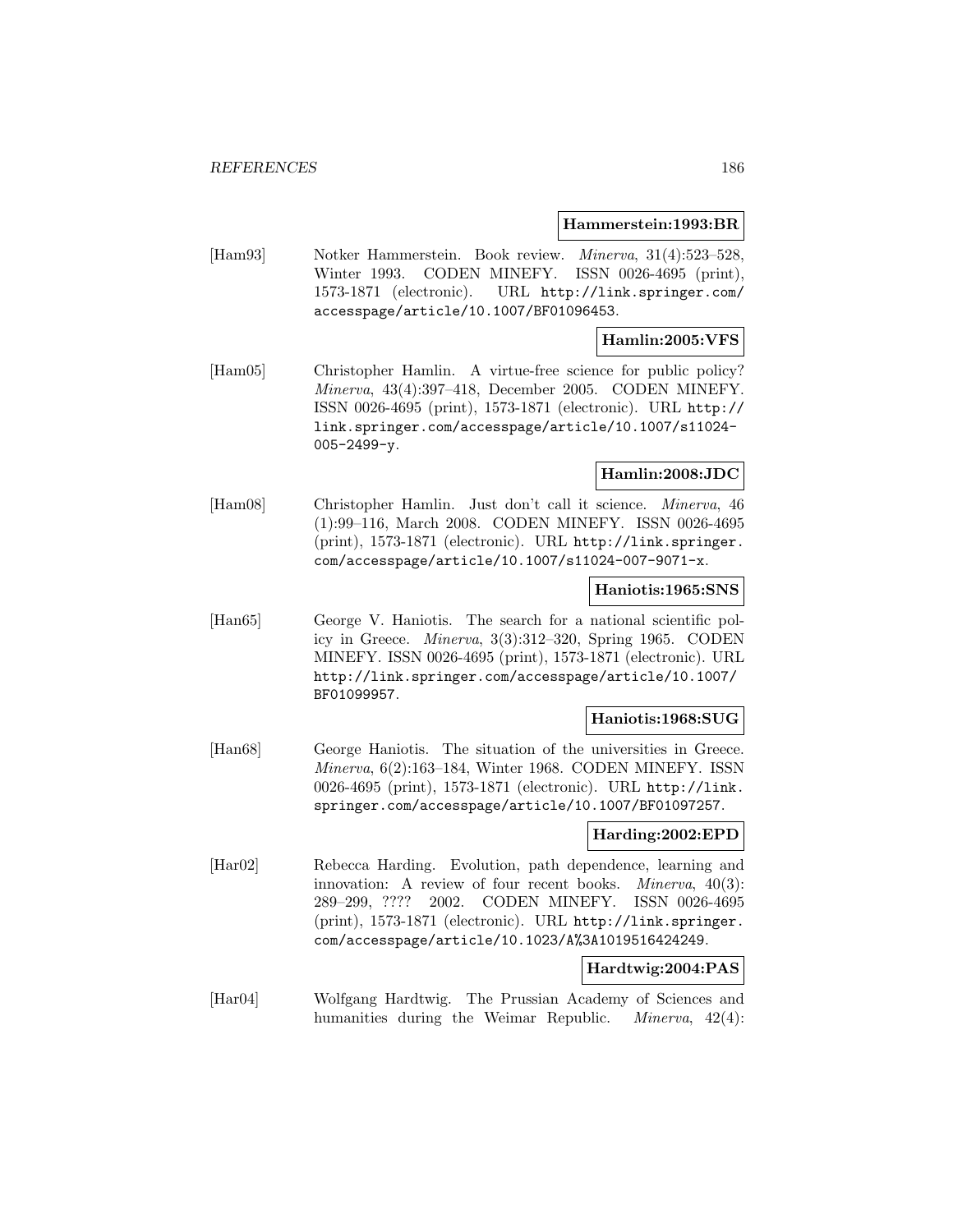333–357, ???? 2004. CODEN MINEFY. ISSN 0026-4695 (print), 1573-1871 (electronic). URL http://link.springer. com/accesspage/article/10.1007/s11024-004-2112-9.

### **Harrison:2006:SD**

[Har06] Peter Harrison. Science and dissent. Minerva, 44(2):223– 227, June 2006. CODEN MINEFY. ISSN 0026-4695 (print), 1573-1871 (electronic). URL http://link.springer.com/ accesspage/article/10.1007/s11024-006-0011-y.

# **Harman:2007:PI**

[Har07] Oren Harman. On the power of ideas. Minerva, 45(2): 175–189, June 2007. CODEN MINEFY. ISSN 0026-4695 (print), 1573-1871 (electronic). URL http://link.springer. com/accesspage/article/10.1007/s11024-007-9029-z.

#### **Harman:2008:WPS**

[Har08] Oren Harman. When philosophy of science counts. Minerva, 46 (1):133–138, March 2008. CODEN MINEFY. ISSN 0026-4695 (print), 1573-1871 (electronic). URL http://link.springer. com/accesspage/article/10.1007/s11024-007-9075-6.

### **Harwood:2010:UAD**

[Har10] Jonathan Harwood. Understanding academic drift: On the institutional dynamics of higher technical and professional education. Minerva, 48(4):413–427, December 2010. CODEN MINEFY. ISSN 0026-4695 (print), 1573-1871 (electronic). URL http:// link.springer.com/accesspage/article/10.1007/s11024- 010-9156-9.

### **Hauray:2017:RKR**

[Hau17] Boris Hauray. From regulatory knowledge to regulatory decisions: The European evaluation of medicines. *Minerva*, 55(2): 187–208, June 2017. CODEN MINEFY. ISSN 0026-4695 (print), 1573-1871 (electronic).

## **Havemann:1966:GDR**

[Hav66] Robert Havemann. German Democratic Republic prof, Havemann and the East German Academy. Minerva, 4(3):419– 424, Spring 1966. CODEN MINEFY. ISSN 0026-4695 (print), 1573-1871 (electronic). URL http://link.springer.com/ accesspage/article/10.1007/BF01584640.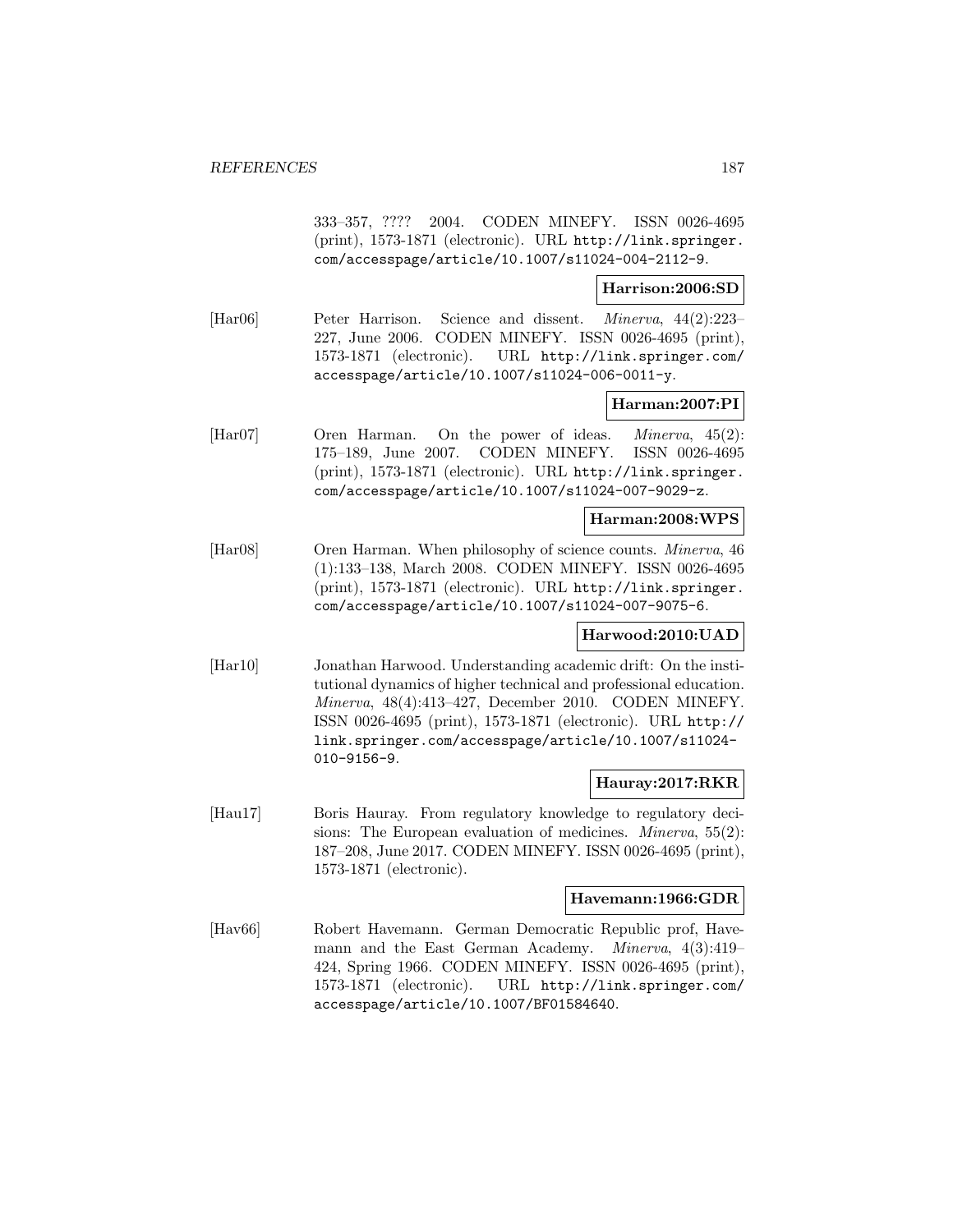**Hayward:1988:RCU**

[Hay88] John Hayward. Responses to contraction: The University of Hull, 1979–1984. Minerva, 24(1):74–97, Spring 1988. CO-DEN MINEFY. ISSN 0026-4695 (print), 1573-1871 (electronic). URL http://link.springer.com/accesspage/article/10. 1007/BF01102554.

### **Hayhoe:1993:CUS**

[Hay93] Ruth Hayhoe. Chinese universities and the social sciences. Minerva, 31(4):478–503, Winter 1993. CODEN MINEFY. ISSN 0026-4695 (print), 1573-1871 (electronic). URL http://link. springer.com/accesspage/article/10.1007/BF01096451.

# **Hayhoe:1994:IHL**

[Hay94] Ruth Hayhoe. Ideas of higher learning, east and west: Conflicting values in the development of the Chinese university. Minerva, 32(4):361–382, Winter 1994. CODEN MINEFY. ISSN 0026-4695 (print), 1573-1871 (electronic). URL http://link. springer.com/accesspage/article/10.1007/BF01098030.

### **Hayhoe:1998:DJI**

[Hay98] Ruth Hayhoe. Dilemmas in Japan's intellectual culture. Minerva, 36(1):1–19, March 1998. CODEN MINEFY. ISSN 0026-4695 (print), 1573-1871 (electronic). URL http://link. springer.com/accesspage/article/10.1023/A%3A1004376819473.

### **Harsh:2018:RCR**

[HBW<sup>+</sup>18] Matthew Harsh, Ravtosh Bal, Jameson Wetmore, G. Pascal Zachary, and Kerry Holden. The rise of computing research in East Africa: The relationship between funding, capacity and research community in a nascent field. *Minerva*, 56(1):35–58, March 2018. CODEN MINEFY. ISSN 0026-4695 (print), 1573- 1871 (electronic). URL http://link.springer.com/article/ 10.1007/s11024-017-9341-1.

### **Holton:1971:BR**

[HC71] Gerald Holton and Charles F. Carter. Book reviews. Minerva, 9 (4):568–577, October 1971. CODEN MINEFY. ISSN 0026-4695 (print), 1573-1871 (electronic). URL http://link.springer. com/accesspage/article/10.1007/BF01558034.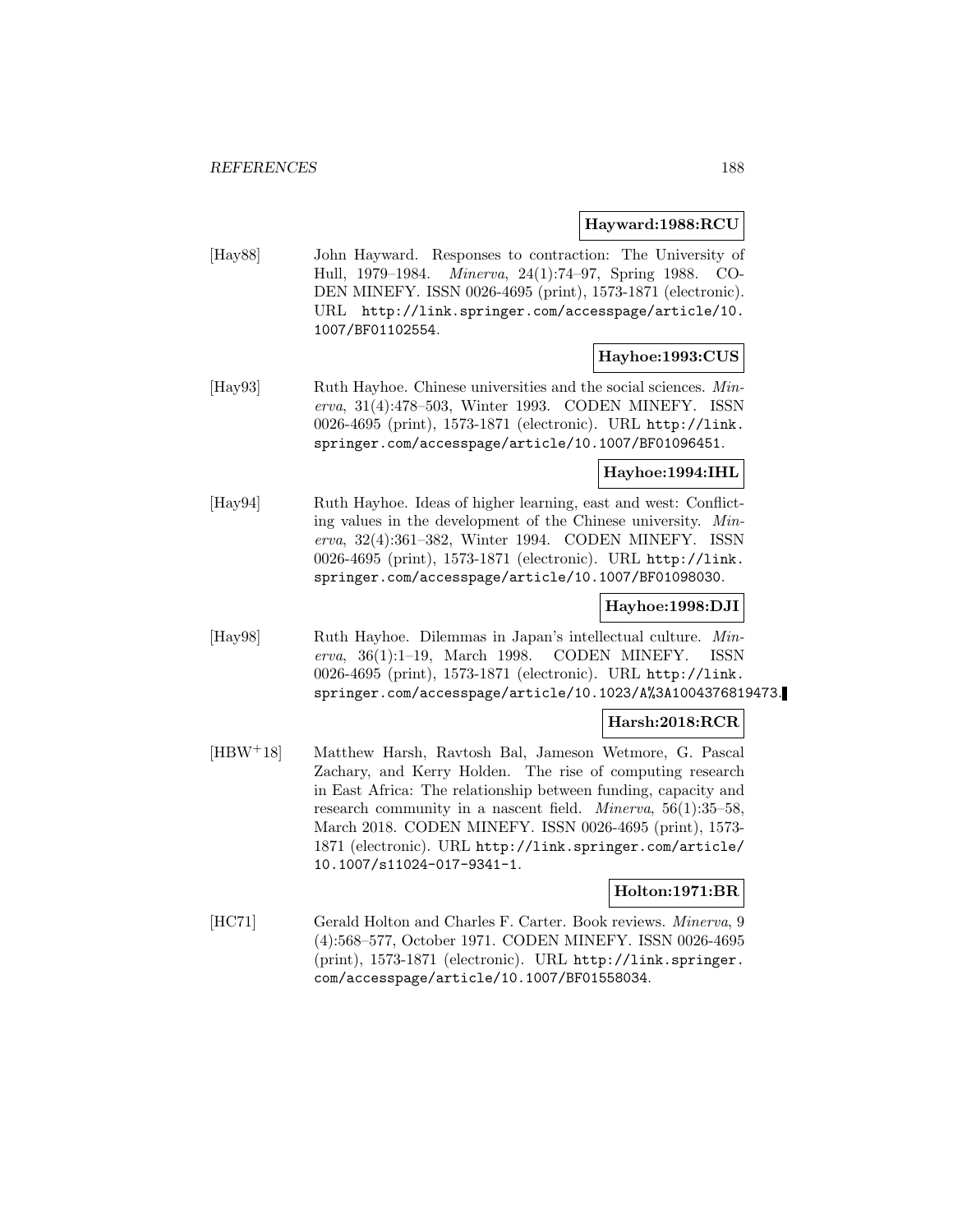#### **Hammerstein:1988:BR**

[HCRG88] Nötker Hammerstein, Maurice Crosland, Marc Raeff, and J. W. Grove. Book reviews. Minerva, 26(3):429–459, Autumn 1988. CODEN MINEFY. ISSN 0026-4695 (print), 1573-1871 (electronic). URL http://link.springer.com/accesspage/ article/10.1007/BF01096405.

### **Hill:1993:BR**

[HD93] Stephen Hill and David DeVorkin. Book reviews. Minerva, 31 (2):242–252, Summer 1993. CODEN MINEFY. ISSN 0026-4695 (print), 1573-1871 (electronic). URL http://link.springer. com/accesspage/article/10.1007/BF01125437.

## **Hoang:2022:SPS**

[HD22] Cuong Huu Hoang and Trang Thi Doan Dang. A sociocultural perspective on scholars developing research skills via research communities in Vietnam. Minerva, 60(1):81-104, March 2022. CODEN MINEFY. ISSN 0026-4695 (print), 1573-1871 (electronic). URL https://link.springer.com/article/10. 1007/s11024-021-09454-5.

# **Hammarfelt:2017:EME**

[HdRW17] Björn Hammarfelt, Sarah de Rijcke, and Paul Wouters. From eminent men to excellent universities: University rankings as calculative devices. Minerva, 55(4):391–411, December 2017. CODEN MINEFY. ISSN 0026-4695 (print), 1573-1871 (electronic). URL http://link.springer.com/ content/pdf/10.1007/s11024-017-9329-x.pdf; http:// link.springer.com/article/10.1007/s11024-017-9329-x.

# **Heim:2006:EPR**

[Hei06] Susanne Heim. Expansion policy and the role of agricultural research in Nazi Germany. Minerva, 44(3):267–284, June 2006. CODEN MINEFY. ISSN 0026-4695 (print), 1573-1871 (electronic). URL http://link.springer.com/accesspage/ article/10.1007/s11024-006-9007-x.

#### **Heidler:2011:CSS**

[Hei11] Richard Heidler. Cognitive and social structure of the elite collaboration network of astrophysics: A case study on shifting network structures. Minerva, 49(4):461–488, December 2011. CODEN MINEFY. ISSN 0026-4695 (print), 1573-1871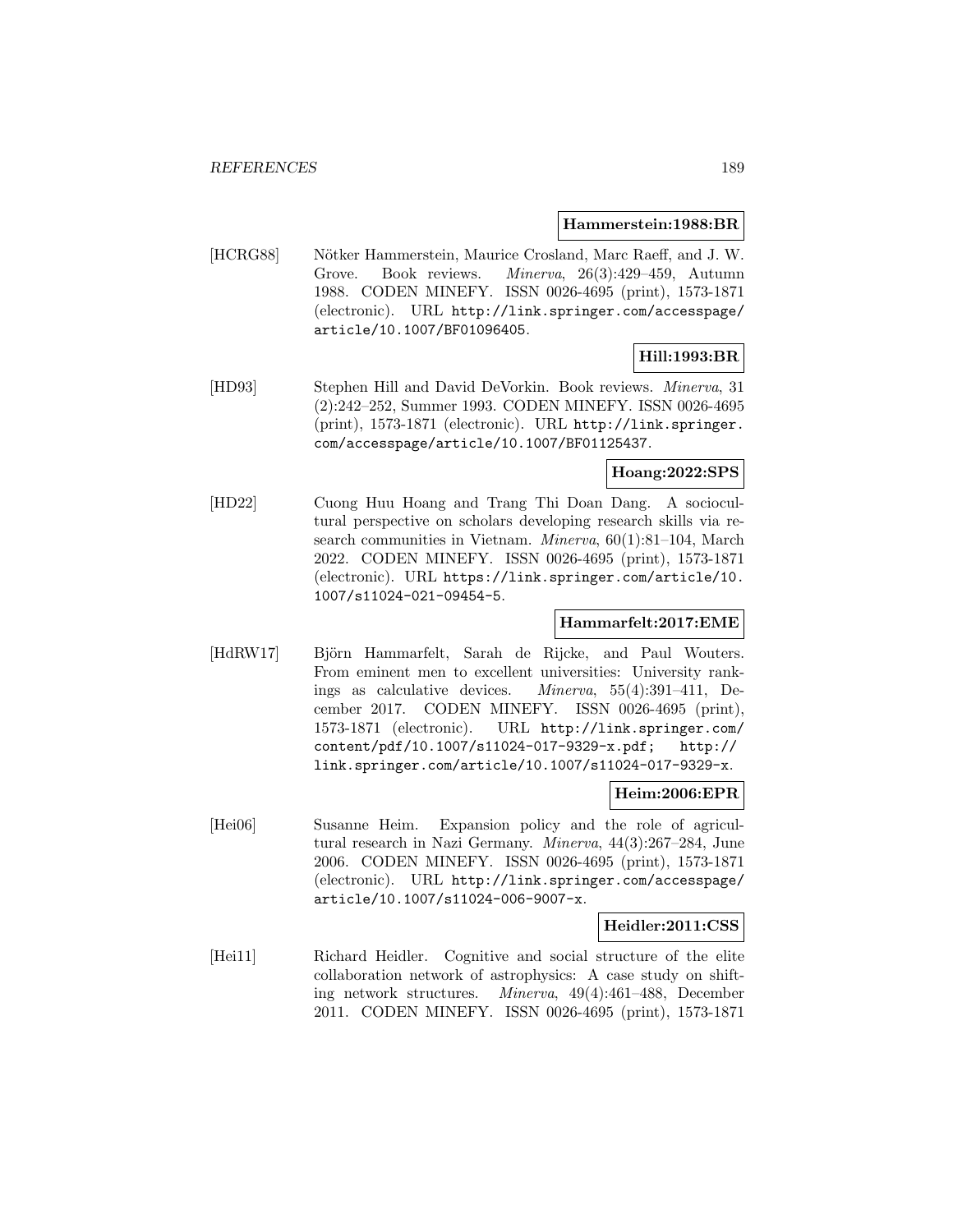(electronic). URL http://link.springer.com/accesspage/ article/10.1007/s11024-011-9184-0.

**Heidler:2017:ECC**

[Hei17] Richard Heidler. Epistemic cultures in conflict: The case of astronomy and high energy physics. Minerva, 55(3):249– 277, September 2017. CODEN MINEFY. ISSN 0026-4695 (print), 1573-1871 (electronic). URL http://link.springer. com/article/10.1007/s11024-017-9315-3.

# **Hennis:1977:LGU**

[Hen77] Wilhelm Hennis. The legislator and the German university. Minerva, 15(3–4):286–315, Autumn–Winter 1977. CODEN MINEFY. ISSN 0026-4695 (print), 1573-1871 (electronic). URL http://link.springer.com/accesspage/article/10.1007/ BF01096726.

#### **Hendriks:2021:RMD**

[Hen21] Barbara Hendriks. A review of Mark Dennis Robinson, The Market in Mind — How Financialization is Shaping Neuroscience, Translational Medicine and Innovation in Biotechnology, The MIT Press, Cambridge, MA, 2019, 309 pp., ISBN: 978-0-262-53687-5. Minerva, 59(1):139–143, March 2021. CO-DEN MINEFY. ISSN 0026-4695 (print), 1573-1871 (electronic). URL http://link.springer.com/article/10.1007/s11024- 021-09432-x; http://link.springer.com/content/pdf/ 10.1007/s11024-021-09432-x.pdf.

### **Hermanowicz:2013:CM**

[Her13] Joseph C. Hermanowicz. The culture of mediocrity. Minerva, 51(3):363–387, September 2013. CODEN MINEFY. ISSN 0026-4695 (print), 1573-1871 (electronic). URL http:// link.springer.com/accesspage/article/10.1007/s11024- 013-9231-0.

### **Hermanowicz:2021:HEA**

[Her21] Joseph C. Hermanowicz. Honest evaluation in the academy. Minerva, 59(3):311–329, September 2021. CODEN MINEFY. ISSN 0026-4695 (print), 1573-1871 (electronic). URL https://link. springer.com/article/10.1007/s11024-021-09434-9.

### **Hess:2011:BSS**

[Hes11] David J. Hess. Bourdieu and science studies: Toward a reflexive sociology. Minerva, 49(3):??, September 2011. CO-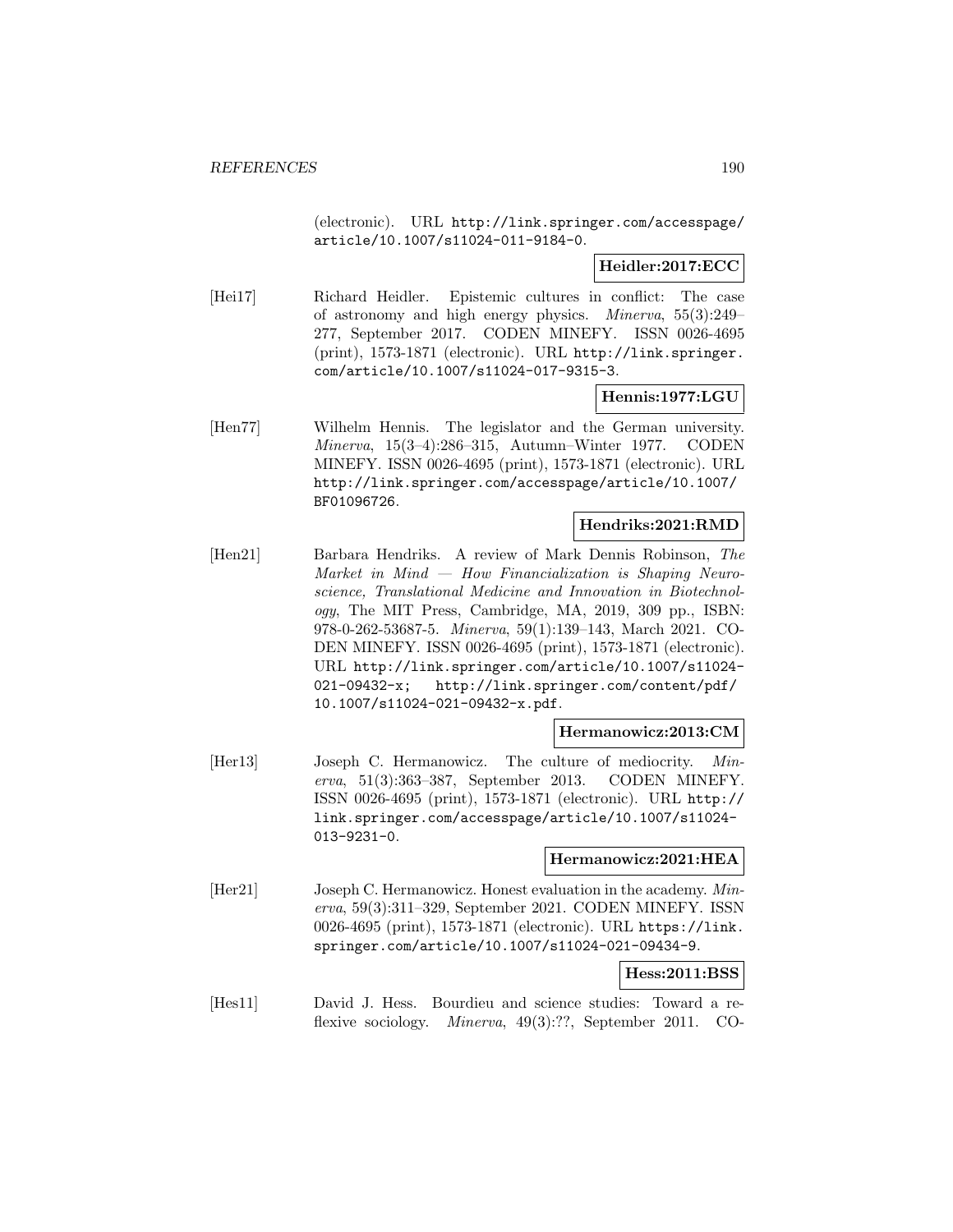DEN MINEFY. ISSN 0026-4695 (print), 1573-1871 (electronic). URL http://link.springer.com/accesspage/article/10. 1007/s11024-011-9178-y.

### **Hessels:2013:CSS**

[Hes13] Laurens K. Hessels. Coordination in the science system: Theoretical framework and a case study of an intermediary organization. Minerva, 51(3):317–339, September 2013. CO-DEN MINEFY. ISSN 0026-4695 (print), 1573-1871 (electronic). URL http://link.springer.com/content/pdf/10. 1007/s11024-013-9230-1.pdf.

### **Hetherington:1990:NAC**

[Het90] Norriss S. Hetherington. The National Advisory Committee for Aeronautics: A forerunner of federal governmental support for scientific research. Minerva, 28(1):59–80, Spring 1990. CODEN MINEFY. ISSN 0026-4695 (print), 1573-1871 (electronic). URL http://link.springer.com/accesspage/ article/10.1007/BF01096326.

## **Hetherington:1991:APG**

[Het91] Norriss S. Hetherington. Air power and governmental support for scientific research: The approach to the Second World War. Minerva, 29(4):420–439, Winter 1991. CODEN MINEFY. ISSN 0026-4695 (print), 1573-1871 (electronic). URL http://link. springer.com/accesspage/article/10.1007/BF01113490.

### **Heterington:1997:HRN**

[Het97] Norris Heterington. A handful of recent NASA history books i; More than Merely Men, Machinery, Missions and Political Machinations?; The Birth of NASA: The Diary of T. Keith Glennan, edited by J. D. Hunley, with an introduction by Roger D. Launius; The Problem of Specs Travel: The Rocket Motor, by Hermann Noordung, edited by Ernst Stuhlinger and J. D. Hunley with Jennifer Garland; Powering Apollo: James E. Webb of NASA, by W. Henry Lambright; Spaceflights Revolution: NASA Langley Research Center From Sputnik to Apollo, by James R. Hansen; Suddenly, Tomorrow Came ... A History of the Johnson Space Center, by Henry C. Dethoff. Minerva, 35(4): 387–396, December 1997. CODEN MINEFY. ISSN 0026-4695 (print), 1573-1871 (electronic). URL http://link.springer. com/accesspage/article/10.1023/A%3A1004379303770.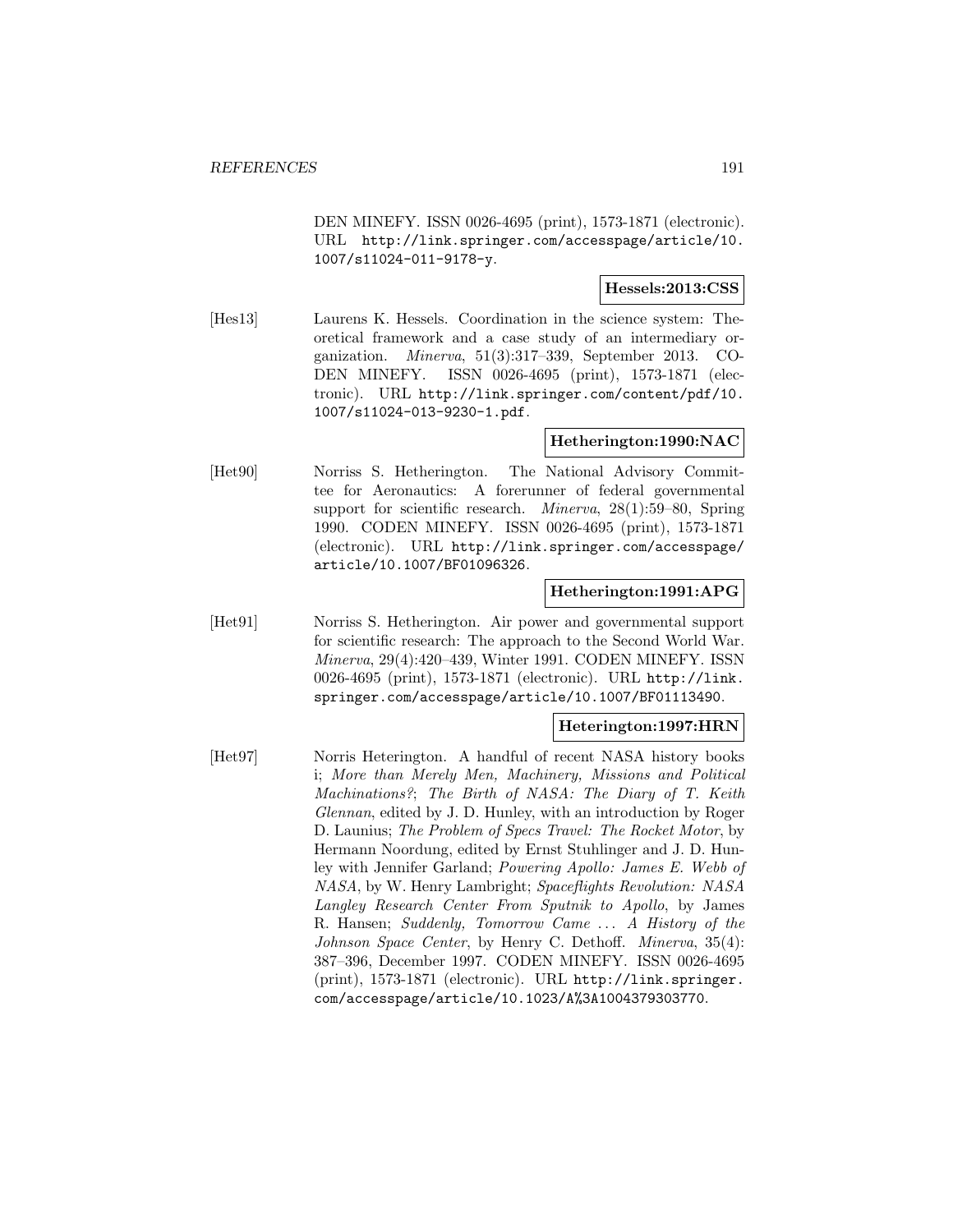# **Heyd:1987:NEP**

[Hey87] Michael Heyd. The new experimental philosophy: A manifestation of "enthusiasm" or an antidote to it? *Minerva*,  $25(4)$ : 423–440, Winter 1987. CODEN MINEFY. ISSN 0026-4695 (print), 1573-1871 (electronic). URL http://link.springer. com/accesspage/article/10.1007/BF01099441.

## **Hessels:2019:VVH**

[HFSdR19] Laurens K. Hessels, Thomas Franssen, Wout Scholten, and Sarah de Rijcke. Variation in valuation: How research groups accumulate credibility in four epistemic cultures. Minerva, 57 (2):127–149, June 2019. CODEN MINEFY. ISSN 0026-4695 (print), 1573-1871 (electronic). URL http://link.springer. com/article/10.1007/s11024-018-09366-x.

# **Hellstrom:2020:CSM**

[HH20a] Tomas Hellström and Christina Hellström. Cross-sectoral mobility funding and the challenge of immersion: The case of SSH. Minerva, 58(3):389–407, September 2020. CODEN MINEFY. ISSN 0026-4695 (print), 1573-1871 (electronic). URL http://link.springer.com/article/10.1007/s11024- 020-09398-2; http://link.springer.com/content/pdf/ 10.1007/s11024-020-09398-2.pdf.

### **Hicks:2020:CPE**

[HH20b] Diana Hicks and J. Britt Holbrook. A cartography of philosophy's engagement with society. Minerva, 58(1):25–45, March 2020. CODEN MINEFY. ISSN 0026-4695 (print), 1573-1871 (electronic). URL http://link.springer.com/article/10. 1007/s11024-019-09384-3.

#### **Horbach:2020:JPR**

[HH20c] Serge P. J. M. Horbach and Willem Halffman. Journal peer review and editorial evaluation: Cautious innovator or sleepy giant? Minerva, 58(2):139–161, June 2020. CODEN MINEFY. ISSN 0026-4695 (print), 1573-1871 (electronic). URL http://link.springer.com/article/10.1007/s11024- 019-09388-z; http://link.springer.com/content/pdf/ 10.1007/s11024-019-09388-z.pdf.

#### **Hagendijk:2006:PDG**

[HI06] Rob Hagendijk and Alan Irwin. Public deliberation and governance: Engaging with science and technology in contemporary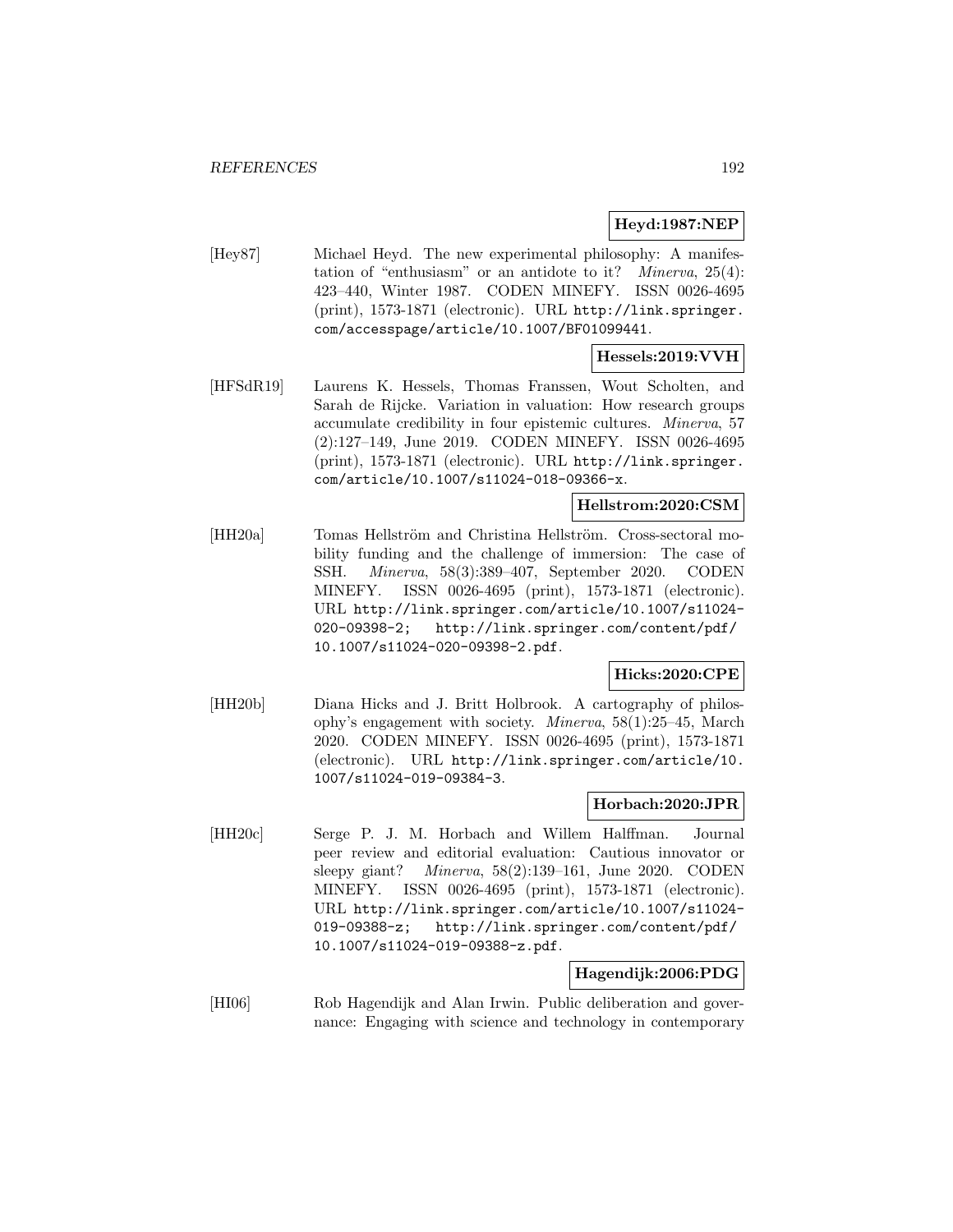Europe. Minerva, 44(2):167–184, June 2006. CODEN MINEFY. ISSN 0026-4695 (print), 1573-1871 (electronic). URL http:// link.springer.com/accesspage/article/10.1007/s11024- 006-0012-x.

#### **Heffernan:2007:DIP**

[HJ07] Michael Heffernan and Heike Jöns. Degrees of influence: the politics of honorary degrees in the universities of Oxford and Cambridge, 1900–2000. Minerva, 45(4):389–416, December 2007. CODEN MINEFY. ISSN 0026-4695 (print), 1573-1871 (electronic). URL http://link.springer.com/accesspage/ article/10.1007/s11024-007-9065-8.

### **Heffernan:2008:DIP**

[HJ08] Michael Heffernan and Heike Jöns. Degrees of influence: The politics of honorary degrees in the universities of Oxford and Cambridge, 1900–2000. Minerva, 46(1):169, March 2008. CO-DEN MINEFY. ISSN 0026-4695 (print), 1573-1871 (electronic). URL http://link.springer.com/content/pdf/10. 1007/s11024-008-9088-9.pdf.

# **Hellstrom:2012:RWC**

[HJ12] Tomas Hellström and Merle Jacob. Revisiting 'Weinberg's choice': Classic tensions in the concept of scientific merit. Minerva, 50(3):381–396, September 2012. CODEN MINEFY. ISSN 0026-4695 (print), 1573-1871 (electronic). URL http:// link.springer.com/accesspage/article/10.1007/s11024- 012-9203-9.

### **Haakansta:2016:MTB**

[HJ16] Carin Håkansta and Merle Jacob. Mode 2 and the tension between excellence and utility: The case of a policyrelevant research field in Sweden. Minerva, 54(1):1–20, March 2016. CODEN MINEFY. ISSN 0026-4695 (print), 1573-1871 (electronic). URL http://link.springer.com/accesspage/ article/10.1007/s11024-015-9288-z.

#### **Heilbron:1988:FPM**

[HK88] J. L. Heilbron and Daniel J. Kevles. Finding a policy for mapping and sequencing the human genome: Lessons from the history of particle physics. *Minerva*, 26(3):299–314, Autumn 1988. CODEN MINEFY. ISSN 0026-4695 (print), 1573-1871 (electronic). URL http://link.springer.com/accesspage/ article/10.1007/BF01096399.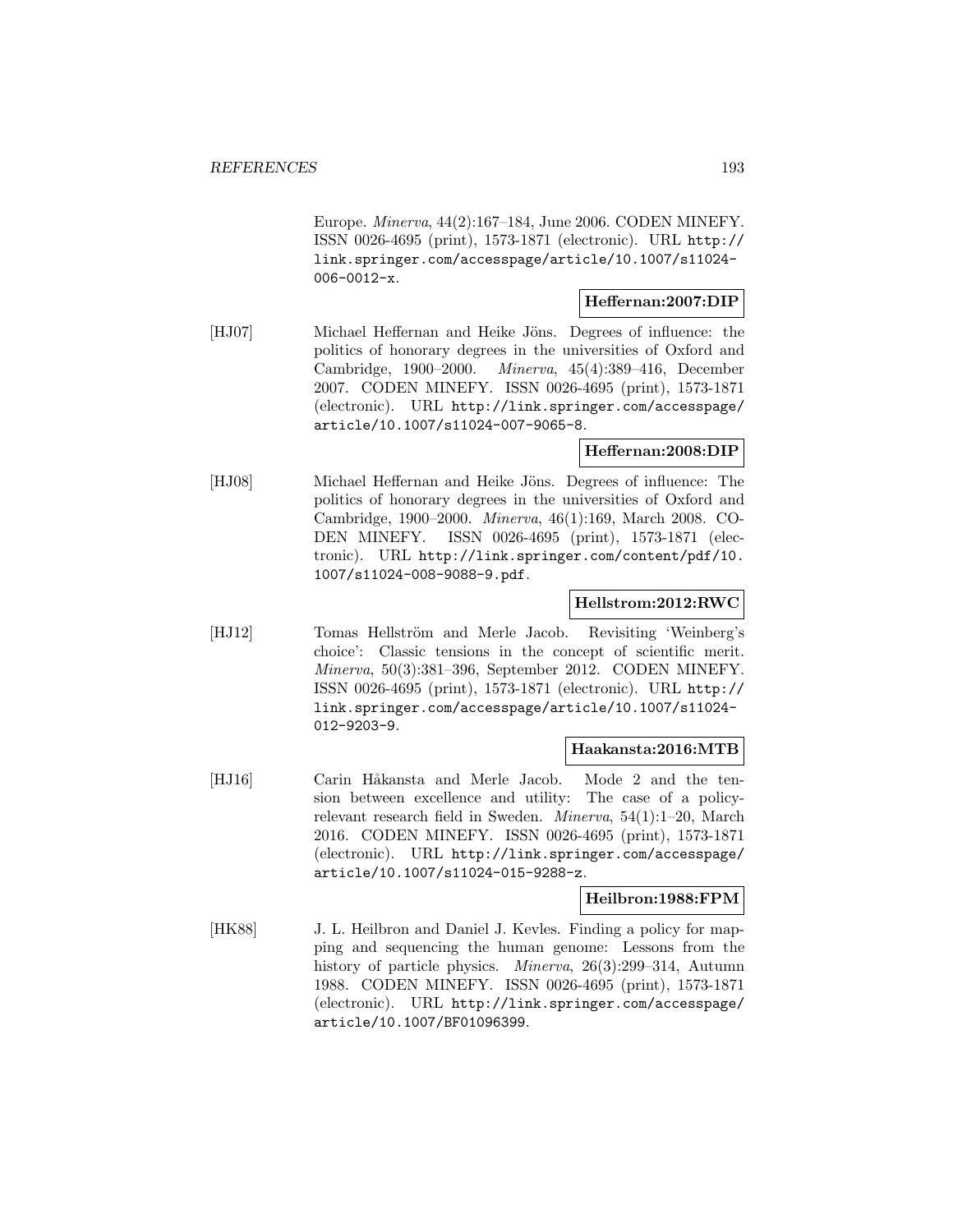#### **Hoddeson:2000:SSC**

[HK00] Lillian Hoddeson and Adrienne W. Kolb. The Superconducting Super Collider's frontier outpost, 1983–1988. Minerva, 38 (3):271–310, ???? 2000. CODEN MINEFY. ISSN 0026-4695 (print), 1573-1871 (electronic). URL http://link.springer. com/accesspage/article/10.1023/A%3A1026569616118.

# **Hicks:2011:EER**

[HK11] Diana Hicks and J. Sylvan Katz. Equity and excellence in research funding. Minerva, 49(2):137–151, June 2011. CO-DEN MINEFY. ISSN 0026-4695 (print), 1573-1871 (electronic). URL http://link.springer.com/accesspage/article/10. 1007/s11024-011-9170-6.

### **Halffman:2010:IAU**

[HL10] Willem Halffman and Loet Leydesdorff. Is inequality among universities increasing? Gini coefficients and the elusive rise of elite universities. Minerva, 48(1):55–72, March 2010. CO-DEN MINEFY. ISSN 0026-4695 (print), 1573-1871 (electronic). URL http://link.springer.com/content/pdf/10. 1007/s11024-010-9141-3.pdf.

### **Hofmanner:2021:SPS**

[HM21] Alexandra Hofmänner and Elisio Macamo. The science policy script, revised. Minerva, 59(3):331–354, September 2021. CODEN MINEFY. ISSN 0026-4695 (print), 1573-1871 (electronic). URL https://link.springer.com/article/10. 1007/s11024-020-09427-0.

# **Hirsch:1977:IOA**

[HN77] Helmut Hirsch and Helga Nowotny. Information and opposition in Austrian nuclear energy policy. Minerva, 15(3–4):316– 334, Autumn–Winter 1977. CODEN MINEFY. ISSN 0026-4695 (print), 1573-1871 (electronic). URL http://link.springer. com/accesspage/article/10.1007/BF01096727.

### **Hohlfeld:2004:I**

[HNW04] Rainer Hohlfeld, Peter Nötzoldt, and Peter Th. Walther. Introduction. Minerva, 42(4):323–331, ???? 2004. CODEN MINEFY. ISSN 0026-4695 (print), 1573-1871 (electronic). URL http:// link.springer.com/accesspage/article/10.1007/s11024- 004-2110-y.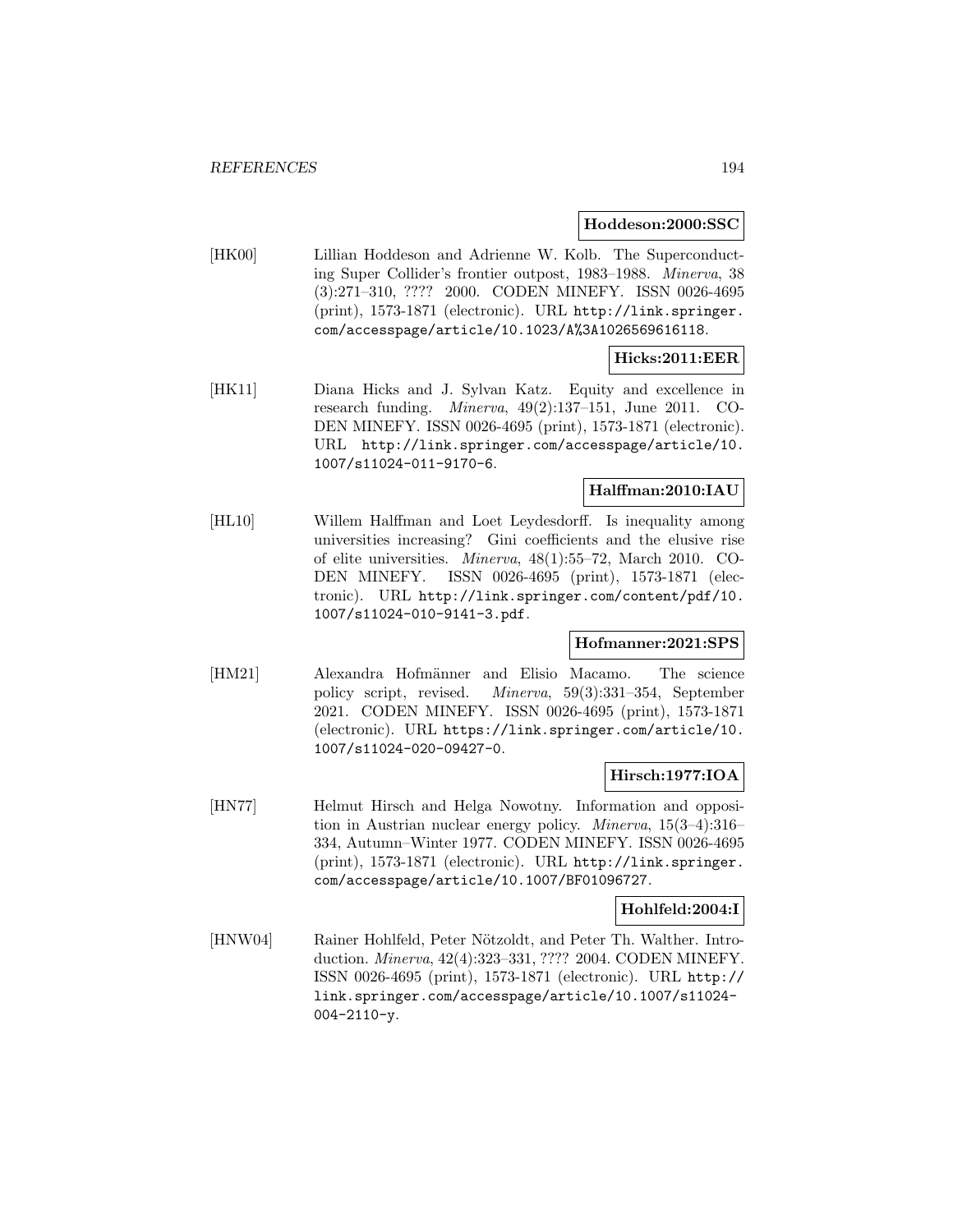#### **Hoch:1987:MGN**

[Hoc87] Paul K. Hoch. Migration and the generation of new scientific ideas. Minerva, 25(3):209–237, Autumn 1987. CODEN MINEFY. ISSN 0026-4695 (print), 1573-1871 (electronic). URL http://link.springer.com/accesspage/article/10.1007/ BF01097783.

### **Hoddeson:1980:EQT**

[Hod80] Lillian Hartmann Hoddeson. The entry of the quantum theory of solids into the Bell telephone laboratories, 1925–40: A casestudy of the industrial application of fundamental science. Minerva, 18(3):422–447, Autumn 1980. CODEN MINEFY. ISSN 0026-4695 (print), 1573-1871 (electronic). URL http://link. springer.com/accesspage/article/10.1007/BF01096951.

#### **Holloway:1968:SUG**

[Hol68] John Holloway. The situation of the universities in Greece. Minerva, 6(3):427–431, Spring 1968. CODEN MINEFY. ISSN 0026-4695 (print), 1573-1871 (electronic). URL http://link. springer.com/accesspage/article/10.1007/BF01096429.

### **Holton:1974:SGS**

[Hol74] Gerald Holton. Striking gold in science: Fermi's group and the recapture of Italy's place in physics. Minerva, 12(2): 159–198, April 1974. CODEN MINEFY. ISSN 0026-4695 (print), 1573-1871 (electronic). URL http://link.springer. com/accesspage/article/10.1007/BF01553176.

### **Holton:1981:FAP**

[Hol81] Gerald Holton. The formation of the American physics community in the 1920s and the coming of Albert Einstein. Minerva, 19 (4):569–581, Winter 1981. CODEN MINEFY. ISSN 0026-4695 (print), 1573-1871 (electronic). URL http://link.springer. com/accesspage/article/10.1007/BF01096193.

# **Hook:1966:TAK**

[Hoo66] Sidney Hook. Thoughts after Knopfelmacher: Appointments on university. Minerva, 4(2):279–285, Winter 1966. CODEN MINEFY. ISSN 0026-4695 (print), 1573-1871 (electronic). URL http://link.springer.com/accesspage/article/10.1007/ BF01584864.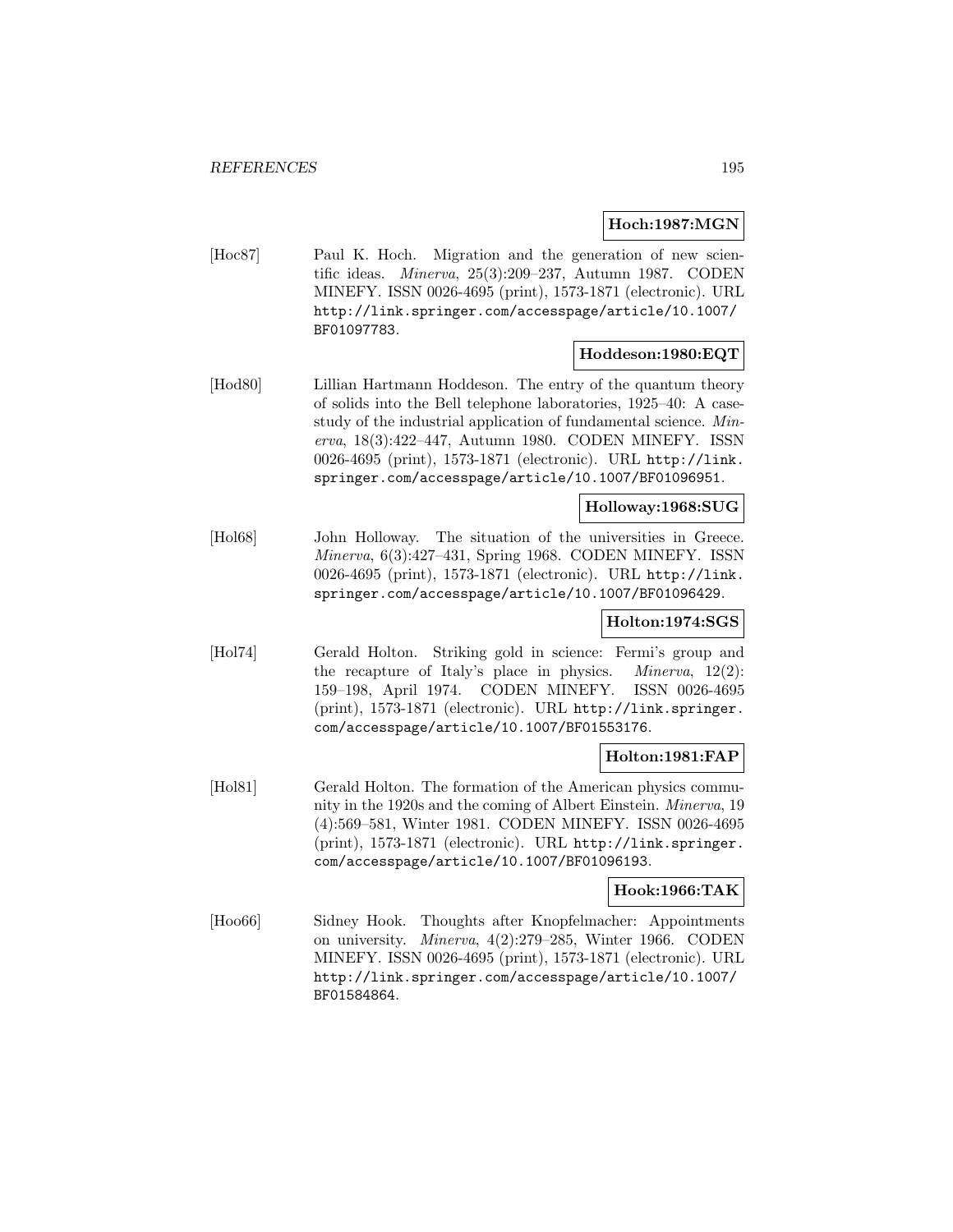## **Hook:1984:AEA**

[Hoo84] Sidney Hook. The academic ethic in abeyance: Recollections of Walpurgisnacht at New York University. Minerva, 22(3–4):297– 315, Autumn–Winter 1984. CODEN MINEFY. ISSN 0026-4695 (print), 1573-1871 (electronic). URL http://link.springer. com/accesspage/article/10.1007/BF02207366.

# **Hook:1987:CMA**

[Hoo87] Sidney Hook. Communists, McCarthy and American universities. Minerva, 25(3):331–348, Autumn 1987. CODEN MINEFY. ISSN 0026-4695 (print), 1573-1871 (electronic). URL http://link.springer.com/accesspage/article/10.1007/ BF01097787.

# **Hook:1989:ROH**

[Hoo89] Sidney Hook. Reflections on the obligation of honesty in the university. Minerva, 27(4):505–534, Winter 1989. CODEN MINEFY. ISSN 0026-4695 (print), 1573-1871 (electronic). URL http://link.springer.com/accesspage/article/10.1007/ BF01096542.

# **Hooker:2003:SLA**

[Hoo03] Cliff Hooker. Science: Legendary, academic- and postacademic? Minerva, 41(1):71–81, ???? 2003. CODEN MINEFY. ISSN 0026-4695 (print), 1573-1871 (electronic). URL http://link.springer.com/accesspage/article/10.1023/ A%3A1022253704644.

### **Hooker:2008:CBT**

[Hoo08] C. A. Hooker. Constructivism between transcendentalism and convention. Minerva, 46(1):87–97, March 2008. CODEN MINEFY. ISSN 0026-4695 (print), 1573-1871 (electronic). URL http://link.springer.com/accesspage/article/10.1007/ s11024-007-9070-y.

### **Hoppe:2011:BRM**

[Hop11] Robert Hoppe. Book review: Mark B. Brown, Science in Democracy. Expertise, Institutions, and Representation. Minerva, 49 (3):??, September 2011. CODEN MINEFY. ISSN 0026-4695 (print), 1573-1871 (electronic). URL http://link.springer. com/content/pdf/10.1007/s11024-011-9179-x.pdf.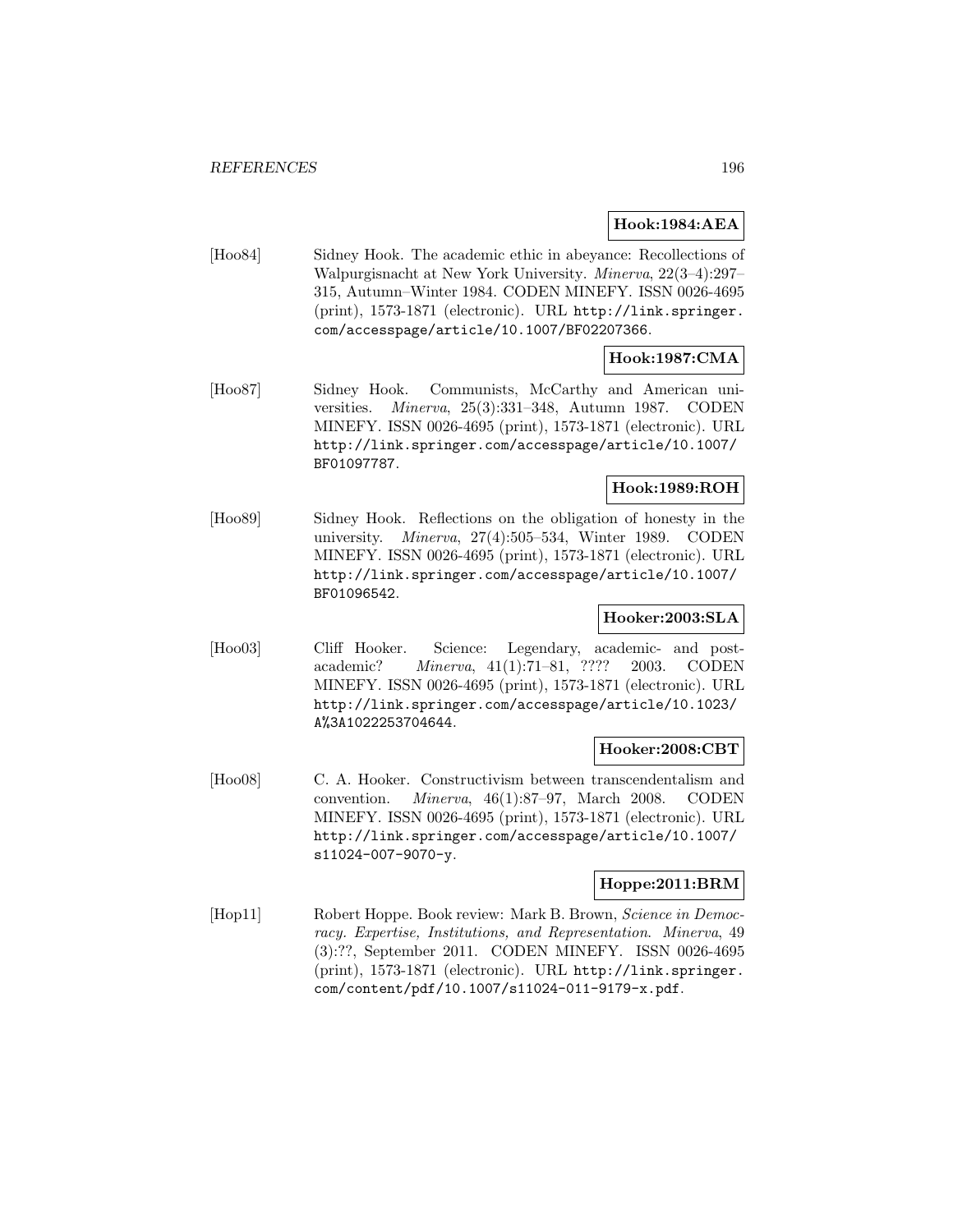#### **Hladchenko:2019:ITH**

[HP19] Myroslava Hladchenko and Romulo Pinheiro. Implementing the triple helix model: Means–ends decoupling at the state level? Minerva, 57(1):1–22, March 2019. CODEN MINEFY. ISSN 0026-4695 (print), 1573-1871 (electronic). URL http:// link.springer.com/article/10.1007/s11024-018-9355-3; http://link.springer.com/content/pdf/10.1007/s11024- 018-9355-3.pdf.

#### **Hoddeson:1990:BR**

[HR90] Lillian Hoddeson and Nathan Reingold. Book reviews. Minerva, 28(4):540–545, Winter 1990. CODEN MINEFY. ISSN 0026-4695 (print), 1573-1871 (electronic). URL http://link.springer. com/accesspage/article/10.1007/BF01096653.

### **Hackett:2009:SCI**

[HR09] Edward J. Hackett and Diana R. Rhoten. The Snowbird Charrette: Integrative interdisciplinary collaboration in environmental research design. Minerva, 47(4):407–440, December 2009. CODEN MINEFY. ISSN 0026-4695 (print), 1573-1871 (electronic). URL http://link.springer.com/accesspage/ article/10.1007/s11024-009-9136-0.

### **Halffman:2015:AMO**

[HR15] Willem Halffman and Hans Radder. The academic manifesto: From an occupied to a public University. Minerva, 53 (2):165–187, June 2015. CODEN MINEFY. ISSN 0026-4695 (print), 1573-1871 (electronic). URL http://link.springer. com/content/pdf/10.1007/s11024-015-9270-9.pdf.

#### **Habermas:1971:BR**

[HRKZ71] Jürgen Habermas, Fritz K. Ringer, Norman Kaplan, and John Ziman. Book reviews. Minerva, 9(3):422–437, July 1971. CODEN MINEFY. ISSN 0026-4695 (print), 1573-1871 (electronic). URL http://link.springer.com/accesspage/ article/10.1007/BF01553369.

### **Hrotic:2013:SPD**

[Hro13] Steven Hrotic. Survey of the philosophic discipline. *Minerva*, 51(1):93–122, March 2013. CODEN MINEFY. ISSN 0026-4695 (print), 1573-1871 (electronic). URL http://link.springer. com/accesspage/article/10.1007/s11024-013-9218-x.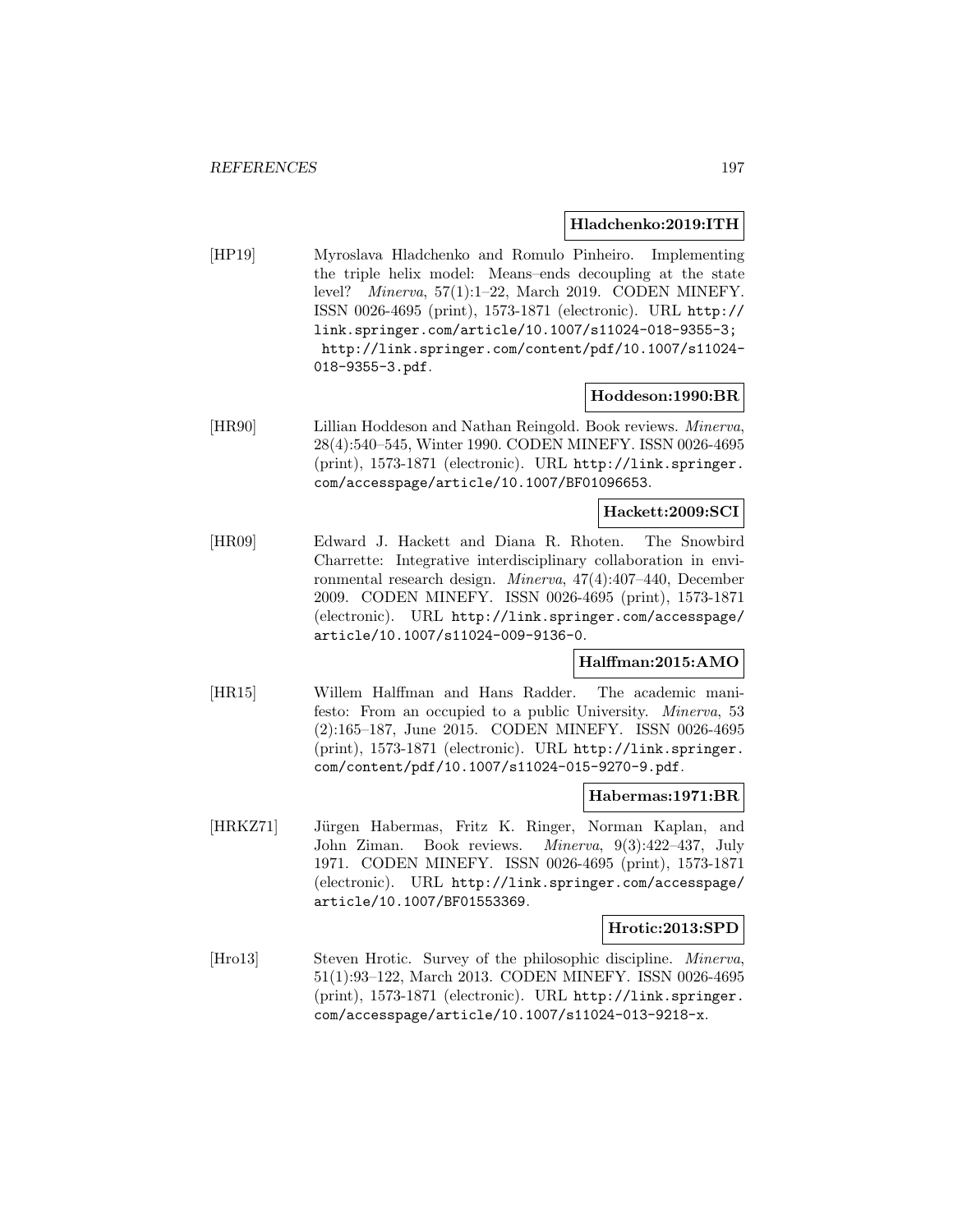## **Hunt:1999:RSP**

[HS99] Jane Hunt and Simon Shackley. Reconceiving science and policy: Academic, fiducial and bureaucratic knowledge. Minerva, 37 (2):141–164, June 1999. CODEN MINEFY. ISSN 0026-4695 (print), 1573-1871 (electronic). URL http://link.springer. com/accesspage/article/10.1023/A%3A1004696104081.

# **Hendriks:2019:WCS**

[HSR19] Barbara Hendriks, Arno Simons, and Martin Reinhart. What are clinician scientists expected to do? The undefined space for professionalizable work in translational biomedicine. Minerva, 57(2):219–237, June 2019. CODEN MINEFY. ISSN 0026-4695 (print), 1573-1871 (electronic). URL http://link.springer. com/article/10.1007/s11024-019-09367-4.

## **Hughes:2006:ASC**

[Hug06] Thomas P. Hughes. America as second creation. Minerva, 44 (2):219–222, June 2006. CODEN MINEFY. ISSN 0026-4695 (print), 1573-1871 (electronic). URL http://link.springer. com/accesspage/article/10.1007/s11024-006-0010-z.

### **Hunter:1980:UNL**

[Hun80] Howard O. Hunter. Universities and the needs of local and regional communities comments on the outlook of the centre for educational research and innovation of the organisation for economic co-operation and development. Minerva, 18(4): 624–643, Winter 1980. CODEN MINEFY. ISSN 0026-4695 (print), 1573-1871 (electronic). URL http://link.springer. com/accesspage/article/10.1007/BF01096127.

### **Hunter:1981:CSA**

[Hun81] Howard O. Hunter. The constitutional status of academic freedom in the United States. Minerva, 19(4):519–568, Winter 1981. CODEN MINEFY. ISSN 0026-4695 (print), 1573-1871 (electronic). URL http://link.springer.com/accesspage/ article/10.1007/BF01096192.

# **Hunter:1985:ASG**

[Hun85] Howard O. Hunter. Academic self-government in the United States. Minerva, 23(1):1–28, Spring 1985. CODEN MINEFY. ISSN 0026-4695 (print), 1573-1871 (electronic). URL http:// link.springer.com/accesspage/article/10.1007/BF01097838.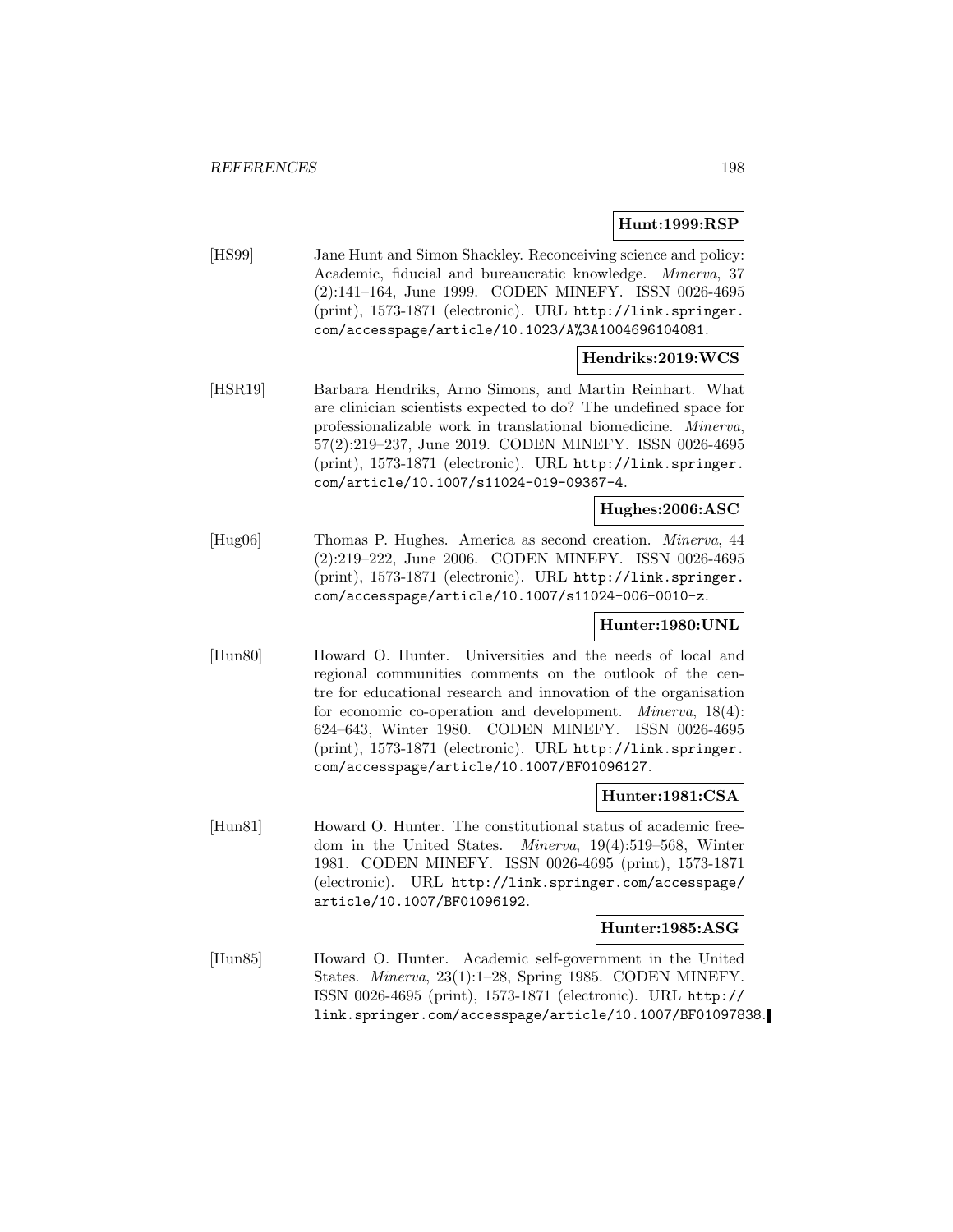# **Husen:1976:SUR**

[Hus77] Torsten Husén. Swedish university research at the crossroads. Minerva, 14(4):419–446, Winter 1976–1977. CODEN MINEFY. ISSN 0026-4695 (print), 1573-1871 (electronic). URL http://link.springer.com/accesspage/article/10.1007/ BF01097634.

### **Husen:1983:ERM**

[Hus83] Torsten Husén. Educational research and the making of policy in education: An international perspective. Minerva, 21 (1):81–100, Spring 1983. CODEN MINEFY. ISSN 0026-4695 (print), 1573-1871 (electronic). URL http://link.springer. com/accesspage/article/10.1007/BF01099504.

# **Hutchinson:1969:SCS**

[Hut69] Eric Hutchinson. Scientists and civil servants: The struggle over the national physical laboratory in 1918. Minerva, 7(3): 373–398, Spring 1969. CODEN MINEFY. ISSN 0026-4695 (print), 1573-1871 (electronic). URL http://link.springer. com/accesspage/article/10.1007/BF01103267.

# **Hutchinson:1970:SIC**

[Hut70a] Eric Hutchinson. Scientists as an inferior class: The early years of the DSIR. Minerva, 8(1–4):396–411, January 1970. CO-DEN MINEFY. ISSN 0026-4695 (print), 1573-1871 (electronic). URL http://link.springer.com/accesspage/article/10. 1007/BF01553225; http://link.springer.com/article/ 10.1007/BF01553225.

### **Hutchinson:1970:SGO**

[Hut70b] Eric Hutchinson. Scientists, government and organised research in Great Britain, 1914–16. Minerva, 8(1–4):594– 597, January 1970. CODEN MINEFY. ISSN 0026-4695 (print), 1573-1871 (electronic). URL http://link.springer. com/accesspage/article/10.1007/BF01553241; http:// link.springer.com/article/10.1007/BF01553241.

### **Hutchinson:1972:FCB**

[Hut72] Eric Hutchinson. A fruitful cooperation between government and academic science: Food research in the United Kingdom. Minerva, 10(1):19–50, January 1972. CODEN MINEFY. ISSN 0026-4695 (print), 1573-1871 (electronic). URL http://link. springer.com/accesspage/article/10.1007/BF01881389.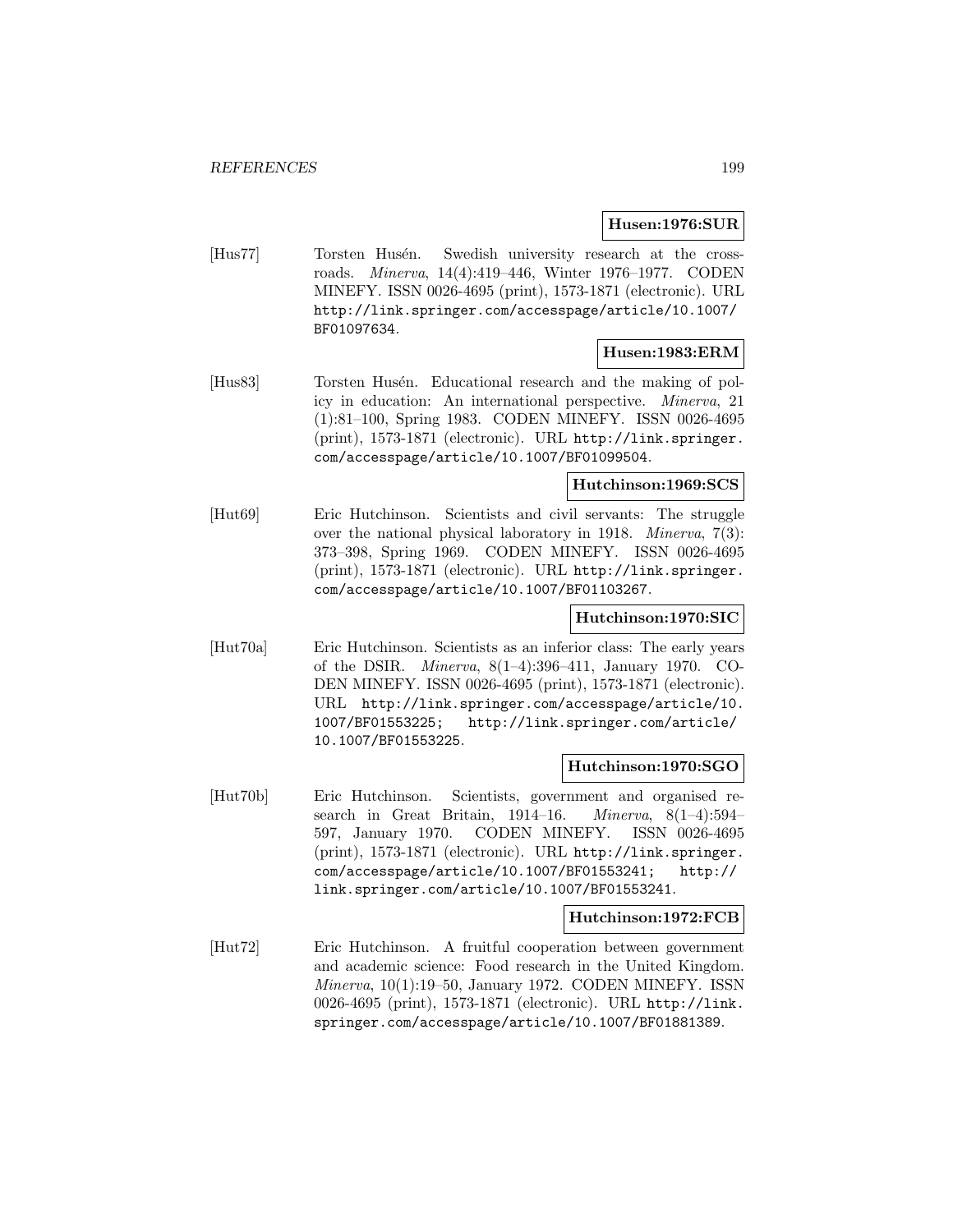#### **Hutchinson:1975:OUG**

[Hut75] Eric Hutchinson. The origins of the University grants committee. Minerva, 13(4):583–620, Winter 1975. CODEN MINEFY. ISSN 0026-4695 (print), 1573-1871 (electronic). URL http://link. springer.com/accesspage/article/10.1007/BF01096178.

#### **Hessels:2011:PAS**

[HvL11] Laurens K. Hessels and Harro van Lente. Practical applications as a source of credibility: A comparison of three fields of Dutch academic chemistry. Minerva, 49(2):??, June 2011. CODEN MINEFY. ISSN 0026-4695 (print), 1573-1871 (electronic). URL http://link.springer.com/content/pdf/10. 1007/s11024-011-9167-1.pdf.

# **Hyslop:1964:UEA**

[Hys64] J. M. Hyslop. The University of East Africa. *Minerva*, 2(3): 286–302, Spring 1964. CODEN MINEFY. ISSN 0026-4695 (print), 1573-1871 (electronic). URL http://link.springer. com/accesspage/article/10.1007/BF01097318.

### **Innis:1992:LCL**

[Inn92] Nancy K. Innis. Lessons from the controversy over the loyalty oath at the University of California. Minerva, 30(3): 337–365, Autumn 1992. CODEN MINEFY. ISSN 0026-4695 (print), 1573-1871 (electronic). URL http://link.springer. com/accesspage/article/10.1007/BF01097643.

# **Israel:2008:PIP**

[Isr08] Paul Israel. Pathways in intellectual property. Minerva, 46 (1):151–154, March 2008. CODEN MINEFY. ISSN 0026-4695 (print), 1573-1871 (electronic). URL http://link.springer. com/accesspage/article/10.1007/s11024-007-9081-8.

#### **Jacobsen:2006:WC**

[Jac06] Anja Skaar Jacobsen. The water controversy. Minerva, 44(4): 459–462, December 2006. CODEN MINEFY. ISSN 0026-4695 (print), 1573-1871 (electronic). URL http://link.springer. com/accesspage/article/10.1007/s11024-006-9011-1.

### **Jacobsen:2008:CBC**

[Jac08] Anja Skaar Jacobsen. The complementarity between the collective and the individual. Minerva, 46(2):195–214, June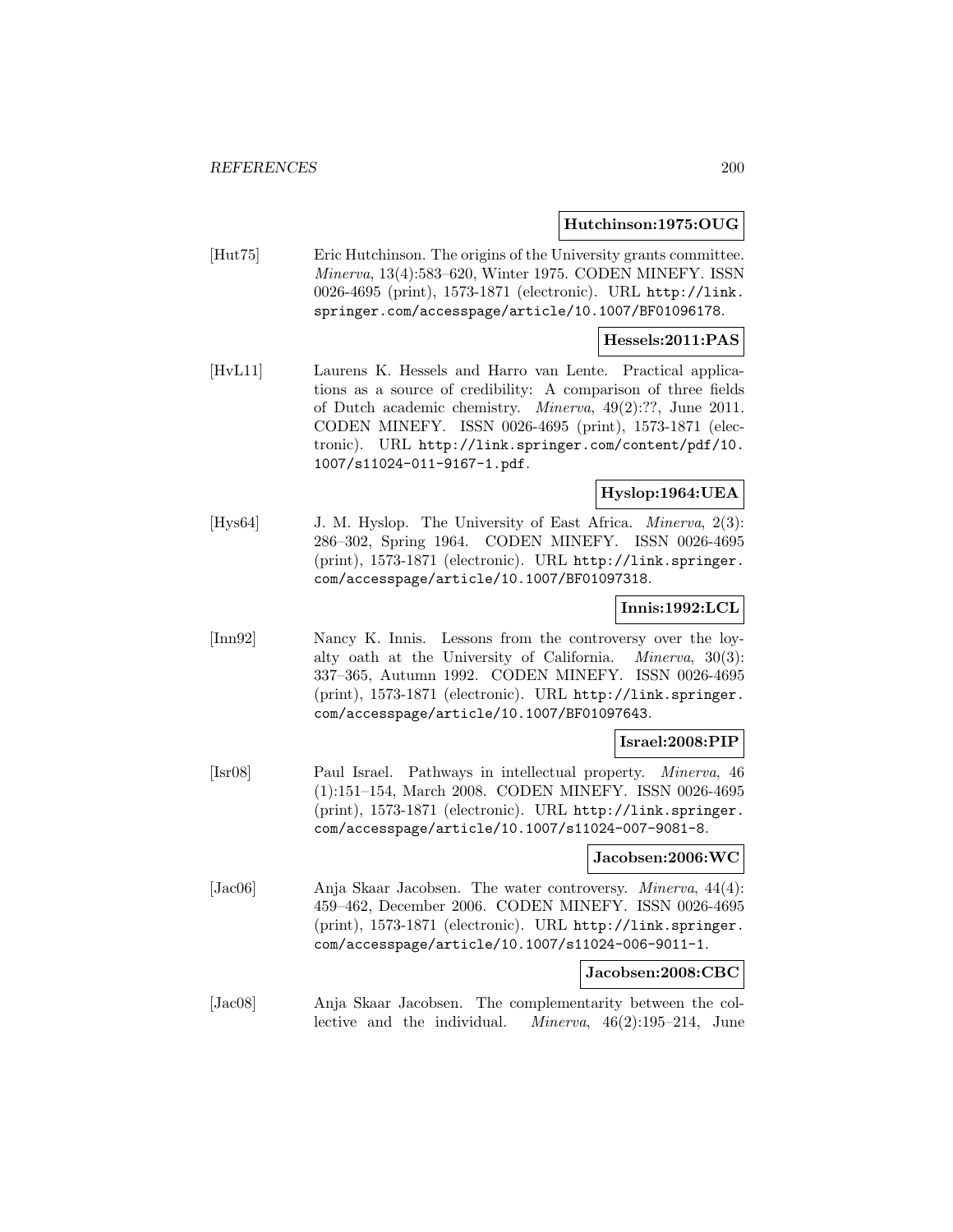2008. CODEN MINEFY. ISSN 0026-4695 (print), 1573-1871 (electronic). URL http://link.springer.com/accesspage/ article/10.1007/s11024-008-9091-1.

## **Jacob:2009:CGA**

[Jac09] Merle Jacob. On commodification and the governance of academic research. Minerva, 47(4):391–405, December 2009. CO-DEN MINEFY. ISSN 0026-4695 (print), 1573-1871 (electronic). URL http://link.springer.com/accesspage/article/10. 1007/s11024-009-9134-2.

# **James:1968:UGP**

[Jam68] Walter James. The universities, the government and the public accounts committee. Minerva, 6(2):265–267, Winter 1968. CODEN MINEFY. ISSN 0026-4695 (print), 1573-1871 (electronic). URL http://link.springer.com/accesspage/ article/10.1007/BF01097264.

### **Jasanoff:2003:THC**

[Jas03] Sheila Jasanoff. Technologies of humility: Citizen participation in governing science. Minerva, 41(3):223–244, ???? 2003. CODEN MINEFY. ISSN 0026-4695 (print), 1573-1871 (electronic). URL http://link.springer.com/accesspage/ article/10.1023/A%3A1025557512320.

### **Josephson:1997:DPR**

[JE97] Paul R. Josephson and Igor Egorov. The deceptive promise of reform: Ukrainian science in crisis. Minerva, 35(4):321– 347, December 1997. CODEN MINEFY. ISSN 0026-4695 (print), 1573-1871 (electronic). URL http://link.springer. com/accesspage/article/10.1023/A%3A1004319001044.

#### **Jenkins:1997:BRN**

[Jen97] Edgar W. Jenkins. Book review: A new social contract for science? Minerva, 35(1):83–90, ???? 1997. CODEN MINEFY. ISSN 0026-4695 (print), 1573-1871 (electronic). URL http://link.springer.com/accesspage/article/10.1023/ B%3AMINE.0000019493.52810.15.

### **Jenkin:2001:UPW**

[Jen01] John Jenkin. A unique partnership: William and Lawrence Bragg and the 1915 Nobel Prize in Physics. Minerva, 39(4): 373–392, ???? 2001. CODEN MINEFY. ISSN 0026-4695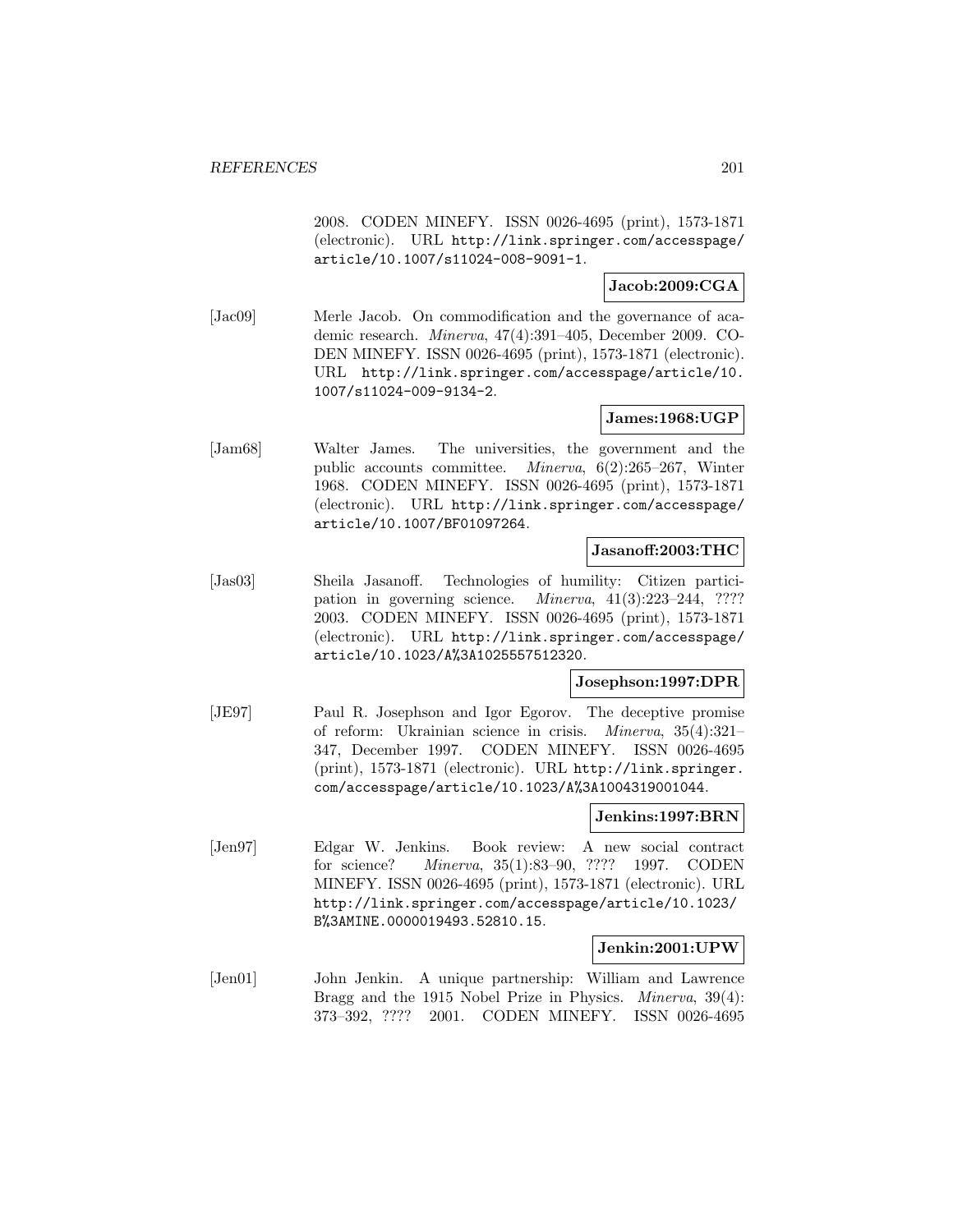(print), 1573-1871 (electronic). URL http://link.springer. com/accesspage/article/10.1023/A%3A1012783802528.

#### **Jasanoff:2009:CAS**

[JK09] Sheila Jasanoff and Sang-Hyun Kim. Containing the atom: Sociotechnical imaginaries and nuclear power in the United States and South Korea. Minerva, 47(2):??, June 2009. CO-DEN MINEFY. ISSN 0026-4695 (print), 1573-1871 (electronic). URL http://link.springer.com/accesspage/article/10. 1007/s11024-009-9124-4.

## **Pielke:2019:GRG**

[JL19] Roger Pielke Jr. and Björn-Ola Linnér. From Green Revolution to Green Evolution: a critique of the political myth of averted famine. Minerva, 57(3):265–291, September 2019. CO-DEN MINEFY. ISSN 0026-4695 (print), 1573-1871 (electronic). URL http://link.springer.com/article/10.1007/s11024- 019-09372-7.

# **Johann:2019:PSA**

[JM19] David Johann and Sabrina Jasmin Mayer. The perception of scientific authorship across domains. *Minerva*, 57(2):175–196, June 2019. CODEN MINEFY. ISSN 0026-4695 (print), 1573- 1871 (electronic). URL http://link.springer.com/article/ 10.1007/s11024-018-9363-3.

# **Johnson:1965:EBD**

[Joh65a] Harry G. Johnson. The economics of the "brain drain": The Canadian case. Minerva, 3(3):299–311, Spring 1965. CO-DEN MINEFY. ISSN 0026-4695 (print), 1573-1871 (electronic). URL http://link.springer.com/accesspage/article/10. 1007/BF01099956.

### **Johnson:1965:FSB**

[Joh65b] Harry G. Johnson. Federal support of basic research: Some economic issues. Minerva, 3(4):500–514, Summer 1965. CO-DEN MINEFY. ISSN 0026-4695 (print), 1573-1871 (electronic). URL http://link.springer.com/accesspage/article/10. 1007/BF01099414.

#### **Johnson:1966:EBD**

[Joh66] Harry G. Johnson. The economics of the "brain drain". Minerva, 4(2):273–274, Winter 1966. CODEN MINEFY. ISSN 0026-4695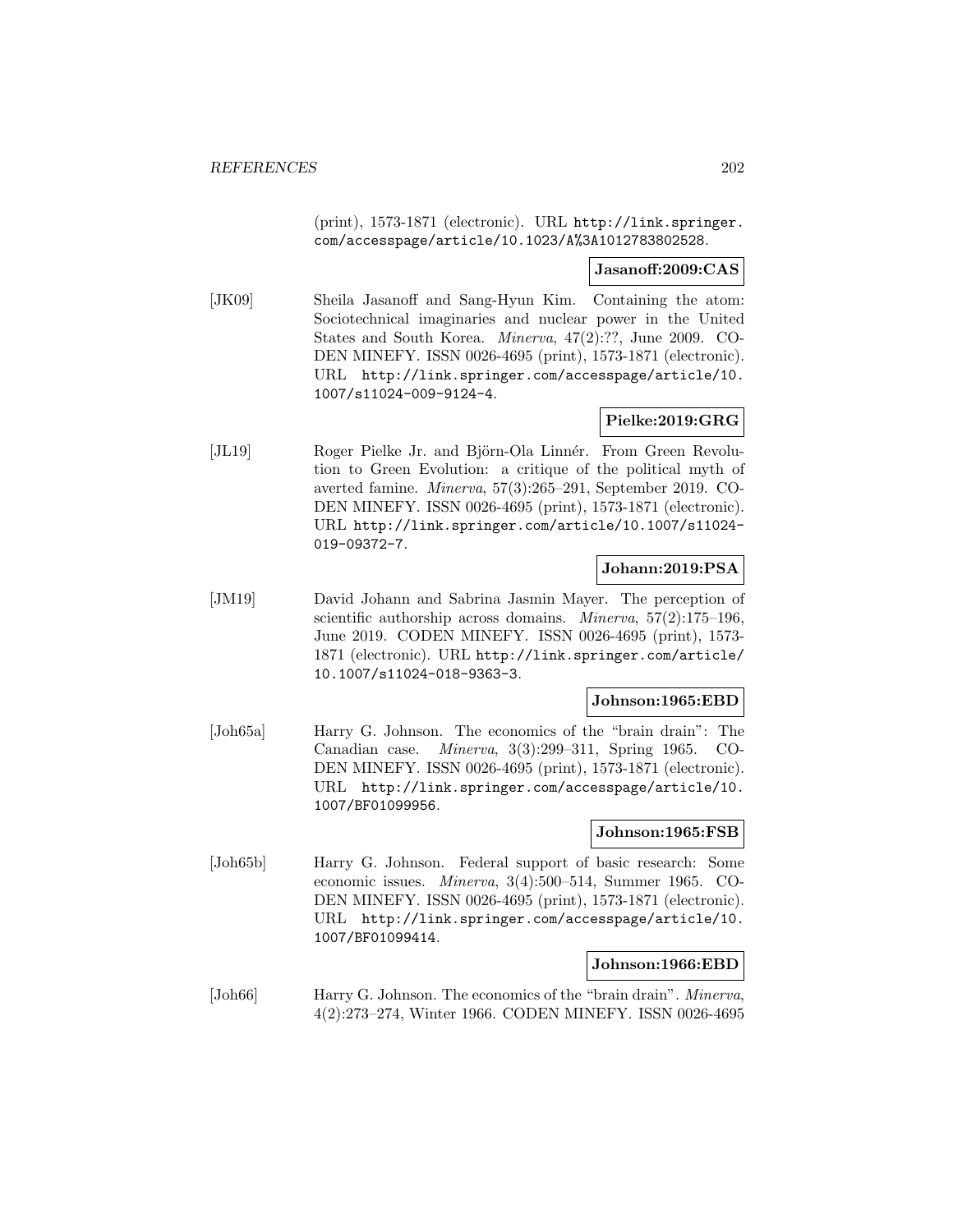(print), 1573-1871 (electronic). URL http://link.springer. com/accesspage/article/10.1007/BF01584861.

## **Johnson:1967:ICH**

[Joh67] Harry G. Johnson. The international circulation of human capital. *Minerva*,  $6(1):105-112$ , Autumn 1967. CODEN MINEFY. ISSN 0026-4695 (print), 1573-1871 (electronic). URL http://link.springer.com/accesspage/article/10.1007/ BF01101611.

### **Johnson:1970:ESD**

[Joh70] Harry G. Johnson. Emigration and the supply and demand for medical manpower: The Irish case. *Minerva*,  $8(1-4)$ : 144–146, January 1970. CODEN MINEFY. ISSN 0026-4695 (print), 1573-1871 (electronic). URL http://link.springer. com/accesspage/article/10.1007/BF01553205.

# **Johnson:1971:CSG**

[Joh71a] Harry G. Johnson. Comments on Senator Grosart's paper. Minerva, 9(4):544–547, October 1971. CODEN MINEFY. ISSN 0026-4695 (print), 1573-1871 (electronic). URL http://link. springer.com/accesspage/article/10.1007/BF01558025.

### **Johnson:1971:EBB**

[Joh71b] Harry G. Johnson. The economic benefits of basic research. Minerva, 9(2):291–293, April 1971. CODEN MINEFY. ISSN 0026-4695 (print), 1573-1871 (electronic). URL http://link. springer.com/accesspage/article/10.1007/BF01553161.

### **Johnson:1972:DAP**

[Joh72a] Harry G. Johnson. The dilution of academic power in Canada. Minerva, 10(3):486–490, July 1972. CODEN MINEFY. ISSN 0026-4695 (print), 1573-1871 (electronic). URL http://link. springer.com/accesspage/article/10.1007/BF01556928.

#### **Johnson:1972:STS**

[Joh72b] Harry G. Johnson. Science and trans-science. Minerva, 10 (3):484–486, July 1972. CODEN MINEFY. ISSN 0026-4695 (print), 1573-1871 (electronic). URL http://link.springer. com/accesspage/article/10.1007/BF01556927.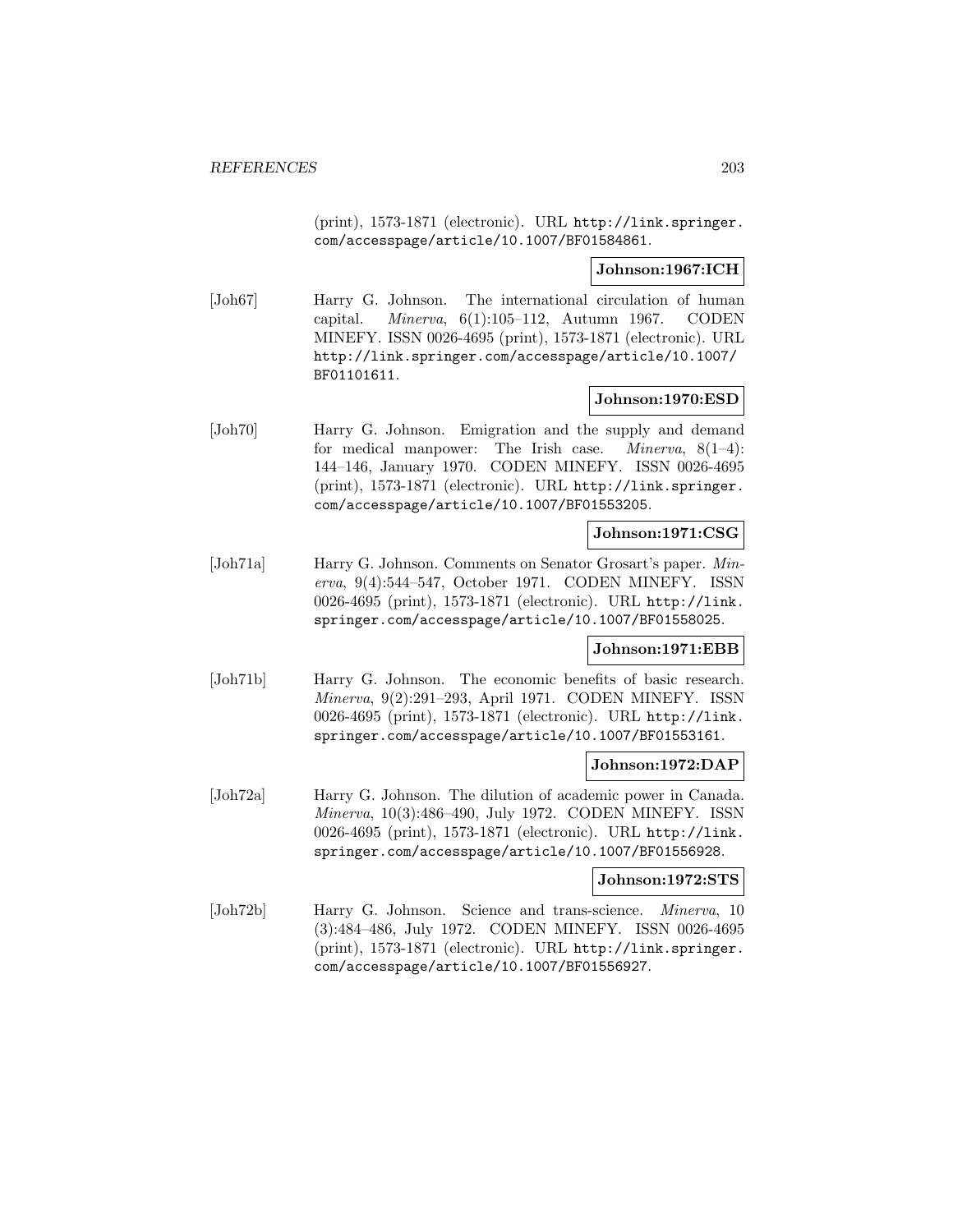#### **Johnson:1972:SEA**

[Joh72c] Harry G. Johnson. Some economic aspects of science. Minerva, 10(1):10–18, January 1972. CODEN MINEFY. ISSN 0026-4695 (print), 1573-1871 (electronic). URL http://link.springer. com/accesspage/article/10.1007/BF01881388.

#### **Johnson:1973:UCU**

[Joh73a] Harry G. Johnson. The uneasy case for universal graduate programmes in economics. Minerva, 11(2):263–268, April 1973. CODEN MINEFY. ISSN 0026-4695 (print), 1573-1871 (electronic). URL http://link.springer.com/accesspage/ article/10.1007/BF01557720.

## **Johnson:1973:USW**

[Joh73b] Harry G. Johnson. The university and social welfare. Minerva, 11(1):30–52, January 1973. CODEN MINEFY. ISSN 0026-4695 (print), 1573-1871 (electronic). URL http://link.springer. com/accesspage/article/10.1007/BF01544976.

## **Johnson:1974:EGW**

[Joh74a] Harry G. Johnson. Economic growth and welfare. Minerva, 12 (1):115–116, January 1974. CODEN MINEFY. ISSN 0026-4695 (print), 1573-1871 (electronic). URL http://link.springer. com/accesspage/article/10.1007/BF01558543.

#### **Johnson:1974:ORU**

[Joh74b] Harry G. Johnson. Observations on the role of the University in development planning. Minerva, 12(1):32–38, January 1974. CODEN MINEFY. ISSN 0026-4695 (print), 1573-1871 (electronic). URL http://link.springer.com/accesspage/ article/10.1007/BF01558539.

### **Johnson:1975:LL**

[Joh75] Harry G. Johnson. Learning and libraries. *Minerva*, 13(4): 621–632, Winter 1975. CODEN MINEFY. ISSN 0026-4695 (print), 1573-1871 (electronic). URL http://link.springer. com/accesspage/article/10.1007/BF01096179.

#### **Johnson:1985:ASR**

[Joh85] Jeffrey A. Johnson. Academic self-regulation and the chemical profession in imperial Germany. Minerva, 23(2):241–271, Summer 1985. CODEN MINEFY. ISSN 0026-4695 (print), 1573-1871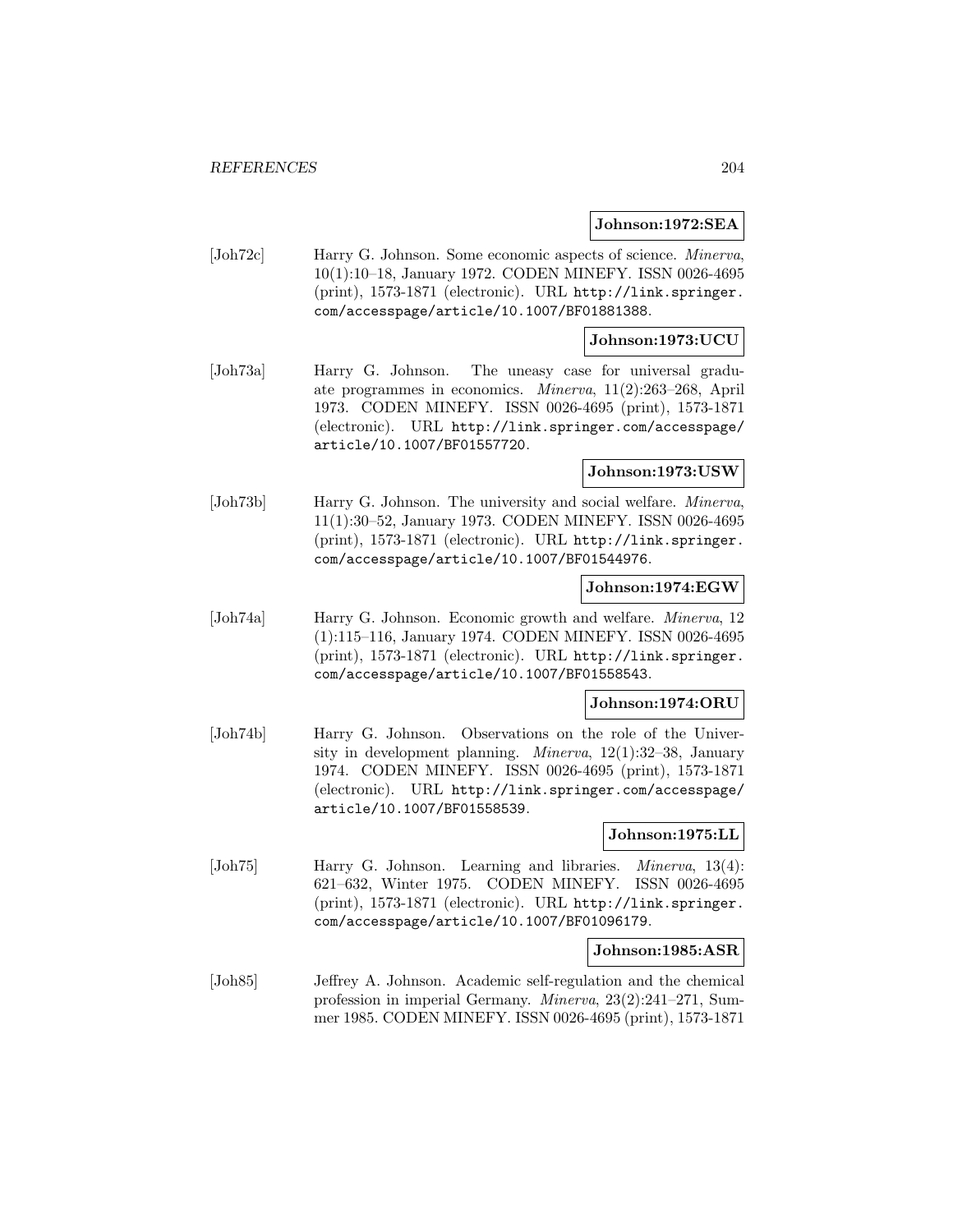(electronic). URL http://link.springer.com/accesspage/ article/10.1007/BF01099944.

#### **Johnson:2002:CWG**

[Joh02] Jeffrey Allan Johnson. Chemical warfare in the great war. Minerva, 40(1):93–106, ???? 2002. CODEN MINEFY. ISSN 0026-4695 (print), 1573-1871 (electronic). URL http://link. springer.com/accesspage/article/10.1023/A%3A1015065730997.

#### **Johnston:2009:IDA**

[Joh09] Sean F. Johnston. Implanting a discipline: The academic trajectory of nuclear engineering in the USA and UK. Minerva, 47(1):51–73, March 2009. CODEN MINEFY. ISSN 0026-4695 (print), 1573-1871 (electronic). URL http://link.springer. com/accesspage/article/10.1007/s11024-009-9114-6.

# **Johnston:2015:BRA**

[Joh15] Sean F. Johnston. Book review: Anne Marcovich and Terry Shinn, Toward a New Dimension: Exploring the Nanoscale. Minerva, 53(4):431–434, December 2015. CODEN MINEFY. ISSN 0026-4695 (print), 1573-1871 (electronic). URL http:// link.springer.com/accesspage/article/10.1007/s11024- 015-9282-5.

### **Johnes:2019:IRL**

[Joh19] Geraint Johnes. The incidence of and returns to 'overeducation': PIAAC evidence on the G7. Minerva, 57(1):85–107, March 2019. CODEN MINEFY. ISSN 0026-4695 (print), 1573-1871 (electronic). URL http://link.springer.com/article/10.1007/ s11024-018-9357-1; http://link.springer.com/content/ pdf/10.1007/s11024-018-9357-1.pdf.

#### **Jones:1966:SSE**

[Jon66] R. V. Jones. Scientists and statesmen: The example of Henry tizard. Minerva, 4(2):202–214, Winter 1966. CODEN MINEFY. ISSN 0026-4695 (print), 1573-1871 (electronic). URL http://link.springer.com/accesspage/article/10.1007/ BF01584855.

#### **Jones:1971:SIC**

[Jon71] R. V. Jones. Scientists as an inferior class. *Minerva*, 9(1): 136–140, January 1971. CODEN MINEFY. ISSN 0026-4695 (print), 1573-1871 (electronic). URL http://link.springer. com/accesspage/article/10.1007/BF01553193.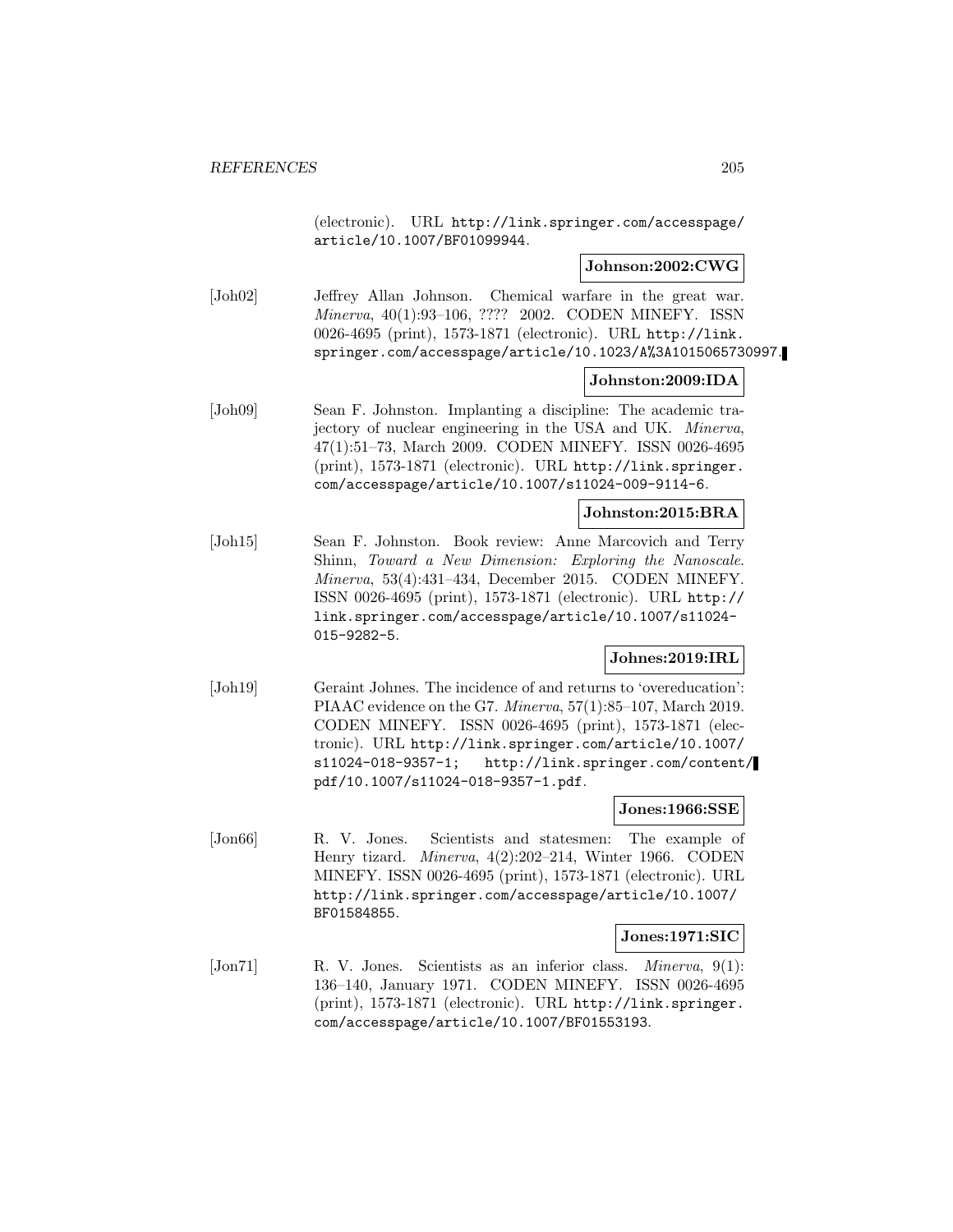### **Jones:1972:ITR**

[Jon72] R. V. Jones. II temptations and risks of the scientific adviser. Minerva, 10(3):441–451, July 1972. CODEN MINEFY. ISSN 0026-4695 (print), 1573-1871 (electronic). URL http://link. springer.com/accesspage/article/10.1007/BF01556925.

## **Jones:1976:KPT**

[Jon76] R. V. Jones. Knowledge and power: Thoughts on intelligence in a democracy. Minerva, 14(2):241–250, Summer 1976. CODEN MINEFY. ISSN 0026-4695 (print), 1573-1871 (electronic). URL http://link.springer.com/accesspage/ article/10.1007/BF01107888.

# **Jordan:1970:STR**

[Jor70] Lloyd Jordan. Scientific and technical relations among Eastern European communist countries. Minerva, 8(1–4):376– 395, January 1970. CODEN MINEFY. ISSN 0026-4695 (print), 1573-1871 (electronic). URL http://link.springer. com/accesspage/article/10.1007/BF01553224; http:// link.springer.com/article/10.1007/BF01553224.

### **Josephson:1988:SPS**

[Jos88] Paul R. Josephson. Science policy in the Soviet Union, 1917–1927. Minerva, 26(3):342–369, Autumn 1988. CODEN MINEFY. ISSN 0026-4695 (print), 1573-1871 (electronic). URL http://link.springer.com/accesspage/article/10.1007/ BF01096401.

#### **Josephson:1990:BR**

[Jos90] Paul R. Josephson. Book reviews. Minerva, 28(2):248–257, Summer 1990. CODEN MINEFY. ISSN 0026-4695 (print), 1573-1871 (electronic). URL http://link.springer.com/accesspage/ article/10.1007/BF02219661.

#### **Josephson:1994:RSI**

[Jos94] Paul R. Josephson. Russian scientific institutions: Internationalisation, democracy and dispersion. Minerva, 32(1):1–24, Spring 1994. CODEN MINEFY. ISSN 0026-4695 (print), 1573-1871 (electronic). URL http://link.springer.com/accesspage/ article/10.1007/BF01096654.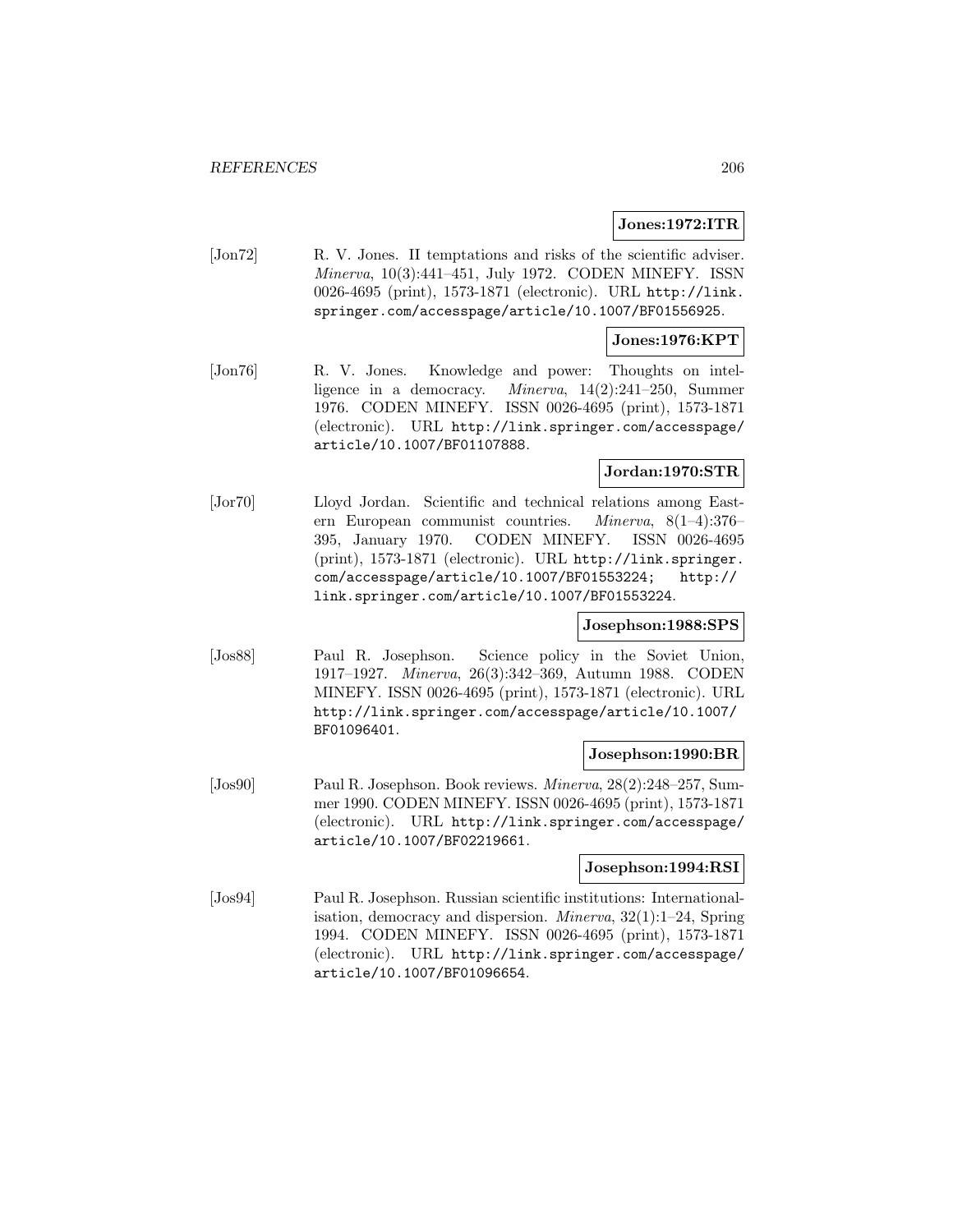#### **Johnson:1965:PTB**

[JS65] Harry G. Johnson and Richard Stone. Productivity trends in British university education. Minerva, 4(1):95–105, Autumn 1965. CODEN MINEFY. ISSN 0026-4695 (print), 1573-1871 (electronic). URL http://link.springer.com/accesspage/ article/10.1007/BF01585987.

#### **Judson:1980:RHM**

[Jud80] Horace Freeland Judson. Reflections on the historiography of molecular biology. Minerva, 18(3):369–421, Autumn 1980. CODEN MINEFY. ISSN 0026-4695 (print), 1573-1871 (electronic). URL http://link.springer.com/accesspage/ article/10.1007/BF01096950.

# **Julius:1967:SPN**

[Jul67] H. W. Julius. Scientific policy in the Netherlands. Minerva, 5 (4):507–519, Summer 1967. CODEN MINEFY. ISSN 0026-4695 (print), 1573-1871 (electronic). URL http://link.springer. com/accesspage/article/10.1007/BF01096780.

### **Kaataja:2011:URC**

[Kaa11] Sampsa Kaataja. University researchers contributing to technology markets 1900–85. A long-term analysis of academic patenting in Finland. Minerva, 49(4):447–460, December 2011. CODEN MINEFY. ISSN 0026-4695 (print), 1573-1871 (electronic). URL http://link.springer.com/accesspage/ article/10.1007/s11024-011-9185-z.

### **Kahn:2016:MSA**

[Kah16] Michael Kahn. Mitigating south Africa's HIV epidemic: The interplay of social entrepreneurship and the innovation system. Minerva, 54(2):129–150, June 2016. CODEN MINEFY. ISSN 0026-4695 (print), 1573-1871 (electronic). URL http:// link.springer.com/accesspage/article/10.1007/s11024- 016-9293-x.

## **Kaiserfeld:2013:WNH**

[Kai13] Thomas Kaiserfeld. Why new hybrid organizations are formed: Historical perspectives on epistemic and academic drift. Minerva, 51(2):171–194, June 2013. CODEN MINEFY. ISSN 0026-4695 (print), 1573-1871 (electronic). URL http://link. springer.com/content/pdf/10.1007/s11024-013-9226-x.pdf.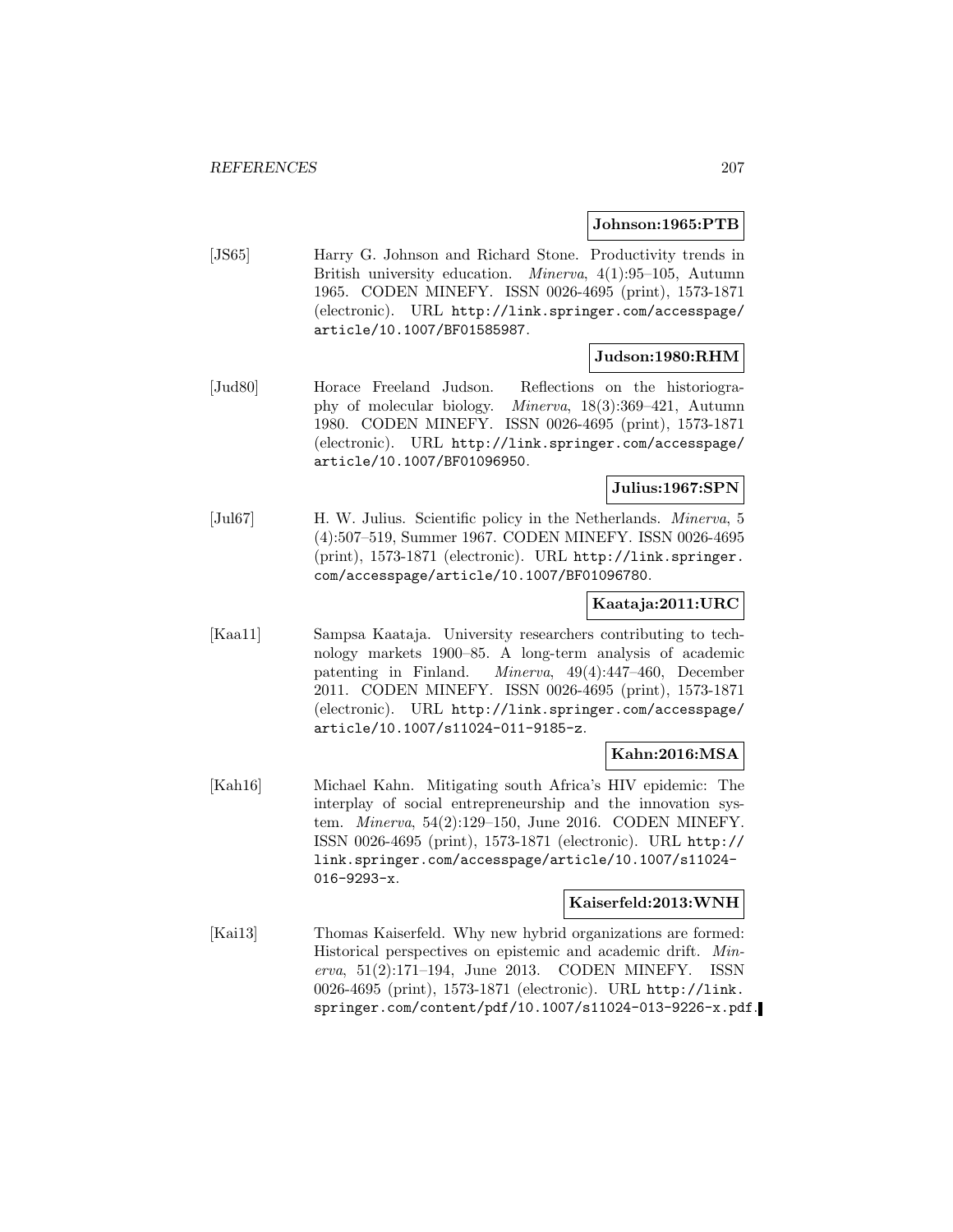# **Kakiuchi:1969:PPJ**

[Kak69] Yoshinobu Kakiuchi. Policy and politics in Japanese science: The persistence of a tradition. Minerva, 7(4):758–760, Summer 1969. CODEN MINEFY. ISSN 0026-4695 (print), 1573-1871 (electronic). URL http://link.springer.com/accesspage/ article/10.1007/BF01099547.

### **Kaldewey:2018:GCD**

[Kal18a] David Kaldewey. The grand challenges discourse: Transforming identity work in science and science policy. Minerva, 56(2):161–182, June 2018. CODEN MINEFY. ISSN 0026-4695 (print), 1573-1871 (electronic). URL http:// link.springer.com/article/10.1007/s11024-017-9332-2; http://link.springer.com/content/pdf/10.1007/s11024- 017-9332-2.pdf.

### **Kaltenbrunner:2018:SKP**

[Kal18b] Wolfgang Kaltenbrunner. Situated knowledge production, international impact: Changing publishing practices in a German engineering department. Minerva, 56(3):283–303, September 2018. CODEN MINEFY. ISSN 0026-4695 (print), 1573-1871 (electronic). URL http://link.springer.com/article/10.1007/ s11024-017-9337-x.

### **Kamara:2009:TGA**

[Kam09] Mercy W. Kamara. The typology of the game that American, British, and Danish crop and plant scientists play. Minerva, 47(4):441–463, December 2009. CODEN MINEFY. ISSN 0026-4695 (print), 1573-1871 (electronic). URL http:// link.springer.com/accesspage/article/10.1007/s11024- 009-9135-1.

# **Kapitza:1966:SPUa**

[Kap66a] Peter L. Kapitza. Scientific policy in the U.S.S.R. Minerva, 4 (3):391–397, Spring 1966. CODEN MINEFY. ISSN 0026-4695 (print), 1573-1871 (electronic). URL http://link.springer. com/accesspage/article/10.1007/BF01584634.

#### **Kapitza:1966:SPUb**

[Kap66b] Peter L. Kapitza. Scientific policy in the U.S.S.R. Minerva, 4 (4):555–560, Summer 1966. CODEN MINEFY. ISSN 0026-4695 (print), 1573-1871 (electronic). URL http://link.springer. com/accesspage/article/10.1007/BF02207983.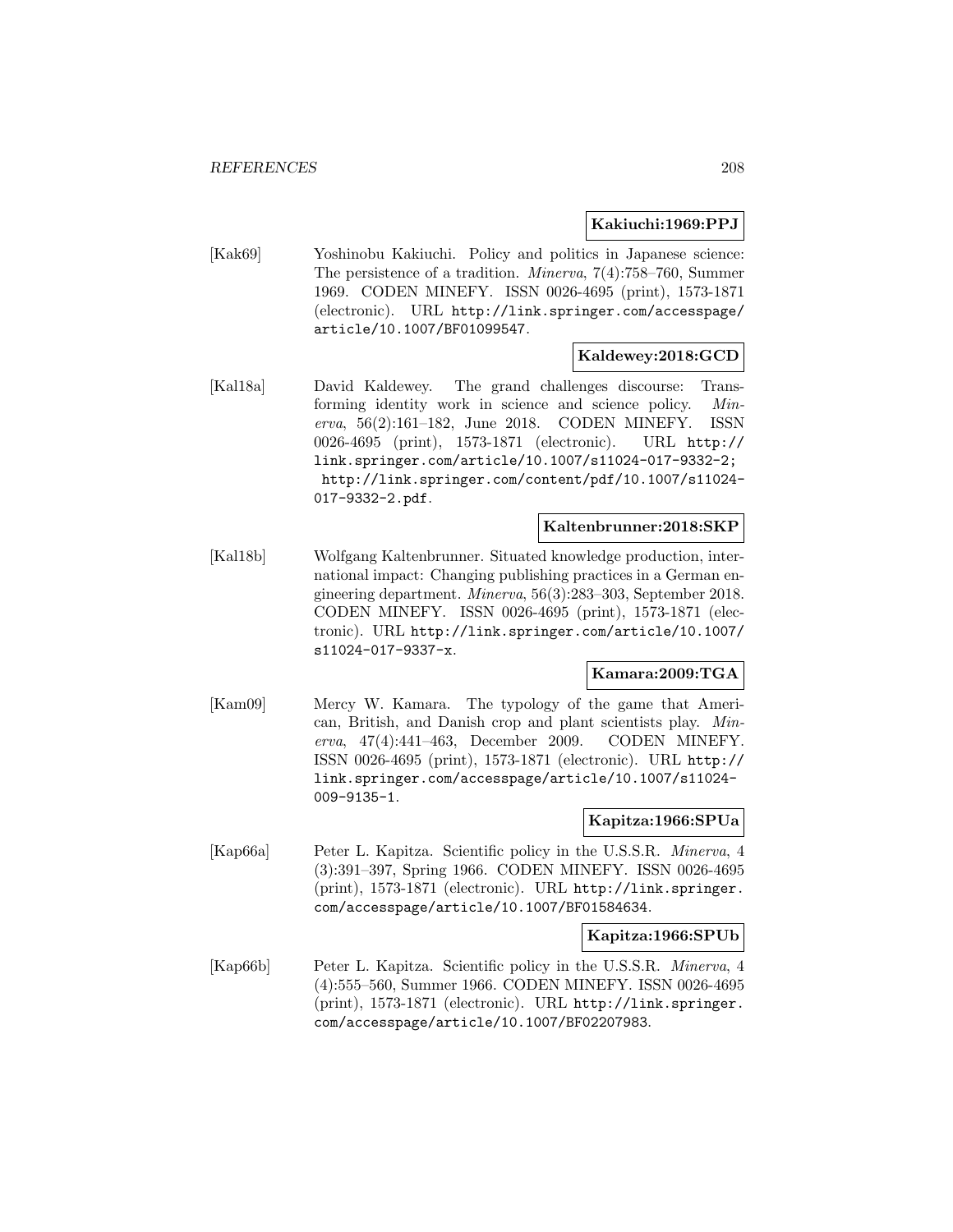## **Karve:1963:UPI**

[Kar63] D. D. Karve. The universities and the public in India. Minerva, 1(3):263–284, Spring 1963. CODEN MINEFY. ISSN 0026-4695 (print), 1573-1871 (electronic). URL http://link.springer. com/accesspage/article/10.1007/BF02251984.

## **Karve:1965:IIU**

[Kar65] D. D. Karve. On the improvement of the Indian universities. Minerva, 3(2):159–171, Winter 1965. CODEN MINEFY. ISSN 0026-4695 (print), 1573-1871 (electronic). URL http://link. springer.com/accesspage/article/10.1007/BF01096332.

### **Karl:1997:PMD**

[Kar97] Barry D. Karl. Philanthropy and the maintenance of democratic elites. Minerva, 35(3):207–220, September 1997. CO-DEN MINEFY. ISSN 0026-4695 (print), 1573-1871 (electronic). URL http://link.springer.com/accesspage/article/10. 1023/A%3A1004286118726.

### **Kargon:2006:WMH**

[Kar06] Robert Kargon. Why Mit's history matters. Minerva, 44(4): 468–471, December 2006. CODEN MINEFY. ISSN 0026-4695 (print), 1573-1871 (electronic). URL http://link.springer. com/accesspage/article/10.1007/s11024-006-9008-9.

#### **Kaysen:1966:BRN**

[Kay66a] Carl Kaysen. Basic research and national goals. Minerva, 4 (2):254–272, Winter 1966. CODEN MINEFY. ISSN 0026-4695 (print), 1573-1871 (electronic). URL http://link.springer. com/accesspage/article/10.1007/BF01584860.

### **Kaysen:1966:CSC**

[Kay66b] Carl Kaysen. The complexity of scientific choice. Minerva, 4 (3):398–400, Spring 1966. CODEN MINEFY. ISSN 0026-4695 (print), 1573-1871 (electronic). URL http://link.springer. com/accesspage/article/10.1007/BF01584635.

### **Kaynard:1984:UTT**

[Kay84] Samuel M. Kaynard. University teachers and trade unions. Minerva, 22(1):96–115, Spring 1984. CODEN MINEFY. ISSN 0026-4695 (print), 1573-1871 (electronic). URL http://link. springer.com/accesspage/article/10.1007/BF02207558.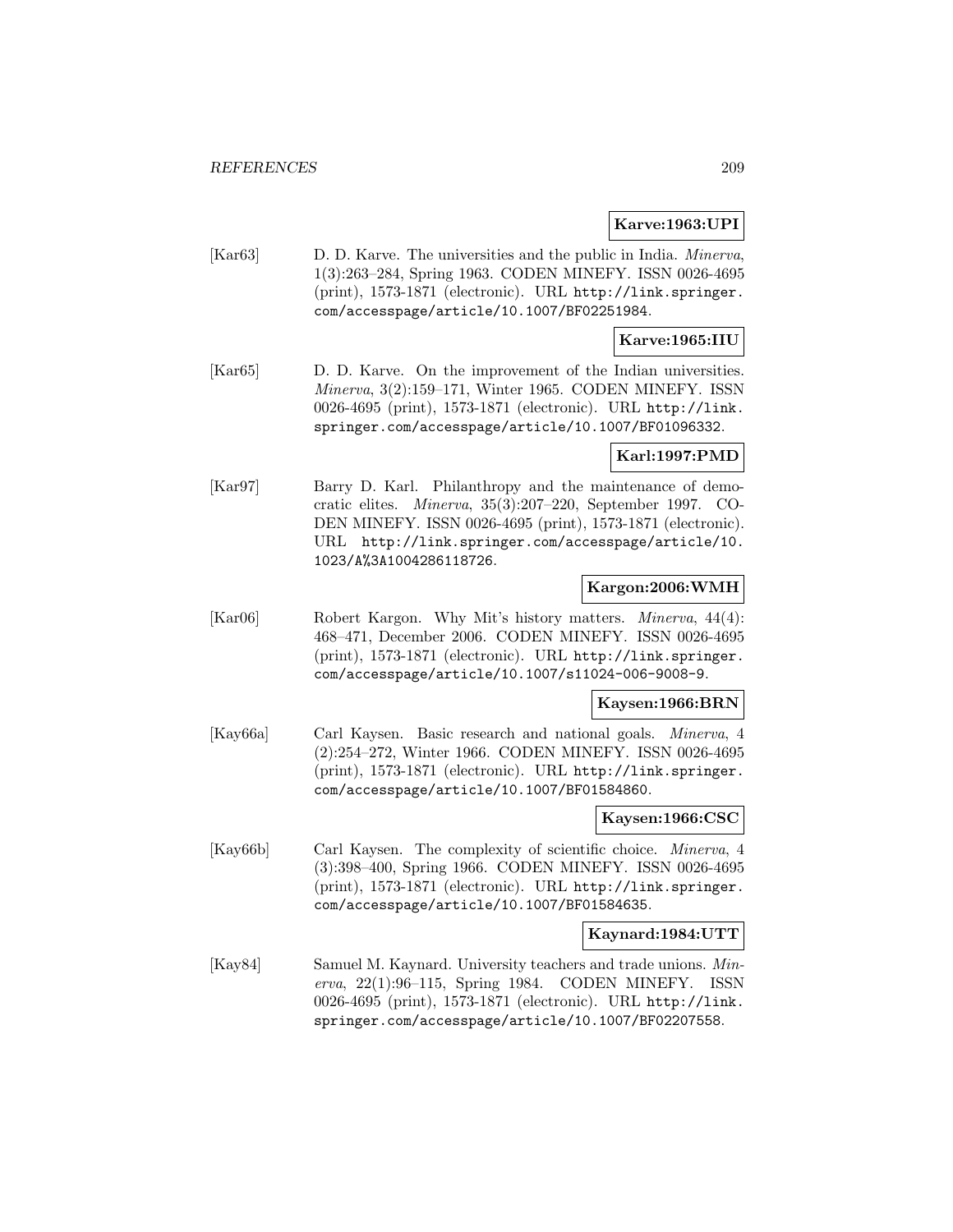# **Kay:1997:RIP**

[Kay97] Lily E. Kay. Rethinking institutions: Philanthropy as an historiographic problem of knowledge and power. Minerva, 35(3): 283–293, September 1997. CODEN MINEFY. ISSN 0026-4695 (print), 1573-1871 (electronic). URL http://link.springer. com/accesspage/article/10.1023/A%3A1004238202796.

# **Kay:2012:OCU**

[Kay12] Luciano Kay. Opportunities and challenges in the use of innovation prizes as a government policy instrument. Minerva, 50 (2):191–196, June 2012. CODEN MINEFY. ISSN 0026-4695 (print), 1573-1871 (electronic). URL http://link.springer. com/accesspage/article/10.1007/s11024-012-9198-2.

# **Krueck:1999:SPC**

[KB99] Carsten P. Krueck and Jutta Borchers. Science in politics: A comparison of climate modelling centres. Minerva, 37(2): 105–123, June 1999. CODEN MINEFY. ISSN 0026-4695 (print), 1573-1871 (electronic). URL http://link.springer. com/accesspage/article/10.1023/A%3A1004692000447.

### **Kuhn:1972:BR**

[KBD72] Thomas S. Kuhn and Joseph Ben-David. Book reviews. Minerva, 10(1):166–187, January 1972. CODEN MINEFY. ISSN 0026-4695 (print), 1573-1871 (electronic). URL http://link. springer.com/accesspage/article/10.1007/BF01881397.

### **Katz:1975:SRA**

[KBD75] Shaul Katz and Joseph Ben-David. Scientific research and agricultural innovation in Israel. Minerva, 13(2):152–182, Summer 1975. CODEN MINEFY. ISSN 0026-4695 (print), 1573-1871 (electronic). URL http://link.springer.com/accesspage/ article/10.1007/BF01097793.

# **Krucken:2013:MTH**

[KBK13] Georg Krücken, Albrecht Blümel, and Katharina Kloke. The managerial turn in higher education? On the interplay of organizational and occupational change in German academia. Minerva, 51(4):417–442, December 2013. CODEN MINEFY. ISSN 0026-4695 (print), 1573-1871 (electronic). URL http:// link.springer.com/accesspage/article/10.1007/s11024- 013-9240-z.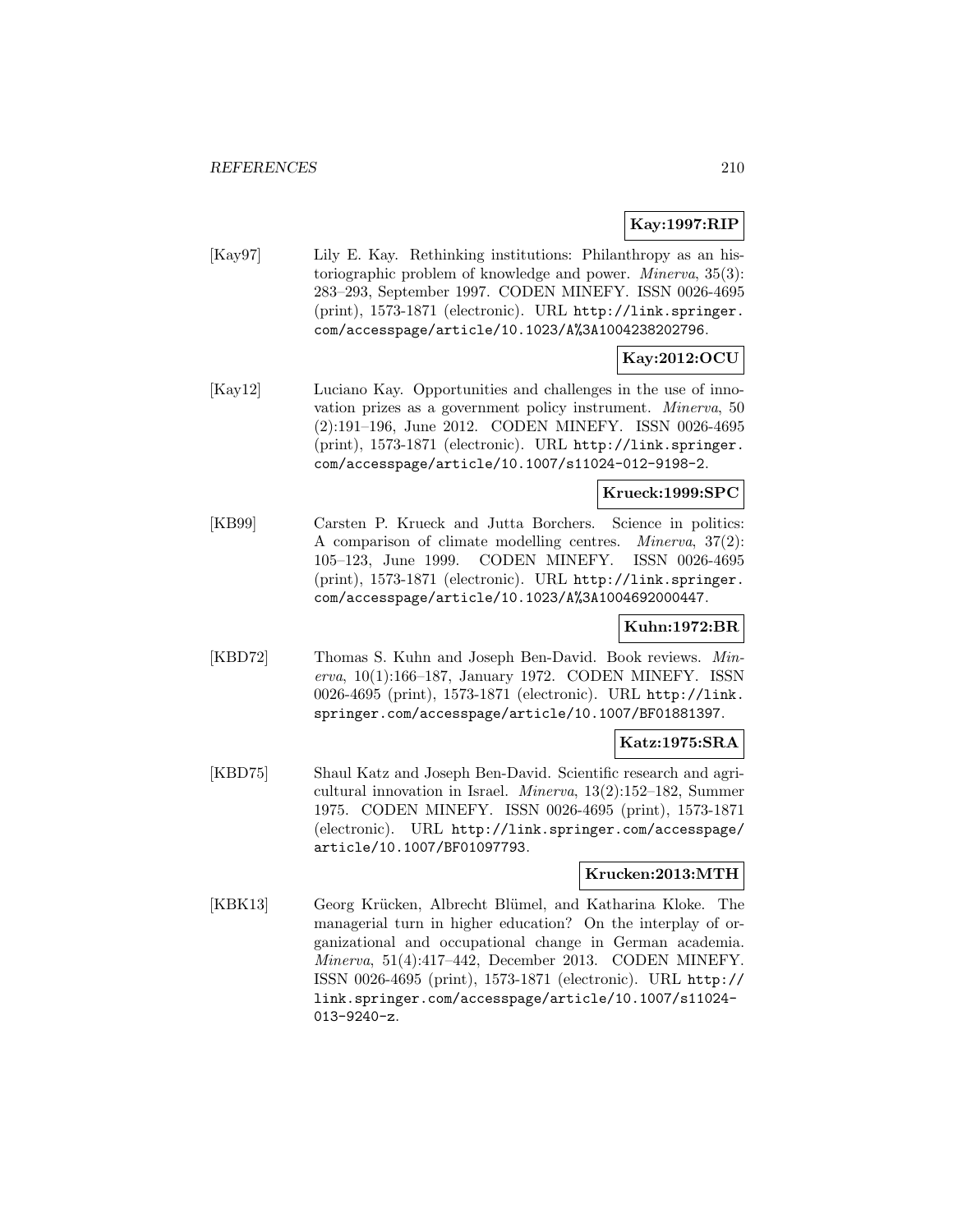# **Koch:2021:SCC**

[KBWA21] Tomás Koch, Gustavo Blanco-Wells, and Ricardo A. Ayala. Scholarly communities at the crossroads: Internationalizing sociological networks in Valparaíso, Chile (2003–2019). Minerva, 59(1):99–122, March 2021. CODEN MINEFY. ISSN 0026-4695 (print), 1573-1871 (electronic). URL http://link.springer. com/article/10.1007/s11024-020-09421-6.

# **Kemelgor:2001:OIW**

[KE01] Carol Kemelgor and Henry Etzkowitz. Overcoming isolation: Women's dilemmas in American academic science. Minerva, 39 (2):153–174, ???? 2001. CODEN MINEFY. ISSN 0026-4695 (print), 1573-1871 (electronic). URL http://link.springer. com/accesspage/article/10.1023/A%3A1010344929577.

# **Kearnes:2013:GLN**

[Kea13] Matthew Kearnes. On guidebooks, lists and nanotechnology. Minerva, 51(4):513–519, December 2013. CODEN MINEFY. ISSN 0026-4695 (print), 1573-1871 (electronic). URL http:// link.springer.com/accesspage/article/10.1007/s11024- 013-9241-y.

### **Kedourie:1993:BUUa**

[Ked93a] Elie Kedourie. The British universities under duress: Two essays by Professor Elie Kedourie. Minerva, 31(1):56–75, Spring 1993. CODEN MINEFY. ISSN 0026-4695 (print), 1573-1871 (electronic). URL http://link.springer.com/accesspage/ article/10.1007/BF01096172.

## **Kedourie:1993:BUUb**

[Ked93b] Elie Kedourie. The British universities under duress: Two essays by Professor Elie Kedourie. Minerva, 31(1):76–105, Spring 1993. CODEN MINEFY. ISSN 0026-4695 (print), 1573-1871 (electronic). URL http://link.springer.com/accesspage/ article/10.1007/BF01096173.

# **Keith:1981:IPC**

[Kei81] S. T. Keith. Inventions, patents and commercial development from governmentally financed research in Great Britain: The origins of the national research development corporation. Minerva, 19(1):92–122, Spring 1981. CODEN MINEFY. ISSN 0026-4695 (print), 1573-1871 (electronic). URL http://link.springer. com/accesspage/article/10.1007/BF02192550.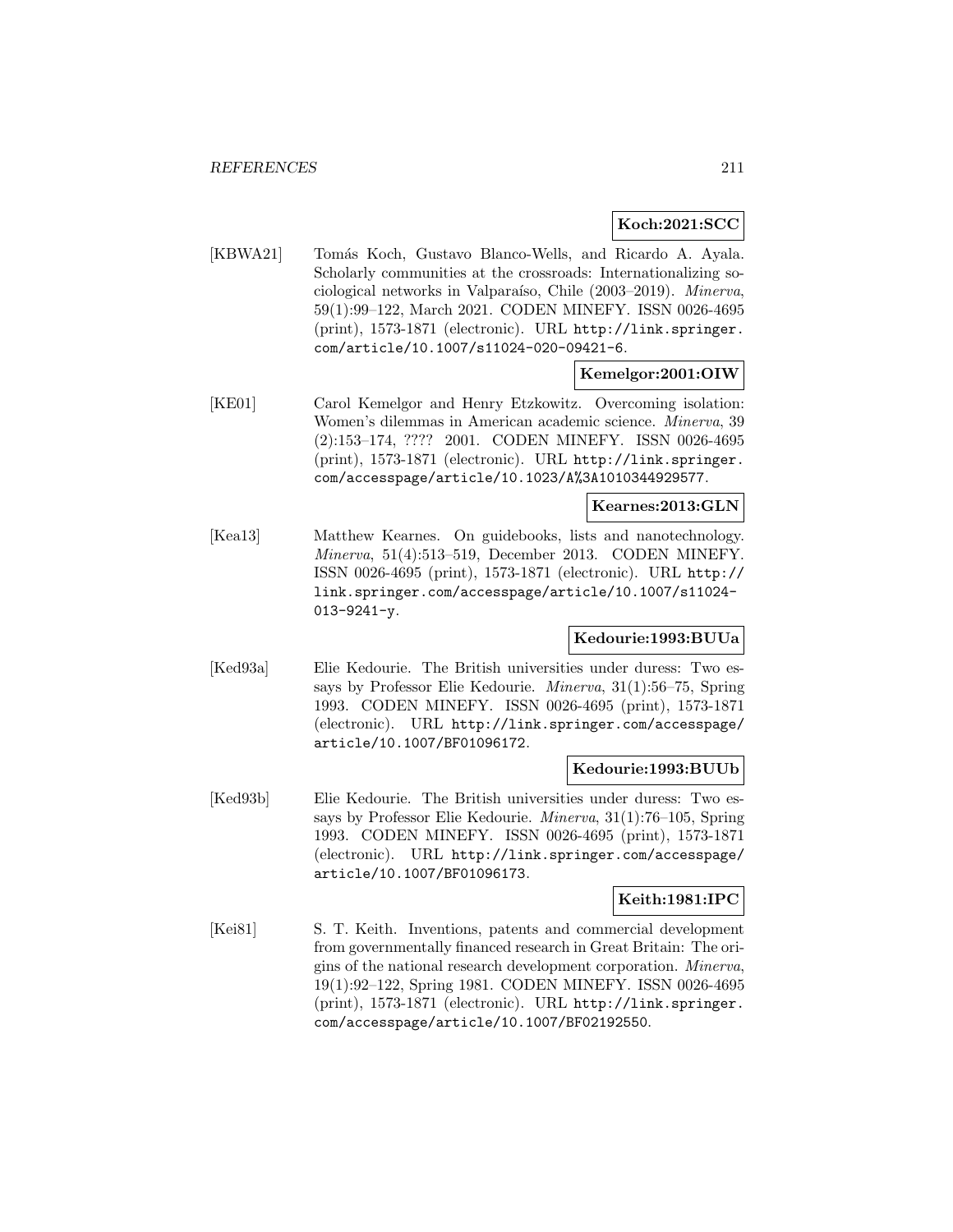## **Keller:1980:BR**

[Kel80] A. G. Keller. Book reviews. Minerva, 18(4):652–671, Winter 1980. CODEN MINEFY. ISSN 0026-4695 (print), 1573-1871 (electronic). URL http://link.springer.com/accesspage/ article/10.1007/BF01096129.

# **Keller:1984:SCT**

[Kel84] Alexander Keller. Has science created technology? Minerva, 22 (2):160–182, Summer 1984. CODEN MINEFY. ISSN 0026-4695 (print), 1573-1871 (electronic). URL http://link.springer. com/accesspage/article/10.1007/BF02207947.

### **Keller:1985:MMO**

[Kel85] Alexander Keller. Mathematics, mechanics and the origins of the culture of mechanical invention. Minerva, 23(3):348– 361, Autumn 1985. CODEN MINEFY. ISSN 0026-4695 (print), 1573-1871 (electronic). URL http://link.springer. com/accesspage/article/10.1007/BF01096443.

# **Kemple:2006:UOU**

[Kem06] Thomas M. Kemple. 'unfashionable observations' on the use and abuse of Weber. Minerva, 44(3):325–337, June 2006. CODEN MINEFY. ISSN 0026-4695 (print), 1573-1871 (electronic). URL http://link.springer.com/accesspage/ article/10.1007/s11024-006-9004-0.

### **Kemple:2008:RRR**

[Kem08] Thomas M. Kemple. Review: Re-reading Max Weber. Minerva, 46(3):385–389, September 2008. CODEN MINEFY. ISSN 0026-4695 (print), 1573-1871 (electronic). URL http:// link.springer.com/accesspage/article/10.1007/s11024- 008-9104-0.

## **Kerr:1989:AEU**

[Ker89] Clark Kerr. The academic ethic and university teachers: A "disintegrating profession"? Minerva, 27(2–3):139–156, Summer–Autumn 1989. CODEN MINEFY. ISSN 0026-4695 (print), 1573-1871 (electronic). URL http://link.springer. com/accesspage/article/10.1007/BF01102565.

### **Kennedy:1972:DAB**

[KHB<sup>+</sup>72] Donald Kennedy, David A. Hamburg, G. L. Bach, Robert McAfee Brown, Sanford M. Dornbusch, David M. Mason, and Wolf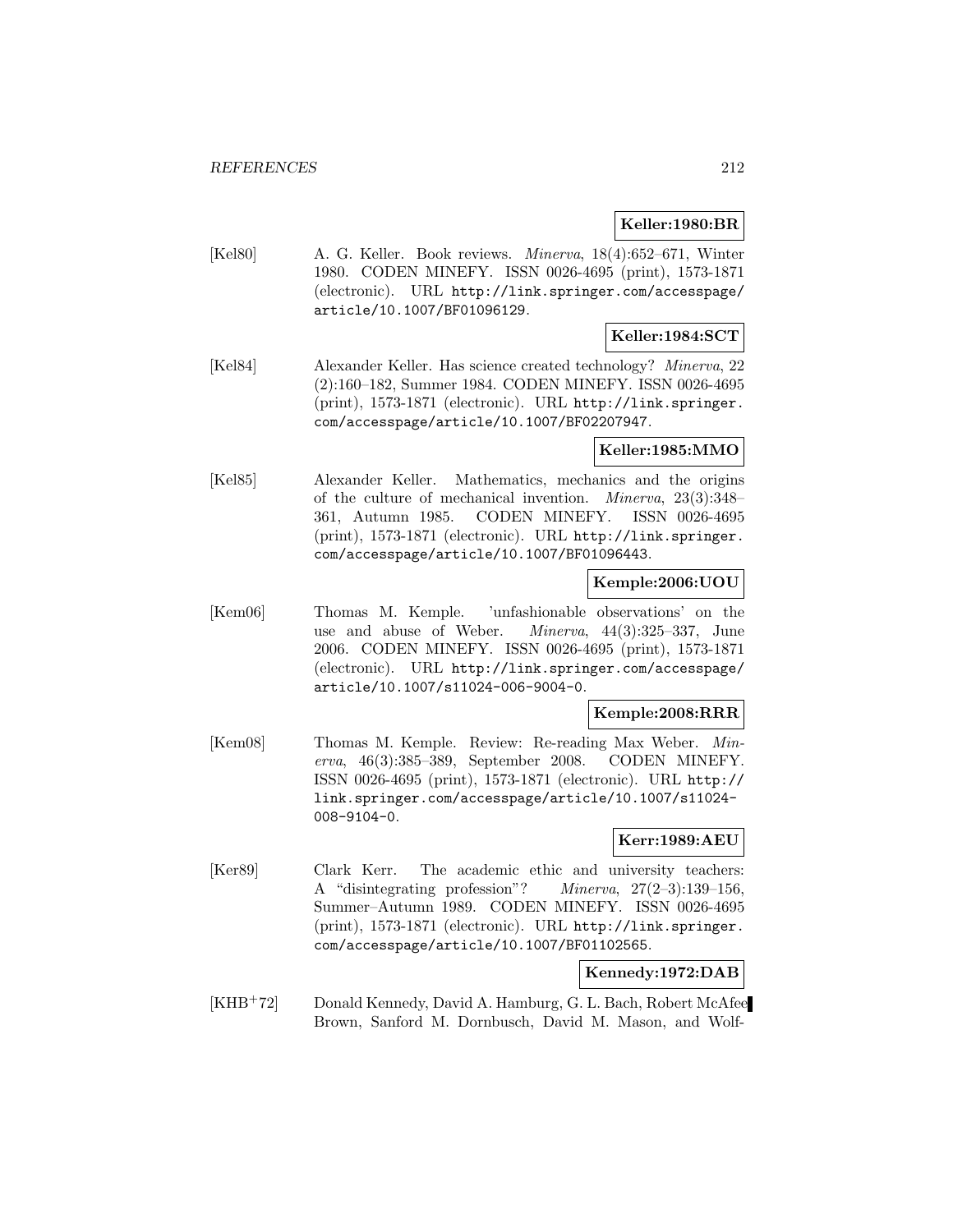gang K. H. Panofsky. Decision of the advisory board of Stanford University in the matter of Professor H. Bruce Franklin, 5 January, 1972. Minerva, 10(3):452–483, July 1972. CO-DEN MINEFY. ISSN 0026-4695 (print), 1573-1871 (electronic). URL http://link.springer.com/accesspage/article/10. 1007/BF01556926.

# **Kim:2019:RKU**

[KHCJ19] Bo Kyoung Kim, Hokyu Hwang, Hee Jin Cho, and Yong Suk Jang. The rationalization of Korean universities. Minerva, 57(4): 501–521, December 2019. CODEN MINEFY. ISSN 0026-4695 (print), 1573-1871 (electronic). URL http://link.springer. com/article/10.1007/s11024-019-09377-2.

# **Kidd:1965:EBD**

[Kid65] Charles V. Kidd. The economics of the "brain drain". Minerva, 4 (1):105–107, Autumn 1965. CODEN MINEFY. ISSN 0026-4695 (print), 1573-1871 (electronic). URL http://link.springer. com/accesspage/article/10.1007/BF01585988.

#### **Kidwai:1966:CBU**

[Kid66] A. J. Kidwai. Collaboration between universities and government laboratories. Minerva, 4(3):402–406, Spring 1966. CO-DEN MINEFY. ISSN 0026-4695 (print), 1573-1871 (electronic). URL http://link.springer.com/accesspage/article/10. 1007/BF01584637.

## **Kidd:1983:MYS**

[Kid83] Charles V. Kidd. The movement of younger scientists into and out of the United States from 1967 to 1980: Some aspects of the international movement of scientific knowledge. Minerva, 21 (4):387–409, Winter 1983. CODEN MINEFY. ISSN 0026-4695 (print), 1573-1871 (electronic). URL http://link.springer. com/accesspage/article/10.1007/BF01096524.

#### **Kidwell:2007:WM**

[Kid07] Peggy Aldrich Kidwell. Women in mathematics. *Minerva*, 45(3): 353–356, September 2007. CODEN MINEFY. ISSN 0026-4695 (print), 1573-1871 (electronic). URL http://link.springer. com/accesspage/article/10.1007/s11024-007-9053-z.

**Kielmansegg:1985:TAE**

[Kie85] Peter Graf Kielmansegg. Is there an academic ethic? *Minerva*, 23(4):504–507, Winter 1985. CODEN MINEFY. ISSN 0026-4695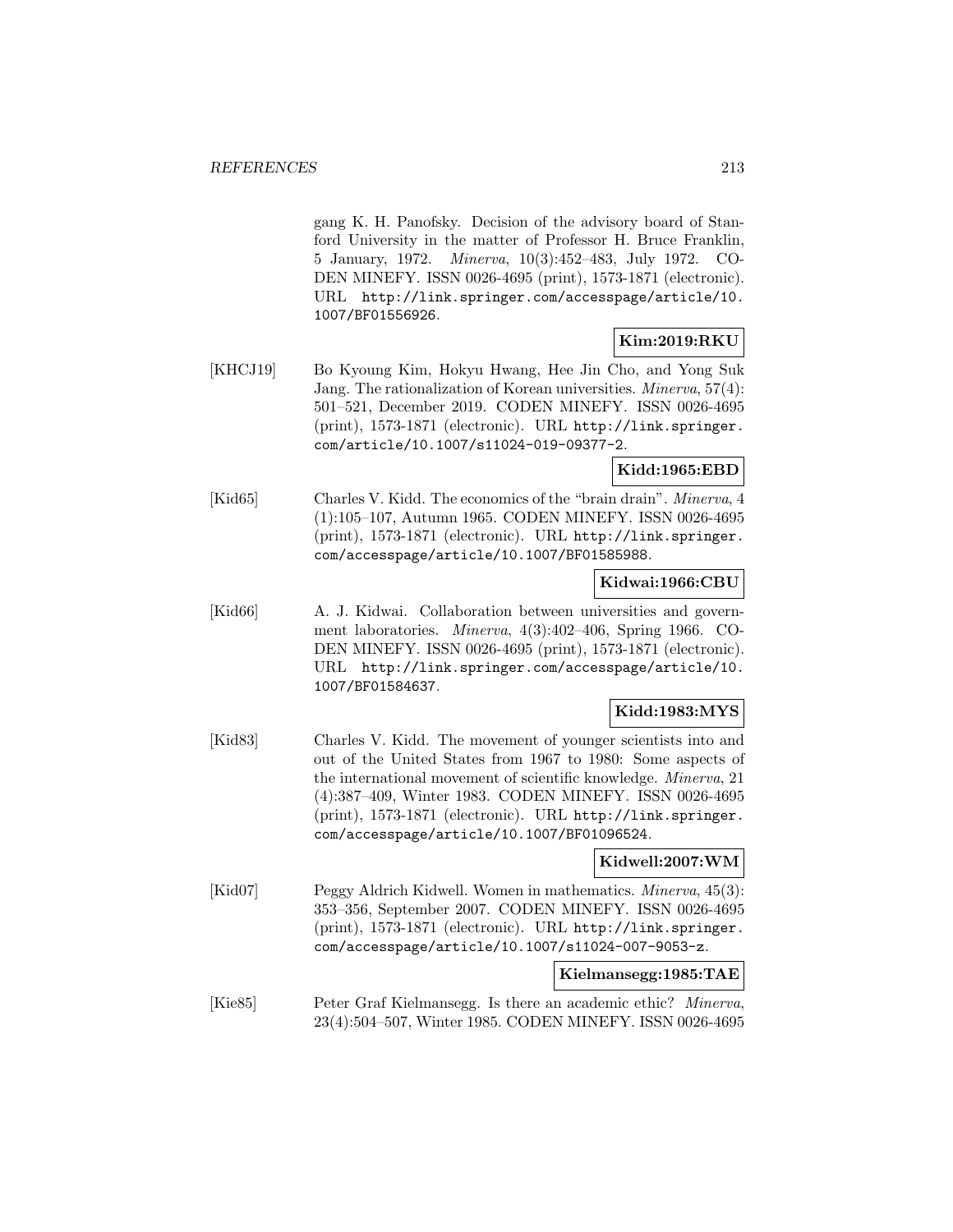(print), 1573-1871 (electronic). URL http://link.springer. com/accesspage/article/10.1007/BF01098703.

# **Kim:1982:NKT**

[Kim82] Yung Sik Kim. Natural knowledge in a traditional culture: Problems in the study of the history of Chinese science. Minerva, 20 (1–2):83–104, Spring–Summer 1982. CODEN MINEFY. ISSN 0026-4695 (print), 1573-1871 (electronic). URL http://link. springer.com/accesspage/article/10.1007/BF01098191.

# **Kim:2008:DEH**

[Kim08] Eun-Sung Kim. Directed evolution: A historical exploration into an evolutionary experimental system of nanobiotechnology, 1965–2006. Minerva, 46(4):??, December 2008. CODEN MINEFY. ISSN 0026-4695 (print), 1573-1871 (electronic). URL http://link.springer.com/accesspage/article/10.1007/ s11024-008-9108-9.

# **King:1963:HEP**

[Kin63] Alexander King. Higher education, professional manpower and the state: Reflections on education and professional employment in the U.S.S.R. Minerva, 1(2):182–190, Winter 1963. CODEN MINEFY. ISSN 0026-4695 (print), 1573-1871 (electronic). URL http://link.springer.com/accesspage/ article/10.1007/BF01096250.

### **King:1997:CFR**

[Kin97] Desmond King. Creating a funding regime for social research in Britain: The Heyworth Committee on Social Studies and the Founding of the Social Science Research Council. Minerva, 35(1):1–26, ???? 1997. CODEN MINEFY. ISSN 0026-4695 (print), 1573-1871 (electronic). URL http://link.springer. com/accesspage/article/10.1023/A%3A1004276108684.

#### **Kitagawa:2010:PRE**

[Kit10] Fumi Kitagawa. Pooling resources for excellence and relevance: An evolution of universities as multi-scalar network organisations. Minerva, 48(2):169–187, June 2010. CODEN MINEFY. ISSN 0026-4695 (print), 1573-1871 (electronic). URL http:// link.springer.com/accesspage/article/10.1007/s11024- 010-9147-x.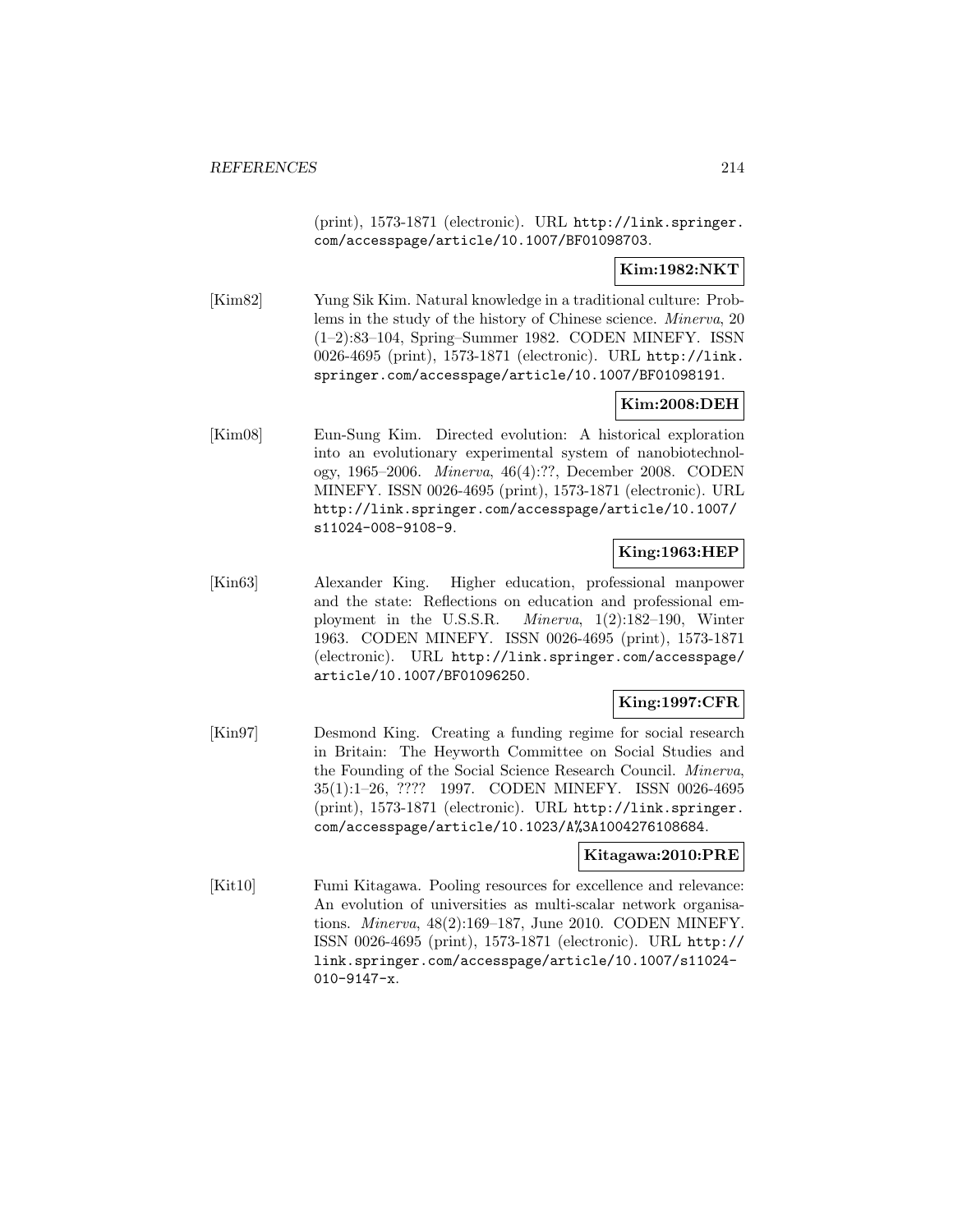# **Karl:1981:APP**

[KK81] Barry D. Karl and Stanley N. Katz. The American private philanthropic foundation and the public sphere 1890–1930. Minerva, 19(2):236–270, Summer 1981. CODEN MINEFY. ISSN 0026-4695 (print), 1573-1871 (electronic). URL http://link. springer.com/accesspage/article/10.1007/BF01096567.

# **Kauffman:1995:BR**

[KKF95] George B. Kauffman, Laurie M. Kauffman, and Stephen Fortescue. Book reviews. Minerva, 33(1):99–105, Spring 1995. CODEN MINEFY. ISSN 0026-4695 (print), 1573-1871 (electronic). URL http://link.springer.com/accesspage/ article/10.1007/BF01098622.

# **Kodate:2010:MCC**

[KKK10] Naonori Kodate, Kashiko Kodate, and Takako Kodate. Mission completed? Changing visibility of Women's colleges in England and Japan and their roles in promoting gender equality in science. Minerva, 48(3):309–330, September 2010. CODEN MINEFY. ISSN 0026-4695 (print), 1573-1871 (electronic). URL http://link.springer.com/accesspage/ article/10.1007/s11024-010-9150-2.

### **Kargon:1994:IGP**

[KL94] Robert Kargon and Stuart Leslie. Imagined geographies: Princeton, Stanford and the boundaries of useful knowledge in postwar America. Minerva, 32(2):121–143, Summer 1994. CODEN MINEFY. ISSN 0026-4695 (print), 1573-1871 (electronic). URL http://link.springer.com/accesspage/ article/10.1007/BF01103354.

### **Kreimer:2003:PVB**

[KL03] Pablo Kreimer and Manuel Lugones. Pioneers and victims: The birth and death of Argentina's first molecular biology laboratory. Minerva, 41(1):47–69, ???? 2003. CODEN MINEFY. ISSN 0026-4695 (print), 1573-1871 (electronic). URL http://link.springer.com/accesspage/article/10.1023/ A%3A1022209922391.

#### **Kloss:1968:URW**

[Klo68] G. Kloss. University reform in West Germany. Minerva, 6 (3):323–353, Spring 1968. CODEN MINEFY. ISSN 0026-4695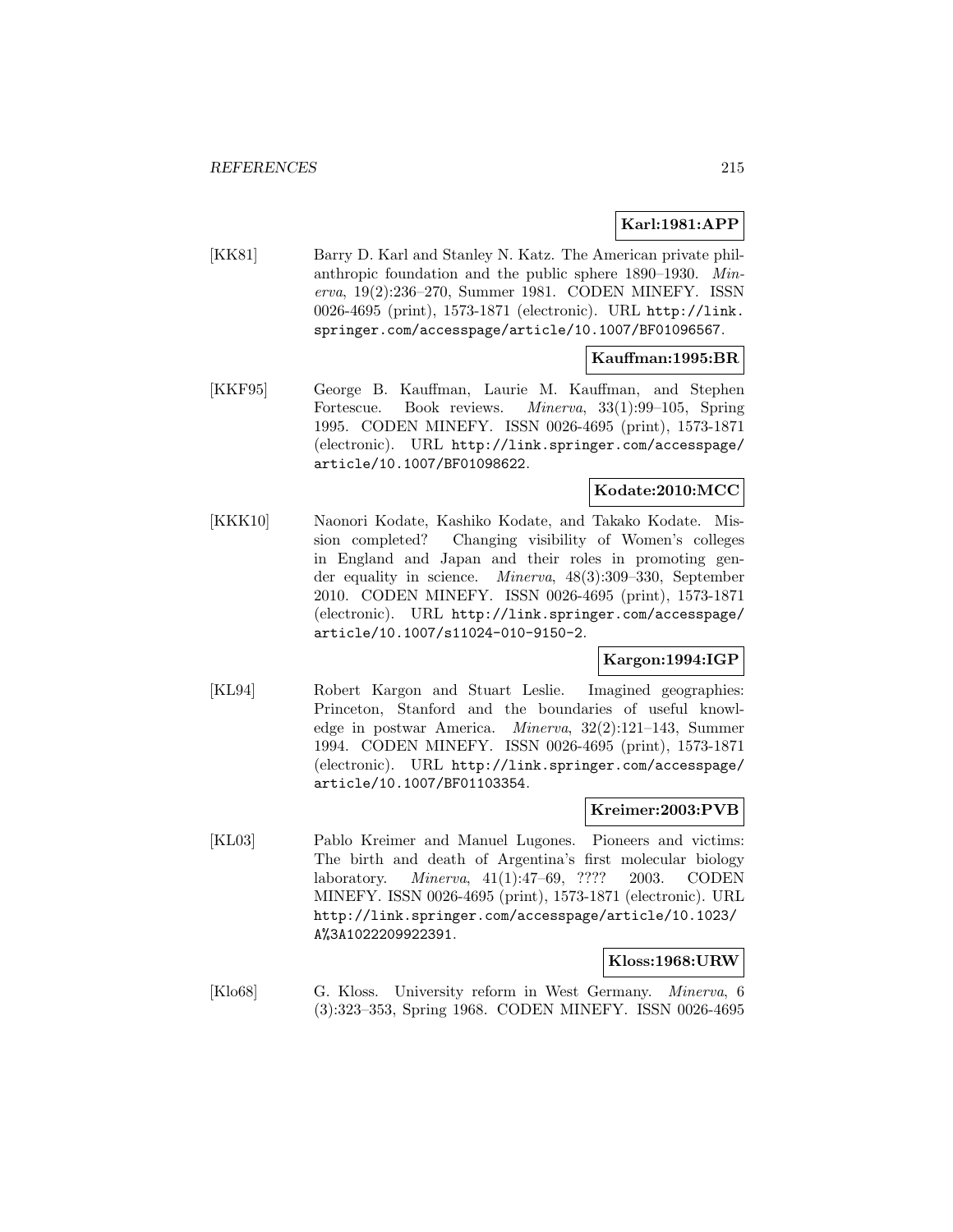(print), 1573-1871 (electronic). URL http://link.springer. com/accesspage/article/10.1007/BF01096421.

# **Kloss:1971:GFP**

[Klo71] G. Kloss. The growth of federal power in the West German University system. Minerva, 9(4):510–527, October 1971. CODEN MINEFY. ISSN 0026-4695 (print), 1573-1871 (electronic). URL http://link.springer.com/accesspage/ article/10.1007/BF01558022.

### **Koertge:2007:SW**

[Koe07] Noretta Koertge. The science wars. *Minerva*, 45(1):105–111, March 2007. CODEN MINEFY. ISSN 0026-4695 (print), 1573-1871 (electronic). URL http://link.springer.com/ accesspage/article/10.1007/s11024-006-9020-0.

### **Kogan:1997:DHE**

[Kog97] Maurice Kogan. Diversification in higher education: Differences and commonalities. Minerva, 35(1):47–62, ???? 1997. CODEN MINEFY. ISSN 0026-4695 (print), 1573-1871 (electronic). URL http://link.springer.com/accesspage/ article/10.1023/A%3A1004285524614.

# **Kogan:1999:CA**

[Kog99] Maurice Kogan. The culture of academe. Minerva, 37(1): 63–74, March 1999. CODEN MINEFY. ISSN 0026-4695 (print), 1573-1871 (electronic). URL http://link.springer. com/accesspage/article/10.1023/A%3A1004532121808.

#### **Kohler:1976:MSE**

[Koh76] Robert E. Kohler. The management of science: The experience of Warren Weaver and the Rockefeller Foundation programme in molecular biology. Minerva, 14(3):279–306, Autumn 1976. CODEN MINEFY. ISSN 0026-4695 (print), 1573-1871 (electronic). URL http://link.springer.com/accesspage/ article/10.1007/BF01096274.

### **Kohler:1978:PAS**

[Koh78] Robert E. Kohler. A policy for the advancement of science: The Rockefeller Foundation, 1924–29. Minerva, 16(4):480–515, Winter 1978. CODEN MINEFY. ISSN 0026-4695 (print), 1573-1871 (electronic). URL http://link.springer.com/accesspage/ article/10.1007/BF01100330.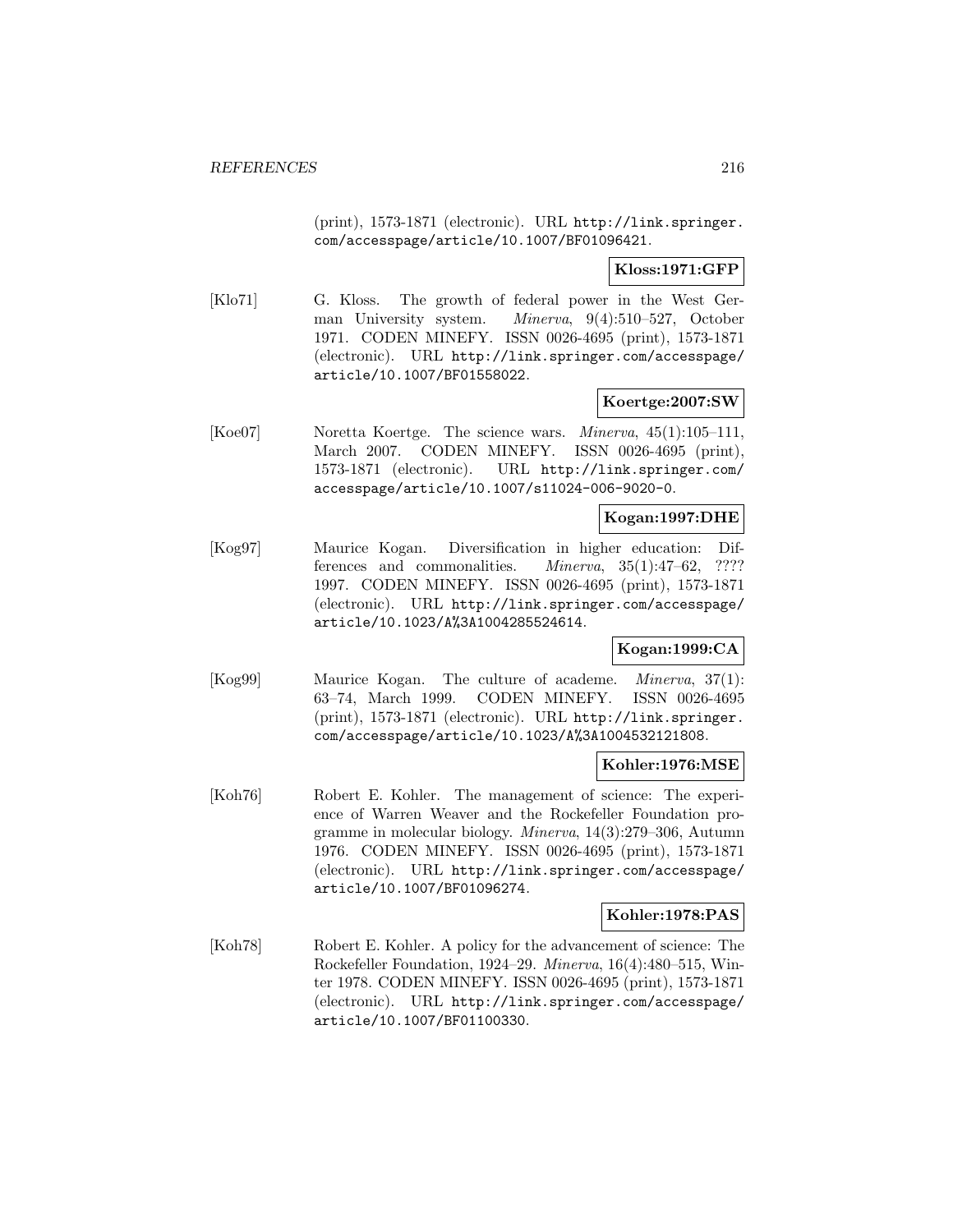#### **Kohler:1985:SPW**

[Koh85] Robert E. Kohler. Science and philanthropy: Wickliffe rose and the international education board. Minerva, 23(1):75–95, Spring 1985. CODEN MINEFY. ISSN 0026-4695 (print), 1573-1871 (electronic). URL http://link.springer.com/accesspage/ article/10.1007/BF01097841.

## **Kohler:1993:SEP**

[Koh93] Robert E. Kohler. Sanitarians, engineers and public science in the gilded age. Minerva, 31(2):184–210, Summer 1993. CODEN MINEFY. ISSN 0026-4695 (print), 1573-1871 (electronic). URL http://link.springer.com/accesspage/ article/10.1007/BF01125434.

# **Koizumi:1995:DIT**

[Koi95] Kenkichiro Koizumi. The development of industrial technology in Japan: Will versus absorptive capacity. Minerva, 33 (1):19–35, Spring 1995. CODEN MINEFY. ISSN 0026-4695 (print), 1573-1871 (electronic). URL http://link.springer. com/accesspage/article/10.1007/BF01098617.

## **Kolman:1978:LTS**

[Kol78] Arnost Kolman. A life-time in Soviet science reconsidered: The adventure of cybernetics in the Soviet Union. Minerva, 16(3): 416–424, Autumn 1978. CODEN MINEFY. ISSN 0026-4695 (print), 1573-1871 (electronic). URL http://link.springer. com/accesspage/article/10.1007/BF01096669.

## **Kolinsky:1983:DIU**

[Kol83] Martin Kolinsky. The demise of the inter–University council for higher education overseas: A chapter in the history of the idea of the university. Minerva, 21(1):37–80, Spring 1983. CODEN MINEFY. ISSN 0026-4695 (print), 1573-1871 (electronic). URL http://link.springer.com/accesspage/ article/10.1007/BF01099503.

# **Kolinsky:1985:GNU**

[Kol85] Martin Kolinsky. The growth of Nigerian universities 1948– 1980: The British share. Minerva, 23(1):29–61, Spring 1985. CODEN MINEFY. ISSN 0026-4695 (print), 1573-1871 (electronic). URL http://link.springer.com/accesspage/ article/10.1007/BF01097839.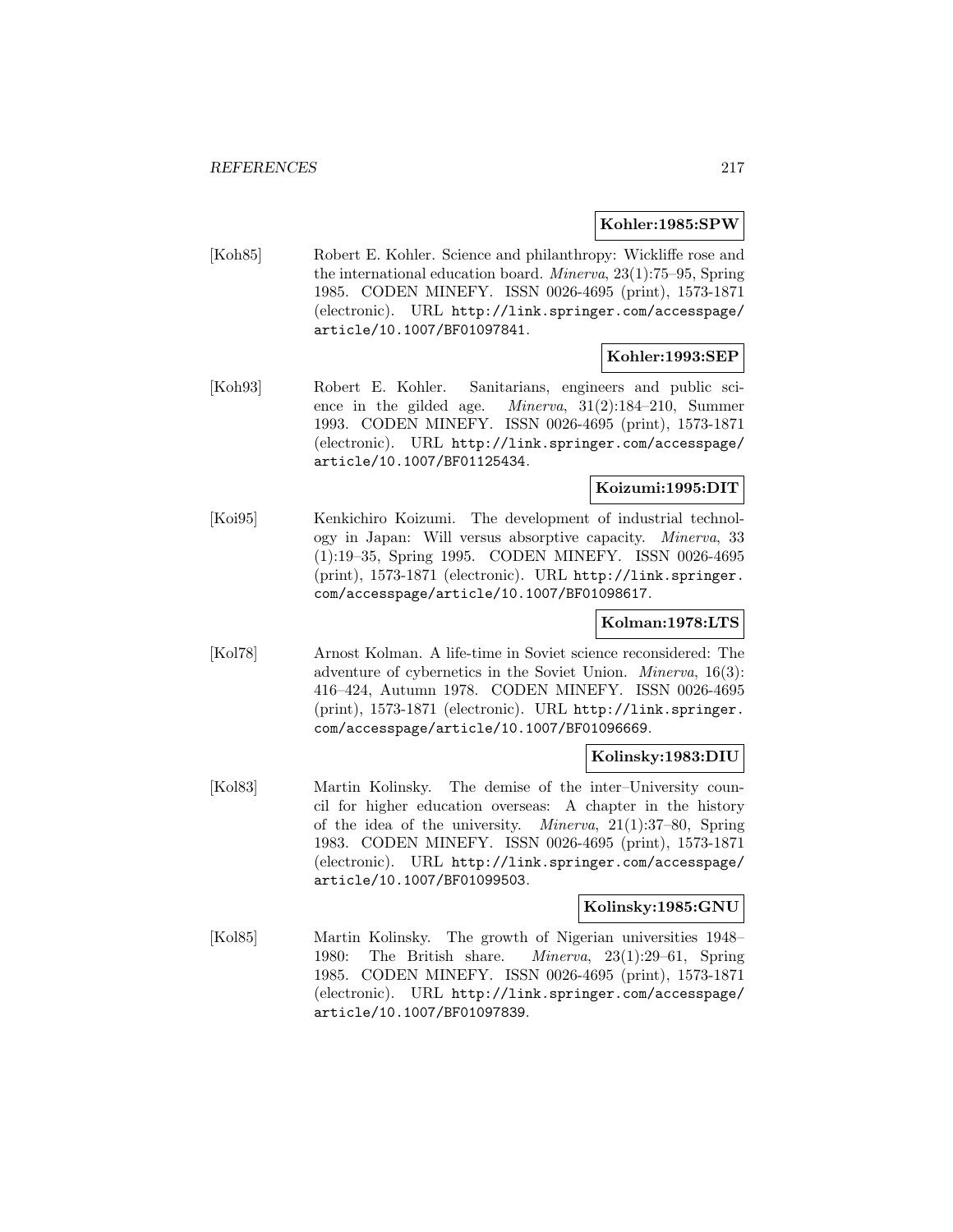## **Koloski:2004:MVT**

[Kol04] Laurie Koloski. More variations than theme: The Sovietization of Eastern European universities. Minerva, 42(3):309–314, ???? 2004. CODEN MINEFY. ISSN 0026-4695 (print), 1573-1871 (electronic). URL http://link.springer.com/accesspage/ article/10.1023/B%3AMINE.0000038301.39533.11.

# **Konig:2004:AES**

[Kön04] Wolfgang König. The Academy and the engineering sciences: An unwelcome royal gift. *Minerva*,  $42(4):359-377, ????$ 2004. CODEN MINEFY. ISSN 0026-4695 (print), 1573-1871 (electronic). URL http://link.springer.com/accesspage/ article/10.1007/s11024-004-2111-x.

# **Konig:2007:DDM**

[Kön07] Ariane König. Democratizing decision-making on food safety in the EU: Closing gaps between principles of governance and practice. Minerva, 45(3):275–294, September 2007. CODEN MINEFY. ISSN 0026-4695 (print), 1573-1871 (electronic). URL http://link.springer.com/accesspage/article/10.1007/ s11024-007-9044-0.

## **Kornhauser:1962:SAI**

[Kor62] William Kornhauser. Strains and accommodations in industrial research organisations in the United States. Minerva, 1 (1):30–42, Autumn 1962. CODEN MINEFY. ISSN 0026-4695 (print), 1573-1871 (electronic). URL http://link.springer. com/accesspage/article/10.1007/BF01101451.

## **Kordon:1979:TVS**

[Kor79] Claude Kordon. Two views of the state of the universities and of scientific research in France in the late 1970s. Minerva, 17 (2):305–312, Summer 1979. CODEN MINEFY. ISSN 0026-4695 (print), 1573-1871 (electronic). URL http://link.springer. com/accesspage/article/10.1007/BF01096285.

# **Korsmo:2006:MST**

[Kor06] Fae L. Korsmo. Marine science and technology: History, politics, and people. Minerva, 44(1):119–123, March 2006. CO-DEN MINEFY. ISSN 0026-4695 (print), 1573-1871 (electronic). URL http://link.springer.com/accesspage/article/10. 1007/s11024-005-5396-5.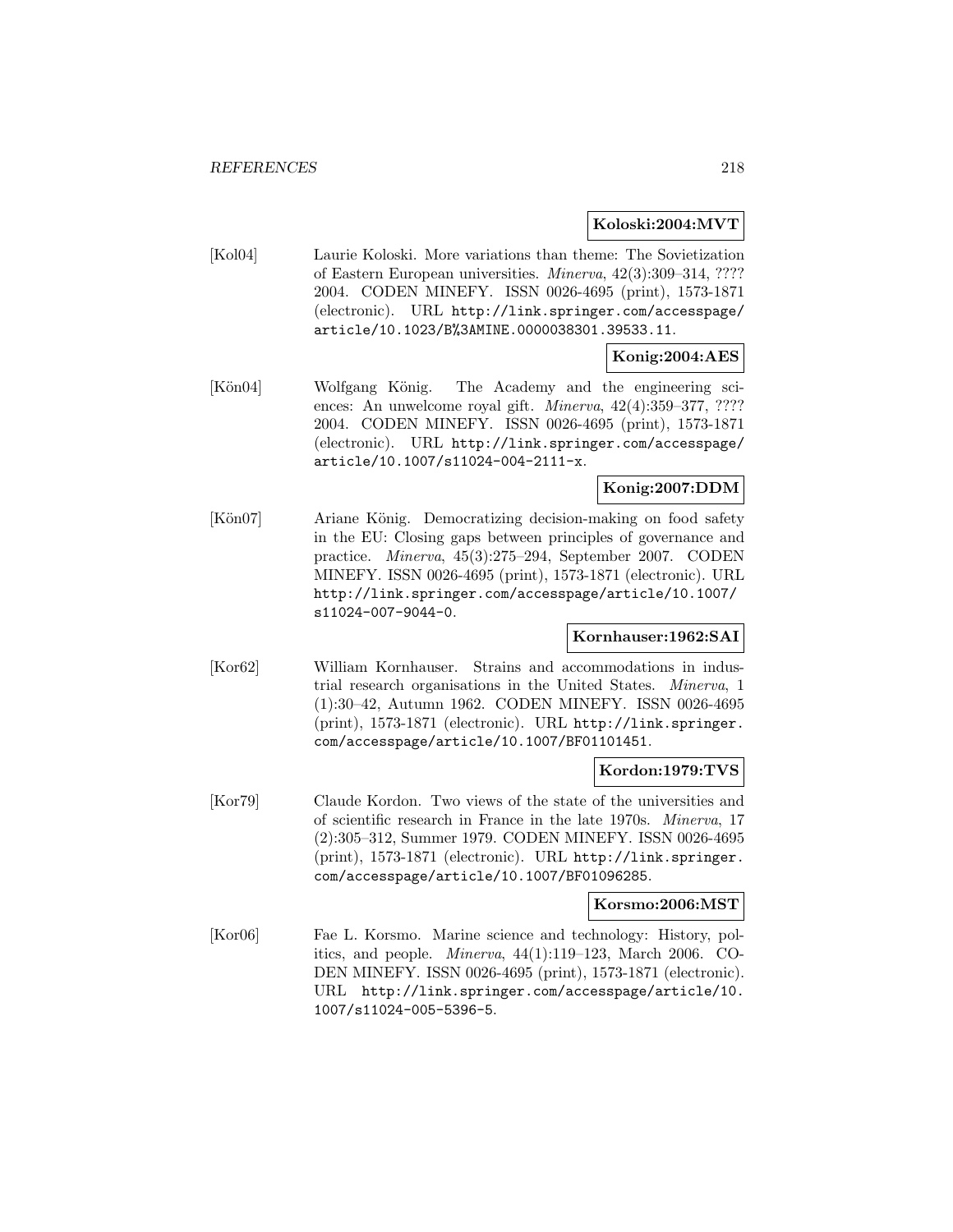#### **Korom:2020:HDA**

[Kor20] Philipp Korom. How do academic elites march through departments? A comparison of the most eminent economists and sociologists' career trajectories. Minerva, 58(3):343–365, September 2020. CODEN MINEFY. ISSN 0026-4695 (print), 1573-1871 (electronic). URL http://link.springer.com/article/10. 1007/s11024-020-09399-1; http://link.springer.com/ content/pdf/10.1007/s11024-020-09399-1.pdf.

# **Kleinman:2014:UCC**

[KOT14] Daniel Lee Kleinman and Robert Osley-Thomas. Uneven commercialization: Contradiction and conflict in the identity and practices of American universities. Minerva, 52(1):1–26, March 2014. CODEN MINEFY. ISSN 0026-4695 (print), 1573-1871 (electronic). URL http://link.springer.com/accesspage/ article/10.1007/s11024-014-9248-z.

## **Kayrooz:2002:AFI**

[KP02] Carole Kayrooz and Paul Preston. Academic freedom: Impressions of Australian social scientists. Minerva, 40(4):341– 358, ???? 2002. CODEN MINEFY. ISSN 0026-4695 (print), 1573-1871 (electronic). URL http://link.springer.com/ accesspage/article/10.1023/A%3A1020925721453.

## **Kennedy:1989:DAP**

[KPL<sup>+</sup>89] Donald Kennedy, John Perky, Carolyn Lougee, Marsh McCall, Paul Robinson, James Gibb, Clara N. Bush, Judith Brown, George Dekker, Bill King, William Chace, Carlos Camargo, J. Martin Evans, Ronald Rebholz, Carl Degler, and et al. The discussion about proposals to change the Western Culture program at Stanford University. Minerva, 27(2–3):223–411, Summer–Autumn 1989. CODEN MINEFY. ISSN 0026-4695 (print), 1573-1871 (electronic). URL http://link.springer. com/accesspage/article/10.1007/BF01102569.

#### **Krauch:2006:BSP**

[Kra06] Helmut Krauch. Beginning science policy research in Europe: The Studiengruppe für Systemforschung, 1957–1973. Minerva, 44(2):131–142, June 2006. CODEN MINEFY. ISSN 0026-4695 (print), 1573-1871 (electronic). URL http://link.springer. com/accesspage/article/10.1007/s11024-006-0002-z.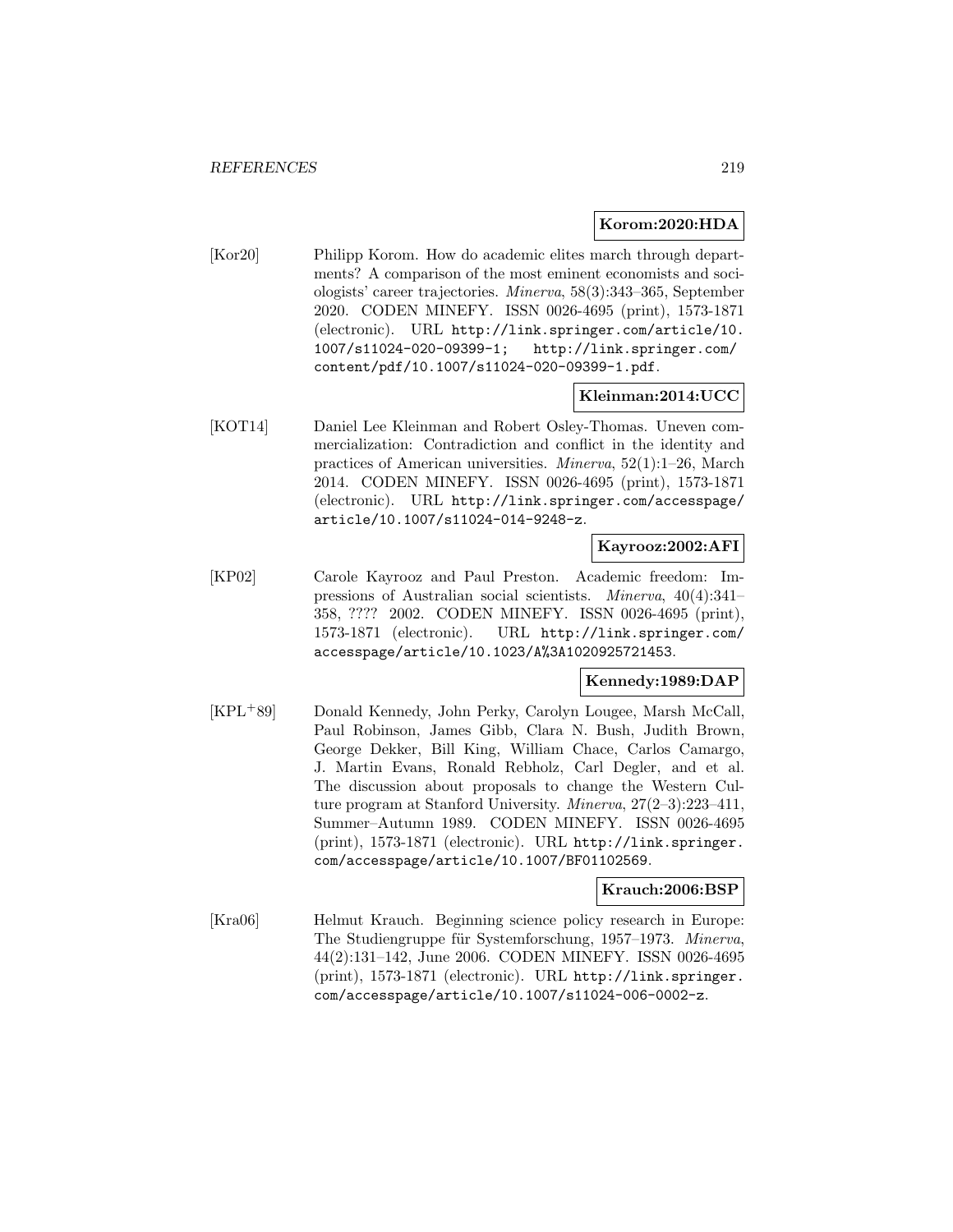## **Krasnodebski:2018:BPP**

[Kra18] Marcin Krasnodębski. Beyond private and public research: The legal and organizational reality behind industrial research institutes in interwar France. Minerva, 56(3):333–355, September 2018. CODEN MINEFY. ISSN 0026-4695 (print), 1573-1871 (electronic). URL http://link.springer.com/article/10. 1007/s11024-018-9345-5.

# **Kristeller:1978:H**

[Kri78] Paul Oskar Kristeller. Humanism. Minerva, 16(4):586–595, Winter 1978. CODEN MINEFY. ISSN 0026-4695 (print), 1573-1871 (electronic). URL http://link.springer.com/accesspage/ article/10.1007/BF01100334.

# **Kristeller:1980:HSP**

[Kri80] Paul Oskar Kristeller. I historical scholarship and philosophical thought. Minerva, 18(2):313–323, Summer 1980. CO-DEN MINEFY. ISSN 0026-4695 (print), 1573-1871 (electronic). URL http://link.springer.com/accesspage/article/10. 1007/BF01100251.

# **Krige:1997:BRI**

[Kri97] John Krige. Book review: Inside NASA: High Technology and Organizational Change in the U.S. Space Program, by H. E. McCurdy. Minerva, 35(4):397–399, December 1997. CODEN MINEFY. ISSN 0026-4695 (print), 1573-1871 (electronic). URL http://link.springer.com/accesspage/ article/10.1023/A%3A1004371002862.

# **Krige:2000:NSW**

[Kri00] John Krige. NATO and the strengthening of Western science in the post-Sputnik era. *Minerva*, 38(1):81-108, ???? 2000. CODEN MINEFY. ISSN 0026-4695 (print), 1573-1871 (electronic). URL http://link.springer.com/accesspage/ article/10.1023/A%3A1026549723657.

## **Krige:2001:NPP**

[Kri01] John Krige. The 1984 Nobel Physics Prize for heterogeneous engineering. *Minerva*, 39(4):425–443, ???? 2001. CODEN MINEFY. ISSN 0026-4695 (print), 1573-1871 (electronic). URL http://link.springer.com/accesspage/article/10.1023/ A%3A1012735919366.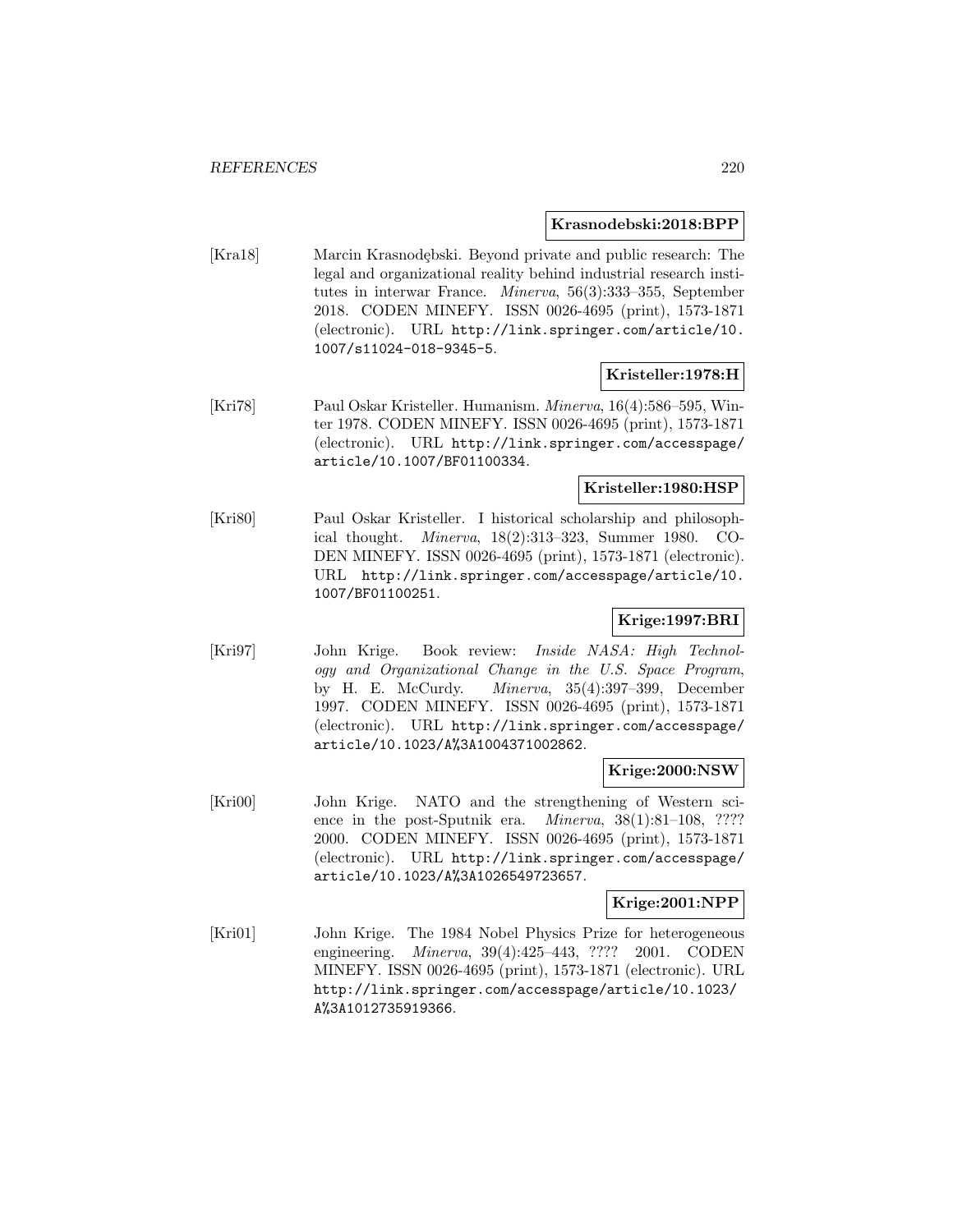# **Krige:2007:DN**

[Kri07] John Krige. Defending the nation. Minerva, 45(4):489– 493, December 2007. CODEN MINEFY. ISSN 0026-4695 (print), 1573-1871 (electronic). URL http://link.springer. com/accesspage/article/10.1007/s11024-007-9062-y.

#### **Kroll:2003:PSB**

[Kro03] Gary Kroll. The Pacific science board in Micronesia: Science, government, and conservation on the post-war Pacific frontier. Minerva, 41(1):25–46, ???? 2003. CODEN MINEFY. ISSN 0026-4695 (print), 1573-1871 (electronic). URL http://link.springer.com/accesspage/article/10.1023/ A%3A1022205821483.

## **Krull:2004:TRP**

[Kru04] Wilhelm Krull. Towards a research policy for the new Europe: Changes and challenges for public and private funders. Minerva, 42(1):29–39, ???? 2004. CODEN MINEFY. ISSN 0026-4695 (print), 1573-1871 (electronic). URL http://link.springer.com/accesspage/article/10.1023/ B%3AMINE.0000017697.58827.c8.

# **Krull:2005:EHU**

[Kru05] Wilhelm Krull. Exporting the Humboldtian University. Minerva, 43(1):99–102, ???? 2005. CODEN MINEFY. ISSN 0026-4695 (print), 1573-1871 (electronic). URL http://link.springer. com/accesspage/article/10.1007/s11024-004-6633-z.

## **Krull:2008:RPP**

[Kru08] Wilhelm Krull. Review: Past–present–future: The ETH Zurich. Minerva, 46(2):271–274, June 2008. CODEN MINEFY. ISSN 0026-4695 (print), 1573-1871 (electronic). URL http:// link.springer.com/accesspage/article/10.1007/s11024- 008-9098-7.

#### **Krementsov:2001:GTA**

[KS01] Nikolai Krementsov and Susan Gross Solomon. Giving and taking across borders: The Rockefeller Foundation and Russia, 1919–1928. Minerva, 39(3):265–298, ???? 2001. CO-DEN MINEFY. ISSN 0026-4695 (print), 1573-1871 (electronic). URL http://link.springer.com/accesspage/article/10. 1023/A%3A1017909113410.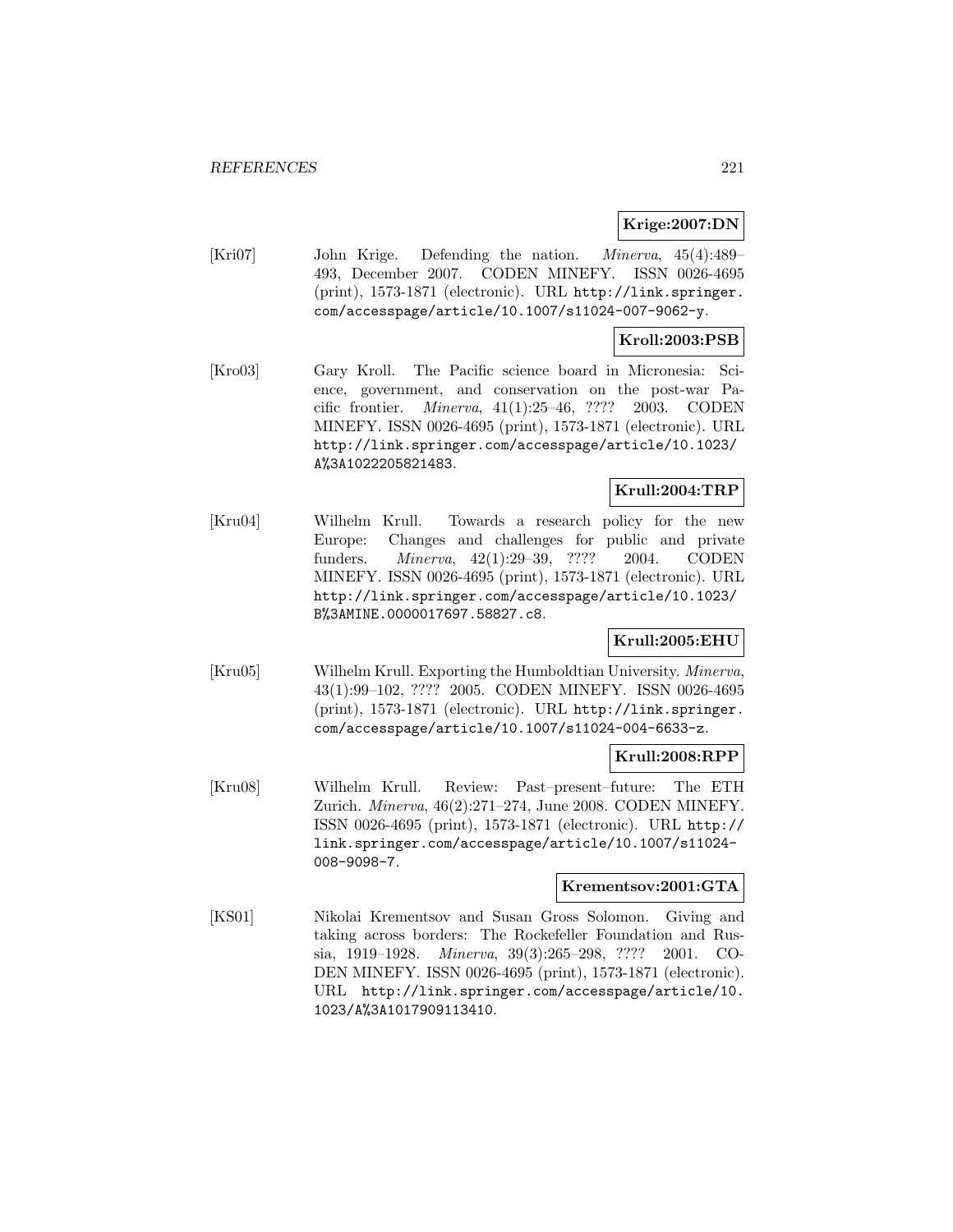## **Karve:1964:HEI**

[KSC<sup>+</sup>64] D. D. Karve, A. B. Shah, C. F. Carter, Alvin M. Weinberg, E. Barton Worthington, and D. Odhiambo. Higher education in India. Minerva, 2(3):379–388, Spring 1964. CODEN MINEFY. ISSN 0026-4695 (print), 1573-1871 (electronic). URL http://link.springer.com/accesspage/article/10.1007/ BF01097325.

# **Kuhner:1984:BAP**

[Küh84] Hans Kühner. Between autonomy and planning: The Chinese Academy of Sciences in transition. Minerva, 22(1):13–44, Spring 1984. CODEN MINEFY. ISSN 0026-4695 (print), 1573-1871 (electronic). URL http://link.springer.com/accesspage/ article/10.1007/BF02207555.

## **Kuklick:2011:SMP**

[Kuk11] Henrika Kuklick. Stuart Macintyre, the poor relation. A history of social sciences in Australia. Minerva, 49(3):??, September 2011. CODEN MINEFY. ISSN 0026-4695 (print), 1573-1871 (electronic). URL http://link.springer.com/accesspage/ article/10.1007/s11024-011-9173-3.

#### **Kuwahara:2001:JWS**

[Kuw01] Motoko Kuwahara. Japanese women in science and technology. Minerva, 39(2):203–216, ???? 2001. CODEN MINEFY. ISSN 0026-4695 (print), 1573-1871 (electronic). URL http://link.springer.com/accesspage/article/10.1023/ A%3A1010332611830.

## **Koch:2019:LLA**

[KV19] Natalie Koch and Neha Vora. Laboratories of liberalism: American higher education in the Arabian Peninsula and the discursive production of authoritarianism. Minerva, 57(4):549–564, December 2019. CODEN MINEFY. ISSN 0026-4695 (print), 1573- 1871 (electronic). URL http://link.springer.com/article/ 10.1007/s11024-019-09382-5.

#### **Kearnes:2011:TTU**

[KW11] Matthew Kearnes and Matthias Wienroth. Tools of the trade: UK research intermediaries and the politics of impacts. Minerva, 49(2):153–174, June 2011. CODEN MINEFY. ISSN 0026-4695 (print), 1573-1871 (electronic). URL http://link.springer. com/accesspage/article/10.1007/s11024-011-9172-4.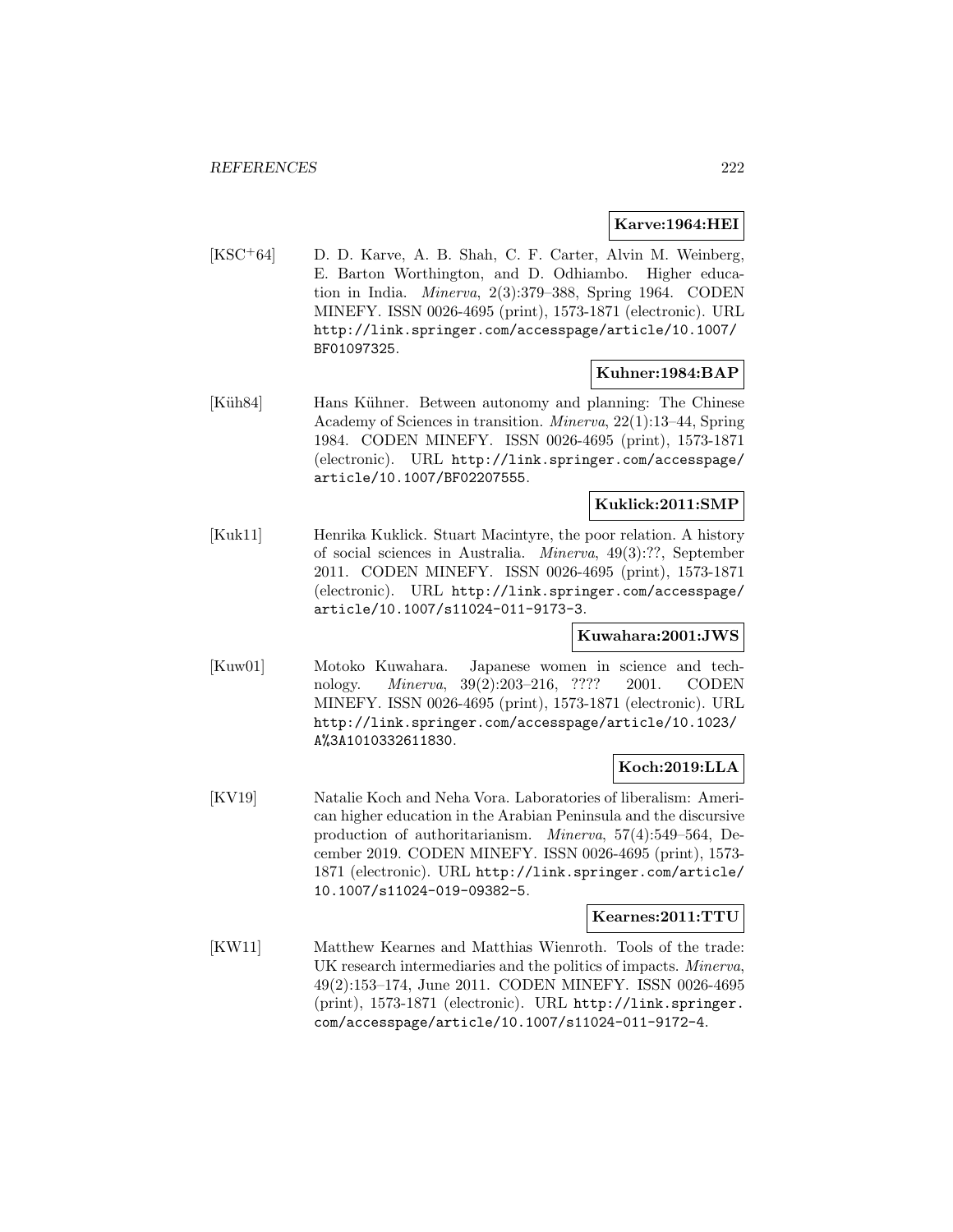#### **Kirkman:1974:BR**

[KZP<sup>+</sup>74] W. P. Kirkman, John Ziman, Keith Pavitt, Dietrich Goldschmidt, Ulrich Teichler, E. Barton Worthington, and P. B. Medawar. Book reviews. Minerva, 12(3):382–400, July 1974. CODEN MINEFY. ISSN 0026-4695 (print), 1573-1871 (electronic). URL http://link.springer.com/accesspage/ article/10.1007/BF01102531.

# **Laboulais:2008:SSS**

[Lab08] Isabelle Laboulais. Serving science and the state: Mining science in France, 1794–1810. Minerva, 46(1):17–36, March 2008. CODEN MINEFY. ISSN 0026-4695 (print), 1573-1871 (electronic). URL http://link.springer.com/accesspage/ article/10.1007/s11024-008-9085-z.

## **Ladd:1970:AUT**

[Lad70] Everett Carll Ladd. American university teachers and opposition to the Vietnam war. *Minerva*,  $8(1-4):542-$ 556, January 1970. CODEN MINEFY. ISSN 0026-4695 (print), 1573-1871 (electronic). URL http://link.springer. com/accesspage/article/10.1007/BF01553238; http:// link.springer.com/article/10.1007/BF01553238.

#### **Lagemann:1987:PFW**

[Lag87] Ellen Condliffe Lagemann. A philanthropic foundation at work: Gunnar Myrdal's American dilemma and the Carnegie corporation. Minerva, 25(4):441–470, Winter 1987. CODEN MINEFY. ISSN 0026-4695 (print), 1573-1871 (electronic). URL http://link.springer.com/accesspage/article/10.1007/ BF01099442.

## **Laidlaw:2019:PSR**

[Lai19] Tess Laidlaw. Pandemic stories: Rhetorical motifs in journalists' coverage of biomedical risk. Minerva, 57(4):433–451, December 2019. CODEN MINEFY. ISSN 0026-4695 (print), 1573- 1871 (electronic). URL http://link.springer.com/article/ 10.1007/s11024-019-09383-4.

## **Laird:2020:SPD**

[Lai20] Frank N. Laird. Sticky policies, dysfunctional systems: Path dependency and the problems of government funding for science in the United States. Minerva, 58(4):513–533, December 2020. CODEN MINEFY. ISSN 0026-4695 (print), 1573-1871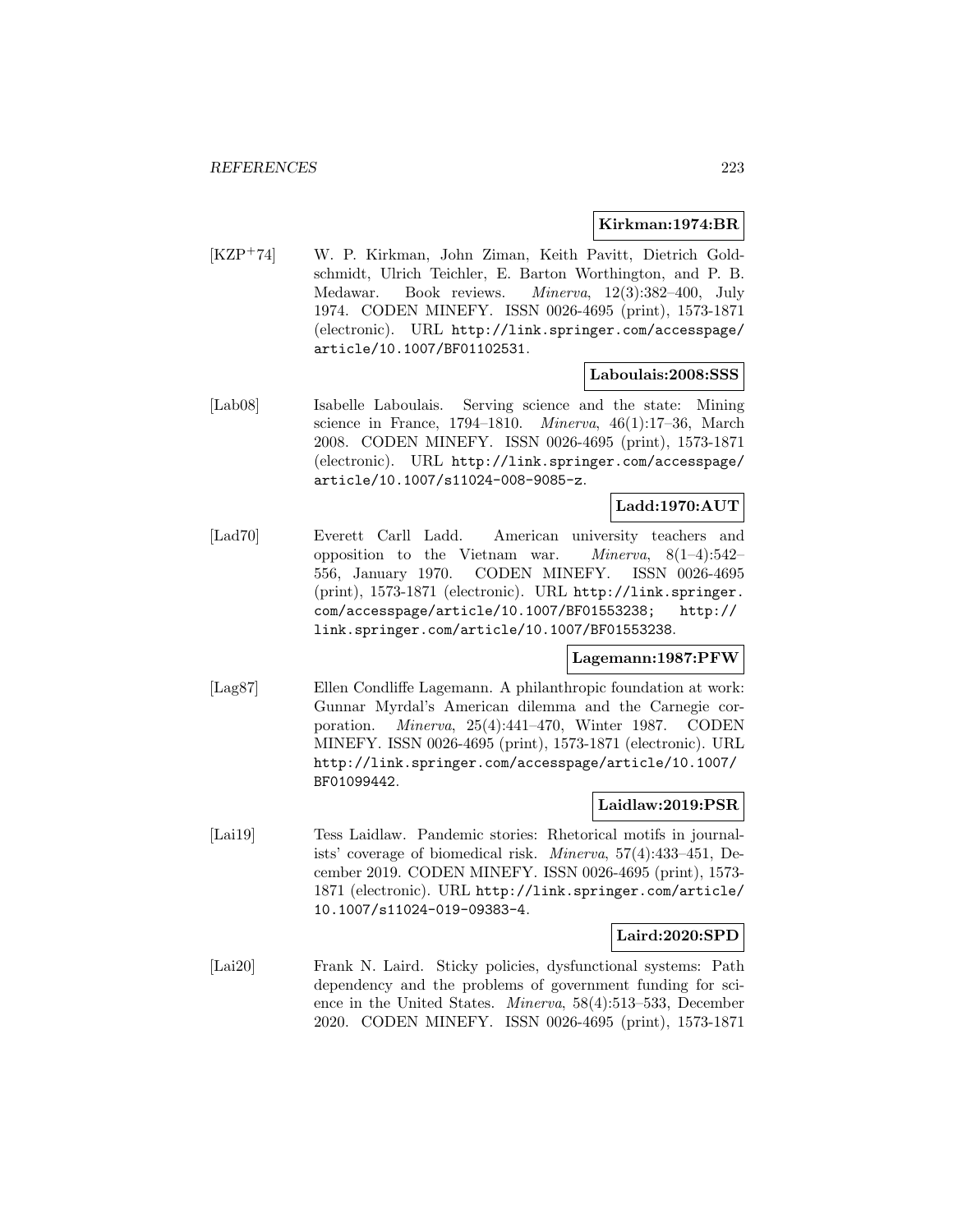(electronic). URL http://link.springer.com/article/10. 1007/s11024-020-09409-2; http://link.springer.com/ content/pdf/10.1007/s11024-020-09409-2.pdf.

# **Lakhtin:1968:ORM**

[Lak68] George A. Lakhtin. Operational research methods in the management of scientific research. Minerva, 6(4):524–540, Summer 1968. CODEN MINEFY. ISSN 0026-4695 (print), 1573-1871 (electronic). URL http://link.springer.com/accesspage/ article/10.1007/BF01096546.

# **Lakoff:1973:VAS**

[Lak73] Sanford A. Lakoff. The vicissitudes of American science policy at home and abroad. Minerva, 11(2):175–190, April 1973. CODEN MINEFY. ISSN 0026-4695 (print), 1573-1871 (electronic). URL http://link.springer.com/accesspage/ article/10.1007/BF01557715.

# **Lankford:1987:PPG**

[Lan87] John Lankford. Private patronage and the growth of knowledge: The J. Lawrence Smith fund of the National Academy of Sciences, 1884–1940. Minerva, 25(3):269–281, Autumn 1987. CODEN MINEFY. ISSN 0026-4695 (print), 1573-1871 (electronic). URL http://link.springer.com/accesspage/ article/10.1007/BF01097785.

## **Lane:2005:LDP**

[Lan05] Jonathon Lane. Loyalty, democracy and the public intellectual. Minerva, 43(1):73–85, ???? 2005. CODEN MINEFY. ISSN 0026-4695 (print), 1573-1871 (electronic). URL http:// link.springer.com/accesspage/article/10.1007/s11024- 004-6627-x.

## **Logar:2014:SRC**

[LAN14] Nathaniel Logar, Laura Diaz Anadon, and Venkatesh Narayanamurti. Semiconductor research corporation: A case study in cooperative innovation partnerships. Minerva, 52(2):237–261, June 2014. CODEN MINEFY. ISSN 0026-4695 (print), 1573-1871 (electronic). URL http://link.springer.com/accesspage/ article/10.1007/s11024-014-9253-2.

# **Laudel:2005:MCA**

[Lau05] Grit Laudel. Migration currents among the scientific elite. Minerva, 43(4):377–395, December 2005. CODEN MINEFY.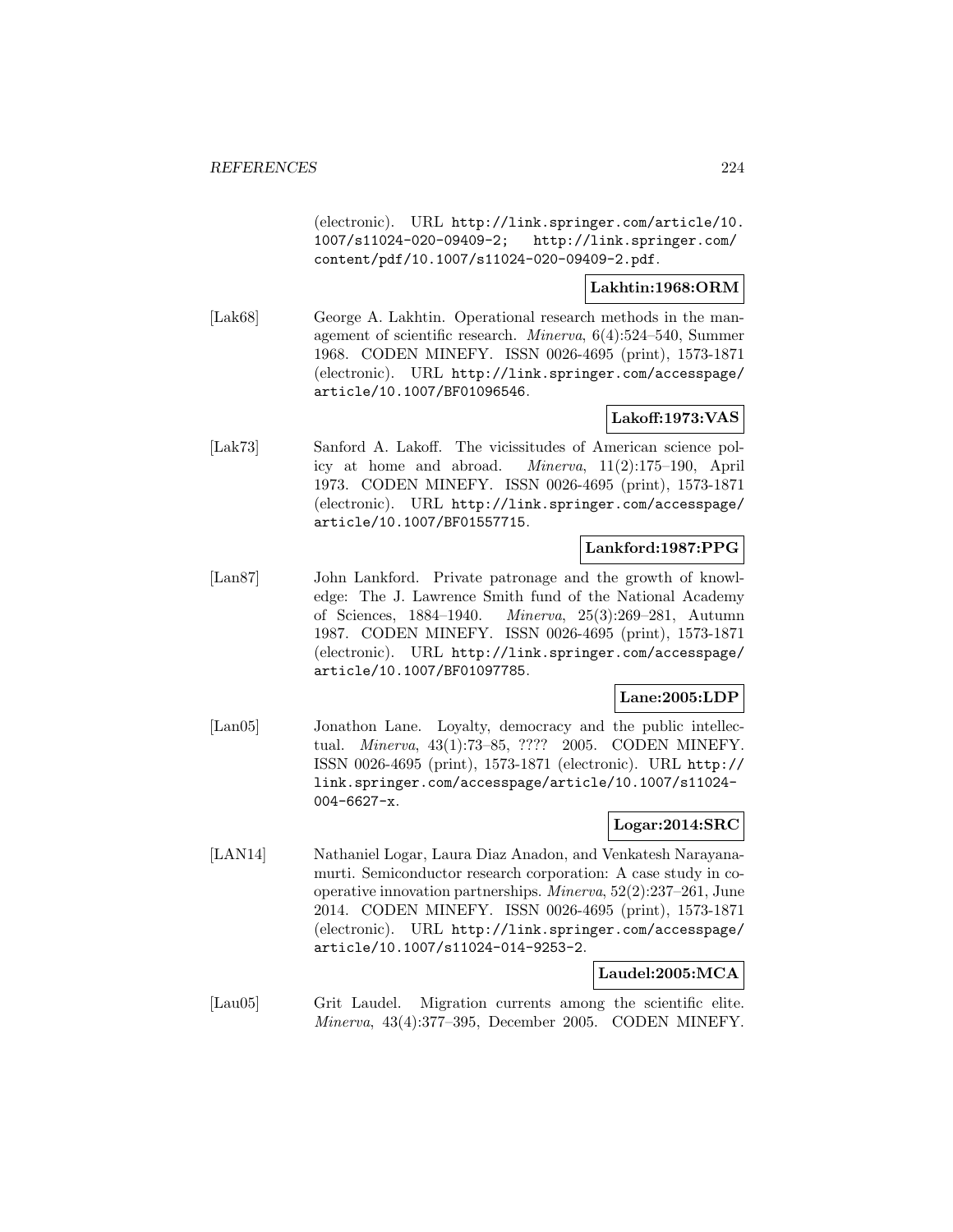ISSN 0026-4695 (print), 1573-1871 (electronic). URL http:// link.springer.com/accesspage/article/10.1007/s11024- 005-2474-7.

# **Laudel:2017:HDN**

[Lau17] Grit Laudel. How do national career systems promote or hinder the emergence of new research lines? *Minerva*, 55(3): 341–369, September 2017. CODEN MINEFY. ISSN 0026-4695 (print), 1573-1871 (electronic). URL http://link.springer. com/article/10.1007/s11024-017-9314-4.

# **Lawless:1981:CUU**

[Law81] David J. Lawless. The Canadian university under the impact of academic trade unions. Minerva, 19(3):464–479, Autumn 1981. CODEN MINEFY. ISSN 0026-4695 (print), 1573-1871 (electronic). URL http://link.springer.com/accesspage/ article/10.1007/BF02192825.

# **Layard:1973:NMH**

[Lay73] Richard Layard. The new media and higher education. *Minerva*, 11(2):211–227, April 1973. CODEN MINEFY. ISSN 0026-4695 (print), 1573-1871 (electronic). URL http://link.springer. com/accesspage/article/10.1007/BF01557717.

## **Lepori:2013:SPC**

[LB13] Benedetto Lepori and Andrea Bonaccorsi. The socio-political construction of a European census of higher education institutions: Design, methodological and comparability issues. Minerva, 51(3):271–293, September 2013. CODEN MINEFY. ISSN 0026-4695 (print), 1573-1871 (electronic). URL http:// link.springer.com/accesspage/article/10.1007/s11024- 013-9235-9.

# **Lewis:2016:HMC**

[LBA16] Jamie Lewis, Andrew Bartlett, and Paul Atkinson. Hidden in the middle: Culture, value and reward in bioinformatics. Minerva, 54(4):471–490, December 2016. CO-DEN MINEFY. ISSN 0026-4695 (print), 1573-1871 (electronic). URL http://link.springer.com/content/pdf/10. 1007/s11024-016-9304-y.pdf.

# **Lepori:2010:PSM**

[LBP10] Benedetto Lepori, Lukas Baschung, and Carole Probst. Patterns of subject mix in higher education institutions: A first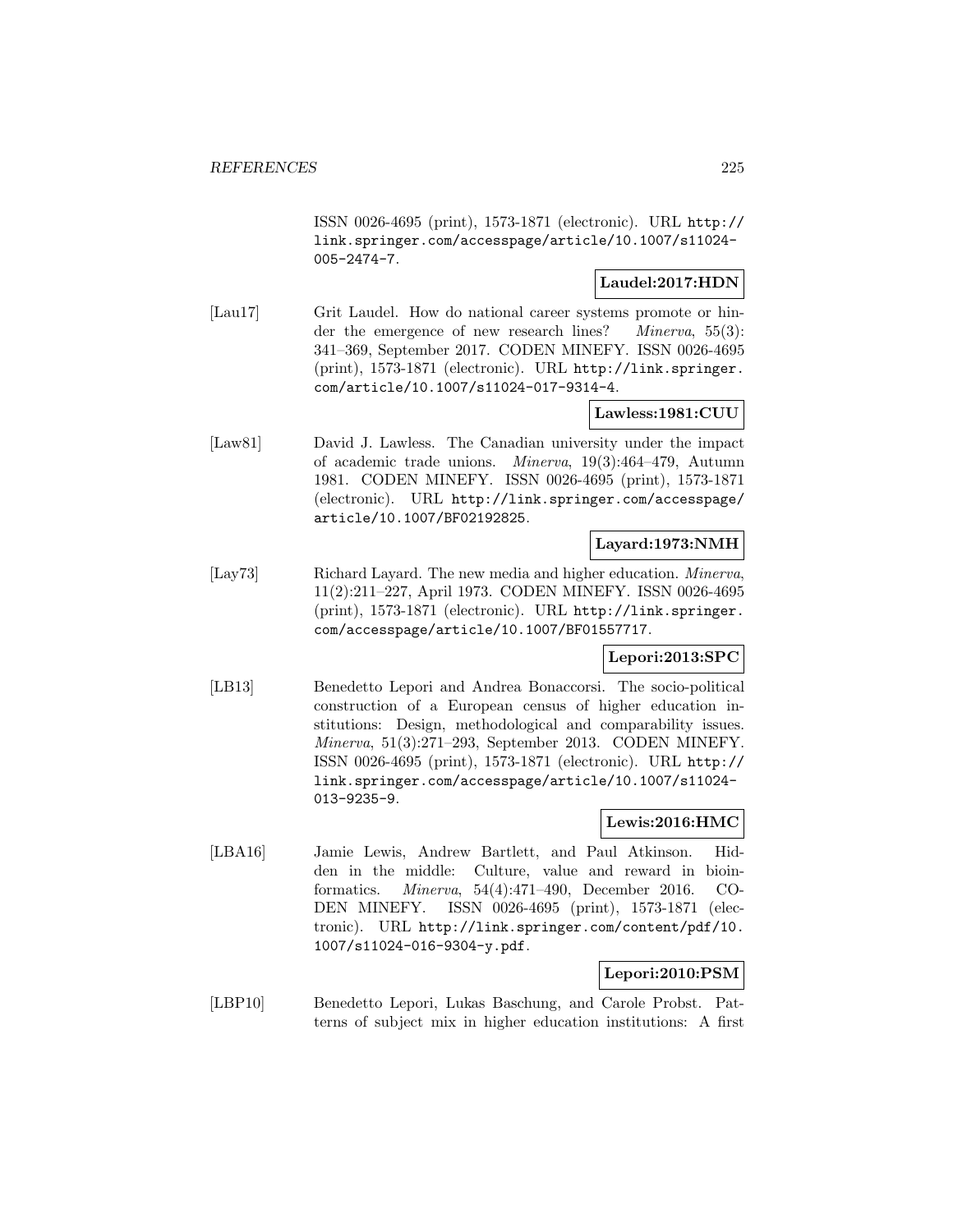empirical analysis using the AQUAMETH database. Minerva, 48(1):73–99, March 2010. CODEN MINEFY. ISSN 0026-4695 (print), 1573-1871 (electronic). URL http://link.springer. com/accesspage/article/10.1007/s11024-010-9143-1.

## **Linz:1972:BR**

[LC72] Juan Linz and William K. Cummings. Book reviews. Minerva, 10(4):627–638, October 1972. CODEN MINEFY. ISSN 0026-4695 (print), 1573-1871 (electronic). URL http://link. springer.com/accesspage/article/10.1007/BF01695909.

## **Leach:1998:HMC**

[Lea98] Colin Leach. A history of Merton College, Oxford. Minerva, 36(4):392–395, December 1998. CODEN MINEFY. ISSN 0026-4695 (print), 1573-1871 (electronic). URL http://link. springer.com/accesspage/article/10.1023/A%3A1004439300206.

## **Lecuyer:1987:SRS**

[Léc87] Bernard-Pierre Lécuyer. The statistician's role in society: The institutional establishment of statistics in France. Minerva, 25 (1–2):35–55, Spring–Summer 1987. CODEN MINEFY. ISSN 0026-4695 (print), 1573-1871 (electronic). URL http://link. springer.com/accesspage/article/10.1007/BF01096855.

## **Lecuyer:2005:WDU**

[Léc05] Christophe Lécuyer. What do universities really owe industry? The case of solid state electronics at Stanford. Minerva, 43 (1):51–71, ???? 2005. CODEN MINEFY. ISSN 0026-4695 (print), 1573-1871 (electronic). URL http://link.springer. com/accesspage/article/10.1007/s11024-004-6618-y.

## **Lee:1998:OSB**

[Lee98] J. M. Lee. Overseas students in Britain: How their presence was politicised in 1966–1967. Minerva, 36(4):305–321, December 1998. CODEN MINEFY. ISSN 0026-4695 (print), 1573-1871 (electronic). URL http://link.springer.com/accesspage/ article/10.1023/A%3A1004455800689.

## **Lee:2006:CSU**

[Lee06] J. M. Lee. Commonwealth students in the United Kingdom, 1940–1960: Student welfare and world status. Minerva, 44 (1):1–24, March 2006. CODEN MINEFY. ISSN 0026-4695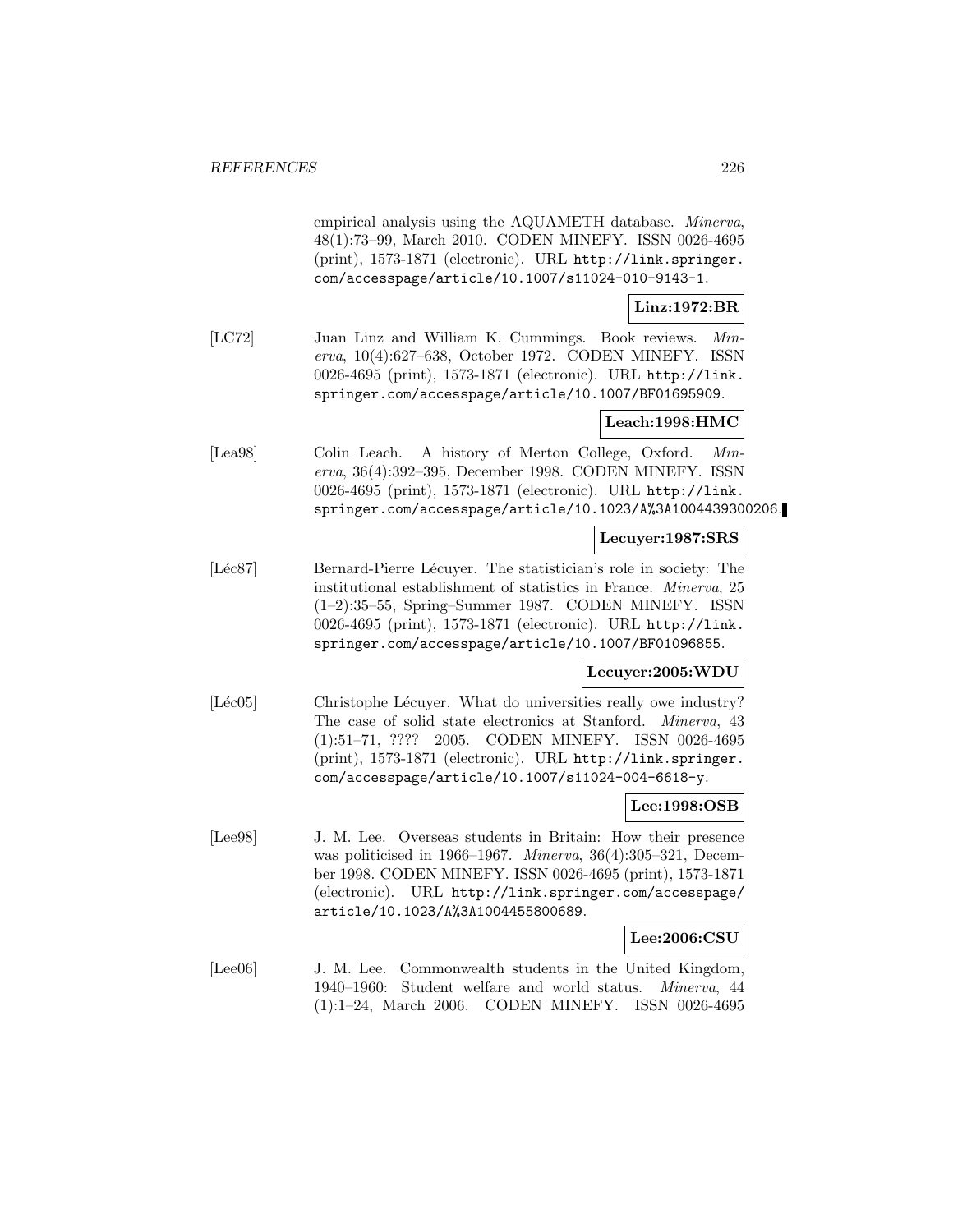(print), 1573-1871 (electronic). URL http://link.springer. com/accesspage/article/10.1007/s11024-005-5411-x.

**Lee:2007:LAP**

[Lee07] J. M. Lee. Leaders for Africa: Postcolonial University reform. Minerva, 45(1):85–92, March 2007. CODEN MINEFY. ISSN 0026-4695 (print), 1573-1871 (electronic). URL http:// link.springer.com/accesspage/article/10.1007/s11024- 006-9023-x.

## **Lemay:2020:RES**

[Lem20] Margaret A. Lemay. The role of expectations of science in shaping research policy: a discursive analysis of the creation of Genome Canada. Minerva, 58(2):235–260, June 2020. CO-DEN MINEFY. ISSN 0026-4695 (print), 1573-1871 (electronic). URL http://link.springer.com/article/10.1007/s11024- 020-09395-5.

# **Levi:1973:ETE**

[Lev73] Edward H. Levi. Equality through education. Minerva, 11 (2):157–161, April 1973. CODEN MINEFY. ISSN 0026-4695 (print), 1573-1871 (electronic). URL http://link.springer. com/accesspage/article/10.1007/BF01557713.

# **Levy:1998:IRO**

[Lev98] Daniel C. Levy. Internationalised reform: Overlapping agendas in East Asian and Latin American higher education. Minerva, 36(4):367–379, December 1998. CODEN MINEFY. ISSN 0026-4695 (print), 1573-1871 (electronic). URL http://link.springer.com/accesspage/article/10.1023/ A%3A1004406409775.

# **Lewis:1977:GTS**

[Lew77] Robert A. Lewis. Government and the technological sciences in the Soviet Union: The rise of the Academy of Sciences. Minerva, 15(2):174–199, Summer 1977. CODEN MINEFY. ISSN 0026-4695 (print), 1573-1871 (electronic). URL http://link. springer.com/accesspage/article/10.1007/BF01096676.

## **Lewy:1980:PHW**

[Lew80] Guenter Lewy. The persisting heritage of the 1960s in West German higher education. Minerva, 18(1):1–28, Spring 1980. CODEN MINEFY. ISSN 0026-4695 (print), 1573-1871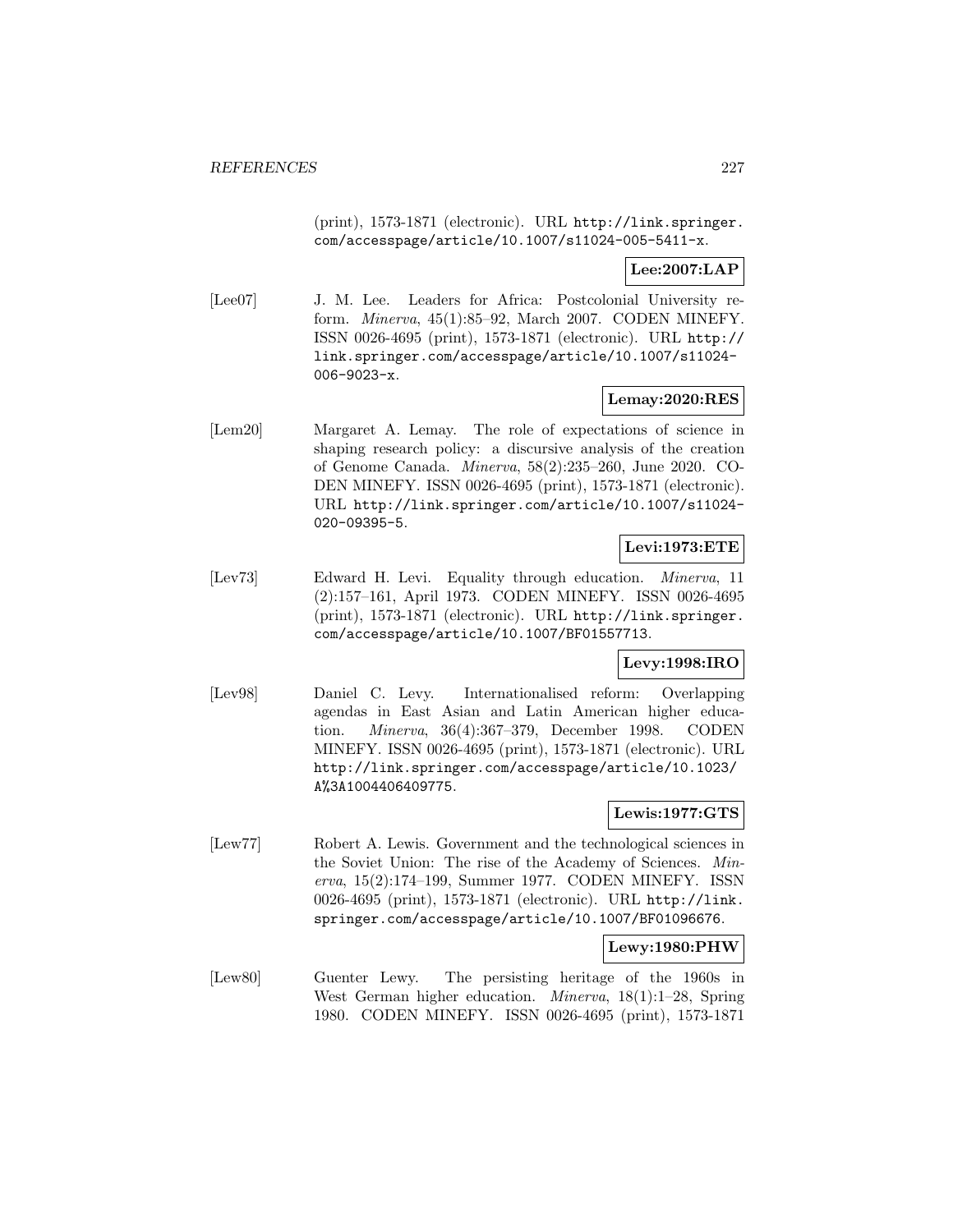(electronic). URL http://link.springer.com/accesspage/ article/10.1007/BF01096659.

# **Lewis:1984:HTI**

[Lew84] Robert Lewis. Hierarchy and technological innovation in Soviet industry: The science-production associations. *Minerva*, 22(2): 129–159, Summer 1984. CODEN MINEFY. ISSN 0026-4695 (print), 1573-1871 (electronic). URL http://link.springer. com/accesspage/article/10.1007/BF02207946.

# **Lindvig:2019:SUO**

[LH19] Katrine Lindvig and Line Hillersdal. Strategically unclear? Organising interdisciplinarity in an excellence programme of interdisciplinary research in Denmark. Minerva, 57(1):23–46, March 2019. CODEN MINEFY. ISSN 0026-4695 (print), 1573-1871 (electronic). URL http://link.springer.com/article/10. 1007/s11024-018-9361-5.

# **Lim:1974:RUD**

[Lim74] David Lim. The role of the university in development planning in Malaysia. Minerva, 12(1):18–32, January 1974. CO-DEN MINEFY. ISSN 0026-4695 (print), 1573-1871 (electronic). URL http://link.springer.com/accesspage/article/10. 1007/BF01558538.

## **Limerick:1995:GMG**

[Lim95] Lord Limerick. Guide for members of governing bodies of universities and colleges in England and Wales. Minerva, 33(4): 373–394, Winter 1995. CODEN MINEFY. ISSN 0026-4695 (print), 1573-1871 (electronic). URL http://link.springer. com/accesspage/article/10.1007/BF01096519.

# **Lindsay:1981:DPA**

[Lin81] Alan Lindsay. The developing pattern of Australian tertiary education: An analysis and critique of three reports. Minerva, 19(1):165–184, Spring 1981. CODEN MINEFY. ISSN 0026-4695 (print), 1573-1871 (electronic). URL http://link.springer. com/accesspage/article/10.1007/BF02192552.

## **Lindqvist:2001:NEC**

[Lin01] Svante Lindqvist. The Nobel exhibition cultures of creativity: the centennial exhibition of the Nobel Prize, 1901– 2001. Minerva, 39(4):461–465, ???? 2001. CODEN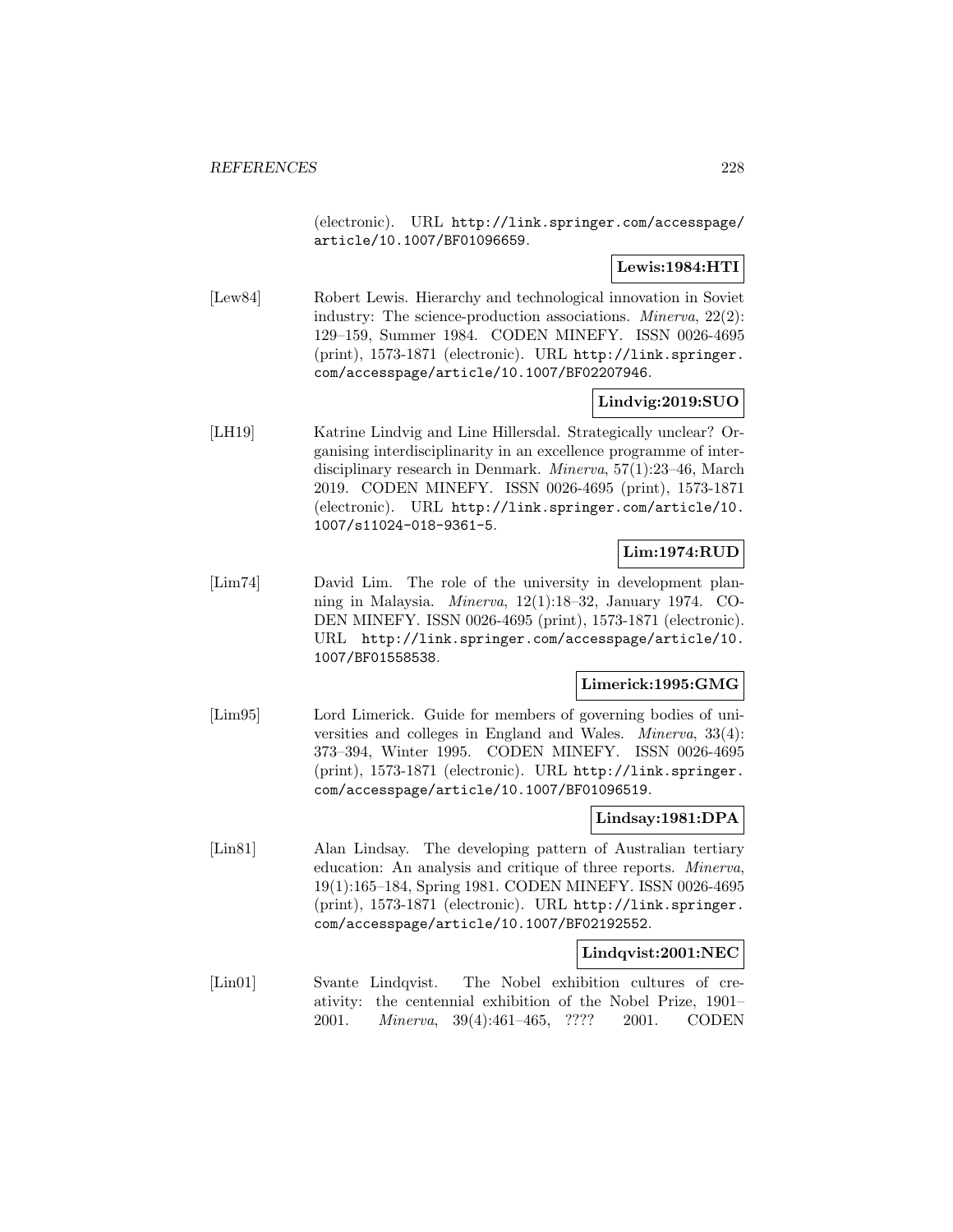MINEFY. ISSN 0026-4695 (print), 1573-1871 (electronic). URL http://link.springer.com/accesspage/article/10.1023/ A%3A1012733001619.

# **Lipset:1964:USP**

[Lip64] Seymour Martin Lipset. University students and politics in underdeveloped countries. Minerva, 3(1):15–56, Autumn 1964. CODEN MINEFY. ISSN 0026-4695 (print), 1573-1871 (electronic). URL http://link.springer.com/accesspage/ article/10.1007/BF01630148.

# **Lisichkin:1967:SPU**

[Lis67] Professor S. Lisichkin. Scientific policy in the USSR. Minerva, 5(3):387–390, Spring 1967. CODEN MINEFY. ISSN 0026-4695 (print), 1573-1871 (electronic). URL http://link.springer. com/accesspage/article/10.1007/BF02388578.

## **Littlewood:2007:BWM**

[Lit07] Jez Littlewood. Biological weapons: Much ado and little action. Minerva, 45(2):191–203, June 2007. CODEN MINEFY. ISSN 0026-4695 (print), 1573-1871 (electronic). URL http:// link.springer.com/accesspage/article/10.1007/s11024- 007-9030-6.

## **Lloyd-Jones:1984:MN**

[LJ84] Hugh Lloyd-Jones. Malign neglect. Minerva, 22(3–4):405–409, Autumn–Winter 1984. CODEN MINEFY. ISSN 0026-4695 (print), 1573-1871 (electronic). URL http://link.springer. com/accesspage/article/10.1007/BF02207373.

## **Lloyd-Jones:1993:BR**

[LJ93] Hugh Lloyd-Jones. Book review. *Minerva*, 31(3):375–378, Autumn 1993. CODEN MINEFY. ISSN 0026-4695 (print), 1573-1871 (electronic). URL http://link.springer.com/ accesspage/article/10.1007/BF01098628.

## **Lekka-Kowalik:2022:AGW**

[LK22] Agnieszka Lekka-Kowalik. Academia in the grip of the wolf and its utopia. Minerva, 60(1):139–158, March 2022. CO-DEN MINEFY. ISSN 0026-4695 (print), 1573-1871 (electronic). URL https://link.springer.com/article/10. 1007/s11024-021-09449-2.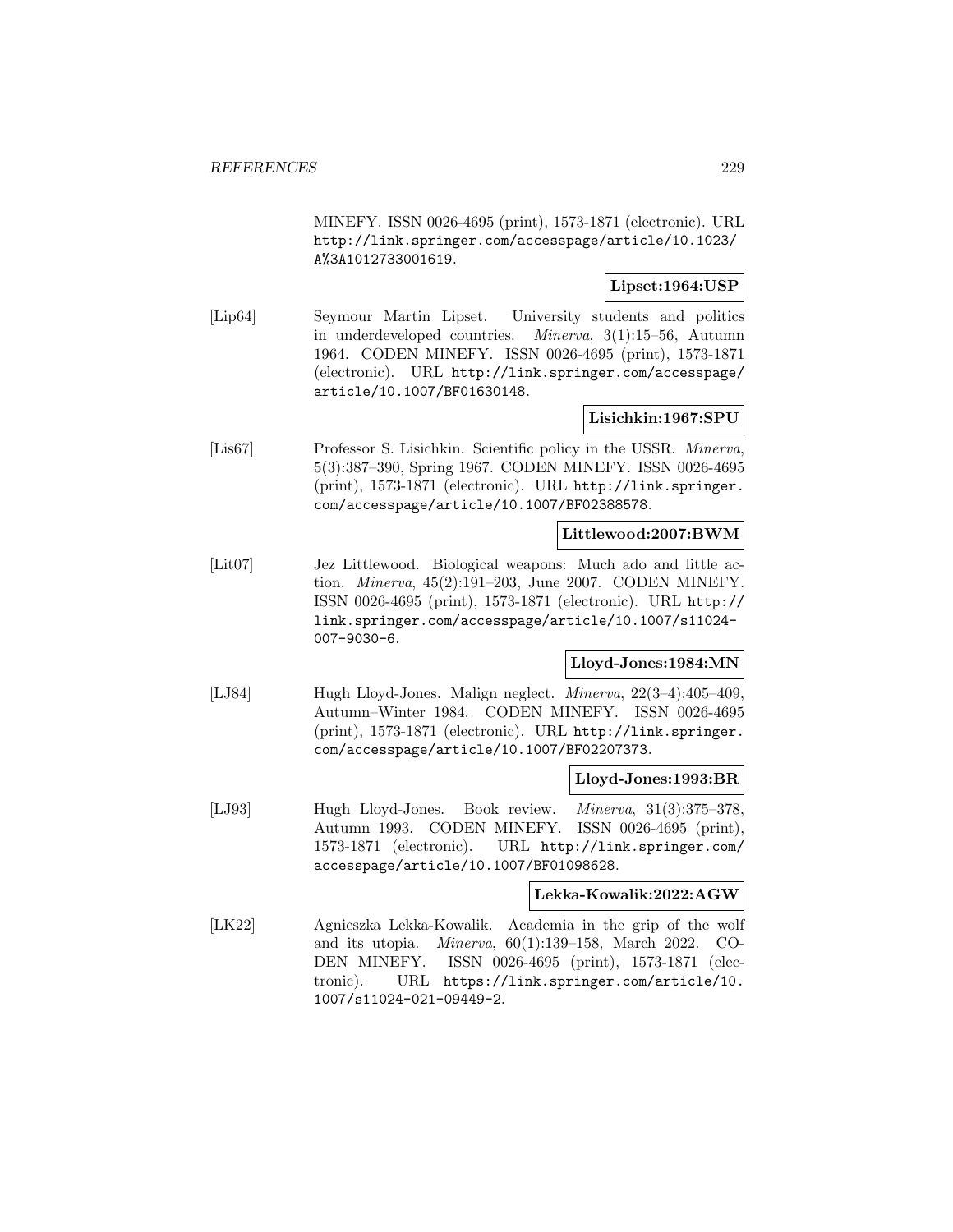# **Lomnitz:1994:VMA**

[LM94] Larissa Adler Lomnitz and Leticia Mayer. Veterinary medicine and animal husbandry in Mexico: From empiricism to science and technology. Minerva, 32(2):144–157, Summer 1994. CO-DEN MINEFY. ISSN 0026-4695 (print), 1573-1871 (electronic). URL http://link.springer.com/accesspage/article/10. 1007/BF01103355.

# **Laredo:2004:PSR**

[LM04] Philippe Larédo and Philippe Mustar. Public sector research: A growing role in innovation systems. *Minerva*,  $42(1):11-27$ , ???? 2004. CODEN MINEFY. ISSN 0026-4695 (print), 1573-1871 (electronic). URL http://link.springer.com/content/pdf/ 10.1023/B%3AMINE.0000017698.38154.a6.pdf.

# **Langfeldt:2020:CEN**

[LNST20] Liv Langfeldt, Maria Nedeva, Sverker Sörlin, and Duncan A. Thomas. Co-existing notions of research quality: a framework to study context-specific understandings of good research. Minerva, 58(1):115–137, March 2020. CODEN MINEFY. ISSN 0026-4695 (print), 1573-1871 (electronic). URL http://link.springer.com/article/10.1007/s11024- 019-09385-2; http://link.springer.com/content/pdf/ 10.1007/s11024-019-09385-2.pdf.

# **Lobkowicz:1984:AEP**

[Lob84a] Nikolaus Lobkowicz. The academic ethic: Politics and academic citizenship. Minerva, 22(2):236–244, Summer 1984. CO-DEN MINEFY. ISSN 0026-4695 (print), 1573-1871 (electronic). URL http://link.springer.com/accesspage/article/10. 1007/BF02207950.

## **Lobkowicz:1984:REY**

[Lob84b] Nikolaus Lobkowicz. Reflections on eleven years as president of a German university. Minerva, 22(3–4):365–387, Autumn–Winter 1984. CODEN MINEFY. ISSN 0026-4695 (print), 1573-1871 (electronic). URL http://link.springer.com/accesspage/ article/10.1007/BF02207370.

## **Lock:1989:CDU**

[Loc89] Grahame Lock. The collectivisation of the Dutch universities. Minerva, 27(2–3):157–176, Summer–Autumn 1989. CO-DEN MINEFY. ISSN 0026-4695 (print), 1573-1871 (electronic).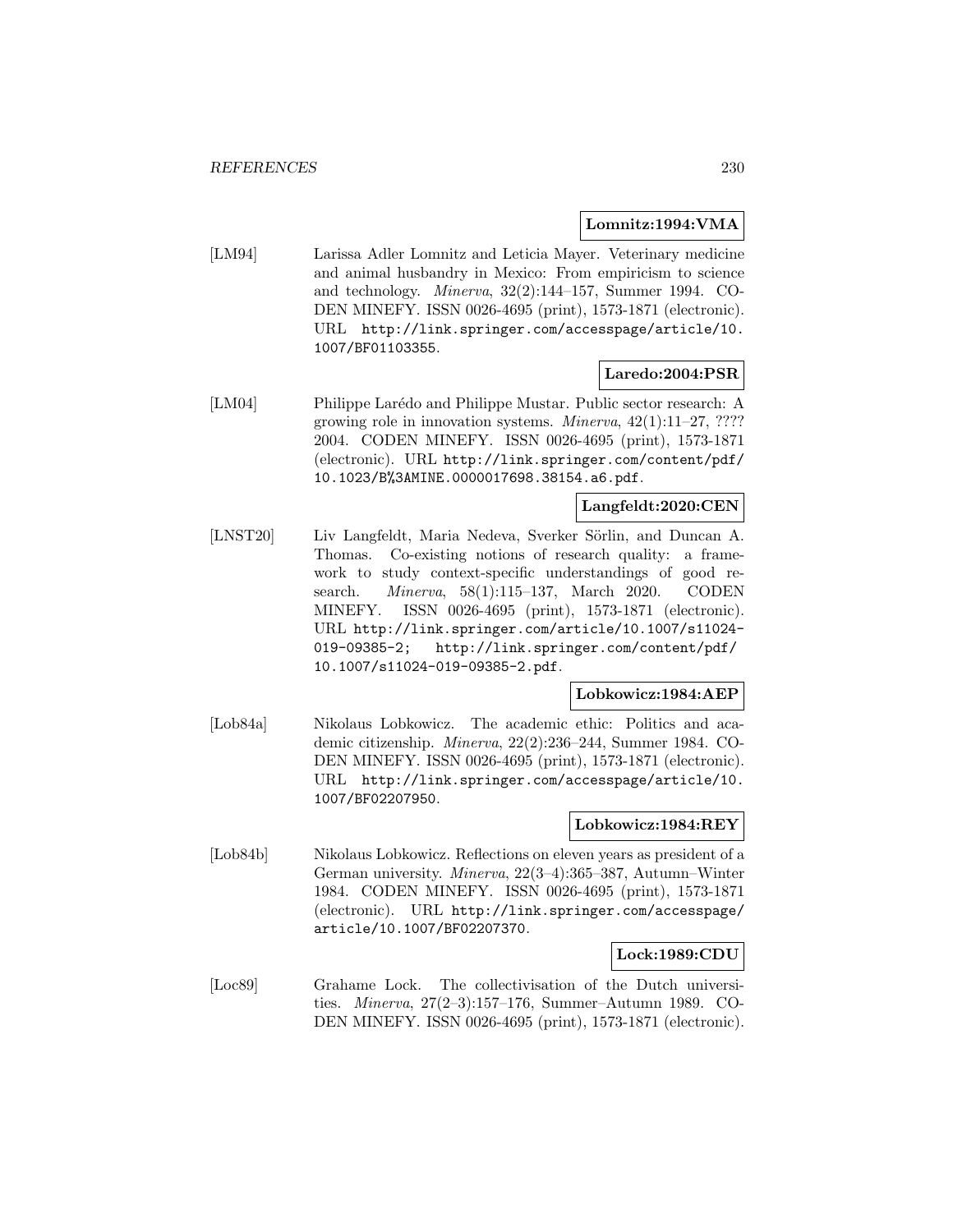URL http://link.springer.com/accesspage/article/10. 1007/BF01102566.

# **Logar:2009:TCA**

[Log09] Nathaniel Logar. Towards a culture of application: Science and decision making at the National Institute of Standards & Technology. Minerva, 47(4):345–366, December 2009. CODEN MINEFY. ISSN 0026-4695 (print), 1573-1871 (electronic). URL http://link.springer.com/accesspage/ article/10.1007/s11024-009-9137-z.

# **Logar:2011:CGC**

[Log11] Nathaniel Logar. Chemistry, green chemistry, and the instrumental valuation of sustainability. Minerva, 49(1):113–136, March 2011. CODEN MINEFY. ISSN 0026-4695 (print), 1573-1871 (electronic). URL http://link.springer.com/ accesspage/article/10.1007/s11024-011-9165-3.

# **Lomnitz:1979:HPO**

[Lom79] Larissa Lomnitz. Hierarchy and peripherality: The organisation of a Mexican research institute. Minerva, 17(4):527–548, Winter 1979. CODEN MINEFY. ISSN 0026-4695 (print), 1573-1871 (electronic). URL http://link.springer.com/accesspage/ article/10.1007/BF01101902.

# **Long:1969:PPJ**

[Lon69] T. Dixon Long. Policy and politics in Japanese science. *Minerva*, 7(3):426–453, Spring 1969. CODEN MINEFY. ISSN 0026-4695 (print), 1573-1871 (electronic). URL http://link.springer. com/accesspage/article/10.1007/BF01103269.

## **Lowy:1987:IMP**

[Löw87] Ilana Löwy. The impact of medical practice on biomedical research: The case of human leucocyte antigens studies. Minerva, 25(1–2):171–200, Spring–Summer 1987. CO-DEN MINEFY. ISSN 0026-4695 (print), 1573-1871 (electronic). URL http://link.springer.com/accesspage/article/10. 1007/BF01096863.

# **Lowen:1992:EWO**

[Low92] Rebecca S. Lowen. "Exploiting a wonderful opportunity": The patronage of scientific research at Stanford University, 1937–1965. Minerva, 30(3):391–421, Autumn 1992. CODEN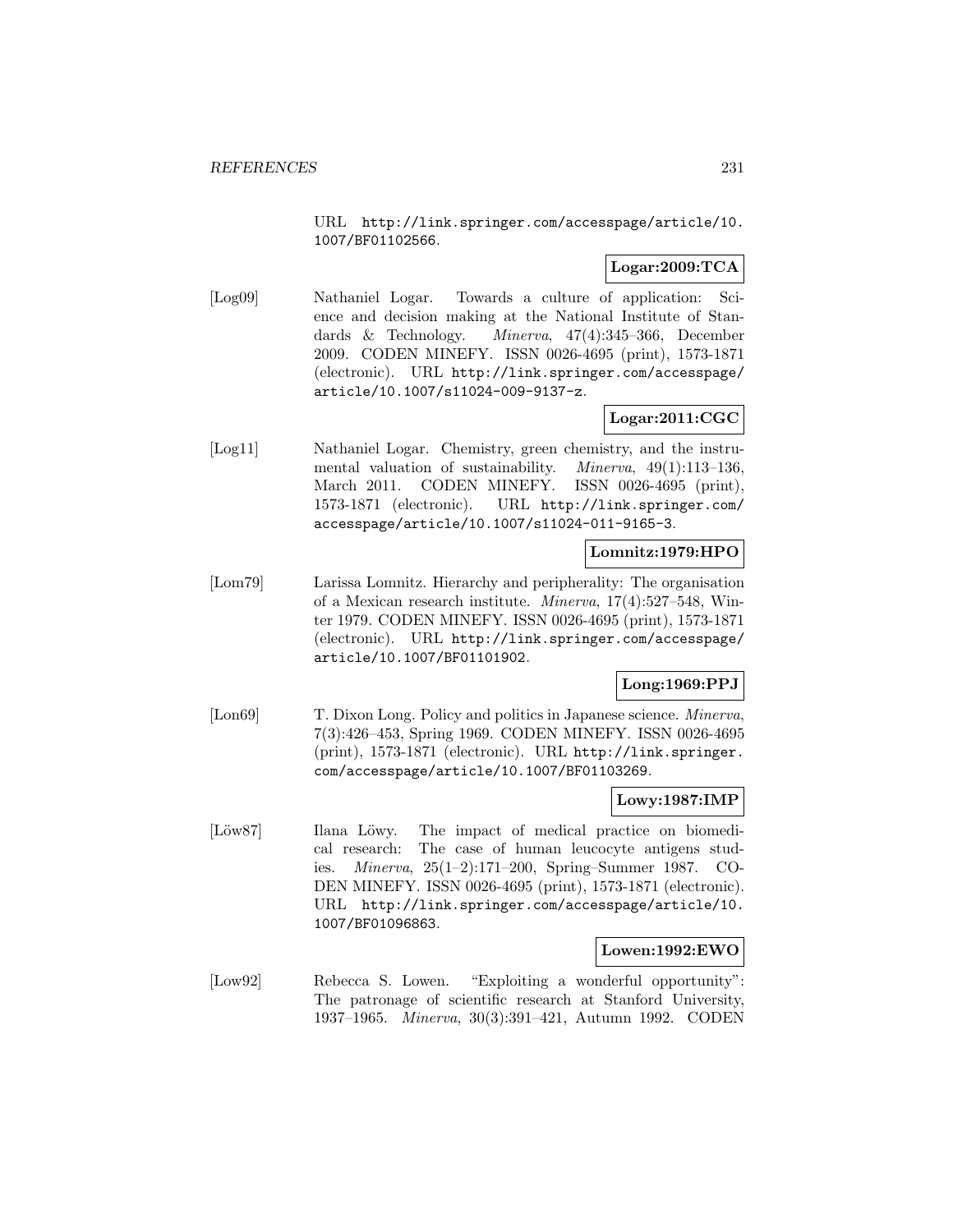MINEFY. ISSN 0026-4695 (print), 1573-1871 (electronic). URL http://link.springer.com/accesspage/article/10.1007/ BF01097645.

# **Low:2001:ESN**

[Low01] Morris Low. From Einstein to Shirakawa: the Nobel Prize in Japan. Minerva, 39(4):445–460, ???? 2001. CODEN MINEFY. ISSN 0026-4695 (print), 1573-1871 (electronic). URL http://link.springer.com/accesspage/article/10.1023/ A%3A1012740020275.

# **Low:2005:ESJ**

[Low05] Morris Low. Environmental science in Japan. Minerva, 43(4): 441–444, December 2005. CODEN MINEFY. ISSN 0026-4695 (print), 1573-1871 (electronic). URL http://link.springer. com/accesspage/article/10.1007/s11024-005-2469-4.

# **Leprieur:1979:SDR**

[LP79] François Leprieur and Pierre Papon. Synthetic dyestuffs: The relations between academic chemistry and the chemical industry in nineteenth-century France. Minerva, 17(2):197–224, Summer 1979. CODEN MINEFY. ISSN 0026-4695 (print), 1573-1871 (electronic). URL http://link.springer.com/accesspage/ article/10.1007/BF01096281.

# **Law:2021:PEB**

[LS21] Angus Law and Graham Spinardi. Performing expertise in building regulation: 'Codespeak' and fire safety experts. Minerva, 59(4):515–538, December 2021. CODEN MINEFY. ISSN 0026-4695 (print), 1573-1871 (electronic). URL https://link. springer.com/article/10.1007/s11024-021-09446-5.

## **Luukkonen:2016:NSU**

[LT16] Terttu Luukkonen and Duncan A. Thomas. The 'negotiated space' of University researchers' pursuit of a research agenda. Minerva, 54(1):99–127, March 2016. CODEN MINEFY. ISSN 0026-4695 (print), 1573-1871 (electronic). URL http:// link.springer.com/accesspage/article/10.1007/s11024- 016-9291-z.

#### **Lubenow:2002:MWF**

[Lub02] William C. Lubenow. Making words flesh: Changing roles of University learning and the professions in 19th century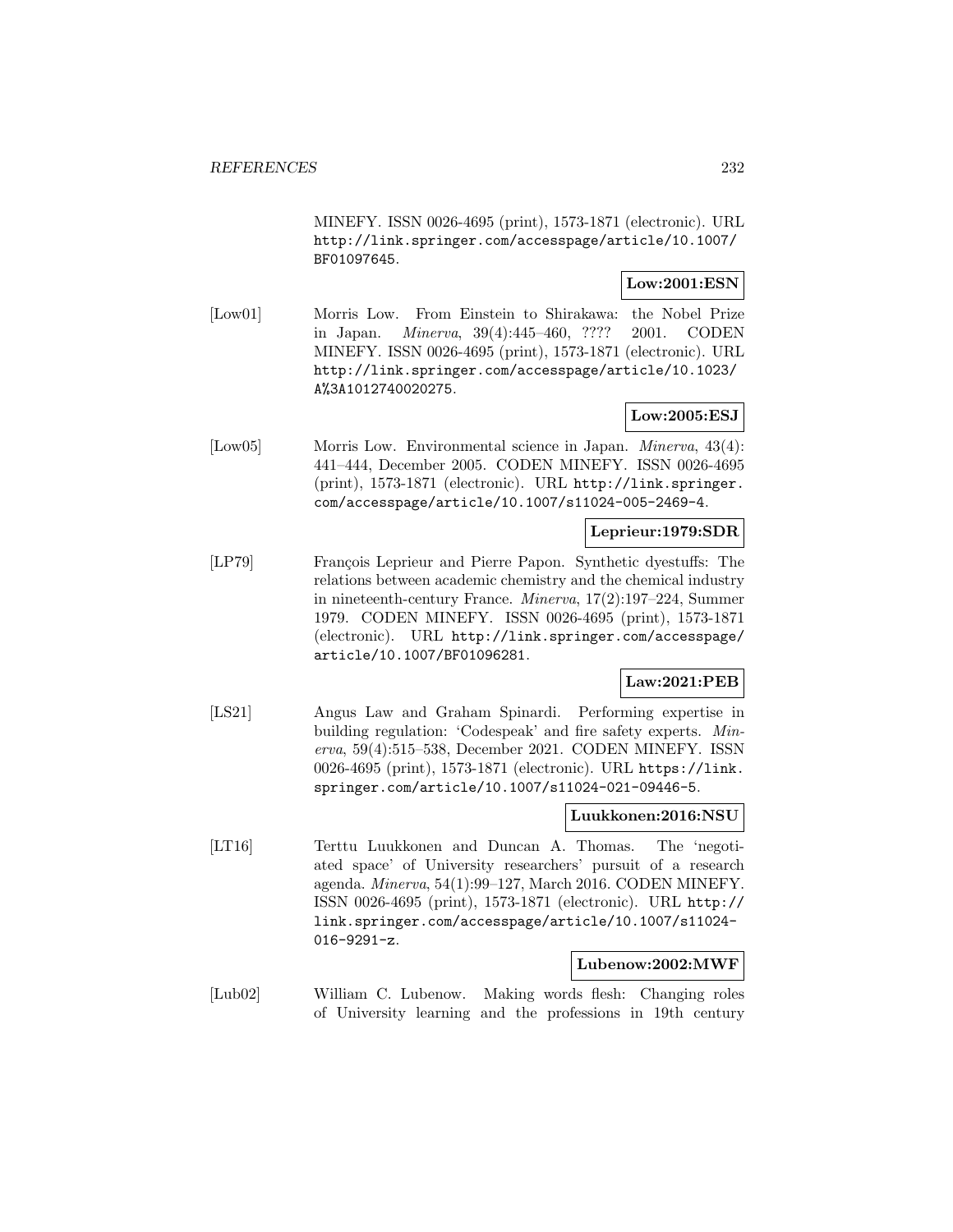England. Minerva, 40(3):217–234, ???? 2002. CODEN MINEFY. ISSN 0026-4695 (print), 1573-1871 (electronic). URL http://link.springer.com/accesspage/article/10.1023/ A%3A1019568408319.

#### **Lubenow:2004:RUA**

[Lub04] W. C. Lubenow. Religion in the University: Authority, faith, and learning. Minerva, 42(3):269–283, ???? 2004. CODEN MINEFY. ISSN 0026-4695 (print), 1573-1871 (electronic). URL http://link.springer.com/accesspage/article/10.1023/ B%3AMINE.0000038306.21128.e4.

## **Lubenow:2007:WSC**

[Lub07] W. C. Lubenow. 'we have such a class and they are known as p-p-p-prigs': The anxieties of intellectuals. Minerva, 45(4): 459–474, December 2007. CODEN MINEFY. ISSN 0026-4695 (print), 1573-1871 (electronic). URL http://link.springer. com/accesspage/article/10.1007/s11024-007-9055-x.

#### **Lakoff:1983:BR**

[LWZB83] Sanford Lakoff, Alvin M. Weinberg, Michael Zöller, and Martin Bulmer. Book reviews. Minerva, 21(2–3):320–347, Summer– Autumn 1983. CODEN MINEFY. ISSN 0026-4695 (print), 1573-1871 (electronic). URL http://link.springer.com/ accesspage/article/10.1007/BF01097970.

## **Lynch:2003:BCW**

[Lyn03] William T. Lynch. Beyond Cold War paradigms for science and democracy. Minerva, 41(4):365–379, ???? 2003. CO-DEN MINEFY. ISSN 0026-4695 (print), 1573-1871 (electronic). URL http://link.springer.com/accesspage/article/10. 1023/B%3AMINE.0000005159.50541.9b.

#### **Lewis:1987:BR**

[LZ87] Robert Lewis and J. M. Ziman. Book reviews. Minerva, 25 (4):513–522, Winter 1987. CODEN MINEFY. ISSN 0026-4695 (print), 1573-1871 (electronic). URL http://link.springer. com/accesspage/article/10.1007/BF01099447.

## **MacLeod:1969:CCR**

[MA69] Roy M. MacLeod and E. Kay Andrews. The committee of civil research: Scientific advice for economic development 1925–30. Minerva, 7(4):680–705, Summer 1969. CODEN MINEFY. ISSN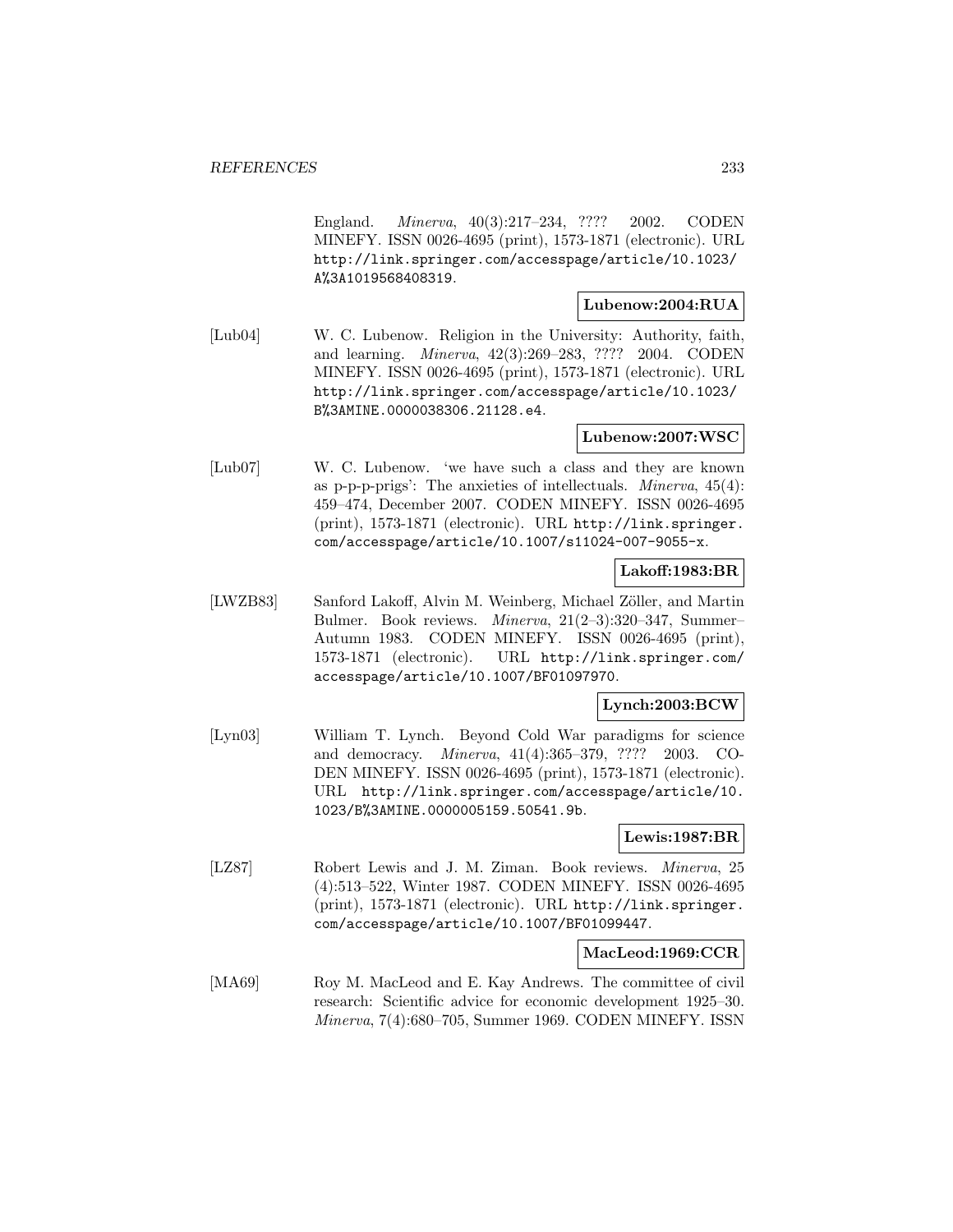0026-4695 (print), 1573-1871 (electronic). URL http://link. springer.com/accesspage/article/10.1007/BF01099541.

**Minogue:1975:BR**

[MA75] K. R. Minogue and Austen Albu. Book reviews. *Minerva*, 13 (2):322–336, Summer 1975. CODEN MINEFY. ISSN 0026-4695 (print), 1573-1871 (electronic). URL http://link.springer. com/accesspage/article/10.1007/BF01097801.

## **MacLeod:1970:SGO**

[Mac70] Roy M. MacLeod. Scientists, government and organised research in Great Britain 1914–16. Minerva, 8(1–4):454– 457, January 1970. CODEN MINEFY. ISSN 0026-4695 (print), 1573-1871 (electronic). URL http://link.springer. com/accesspage/article/10.1007/BF01553232; http:// link.springer.com/article/10.1007/BF01553232.

# **Macleod:1971:SVS**

[Mac71] Roy M. Macleod. The support of Victorian science: The endowment of research movement in Great Britain, 1868–1900. Minerva, 9(2):197–230, April 1971. CODEN MINEFY. ISSN 0026-4695 (print), 1573-1871 (electronic). URL http://link. springer.com/accesspage/article/10.1007/BF01553156.

## **Macrae:1973:SFP**

[Mac73] Duncan Macrae, Jr. I science and the formation of policy in a democracy. Minerva, 11(2):228–242, April 1973. CO-DEN MINEFY. ISSN 0026-4695 (print), 1573-1871 (electronic). URL http://link.springer.com/accesspage/article/10. 1007/BF01557718.

## **Macrae:1976:TCP**

[Mac76] Duncan Macrae, Jr. Technical communities and political choice. Minerva, 14(2):169–190, Summer 1976. CODEN MINEFY. ISSN 0026-4695 (print), 1573-1871 (electronic). URL http://link.springer.com/accesspage/article/10.1007/ BF01107884.

#### **Macdonald:1988:CFH**

[Mac88] Stuart Macdonald. Controlling the flow of high-technology information from the United States to the Soviet Union: A labour of Sisyphus? Minerva, 24(1):39–73, Spring 1988. CO-DEN MINEFY. ISSN 0026-4695 (print), 1573-1871 (electronic).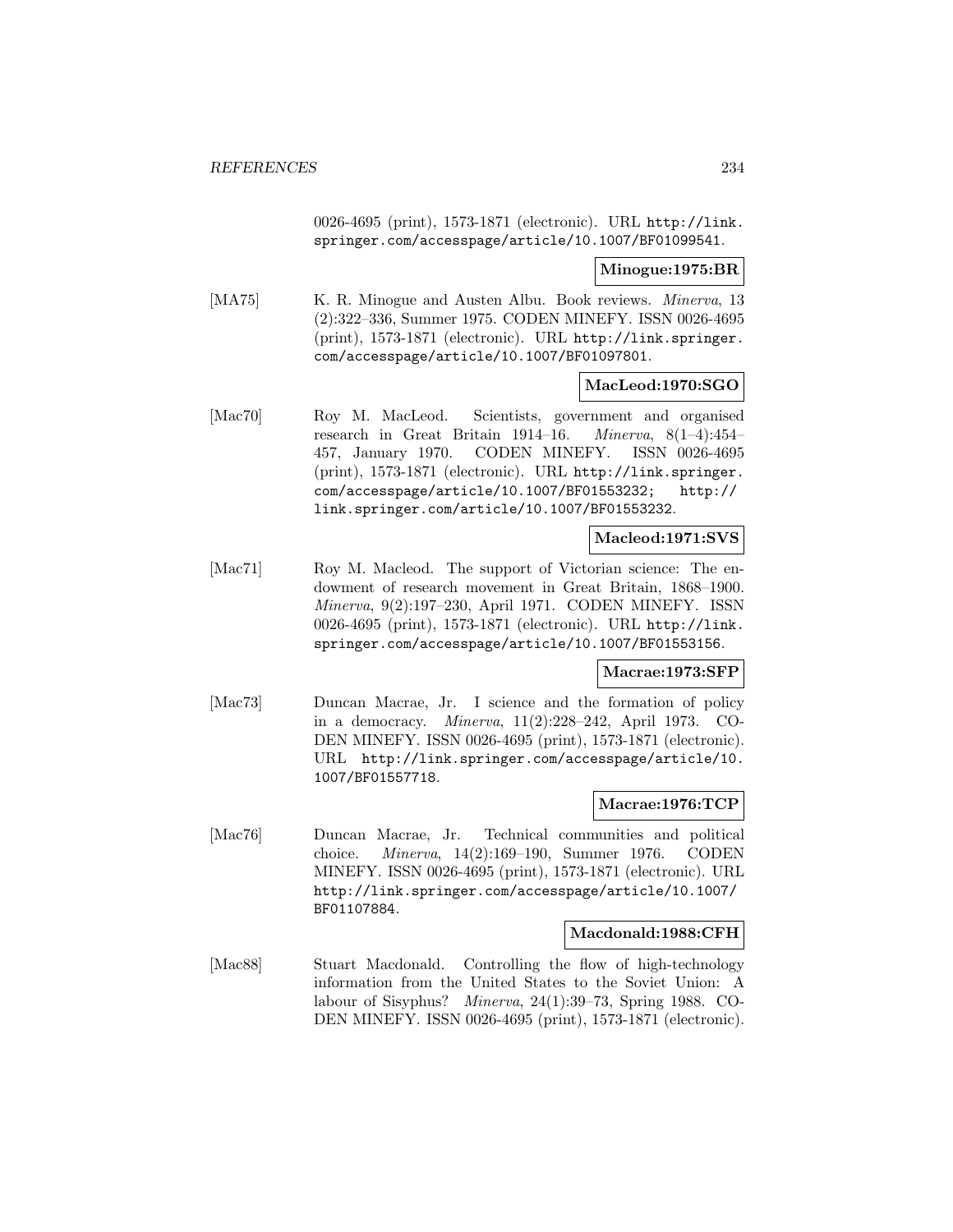URL http://link.springer.com/accesspage/article/10. 1007/BF01102553.

## **Macrakis:1989:RFG**

[Mac89] Kristie Macrakis. The Rockefeller Foundation and German physics under national socialism. Minerva, 27(1):33–57, Spring 1989. CODEN MINEFY. ISSN 0026-4695 (print), 1573-1871 (electronic). URL http://link.springer.com/accesspage/ article/10.1007/BF01096714.

# **Macleod:1994:IMM**

[Mac94] Roy Macleod. "Instructed men" and mining engineers: The associates of the Royal School of Mines and British Imperial science, 1851–1920. Minerva, 32(4):422–439, Winter 1994. CODEN MINEFY. ISSN 0026-4695 (print), 1573-1871 (electronic). URL http://link.springer.com/accesspage/ article/10.1007/BF01098032.

# **Macleod:1997:SDH**

[Mac97] Roy Macleod. Science and democracy: Historical reflections on present discontents. Minerva, 35(4):369–384, December 1997. CODEN MINEFY. ISSN 0026-4695 (print), 1573-1871 (electronic). URL http://link.springer.com/accesspage/ article/10.1023/A%3A1004362816974.

## **MacLeod:1999:EII**

[Mac99a] Roy MacLeod. Empire and Information: Intelligence Gathering and Social Communication in India 1780–1870, by C. A. Bayley. Minerva, 37(2):183–185, June 1999. CODEN MINEFY. ISSN 0026-4695 (print), 1573-1871 (electronic). URL http://link.springer.com/accesspage/article/10.1023/ A%3A1004677030006.

# **MacLeod:1999:SAF**

[Mac99b] Roy MacLeod. Secrets among friends: The research information service and the "special relationship" in Allied scientific information and intelligence, 1916–1918. Minerva, 37(3):201– 233, September 1999. CODEN MINEFY. ISSN 0026-4695 (print), 1573-1871 (electronic). URL http://link.springer. com/accesspage/article/10.1023/A%3A1004734120928.

# **Macilwain:2000:RPA**

[Mac00a] Colin Macilwain. Revisiting the politics of American science. *Minerva*, 38(3):349–352, ???? 2000. CODEN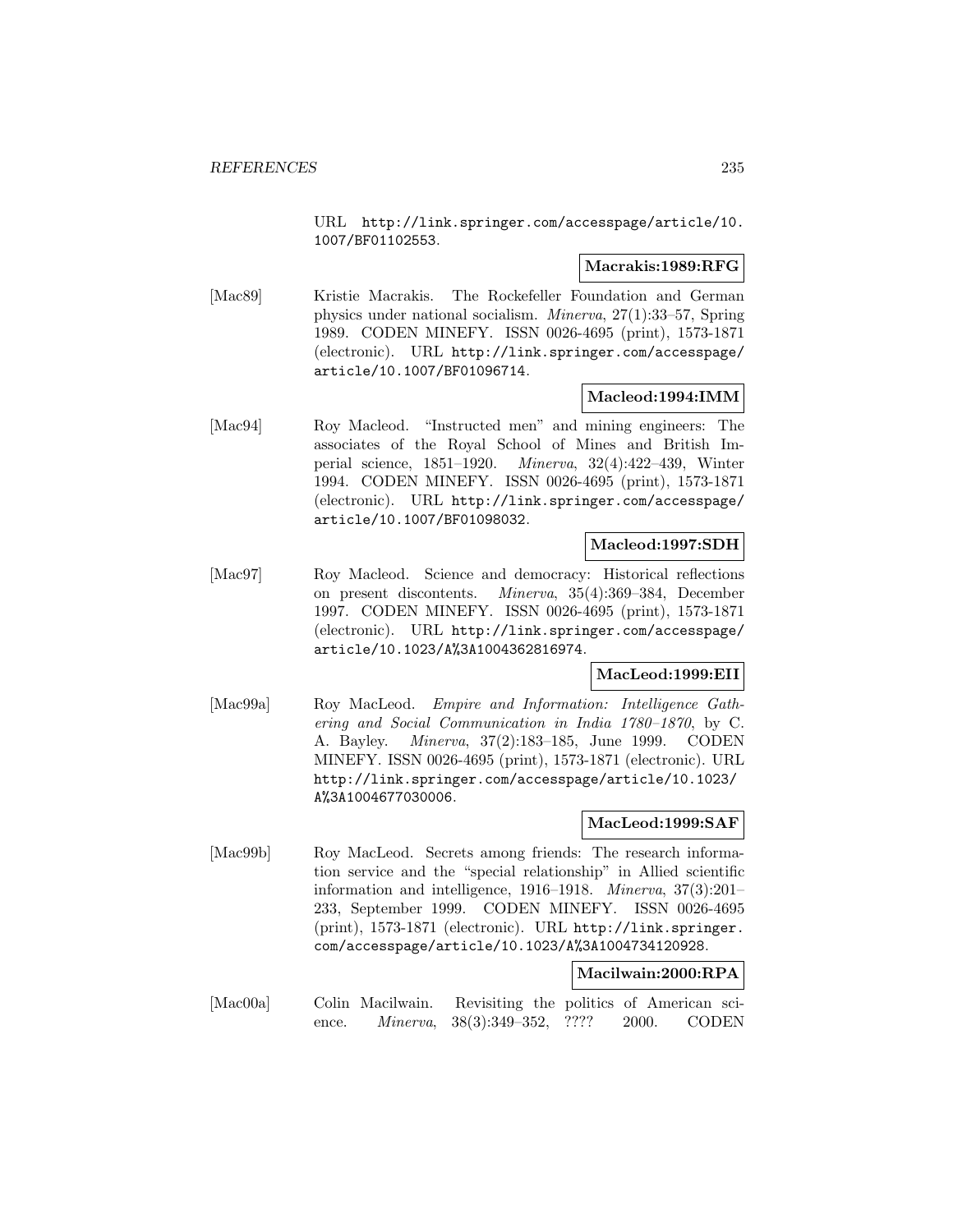MINEFY. ISSN 0026-4695 (print), 1573-1871 (electronic). URL http://link.springer.com/accesspage/article/10.1023/ A%3A1026577817936.

## **Mackie:2000:WCE**

[Mac00b] Robin Mackie. 'but what is a chemical engineer?': Profiling the membership of the British institution of chemical engineers, 1922–1956. Minerva, 38(2):171–199, ???? 2000. CODEN MINEFY. ISSN 0026-4695 (print), 1573-1871 (electronic). URL http://link.springer.com/accesspage/ article/10.1023/A%3A1026549011575.

# **MacLeod:2001:P**

[Mac01] Roy MacLeod. Preface. Minerva, 39(4):363, ???? 2001. CO-DEN MINEFY. ISSN 0026-4695 (print), 1573-1871 (electronic). URL http://link.springer.com/accesspage/article/10. 1023/A%3A1012792008117.

# **MacLeod:2002:P**

[Mac02] Roy MacLeod. Preface. Minerva, 40(1):1–2, ???? 2002. CO-DEN MINEFY. ISSN 0026-4695 (print), 1573-1871 (electronic). URL http://link.springer.com/accesspage/article/10. 1023/A%3A1015060525546.

# **MacLeod:2003:P**

[Mac03] Roy MacLeod. Preface. *Minerva*, 41(3):177-178, ???? 2003. CODEN MINEFY. ISSN 0026-4695 (print), 1573-1871 (electronic). URL http://link.springer.com/accesspage/ article/10.1023/A%3A1025525018703.

## **MacLeod:2004:Pa**

[Mac04a] Roy MacLeod. Preface. Minerva, 42(1):1, ???? 2004. CO-DEN MINEFY. ISSN 0026-4695 (print), 1573-1871 (electronic). URL http://link.springer.com/accesspage/article/10. 1023/B%3AMINE.0000017835.57509.ee.

## **MacLeod:2004:Pb**

[Mac04b] Roy MacLeod. Preface. Minerva, 42(4):321, ???? 2004. CO-DEN MINEFY. ISSN 0026-4695 (print), 1573-1871 (electronic). URL http://link.springer.com/accesspage/article/10. 1007/s11024-004-2109-4.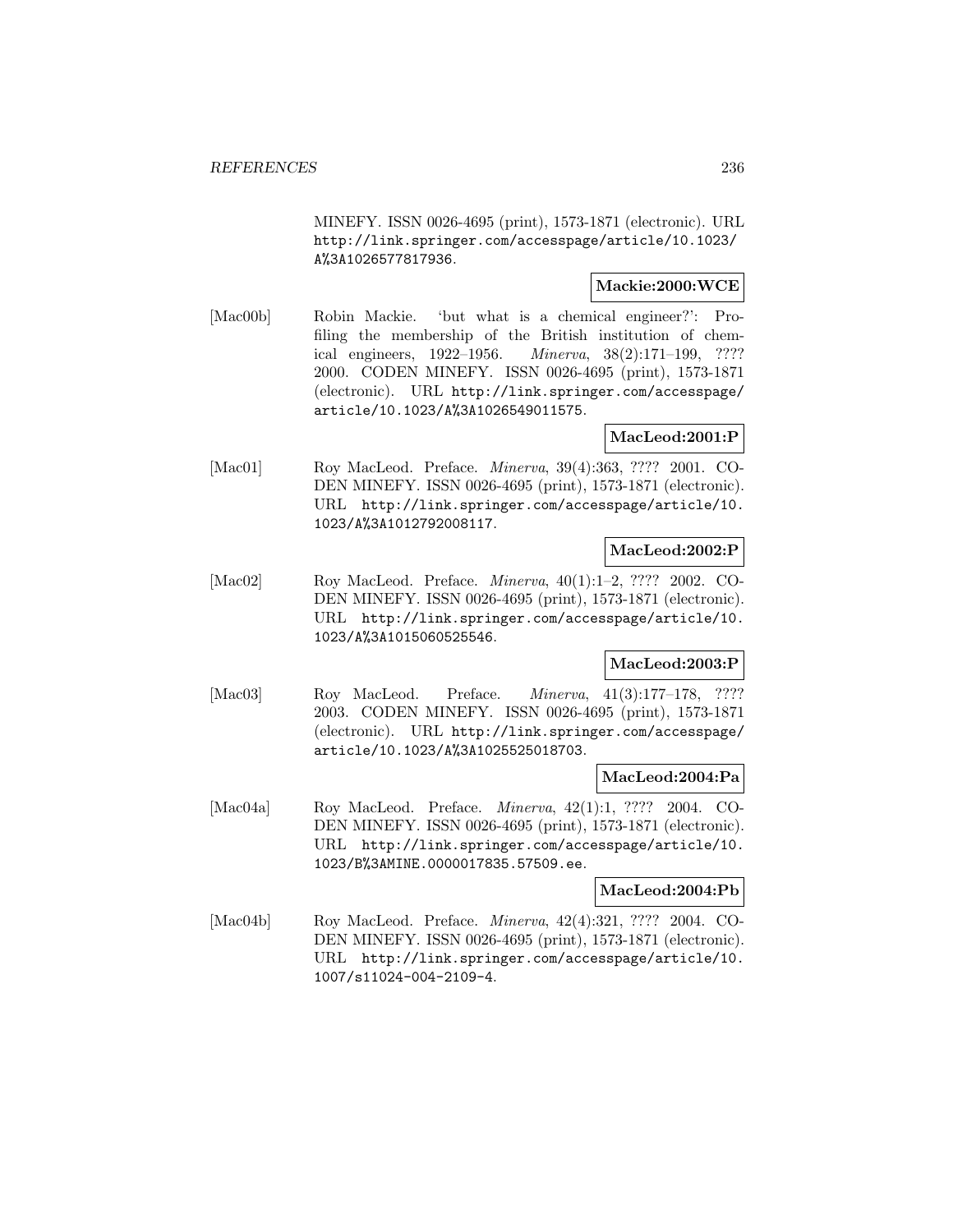# **MacLeod:2005:P**

[Mac05] Roy MacLeod. Preface. Minerva, 43(2):119–120, June 2005. CODEN MINEFY. ISSN 0026-4695 (print), 1573-1871 (electronic). URL http://link.springer.com/accesspage/ article/10.1007/s11024-005-2325-6.

# **MacLeod:2006:Pa**

[Mac06a] Roy MacLeod. Preface. *Minerva*, 44(2):129, June 2006. CO-DEN MINEFY. ISSN 0026-4695 (print), 1573-1871 (electronic). URL http://link.springer.com/accesspage/article/10. 1007/s11024-006-0001-0.

## **MacLeod:2006:Pb**

[Mac06b] Roy MacLeod. Preface. Minerva, 44(3):239–240, June 2006. CODEN MINEFY. ISSN 0026-4695 (print), 1573-1871 (electronic). URL http://link.springer.com/accesspage/ article/10.1007/s11024-006-9006-y.

# **MacLeod:2007:AAV**

[Mac07a] Roy MacLeod. Ave atque vale. *Minerva*, 45(4):361–363, December 2007. CODEN MINEFY. ISSN 0026-4695 (print), 1573-1871 (electronic). URL http://link.springer.com/accesspage/ article/10.1007/s11024-007-9068-5.

# **MacLeod:2007:Pa**

[Mac07b] Roy MacLeod. Preface. Minerva, 45(1):1–2, March 2007. CO-DEN MINEFY. ISSN 0026-4695 (print), 1573-1871 (electronic). URL http://link.springer.com/accesspage/article/10. 1007/s11024-006-9027-6.

# **MacLeod:2007:Pb**

[Mac07c] Roy MacLeod. Preface. Minerva, 45(2):113–114, June 2007. CODEN MINEFY. ISSN 0026-4695 (print), 1573-1871 (electronic). URL http://link.springer.com/accesspage/ article/10.1007/s11024-007-9038-y.

## **Macleod:2008:BMP**

[Mac08] Roy Macleod. Balfour's mission to Palestine: Science, strategy, and the inauguration of the Hebrew University in Jerusalem. Minerva, 46(1):53–76, March 2008. CODEN MINEFY. ISSN 0026-4695 (print), 1573-1871 (electronic). URL http:// link.springer.com/accesspage/article/10.1007/s11024- 008-9087-x.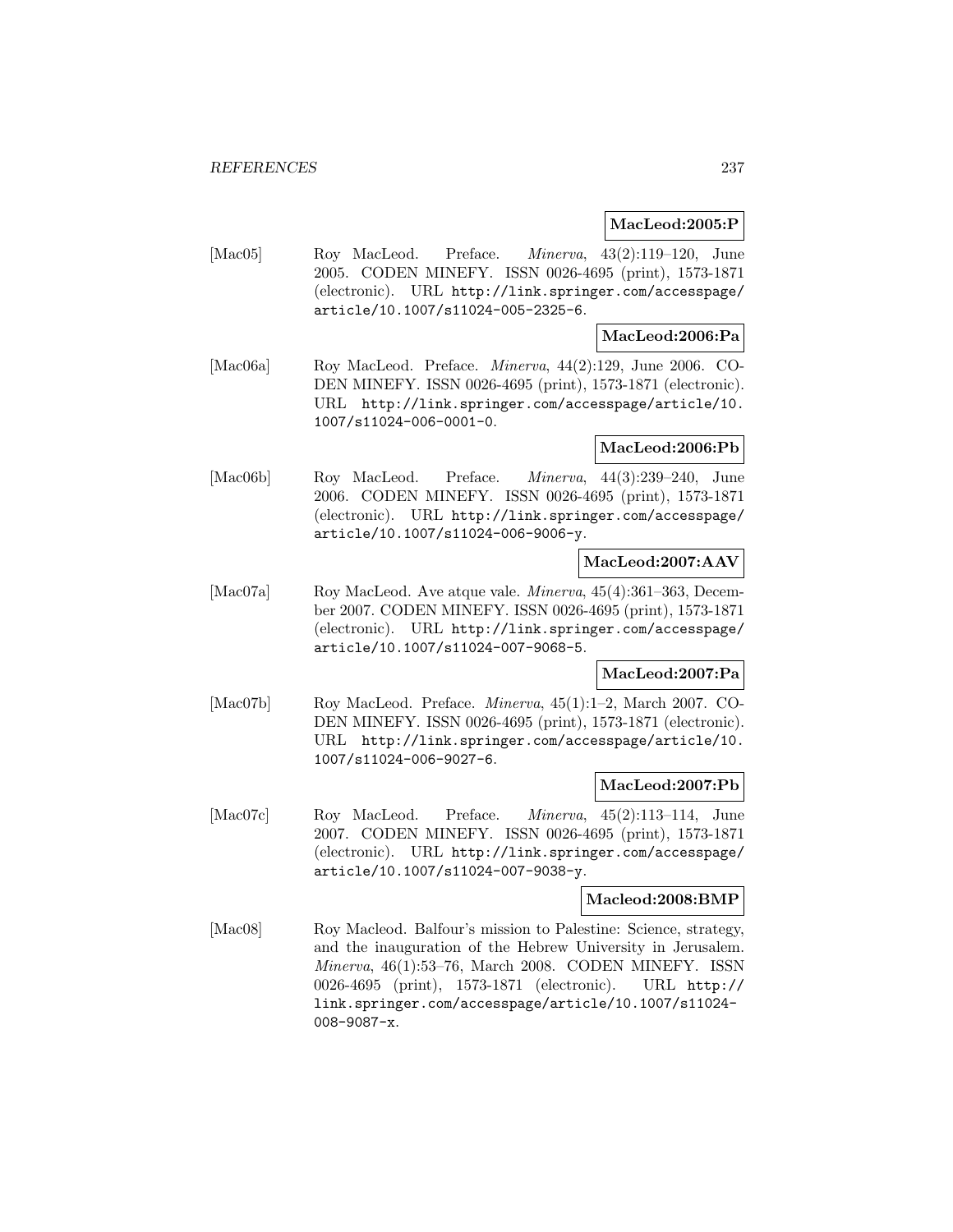#### **MacLeod:2016:CCC**

[Mac16] Roy MacLeod. Consensus, civility, and community: The origins of Minerva and the vision of Edward Shils. Minerva, 54(3): 255–292, September 2016. CODEN MINEFY. ISSN 0026-4695 (print), 1573-1871 (electronic). URL http://link.springer. com/accesspage/article/10.1007/s11024-016-9305-x.

# **Maddox:1964:CSC**

[Mad64] John Maddox. Choice and the scientific community. *Minerva*, 2 (2):141–159, Winter 1964. CODEN MINEFY. ISSN 0026-4695 (print), 1573-1871 (electronic). URL http://link.springer. com/accesspage/article/10.1007/BF01096591.

## **Madsen:2018:EPU**

[Mad18] Dorte Madsen. Epistemological or political? unpacking ambiguities in the field of interdisciplinarity studies. Minerva, 56(4): 453–477, December 2018. CODEN MINEFY. ISSN 0026-4695 (print), 1573-1871 (electronic). URL http://link.springer. com/article/10.1007/s11024-018-9353-5.

#### **Maheshwari:1964:ISP**

[Mah64] P. Maheshwari. Indian scientific policy. Minerva, 3(1):99– 113, Autumn 1964. CODEN MINEFY. ISSN 0026-4695 (print), 1573-1871 (electronic). URL http://link.springer. com/accesspage/article/10.1007/BF01630153.

## **Mahroum:2000:GMS**

[Mah00] Sami Mahroum. Global magnets: Science and technology disciplines and departments in the United Kingdom. Minerva, 37(4): 379–390, December 2000. CODEN MINEFY. ISSN 0026-4695 (print), 1573-1871 (electronic). URL http://link.springer. com/accesspage/article/10.1023/A%3A1004749905956.

#### **Mardin:1968:UT**

[Mar69] Serif Mardin. Universities in Turkey. *Minerva*,  $7(1-2):91-$ 92, Autumn–Winter 1968–1969. CODEN MINEFY. ISSN 0026-4695 (print), 1573-1871 (electronic). URL http://link. springer.com/accesspage/article/10.1007/BF01096814.

#### **Marcus:1988:RUS**

[Mar88] Alfred A. Marcus. Risk, uncertainty, and scientific judgement. Minerva, 26(2):138–152, Summer 1988. CODEN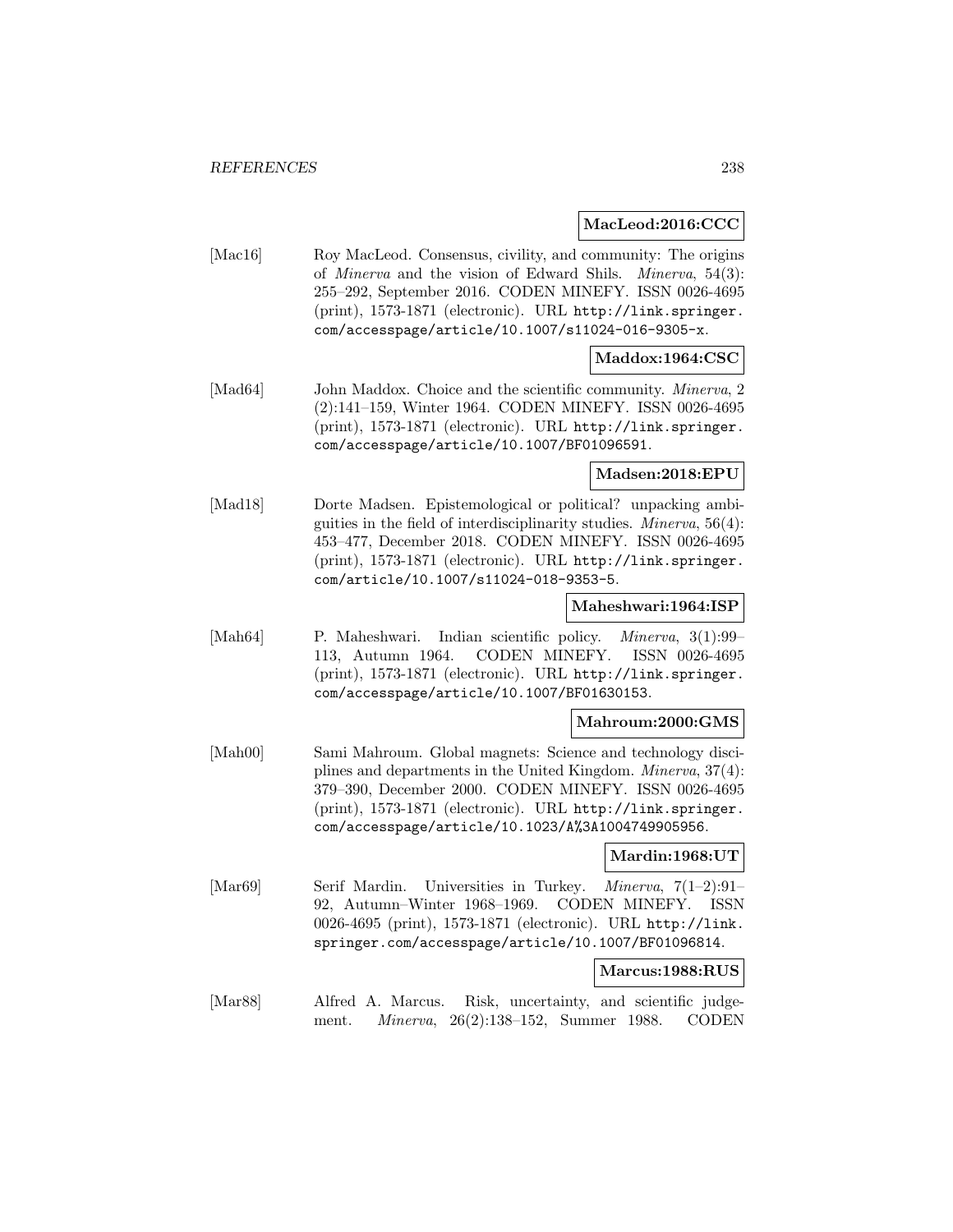MINEFY. ISSN 0026-4695 (print), 1573-1871 (electronic). URL http://link.springer.com/accesspage/article/10.1007/ BF01096693.

## **Marginson:2006:AAU**

[Mar06] Simon Marginson. The Anglo–American University at its global high tide. Minerva, 44(1):65–87, March 2006. CO-DEN MINEFY. ISSN 0026-4695 (print), 1573-1871 (electronic). URL http://link.springer.com/accesspage/article/10. 1007/s11024-005-5399-2.

# **Maricle:2011:PIP**

[Mar11] Genevieve E. Maricle. Prediction as an impediment to preparedness: Lessons from the US hurricane and earthquake research enterprises. Minerva, 49(1):87–111, March 2011. CODEN MINEFY. ISSN 0026-4695 (print), 1573-1871 (electronic). URL http://link.springer.com/accesspage/ article/10.1007/s11024-011-9166-2.

# **Martin:2020:BRT**

[Mar20] Joseph D. Martin. Book review: Thomas C. Lassman, *Edward* Condon's Cooperative Vision: Science, Industry, and Innovation in Modern America. University of Pittsburgh Press, Pittsburgh, 2018, 320 pp., \$49.00 (hardcover). Minerva, 58(2):315–317, June 2020. CODEN MINEFY. ISSN 0026-4695 (print), 1573-1871 (electronic). URL http://link.springer.com/article/10. 1007/s11024-020-09406-5.

## **Martin-Alcazar:2020:DCM**

[MARMSG20] Fernando Martín-Alcázar, Marta Ruiz-Martínez, and Gonzalo Sánchez-Gardey. Deepening the consequences of multidisciplinarity on research: The moderating role of social capital. Minerva, 58(4):559–583, December 2020. CODEN MINEFY. ISSN 0026-4695 (print), 1573-1871 (electronic). URL http:// link.springer.com/article/10.1007/s11024-020-09404-7.

## **Matejko:1969:PTP**

[Mat69] Aleksander Matejko. Planning and tradition in Polish higher education. Minerva, 7(4):621–648, Summer 1969. CODEN MINEFY. ISSN 0026-4695 (print), 1573-1871 (electronic). URL http://link.springer.com/accesspage/article/10.1007/ BF01099538.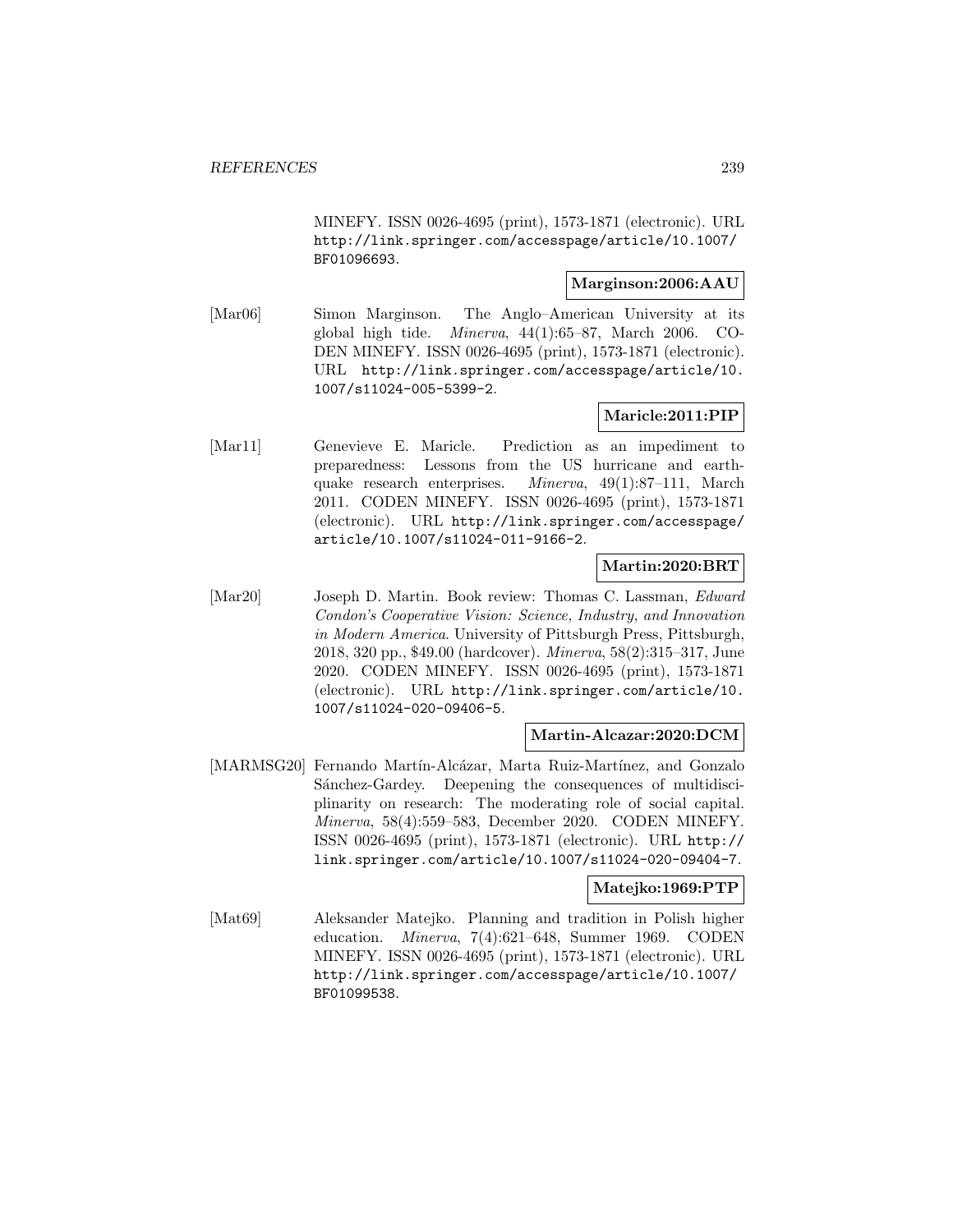#### **Matsumura:2008:AKJ**

[Mat08] Janice Matsumura. The "all-knowing' Japanese state? New scholarship on medicine, science, technology, and industrial relations. Minerva, 46(1):77–86, March 2008. CODEN MINEFY. ISSN 0026-4695 (print), 1573-1871 (electronic). URL http:// link.springer.com/accesspage/article/10.1007/s11024- 007-9069-4.

# **Mazur:1973:IDB**

[Maz73] Allan Mazur. II disputes between experts. Minerva, 11(2): 243–262, April 1973. CODEN MINEFY. ISSN 0026-4695 (print), 1573-1871 (electronic). URL http://link.springer. com/accesspage/article/10.1007/BF01557719.

# **Mazur:1975:OTI**

[Maz75] Allan Mazur. Opposition to technological innovation. Minerva, 13(1):58–81, Spring 1975. CODEN MINEFY. ISSN 0026-4695 (print), 1573-1871 (electronic). URL http://link.springer. com/accesspage/article/10.1007/BF01096242.

## **Mazur:1977:SC**

[Maz77] Allan Mazur. Science courts. Minerva, 15(1):1–14, Spring 1977. CODEN MINEFY. ISSN 0026-4695 (print), 1573-1871 (electronic). URL http://link.springer.com/accesspage/ article/10.1007/BF01096317.

## **Mazur:1984:JTR**

[Maz84] Allan Mazur. The journalists and technology: Reporting about love canal and three mile Island. Minerva, 22(1):45–66, Spring 1984. CODEN MINEFY. ISSN 0026-4695 (print), 1573-1871 (electronic). URL http://link.springer.com/accesspage/ article/10.1007/BF02207556.

#### **Mazur:1989:ADR**

[Maz89] Allan Mazur. Allegations of dishonesty in research and their treatment by American universities. Minerva, 27(2–3):177–194, Summer–Autumn 1989. CODEN MINEFY. ISSN 0026-4695 (print), 1573-1871 (electronic). URL http://link.springer. com/accesspage/article/10.1007/BF01102567.

# **Mazur:1990:NPC**

[Maz90] Allan Mazur. Nuclear power, chemical hazards, and the quantity of reporting. Minerva, 28(3):294–323, Autumn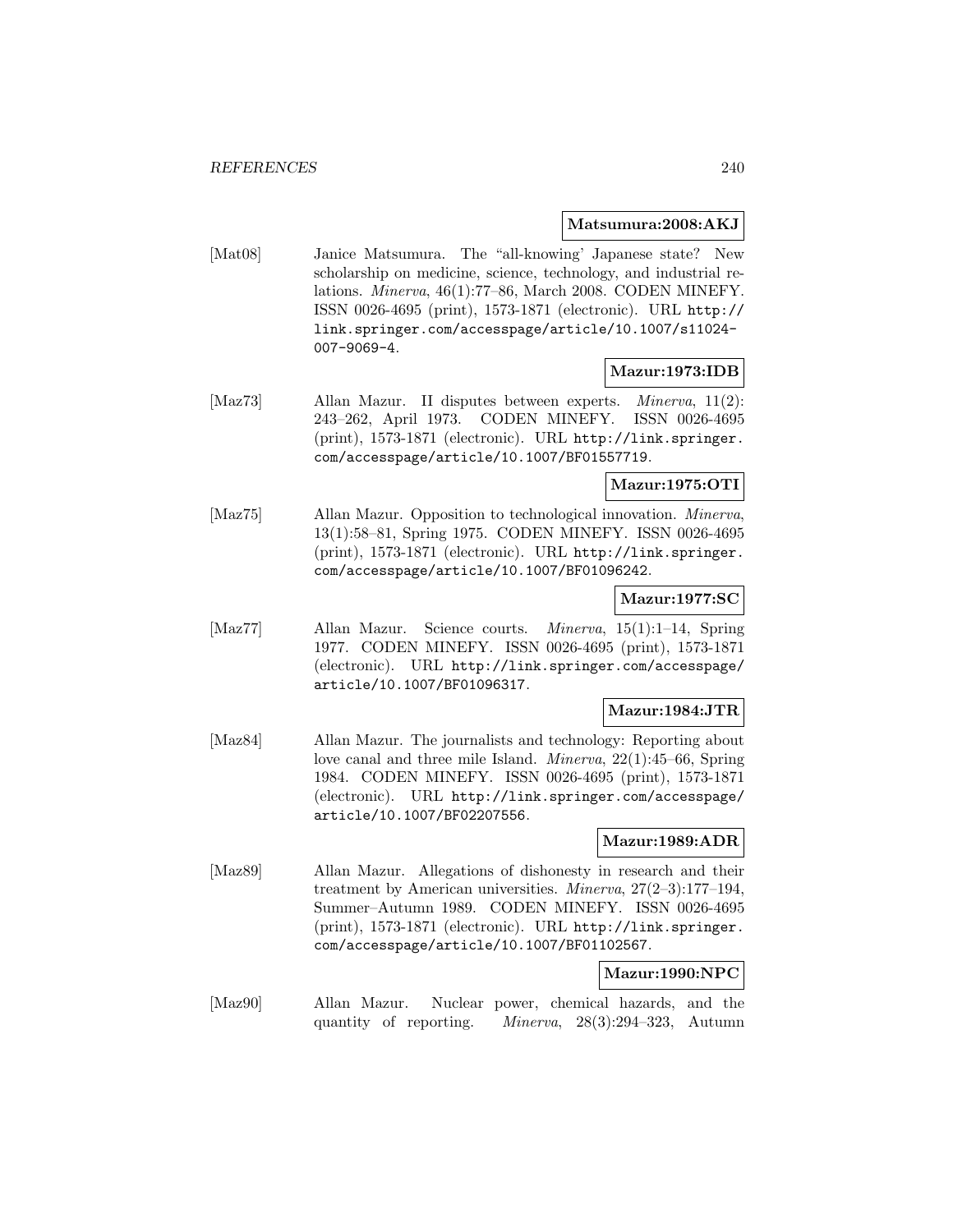1990. CODEN MINEFY. ISSN 0026-4695 (print), 1573-1871 (electronic). URL http://link.springer.com/accesspage/ article/10.1007/BF01096293.

## **Mazur:1997:REI**

[Maz97] Allan Mazur. The reporting of environmental issues in Britain and the United States. *Minerva*, 35(1):94–97, ???? 1997. CODEN MINEFY. ISSN 0026-4695 (print), 1573-1871 (electronic). URL http://link.springer.com/accesspage/ article/10.1023/B%3AMINE.0000019489.41989.47.

# **Mazawi:2005:APR**

[Maz05] André Elias Mazawi. The academic profession in a rentier state: The professoriate in Saudi Arabia. Minerva, 43(3):221–244, ???? 2005. CODEN MINEFY. ISSN 0026-4695 (print), 1573-1871 (electronic). URL http://link.springer.com/accesspage/ article/10.1007/s11024-005-6473-5.

# **Merz:2010:HTP**

[MB10] Martina Merz and Peter Biniok. How technological platforms reconfigure science–industry relations: The case of micro- and nanotechnology. Minerva, 48(2):105–124, June 2010. CODEN MINEFY. ISSN 0026-4695 (print), 1573-1871 (electronic). URL http://link.springer.com/accesspage/ article/10.1007/s11024-010-9146-y.

## **Munch:2012:ISR**

[MB12] Richard Münch and Christian Baier. Institutional struggles for recognition in the academic field: The case of University departments in German chemistry. Minerva, 50(1):97–126, March 2012. CODEN MINEFY. ISSN 0026-4695 (print), 1573-1871 (electronic). URL http://link.springer.com/accesspage/ article/10.1007/s11024-012-9189-3.

# **Murphy:1992:PAA**

[MBG<sup>+</sup>92] Joseph B. Murphy, Sarah R. Blanshei, James F. Guyot, Howard L. Simmons Ph.D., Joel Segall, Robert H. Chambers III, Baruch College, and Jim Sleeper. The progress of affirmative action: Accreditation and diversity. Minerva, 30(4):531–552, Winter 1992. CODEN MINEFY. ISSN 0026-4695 (print), 1573-1871 (electronic). URL http://link.springer.com/accesspage/ article/10.1007/BF01096577.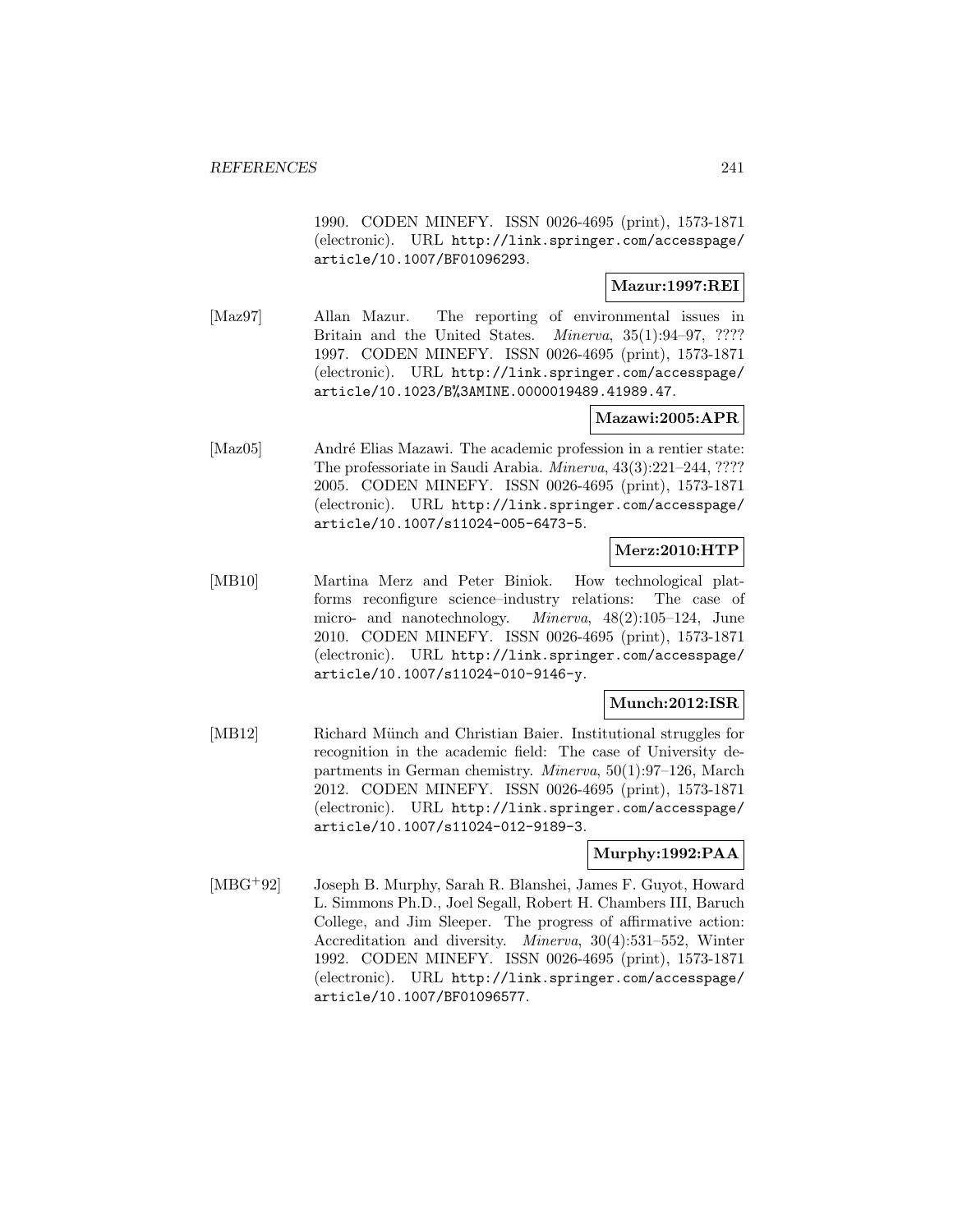# **Mott:1967:C**

[MBJ67] N. F. Mott, George Z. F. Bereday, and Harry G. Johnson. Correspondence. Minerva, 5(2):265–273, Winter 1967. CO-DEN MINEFY. ISSN 0026-4695 (print), 1573-1871 (electronic). URL http://link.springer.com/accesspage/article/10. 1007/BF02388528.

# **Mars:2014:SED**

[MBS14] Matthew M. Mars, Kate Bresonis, and Katalin Szelényi. Science and engineering doctoral student socialization, logics, and the national economic agenda: Alignment or disconnect? Minerva, 52(3):351–379, September 2014. CODEN MINEFY. ISSN 0026-4695 (print), 1573-1871 (electronic). URL http:// link.springer.com/accesspage/article/10.1007/s11024- 014-9256-z.

## **McCaughey:1976:AUT**

[McC76] Robert A. McCaughey. American university teachers and opposition to the Vietnam war: A reconsideration. Minerva, 14 (3):307–329, Autumn 1976. CODEN MINEFY. ISSN 0026-4695 (print), 1573-1871 (electronic). URL http://link.springer. com/accesspage/article/10.1007/BF01096275.

## **McGill:1972:UDU**

[McG72] William J. McGill. Universities in danger: The United States Office for Civil Rights contra Columbia University. Minerva, 10 (2):319–322, April 1972. CODEN MINEFY. ISSN 0026-4695 (print), 1573-1871 (electronic). URL http://link.springer. com/accesspage/article/10.1007/BF01682424.

## **McGucken:1978:FPS**

[McG78] William McGucken. On freedom and planning in science: The society for freedom in science, 1940–46. Minerva, 16 (1):42–72, Spring 1978. CODEN MINEFY. ISSN 0026-4695 (print), 1573-1871 (electronic). URL http://link.springer. com/accesspage/article/10.1007/BF01102181.

## **McGucken:1979:COS**

[McG79] William McGucken. The central organisation of scientific and technical advice in the United Kingdom during the Second World War. Minerva, 17(1):33–69, Spring 1979. CODEN MINEFY. ISSN 0026-4695 (print), 1573-1871 (electronic). URL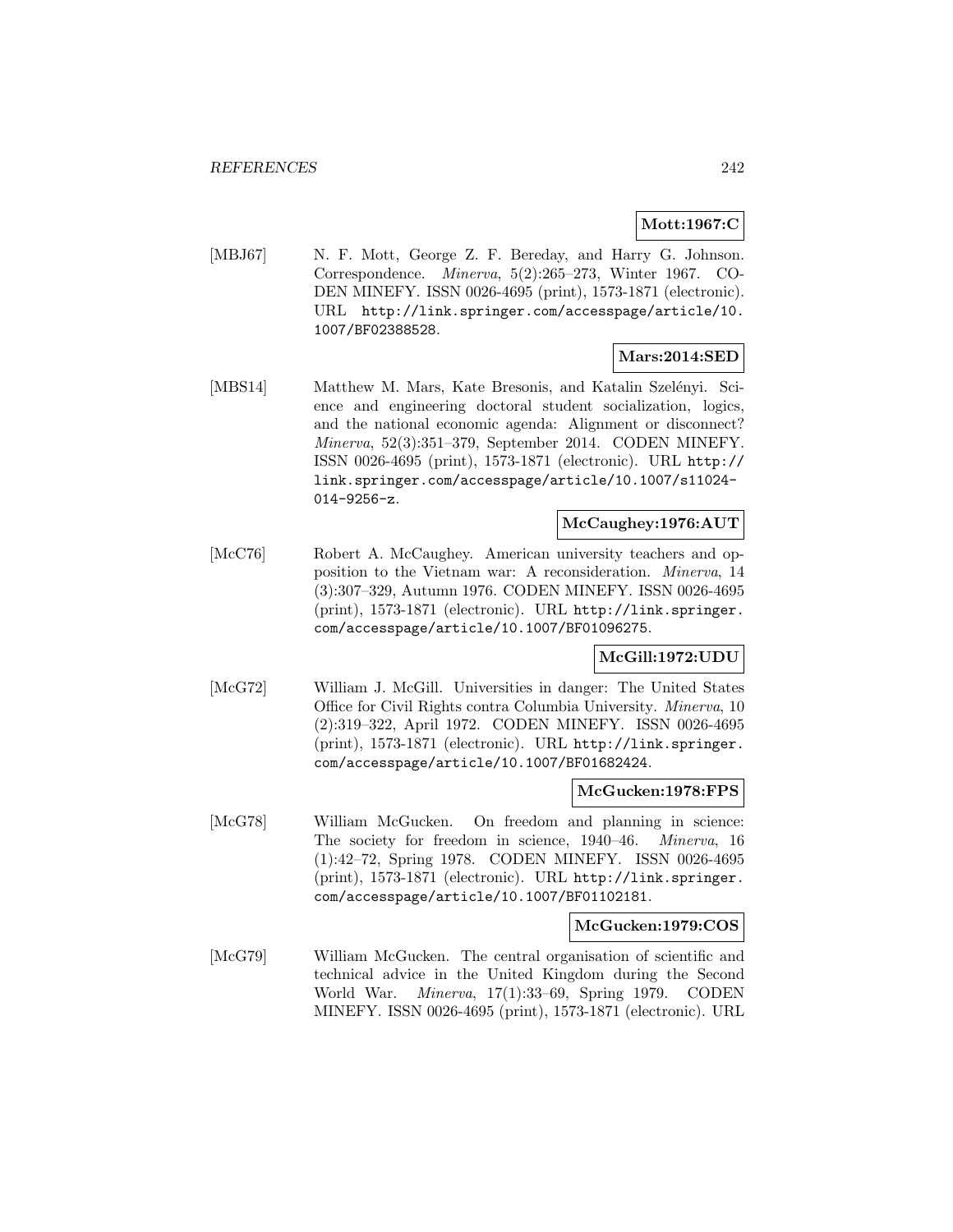http://link.springer.com/accesspage/article/10.1007/ BF01096260.

# **McGuire:2016:CFE**

[McG16] Wendy McGuire. Cross-field effects of science policy on the biosciences: Using Bourdieu's relational methodology to understand change. Minerva, 54(3):325–351, September 2016. CO-DEN MINEFY. ISSN 0026-4695 (print), 1573-1871 (electronic). URL http://link.springer.com/accesspage/article/10. 1007/s11024-016-9300-2.

# **McLay:1999:LME**

[McL99] David B. McLay. Lise Meitner and Erwin Schrödinger: Biographies of two Austrian physicists of Nobel stature. Minerva, 37 (1):75–94, March 1999. CODEN MINEFY. ISSN 0026-4695 (print), 1573-1871 (electronic). URL http://link.springer. com/accesspage/article/10.1023/A%3A1004536223625.

# **McLeod:2003:P**

[McL03] Roy McLeod. Preface. Minerva, 41(2):93–94, ???? 2003. CO-DEN MINEFY. ISSN 0026-4695 (print), 1573-1871 (electronic). URL http://link.springer.com/accesspage/article/10. 1023/A%3A1023632413833.

## **Mazur:1995:BR**

[MDG95] Allan Mazur, Charles R. Day, and J. W. Grove. Book reviews. Minerva, 33(3):291–302, Autumn 1995. CODEN MINEFY. ISSN 0026-4695 (print), 1573-1871 (electronic). URL http://link.springer.com/accesspage/article/10.1007/ BF01117505.

# **Monahan:1994:BR**

[MDH94] Edward J. Monahan, Lorraine Daston, and V. A. Hughes. Book reviews. Minerva, 32(1):99–117, Spring 1994. CODEN MINEFY. ISSN 0026-4695 (print), 1573-1871 (electronic). URL http://link.springer.com/accesspage/article/10.1007/ BF01096658.

## **Mellanby:1963:ENU**

[Mel63] Kenneth Mellanby. Establishing a new university in Africa. Minerva, 1(2):149–158, Winter 1963. CODEN MINEFY. ISSN 0026-4695 (print), 1573-1871 (electronic). URL http://link. springer.com/accesspage/article/10.1007/BF01096247.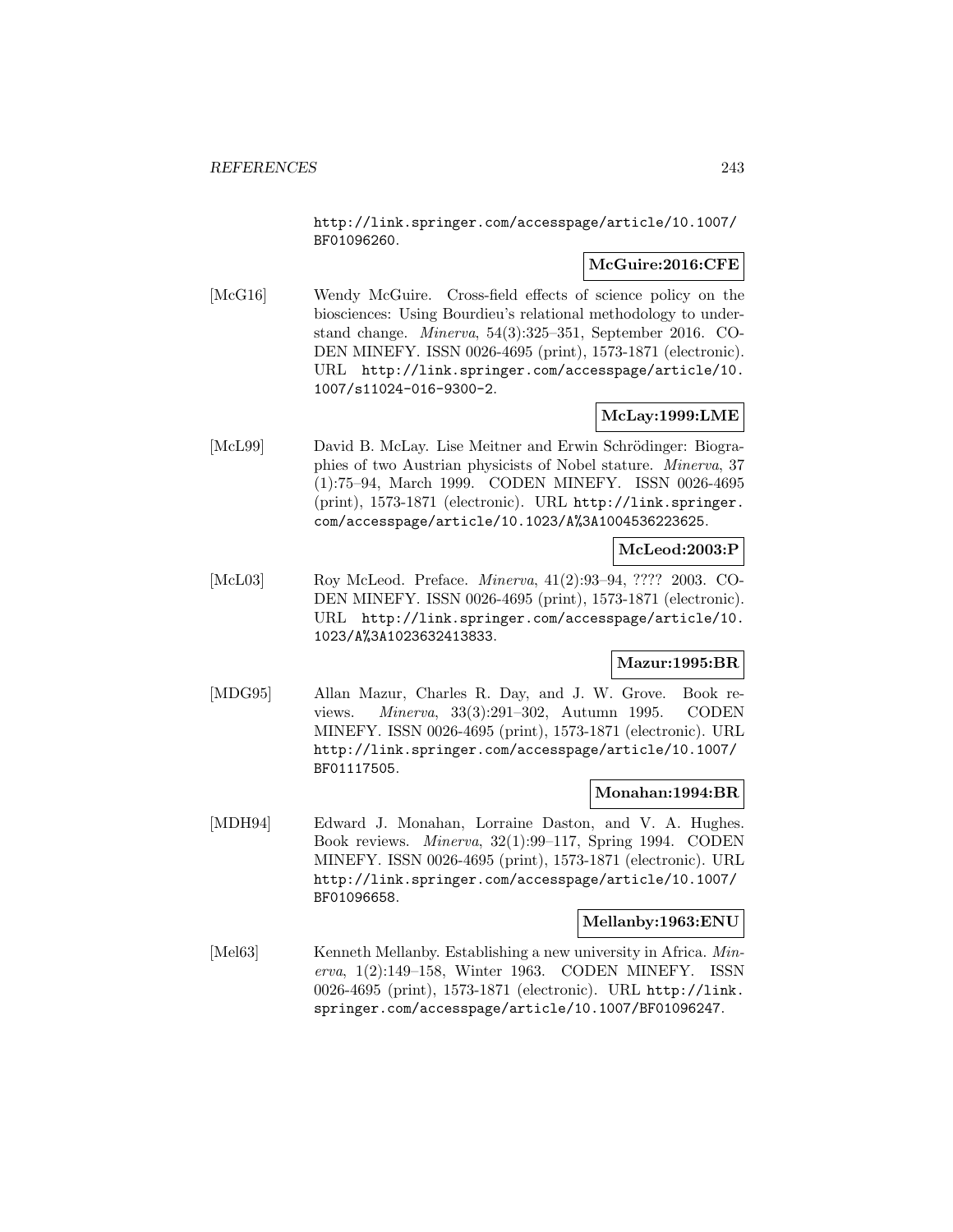#### **Mellanby:1966:CAF**

[Mel66] Kenneth Mellanby. Colonialism and academic freedom. Minerva, 4(4):562–563, Summer 1966. CODEN MINEFY. ISSN 0026-4695 (print), 1573-1871 (electronic). URL http://link. springer.com/accesspage/article/10.1007/BF02207985.

## **Mellanby:1971:C**

[Mel71] K. Mellanby. Correspondence. *Minerva*, 9(4):562-565, October 1971. CODEN MINEFY. ISSN 0026-4695 (print), 1573-1871 (electronic). URL http://link.springer.com/accesspage/ article/10.1007/BF01558032.

#### **Mellanby:1972:ESS**

[Mel72] Kenneth Mellanby. Environmental studies: The search for an institutional form. Minerva, 10(1):161–163, January 1972. CO-DEN MINEFY. ISSN 0026-4695 (print), 1573-1871 (electronic). URL http://link.springer.com/accesspage/article/10. 1007/BF01881394.

## **Mellanby:1974:DSR**

[Mel74] Kenneth Mellanby. The disorganisation of scientific research. Minerva, 12(1):67–82, January 1974. CODEN MINEFY. ISSN 0026-4695 (print), 1573-1871 (electronic). URL http://link. springer.com/accesspage/article/10.1007/BF01558541.

#### **Meltsner:1979:CSI**

[Mel79] Arnold J. Meltsner. The communication of scientific information to the wider public: The case of seismology in California. Minerva, 17(3):331–354, Autumn 1979. CODEN MINEFY. ISSN 0026-4695 (print), 1573-1871 (electronic). URL http://link. springer.com/accesspage/article/10.1007/BF01096219.

## **Makinen:2020:PCB**

[MEM20] Elina I. Mäkinen, Eliza D. Evans, and Daniel A. McFarland. The patterning of collaborative behavior and knowledge culminations in interdisciplinary research centers. Minerva, 58(1):71–95, March 2020. CODEN MINEFY. ISSN 0026-4695 (print), 1573-1871 (electronic). URL http:/ /link.springer.com/article/10.1007/s11024-019-09381- 6; http://link.springer.com/content/pdf/10.1007/s11024- 019-09381-6.pdf.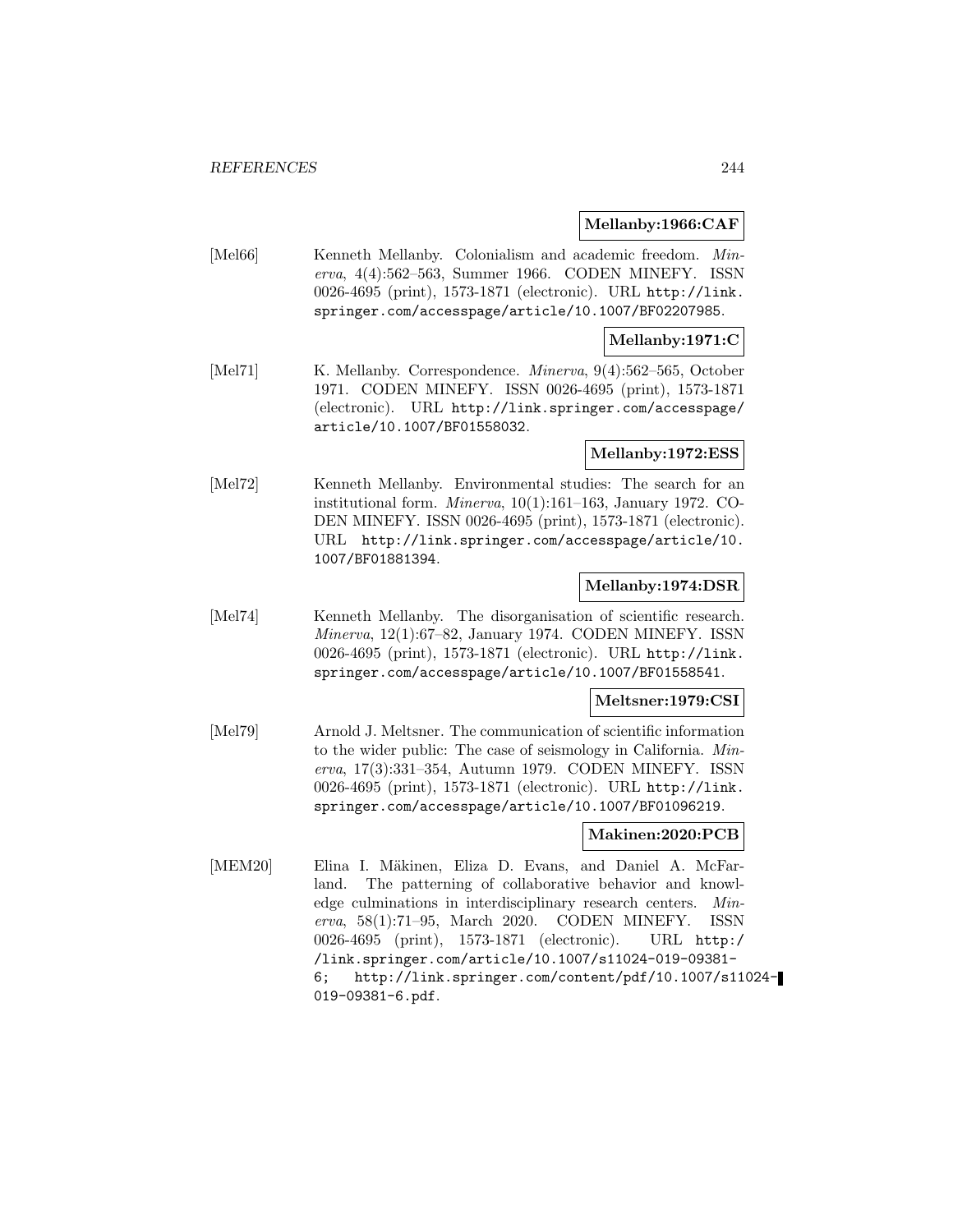## **Merritt:1979:CUR**

[Mer79] Richard L. Merritt. The courts, the universities and the right of admission in the Federal German Republic. Minerva, 17 (1):1–32, Spring 1979. CODEN MINEFY. ISSN 0026-4695 (print), 1573-1871 (electronic). URL http://link.springer. com/accesspage/article/10.1007/BF01096259.

## **Metcalfe:2008:PNT**

[Met08] Amy Scott Metcalfe. For-profit and non-traditional higher education in the Wild, Wild West. Minerva, 46(1):155–158, March 2008. CODEN MINEFY. ISSN 0026-4695 (print), 1573-1871 (electronic). URL http://link.springer.com/accesspage/ article/10.1007/s11024-007-9082-7.

# **Metcalfe:2010:UBR**

[Met10] J. Stanley Metcalfe. University and business relations: Connecting the knowledge economy. Minerva, 48(1):5–33, March 2010. CODEN MINEFY. ISSN 0026-4695 (print), 1573-1871 (electronic). URL http://link.springer.com/accesspage/ article/10.1007/s11024-010-9140-4.

# **Meyer:2011:PVF**

[Mey11] Ryan Meyer. The public values failures of climate science in the US. Minerva, 49(1):47–70, March 2011. CODEN MINEFY. ISSN 0026-4695 (print), 1573-1871 (electronic). URL http:// link.springer.com/accesspage/article/10.1007/s11024- 011-9164-4.

# **Mahony:2016:MNI**

[MH16] Martin Mahony and Mike Hulme. Modelling and the nation: Institutionalising climate prediction in the UK, 1988– 92. Minerva, 54(4):445–470, December 2016. CODEN MINEFY. ISSN 0026-4695 (print), 1573-1871 (electronic). URL http://link.springer.com/content/pdf/10.1007/s11024- 016-9302-0.pdf.

# **Martin:1981:ICS**

[MI81] Benjamin R. Martin and John Irvine. Internal criteria for scientific choice: An evaluation of research in high-energy physics using electron accelerators. Minerva, 19(3):408–432, Autumn 1981. CODEN MINEFY. ISSN 0026-4695 (print), 1573-1871 (electronic). URL http://link.springer.com/accesspage/ article/10.1007/BF02192823.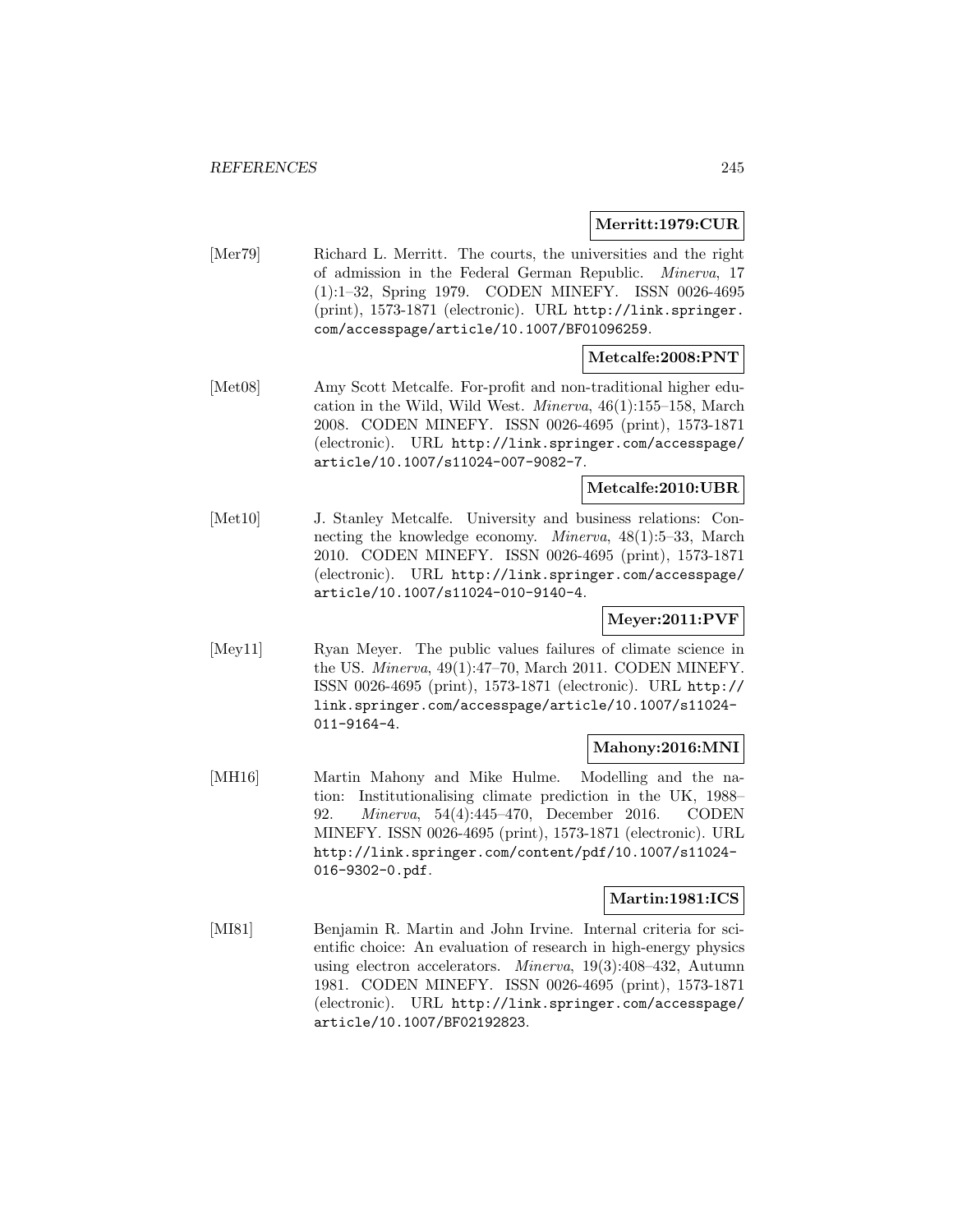## **Michael:1978:AAG**

[Mic78] Ian Michael. Academic autonomy and governmental demands: The case of Malawi. Minerva, 16(4):465–479, Winter 1978. CODEN MINEFY. ISSN 0026-4695 (print), 1573-1871 (electronic). URL http://link.springer.com/accesspage/ article/10.1007/BF01100329.

#### **Middlehurst:2001:UCB**

[Mid01] Robin Middlehurst. University challenges: Borderless higher education, today and tomorrow. *Minerva*, 39(1):3–26, ???? 2001. CODEN MINEFY. ISSN 0026-4695 (print), 1573-1871 (electronic). URL http://link.springer.com/accesspage/ article/10.1023/A%3A1010343517872.

## **Miller:1972:BRT**

[Mil72] Henry Miller. The balance of research, teaching and service in medical education. Minerva, 10(1):163–164, January 1972. CODEN MINEFY. ISSN 0026-4695 (print), 1573-1871 (electronic). URL http://link.springer.com/accesspage/ article/10.1007/BF01881395.

# **Milanovic:2007:WSM**

[Mil07] Fabien Milanovic. What 'signature' means in the sciences. Minerva, 45(3):341–343, September 2007. CODEN MINEFY. ISSN 0026-4695 (print), 1573-1871 (electronic). URL http:// link.springer.com/accesspage/article/10.1007/s11024- 007-9054-y.

## **Mirowski:2008:LM**

[Mir08] Philip Mirowski. Livin' with the MTA. *Minerva*, 46(3):317– 342, September 2008. CODEN MINEFY. ISSN 0026-4695 (print), 1573-1871 (electronic). URL http://link.springer. com/accesspage/article/10.1007/s11024-008-9102-2.

# **Miser:1973:SAR**

[Mis73] Hugh J. Miser. I the scientist as adviser: The relevance of the early operations research experience. *Minerva*,  $11(1)$ : 95–108, January 1973. CODEN MINEFY. ISSN 0026-4695 (print), 1573-1871 (electronic). URL http://link.springer. com/accesspage/article/10.1007/BF01544979.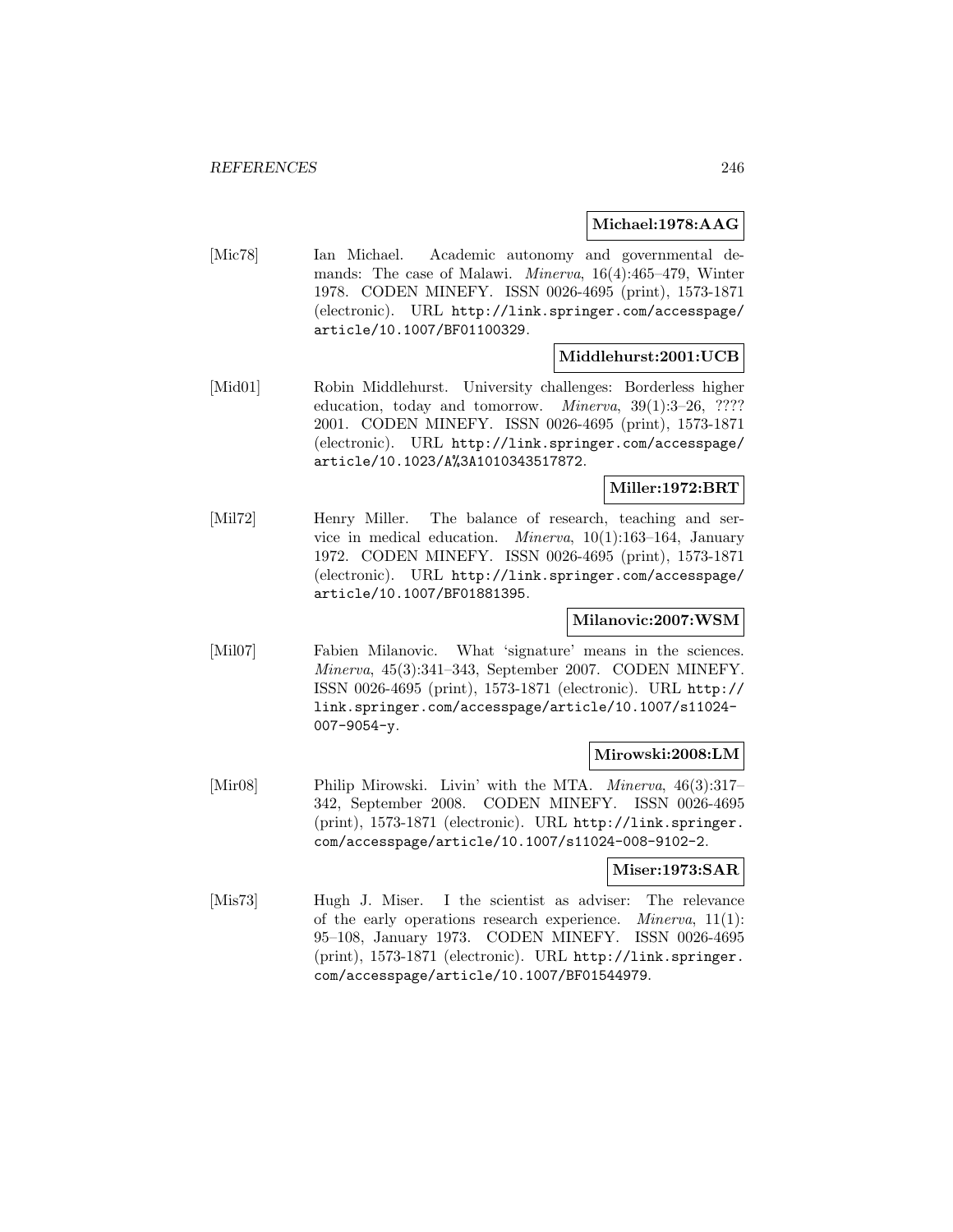## **Mishan:1974:EGW**

[Mis74] E. J. Mishan. Economic growth and welfare. *Minerva*, 12(1): 117–123, January 1974. CODEN MINEFY. ISSN 0026-4695 (print), 1573-1871 (electronic). URL http://link.springer. com/accesspage/article/10.1007/BF01558544.

#### **Morris-Jones:1978:LTS**

[MJ78] W. H. Morris-Jones. A life-time in Soviet science reconsidered: The study of political science in the universities of Bangladesh. Minerva, 16(3):425–444, Autumn 1978. CO-DEN MINEFY. ISSN 0026-4695 (print), 1573-1871 (electronic). URL http://link.springer.com/accesspage/article/10. 1007/BF01096670.

## **Morris-Jones:1985:BR**

[MJSB85] W. H. Morris-Jones, Terry Shinn, and Martin Bulmer. Book reviews. Minerva, 23(1):151–172, Spring 1985. CODEN MINEFY. ISSN 0026-4695 (print), 1573-1871 (electronic). URL http://link.springer.com/accesspage/article/10.1007/ BF01097843.

## **Mossner:2017:KDI**

[MK17] Nicola Mößner and Philip Kitcher. Knowledge, democracy, and the Internet. Minerva, 55(1):1–24, March 2017. CO-DEN MINEFY. ISSN 0026-4695 (print), 1573-1871 (electronic). URL http://link.springer.com/accesspage/article/10. 1007/s11024-016-9310-0.

## **Muller:2019:RDA**

[MK19] Ruth Müller and Wolfgang Kaltenbrunner. Re-disciplining academic careers? interdisciplinary practice and career development in a Swedish environmental sciences research center. Minerva, 57(4):479–499, December 2019. CODEN MINEFY. ISSN 0026-4695 (print), 1573-1871 (electronic). URL http://link.springer.com/article/10.1007/s11024- 019-09373-6; http://link.springer.com/content/pdf/ 10.1007/s11024-019-09373-6.pdf.

#### **Miller:2022:RHF**

[MKK22] Georgia Miller, Declan Kuch, and Matthew Kearnes. Reimagining health as a 'flow on effect' of biomedical innovation: Research policy as a site of state activism. Minerva, 60(2):235–256, June 2022. CODEN MINEFY. ISSN 0026-4695 (print), 1573-1871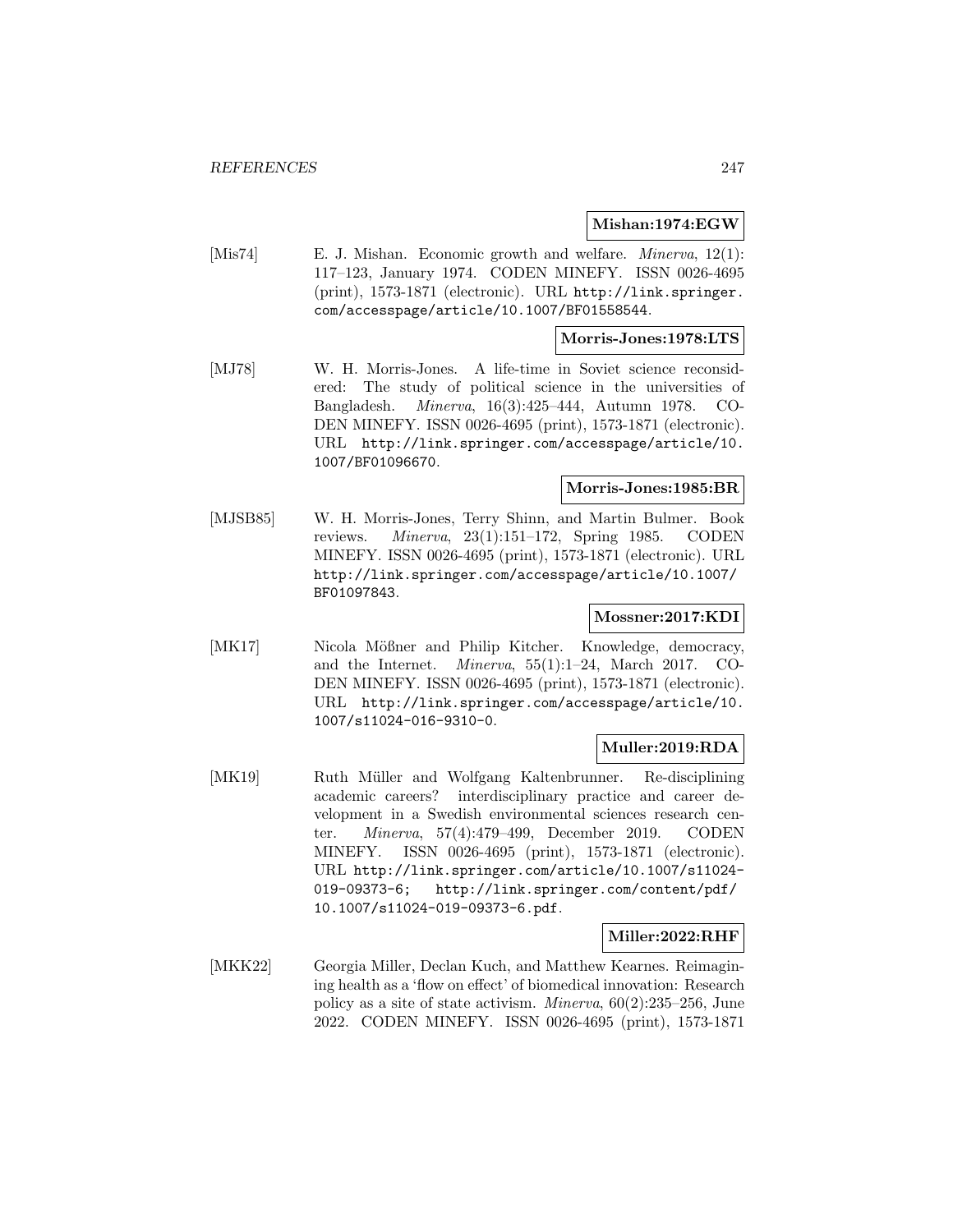(electronic). URL https://link.springer.com/article/10. 1007/s11024-021-09456-3.

#### **Maier-Leibnitz:1981:RRW**

[ML81] Heinz Maier-Leibnitz. Remarks on the recommendations of the Wissenschaftsrat on the promotion of especially talented persons. Minerva, 19(3):498–501, Autumn 1981. CODEN MINEFY. ISSN 0026-4695 (print), 1573-1871 (electronic). URL http://link.springer.com/accesspage/article/10.1007/ BF02192827.

# **Maier-Leibnitz:1983:IAP**

[ML83] Heinz Maier-Leibnitz. The influence and the accountability of the physicist. Minerva, 21(4):353–369, Winter 1983. CO-DEN MINEFY. ISSN 0026-4695 (print), 1573-1871 (electronic). URL http://link.springer.com/accesspage/article/10. 1007/BF01096522.

## **Maier-Leibnitz:1986:SEP**

[ML86] Heinz Maier-Leibnitz. Should everything be published in English? Minerva, 24(2–3):242–245, Summer–Autumn 1986. CO-DEN MINEFY. ISSN 0026-4695 (print), 1573-1871 (electronic). URL http://link.springer.com/accesspage/article/10. 1007/BF01096613.

#### **Maier-Leibnitz:1989:MQR**

[ML89] Heinz Maier-Leibnitz. The measurement of quality and reputation in the world of learning. Minerva, 27(4):483–504, Winter 1989. CODEN MINEFY. ISSN 0026-4695 (print), 1573-1871 (electronic). URL http://link.springer.com/accesspage/ article/10.1007/BF01096541.

#### **Maier-Leibnitz:1991:SAR**

[MLS91] Heinz Maier-Leibnitz and Christoph Schneider. The status of academic research in the Federal German Republic: A report on two surveys and the testimony of individual scientists. Minerva, 29(1):27–60, Spring 1991. CODEN MINEFY. ISSN 0026-4695 (print), 1573-1871 (electronic). URL http://link.springer. com/accesspage/article/10.1007/BF01096297.

#### **Meltsner:1988:BR**

[MM88] Arnold J. Meltsner and Michael J. Moravcsik. Book reviews. Minerva, 24(1):134–142, Spring 1988. CODEN MINEFY. ISSN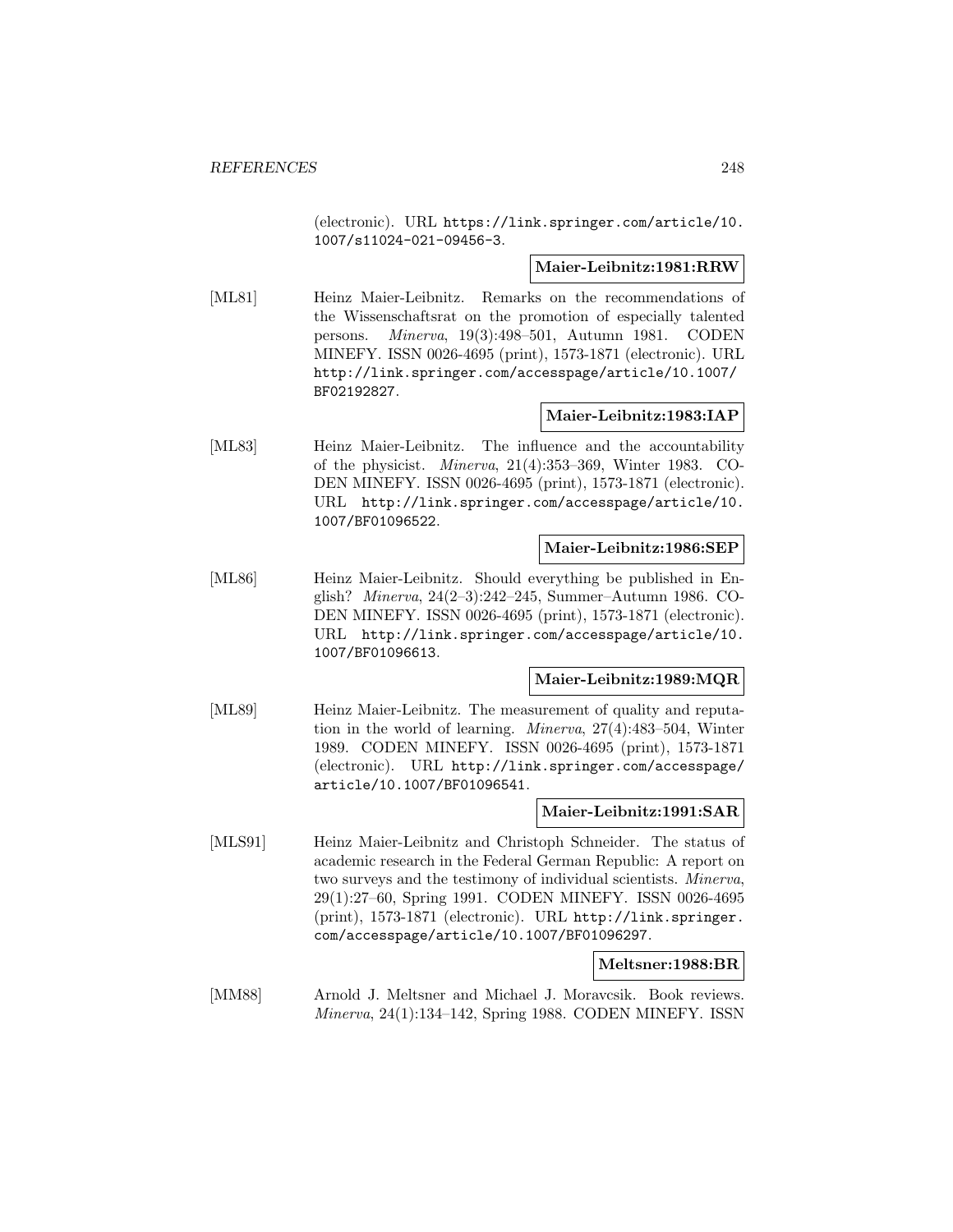0026-4695 (print), 1573-1871 (electronic). URL http://link. springer.com/accesspage/article/10.1007/BF01102558.

# **Miller:2013:FSP**

[MN13] Thaddeus R. Miller and Mark W. Neff. De-facto science policy in the making: How scientists shape science policy and why it matters (or, why STS and STP scholars should socialize). Minerva, 51(3):295–315, September 2013. CODEN MINEFY. ISSN 0026-4695 (print), 1573-1871 (electronic). URL http://link.springer.com/accesspage/ article/10.1007/s11024-013-9234-x.

# **Musson:1975:BR**

[MNS75] A. E. Musson, Richard Nelson, and Steven Shapin. Book reviews. Minerva, 13(4):633–644, Winter 1975. CODEN MINEFY. ISSN 0026-4695 (print), 1573-1871 (electronic). URL http://link.springer.com/accesspage/article/10.1007/ BF01096180.

# **Montgomery:2017:CFS**

[MO17] Kathleen Montgomery and Amalya L. Oliver. Conceptualizing fraudulent studies as viruses: New models for handling retractions. Minerva, 55(1):49–64, March 2017. CODEN MINEFY. ISSN 0026-4695 (print), 1573-1871 (electronic). URL http:// link.springer.com/accesspage/article/10.1007/s11024- 016-9311-z.

# **Molella:2005:HTT**

[Mol05] Arthur Molella. Hughes on technology; Thomas P. Hughes, Human–Built World: How to Think About Technology and Culture (Chicago: University of Chicago Press, 2004), 235 pp., ISBN 0-226-35933-6, \$22.50. Minerva, 43(1):113–117, ???? 2005. CODEN MINEFY. ISSN 0026-4695 (print), 1573-1871 (electronic). URL http://link.springer.com/accesspage/ article/10.1007/s11024-004-6645-8.

## **Momigliano:1983:ITH**

[Mom83] Arnaldo Momigliano. The introduction of the teaching of history as an academic subject and its implications. Minerva, 21(1):1–15, Spring 1983. CODEN MINEFY. ISSN 0026-4695 (print), 1573-1871 (electronic). URL http://link.springer. com/accesspage/article/10.1007/BF01099501.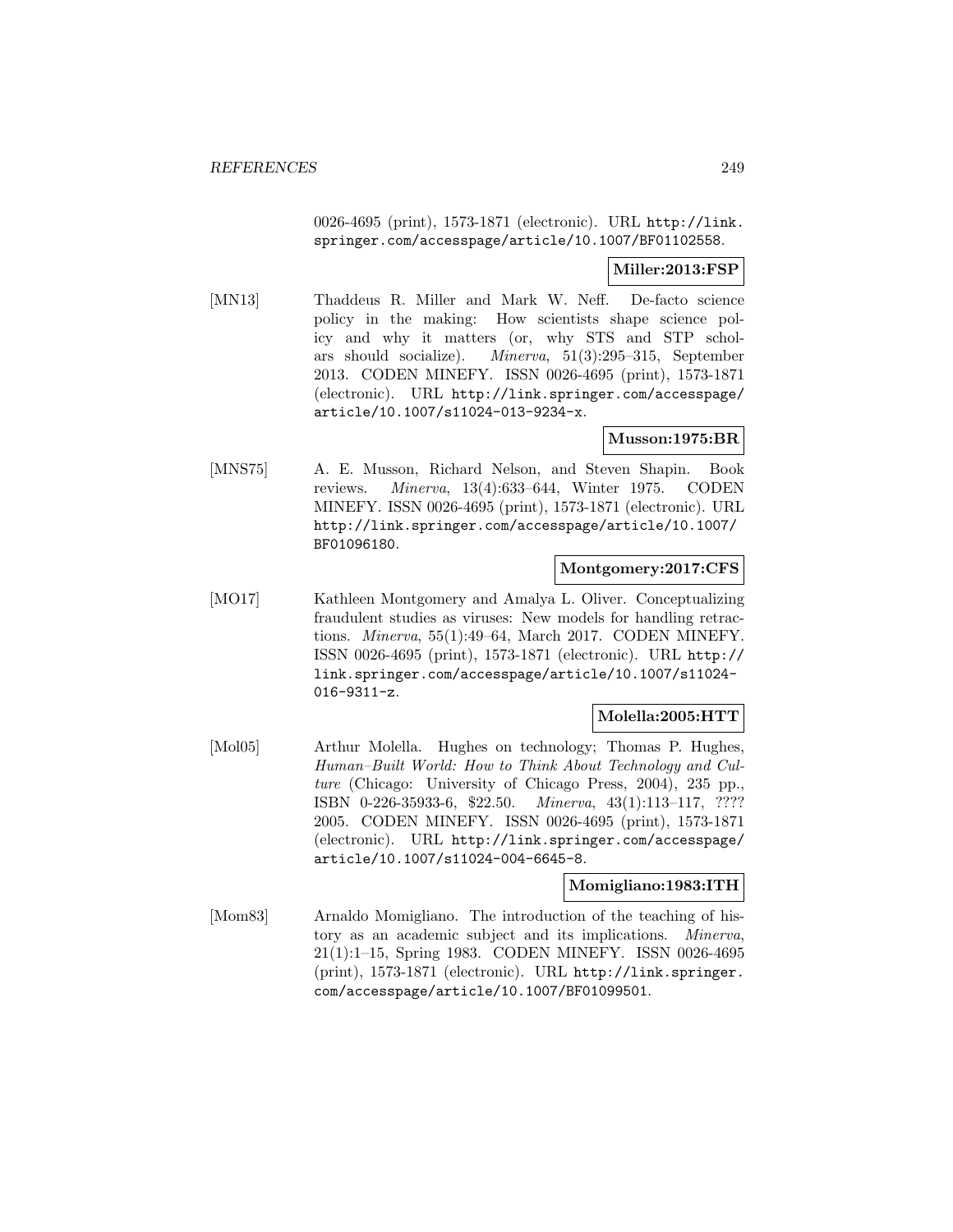#### **Monahan:1988:AFS**

[Mon88] Edward J. Monahan. The allocation of financial support by formula: The experience of Ontario. Minerva, 26(3):370– 391, Autumn 1988. CODEN MINEFY. ISSN 0026-4695 (print), 1573-1871 (electronic). URL http://link.springer. com/accesspage/article/10.1007/BF01096402.

# **Monahan:1995:FCC**

[Mon95] Edward J. Monahan. The fabrikant case at concordia University: Some lessons for the better management of universities and improved academic ethics. Minerva, 33(2):129–148, Summer 1995. CODEN MINEFY. ISSN 0026-4695 (print), 1573-1871 (electronic). URL http://link.springer.com/accesspage/ article/10.1007/BF01097909.

## **Monahan:1998:UGR**

[Mon98] Edward J. Monahan. University-government relations in Ontario: The history of a buffer body, 1958–1996. Minerva, 36(4): 347–366, December 1998. CODEN MINEFY. ISSN 0026-4695 (print), 1573-1871 (electronic). URL http://link.springer. com/accesspage/article/10.1023/A%3A1004446124796.

#### **Moodie:1996:JDC**

[Moo96] Graeme C. Moodie. On justifying the different claims to academic freedom. Minerva, 34(2):129–150, ???? 1996. CO-DEN MINEFY. ISSN 0026-4695 (print), 1573-1871 (electronic). URL http://link.springer.com/accesspage/article/10. 1007/BF00122897.

## **Moodie:1999:SPU**

[Moo99] Graeme C. Moodie. Student politics in the United States and Britain. Minerva, 37(3):295–299, September 1999. CO-DEN MINEFY. ISSN 0026-4695 (print), 1573-1871 (electronic). URL http://link.springer.com/accesspage/article/10. 1023/A%3A1004722428197.

## **Moodie:2007:CHE**

[Moo07] Gavin Moodie. Changing higher education. Minerva, 45(1): 73–84, March 2007. CODEN MINEFY. ISSN 0026-4695 (print), 1573-1871 (electronic). URL http://link.springer. com/accesspage/article/10.1007/s11024-006-9022-y.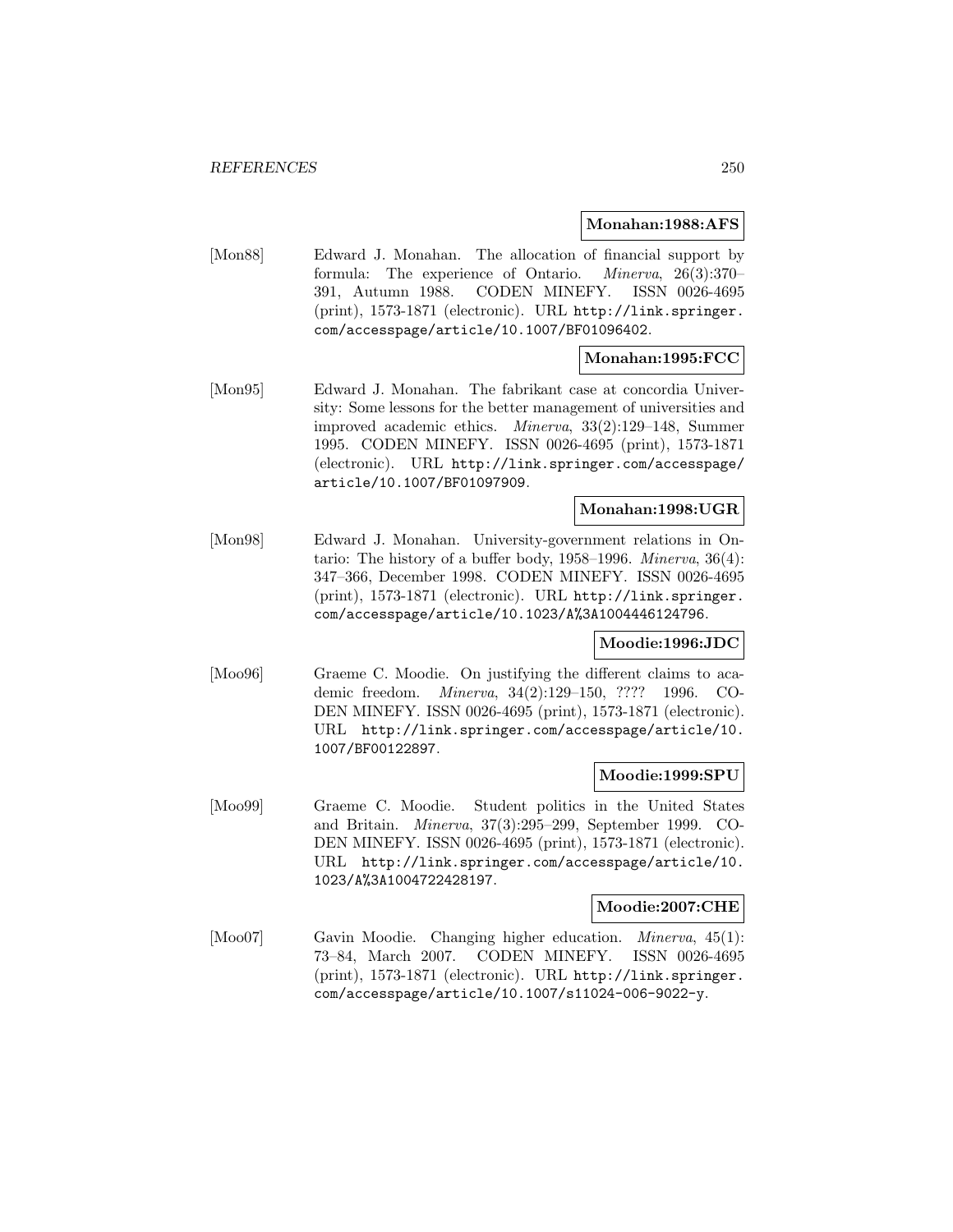#### **Moravcsik:1964:TAF**

[Mor64] Michael J. Moravcsik. Technical assistance and fundamental research in underdeveloped countries. Minerva, 2(2):197–209, Winter 1964. CODEN MINEFY. ISSN 0026-4695 (print), 1573-1871 (electronic). URL http://link.springer.com/ accesspage/article/10.1007/BF01096594.

## **Moravcsik:1966:SPS**

[Mor66a] Michael J. Moravcsik. Some practical suggestions for the improvement of science in developing countries. Minerva, 4(3): 381–390, Spring 1966. CODEN MINEFY. ISSN 0026-4695 (print), 1573-1871 (electronic). URL http://link.springer. com/accesspage/article/10.1007/BF01584633.

#### **Morrow:1966:TAK**

[Mor66b] Glenn R. Morrow. Thoughts after Knopfelmacher: Appointments on university. Minerva, 4(2):276–279, Winter 1966. CODEN MINEFY. ISSN 0026-4695 (print), 1573-1871 (electronic). URL http://link.springer.com/accesspage/ article/10.1007/BF01584863.

## **Moravcsik:1971:PES**

[Mor71a] Michael Moravcsik. Patterns of evaluation in science. Minerva, 9(3):419–421, July 1971. CODEN MINEFY. ISSN 0026-4695 (print), 1573-1871 (electronic). URL http://link.springer. com/accesspage/article/10.1007/BF01553368.

# **Moravcsik:1971:SMP**

[Mor71b] Michael Moravcsik. Some modest proposals. Minerva, 9(1): 55–65, January 1971. CODEN MINEFY. ISSN 0026-4695 (print), 1573-1871 (electronic). URL http://link.springer. com/accesspage/article/10.1007/BF01553187.

## **Moravcsik:1973:IUI**

[Mor73] Michael J. Moravcsik. II the universal intellectual versus the expert. Minerva, 11(1):109–112, January 1973. CODEN MINEFY. ISSN 0026-4695 (print), 1573-1871 (electronic). URL http://link.springer.com/accesspage/article/10.1007/ BF01544980.

# **Morgan:1982:PAE**

[Mor82] J. Graham Morgan. Preparation for the advent: The establishment of sociology as a discipline in American universi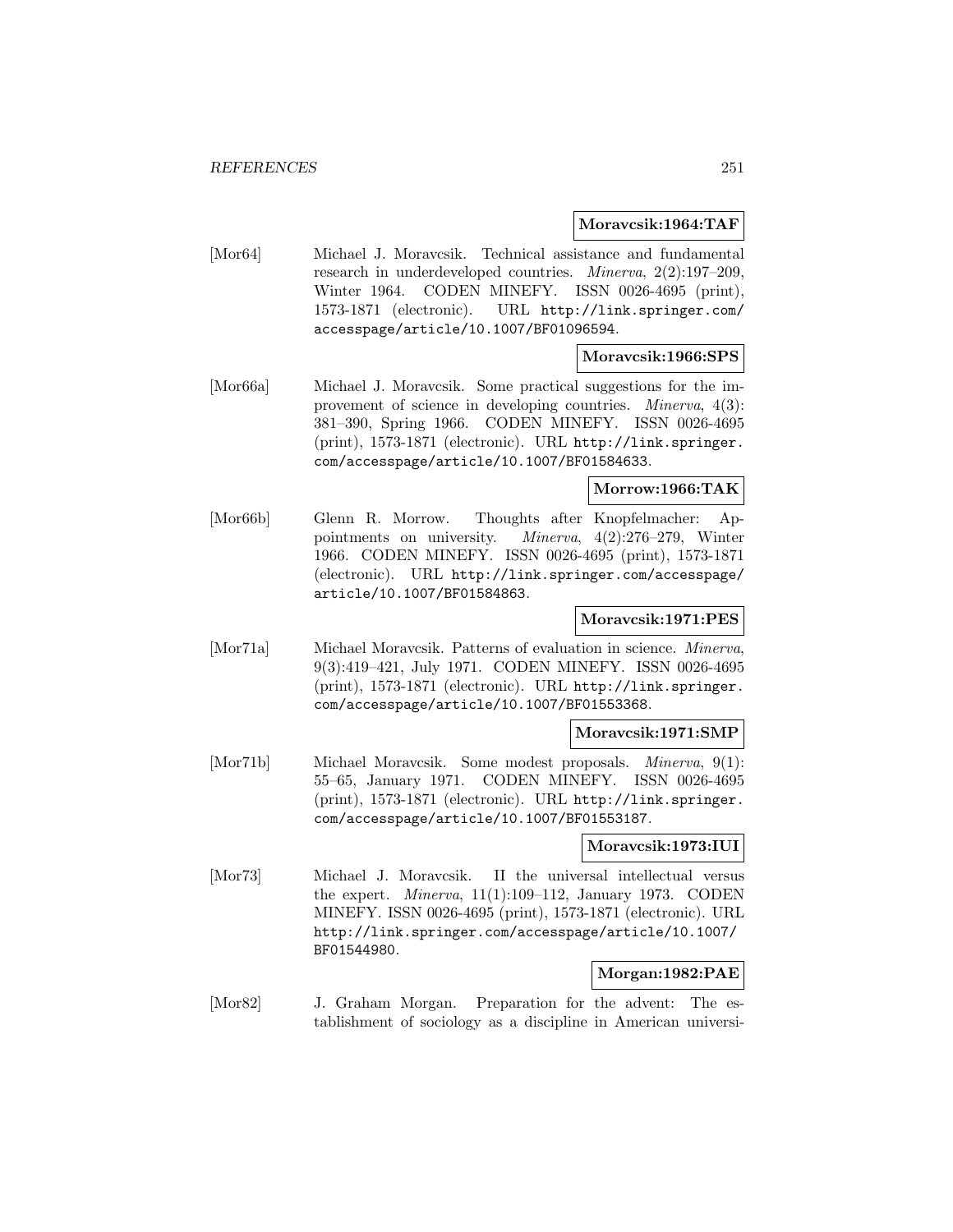ties in the late nineteenth century. *Minerva*,  $20(1-2):25-58$ , Spring–Summer 1982. CODEN MINEFY. ISSN 0026-4695 (print), 1573-1871 (electronic). URL http://link.springer. com/accesspage/article/10.1007/BF01098189.

## **Moran:1985:RAH**

[Mor85] Neil C. Moran. I. report of ad hoc committee to evaluate research of Dr John R. Darsee at Emory University. Minerva, 23(2): 276–305, Summer 1985. CODEN MINEFY. ISSN 0026-4695 (print), 1573-1871 (electronic). URL http://link.springer. com/accesspage/article/10.1007/BF01099946.

# **Moravcsik:1989:UB**

[Mor89] Michael J. Moravcsik. The ultimate bottleneck. *Minerva*, 27 (1):21–32, Spring 1989. CODEN MINEFY. ISSN 0026-4695 (print), 1573-1871 (electronic). URL http://link.springer. com/accesspage/article/10.1007/BF01096713.

## **Morgan:1992:IEA**

[Mor92] Harriet P. Morgan. Intellectuals as expert advisers: The case of the mandatory retirement of teachers on indefinite tenure. Minerva, 30(4):479–496, Winter 1992. CODEN MINEFY. ISSN 0026-4695 (print), 1573-1871 (electronic). URL http://link. springer.com/accesspage/article/10.1007/BF01096574.

# **Moseley:1978:OEY**

[Mos78] Russell Moseley. The origins and early years of the national physical laboratory: A chapter in the pre-history of British science policy. Minerva, 16(2):222–250, Summer 1978. CODEN MINEFY. ISSN 0026-4695 (print), 1573-1871 (electronic). URL http://link.springer.com/accesspage/ article/10.1007/BF01096015.

## **Moss:2008:NOA**

[Mos08] Michael Moss. 'nine o'clock and All's well', or 'fire, fire, the Library's burning': The future of the academic library. Minerva, 46(1):117–125, March 2008. CODEN MINEFY. ISSN 0026-4695 (print), 1573-1871 (electronic). URL http://link.springer. com/accesspage/article/10.1007/s11024-007-9077-4.

## **Mothes:1964:EVS**

[Mot64] Kurt Mothes. The educational value of science. *Minerva*, 2 (3):370–378, Spring 1964. CODEN MINEFY. ISSN 0026-4695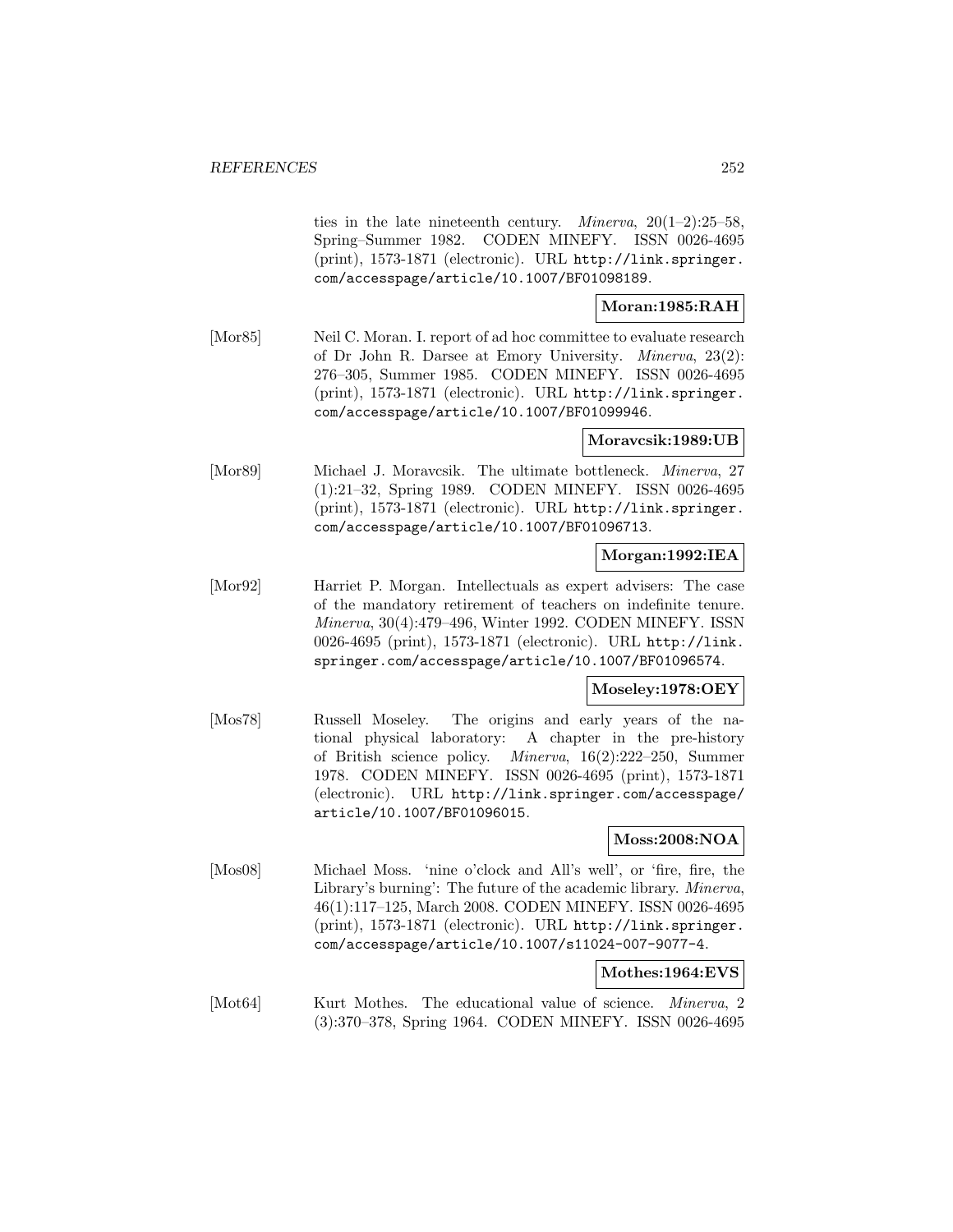(print), 1573-1871 (electronic). URL http://link.springer. com/accesspage/article/10.1007/BF01097324.

**McCaughey:1978:BR**

[MP78] Robert A. McCaughey and Keith Pavitt. Book reviews. Minerva, 16(1):149–155, Spring 1978. CODEN MINEFY. ISSN 0026-4695 (print), 1573-1871 (electronic). URL http://link.springer. com/accesspage/article/10.1007/BF01102186.

**Medawar:1976:BR**

[MPM<sup>+</sup>76] P. B. Medawar, Don K. Price, Allan Mazur, Pearl Kibre, and Norman W. Storer. Book reviews. Minerva, 14(3):389– 403, Autumn 1976. CODEN MINEFY. ISSN 0026-4695 (print), 1573-1871 (electronic). URL http://link.springer. com/accesspage/article/10.1007/BF01096279.

# **Murphy:2016:EPR**

[MPW16] Joseph Murphy, Sarah Parry, and John Walls. The EP-SRC's policy of responsible innovation from a trading zones perspective. Minerva, 54(2):151–174, June 2016. CODEN MINEFY. ISSN 0026-4695 (print), 1573-1871 (electronic). URL http://link.springer.com/content/pdf/10.1007/s11024- 016-9294-9.pdf.

# **MacDonald:1974:IOU**

[MR74] John B. MacDonald and Murray G. Ross. II: Ontario and its universities. Minerva, 12(4):515–521, October 1974. CO-DEN MINEFY. ISSN 0026-4695 (print), 1573-1871 (electronic). URL http://link.springer.com/accesspage/article/10. 1007/BF01557643.

# **McCaughey:1979:BR**

[MR79] Robert A. McCaughey and Yakov M. Rabkin. Book reviews. Minerva, 17(3):469–479, Autumn 1979. CODEN MINEFY. ISSN 0026-4695 (print), 1573-1871 (electronic). URL http://link.springer.com/accesspage/article/10.1007/ BF01096225.

#### **Martin-Rovet:1995:IESa**

[MR95] Dominique Martin-Rovet. The international exchange of scholars: The training of young scientists through research abroad. Minerva, 33(1):75–98, Spring 1995. CODEN MINEFY. ISSN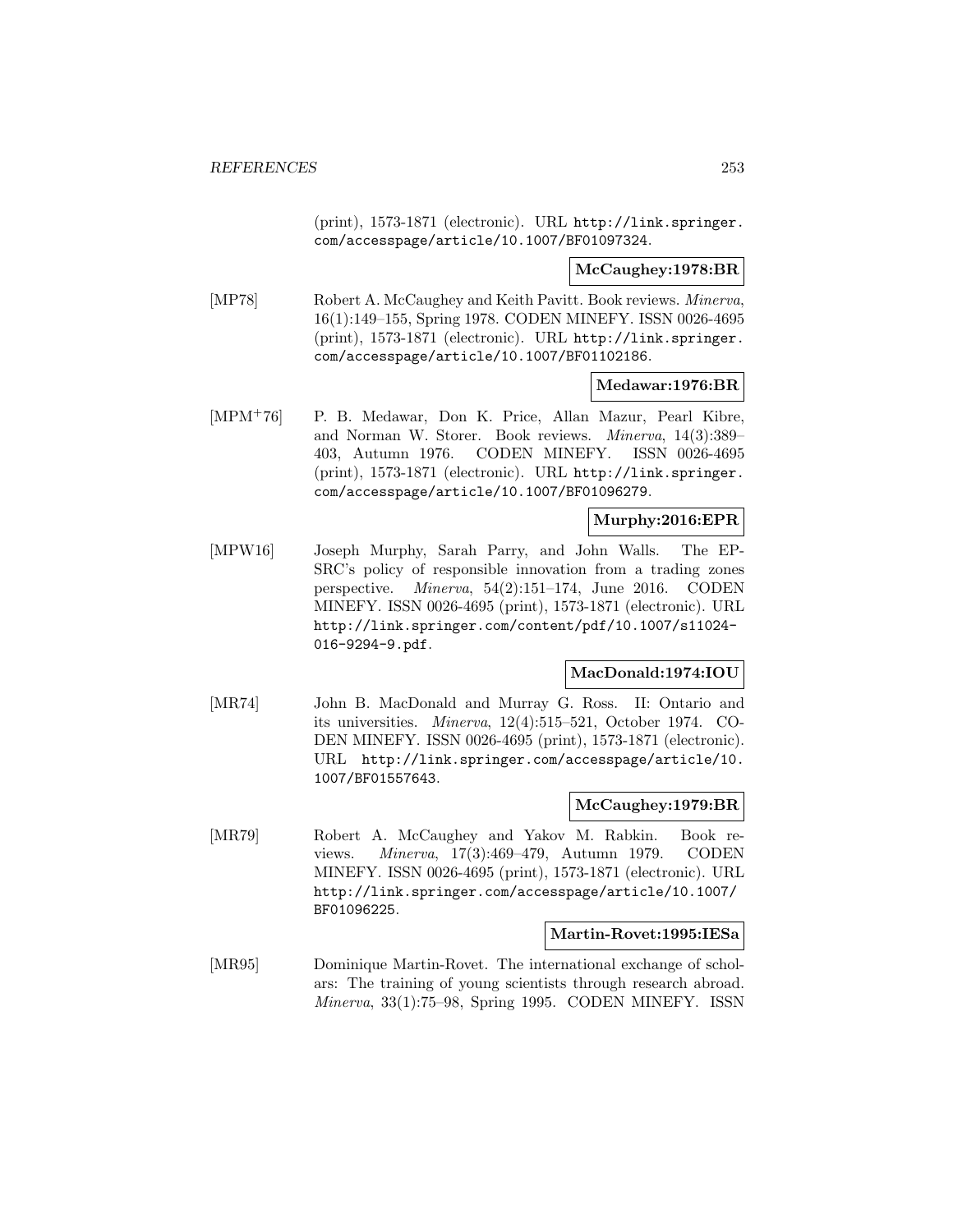0026-4695 (print), 1573-1871 (electronic). URL http://link. springer.com/accesspage/article/10.1007/BF01098621.

### **Martin-Rovet:1995:IESb**

[MRC95] Dominique Martin-Rovet and Timothy Carlson. The international exchange of scholars: The training of young scientists through research abroad. Minerva, 33(2):171–191, Summer 1995. CODEN MINEFY. ISSN 0026-4695 (print), 1573-1871 (electronic). URL http://link.springer.com/accesspage/ article/10.1007/BF01097911.

# **Marcovich:2011:THQ**

[MS11] Anne Marcovich and Terry Shinn. From the triple helix to a quadruple helix? The case of dip-pen nanolithography. Minerva, 49(2):175–190, June 2011. CODEN MINEFY. ISSN 0026-4695 (print), 1573-1871 (electronic). URL http://link.springer. com/accesspage/article/10.1007/s11024-011-9169-z.

# **Mata:2012:NSF**

[MS12] Tiago Mata and Tom Scheiding. National science foundation patronage of social science, 1970s and 1980s: Congressional scrutiny, advocacy network, and the prestige of economics. Minerva, 50(4):423–449, December 2012. CODEN MINEFY. ISSN 0026-4695 (print), 1573-1871 (electronic). URL http:// link.springer.com/accesspage/article/10.1007/s11024- 012-9213-7.

# **Marcovich:2013:RCS**

[MS13] Anne Marcovich and Terry Shinn. Respiration and cognitive synergy: Circulation in and between scientific research spheres. Minerva, 51(1):1–23, March 2013. CODEN MINEFY. ISSN 0026-4695 (print), 1573-1871 (electronic). URL http:// link.springer.com/accesspage/article/10.1007/s11024- 013-9220-3.

#### **Mizrahi-Shtelman:2021:WRA**

[MSD21] Ravit Mizrahi-Shtelman and Gili S. Drori. World-rank and/or locally relevant? Organizational identity in the mission statements of higher education organizations in Israel, 2008–2018. Minerva, 59(1):1–25, March 2021. CODEN MINEFY. ISSN 0026-4695 (print), 1573-1871 (electronic). URL http://link. springer.com/article/10.1007/s11024-020-09414-5.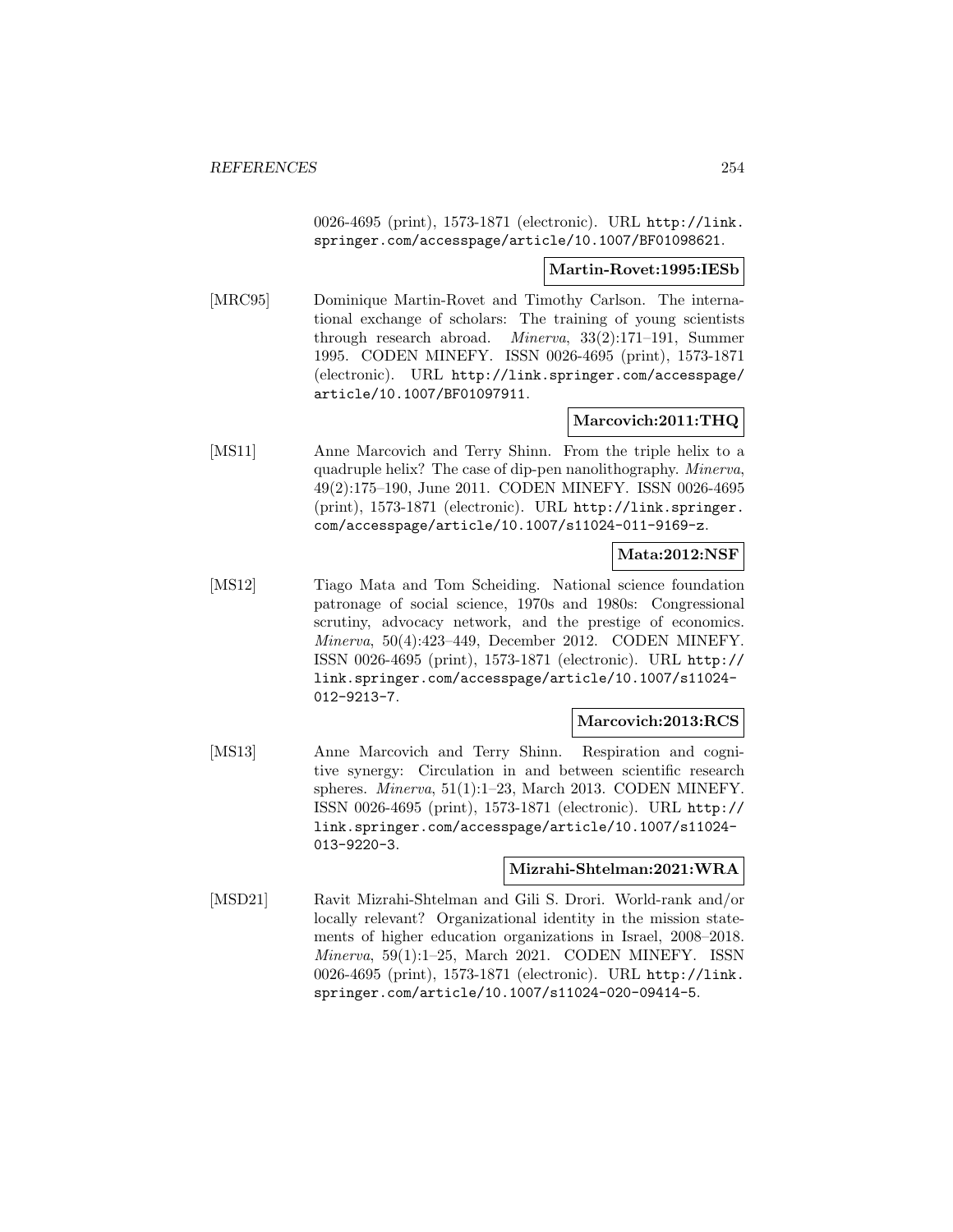# **Mazrui:1967:GUE**

[MT67] Ali A. Mazrui and Yash Tandon. Government and the universities in East Africa:  $II$  — the university of East Africa as a political institution. Minerva, 5(3):381–386, Spring 1967. CODEN MINEFY. ISSN 0026-4695 (print), 1573-1871 (electronic). URL http://link.springer.com/accesspage/ article/10.1007/BF02388577.

# **Matthies:2019:AHI**

[MT19] Hildegard Matthies and Marc Torka. Academic habitus and institutional change: Comparing two generations of German scholars. Minerva, 57(3):345–371, September 2019. CODEN MINEFY. ISSN 0026-4695 (print), 1573-1871 (electronic). URL http://link.springer.com/article/10.1007/s11024- 019-09370-9.

# **Miettinen:2015:EAI**

[MTE15] Reijo Miettinen, Juha Tuunainen, and Terhi Esko. Epistemological, artefactual and interactional-institutional foundations of social impact of academic research. Minerva, 53(3):257– 277, September 2015. CODEN MINEFY. ISSN 0026-4695 (print), 1573-1871 (electronic). URL http://link.springer. com/accesspage/article/10.1007/s11024-015-9278-1.

# **Macq:2020:DPP**

[MTS20] Hadrien Macq, Élise Tancoigne, and Bruno J. Strasser. From deliberation to production: Public participation in science and technology policies of the European Commission (1998–2019). Minerva, 58(4):489–512, December 2020. CODEN MINEFY. ISSN 0026-4695 (print), 1573-1871 (electronic). URL http:// link.springer.com/article/10.1007/s11024-020-09405-6.

# **Mucha:1985:ULD**

[Muc85] Janusz Mucha. University legislation and the decline of academic autonomy in Poland. Minerva, 23(3):362–382, Autumn 1985. CODEN MINEFY. ISSN 0026-4695 (print), 1573-1871 (electronic). URL http://link.springer.com/accesspage/ article/10.1007/BF01096444.

# **Muir:1969:RBD**

[Mui69] J. Douglas Muir. The reduction of the brain drain: Problems and policies. Minerva, 7(3):494–498, Spring 1969. CO-DEN MINEFY. ISSN 0026-4695 (print), 1573-1871 (electronic).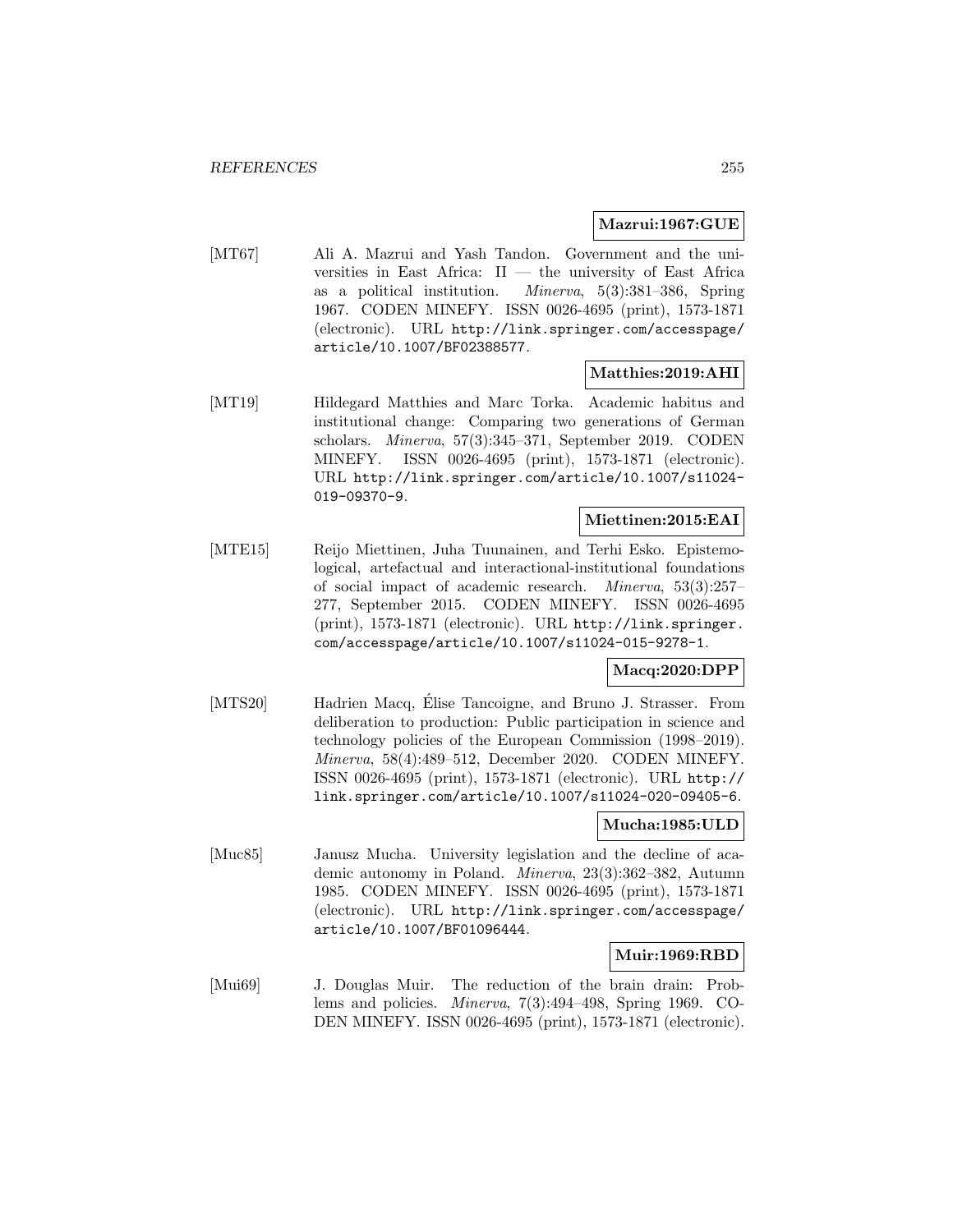URL http://link.springer.com/accesspage/article/10. 1007/BF01103273.

# **Mukerjee:1964:ISP**

[Muk64] Dilip Mukerjee. Indian science: Policy, organisation and application. Minerva, 2(3):360–369, Spring 1964. CODEN MINEFY. ISSN 0026-4695 (print), 1573-1871 (electronic). URL http://link.springer.com/accesspage/article/10.1007/ BF01097323.

# **Mullins:1972:DSS**

[Mul72] Nicholas C. Mullins. The development of a scientific specialty: The phage group and the origins of molecular biology. Minerva, 10(1):51–82, January 1972. CODEN MINEFY. ISSN 0026-4695 (print), 1573-1871 (electronic). URL http://link.springer. com/accesspage/article/10.1007/BF01881390.

# **Muller:2014:PLS**

[Mül14] Ruth Müller. Postdoctoral life scientists and supervision work in the contemporary University: A case study of changes in the cultural norms of science. Minerva, 52(3):329–349, September 2014. CODEN MINEFY. ISSN 0026-4695 (print), 1573-1871 (electronic). URL http://link.springer.com/accesspage/ article/10.1007/s11024-014-9257-y.

# **Muller:2020:ERR**

[Mul20] Johan Muller. 'From excellence to relevance?' A review of Erika Kraemer-Mbula, Robert Tijssen, Matthew L. Wallace and Robert McLean (eds.), Transforming Research Excellence: New Ideas from the Global South. Minerva, 58(3):485-488, September 2020. CODEN MINEFY. ISSN 0026-4695 (print), 1573- 1871 (electronic). URL http://link.springer.com/article/ 10.1007/s11024-020-09415-4.

# **Miller:1975:BR**

[MZP75] Henry Miller, John Ziman, and Keith Pavitt. Book reviews. Minerva, 13(1):121–130, Spring 1975. CODEN MINEFY. ISSN 0026-4695 (print), 1573-1871 (electronic). URL http://link. springer.com/accesspage/article/10.1007/BF01096245.

# **Nastesjo:2021:NUE**

[Näs21] Jonatan Nästesjö. Navigating uncertainty: Early career academics and practices of appraisal devices. Minerva, 59(2):237– 259, June 2021. CODEN MINEFY. ISSN 0026-4695 (print),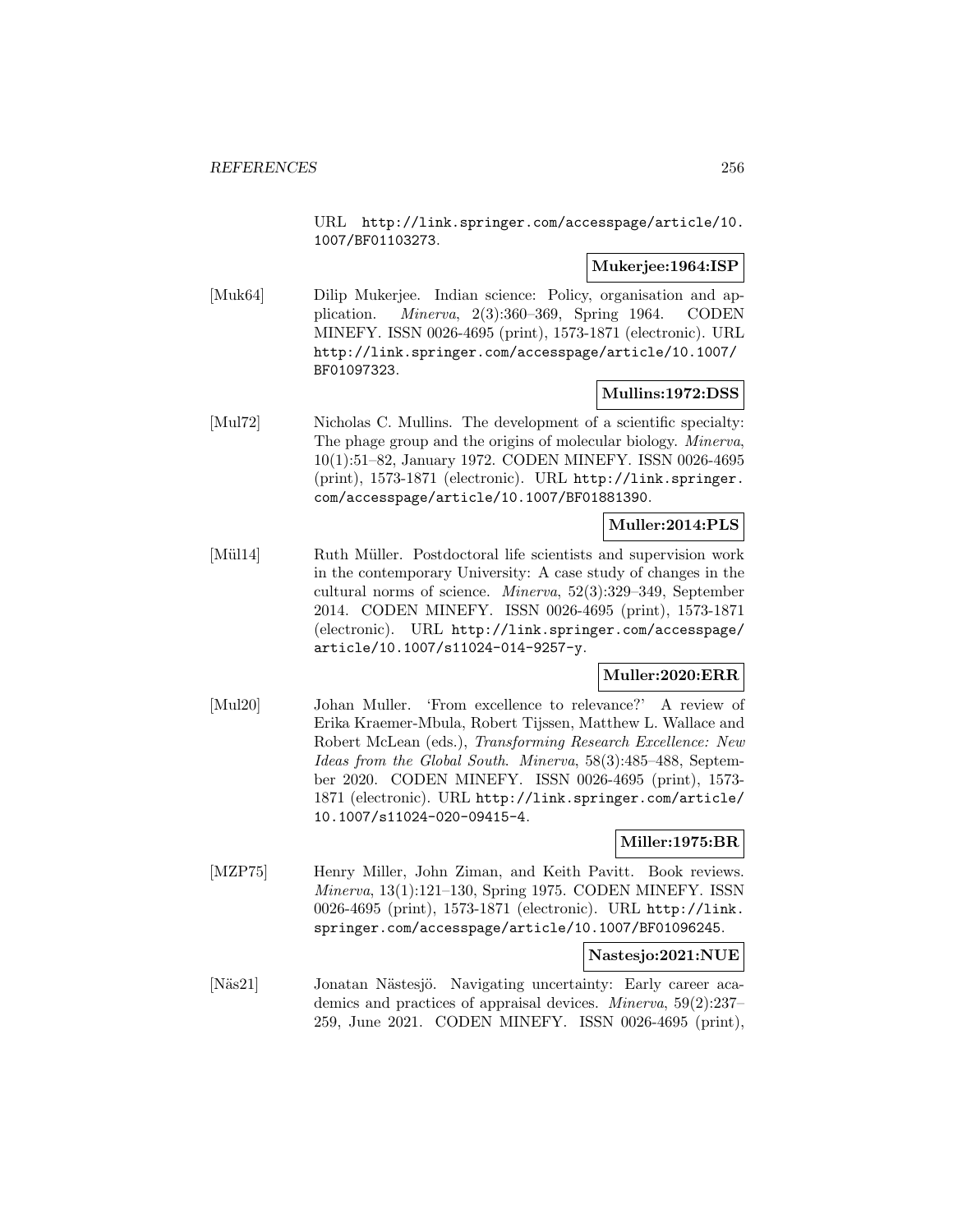1573-1871 (electronic). URL https://link.springer.com/ article/10.1007/s11024-020-09425-2.

### **Nayudamma:1967:PIA**

[Nay67] Y. Nayudamma. Promoting the industrial application of research in an underdeveloped country. *Minerva*, 5(3):323-339, Spring 1967. CODEN MINEFY. ISSN 0026-4695 (print), 1573-1871 (electronic). URL http://link.springer.com/ accesspage/article/10.1007/BF02388572.

### **Nayudamma:1973:DMR**

[Nay73] Y. Nayudamma. Decentralised management of R&D in a developing country. Minerva, 11(4):516–536, October 1973. CO-DEN MINEFY. ISSN 0026-4695 (print), 1573-1871 (electronic). URL http://link.springer.com/accesspage/article/10. 1007/BF01557800.

### **Nixdorff:2002:EUR**

[NB02] Kathryn Nixdorff and Wolfgang Bender. Ethics of University research, biotechnology and potential military spin-off. Minerva, 40(1):15–35, ???? 2002. CODEN MINEFY. ISSN 0026-4695 (print), 1573-1871 (electronic). URL http://link.springer. com/accesspage/article/10.1023/A%3A1015045127363.

#### **Navarro-Brotons:2005:BPP**

[NBGT05] Víctor Navarro-Brotóns, Jorge Velasco González, and José Doménech Torres. The birth of particle physics in Spain. Minerva, 43 (2):183–196, June 2005. CODEN MINEFY. ISSN 0026-4695 (print), 1573-1871 (electronic). URL http://link.springer. com/accesspage/article/10.1007/s11024-005-2331-8.

#### **Neff:2014:RPP**

[Nef14] Mark William Neff. Research prioritization and the potential pitfall of path dependencies in coral reef science. Minerva, 52 (2):213–235, June 2014. CODEN MINEFY. ISSN 0026-4695 (print), 1573-1871 (electronic). URL http://link.springer. com/accesspage/article/10.1007/s11024-014-9250-5.

# **Nehring:2006:PET**

[Neh06] Holger Nehring. Politics and the 'environment' in Twentieth-Century Germany. Minerva, 44(3):338–354, June 2006. CO-DEN MINEFY. ISSN 0026-4695 (print), 1573-1871 (electronic).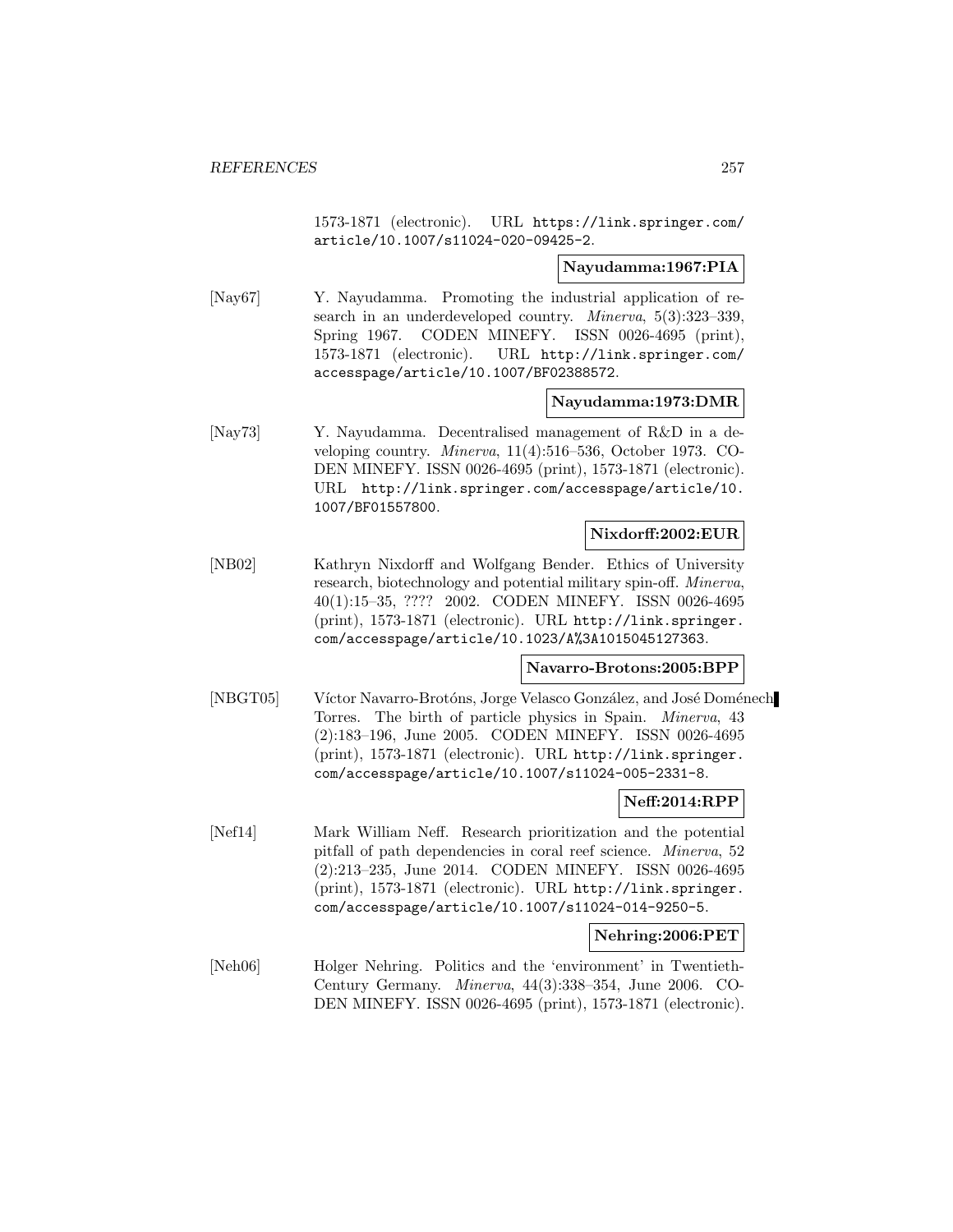URL http://link.springer.com/accesspage/article/10. 1007/s11024-006-9005-z.

# **Nelson:1971:WLT**

[Nel71] Richard R. Nelson. "World leadership", the "technological gap" and national science policy. Minerva, 9(3):386–399, July 1971. CODEN MINEFY. ISSN 0026-4695 (print), 1573-1871 (electronic). URL http://link.springer.com/accesspage/ article/10.1007/BF01553362.

# **Nelson:2021:PVP**

[Nel21] John P. Nelson. Public value promises and outcome reporting in advanced research projects agency-energy. Minerva, 59(4): 493–513, December 2021. CODEN MINEFY. ISSN 0026-4695 (print), 1573-1871 (electronic). URL https://link.springer. com/article/10.1007/s11024-021-09444-7.

**Nelson:1974:BR**

[NGZG74] Richard R. Nelson, Loren R. Graham, John Ziman, and Herbert G. Grubel. Book reviews. Minerva, 12(2):277–290, April 1974. CODEN MINEFY. ISSN 0026-4695 (print), 1573-1871 (electronic). URL http://link.springer.com/accesspage/ article/10.1007/BF01553181.

# **Nicholls:1965:SPY**

[Nic65] Frank G. Nicholls. Scientific policy in Yugoslavia. Minerva, 3 (3):405–407, Spring 1965. CODEN MINEFY. ISSN 0026-4695 (print), 1573-1871 (electronic). URL http://link.springer. com/accesspage/article/10.1007/BF01099966.

# **Nichols:1972:SPP**

[Nic72] Rodney W. Nichols. Some practical problems of scientistadvisers. Minerva, 10(4):603–613, October 1972. CODEN MINEFY. ISSN 0026-4695 (print), 1573-1871 (electronic). URL http://link.springer.com/accesspage/article/10.1007/ BF01695907.

#### **Nicholson:1977:AAB**

[Nic77] Heather Johnston Nicholson. Autonomy and accountability of basic research. Minerva, 15(1):32–61, Spring 1977. CO-DEN MINEFY. ISSN 0026-4695 (print), 1573-1871 (electronic). URL http://link.springer.com/accesspage/article/10. 1007/BF01096319.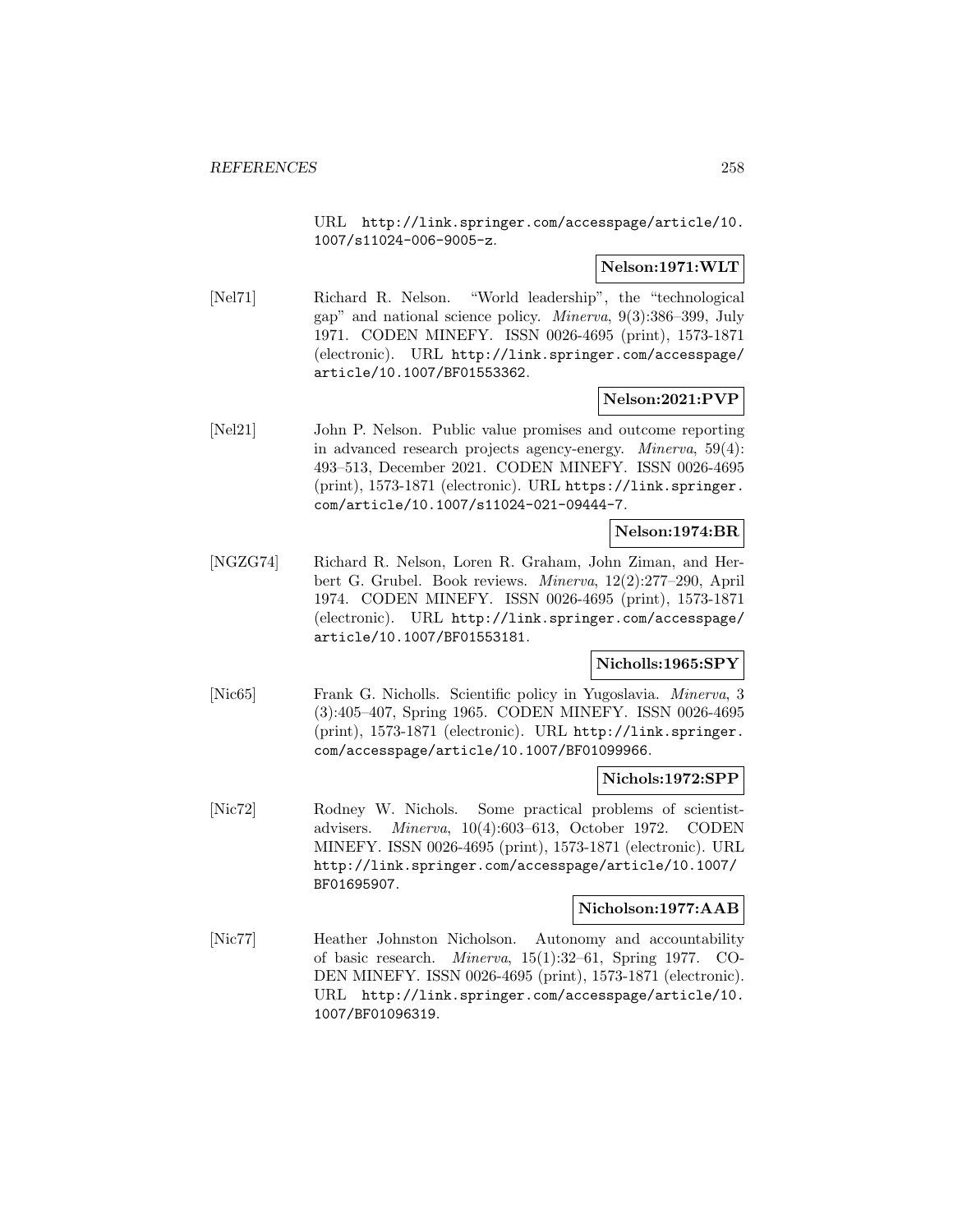# **Nguyen:2016:KPO**

[NM16] Huong Thi Lan Nguyen and Vincent Lynn Meek. Key problems in organizing and structuring University research in Vietnam: The lack of an effective research "behaviour Formalization" system. Minerva, 54(1):45–73, March 2016. CODEN MINEFY. ISSN 0026-4695 (print), 1573-1871 (electronic). URL http:// link.springer.com/accesspage/article/10.1007/s11024- 016-9289-6.

# **Nolden:1982:PUP**

[Nol82] Hans-Willi Nolden. I the private university: Its possibilities and limitations in the German Federal Republic. Minerva, 20(1– 2):213–225, Spring–Summer 1982. CODEN MINEFY. ISSN 0026-4695 (print), 1573-1871 (electronic). URL http://link. springer.com/accesspage/article/10.1007/BF01098195.

# **Nolte:1983:TSP**

[Nol83] Ernst Nolte. Thoughts on the state and prospects of the academic ethic in the universities of the Federal Republic of Germany. Minerva, 21(2–3):161–171, Summer–Autumn 1983. CODEN MINEFY. ISSN 0026-4695 (print), 1573-1871 (electronic). URL http://link.springer.com/accesspage/ article/10.1007/BF01097962.

# **Nolin:1999:GPN**

[Nol99a] Jan Nolin. Global policy and national research: The international shaping of climate research in four European union countries. Minerva, 37(2):125–140, June 1999. CODEN MINEFY. ISSN 0026-4695 (print), 1573-1871 (electronic). URL http://link.springer.com/accesspage/article/10.1023/ A%3A1004641211833.

# **Nolin:1999:TSR**

[Nol99b] Jan Nolin. Timing and sponsorship: The research to policy process and the European Union's Kyoto proposal. Minerva, 37 (2):165–181, June 1999. CODEN MINEFY. ISSN 0026-4695 (print), 1573-1871 (electronic). URL http://link.springer. com/accesspage/article/10.1023/A%3A1004623529580.

# **Nour:2011:NRG**

[Nou11] Samia Satti Osman Mohamed Nour. National, regional and global perspectives of higher education and science policies in the Arab region. Minerva, 49(4):387–423, December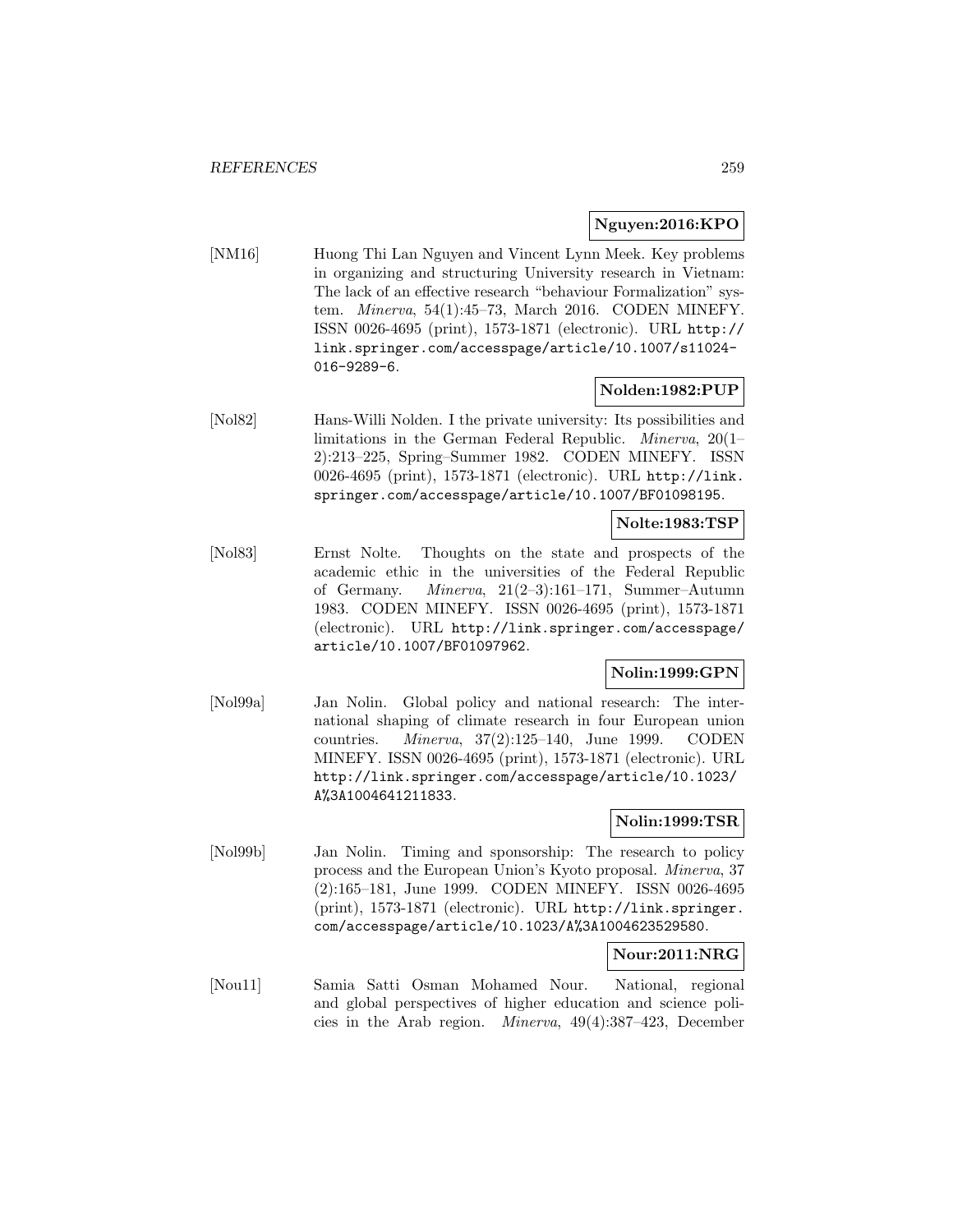2011. CODEN MINEFY. ISSN 0026-4695 (print), 1573-1871 (electronic). URL http://link.springer.com/accesspage/ article/10.1007/s11024-011-9183-1.

# **Novotny:2017:HAP**

[Nov17] Adam Novotny. The heterogeneity of the academic profession: The effect of occupational variables on university scientists' participation in research commercialization. Minerva, 55(4):485– 508, December 2017. CODEN MINEFY. ISSN 0026-4695 (print), 1573-1871 (electronic). URL http://link.springer. com/article/10.1007/s11024-017-9321-5.

# **Nowotny:2003:IMR**

[NSG03] Helga Nowotny, Peter Scott, and Michael Gibbons. Introduction: 'mode 2' revisited: The new production of knowledge. Minerva, 41(3):179–194, ???? 2003. CODEN MINEFY. ISSN 0026-4695 (print), 1573-1871 (electronic). URL http://link.springer. com/accesspage/article/10.1023/A%3A1025505528250.

# **Notzoldt:2004:PAS**

[NW04] Peter Nötzoldt and Peter Th. Walther. The Prussian Academy of Sciences during the third Reich. *Minerva*,  $42(4):421-444$ , ???? 2004. CODEN MINEFY. ISSN 0026-4695 (print), 1573-1871 (electronic). URL http://link.springer.com/accesspage/ article/10.1007/s11024-004-2115-6.

# **Nye:1975:SPF**

[Nye75] Mary Jo Nye. The scientific periphery in France: The faculty of sciences at Toulouse (1880–1930). Minerva, 13(3): 374–403, Autumn 1975. CODEN MINEFY. ISSN 0026-4695 (print), 1573-1871 (electronic). URL http://link.springer. com/accesspage/article/10.1007/BF01097847.

# **Nye:2007:PE**

[Nye07] Mary Jo Nye. Passionate empiricism. Minerva, 45(4):495– 498, December 2007. CODEN MINEFY. ISSN 0026-4695 (print), 1573-1871 (electronic). URL http://link.springer. com/accesspage/article/10.1007/s11024-007-9056-9.

#### **Nekola:1968:RDC**

[NZ68] J. Nekola and J. Zelinka. Research and development in Czechoslovakia. Minerva, 6(3):388–397, Spring 1968. CO-DEN MINEFY. ISSN 0026-4695 (print), 1573-1871 (electronic).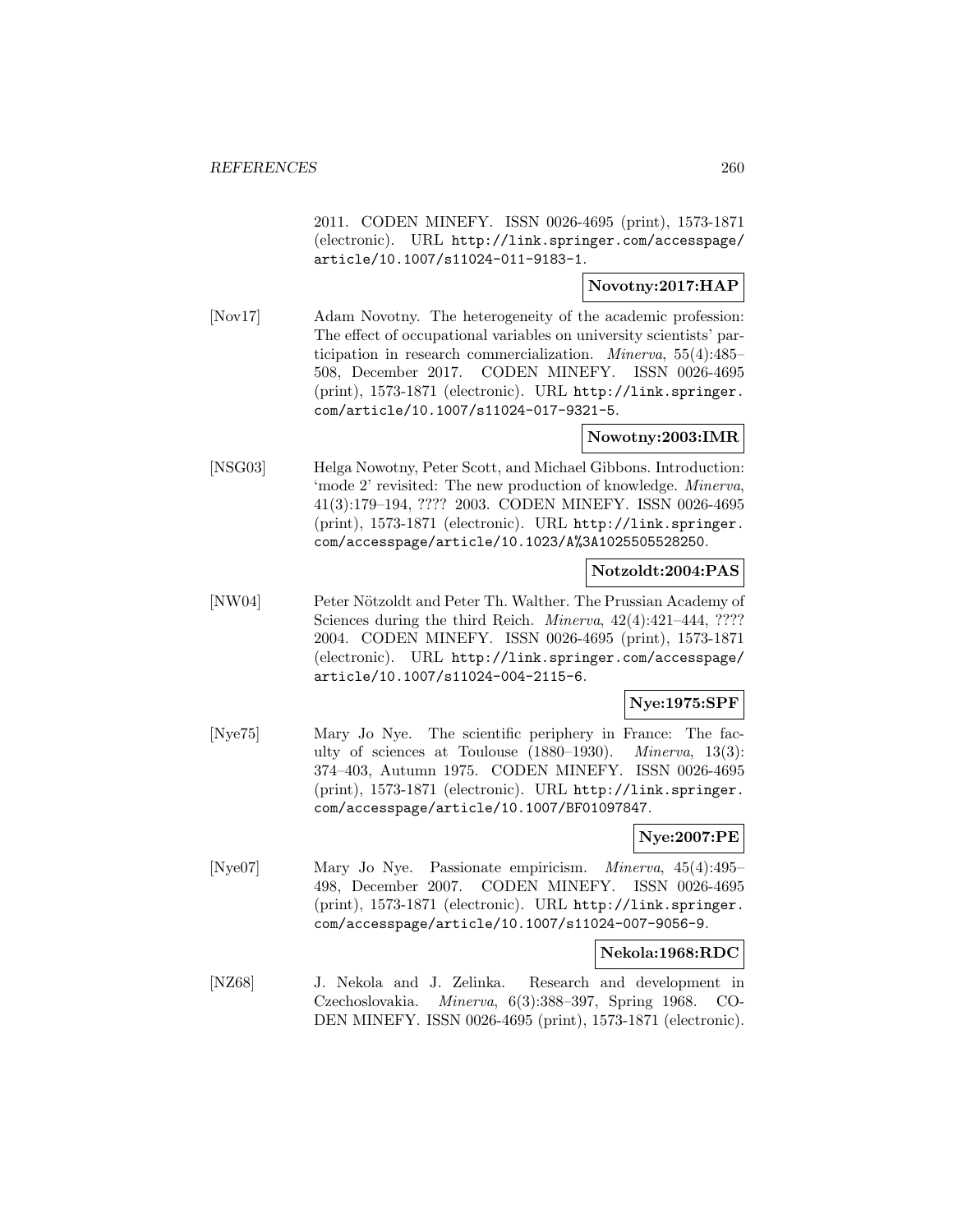URL http://link.springer.com/accesspage/article/10. 1007/BF01096424.

# **OBrien:1966:AAF**

[O'B66] Conor Cruise O'Brien. Autonomy and academic freedom in Britain and Africa. Minerva, 5(1):89–92, Autumn 1966. CO-DEN MINEFY. ISSN 0026-4695 (print), 1573-1871 (electronic). URL http://link.springer.com/accesspage/article/10. 1007/BF02389795.

# **Olson:2017:EIE**

[OB17] Rebecca E. Olson and Caragh Brosnan. Examining interprofessional education through the lens of interdisciplinarity: Power, knowledge and new ontological subjects. Minerva, 55(3):299– 319, September 2017. CODEN MINEFY. ISSN 0026-4695 (print), 1573-1871 (electronic). URL http://link.springer. com/article/10.1007/s11024-017-9316-2.

# **ofChesterfield:1968:UGP**

[oC68] Bowden of Chesterfield. The universities, the government and the public accounts committee. Minerva, 6(4):612–614, Summer 1968. CODEN MINEFY. ISSN 0026-4695 (print), 1573-1871 (electronic). URL http://link.springer.com/accesspage/ article/10.1007/BF01096556.

# **Ortiga:2020:CAL**

[OCW20] Yasmin Y. Ortiga, Meng-Hsuan Chou, and Jue Wang. Competing for academic labor: Research and recruitment outside the academic center. Minerva, 58(4):607–624, December 2020. CO-DEN MINEFY. ISSN 0026-4695 (print), 1573-1871 (electronic). URL http://link.springer.com/article/10.1007/s11024- 020-09412-7.

# **Okyar:1968:UT**

[Oky68] Osman Okyar. Universities in Turkey. Minerva, 6(2):213– 243, Winter 1968. CODEN MINEFY. ISSN 0026-4695 (print), 1573-1871 (electronic). URL http://link.springer. com/accesspage/article/10.1007/BF01097259.

# **Okyar:1970:SAM**

[Oky70] Osman Okyar. Science in the Arab Middle East. Minerva, 8(1– 4):451–453, January 1970. CODEN MINEFY. ISSN 0026-4695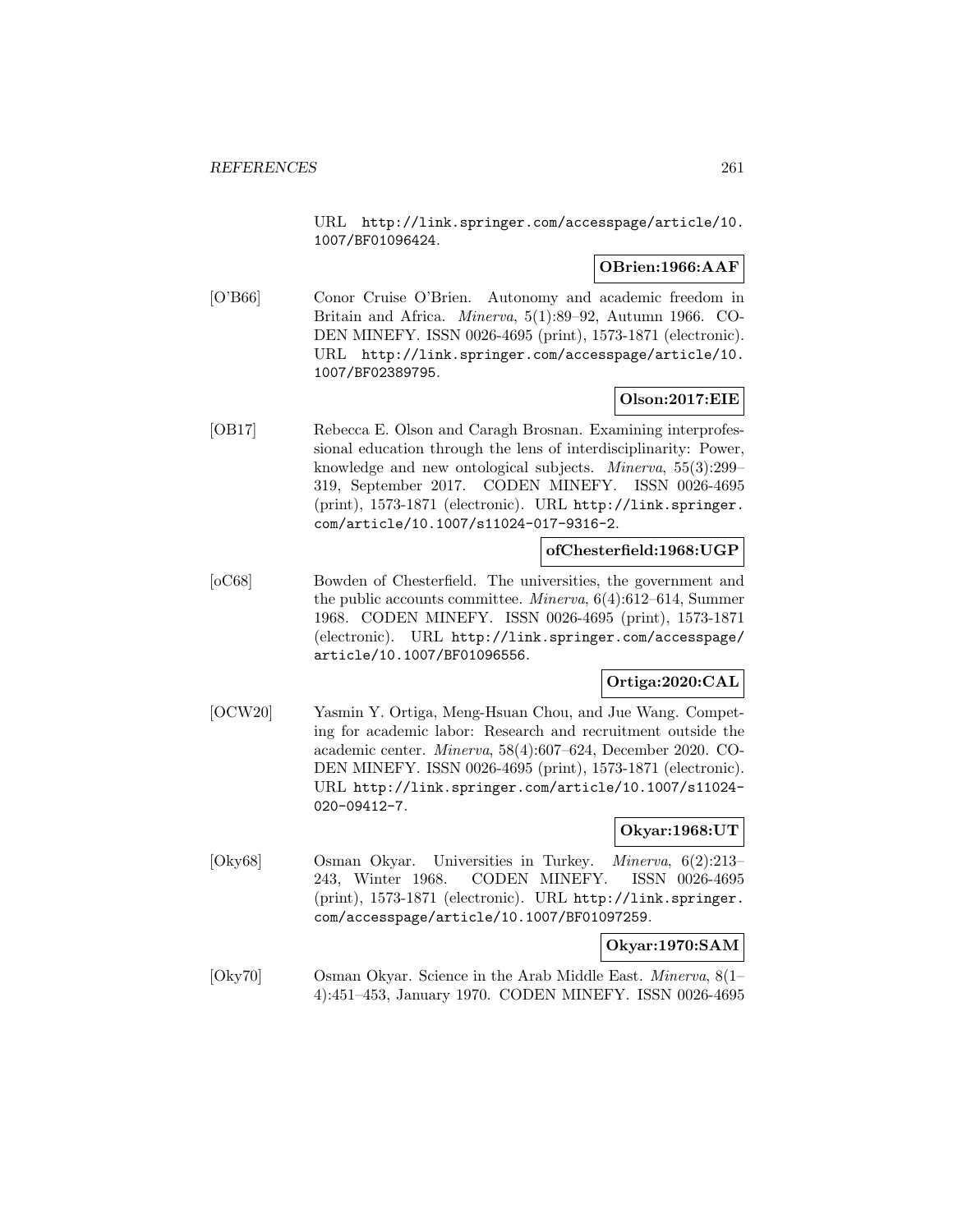(print), 1573-1871 (electronic). URL http://link.springer. com/accesspage/article/10.1007/BF01553230; http:// link.springer.com/article/10.1007/BF01553230.

# **Oleksiyenko:2013:OLI**

[Ole13] Anatoly Oleksiyenko. Organizational legitimacy of international research collaborations: Crossing boundaries in the middle East. Minerva, 51(1):49–69, March 2013. CODEN MINEFY. ISSN 0026-4695 (print), 1573-1871 (electronic). URL http:// link.springer.com/accesspage/article/10.1007/s11024- 013-9221-2.

### **Ossowska:1964:SS**

[OO64] María Ossowska and Stanislaw Ossowski. The science of science. Minerva, 3(1):72–82, Autumn 1964. CODEN MINEFY. ISSN 0026-4695 (print), 1573-1871 (electronic). URL http://link. springer.com/accesspage/article/10.1007/BF01630150.

### **Olmos-Penuela:2015:WSR**

[OPBCM15] Julia Olmos-Peñuela, Paul Benneworth, and Elena Castro-Martínez. What stimulates researchers to make their research usable? Towards an 'openness' approach. Minerva, 53(4): 381–410, December 2015. CODEN MINEFY. ISSN 0026-4695 (print), 1573-1871 (electronic). URL http://link.springer. com/accesspage/article/10.1007/s11024-015-9283-4.

#### **Opie:2004:TER**

[Opi04] Brian Opie. Tertiary education and research in New Zealand. Minerva, 42(3):299–307, ???? 2004. CODEN MINEFY. ISSN 0026-4695 (print), 1573-1871 (electronic). URL http://link. springer.com/accesspage/article/10.1023/B%3AMINE.0000038303. 80536.3a.

#### **Orlans:1971:SSR**

[Orl71a] Harold Orlans. Social science research policies in the United States. Minerva, 9(1):7–31, January 1971. CODEN MINEFY. ISSN 0026-4695 (print), 1573-1871 (electronic). URL http://link.springer.com/accesspage/article/10.1007/ BF01553183.

#### **Orlans:1971:SRU**

[Orl71b] Harold Orlans. Sponsored research and university budgets. Minerva, 9(3):411–414, July 1971. CODEN MINEFY. ISSN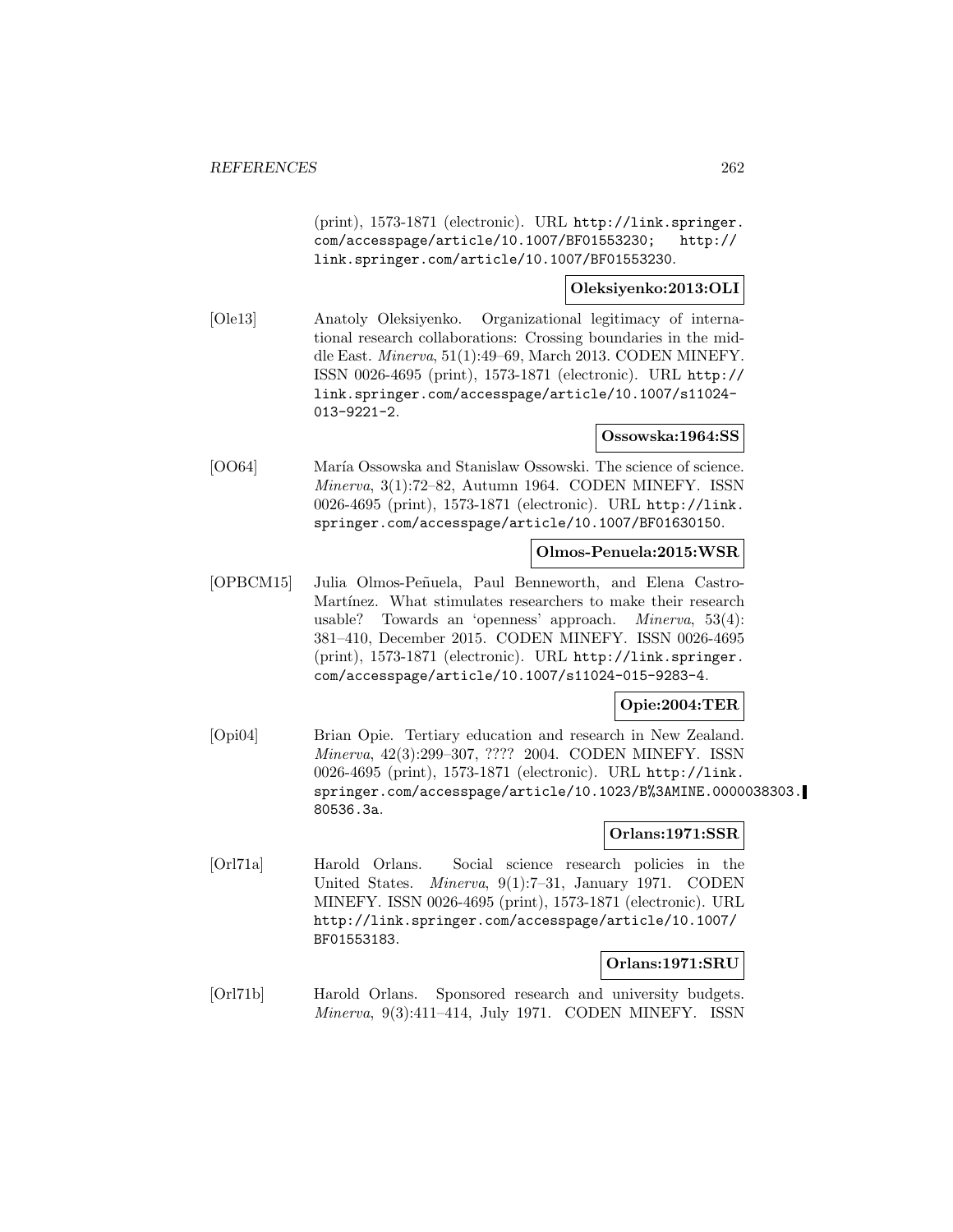0026-4695 (print), 1573-1871 (electronic). URL http://link. springer.com/accesspage/article/10.1007/BF01553365.

# **Orlans:1972:CCS**

[Orl72] Harold Orlans. Criteria of choice in social science research. Minerva, 10(4):571–602, October 1972. CODEN MINEFY. ISSN 0026-4695 (print), 1573-1871 (electronic). URL http://link. springer.com/accesspage/article/10.1007/BF01695906.

# **Orlans:1976:ASS**

[Orl76] Harold Orlans. The advocacy of social science in Europe and America. Minerva, 14(1):6–32, Spring 1976. CODEN MINEFY. ISSN 0026-4695 (print), 1573-1871 (electronic). URL http://link.springer.com/accesspage/article/10.1007/ BF01096212.

# **Orlans:1980:RS**

[Orl80] Harold Orlans. On the responsibility of scientists. *Minerva*, 18 (3):521–528, Autumn 1980. CODEN MINEFY. ISSN 0026-4695 (print), 1573-1871 (electronic). URL http://link.springer. com/accesspage/article/10.1007/BF01096955.

### **Orlans:1986:ASS**

[Orl86] Harold Orlans. Academic social scientists and the presidency: From Wilson to Nixon. *Minerva*,  $24(2-3):172-204$ , Summer–Autumn 1986. CODEN MINEFY. ISSN 0026-4695 (print), 1573-1871 (electronic). URL http://link.springer. com/accesspage/article/10.1007/BF01096610.

#### **Orlans:1991:BR**

[Orl91] Harold Orlans. Book review. Minerva, 29(3):386–390, Autumn 1991. CODEN MINEFY. ISSN 0026-4695 (print), 1573-1871 (electronic). URL http://link.springer.com/accesspage/ article/10.1007/BF01097882.

# **Orlans:1992:AAH**

[Orl92] Harold Orlans. Accreditation in American higher education: The issue of "diversity". Minerva, 30(4):513–530, Winter 1992. CODEN MINEFY. ISSN 0026-4695 (print), 1573-1871 (electronic). URL http://link.springer.com/accesspage/ article/10.1007/BF01096576.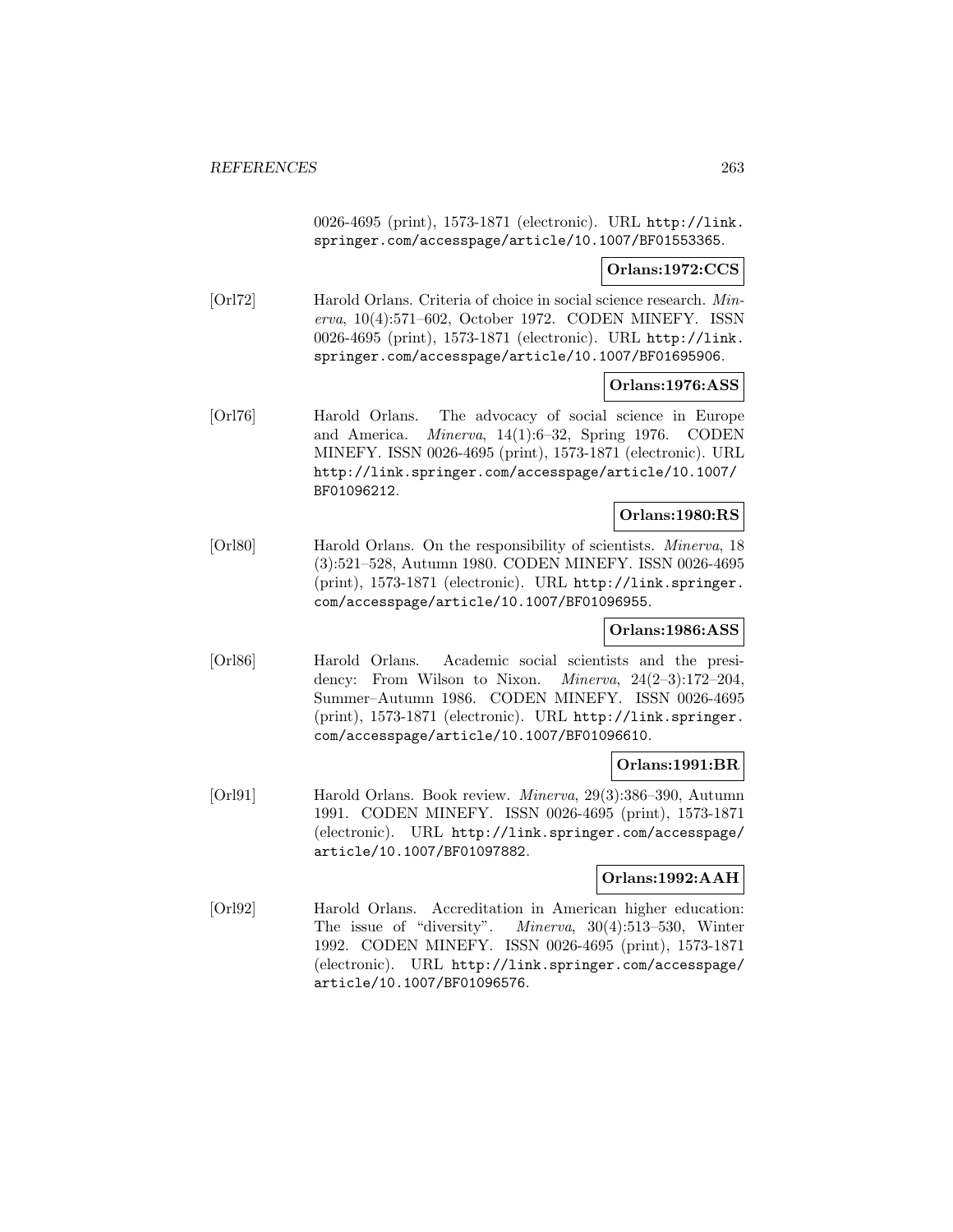# **Orlans:1996:ESB**

[Orl96] Harold Orlans. Edward Shils' beliefs about society and sociology. Minerva, 34(1):23–37, ???? 1996. CODEN MINEFY. ISSN 0026-4695 (print), 1573-1871 (electronic). URL http://link. springer.com/accesspage/article/10.1007/BF00124198.

# **Orlans:1999:BRS**

[Orl99] Harold Orlans. Book review: The Shape of the River: Long-Term Consequences of Considering Race in College and University Admissions, by William G. Bowen and Derek Bok. Minerva, 37(2):185–190, June 1999. CODEN MINEFY. ISSN 0026-4695 (print), 1573-1871 (electronic). URL http://link.springer. com/accesspage/article/10.1023/A%3A1004605914076.

# **Orthia:2016:WWT**

[Ort16] Lindy A. Orthia. What's wrong with talking about the scientific revolution? Applying lessons from history of science to applied fields of science studies. Minerva, 54(3):353–373, September 2016. CODEN MINEFY. ISSN 0026-4695 (print), 1573-1871 (electronic). URL http://link.springer.com/accesspage/ article/10.1007/s11024-016-9299-4.

# **OSullivan:2001:HDN**

[O'S01] Abigail O'Sullivan. Henry Dale's Nobel Prize winning 'discovery'. Minerva, 39(4):409–424, ???? 2001. CODEN MINEFY. ISSN 0026-4695 (print), 1573-1871 (electronic). URL http://link.springer.com/accesspage/article/10.1023/ A%3A1012787903437.

# **Ohly:2021:GPM**

[OS21] Sandra Ohly and Christian Schneijderberg. German professors' motivation to act as peer reviewers in accreditation and evaluation procedures. Minerva, 59(2):217–236, June 2021. CODEN MINEFY. ISSN 0026-4695 (print), 1573-1871 (electronic). URL https://link.springer.com/article/10. 1007/s11024-020-09430-5.

# **Osborne:1971:UPS**

[Osb71] Denis Osborne. The use and promotion of science in developing countries. Minerva, 9(1):45–55, January 1971. CO-DEN MINEFY. ISSN 0026-4695 (print), 1573-1871 (electronic). URL http://link.springer.com/accesspage/article/10. 1007/BF01553186.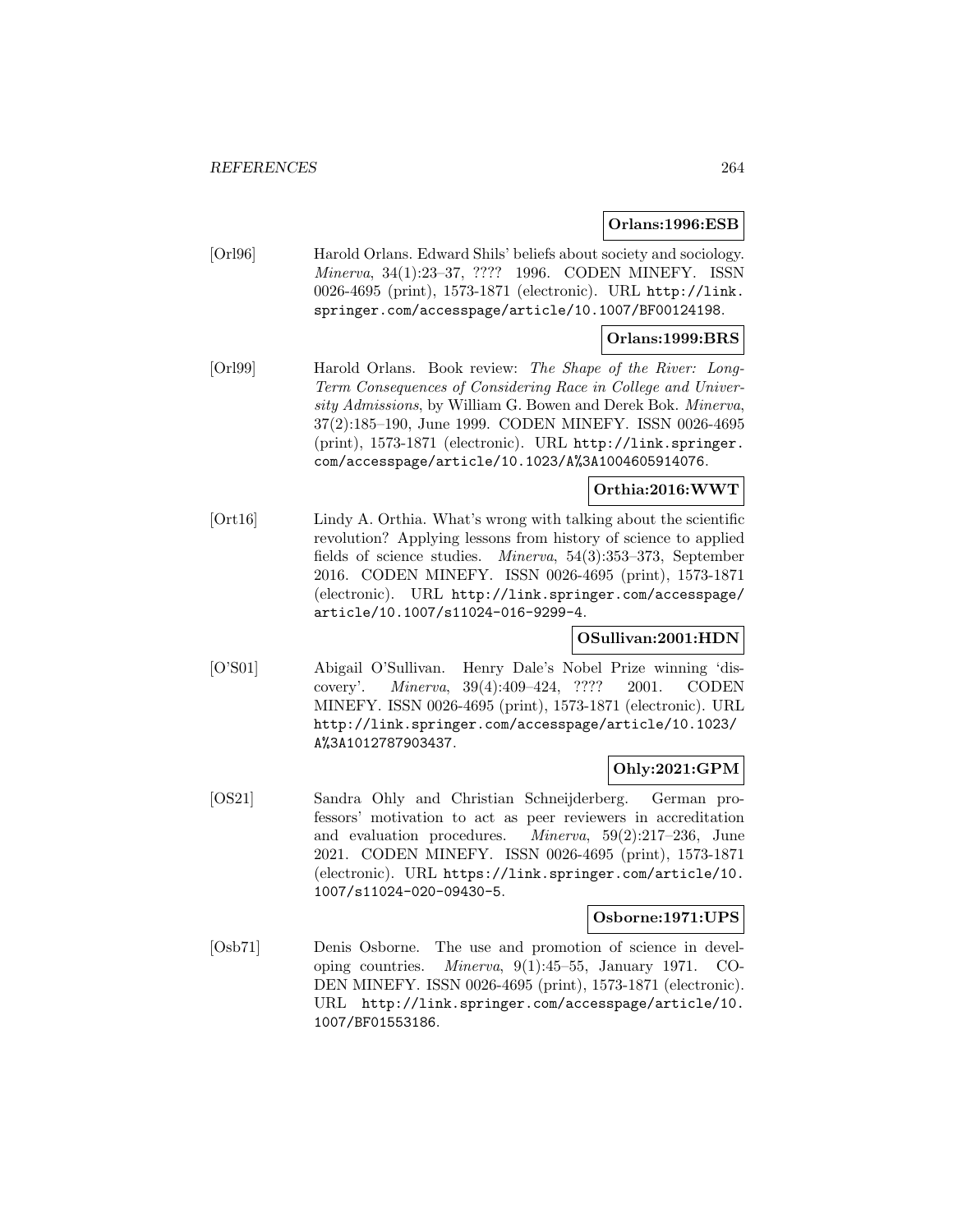### **Osley-Thomas:2020:CAD**

[OT20] Robert Osley-Thomas. The closing of academic departments and programs: a core and periphery approach to the liberal arts and practical arts. Minerva, 58(2):211–233, June 2020. CO-DEN MINEFY. ISSN 0026-4695 (print), 1573-1871 (electronic). URL http://link.springer.com/article/10.1007/s11024- 019-09389-y.

# **Ozdas:1968:UT**

[Ozd68] M. Nimet Ozdas. Universities in Turkey. Minerva, 6(4): 609–612, Summer 1968. CODEN MINEFY. ISSN 0026-4695 (print), 1573-1871 (electronic). URL http://link.springer. com/accesspage/article/10.1007/BF01096555.

# **Page:2002:RFC**

[Pag02] Benhamin B. Page. The Rockefeller Foundation and central Europe: a reconsideration. Minerva, 40(3):265–287, ???? 2002. CODEN MINEFY. ISSN 0026-4695 (print), 1573-1871 (electronic). URL http://link.springer.com/accesspage/ article/10.1023/A%3A1019520525157.

# **Palladino:1990:PEA**

[Pal90] Paolo Palladino. The political economy of applied research: Plant breeding in Great Britain, 1910–1940. Minerva, 28(4): 446–468, Winter 1990. CODEN MINEFY. ISSN 0026-4695 (print), 1573-1871 (electronic). URL http://link.springer. com/accesspage/article/10.1007/BF01096651.

#### **Pancaldi:1993:VVC**

[Pan93] Giuliano Pancaldi. Vito Volterra: Cosmopolitan ideals and nationality in the Italian scientific community between the Belle  $\epsilon$ poque and the First World War. *Minerva*, 31(1):21–37, Spring 1993. CODEN MINEFY. ISSN 0026-4695 (print), 1573-1871 (electronic). URL http://link.springer.com/accesspage/ article/10.1007/BF01096170.

# **Panofsky:2011:FAI**

[Pan11] Aaron L. Panofsky. Field analysis and interdisciplinary science: Scientific capital exchange in behavior genetics. *Minerva*, 49 (3):??, September 2011. CODEN MINEFY. ISSN 0026-4695 (print), 1573-1871 (electronic). URL http://link.springer. com/accesspage/article/10.1007/s11024-011-9175-1.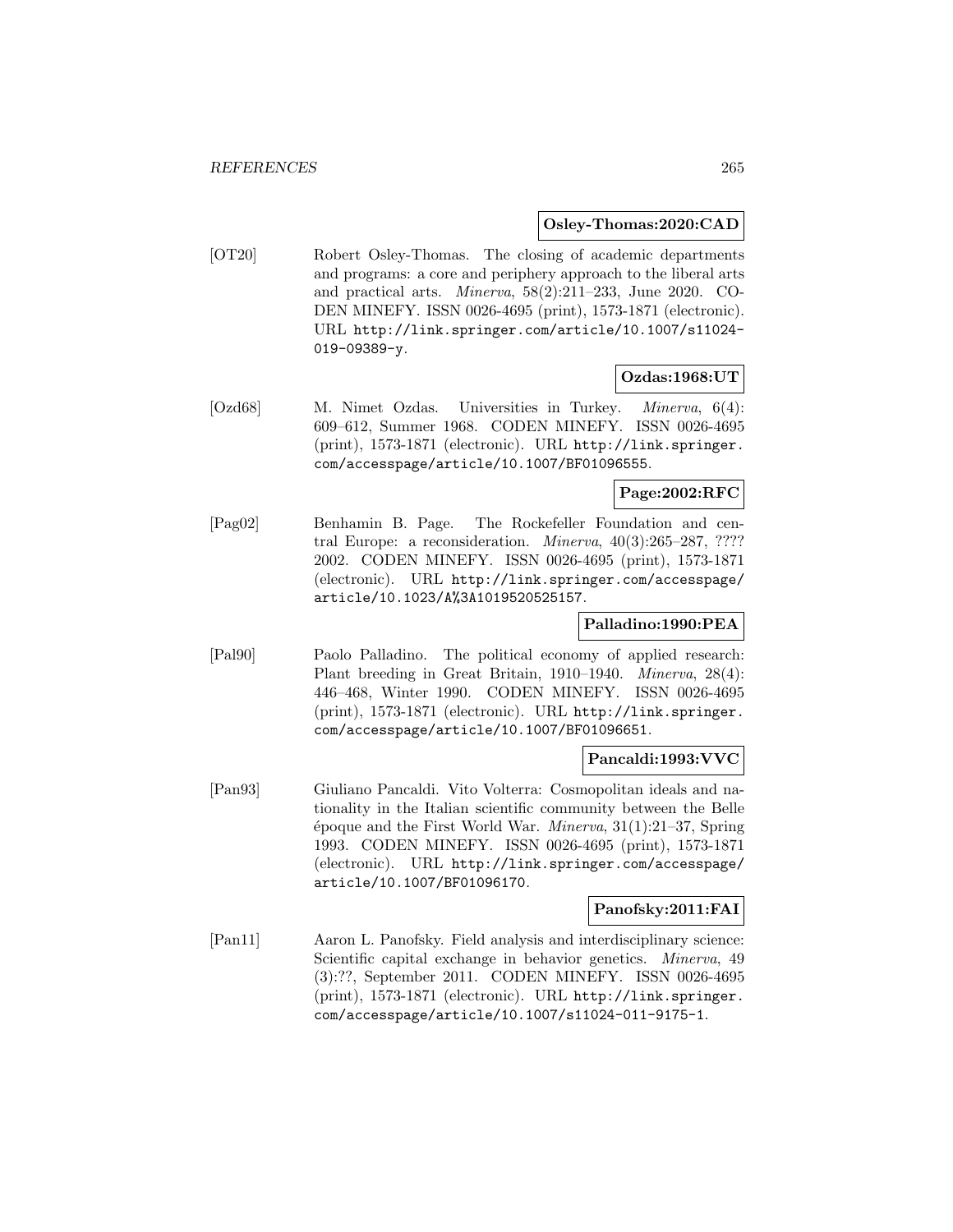# **Papon:1973:TIS**

[Pap73] P. Papon. The training of industrial scientists in France. Minerva, 11(2):191–210, April 1973. CODEN MINEFY. ISSN 0026-4695 (print), 1573-1871 (electronic). URL http://link. springer.com/accesspage/article/10.1007/BF01557716.

# **Papon:1988:STP**

[Pap88] Pierre Papon. Science and technology policy in France: 1981–1986. Minerva, 26(4):493–511, Winter 1988. CODEN MINEFY. ISSN 0026-4695 (print), 1573-1871 (electronic). URL http://link.springer.com/accesspage/article/10.1007/ BF01096495.

# **Papon:1996:NCS**

[Pap96] Piere Papon. A new context for scientific expertise? Some lessons from the French experience. Minerva, 34(2):151–160, ???? 1996. CODEN MINEFY. ISSN 0026-4695 (print), 1573-1871 (electronic). URL http://link.springer.com/ accesspage/article/10.1007/BF00122898.

# **Papon:2004:ESC**

[Pap04] Pierre Papon. European scientific cooperation and research infrastructures: Past tendencies and future prospects. Minerva, 42(1):61–76, ???? 2004. CODEN MINEFY. ISSN 0026-4695 (print), 1573-1871 (electronic). URL http://link.springer. com/accesspage/article/10.1023/B%3AMINE.0000017700.63978. 4a.

# **Parikh:1965:DKI**

[Par65] G. D. Parikh. Dr. Karve and the Indian universities. Minerva, 3(3):401–404, Spring 1965. CODEN MINEFY. ISSN 0026-4695 (print), 1573-1871 (electronic). URL http://link.springer. com/accesspage/article/10.1007/BF01099965.

# **Parsons:1968:FNC**

[Par68] Talcott Parsons. The future of the nineteenth century idea of a university. Minerva, 6(2):267–271, Winter 1968. CO-DEN MINEFY. ISSN 0026-4695 (print), 1573-1871 (electronic). URL http://link.springer.com/accesspage/article/10. 1007/BF01097265.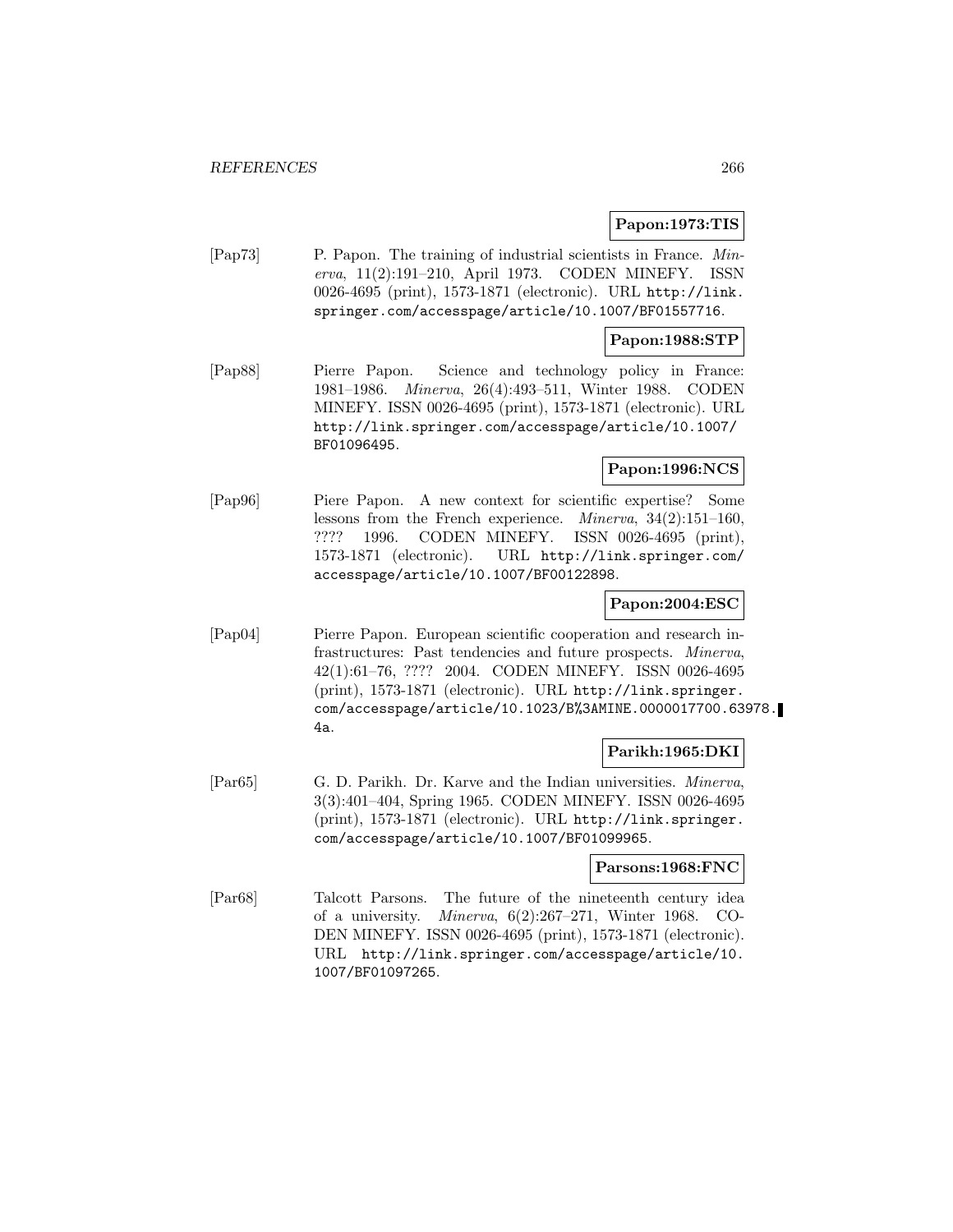# **Parikh:1971:BC**

[Par71a] G. D. Parikh. Bombay College. Minerva, 9(3):417–419, July 1971. CODEN MINEFY. ISSN 0026-4695 (print), 1573-1871 (electronic). URL http://link.springer.com/accesspage/ article/10.1007/BF01553367.

# **Parsons:1971:C**

[Par71b] Talcott Parsons. Correspondence. Minerva, 9(4):553–556, October 1971. CODEN MINEFY. ISSN 0026-4695 (print), 1573-1871 (electronic). URL http://link.springer.com/accesspage/ article/10.1007/BF01558028.

# **Parmar:2000:CCM**

[Par00] Inderjeet Parmar. The Carnegie corporation and the mobilisation of opinion in the United States' rise to globalism, 1939–1945. Minerva, 37(4):355–378, December 2000. CO-DEN MINEFY. ISSN 0026-4695 (print), 1573-1871 (electronic). URL http://link.springer.com/accesspage/article/10. 1023/A%3A1004797821885.

### **Parmar:2002:RKA**

[Par02] Inderjeet Parmar. 'to relate knowledge and action': the impact of the Rockefeller Foundation on foreign policy thinking during America's rise to globalism 1939–1945. Minerva, 40 (3):235–263, ???? 2002. CODEN MINEFY. ISSN 0026-4695 (print), 1573-1871 (electronic). URL http://link.springer. com/accesspage/article/10.1023/A%3A1019572526066.

#### **Passmore:1978:CCG**

[Pas78] John Passmore. A comment by the Chairman of the German Universities Commission. Minerva, 16(1):139–142, Spring 1978. CODEN MINEFY. ISSN 0026-4695 (print), 1573-1871 (electronic). URL http://link.springer.com/accesspage/ article/10.1007/BF01102184.

#### **Pattullo:1985:GRI**

[Pat85] Edward L. Pattullo. Governmental regulation of the investigation of human subjects in social research. Minerva, 23(4): 521–533, Winter 1985. CODEN MINEFY. ISSN 0026-4695 (print), 1573-1871 (electronic). URL http://link.springer. com/accesspage/article/10.1007/BF01098705.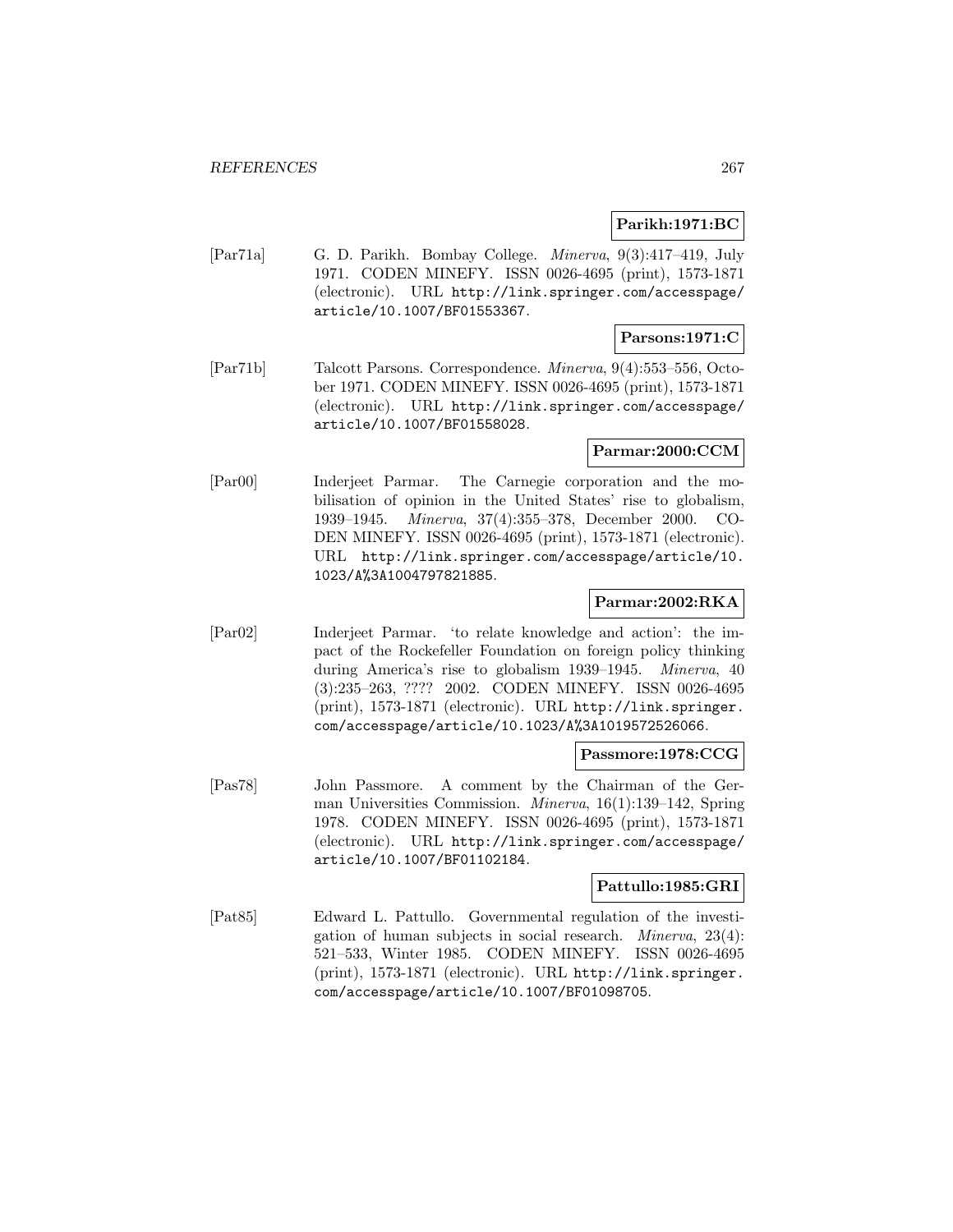# **Paulley:1967:BUP**

[Pau67] J. W. Paulley. British universities and the public purse. Minerva, 6(1):102–105, Autumn 1967. CODEN MINEFY. ISSN 0026-4695 (print), 1573-1871 (electronic). URL http://link. springer.com/accesspage/article/10.1007/BF01101610.

# **Pavitt:1976:GSI**

[Pav76] Keith Pavitt. Governmental support for industrial research and development in France: Theory and practice. *Minerva*, 14(3): 330–354, Autumn 1976. CODEN MINEFY. ISSN 0026-4695 (print), 1573-1871 (electronic). URL http://link.springer. com/accesspage/article/10.1007/BF01096276.

# **Payne:1980:OUM**

[Pay80] Anthony Payne. One university, many governments: Regional integration, politics and the university of the West Indies. Minerva, 18(3):474–498, Autumn 1980. CODEN MINEFY. ISSN 0026-4695 (print), 1573-1871 (electronic). URL http://link. springer.com/accesspage/article/10.1007/BF01096953.

# **Pollock:2002:TPV**

[PC02] Neil Pollock and James Cornford. The theory and practice of the virtual University: Working through the work of making work mobile. Minerva, 40(4):359–373, ???? 2002. CO-DEN MINEFY. ISSN 0026-4695 (print), 1573-1871 (electronic). URL http://link.springer.com/accesspage/article/10. 1023/A%3A1020977705523.

# **Pavitt:1979:BR**

[PCW79] KEith Pavitt, Cmarles Carter, and John T. Wilson. Book reviews. Minerva, 17(1):178–192, Spring 1979. CODEN MINEFY. ISSN 0026-4695 (print), 1573-1871 (electronic). URL http://link.springer.com/accesspage/article/10.1007/ BF01096264.

# **Parsons:1971:UUU**

[PD71] Kermit C. Parsons and Georgia K. Davis. The urban University and its urban environment. Minerva, 9(3):361–385, July 1971. CODEN MINEFY. ISSN 0026-4695 (print), 1573-1871 (electronic). URL http://link.springer.com/accesspage/ article/10.1007/BF01553361.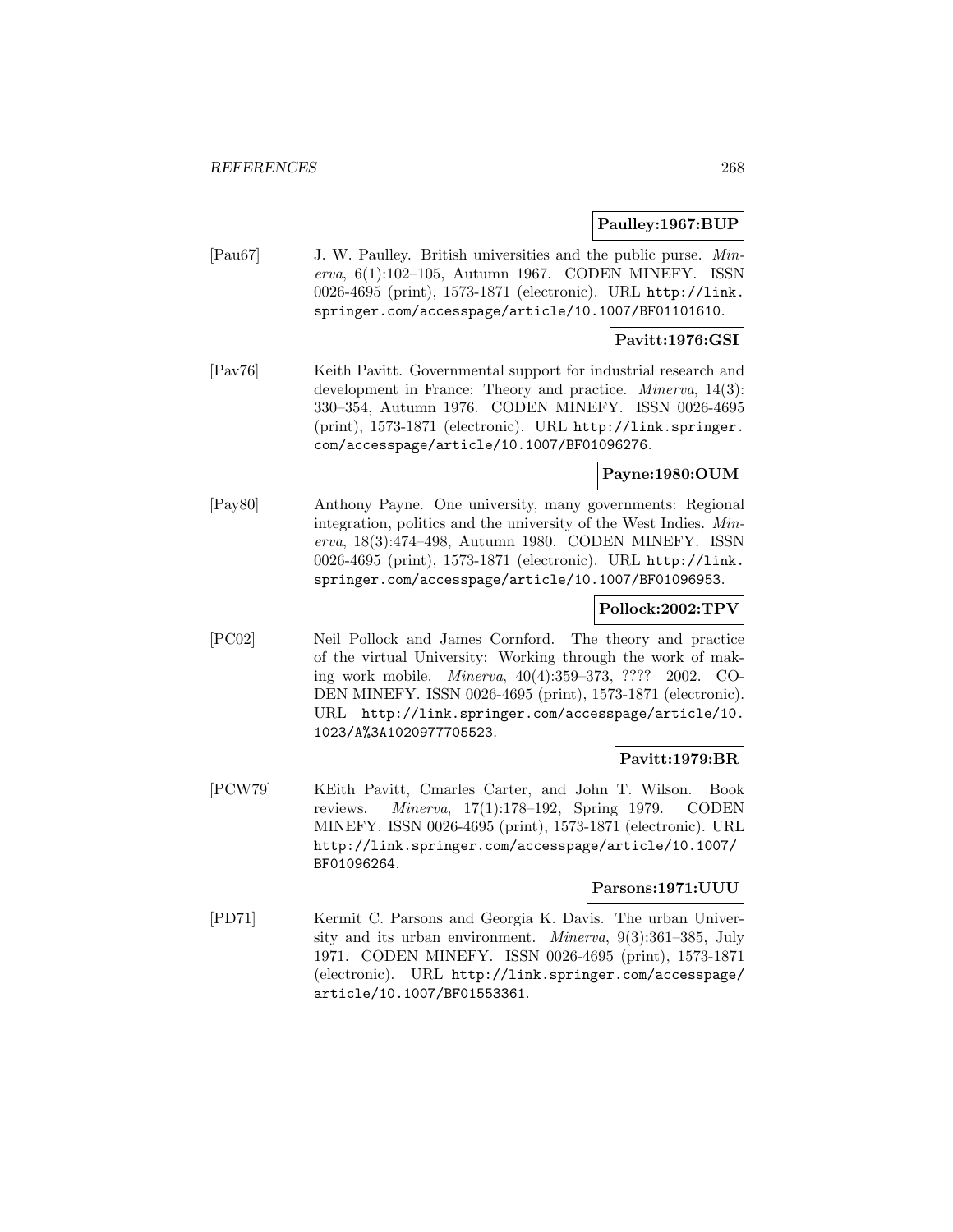# **Powell:2017:SPG**

[PD17] Justin J. W. Powell and Jennifer Dusdal. Science production in Germany, France, Belgium, and Luxembourg: Comparing the contributions of research universities and institutes to science, technology, engineering, mathematics, and health. Minerva, 55(4):413–434, December 2017. CODEN MINEFY. ISSN 0026-4695 (print), 1573-1871 (electronic). URL http://link.springer.com/content/pdf/10.1007/s11024- 017-9327-z.pdf; http://link.springer.com/article/10. 1007/s11024-017-9327-z.

# **Pedersen:1977:DUB**

[Ped77] Mogens N. Pedersen. The Danish university between the millstones. Minerva, 15(3–4):335–376, Autumn–Winter 1977. CO-DEN MINEFY. ISSN 0026-4695 (print), 1573-1871 (electronic). URL http://link.springer.com/accesspage/article/10. 1007/BF01096728.

# **Peierls:1984:BRF**

[Pei84] Rudolf Peierls. Book reviews: Forty Years into the Atomic Age (pp. 285–291). The Nuclear Chain Reaction Forty Years Later by Robert G. Sachs. Minerva, 22(2):281-291, Summer 1984. CODEN MINEFY. ISSN 0026-4695 (print), 1573-1871 (electronic). URL http://link.springer.com/ accesspage/article/10.1007/BF02207952; http://www. jstor.org/stable/41820567.

# **Peine:2011:CIW**

[Pei11] Alexander Peine. Challenging incommensurability: What we can learn from Ludwik Fleck for the analysis of configurational innovation. Minerva, 49(4):489–508, December 2011. CODEN MINEFY. ISSN 0026-4695 (print), 1573-1871 (electronic). URL http://link.springer.com/content/pdf/10. 1007/s11024-011-9180-4.pdf.

# **Perkins:1968:RS**

[Per68] James A. Perkins. The restless student. Minerva, 6(4):487– 496, Summer 1968. CODEN MINEFY. ISSN 0026-4695 (print), 1573-1871 (electronic). URL http://link.springer. com/accesspage/article/10.1007/BF01096544.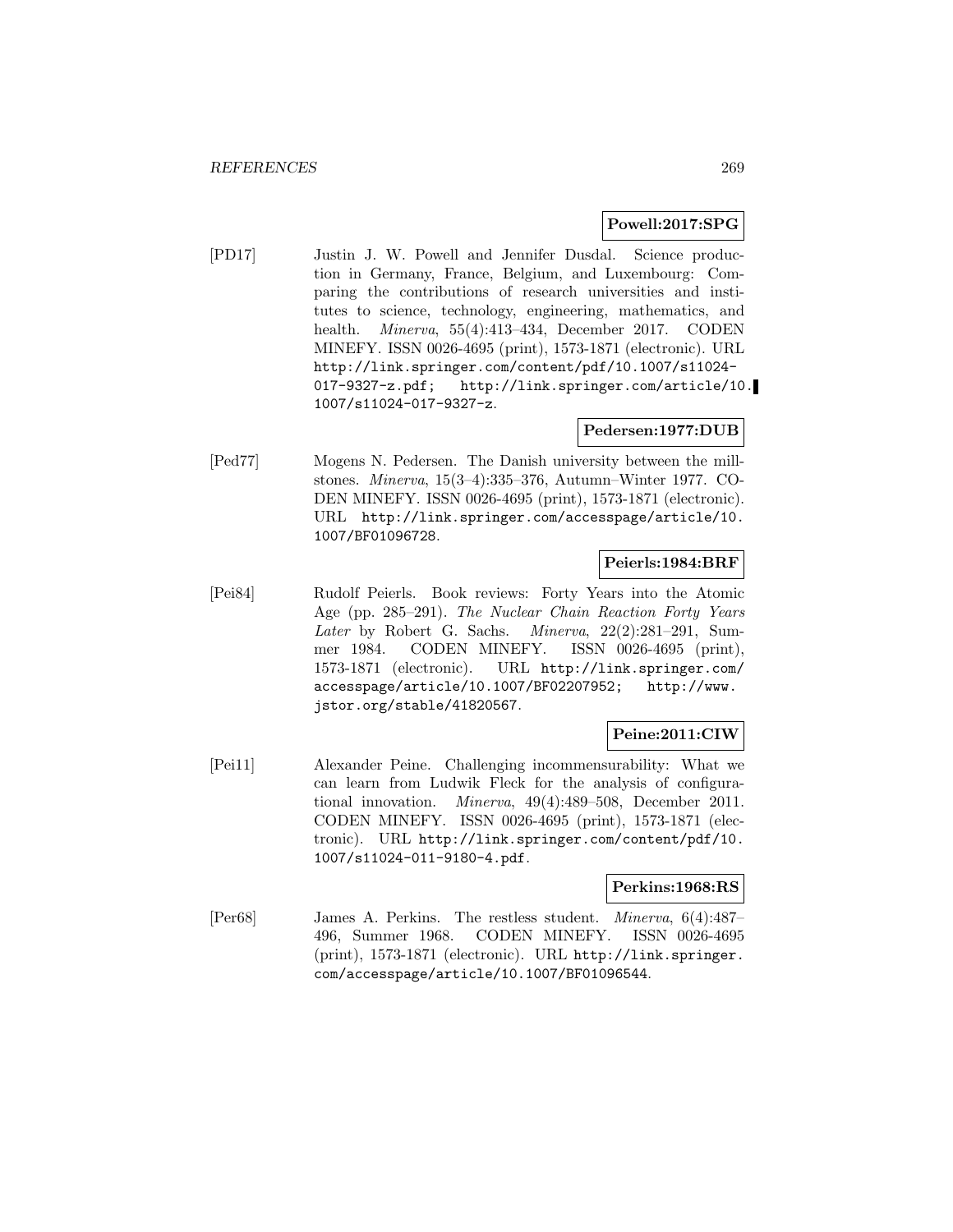### **Pereira:1971:IRA**

[Per71] H. C. Pereira. The integration of research agencies for African agricultural development. Minerva, 9(1):38–45, January 1971. CODEN MINEFY. ISSN 0026-4695 (print), 1573-1871 (electronic). URL http://link.springer.com/accesspage/ article/10.1007/BF01553185.

# **Pestre:2003:RKP**

[Pes03] Dominique Pestre. Regimes of knowledge production in society: Towards a more political and social reading. Minerva, 41 (3):245–261, ???? 2003. CODEN MINEFY. ISSN 0026-4695 (print), 1573-1871 (electronic). URL http://link.springer. com/accesspage/article/10.1023/A%3A1025553311412.

#### **Pestre:2009:UFG**

[Pes09] Dominique Pestre. Understanding the forms of government in Today's liberal and democratic societies: An introduction. Minerva, 47(3):??, September 2009. CODEN MINEFY. ISSN 0026-4695 (print), 1573-1871 (electronic). URL http:// link.springer.com/accesspage/article/10.1007/s11024- 009-9126-2.

# **Peteri:1993:SVS**

[P<sup> $et93$ ]</sup> György P $\acute{e}$ teri. "Scientists versus scholars": The prelude to communist takeover in Hungarian science, 1945–1947. Minerva, 31 (3):291–325, Autumn 1993. CODEN MINEFY. ISSN 0026-4695 (print), 1573-1871 (electronic). URL http://link.springer. com/accesspage/article/10.1007/BF01098625.

#### **Peteri:1995:LSS**

[Pét95] György Péteri. On the legacy of state socialism in academia. Minerva, 33(4):305–324, Winter 1995. CODEN MINEFY. ISSN 0026-4695 (print), 1573-1871 (electronic). URL http://link. springer.com/accesspage/article/10.1007/BF01096515.

# **Peteri:1996:CFA**

[Pét96a] György Péteri. Controlling the field of academic economics in Hungary, 1953–1976. Minerva, 34(4):367–380, ???? 1996. CO-DEN MINEFY. ISSN 0026-4695 (print), 1573-1871 (electronic). URL http://link.springer.com/accesspage/article/10. 1007/BF00127072.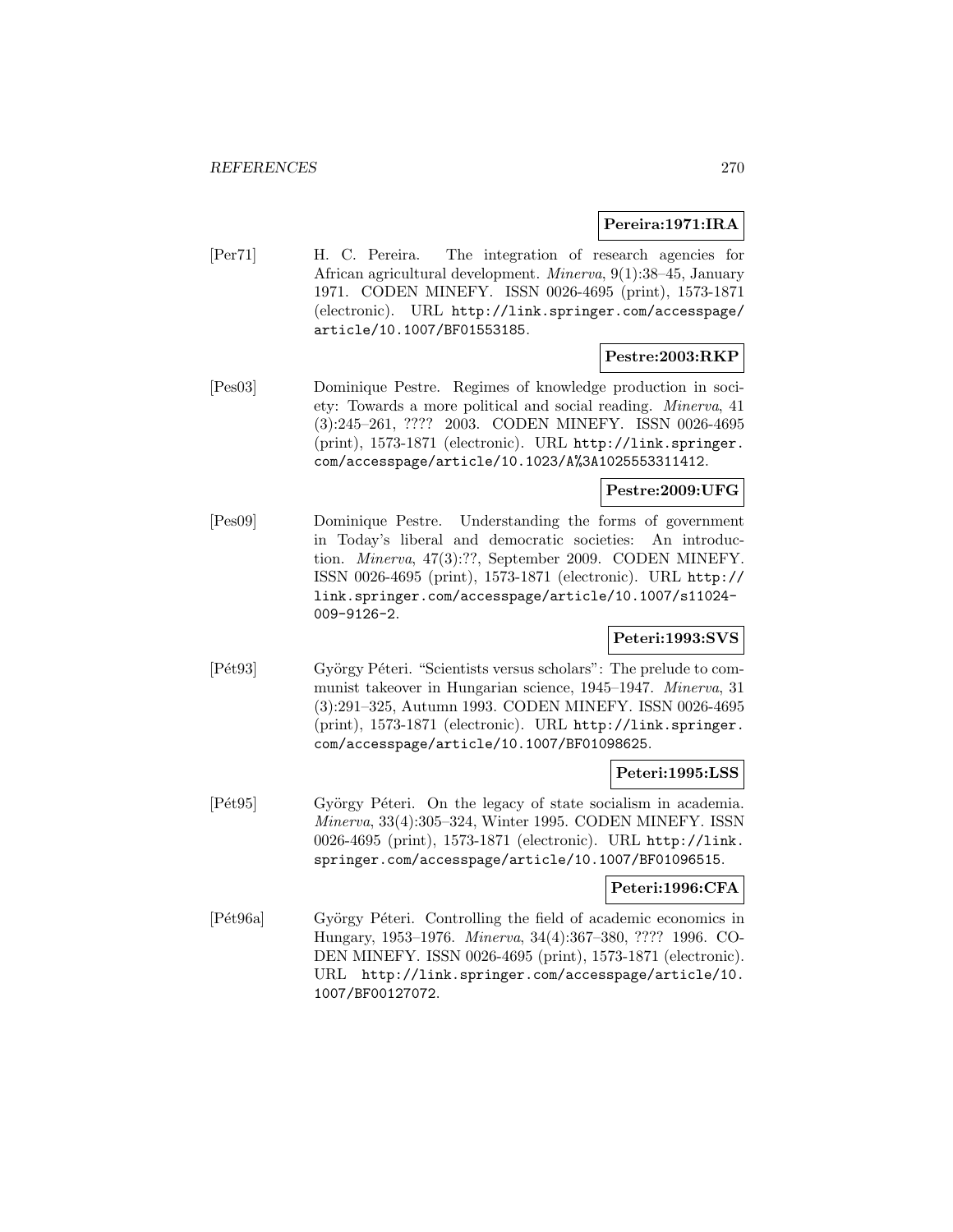# **Peteri:1996:I**

[Pét96b] György Péteri. Introduction. *Minerva*, 34(4):321-322, ???? 1996. CODEN MINEFY. ISSN 0026-4695 (print), 1573-1871 (electronic). URL http://link.springer.com/accesspage/ article/10.1007/BF00127069.

# **Petitjean:2008:ISP**

[Pet08a] Patrick Petitjean. Introduction: Science, politics, philosophy and history. Minerva, 46(2):175–180, June 2008. CODEN MINEFY. ISSN 0026-4695 (print), 1573-1871 (electronic). URL http://link.springer.com/accesspage/article/10.1007/ s11024-008-9095-x.

# **Petitjean:2008:JEW**

[Pet08b] Patrick Petitjean. The joint establishment of the world federation of scientific workers and of UNESCO after world war II. Minerva, 46(2):247–270, June 2008. CODEN MINEFY. ISSN 0026-4695 (print), 1573-1871 (electronic). URL http:// link.springer.com/accesspage/article/10.1007/s11024- 008-9092-0.

# **Pettersson:2018:NUI**

[Pet18] Ingemar Pettersson. The nomos of the university: Introducing the professor's privilege in 1940s Sweden. *Minerva*, 56(3):381–403, September 2018. CODEN MINEFY. ISSN 0026-4695 (print), 1573-1871 (electronic). URL http:// link.springer.com/article/10.1007/s11024-018-9348-2; http://link.springer.com/content/pdf/10.1007/s11024- 018-9348-2.pdf.

#### **Paradeise:2021:SIM**

[PF21] Catherine Paradeise and Ghislaine Filliatreau. Scientific integrity matters. Minerva, 59(3):289–309, September 2021. CODEN MINEFY. ISSN 0026-4695 (print), 1573-1871 (electronic). URL https://link.springer.com/article/10. 1007/s11024-021-09440-x.

#### **Pereira:2018:CAH**

[PFC18] Tiago Santos Pereira, Paulo F. C. Fonseca, and António Carvalho. Carnation atoms? A history of nuclear energy in Portugal. Minerva, 56(4):505–528, December 2018. CODEN MINEFY. ISSN 0026-4695 (print), 1573-1871 (electronic). URL http:// link.springer.com/article/10.1007/s11024-018-9354-4.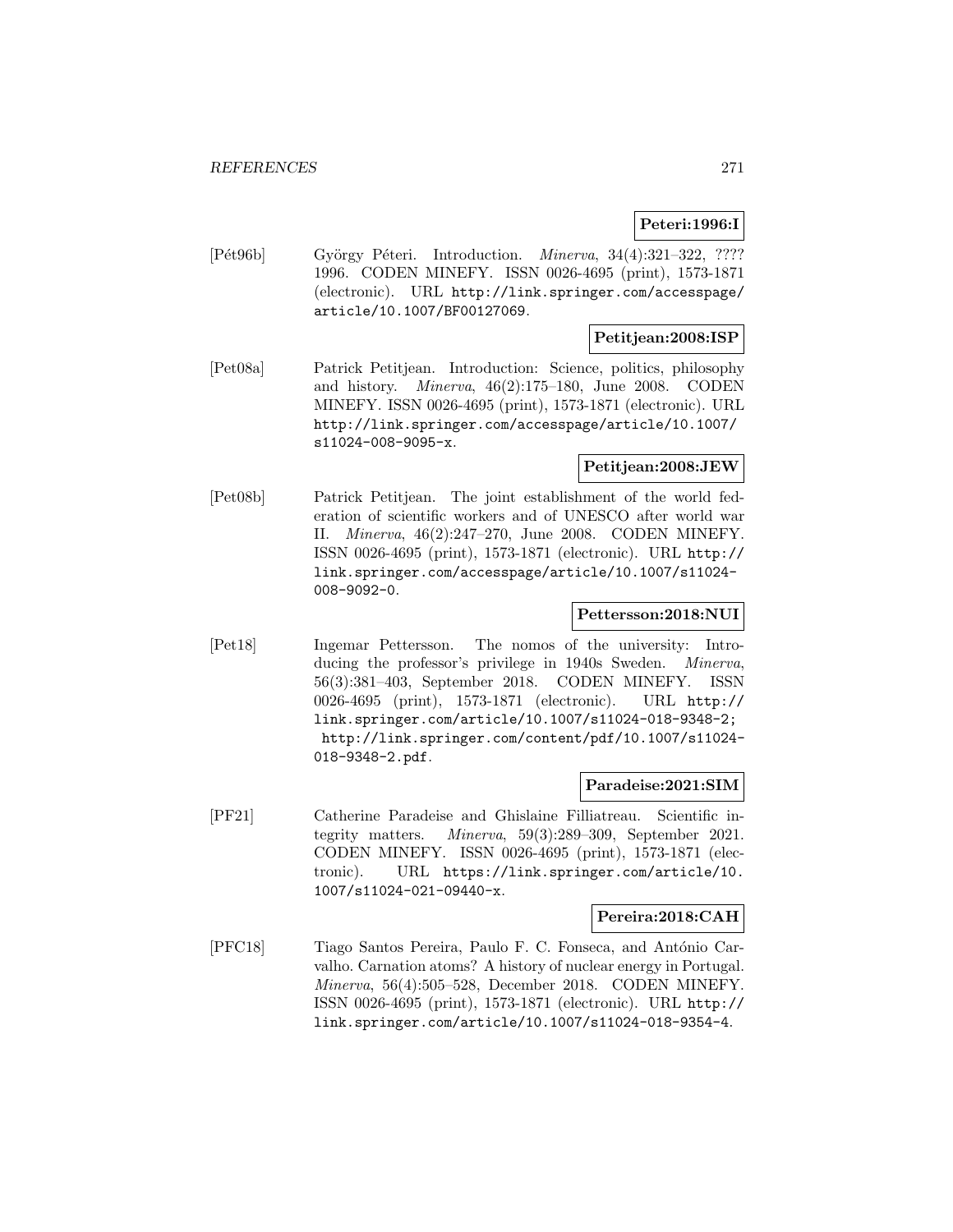### **Pfetsch:1970:SOS**

[Pfe70] Frank Pfetsch. Scientific organisation and science policy in imperial Germany, 1871–1914: The foundation of the Imperial Institute of Physics and Technology. Minerva, 8(1–4): 557–580, January 1970. CODEN MINEFY. ISSN 0026-4695 (print), 1573-1871 (electronic). URL http://link.springer. com/accesspage/article/10.1007/BF01553239; http:// link.springer.com/article/10.1007/BF01553239.

# **Pfister:2015:CEI**

[Pfi15] Thomas Pfister. Coproducing European integration studies: Infrastructures and epistemic movements in an interdisciplinary field. Minerva, 53(3):235–255, September 2015. CODEN MINEFY. ISSN 0026-4695 (print), 1573-1871 (electronic). URL http://link.springer.com/accesspage/article/10.1007/ s11024-015-9275-4.

## **Pedersen:1980:IRR**

[PH80] Mogens-N. Pedersen and Howard O. Hunter. II recent reforms in Swedish higher education. Minerva, 18(2):324–351, Summer 1980. CODEN MINEFY. ISSN 0026-4695 (print), 1573-1871 (electronic). URL http://link.springer.com/accesspage/ article/10.1007/BF01100252.

#### **Porter:1983:BR**

[PHA83] Roy Porter, A. H. Halsey, and Andrew Abbott. Book reviews. Minerva, 21(1):144–154, Spring 1983. CODEN MINEFY. ISSN 0026-4695 (print), 1573-1871 (electronic). URL http://link. springer.com/accesspage/article/10.1007/BF01099507.

# **Philip:1978:TDA**

[Phi78] John R. Philip. Towards diversity and adaptability: An Australian view of governmentally supported science. Minerva, 16 (3):397–415, Autumn 1978. CODEN MINEFY. ISSN 0026-4695 (print), 1573-1871 (electronic). URL http://link.springer. com/accesspage/article/10.1007/BF01096668.

### **pHughes:1979:BR**

[pHPP<sup>+</sup>79] Thomas p. Hughes, Pierre Papon, Keith Pavitt, John Ziman, and Michael J. Moravcsik. Book reviews. Minerva, 17(4): 555–573, Winter 1979. CODEN MINEFY. ISSN 0026-4695 (print), 1573-1871 (electronic). URL http://link.springer. com/accesspage/article/10.1007/BF01101904.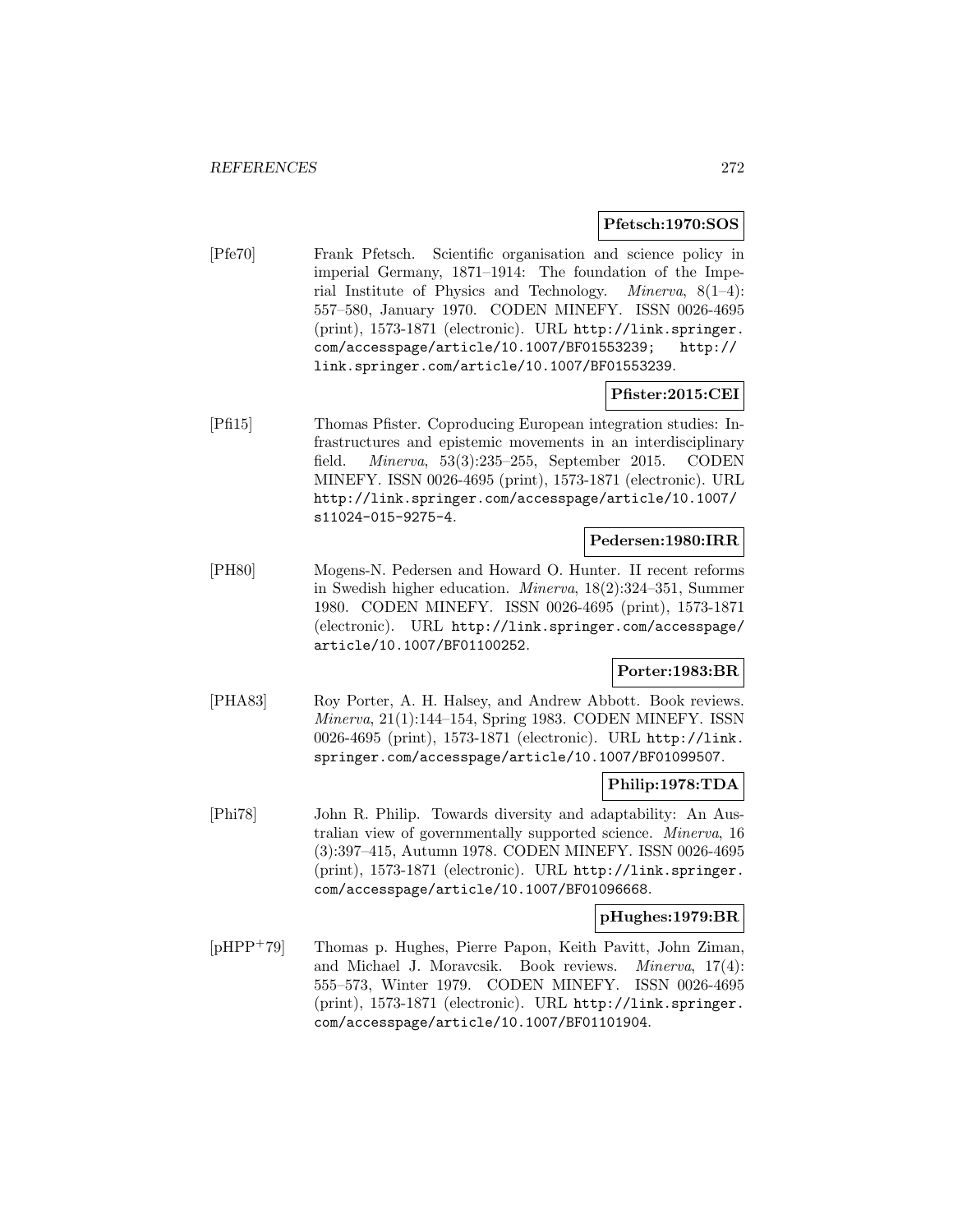#### **Pickstone:2007:SSM**

[Pic07] John V. Pickstone. The social study of medicine. Minerva, 45 (2):231–233, June 2007. CODEN MINEFY. ISSN 0026-4695 (print), 1573-1871 (electronic). URL http://link.springer. com/accesspage/article/10.1007/s11024-007-9041-3.

# **Pieris:1964:UPP**

[Pie64] Ralph Pieris. Universities, politics and public opinion in Ceylon. Minerva, 2(4):435–454, Summer 1964. CODEN MINEFY. ISSN 0026-4695 (print), 1573-1871 (electronic). URL http://link. springer.com/accesspage/article/10.1007/BF01097537.

### **Pielke:2012:BRP**

[Pie12] Roger Pielke, Jr. Basic research as a political symbol. Minerva, 50(3):339–361, September 2012. CODEN MINEFY. ISSN 0026-4695 (print), 1573-1871 (electronic). URL http:// link.springer.com/accesspage/article/10.1007/s11024- 012-9207-5.

#### **Piganiol:1968:SPE**

[Pig68] Pierre Piganiol. Scientific policy and the European community. Minerva, 6(3):354–365, Spring 1968. CODEN MINEFY. ISSN 0026-4695 (print), 1573-1871 (electronic). URL http://link. springer.com/accesspage/article/10.1007/BF01096422.

#### **Prieur:2016:LSS**

[PJLP16] Annick Prieur, Sune Qvotrup Jensen, Julie Laursen, and Oline Pedersen. "Social skills": Following a travelling concept from American academic discourse to contemporary Danish welfare institutions. Minerva, 54(4):423–443, December 2016. CODEN MINEFY. ISSN 0026-4695 (print), 1573-1871 (electronic). URL http://link.springer.com/accesspage/ article/10.1007/s11024-016-9307-8.

#### **Priebe:1980:MGP**

[PK80] Paul M. Priebe and George B. Kauffman. Making governmental policy under conditions of scientific uncertainty: A century of controversy about saccharin in congress and the laboratory. Minerva, 18(4):556–574, Winter 1980. CODEN MINEFY. ISSN 0026-4695 (print), 1573-1871 (electronic). URL http://link. springer.com/accesspage/article/10.1007/BF01096124.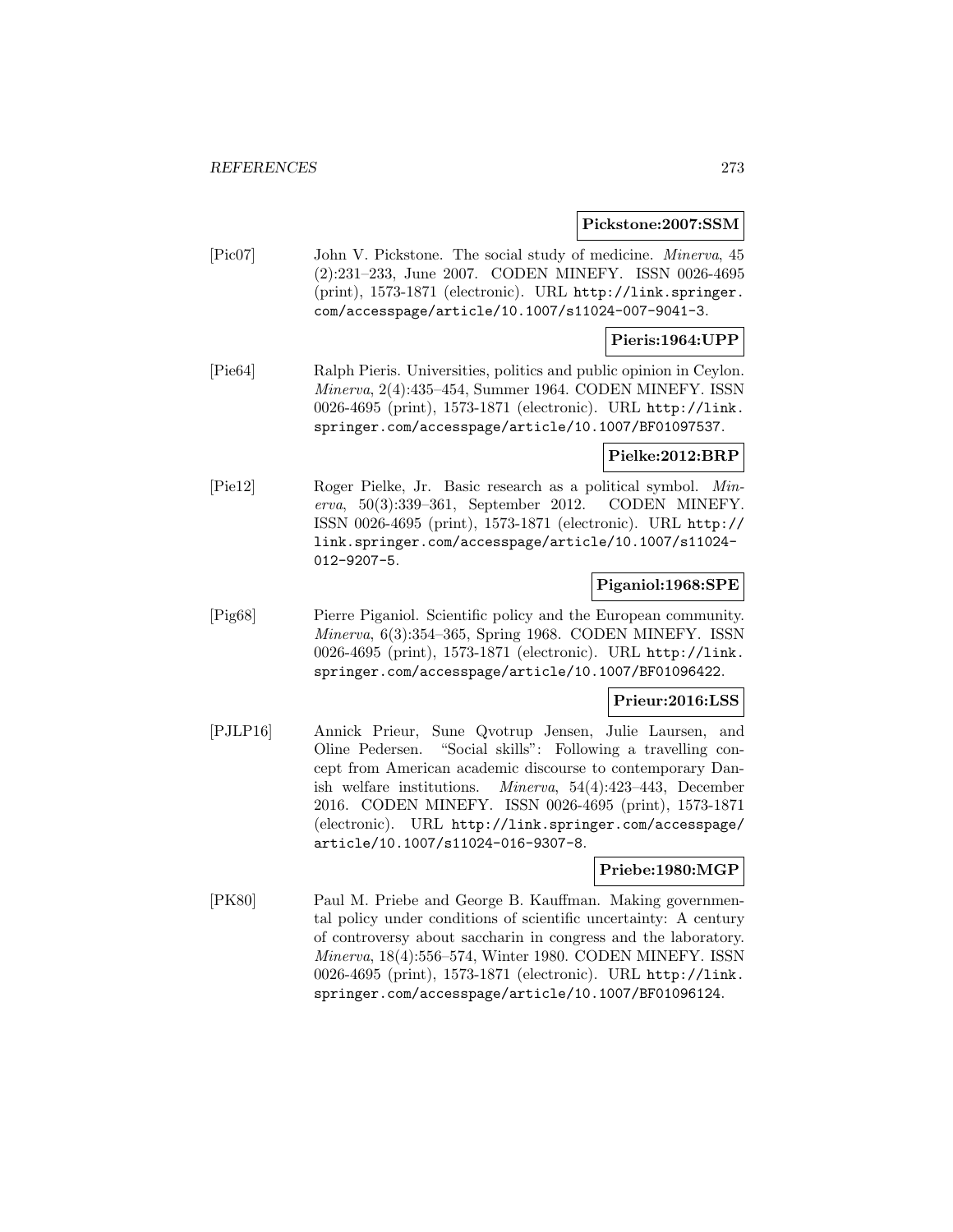# **Porter:1985:BR**

[PK85] Roy Porter and Peter Kneen. Book reviews. Minerva, 23(4): 534–541, Winter 1985. CODEN MINEFY. ISSN 0026-4695 (print), 1573-1871 (electronic). URL http://link.springer. com/accesspage/article/10.1007/BF01098706.

# **Pielke:2009:RFS**

[PK09] Roger Pielke, Jr. and Roberta Klein. The rise and fall of the science advisor to the President of the United States. Minerva, 47(1):7–29, March 2009. CODEN MINEFY. ISSN 0026-4695 (print), 1573-1871 (electronic). URL http://link.springer. com/accesspage/article/10.1007/s11024-009-9117-3.

# **Plane:1999:SMD**

[Pla99] Brian Plane. The "Sputnik myth" and dissent over scientific policies under the new economic system in East Berlin, 1961–1964. Minerva, 37(1):45–62, March 1999. CODEN MINEFY. ISSN 0026-4695 (print), 1573-1871 (electronic). URL http://link.springer.com/accesspage/article/10.1023/ A%3A1004519720899.

# **Plommer:1975:ICR**

[Plo75] W. H. Plommer. II a comment on the report of the general board. Minerva, 13(2):297–302, Summer 1975. CODEN MINEFY. ISSN 0026-4695 (print), 1573-1871 (electronic). URL http://link.springer.com/accesspage/article/10.1007/ BF01097798.

# **Polanyi:1962:RS**

[Pol62] Michael Polanyi. The Republic of science. Minerva, 1(1): 54–73, Autumn 1962. CODEN MINEFY. ISSN 0026-4695 (print), 1573-1871 (electronic). URL http://link.springer. com/accesspage/article/10.1007/BF01101453.

# **Polanyi:1967:GSS**

[Pol67] Michael Polanyi. The growth of science in society. Minerva, 5 (4):533–545, Summer 1967. CODEN MINEFY. ISSN 0026-4695 (print), 1573-1871 (electronic). URL http://link.springer. com/accesspage/article/10.1007/BF01096782.

### **Polkinghorne:1972:SCP**

[Pol72] J. C. Polkinghorne. Secretiveness and competition for priority of discovery in physics. Minerva, 10(2):329–331, April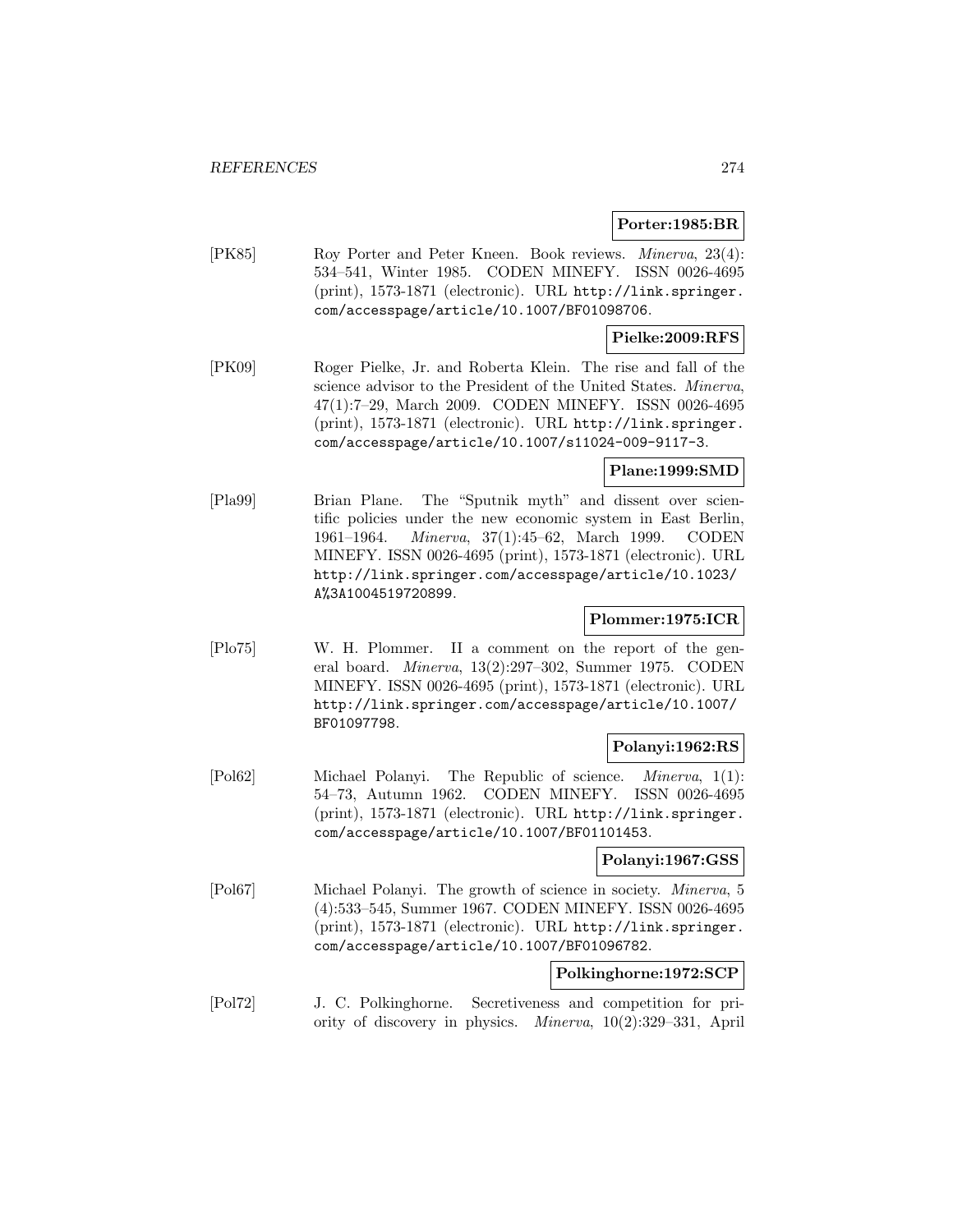1972. CODEN MINEFY. ISSN 0026-4695 (print), 1573-1871 (electronic). URL http://link.springer.com/accesspage/ article/10.1007/BF01682426.

# **Polanyi:2000:RSP**

[Pol00] Michael Polanyi. The Republic of science: Its political and economic theory. Minerva, 38(1):1–21, ???? 2000. CODEN MINEFY. ISSN 0026-4695 (print), 1573-1871 (electronic). URL http://link.springer.com/accesspage/article/10.1023/ A%3A1026591624255.

# **Pols:2005:BPT**

[Pol05] Hans Pols. Biomedical platforms: Technology in modern science. Minerva, 43(3):331–334, ???? 2005. CODEN MINEFY. ISSN 0026-4695 (print), 1573-1871 (electronic). URL http:// link.springer.com/accesspage/article/10.1007/s11024- 005-6514-0.

# **Porter:1970:DCU**

[Por70] John Porter. The democratisation of the Canadian universities and the need for a national system. *Minerva*,  $8(1-4)$ : 325–356, January 1970. CODEN MINEFY. ISSN 0026-4695 (print), 1573-1871 (electronic). URL http://link.springer. com/accesspage/article/10.1007/BF01553222; http:// link.springer.com/article/10.1007/BF01553222.

# **Poser:2004:SWL**

[Pos04] Hans Poser. Sisyphus at work: The Leibniz edition, the Kaiserreich and divided Germany. Minerva, 42(4):379–392, ???? 2004. CODEN MINEFY. ISSN 0026-4695 (print), 1573-1871 (electronic). URL http://link.springer.com/accesspage/ article/10.1007/s11024-004-2113-8.

# **Powell:2007:IEL**

[POSC07] Walter W. Powell, Jason Owen-Smith, and Jeannette A. Colyvas. Innovaton and emulation: Lessons from American universities in selling private rights to public knowledge. Minerva, 45 (2):121–142, June 2007. CODEN MINEFY. ISSN 0026-4695 (print), 1573-1871 (electronic). URL http://link.springer. com/accesspage/article/10.1007/s11024-007-9034-2.

# **Pouris:2007:ERE**

[Pou07] Anastassios Pouris. Estimating R&D expenditures in the higher education sector. Minerva, 45(1):3–16, March 2007. CODEN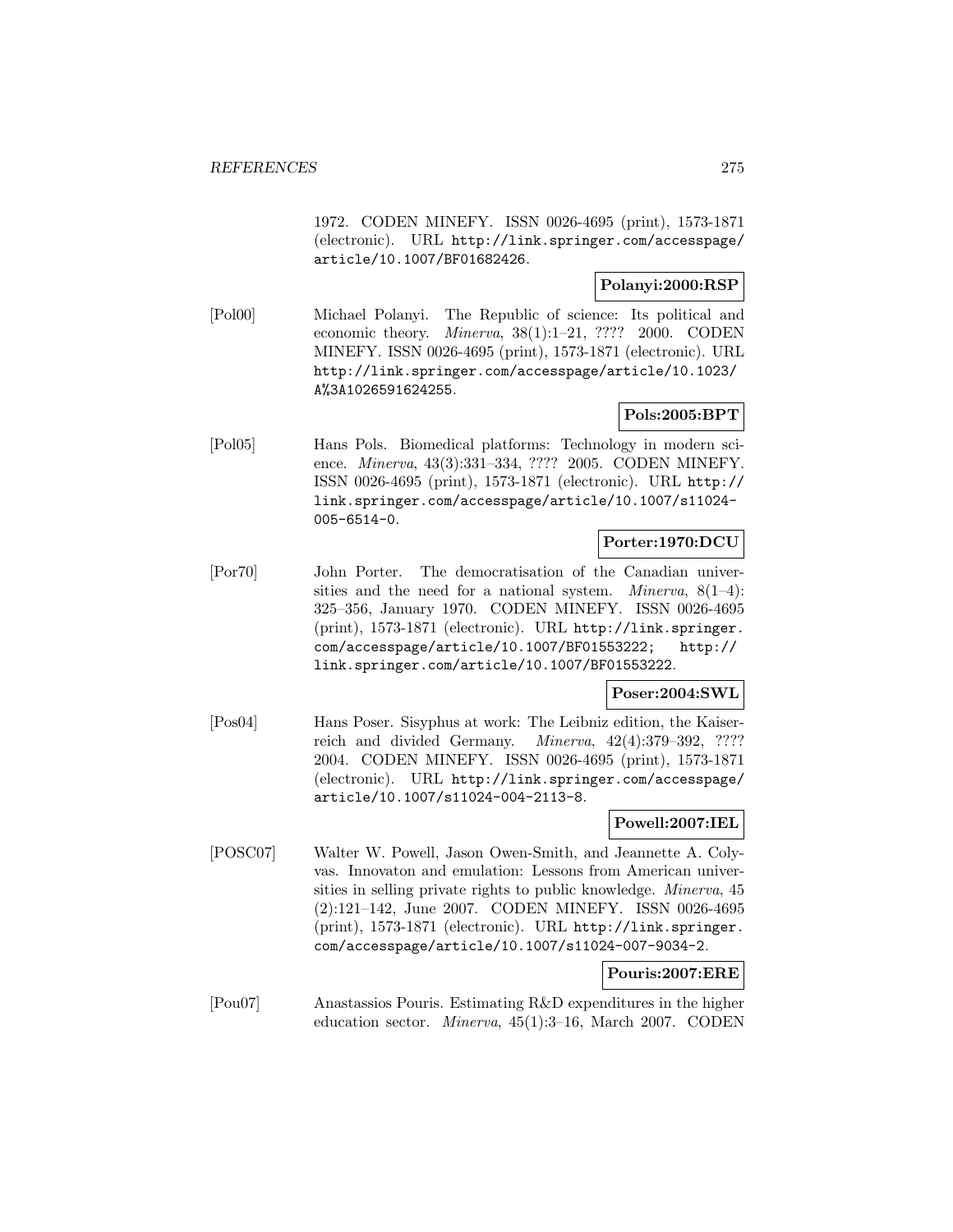MINEFY. ISSN 0026-4695 (print), 1573-1871 (electronic). URL http://link.springer.com/accesspage/article/10.1007/ s11024-006-9018-7.

# **Parsons:1968:CAA**

[PP68] Talcott Parsons and Gerald M. Platt. Considerations on the American academic system. Minerva, 6(4):497–523, Summer 1968. CODEN MINEFY. ISSN 0026-4695 (print), 1573-1871 (electronic). URL http://link.springer.com/accesspage/ article/10.1007/BF01096545.

# **Pippard:1989:BR**

[PPF89] Brian Pippard, Roy Porter, and A. H. Franke. Book reviews. Minerva, 27(1):126–137, Spring 1989. CODEN MINEFY. ISSN 0026-4695 (print), 1573-1871 (electronic). URL http://link. springer.com/accesspage/article/10.1007/BF01096717.

# **Pratt:1967:AFA**

[Pra67] R. Cranford Pratt. On academic freedom in Africa. Minerva, 5 (4):574–575, Summer 1967. CODEN MINEFY. ISSN 0026-4695 (print), 1573-1871 (electronic). URL http://link.springer. com/accesspage/article/10.1007/BF01096787.

# **Prainsack:2012:BRE**

[Pra12] Barbara Prainsack. Book review: Elias G. Carayannis and David F. J. Campbell, Mode 3 Knowledge Production in Quadruple Helix Innovation Systems: 21st-Century Democracy, Innovation, and Entrepreneurship for Development. Minerva, 50(1): 139–142, March 2012. CODEN MINEFY. ISSN 0026-4695 (print), 1573-1871 (electronic). URL http://link.springer. com/accesspage/article/10.1007/s11024-012-9194-6.

# **Price:1978:EBU**

[Pri78] Geoffrey L. Price. The expansion of British universities and their struggle to maintain autonomy: 1943–46. Minerva, 16(3): 357–381, Autumn 1978. CODEN MINEFY. ISSN 0026-4695 (print), 1573-1871 (electronic). URL http://link.springer. com/accesspage/article/10.1007/BF01096666.

#### **Price:1988:NSS**

[Pri88] Don K. Price. The natural sciences, the social sciences and politics. Minerva, 26(3):416–428, Autumn 1988. CODEN MINEFY. ISSN 0026-4695 (print), 1573-1871 (electronic). URL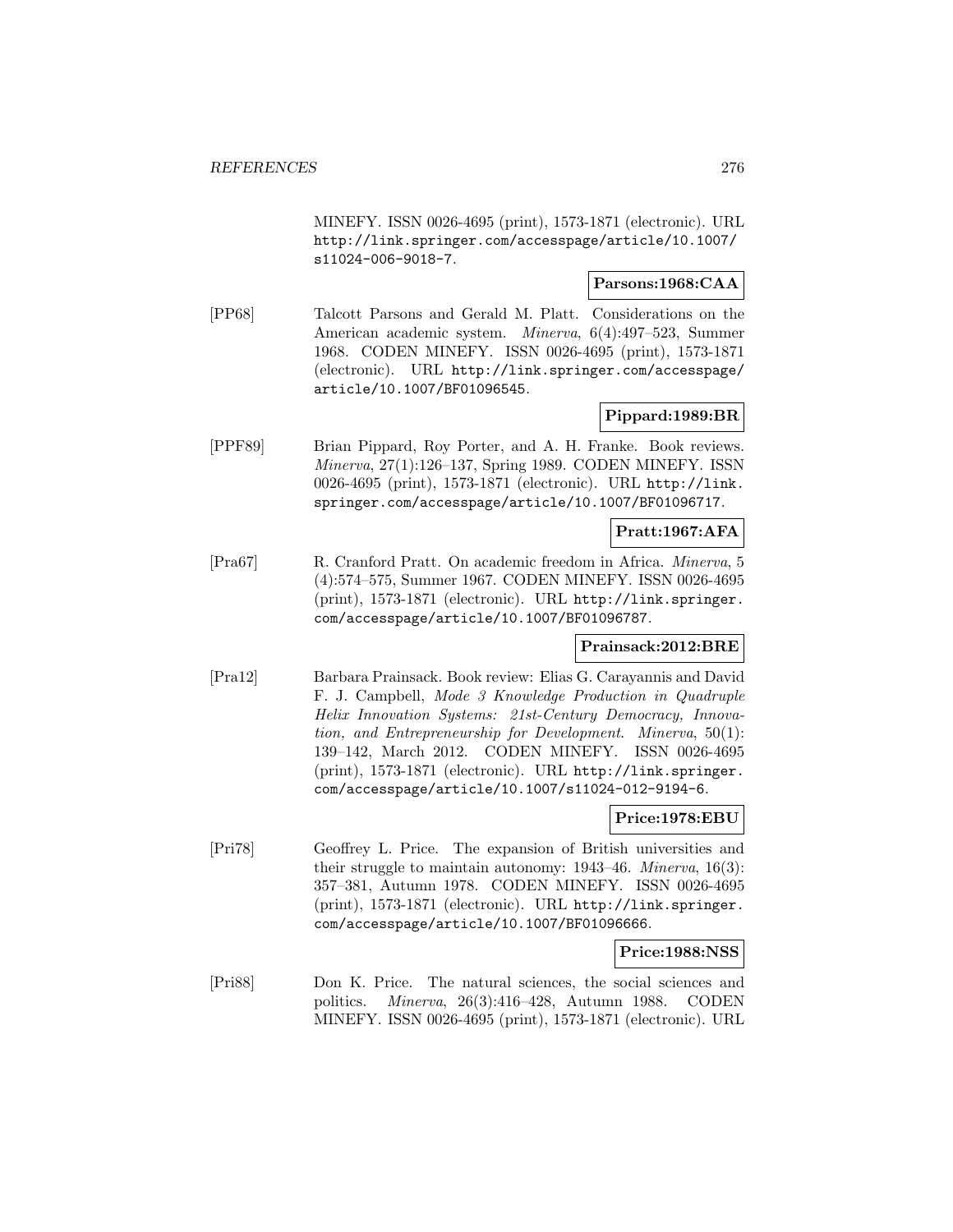http://link.springer.com/accesspage/article/10.1007/ BF01096404.

# **Pritchard:1998:AFA**

[Pri98] Rosalind M. O. Pritchard. Academic freedom and autonomy in the United Kingdom and Germany. Minerva, 36(2): 101–124, June 1998. CODEN MINEFY. ISSN 0026-4695 (print), 1573-1871 (electronic). URL http://link.springer. com/accesspage/article/10.1023/A%3A1004301400289.

# **Prywes:1971:BRT**

[Pry71] Moshe Prywes. The balance of research, teaching and service in medical education. Minerva, 9(4):451–471, October 1971. CODEN MINEFY. ISSN 0026-4695 (print), 1573-1871 (electronic). URL http://link.springer.com/accesspage/ article/10.1007/BF01558019.

# **Pye:1965:HEPb**

[PS65a] Lucian Pye and Arthur L. Singer. Higher education and politics in Singapore. Minerva, 4(1):107–110, Autumn 1965. CO-DEN MINEFY. ISSN 0026-4695 (print), 1573-1871 (electronic). URL http://link.springer.com/accesspage/article/10. 1007/BF01585989.

# **Pye:1965:HEPa**

[PS65b] Lucian W. Pye and Arthur L. Singer, Jr. Higher education and politics in Singapore. Minerva, 3(3):321–335, Spring 1965. CODEN MINEFY. ISSN 0026-4695 (print), 1573-1871 (electronic). URL http://link.springer.com/accesspage/ article/10.1007/BF01099958.

# **Plonski:2001:GST**

[PS01] Guilherme Ary Plonski and Rochelle G. Saidel. Gender, science and technology in Brazil. *Minerva*,  $39(2):217-238$ , ???? 2001. CODEN MINEFY. ISSN 0026-4695 (print), 1573-1871 (electronic). URL http://link.springer.com/accesspage/ article/10.1023/A%3A1010340812739.

# **Psacharopoulos:1971:SPA**

[Psa71] George Psacharopoulos. On some positive aspects of the economics of the brain drain. Minerva, 9(2):231–242, April 1971. CODEN MINEFY. ISSN 0026-4695 (print), 1573-1871 (electronic). URL http://link.springer.com/accesspage/ article/10.1007/BF01553157.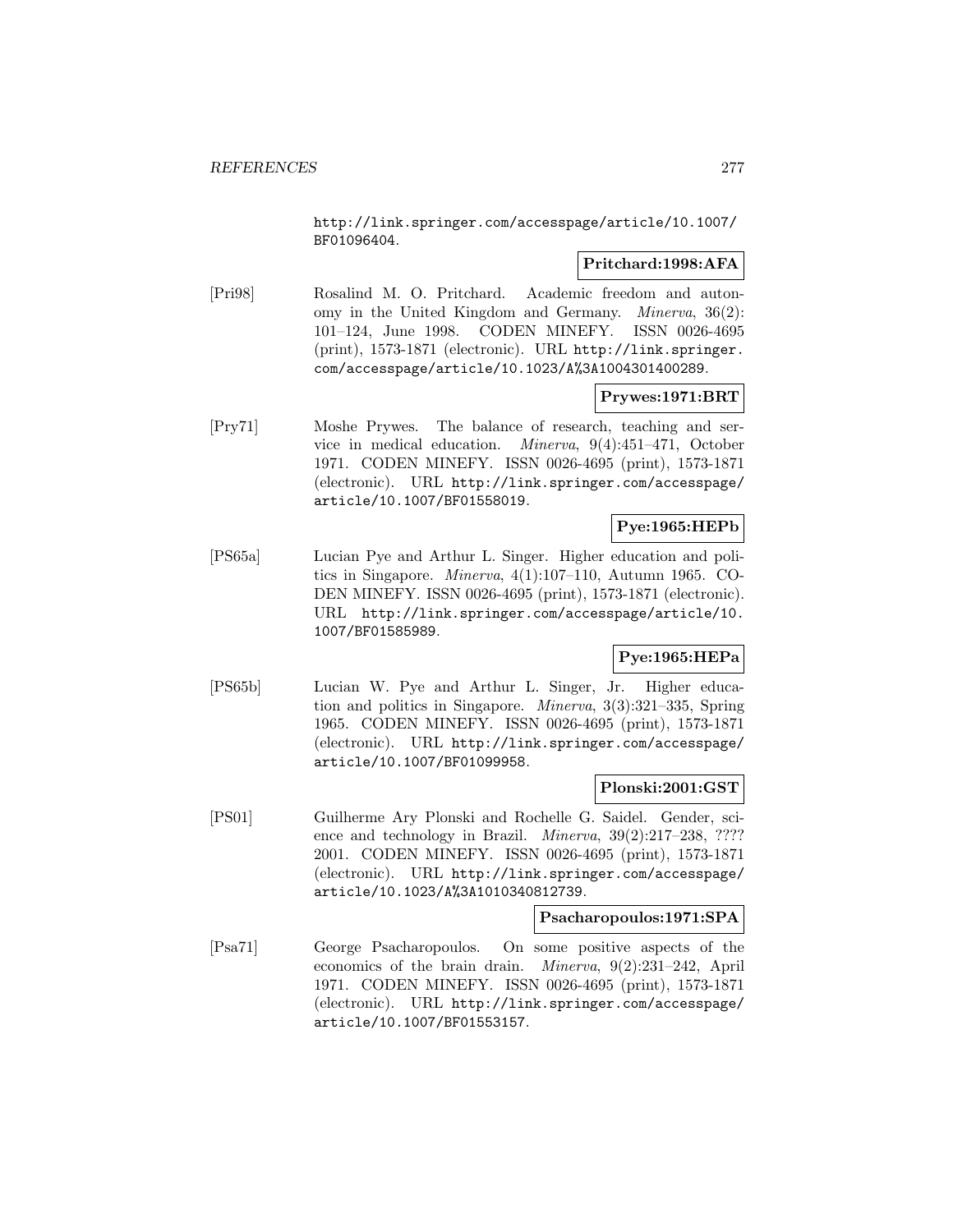### **Psacharopoulos:1972:SPA**

[Psa72] George Psacharopoulos. On some positive aspects of the economics of the brain drain. Minerva, 10(1):165, January 1972. CODEN MINEFY. ISSN 0026-4695 (print), 1573-1871 (electronic). URL http://link.springer.com/accesspage/ article/10.1007/BF01881396.

#### **Psacharopoulos:1988:EEG**

[Psa88] George Psacharopoulos. Efficiency and equity in Greek higher education. Minerva, 26(2):119–137, Summer 1988. CODEN MINEFY. ISSN 0026-4695 (print), 1573-1871 (electronic). URL http://link.springer.com/accesspage/article/10.1007/ BF01096692.

### **Pavitt:1980:BR**

[PSNB80] Keith Pavitt, Edward Shils, Joseph Needham, and Gregory Blue. Book reviews. Minerva, 18(2):352–363, Summer 1980. CODEN MINEFY. ISSN 0026-4695 (print), 1573-1871 (electronic). URL http://link.springer.com/accesspage/ article/10.1007/BF01100253.

# **Puccetti:1972:AGA**

[Puc72] Roland Puccetti. Authoritarian government and academic subservience: The University of Singapore. *Minerva*, 10(2): 223–241, April 1972. CODEN MINEFY. ISSN 0026-4695 (print), 1573-1871 (electronic). URL http://link.springer. com/accesspage/article/10.1007/BF01682419.

# **Puig:2005:SPS**

[Pui05] Albert Presas I Puig. Science on the periphery. The Spanish reception of nuclear energy: an attempt at modernity? Minerva, 43(2):197–218, June 2005. CODEN MINEFY. ISSN 0026-4695 (print), 1573-1871 (electronic). URL http://link.springer. com/accesspage/article/10.1007/s11024-005-2332-7.

#### **Pansters:2016:EIT**

[PvR16] Wil G. Pansters and Henk J. van Rinsum. Enacting identity and transition: Public events and rituals in the university (Mexico and South Africa). Minerva, 54(1):21–43, March 2016. CODEN MINEFY. ISSN 0026-4695 (print), 1573-1871 (electronic). URL http://link.springer.com/content/pdf/ 10.1007/s11024-015-9287-0.pdf.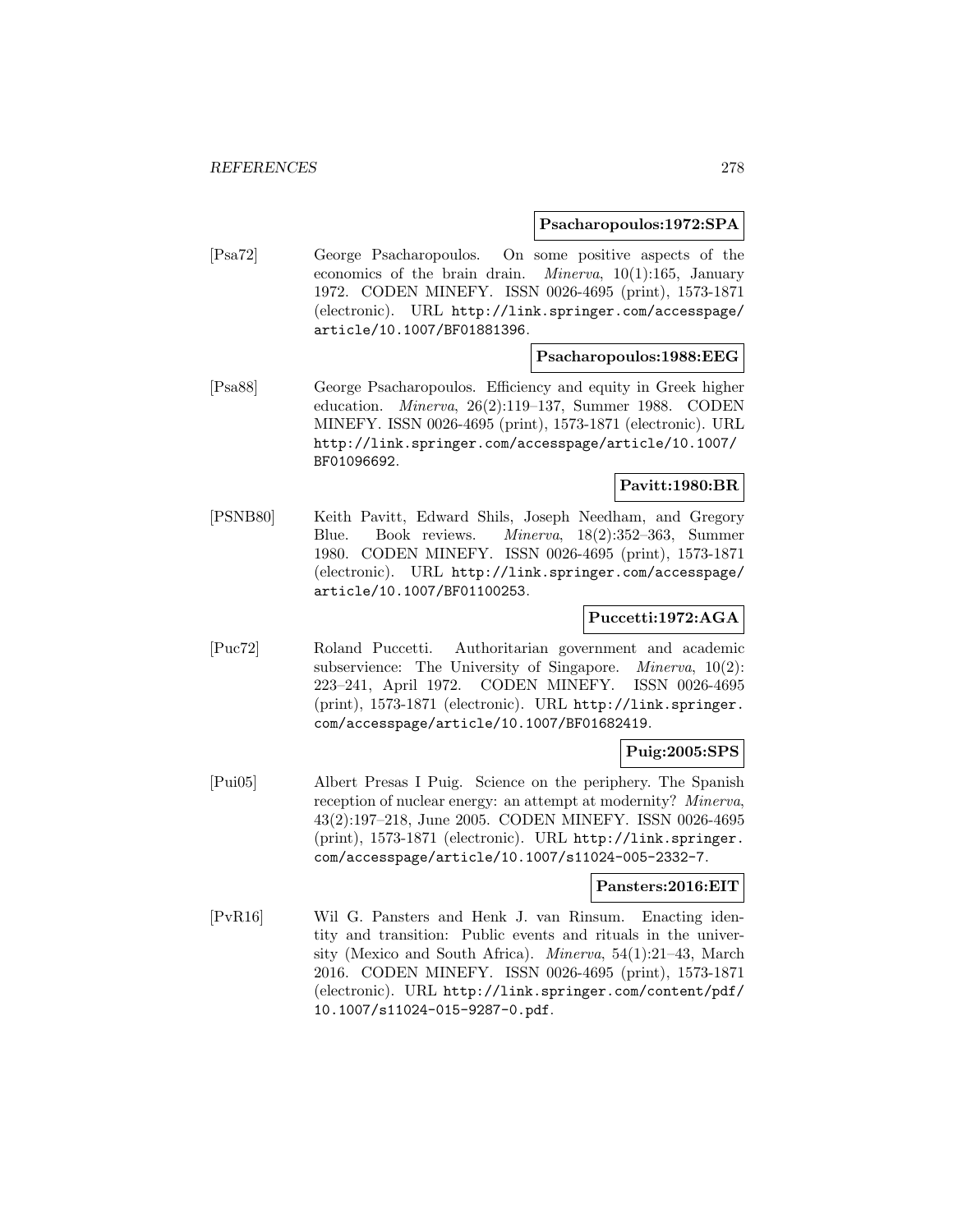### **Pestre:2009:GTS**

[PW09] Dominique Pestre and Peter Weingart. Governance of and through science and numbers: Categories, tools and technologies — preface. Minerva, 47(3):??, September 2009. CO-DEN MINEFY. ISSN 0026-4695 (print), 1573-1871 (electronic). URL http://link.springer.com/accesspage/article/10. 1007/s11024-009-9130-6.

# **Quartey:1971:SDC**

[Qua71] J. A. K. Quartey. Science in developing countries. Minerva, 9 (4):548–550, October 1971. CODEN MINEFY. ISSN 0026-4695 (print), 1573-1871 (electronic). URL http://link.springer. com/accesspage/article/10.1007/BF01558026.

### **Rabkin:1976:NSS**

[Rab76] Yakov M. Rabkin. "Naukovedenie": The study of scientific research in the Soviet Union. Minerva, 14(1):61–78, Spring 1976. CODEN MINEFY. ISSN 0026-4695 (print), 1573-1871 (electronic). URL http://link.springer.com/accesspage/ article/10.1007/BF01096214.

# **Radnitzky:1983:STP**

[Rad83] Gerard Radnitzky. Science, technology, and political responsibility. Minerva, 21(2–3):234–264, Summer–Autumn 1983. CO-DEN MINEFY. ISSN 0026-4695 (print), 1573-1871 (electronic). URL http://link.springer.com/accesspage/article/10. 1007/BF01097965.

# **Radin:2019:AFS**

[Rad19] Joanna Radin. Alternative facts and states of fear: Reality and STS in an age of climate fictions. Minerva, 57(4):411–431, December 2019. CODEN MINEFY. ISSN 0026-4695 (print), 1573- 1871 (electronic). URL http://link.springer.com/article/ 10.1007/s11024-019-09374-5.

# **Rae:2006:AEP**

[Rae06] Ian D. Rae. All environmental politics is local? *Minerva*, 44(4): 447–458, December 2006. CODEN MINEFY. ISSN 0026-4695 (print), 1573-1871 (electronic). URL http://link.springer. com/accesspage/article/10.1007/s11024-006-9016-9.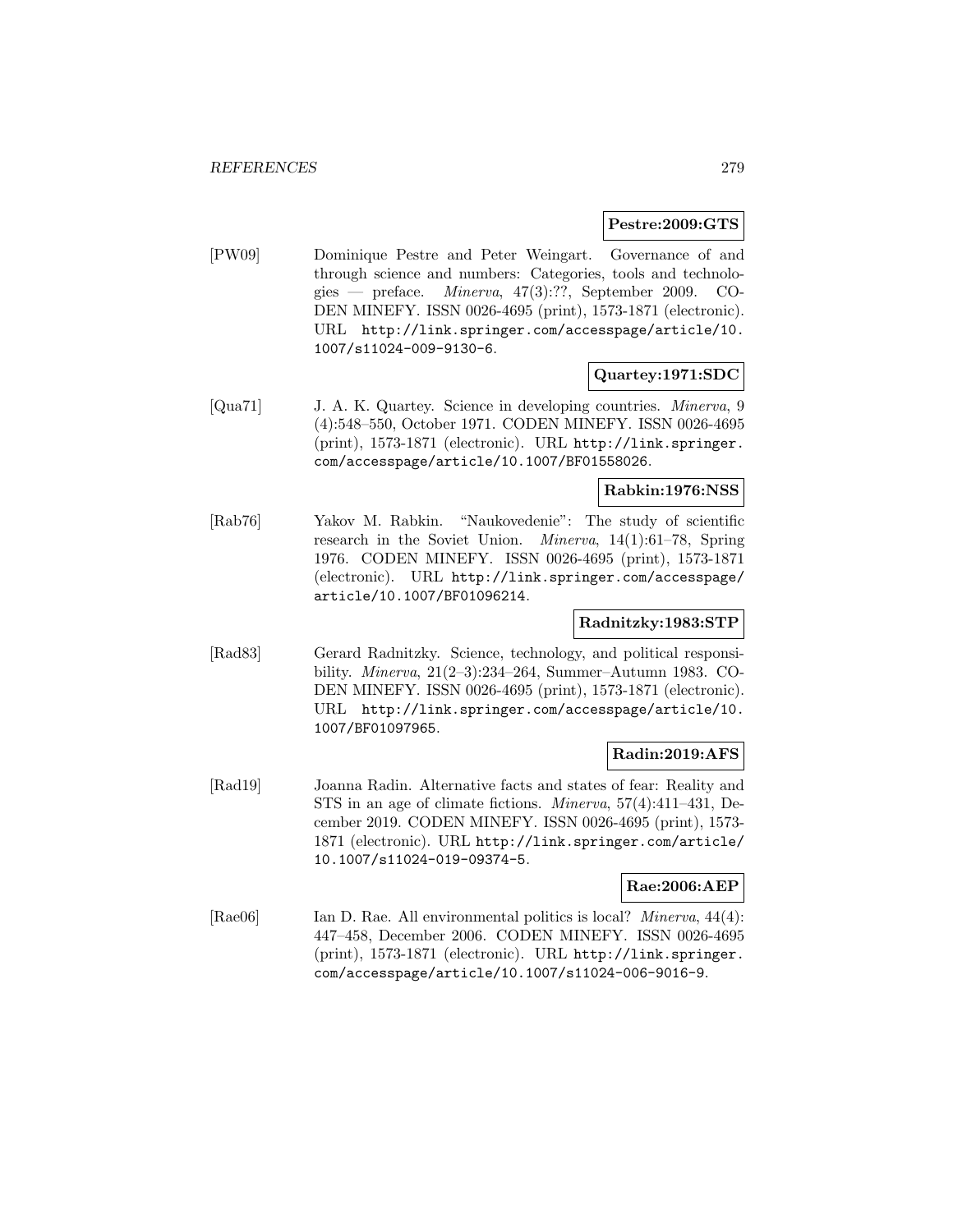# **Rae:2008:FT**

[Rae08] Ian Rae. Flash trash. Minerva, 46(1):139–141, March 2008. CODEN MINEFY. ISSN 0026-4695 (print), 1573-1871 (electronic). URL http://link.springer.com/accesspage/ article/10.1007/s11024-007-9072-9.

# **Rahman:1965:SPY**

[Rah65] A. Rahman. Scientific policy in Yugoslavia. Minerva, 3(4): 524–526, Summer 1965. CODEN MINEFY. ISSN 0026-4695 (print), 1573-1871 (electronic). URL http://link.springer. com/accesspage/article/10.1007/BF01099416.

# **Raiser:1964:GVR**

[Rai64] Ludwig Raiser. A German view of the Robbins Committee's report. Minerva, 2(3):336–342, Spring 1964. CODEN MINEFY. ISSN 0026-4695 (print), 1573-1871 (electronic). URL http://link.springer.com/accesspage/article/10.1007/ BF01097321.

# **Raina:1996:RCS**

[Rai96] Dhruv Raina. Reconfiguring the centre: The structure of scientific exchanges between colonial India and Europe. Minerva, 34(2):161–176, ???? 1996. CODEN MINEFY. ISSN 0026-4695 (print), 1573-1871 (electronic). URL http://link.springer. com/accesspage/article/10.1007/BF00122899.

# **Rainger:2001:CLP**

[Rai01] Ronald Rainger. Constructing a landscape for postwar science: Roger Revelle, the Scripps Institution and the University of California, San Diego. Minerva, 39(3):327–352, ???? 2001. CODEN MINEFY. ISSN 0026-4695 (print), 1573-1871 (electronic). URL http://link.springer.com/accesspage/ article/10.1023/A%3A1017952811593.

# **Rakovic:1965:SPY**

[Rak65] Branko Raković. Scientific policy in Yugoslavia. Minerva, 3 (2):187–209, Winter 1965. CODEN MINEFY. ISSN 0026-4695 (print), 1573-1871 (electronic). URL http://link.springer. com/accesspage/article/10.1007/BF01096334.

# **Rasmussen:2002:SMB**

[Ras02] Nicolas Rasmussen. Of 'small men', big science and bigger business: The Second World War and biomedical re-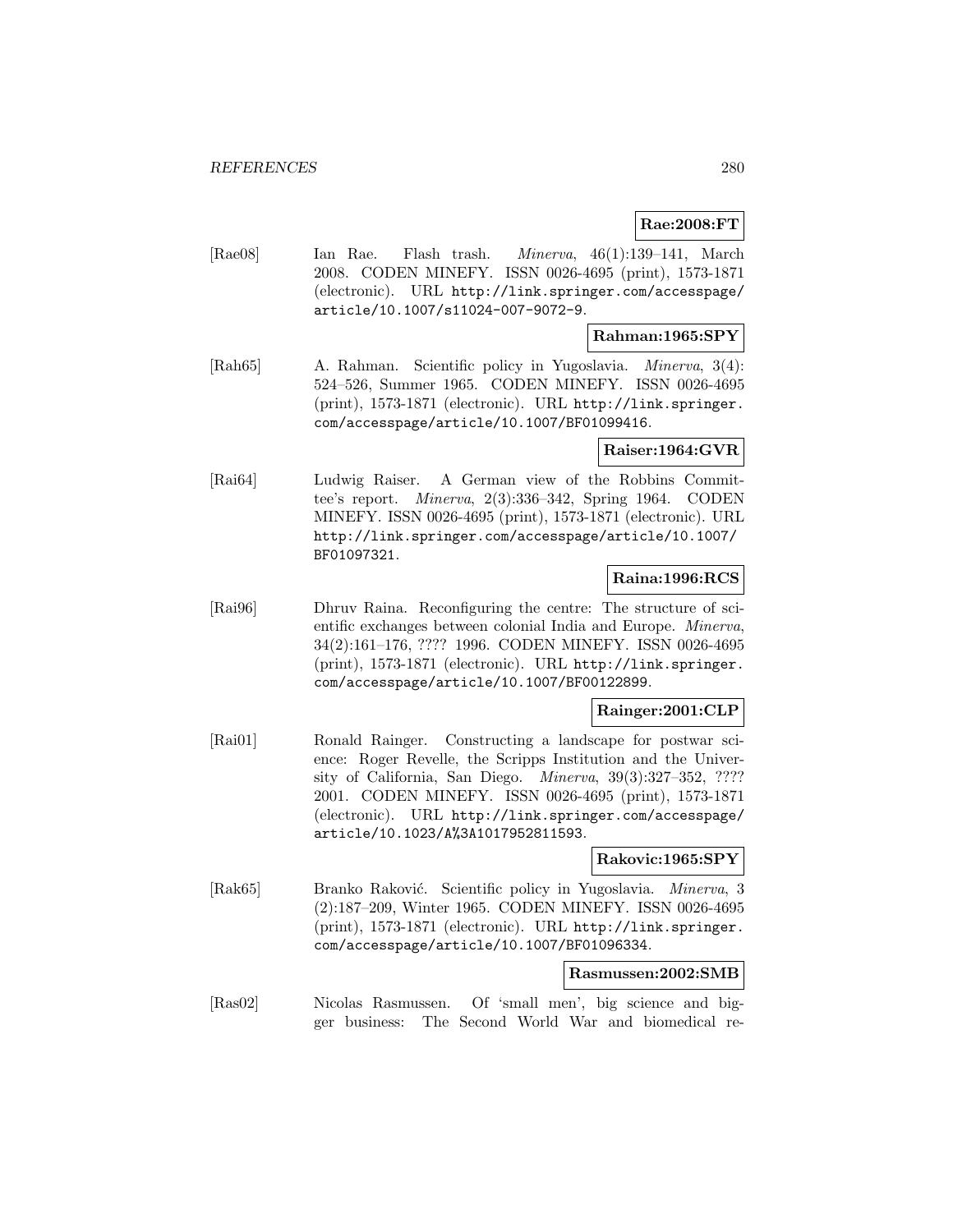search in the United States. *Minerva*,  $40(2):115-146$ , ???? 2002. CODEN MINEFY. ISSN 0026-4695 (print), 1573-1871 (electronic). URL http://link.springer.com/accesspage/ article/10.1023/A%3A1015760920428.

**Rasmussen:2003:PS**

[Ras03] Nicolas Rasmussen. Politics by science. Minerva, 41(1): 83–87, ???? 2003. CODEN MINEFY. ISSN 0026-4695 (print), 1573-1871 (electronic). URL http://link.springer. com/accesspage/article/10.1023/A%3A1022201720574.

### **Rasmussen:2006:LBD**

[Ras06] Nicolas Rasmussen. Lives of a blockbuster drug. Minerva, 44 (2):229–234, June 2006. CODEN MINEFY. ISSN 0026-4695 (print), 1573-1871 (electronic). URL http://link.springer. com/accesspage/article/10.1007/s11024-006-0008-6.

#### **Ratnam:1965:HEP**

[Rat65] K. J. Ratnam. Higher education and policies in Singapore. Minerva, 3(4):526–529, Summer 1965. CODEN MINEFY. ISSN 0026-4695 (print), 1573-1871 (electronic). URL http://link. springer.com/accesspage/article/10.1007/BF01099417.

#### **Ravetz:1974:SS**

[Rav74] Jerome R. Ravetz. The safety of safeguards. Minerva, 12 (3):323–325, July 1974. CODEN MINEFY. ISSN 0026-4695 (print), 1573-1871 (electronic). URL http://link.springer. com/accesspage/article/10.1007/BF01102527.

# **Rothblatt:1976:BR**

[RAV76] Sheldon Rothblatt, Noel Annan, and Rainald Von Gizycki. Book reviews. Minerva, 14(2):251–274, Summer 1976. CO-DEN MINEFY. ISSN 0026-4695 (print), 1573-1871 (electronic). URL http://link.springer.com/accesspage/article/10. 1007/BF01107889.

# **Ravetz:1978:SKE**

[Rav78] Jerome Ravetz. Scientific knowledge and expert advice in debates about large technological innovations. Minerva, 16(2): 273–282, Summer 1978. CODEN MINEFY. ISSN 0026-4695 (print), 1573-1871 (electronic). URL http://link.springer. com/accesspage/article/10.1007/BF01096017.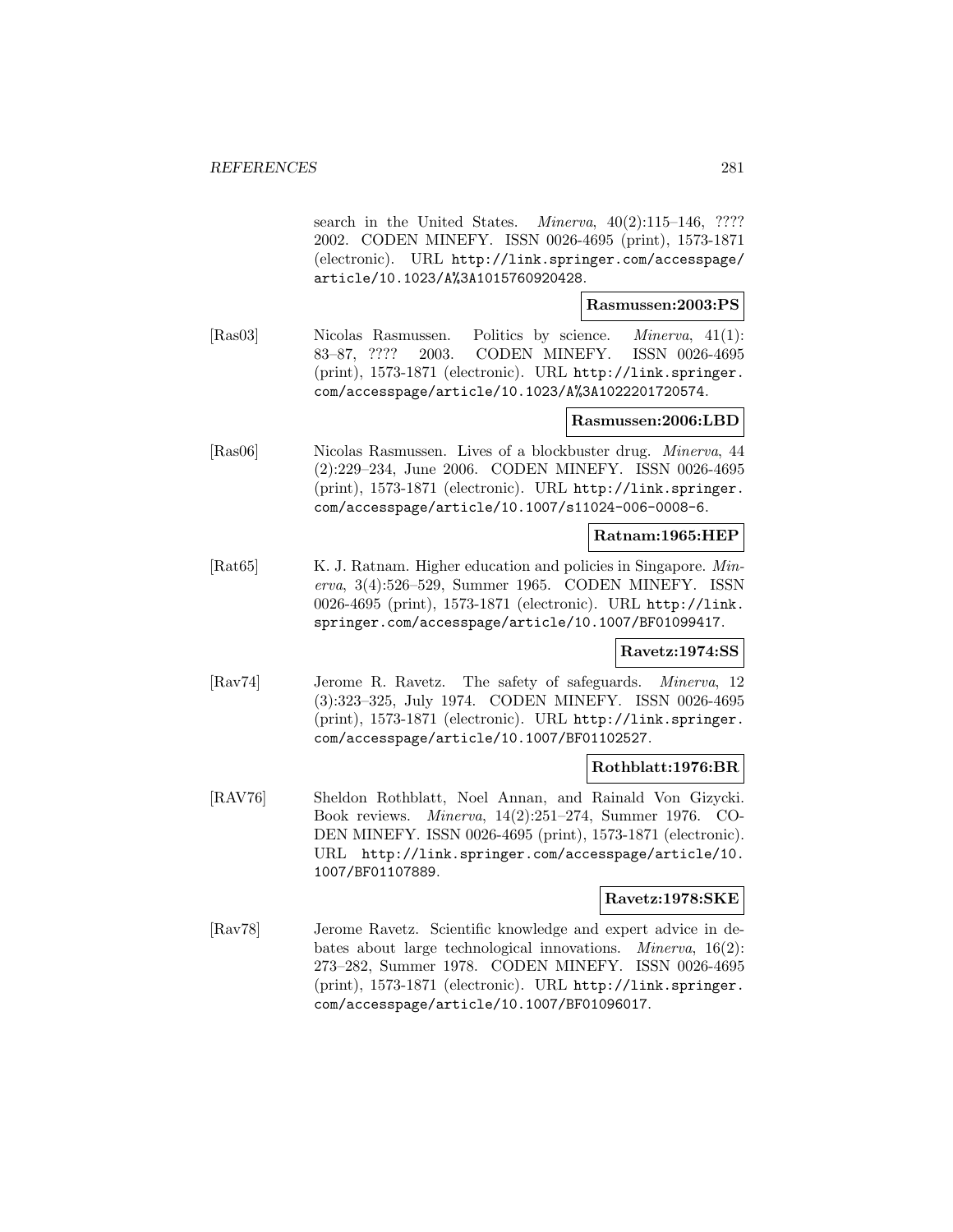# **Ray:2009:RPC**

[Ray09] Tim Ray. Rethinking Polanyi's concept of tacit knowledge: From personal knowing to imagined institutions. Minerva, 47 (1):75–92, March 2009. CODEN MINEFY. ISSN 0026-4695 (print), 1573-1871 (electronic). URL http://link.springer. com/accesspage/article/10.1007/s11024-009-9119-1.

# **Razem:1994:RPF**

[Raž94] Dušan Ražem. Radiation processing in the former Yugoslavia, 1947–1966: From "big science" to nullity. Minerva, 32(3): 309–326, Autumn 1994. CODEN MINEFY. ISSN 0026-4695 (print), 1573-1871 (electronic). URL http://link.springer. com/accesspage/article/10.1007/BF01098665.

# **Rodman:2013:IQH**

[RBB13] Karmen Rodman, Roberto Biloslavo, and Silva Bratož. Institutional quality of a higher education institution from the perspective of employers. Minerva, 51(1):71–92, March 2013. CODEN MINEFY. ISSN 0026-4695 (print), 1573-1871 (electronic). URL http://link.springer.com/accesspage/ article/10.1007/s11024-013-9219-9.

# **Ravetz:1973:BR**

[RBM73] J. R. Ravetz, Michael J. Beloff, and Henry Miller. Book reviews. Minerva, 11(4):633–647, October 1973. CODEN MINEFY. ISSN 0026-4695 (print), 1573-1871 (electronic). URL http://link.springer.com/accesspage/article/10.1007/ BF01557803.

# **Ritchie-Calder:1967:RWR**

[RC67] Ritchie-Calder. The rejection of the who research centre. Minerva, 5(4):571–573, Summer 1967. CODEN MINEFY. ISSN 0026-4695 (print), 1573-1871 (electronic). URL http://link. springer.com/accesspage/article/10.1007/BF01096786.

#### **Ronan:1988:BR**

[RC88] Colin Ronan and Elisabeth Crawford. Book reviews. Minerva, 26(4):611–626, Winter 1988. CODEN MINEFY. ISSN 0026-4695 (print), 1573-1871 (electronic). URL http://link.springer. com/accesspage/article/10.1007/BF01096503.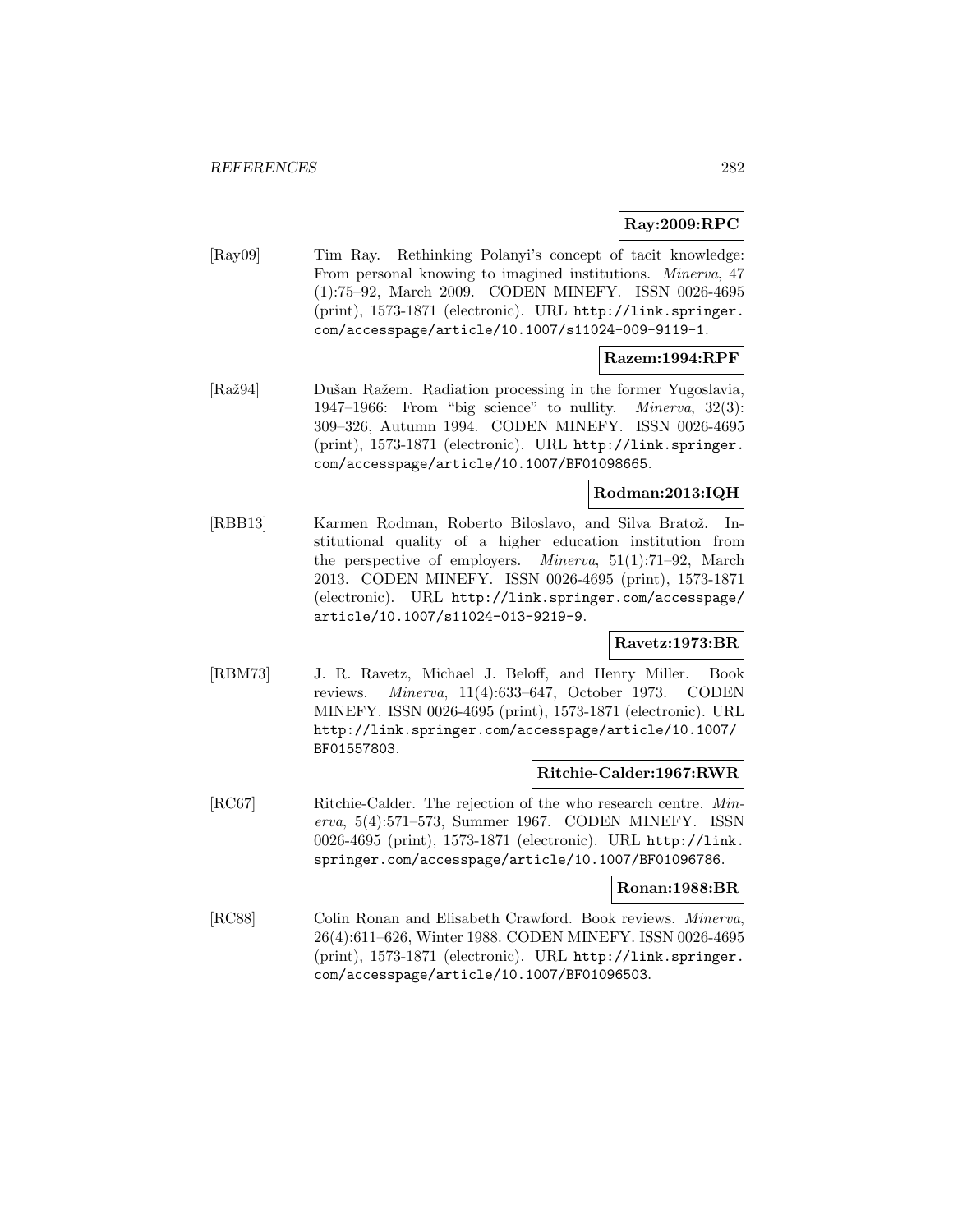# **Rappa:1993:YSI**

[RD93] Michael Rappa and Koenraad Debackere. Youth and scientific innovation: The role of young scientists in the development of a new field. Minerva, 31(1):1–20, Spring 1993. CODEN MINEFY. ISSN 0026-4695 (print), 1573-1871 (electronic). URL http://link.springer.com/accesspage/ article/10.1007/BF01096169.

# **Rushforth:2015:AIJ**

[RdR15] Alexander Rushforth and Sarah de Rijcke. Accounting for impact? The journal impact factor and the making of biomedical research in the Netherlands. Minerva, 53(2):117–139, June 2015. CODEN MINEFY. ISSN 0026-4695 (print), 1573-1871 (electronic). URL http://link.springer.com/content/pdf/ 10.1007/s11024-015-9274-5.pdf.

# **Reed:1975:HME**

[Ree75] Howard A. Reed. Hacettepe and Middle East technical universities: New universities in Turkey. Minerva, 13(2):200–235, Summer 1975. CODEN MINEFY. ISSN 0026-4695 (print), 1573-1871 (electronic). URL http://link.springer.com/accesspage/ article/10.1007/BF01097795.

# **Reif:1980:HBS**

[Rei80] Arnold E. Reif. Hippocrates and the biomedical scientist: The problems of controlling the dangers of science. Minerva, 18 (1):29–50, Spring 1980. CODEN MINEFY. ISSN 0026-4695 (print), 1573-1871 (electronic). URL http://link.springer. com/accesspage/article/10.1007/BF01096660.

# **Reingold:1997:FFF**

[Rei97] Nathan Reingold. Form, function and fecundity in American institutions. Minerva, 35(3):221–232, September 1997. CO-DEN MINEFY. ISSN 0026-4695 (print), 1573-1871 (electronic). URL http://link.springer.com/accesspage/article/10. 1023/A%3A1004290219634.

### **Reinisch:2007:NBG**

[Rei07] Jessica Reinisch. A new beginning? German medical and political traditions in the aftermath of the Second World War. Minerva, 45(3):241–257, September 2007. CODEN MINEFY.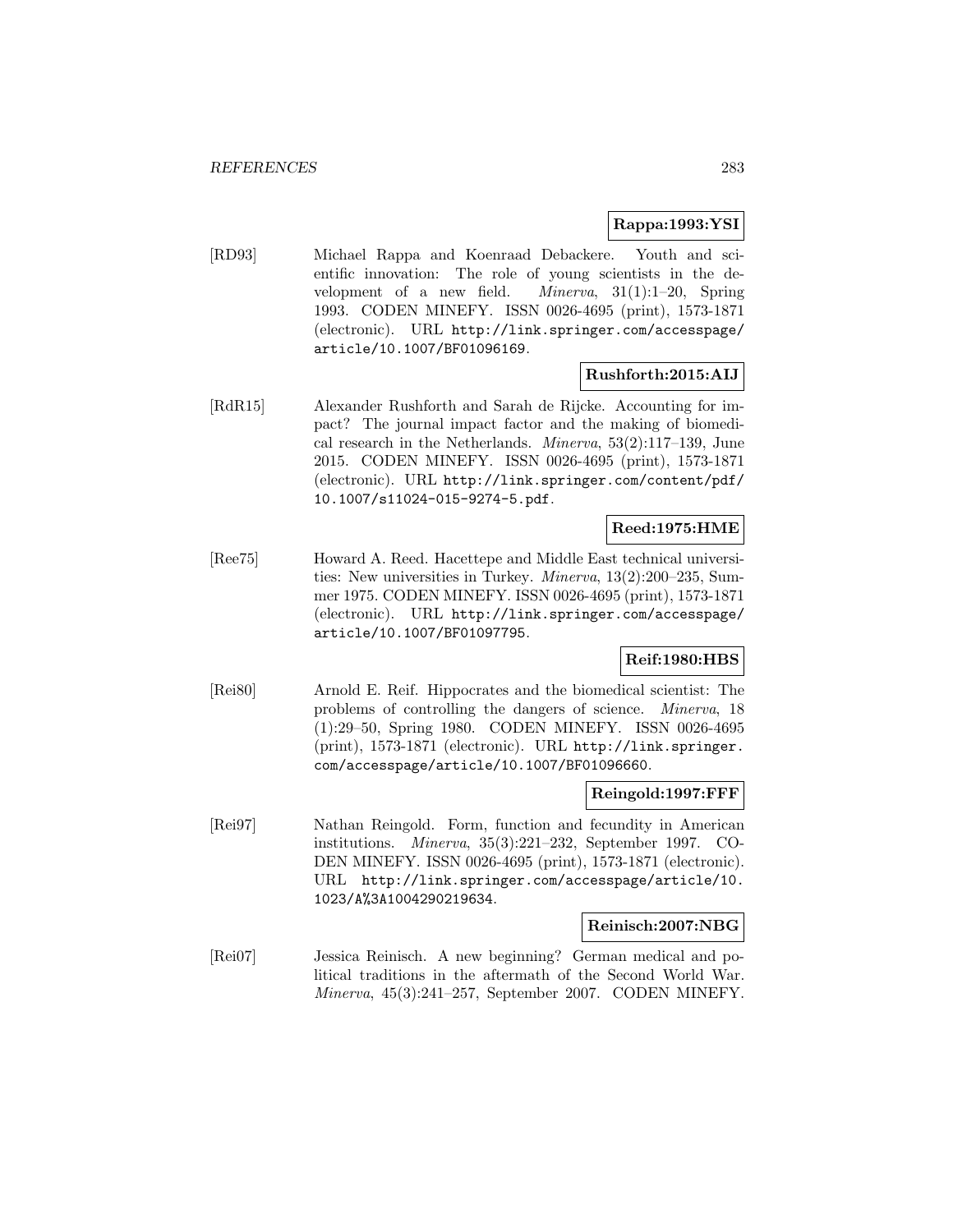ISSN 0026-4695 (print), 1573-1871 (electronic). URL http:// link.springer.com/accesspage/article/10.1007/s11024- 007-9045-z.

# **Rentetzi:2008:URI**

[Ren08] Maria Rentetzi. The U.S. radium industry: Industrial in-house research and the commercialization of science. *Minerva*, 46(4): 437–462, December 2008. CODEN MINEFY. ISSN 0026-4695 (print), 1573-1871 (electronic). URL http://link.springer. com/accesspage/article/10.1007/s11024-008-9111-1.

# **Reynolds:1987:DMC**

[Rey87] Philip Reynolds. Decision-making in a contracting university: The case of the University of Lancaster, 1979–1985. Minerva, 25 (4):397–422, Winter 1987. CODEN MINEFY. ISSN 0026-4695 (print), 1573-1871 (electronic). URL http://link.springer. com/accesspage/article/10.1007/BF01099440.

# **Reymert:2021:BAR**

[Rey21] Ingvild Reymert. Bibliometrics in academic recruitment: a screening tool rather than a game changer. *Minerva*,  $59(1)$ : 53–78, March 2021. CODEN MINEFY. ISSN 0026-4695 (print), 1573-1871 (electronic). URL http://link.springer.com/ article/10.1007/s11024-020-09419-0; http://link.springer. com/content/pdf/10.1007/s11024-020-09419-0.pdf.

#### **Riesman:1973:EEE**

[RG73] David Riesman and Gerald Grant. Evangelism, egalitarianism, and educational reform. Minerva, 11(3):296–317, July 1973. CODEN MINEFY. ISSN 0026-4695 (print), 1573-1871 (electronic). URL http://link.springer.com/accesspage/ article/10.1007/BF01557686.

# **Risien:2021:BCB**

[RG21] Julie Risien and Bruce Evan Goldstein. Boundaries crossed and boundaries made: The productive tension between learning and influence in transformative networks. *Minerva*,  $59(4)$ : 539–563, December 2021. CODEN MINEFY. ISSN 0026-4695 (print), 1573-1871 (electronic). URL https://link.springer. com/article/10.1007/s11024-021-09442-9.

# **Reingold:1989:BR**

[RH89] Nathan Reingold and A. H. Halsey. Book reviews. Minerva, 27(2–3):412–423, Summer–Autumn 1989. CODEN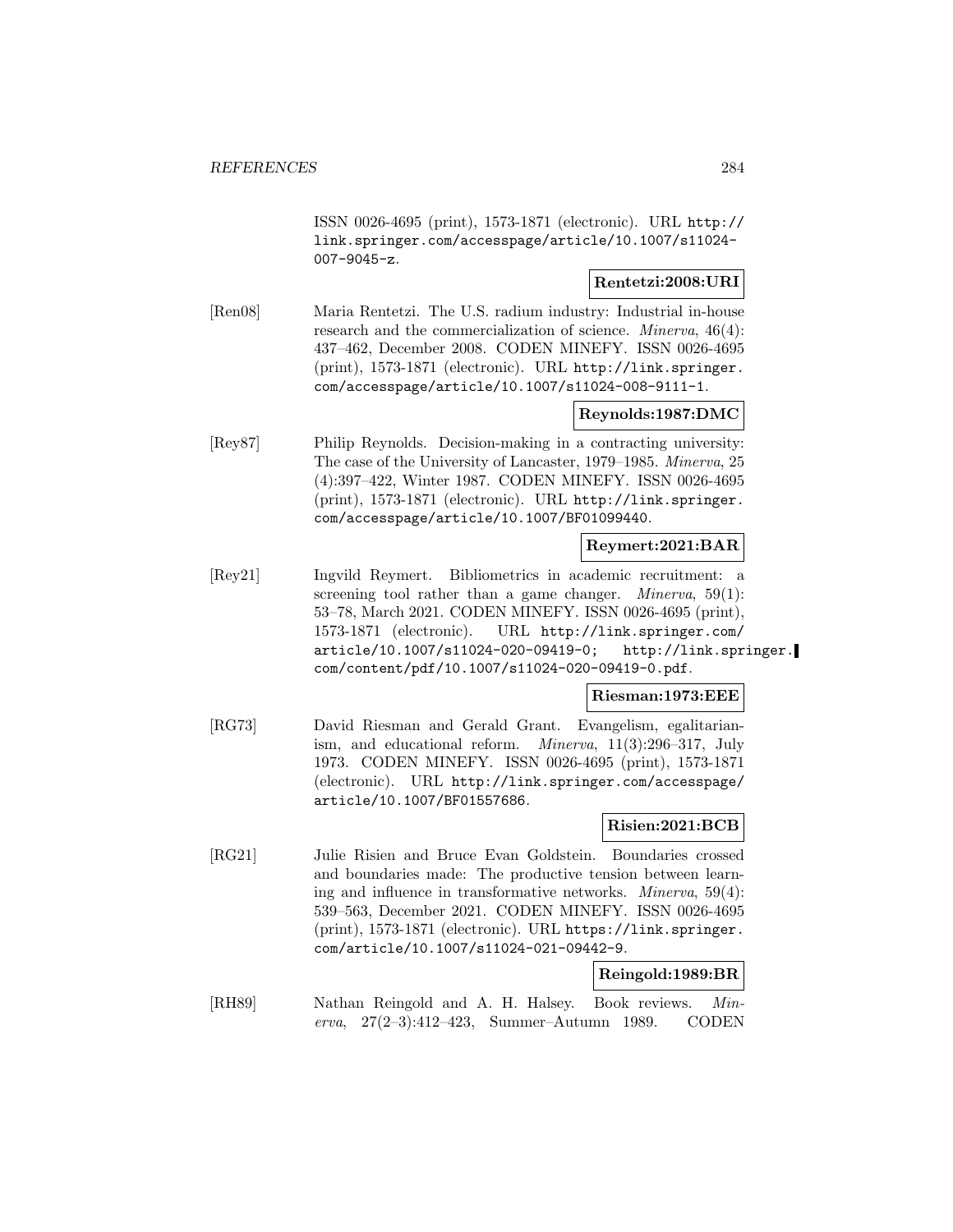MINEFY. ISSN 0026-4695 (print), 1573-1871 (electronic). URL http://link.springer.com/accesspage/article/10.1007/ BF01102570.

# **Rudwick:1990:BR**

[RH90] Martin Rudwick and Notker Hammerstein. Book reviews. Minerva, 28(3):386–399, Autumn 1990. CODEN MINEFY. ISSN 0026-4695 (print), 1573-1871 (electronic). URL http://link. springer.com/accesspage/article/10.1007/BF01096295.

# **Richards:1965:AUA**

[Ric65] Audrey I. Richards. The adaptation of universities to the African situation: Review article. Minerva, 3(3):336–342, Spring 1965. CODEN MINEFY. ISSN 0026-4695 (print), 1573-1871 (electronic). URL http://link.springer.com/accesspage/ article/10.1007/BF01099959.

### **Richards:1988:GBA**

[Ric88] Pamela Spence Richards. Great Britain and Allied scientific information: 1939–1945. Minerva, 26(2):177–198, Summer 1988. CODEN MINEFY. ISSN 0026-4695 (print), 1573-1871 (electronic). URL http://link.springer.com/accesspage/ article/10.1007/BF01096695.

# **Richards:1990:MSK**

[Ric90a] Pamela Spence Richards. The movement of scientific knowledge from and to Germany under national socialism. Minerva, 28 (4):401–425, Winter 1990. CODEN MINEFY. ISSN 0026-4695 (print), 1573-1871 (electronic). URL http://link.springer. com/accesspage/article/10.1007/BF01096649.

### **Richardson:1990:PIL**

[Ric90b] Malcolm Richardson. Philanthropy and the internationality of learning: The Rockefeller Foundation and national socialist Germany. Minerva, 28(1):21–58, Spring 1990. CODEN MINEFY. ISSN 0026-4695 (print), 1573-1871 (electronic). URL http://link.springer.com/accesspage/article/10.1007/ BF01096325.

#### **Richardson:2007:LEP**

[Ric07] Alan Richardson. 'logical empiricism' and the philosophy of science. Minerva, 45(3):357–360, September 2007. CODEN MINEFY. ISSN 0026-4695 (print), 1573-1871 (electronic). URL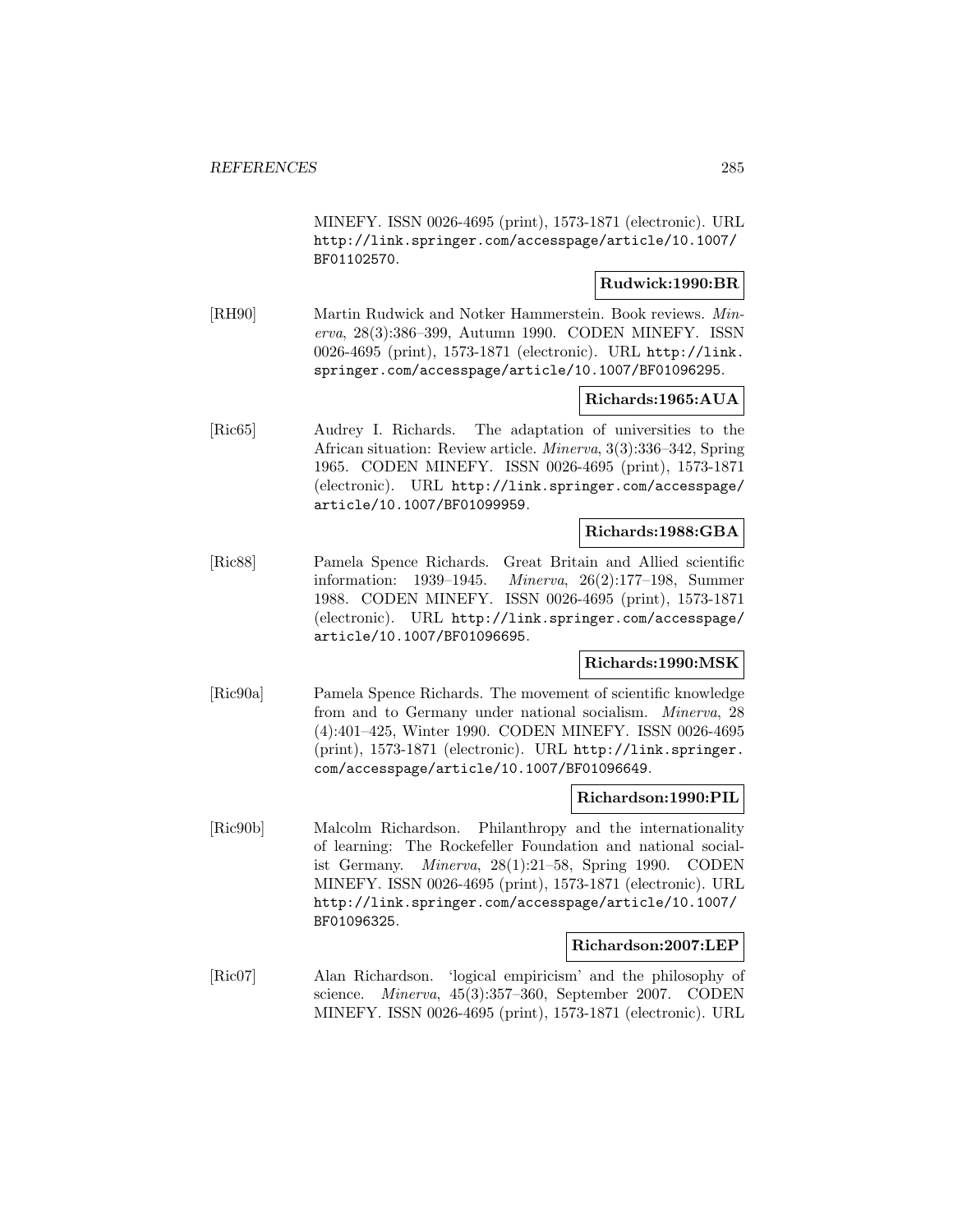http://link.springer.com/accesspage/article/10.1007/ s11024-007-9048-9.

# **Riesman:1969:UGS**

[Rie69] David Riesman. Universities and the growth of science in Germany and the United States. Minerva, 7(4):751–755, Summer 1969. CODEN MINEFY. ISSN 0026-4695 (print), 1573-1871 (electronic). URL http://link.springer.com/accesspage/ article/10.1007/BF01099545.

# **Riesman:1983:SPT**

[Rie83] David Riesman. Some personal thoughts on the academic ethic. Minerva, 21(2–3):265–284, Summer–Autumn 1983. CO-DEN MINEFY. ISSN 0026-4695 (print), 1573-1871 (electronic). URL http://link.springer.com/accesspage/article/10. 1007/BF01097966.

### **Rimmington:1998:BRC**

[Rim98] Don Rimmington. Book review: The Cold War and Academic Governance: The Lattimore Case at Johns Hopkins, by Lionel S. Lewis. Minerva, 36(1):81–84, March 1998. CO-DEN MINEFY. ISSN 0026-4695 (print), 1573-1871 (electronic). URL http://link.springer.com/accesspage/article/10. 1023/A%3A1004338622199.

#### **Ritterbush:1966:RTG**

[Rit66] Philip C. Ritterbush. Research training in governmental laboratories in the United States. Minerva, 4(2):186–201, Winter 1966. CODEN MINEFY. ISSN 0026-4695 (print), 1573-1871 (electronic). URL http://link.springer.com/accesspage/ article/10.1007/BF01584854.

#### **Ritterbush:1971:ESS**

[Rit71] Philip C. Ritterbush. Environmental studies: The search for an institutional form. Minerva, 9(4):493–509, October 1971. CODEN MINEFY. ISSN 0026-4695 (print), 1573-1871 (electronic). URL http://link.springer.com/accesspage/ article/10.1007/BF01558021.

#### **Rose:1991:IPC**

[RLH91] Kenneth W. Rose, Erwin Levold, and Lee R. Hiltzik. Ivan Pavlov on communist dogmatism and the autonomy of science in the Soviet Union in the early 1920s. Minerva, 29(4):463–475, Winter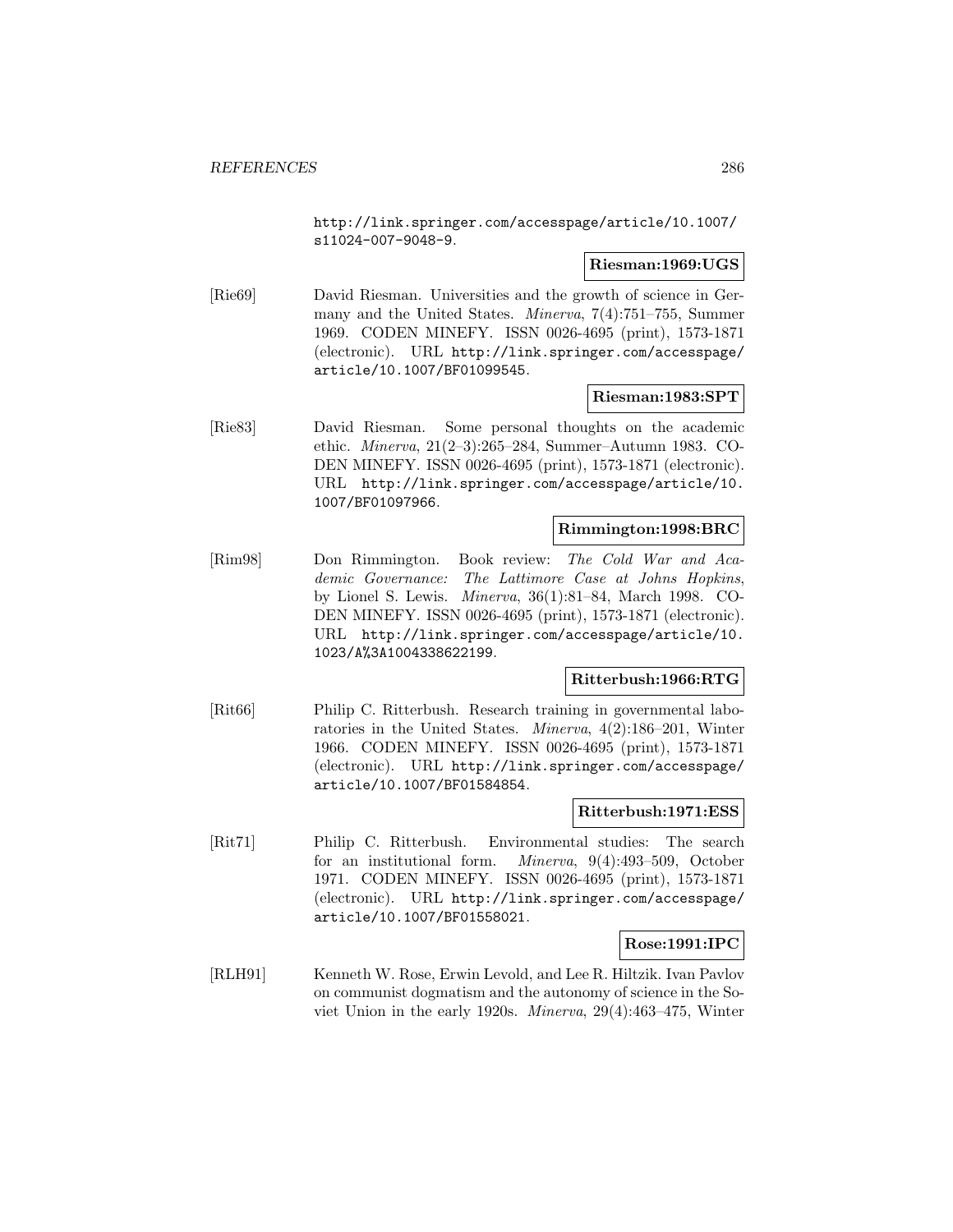1991. CODEN MINEFY. ISSN 0026-4695 (print), 1573-1871 (electronic). URL http://link.springer.com/accesspage/ article/10.1007/BF01113492.

# **Rabkin:1984:TTC**

[RLL84] Yakov M. Rabkin and J. Ann Lévi-Lloyd. Technology and two cultures: One hundred years of engineering education in Montreal. Minerva, 22(1):67–95, Spring 1984. CODEN MINEFY. ISSN 0026-4695 (print), 1573-1871 (electronic). URL http://link.springer.com/accesspage/article/10.1007/ BF02207557.

# **Roberts:1994:UBT**

[Rob94] John Roberts. The universities between their internal and external enemies: II. Minerva, 32(3):327–333, Autumn 1994. CODEN MINEFY. ISSN 0026-4695 (print), 1573-1871 (electronic). URL http://link.springer.com/accesspage/ article/10.1007/BF01098666.

# **Roberts:1998:BRS**

[Rob98] Lissa Roberts. Book review: Studies in the Culture of Science in France and Britain Since the Enlightenment, by Maurice Crosland. Minerva, 36(1):86–89, March 1998. CODEN MINEFY. ISSN 0026-4695 (print), 1573-1871 (electronic). URL http://link.springer.com/accesspage/article/10.1023/ A%3A1004398807178.

# **Robbins:2003:UPP**

[Rob03] Keith Robbins. Universities: Past, present, and future. Minerva, 41(4):397–406, ???? 2003. CODEN MINEFY. ISSN 0026-4695 (print), 1573-1871 (electronic). URL http://link.springer. com/accesspage/article/10.1023/B%3AMINE.0000005158.32821. aa.

# **Roberson:2021:SSQ**

[Rob21] Tara M. Roberson. On the social shaping of quantum technologies: an analysis of emerging expectations through grant proposals from 2002–2020. Minerva, 59(3):379–397, September 2021. CODEN MINEFY. ISSN 0026-4695 (print), 1573-1871 (electronic). URL https://link.springer.com/article/10. 1007/s11024-021-09438-5.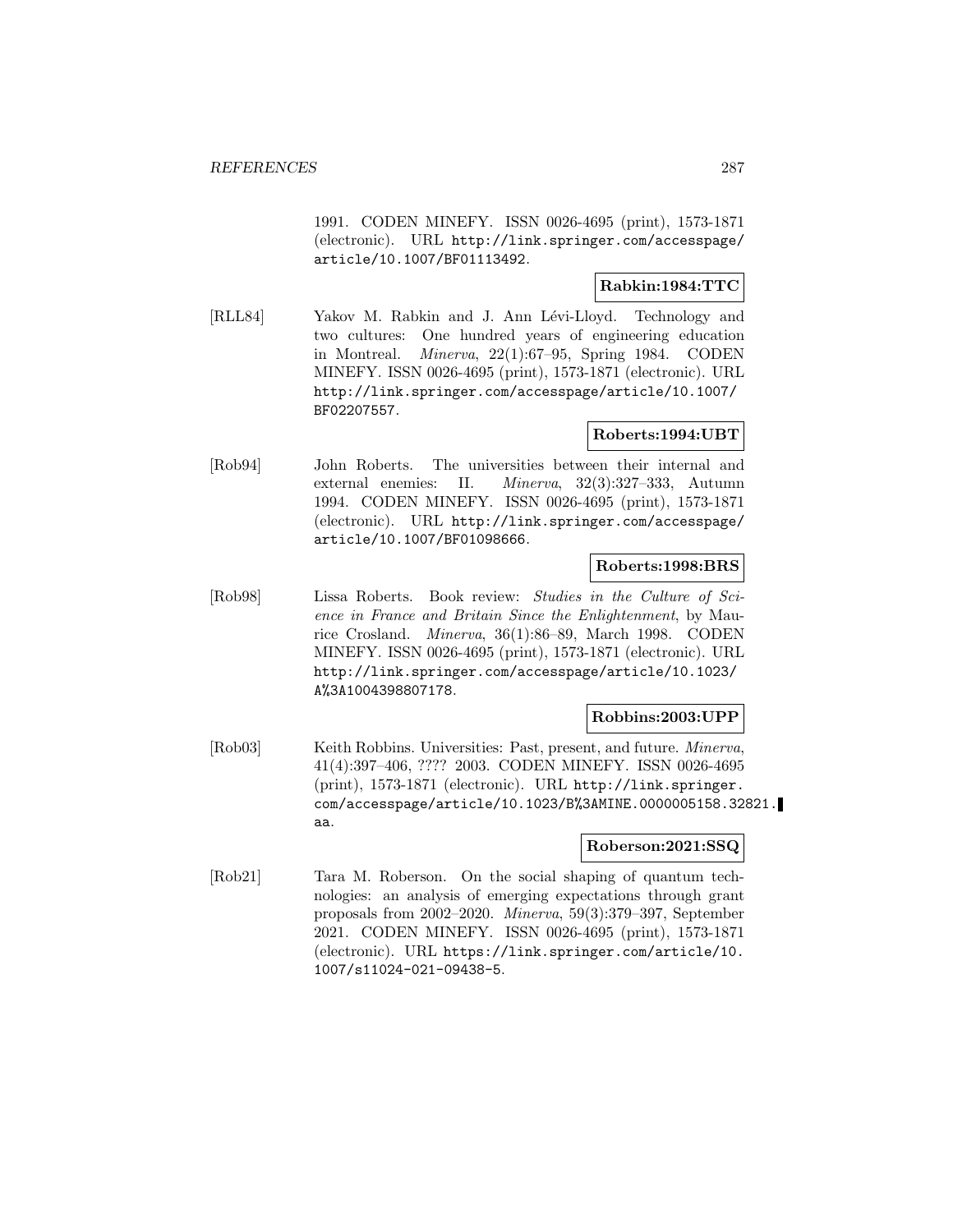# **Rodgers:2012:BBU**

[Rod12] Diane M. Rodgers. Busy as a bee or unemployed?: Shifting scientific discourse on work. Minerva, 50(1):45–64, March 2012. CODEN MINEFY. ISSN 0026-4695 (print), 1573-1871 (electronic). URL http://link.springer.com/accesspage/ article/10.1007/s11024-012-9187-5.

# **Rodder:2017:CSA**

[Röd17] Simone Rödder. The climate of science–art and the art–science of the climate: Meeting points, boundary objects and boundary work. Minerva, 55(1):93–116, March 2017. CODEN MINEFY. ISSN 0026-4695 (print), 1573-1871 (electronic). URL http:// link.springer.com/accesspage/article/10.1007/s11024- 016-9312-y.

# **Rogers:2013:BRR**

[Rog13] Juan D. Rogers. Book review: Richard Whitley, Jochen Gläser and Lars Engwall (eds.), Reconfiguring Knowledge Production: Changing Authority Relationships in the Sciences and Their Consequences for Intellectual Innovation. Minerva, 51 (1):127–129, March 2013. CODEN MINEFY. ISSN 0026-4695 (print), 1573-1871 (electronic). URL http://link.springer. com/accesspage/article/10.1007/s11024-013-9222-1.

# **Roland:2008:HB**

[Rol08] Alex Roland. Heyday of the boffins. Minerva, 46(1):159– 163, March 2008. CODEN MINEFY. ISSN 0026-4695 (print), 1573-1871 (electronic). URL http://link.springer.com/ accesspage/article/10.1007/s11024-007-9083-6.

#### **Ronayne:1979:FTD**

[Ron79] Jarlath Ronayne. Further thoughts on diversity and adaptability in Australian science policy. Minerva, 17(3):445–458, Autumn 1979. CODEN MINEFY. ISSN 0026-4695 (print), 1573-1871 (electronic). URL http://link.springer.com/accesspage/ article/10.1007/BF01096223.

#### **Rose:1967:RWR**

[Ros67a] Hilary Rose. The rejection of the who research centre: A case study of decision-making in international scientific collaboration. Minerva, 5(3):340–356, Spring 1967. CODEN MINEFY. ISSN 0026-4695 (print), 1573-1871 (electronic). URL http://link. springer.com/accesspage/article/10.1007/BF02388573.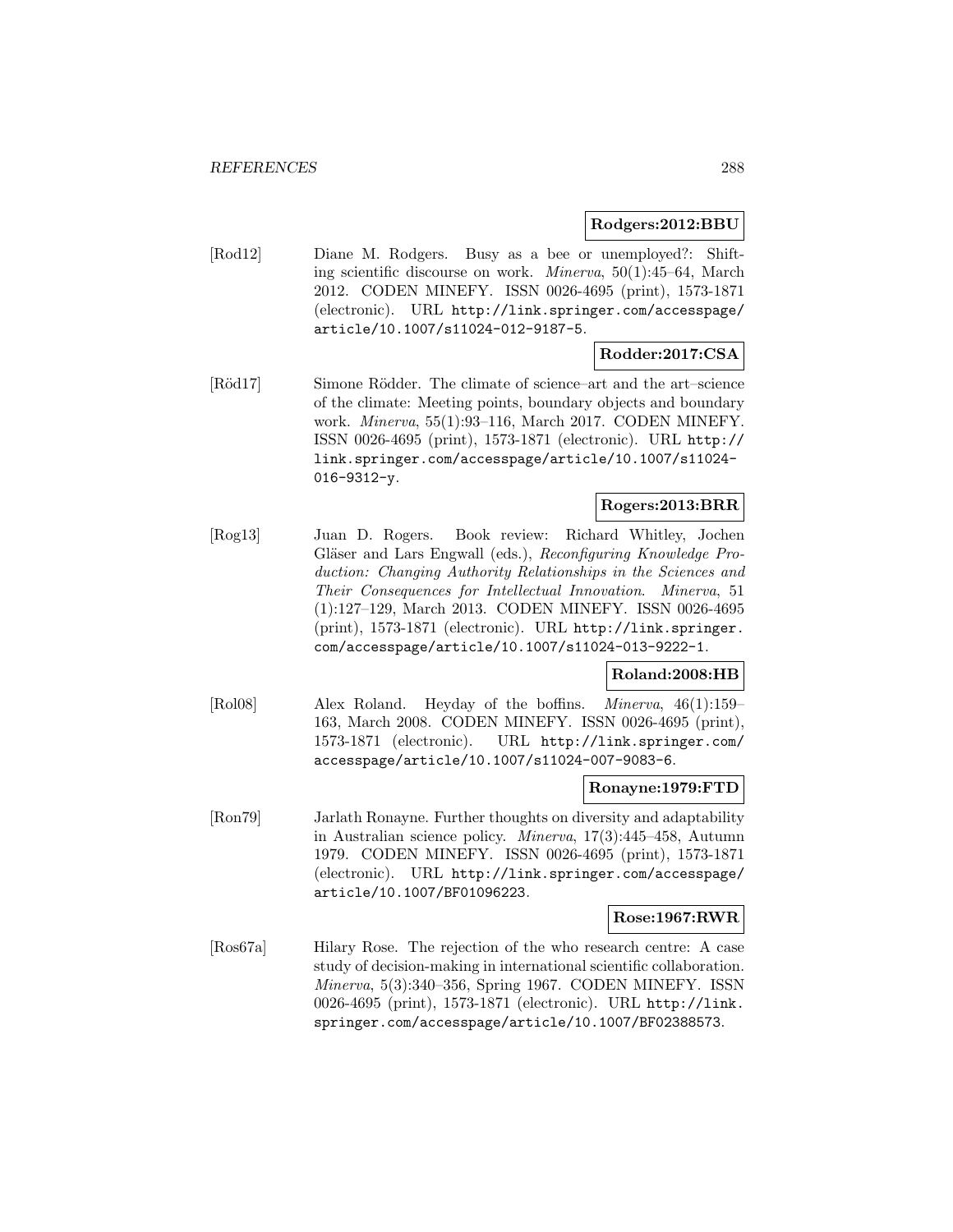# **Rose:1967:OSB**

[Ros67b] Steven P. R. Rose. Organising for science in Britain: How far is there still to go? Minerva, 5(4):578–581, Summer 1967. CODEN MINEFY. ISSN 0026-4695 (print), 1573-1871 (electronic). URL http://link.springer.com/accesspage/ article/10.1007/BF01096789.

# **Rose:1968:RWR**

[Ros68] Hilary Rose. The rejection of the WHO research centre. Minerva, 6(2):263–264, Winter 1968. CODEN MINEFY. ISSN 0026-4695 (print), 1573-1871 (electronic). URL http://link.springer. com/accesspage/article/10.1007/BF01097262.

# **Ross:1972:DAP**

[Ros72] Murray G. Ross. The dilution of academic power in Canada: The University of Toronto act. Minerva, 10(2):242–258, April 1972. CODEN MINEFY. ISSN 0026-4695 (print), 1573-1871 (electronic). URL http://link.springer.com/accesspage/ article/10.1007/BF01682420.

# **Rose:2002:CPH**

[Ros02] Steven Rose. Can philosophy help biology, or philosophers understand biologists? Minerva, 40(2):181–187, ???? 2002. CO-DEN MINEFY. ISSN 0026-4695 (print), 1573-1871 (electronic). URL http://link.springer.com/accesspage/article/10. 1023/A%3A1015756819520.

# **Rottenberg:1966:WBR**

[Rot66] Simon Rottenberg. The warrants for basic research. Minerva, 5 (1):30–38, Autumn 1966. CODEN MINEFY. ISSN 0026-4695 (print), 1573-1871 (electronic). URL http://link.springer. com/accesspage/article/10.1007/BF02389791.

#### **Rottenberg:1981:ESP**

[Rot81] Simon Rottenberg. The economy of science: The proper role of government in the growth of science. Minerva, 19 (1):43–71, Spring 1981. CODEN MINEFY. ISSN 0026-4695 (print), 1573-1871 (electronic). URL http://link.springer. com/accesspage/article/10.1007/BF02192548.

# **Rottenberg:1986:USA**

[Rot86] Simon Rottenberg. The universities and south Africa: The campaign for divestment. Minerva, 24(2–3):223–241, Summer–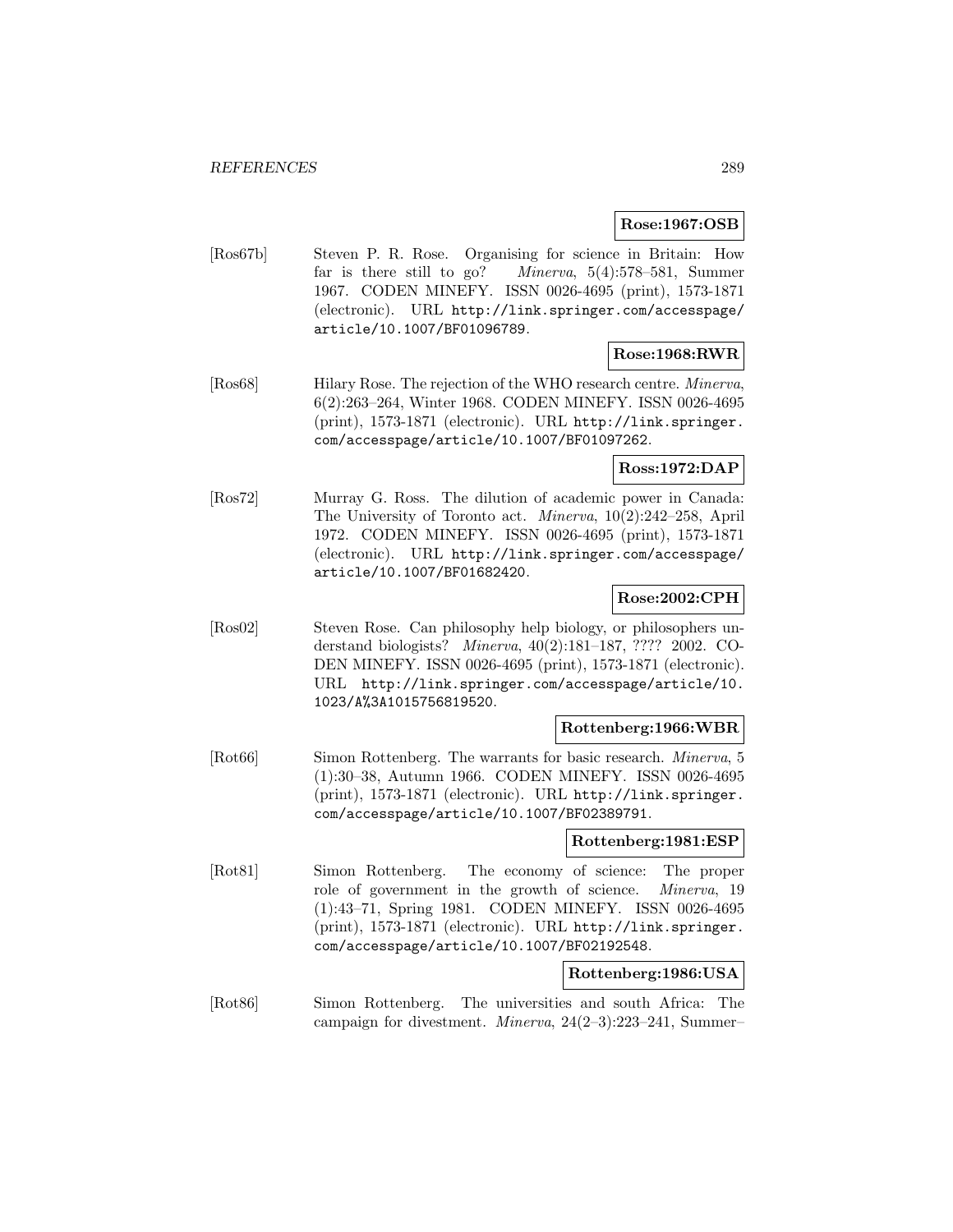Autumn 1986. CODEN MINEFY. ISSN 0026-4695 (print), 1573-1871 (electronic). URL http://link.springer.com/ accesspage/article/10.1007/BF01096612.

# **Rothman:1990:JBS**

[Rot90] Stanley Rothman. Journalists, broadcasters, scientific experts and public opinion. Minerva, 28(2):117–133, Summer 1990. CODEN MINEFY. ISSN 0026-4695 (print), 1573-1871 (electronic). URL http://link.springer.com/accesspage/ article/10.1007/BF02219656.

# **Rothblatt:1995:CKP**

[Rot95] Sheldon Rothblatt. Clark Kerr and the pursuit of excellence in the modern university. Minerva, 33(3):265–277, Autumn 1995. CODEN MINEFY. ISSN 0026-4695 (print), 1573-1871 (electronic). URL http://link.springer.com/accesspage/ article/10.1007/BF01117503.

# **Rothblatt:1999:HMR**

[Rot99] Sheldon Rothblatt. Historical methods of reshaping the map of learning. Minerva, 37(3):281–293, September 1999. CO-DEN MINEFY. ISSN 0026-4695 (print), 1573-1871 (electronic). URL http://link.springer.com/accesspage/article/10. 1023/A%3A1004762011359.

# **Rothblatt:2004:TTB**

[Rot04] Sheldon Rothblatt. A tale of two Berkeleys. Minerva, 42(2):173– 189, ???? 2004. CODEN MINEFY. ISSN 0026-4695 (print), 1573-1871 (electronic). URL http://link.springer.com/ accesspage/article/10.1023/B%3AMINE.0000030021.29930. 5b.

# **Rothblatt:2007:TPP**

[Rot07] Sheldon Rothblatt. Thinking in perfect paragraphs. Minerva, 45(4):445–458, December 2007. CODEN MINEFY. ISSN 0026-4695 (print), 1573-1871 (electronic). URL http:// link.springer.com/accesspage/article/10.1007/s11024- 007-9059-6.

#### **Rousseau:2007:TKK**

[Rou07] George Rousseau. Two kinds of knowledge at the crossroads: Literature and science, literature and medicine, as types of cultural understanding. Minerva, 45(1):63–71, March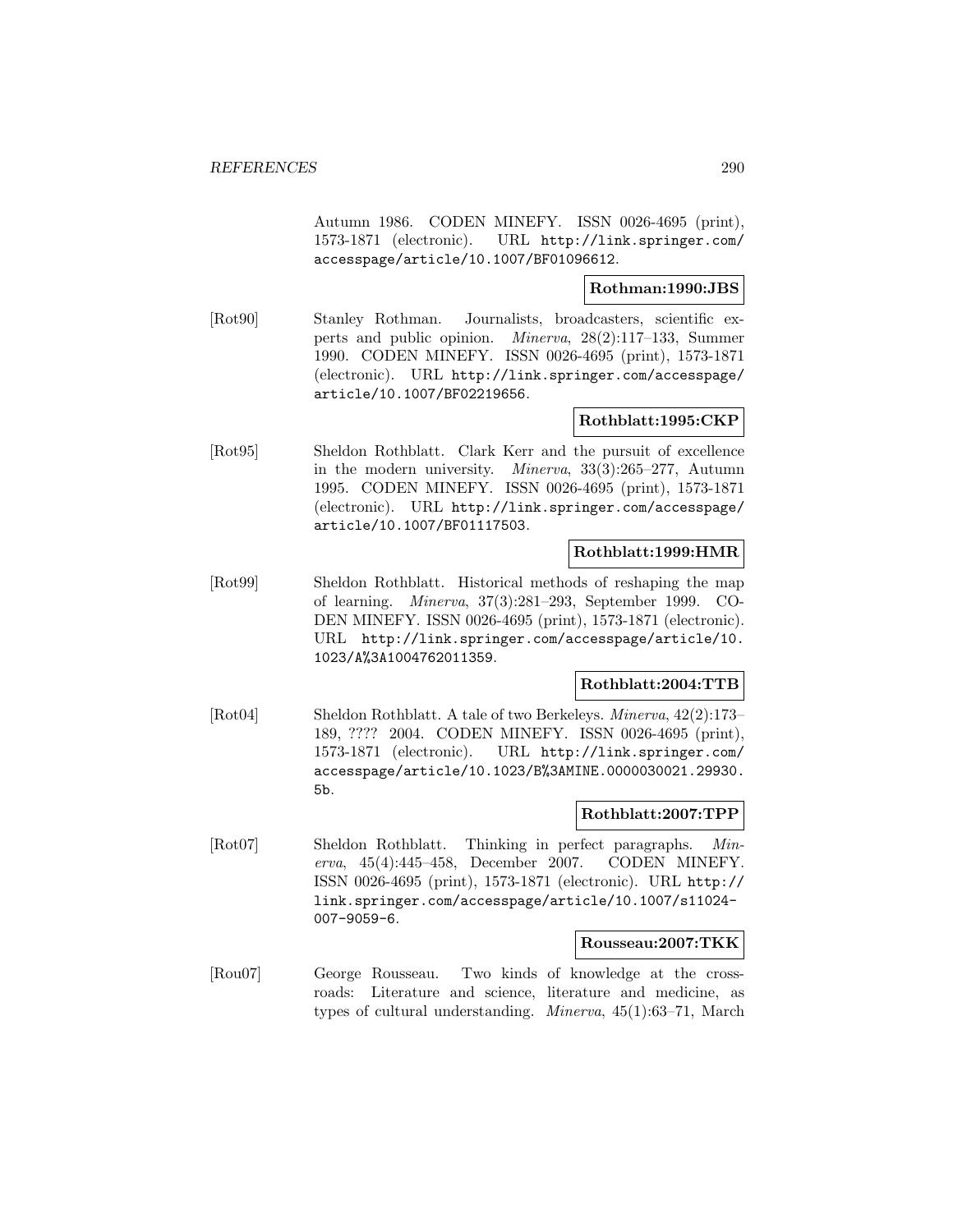2007. CODEN MINEFY. ISSN 0026-4695 (print), 1573-1871 (electronic). URL http://link.springer.com/accesspage/ article/10.1007/s11024-006-9021-z.

# **Roumbanis:2019:SVA**

[Rou19] Lambros Roumbanis. Symbolic violence in academic life: A study on how junior scholars are educated in the art of getting funded. Minerva, 57(2):197–218, June 2019. CODEN MINEFY. ISSN 0026-4695 (print), 1573-1871 (electronic). URL http:// link.springer.com/article/10.1007/s11024-018-9364-2; http://link.springer.com/content/pdf/10.1007/s11024- 018-9364-2.pdf.

**Rowe:1964:SIP**

[Row64] A. P. Rowe. From scientific idea to practical use. Minerva, 2 (3):303–319, Spring 1964. CODEN MINEFY. ISSN 0026-4695 (print), 1573-1871 (electronic). URL http://link.springer. com/accesspage/article/10.1007/BF01097319.

# **Roy:1984:ARP**

[Roy84] Rustum Roy. Alternatives to review by peers: A contribution to the theory of scientific choice. Minerva, 22(3–4):316– 328, Autumn–Winter 1984. CODEN MINEFY. ISSN 0026-4695 (print), 1573-1871 (electronic). URL http://link.springer. com/accesspage/article/10.1007/BF02207367.

# **Rozwadowski:2004:IEN**

[Roz04] Helen M. Rozwadowski. Internationalism, environmental necessity, and national interest: Marine science and other sciences. Minerva, 42(2):127–149, ???? 2004. CODEN MINEFY. ISSN 0026-4695 (print), 1573-1871 (electronic). URL http://link.springer.com/accesspage/article/10.1023/ B%3AMINE.0000030023.04586.45.

# **Rozwadowski:2005:OAS**

[Roz05] Helen M. Rozwadowski. Oceans apart? STS and international relations. Minerva, 43(4):445–448, December 2005. CO-DEN MINEFY. ISSN 0026-4695 (print), 1573-1871 (electronic). URL http://link.springer.com/accesspage/article/10. 1007/s11024-005-2470-y.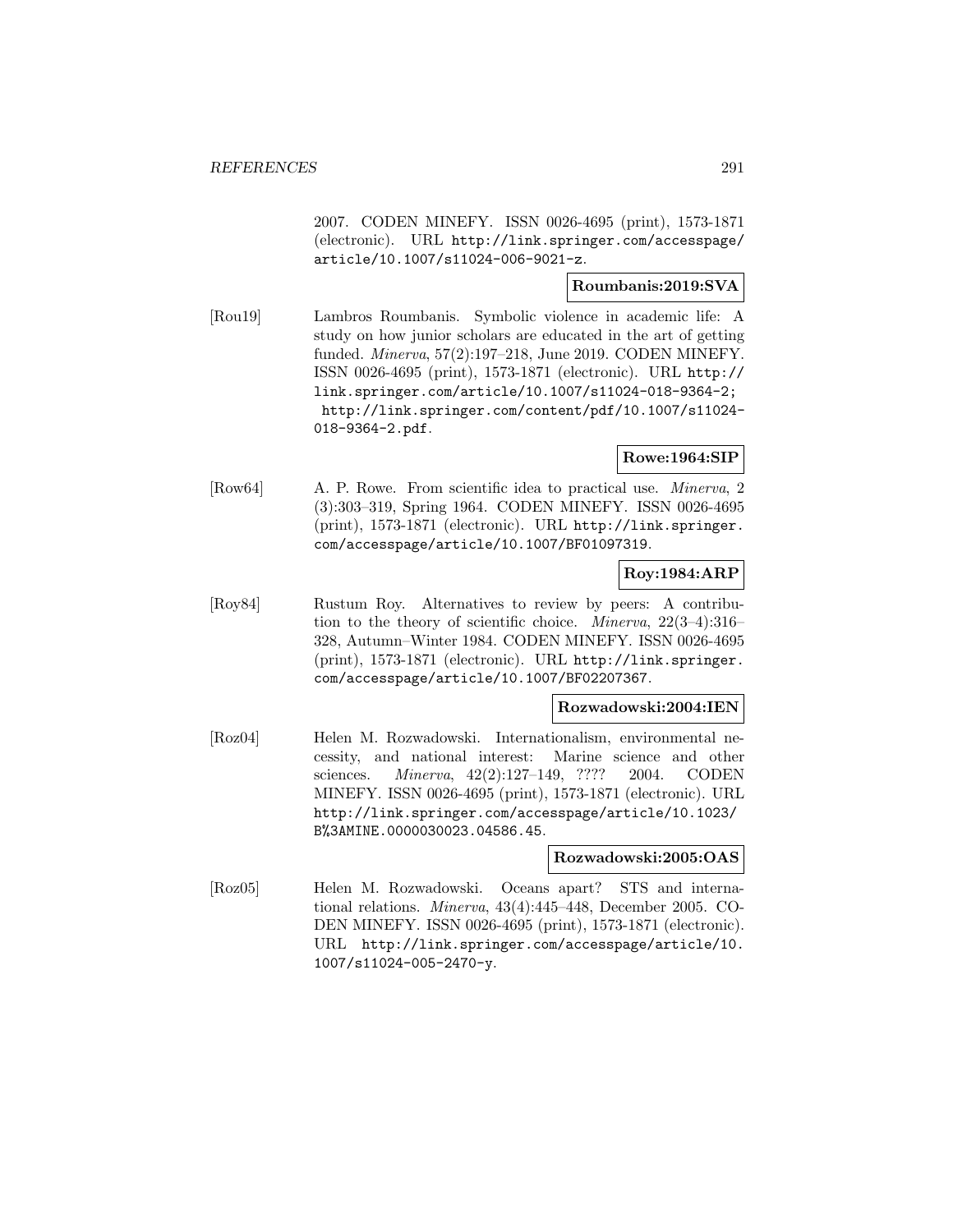**Rose:1971:LFA**

[RR71] Hilary Rose and Steven Rose. Legal framework for the assessment and control of technology. Minerva, 9(4):560–562, October 1971. CODEN MINEFY. ISSN 0026-4695 (print), 1573-1871 (electronic). URL http://link.springer.com/accesspage/ article/10.1007/BF01558031.

#### **Roca-Rosell:2005:PTE**

[RR05] Antoni Roca-Rosell. Professionalism and technocracy: Esteve Terradas and science policy in the early years of the Franco regime. Minerva, 43(2):147–162, June 2005. CODEN MINEFY. ISSN 0026-4695 (print), 1573-1871 (electronic). URL http:// link.springer.com/accesspage/article/10.1007/s11024- 005-2329-2.

#### **Russell:1976:LGU**

[RS77] Beverly Russell and Arnold Shore. Limitations on the governmental use of social science in the United States. Minerva, 14(4): 475–495, Winter 1976–1977. CODEN MINEFY. ISSN 0026-4695 (print), 1573-1871 (electronic). URL http://link.springer. com/accesspage/article/10.1007/BF01097636.

# **Ritchie:1970:BR**

[RSR<sup>+</sup>70] E. Ritchie, M. G. Simpson, Ray Richardson, Sylvia G. Haim, Julius Gould, Cyril Smith, and Sheldon Rothblatt. Book reviews. *Minerva*,  $8(1-4):458-473$ , January 1970. CODEN MINEFY. ISSN 0026-4695 (print), 1573-1871 (electronic). URL http://link.springer.com/accesspage/article/10. 1007/BF01553233; http://link.springer.com/article/ 10.1007/BF01553233.

# **Rose:1997:PIB**

[RSS97] Kenneth W. Rose, Benjamin R. Shute, and Darwin H. Stapleton. Philanthropy and institution-building in the twentieth century. Minerva, 35(3):203–205, September 1997. CO-DEN MINEFY. ISSN 0026-4695 (print), 1573-1871 (electronic). URL http://link.springer.com/accesspage/article/10. 1023/A%3A1004287300070.

# **Rudd:1968:REG**

[Rud68] Ernest Rudd. The rate of economic growth, technology and the Ph.D. Minerva, 6(3):366–387, Spring 1968. CODEN MINEFY. ISSN 0026-4695 (print), 1573-1871 (electronic). URL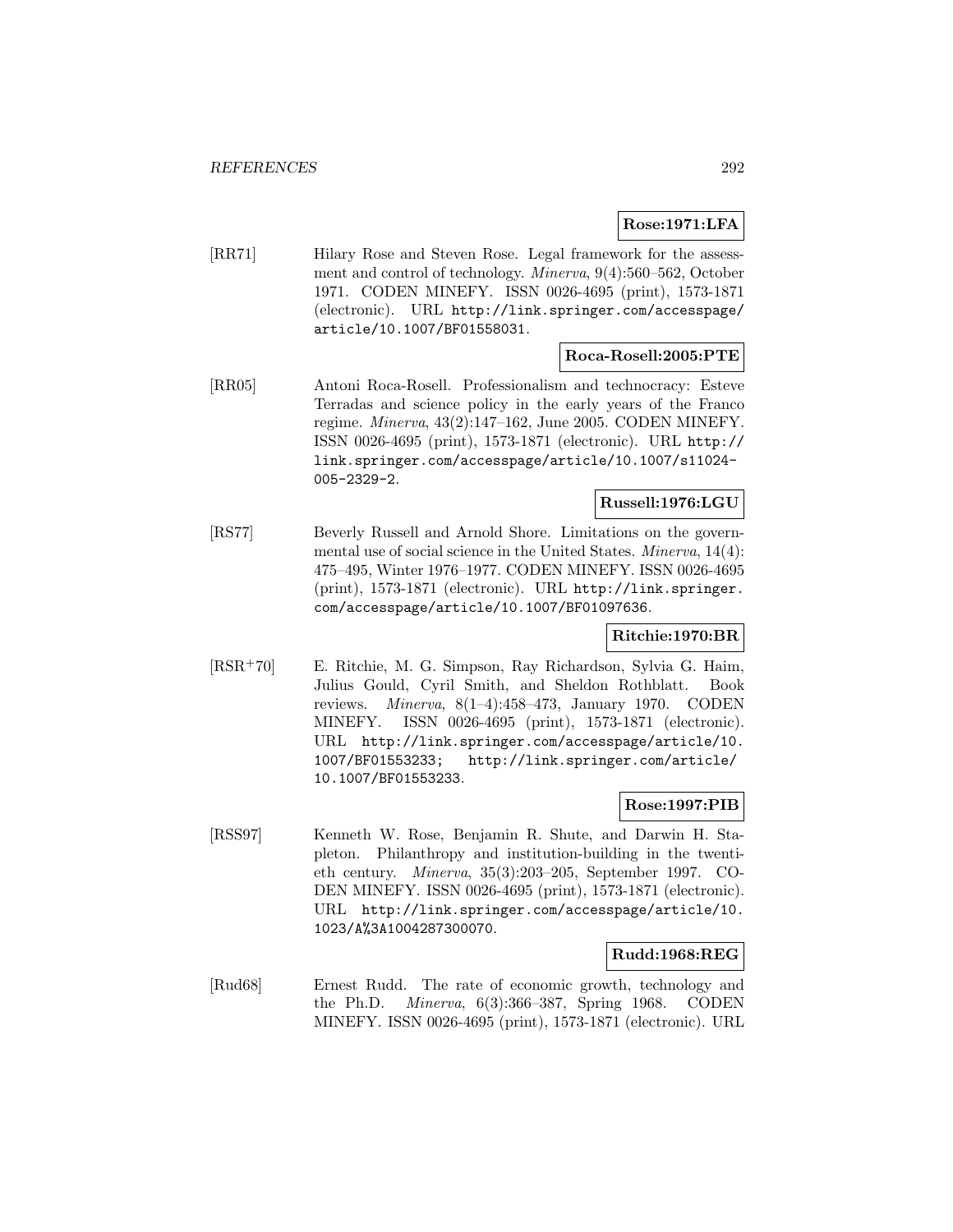http://link.springer.com/accesspage/article/10.1007/ BF01096423.

# **Ruegg:1975:ISG**

[R¨ue75] Walter R¨uegg. The intellectual situation in German higher education. Minerva, 13(1):103–120, Spring 1975. CODEN MINEFY. ISSN 0026-4695 (print), 1573-1871 (electronic). URL http://link.springer.com/accesspage/article/10.1007/ BF01096244.

# **Ruegg:1983:AAC**

[Rue83] Walter Ruegg. I: An achievement of academic citizenship: Professors, government and the people of the Canton of Berne. Minerva, 21(1):101–140, Spring 1983. CODEN MINEFY. ISSN 0026-4695 (print), 1573-1871 (electronic). URL http://link. springer.com/accesspage/article/10.1007/BF01099505.

# **Ruegg:1986:AE**

[Rüe86] Walter Rüegg. The academic ethos. *Minerva*, 24(4):393–412, Winter 1986. CODEN MINEFY. ISSN 0026-4695 (print), 1573-1871 (electronic). URL http://link.springer.com/ accesspage/article/10.1007/BF01096704.

# **Ruegg:1992:TUF**

[Rüe92] Walter Rüegg. The traditions of the university in the face of the demands of the twenty-first century. Minerva, 30(2): 189–205, Summer 1992. CODEN MINEFY. ISSN 0026-4695 (print), 1573-1871 (electronic). URL http://link.springer. com/accesspage/article/10.1007/BF01096882.

#### **Russell:1994:AFR**

[Rus94] Conrad Russell. Academic freedom: A reply. Minerva, 32(3): 334–343, Autumn 1994. CODEN MINEFY. ISSN 0026-4695 (print), 1573-1871 (electronic). URL http://link.springer. com/accesspage/article/10.1007/BF01098667.

# **Rommetveit:2020:MWR**

[RvDG20] Kjetil Rommetveit, Niels van Dijk, and Kristrún Gunnarsdóttir. Make way for the robots! Human- and machinecentricity in constituting a European public–private partnership. Minerva, 58(1):47–69, March 2020. CODEN MINEFY. ISSN 0026-4695 (print), 1573-1871 (electronic).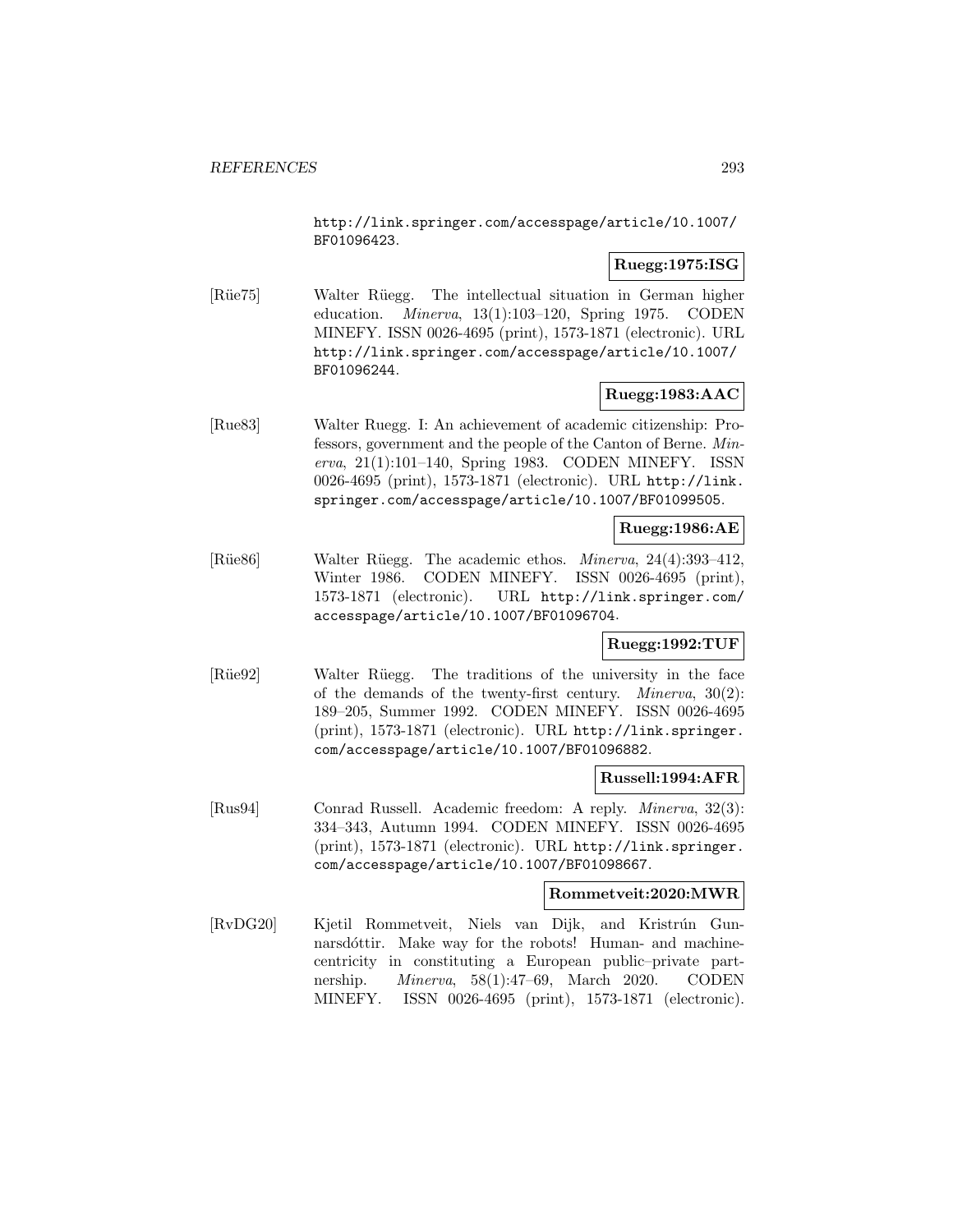URL http://link.springer.com/article/10.1007/s11024- 019-09386-1; http://link.springer.com/content/pdf/ 10.1007/s11024-019-09386-1.pdf.

# **Ryan:2001:HEB**

[Rya01] Yoni Ryan. Higher education as a business:lessons from the corporate world. Minerva, 39(1):115–135, ???? 2001. CO-DEN MINEFY. ISSN 0026-4695 (print), 1573-1871 (electronic). URL http://link.springer.com/accesspage/article/10. 1023/A%3A1010334721507.

# **Ramayah:2013:EIK**

[RYI13] T. Ramayah, Jasmine A. L. Yeap, and Joshua Ignatius. An empirical inquiry on knowledge sharing among academicians in higher learning institutions. Minerva, 51(2):131–154, June 2013. CODEN MINEFY. ISSN 0026-4695 (print), 1573-1871 (electronic). URL http://link.springer.com/accesspage/ article/10.1007/s11024-013-9229-7.

# **S:1970:HMS**

[S.70a] E. S. How many scientists and technologists? Minerva, 8(1– 4):155–159, January 1970. CODEN MINEFY. ISSN 0026-4695 (print), 1573-1871 (electronic). URL http://link.springer. com/accesspage/article/10.1007/BF01553209.

# **S:1970:NPS**

[S.70b] E. S. A neglected problem of science policy. Minerva, 8(1–4): 321–324, January 1970. CODEN MINEFY. ISSN 0026-4695 (print), 1573-1871 (electronic). URL http://link.springer. com/accesspage/article/10.1007/BF01553221; http:// link.springer.com/article/10.1007/BF01553221.

# **S:1970:PUA**

[S.70c] E. S. The political university and academic freedom. Minerva, 8(1–4):479–491, January 1970. CODEN MINEFY. ISSN 0026-4695 (print), 1573-1871 (electronic). URL http://link. springer.com/accesspage/article/10.1007/BF01553235; http://link.springer.com/article/10.1007/BF01553235.

# **S:1971:AAU**

[S.71a] E. S. Academic appointment, university autonomy and the federal government. Minerva, 9(2):161–170, April 1971. CO-DEN MINEFY. ISSN 0026-4695 (print), 1573-1871 (electronic).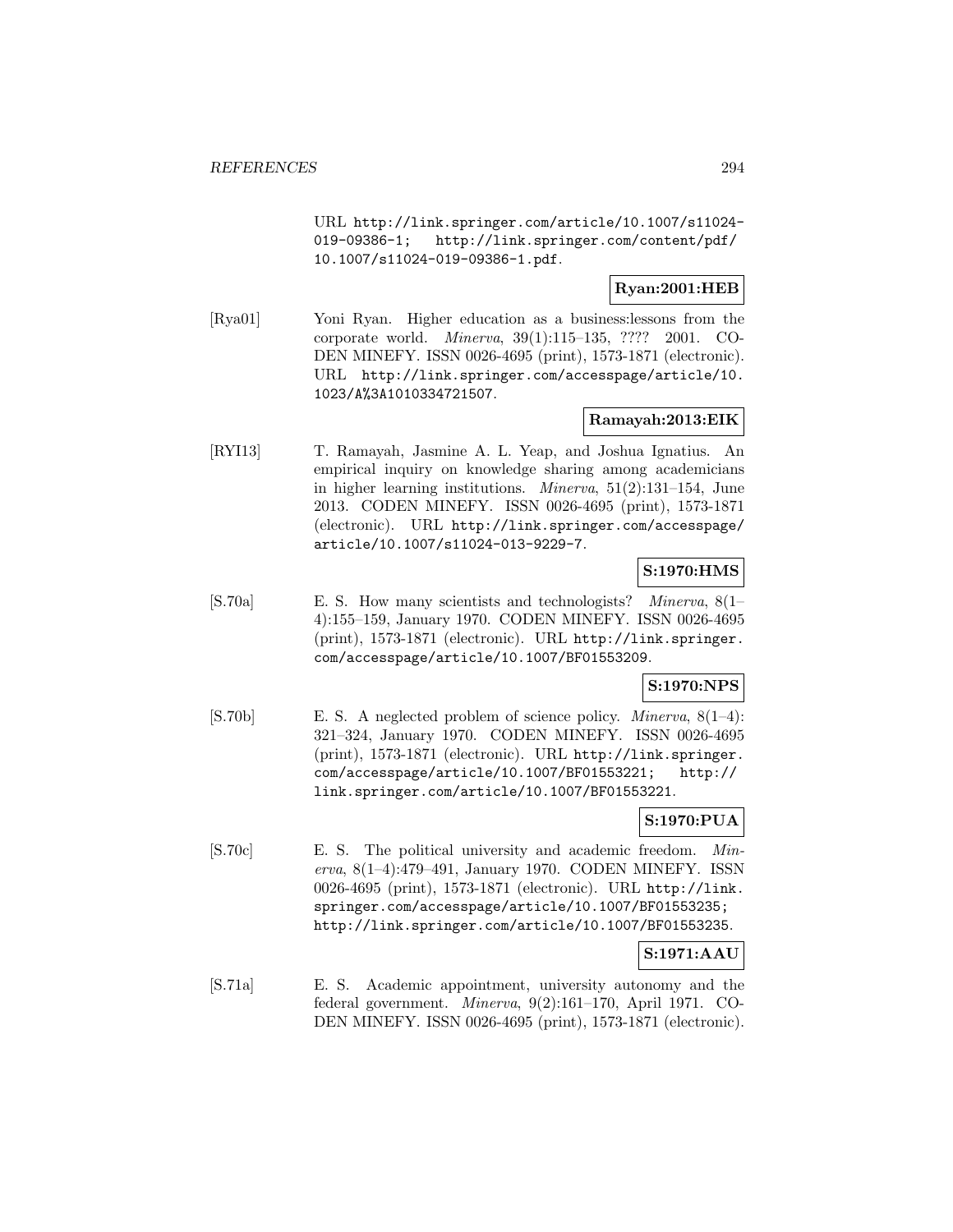URL http://link.springer.com/accesspage/article/10. 1007/BF01553154.

# **S:1971:AS**

[S.71b] E. S. Anti-science. Minerva, 9(4):441–450, October 1971. CO-DEN MINEFY. ISSN 0026-4695 (print), 1573-1871 (electronic). URL http://link.springer.com/accesspage/article/10. 1007/BF01558018.

# **S:1971:NSO**

[S.71c] E. S. No salvation outside higher education. Minerva, 9 (3):313–321, July 1971. CODEN MINEFY. ISSN 0026-4695 (print), 1573-1871 (electronic). URL http://link.springer. com/accesspage/article/10.1007/BF01553358.

# **S:1972:MPD**

[S.72a] E. S. Minerva: The past decade and the next. Minerva, 10 (1):1–9, January 1972. CODEN MINEFY. ISSN 0026-4695 (print), 1573-1871 (electronic). URL http://link.springer. com/accesspage/article/10.1007/BF01881387.

# **S:1972:IC**

[S.72b] E. S. The invitation to Caesar. Minerva, 10(4):513–518, October 1972. CODEN MINEFY. ISSN 0026-4695 (print), 1573-1871 (electronic). URL http://link.springer.com/accesspage/ article/10.1007/BF01695903.

# **S:1972:SBS**

[S.72c] E. S. Stanford and Berlin: The spheres of politics and intellect. Minerva, 10(3):351–361, July 1972. CODEN MINEFY. ISSN 0026-4695 (print), 1573-1871 (electronic). URL http://link. springer.com/accesspage/article/10.1007/BF01556919.

# **S:1973:FTR**

[S.73a] E. S. The freedom of teaching and research. Minerva, 11(4): 433–441, October 1973. CODEN MINEFY. ISSN 0026-4695 (print), 1573-1871 (electronic). URL http://link.springer. com/accesspage/article/10.1007/BF01557796.

# **S:1973:MSS**

[S.73b] E. S. Muting the social sciences at Berkeley. Minerva, 11 (3):290–295, July 1973. CODEN MINEFY. ISSN 0026-4695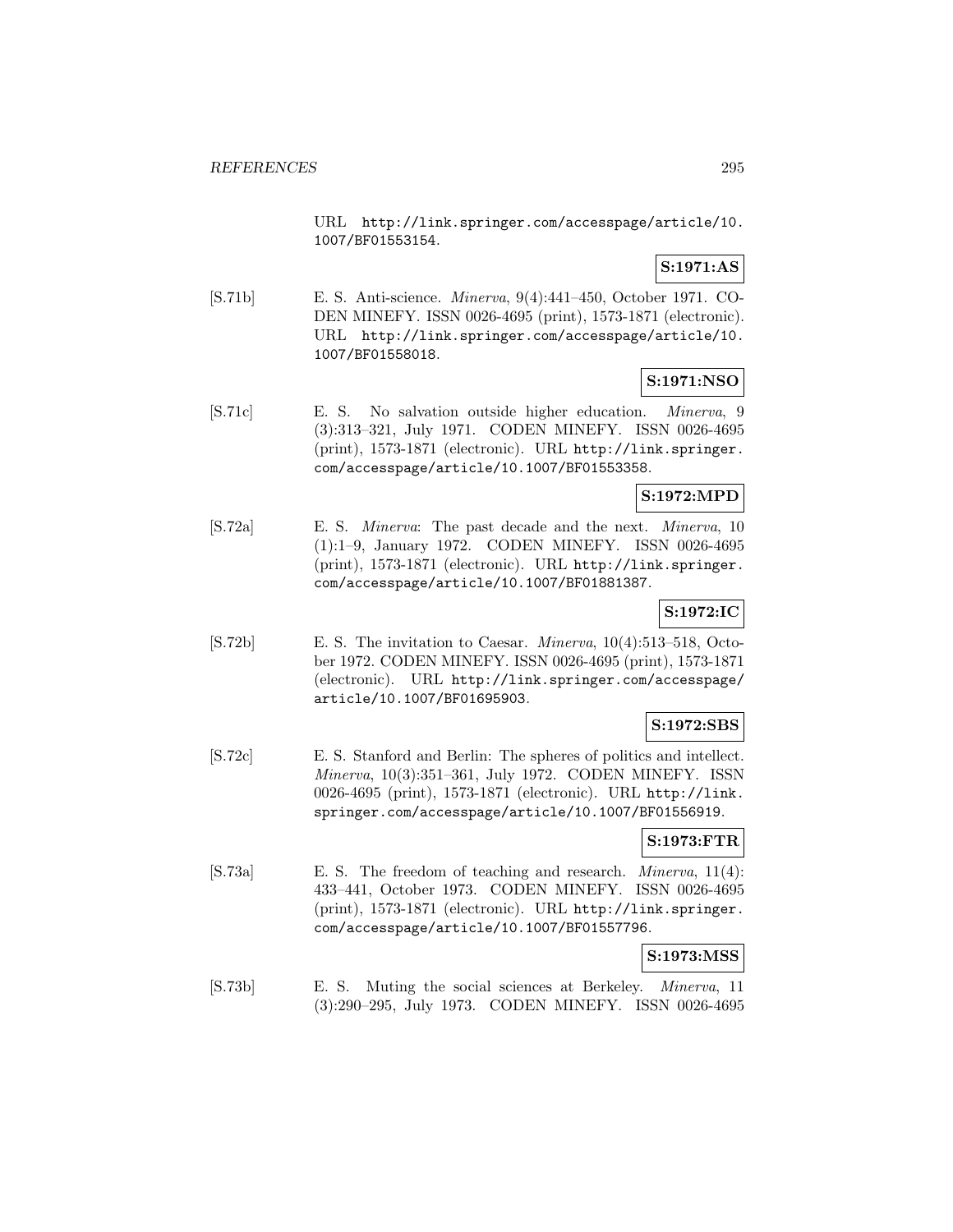(print), 1573-1871 (electronic). URL http://link.springer. com/accesspage/article/10.1007/BF01557685.

# **S:1973:TH**

[S.73c] E. S. Trojan horses. Minerva, 11(3):285–289, July 1973. CO-DEN MINEFY. ISSN 0026-4695 (print), 1573-1871 (electronic). URL http://link.springer.com/accesspage/article/10. 1007/BF01557684.

# **S:1974:E**

 $[S74a]$  E S. Elitism. *Minerva*, 12(1):1–7, January 1974. CODEN MINEFY. ISSN 0026-4695 (print), 1573-1871 (electronic). URL http://link.springer.com/accesspage/article/10.1007/ BF01558536.

# **S:1974:EAF**

[S.74b] E. S. The enemies of academic freedom. Minerva, 12(4): 405–415, October 1974. CODEN MINEFY. ISSN 0026-4695 (print), 1573-1871 (electronic). URL http://link.springer. com/accesspage/article/10.1007/BF01557637.

# **S:1974:IOH**

[S.74c] E. S. Identity and openness in higher education. Minerva, 12 (2):258–276, April 1974. CODEN MINEFY. ISSN 0026-4695 (print), 1573-1871 (electronic). URL http://link.springer. com/accesspage/article/10.1007/BF01553180.

# **S:1974:PUS**

[S.74d] E. S. The public understanding of science. Minerva, 12(2): 153–158, April 1974. CODEN MINEFY. ISSN 0026-4695 (print), 1573-1871 (electronic). URL http://link.springer. com/accesspage/article/10.1007/BF01553175.

# **S:1974:RHE**

[S74e] E S. The reorganisation of higher education in Sweden. Minerva, 12(1):83–114, January 1974. CODEN MINEFY. ISSN 0026-4695 (print), 1573-1871 (electronic). URL http://link.springer. com/accesspage/article/10.1007/BF01558542.

# **S:1974:UD**

[S.74f] E. S. An unresolved dilemma. Minerva, 12(3):295–302, July 1974. CODEN MINEFY. ISSN 0026-4695 (print), 1573-1871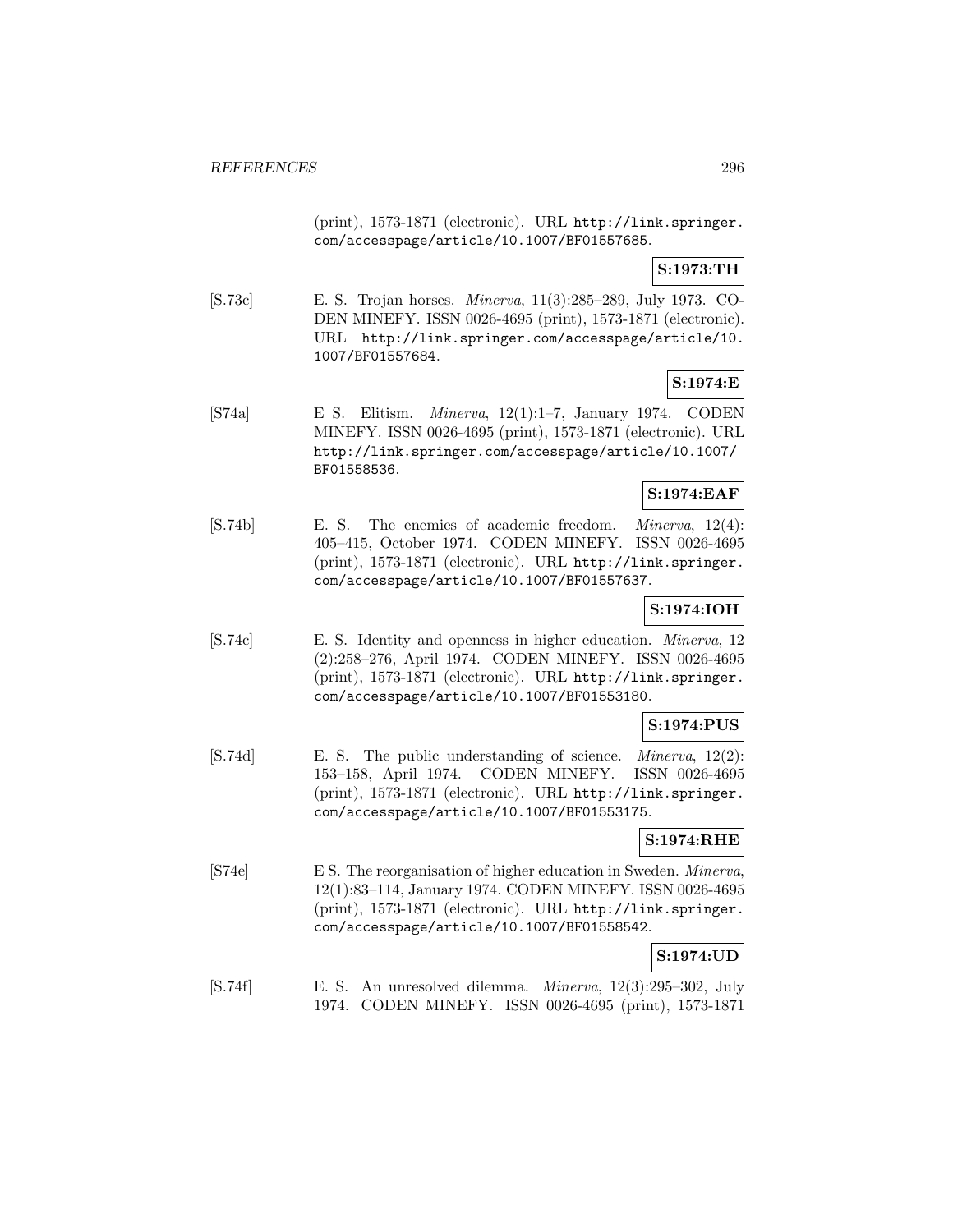(electronic). URL http://link.springer.com/accesspage/ article/10.1007/BF01102525.

# **S:1975:AJP**

[S.75a] E. S. Alternatives to judgement by peers. Minerva, 13(3): 341–348, Autumn 1975. CODEN MINEFY. ISSN 0026-4695 (print), 1573-1871 (electronic). URL http://link.springer. com/accesspage/article/10.1007/BF01097845.

# **S:1975:RSA**

[S.75b] E. S. The right to speak in American universities: Yale University. Minerva, 13(2):305–321, Summer 1975. CODEN MINEFY. ISSN 0026-4695 (print), 1573-1871 (electronic). URL http://link.springer.com/accesspage/article/10.1007/ BF01097800.

# **S:1976:GCR**

[S.76] E. S. A great citizen of the republic of science: Michael Polanyi, 1892–1976. Minerva, 14(1):1–5, Spring 1976. CO-DEN MINEFY. ISSN 0026-4695 (print), 1573-1871 (electronic). URL http://link.springer.com/accesspage/article/10. 1007/BF01096211.

# **S:1976:CAAa**

[S.77] E. S. The criteria of academic appointment. *Minerva*, 14(4): 407–418, Winter 1976–1977. CODEN MINEFY. ISSN 0026-4695 (print), 1573-1871 (electronic). URL http://link.springer. com/accesspage/article/10.1007/BF01097633.

# **S:1982:IIG**

[S.82] E. S. II an innovation in German higher education: The private university. Minerva, 20(1–2):213, Spring–Summer 1982. CODEN MINEFY. ISSN 0026-4695 (print), 1573-1871 (electronic). URL http://link.springer.com/accesspage/ article/10.1007/BF01098194.

# **S:1983:CAS**

[S.83] E. S. The constitution, academic self-government and academic trade unions in American state universities and colleges: A decision of the United States supreme court. *Minerva*,  $21(2-3)$ : 296–319, Summer–Autumn 1983. CODEN MINEFY. ISSN 0026-4695 (print), 1573-1871 (electronic). URL http://link. springer.com/accesspage/article/10.1007/BF01097969.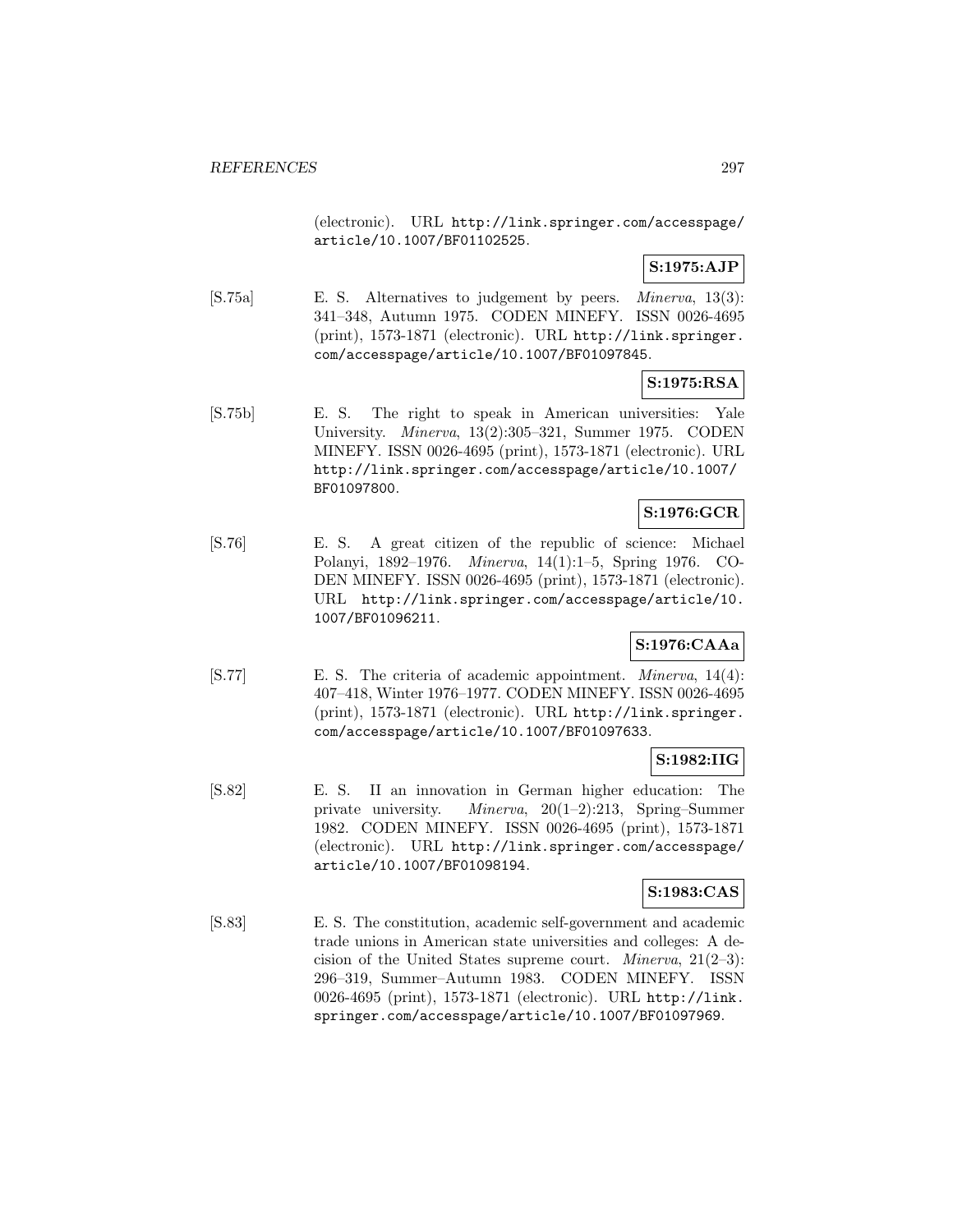# **S:1984:CHE**

[S.84a] E. S. The condition of humanistic education in the United States. Minerva, 22(3–4):404, Autumn–Winter 1984. CO-DEN MINEFY. ISSN 0026-4695 (print), 1573-1871 (electronic). URL http://link.springer.com/accesspage/article/10. 1007/BF02207372.

# **S:1984:SFC**

[S.84b] E. S. Secrecy and freedom of communication in American science. Minerva, 22(3–4):421–423, Autumn–Winter 1984. CODEN MINEFY. ISSN 0026-4695 (print), 1573-1871 (electronic). URL http://link.springer.com/accesspage/ article/10.1007/BF02207375.

# **S:1985:MS**

[S.85] E. S. The morality of scientists. Minerva, 23(2):272–275, Summer 1985. CODEN MINEFY. ISSN 0026-4695 (print), 1573-1871 (electronic). URL http://link.springer.com/accesspage/ article/10.1007/BF01099945.

# **S:1986:UNS**

[S.86] E. S. Universities in the new states of Africa and Asia. Minerva, 24(4):476, Winter 1986. CODEN MINEFY. ISSN 0026-4695 (print), 1573-1871 (electronic). URL http://link.springer. com/accesspage/article/10.1007/BF01096708.

# **S:1987:JBD**

[S.87] E. S. Joseph Ben-David, 1920–1986. Minerva, 25(1–2):1–2, Spring–Summer 1987. CODEN MINEFY. ISSN 0026-4695 (print), 1573-1871 (electronic). URL http://link.springer. com/accesspage/article/10.1007/BF01096852.

# **S:1988:APC**

[S.88a] E. S. The academic profession and contemporary politics. Minerva, 26(4):575–579, Winter 1988. CODEN MINEFY. ISSN 0026-4695 (print), 1573-1871 (electronic). URL http://link. springer.com/accesspage/article/10.1007/BF01096498.

# **S:1988:AAR**

[S.88b] E. S. Affirmative action reaffirmed. Minerva, 26(4):598–599, Winter 1988. CODEN MINEFY. ISSN 0026-4695 (print), 1573-1871 (electronic). URL http://link.springer.com/ accesspage/article/10.1007/BF01096501.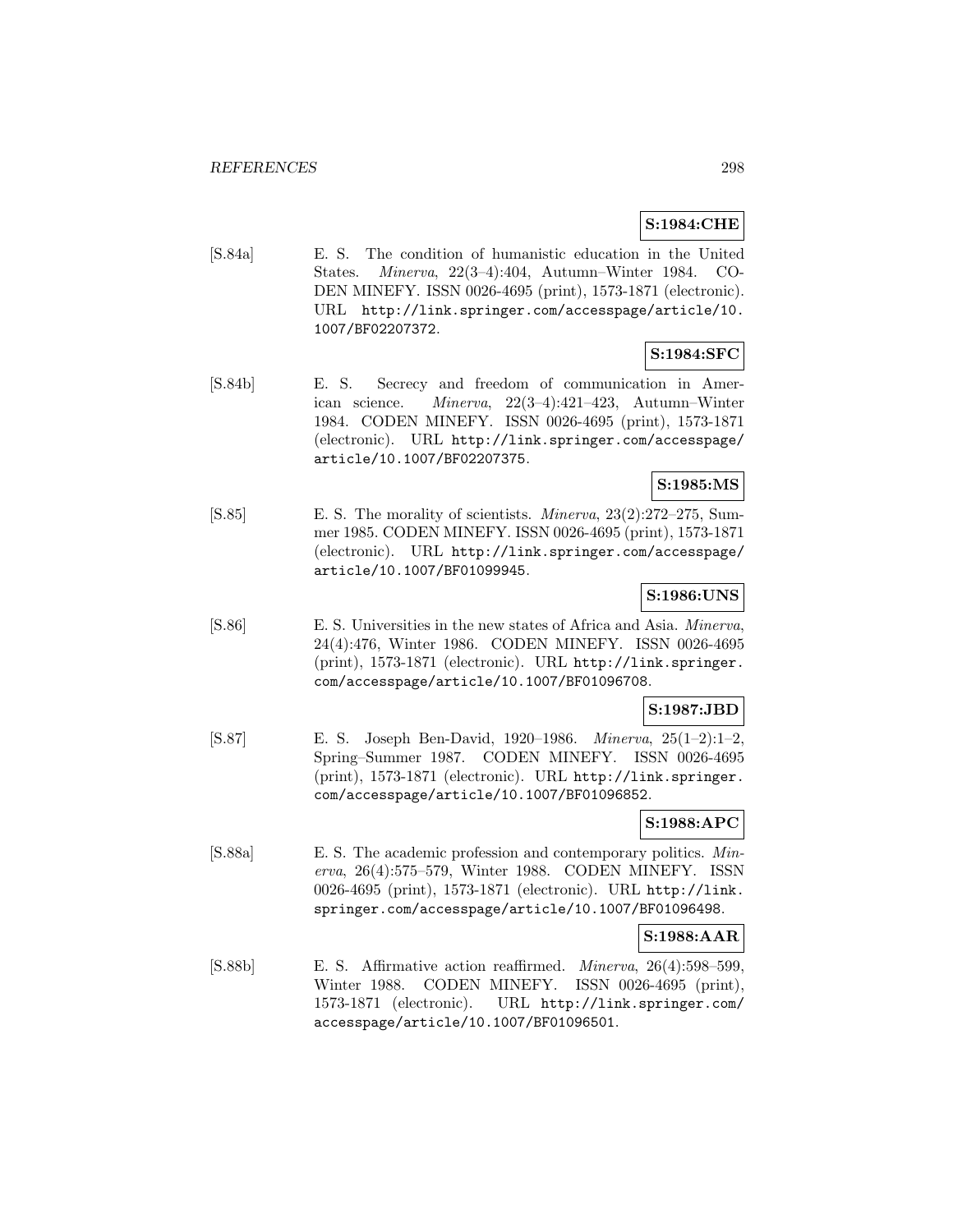# **S:1988:SRU**

[S.88c] E. S. Some reflections on universities after the disturbances at the end of the 1960s. *Minerva*,  $24(1):98-99$ , Spring 1988. CODEN MINEFY. ISSN 0026-4695 (print), 1573-1871 (electronic). URL http://link.springer.com/accesspage/ article/10.1007/BF01102555.

# **S:1990:RCR**

[S.90] E. S. I report of the committee on recruitment and retention of minority group members on the faculty at Yale, 16 May, 1989. Minerva, 28(2):221–242, Summer 1990. CODEN MINEFY. ISSN 0026-4695 (print), 1573-1871 (electronic). URL http://link.springer.com/accesspage/article/10.1007/ BF02219659.

# **S:1992:UTF**

[S.92] E. S. The university of the twenty-first century: A symposium to celebrate the centenary of the University of Chicago. Minerva, 30(2):129, Summer 1992. CODEN MINEFY. ISSN 0026-4695 (print), 1573-1871 (electronic). URL http://link.springer. com/accesspage/article/10.1007/BF01096877.

# **S:1993:TU**

[S.93] E. S. The teaching of undergraduates. Minerva, 31(2):211– 227, Summer 1993. CODEN MINEFY. ISSN 0026-4695 (print), 1573-1871 (electronic). URL http://link.springer. com/accesspage/article/10.1007/BF01125435.

#### **Sa:2005:RPE**

[Sá05] Creso Sá. Research policy in emerging economies: Brazil's sector funds. Minerva, 43(3):245–263, ???? 2005. CODEN MINEFY. ISSN 0026-4695 (print), 1573-1871 (electronic). URL http:// link.springer.com/accesspage/article/10.1007/s11024- 005-6474-4.

# **Sadlak:1991:UAU**

[Sad91] Jan Sadlak. The use and abuse of the university: Higher education in Romania, 1860–1990. Minerva, 29(2):195–225, Summer 1991. CODEN MINEFY. ISSN 0026-4695 (print), 1573-1871 (electronic). URL http://link.springer.com/accesspage/ article/10.1007/BF01096408.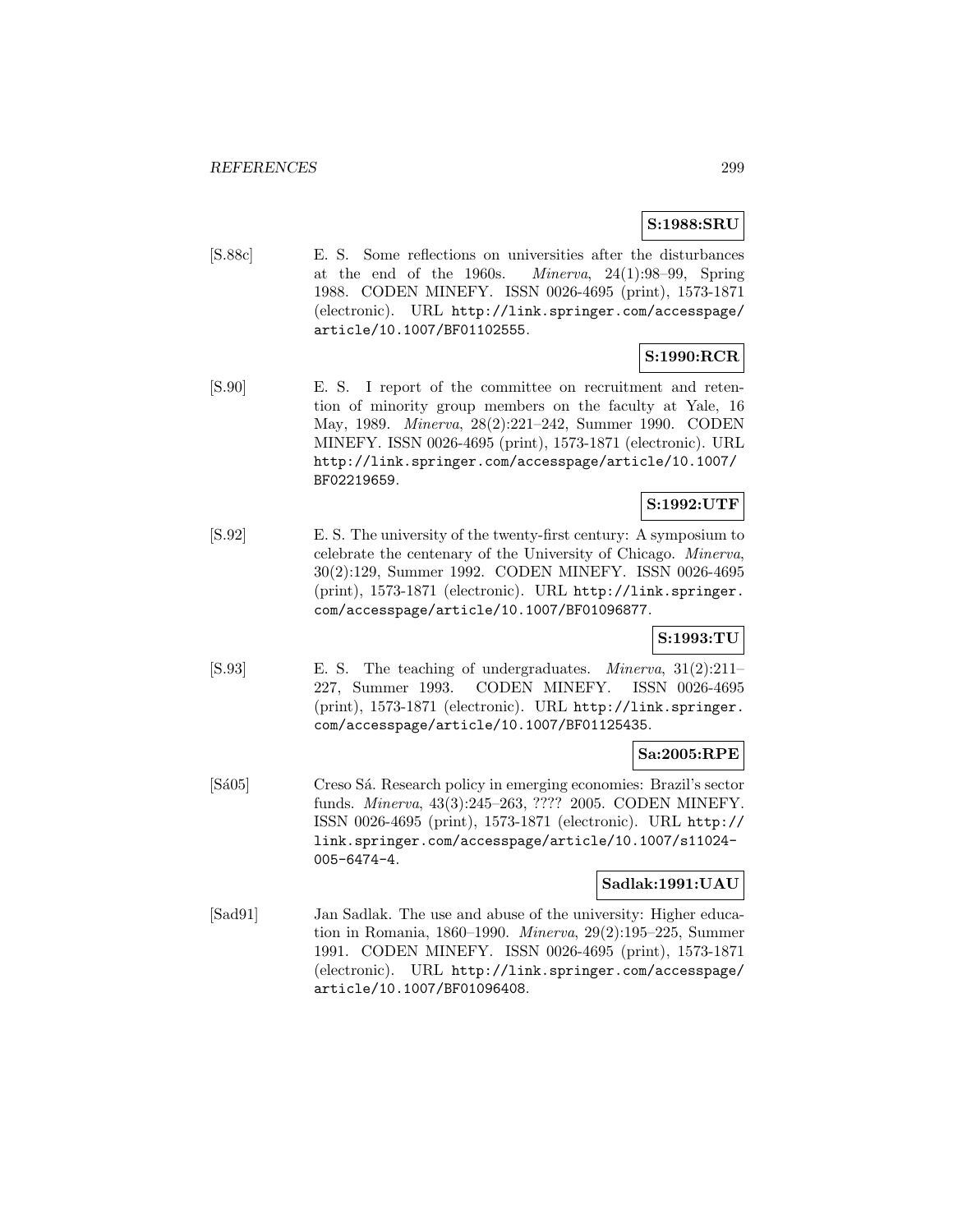#### **Simmons:1992:PAA**

[SAJ92] Howard Simmons, Lamar Alexander, and Scott Jaschik. The progress of affirmative action: Accreditation and diversity. Minerva, 30(4):552–569, Winter 1992. CODEN MINEFY. ISSN 0026-4695 (print), 1573-1871 (electronic). URL http://link. springer.com/accesspage/article/10.1007/BF01096578.

# **Salomon:1964:ISP**

[Sal64] Jean-Jacques Salomon. International scientific policy. Minerva, 2(4):411–434, Summer 1964. CODEN MINEFY. ISSN 0026-4695 (print), 1573-1871 (electronic). URL http://link. springer.com/accesspage/article/10.1007/BF01097536.

#### **Salam:1966:ISD**

[Sal66] Abdus Salam. The isolation of the scientist in developing countries. Minerva, 4(4):461–465, Summer 1966. CODEN MINEFY. ISSN 0026-4695 (print), 1573-1871 (electronic). URL http://link.springer.com/accesspage/article/10.1007/ BF02207978.

# **Salam:1991:NST**

[Sal91] Abdus Salam. Notes on science, technology and science education in the development of the south. *Minerva*,  $29(1)$ : 90–108, Spring 1991. CODEN MINEFY. ISSN 0026-4695 (print), 1573-1871 (electronic). URL http://link.springer. com/accesspage/article/10.1007/BF01096299.

# **Salomon:2000:STD**

[Sal00] Jean-Jacques Salomon. Science, technology and democracy. Minerva, 38(1):33–51, ???? 2000. CODEN MINEFY. ISSN 0026-4695 (print), 1573-1871 (electronic). URL http://link. springer.com/accesspage/article/10.1023/A%3A1026552331409.

#### **Salom:2005:NPC**

[Sal05] Francesc X. Barca Salom. Nuclear power for Catalonia: The role of the Official Chamber of Industry of Barcelona, 1953– 1962. Minerva, 43(2):163–181, June 2005. CODEN MINEFY. ISSN 0026-4695 (print), 1573-1871 (electronic). URL http:// link.springer.com/accesspage/article/10.1007/s11024- 005-2330-9.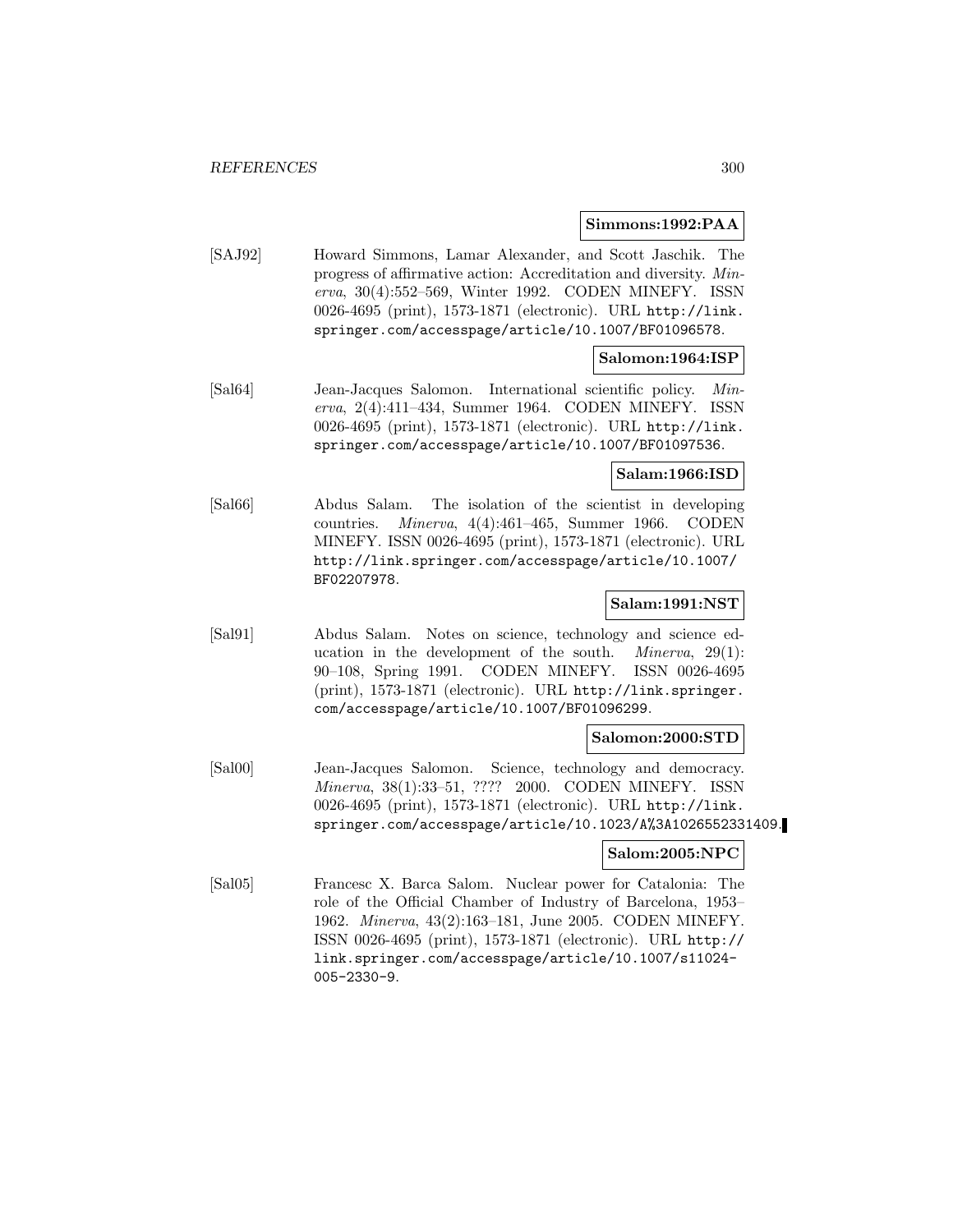### **Sapolsky:1971:SPA**

[Sap71] Harvey M. Sapolsky. Science policy in American state government. Minerva, 9(3):322–348, July 1971. CODEN MINEFY. ISSN 0026-4695 (print), 1573-1871 (electronic). URL http://link.springer.com/accesspage/article/10.1007/ BF01553359.

# **Sapir:2017:PPP**

[Sap17] Adi Sapir. Protecting the purity of pure research: Organizational boundary-work at an institute of basic research. Minerva, 55 (1):65–91, March 2017. CODEN MINEFY. ISSN 0026-4695 (print), 1573-1871 (electronic). URL http://link.springer. com/accesspage/article/10.1007/s11024-016-9309-6.

# **Shiva:1980:LFC**

[SB80] V. Shiva and J. Bandyopadhyay. The large and fragile community of scientists in India. Minerva, 18(4):575–594, Winter 1980. CODEN MINEFY. ISSN 0026-4695 (print), 1573-1871 (electronic). URL http://link.springer.com/accesspage/ article/10.1007/BF01096125.

# **Schleusser:1992:OSN**

[SB92] Heinz Schleusser and Diethwr Breitenbach. Old strains and new initiatives in the universities of The Federal German Republic. Minerva, 30(3):422–429, Autumn 1992. CODEN MINEFY. ISSN 0026-4695 (print), 1573-1871 (electronic). URL http://link.springer.com/accesspage/article/10.1007/ BF01097646.

#### **Stensaker:2013:DEI**

[SB13] Bjørn Stensaker and Mats Benner. Doomed to be entrepreneurial: Institutional transformation or institutional lockins of 'new' universities? Minerva, 51(4):399–416, December 2013. CODEN MINEFY. ISSN 0026-4695 (print), 1573-1871 (electronic). URL http://link.springer.com/accesspage/ article/10.1007/s11024-013-9238-6.

#### **Soo:2004:MRU**

[SC04] Mary Soo and Cathryn Carson. Managing the research university: Clark Kerr and the University of California. Minerva, 42 (3):215–236, ???? 2004. CODEN MINEFY. ISSN 0026-4695 (print), 1573-1871 (electronic). URL http://link.springer.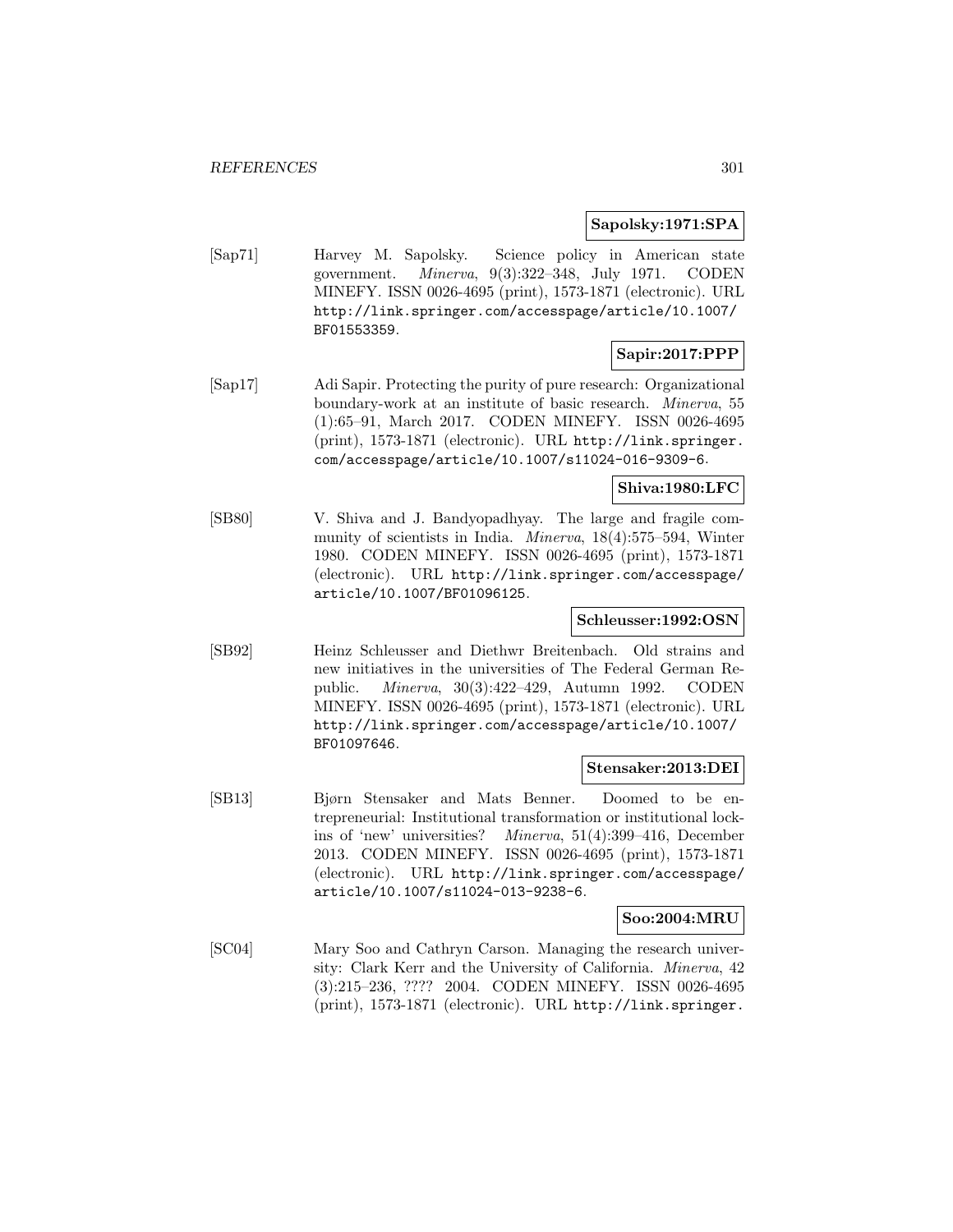com/accesspage/article/10.1023/B%3AMINE.0000038304.39259. 94.

# **Santiago:2012:MRP**

[SC12] Rui Santiago and Teresa Carvalho. Managerialism rhetorics in Portuguese higher education. Minerva, 50(4):511–532, December 2012. CODEN MINEFY. ISSN 0026-4695 (print), 1573-1871 (electronic). URL http://link.springer.com/accesspage/ article/10.1007/s11024-012-9211-9.

# **Scazzieri:2003:URK**

[Sca03] Roberto Scazzieri. University reform and the knowledge economy. Minerva, 41(4):407–413, ???? 2003. CODEN MINEFY. ISSN 0026-4695 (print), 1573-1871 (electronic). URL http://link.springer.com/accesspage/article/10.1023/ B%3AMINE.0000005290.46876.ff.

### **Schelsky:1972:WSD**

[Sch72] Helmut Schelsky. The wider setting of disorder in the German universities. Minerva, 10(4):614–626, October 1972. CO-DEN MINEFY. ISSN 0026-4695 (print), 1573-1871 (electronic). URL http://link.springer.com/accesspage/article/10. 1007/BF01695908.

# **Schwartzman:1978:SBS**

[Sch78] Simon Schwartzman. Struggling to be born: The scientific community in Brazil. Minerva, 16(4):545–580, Winter 1978. CODEN MINEFY. ISSN 0026-4695 (print), 1573-1871 (electronic). URL http://link.springer.com/accesspage/ article/10.1007/BF01100332.

# **Schoijet:1979:CMS**

[Sch79] Mauricio Schoijet. The condition of Mexican science. Minerva, 17(3):381–412, Autumn 1979. CODEN MINEFY. ISSN 0026-4695 (print), 1573-1871 (electronic). URL http://link. springer.com/accesspage/article/10.1007/BF01096221.

#### **SchOtt:1980:FRS**

[Sch80a] Thomas SchØtt. Fundamental research in a small country: Mathematics in Denmark 1928–1977. Minerva, 18(2):243– 283, Summer 1980. CODEN MINEFY. ISSN 0026-4695 (print), 1573-1871 (electronic). URL http://link.springer. com/accesspage/article/10.1007/BF01100248.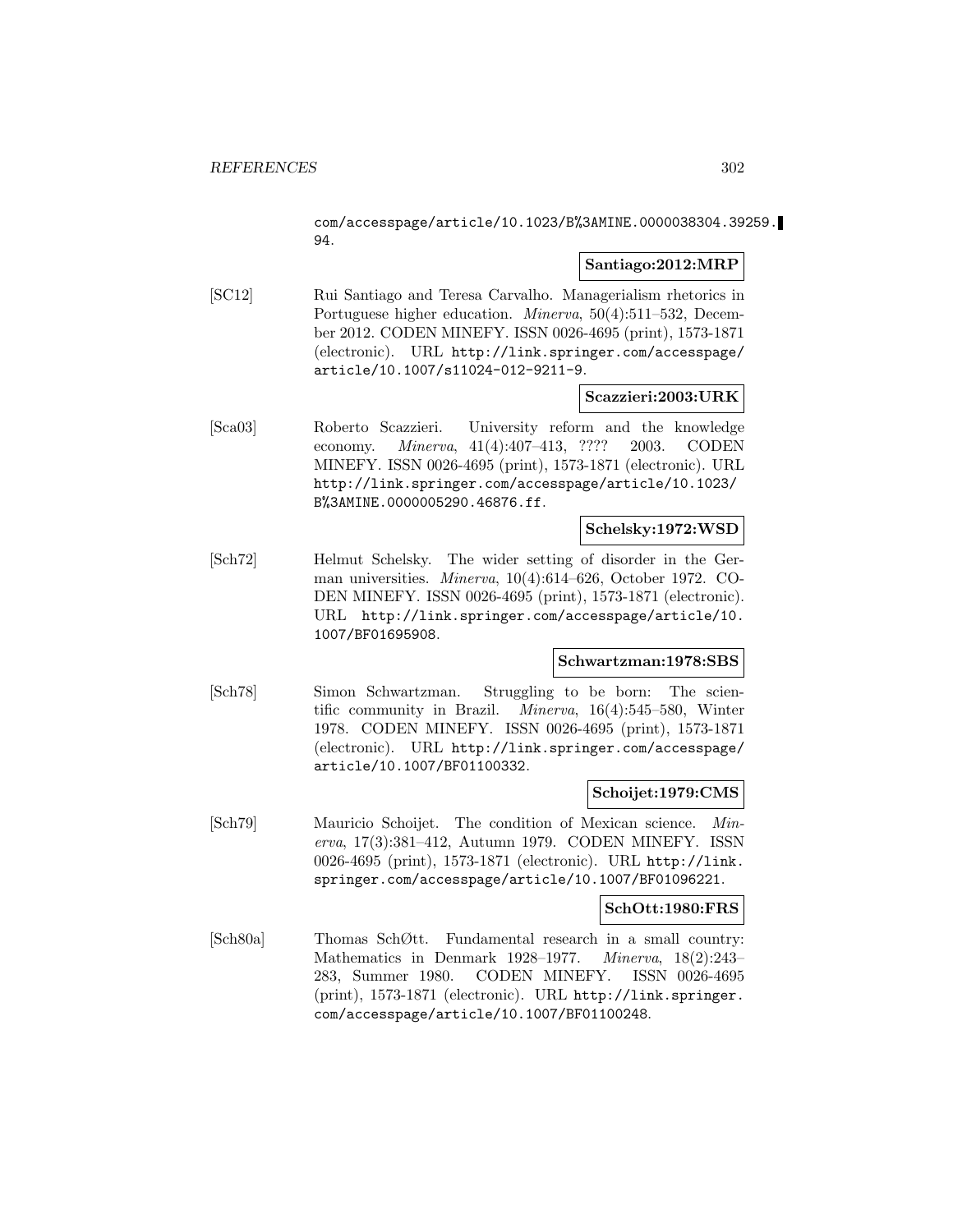### **Schultz:1980:PRP**

[Sch80b] Theodore W. Schultz. The productivity of research the politics and economics of research. Minerva, 18(4):644–651, Winter 1980. CODEN MINEFY. ISSN 0026-4695 (print), 1573-1871 (electronic). URL http://link.springer.com/accesspage/ article/10.1007/BF01096128.

# **Schultz:1983:IUP**

[Sch83] Theodore W. Schultz. II an unpersuasive plea for centralised control of agricultural research: On a report of the Rockefeller Foundation. Minerva, 21(1):141–143, Spring 1983. CODEN MINEFY. ISSN 0026-4695 (print), 1573-1871 (electronic). URL http://link.springer.com/accesspage/ article/10.1007/BF01099506.

# **Schwartzman:1986:CFC**

[Sch86] Simon Schwartzman. Coming full circle: A reappraisal of university research in Latin America. Minerva, 24(4):456–475, Winter 1986. CODEN MINEFY. ISSN 0026-4695 (print), 1573-1871 (electronic). URL http://link.springer.com/accesspage/ article/10.1007/BF01096707.

# **Schott:1987:SPI**

[Sch87a] Thomas Schøtt. Scientific productivity and international integration of small countries: Mathematics in Denmark and Israel. Minerva, 25(1–2):3–20, Spring–Summer 1987. CO-DEN MINEFY. ISSN 0026-4695 (print), 1573-1871 (electronic). URL http://link.springer.com/accesspage/article/10. 1007/BF01096853.

#### **Schultz:1987:USS**

[Sch87b] Theodore W. Schultz. I are university scholars and scientists free agents? Minerva, 25(3):349–357, Autumn 1987. CO-DEN MINEFY. ISSN 0026-4695 (print), 1573-1871 (electronic). URL http://link.springer.com/accesspage/article/10. 1007/BF01097788.

#### **Schott:1991:WSC**

[Sch91] Thomas Schott. The world scientific community: Globality and globalisation. Minerva, 29(4):440–462, Winter 1991. CODEN MINEFY. ISSN 0026-4695 (print), 1573-1871 (electronic). URL http://link.springer.com/accesspage/ article/10.1007/BF01113491.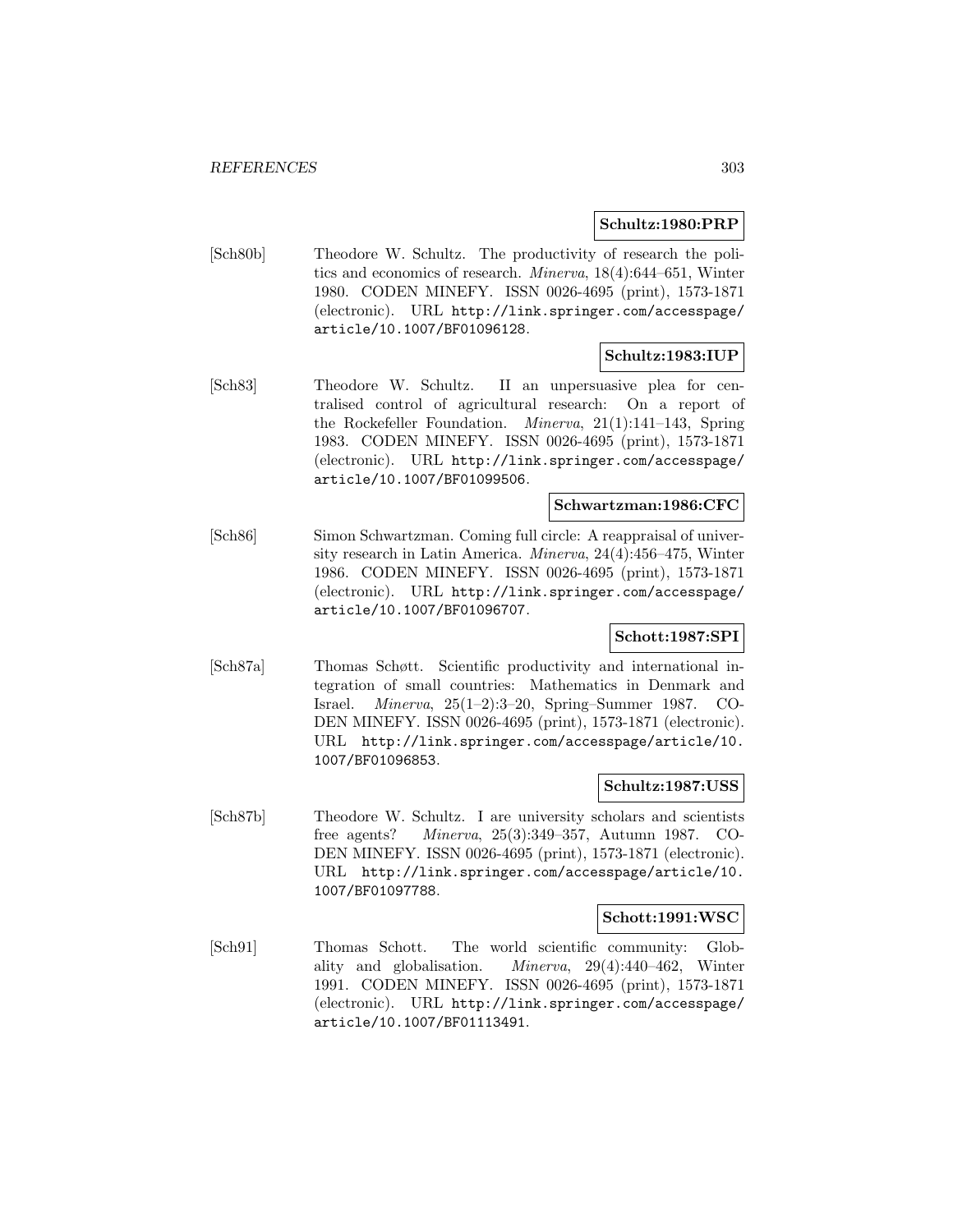#### **Schott:1993:MSS**

[Sch93] Thomas Schott. The movement of science and of scientific knowledge: Joseph Ben-David's contribution to its understanding. Minerva, 31(4):455–477, Winter 1993. CODEN MINEFY. ISSN 0026-4695 (print), 1573-1871 (electronic). URL http://link. springer.com/accesspage/article/10.1007/BF01096450.

# **Schwartzman:1994:STB**

[Sch94] Simon Schwartzman. Science and technology in Brazil: A new policy for a global world. Minerva, 32(4):440–468, Winter 1994. CODEN MINEFY. ISSN 0026-4695 (print), 1573-1871 (electronic). URL http://link.springer.com/accesspage/ article/10.1007/BF01098033.

#### **Schneider:2003:MAF**

[Sch03a] William H. Schneider. The model American foundation officer: Alan Gregg and the Rockefeller Foundation medical divisions. Minerva, 41(2):155–166, ???? 2003. CODEN MINEFY. ISSN 0026-4695 (print), 1573-1871 (electronic). URL http://link.springer.com/accesspage/article/10.1023/ A%3A1023658831039.

# **Schneider:2003:WPN**

[Sch03b] William H. Schneider. War, philanthropy, and the national institute of hygiene in France. Minerva, 41(1):1–23, ???? 2003. CODEN MINEFY. ISSN 0026-4695 (print), 1573-1871 (electronic). URL http://link.springer.com/accesspage/ article/10.1023/A%3A1022257805553.

# **Schimank:2005:NPM**

[Sch05] Uwe Schimank. 'new public management' and the academic profession: Reflections on the German situation. Minerva, 43(4): 361–376, December 2005. CODEN MINEFY. ISSN 0026-4695 (print), 1573-1871 (electronic). URL http://link.springer. com/accesspage/article/10.1007/s11024-005-2472-9.

#### **Schuring:2006:ECL**

[Sch06] Michael Schüring. Expulsion, compensation, and the legacy of the Kaiser Wilhelm Society. Minerva, 44(3):307–324, June 2006. CODEN MINEFY. ISSN 0026-4695 (print), 1573-1871 (electronic). URL http://link.springer.com/accesspage/ article/10.1007/s11024-006-9003-1.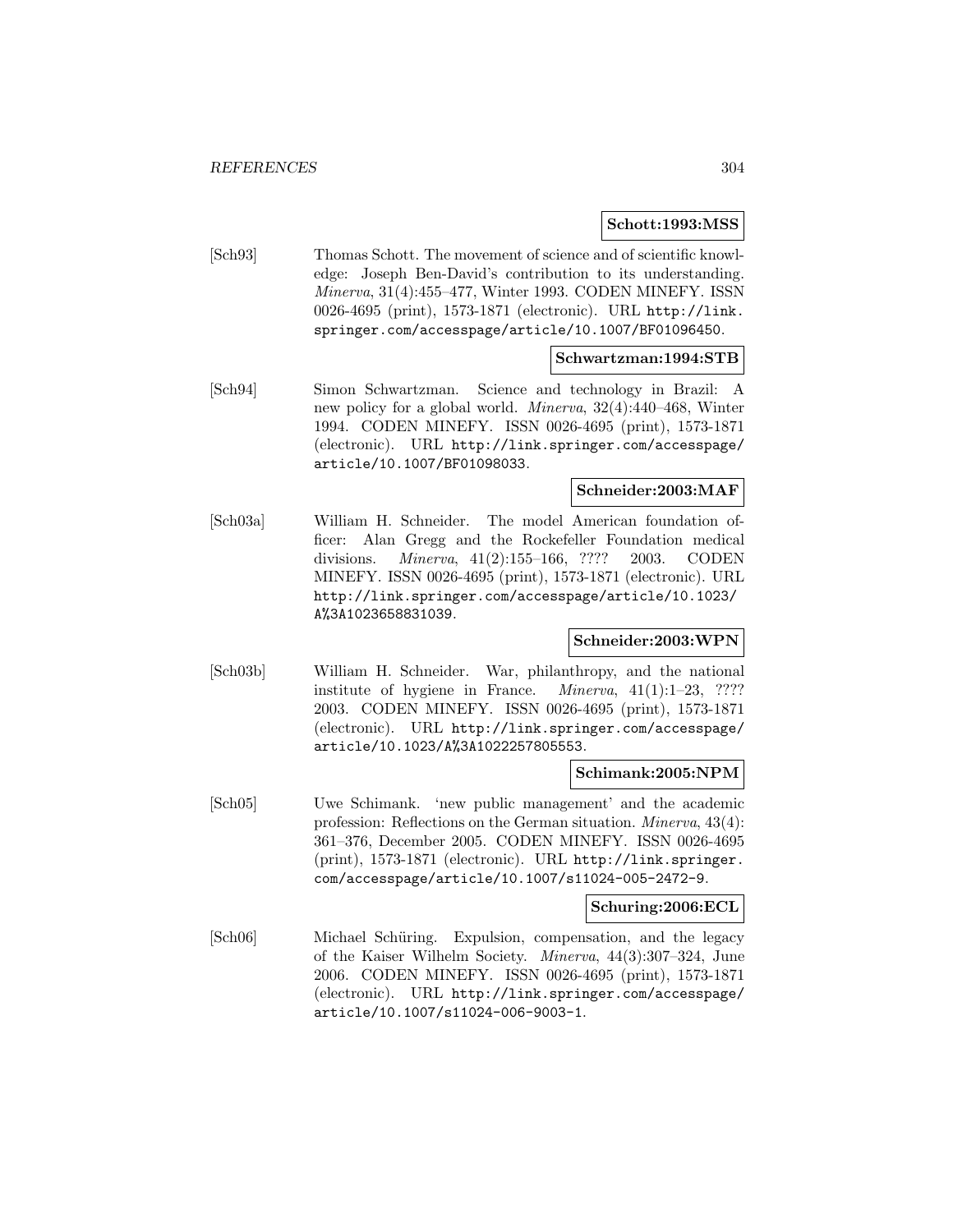### **Schuetze:2007:RUS**

[Sch07] Hans Georg Schuetze. Research universities and the spectre of academic capitalism. Minerva, 45(4):435–443, December 2007. CODEN MINEFY. ISSN 0026-4695 (print), 1573-1871 (electronic). URL http://link.springer.com/accesspage/ article/10.1007/s11024-007-9058-7.

#### **Schauz:2014:WBR**

[Sch14] Désirée Schauz. What is basic research? Insights from historical semantics. Minerva, 52(3):273–328, September 2014. CODEN MINEFY. ISSN 0026-4695 (print), 1573-1871 (electronic). URL http://link.springer.com/content/pdf/10. 1007/s11024-014-9255-0.pdf.

# **Scott:1971:BR**

[SCJP71] Anthony Scott, Charles F. Carter, R. G. Jobling, and Moshe Prywes. Book reviews. Minerva, 9(2):298–311, April 1971. CO-DEN MINEFY. ISSN 0026-4695 (print), 1573-1871 (electronic). URL http://link.springer.com/accesspage/article/10. 1007/BF01553164.

# **Scott:1967:ICH**

[Sco67] Anthony Scott. The international circulation of human capital. Minerva, 6(1):112–116, Autumn 1967. CODEN MINEFY. ISSN 0026-4695 (print), 1573-1871 (electronic). URL http://link. springer.com/accesspage/article/10.1007/BF01101612.

# **Scott:1971:SPA**

[Sco71] Anthony Scott. On some positive aspects of the economics of the brain drain. Minerva, 9(4):558–560, October 1971. CO-DEN MINEFY. ISSN 0026-4695 (print), 1573-1871 (electronic). URL http://link.springer.com/accesspage/article/10. 1007/BF01558030.

# **Scott:2001:HES**

[Sco01] Peter Scott. Higher education sans Frontières. (French)  $\parallel$ . Minerva, 39(1):137–141, ???? 2001. CODEN MINEFY. ISSN 0026-4695 (print), 1573-1871 (electronic). URL http://link. springer.com/accesspage/article/10.1023/A%3A1010386722415.

#### **Scott:2005:UKE**

[Sco05] Peter Scott. Universities and the knowledge economy. Minerva, 43(3):297–309, ???? 2005. CODEN MINEFY. ISSN 0026-4695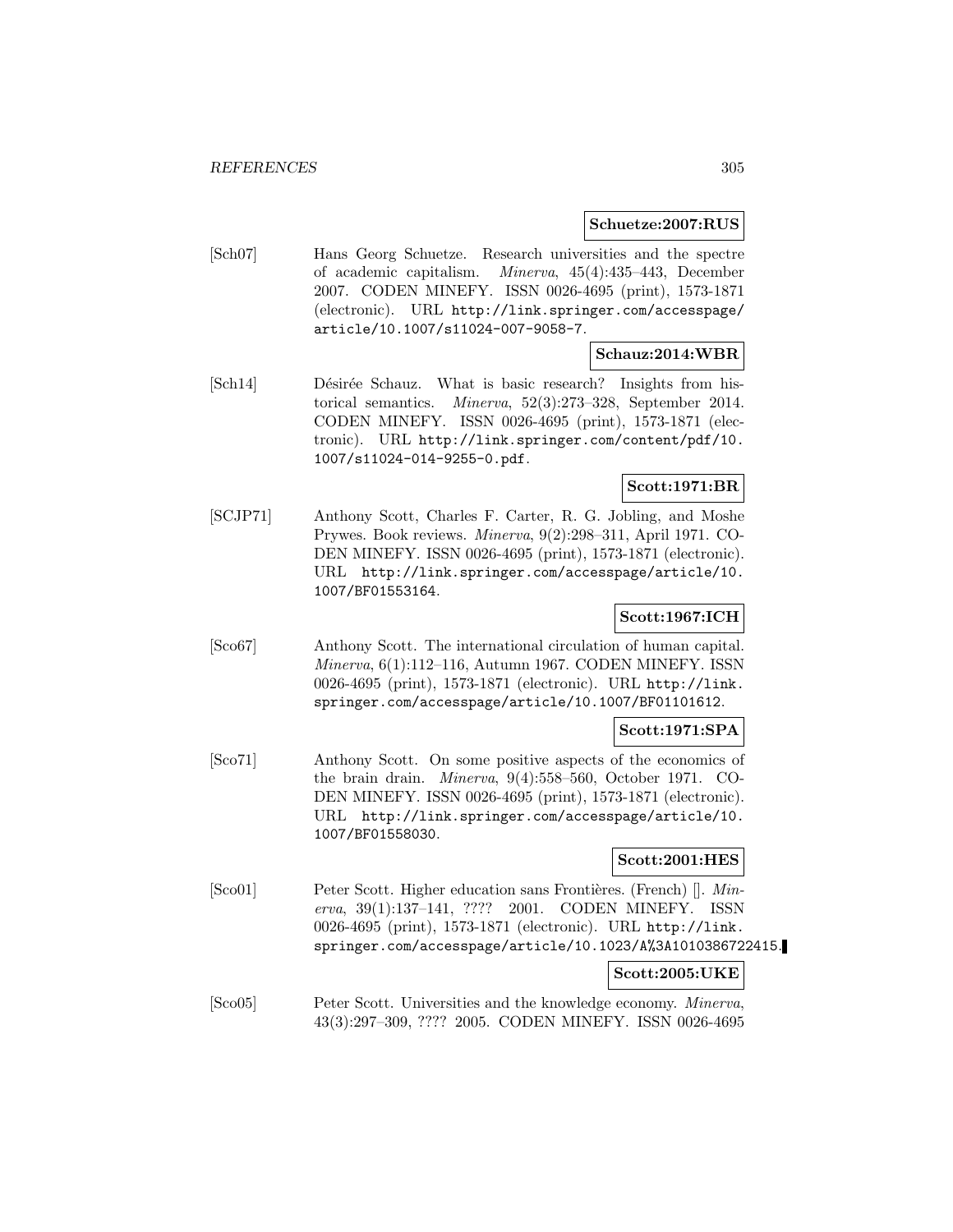(print), 1573-1871 (electronic). URL http://link.springer. com/accesspage/article/10.1007/s11024-005-6510-4.

### **Scott:2007:PKW**

[Sco07] Peter Scott. From Professor to 'knowledge worker': Profiles of the academic profession. Minerva, 45(2):205–215, June 2007. CODEN MINEFY. ISSN 0026-4695 (print), 1573-1871 (electronic). URL http://link.springer.com/accesspage/ article/10.1007/s11024-007-9031-5.

# **Smith-Doerr:2008:DPP**

[SD08] Laurel Smith-Doerr. Decoupling policy and practice: How life scientists respond to ethics education. Minerva, 46(1): 1–16, March 2008. CODEN MINEFY. ISSN 0026-4695 (print), 1573-1871 (electronic). URL http://link.springer. com/accesspage/article/10.1007/s11024-007-9084-5.

# **Samuel:2019:EEP**

[SDvL19] Gabrielle Samuel, Gemma E. Derrick, and Thed van Leeuwen. The ethics ecosystem: Personal ethics, network governance and regulating actors governing the use of social media research data. Minerva, 57(3):317–343, September 2019. CO-DEN MINEFY. ISSN 0026-4695 (print), 1573-1871 (electronic). URL http://link.springer.com/article/10.1007/s11024- 019-09368-3; http://link.springer.com/content/pdf/ 10.1007/s11024-019-09368-3.pdf.

# **Segerstedt:1985:CPE**

[Seg85] Torgny Segerstedt. On certain problems in the ethical obligations of University teachers. Minerva, 23(1):62–74, Spring 1985. CODEN MINEFY. ISSN 0026-4695 (print), 1573-1871 (electronic). URL http://link.springer.com/accesspage/ article/10.1007/BF01097840.

# **Seifart:1981:SRG**

[Sei81] Werner Seifart. The support of research by German foundations: Functional and legal aspects. Minerva, 19(1):72–91, Spring 1981. CODEN MINEFY. ISSN 0026-4695 (print), 1573-1871 (electronic). URL http://link.springer.com/accesspage/ article/10.1007/BF02192549.

# **Seitz:1988:ISP**

[Sei88] Frederick Seitz. II some personal observations on the aftermath of the disturbances. Minerva, 24(1):130–133, Spring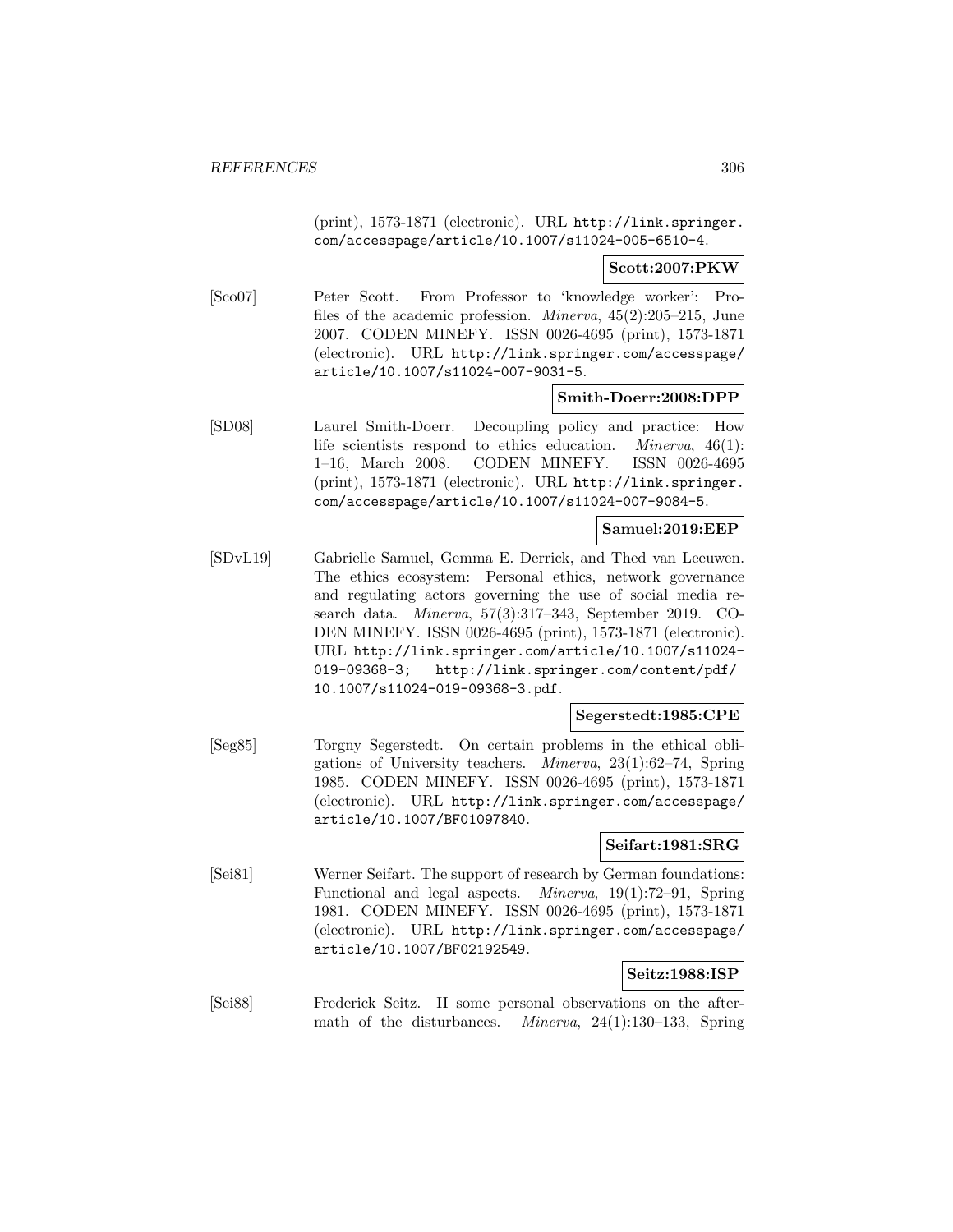1988. CODEN MINEFY. ISSN 0026-4695 (print), 1573-1871 (electronic). URL http://link.springer.com/accesspage/ article/10.1007/BF01102557.

# **Selgelid:2008:MGB**

[Sel08] Michael J. Selgelid. Michael L. Gross, bioethics and armed conflict: Moral dilemmas of medicine and war. *Minerva*, 46(3): 381–384, September 2008. CODEN MINEFY. ISSN 0026-4695 (print), 1573-1871 (electronic). URL http://link.springer. com/accesspage/article/10.1007/s11024-008-9103-1.

# **Schroeder-Gudehus:1972:ASG**

[SG72] Brigitte Schroeder-Gudehus. The argument for the selfgovernment and public support of science in Weimar Germany. Minerva, 10(4):537–570, October 1972. CODEN MINEFY. ISSN 0026-4695 (print), 1573-1871 (electronic). URL http://link.springer.com/accesspage/article/10.1007/ BF01695905.

# **Simon:1992:BR**

[SGM92] Herbert A. Simon, J. W. Grove, and Allan Mazur. Book reviews. Minerva, 30(4):570–584, Winter 1992. CODEN MINEFY. ISSN 0026-4695 (print), 1573-1871 (electronic). URL http://link. springer.com/accesspage/article/10.1007/BF01096579.

# **Stigler:1978:BR**

[SH78] George J. Stigler and R. A. Hodgkin. Book reviews. Minerva, 16 (4):596–605, Winter 1978. CODEN MINEFY. ISSN 0026-4695 (print), 1573-1871 (electronic). URL http://link.springer. com/accesspage/article/10.1007/BF01100335.

#### **Simon:2002:EIR**

[SH02] Jacqueline Simon and Melissa Hersh. An educational imperative: The role of ethical codes and normative prohibitions in CBW-applicable research. Minerva, 40(1):37–55, ???? 2002. CODEN MINEFY. ISSN 0026-4695 (print), 1573-1871 (electronic). URL http://link.springer.com/accesspage/ article/10.1023/A%3A1015001429180.

#### **Sousa:2007:OOD**

[SH07] Celio A. A. Sousa and Paul H. J. Hendriks. That obscure object of desire: the management of academic knowledge. Minerva, 45(3):259–274, September 2007. CODEN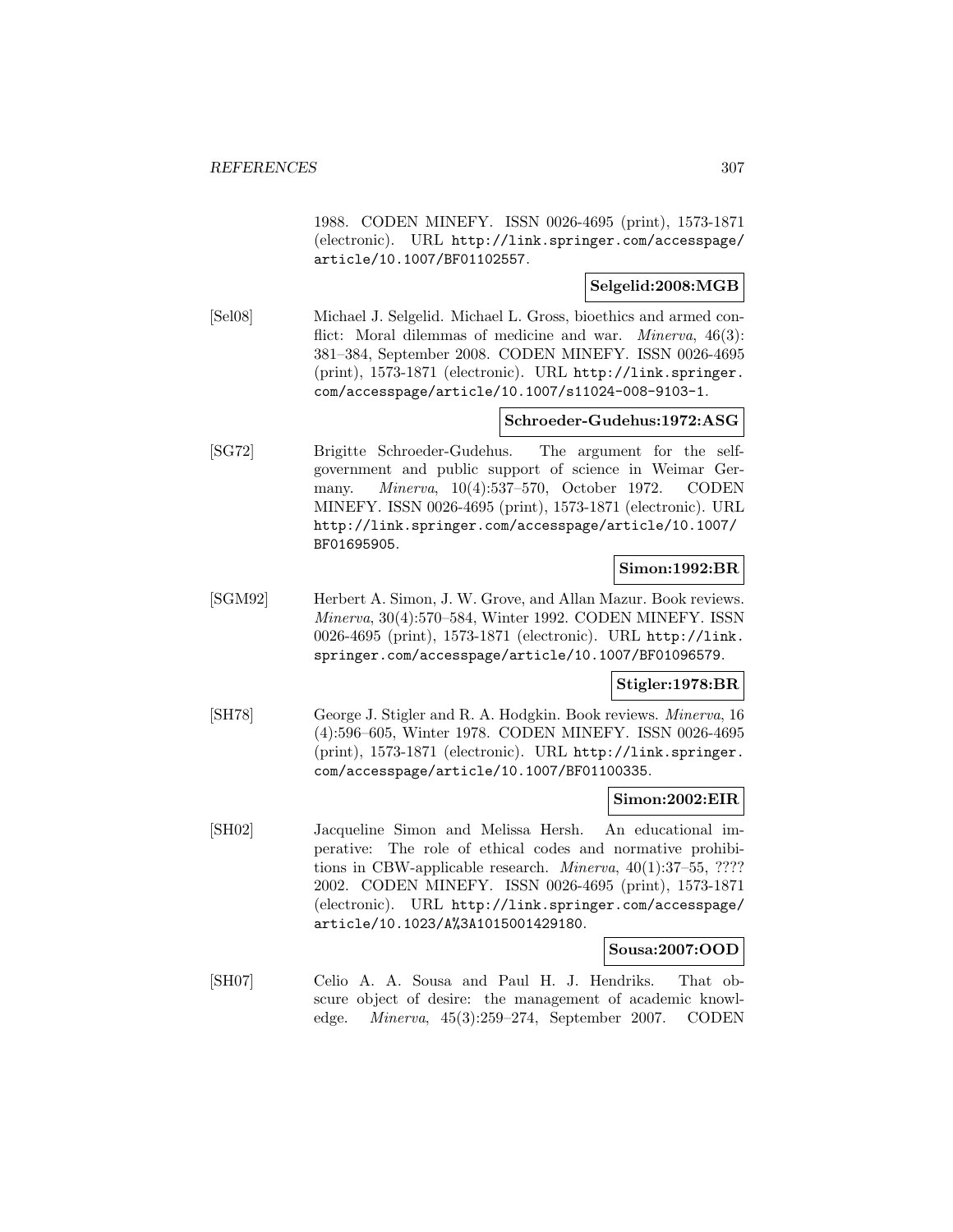MINEFY. ISSN 0026-4695 (print), 1573-1871 (electronic). URL http://link.springer.com/content/pdf/10.1007/s11024- 007-9046-y.pdf.

# **Sejersen:2018:MEP**

[SH18] Nadja Sejersen and Janus Hansen. From a means to an end: Patenting in the 1999 Danish 'Act on Inventions' and its effect on research practice. Minerva, 56(3):261–281, September 2018. CODEN MINEFY. ISSN 0026-4695 (print), 1573-1871 (electronic). URL http://link.springer.com/article/10.1007/ s11024-017-9336-y.

# **Shah:1973:IAP**

[Sha73] A. B. Shah. The Indian academic profession. Minerva, 11(1): 137–139, January 1973. CODEN MINEFY. ISSN 0026-4695 (print), 1573-1871 (electronic). URL http://link.springer. com/accesspage/article/10.1007/BF01544985.

#### **Shattuck:1984:HUB**

[Sha84] John Shattuck. Harvard University basic science, secrecy and national security. Minerva, 22(3–4):424–436, Autumn–Winter 1984. CODEN MINEFY. ISSN 0026-4695 (print), 1573-1871 (electronic). URL http://link.springer.com/accesspage/ article/10.1007/BF02207376.

# **Shattock:1987:LDU**

[Sha87] Michael Shattock. The last days of the University grants committee. Minerva, 25(4):471–485, Winter 1987. CODEN MINEFY. ISSN 0026-4695 (print), 1573-1871 (electronic). URL http://link.springer.com/accesspage/article/10.1007/ BF01099443.

#### **Shattock:1989:HER**

[Sha89a] Michael Shattock. Higher education and the research councils. Minerva, 27(2–3):195–222, Summer–Autumn 1989. CO-DEN MINEFY. ISSN 0026-4695 (print), 1573-1871 (electronic). URL http://link.springer.com/accesspage/article/10. 1007/BF01102568.

# **Shaw:1989:APC**

[Sha89b] Thurstan Shaw. The academic profession and contemporary politics. Minerva, 27(1):58–86, Spring 1989. CODEN MINEFY. ISSN 0026-4695 (print), 1573-1871 (electronic). URL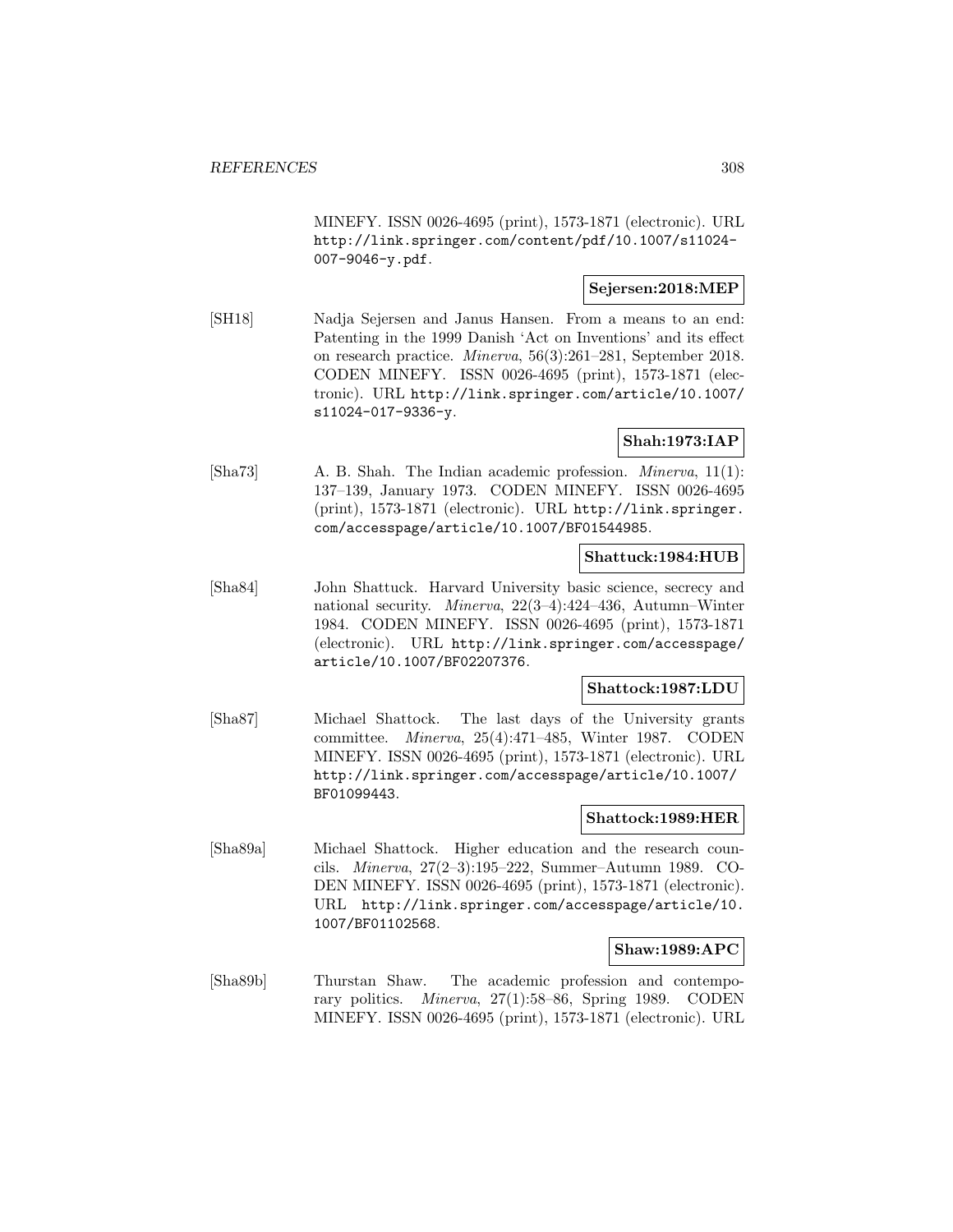http://link.springer.com/accesspage/article/10.1007/ BF01096715.

# **Shapiro:1992:FRA**

[Sha92a] Harold T. Shapiro. The functions and resources of the American University of the twenty-first century. Minerva, 30(2): 163–174, Summer 1992. CODEN MINEFY. ISSN 0026-4695 (print), 1573-1871 (electronic). URL http://link.springer. com/accesspage/article/10.1007/BF01096880.

# **Shattock:1992:IET**

[Sha92b] Michael Shattock. The internal and external threats to the university of the twenty-first century. Minerva, 30(2):130–147, Summer 1992. CODEN MINEFY. ISSN 0026-4695 (print), 1573-1871 (electronic). URL http://link.springer.com/accesspage/ article/10.1007/BF01096878.

#### **Shattock:1995:ES**

[Sha95] Michael Shattock. Edward Shils. Minerva, 33(1):1–3, Spring 1995. CODEN MINEFY. ISSN 0026-4695 (print), 1573-1871 (electronic). URL http://link.springer.com/accesspage/ article/10.1007/BF01098615.

# **Shattock:2000:E**

[Sha00] Michael Shattock. Editorial. Minerva, 37(4):301–302, December 2000. CODEN MINEFY. ISSN 0026-4695 (print), 1573-1871 (electronic). URL http://link.springer.com/accesspage/ article/10.1023/A%3A1004729825211.

# **Shah:2017:WSS**

[Sha17] Esha Shah. Who is the scientist–subject? A critique of the neo-Kantian scientist–subject in Lorraine Daston and Peter Galison's objectivity. Minerva, 55(1):117–138, March 2017. CODEN MINEFY. ISSN 0026-4695 (print), 1573-1871 (electronic). URL http://link.springer.com/content/pdf/10. 1007/s11024-017-9313-5.pdf.

# **Shimshoni:1965:ISP**

[Shi65] Daniel Shimshoni. Israeli scientific policy. Minerva, 3(4): 441–456, Summer 1965. CODEN MINEFY. ISSN 0026-4695 (print), 1573-1871 (electronic). URL http://link.springer. com/accesspage/article/10.1007/BF01099410.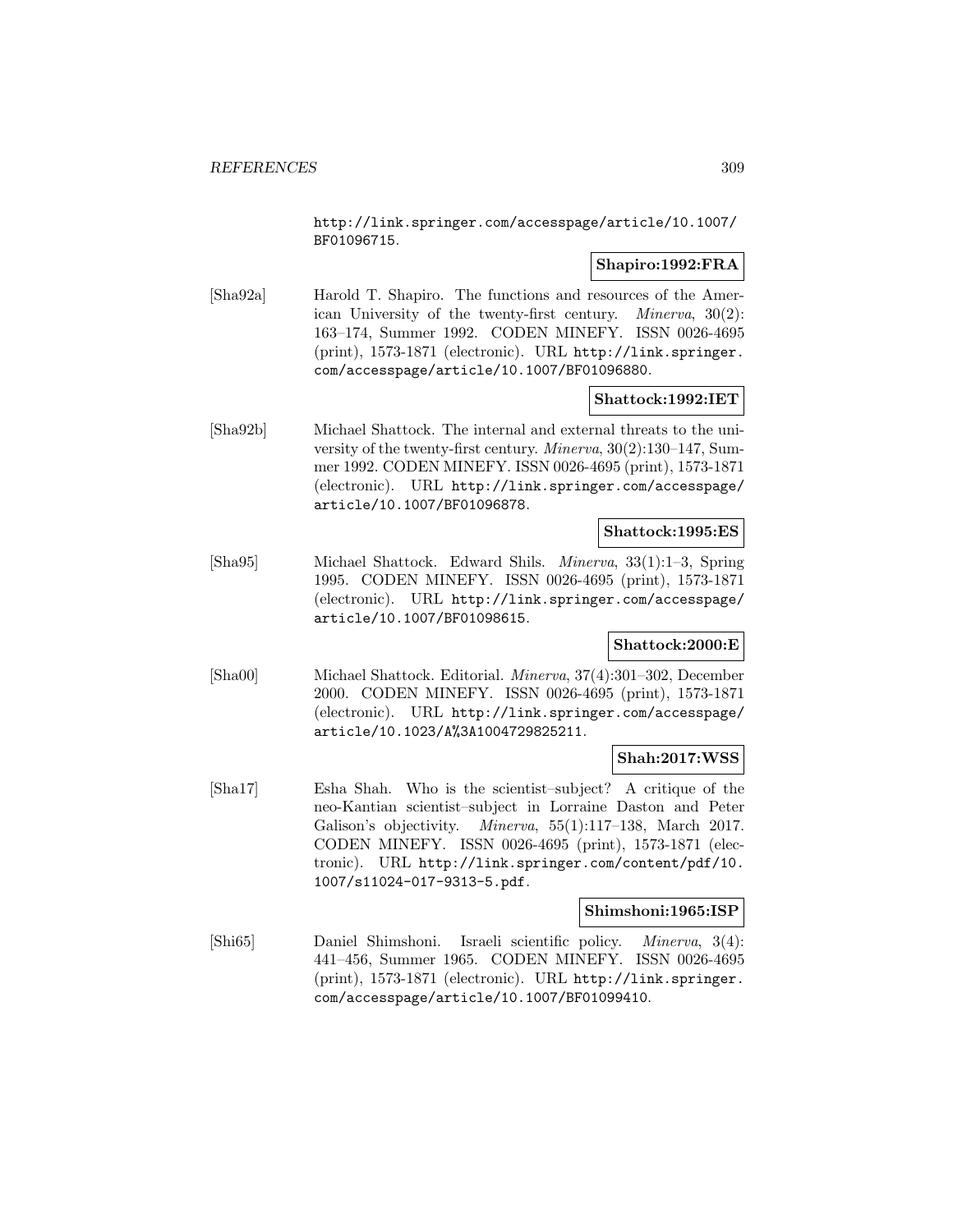# **Shils:1969:API**

[Shi69] Edward Shils. The academic profession in India. Minerva, 7 (3):345–372, Spring 1969. CODEN MINEFY. ISSN 0026-4695 (print), 1573-1871 (electronic). URL http://link.springer. com/accesspage/article/10.1007/BF01103266.

### **Shimshoni:1970:MSA**

[Shi70] Daniel Shimshoni. The mobile scientist in the American instrument industry. Minerva, 8(1–4):59–89, January 1970. CO-DEN MINEFY. ISSN 0026-4695 (print), 1573-1871 (electronic). URL http://link.springer.com/accesspage/article/10. 1007/BF01553199.

### **Shils:1973:APU**

[Shi73] Edward Shils. The American private university. Minerva, 11 (1):6–29, January 1973. CODEN MINEFY. ISSN 0026-4695 (print), 1573-1871 (electronic). URL http://link.springer. com/accesspage/article/10.1007/BF01544975.

# **Shils:1975:AEU**

[Shi75] Edward Shils. The academic ethos under strain. Minerva, 13 (1):1–37, Spring 1975. CODEN MINEFY. ISSN 0026-4695 (print), 1573-1871 (electronic). URL http://link.springer. com/accesspage/article/10.1007/BF01096240.

#### **Shils:1978:OLU**

[Shi78] Edward Shils. The order of learning in the United States from 1865 to 1920: The ascendancy of the universities. Minerva, 16 (2):159–195, Summer 1978. CODEN MINEFY. ISSN 0026-4695 (print), 1573-1871 (electronic). URL http://link.springer. com/accesspage/article/10.1007/BF01096013.

# **Shils:1979:GUU**

[Shi79] Edward Shils. Government and universities in the United States. Minerva, 17(1):129–177, Spring 1979. CODEN MINEFY. ISSN 0026-4695 (print), 1573-1871 (electronic). URL http://link. springer.com/accesspage/article/10.1007/BF01096263.

#### **Shinn:1980:OIS**

[Shi80] Terry Shinn. Orthodoxy and innovation in science: The atomist controversy in French chemistry. Minerva, 18(4):539–555, Winter 1980. CODEN MINEFY. ISSN 0026-4695 (print), 1573-1871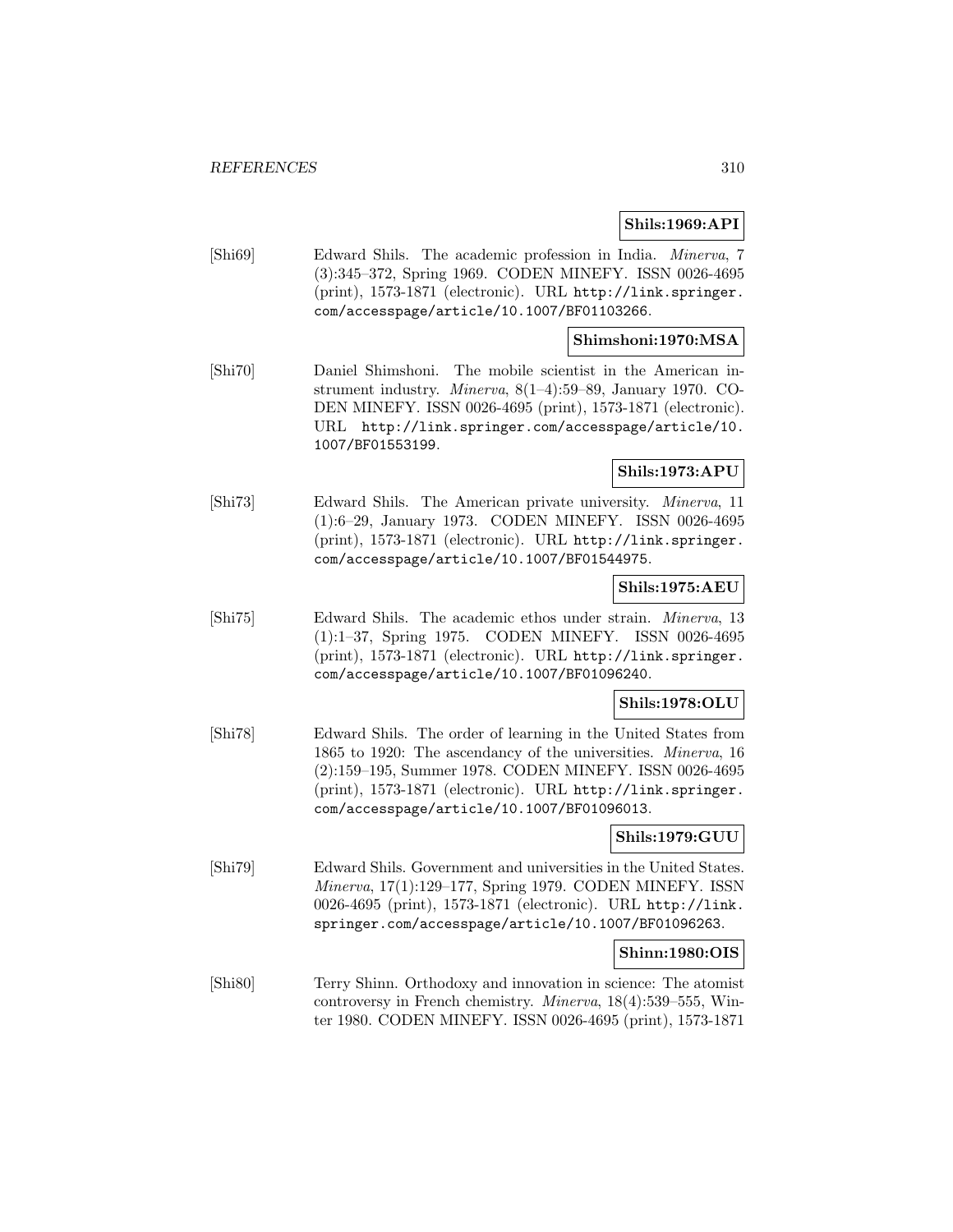(electronic). URL http://link.springer.com/accesspage/ article/10.1007/BF01096123.

# **Shinn:1984:RTS**

[Shi84] Terry Shinn. Reactionary technologists: The struggle over the école polytechnique, 1880–1914. Minerva,  $22(3-4):329-345$ , Autumn–Winter 1984. CODEN MINEFY. ISSN 0026-4695 (print), 1573-1871 (electronic). URL http://link.springer. com/accesspage/article/10.1007/BF02207368.

# **Shils:1987:JBD**

[Shi87] Edward Shils. Joseph Ben-David: A memoir. Minerva, 25(1– 2):201–205, Spring–Summer 1987. CODEN MINEFY. ISSN 0026-4695 (print), 1573-1871 (electronic). URL http://link. springer.com/accesspage/article/10.1007/BF01096864.

# **Shils:1989:MUL**

[Shi89] Edward Shils. The modern university and liberal democracy. Minerva, 27(4):425–460, Winter 1989. CODEN MINEFY. ISSN 0026-4695 (print), 1573-1871 (electronic). URL http://link. springer.com/accesspage/article/10.1007/BF01096539.

# **Shils:1991:RTC**

[Shi91] Edward Shils. Reflections on tradition, centre and periphery and the universal validity of science: The significance of the life of S. Ramanujan. Minerva, 29(4):393–419, Winter 1991. CODEN MINEFY. ISSN 0026-4695 (print), 1573-1871 (electronic). URL http://link.springer.com/accesspage/ article/10.1007/BF01113489.

# **Shils:1992:PDI**

[Shi92a] Edward Shils. Points of departure: The idea of the university: Obstacles and opportunities in contemporary societies. Minerva, 30(2):301–313, Summer 1992. CODEN MINEFY. ISSN 0026-4695 (print), 1573-1871 (electronic). URL http://link. springer.com/accesspage/article/10.1007/BF01096887.

# **Shils:1992:PDS**

[Shi92b] Edward Shils. Points of departure: The situation of the universities in the twenty-first century. Minerva, 30(2):296–301, Summer 1992. CODEN MINEFY. ISSN 0026-4695 (print), 1573-1871 (electronic). URL http://link.springer.com/accesspage/ article/10.1007/BF01096886.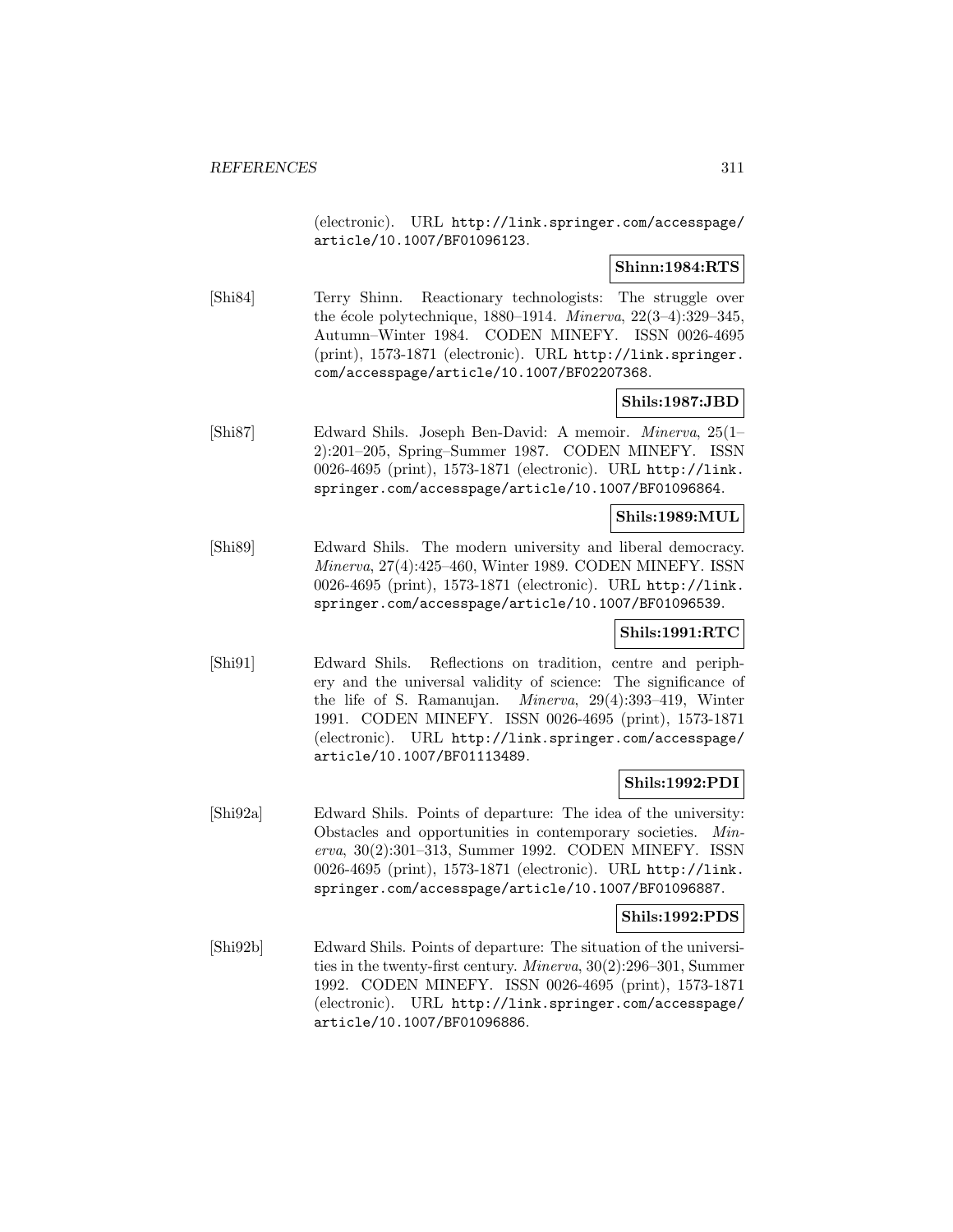### **Shils:1992:SSA**

[Shi92c] Edward Shils. The service of society and the advancement of learning in the twenty-first century. Minerva, 30(2):242– 268, Summer 1992. CODEN MINEFY. ISSN 0026-4695 (print), 1573-1871 (electronic). URL http://link.springer. com/accesspage/article/10.1007/BF01096884.

# **Shils:1994:BUT**

[Shi94a] Edward Shils. The British universities in tribulation. Minerva, 32(2):200–219, Summer 1994. CODEN MINEFY. ISSN 0026-4695 (print), 1573-1871 (electronic). URL http://link. springer.com/accesspage/article/10.1007/BF01103361.

# **Shils:1994:DWS**

[Shi94b] Edward Shils. Do we still need academic freedom? Minerva, 32(1):79–98, Spring 1994. CODEN MINEFY. ISSN 0026-4695 (print), 1573-1871 (electronic). URL http://link.springer. com/accesspage/article/10.1007/BF01096657.

# **Shils:1995:AFP**

[Shi95] Edward Shils. Academic freedom and permanent tenure. Minerva, 33(1):5–17, Spring 1995. CODEN MINEFY. ISSN 0026-4695 (print), 1573-1871 (electronic). URL http://link. springer.com/accesspage/article/10.1007/BF01098616.

# **Shinn:2016:TRS**

[Shi16] Terry Shinn. Toward a reactionary science? Minerva, 54 (2):241–253, June 2016. CODEN MINEFY. ISSN 0026-4695 (print), 1573-1871 (electronic). URL http://link.springer. com/accesspage/article/10.1007/s11024-016-9296-7.

# **Shin:2018:PEI**

[Shi18] Youjung Shin. A policy entrepreneur in the information society: Shaping the interdisciplinarity of brain research in Korea. Minerva, 56(2):231–257, June 2018. CODEN MINEFY. ISSN 0026-4695 (print), 1573-1871 (electronic). URL http://link. springer.com/article/10.1007/s11024-017-9328-y.

# **Shonfield:1972:SSG**

[Sho72] Andrew Shonfield. The social sciences in the great debate on science policy. Minerva, 10(3):426–438, July 1972. CO-DEN MINEFY. ISSN 0026-4695 (print), 1573-1871 (electronic).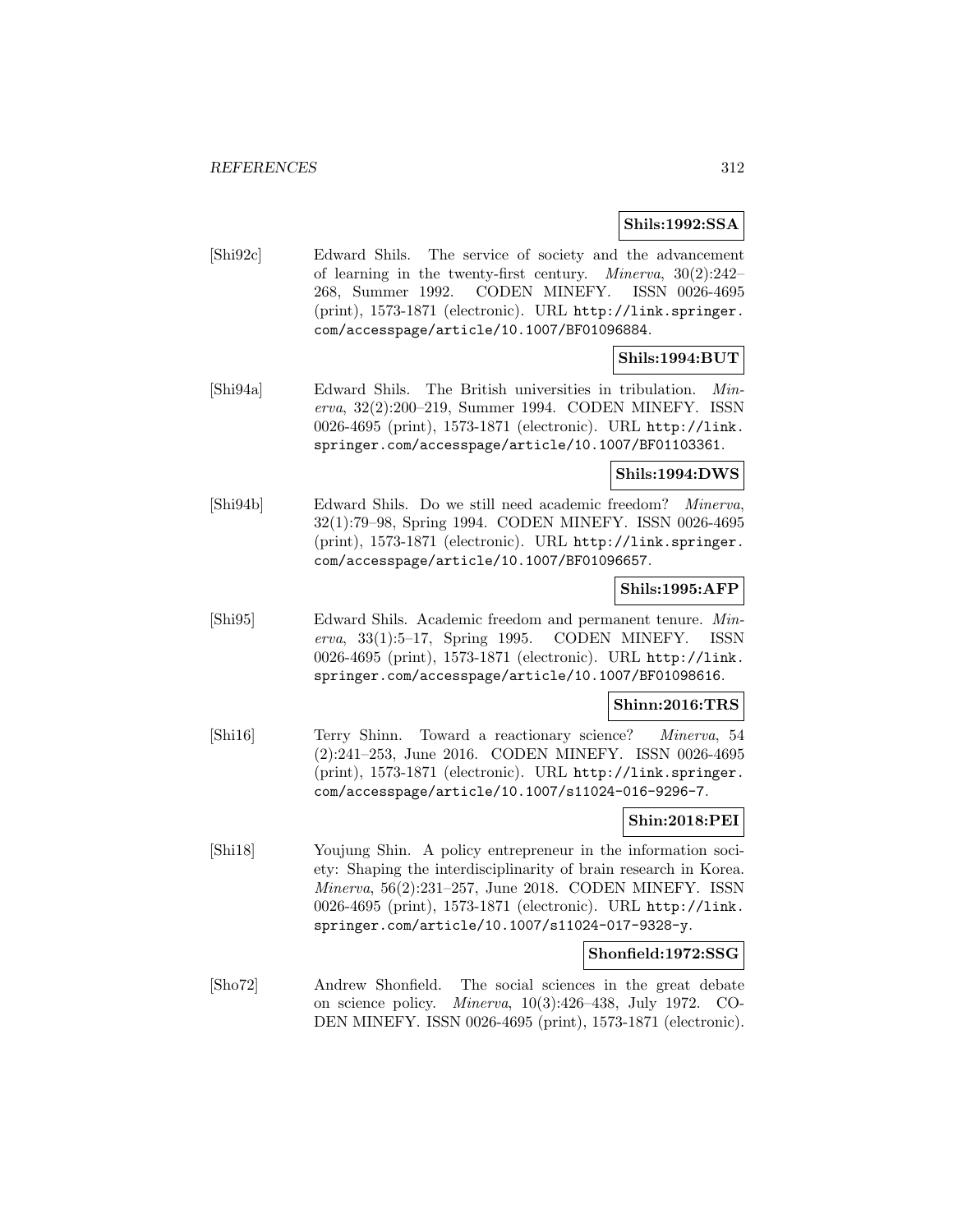URL http://link.springer.com/accesspage/article/10. 1007/BF01556923.

# **Silcock:1964:DUS**

[Sil64] T. H. Silcock. The development of universities in South-East Asia to 1960. Minerva, 2(2):169–196, Winter 1964. CODEN MINEFY. ISSN 0026-4695 (print), 1573-1871 (electronic). URL http://link.springer.com/accesspage/article/10.1007/ BF01096593.

# **Singh:1962:IFS**

[Sin62] Amar Kumar Singh. The impact of foreign study: The Indian experience. Minerva, 1(1):43–53, Autumn 1962. CO-DEN MINEFY. ISSN 0026-4695 (print), 1573-1871 (electronic). URL http://link.springer.com/accesspage/article/10. 1007/BF01101452.

#### **Singh:1992:SIU**

[Sin92] Amrik Singh. Science in the Indian universities. Minerva, 30 (1):51–61, Spring 1992. CODEN MINEFY. ISSN 0026-4695 (print), 1573-1871 (electronic). URL http://link.springer. com/accesspage/article/10.1007/BF01096396.

# **Siotis:1969:SUG**

[Sio69] Jean Siotis. The situation of the universities in Greece. Minerva, 7(3):490–493, Spring 1969. CODEN MINEFY. ISSN 0026-4695 (print), 1573-1871 (electronic). URL http://link.springer. com/accesspage/article/10.1007/BF01103272.

# **S:1977:SAA**

[SJ77] E. S and Harry G. Johnson. The soil and air of academic life. Minerva, 15(2):200–213, Summer 1977. CODEN MINEFY. ISSN 0026-4695 (print), 1573-1871 (electronic). URL http://link.springer.com/accesspage/article/10.1007/ BF01096677.

# **Shinn:1990:FPR**

[SJ90] Terry Shinn and Ivor Jennings. "Formation par la recherche": Technological training through research in France. Minerva, 28 (2):134–146, Summer 1990. CODEN MINEFY. ISSN 0026-4695 (print), 1573-1871 (electronic). URL http://link.springer. com/accesspage/article/10.1007/BF02219657.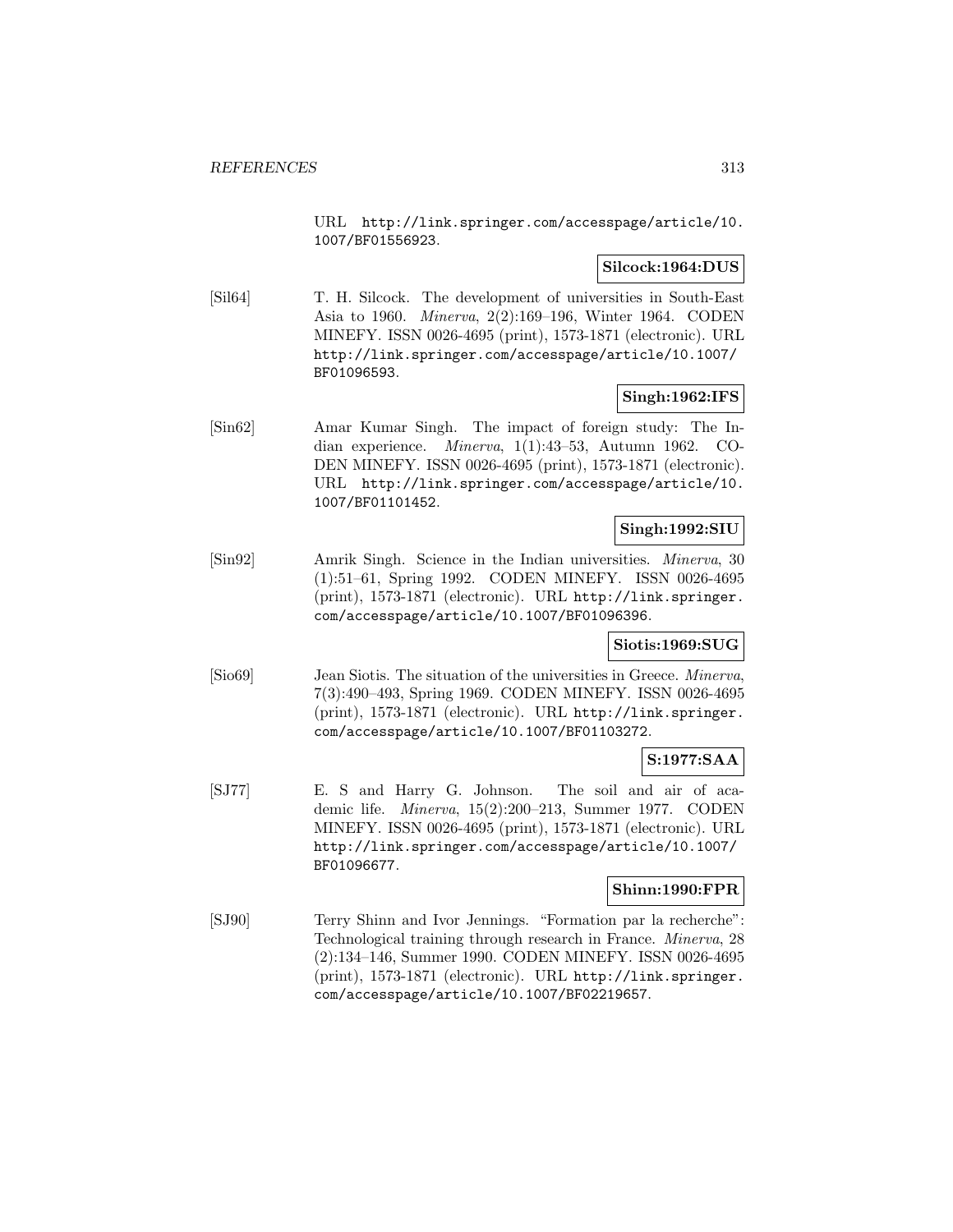#### **Szollosi-Janze:2005:SSS**

[SJ05] Margit Szöllösi-Janze. Science and social space: Transformations in the institutions of Wissenschaft from the Wilhelmine Empire to the Weimar Republic. Minerva, 43(4):339–360, December 2005. CODEN MINEFY. ISSN 0026-4695 (print), 1573-1871 (electronic). URL http://link.springer.com/accesspage/ article/10.1007/s11024-005-2473-8.

# **Sjogren:2007:DMP**

[Sjö07] Ebba Sjögren. Defining 'markets' for pharmaceuticals in Sweden: Public policy and commercialization. Minerva, 45(2): 161–173, June 2007. CODEN MINEFY. ISSN 0026-4695 (print), 1573-1871 (electronic). URL http://link.springer. com/accesspage/article/10.1007/s11024-007-9040-4.

# **Shin:2014:RPR**

[SJPA14] Jung Cheol Shin, Jisun Jung, Gerard A. Postiglione, and Norzaini Azman. Research productivity of returnees from study abroad in Korea, Hong Kong, and Malaysia. Minerva, 52(4): 467–487, December 2014. CODEN MINEFY. ISSN 0026-4695 (print), 1573-1871 (electronic). URL http://link.springer. com/accesspage/article/10.1007/s11024-014-9259-9.

# **Smith:2000:TCA**

[SK00] Bruce L. R. Smith and David Korn. Is there a crisis of accountability in the American research University? Minerva, 38 (2):129–145, ???? 2000. CODEN MINEFY. ISSN 0026-4695 (print), 1573-1871 (electronic). URL http://link.springer. com/accesspage/article/10.1023/A%3A1026544926596.

#### **Skilbeck:2006:EKS**

[Ski06] Malcolm Skilbeck. Educating the knowledge society. Minerva, 44(1):89–101, March 2006. CODEN MINEFY. ISSN 0026-4695 (print), 1573-1871 (electronic). URL http://link.springer. com/accesspage/article/10.1007/s11024-005-5403-x.

#### **Skoie:1969:PSS**

[Sko69] Hans Skoie. The problems of a small scientific community: The Norwegian case. Minerva, 7(3):399–425, Spring 1969. CODEN MINEFY. ISSN 0026-4695 (print), 1573-1871 (electronic). URL http://link.springer.com/accesspage/ article/10.1007/BF01103268.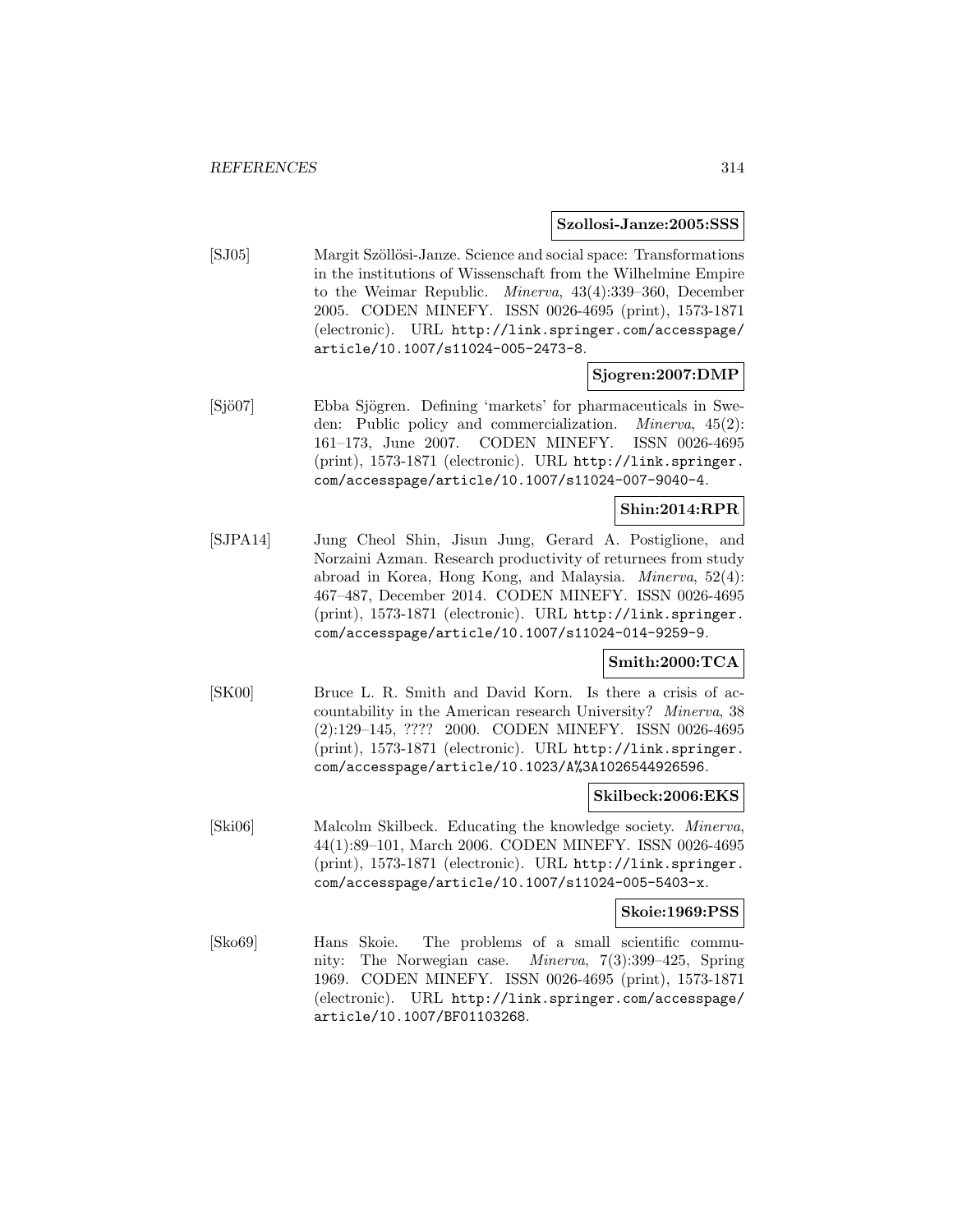# **Sa:2013:TNC**

[SKS13] Creso Sá, Andrew Kretz, and Kristjan Sigurdson. Technonationalism and the construction of University technology transfer. Minerva, 51(4):443–464, December 2013. CODEN MINEFY. ISSN 0026-4695 (print), 1573-1871 (electronic). URL http://link.springer.com/accesspage/article/10.1007/ s11024-013-9242-x.

# **Skupien:2019:SMM**

[Sku19] Stefan Skupien. Searching for macro-meso-micro-level links in studies of North–South research collaborations. Minerva, 57(3): 391–410, September 2019. CODEN MINEFY. ISSN 0026-4695 (print), 1573-1871 (electronic). URL http://link.springer. com/article/10.1007/s11024-019-09371-8.

# **Smith:1989:CRS**

[SL89] Cyril S. Smith and Otto N. Larsen. The criterion of "relevance" in the support of research in the social sciences: 1965–1985. Minerva, 27(4):461–482, Winter 1989. CODEN MINEFY. ISSN 0026-4695 (print), 1573-1871 (electronic). URL http://link. springer.com/accesspage/article/10.1007/BF01096540.

# **Sigl:2018:IIM**

[SL18] Lisa Sigl and Liudvika Leišytė. Imaginaries of invention management: Comparing path dependencies in East and West Germany. Minerva, 56(3):357–380, September 2018. CODEN MINEFY. ISSN 0026-4695 (print), 1573-1871 (electronic). URL http:// link.springer.com/article/10.1007/s11024-018-9347-3; http://link.springer.com/content/pdf/10.1007/s11024- 018-9347-3.pdf.

#### **Skrentny:2022:BSP**

[SL22] John D. Skrentny and Kevin Lewis. Beyond the "STEM Pipeline": Expertise, careers, and lifelong learning. Minerva, 60(1):1–28, March 2022. CODEN MINEFY. ISSN 0026-4695 (print), 1573-1871 (electronic). URL https://link.springer. com/article/10.1007/s11024-021-09445-6.

# **Slade:2011:PVM**

[Sla11] Catherine P. Slade. Public value mapping of equity in emerging nanomedicine. Minerva, 49(1):71–86, March 2011. CO-DEN MINEFY. ISSN 0026-4695 (print), 1573-1871 (electronic).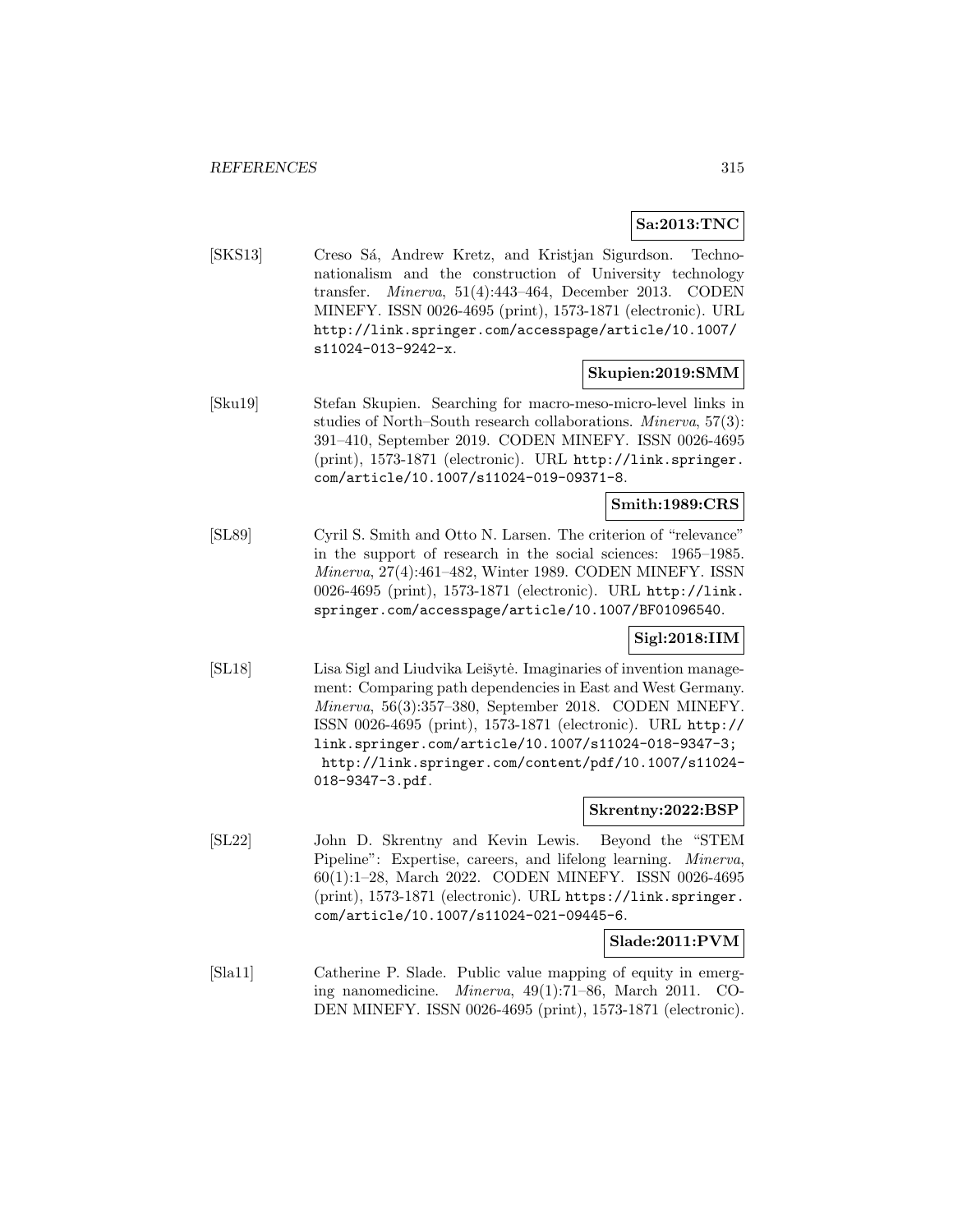URL http://link.springer.com/accesspage/article/10. 1007/s11024-011-9163-5.

#### **Sarac-Lesavre:2019:STE**

[SLL19] Başak Saraç-Lesavre and Brice Laurent. Stress-testing Europe: Normalizing the post-Fukushima crisis. Minerva, 57(2):239–260, June 2019. CODEN MINEFY. ISSN 0026-4695 (print), 1573- 1871 (electronic). URL http://link.springer.com/article/ 10.1007/s11024-018-9362-4.

# **S:1972:OSC**

[SM72] E. S. and Robert E. Machol. The obligations of scientists as counsellors. Minerva, 10(1):107–157, January 1972. CO-DEN MINEFY. ISSN 0026-4695 (print), 1573-1871 (electronic). URL http://link.springer.com/accesspage/article/10. 1007/BF01881392.

#### **Santesmases:1997:SPS**

[SM97] María Jesús Santesmases and Emilio Muñoz. The scientific periphery in Spain: The establishment of a biomedical discipline at the centro de investigaciones Biológicas, 1956–1967. Minerva, 35(1):27–45, ???? 1997. CODEN MINEFY. ISSN 0026-4695 (print), 1573-1871 (electronic). URL http://link.springer. com/accesspage/article/10.1023/A%3A1004267304624.

# **Salmela:2021:III**

[SMaR21] Mikko Salmela, Miles MacLeod, and Johan Munck af Rosenschöld. Internally incentivized interdisciplinarity: Organizational restructuring of research and emerging tensions. Minerva, 59(3):355–377, September 2021. CODEN MINEFY. ISSN 0026-4695 (print), 1573-1871 (electronic). URL https://link. springer.com/article/10.1007/s11024-020-09431-4.

# **Smith:1973:NSP**

[Smi73] Bruce L. R. Smith. A new science policy in the United States. Minerva, 11(2):162–174, April 1973. CODEN MINEFY. ISSN 0026-4695 (print), 1573-1871 (electronic). URL http://link. springer.com/accesspage/article/10.1007/BF01557714.

#### **Smith:1979:BDR**

[Smi79] Bruce L. R. Smith. The brain drain re-emergent: Foreign medical graduates in American medical schools. Minerva, 17(4): 483–503, Winter 1979. CODEN MINEFY. ISSN 0026-4695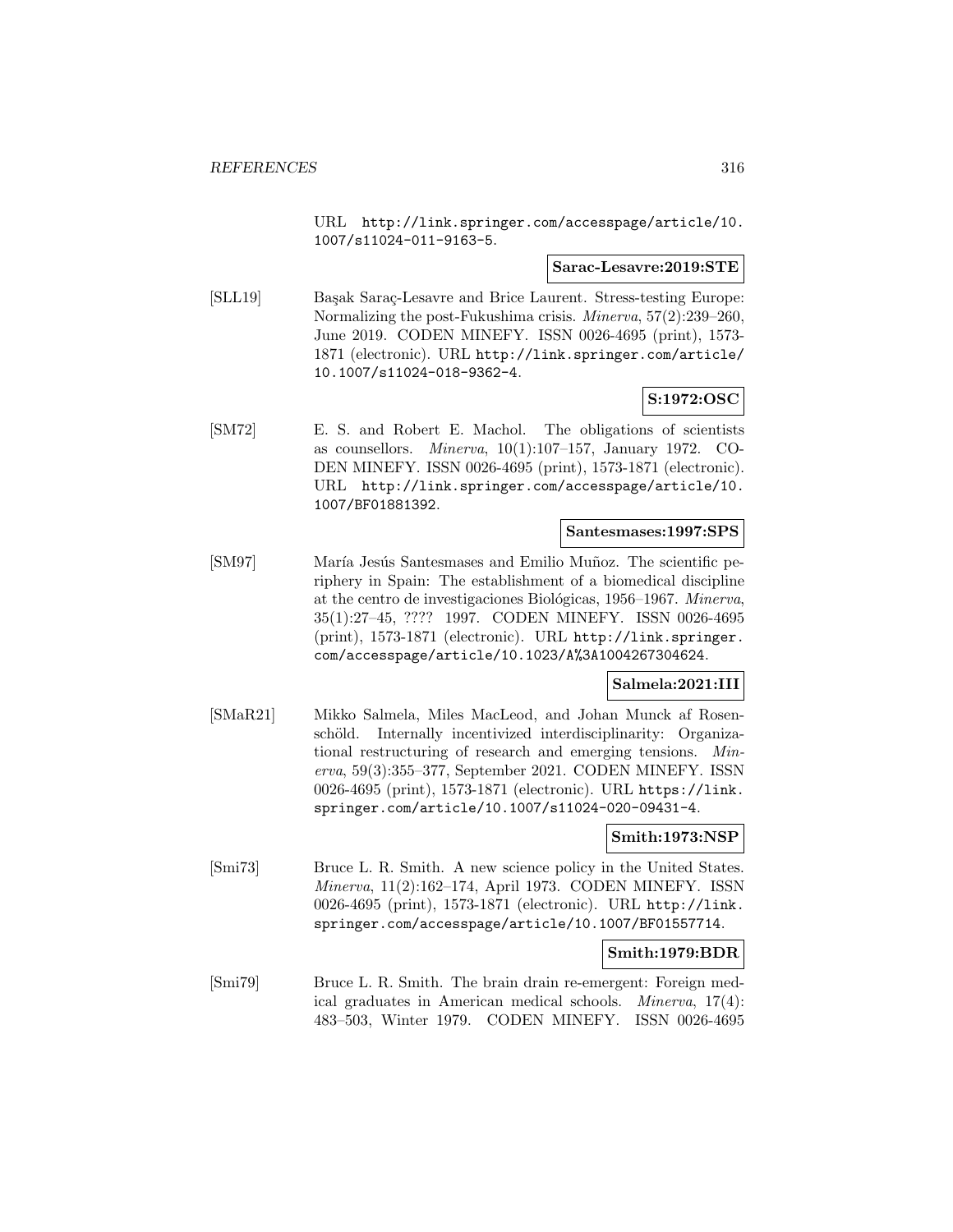(print), 1573-1871 (electronic). URL http://link.springer. com/accesspage/article/10.1007/BF01101900.

**Smith:1996:AS**

[Smi96] Bruce L. R. Smith. The accountability of science. Minerva, 34(1):45–56, ???? 1996. CODEN MINEFY. ISSN 0026-4695 (print), 1573-1871 (electronic). URL http://link.springer. com/accesspage/article/10.1007/BF00124200.

# **Smith:1999:UTW**

[Smi99] David Smith. The use of "team work" in the practical management of research in the inter-war period: John Boyd Orr at the Rowett Research Institute. Minerva, 37(3):259–280, September 1999. CODEN MINEFY. ISSN 0026-4695 (print), 1573-1871 (electronic). URL http://link.springer.com/accesspage/ article/10.1023/A%3A1004753825471.

# **Smith:2007:AFU**

[Smi07] Bruce L. R. Smith. Academic freedom in the United States. Minerva, 45(3):321–329, September 2007. CODEN MINEFY. ISSN 0026-4695 (print), 1573-1871 (electronic). URL http:// link.springer.com/accesspage/article/10.1007/s11024- 007-9042-2.

# **Smith:2008:BRM**

[Smi08] Robyn Smith. Book review: Maasen, Sabine and Sutter, Barbara (eds): On Willing Selves: Neoliberal Politics vis-à-vis the Neuroscientific Challenge. Minerva, 46(4):491–494, December 2008. CODEN MINEFY. ISSN 0026-4695 (print), 1573-1871 (electronic). URL http://link.springer.com/content/pdf/ 10.1007/s11024-008-9107-x.pdf.

#### **Snellen:1983:SMC**

[Sne83] I. Th. M. Snellen. Social merit as a criterion of scientific choice: Its application in Dutch science policy. Minerva, 21 (1):16–36, Spring 1983. CODEN MINEFY. ISSN 0026-4695 (print), 1573-1871 (electronic). URL http://link.springer. com/accesspage/article/10.1007/BF01099502.

# **S:1980:ZAF**

[SNSB<sup>+</sup>80] E. S., Ernst Nolte, Dr. Hans Schulze-Berndt, Burkhard Zipfel, Prof. Dr. Bernd Riithers, Prof. Dr. Reinhard Mussgnug, and Dr. Peter Glotz. The Zipfel affair at the Free University of Berlin.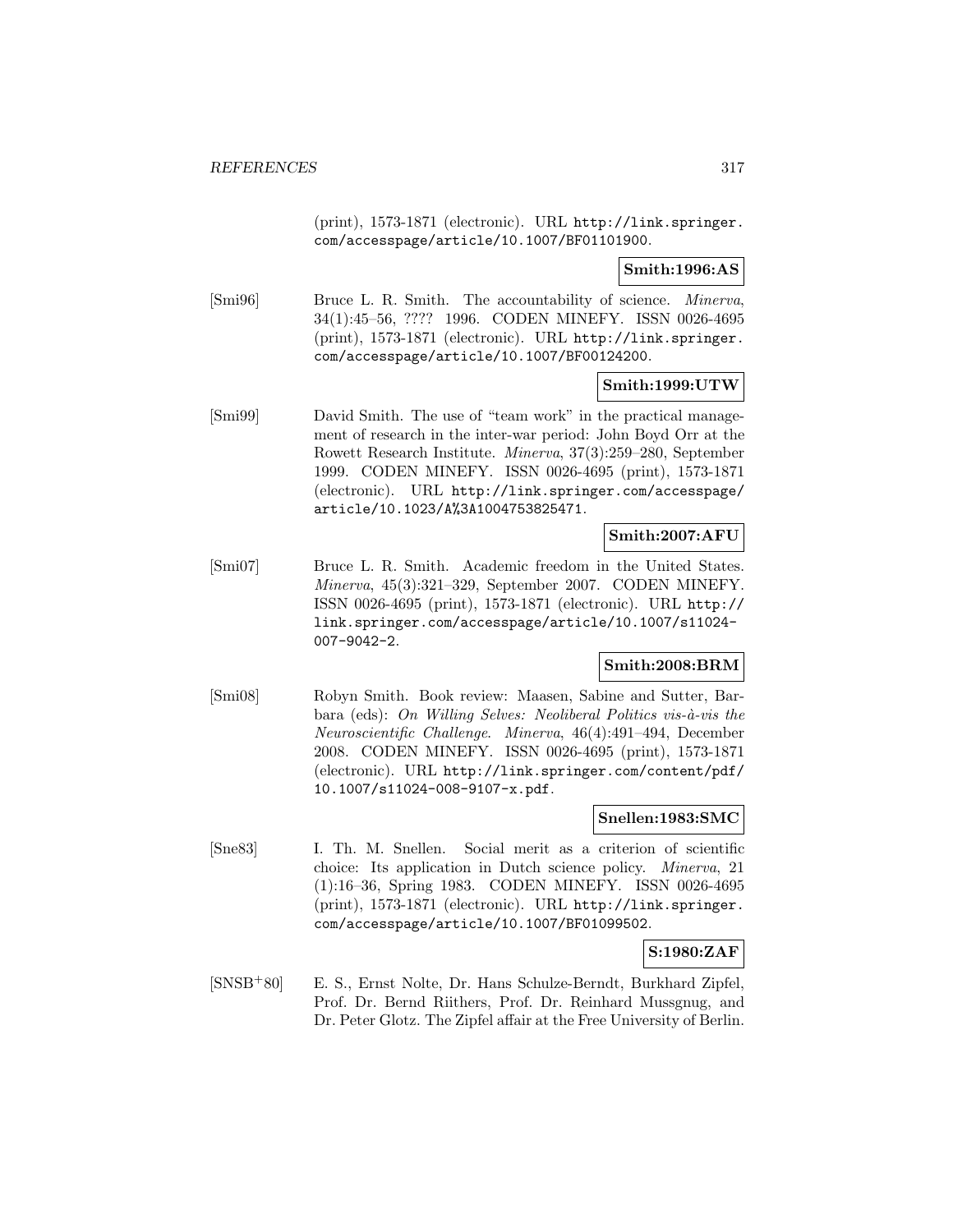Minerva, 18(1):132–163, Spring 1980. CODEN MINEFY. ISSN 0026-4695 (print), 1573-1871 (electronic). URL http://link. springer.com/accesspage/article/10.1007/BF01096663.

### **Solomon:1975:CSS**

[Sol75] Susan Gross Solomon. Controversy in social science: Soviet rural studies in the 1920s. Minerva, 13(4):554–582, Winter 1975. CODEN MINEFY. ISSN 0026-4695 (print), 1573-1871 (electronic). URL http://link.springer.com/accesspage/ article/10.1007/BF01096177.

# **Solomon:2003:BBA**

[Sol03] Susan Gross Solomon. Building bridges: Alan Gregg and Soviet Russia, 1925–1928. Minerva, 41(2):167–176, ???? 2003. CODEN MINEFY. ISSN 0026-4695 (print), 1573-1871 (electronic). URL http://link.springer.com/accesspage/ article/10.1023/A%3A1023636529221.

# **Sommer:1992:AAC**

[Som92] Robert Sommer. Administrative advisory committees at the University of California at Davis. *Minerva*, 30(1):1–13, Spring 1992. CODEN MINEFY. ISSN 0026-4695 (print), 1573-1871 (electronic). URL http://link.springer.com/accesspage/ article/10.1007/BF01096393.

# **Somsen:2008:HUC**

[Som08a] Geert J. Somsen. A history of universalism: Conceptions of the internationality of science from the enlightenment to the Cold War. Minerva, 46(3):??, September 2008. CO-DEN MINEFY. ISSN 0026-4695 (print), 1573-1871 (electronic). URL http://link.springer.com/content/pdf/10. 1007/s11024-008-9105-z.pdf.

# **Somsen:2008:VLS**

[Som08b] Geert J. Somsen. Value-laden science: Jan Burgers and scientific politics in the Netherlands. Minerva, 46(2):231–245, June 2008. CODEN MINEFY. ISSN 0026-4695 (print), 1573-1871 (electronic). URL http://link.springer.com/accesspage/ article/10.1007/s11024-008-9093-z.

# **Song:2021:BRD**

[Son21] Jieun Song. Book review: David John Frank & John W. Meyer, University and the Global Knowledge Society,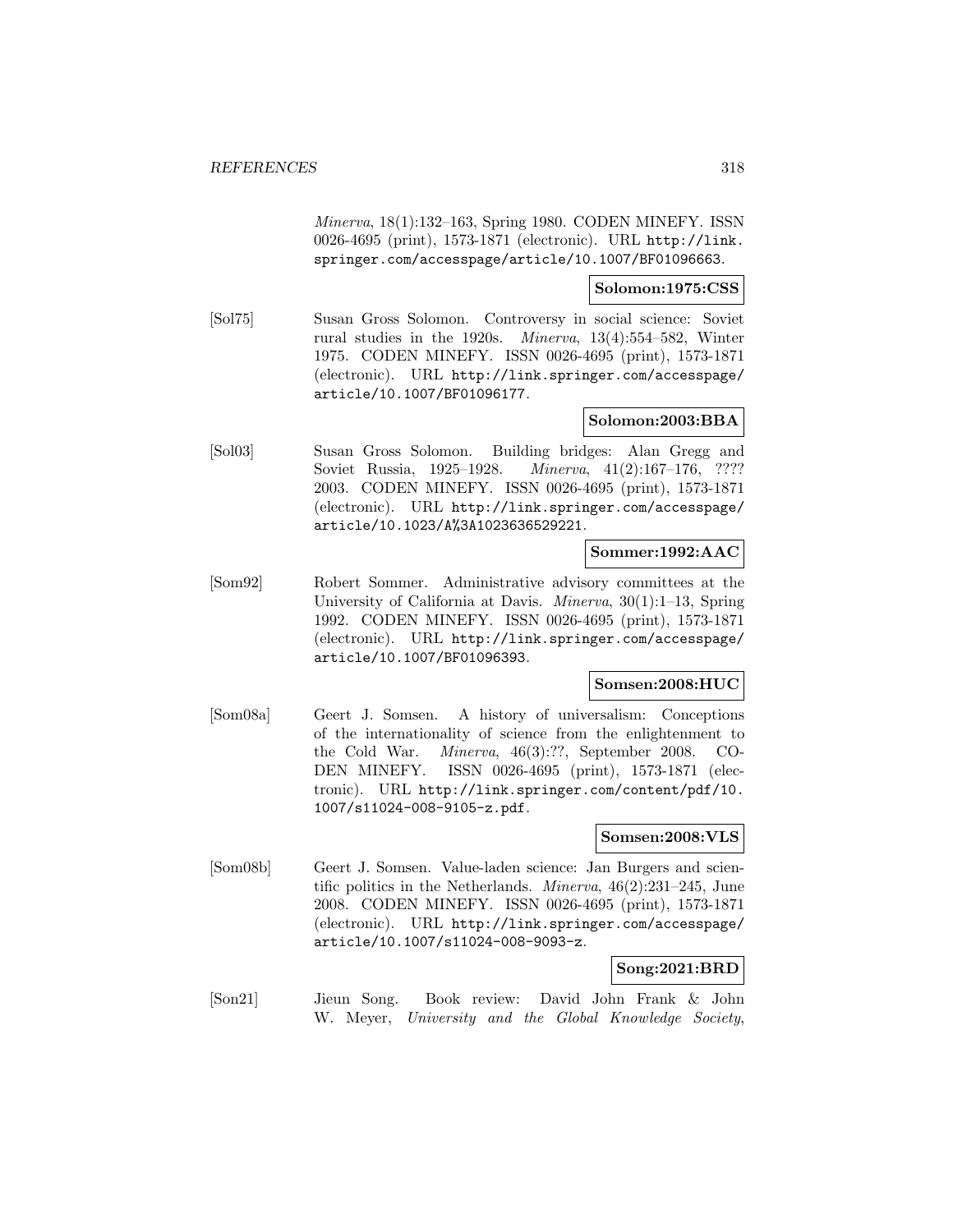Princeton University Press, 2020. 182 pp. paperback; \$29.95; ISBN 978-0-691-20205-1. Minerva, 59(3):419–422, September 2021. CODEN MINEFY. ISSN 0026-4695 (print), 1573-1871 (electronic). URL https://link.springer.com/article/10. 1007/s11024-021-09450-9.

# **Sorlin:2006:EAA**

[Sör06] Sverker Sörlin. European and American approaches to the environment. Minerva, 44(4):433–438, December 2006. CO-DEN MINEFY. ISSN 0026-4695 (print), 1573-1871 (electronic). URL http://link.springer.com/accesspage/article/10. 1007/s11024-006-9012-0.

# **Spann:1966:TAK**

[Spa66] R. N. Spann. Thoughts after Knopfelmacher: Appointments on university. Minerva, 4(2):274–276, Winter 1966. CODEN MINEFY. ISSN 0026-4695 (print), 1573-1871 (electronic). URL http://link.springer.com/accesspage/article/10.1007/ BF01584862.

# **Speiser:1985:ETB**

[Spe85] A. P. Speiser. European technology between two poles: The United States and the Far East. Minerva, 23(4):508–520, Winter 1985. CODEN MINEFY. ISSN 0026-4695 (print), 1573-1871 (electronic). URL http://link.springer.com/accesspage/ article/10.1007/BF01098704.

# **Sarewitz:2012:FL**

[SR12] Daniel Sarewitz and Arie Rip. A forward look. Minerva, 50 (2):143–148, June 2012. CODEN MINEFY. ISSN 0026-4695 (print), 1573-1871 (electronic). URL http://link.springer. com/accesspage/article/10.1007/s11024-012-9202-x.

# **Sivin:1992:BR**

[SRM92] Nathan Sivin, George Rosen, and Edward J. Monahan. Book reviews. Minerva, 30(3):432–456, Autumn 1992. CODEN MINEFY. ISSN 0026-4695 (print), 1573-1871 (electronic). URL http://link.springer.com/accesspage/article/10.1007/ BF01097648.

# **Sarrico:2010:AQE**

[SRTC10] Cláudia S. Sarrico, Maria J. Rosa, Pedro N. Teixeira, and Margarida F. Cardoso. Assessing quality and evaluating performance in higher education: Worlds apart or complementary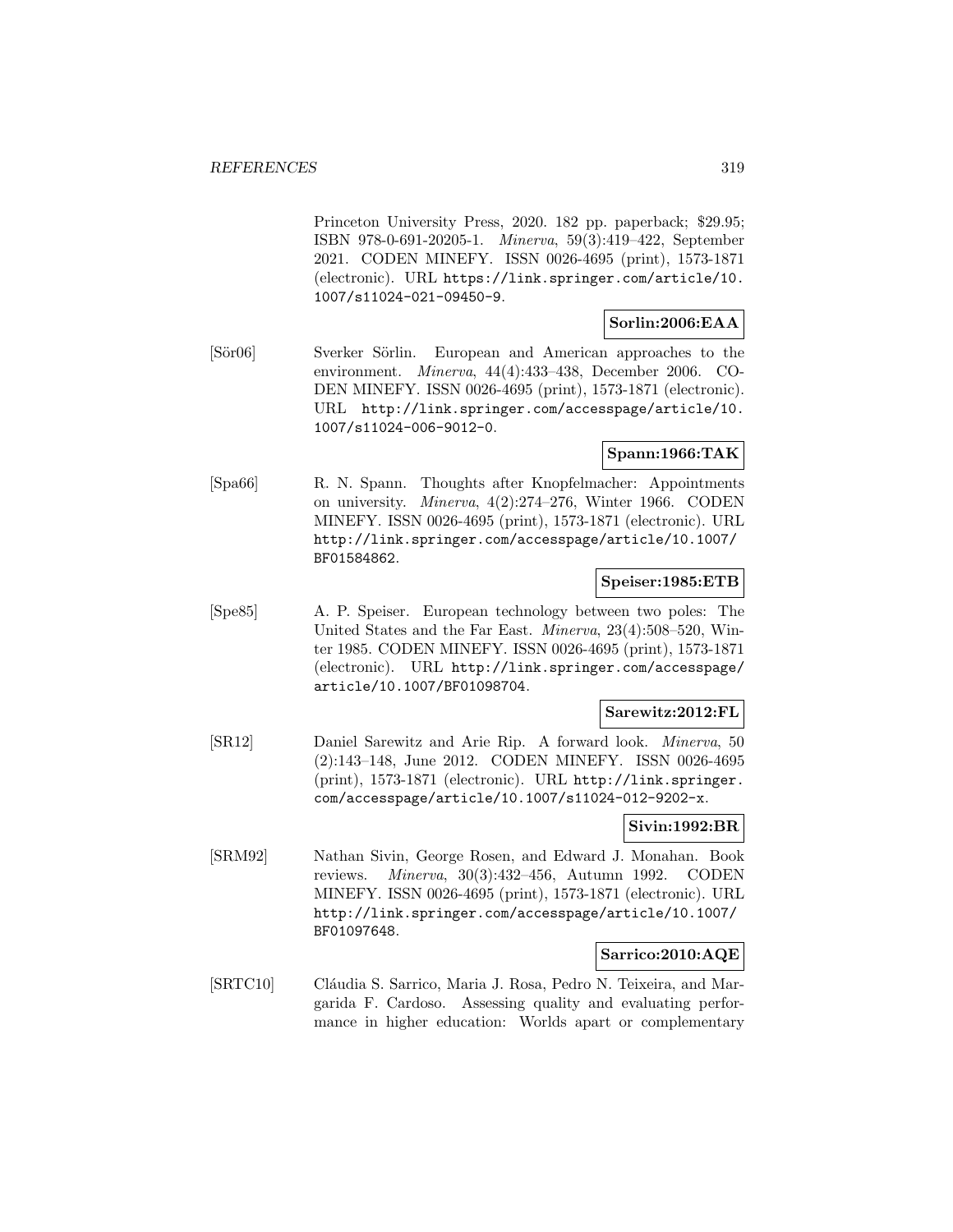views? Minerva, 48(1):35–54, March 2010. CODEN MINEFY. ISSN 0026-4695 (print), 1573-1871 (electronic). URL http:// link.springer.com/accesspage/article/10.1007/s11024- 010-9142-2.

# **Steiner:1977:BR**

[SS77] Arthur Steiner and Bruce L. R. Smith. Book reviews. Minerva, 15(2):247–269, Summer 1977. CODEN MINEFY. ISSN 0026-4695 (print), 1573-1871 (electronic). URL http://link. springer.com/accesspage/article/10.1007/BF01096679.

# **S:1979:GFB**

[SS79] E. S. and Theodore W. Schultz. Governments, foundations and the bias of research. Minerva, 17(3):459–468, Autumn 1979. CODEN MINEFY. ISSN 0026-4695 (print), 1573-1871 (electronic). URL http://link.springer.com/accesspage/ article/10.1007/BF01096224.

# **Sui:2015:CGT**

[SSF15] Suli Sui and Margaret Sleeboom-Faulkner. Commercial genetic testing and its governance in Chinese society. Minerva, 53(3): 215–234, September 2015. CODEN MINEFY. ISSN 0026-4695 (print), 1573-1871 (electronic). URL http://link.springer. com/accesspage/article/10.1007/s11024-015-9279-0.

# **Stone:1968:EDA**

[SSG68] Richard Stone, Giovanna Stone, and Jane Gunton. An example of demographic accounting: The school ages. Minerva, 6 (2):185–212, Winter 1968. CODEN MINEFY. ISSN 0026-4695 (print), 1573-1871 (electronic). URL http://link.springer. com/accesspage/article/10.1007/BF01097258.

# **Sabzalieva:2021:SDP**

[SSK21] Emma Sabzalieva, Creso M. Sá, and Nadiia Kachynska. Science diplomacy policy processes in comparative perspective: The use of scientific cooperation agreements in Canada, India, Norway, and the UK. Minerva, 59(2):149–172, June 2021. CODEN MINEFY. ISSN 0026-4695 (print), 1573-1871 (electronic). URL https://link.springer.com/article/10. 1007/s11024-020-09429-y.

# **Sutherland:1971:BR**

[SSS<sup>+</sup>71] Gordon Sutherland, Helmut Schelsky, Kalman H. Silvert, Donald G. MacRae, and A. Hunter Dupree. Book reviews. Minerva,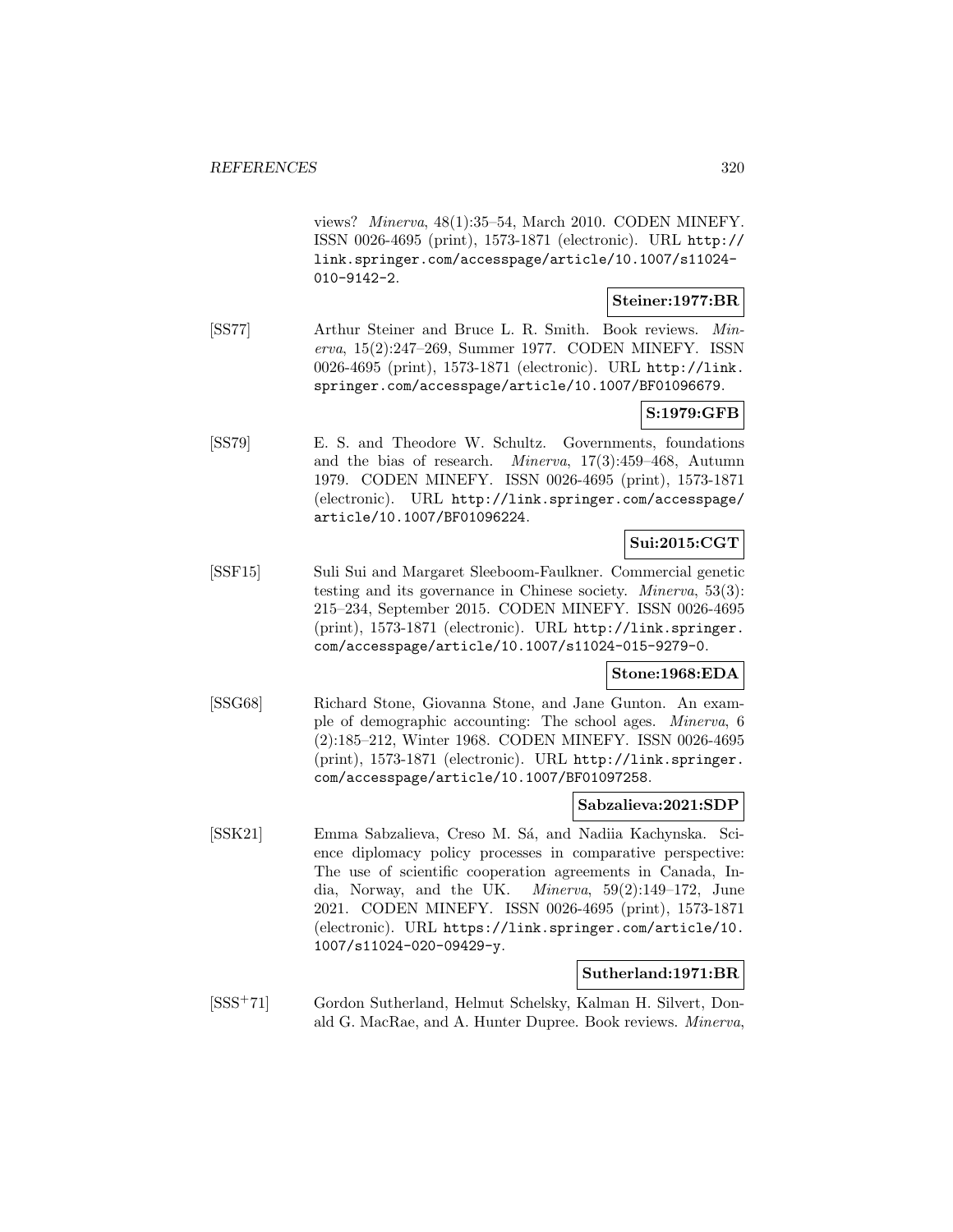9(1):141–158, January 1971. CODEN MINEFY. ISSN 0026-4695 (print), 1573-1871 (electronic). URL http://link.springer. com/accesspage/article/10.1007/BF01553194.

### **Salter:1993:ASS**

[ST93] Brian Salter and Ted Tapper. The application of science and scientific autonomy in Great Britain: A case study of the science and engineering research council. Minerva, 31(1):38–55, Spring 1993. CODEN MINEFY. ISSN 0026-4695 (print), 1573-1871 (electronic). URL http://link.springer.com/accesspage/ article/10.1007/BF01096171.

# **Schmidtlein:1996:RAR**

[ST96] Frank A. Schmidtlein and Alton L. Taylor. Responses of American research universities to issues posed by the changing environment of higher education. *Minerva*, 34(3):291–308, ???? 1996. CODEN MINEFY. ISSN 0026-4695 (print), 1573-1871 (electronic). URL http://link.springer.com/accesspage/ article/10.1007/BF00120329.

# **Staley:1995:RFP**

[Sta95] David J. Staley. The Rockefeller Foundation and the patronage of German sociology, 1946–1955. Minerva, 33(3): 251–264, Autumn 1995. CODEN MINEFY. ISSN 0026-4695 (print), 1573-1871 (electronic). URL http://link.springer. com/accesspage/article/10.1007/BF01117502.

# **Stamhuis:2002:RDS**

[Sta02a] Ida H. Stamhuis. Recapturing Dutch science. Minerva, 40 (4):407–415, ???? 2002. CODEN MINEFY. ISSN 0026-4695 (print), 1573-1871 (electronic). URL http://link.springer. com/accesspage/article/10.1023/A%3A1020981806432.

#### **Stamhuis:2002:WAS**

[Sta02b] Ida H. Stamhuis. Women, actors and subjects in science. *Minerva*, 40(2):211-213, ???? 2002. CODEN MINEFY. ISSN 0026-4695 (print), 1573-1871 (electronic). URL http://link.springer.com/accesspage/article/10.1023/ A%3A1015713518611.

# **Stapleton:2003:JWR**

[Sta03] Darwin H. Stapleton. Joseph willits and the Rockefeller's European programme in the social sciences. *Minerva*,  $41(2)$ :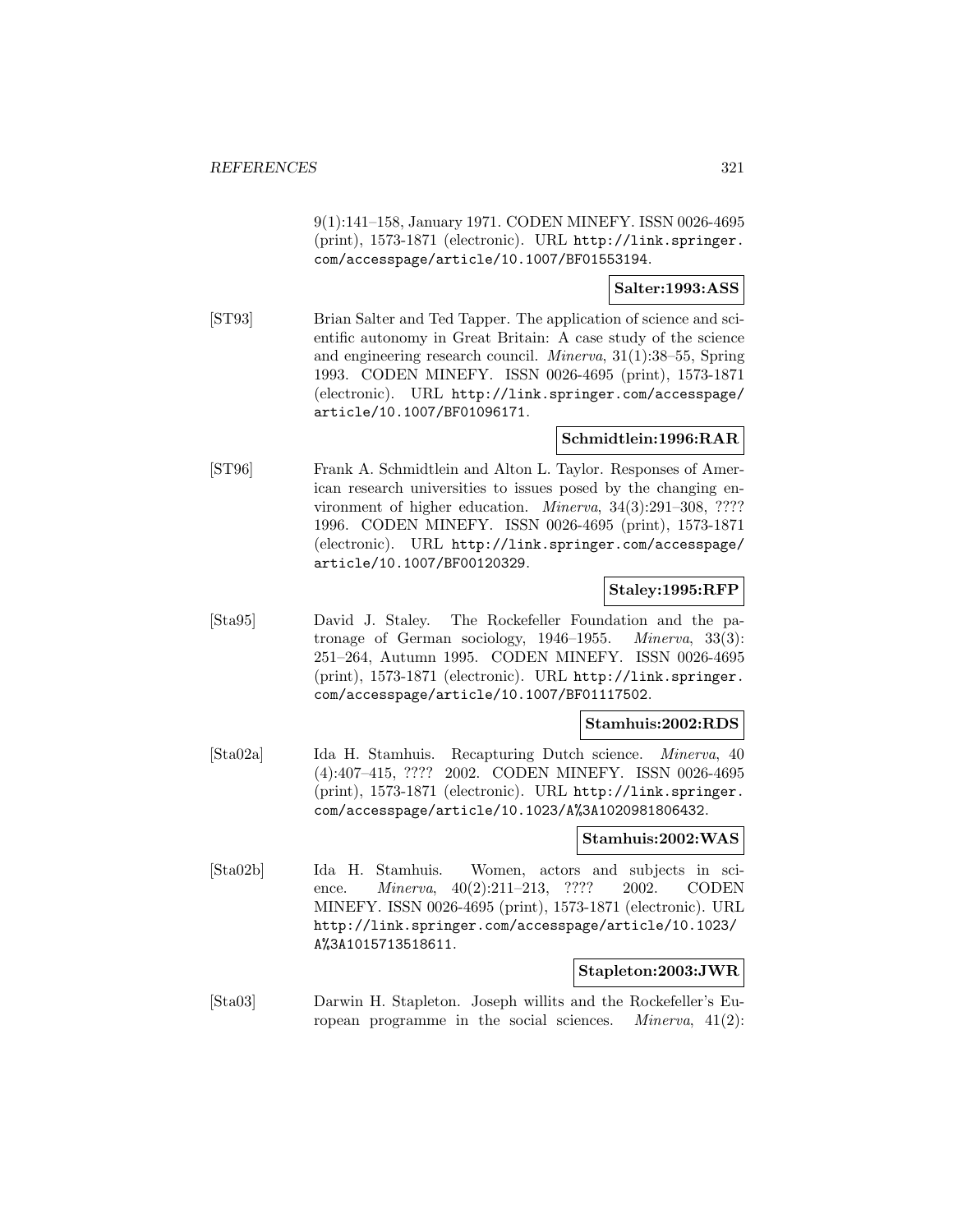101–114, ???? 2003. CODEN MINEFY. ISSN 0026-4695 (print), 1573-1871 (electronic). URL http://link.springer. com/accesspage/article/10.1023/A%3A1023602713292.

# **Stanley:2008:MME**

[Sta08] Matthew Stanley. Mysticism and Marxism: A. S. Eddington, Chapman Cohen, and political engagement through science popularization. Minerva, 46(2):181–194, June 2008. CO-DEN MINEFY. ISSN 0026-4695 (print), 1573-1871 (electronic). URL http://link.springer.com/accesspage/article/10. 1007/s11024-008-9089-8.

# **Steiner:1974:SSP**

[Ste74] Arthur Steiner. Scientists, statesmen, and politicians: The competing influences on American atomic energy policy 1945–46. Minerva, 12(4):469–509, October 1974. CODEN MINEFY. ISSN 0026-4695 (print), 1573-1871 (electronic). URL http://link.springer.com/accesspage/article/10.1007/ BF01557641.

# **S:1976:CAAb**

[STH<sup>+</sup>77] E. S., Paul Trappe, Jeanne Hersch, Bernard Ducret, and Herbert Ltithy. Criteria of academic appointment. Minerva, 14(4):530– 569, Winter 1976–1977. CODEN MINEFY. ISSN 0026-4695 (print), 1573-1871 (electronic). URL http://link.springer. com/accesspage/article/10.1007/BF01097638.

# **Stilgoe:2012:ESP**

[Sti12] Jack Stilgoe. Experiments in science policy: An autobiographical note. Minerva, 50(2):197–204, June 2012. CODEN MINEFY. ISSN 0026-4695 (print), 1573-1871 (electronic). URL http:// link.springer.com/accesspage/article/10.1007/s11024- 012-9199-1.

# **S:1991:AFU**

[STK+91] E. S., Tidningarnas Telegrambyrå, Mats Knutson, Jacob Sundberg, Anki Gundhäll, Professor Lars Gustafsson, Alan Dershowitz, Svante Nycander, Bengt Johansson, Magnus Eriksson, Lotta Gustavson, Marianne Gunnarsson, Kristina Vallström, Monique Wadsted, Mary Ann Glendon, and et al. Academic freedom at the University of Stockholm. Minerva, 29(3): 321–385, Autumn 1991. CODEN MINEFY. ISSN 0026-4695 (print), 1573-1871 (electronic). URL http://link.springer. com/accesspage/article/10.1007/BF01097881.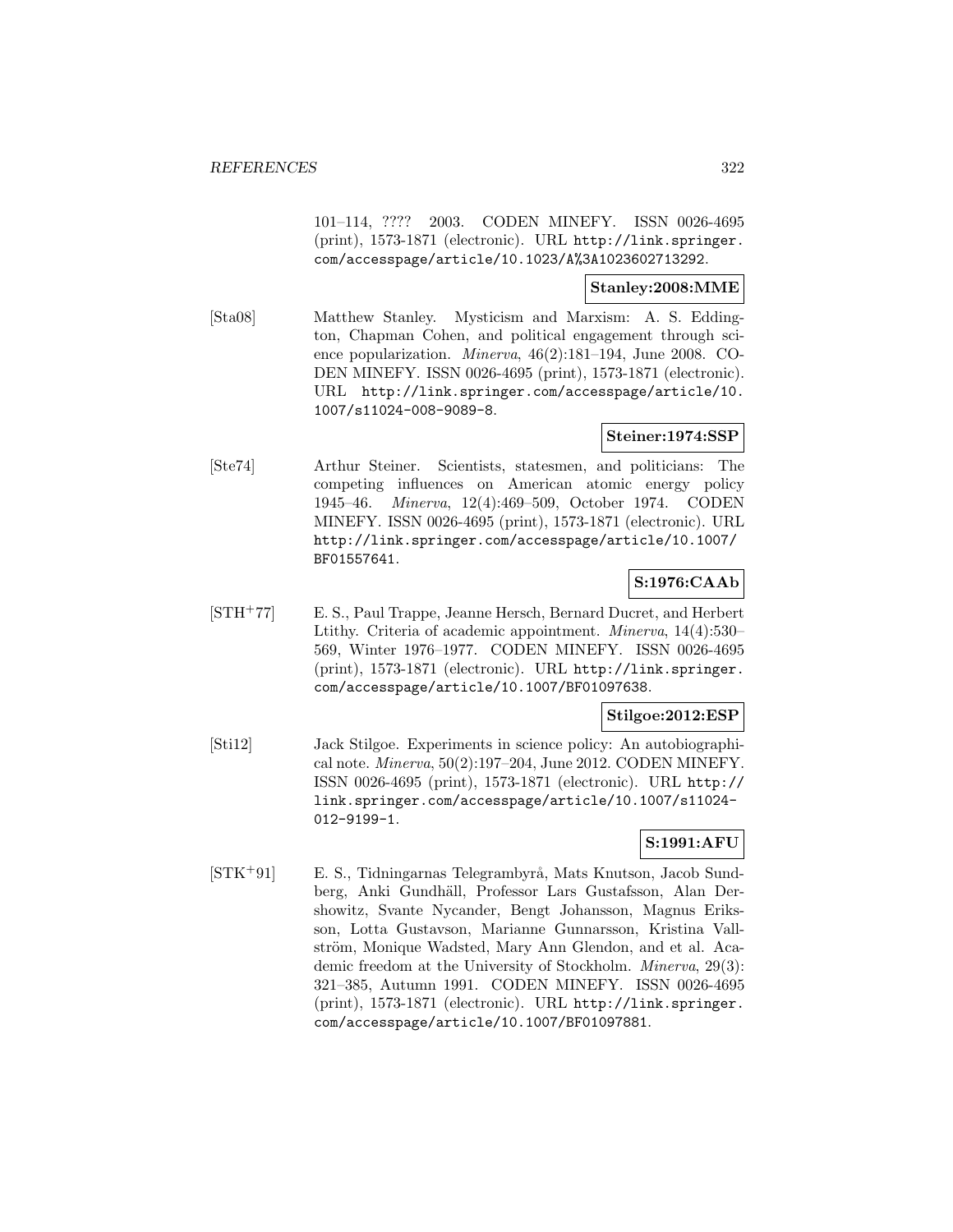# **Stone:1965:MES**

[Sto65a] Richard Stone. A model of the educational system. Minerva, 3 (2):172–186, Winter 1965. CODEN MINEFY. ISSN 0026-4695 (print), 1573-1871 (electronic). URL http://link.springer. com/accesspage/article/10.1007/BF01096333.

# **Stout:1965:UAT**

[Sto65b] A. K. Stout. On university appointments: Thoughts after Knopfelmacher. Minerva, 4(1):55–72, Autumn 1965. CO-DEN MINEFY. ISSN 0026-4695 (print), 1573-1871 (electronic). URL http://link.springer.com/accesspage/article/10. 1007/BF01585984.

# **Stone:1966:IOD**

[Sto66] Richard Stone. Input-output and demographic accounting: A tool for educational planning. Minerva, 4(3):365–380, Spring 1966. CODEN MINEFY. ISSN 0026-4695 (print), 1573-1871 (electronic). URL http://link.springer.com/accesspage/ article/10.1007/BF01584632.

# **Stone:1972:EPB**

[Sto72] Richard Stone. The evaluation of pollution: Balancing gains and losses. Minerva, 10(3):412–425, July 1972. CODEN MINEFY. ISSN 0026-4695 (print), 1573-1871 (electronic). URL http://link.springer.com/accesspage/article/10.1007/ BF01556922.

# **Stone:2011:AIN**

[Sto11] Diane Stone. The ASEAN–ISIS network: Interpretive communities, informal diplomacy and discourses of region. Minerva, 49(2):??, June 2011. CODEN MINEFY. ISSN 0026-4695 (print), 1573-1871 (electronic). URL http://link.springer. com/accesspage/article/10.1007/s11024-011-9171-5.

# **Stretch:1964:AEL**

[Str64] K. L. Stretch. Academic ecology: On the location of institutions of higher education. Minerva, 2(3):320–335, Spring 1964. CODEN MINEFY. ISSN 0026-4695 (print), 1573-1871 (electronic). URL http://link.springer.com/accesspage/ article/10.1007/BF01097320.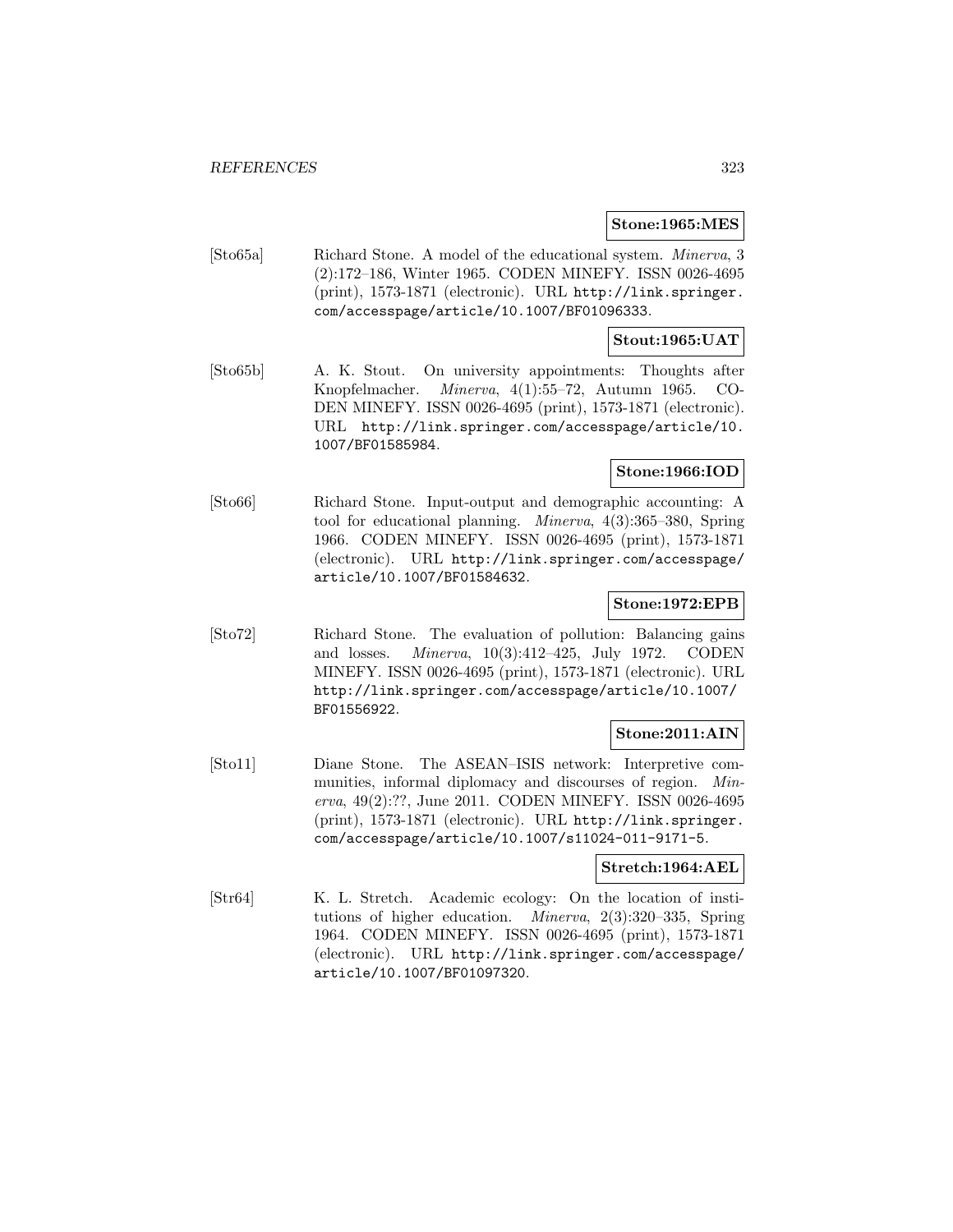#### **Strathern:2003:RDS**

[Str03] Marilyn Strathern. Re-describing society. Minerva, 41(3): 263–276, ???? 2003. CODEN MINEFY. ISSN 0026-4695 (print), 1573-1871 (electronic). URL http://link.springer. com/accesspage/article/10.1023/A%3A1025586327342.

# **Sturdy:1998:BRL**

[Stu98] David J. Sturdy. Book review: Labour, Science and Technology in France, 1500–1620, by Henry Heller. Minerva, 36 (2):191–200, June 1998. CODEN MINEFY. ISSN 0026-4695 (print), 1573-1871 (electronic). URL http://link.springer. com/accesspage/article/10.1023/A%3A1004300219853.

# **Subarsky:1966:TCR**

[Sub66] Zachariah Subarsky. Thoughts on chemical research and teaching in East Africa. Minerva, 4(4):561–562, Summer 1966. CODEN MINEFY. ISSN 0026-4695 (print), 1573-1871 (electronic). URL http://link.springer.com/accesspage/ article/10.1007/BF02207984.

# **Sullivan:1991:PUW**

[Sul91] Antony T. Sullivan. Palestinian universities in the West Bank and Gaza Strip. Minerva, 29(3):249–268, Autumn 1991. CODEN MINEFY. ISSN 0026-4695 (print), 1573-1871 (electronic). URL http://link.springer.com/accesspage/ article/10.1007/BF01097878.

# **Sullivan:1995:RDP**

[Sul95] Antony T. Sullivan. Recent developments in Palestinian higher education and the CEEPAT programme. *Minerva*, 33(1): 37–43, Spring 1995. CODEN MINEFY. ISSN 0026-4695 (print), 1573-1871 (electronic). URL http://link.springer. com/accesspage/article/10.1007/BF01098618.

# **Sutherland:1973:TOS**

[Sut73] Gordon Sutherland. Is there an optimum size for a university? Minerva, 11(1):53–78, January 1973. CODEN MINEFY. ISSN 0026-4695 (print), 1573-1871 (electronic). URL http://link. springer.com/accesspage/article/10.1007/BF01544977.

# **Suttmeier:1997:PLS**

[Sut97] Richard P. Suttmeier. The political life of science in post-Mao China. Minerva, 35(1):90–94, ???? 1997. CODEN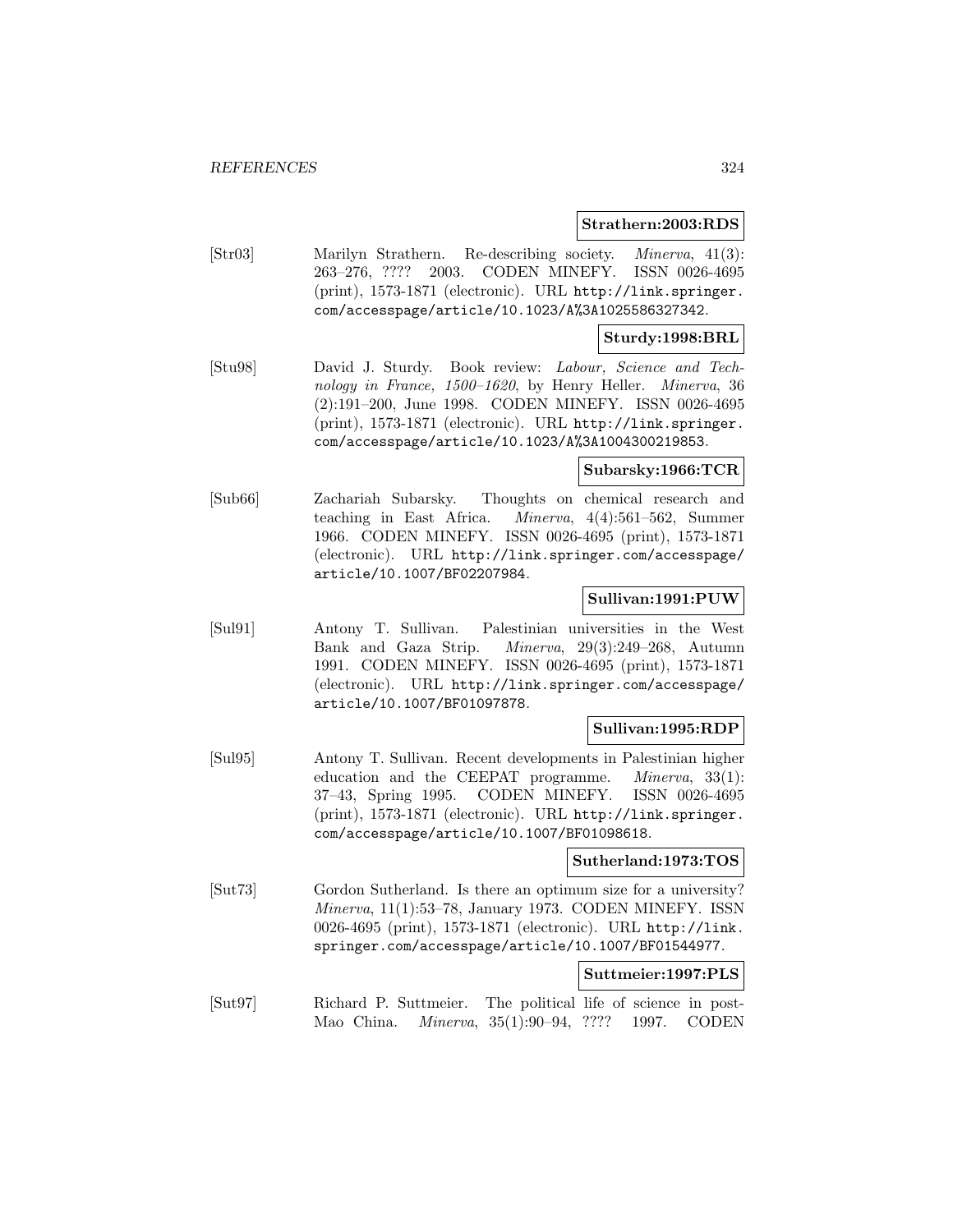MINEFY. ISSN 0026-4695 (print), 1573-1871 (electronic). URL http://link.springer.com/accesspage/article/10.1023/ B%3AMINE.0000019490.45560.a8.

## **Suttmeier:1998:HET**

[Sut98] Richard P. Suttmeier. Higher education in Twentieth-Century China: Promise, turmoil, transformation? Minerva, 36(3): 293–298, September 1998. CODEN MINEFY. ISSN 0026-4695 (print), 1573-1871 (electronic). URL http://link.springer. com/accesspage/article/10.1023/A%3A1004368727574.

### **Suzuki:2001:MST**

[Suz01] Kenji Suzuki. Managing science and technology in Japan. Minerva, 39(3):358–362, ???? 2001. CODEN MINEFY. ISSN 0026-4695 (print), 1573-1871 (electronic). URL http://link. springer.com/accesspage/article/10.1023/A%3A1017956912501.

### **Serrano-Velarde:2010:FWM**

[SV10] Kathia Serrano-Velarde. A fish out of water? Management consultants in academia. Minerva, 48(2):125–144, June 2010. CODEN MINEFY. ISSN 0026-4695 (print), 1573-1871 (electronic). URL http://link.springer.com/accesspage/ article/10.1007/s11024-010-9148-9.

## **Serrano-Velarde:2014:RAI**

[SV14] Kathia Serrano-Velarde. Rising above institutional constraints? The quest of German accreditation agencies for autonomy and professional legitimacy. Minerva, 52(1):97–118, March 2014. CODEN MINEFY. ISSN 0026-4695 (print), 1573-1871 (electronic). URL http://link.springer.com/accesspage/ article/10.1007/s11024-014-9245-2.

### **Sanchez-Vazquez:2015:NEP**

[SVMN15] Luis Sánchez-Vázquez and Alfredo Menéndez-Navarro. Nuclear energy in the public sphere: Anti-nuclear movements vs. industrial lobbies in Spain (1962–1979). *Minerva*,  $53(1):69-88$ , March 2015. CODEN MINEFY. ISSN 0026-4695 (print), 1573-1871 (electronic). URL http://link.springer.com/accesspage/ article/10.1007/s11024-014-9263-0.

#### **Swatez:1970:SOU**

[Swa70] Gerald M. Swatez. The social organisation of a university laboratory. Minerva, 8(1–4):36–58, January 1970. CODEN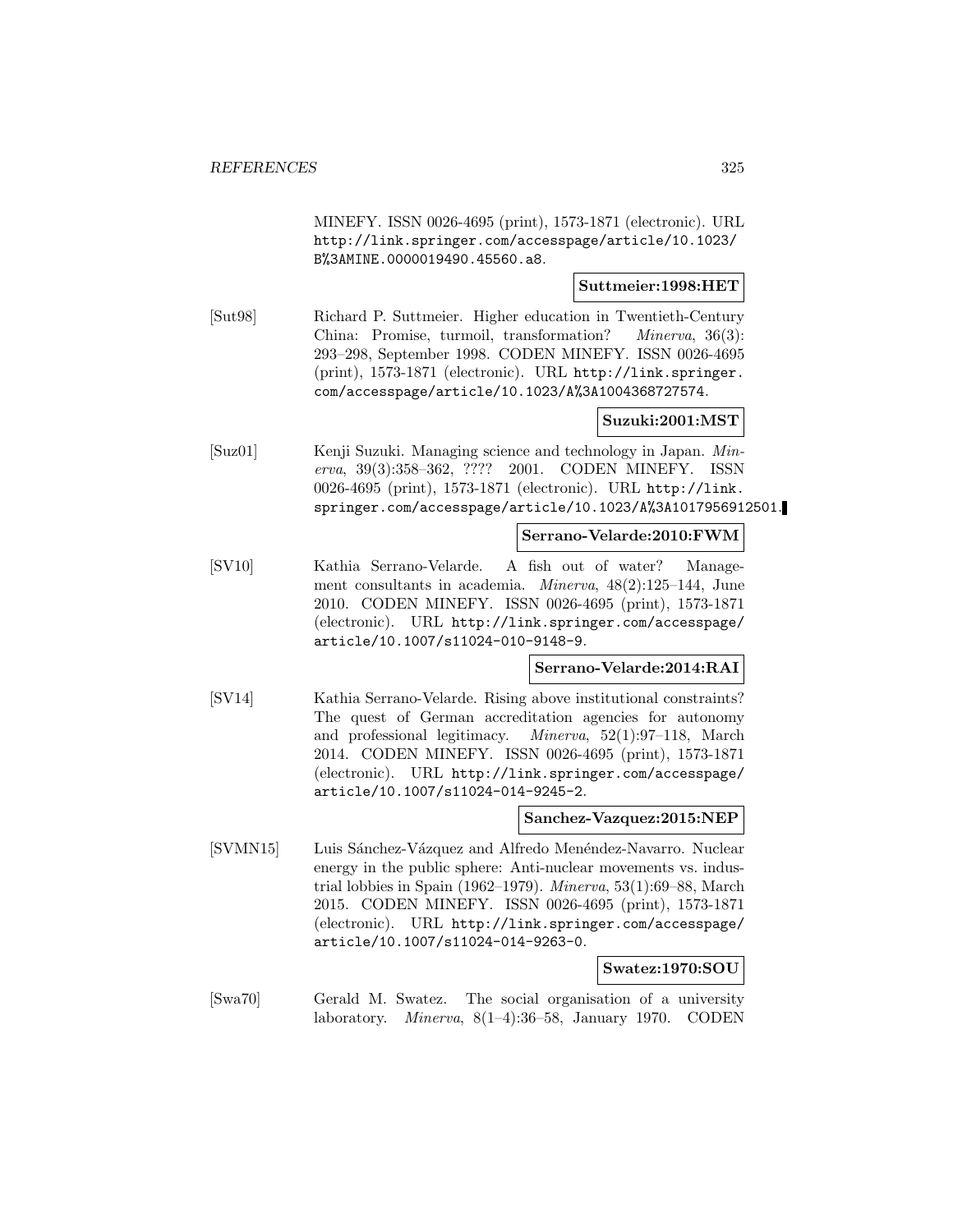MINEFY. ISSN 0026-4695 (print), 1573-1871 (electronic). URL http://link.springer.com/accesspage/article/10.1007/ BF01553198.

## **Szczepanski:1968:FNC**

[Szc68] Jan Szczepanski. The future of the nineteenth century idea of a University. Minerva, 6(3):419–423, Spring 1968. CO-DEN MINEFY. ISSN 0026-4695 (print), 1573-1871 (electronic). URL http://link.springer.com/accesspage/article/10. 1007/BF01096427.

## **Schultz:1981:BR**

[SZL81] Theodore W. Schultz, J. M. Ziman, and Saunders Mac Lane. Book reviews. Minerva, 19(3):502–517, Autumn 1981. CODEN MINEFY. ISSN 0026-4695 (print), 1573-1871 (electronic). URL http://link.springer.com/accesspage/ article/10.1007/BF02192828.

## **Tallacchini:2009:GVE**

[Tal09] Mariachiara Tallacchini. Governing by values. EU ethics: Soft tool, hard effects. Minerva, 47(3):??, September 2009. CO-DEN MINEFY. ISSN 0026-4695 (print), 1573-1871 (electronic). URL http://link.springer.com/accesspage/article/10. 1007/s11024-009-9127-1.

## **Taubert:2012:MDS**

[Tau12] Niels C. Taubert. Minerva and the development of science (policy) studies. Minerva, 50(3):261–275, September 2012. CODEN MINEFY. ISSN 0026-4695 (print), 1573-1871 (electronic). URL http://link.springer.com/accesspage/ article/10.1007/s11024-012-9208-4.

#### **Taubert:2021:GOA**

[Tau21] Niels Taubert. Green open access in astronomy and mathematics: The complementarity of routines among authors and readers. Minerva, 59(2):173–194, June 2021. CODEN MINEFY. ISSN 0026-4695 (print), 1573-1871 (electronic). URL https:// link.springer.com/article/10.1007/s11024-020-09424-3.

## **Turpin:2005:TAP**

[TC05] Tim Turpin and Russel Cooper. Technology, adaptation, and public policy in developing countries: The 'ins and outs' of the digital divide. Minerva, 43(4):419–427, December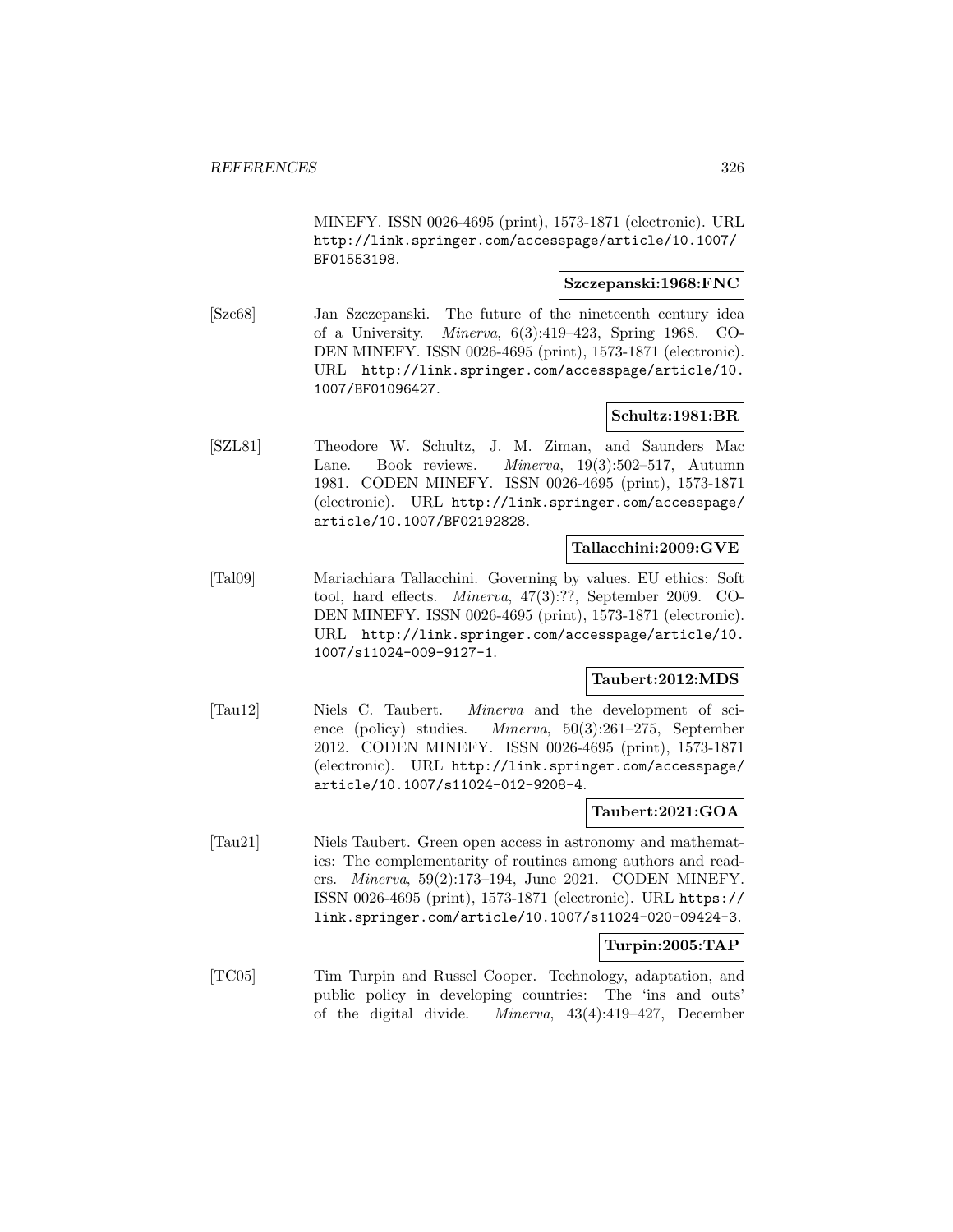2005. CODEN MINEFY. ISSN 0026-4695 (print), 1573-1871 (electronic). URL http://link.springer.com/accesspage/ article/10.1007/s11024-005-2471-x.

## **Tlili:2010:MSS**

[TD10] Anwar Tlili and Emily Dawson. Mediating science and society in the EU and UK: From information-transmission to deliberative democracy? Minerva, 48(4):429–461, December 2010. CODEN MINEFY. ISSN 0026-4695 (print), 1573-1871 (electronic). URL http://link.springer.com/accesspage/ article/10.1007/s11024-010-9160-0.

## **Tedeschi:1995:FTT**

[Ted95] Christopher M. Tedeschi. Foetal tissue transplantation research: Scientific progress and the role of special interest groups. Minerva, 33(1):45–66, Spring 1995. CODEN MINEFY. ISSN 0026-4695 (print), 1573-1871 (electronic). URL http://link. springer.com/accesspage/article/10.1007/BF01098619.

## **Tellmann:2022:STA**

[Tel22] Silje Maria Tellmann. The societal territory of academic disciplines: How disciplines matter to society. Minerva, 60(2):159– 179, June 2022. CODEN MINEFY. ISSN 0026-4695 (print), 1573-1871 (electronic). URL https://link.springer.com/ article/10.1007/s11024-022-09460-1.

## **Teubal:1983:NSP**

[Teu83] Morris Teubal. Neutrality in science policy: The promotion of sophisticated industrial technology in Israel. Minerva, 21(2– 3):172–197, Summer–Autumn 1983. CODEN MINEFY. ISSN 0026-4695 (print), 1573-1871 (electronic). URL http://link. springer.com/accesspage/article/10.1007/BF01097963.

#### **Treue:1983:BR**

[TGGS83] Wilhelm Treue, Penelope M. Gouk, J. W. Grove, and Harold Stone. Book reviews. Minerva, 21(4):456–476, Winter 1983. CODEN MINEFY. ISSN 0026-4695 (print), 1573-1871 (electronic). URL http://link.springer.com/accesspage/ article/10.1007/BF01096528.

#### **Thackray:1980:PHA**

[Tha80] Arnold Thackray. The pre-history of an academic discipline: The study of the history of science in the United States,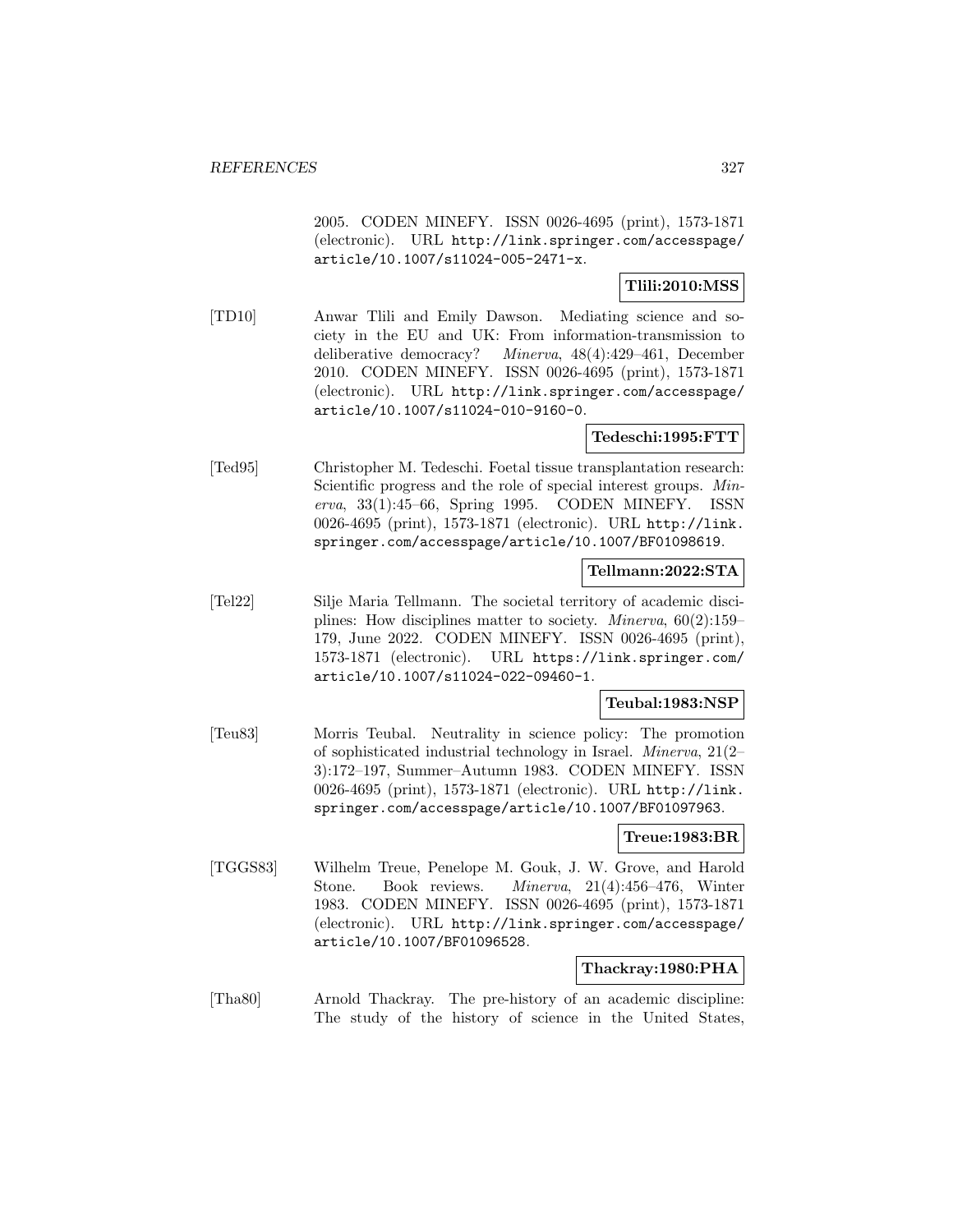1891–1941. Minerva, 18(3):448–473, Autumn 1980. CODEN MINEFY. ISSN 0026-4695 (print), 1573-1871 (electronic). URL http://link.springer.com/accesspage/article/10.1007/ BF01096952.

## **Taylor:2008:GSR**

[THE08] Peter J. Taylor, Michael Hoyler, and David M. Evans. A geohistorical study of 'the rise of modern science': Mapping scientific practice through urban networks, 1500–1900. Minerva, 46(4):??, December 2008. CODEN MINEFY. ISSN 0026-4695 (print), 1573-1871 (electronic). URL http://link.springer. com/accesspage/article/10.1007/s11024-008-9109-8.

## **Thiel:2004:PAF**

[Thi04] Jens Thiel. Paul Abraham: A forgotten scholar of the Prussian Academy of Sciences and Humanities. Minerva, 42(4): 393–420, ???? 2004. CODEN MINEFY. ISSN 0026-4695 (print), 1573-1871 (electronic). URL http://link.springer. com/accesspage/article/10.1007/s11024-004-2114-7.

# **Tao:2017:GDP**

[THM17] Yu Tao, Wei Hong, and Ying Ma. Gender differences in publication productivity among academic scientists and engineers in the U.S. and China: Similarities and differences. Minerva, 55(4): 459–484, December 2017. CODEN MINEFY. ISSN 0026-4695 (print), 1573-1871 (electronic). URL http://link.springer. com/article/10.1007/s11024-017-9320-6.

## **Thomas:1967:ICH**

[Tho67] Brinley Thomas. The international circulation of human capital. Minerva, 5(4):479–506, Summer 1967. CODEN MINEFY. ISSN 0026-4695 (print), 1573-1871 (electronic). URL http://link. springer.com/accesspage/article/10.1007/BF01096779.

## **Thomas:1968:ICH**

[Tho68] Brinley Thomas. The international circulation of human capital. Minerva, 6(3):423–427, Spring 1968. CODEN MINEFY. ISSN 0026-4695 (print), 1573-1871 (electronic). URL http://link. springer.com/accesspage/article/10.1007/BF01096428.

## **Thomas:1968:RBD**

[Tho69] Brinley Thomas. The reduction of the brain drain: Problems and policies. Minerva, 7(1–2):92–94, Autumn–Winter 1968– 1969. CODEN MINEFY. ISSN 0026-4695 (print), 1573-1871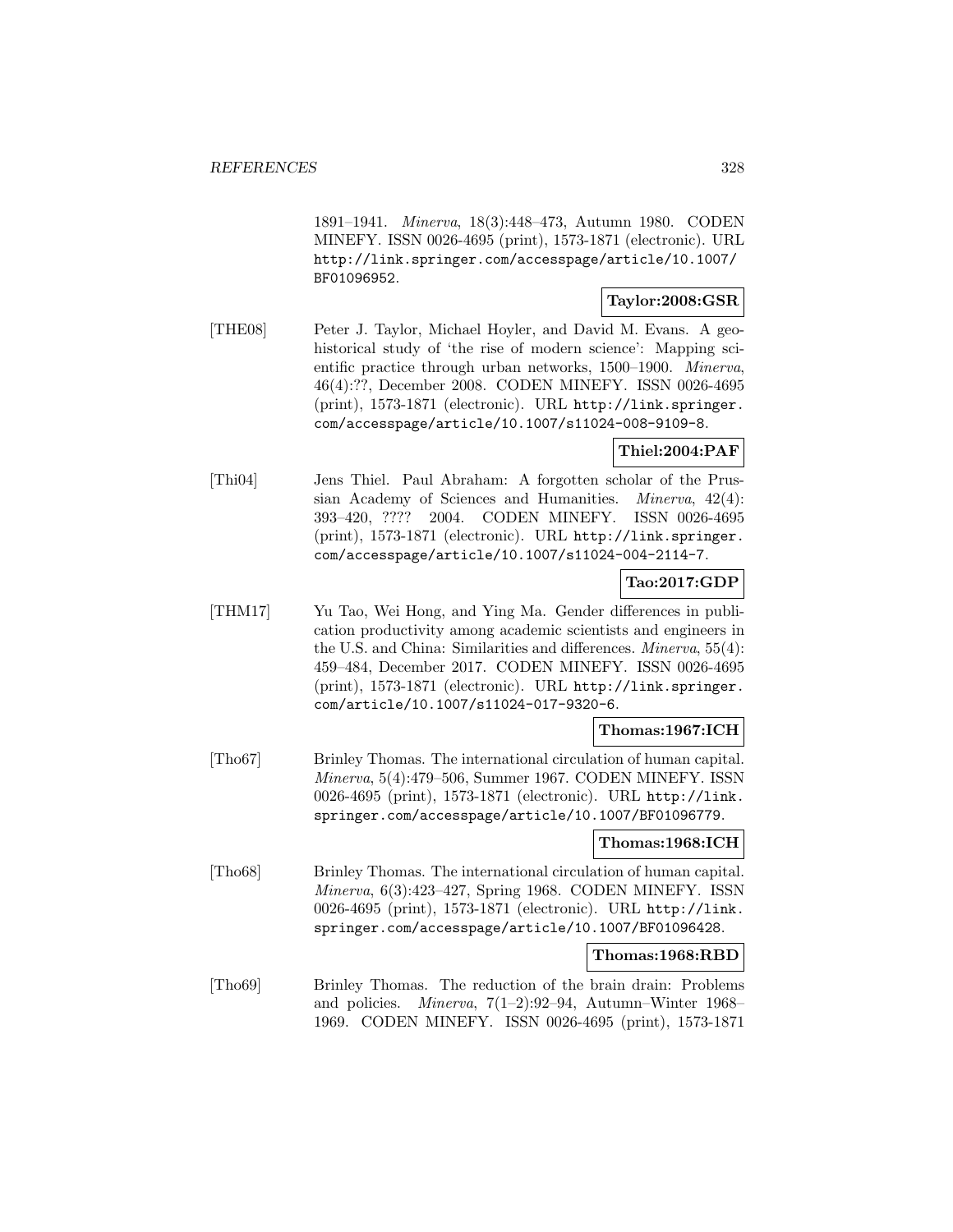(electronic). URL http://link.springer.com/accesspage/ article/10.1007/BF01096815.

## **Thorpe:2010:PPF**

[Tho10] Charles Thorpe. Participation as post-Fordist politics: Demos, new labour, and science policy. Minerva, 48(4):389–411, December 2010. CODEN MINEFY. ISSN 0026-4695 (print), 1573-1871 (electronic). URL http://link.springer.com/content/pdf/ 10.1007/s11024-010-9157-8.pdf.

## **Thune:2010:TTH**

[Thu10] Taran Thune. The training of "triple helix workers"? Doctoral students in university–industry–government collaborations. Minerva, 48(4):463–483, December 2010. CODEN MINEFY. ISSN 0026-4695 (print), 1573-1871 (electronic). URL http://link.springer.com/accesspage/article/10.1007/ s11024-010-9158-7.

## **Turpin:2002:IHE**

[TIC02] Tim Turpin, Robyn Iredale, and Paola Crinnion. The internationalization of higher education: Implications for Australia and its education 'clients'. Minerva, 40(4):327–340, ???? 2002. CODEN MINEFY. ISSN 0026-4695 (print), 1573-1871 (electronic). URL http://link.springer.com/accesspage/ article/10.1023/A%3A1020933923270.

## **Tilak:2000:HED**

[Til00] Jandhyala B. G. Tilak. Higher education in developing countries. Minerva, 38(2):233–240, ???? 2000. CODEN MINEFY. ISSN 0026-4695 (print), 1573-1871 (electronic). URL http://link.springer.com/accesspage/article/10.1023/ A%3A1026557329322.

## **Turner:1986:BR**

[TK86] R. Steven Turner and Yung Sik Kim. Book reviews. Minerva, 24 (4):495–509, Winter 1986. CODEN MINEFY. ISSN 0026-4695 (print), 1573-1871 (electronic). URL http://link.springer. com/accesspage/article/10.1007/BF01096710.

#### **Thackray:1972:BR**

[TKMB72] Arnold Thackray, G. Kloss, Kenneth Mellanby, and K. M. Baker. Book reviews. Minerva, 10(3):491–508, July 1972. CO-DEN MINEFY. ISSN 0026-4695 (print), 1573-1871 (electronic).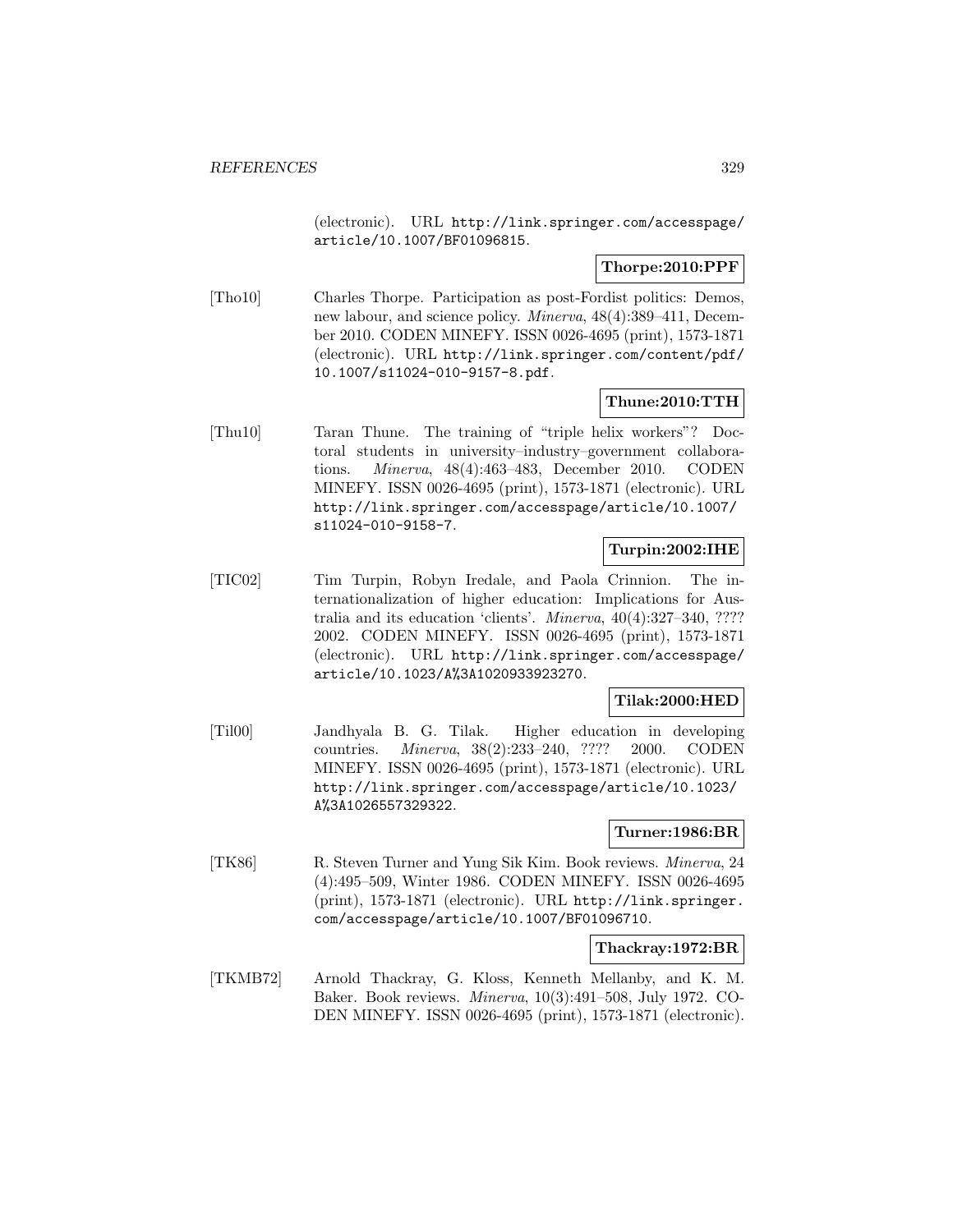URL http://link.springer.com/accesspage/article/10. 1007/BF01556929.

## **Teich:1976:RLN**

[TL77] Albert H. Teich and W. Henry Lambright. The redirection of a large national laboratory. Minerva, 14(4):447–474, Winter 1976– 1977. CODEN MINEFY. ISSN 0026-4695 (print), 1573-1871 (electronic). URL http://link.springer.com/accesspage/ article/10.1007/BF01097635.

## **Tchalakov:2010:ASO**

[TMP10] Ivan Tchalakov, Tihomir Mitev, and Venelin Petrov. The academic spin-offs as an engine of economic transition in Eastern Europe. A path-dependent approach. Minerva, 48(2): 189–217, June 2010. CODEN MINEFY. ISSN 0026-4695 (print), 1573-1871 (electronic). URL http://link.springer. com/accesspage/article/10.1007/s11024-010-9149-8.

## **Tobias:1988:PPD**

[Tob88] Phillip V. Tobias. Prehistory and politicl discrimination. Minerva, 26(4):588–597, Winter 1988. CODEN MINEFY. ISSN 0026-4695 (print), 1573-1871 (electronic). URL http://link. springer.com/accesspage/article/10.1007/BF01096500.

## **Tobiason:2019:CEU**

[Tob19] Glory Tobiason. Countering expert uncertainty: Rhetorical strategies from the case of value–added modeling in teacher evaluation. Minerva, 57(1):109–126, March 2019. CODEN MINEFY. ISSN 0026-4695 (print), 1573-1871 (electronic). URL http://link.springer.com/article/10.1007/s11024- 018-9359-z.

## **Tomusk:1996:RTE**

[Tom96] Voldemar Tomusk. Recent trends in Estonian higher education: Emergence of the binary division from the point of view of staff development. Minerva, 34(3):279–289, ???? 1996. CODEN MINEFY. ISSN 0026-4695 (print), 1573-1871 (electronic). URL http://link.springer.com/accesspage/ article/10.1007/BF00120328.

## **Tomusk:1998:DRH**

[Tom98] Voldemar Tomusk. Developments in Russian higher education: Legislative and policy reform within a Central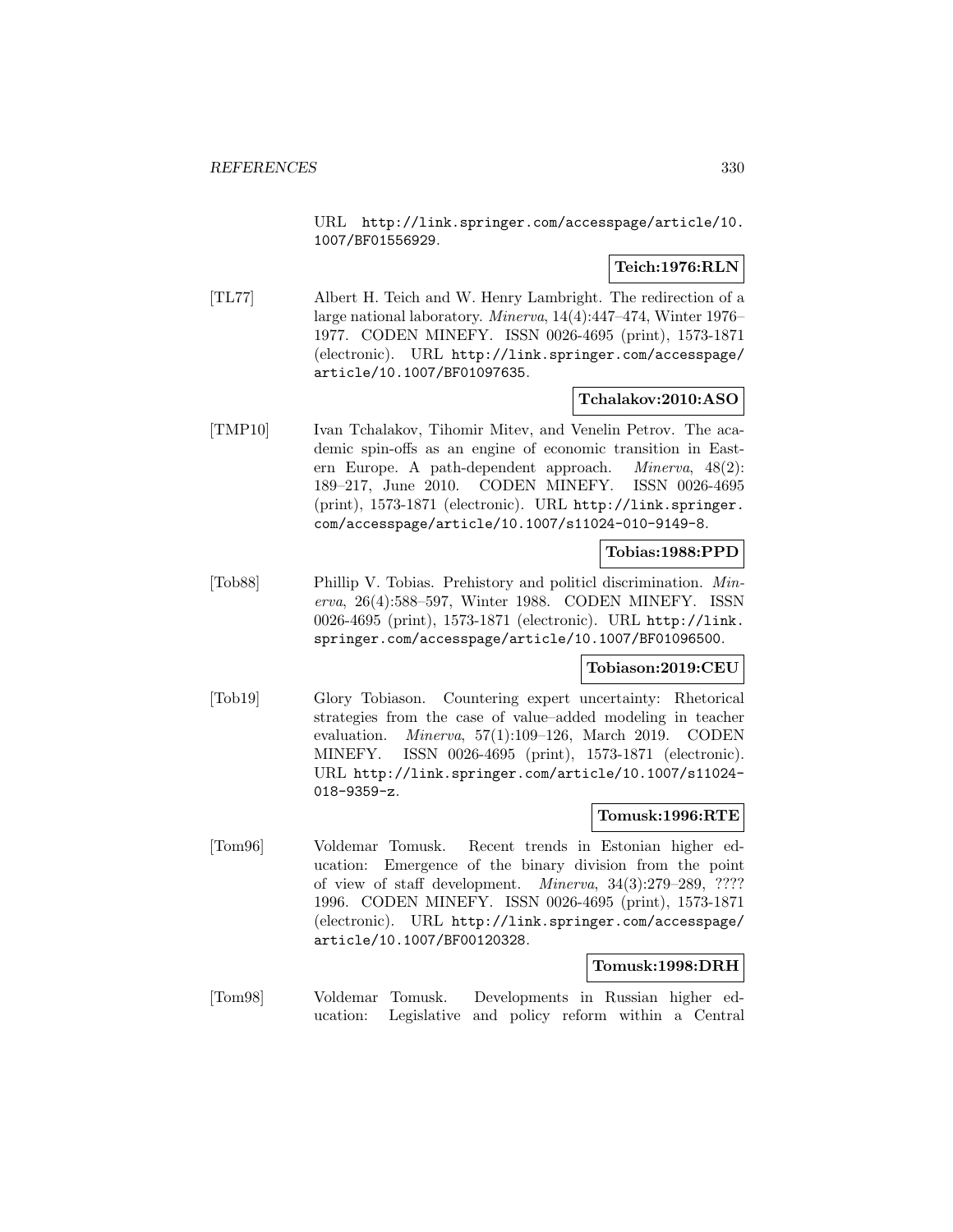and East European context. Minerva, 36(2):125–146, June 1998. CODEN MINEFY. ISSN 0026-4695 (print), 1573-1871 (electronic). URL http://link.springer.com/accesspage/ article/10.1023/A%3A1004387802106.

## **Topham:2002:TAS**

[Top02] Jonathan R. Topham. Not thinking about science and religion. Minerva, 40(2):203–209, ???? 2002. CODEN MINEFY. ISSN 0026-4695 (print), 1573-1871 (electronic). URL http://link.springer.com/accesspage/article/10.1023/ A%3A1015704702681.

## **Torka:2018:PDT**

[Tor18] Marc Torka. Projectification of doctoral training? How research fields respond to a new funding regime. *Minerva*,  $56(1):59-83$ , March 2018. CODEN MINEFY. ISSN 0026-4695 (print), 1573- 1871 (electronic). URL http://link.springer.com/article/ 10.1007/s11024-018-9342-8.

## **Toulmin:1964:CSC**

[Tou64] Stephen Toulmin. The complexity of scientific choice: A stocktaking. Minerva, 2(3):343–359, Spring 1964. CODEN MINEFY. ISSN 0026-4695 (print), 1573-1871 (electronic). URL http://link.springer.com/accesspage/article/10.1007/ BF01097322.

## **Toulmin:1966:CSCb**

[Tou66a] Stephen Toulmin. The complexity of scientific choice. Minerva, 4 (4):564–565, Summer 1966. CODEN MINEFY. ISSN 0026-4695 (print), 1573-1871 (electronic). URL http://link.springer. com/accesspage/article/10.1007/BF02207986.

### **Toulmin:1966:CSCa**

[Tou66b] Stephen Toulmin. The complexity of scientific choice II: Culture, overheads or tertiary industry? Minerva, 4(2):155–169, Winter 1966. CODEN MINEFY. ISSN 0026-4695 (print), 1573-1871 (electronic). URL http://link.springer.com/accesspage/ article/10.1007/BF01584852.

## **Toulmin:1967:WBR**

[Tou67] Stephen Toulmin. The warrants for basic research. Minerva, 5 (4):576–578, Summer 1967. CODEN MINEFY. ISSN 0026-4695 (print), 1573-1871 (electronic). URL http://link.springer. com/accesspage/article/10.1007/BF01096788.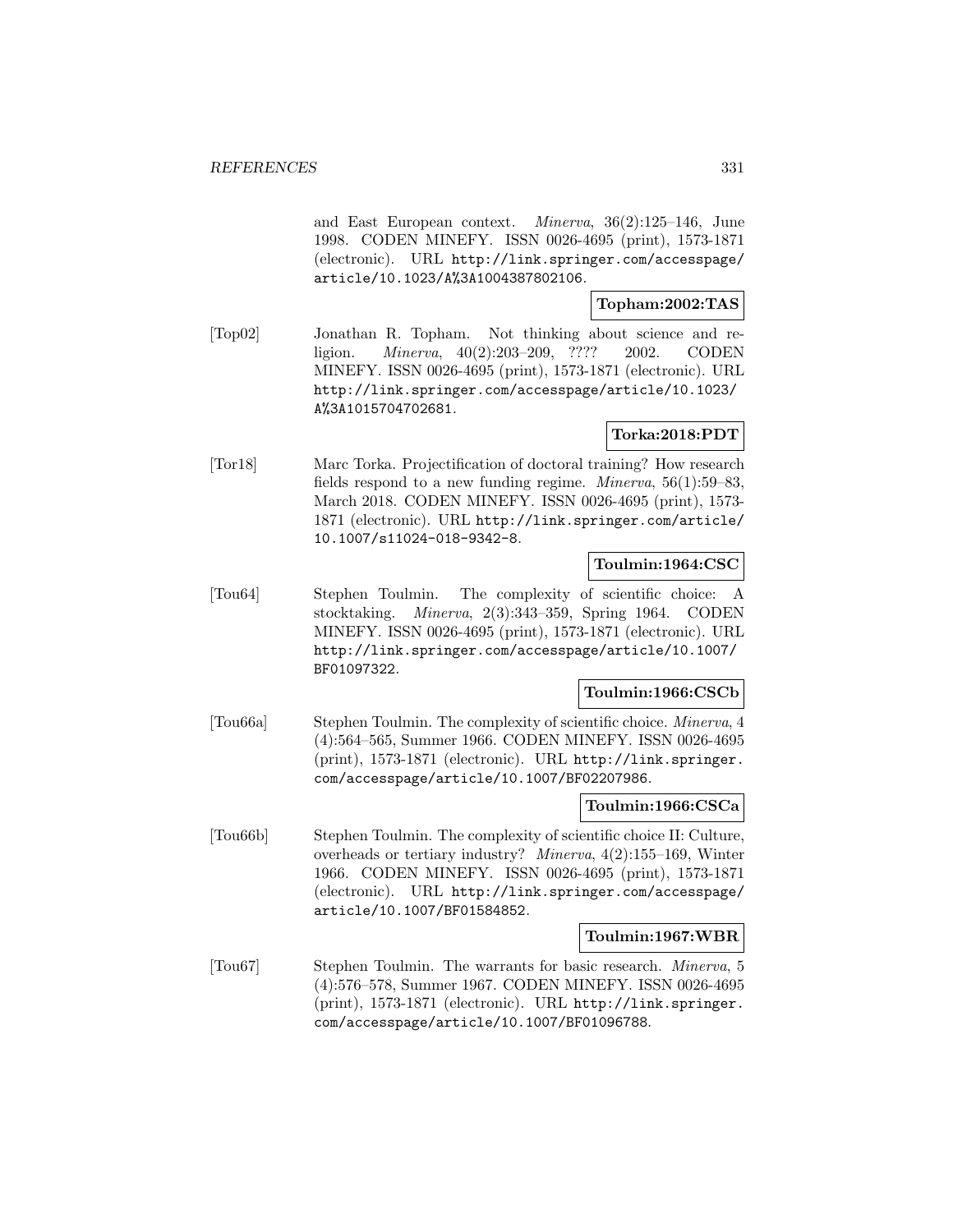## **Thoenig:2014:OGP**

[TP14] Jean-Claude Thoenig and Catherine Paradeise. Organizational governance and the production of academic quality: Lessons from two top U.S. research universities. Minerva, 52(4):381– 417, December 2014. CODEN MINEFY. ISSN 0026-4695 (print), 1573-1871 (electronic). URL http://link.springer. com/accesspage/article/10.1007/s11024-014-9261-2.

## **Thoenig:2016:SCO**

[TP16] Jean-Claude Thoenig and Catherine Paradeise. Strategic capacity and organisational capabilities: A challenge for universities. Minerva, 54(3):293–324, September 2016. CODEN MINEFY. ISSN 0026-4695 (print), 1573-1871 (electronic). URL http:// link.springer.com/accesspage/article/10.1007/s11024- 016-9297-6.

## **Trapeznikov:1967:SPU**

[Tra67] Academician V. Trapeznikov. Scientific policy in the USSR. Minerva, 5(4):546–552, Summer 1967. CODEN MINEFY. ISSN 0026-4695 (print), 1573-1871 (electronic). URL http://link. springer.com/accesspage/article/10.1007/BF01096783.

## **Travis:2005:CA**

[Tra05] Anthony Travis. Chemical affinities. Minerva, 43(3):335–338, ???? 2005. CODEN MINEFY. ISSN 0026-4695 (print), 1573-1871 (electronic). URL http://link.springer.com/ accesspage/article/10.1007/s11024-005-6515-z.

## **Toulmin:1974:BR**

[TRGN74] Stephen Toulmin, Martin J. S. Rudwick, Irene A. Gilbert, and Richard R. Nelson. Book reviews. Minerva, 12(4):522–539, October 1974. CODEN MINEFY. ISSN 0026-4695 (print), 1573-1871 (electronic). URL http://link.springer.com/accesspage/ article/10.1007/BF01557644.

## **Tribe:1971:LFA**

[Tri71a] Laurence H. Tribe. Legal frameworks for the assessment and control of technology. Minerva, 9(2):243–255, April 1971. CODEN MINEFY. ISSN 0026-4695 (print), 1573-1871 (electronic). URL http://link.springer.com/accesspage/ article/10.1007/BF01553158.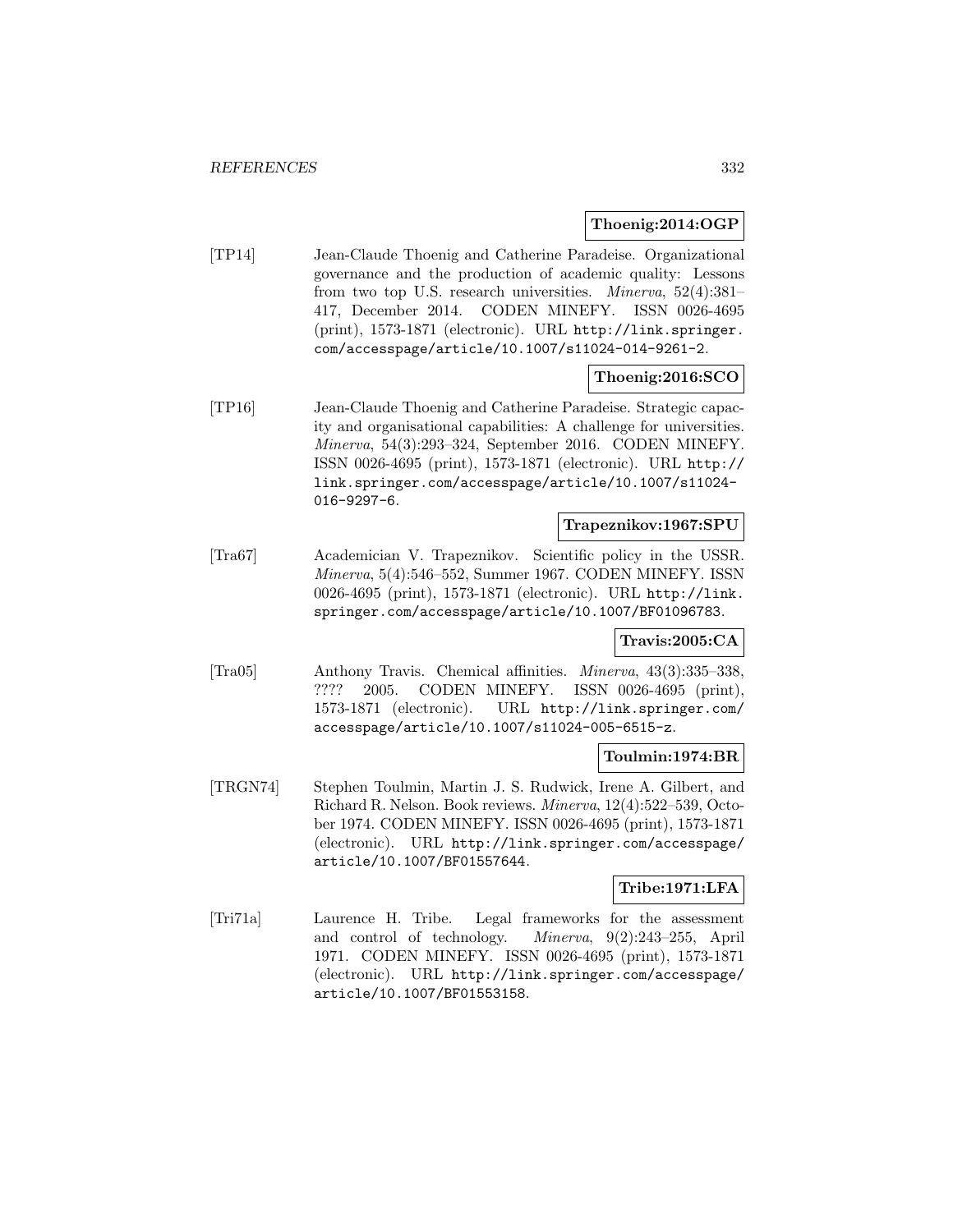# **Trist:1971:C**

[Tri71b] Eric Trist. Correspondence. Minerva, 9(4):556–558, October 1971. CODEN MINEFY. ISSN 0026-4695 (print), 1573-1871 (electronic). URL http://link.springer.com/accesspage/ article/10.1007/BF01558029.

# **Trilling:1979:TEF**

[Tri79] Leon Trilling. Technological elites in France and the United States. Minerva, 17(2):225–243, Summer 1979. CODEN MINEFY. ISSN 0026-4695 (print), 1573-1871 (electronic). URL http://link.springer.com/accesspage/article/10.1007/ BF01096282.

# **Tribe:1994:BEM**

[Tri94] Keith Tribe. Business education at the Mannheim Handelshochschule, 1907–1933. Minerva, 32(2):158–185, Summer 1994. CODEN MINEFY. ISSN 0026-4695 (print), 1573-1871 (electronic). URL http://link.springer.com/accesspage/ article/10.1007/BF01103356.

# **Trow:1976:EHE**

[Tro76] Martin Trow. "Elite higher education": An endangered species? Minerva, 14(3):355–376, Autumn 1976. CODEN MINEFY. ISSN 0026-4695 (print), 1573-1871 (electronic). URL http://link.springer.com/accesspage/article/10.1007/ BF01096277.

## **Trow:2000:MHE**

[Tro00] Martin Trow. From mass higher education to universal access: The American advantage. Minerva, 37(4):303–328, December 2000. CODEN MINEFY. ISSN 0026-4695 (print), 1573-1871 (electronic). URL http://link.springer.com/accesspage/ article/10.1023/A%3A1004708520977.

# **Trunk:2006:BWL**

[Tru06] Achim Trunk. Biochemistry in wartime: The life and lessons of Adolf Butenandt, 1936–1946. Minerva, 44(3):285–306, June 2006. CODEN MINEFY. ISSN 0026-4695 (print), 1573-1871 (electronic). URL http://link.springer.com/accesspage/ article/10.1007/s11024-006-9002-2.

# **Treue:1986:BR**

[TSH86] Wilhelm Treue, George J. Stigler, and L. F. Haber. Book reviews. Minerva, 24(2–3):359–389, Summer–Autumn 1986. CO-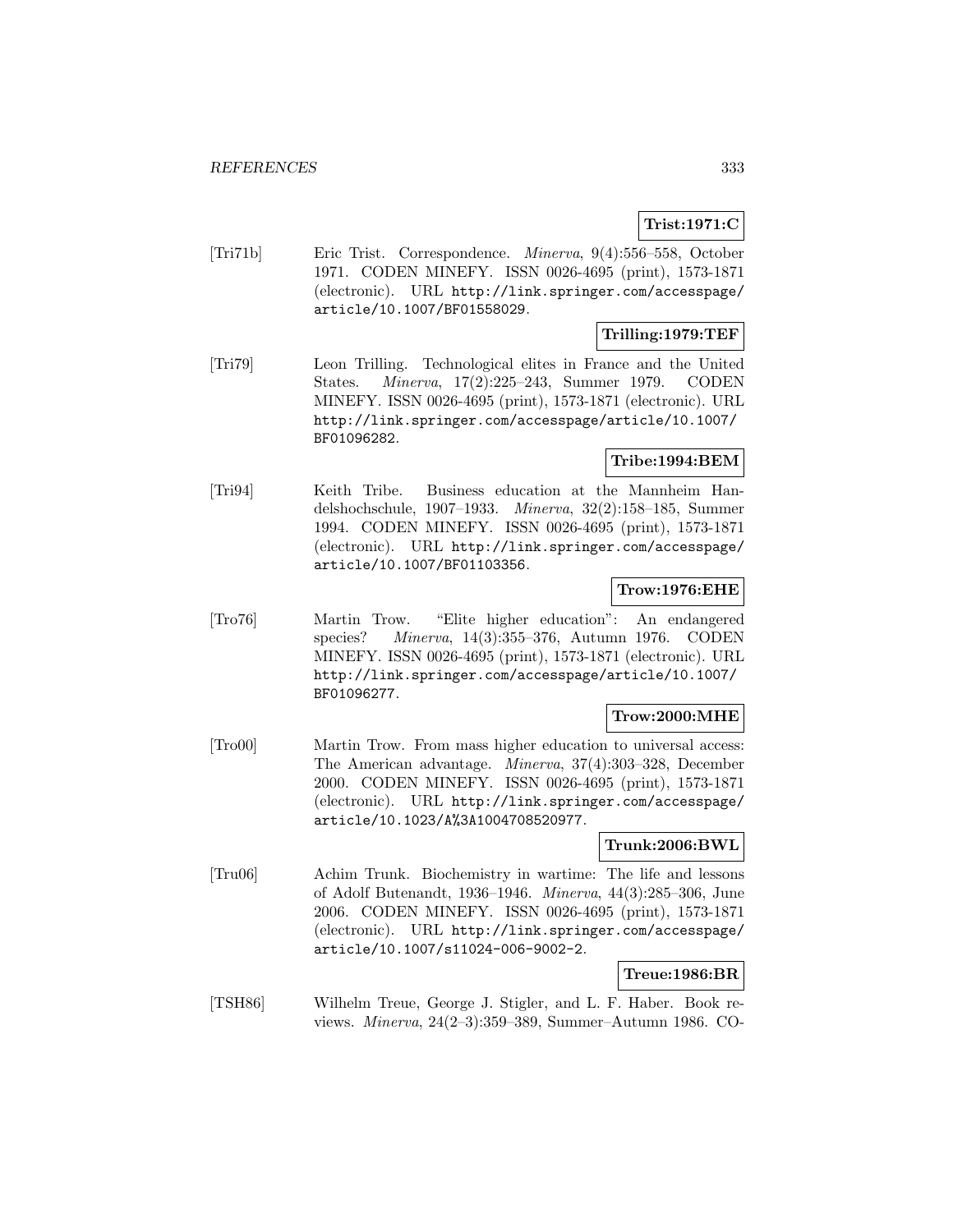DEN MINEFY. ISSN 0026-4695 (print), 1573-1871 (electronic). URL http://link.springer.com/accesspage/article/10. 1007/BF01096617.

## **Tavares:2019:IRP**

[TSL19] Orlanda Tavares, Cristina Sin, and Vasco Lança. Inbreeding and research productivity among sociology PhD holders in Portugal. Minerva, 57(3):373–390, September 2019. CODEN MINEFY. ISSN 0026-4695 (print), 1573-1871 (electronic). URL http:// link.springer.com/article/10.1007/s11024-019-09378-1.

## **Tsvetkova:2014:MNP**

[Tsv14] Natalia Tsvetkova. Making a new and pliable Professor: American and Soviet transformations in German universities, 1945– 1990. Minerva, 52(2):161–185, June 2014. CODEN MINEFY. ISSN 0026-4695 (print), 1573-1871 (electronic). URL http:// link.springer.com/accesspage/article/10.1007/s11024- 014-9252-3.

## **Tucker:2000:RD**

[Tuc00] Nicholas Tucker. Those regal dons. Minerva, 38(2):221–231, ???? 2000. CODEN MINEFY. ISSN 0026-4695 (print), 1573-1871 (electronic). URL http://link.springer.com/accesspage/ article/10.1023/A%3A1026505212484.

## **Turner:1987:GTS**

[Tur87a] R. Steven Turner. The great transition and the social patterns of German science. Minerva, 25(1–2):56–76, Spring–Summer 1987. CODEN MINEFY. ISSN 0026-4695 (print), 1573-1871 (electronic). URL http://link.springer.com/accesspage/ article/10.1007/BF01096856.

## **Turner:1987:SNC**

[Tur87b] Stephen P. Turner. The survey in nineteenth-century American geology: The evolution of a form of patronage. Minerva, 25(3): 282–330, Autumn 1987. CODEN MINEFY. ISSN 0026-4695 (print), 1573-1871 (electronic). URL http://link.springer. com/accesspage/article/10.1007/BF01097786.

#### **Turner:1998:DFM**

[Tur98] Stephen P. Turner. Did funding matter to the development of research methods in sociology? Minerva, 36(1):69–79, March 1998. CODEN MINEFY. ISSN 0026-4695 (print), 1573-1871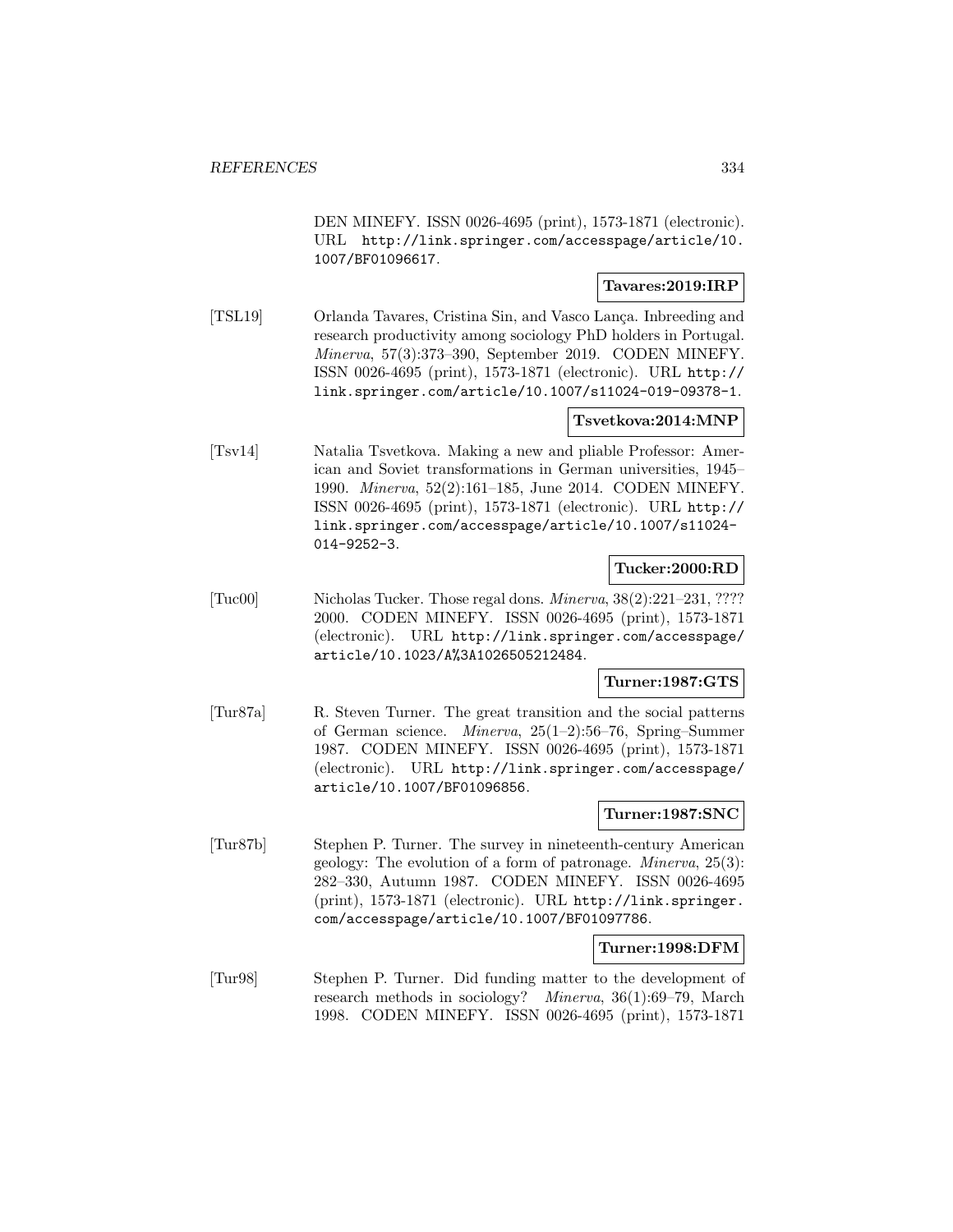(electronic). URL http://link.springer.com/accesspage/ article/10.1023/A%3A1004386504452.

## **Turtle:2006:JJ**

[Tur06] Alison M. Turtle. Jensen on Jensen. Minerva, 44(1):125– 128, March 2006. CODEN MINEFY. ISSN 0026-4695 (print), 1573-1871 (electronic). URL http://link.springer.com/ accesspage/article/10.1007/s11024-005-5397-4.

## **Turner:2010:NAE**

[Tur10] Stephen P. Turner. Normal accidents of expertise. Minerva, 48(3):239–258, September 2010. CODEN MINEFY. ISSN 0026-4695 (print), 1573-1871 (electronic). URL http:// link.springer.com/accesspage/article/10.1007/s11024- 010-9153-z.

## **Twomey:1999:MLT**

[Two99] Christopher P. Twomey. The McNamara line and the turning point for civilian scientist–advisers in American defence policy, 1966–1968. Minerva, 37(3):235–258, September 1999. CO-DEN MINEFY. ISSN 0026-4695 (print), 1573-1871 (electronic). URL http://link.springer.com/accesspage/article/10. 1023/A%3A1004741523654.

## **Tyfield:2012:CPE**

[Tyf12] David Tyfield. A cultural political economy of research and innovation in an age of crisis. *Minerva*,  $50(2):149-167$ , June 2012. CODEN MINEFY. ISSN 0026-4695 (print), 1573-1871 (electronic). URL http://link.springer.com/accesspage/ article/10.1007/s11024-012-9201-y.

## **Ulam:1983:AEI**

[Ula83] Adam Ulam. The academic ethic: II the danger lie within the universities themselves. Minerva, 21(2–3):292–295, Summer– Autumn 1983. CODEN MINEFY. ISSN 0026-4695 (print), 1573-1871 (electronic). URL http://link.springer.com/ accesspage/article/10.1007/BF01097968.

## **Umunc:1986:SIR**

[Umu86] Himmet Umunc. In search of improvement: The reorganisation of higher education in Turkey. Minerva, 24(4):433–455, Winter 1986. CODEN MINEFY. ISSN 0026-4695 (print), 1573-1871 (electronic). URL http://link.springer.com/accesspage/ article/10.1007/BF01096706.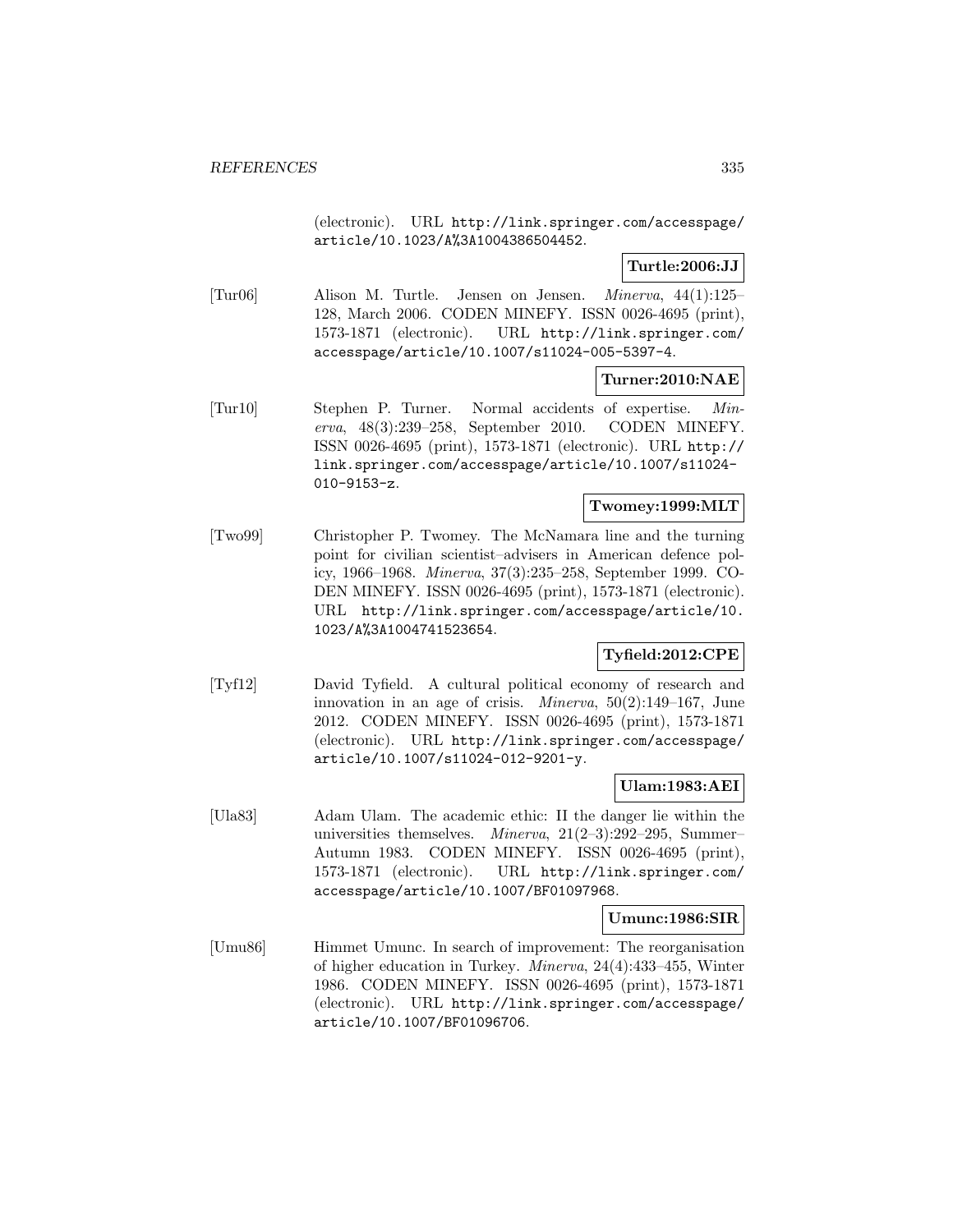### **Valdivia:2011:SBD**

[Val11] Walter D. Valdivia. The stakes in Bayh–Dole: Public values beyond the pace of innovation. Minerva, 49(1):25–46, March 2011. CODEN MINEFY. ISSN 0026-4695 (print), 1573-1871 (electronic). URL http://link.springer.com/content/pdf/ 10.1007/s11024-011-9162-6.pdf.

## **Vanderstraeten:2015:MPA**

[Van15] Raf Vanderstraeten. The making of Parsons's The American University. Minerva, 53(4):307–325, December 2015. CO-DEN MINEFY. ISSN 0026-4695 (print), 1573-1871 (electronic). URL http://link.springer.com/accesspage/article/10. 1007/s11024-015-9285-2.

## **Varcoe:1970:SGO**

[Var70] Ian Varcoe. Scientists, government and organised research in Great Britain 1914–16: The early history of the DSIR. Minerva, 8(1–4):192–216, January 1970. CODEN MINEFY. ISSN 0026-4695 (print), 1573-1871 (electronic). URL http://link. springer.com/accesspage/article/10.1007/BF01553212.

## **Varcoe:1971:SIC**

[Var71] Ian Varcoe. Scientists as an inferior class. *Minerva*, 9(1): 132–135, January 1971. CODEN MINEFY. ISSN 0026-4695 (print), 1573-1871 (electronic). URL http://link.springer. com/accesspage/article/10.1007/BF01553192.

## **Varcoe:1981:COR**

[Var81] Ivan Varcoe. Co-operative research associations in British industry, 1918–34. Minerva, 19(3):433–463, Autumn 1981. CO-DEN MINEFY. ISSN 0026-4695 (print), 1573-1871 (electronic). URL http://link.springer.com/accesspage/article/10. 1007/BF02192824.

## **Varughese:2012:WMM**

[Var12] Shiju Sam Varughese. Where are the missing masses? The quasi-publics and non-publics of technoscience. Minerva, 50 (2):239–254, June 2012. CODEN MINEFY. ISSN 0026-4695 (print), 1573-1871 (electronic). URL http://link.springer. com/accesspage/article/10.1007/s11024-012-9197-3.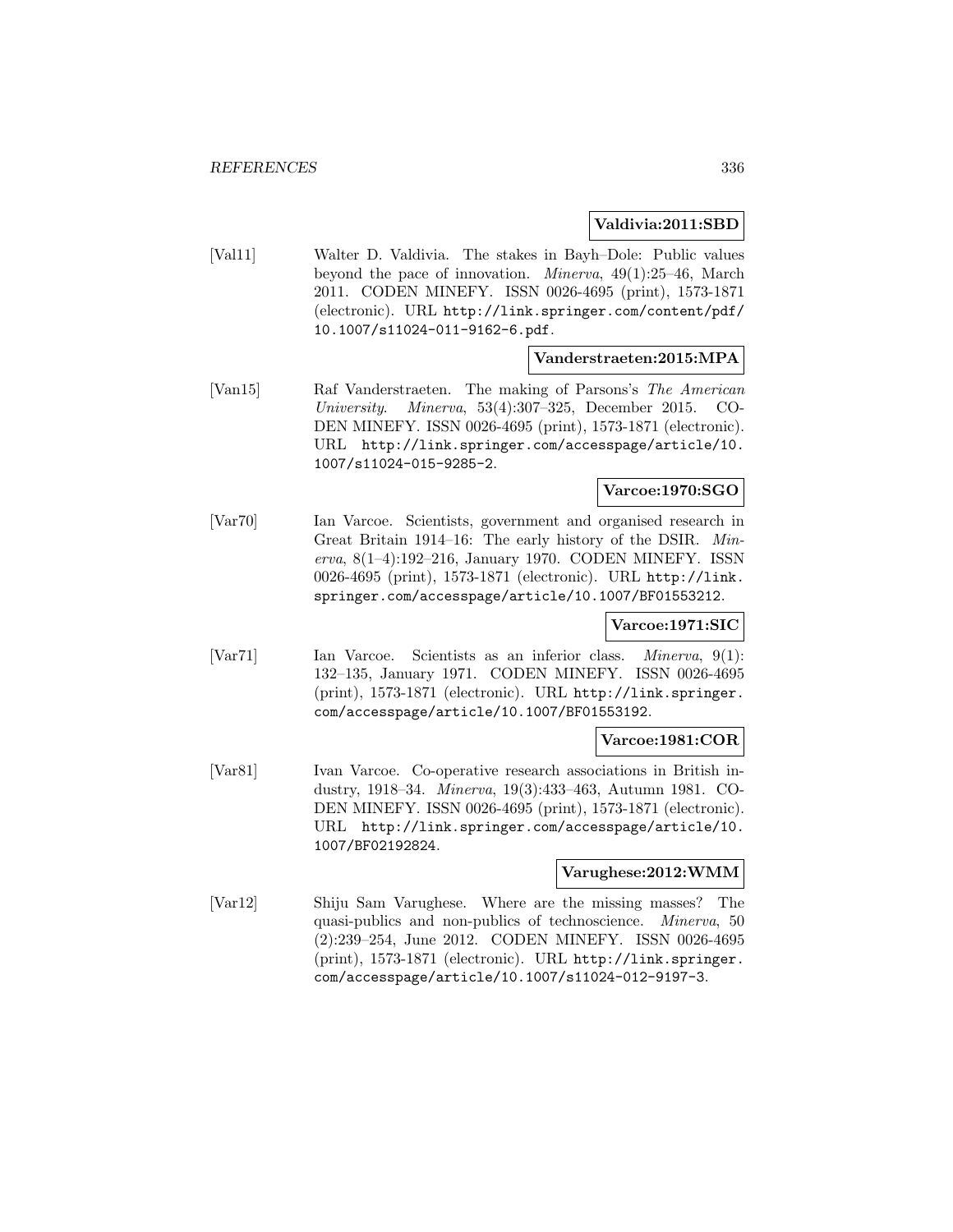#### **Vavakova:1998:NSC**

[Vav98] Blanka Vavakova. The new social contract between governments, universities and society: Has the old one failed? Minerva, 36(3): 209–228, September 1998. CODEN MINEFY. ISSN 0026-4695 (print), 1573-1871 (electronic). URL http://link.springer. com/accesspage/article/10.1023/A%3A1004384519396.

## **vandenBelt:2019:ESW**

[vdB19] Henk van den Belt. Esha Shah, who is the scientist–subject? Affective history of the gene. Minerva, 57(2):261–264, June 2019. CODEN MINEFY. ISSN 0026-4695 (print), 1573-1871 (electronic). URL http://link.springer.com/article/10.1007/ s11024-019-09376-3.

## **vanderWaals:2001:FWS**

[vdW01] J. H. van der Waals. The fate of women in the science pipeline. Minerva, 39(3):353–358, ???? 2001. CODEN MINEFY. ISSN 0026-4695 (print), 1573-1871 (electronic). URL http://link.springer.com/accesspage/article/10.1023/ A%3A1017904928431.

## **Velarde:2018:WWA**

[Vel18] Kathia Serrano Velarde. The way we ask for money...the emergence and institutionalization of grant writing practices in academia. Minerva, 56(1):85–107, March 2018. CODEN MINEFY. ISSN 0026-4695 (print), 1573-1871 (electronic). URL http://link.springer.com/article/10.1007/s11024- 018-9346-4.

## **Verhoog:1981:RS**

[Ver81] Henk Verhoog. The responsibilities of scientists. *Minerva*, 19 (4):582–604, Winter 1981. CODEN MINEFY. ISSN 0026-4695 (print), 1573-1871 (electronic). URL http://link.springer. com/accesspage/article/10.1007/BF01096194.

#### **Vessuri:1984:SSC**

[Ves84] Hebe M. C. Vessuri. The search for a scientific community in Venezuela: From isolation to applied research. Minerva, 22(2): 196–235, Summer 1984. CODEN MINEFY. ISSN 0026-4695 (print), 1573-1871 (electronic). URL http://link.springer. com/accesspage/article/10.1007/BF02207949.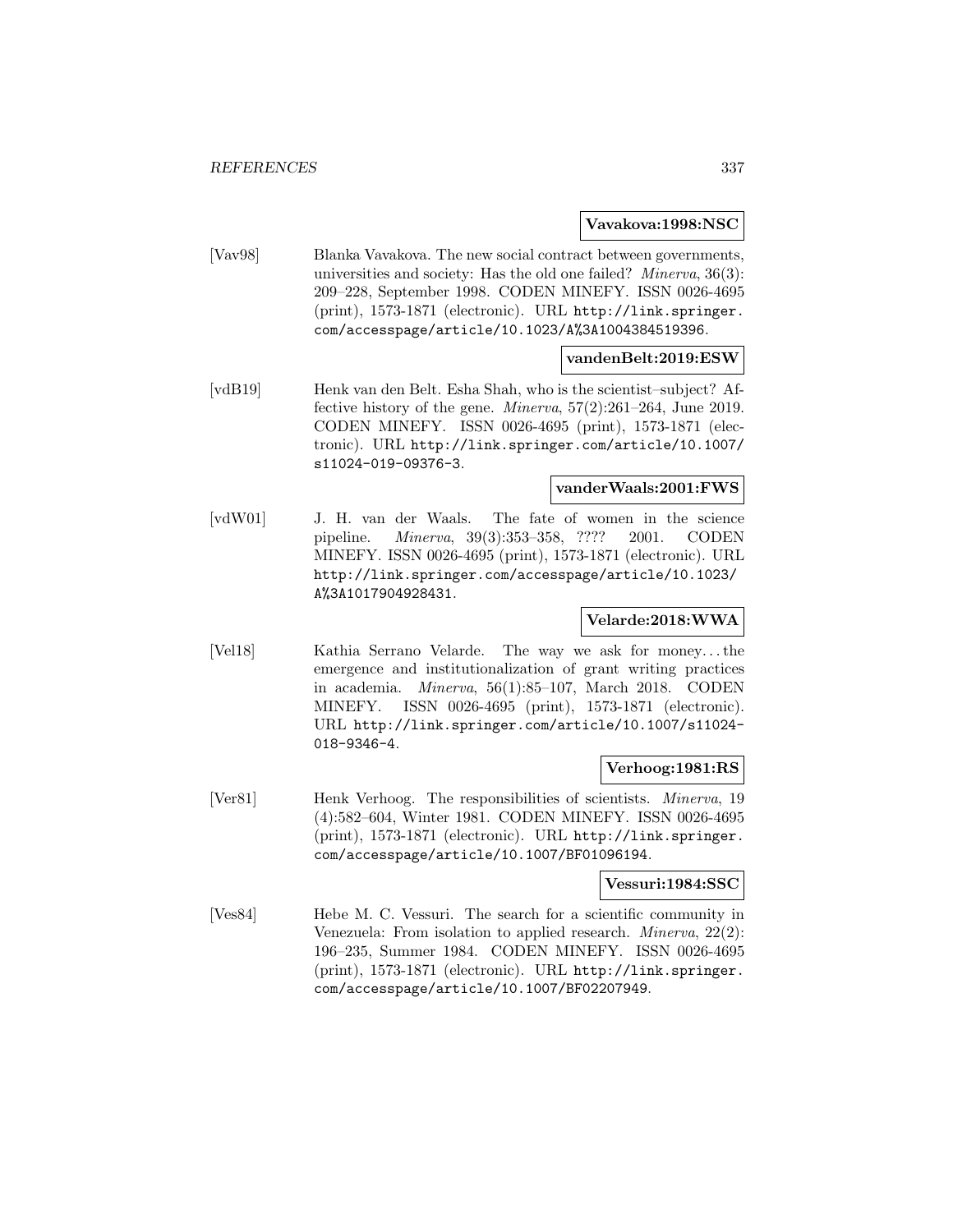### **Vessuri:1988:USR**

[Ves88] Hebe M. C. Vessuri. The universities, scientific research and the national interest in Latin America. Minerva, 24(1):1–38, Spring 1988. CODEN MINEFY. ISSN 0026-4695 (print), 1573-1871 (electronic). URL http://link.springer.com/accesspage/ article/10.1007/BF01102552.

## **Vessuri:1994:FSR**

[Ves94] Hebe M. C. Vessuri. Foreign scientists, the Rockefeller Foundation and the origins of agricultural science in Venezuela. Minerva, 32(3):267–296, Autumn 1994. CODEN MINEFY. ISSN 0026-4695 (print), 1573-1871 (electronic). URL http://link. springer.com/accesspage/article/10.1007/BF01098663.

## **Villanueva-Felez:2013:MPN**

[VFMGEE13] Africa Villanueva-Felez, Jordi Molas-Gallart, and Alejandro Escrib´a-Esteve. Measuring personal networks and their relationship with scientific production. Minerva, 51(4):465–483, December 2013. CODEN MINEFY. ISSN 0026-4695 (print), 1573-1871 (electronic). URL http://link.springer.com/accesspage/ article/10.1007/s11024-013-9239-5.

## **Vickery:1963:SIP**

[Vic63] B. C. Vickery. Scientific information: Problems and prospects. Minerva, 2(1):21–38, Autumn 1963. CODEN MINEFY. ISSN 0026-4695 (print), 1573-1871 (electronic). URL http://link. springer.com/accesspage/article/10.1007/BF01100778.

## **Vuolanto:2017:GPN**

[VL17] Pia Vuolanto and Anne Laiho. The gender perspective in nursing research: A theoretical treasure chest or a 'thorn' in the side? Minerva, 55(3):371–390, September 2017. CODEN MINEFY. ISSN 0026-4695 (print), 1573-1871 (electronic). URL http:// link.springer.com/article/10.1007/s11024-017-9318-0.

#### **Vucinich:1993:BR**

[VLJG93] Alexander Vucinich, Hugh Lloyd-Jones, and J. W. Grove. Book reviews. Minerva, 31(1):106–124, Spring 1993. CO-DEN MINEFY. ISSN 0026-4695 (print), 1573-1871 (electronic). URL http://link.springer.com/accesspage/article/10. 1007/BF01096174.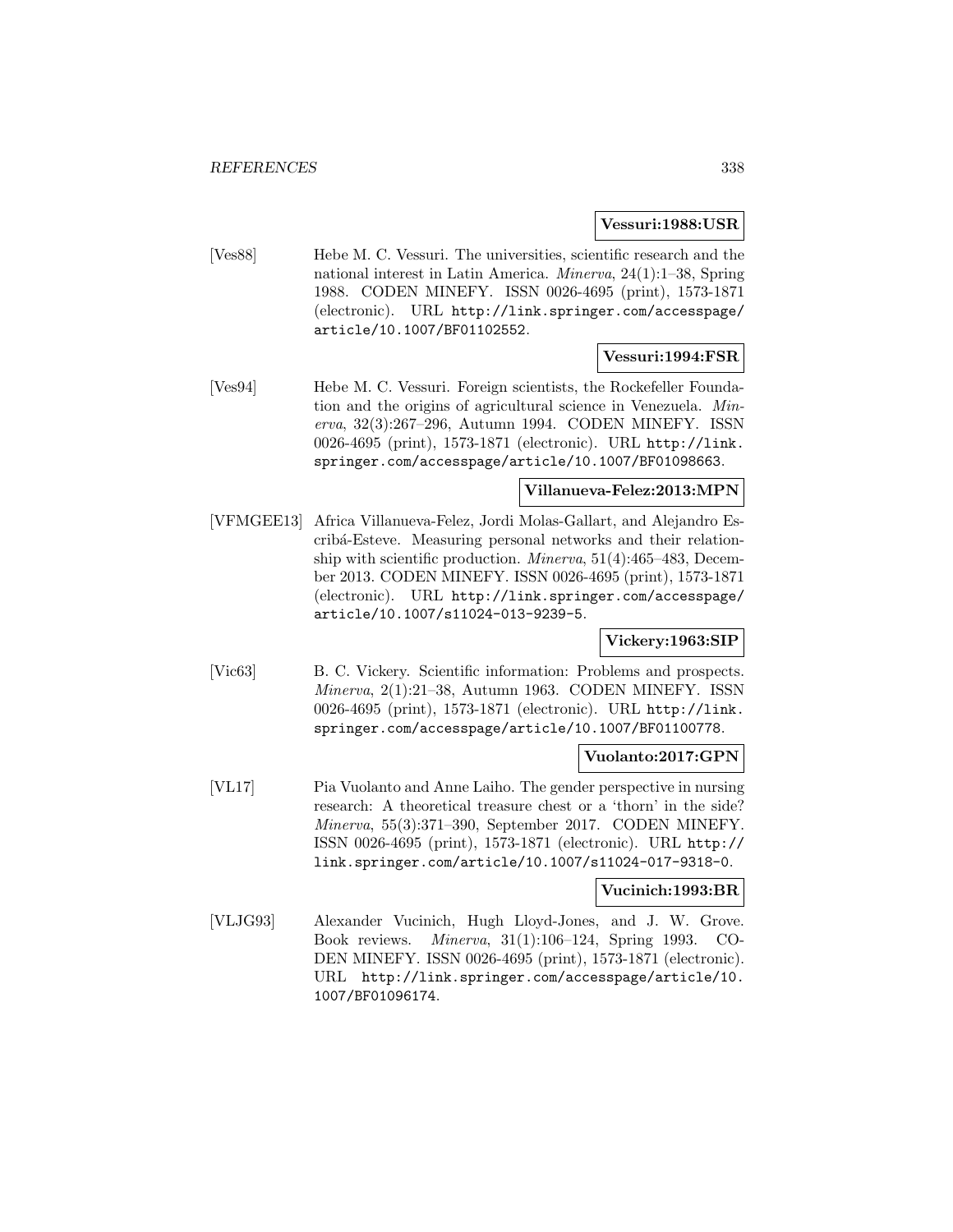### **Vucinich:1991:BR**

[VMD<sup>+</sup>91] Alexander Vucinich, Edward J. Monahan, Bernard D. Davis, Arthur Hearnden, Paolo Palladino, and Bruce L. R. Smith. Book reviews. Minerva, 29(4):476–516, Winter 1991. CO-DEN MINEFY. ISSN 0026-4695 (print), 1573-1871 (electronic). URL http://link.springer.com/accesspage/article/10. 1007/BF01113493.

## **Volf:2021:BRR**

[Vol21a] Darina Volf. Book review: Roger D. Launius, Reaching for the Moon: A Short History of the Space Race. Yale University Press, New Haven and London, 2019, 247 pp. Minerva, 59(1):145–147, March 2021. CODEN MINEFY. ISSN 0026-4695 (print), 1573-1871 (electronic). URL http:/ /link.springer.com/article/10.1007/s11024-021-09437- 6; http://link.springer.com/content/pdf/10.1007/s11024- 021-09437-6.pdf.

# **Volf:2021:EAS**

[Vol21b] Darina Volf. Evolution of the Apollo–Soyuz Test Project: The effects of the "Third" on the interplay between cooperation and competition. Minerva, 59(3):399–418, September 2021. CODEN MINEFY. ISSN 0026-4695 (print), 1573-1871 (electronic). URL https://link.springer.com/article/10. 1007/s11024-021-09435-8.

## **VonGizycki:1973:CPI**

[Von73] Rainald Von Gizycki. Centre and periphery in the international scientific community: Germany, France and Great Britain in the 19th century. Minerva, 11(4):474–494, October 1973. CODEN MINEFY. ISSN 0026-4695 (print), 1573-1871 (electronic). URL http://link.springer.com/accesspage/ article/10.1007/BF01557798.

#### **vanRijswoud:2010:VEB**

[vR10] Erwin van Rijswoud. Virology experts in the boundary zone between science, policy and the public: A biographical analysis. Minerva, 48(2):145–167, June 2010. CO-DEN MINEFY. ISSN 0026-4695 (print), 1573-1871 (electronic). URL http://link.springer.com/content/pdf/10. 1007/s11024-010-9145-z.pdf.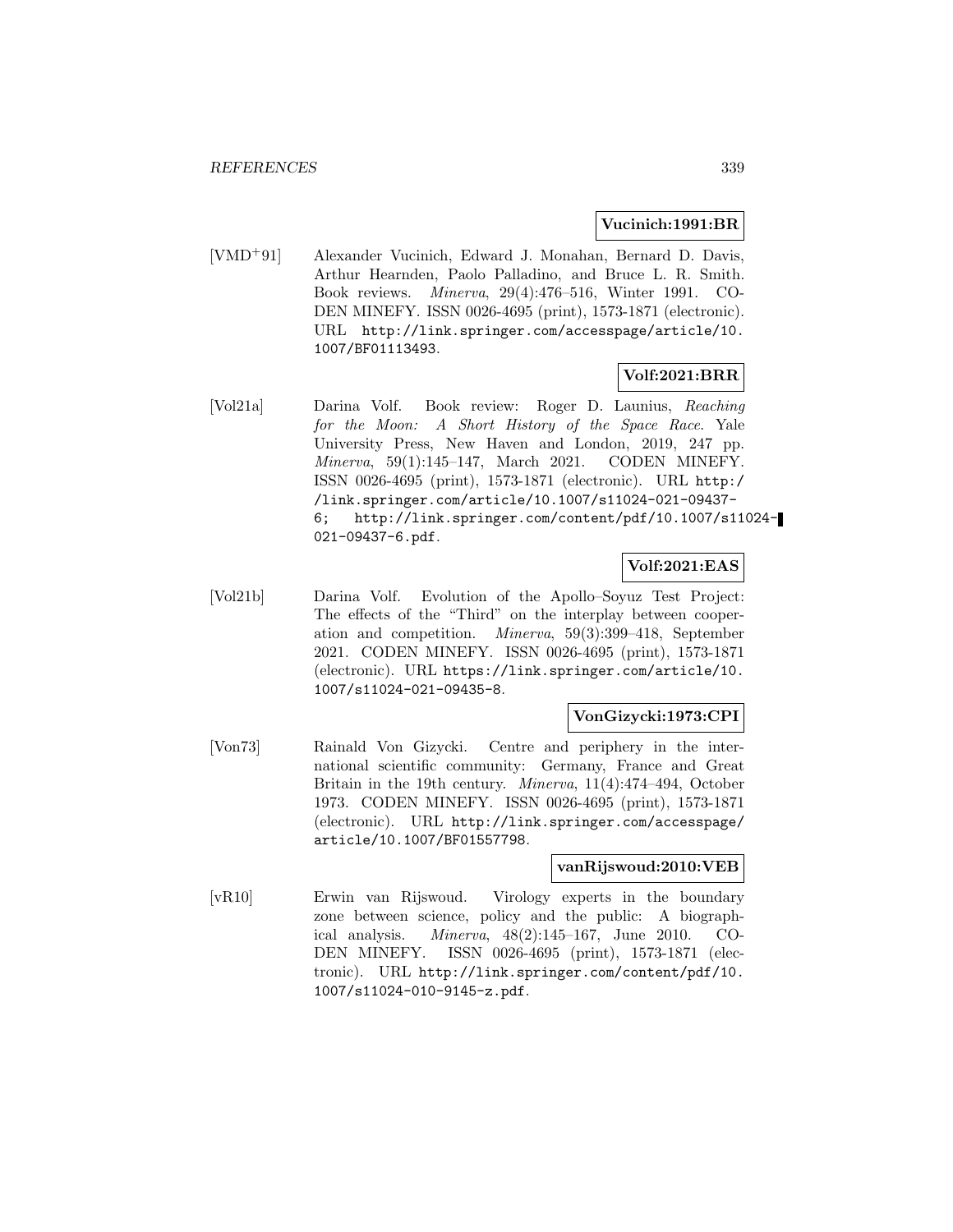### **vanRooij:2013:GPT**

[vR13] Arjan van Rooij. Gaps and plugs: TNO, and the problems of getting knowledge out of laboratories. Minerva, 51(1):25–48, March 2013. CODEN MINEFY. ISSN 0026-4695 (print), 1573-1871 (electronic). URL http://link.springer.com/accesspage/ article/10.1007/s11024-013-9217-y.

## **vanRooij:2014:UKP**

[vR14] Arjan van Rooij. University knowledge production and innovation: Getting a grip. Minerva, 52(2):263–272, June 2014. CODEN MINEFY. ISSN 0026-4695 (print), 1573-1871 (electronic). URL http://link.springer.com/accesspage/ article/10.1007/s11024-014-9254-1.

## **Veletanlic:2020:IIA**

[VS20] Emina Veletanlić and Creso Sá. Implementing the innovation agenda: A study of change at a research funding agency. Minerva, 58(2):261–283, June 2020. CODEN MINEFY. ISSN 0026-4695 (print), 1573-1871 (electronic). URL http://link. springer.com/article/10.1007/s11024-020-09396-4.

## **Volkmann:2014:TWA**

[VSR14] Ute Volkmann, Uwe Schimank, and Markus Rost. Two worlds of academic publishing: Chemistry and German sociology in comparison. Minerva, 52(2):187–212, June 2014. CODEN MINEFY. ISSN 0026-4695 (print), 1573-1871 (electronic). URL http:// link.springer.com/accesspage/article/10.1007/s11024- 014-9251-4.

## **Vuolanto:2015:BWP**

[Vuo15] Pia Vuolanto. Boundary work and power in the controversy over therapeutic touch in Finnish nursing science. *Minerva*,  $53(4)$ : 359–380, December 2015. CODEN MINEFY. ISSN 0026-4695 (print), 1573-1871 (electronic). URL http://link.springer. com/accesspage/article/10.1007/s11024-015-9284-3.

#### **Vandermoere:2012:DNB**

[VV12] Frédéric Vandermoere and Raf Vanderstraeten. Disciplinary networks and bounding: Scientific communication between science and technology studies and the history of science. Minerva, 50(4):451–470, December 2012. CODEN MINEFY.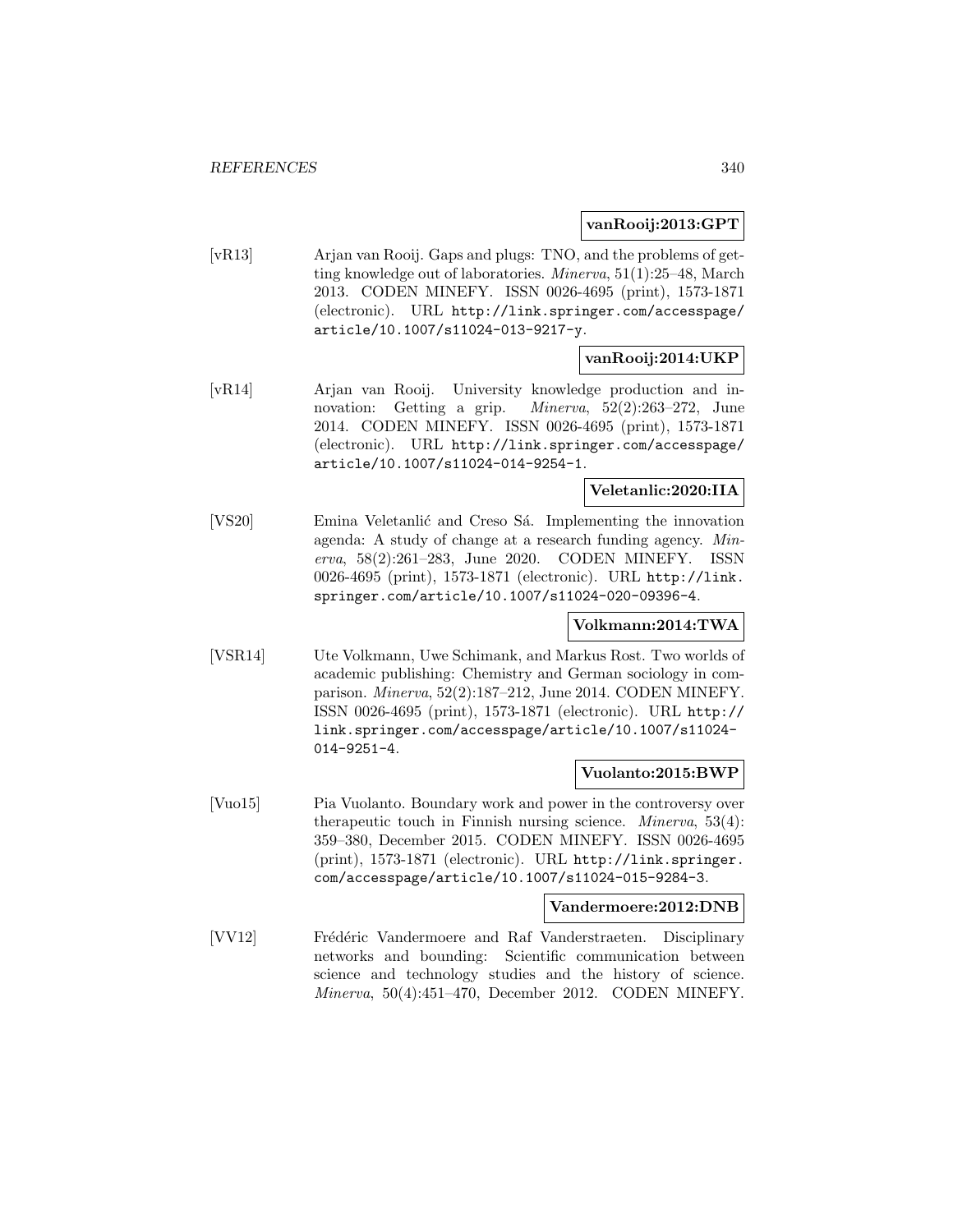ISSN 0026-4695 (print), 1573-1871 (electronic). URL http:// link.springer.com/accesspage/article/10.1007/s11024- 012-9210-x.

## **Varma:1995:IIS**

[VW95] Roli Varma and Richard Worthington. Immiseration of industrial scientists in corporate laboratories in the United States. Minerva, 33(4):325–338, Winter 1995. CODEN MINEFY. ISSN 0026-4695 (print), 1573-1871 (electronic). URL http://link. springer.com/accesspage/article/10.1007/BF01096516.

## **Waardenburg:1970:SAM**

[Waa70] Jacques Waardenburg. Science in the Arab Middle East. Minerva, 8(1–4):597–599, January 1970. CODEN MINEFY. ISSN 0026-4695 (print), 1573-1871 (electronic). URL http://link. springer.com/accesspage/article/10.1007/BF01553242; http://link.springer.com/article/10.1007/BF01553242.

## **Waaijer:2015:CAA**

[Waa15] Cathelijn J. F. Waaijer. The coming of age of the academic career: Differentiation and professionalization of German academic positions from the 19th century to the present. Minerva, 53(1):43–67, March 2015. CODEN MINEFY. ISSN 0026-4695 (print), 1573-1871 (electronic). URL http://link.springer. com/accesspage/article/10.1007/s11024-014-9264-z.

#### **Wallis:1988:UG**

[Wal88] W. Allen Wallis. I University government. *Minerva*, 24(1): 100–129, Spring 1988. CODEN MINEFY. ISSN 0026-4695 (print), 1573-1871 (electronic). URL http://link.springer. com/accesspage/article/10.1007/BF01102556.

## **Wallace:1992:SDG**

[Wal92] Robert W. Wallace. Starting a department and getting it under way: Sociology at Columbia University, 1891–1914. Minerva, 30 (4):497–512, Winter 1992. CODEN MINEFY. ISSN 0026-4695 (print), 1573-1871 (electronic). URL http://link.springer. com/accesspage/article/10.1007/BF01096575.

## **Walsh:1996:HTE**

[Wal96] James Jackson Walsh. Higher technological education in Britain: The case of the Manchester municipal College of technology. Minerva, 34(3):219–257, ???? 1996. CODEN MINEFY. ISSN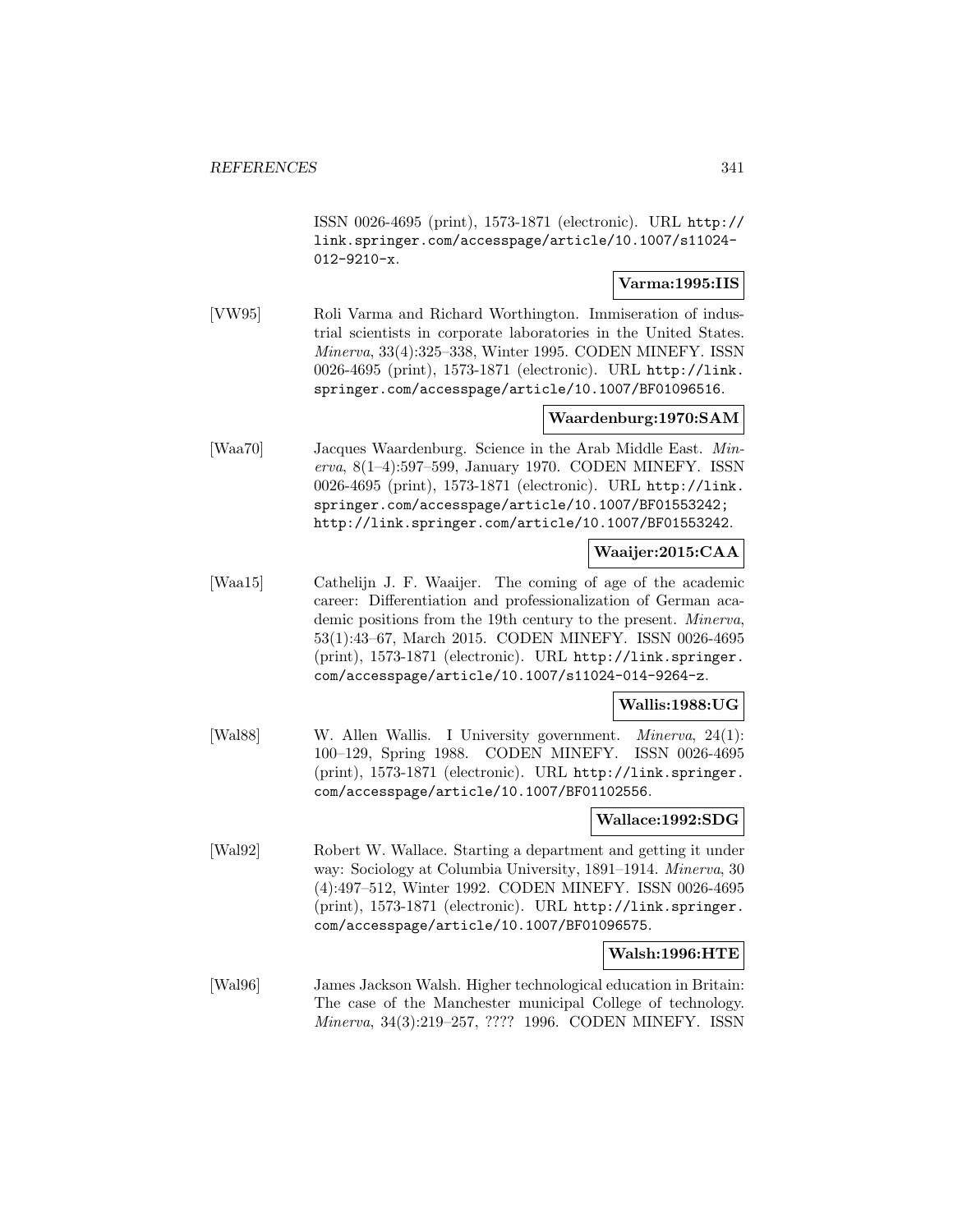0026-4695 (print), 1573-1871 (electronic). URL http://link. springer.com/accesspage/article/10.1007/BF00120326.

## **Walsh:1998:PTE**

[Wal98] James Jackson Walsh. Postgraduate technological education in Britain: Events leading to the establishment of Churchill College, Cambridge, 1950–1958. Minerva, 36(2):147–177, June 1998. CODEN MINEFY. ISSN 0026-4695 (print), 1573-1871 (electronic). URL http://link.springer.com/accesspage/ article/10.1023/A%3A1004396018945.

## **Walker:2006:MW**

[Wal06] Mark Walker. MARK WALKER. Minerva, 44(3):241–250, June 2006. CODEN MINEFY. ISSN 0026-4695 (print), 1573-1871 (electronic). URL http://link.springer.com/accesspage/ article/10.1007/s11024-006-9000-4.

## **Walker:2010:BRR**

[Wal10] Mark Walker. Book review: Roberto Scazzieri and Raffaella Simili (eds.): The Migration of Ideas. Minerva, 48(1): 101–104, March 2010. CODEN MINEFY. ISSN 0026-4695 (print), 1573-1871 (electronic). URL http://link.springer. com/accesspage/article/10.1007/s11024-010-9139-x.

## **Wang:1995:FWW**

[Wan95] Zuoyue Wang. The first world war, academic science, and the "two cultures": Educational reforms at the University of Cambridge. Minerva, 33(2):107–127, Summer 1995. CODEN MINEFY. ISSN 0026-4695 (print), 1573-1871 (electronic). URL http://link.springer.com/accesspage/article/10.1007/ BF01097908.

## **Washburn:1988:APC**

[Was88] Wilcomb E. Washburn. The academic profession and contemporary politics. Minerva, 26(3):392–415, Autumn 1988. CO-DEN MINEFY. ISSN 0026-4695 (print), 1573-1871 (electronic). URL http://link.springer.com/accesspage/article/10. 1007/BF01096403.

## **Woodhall:1965:PTB**

[WB65] Maureen Woodhall and Mark Blaug. Productivity trends in British university education, 1938–62. Minerva, 3(4):483– 498, Summer 1965. CODEN MINEFY. ISSN 0026-4695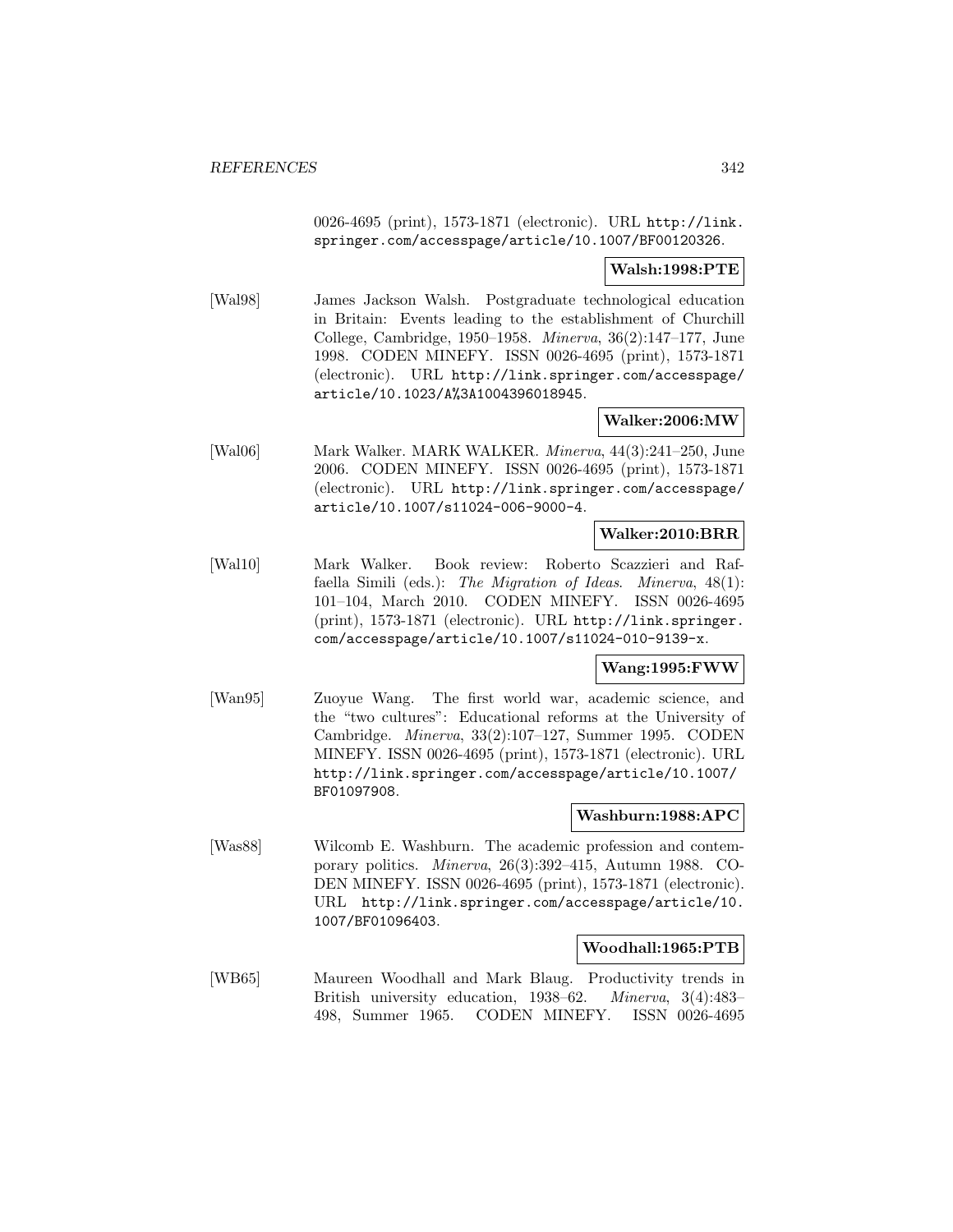(print), 1573-1871 (electronic). URL http://link.springer. com/accesspage/article/10.1007/BF01099412.

### **Wohlstetter:1977:MPC**

[WBJ<sup>+</sup>77] Albert Wohlstetter, Thomas A. Brown, Gregory Jones, David McGarvey, Henry Rowen, Vincent Taylor, and Roberta Wohlstetter. The military potential of civilian nuclear energy. Minerva, 15(3–4):387–538, Autumn–Winter 1977. CO-DEN MINEFY. ISSN 0026-4695 (print), 1573-1871 (electronic). URL http://link.springer.com/accesspage/article/10. 1007/BF01096730.

## **Wagner:2015:RDC**

[WBL15] Caroline S. Wagner, Lutz Bornmann, and Loet Leydesdorff. Recent developments in China–U.S. cooperation in science. Minerva, 53(3):199–214, September 2015. CODEN MINEFY. ISSN 0026-4695 (print), 1573-1871 (electronic). URL http:// link.springer.com/accesspage/article/10.1007/s11024- 015-9273-6.

## **Weinryb:2018:RSC**

[WBW18] Noomi Weinryb, Maria Blomgren, and Linda Wedlin. Rationalizing science: A comparative study of public, industry, and nonprofit research funders. Minerva, 56(4):405–429, December 2018. CODEN MINEFY. ISSN 0026-4695 (print), 1573-1871 (electronic). URL http://link.springer.com/article/10.1007/ s11024-018-9352-6; http://link.springer.com/content/ pdf/10.1007/s11024-018-9352-6.pdf.

## **Woelert:2018:MDI**

[WC18] Peter Woelert and Gwilym Croucher. The multiple dynamics of isomorphic change: Australian law schools 1987–1996. Minerva, 56(4):479–503, December 2018. CODEN MINEFY. ISSN 0026-4695 (print), 1573-1871 (electronic). URL http://link. springer.com/article/10.1007/s11024-018-9350-8.

#### **Wynne-Edwards:1972:CFR**

[WE72] V. C. Wynne-Edwards. The choice and formulation of research problems: Four comments on the Rothschild report. Minerva, 10(2):191–208, April 1972. CODEN MINEFY. ISSN 0026-4695 (print), 1573-1871 (electronic). URL http://link.springer. com/accesspage/article/10.1007/BF01682417.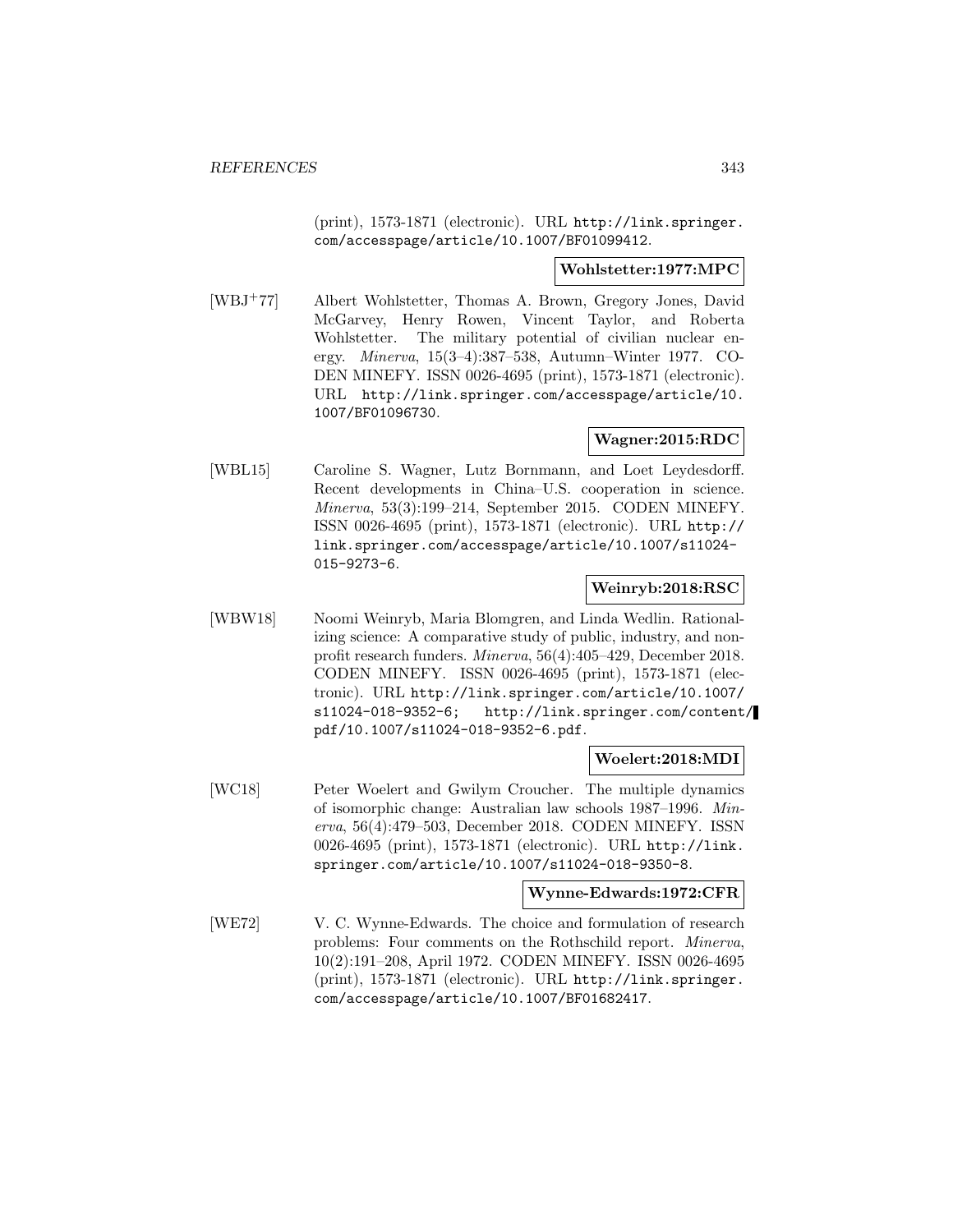## **Weber:1977:SAA**

[Web77] Marianne Weber. The soil and air of academic life. Minerva, 15 (2):214–246, Summer 1977. CODEN MINEFY. ISSN 0026-4695 (print), 1573-1871 (electronic). URL http://link.springer. com/accesspage/article/10.1007/BF01096678.

## **Wehling:2015:BRL**

[Weh15] Peter Wehling. Book review: Luigi Pellizzoni and Marja Ylönen (eds.), Neoliberalism and Technoscience: Critical Assessments. Minerva, 53(2):193–198, June 2015. CODEN MINEFY. ISSN 0026-4695 (print), 1573-1871 (electronic). URL http:// link.springer.com/accesspage/article/10.1007/s11024- 015-9268-3.

## **Weinberg:1963:CSC**

[Wei63] Alvin M. Weinberg. Criteria for scientific choice. Minerva, 1 (2):159–171, Winter 1963. CODEN MINEFY. ISSN 0026-4695 (print), 1573-1871 (electronic). URL http://link.springer. com/accesspage/article/10.1007/BF01096248.

#### **Weightman:1964:HRP**

[Wei64a] J. G. Weightman. Heretical remarks on Professor Aron and university expansion. Minerva, 2(4):477–483, Summer 1964. CODEN MINEFY. ISSN 0026-4695 (print), 1573-1871 (electronic). URL http://link.springer.com/accesspage/ article/10.1007/BF01097539.

## **Weinberg:1964:CSC**

[Wei64b] Alvin M. Weinberg. Criteria for scientific choice II: The two cultures. Minerva, 3(1):3–14, Autumn 1964. CODEN MINEFY. ISSN 0026-4695 (print), 1573-1871 (electronic). URL http://link.springer.com/accesspage/article/10.1007/ BF01630147.

#### **Weinberg:1965:SCBb**

[Wei65a] Alvin M. Weinberg. Scientific choice and biomedical science. Minerva, 4(1):3–14, Autumn 1965. CODEN MINEFY. ISSN 0026-4695 (print), 1573-1871 (electronic). URL http://link. springer.com/accesspage/article/10.1007/BF01585982.

## **Weinberg:1965:SCBa**

[Wei65b] Alvin M. Weinberg. Scientific choice, basic science and applied missions. Minerva, 3(4):515–523, Summer 1965. CO-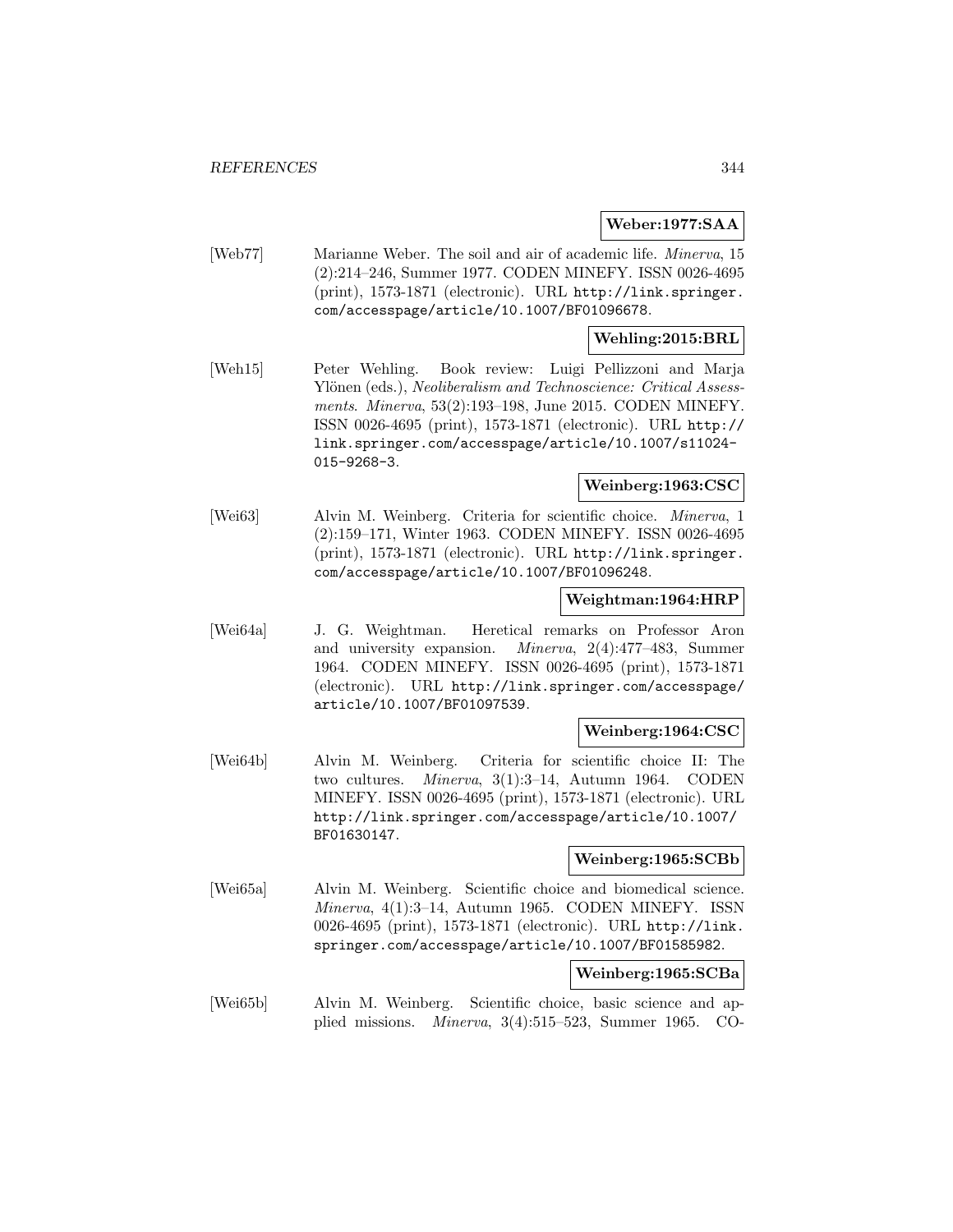DEN MINEFY. ISSN 0026-4695 (print), 1573-1871 (electronic). URL http://link.springer.com/accesspage/article/10. 1007/BF01099415.

### **Weinberg:1966:CSC**

[Wei66] Alvin M. Weinberg. The complexity of scientific choice. *Minerva*, 4(3):400–402, Spring 1966. CODEN MINEFY. ISSN 0026-4695 (print), 1573-1871 (electronic). URL http://link.springer. com/accesspage/article/10.1007/BF01584636.

### **Weinberg:1967:GSS**

[Wei67] Alvin M. Weinberg. The growth of science in society. Minerva, 6 (1):121–122, Autumn 1967. CODEN MINEFY. ISSN 0026-4695 (print), 1573-1871 (electronic). URL http://link.springer. com/accesspage/article/10.1007/BF01101615.

## **Weinberg:1968:SCS**

[Wei69] Alvin M. Weinberg. Scientific choice and the scientific muckrakers: Review article. Minerva, 7(1–2):52–63, Autumn– Winter 1968–1969. CODEN MINEFY. ISSN 0026-4695 (print), 1573-1871 (electronic). URL http://link.springer.com/ accesspage/article/10.1007/BF01096808.

#### **Weinberg:1971:EBB**

[Wei71] Alvin M. Weinberg. The economic benefits of basic research. Minerva, 9(2):293–294, April 1971. CODEN MINEFY. ISSN 0026-4695 (print), 1573-1871 (electronic). URL http://link. springer.com/accesspage/article/10.1007/BF01553162.

#### **Weinberg:1972:UIR**

[Wei72a] Alvin M. Weinberg. I a useful institution of the republic of science. Minerva, 10(3):439–440, July 1972. CODEN MINEFY. ISSN 0026-4695 (print), 1573-1871 (electronic). URL http://link.springer.com/accesspage/article/10.1007/ BF01556924.

## **Weinberg:1972:STS**

[Wei72b] Alvin M. Weinberg. Science and trans-science. Minerva, 10 (2):209–222, April 1972. CODEN MINEFY. ISSN 0026-4695 (print), 1573-1871 (electronic). URL http://link.springer. com/accesspage/article/10.1007/BF01682418.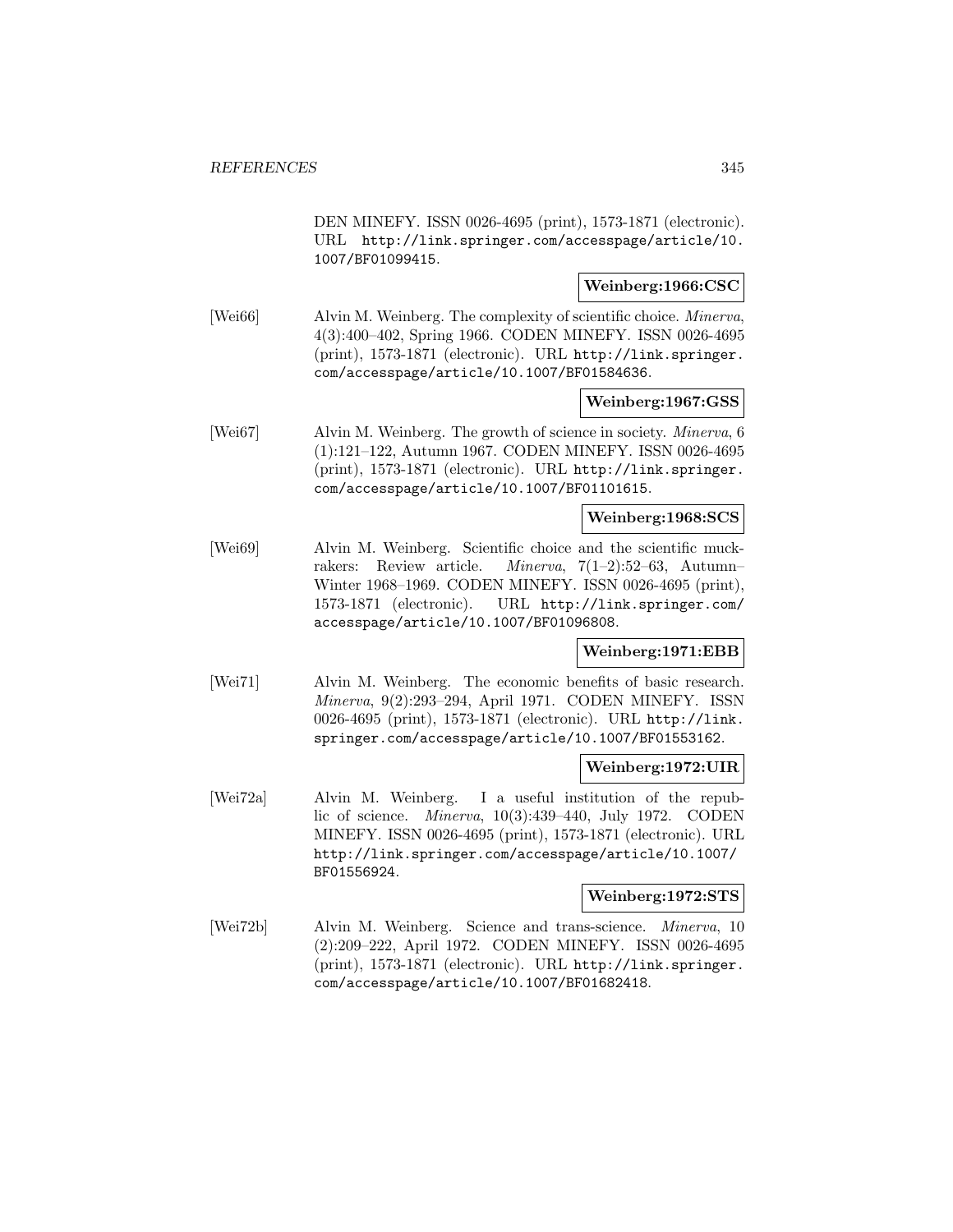## **Weinberg:1974:ISP**

[Wei74] Alvin M. Weinberg. Institutions and strategies in the planning of research. Minerva, 12(1):8–17, January 1974. CO-DEN MINEFY. ISSN 0026-4695 (print), 1573-1871 (electronic). URL http://link.springer.com/accesspage/article/10. 1007/BF01558537.

## **Weisz:1976:EDF**

[Wei76] George Weisz. Emile Durkheim on the French universities.  $Min$ erva, 14(3):377–388, Autumn 1976. CODEN MINEFY. ISSN 0026-4695 (print), 1573-1871 (electronic). URL http://link. springer.com/accesspage/article/10.1007/BF01096278.

## **Weinberg:1978:OCR**

[Wei78a] Alvin M. Weinberg. The obligations of citizenship in the republic of science. Minerva, 16(1):1–3, Spring 1978. CODEN MINEFY. ISSN 0026-4695 (print), 1573-1871 (electronic). URL http://link.springer.com/accesspage/article/10.1007/ BF01102178.

## **Weinberg:1978:UBR**

[Wei78b] Alvin M. Weinberg. The use of the breeder reactor. Minerva, 16 (4):581–585, Winter 1978. CODEN MINEFY. ISSN 0026-4695 (print), 1573-1871 (electronic). URL http://link.springer. com/accesspage/article/10.1007/BF01100333.

#### **Weisz:1978:BR**

[Wei78c] George Weisz. Book reviews. Minerva, 16(3):445–460, Autumn 1978. CODEN MINEFY. ISSN 0026-4695 (print), 1573-1871 (electronic). URL http://link.springer.com/accesspage/ article/10.1007/BF01096671.

## **Weisz:1979:FUE**

[Wei79] George Weisz. The French universities and education for the new professions, 1885–1914: An episode in French university reform. Minerva, 17(1):98–128, Spring 1979. CODEN MINEFY. ISSN 0026-4695 (print), 1573-1871 (electronic). URL http://link. springer.com/accesspage/article/10.1007/BF01096262.

## **Weinberg:1984:VSU**

[Wei84] Alvin M. Weinberg. Values in science: Unity as a criterion of scientific choice. Minerva, 22(1):1–12, Spring 1984. CO-DEN MINEFY. ISSN 0026-4695 (print), 1573-1871 (electronic).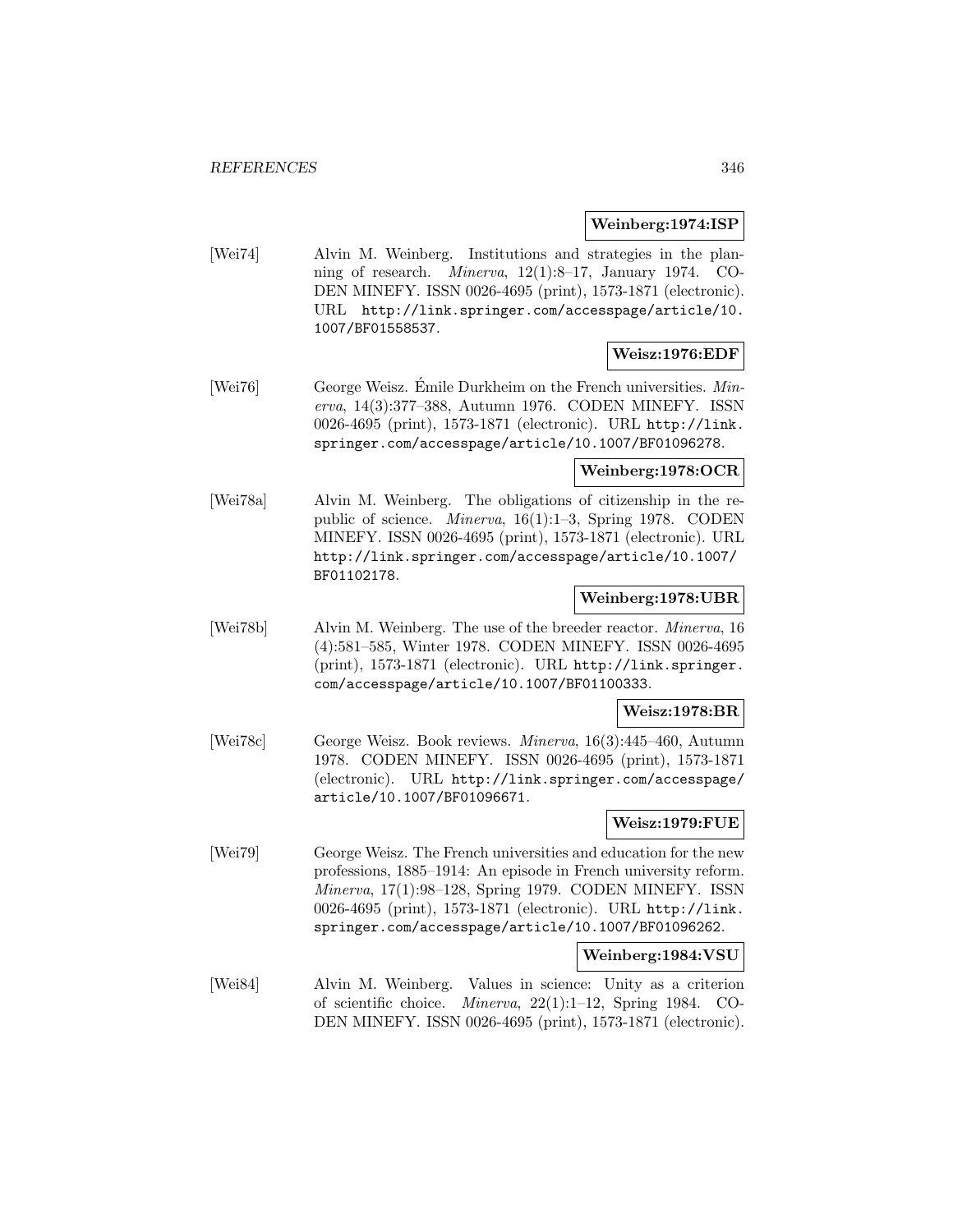URL http://link.springer.com/accesspage/article/10. 1007/BF02207554.

### **Weinberg:1987:SDI**

[Wei87a] Alvin M. Weinberg. The strategic defense initiative, arms control, and the ethos of the University. Minerva, 25(4): 486–501, Winter 1987. CODEN MINEFY. ISSN 0026-4695 (print), 1573-1871 (electronic). URL http://link.springer. com/accesspage/article/10.1007/BF01099444.

## **Weisz:1987:MEF**

[Wei87b] George Weisz. The medical elite in France in the early nineteenth century. Minerva, 25(1–2):150–170, Spring–Summer 1987. CODEN MINEFY. ISSN 0026-4695 (print), 1573-1871 (electronic). URL http://link.springer.com/accesspage/ article/10.1007/BF01096862.

### **Weinberg:1990:TD**

[Wei90] Alvin M. Weinberg. Technology and democracy. Minerva, 28 (1):81–90, Spring 1990. CODEN MINEFY. ISSN 0026-4695 (print), 1573-1871 (electronic). URL http://link.springer. com/accesspage/article/10.1007/BF01096327.

## **Weinberg:1993:CLT**

[Wei93a] Alvin M. Weinberg. Chapters from the life of a technological fixer. Minerva, 31(4):379–454, Winter 1993. CODEN MINEFY. ISSN 0026-4695 (print), 1573-1871 (electronic). URL http://link.springer.com/accesspage/article/10.1007/ BF01096449.

## **Weindling:1993:PHP**

[Wei93b] Paul Weindling. Public health and political stabilisation: The Rockefeller Foundation in Central and Eastern Europe between the two world wars. Minerva, 31(3):253–267, Autumn 1993. CODEN MINEFY. ISSN 0026-4695 (print), 1573-1871 (electronic). URL http://link.springer.com/accesspage/ article/10.1007/BF01098623.

### **Weinberg:1996:ESG**

[Wei96] Alvin M. Weinberg. Edward Shils and the "Governmentalisation" of science. Minerva, 34(1):39–43, ???? 1996. CO-DEN MINEFY. ISSN 0026-4695 (print), 1573-1871 (electronic). URL http://link.springer.com/accesspage/article/10. 1007/BF00124199.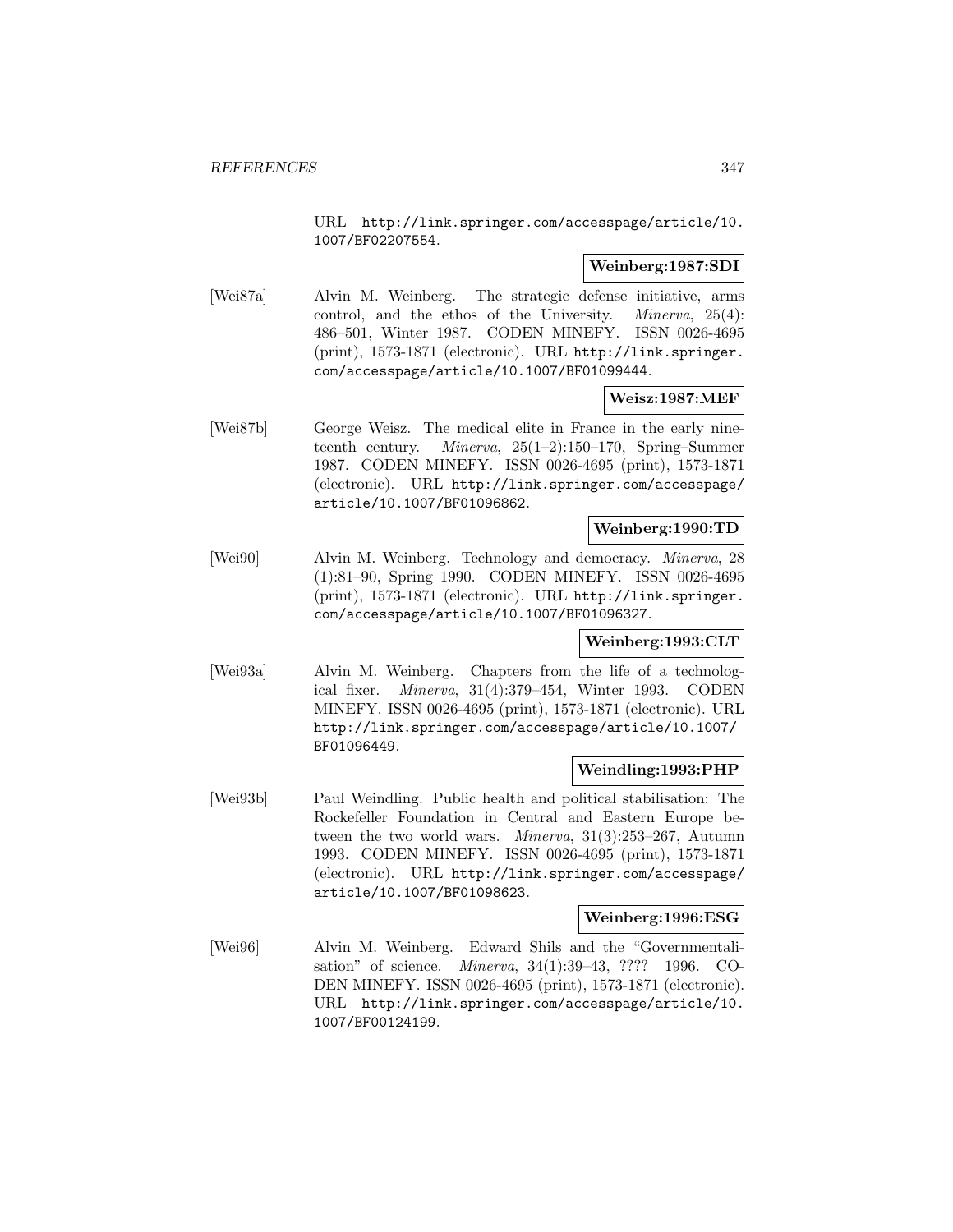## **Weindling:1997:PWH**

[Wei97] Paul Weindling. Philanthropy and world health: The Rockefeller Foundation and the league of nations health organisation. Minerva, 35(3):269–281, September 1997. CODEN MINEFY. ISSN 0026-4695 (print), 1573-1871 (electronic). URL http://link.springer.com/accesspage/article/10.1023/ A%3A1004242303705.

# **Weingart:1999:CCS**

[Wei99] Peter Weingart. Climate coalitions: The science and politics of climate change. Minerva, 37(2):103–104, June 1999. CO-DEN MINEFY. ISSN 0026-4695 (print), 1573-1871 (electronic). URL http://link.springer.com/accesspage/article/10. 1023/A%3A1004679732306.

### **Weinberg:2000:CSC**

[Wei00] Alvin M. Weinberg. Criteria for scientific choice (Minerva, i (2), (1962), 158–171). Minerva, 38(3):253–266, ???? 2000. CODEN MINEFY. ISSN 0026-4695 (print), 1573-1871 (electronic). URL http://link.springer.com/accesspage/ article/10.1023/A%3A1026512029530.

## **Weingart:2008:E**

[Wei08] Peter Weingart. Editorial. Minerva, 46(2):171–174, June 2008. CODEN MINEFY. ISSN 0026-4695 (print), 1573-1871 (electronic). URL http://link.springer.com/accesspage/ article/10.1007/s11024-008-9094-y.

## **Weingart:2009:EIa**

[Wei09a] Peter Weingart. Editorial for issue 47/1. Minerva, 47(1):1–5, March 2009. CODEN MINEFY. ISSN 0026-4695 (print), 1573- 1871 (electronic). URL http://link.springer.com/content/ pdf/10.1007/s11024-009-9115-5.pdf.

## **Weingart:2009:EIb**

[Wei09b] Peter Weingart. Editorial for issue 47/3. Minerva, 47(3): ??, September 2009. CODEN MINEFY. ISSN 0026-4695 (print), 1573-1871 (electronic). URL http://link.springer. com/accesspage/article/10.1007/s11024-009-9131-5.

## **Weingart:2012:MYR**

[Wei12a] Peter Weingart. Minerva — 50 years reflecting on science in society. Minerva, 50(3):255–259, September 2012. CO-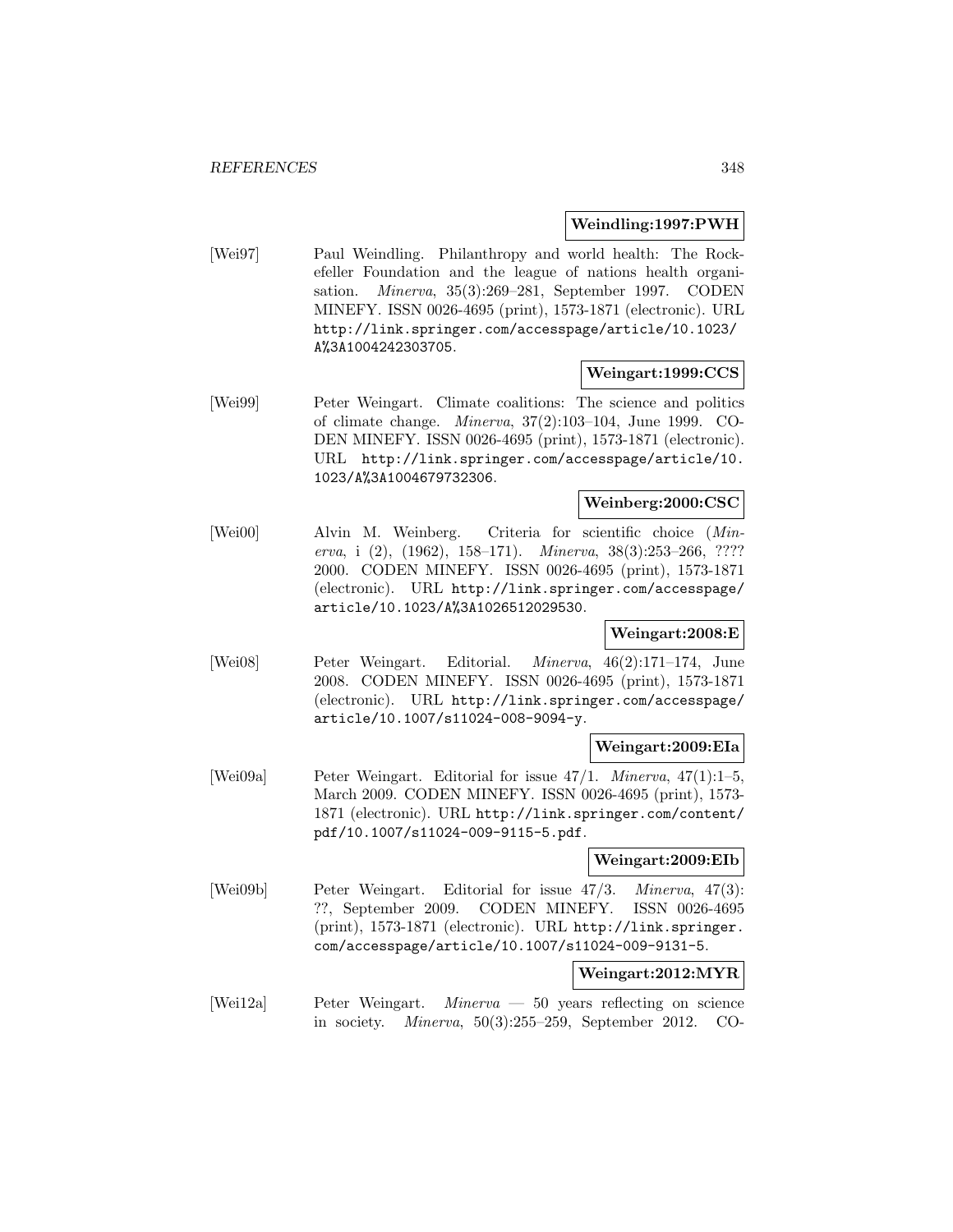DEN MINEFY. ISSN 0026-4695 (print), 1573-1871 (electronic). URL http://link.springer.com/content/pdf/10. 1007/s11024-012-9209-3.pdf.

## **Weiss:2012:TST**

[Wei12b] Charles Weiss. On the teaching of science, technology and international affairs. Minerva, 50(1):127–137, March 2012. CODEN MINEFY. ISSN 0026-4695 (print), 1573-1871 (electronic). URL http://link.springer.com/content/pdf/10. 1007/s11024-012-9191-9.pdf.

## **Weiss:2015:HDS**

[Wei15] Charles Weiss. How do science and technology affect international affairs? Minerva, 53(4):411–430, December 2015. CODEN MINEFY. ISSN 0026-4695 (print), 1573-1871 (electronic). URL http://link.springer.com/content/pdf/10. 1007/s11024-015-9286-1.pdf.

## **Werskey:2007:VCR**

[Wer07] Gary Werskey. The visible College revisited: Second opinions on the red scientists of the 1930s. Minerva, 45(3):305–319, September 2007. CODEN MINEFY. ISSN 0026-4695 (print), 1573-1871 (electronic). URL http://link.springer.com/accesspage/ article/10.1007/s11024-007-9047-x.

## **Wettersten:1985:CAS**

[Wet85] John Wettersten. On conservative and adventurous styles of scientific research. Minerva, 23(4):443–463, Winter 1985. CO-DEN MINEFY. ISSN 0026-4695 (print), 1573-1871 (electronic). URL http://link.springer.com/accesspage/article/10. 1007/BF01098700.

## **Wilson:1974:RBD**

[WG74] James A. Wilson and Jerry Gaston. Reflux from the "brain drain". Minerva, 12(4):459–468, October 1974. CODEN MINEFY. ISSN 0026-4695 (print), 1573-1871 (electronic). URL http://link.springer.com/accesspage/article/10.1007/ BF01557640.

## **Weisz:1985:BR**

[WG85] George Weisz and Michael Gibbons. Book reviews. Minerva, 23 (2):309–317, Summer 1985. CODEN MINEFY. ISSN 0026-4695 (print), 1573-1871 (electronic). URL http://link.springer. com/accesspage/article/10.1007/BF01099948.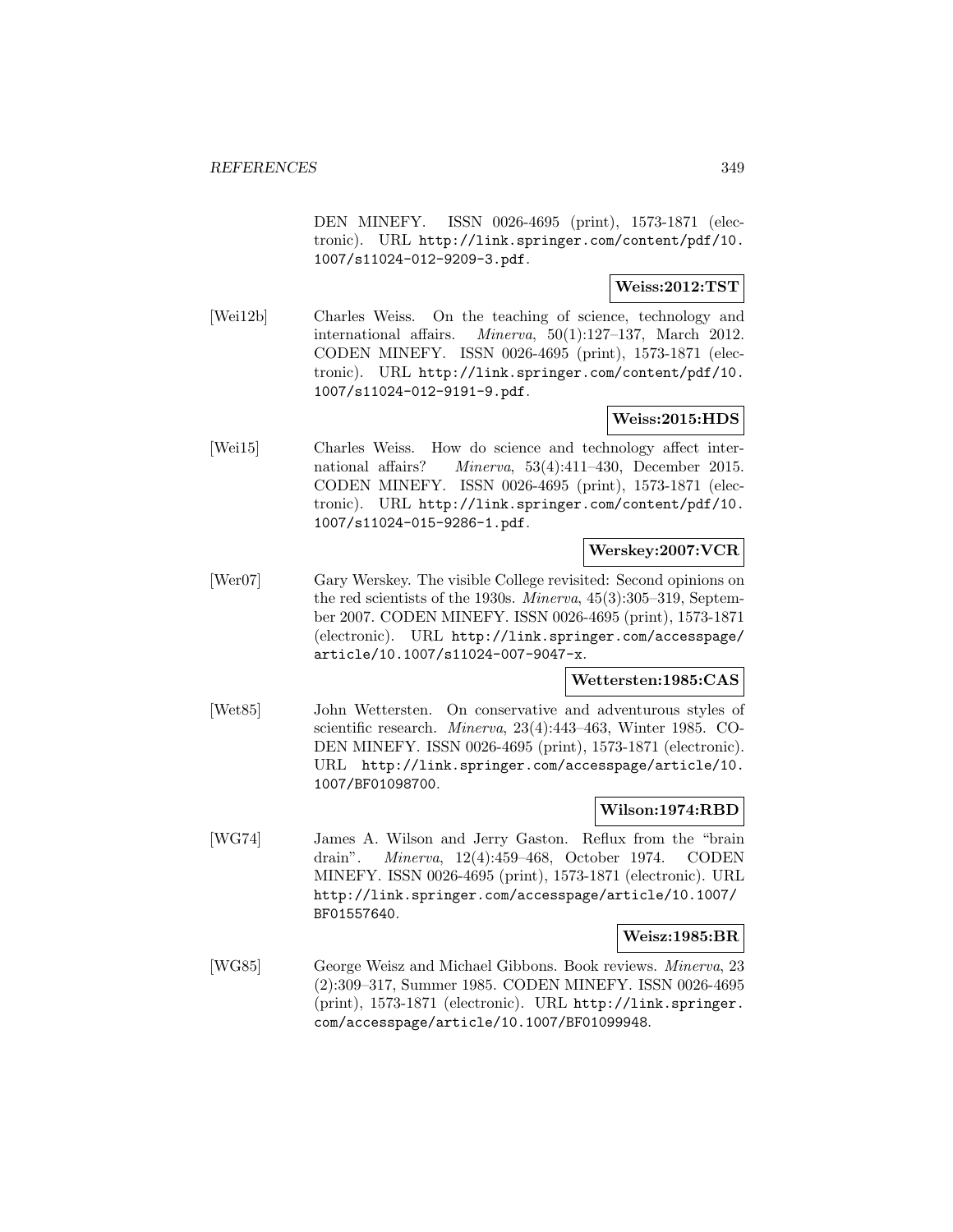## **Whyte:1997:FBB**

[WG97] Neil Whyte and Philip Gummett. Far beyond the bounds of science: The making of the United Kingdom's first space policy. Minerva, 35(2):139–169, June 1997. CODEN MINEFY. ISSN 0026-4695 (print), 1573-1871 (electronic). URL http://link.springer.com/accesspage/article/10.1023/ A%3A1004294811357.

## **Whitley:2018:ICF**

[WGL18] Richard Whitley, Jochen Gläser, and Grit Laudel. The impact of changing funding and authority relationships on scientific innovations. Minerva, 56(1):109–134, March 2018. CO-DEN MINEFY. ISSN 0026-4695 (print), 1573-1871 (electronic). URL http://link.springer.com/article/10.1007/s11024- 018-9343-7.

## **Weinberg:1980:BR**

[WGN80] Alvin M. Weinberg, Anthony Grafton, and Richard R. Nelson. Book reviews. Minerva, 18(3):529–537, Autumn 1980. CO-DEN MINEFY. ISSN 0026-4695 (print), 1573-1871 (electronic). URL http://link.springer.com/accesspage/article/10. 1007/BF01096956.

## **Woodson:2018:NAC**

[WHF18] Thomas S. Woodson, Matthew Harsh, and Rider Foley. Nonacademic careers for STS graduate students: Hopping off the tenure track. Minerva, 56(4):529–535, December 2018. CO-DEN MINEFY. ISSN 0026-4695 (print), 1573-1871 (electronic). URL http://link.springer.com/article/10.1007/s11024- 018-9360-6.

## **White:1998:ABN**

[Whi98] Paul S. White. All bureaucrats now? Minerva, 36(3):299– 303, September 1998. CODEN MINEFY. ISSN 0026-4695 (print), 1573-1871 (electronic). URL http://link.springer. com/accesspage/article/10.1023/A%3A1004372829391.

## **Whitley:2009:BRM**

[Whi09] Richard Whitley. Book review: Michele Lamont, How Professors Think: Inside the Curious World of Academic Judgement. Minerva, 47(4):469–472, December 2009. CODEN MINEFY. ISSN 0026-4695 (print), 1573-1871 (electronic). URL http://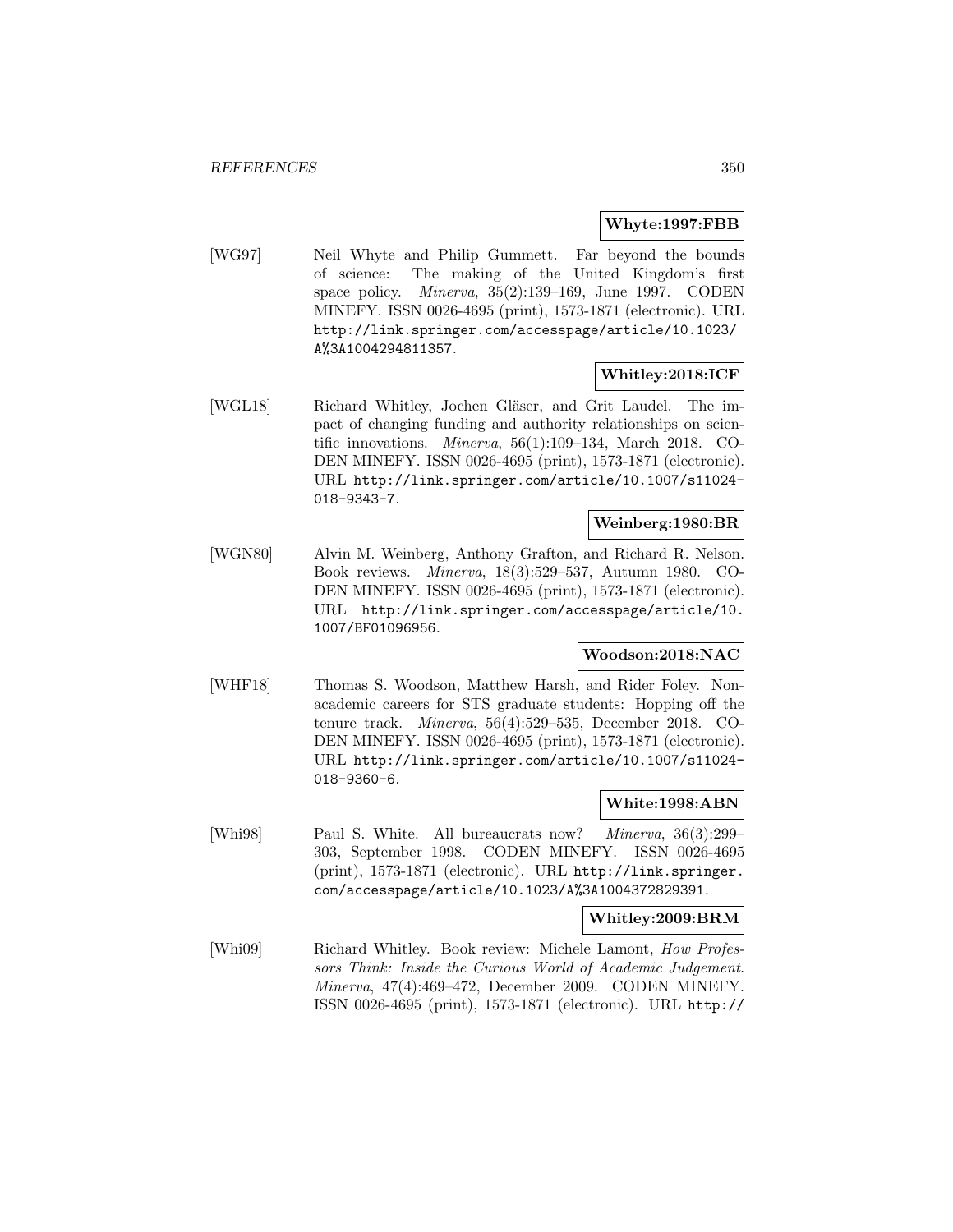link.springer.com/accesspage/article/10.1007/s11024- 009-9133-3.

## **Whitley:2011:CGA**

[Whi11] Richard Whitley. Changing governance and authority relations in the public sciences. Minerva, 49(4):359–385, December 2011. CODEN MINEFY. ISSN 0026-4695 (print), 1573-1871 (electronic). URL http://link.springer.com/accesspage/ article/10.1007/s11024-011-9182-2.

# **Whitley:2012:TUN**

[Whi12] Richard Whitley. Transforming universities: National conditions of their varied organisational actorhood. Minerva, 50(4): 493–510, December 2012. CODEN MINEFY. ISSN 0026-4695 (print), 1573-1871 (electronic). URL http://link.springer. com/accesspage/article/10.1007/s11024-012-9215-5.

## **Widmalm:1995:SNN**

[Wid95] Sven Widmalm. Science and neutrality: The Nobel prizes of 1919 and scientific internationalism in Sweden. Minerva, 33 (4):339–360, Winter 1995. CODEN MINEFY. ISSN 0026-4695 (print), 1573-1871 (electronic). URL http://link.springer. com/accesspage/article/10.1007/BF01096517.

## **Widmalm:2001:I**

[Wid01] Sven Widmalm. Introduction. *Minerva*, 39(4):365-372, ???? 2001. CODEN MINEFY. ISSN 0026-4695 (print), 1573-1871 (electronic). URL http://link.springer.com/accesspage/ article/10.1023/A%3A1012731818458.

## **Widmalm:2007:ISC**

[Wid07] Sven Widmalm. Introduction: Science and the creation of value. Minerva, 45(2):115–120, June 2007. CODEN MINEFY. ISSN 0026-4695 (print), 1573-1871 (electronic). URL http:// link.springer.com/accesspage/article/10.1007/s11024- 007-9039-x.

## **Williams:1964:REG**

[Wil64] B. R. Williams. Research and economic growth — what should we expect? Minerva, 3(1):57–71, Autumn 1964. CODEN MINEFY. ISSN 0026-4695 (print), 1573-1871 (electronic). URL http://link.springer.com/accesspage/article/10.1007/ BF01630149.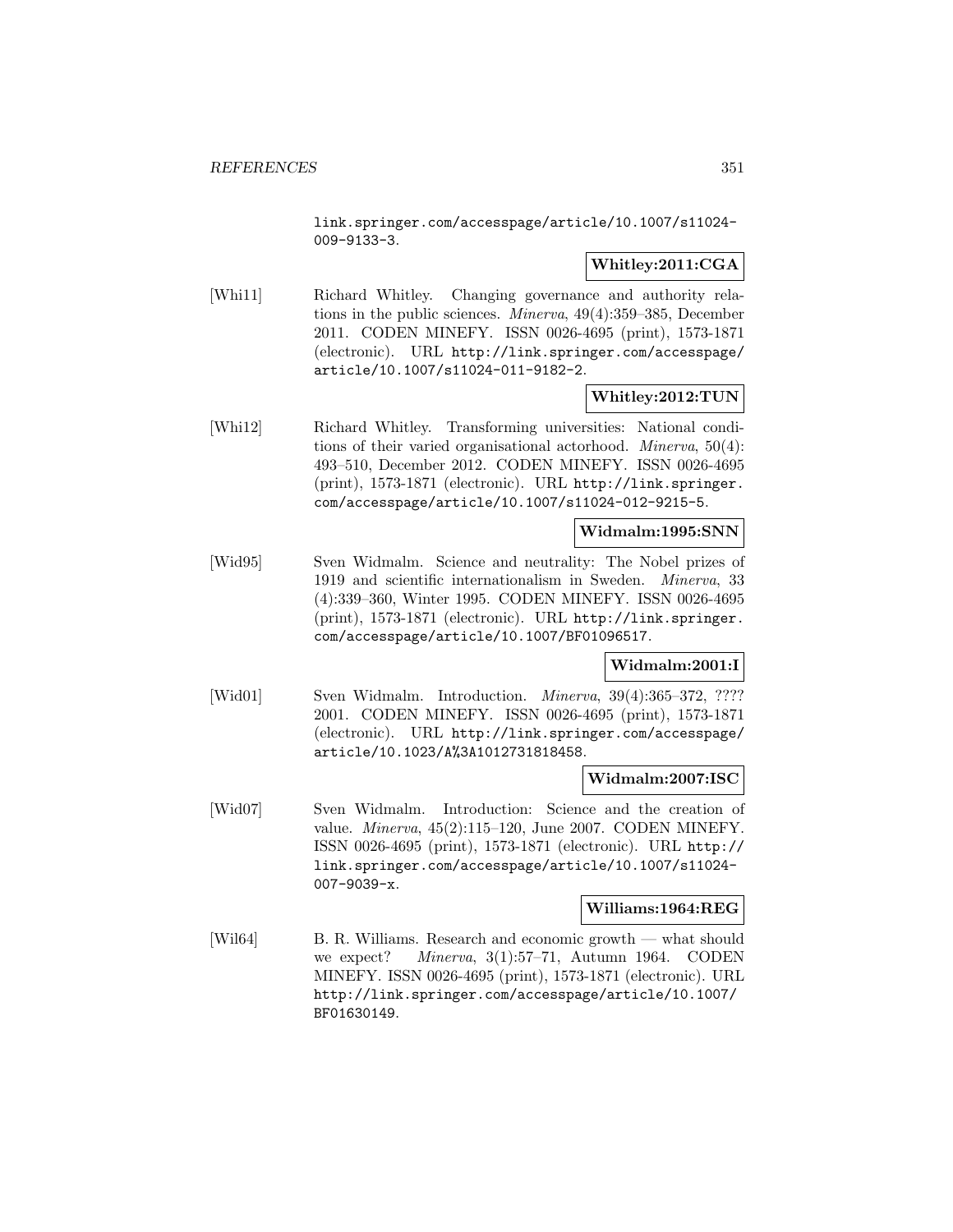### **Wilson:1966:EBS**

[Wil66] James A. Wilson. The emigration of British scientists. Minerva, 5(1):20–29, Autumn 1966. CODEN MINEFY. ISSN 0026-4695 (print), 1573-1871 (electronic). URL http://link.springer. com/accesspage/article/10.1007/BF02389790.

## **Wilson:1971:DAS**

[Wil71] John T. Wilson. A dilemma of American science and higher educational policy: The support of individuals and fields versus the support of universities. Minerva, 9(2):171–196, April 1971. CODEN MINEFY. ISSN 0026-4695 (print), 1573-1871 (electronic). URL http://link.springer.com/accesspage/ article/10.1007/BF01553155.

## **Williams:1972:UVU**

[Wil72] Bruce R. Williams. University values and university organisation. Minerva, 10(2):259–279, April 1972. CODEN MINEFY. ISSN 0026-4695 (print), 1573-1871 (electronic). URL http://link.springer.com/accesspage/article/10.1007/ BF01682421.

## **Williams:1974:LLE**

[Wil74] Peter Williams. Lending for learning: An experiment in Ghana. Minerva, 12(3):326–345, July 1974. CODEN MINEFY. ISSN 0026-4695 (print), 1573-1871 (electronic). URL http://link. springer.com/accesspage/article/10.1007/BF01102528.

#### **Williams:1983:LBT**

[Wil83a] Bruce Williams. Living better with technology. Minerva, 21 (4):370–386, Winter 1983. CODEN MINEFY. ISSN 0026-4695 (print), 1573-1871 (electronic). URL http://link.springer. com/accesspage/article/10.1007/BF01096523.

#### **Wilson:1983:AEP**

[Wil83b] James Q. Wilson. The academic ethic: I. Partisanship, judgement and the academic ethic. Minerva, 21(2–3):285–291, Summer–Autumn 1983. CODEN MINEFY. ISSN 0026-4695 (print), 1573-1871 (electronic). URL http://link.springer. com/accesspage/article/10.1007/BF01097967.

## **Willison:1985:BR**

[Wil85] I. R. Willison. Book review. Minerva, 23(3):433–440, Autumn 1985. CODEN MINEFY. ISSN 0026-4695 (print), 1573-1871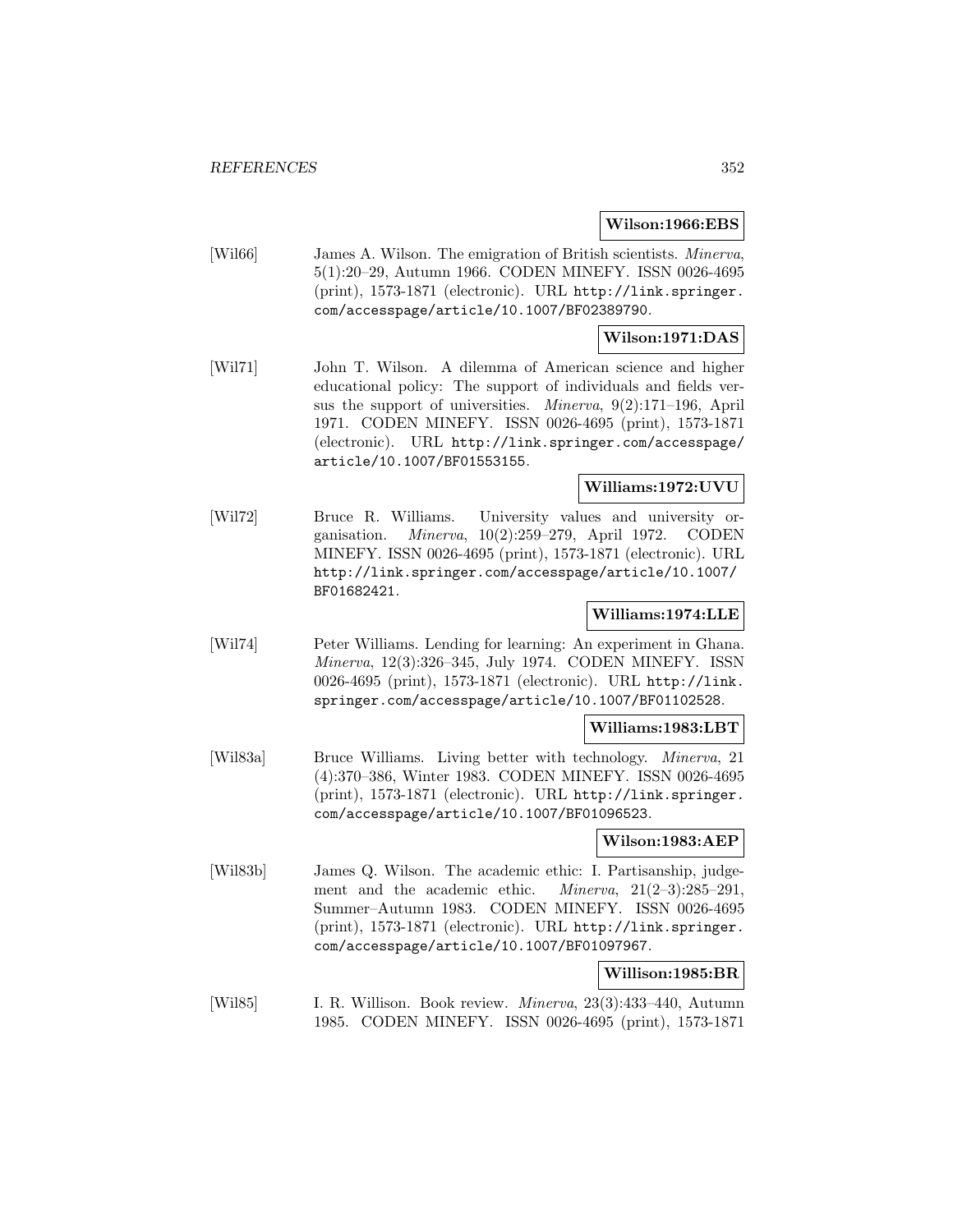(electronic). URL http://link.springer.com/accesspage/ article/10.1007/BF01096447.

## **Williams:1986:DIR**

[Wil86] Bruce Williams. The direct and indirect role of higher education in industrial innovation: What should we expect? Minerva, 24(2–3):145–171, Summer–Autumn 1986. CODEN MINEFY. ISSN 0026-4695 (print), 1573-1871 (electronic). URL http://link.springer.com/accesspage/article/10.1007/ BF01096609.

# **Williams:1997:RCC**

[Wil97] Roger Williams. Reflections on Cornford's Cambridge and the present dilemmas of British higher education. Minerva, 35(1): 63–72, ???? 1997. CODEN MINEFY. ISSN 0026-4695 (print), 1573-1871 (electronic). URL http://link.springer.com/ accesspage/article/10.1023/B%3AMINE.0000019491.38349. c1.

## **Williams:2007:HBC**

[Wil07] Robyn Williams. Halfway between chutzpah and megalomania. Minerva, 45(3):345–348, September 2007. CODEN MINEFY. ISSN 0026-4695 (print), 1573-1871 (electronic). URL http:// link.springer.com/accesspage/article/10.1007/s11024- 007-9049-8.

## **Williams:2020:BRL**

[Wil20] Logan D. A. Williams. Book review: 'From blindness to light': A review of Benoît Godin and Dominique Vinck (eds.), Critical Studies of Innovation: Alternative Approaches to the Pro– Innovation Bias. Minerva, 58(2):309–314, June 2020. CO-DEN MINEFY. ISSN 0026-4695 (print), 1573-1871 (electronic). URL http://link.springer.com/article/10.1007/s11024- 020-09402-9.

## **Winters:1994:JHZ**

[Win94] Stanley B. Winters. Josef Hlávka, Zdeněk Nejedlý, and the Czech Academy of Sciences and Arts, 1891–1952. Minerva, 32 (1):53–78, Spring 1994. CODEN MINEFY. ISSN 0026-4695 (print), 1573-1871 (electronic). URL http://link.springer. com/accesspage/article/10.1007/BF01096656.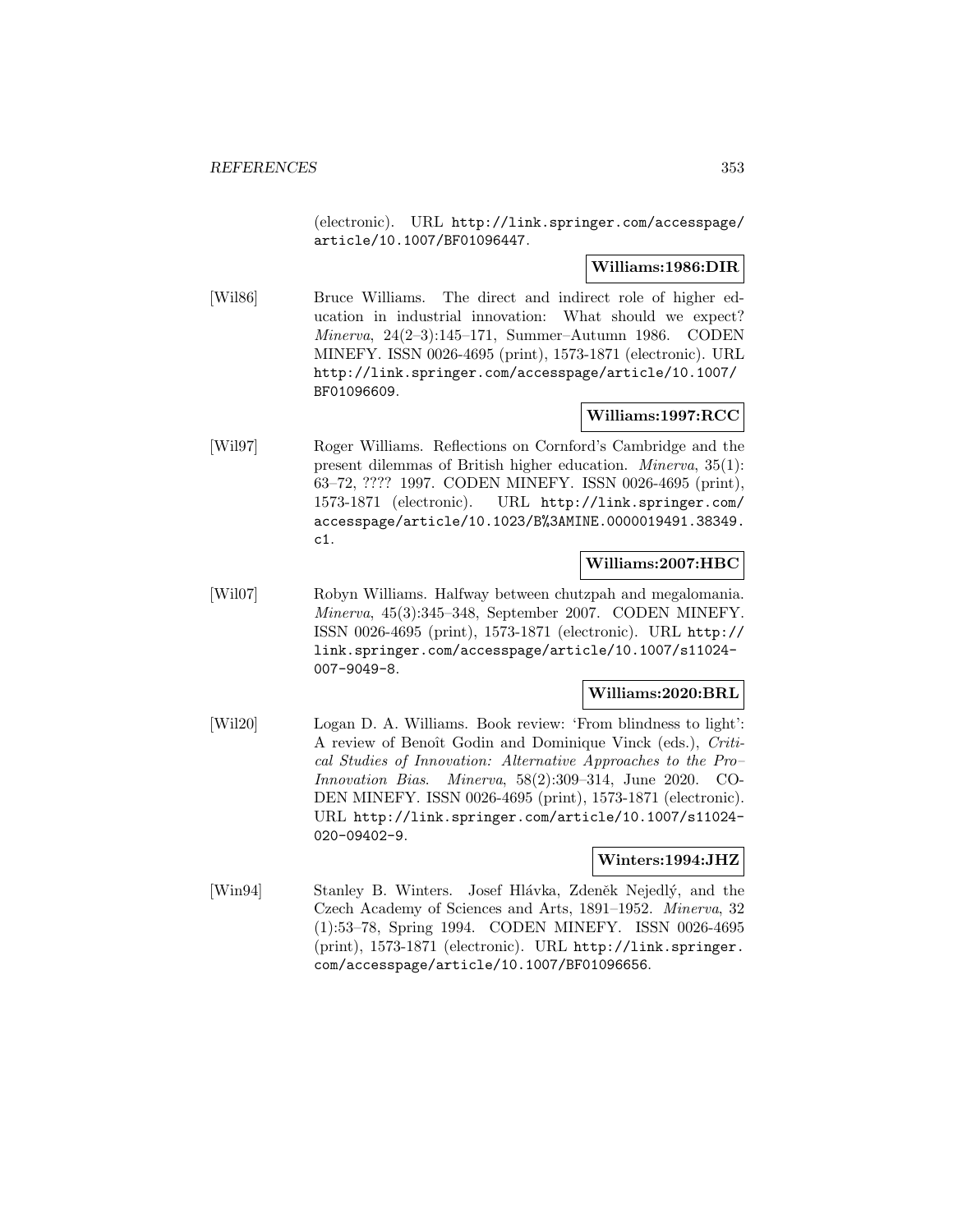## **Winter:2020:ILI**

[Win20] Katarina Winter. "I'll look into it!" lubricants in conversational coproduction. Minerva, 58(2):285–307, June 2020. CO-DEN MINEFY. ISSN 0026-4695 (print), 1573-1871 (electronic). URL http://link.springer.com/article/10.1007/s11024- 020-09394-6; http://link.springer.com/content/pdf/ 10.1007/s11024-020-09394-6.pdf.

## **Weinberg:1970:BR**

[WKC<sup>+</sup>70] Alvin M. Weinberg, Dharma Kumar, D. S. L. Cardwell, Edward Shils, and Eric Ashby. Book reviews. Minerva, 8(1–4): 300–315, January 1970. CODEN MINEFY. ISSN 0026-4695 (print), 1573-1871 (electronic). URL http://link.springer. com/accesspage/article/10.1007/BF01553219; http:// link.springer.com/article/10.1007/BF01553219.

## **Wright:2020:ECR**

[WM20] Jack Wright and Tiago Mata. Epistemic consultants and the regulation of policy knowledge in the Obama administration. Minerva, 58(4):535–558, December 2020. CODEN MINEFY. ISSN 0026-4695 (print), 1573-1871 (electronic). URL http://link.springer.com/article/10.1007/s11024- 020-09411-8; http://link.springer.com/content/pdf/ 10.1007/s11024-020-09411-8.pdf.

## **Watermeyer:2016:EEI**

[WO16] Richard Watermeyer and Mark Olssen. 'Excellence' and exclusion: The individual costs of institutional competitiveness. Minerva, 54(2):201–218, June 2016. CODEN MINEFY. ISSN 0026-4695 (print), 1573-1871 (electronic). URL http://link.springer.com/content/pdf/10.1007/s11024- 016-9298-5.pdf.

## **Woelert:2013:EMP**

[Woe13] Peter Woelert. The 'economy of memory': Publications, citations, and the paradox of effective research governance. Minerva, 51(3):341–362, September 2013. CODEN MINEFY. ISSN 0026-4695 (print), 1573-1871 (electronic). URL http:// link.springer.com/accesspage/article/10.1007/s11024- 013-9232-z.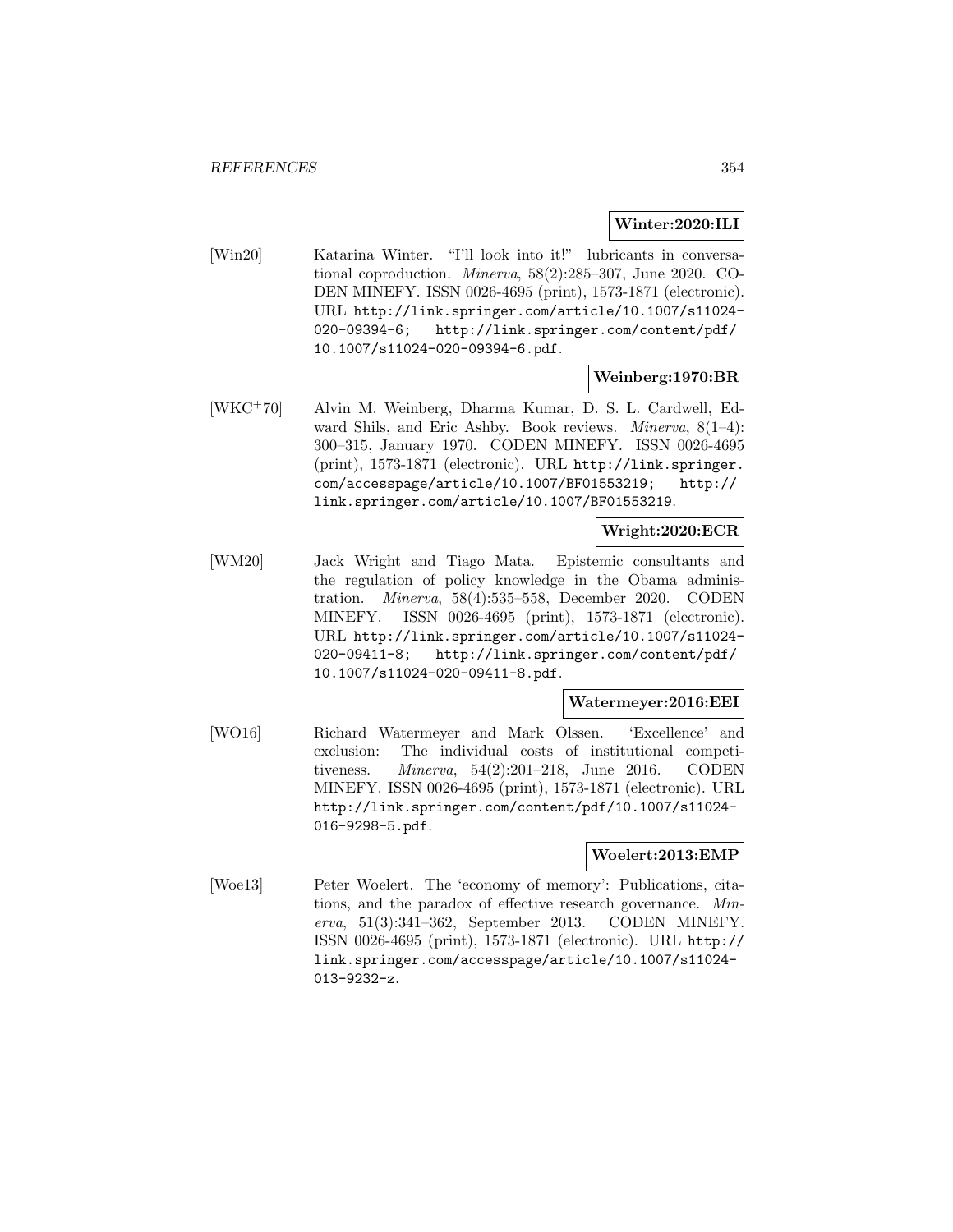### **Woelert:2015:GKF**

[Woe15] Peter Woelert. Governing knowledge: The formalization dilemma in the governance of the public sciences. Minerva, 53(1):1–19, March 2015. CODEN MINEFY. ISSN 0026-4695 (print), 1573-1871 (electronic). URL http://link.springer. com/accesspage/article/10.1007/s11024-015-9266-5.

# **Wood:1972:NPP**

[Woo72] Glynn Wood. National planning and public demand in Indian higher education: The case of Mysore. Minerva, 10(1): 83–106, January 1972. CODEN MINEFY. ISSN 0026-4695 (print), 1573-1871 (electronic). URL http://link.springer. com/accesspage/article/10.1007/BF01881391.

## **Woolf:1975:SMI**

[Woo75] Patricia K. Woolf. The second messenger: Informal communication in cyclic AMP research. Minerva, 13(3):349–373, Autumn 1975. CODEN MINEFY. ISSN 0026-4695 (print), 1573-1871 (electronic). URL http://link.springer.com/accesspage/ article/10.1007/BF01097846.

## **Woolf:1984:BRI**

[Woo84] Harry Woolf. Basic research and industrial enterprise. Minerva, 22(2):183–195, Summer 1984. CODEN MINEFY. ISSN 0026-4695 (print), 1573-1871 (electronic). URL http://link. springer.com/accesspage/article/10.1007/BF02207948.

## **Woolf:2003:URI**

[Woo03] Stuart Woolf. On University reform in Italy: Contradictions and power relations in structure and function. Minerva, 41(4):347– 363, ???? 2003. CODEN MINEFY. ISSN 0026-4695 (print), 1573-1871 (electronic). URL http://link.springer.com/ accesspage/article/10.1023/B%3AMINE.0000005156.56860. 06.

## **Woods:2009:PAC**

[Woo09] Abigail Woods. 'partnership' in action: Contagious abortion and the governance of livestock disease in Britain, 1885– 1921. Minerva, 47(2):195–216, June 2009. CODEN MINEFY. ISSN 0026-4695 (print), 1573-1871 (electronic). URL http:// link.springer.com/accesspage/article/10.1007/s11024- 009-9123-5.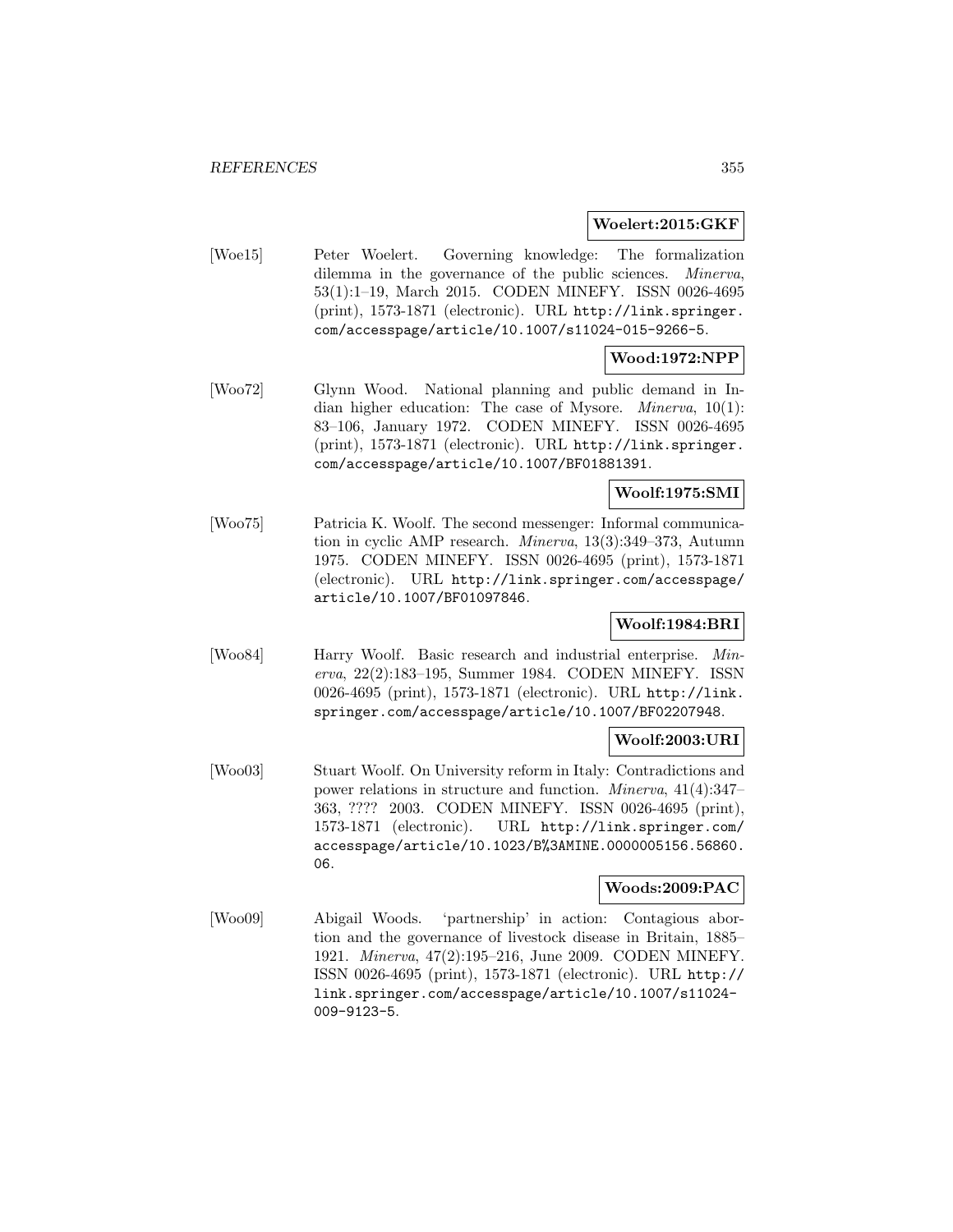### **Wallace:2015:RPA**

[WR15] Matthew L. Wallace and Ismael Rafols. Research portfolio analysis in science policy: Moving from financial returns to societal benefits. Minerva, 53(2):89–115, June 2015. CODEN MINEFY. ISSN 0026-4695 (print), 1573-1871 (electronic). URL http://link.springer.com/accesspage/ article/10.1007/s11024-015-9271-8.

**Wildavsky:1991:BR**

[WS91] Aaron Wildavsky and Allen R. Salzman. Book reviews. Minerva, 29(2):231–246, Summer 1991. CODEN MINEFY. ISSN 0026-4695 (print), 1573-1871 (electronic). URL http://link. springer.com/accesspage/article/10.1007/BF01096410.

**Weingart:2012:E**

[WT12] Peter Weingart and Niels C. Taubert. Editorial. Minerva, 50(1):1–2, March 2012. CODEN MINEFY. ISSN 0026-4695 (print), 1573-1871 (electronic). URL http://link.springer. com/content/pdf/10.1007/s11024-012-9193-7.pdf.

### **Wright:2017:VIR**

[WV17] Claire Wright and Simon Ville. Visualising the interdisciplinary research field: The life cycle of economic history in Australia. Minerva, 55(3):321–340, September 2017. CODEN MINEFY. ISSN 0026-4695 (print), 1573-1871 (electronic). URL http:// link.springer.com/article/10.1007/s11024-017-9319-z.

#### **Williams:2012:FIS**

[WW12] Logan D. A. Williams and Thomas S. Woodson. The future of innovation studies in less economically developed countries. Minerva, 50(2):221–237, June 2012. CODEN MINEFY. ISSN 0026-4695 (print), 1573-1871 (electronic). URL http:// link.springer.com/accesspage/article/10.1007/s11024- 012-9200-z.

#### **Williams:2019:EST**

[WW19] Logan D. A. Williams and Thomas S. Woodson. Enhancing socio-technical governance: Targeting inequality in innovation through inclusivity mainstreaming. Minerva, 57(4):453–477, December 2019. CODEN MINEFY. ISSN 0026-4695 (print), 1573- 1871 (electronic). URL http://link.springer.com/article/ 10.1007/s11024-019-09375-4.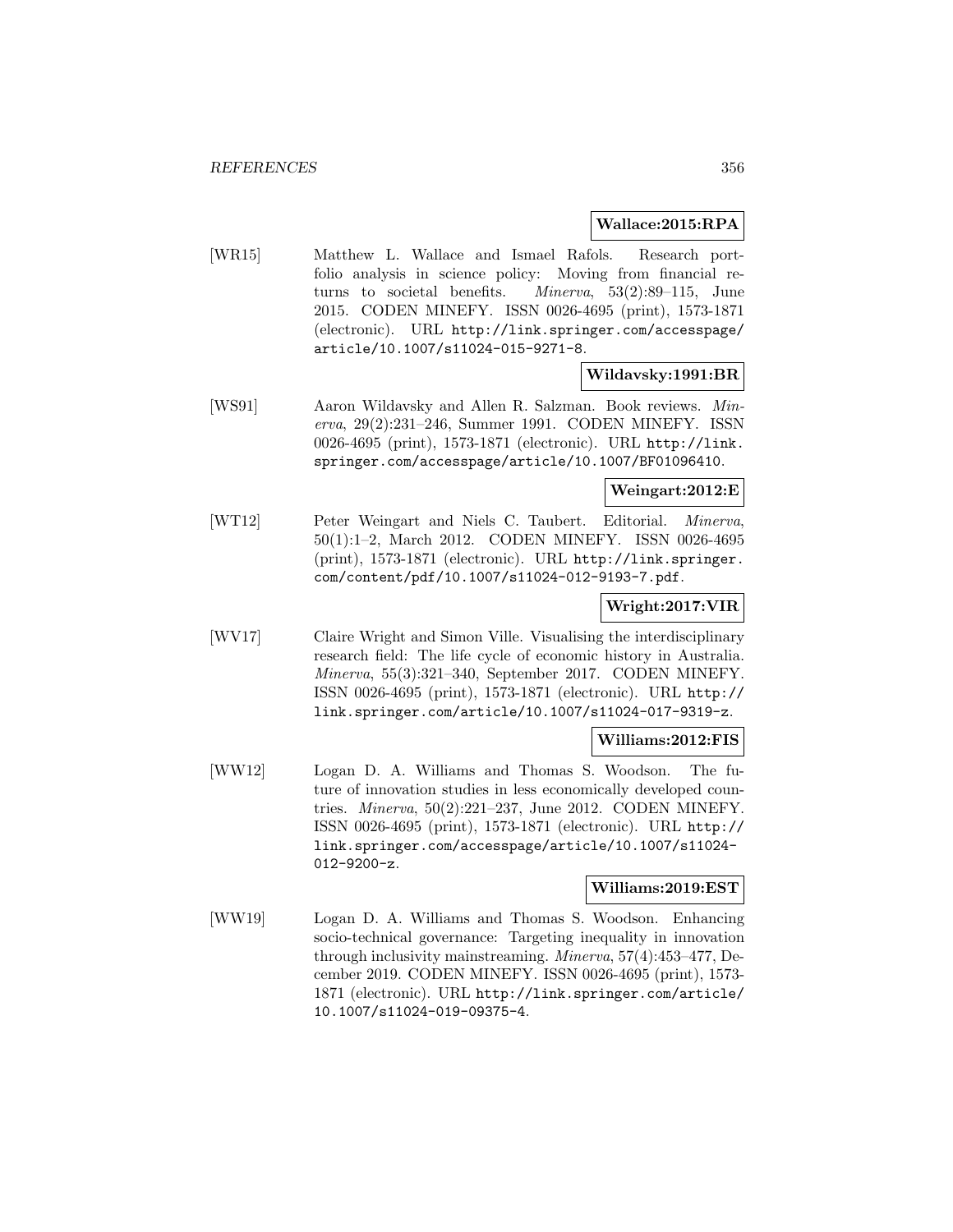# **Xie:2021:LPC**

[Xie21] Jialu Xie. 'Political controversy and social science public funding': a review of Mark Solovey, Social Science for What? Battles over Public Funding for the "Other Sciences" at the National Science Foundation. Minerva, 59(2):285–288, June 2021. CODEN MINEFY. ISSN 0026-4695 (print), 1573-1871 (electronic). URL https://link.springer.com/article/10. 1007/s11024-021-09436-7.

# **Xu:2021:III**

[XOR21] Xin Xu, Alis Oancea, and Heath Rose. The impacts of incentives for international publications on research cultures in Chinese humanities and social sciences. Minerva, 59(4):469–492, December 2021. CODEN MINEFY. ISSN 0026-4695 (print), 1573-1871 (electronic). URL https://link.springer.com/article/10. 1007/s11024-021-09441-w.

# **Xu:2008:CLA**

[Xu08] Ang Xu. China looks abroad: Changing directions in international science. Minerva, 46(1):37–51, March 2008. CO-DEN MINEFY. ISSN 0026-4695 (print), 1573-1871 (electronic). URL http://link.springer.com/accesspage/article/10. 1007/s11024-008-9086-y.

## **Yang:2020:PPG**

[Yan20] Chih-Yuan Yang. Performing public good: The statecraft of objective and optimal FIT. Minerva, 58(3):435–458, September 2020. CODEN MINEFY. ISSN 0026-4695 (print), 1573- 1871 (electronic). URL http://link.springer.com/article/ 10.1007/s11024-020-09400-x.

## **Youtie:2016:DCA**

[YB16] Jan Youtie and Barry Bozeman. Dueling co-authors: How collaborators create and sometimes solve contributorship conflicts. Minerva, 54(4):375–397, December 2016. CODEN MINEFY. ISSN 0026-4695 (print), 1573-1871 (electronic). URL http:// link.springer.com/accesspage/article/10.1007/s11024- 016-9303-z.

## **Yeo:2002:MKE**

[Yeo02] Richard Yeo. Managing knowledge in early modern Europe. Minerva, 40(3):301–314, ???? 2002. CODEN MINEFY. ISSN 0026-4695 (print), 1573-1871 (electronic). URL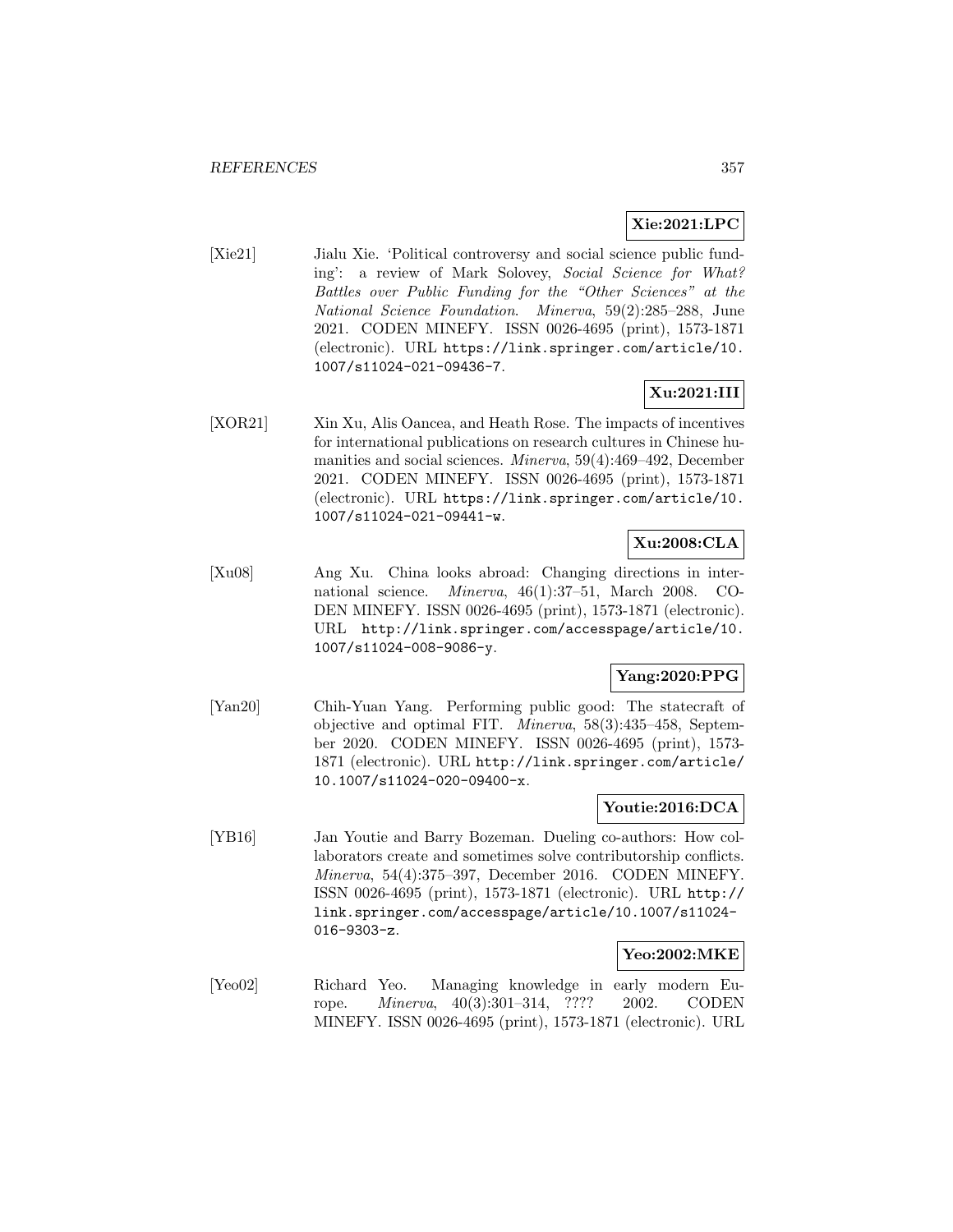http://link.springer.com/accesspage/article/10.1023/ A%3A1019576610136.

## **Ylijoki:2014:UUS**

[Yli14] Oili-Helena Ylijoki. University under structural reform: A micro-level perspective. Minerva, 52(1):55–75, March 2014. CO-DEN MINEFY. ISSN 0026-4695 (print), 1573-1871 (electronic). URL http://link.springer.com/accesspage/article/10. 1007/s11024-014-9246-1.

## **Zahlan:1970:SAM**

[Zah70] A. B. Zahlan. Science in the Arab Middle East. Minerva, 8 (1–4):8–35, January 1970. CODEN MINEFY. ISSN 0026-4695 (print), 1573-1871 (electronic). URL http://link.springer. com/accesspage/article/10.1007/BF01553197.

## **Zahlan:2006:ASK**

[Zah06] A. B. Zahlan. Arab societies as knowledge societies. Minerva, 44(1):103–112, March 2006. CODEN MINEFY. ISSN 0026-4695 (print), 1573-1871 (electronic). URL http://link.springer. com/accesspage/article/10.1007/s11024-005-5404-9.

## **Zanders:2002:I**

[Zan02] Jean-Pascal Zanders. Introduction. *Minerva*, 40(1):3–13, ???? 2002. CODEN MINEFY. ISSN 0026-4695 (print), 1573-1871 (electronic). URL http://link.springer.com/accesspage/ article/10.1023/A%3A1015093009616.

## **Zapp:2022:RGK**

[Zap22] Mike Zapp. Revisiting the global knowledge economy: The worldwide expansion of research and development personnel, 1980–2015. Minerva, 60(2):181–208, June 2022. CO-DEN MINEFY. ISSN 0026-4695 (print), 1573-1871 (electronic). URL https://link.springer.com/article/10. 1007/s11024-021-09455-4.

#### **Zuckerman:1975:WAS**

[ZC75] Harriet Zuckerman and Jonathan R. Cole. Women in American science. Minerva, 13(1):82–102, Spring 1975. CODEN MINEFY. ISSN 0026-4695 (print), 1573-1871 (electronic). URL http://link.springer.com/accesspage/article/10.1007/ BF01096243.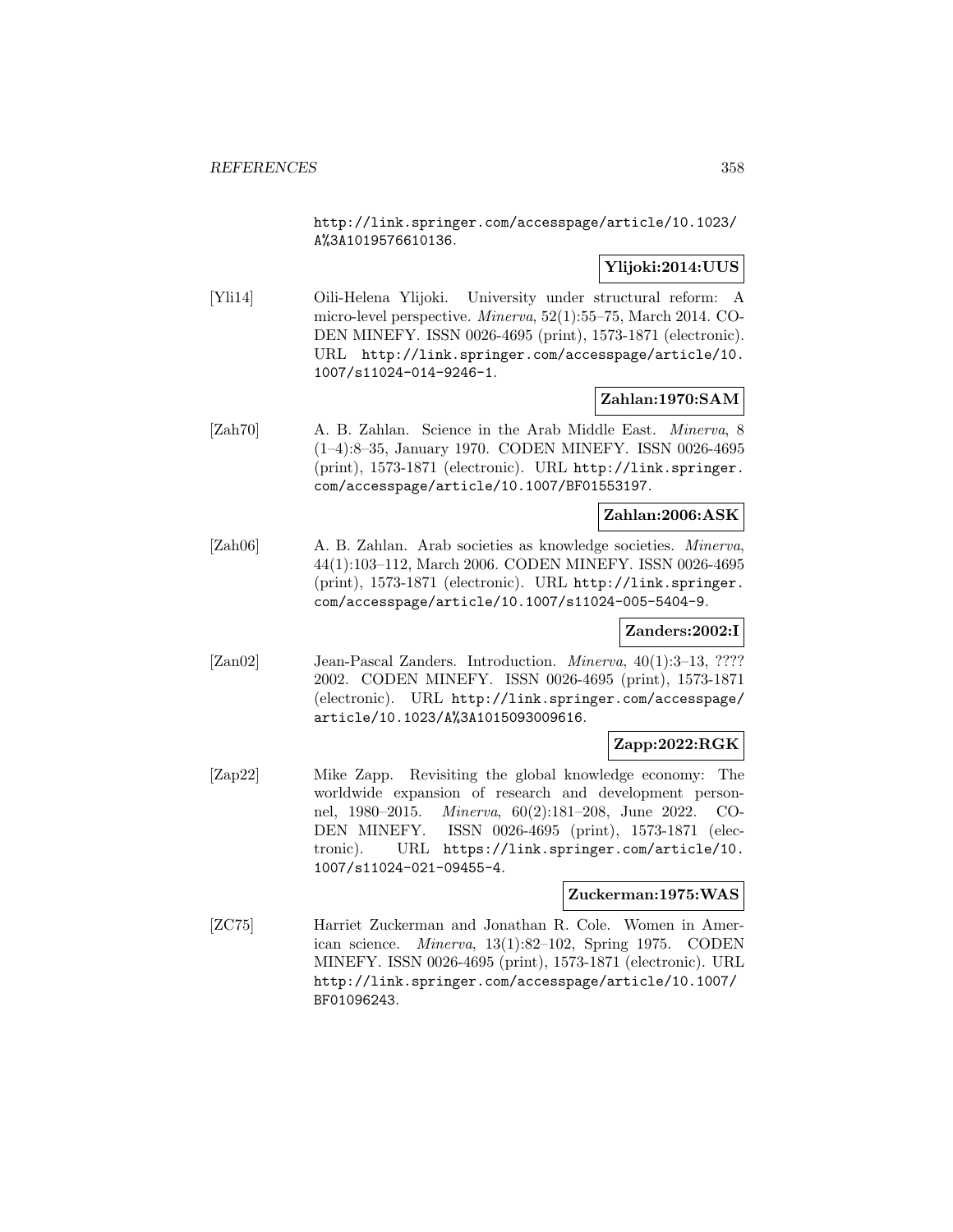### **Ziman:1963:CSO**

[Zim63] John Ziman. The college system at Oxford and Cambridge. Minerva, 1(2):191–208, Winter 1963. CODEN MINEFY. ISSN 0026-4695 (print), 1573-1871 (electronic). URL http://link. springer.com/accesspage/article/10.1007/BF01096251.

### **Ziman:1971:TPR**

[Zim71] John Ziman. Three patterns of research in developing countries. Minerva, 9(1):32–37, January 1971. CODEN MINEFY. ISSN 0026-4695 (print), 1573-1871 (electronic). URL http://link. springer.com/accesspage/article/10.1007/BF01553184.

## **Ziman:1973:PSP**

[Zim73] John Ziman. The profession of science and its powers. Minerva, 11(1):133–137, January 1973. CODEN MINEFY. ISSN 0026-4695 (print), 1573-1871 (electronic). URL http://link. springer.com/accesspage/article/10.1007/BF01544984.

### **Ziman:1977:ISC**

[Zim77] John M. Ziman. The international scientific community. Minerva, 15(1):83–93, Spring 1977. CODEN MINEFY. ISSN 0026-4695 (print), 1573-1871 (electronic). URL http://link. springer.com/accesspage/article/10.1007/BF01096321.

## **Ziman:1978:SWR**

[Zim78] John Ziman. Solidarity within the republic of science. *Minerva*, 16(1):4–19, Spring 1978. CODEN MINEFY. ISSN 0026-4695 (print), 1573-1871 (electronic). URL http://link.springer. com/accesspage/article/10.1007/BF01102179.

### **Ziman:1981:WOS**

[Zim81] John Ziman. What are the options? social determinants of personal research plants. Minerva, 19(1):1–42, Spring 1981. CODEN MINEFY. ISSN 0026-4695 (print), 1573-1871 (electronic). URL http://link.springer.com/accesspage/ article/10.1007/BF02192547.

#### **Ziman:1987:PPC**

[Zim87] J. M. Ziman. The problem of "problem choice". Minerva, 25 (1–2):92–106, Spring–Summer 1987. CODEN MINEFY. ISSN 0026-4695 (print), 1573-1871 (electronic). URL http://link. springer.com/accesspage/article/10.1007/BF01096858.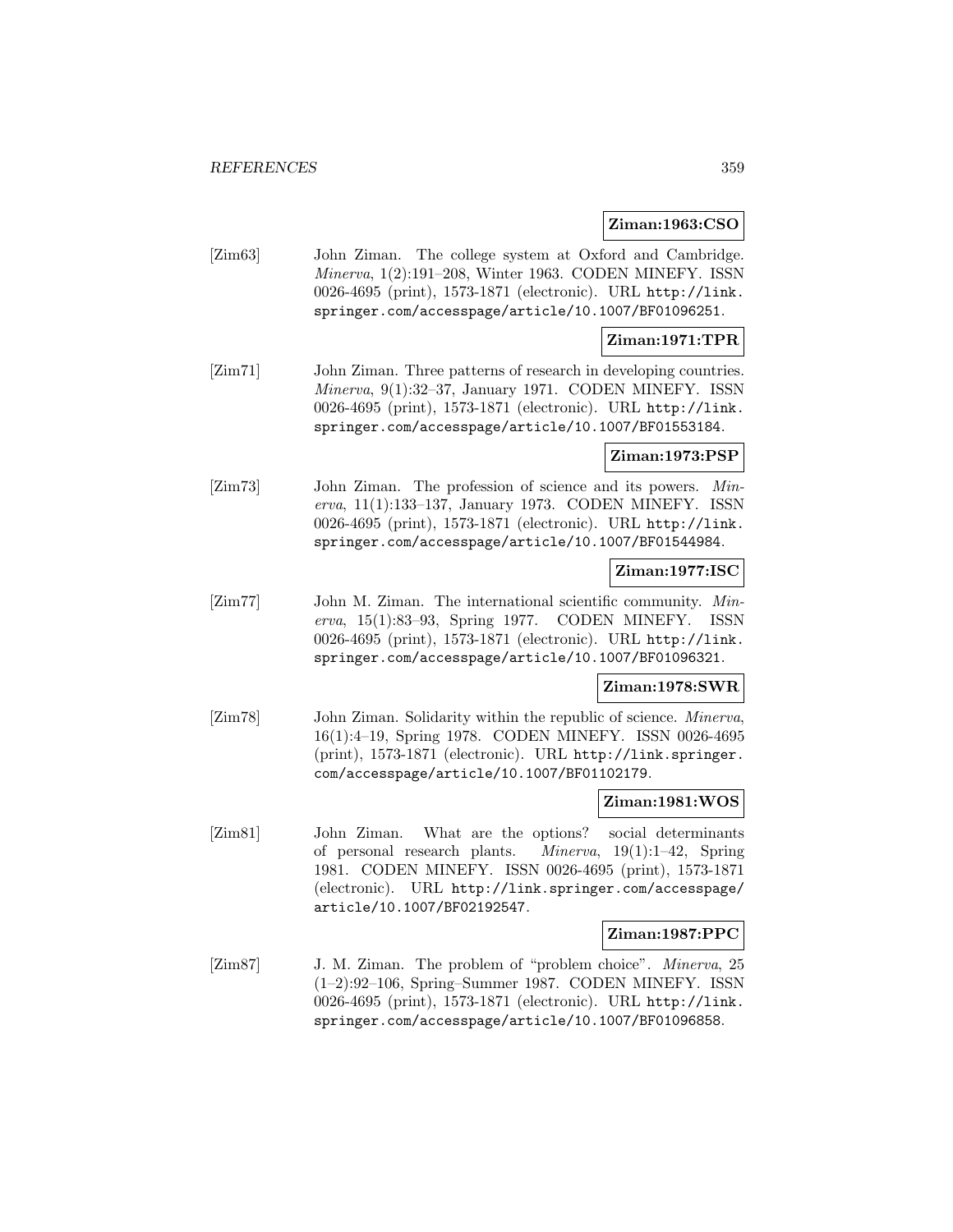## **Ziman:1998:BRI**

[Zim98] John Ziman. Book review: Image and Logic: A Material Culture of Microphysics, by Peter Galison. Minerva, 36(3):289– 293, September 1998. CODEN MINEFY. ISSN 0026-4695 (print), 1573-1871 (electronic). URL http://link.springer. com/accesspage/article/10.1023/A%3A1004352207101.

## **Ziman:2000:CSC**

[Zim00a] John Ziman. Criteria for scientific choice — commentary. Minerva, 38(3):253–269, ???? 2000. CODEN MINEFY. ISSN 0026-4695 (print), 1573-1871 (electronic). URL http://link.springer.com/accesspage/article/10.1023/ A%3A1026565515210.

## **Ziman:2000:RSP**

[Zim00b] John Ziman. The Republic of science: Its political and economic theory. Minerva, 38(1):21–25, ???? 2000. CODEN MINEFY. ISSN 0026-4695 (print), 1573-1871 (electronic). URL http://link.springer.com/accesspage/article/10.1023/ A%3A1026552331313.

## **Ziman:2005:KA**

[Zim05] John Ziman. Knowledge by agreement. *Minerva*, 43(3): 289–295, ???? 2005. CODEN MINEFY. ISSN 0026-4695 (print), 1573-1871 (electronic). URL http://link.springer. com/accesspage/article/10.1007/s11024-005-6509-x.

## **Zimmerman:2006:SPS**

[Zim06] David Zimmerman. The society for the protection of science and learning and the politicization of British science in the 1930s. Minerva, 44(1):25–45, March 2006. CODEN MINEFY. ISSN 0026-4695 (print), 1573-1871 (electronic). URL http:// link.springer.com/accesspage/article/10.1007/s11024- 005-5405-8.

## **Zuckerman:1981:BR**

[ZJ81] Lord Zuckerman and R. V. Jones. Book reviews. Minerva, 19 (1):185–200, Spring 1981. CODEN MINEFY. ISSN 0026-4695 (print), 1573-1871 (electronic). URL http://link.springer. com/accesspage/article/10.1007/BF02192553.